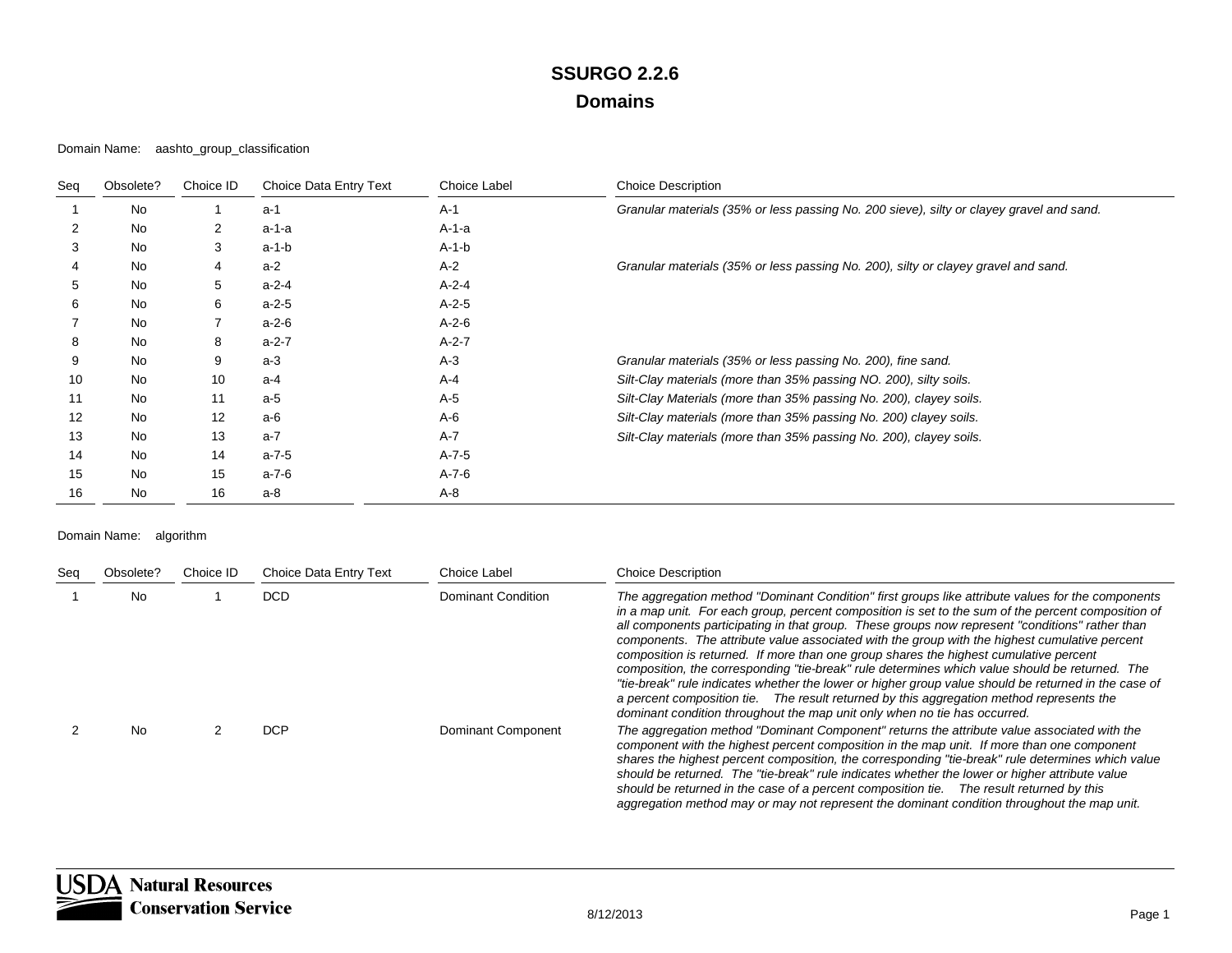Domain Name: algorithm

| Seg | Obsolete? | Choice ID      | Choice Data Entry Text | <b>Choice Label</b>      | <b>Choice Description</b>                                                                                                                                                                                                                                                                                                                                                                                                                                                                                                                                                                                                                                                                                                                                                                                                                                               |
|-----|-----------|----------------|------------------------|--------------------------|-------------------------------------------------------------------------------------------------------------------------------------------------------------------------------------------------------------------------------------------------------------------------------------------------------------------------------------------------------------------------------------------------------------------------------------------------------------------------------------------------------------------------------------------------------------------------------------------------------------------------------------------------------------------------------------------------------------------------------------------------------------------------------------------------------------------------------------------------------------------------|
| 3   | No        | 3              | ML                     | <b>Most Limiting</b>     | The aggregation method "Most Limiting" is suitable only for attributes that correspond to a<br>programmatically generated soil interpretation. Such an interpretation attempts to determine if a<br>soil is suitable for a particular use. The results for such an interpretation can be ranked from least<br>limiting (or most suitable) to most limiting (or least suitable). For this aggregation method, the most<br>limiting result among all components of the map unit is returned. The result returned by this<br>aggregation method may or may not represent the dominant condition throughout the map unit.<br>The result may well be based on the limitations of a map unit component of very minor extent. If<br>one were making a decision based on this result, that decision would be based on the most<br>conservative, or most pessimistic, result.    |
|     | No        | 4              | LL                     | Least Limiting           | The aggregation method "Least Limiting" is suitable only for attributes that correspond to a<br>programmatically generated soil interpretation. Such an interpretation attempts to determine if a<br>soil is suitable for a particular use. The results for such an interpretation can be ranked from least<br>limiting (or most suitable) to most limiting (or least suitable). For this aggregation method, the least<br>limiting result among all components of the map unit is returned.  The result returned by this<br>aggregation method may or may not represent the dominant condition throughout the map unit.<br>The result may well be based on the limitations of a map unit component of very minor extent. If<br>one were making a decision based on this result, that decision would be based on the least<br>conservative, or most optimistic, result. |
| 5   | <b>No</b> | 5              | <b>WA</b>              | <b>Weighted Average</b>  | The aggregation method "Weighted Average" computes a weighted average value for all<br>components in the map unit. Percent composition is the weighting factor. The result returned by<br>this aggregation method represents a weighted average value of the corresponding attribute<br>throughout the map unit.                                                                                                                                                                                                                                                                                                                                                                                                                                                                                                                                                        |
| 6   | <b>No</b> | 6              | <b>MOM</b>             | Minimum or Maximum       | The aggregation method "Minimum or Maximum" returns either the lowest or highest attribute value<br>among all components of the map unit, depending on the corresponding "tie-break" rule. In this<br>case, the "tie-break" rule indicates whether the lowest or highest value among all components<br>should be returned. For this aggregation method, percent composition ties cannot occur. The<br>result may correspond to a map unit component of very minor extent. This aggregation method is<br>appropriate for either numeric attributes or attributes with a ranked or logically ordered domain.                                                                                                                                                                                                                                                              |
| 7   | <b>No</b> | $\overline{7}$ | PP                     | <b>Percent Present</b>   | The aggregation method "Percent Present" returns the cumulative percent composition of all<br>components of a map unit for which a certain condition is true. For example, attribute "Hydric<br>Rating by Map Unit" returns the cumulative percent composition of all components of a map unit<br>where the corresponding hydric rating is "Yes". Conditions may be simple or complex. At runtime,<br>the user may be able to specify all, some or none of the conditions in question.                                                                                                                                                                                                                                                                                                                                                                                  |
| 8   | <b>No</b> | 8              | <b>NAN</b>             | No Aggregation Necessary | The majority of soil attributes are associated with a component of a map unit, and such an attribute<br>has to be aggregated to the map unit level before a thematic map can be rendered. Map units,<br>however, also have their own attributes. An attribute of a map unit does not have to be aggregated<br>in order to render a corresponding thematic map. Therefore, the "aggregation method" for any<br>attribute of a map unit is referred to as "No Aggregation Necessary".                                                                                                                                                                                                                                                                                                                                                                                     |

Domain Name: attributetype

Seq Obsolete? Choice ID Choice Data Entry Text Choice Label Choice Description

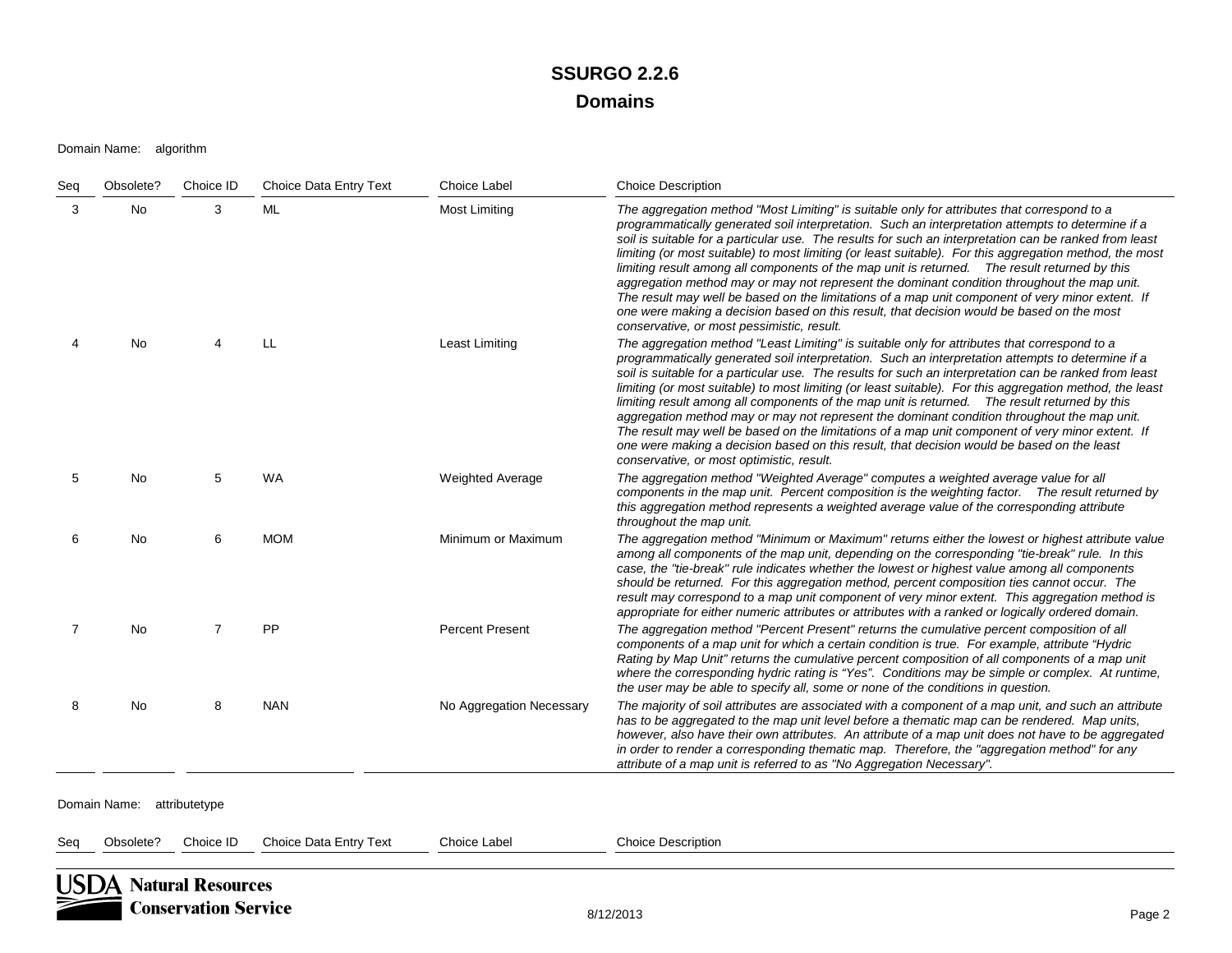Domain Name: attributetype

| Seq      | Obsolete? | Choice ID | Choice Data Entry Text | Choice Label   | <b>Choice Description</b> |
|----------|-----------|-----------|------------------------|----------------|---------------------------|
|          | No        |           | Interpretation         | Interpretation |                           |
| <u>_</u> | No        |           | Property               | Property       |                           |
|          |           |           |                        |                |                           |

#### Domain Name: capability\_class

| Seg | Obsolete? | Choice ID | Choice Data Entry Text | Choice Label | <b>Choice Description</b>                                                                                                                      |
|-----|-----------|-----------|------------------------|--------------|------------------------------------------------------------------------------------------------------------------------------------------------|
|     | No        |           |                        |              | Soils in Class 1 have few limitations that restrict their use.                                                                                 |
|     | No        |           |                        |              | Soils in Class 2 have some limitations that reduce the choice of plants or require moderate<br>conservation practices                          |
|     | No        |           | 3                      |              | Soils in Class 3 have severe limitations that reduce the choice of plants or require special<br>conservation practices, or both.               |
|     | No        |           |                        |              | Soils in Class 4 have very severe limitations that restrict the choice of plants, require very careful<br>management, or both                  |
|     | No        | 5         | G.                     |              | Soils in Class 5 have little or no erosion hazard, but have other limitations impractical to remove<br>that limit their use.                   |
|     | <b>No</b> | 6         | 6                      |              | Soils in Class 6 have very severe limitations that make them generally unsuited to cultivation and<br>limit their use largely to pasture, etc. |
|     | No        |           |                        |              | Soils in Class 7 have very severe limitations that make them unsuited to cultivation and that restrict<br>their use to grazing, etc.           |
| 8   | No.       | 8         | 8                      |              | Soils (and landforms) in Class 8 have limitations that preclude their use for commercial plant<br>production and restrict their use.           |

#### Domain Name: capability\_subclass

| Seg | Obsolete? | Choice ID | Choice Data Entry Text | Choice Label | <b>Choice Description</b>                |
|-----|-----------|-----------|------------------------|--------------|------------------------------------------|
|     | No.       |           | е                      |              | erosion                                  |
|     | No        |           | W                      | W            | excess water                             |
|     | No        |           |                        |              | soil limitations within the rooting zone |
|     | No.       |           |                        | $\sim$       | climate condition                        |

Domain Name: cardinality

| Seq      | Obsolete? | Choice ID | Choice Data Entry Text | <b>Choice Label</b> | <b>Choice Description</b> |
|----------|-----------|-----------|------------------------|---------------------|---------------------------|
|          | No        |           |                        | One to One          |                           |
| <u>_</u> | No        |           | 1:n                    | One to Many         |                           |

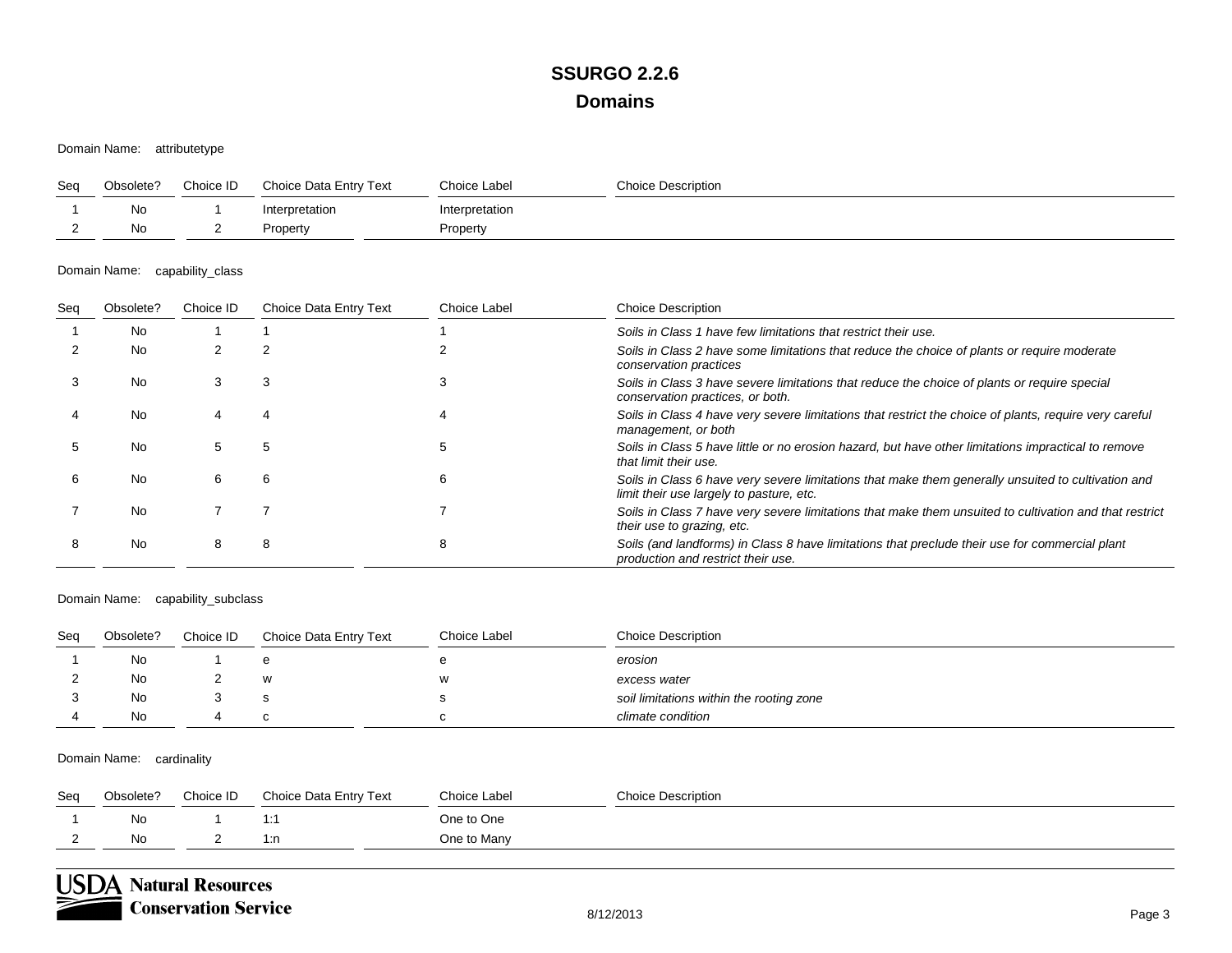#### Domain Name: chorizon\_text\_kind

| Seq | Obsolete? | Choice ID | Choice Data Entry Text   | Choice Label             | <b>Choice Description</b>                                                                                                                                                          |
|-----|-----------|-----------|--------------------------|--------------------------|------------------------------------------------------------------------------------------------------------------------------------------------------------------------------------|
|     | No        |           | edit notes               | Edit notes               | Text entries that describe what changes were made to the data and why those changes were made.                                                                                     |
|     | No        | 4         | miscellaneous notes      | Miscellaneous notes      | Text entries not related to any of the other choices.                                                                                                                              |
|     | Yes       |           | certification notes      | Certification notes      | Indicates records that contain notes related to certification of data objects. Typically, data elements<br>certified in the object are listed in the text attached to this record. |
|     | Yes       |           | correlation notes        | Correlation notes        |                                                                                                                                                                                    |
|     | Yes       |           | nontechnical description | Nontechnical description |                                                                                                                                                                                    |
|     | Yes       |           | s5 description           | SOI5 description         |                                                                                                                                                                                    |

#### Domain Name: component\_kind

| Sea | Obsolete? | Choice ID | Choice Data Entry Text | Choice Label       | <b>Choice Description</b>                                                                                                                                                                                                                                                                           |
|-----|-----------|-----------|------------------------|--------------------|-----------------------------------------------------------------------------------------------------------------------------------------------------------------------------------------------------------------------------------------------------------------------------------------------------|
|     | No        |           | family                 | Family             | The component is classified and described at the family level of Soil Taxonomy.                                                                                                                                                                                                                     |
|     | No        |           | miscellaneous area     | Miscellaneous area | The component is classified and described as a non-soil area.                                                                                                                                                                                                                                       |
|     | No        |           | series                 | Series             | The component is classified and described at the soil series level, the lowest level of Soil<br>Taxonomy.                                                                                                                                                                                           |
|     | No        |           | taxadjunct             | Taxadjunct         | The component is described slightly outside the Soil Taxomonic limits of the name assigned.<br>However, these differences are not significant enough to affect use and management of the soil.                                                                                                      |
|     | No        |           | taxon above family     | Taxon above family | The component is described and classified at some level of Soil Taxonomy above the family level.                                                                                                                                                                                                    |
|     | Yes       |           | variant                | Variant            | The component is described as being outside the range of the series for which it is named. The<br>differences are great enough to warrant a new series, they do affect the use and management of<br>the soil, but the geographical extent is considered too small to justify creating a new series. |

#### Domain Name: component\_text\_kind

| Sea | Obsolete? | Choice ID | Choice Data Entry Text   | Choice Label             | <b>Choice Description</b>                                                                                                                                                              |
|-----|-----------|-----------|--------------------------|--------------------------|----------------------------------------------------------------------------------------------------------------------------------------------------------------------------------------|
|     | No        |           | edit notes               | Edit notes               | Text entries that describe what changes were made to the component object, exclusive of the<br>horizon object, and why those changes were made.                                        |
|     | No        |           | correlation notes        | Correlation notes        | Text entries that document correlation concerns that affect this component. For example, notes<br>about the comparison of this component to the official series for which it is named. |
|     | No        |           | s5 description           | SOI5 description         | The SOI-5 description converted from SSSD.                                                                                                                                             |
|     | No        |           | miscellaneous notes      | Miscellaneous notes      | Text entries not related to any of the other choices.                                                                                                                                  |
|     | Yes       |           | nontechnical description | Nontechnical description |                                                                                                                                                                                        |
|     | Yes       |           | certification notes      | Certification notes      | Indicates records that contain notes related to certification of data objects.<br>Typically, data elements<br>certified in the object are listed in the text attached to this record.  |

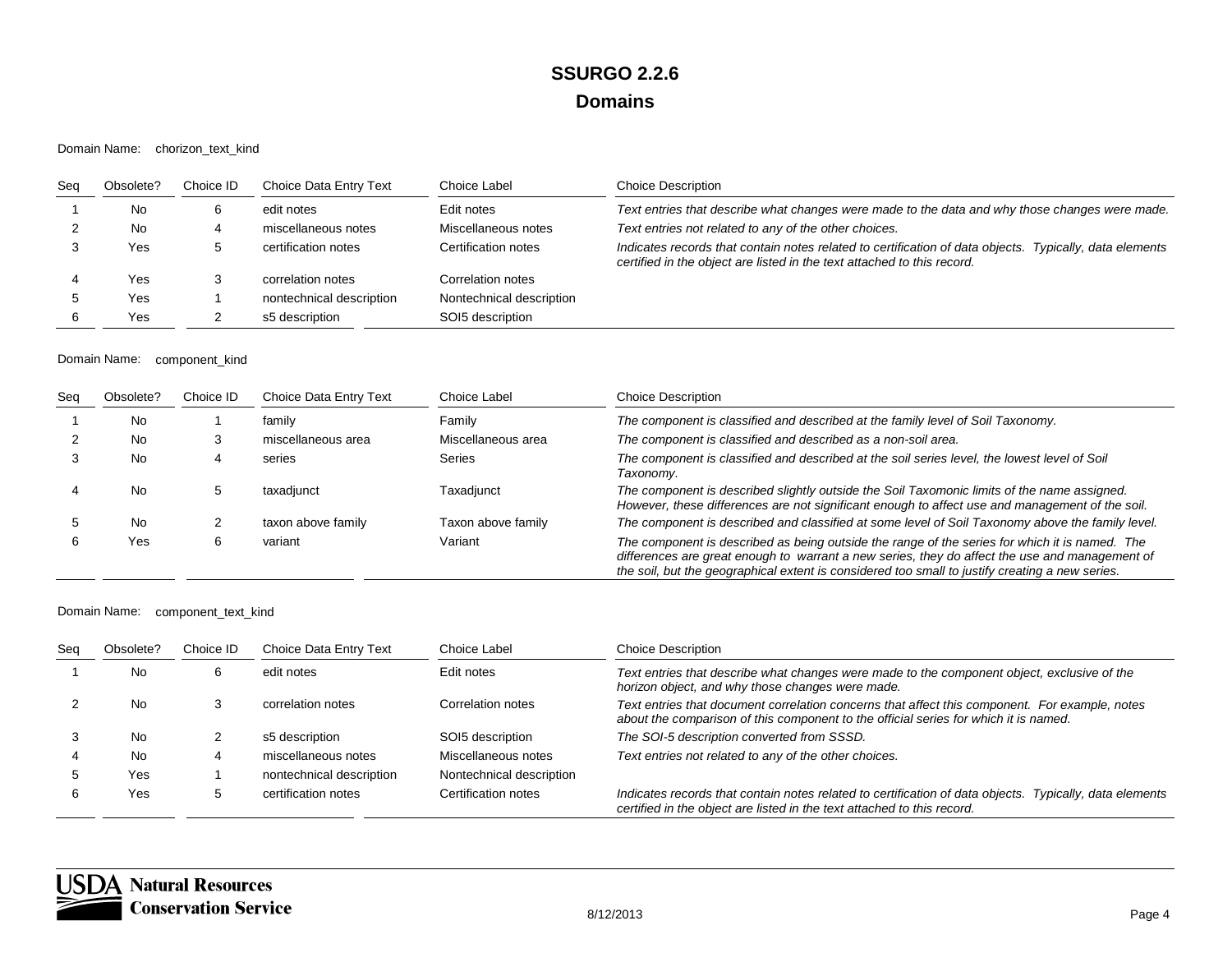Domain Name: conservation\_tree\_shrub\_group

| Seq            | Obsolete?                    | Choice ID                 | Choice Data Entry Text | Choice Label   | <b>Choice Description</b> |
|----------------|------------------------------|---------------------------|------------------------|----------------|---------------------------|
| $\mathbf{1}$   | $\operatorname{\mathsf{No}}$ | $\mathbf{1}$              | $\mathbf{1}$           | $\mathbf{1}$   |                           |
| $\overline{2}$ | $\operatorname{\mathsf{No}}$ | $\sqrt{2}$                | 1a                     | 1a             |                           |
| 3              | $\operatorname{\mathsf{No}}$ | $\ensuremath{\mathsf{3}}$ | 1h                     | 1h             |                           |
| 4              | $\operatorname{\mathsf{No}}$ | $\overline{\mathbf{4}}$   | $1\mathrm{k}$          | 1k             |                           |
| 5              | Yes                          | $\,$ 5 $\,$               | 1kk                    | 1kk            |                           |
| 6              | $\operatorname{\mathsf{No}}$ | 6                         | $1s$                   | $1s$           |                           |
| $\overline{7}$ | $\mathsf{No}$                | 49                        | 1sa                    | 1sa            |                           |
| 8              | $\mathsf{No}$                | $\overline{7}$            | 1sk                    | 1sk            |                           |
| 9              | Yes                          | $\bf 8$                   | 1skk                   | 1skk           |                           |
| 10             | $\mathsf{No}$                | $50\,$                    | 1ss                    | 1ss            |                           |
| 11             | No                           | 51                        | 1ssa                   | 1ssa           |                           |
| 12             | $\mathsf{No}$                | $\boldsymbol{9}$          | $\overline{c}$         | $\overline{c}$ |                           |
| 13             | $\operatorname{\mathsf{No}}$ | $10$                      | 2a                     | 2a             |                           |
| 14             | $\operatorname{\mathsf{No}}$ | 11                        | 2h                     | 2h             |                           |
| $15\,$         | $\mathsf{No}$                | 12                        | 2k                     | $2\mathsf{k}$  |                           |
| 16             | Yes                          | $13$                      | 2kk                    | 2kk            |                           |
| 17             | No                           | 14                        | $\mathbf{3}$           | $\mathbf{3}$   |                           |
| 18             | $\operatorname{\mathsf{No}}$ | $15$                      | $3\mathsf{a}$          | 3a             |                           |
| 19             | No                           | $16\,$                    | $\overline{4}$         | $\overline{4}$ |                           |
| 20             | $\operatorname{\mathsf{No}}$ | $17$                      | 4a                     | 4a             |                           |
| 21             | $\operatorname{\mathsf{No}}$ | $18$                      | $4\mathrm{c}$          | $4\mathrm{c}$  |                           |
| 22             | No                           | 19                        | 4ca                    | 4ca            |                           |
| 23             | Yes                          | $20\,$                    | 4cc                    | 4cc            |                           |
| 24             | No                           | 21                        | $4ck$                  | $4ck$          |                           |
| 25             | $\operatorname{\mathsf{No}}$ | 22                        | 4k                     | $4\mathsf{k}$  |                           |
| 26             | No                           | 52                        | 4sa                    | 4sa            |                           |
| $27\,$         | $\operatorname{\mathsf{No}}$ | 23                        | $\overline{5}$         | $\sqrt{5}$     |                           |
| 28             | $\operatorname{\mathsf{No}}$ | 24                        | $5\mathrm{a}$          | 5a             |                           |
| 29             | No                           | 25                        | $5\mathsf{k}$          | $5\mathsf{k}$  |                           |
| $30\,$         | Yes                          | $26\,$                    | $5$ kk                 | 5kk            |                           |
| 31             | $\operatorname{\mathsf{No}}$ | $27\,$                    | 6                      | $\bf 6$        |                           |
| 32             | $\operatorname{\mathsf{No}}$ | 28                        | 6a                     | 6a             |                           |
| 33             | $\operatorname{\mathsf{No}}$ | 29                        | $6\mathrm{d}$          | 6d             |                           |
| 34             | $\operatorname{\mathsf{No}}$ | $30\,$                    | 6da                    | 6da            |                           |
| 35             | No                           | 31                        | 6dk                    | 6dk            |                           |

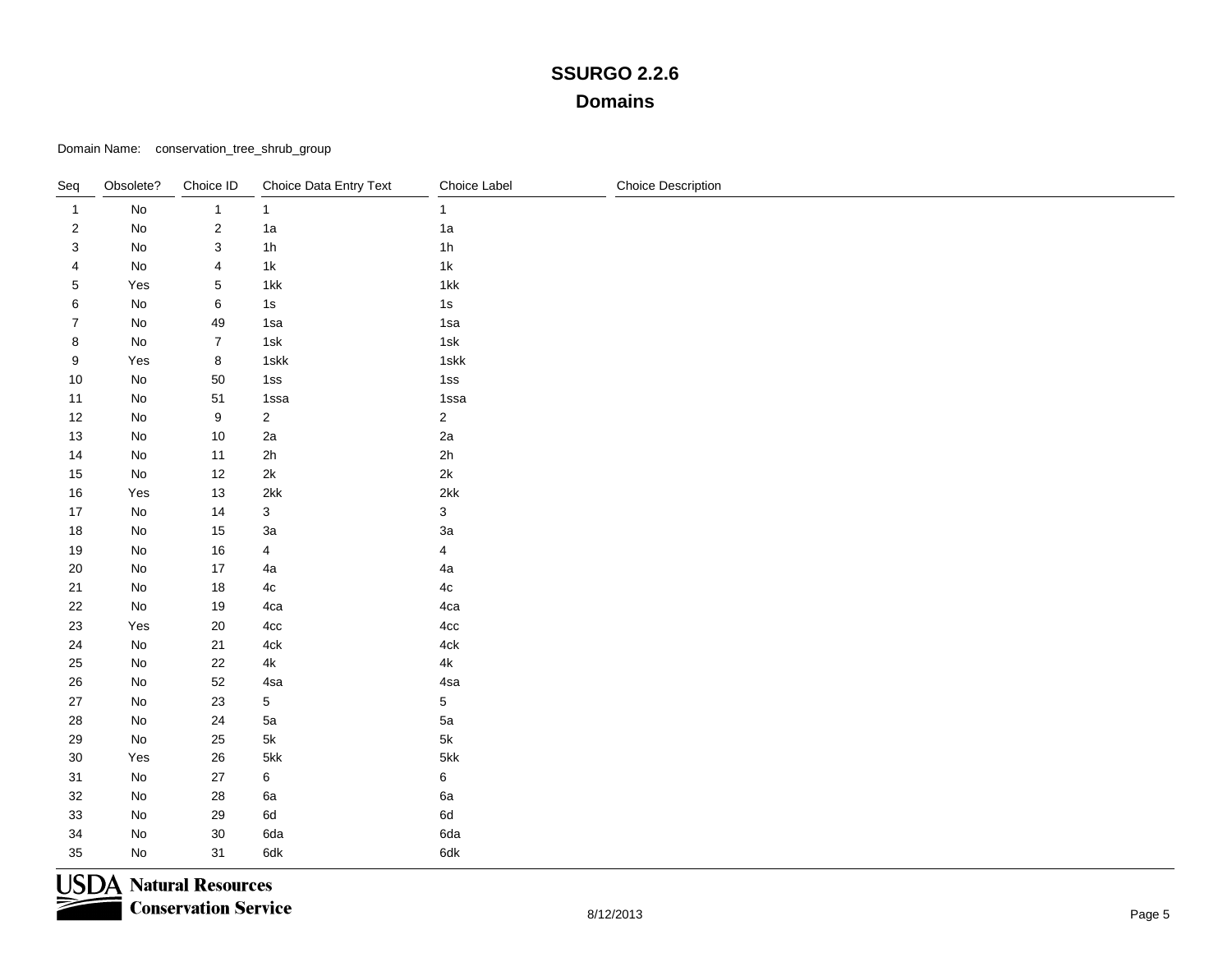Domain Name: conservation\_tree\_shrub\_group

| Seq    | Obsolete?                    | Choice ID | Choice Data Entry Text | Choice Label   | <b>Choice Description</b> |
|--------|------------------------------|-----------|------------------------|----------------|---------------------------|
| $36\,$ | Yes                          | $32\,$    | 6g                     | $6g\,$         |                           |
| 37     | Yes                          | $33\,$    | 6ga                    | 6ga            |                           |
| 38     | Yes                          | 34        | 6gk                    | 6gk            |                           |
| $39\,$ | Yes                          | 35        | 6gkk                   | 6gkk           |                           |
| 40     | $\operatorname{\mathsf{No}}$ | $36\,$    | 6k                     | 6k             |                           |
| 41     | Yes                          | 37        | 6kk                    | 6kk            |                           |
| 42     | $\operatorname{\mathsf{No}}$ | 38        | $\overline{7}$         | $\overline{7}$ |                           |
| 43     | No                           | 39        | 7a                     | $7\mathrm{a}$  |                           |
| 44     | No                           | 53        | 7k                     | $7\mathsf{k}$  |                           |
| 45     | No                           | 54        | $7\mathrm{s}$          | $7\mathrm{s}$  |                           |
| 46     | No                           | 55        | 7sa                    | 7sa            |                           |
| 47     | $\operatorname{\mathsf{No}}$ | 56        | $7$ sk                 | $7s\mathsf{k}$ |                           |
| 48     | No                           | 40        | $\bf 8$                | 8              |                           |
| 49     | Yes                          | 41        | $8\mathsf{k}$          | $8\mathsf{k}$  |                           |
| 50     | $\operatorname{\mathsf{No}}$ | 57        | $\boldsymbol{9}$       | 9              |                           |
| 51     | Yes                          | 42        | 9c                     | $9\mathrm{c}$  |                           |
| 52     | Yes                          | 43        | $9\mathsf{l}$          | 91             |                           |
| 53     | Yes                          | 44        | 9n                     | 9n             |                           |
| 54     | Yes                          | 45        | 9nw                    | 9nw            |                           |
| 55     | $\operatorname{\mathsf{No}}$ | 46        | 9w                     | $9w$           |                           |
| 56     | $\operatorname{\mathsf{No}}$ | $47\,$    | $10$                   | 10             |                           |
| 57     | Yes                          | 48        | not applicable         | Not applicable |                           |
| 58     | No                           | 58        | not rated              | Not rated      |                           |
| 59     | No                           | 59        | 1f                     | 1f             |                           |
| 60     | No                           | 60        | 1af                    | 1af            |                           |
| 61     | No                           | 61        | 1hf                    | 1hf            |                           |
| 62     | $\operatorname{\mathsf{No}}$ | 62        | 1kf                    | 1kf            |                           |
| 63     | No                           | 63        | 1sf                    | 1sf            |                           |
| 64     | No                           | 64        | 1saf                   | 1saf           |                           |
| 65     | $\operatorname{\mathsf{No}}$ | 65        | 1skf                   | 1skf           |                           |
| 66     | No                           | 66        | 1ssf                   | 1ssf           |                           |
| 67     | $\operatorname{\mathsf{No}}$ | 67        | 1ssaf                  | 1ssaf          |                           |
| 68     | $\operatorname{\mathsf{No}}$ | 68        | 2f                     | 2f             |                           |
| 69     | No                           | 69        | 2af                    | 2af            |                           |
| 70     | No                           | $70\,$    | 2hf                    | 2hf            |                           |

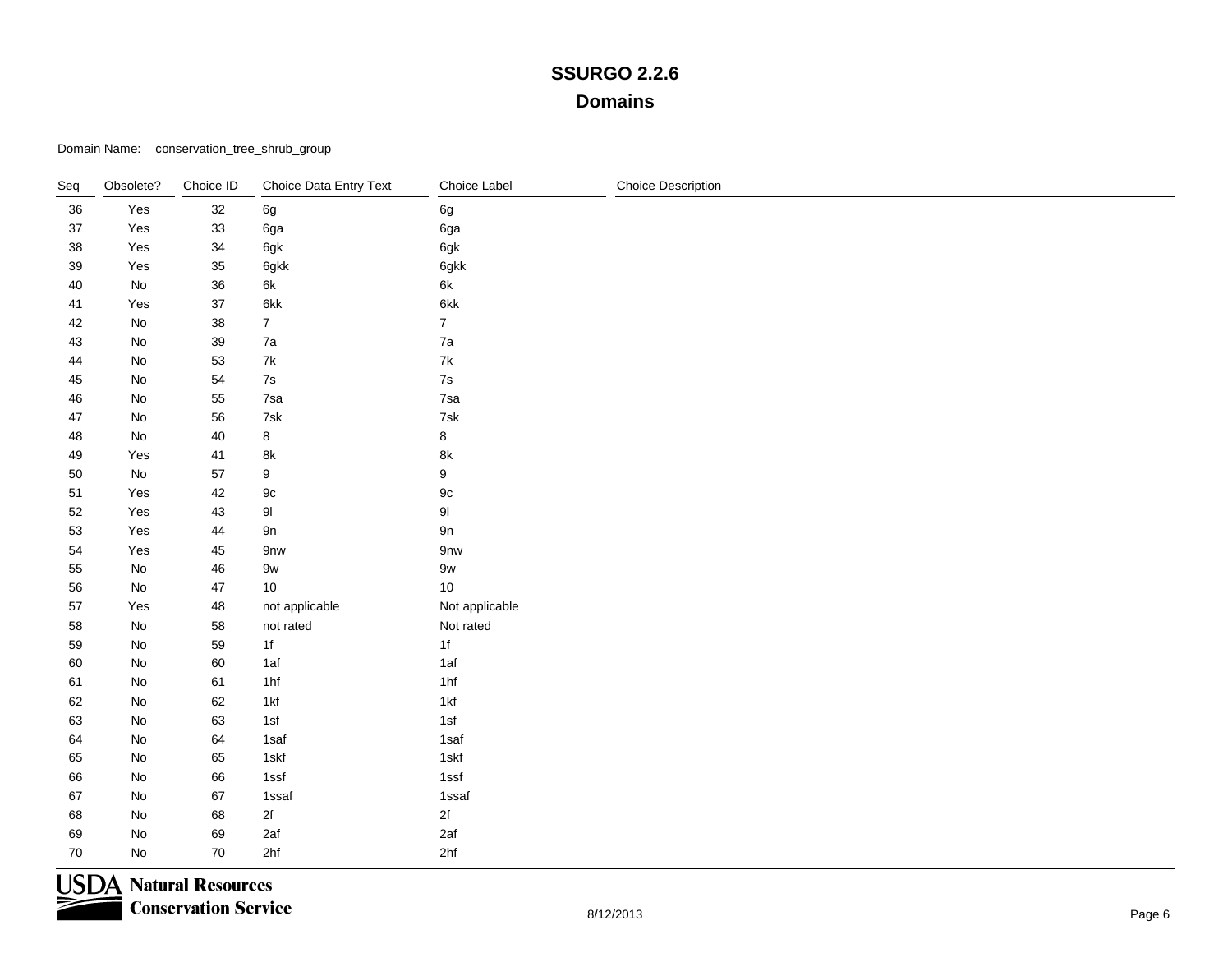Domain Name: conservation\_tree\_shrub\_group

| Seq | Obsolete?     | Choice ID  | Choice Data Entry Text | Choice Label | <b>Choice Description</b> |
|-----|---------------|------------|------------------------|--------------|---------------------------|
| 71  | $\mathsf{No}$ | 71         | 2kf                    | 2kf          |                           |
| 72  | No            | $72\,$     | $3f$                   | 3f           |                           |
| 73  | No            | 73         | 3af                    | 3af          |                           |
| 74  | No            | 74         | 4f                     | $4f$         |                           |
| 75  | No            | ${\bf 75}$ | 4cf                    | 4cf          |                           |
| 76  | No            | 76         | 4caf                   | 4caf         |                           |
| 77  | No            | $77\,$     | 4ckf                   | 4ckf         |                           |
| 78  | No            | 78         | 4kf                    | 4kf          |                           |
| 79  | No            | 79         | 4saf                   | 4saf         |                           |
| 80  | No            | 80         | ${\sf 5f}$             | 5f           |                           |
| 81  | No            | 81         | 5af                    | 5af          |                           |
| 82  | No            | 82         | 5kf                    | 5kf          |                           |
| 83  | No            | 83         | 6f                     | 6f           |                           |
| 84  | No            | 84         | 6af                    | 6af          |                           |
| 85  | No            | 85         | 6df                    | 6df          |                           |
| 86  | No            | 86         | 6daf                   | 6daf         |                           |
| 87  | No            | 87         | 6dkf                   | 6dkf         |                           |
| 88  | No            | 88         | 6kf                    | 6kf          |                           |
| 89  | No            | 89         | $7f$                   | $7f$         |                           |
| 90  | No            | $90\,$     | 7af                    | 7af          |                           |
| 91  | No            | 91         | 7kf                    | 7kf          |                           |
| 92  | No            | 92         | 7sf                    | 7sf          |                           |
| 93  | No            | 93         | 7saf                   | 7saf         |                           |
| 94  | No            | 94         | 7skf                   | 7skf         |                           |
| 95  | No            | 95         | 8f                     | 8f           |                           |
| 96  | No            | 96         | $9f$                   | $9f$         |                           |
| 97  | No            | 97         | 9wf                    | 9wf          |                           |
| 98  | No            | 98         | 4af                    | 4af          |                           |

Domain Name: corrosion\_concrete

|     | Seq Obsolete? Choice ID Choice Data Entry Text | Choice Label | <b>Choice Description</b> |
|-----|------------------------------------------------|--------------|---------------------------|
| No  | low                                            | Low          |                           |
| No. | moderate                                       | Moderate     |                           |

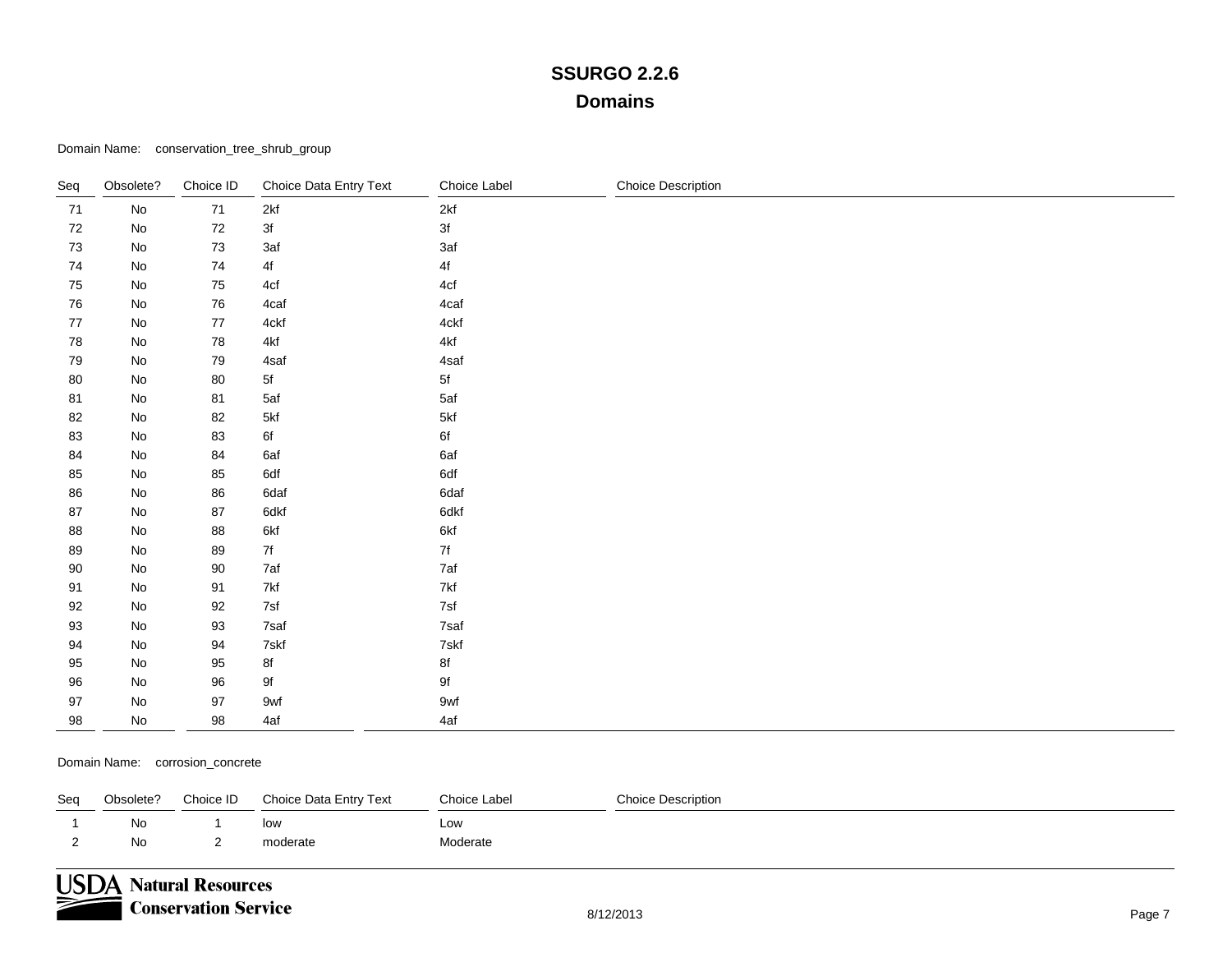Domain Name: corrosion\_concrete

| Seq | Obsolete?                                | Choice ID | Choice Data Entry Text | Choice Label | <b>Choice Description</b> |  |  |  |  |  |
|-----|------------------------------------------|-----------|------------------------|--------------|---------------------------|--|--|--|--|--|
| 3   | No                                       | 3         | high                   | High         |                           |  |  |  |  |  |
|     | corrosion_uncoated_steel<br>Domain Name: |           |                        |              |                           |  |  |  |  |  |
| Seq | Obsolete?                                | Choice ID | Choice Data Entry Text | Choice Label | <b>Choice Description</b> |  |  |  |  |  |
|     | No                                       |           | low                    | Low          |                           |  |  |  |  |  |
| 2   | No                                       | 2         | moderate               | Moderate     |                           |  |  |  |  |  |
| З   | No                                       | 3         | high                   | High         |                           |  |  |  |  |  |

| Seq | Obsolete? | Choice ID      | Choice Data Entry Text | Choice Label         | <b>Choice Description</b> |
|-----|-----------|----------------|------------------------|----------------------|---------------------------|
|     | No        | $\mathbf{1}$   | african stargrass      | African stargrass    |                           |
| 2   | No        | 263            | alfalfa                | Alfafa               |                           |
| 3   | No        | $\overline{2}$ | alfalfa hay            | Alfalfa hay          |                           |
| 4   | No        | 248            | alfalfa pasture        | Alfalfa pasture      |                           |
| 5   | No        | 3              | alfalfa seed           | Alfalfa seed         |                           |
| 6   | No        | 4              | almonds                | Almonds              |                           |
| 7   | No        | 242            | annual ryegrass        | Annual ryegrass      |                           |
| 8   | No        | 5              | apples                 | Apples               |                           |
| 9   | No        | 6              | apricots               | Apricots             |                           |
| 10  | No        | 7              | artichokes             | Artichokes           |                           |
| 11  | No        | 8              | asparagus              | Asparagus            |                           |
| 12  | No        | 9              | avocados               | Avocados             |                           |
| 13  | No        | 10             | bahiagrass             | Bahiagrass           |                           |
| 14  | No        | 229            | bahiagrass hay         | Bahiagrass hay       |                           |
| 15  | No        | 11             | bananas                | Bananas              |                           |
| 16  | No        | 12             | barley                 | <b>Barley</b>        |                           |
| 17  | No        | 260            | barley, spring         | Spring barley        |                           |
| 18  | No        | 262            | barley, spring-fallow  | Spring barley-fallow |                           |
| 19  | No        | 259            | barley, winter         | Winter barley        |                           |
| 20  | No        | 261            | barley, winter-fallow  | Winter barley-fallow |                           |
| 21  | No        | 13             | barley-fallow          | Barley-fallow        |                           |
| 22  | No        | 14             | beans, dry lima        | Dry lima beans       |                           |

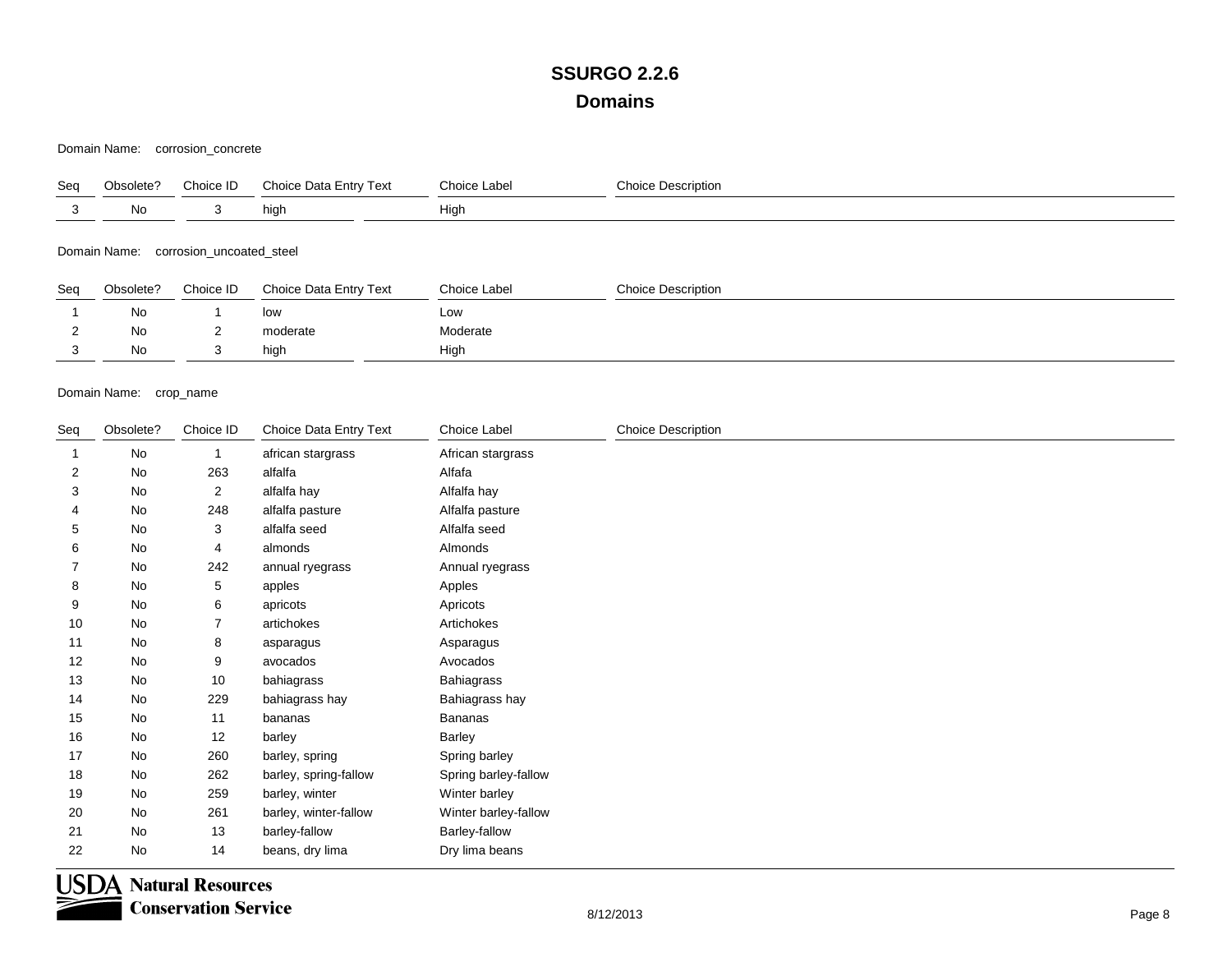| Seq | Obsolete? | Choice ID | Choice Data Entry Text     | Choice Label               | <b>Choice Description</b> |
|-----|-----------|-----------|----------------------------|----------------------------|---------------------------|
| 23  | No        | 15        | beans, dry pinto           | Dry pinto beans            |                           |
| 24  | No        | $16\,$    | beans, other dry           | Dry beans                  |                           |
| 25  | No        | 17        | beans, snap                | Snap beans                 |                           |
| 26  | No        | 18        | beans, unshelled lima      | Unshelled lima beans       |                           |
| 27  | No        | 19        | beets                      | <b>Beets</b>               |                           |
| 28  | No        | $20\,$    | bentgrass seed             | Bentgrass seed             |                           |
| 29  | No        | 21        | bermudagrass-clover hay    | Bermudagrass-clover hay    |                           |
| 30  | <b>No</b> | 22        | bermudagrass-fescue hay    | Bermudagrass-fescue hay    |                           |
| 31  | No        | 23        | big bluestem               | Big bluestem               |                           |
| 32  | No        | 24        | blackberries               | <b>Blackberries</b>        |                           |
| 33  | No        | 25        | blueberries                | <b>Blueberries</b>         |                           |
| 34  | No        | 252       | bluegrass                  | <b>Bluegrass</b>           |                           |
| 35  | No        | 26        | bluegrass seed             | Bluegrass seed             |                           |
| 36  | No        | 27        | bluegrass-ladino           | Bluegrass-ladino           |                           |
| 37  | No        | 28        | bluegrass-ladino hay       | Bluegrass-ladino hay       |                           |
| 38  | No        | 29        | bluegrass-trefoil          | Bluegrass-trefoil          |                           |
| 39  | No        | 30        | bluegrass-trefoil hay      | Bluegrass-trefoil hay      |                           |
| 40  | No        | 31        | bluegrass-white clover     | Bluegrass-white clover     |                           |
| 41  | No        | 32        | bluegrass-white clover hay | Bluegrass-white clover hay |                           |
| 42  | No        | 33        | breadfruit                 | <b>Breadfruit</b>          |                           |
| 43  | No        | 34        | broccoli                   | <b>Broccoli</b>            |                           |
| 44  | No        | 35        | bromegrass hay             | Bromegrass hay             |                           |
| 45  | No        | 36        | bromegrass-alfalfa         | Bromegrass-alfalfa         |                           |
| 46  | No        | 37        | bromegrass-alfalfa hay     | Bromegrass-alfalfa hay     |                           |
| 47  | <b>No</b> | 38        | bromegrass-alsike          | Bromegrass-alsike          |                           |
| 48  | No        | 39        | bromegrass-alsike hay      | Bromegrass-alsike hay      |                           |
| 49  | No        | 40        | bromegrass-ladino          | Bromegrass-ladino          |                           |
| 50  | No        | 41        | broomcorn                  | <b>Broomcorn</b>           |                           |
| 51  | No        | 42        | brussel sprouts            | <b>Brussel sprouts</b>     |                           |
| 52  | <b>No</b> | 43        | buckwheat                  | <b>Buckwheat</b>           |                           |
| 53  | No        | 44        | buffel grass               | <b>Buffel grass</b>        |                           |
| 54  | No        | 45        | cabbage                    | Cabbage                    |                           |
| 55  | No        | 46        | cabbage, chinese           | Chinese cabbage            |                           |
| 56  | No        | 47        | cabbage, mustard           | Mustard cabbage            |                           |
| 57  | No        | 48        | canarygrass hay            | Canarygrass hay            |                           |

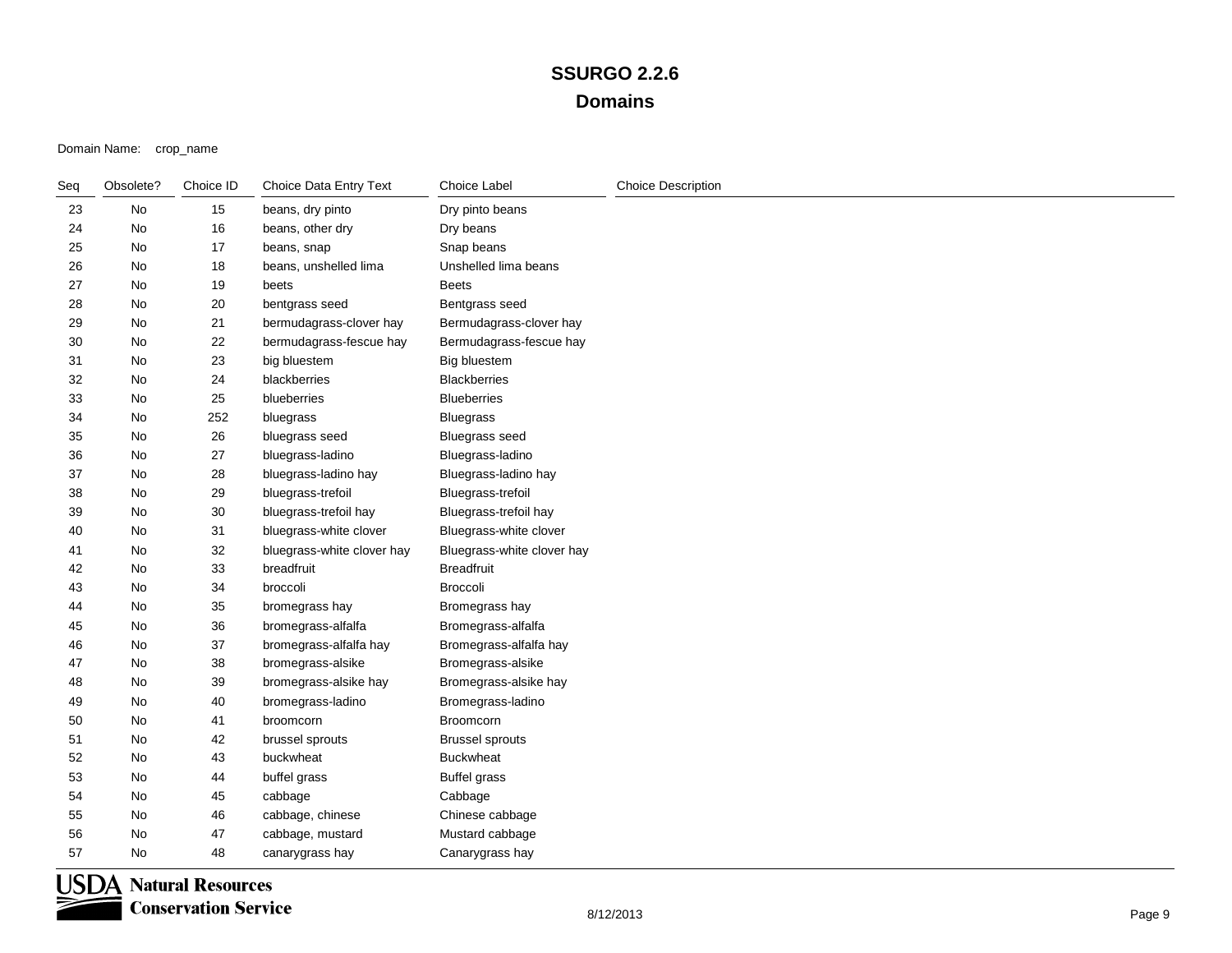| Seq | Obsolete? | Choice ID | Choice Data Entry Text            | Choice Label                      | <b>Choice Description</b> |
|-----|-----------|-----------|-----------------------------------|-----------------------------------|---------------------------|
| 58  | No        | 49        | canarygrass-alsike                | Canarygrass-alsike                |                           |
| 59  | No        | 50        | canarygrass-alsike hay            | Canarygrass-alsike hay            |                           |
| 60  | No        | 51        | canarygrass-ladino                | Canarygrass-ladino                |                           |
| 61  | No        | 52        | canarygrass-ladino hay            | Canarygrass-ladino hay            |                           |
| 62  | No        | 230       | canola, spring                    | Spring canola                     |                           |
| 63  | No        | 231       | canola, winter                    | Winter canola                     |                           |
| 64  | No        | 53        | cantaloupe                        | Cantaloupe                        |                           |
| 65  | No        | 54        | carrots                           | Carrots                           |                           |
| 66  | No        | 55        | cassava                           | Cassava                           |                           |
| 67  | No        | 239       | caucasian bluestem                | Caucasian bluestem                |                           |
| 68  | No        | 243       | caucasian bluestem hay            | Caucasian bluestem hay            |                           |
| 69  | No        | 56        | cauliflower                       | Cauliflower                       |                           |
| 70  | Yes       | 57        | causian bluegrass                 | Causian bluegrass                 |                           |
| 71  | No        | 58        | celery                            | Celery                            |                           |
| 72  | No        | 59        | cherries                          | Cherries                          |                           |
| 73  | No        | 60        | clover seed                       | Clover seed                       |                           |
| 74  | No        | 61        | coconuts                          | Coconuts                          |                           |
| 75  | No        | 62        | coffee                            | Coffee                            |                           |
| 76  | No        | 63        | common bermudagrass               | Common bermudagrass               |                           |
| 77  | No        | 227       | common bermudagrass hay           | Common bermudagrass hay           |                           |
| 78  | No        | 64        | common ryegrass seed              | Common ryegrass seed              |                           |
| 79  | No        | 65        | cool season grass                 | Cool-season grasses               |                           |
| 80  | No        | 66        | corn                              | Corn                              |                           |
| 81  | No        | 67        | corn silage                       | Corn silage                       |                           |
| 82  | No        | 68        | corn, sweet                       | Sweet corn                        |                           |
| 83  | No        | 69        | cotton lint                       | Cotton lint                       |                           |
| 84  | No        | 70        | cotton lint, pima                 | Pima cotton lint                  |                           |
| 85  | No        | 71        | cowpeas                           | Cowpeas                           |                           |
| 86  | No        | 72        | cranberries                       | Cranberries                       |                           |
| 87  | No        | 73        | crested wheatgrass                | Crested wheatgrass                |                           |
| 88  | No        | 74        | crested wheatgrass-alfalfa<br>hay | Crested wheatgrass-alfalfa<br>hay |                           |
| 89  | No        | 244       | crimson clover                    | Crimson clover                    |                           |
| 90  | No        | 75        | cucumbers                         | Cucumbers                         |                           |
| 91  | No        | 76        | fescue                            | Fescue                            |                           |

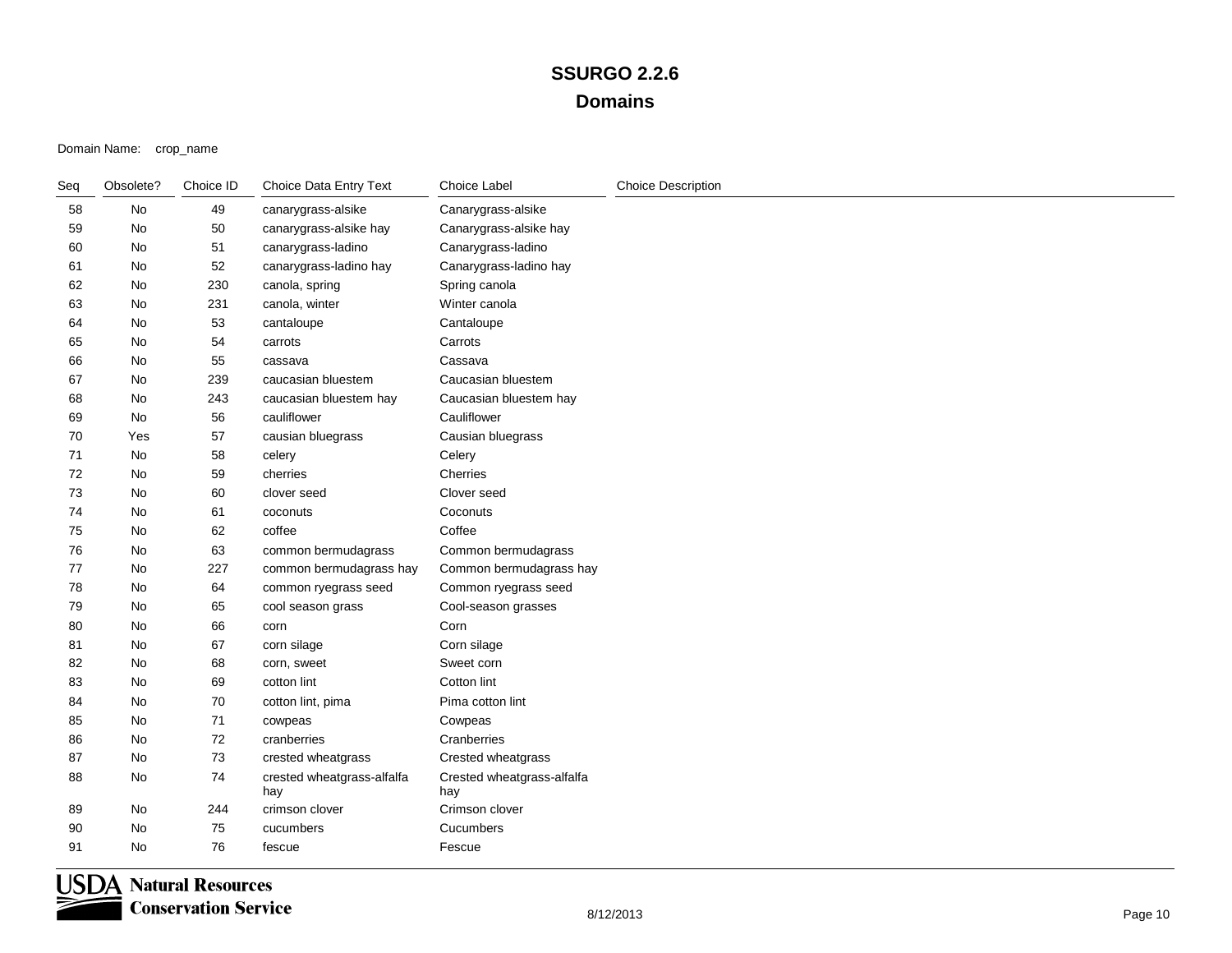| Seq | Obsolete? | Choice ID | Choice Data Entry Text    | <b>Choice Label</b>       | <b>Choice Description</b> |
|-----|-----------|-----------|---------------------------|---------------------------|---------------------------|
| 92  | No        | 77        | filberts                  | Filberts                  |                           |
| 93  | No        | 78        | fine fescue seed          | Fine fescue seed          |                           |
| 94  | No        | 79        | flax                      | Flax                      |                           |
| 95  | No        | 80        | garlic                    | Garlic                    |                           |
| 96  | No        | 81        | garrisongrass             | Garrisongrass             |                           |
| 97  | <b>No</b> | 82        | grain sorghum             | Grain sorghum             |                           |
| 98  | No        | 83        | grapefruit                | Grapefruit                |                           |
| 99  | No        | 84        | grapes, table             | Table grapes              |                           |
| 100 | No        | 85        | grapes, wine              | Wine grapes               |                           |
| 101 | No        | 86        | grass hay                 | Grass hay                 |                           |
| 102 | No        | 253       | grass silage              | Grass silage              |                           |
| 103 | No        | 87        | grass, seed               | Grass seed                |                           |
| 104 | No        | 88        | grass-clover              | Grass-clover              |                           |
| 105 | No        | 89        | grass-legume hay          | Grass-legume hay          |                           |
| 106 | No        | 240       | grass-legume pasture      | Grass-legume pasture      |                           |
| 107 | No        | 90        | green chop                | Green chop                |                           |
| 108 | No        | 91        | green needlegrass         | Green needlegrass         |                           |
| 109 | No        | 92        | guinea grass              | Guinea grass              |                           |
| 110 | No        | 93        | hay crops, annuals        | Annual hay crop           |                           |
| 111 | No        | 94        | hops                      | Hops                      |                           |
| 112 | No        | 95        | improved bermudagrass     | Improved bermudagrass     |                           |
| 113 | No        | 228       | improved bermudagrass hay | Improved bermudagrass hay |                           |
| 114 | No        | 96        | indiangrass               | Indiangrass               |                           |
| 115 | No        | 97        | introduced bluestem       | Introduced bluestem       |                           |
| 116 | No        | 98        | johnsongrass              | Johnsongrass              |                           |
| 117 | No        | 99        | kentucky bluegrass        | Kentucky bluegrass        |                           |
| 118 | No        | 245       | kincaid red clover        | Kincaid red clover        |                           |
| 119 | No        | 100       | kleingrass                | Kleingrass                |                           |
| 120 | No        | 246       | kobe lespedeza            | Kobe lespedeza            |                           |
| 121 | No        | 247       | ladino clover             | Ladino clover             |                           |
| 122 | No        | 101       | legume hay                | Legume hay                |                           |
| 123 | No        | 102       | lemons                    | Lemons                    |                           |
| 124 | No        | 103       | lentils, dry              | Dry lentils               |                           |
| 125 | No        | 104       | lettuce                   | Lettuce                   |                           |
| 126 | No        | 105       | limes                     | Limes                     |                           |

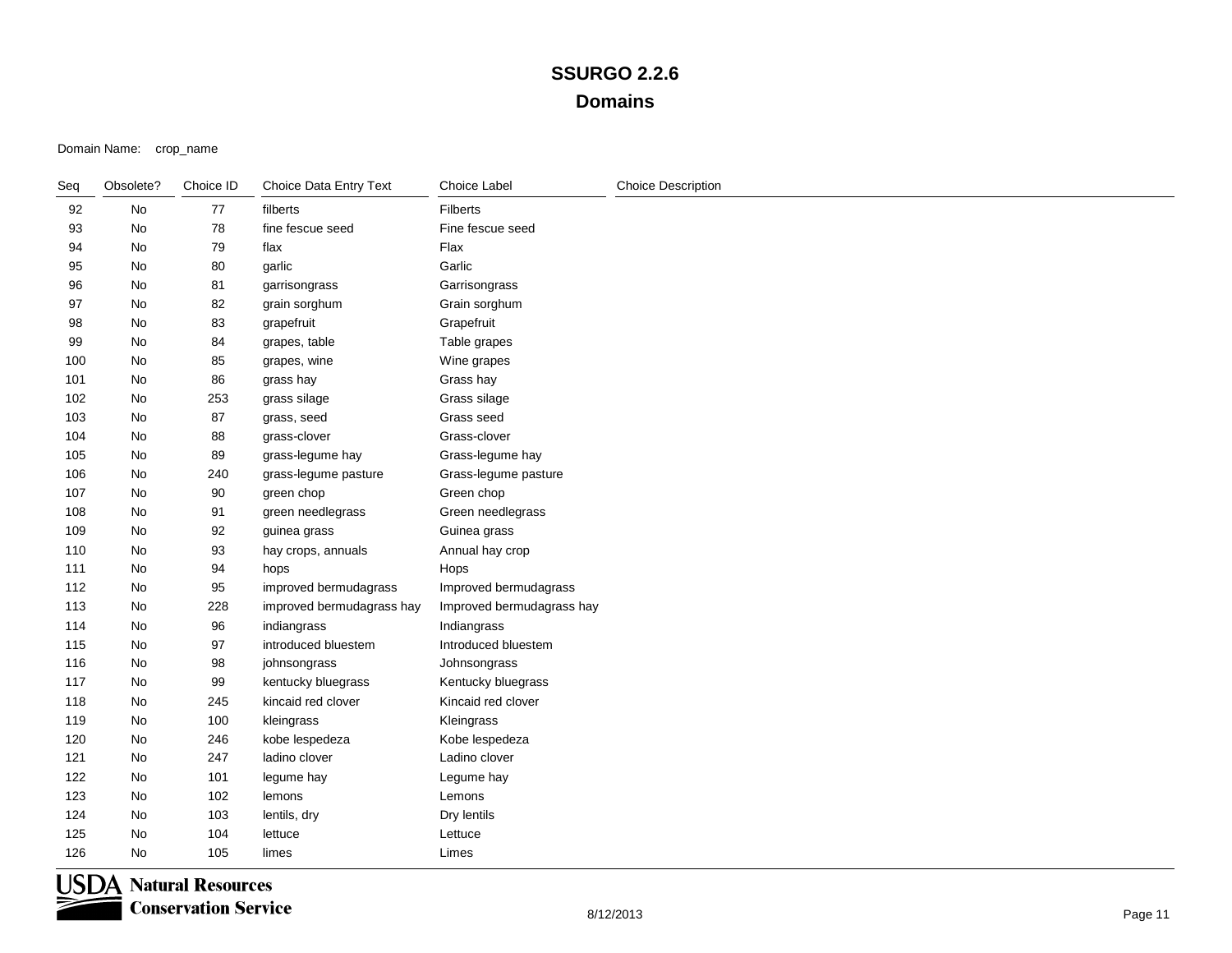| Seq | Obsolete? | Choice ID | Choice Data Entry Text      | <b>Choice Label</b>         | <b>Choice Description</b> |
|-----|-----------|-----------|-----------------------------|-----------------------------|---------------------------|
| 127 | No        | 106       | loganberries                | Loganberries                |                           |
| 128 | No        | 107       | macadamia nuts              | Macadamia nuts              |                           |
| 129 | No        | 108       | mangos                      | Mangos                      |                           |
| 130 | No        | 109       | merkergrass                 | Merkergrass                 |                           |
| 131 | No        | 110       | millet                      | Millet                      |                           |
| 132 | No        | 111       | mint, distillate            | Distillate mint             |                           |
| 133 | No        | 112       | molassesgrass               | Molassesgrass               |                           |
| 134 | No        | 113       | mungbeans                   | Mungbeans                   |                           |
| 135 | No        | 114       | oats                        | Oats                        |                           |
| 136 | No        | 235       | oats, hay                   | Hay oats                    |                           |
| 137 | No        | 115       | olives                      | Olives                      |                           |
| 138 | No        | 116       | onions                      | Onions                      |                           |
| 139 | No        | 117       | onions, green               | Green onions                |                           |
| 140 | No        | 118       | oranges                     | Oranges                     |                           |
| 141 | No        | 119       | orchardgrass                | Orchardgrass                |                           |
| 142 | No        | 120       | orchardgrass hay            | Orchardgrass hay            |                           |
| 143 | No        | 121       | orchardgrass seed           | Orchardgrass seed           |                           |
| 144 | No        | 122       | orchardgrass-alfalfa        | Orchardgrass-alfalfa        |                           |
| 145 | No        | 123       | orchardgrass-alfalfa hay    | Orchardgrass-alfalfa hay    |                           |
| 146 | No        | 124       | orchardgrass-alsike         | Orchardgrass-alsike         |                           |
| 147 | No        | 125       | orchardgrass-alsike hay     | Orchardgrass-alsike hay     |                           |
| 148 | No        | 126       | orchardgrass-ladino         | Orchardgrass-ladino         |                           |
| 149 | No        | 127       | orchardgrass-ladino hay     | Orchardgrass-ladino hay     |                           |
| 150 | No        | 128       | orchardgrass-lespedeza      | Orchardgrass-lespedeza      |                           |
| 151 | No        | 129       | orchardgrass-lespedeza hay  | Orchardgrass-lespedeza hay  |                           |
| 152 | No        | 130       | orchardgrass-red clover     | Orchardgrass-red clover     |                           |
| 153 | No        | 131       | orchardgrass-red clover hay | Orchardgrass-red clover hay |                           |
| 154 | No        | 132       | orchardgrass-trefoil        | Orchardgrass-trefoil        |                           |
| 155 | No        | 133       | orchardgrass-trefoil hay    | Orchardgrass-trefoil hay    |                           |
| 156 | No        | 134       | pangolagrass                | Pangolagrass                |                           |
| 157 | No        | 135       | papaya                      | Papaya                      |                           |
| 158 | No        | 136       | paragrass                   | Paragrass                   |                           |
| 159 | No        | 137       | pasture                     | Pasture                     |                           |
| 160 | No        | 138       | peaches                     | Peaches                     |                           |
| 161 | No        | 139       | peanuts                     | Peanuts                     |                           |

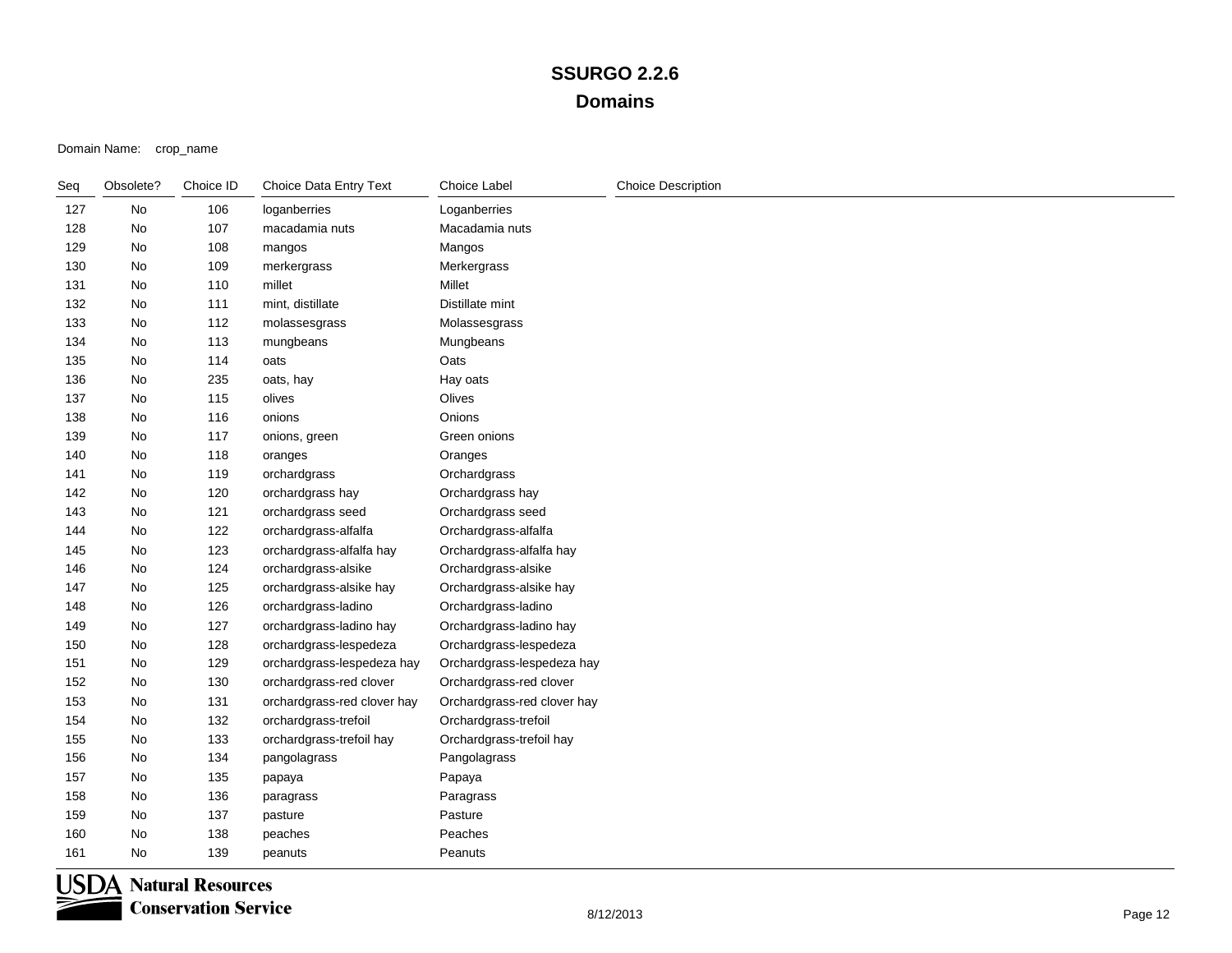Domain Name: crop\_name

| Seq | Obsolete? | Choice ID | Choice Data Entry Text           | Choice Label                    | <b>Choice Description</b> |
|-----|-----------|-----------|----------------------------------|---------------------------------|---------------------------|
| 162 | No        | 140       | pears                            | Pears                           |                           |
| 163 | No        | 141       | pears, winter                    | Winter pears                    |                           |
| 164 | No        | 142       | peas, canning                    | Canning peas                    |                           |
| 165 | No        | 143       | peas, dry                        | Dry peas                        |                           |
| 166 | No        | 144       | peas, green                      | Green peas                      |                           |
| 167 | No        | 145       | pecans                           | Pecans                          |                           |
| 168 | No        | 146       | pepper, black                    | Black pepper                    |                           |
| 169 | No        | 147       | peppers                          | Peppers                         |                           |
| 170 | No        | 148       | peppers, dry chili               | Dry chili peppers               |                           |
| 171 | No        | 149       | peppers, fresh chili             | Fresh chili peppers             |                           |
| 172 | No        | 150       | peppers, green                   | Green peppers                   |                           |
| 173 | No        | 151       | perennial ryegrass seed          | Perennial ryegrass seed         |                           |
| 174 | No        | 237       | permanent pasture, improved      | Improved permanent pasture      |                           |
| 175 | No        | 238       | permanent pasture,<br>unimproved | Unimproved permanent<br>pasture |                           |
| 176 | No        | 152       | pigeonpeas                       | Pigeonpeas                      |                           |
| 177 | No        | 153       | pineapple                        | Pineapple                       |                           |
| 178 | No        | 154       | pineapple, ratoon                | Ratoon pineapple                |                           |
| 179 | No        | 155       | pistachios                       | Pistachios                      |                           |
| 180 | No        | 156       | plantains                        | Plantains                       |                           |
| 181 | No        | 157       | plums                            | Plums                           |                           |
| 182 | No        | 158       | potatoes, irish                  | Irish potatoes                  |                           |
| 183 | No        | 159       | prunes                           | Prunes                          |                           |
| 184 | No        | 160       | prunes, dry                      | Dry prunes                      |                           |
| 185 | No        | 161       | pubescent wheatgrass             | Pubescent wheatgrass            |                           |
| 186 | No        | 162       | pumpkins                         | Pumpkins                        |                           |
| 187 | No        | 163       | raisins                          | Raisins                         |                           |
| 188 | No        | 164       | raspberries                      | Raspberries                     |                           |
| 189 | No        | 165       | red clover hay                   | Red clover hay                  |                           |
| 190 | No        | 166       | red clover seed                  | Red clover seed                 |                           |
| 191 | No        | 167       | reed canarygrass                 | Reed canarygrass                |                           |
| 192 | No        | 168       | rice                             | Rice                            |                           |
| 193 | No        | 169       | rye                              | Rye                             |                           |
| 194 | No        | 170       | rye grazeout                     | Rye grazeout                    |                           |
| 195 | No        | 171       | safflower                        | Safflower                       |                           |

**USDA** Natural Resources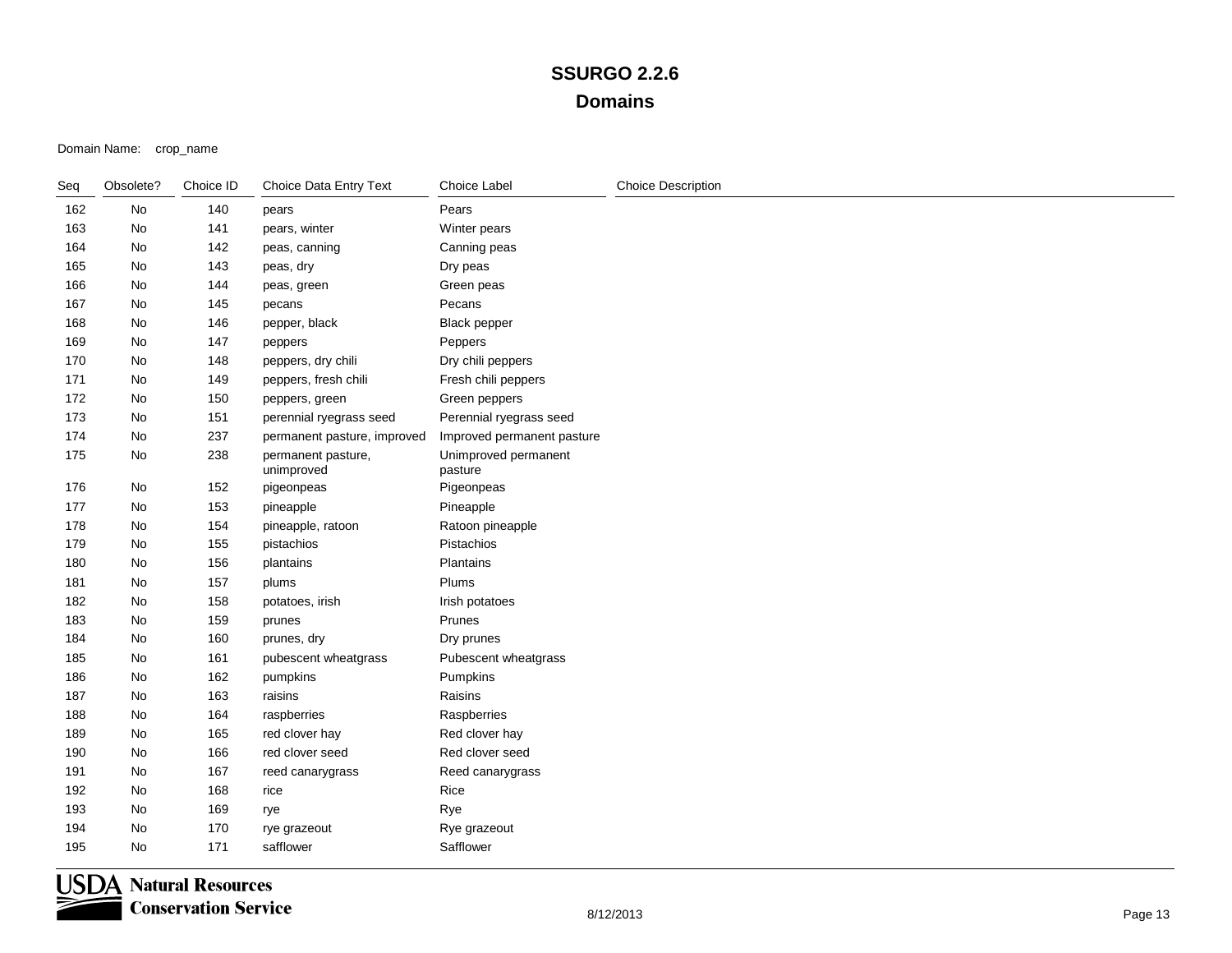| Seq | Obsolete? | Choice ID | Choice Data Entry Text     | Choice Label               | <b>Choice Description</b> |
|-----|-----------|-----------|----------------------------|----------------------------|---------------------------|
| 196 | No        | 172       | small grains grazeout      | Small grains grazeout      |                           |
| 197 | No        | 232       | small grains hay           | Small grains hay           |                           |
| 198 | No        | 233       | small grains silage        | Small grains silage        |                           |
| 199 | No        | 173       | smooth bromegrass          | Smooth bromegrass          |                           |
| 200 | No        | 234       | sorghum grazed             | Sorghum grazed             |                           |
| 201 | No        | 174       | sorghum hay                | Sorghum hay                |                           |
| 202 | No        | 175       | sorghum silage             | Sorghum silage             |                           |
| 203 | No        | 176       | soybeans                   | Soybeans                   |                           |
| 204 | No        | 177       | spinach                    | Spinach                    |                           |
| 205 | No        | 249       | squash, summer             | Summer squash              |                           |
| 206 | No        | 250       | squash, winter             | Winter squash              |                           |
| 207 | No        | 178       | strawberries               | <b>Strawberries</b>        |                           |
| 208 | No        | 236       | strawberries, plants       | Strawberry plants          |                           |
| 209 | No        | 179       | sugar beets                | Sugar beets                |                           |
| 210 | No        | 180       | sugarcane                  | Sugarcane                  |                           |
| 211 | No        | 181       | sugarcane, 18 month        | 18-month sugarcane         |                           |
| 212 | No        | 182       | sugarcane, ratoon          | Ratoon sugarcane           |                           |
| 213 | No        | 183       | sugarcane, spring          | Spring sugarcane           |                           |
| 214 | No        | 184       | sunflower                  | Sunflowers                 |                           |
| 215 | No        | 185       | sweet potatoes             | Sweet potatoes             |                           |
| 216 | No        | 186       | switchgrass                | Switchgrass                |                           |
| 217 | No        | 187       | tall fescue                | Tall fescue                |                           |
| 218 | No        | 188       | tall fescue hay            | Tall fescue hay            |                           |
| 219 | No        | 189       | tall fescue seed           | Tall fescue seed           |                           |
| 220 | No        | 190       | tall fescue-alfalfa        | Tall fescue-alfalfa        |                           |
| 221 | No        | 191       | tall fescue-alfalfa hay    | Tall fescue-alfalfa hay    |                           |
| 222 | No        | 192       | tall fescue-alsike         | Tall fescue-alsike         |                           |
| 223 | No        | 193       | tall fescue-alsike hay     | Tall fescue-alsike hay     |                           |
| 224 | No        | 194       | tall fescue-ladino         | Tall fescue-ladino         |                           |
| 225 | No        | 195       | tall fescue-ladino hay     | Tall fescue-ladino hay     |                           |
| 226 | No        | 196       | tall fescue-lespedeza      | Tall fescue-lespedeza      |                           |
| 227 | No        | 197       | tall fescue-lespedeza hay  | Tall fescue-lespedeza hay  |                           |
| 228 | No        | 198       | tall fescue-red clover     | Tall fescue-red clover     |                           |
| 229 | No        | 199       | tall fescue-red clover hay | Tall fescue-red clover hay |                           |
| 230 | No        | 200       | tall wheatgrass            | Tall wheatgrass            |                           |

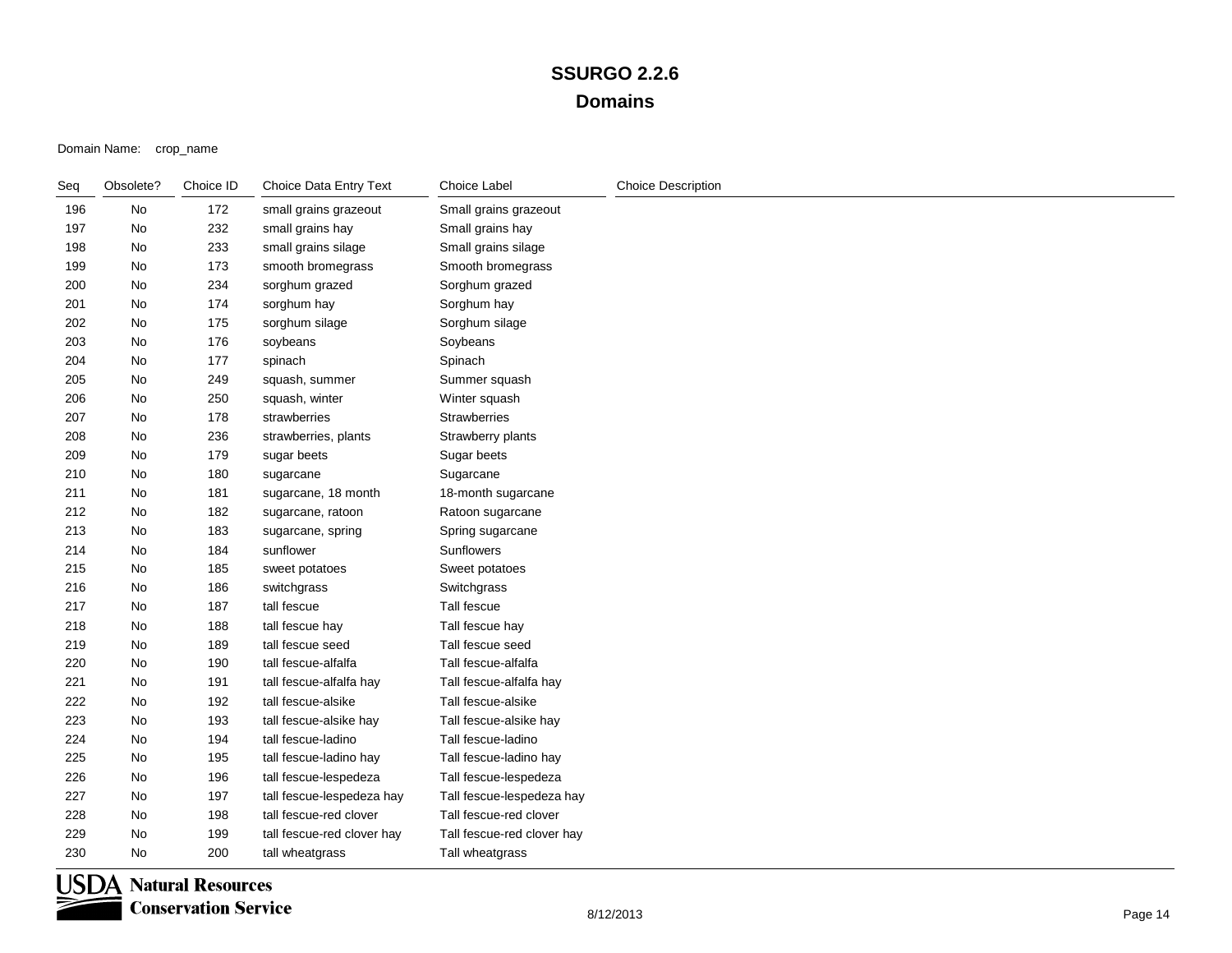| Seq | Obsolete? | Choice ID | Choice Data Entry Text    | Choice Label            | <b>Choice Description</b> |
|-----|-----------|-----------|---------------------------|-------------------------|---------------------------|
| 231 | No        | 201       | tangelos                  | Tangelos                |                           |
| 232 | No        | 202       | tangerines                | Tangerines              |                           |
| 233 | No        | 203       | taniers                   | Taniers                 |                           |
| 234 | No        | 204       | taro                      | Taro                    |                           |
| 235 | No        | 241       | timothy hay               | Timothy hay             |                           |
| 236 | No        | 205       | timothy-alfalfa           | Timothy-alfalfa         |                           |
| 237 | No        | 206       | timothy-alfalfa hay       | Timothy-alfalfa hay     |                           |
| 238 | No        | 207       | timothy-alsike            | Timothy-alsike          |                           |
| 239 | No        | 208       | timothy-alsike hay        | Timothy-alsike hay      |                           |
| 240 | No        | 251       | timothy-red clover        | Timothy-red clover      |                           |
| 241 | No        | 209       | timothy-red clover hay    | Timothy-red clover hay  |                           |
| 242 | No        | 210       | tobacco                   | Tobacco                 |                           |
| 243 | No        | 254       | tobacco, burley           | Burley tobacco          |                           |
| 244 | No        | 257       | tobacco, dark air-cured   | Dark air-cured tobacco  |                           |
| 245 | No        | 255       | tobacco, fire-cured       | Fire-cured tobacco      |                           |
| 246 | No        | 256       | tobacco, flue-cured       | Flue-cured tobacco      |                           |
| 247 | No        | 258       | tobacco, light, air-cured | Light air-cured tobacco |                           |
| 248 | No        | 211       | tomatoes                  | Tomatoes                |                           |
| 249 | No        | 212       | trefoil hay               | Trefoil hay             |                           |
| 250 | No        | 213       | trefoil-grass             | Trefoil-grass           |                           |
| 251 | No        | 214       | trefoil-grass hay         | Trefoil-grass hay       |                           |
| 252 | No        | 215       | walnuts                   | Walnuts                 |                           |
| 253 | No        | 216       | warm season grass         | Warm season grasses     |                           |
| 254 | No        | 217       | watermelons               | Watermelons             |                           |
| 255 | No        | 218       | weeping lovegrass         | Weeping lovegrass       |                           |
| 256 | No        | 219       | wheat                     | Wheat                   |                           |
| 257 | No        | 220       | wheat grazeout            | Wheat grazeout          |                           |
| 258 | No        | 221       | wheat, oct-mar            | Wheat (October-March)   |                           |
| 259 | No        | 222       | wheat, spring             | Spring wheat            |                           |
| 260 | No        | 223       | wheat, spring-fallow      | Spring wheat-fallow     |                           |
| 261 | No        | 224       | wheat, winter             | Winter wheat            |                           |
| 262 | No        | 225       | wheat, winter-fallow      | Winter wheat-fallow     |                           |
| 263 | No        | 226       | yams                      | Yams                    |                           |

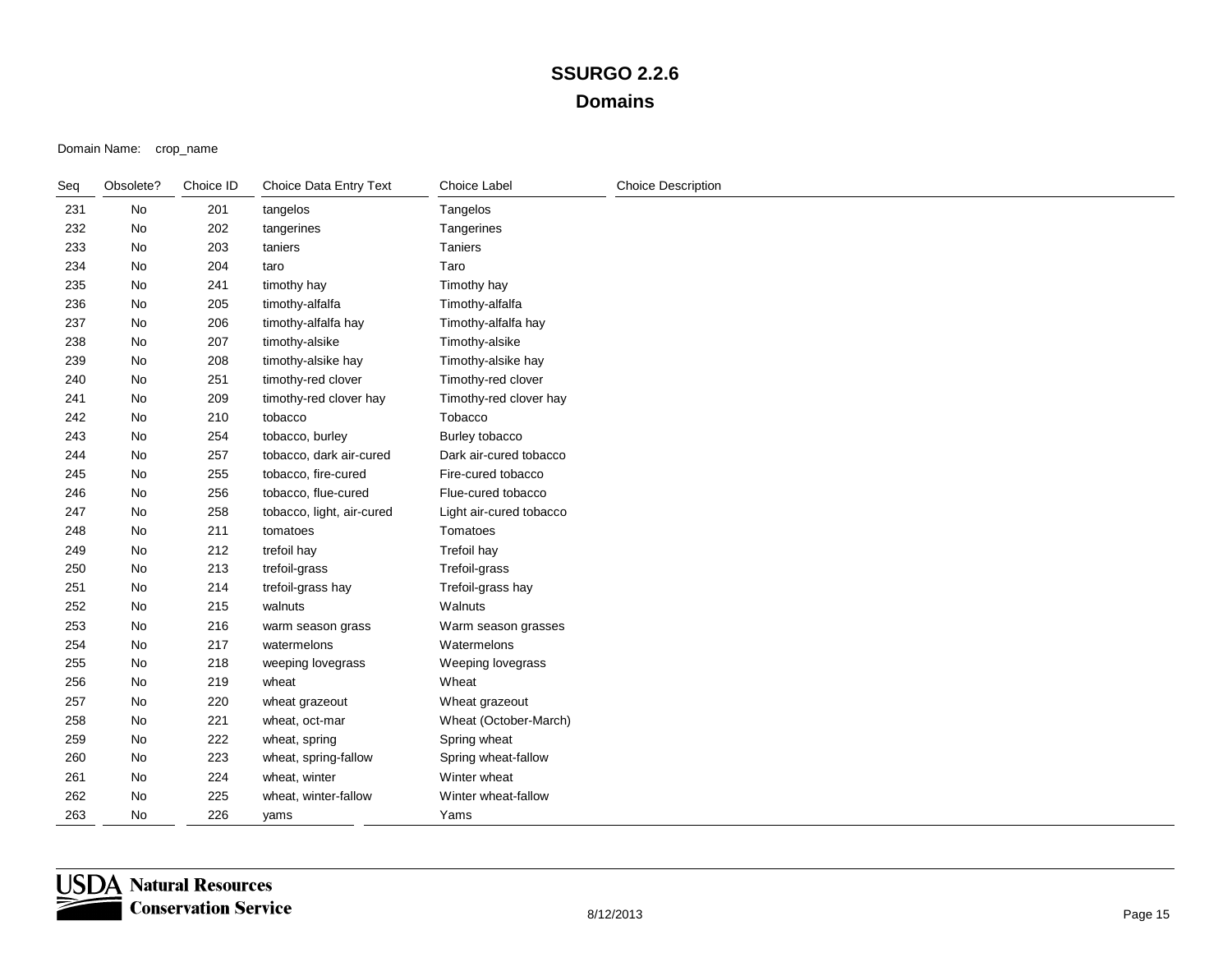#### Domain Name: crop\_yield\_units

| Seq | Obsolete? | Choice ID | Choice Data Entry Text | Choice Label | <b>Choice Description</b> |  |
|-----|-----------|-----------|------------------------|--------------|---------------------------|--|
|     | No        | 5         | 100 pounds             | Cwt          | 100 pounds/acre           |  |
|     | No        |           | animal unit months     | <b>AUM</b>   | Animal unit months/acre   |  |
| 3   | No        | 2         | boxes                  | <b>Boxes</b> | Boxes/acre                |  |
| 4   | No        | 3         | bushels                | Bu           | Bushels/acre              |  |
| 5   | No        | 4         | crates                 | Crates       | Crates/acre               |  |
| 6   | No        | 6         | pounds                 | Lbs          | Pounds/acre               |  |
|     | No        |           | sacks                  | Sacks        | Sacks/acre                |  |
| 8   | No        | 8         | thousands              | Thousands    | Thousands/acre            |  |
|     | No        | 9         | tons                   | Tons         | Tons/acre                 |  |

#### Domain Name: depthqualmode

| Seg | Obsolete? | Choice ID | Choice Data Entry Text | Choice Label  | <b>Choice Description</b> |
|-----|-----------|-----------|------------------------|---------------|---------------------------|
|     | No        |           | Surface Layer          | Surface Layer |                           |
|     | No        | ∸         | All Layers             | All Layers    |                           |
|     | No        |           | Depth Range            | Depth Range   |                           |

#### Domain Name: depthuom

| Seq | Obsolete? | Choice ID | Choice Data Entry Text | Choice Label | <b>Choice Description</b> |
|-----|-----------|-----------|------------------------|--------------|---------------------------|
|     | Nc        |           | Centimeters            | Centimeters  |                           |
|     | Nο        |           | Inches                 | Inches       |                           |

#### Domain Name: diag\_horz\_feat\_kind

| Seg | Obsolete? | Choice ID | Choice Data Entry Text | Choice Label           | <b>Choice Description</b> |
|-----|-----------|-----------|------------------------|------------------------|---------------------------|
|     | No        | 2         | abrupt textural change | Abrupt textural change |                           |
|     | No        | 29        | agric horizon          | Agric horizon          |                           |
|     | No        | 28        | albic horizon          | Albic horizon          |                           |
|     | No        | 49        | albic materials        | Albic materials        |                           |
|     | No        |           | andic soil properties  | Andic soil properties  |                           |
| 6   | No        | 57        | anhydrous conditions   | Anhydrous conditions   |                           |
|     | No        | 67        | anthric saturation     | Anthric saturation     |                           |

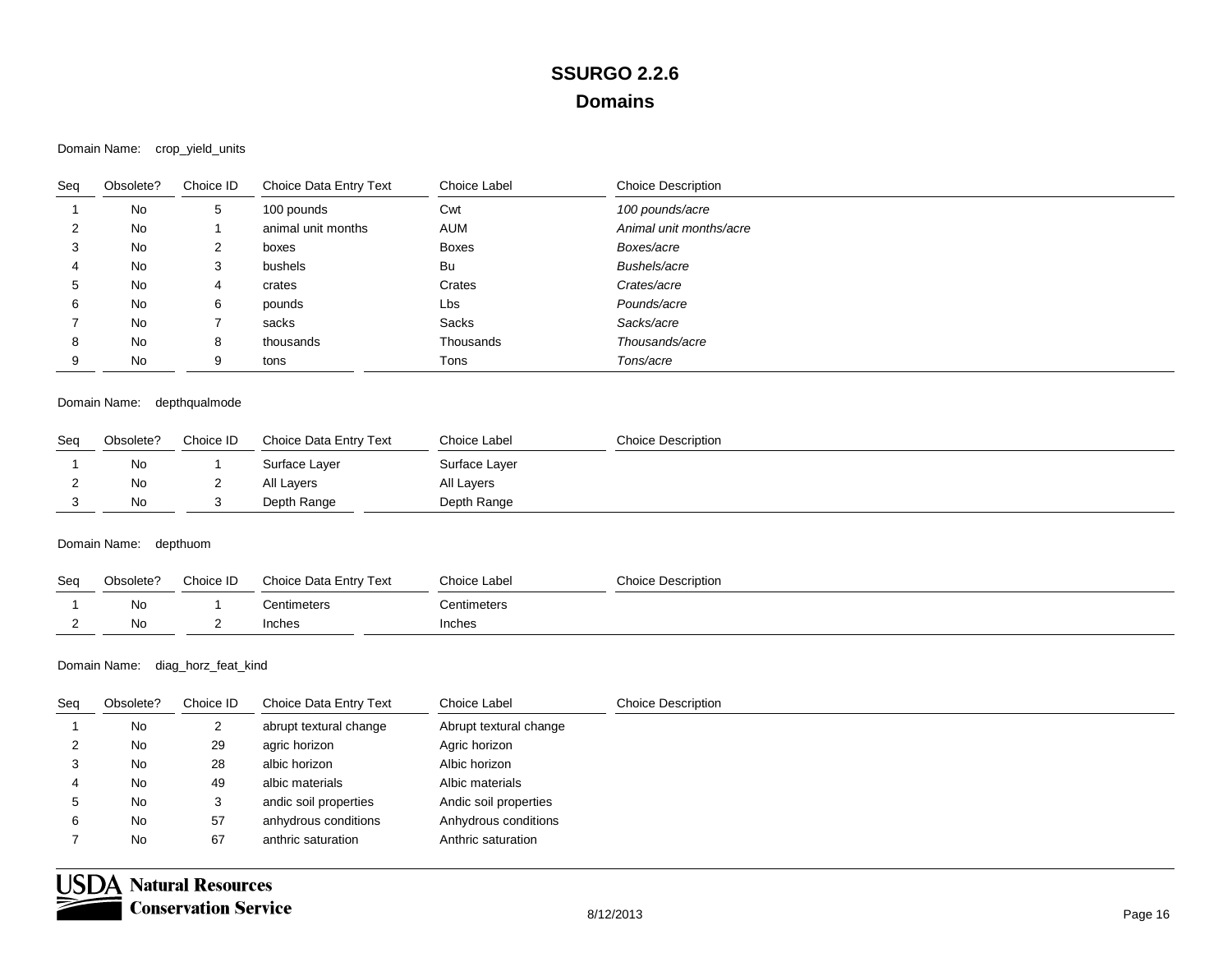#### Domain Name: diag\_horz\_feat\_kind

| Seq | Obsolete? | Choice ID    | Choice Data Entry Text               | Choice Label                         | Choice Description |
|-----|-----------|--------------|--------------------------------------|--------------------------------------|--------------------|
| 8   | No        | $\mathbf{1}$ | anthropic epipedon                   | Anthropic epipedon                   |                    |
| 9   | No        | 12           | aquic conditions                     | Aquic conditions                     |                    |
| 10  | No        | 32           | argillic horizon                     | Argillic horizon                     |                    |
| 11  | No        | 75           | artifacts                            | Artifacts                            |                    |
| 12  | <b>No</b> | 5            | calcic horizon                       | Calcic horizon                       |                    |
| 13  | No        | 4            | cambic horizon                       | Cambic horizon                       |                    |
| 14  | No        | 46           | coprogenous earth                    | Coprogenous earth                    |                    |
| 15  | No        | 58           | cryoturbation                        | Cryoturbation                        |                    |
| 16  | No        | 54           | densic contact                       | Densic contact                       |                    |
| 17  | No        | 55           | densic materials                     | Densic materials                     |                    |
| 18  | No        | 47           | diatomaceous earth                   | Diatomaceous earth                   |                    |
| 19  | No        | 6            | durinodes                            | Durinodes                            |                    |
| 20  | No        | 38           | duripan                              | Duripan                              |                    |
| 21  | No        | 65           | endosaturation                       | Endosaturation                       |                    |
| 22  | No        | 66           | episaturation                        | Episaturation                        |                    |
| 23  | No        | 76           | fibers                               | Fibers                               |                    |
| 24  | <b>No</b> | 41           | fibric soil materials                | Fibric soil materials                |                    |
| 25  | No        | 61           | folistic epipedon                    | Folistic epipedon                    |                    |
| 26  | No        | 53           | fragic soil properties               | Fragic soil properties               |                    |
| 27  | No.       | 8            | fragipan                             | Fragipan                             |                    |
| 28  | No        | 77           | free carbonates                      | Free carbonates                      |                    |
| 29  | No        | 59           | gelic materials                      | Gelic materials                      |                    |
| 30  | Yes       | 10           | gilgai                               | Gilgai                               |                    |
| 31  | No        | 60           | glacic layer                         | Glacic layer                         |                    |
| 32  | No        | 11           | glossic horizon                      | Glossic horizon                      |                    |
| 33  | No        | 9            | gypsic horizon                       | Gypsic horizon                       |                    |
| 34  | No        | 70           | gypsum accumulations                 | Gypsum accumulations                 |                    |
| 35  | No        | 42           | hemic soil materials                 | Hemic soil materials                 |                    |
| 36  | No        | 13           | histic epipedon                      | Histic epipedon                      |                    |
| 37  | No        | 44           | humilluvic material                  | Humilluvic material                  |                    |
| 38  | No        | 40           | interfingering of albic<br>materials | Interfingering of albic<br>materials |                    |
| 39  | No        | 17           | kandic horizon                       | Kandic horizon                       |                    |
| 40  | <b>No</b> | 51           | lamellae                             | Lamellae                             |                    |
| 41  | No        | 45           | limnic materials                     | Limnic materials                     |                    |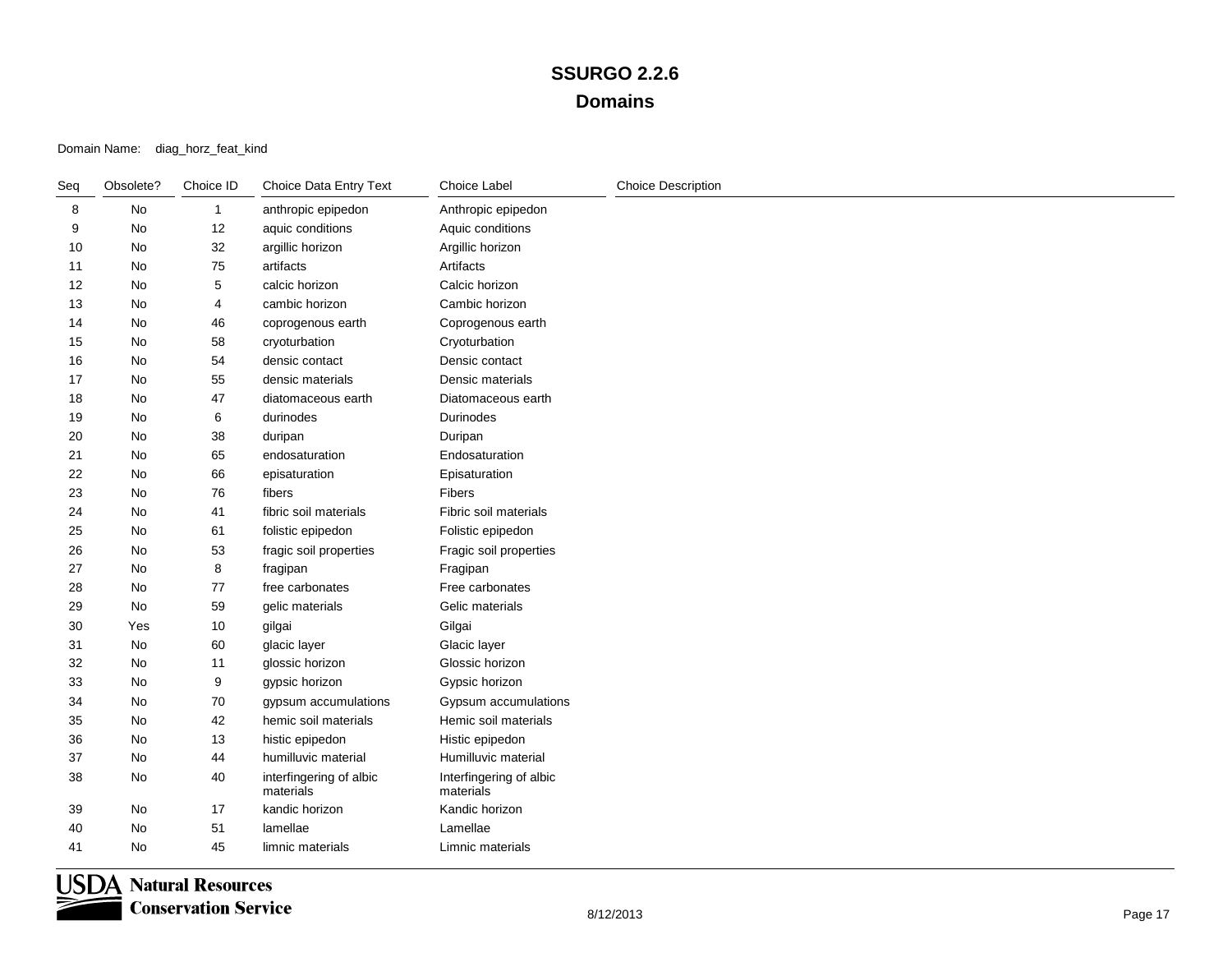#### Domain Name: diag\_horz\_feat\_kind

| Seq | Obsolete? | Choice ID      | Choice Data Entry Text                      | <b>Choice Label</b>                         | <b>Choice Description</b> |
|-----|-----------|----------------|---------------------------------------------|---------------------------------------------|---------------------------|
| 42  | No        | 18             | lithic contact                              | Lithic contact                              |                           |
| 43  | No        | 68             | lithologic discontinuity                    | Lithologic discontinuity                    |                           |
| 44  | No        | 48             | marl                                        | Marl                                        |                           |
| 45  | No        | 21             | melanic epipedon                            | Melanic epipedon                            |                           |
| 46  | No        | 20             | mollic epipedon                             | Mollic epipedon                             |                           |
| 47  | Yes       | 50             | mottles with chroma 2 or less               | Mottles with chroma 2 or less               |                           |
| 48  | No.       | 73             | n value $> 0.7$                             | n value $> 0.7$                             |                           |
| 49  | No        | 22             | natric horizon                              | Natric horizon                              |                           |
| 50  | No        | 23             | ochric epipedon                             | Ochric epipedon                             |                           |
| 51  | No        | 52             | ortstein                                    | Ortstein                                    |                           |
| 52  | No        | 36             | oxic horizon                                | Oxic horizon                                |                           |
| 53  | No.       | 35             | paralithic contact                          | Paralithic contact                          |                           |
| 54  | No        | 56             | paralithic materials                        | Paralithic materials                        |                           |
| 55  | No        | 26             | permafrost                                  | Permafrost                                  |                           |
| 56  | No        | $\overline{7}$ | petrocalcic horizon                         | Petrocalcic horizon                         |                           |
| 57  | No        | 25             | petroferric contact                         | Petroferric contact                         |                           |
| 58  | <b>No</b> | 15             | petrogypsic horizon                         | Petrogypsic horizon                         |                           |
| 59  | No        | 16             | placic horizon                              | Placic horizon                              |                           |
| 60  | No        | 24             | plaggen epipedon                            | Plaggen epipedon                            |                           |
| 61  | No        | 27             | plinthite                                   | Plinthite                                   |                           |
| 62  | No        | 62             | redox concentrations                        | Redox concentrations                        |                           |
| 63  | No        | 63             | redox depletions with<br>chroma 2 or less   | Redox depletions with<br>chroma 2 or less   |                           |
| 64  | <b>No</b> | 64             | reduced matrix                              | Reduced matrix                              |                           |
| 65  | No        | 78             | resistant minerals                          | <b>Resistant minerals</b>                   |                           |
| 66  | No        | 37             | salic horizon                               | Salic horizon                               |                           |
| 67  | No        | 71             | salt accumulations                          | Salt accumulations                          |                           |
| 68  | No        | 43             | sapric soil materials                       | Sapric soil materials                       |                           |
| 69  | No        | 19             | secondary carbonates                        | Secondary carbonates                        |                           |
| 70  | No        | 31             | slickensides                                | Slickensides                                |                           |
| 71  | No        | 14             | sombric horizon                             | Sombric horizon                             |                           |
| 72  | No        | 30             | spodic horizon                              | Spodic horizon                              |                           |
| 73  | No        | 74             | spodic materials                            | Spodic materials                            |                           |
| 74  | <b>No</b> | 69             | strongly contrasting particle<br>size class | Strongly contrasting particle<br>size class |                           |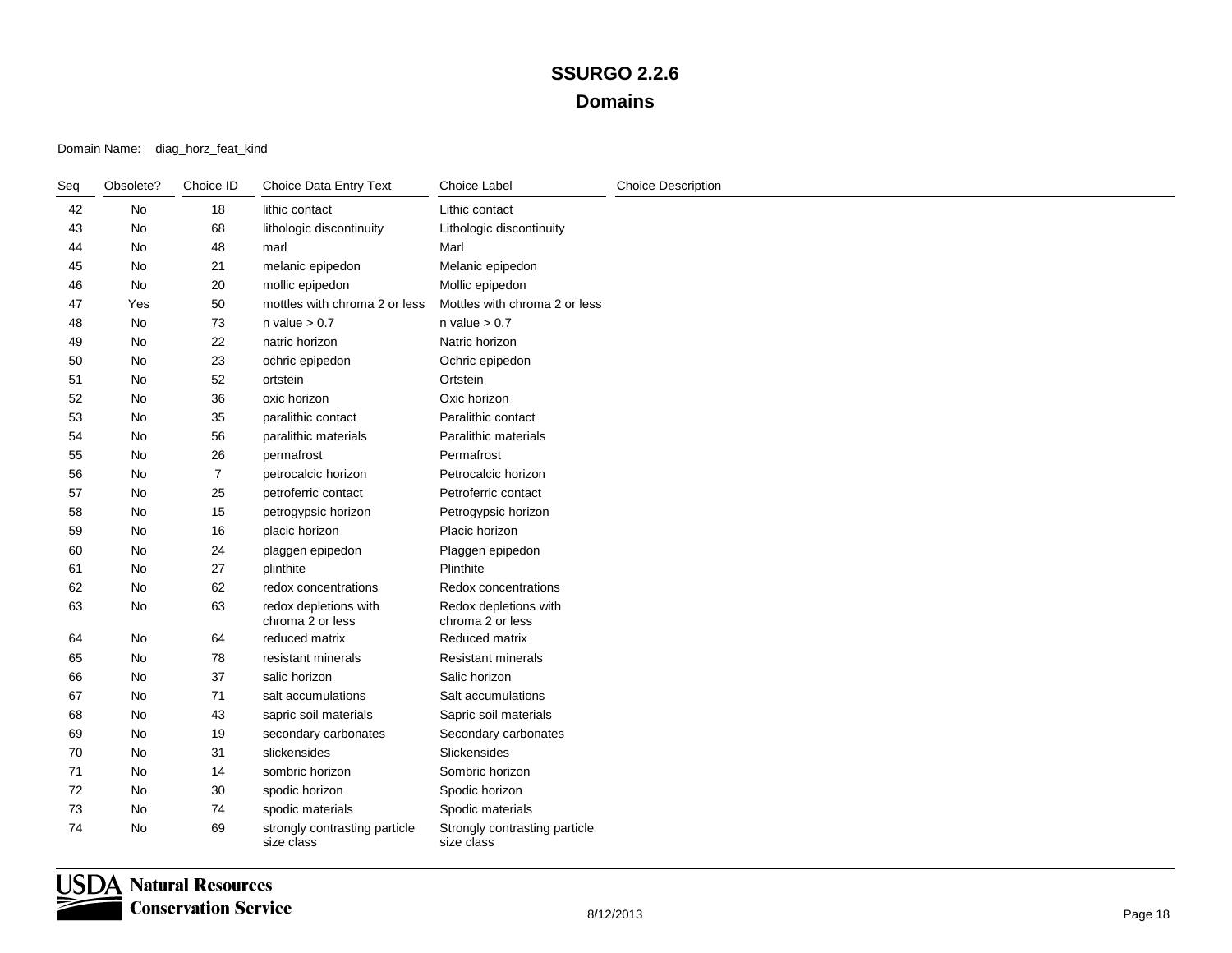#### Domain Name: diag\_horz\_feat\_kind

| Seg | Obsolete? | Choice ID | Choice Data Entry Text | Choice Label         | <b>Choice Description</b> |
|-----|-----------|-----------|------------------------|----------------------|---------------------------|
| 75  | No        | 39        | sulfidic materials     | Sulfidic materials   |                           |
| 76  | No        | 34        | sulfuric horizon       | Sulfuric horizon     |                           |
| 77  | No        | 33        | umbric epipedon        | Umbric epipedon      |                           |
| 78  | No        | 72        | volcanic glass         | Volcanic glass       |                           |
| 79  | No        | 79        | weatherable minerals   | Weatherable minerals |                           |

#### Domain Name: distribution\_status

| Seq | Obsolete? | Choice ID | Choice Data Entry Text | Choice Label         | <b>Choice Description</b>                                                                                                                                                                                                   |
|-----|-----------|-----------|------------------------|----------------------|-----------------------------------------------------------------------------------------------------------------------------------------------------------------------------------------------------------------------------|
|     | No        |           | in progress            | In progress          | The distribution request has been submitted but the processing of that request is not complete.<br>The request may be being held for processing at a later time.                                                            |
|     | No        |           | not successful         | Not successful       | The distribution request failed to run to completion, and no data was exported.                                                                                                                                             |
|     | No        |           | partially successful   | Partially successful | The distribution request was processed to completion, but one or more of the legends, map units or<br>components in the original request was not found in the database at the time the request was<br>ultimately processed. |
|     | No        |           | successful             | Successful           | The distribution request was processed to completetion, and all requested legends, map units and<br>components are present in the exported dataset.                                                                         |

#### Domain Name: drainage\_class

| Seq | Obsolete? | Choice ID | Choice Data Entry Text | Choice Label                    | <b>Choice Description</b>                                                                                                                                                                                                                      |
|-----|-----------|-----------|------------------------|---------------------------------|------------------------------------------------------------------------------------------------------------------------------------------------------------------------------------------------------------------------------------------------|
|     | No        |           | excessively            | Excessively drained             |                                                                                                                                                                                                                                                |
|     | No        |           | somewhat excessively   | Somewhat excessively<br>drained |                                                                                                                                                                                                                                                |
|     | No        |           | well                   | Well drained                    |                                                                                                                                                                                                                                                |
|     | No        |           | moderately well        | Moderately well drained         |                                                                                                                                                                                                                                                |
|     | No        |           | somewhat poorly        | Somewhat poorly drained         |                                                                                                                                                                                                                                                |
|     | No        | 6         | poorly                 | Poorly drained                  |                                                                                                                                                                                                                                                |
|     | No        |           | very poorly            | Very poorly drained             |                                                                                                                                                                                                                                                |
|     | No        | 8         | subaqueous             | Subaqueous                      | Free water is above the soil surface. The occurrence of internal free water is permanent and there<br>is a positive water potential at the soil surface for more than 21 hours of each day. The soils have a<br>peraquic soil moisture regime. |

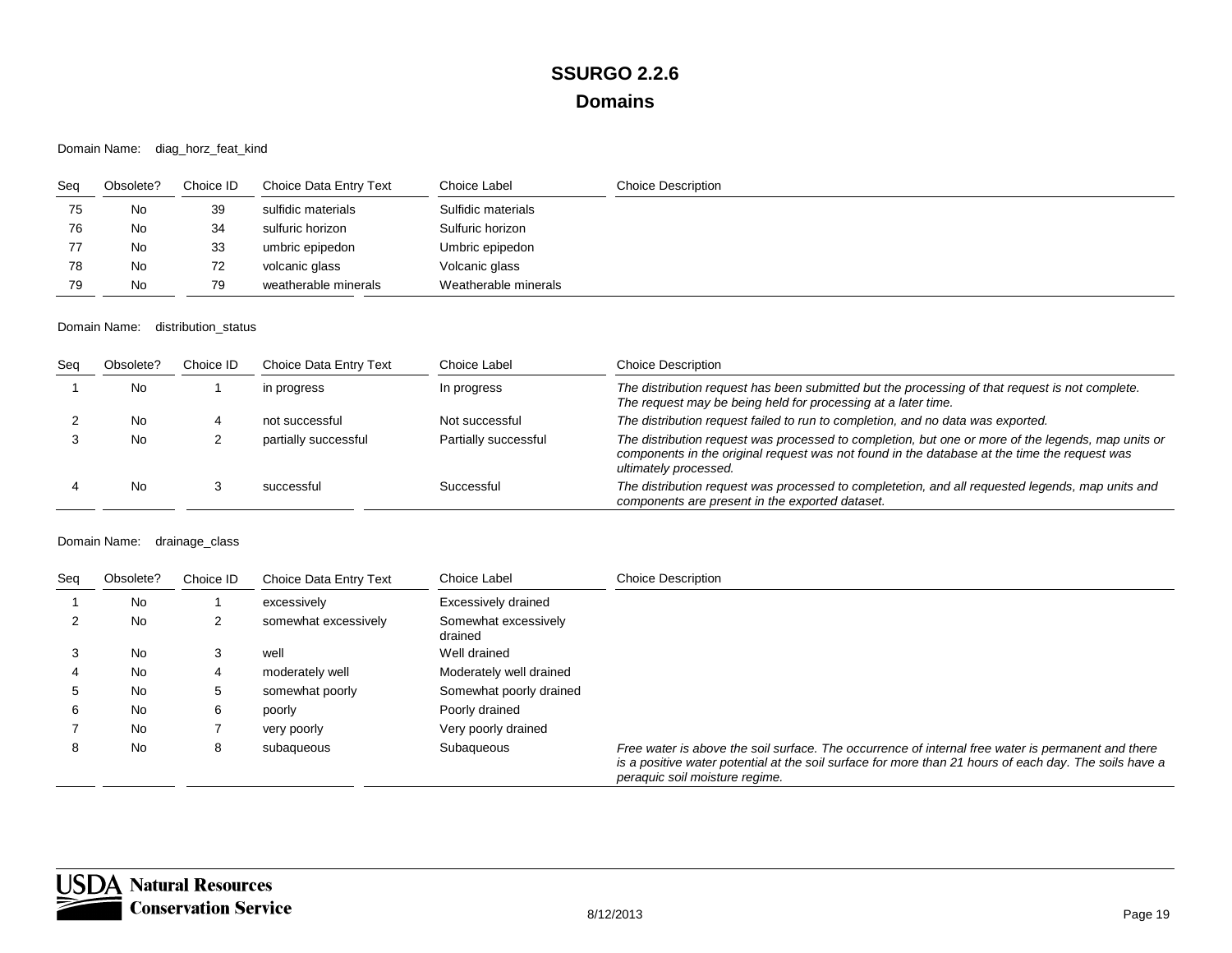Domain Name: earth\_cover\_kind\_level\_one

| Seg | Obsolete? | Choice ID      | Choice Data Entry Text | Choice Label           | <b>Choice Description</b>                                                                                                                                                                                                                                            |
|-----|-----------|----------------|------------------------|------------------------|----------------------------------------------------------------------------------------------------------------------------------------------------------------------------------------------------------------------------------------------------------------------|
|     | <b>No</b> |                | artificial cover       | Artificial cover       | Nonvegetative cover either made or modified by human activity and prohibiting or restricting<br>vegetative growth and water penetration.                                                                                                                             |
|     | <b>No</b> | $\overline{2}$ | barren land            | Barren land            | Nonvegetative natural cover often having a limited capacity to support vegetation - including<br>construction sites (<5% vegetated).                                                                                                                                 |
|     | <b>No</b> | 3              | crop cover             | Crop cover             | The full cycle, including land preparation and post-harvest residue cover of annual or perennial<br>herbaceous plants that are cultivated or harvested, or both, for the production of food, feed, oil, and<br>fiber other than wood, and excluding hay and pasture. |
|     | <b>No</b> | 4              | grass/herbaceous cover | Grass/herbaceous cover | Non-woody vegetative cover composed of annual or perennial grasses, grass-like plants<br>(sedges/rushes), forbs (including alfalfa and clovers), lichens, mosses, and ferns (>75% grass,<br>grass-like, forb cover).                                                 |
| 5.  | Yes       | 8              | other                  | Other                  |                                                                                                                                                                                                                                                                      |
| 6   | <b>No</b> | 5              | shrub cover            | Shrub cover            | Vegetative cover composed of multi-stemmed and single-stemmed woody plants that attain a<br>mature height of less than four meters (>50% shrub canopy cover).                                                                                                        |
|     | <b>No</b> | 6              | tree cover             | Tree cover             | Vegetative cover recognized as woody plants which usually have one perennial stem, a definitely<br>formed crown of foliage, and a mature height of at least four meters (including ornamentals and<br>Christmas trees) (>25% tree canopy cover).                     |
| 8   | <b>No</b> |                | water cover            | Water cover            | Earth covered by water in a fluid state. This includes seasonally frozen areas.                                                                                                                                                                                      |
| 9   | Yes       | 10             | wetlands               | Wetlands               |                                                                                                                                                                                                                                                                      |
| 10  | Yes       | 9              | wetlands, drained      | Wetlands, drained      |                                                                                                                                                                                                                                                                      |

#### Domain Name: earth\_cover\_kind\_level\_two

| Seg | Obsolete? | Choice ID | Choice Data Entry Text          | Choice Label                    | <b>Choice Description</b>                                                                                          |
|-----|-----------|-----------|---------------------------------|---------------------------------|--------------------------------------------------------------------------------------------------------------------|
|     | No        |           | row crop                        | Row crop                        | e.g. corn, soybeans, cotton, tomatoes and other truck crops, tulips                                                |
|     | <b>No</b> |           | close-grown crop                | Close-grown crop                | Wheat, rice, oats, rye, etc.                                                                                       |
| 3   | No        | 3         | rangeland, grassland            | Grassland rangeland             | (<10% trees, <20% shrubs) - includes rangeland used for hayland - bluestems, mixed midgrasses,<br>shortgrass, etc. |
| 4   | No        | 4         | rangeland, savanna              | Savanna rangeland               | 10 to 25% tree cover                                                                                               |
| 5.  | <b>No</b> | 5         | rangeland, shrubby              | Shrubby rangeland               | (20 to 50% shrub cover) - sumac, sagebrush, mesquite                                                               |
| 6   | No        | 6         | rangeland, tundra               | Tundra rangeland                |                                                                                                                    |
|     | <b>No</b> |           | pastureland, tame               | Tame pastureland                | Fescues, bromegrass, timothy, lespedeza, etc.                                                                      |
| 8   | <b>No</b> | 8         | hayland                         | Hayland                         | Fescues, bromegrass, timothy, alfalfa, etc.                                                                        |
| 9   | <b>No</b> | 9         | marshland                       | Marshland                       | grass, grass-like plants                                                                                           |
| 10  | No        | 10        | other grass/herbaceous<br>cover | Other grass/herbaceous<br>cover |                                                                                                                    |
| 11  | <b>No</b> | 11        | crop trees                      | Crop trees                      | e.g. apples, pecans, date palms, citrus, ornamental nursery stock, Christmas trees                                 |
| 12  | <b>No</b> | 12        | conifers                        | Conifers                        | Spruce, Douglas-fir, pine, etc.                                                                                    |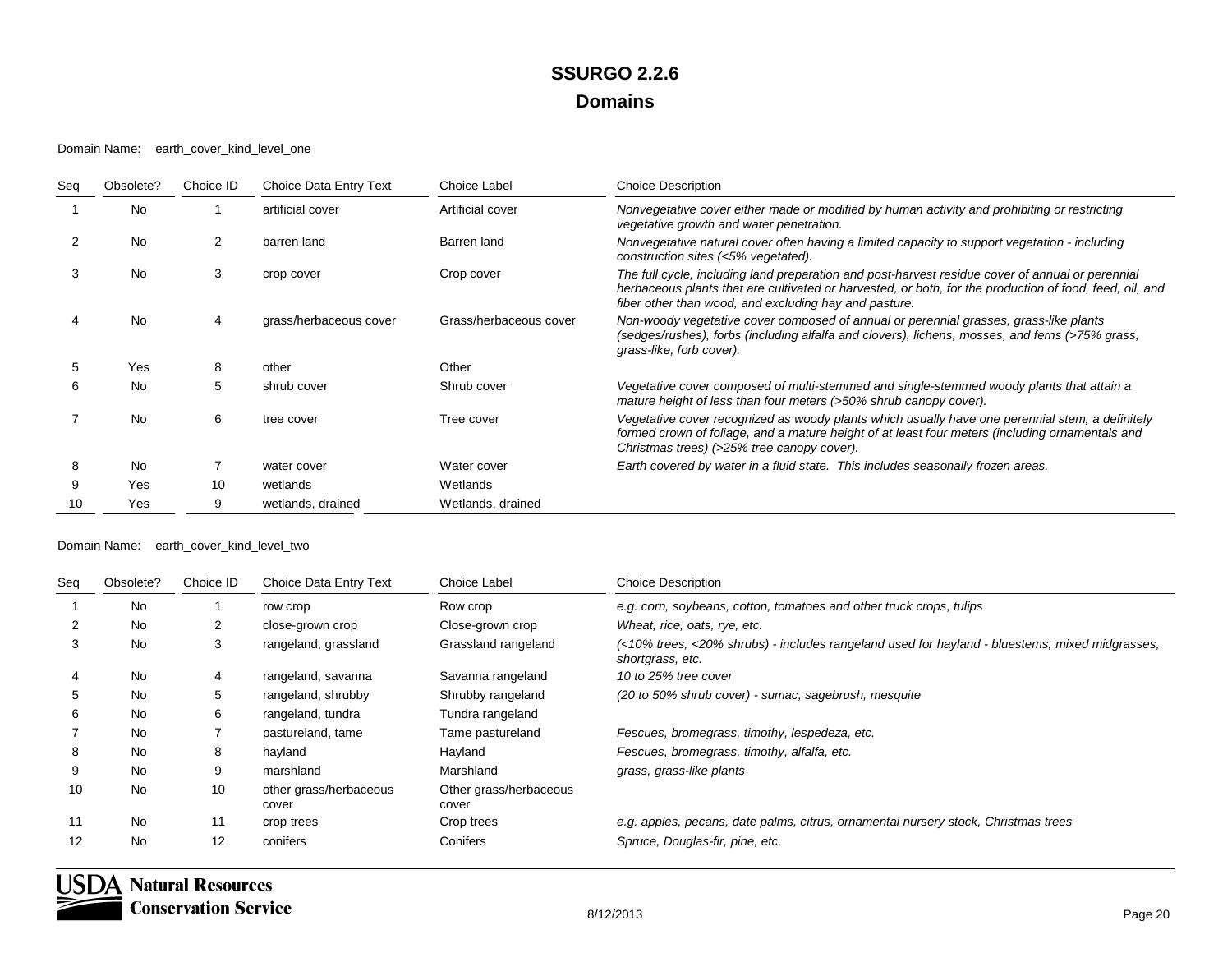#### Domain Name: earth\_cover\_kind\_level\_two

| Seg | Obsolete? | Choice ID | Choice Data Entry Text               | Choice Label                         | <b>Choice Description</b>                                                                             |
|-----|-----------|-----------|--------------------------------------|--------------------------------------|-------------------------------------------------------------------------------------------------------|
| 13  | No        | 13        | hardwoods                            | Hardwoods                            | Oak, hickory, elm, aspen, etc.                                                                        |
| 14  | <b>No</b> | 14        | intermixed conifers and<br>hardwoods | Intermixed conifers and<br>hardwoods | e.g. oak-pine mix                                                                                     |
| 15  | No        | 15        | tropical                             | Tropical                             | Mangrove, royal palm, etc.                                                                            |
| 16  | No        | 16        | swamp                                | Swamp                                | shrubs and trees                                                                                      |
| 17  | No        | 17        | other tree cover                     | Other tree cover                     |                                                                                                       |
| 18  | No        | 18        | crop shrubs                          | Crop shrubs                          | Filbert, blueberry, and ornamentals, etc. as nursery stock                                            |
| 19  | No        | 19        | crop vines                           | Crop vines                           | e.g. grapes, blackberries, raspberries                                                                |
| 20  | No        | 20        | native shrubs                        | Native shrubs                        | e.g. creosotebush, shrub live oak, sagebrush, mesquite (including rangeland with >50% shrub<br>cover) |
| 21  | No        | 21        | other shrub cover                    | Other shrub cover                    | e.g. kudzu, cacti, yucca                                                                              |
| 22  | No        | 22        | rock                                 | Rock                                 |                                                                                                       |
| 23  | No        | 23        | sand and gravel                      | Sand and gravel                      |                                                                                                       |
| 24  | No        | 24        | culturally induced barren            | Culturally induced barren            | saline seeps, mines, quarries, oil-waste, etc.                                                        |
| 25  | No        | 25        | permanent snow and ice               | Permanent snow and ice               |                                                                                                       |
| 26  | No        | 26        | other barren                         | Other barren                         | salt flats, slickspots, mud flats, badlands, etc.; excludes those in culturally induced earth cover   |
| 27  | No        | 27        | rural transportation                 | Rural transportation                 | Highways, railroads, etc.                                                                             |
| 28  | No        | 28        | urban and built-up                   | Urban and built-up                   | Cities, towns, farmsteads, industrial sites                                                           |

#### Domain Name: erosion\_accelerated\_kind

| Seg | Obsolete? | Choice ID | Choice Data Entry Text                | Choice Label                           | <b>Choice Description</b>                                                                                                                                                                                                           |
|-----|-----------|-----------|---------------------------------------|----------------------------------------|-------------------------------------------------------------------------------------------------------------------------------------------------------------------------------------------------------------------------------------|
|     | Yes       |           | landslip erosion highly<br>deformed   | Highly deforming landslip<br>erosion   |                                                                                                                                                                                                                                     |
|     | Yes       | 2         | landslip erosion slightly<br>deformed | Slightly deforming landslip<br>erosion |                                                                                                                                                                                                                                     |
|     | Yes       | 8         | water erosion                         | Water erosion                          | Soil removal by running water.                                                                                                                                                                                                      |
|     | No        | 5         | water erosion gully                   | Gully erosion                          | Gully erosion is the consequence of water that cuts down into the soil along the line of water<br>concentration and flow. The resulting channels cannot be obliterated by ordinary tillage operations.<br>(SSM)                     |
|     | No        | 4         | water erosion rill                    | Rill erosion                           | Rill erosion is the removal of soil through the cutting of many small, but conspicuous channels<br>where runoff concentrates. The channels are shallow enough that they can be obliterated with<br>normal tillage operations. (SSM) |
|     | No        | 3         | water erosion sheet                   | Sheet erosion                          | The more or less uniform removal of soil from an area without the development of conspicuous<br>water channels. (SSM)                                                                                                               |

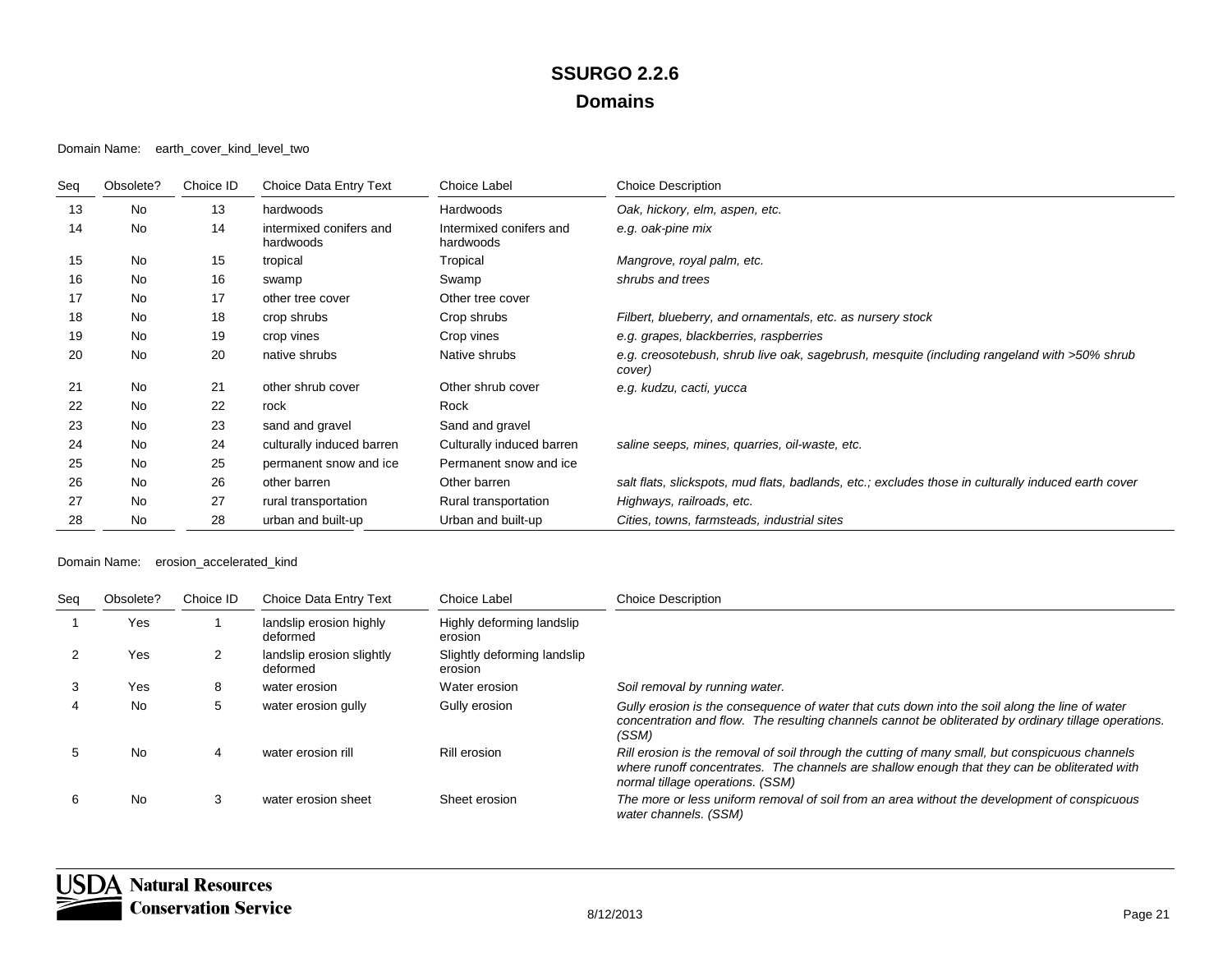Domain Name: erosion\_accelerated\_kind

| Sea | Obsolete? | Choice ID | Choice Data Entry Text | Choice Label           | <b>Choice Description</b>                                                                                                                                                                                                                  |
|-----|-----------|-----------|------------------------|------------------------|--------------------------------------------------------------------------------------------------------------------------------------------------------------------------------------------------------------------------------------------|
|     | No        |           | water erosion tunnel   | Tunnel erosion         | The removal of soil by the formation of subsurface tunnels (often referred to as piping). Free water<br>enters the soil through macropores such as large desication cracks or rodent burrows. The tunnels<br>tend to enlarge and coelesce. |
|     | Yes       |           | wind and water erosion | Wind and water erosion |                                                                                                                                                                                                                                            |
|     | No        |           | wind erosion           | Wind erosion           | Deflation by wind.                                                                                                                                                                                                                         |

Domain Name: erosion\_class

| Seq | Obsolete? | Choice ID | Choice Data Entry Text | Choice Label      | <b>Choice Description</b>                                                                                                                                                                                                         |
|-----|-----------|-----------|------------------------|-------------------|-----------------------------------------------------------------------------------------------------------------------------------------------------------------------------------------------------------------------------------|
|     | No        |           |                        | None - deposition | No apparent erosion has occurred. Deposition of soil sediment removed from other areas may<br>have occurred.                                                                                                                      |
|     | No        |           |                        | Class 1           | The soil has lost on the average <25% of the original A and/or E horizons, or of the uppermost 20<br>cm if the original A and/or E horizons were less than 20 cm thick. (SSM)                                                     |
|     | No        |           |                        | Class 2           | The soil has lost, on the average, 25 to 75 percent of the original A and/or E horizons, or of the<br>uppermost 20 cm if the original A and/or E horizons were less than 20 cm thick.                                             |
|     | No        |           |                        | Class 3           | The soil has lost, on the average, more than 75 percent of the original A and/or E horizon, or of the<br>uppermost 20 cm if the original A and/or E horizons were less than 20 cm thick. (SSM)                                    |
|     | No        |           |                        | Class 4           | The soil has lost all of the original A and/or E horizons, or the uppermost 20 cm if the original A<br>and/or E horizons were less than 20 cm thick. Some of the orginal underlying material may have<br>also been removed. (SSM) |

Domain Name: excavation\_difficulty\_class

| Sea | Obsolete? | Choice ID | Choice Data Entry Text | Choice Label   | <b>Choice Description</b>                                                                                                                                                                                                     |
|-----|-----------|-----------|------------------------|----------------|-------------------------------------------------------------------------------------------------------------------------------------------------------------------------------------------------------------------------------|
|     | No        |           | low                    | Low            | Excavations can be made with a spade using arm-applied pressure only. Neither application of<br>impact energy nor application of foot pressure is necessary.                                                                  |
|     | No.       |           | moderate               | Moderate       | Excavation can be accomplished quite easily by application of impact energy with a spade or by<br>foot applied pressure.                                                                                                      |
|     | No.       |           | high                   | High           | Excavation with a spade can be accomplished with difficulty. Excavation is easily possible with a<br>full length pick, using an over-the-head swing.                                                                          |
|     | No        |           | very high              | Very high      | Excavation with a full length pick using an over-the-head swing is moderately to markedly difficult.<br>Excavation is possible in a reasonable period of time with a backhoe mounted on a 40 to 60 kW (50-<br>80 hp) tractor. |
|     | No        |           | extremely high         | Extremely high | Excavation cannot be accomplished in a resonable time period with a backhoe mounted on a 40 to<br>60 kW (50-80 hp) tractor.                                                                                                   |

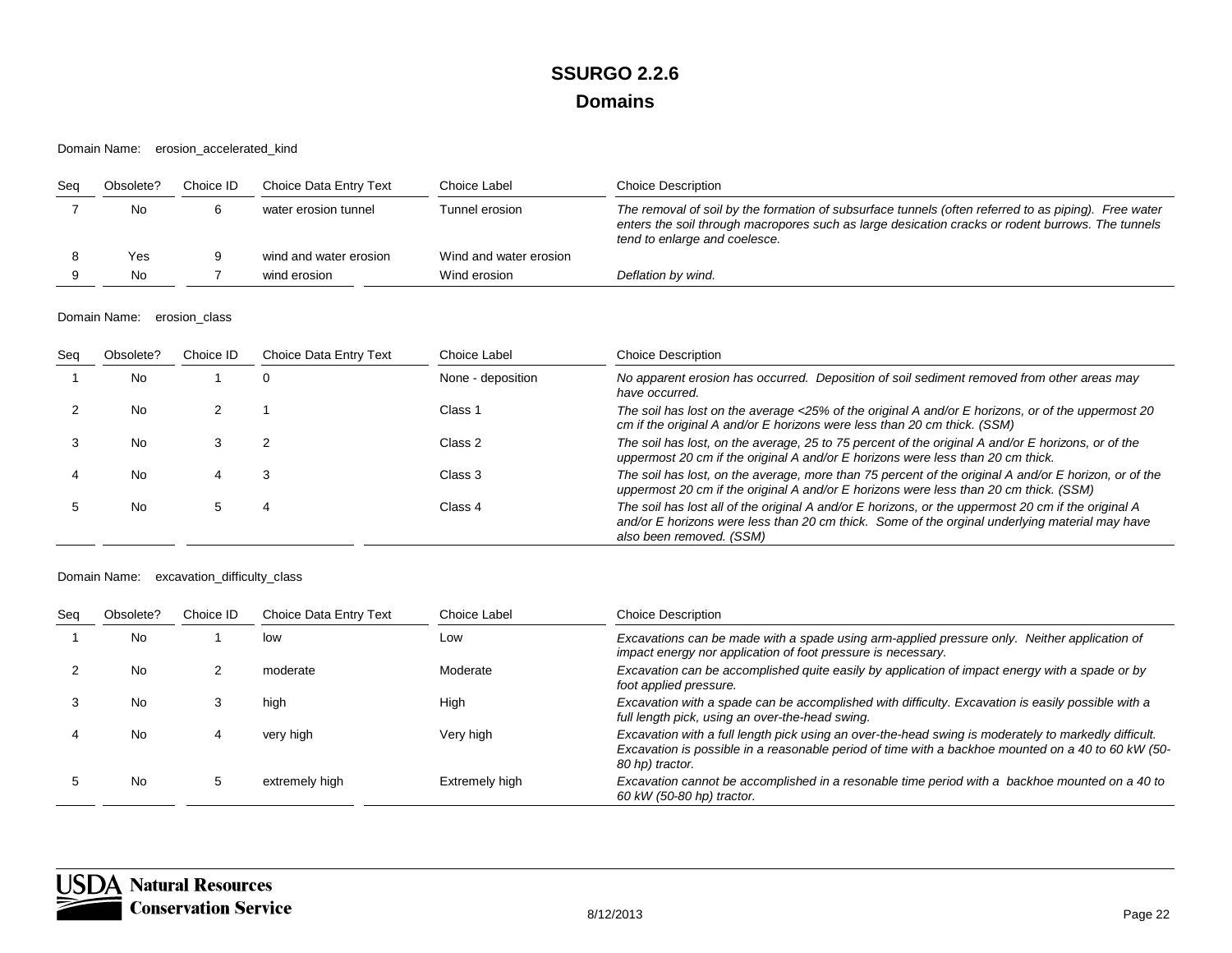#### Domain Name: export\_certification\_status

| Seq          | Obsolete? | Choice ID      | Choice Data Entry Text                               | Choice Label                                         | <b>Choice Description</b>                                                                                                                                                                                                                                                                                                                                                                                                                                                                                                                                                                                                                                                                                                                                                                                                                                                                                                                                             |
|--------------|-----------|----------------|------------------------------------------------------|------------------------------------------------------|-----------------------------------------------------------------------------------------------------------------------------------------------------------------------------------------------------------------------------------------------------------------------------------------------------------------------------------------------------------------------------------------------------------------------------------------------------------------------------------------------------------------------------------------------------------------------------------------------------------------------------------------------------------------------------------------------------------------------------------------------------------------------------------------------------------------------------------------------------------------------------------------------------------------------------------------------------------------------|
| $\mathbf{1}$ | No.       | 9              | status unknown, record<br>inserted during conversion | status unknown, record<br>inserted during conversion |                                                                                                                                                                                                                                                                                                                                                                                                                                                                                                                                                                                                                                                                                                                                                                                                                                                                                                                                                                       |
| 2            | <b>No</b> | -1             | not certified                                        | not certified                                        | The legend and data mapunits to be included in the export file have been appropriately populated,<br>at least in part, but have not been reviewed or certified. These are advance data, subject to<br>change.                                                                                                                                                                                                                                                                                                                                                                                                                                                                                                                                                                                                                                                                                                                                                         |
|              |           |                |                                                      |                                                      | This certification applies to the whole export package as a single entity.                                                                                                                                                                                                                                                                                                                                                                                                                                                                                                                                                                                                                                                                                                                                                                                                                                                                                            |
| 3            | <b>No</b> | 4              | partly certified, all<br>components                  | partly certified, all<br>components                  | This certification applies to the whole export package as a single entity. The legend and data<br>mapunits to be included in the export file have been appropriately populated (both major and minor<br>components) and the data elements have been reviewed. These datasets are typically exports from<br>on-going projects. At least some of the data elements have been certified for use in specific<br>applications. Other data elements in the export have advance data, subject to change. Both major<br>and minor components are intended for interpretation. The components with uncertified data<br>elements may not have valid interpretations.                                                                                                                                                                                                                                                                                                            |
|              | <b>No</b> | 5              | partly certified, major<br>components                | partly certified, major<br>components                | This certification applies to the whole export package as a single entity. The legend and data<br>mapunits to be included in the export file have been appropriately populated (major components<br>only) and the data elements have been reviewed. Minor components are not intended for<br>interpretation, and are populated with only a limited number of data elements. These datasets are<br>typically exports from on-going projects. At least some of the data elements have been certified for<br>use in specific applications. Other data elements in the export have advance data, subject to<br>change. The major components with uncertified data elements may not have valid interpretations.<br>Minor components are not sufficiently populated to allow valid interpretations.                                                                                                                                                                         |
| 5            | <b>No</b> | 6              | certified, all components                            | certified, all components                            | This certification applies to the whole export package as a single entity. The legend and data<br>mapunits to be included in the export file have been appropriately populated, reviewed, and<br>certified for general use. Both major and minor components are fully populated. These datasets are<br>typically exports from completed projects. Valid interpretations are available for both major and<br>minor components.                                                                                                                                                                                                                                                                                                                                                                                                                                                                                                                                         |
| 6            | <b>No</b> | $\overline{7}$ | certified, major components                          | certified, major components                          | This certification applies to the whole export package as a single entity. The legend and data<br>mapunits to be included in the export file have been appropriately populated (major components<br>only). Minor components are not intended for interpretation, and are populated with only a limited<br>number of data elements. Data have been reviewed and certified for general use. These datasets<br>are typically exports from completed projects. Valid interpretations are available for major<br>components only.                                                                                                                                                                                                                                                                                                                                                                                                                                          |
| 7            | <b>No</b> | 8              | certified, minimal data                              | certified, minimal data                              | This certification applies to the whole export package as a single entity. The legend and data<br>mapunits to be included in the export file have been populated (major components only). Minor<br>components are not intended for interpretation, and are populated with only a limited number of<br>data elements. Data have been reviewed and certified for general use. These datasets are typically<br>exports from initial soil surveys that were completed years ago. Data was originally populated under<br>less stringent standards than are in place today, and data have received only a minimum amount of<br>recent updating. The data in the export does not have the level of quality and completeness<br>equivalent to a recently populated dataset, but it is minimally acceptable and certifiable. Valid<br>interpretations are available for all soil map units but for major components only, and some<br>interpretations may be marginally valid. |

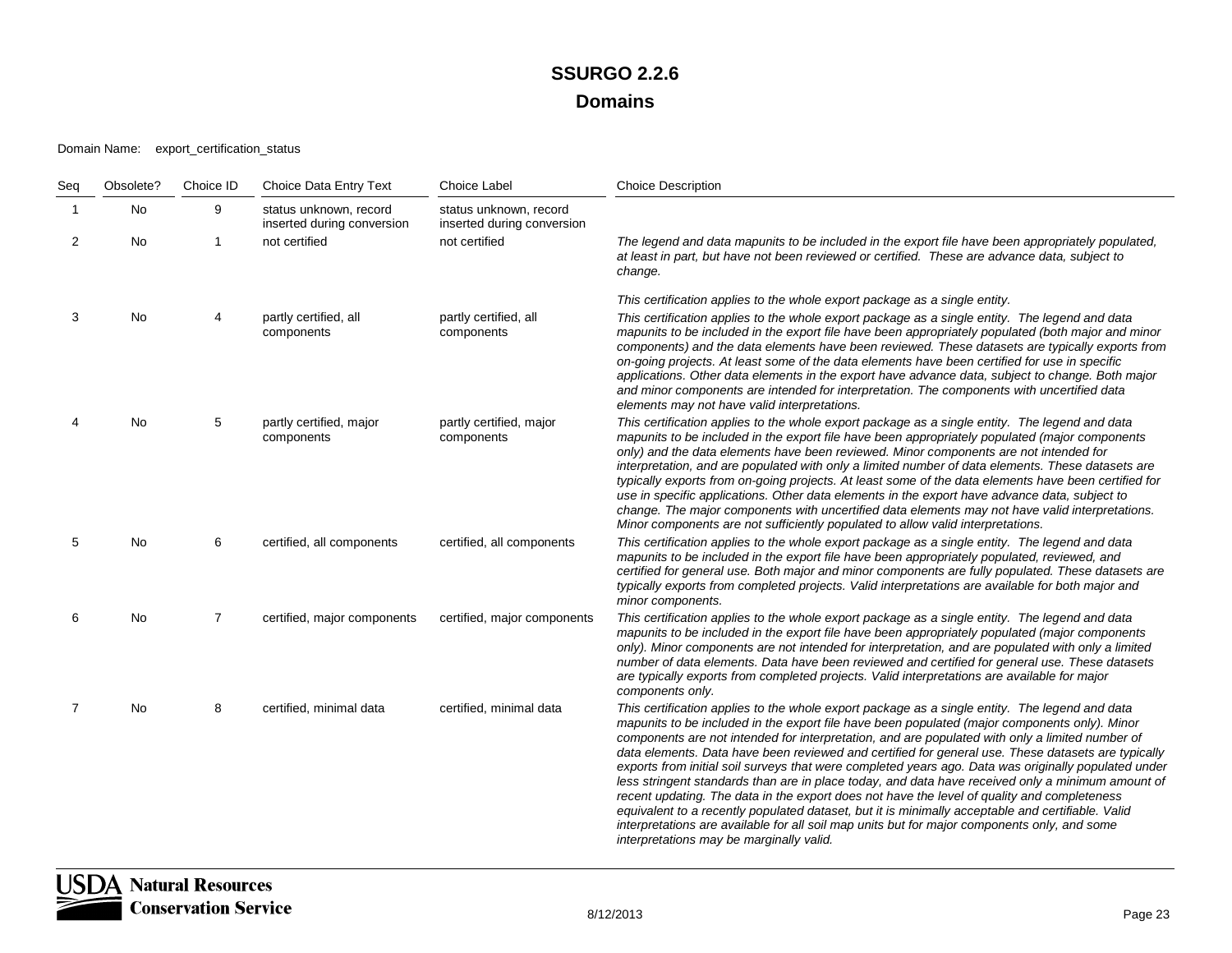Domain Name: export\_certification\_status

| Seg | Obsolete? | Choice ID | Choice Data Entry Text | Choice Label     | <b>Choice Description</b>                                                                                                                                                                                                                                                                                |
|-----|-----------|-----------|------------------------|------------------|----------------------------------------------------------------------------------------------------------------------------------------------------------------------------------------------------------------------------------------------------------------------------------------------------------|
|     | Yes       |           | partly certified       | partly certified | The legend and data mapunits to be included in the export file have been appropriately populated<br>and the data have been reviewed. At least some of the data elements have been certified for use<br>in specific applications. Other data elements in the export have advance data, subject to change. |
|     | Yes       |           | fully certified        | fully certified  | This certification applies to the whole export package as a single entity.<br>The legend and data mapunits to be included in the export file have been appropriately populated,<br>reviewed, and certified for general use.                                                                              |
|     |           |           |                        |                  | This certification applies to the whole export package as a single entity.                                                                                                                                                                                                                               |

#### Domain Name: farmland\_classification

| Seq | Obsolete? | Choice ID      | Choice Data Entry Text | <b>Choice Label</b>                                                                                                            | <b>Choice Description</b>                                                                                              |
|-----|-----------|----------------|------------------------|--------------------------------------------------------------------------------------------------------------------------------|------------------------------------------------------------------------------------------------------------------------|
|     | No        |                | $\Omega$               | Not prime farmland                                                                                                             | Not prime farmland.                                                                                                    |
| 2   | <b>No</b> | $\overline{2}$ |                        | All areas are prime farmland                                                                                                   | All areas are prime farmland.                                                                                          |
| 3   | <b>No</b> | 3              | 2                      | Prime farmland if drained                                                                                                      | Prime farmland if drained.                                                                                             |
|     | <b>No</b> | $\overline{4}$ | 3                      | Prime farmland if protected<br>from flooding or not<br>frequently flooded during the<br>growing season                         | Prime farmland if protected from flooding, or not frequently flooded during the growing season.                        |
| 5   | <b>No</b> | 5              | 4                      | Prime farmland if irrigated                                                                                                    | Prime farmland if irrigated.                                                                                           |
| 6   | No        | 6              | 5                      | Prime farmland if drained<br>and either protected from<br>flooding or not frequently<br>flooded during the growing<br>season   | Prime farmland if drained and either protected from flooding, or not frequenlty flooded during the<br>growing season.  |
|     | <b>No</b> | 7              | 6                      | Prime farmland if irrigated<br>and drained                                                                                     | Prime farmland if irrigated and drained.                                                                               |
| 8   | <b>No</b> | 8              |                        | Prime farmland if irrigated<br>and either protected from<br>flooding or not frequently<br>flooded during the growing<br>season | Prime farmland if irrigated and either protected from flooding or not frequently flooded during the<br>growing season. |
| 9   | <b>No</b> | 9              | 8                      | Prime farmland if subsoiled.<br>completely removing the<br>root inhibiting soil layer                                          | Prime farmland if subsoiled, completely removed the root inhibiting soil layer.                                        |
| 10  | No        | 10             | 9                      | Prime farmland if irrigated<br>and the product of I (soil<br>erodibility) x C (climate<br>factor) does not exceed 60           | Prime farmland if irrigated and the product of I (soil erodibility) x C (climate factor) does not exceed<br>60.        |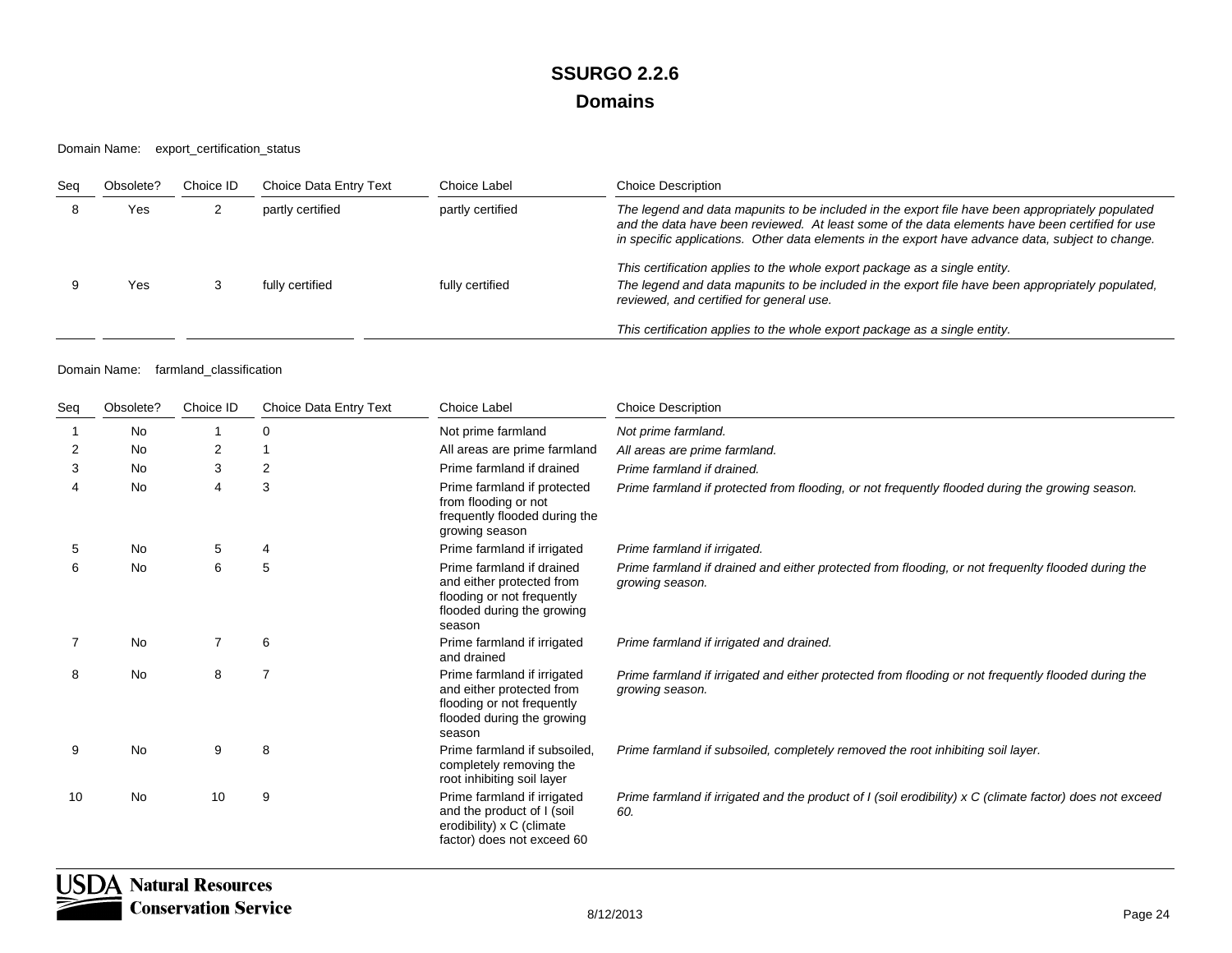#### Domain Name: farmland\_classification

| Seq | Obsolete? | Choice ID | Choice Data Entry Text | Choice Label                                                                                                                                         | <b>Choice Description</b>                                               |
|-----|-----------|-----------|------------------------|------------------------------------------------------------------------------------------------------------------------------------------------------|-------------------------------------------------------------------------|
| 11  | No        | 14        | 10                     | Prime farmland if irrigated<br>and reclaimed of excess<br>salts and sodium                                                                           | Prime farmland if irrigated and reclaimed from excess salts and sodium. |
| 12  | No        | 11        | 30                     | Farmland of statewide<br>importance                                                                                                                  | Farmland of statewide importance.                                       |
| 13  | No        | 15        | 32                     | Farmland of statewide<br>importance, if drained                                                                                                      | Farmland of statewide importance, if drained.                           |
| 14  | No        | 16        | 33                     | Farmland of statewide<br>importance, if protected from<br>flooding or not frequently<br>flooded during the growing<br>season                         |                                                                         |
| 15  | No        | 17        | 34                     | Farmland of statewide<br>importance, if irrigated                                                                                                    |                                                                         |
| 16  | No        | 18        | 35                     | Farmland of statewide<br>importance, if drained and<br>either protected from<br>flooding or not frequently<br>flooded during the growing<br>season   |                                                                         |
| 17  | No        | 19        | 36                     | Farmland of statewide<br>importance, if irrigated and<br>drained                                                                                     |                                                                         |
| 18  | No        | 20        | 37                     | Farmland of statewide<br>importance, if irrigated and<br>either protected from<br>flooding or not frequently<br>flooded during the growing<br>season |                                                                         |
| 19  | No        | 26        | 38                     | Farmland of statewide<br>importance, if subsoiled,<br>completely removing the<br>root inhibiting soil layer                                          |                                                                         |
| 20  | No        | 27        | 39                     | Farmland of statewide<br>importance, if irrigated and<br>the product of I (soil<br>erodibility) x C (climate<br>factor) does not exceed 60           |                                                                         |
| 21  | No        | 28        | 40                     | Farmland of statewide<br>importance, if irrigated and<br>reclaimed of excess salts<br>and sodium                                                     |                                                                         |

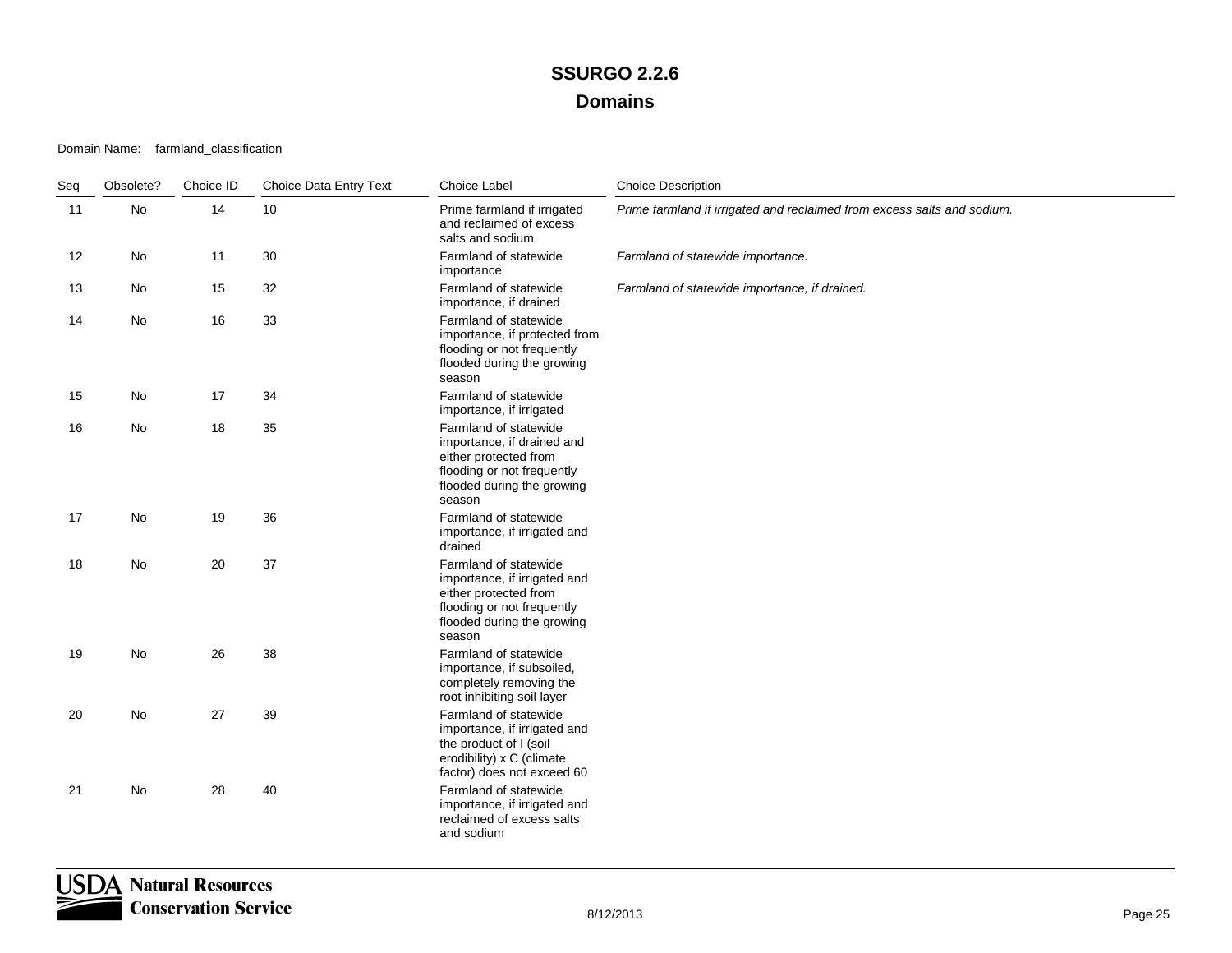#### Domain Name: farmland\_classification

| Seq | Obsolete? | Choice ID | Choice Data Entry Text | Choice Label                                                                                                                                                              | <b>Choice Description</b>      |
|-----|-----------|-----------|------------------------|---------------------------------------------------------------------------------------------------------------------------------------------------------------------------|--------------------------------|
| 22  | No        | 21        | 41                     | Farmland of statewide<br>importance, if drained or<br>either protected from<br>flooding or not frequently<br>flooded during the growing<br>season                         |                                |
| 23  | No        | 22        | 42                     | Farmland of statewide<br>importance, if warm enough,<br>and either drained or either<br>protected from flooding or<br>not frequently flooded during<br>the growing season |                                |
| 24  | <b>No</b> | 23        | 43                     | Farmland of statewide<br>importance, if warm enough                                                                                                                       |                                |
| 25  | No        | 24        | 44                     | Farmland of statewide<br>importance, if thawed                                                                                                                            |                                |
| 26  | <b>No</b> | 12        | 50                     | Farmland of local importance                                                                                                                                              | Farmland of local importance.  |
| 27  | No        | 25        | 54                     | Farmland of local<br>importance, if irrigated                                                                                                                             |                                |
| 28  | No        | 13        | 70                     | Farmland of unique<br>importance                                                                                                                                          | Farmland of unique importance. |

#### Domain Name: fl\_soil\_leaching\_potential

| Sea | Obsolete? | Choice ID | Choice Data Entry Text | Choice Label | <b>Choice Description</b>                                                                                                                                                                          |
|-----|-----------|-----------|------------------------|--------------|----------------------------------------------------------------------------------------------------------------------------------------------------------------------------------------------------|
|     | Nc        |           | low                    | Low          | Slowest permeability is 0.6 in/hr or less. Soils with a muck/peat layer are rated "low".                                                                                                           |
|     | No        |           | medium                 | Medium       | Slowest permeability is between 0.6 and 6.0 in/hr. Soils with a mucky layer are rated "medium"<br>unless the soil has a slowest permeability of less than 0.6 in/hr. Then the soil is rated "low". |
|     | No        |           | high                   | High         | Slowest permeability is 6.0 in/hr or more.                                                                                                                                                         |

#### Domain Name: fl\_soil\_runoff\_potential

| Sec | Obsolete? | Choice ID | Choice Data Entry Text | Choice Label | <b>Choice Description</b>                                                                                                                                                                                                                                                                                     |
|-----|-----------|-----------|------------------------|--------------|---------------------------------------------------------------------------------------------------------------------------------------------------------------------------------------------------------------------------------------------------------------------------------------------------------------|
|     | No.       |           | low                    | Low          | Soils with a hydrological group of A, and soils with a hydrological group of B (in their natural,<br>undrained state) that have a permeability of 6.0 in/hr or greater in all of the upper 20 inches of the<br>soil.                                                                                          |
|     | No.       |           | medium                 | Medium       | Soils with a hydrological group of C, and soils with a hydrological group of B (in their natural,<br>undrained state) that have a permeability of less than 6.0 in/hr within 20 inches of the soil surface.<br>Soils that rate low are changed to a rating of medium where the slope is more than 12 percent. |

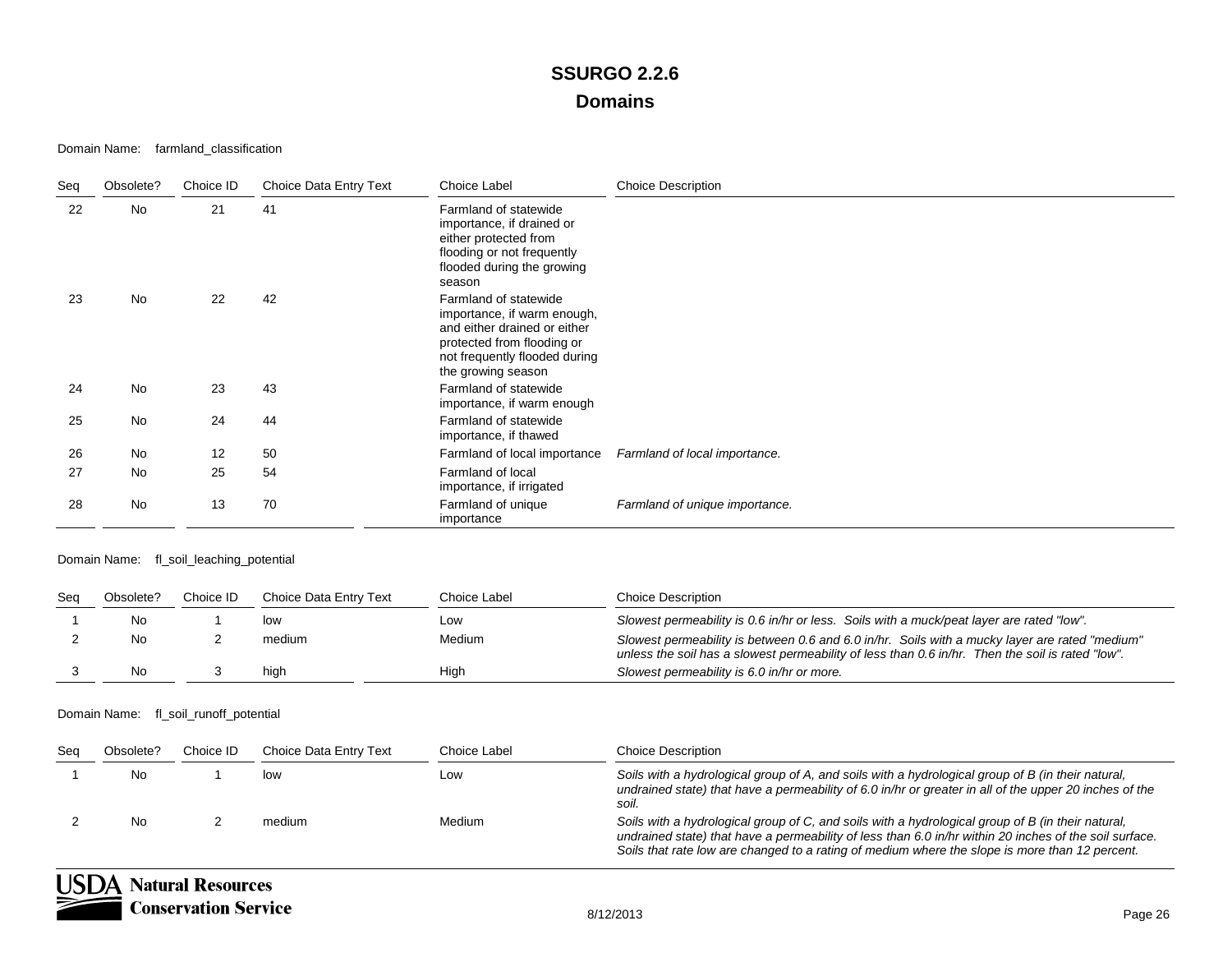Domain Name: fl\_soil\_runoff\_potential

| Seq | Obsolete? | Choice ID | Choice Data Entry Text | Choice Label | <b>Choice Description</b>                                                                                                                                                                                                                                |
|-----|-----------|-----------|------------------------|--------------|----------------------------------------------------------------------------------------------------------------------------------------------------------------------------------------------------------------------------------------------------------|
|     | No.       |           | hiah                   | Hiah         | Soils with a hydrological group of D in their natural, undrained state. Soils that are frequently<br>flooded during the growing season are rated high. Soils that rate medium are changed to a rating<br>of high where the slope is more than 8 percent. |

Domain Name: flooding\_duration\_class

| Seg | Obsolete? | Choice ID | Choice Data Entry Text | Choice Label    | <b>Choice Description</b> |
|-----|-----------|-----------|------------------------|-----------------|---------------------------|
|     | No        |           | extremely brief        | Extremely brief | 0.1 to 4 hours            |
| ∼   | No        | ∼         | very brief             | Very brief      | 4 hours to 48 hours       |
|     | No        |           | brief                  | <b>Brief</b>    | 2 days to 7 days          |
|     | No        |           | long                   | Long            | 7 days to 30 days         |
|     | No        | w         | very long              | Very long       | More than 30 days         |

Domain Name: flooding\_frequency\_class

| Sea | Obsolete? | Choice ID | Choice Data Entry Text | Choice Label  | <b>Choice Description</b>                                                                                                                                                                                                                |
|-----|-----------|-----------|------------------------|---------------|------------------------------------------------------------------------------------------------------------------------------------------------------------------------------------------------------------------------------------------|
|     | No        |           | none                   | None          | No reasonable possibility of flooding; near 0 percent chance of flooding in any year or less than 1<br>time in 500 years.                                                                                                                |
|     | No        |           | very rare              | Very rare     | Flooding is very unlikely but is possible under unusual weather conditions; less than 1 percent<br>chance in any year (less than 1 time in 100 years, but more than 1 time in 500 years).                                                |
|     | No        |           | rare                   | Rare          | Flooding is unlikely but possible under unusual weather conditions; 1 to 5 percent chance in any<br>year (1 to 5 times in 100 years).                                                                                                    |
|     | No        |           | occasional             | Occasional    | Flooding is expected infrequently, 5 to 50 percent chance in any year, (5 to 50 times in 100 years).                                                                                                                                     |
|     | Yes       |           | common                 | Common        |                                                                                                                                                                                                                                          |
|     | No        |           | frequent               | Frequent      | Flooding is likely to occur often under usual weather conditions; more than 50 percent chance of<br>flooding in any year or more than 50 times in 100 years, but less than a 50 percent chance of<br>flooding in all months in any year. |
|     | No        | 6         | very frequent          | Very frequent | Flooding is likey to occur very often under usual weather conditions; more than 50 percent chance<br>in all months of any year.                                                                                                          |

Domain Name: flooding\_ponding\_month

| Seq | Obsolete? | Choice ID | Choice Data Entry Text | Choice Label | <b>Choice Description</b> |
|-----|-----------|-----------|------------------------|--------------|---------------------------|
|     | No        |           | jan                    | January      |                           |
|     | No        |           | feb                    | February     |                           |
|     | No        |           | mar                    | March        |                           |



**USDA Natural Resources Conservation Service**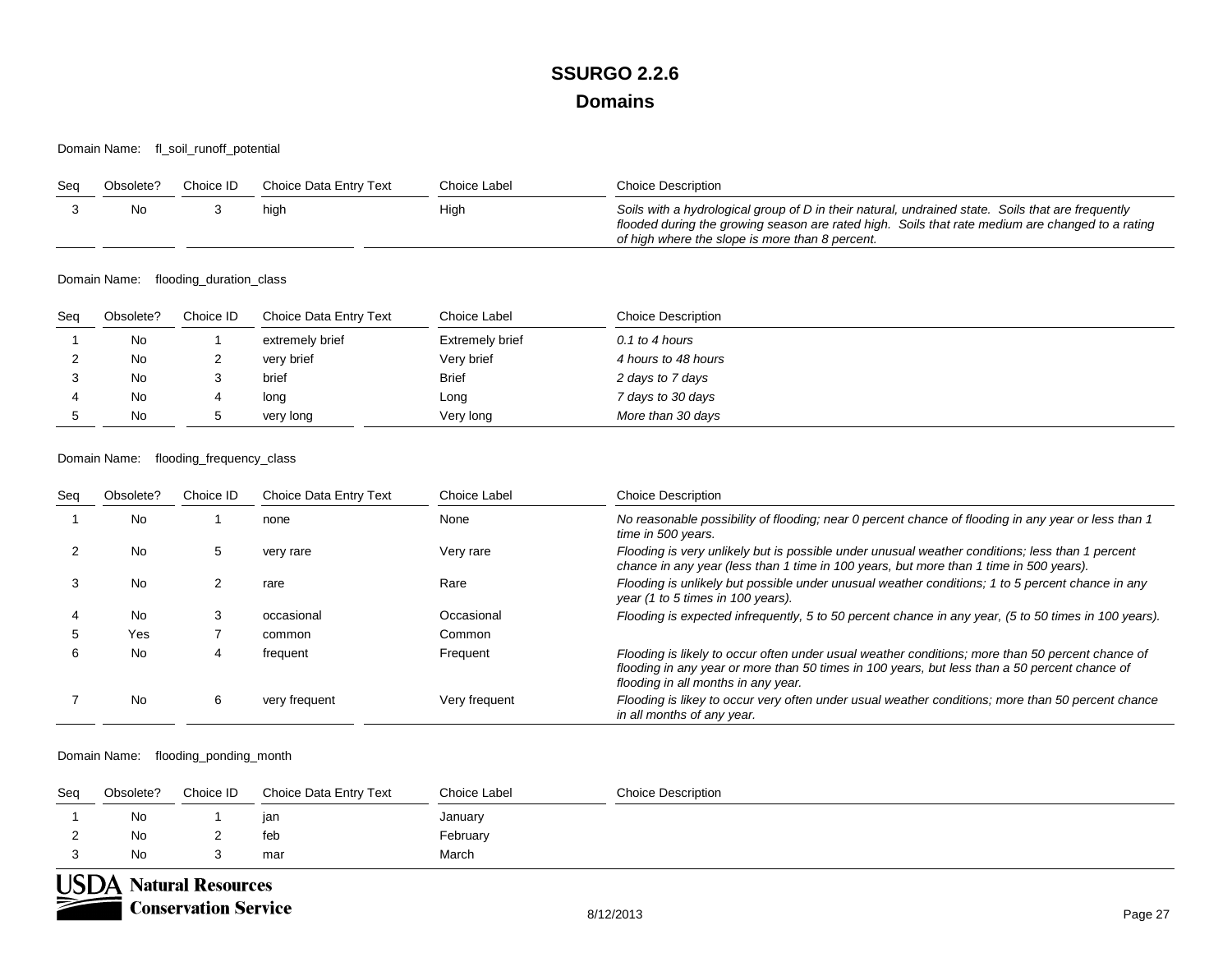#### Domain Name: flooding\_ponding\_month

| Seq | Obsolete? | Choice ID | Choice Data Entry Text | Choice Label | <b>Choice Description</b> |
|-----|-----------|-----------|------------------------|--------------|---------------------------|
| 4   | No        | 4         | apr                    | April        |                           |
| 5   | No        | 5         | may                    | May          |                           |
| 6   | No        | 6         | jun                    | June         |                           |
|     | No        |           | jul                    | July         |                           |
| 8   | No        | 8         | aug                    | August       |                           |
| 9   | No        | 9         | sep                    | September    |                           |
| 10  | No        | 10        | oct                    | October      |                           |
| 11  | No        | 11        | nov                    | November     |                           |
| 12  | No        | 12        | dec                    | December     |                           |

#### Domain Name: forest\_productivity\_units

| Seg | Obsolete? | Choice ID      | Choice Data Entry Text                     | Choice Label                               | <b>Choice Description</b> |
|-----|-----------|----------------|--------------------------------------------|--------------------------------------------|---------------------------|
|     | <b>No</b> |                | board feet/acre/year Doyle                 | board feet/acre/year Doyle                 |                           |
|     | No        | $\overline{2}$ | board feet/acre/year<br>International 1/4  | board feet/acre/year<br>International 1/4  |                           |
| 3   | No        | 3              | board feet/acre/year<br>International 1/8  | board feet/acre/year<br>International 1/8  |                           |
|     | <b>No</b> | 4              | board feet/acre/year Scribner              | board feet/acre/year Scribner              |                           |
| 5   | <b>No</b> | 5              | board feet/acre/year<br>Scribner Decimal C | board feet/acre/year<br>Scribner Decimal C |                           |
| 6   | <b>No</b> | 6              | board feet/acre/year<br>Spaulding          | board feet/acre/year<br>Spaulding          |                           |
|     | <b>No</b> | 7              | cords/acre/year                            | cords/acre/year                            |                           |
| 8   | <b>No</b> | 10             | cubic feet/acre                            | cubic feet/acre                            |                           |
| 9   | <b>No</b> | 8              | cubic feet/acre/year                       | cubic feet/acre/year                       |                           |
| 10  | No        | 9              | tons/acre/year                             | tons/acre/year                             |                           |

| Sea | Obsolete? | Choice ID | Choice Data Entry Text | Choice Label          | <b>Choice Description</b>                                                                                                                                  |
|-----|-----------|-----------|------------------------|-----------------------|------------------------------------------------------------------------------------------------------------------------------------------------------------|
|     | No        | 65        | aa lava                | Aa lava fragments     | A type of basaltic lava (material) having a rough, jagged, clinkery surface and a vesicular interior.<br>Compare - block lava, pahoehoe lava, pillow lava. |
|     | Yes       |           | acidic-ash             | Acidic-ash            |                                                                                                                                                            |
|     | No        | 101       | amphibolite            | Amphibolite fragments |                                                                                                                                                            |

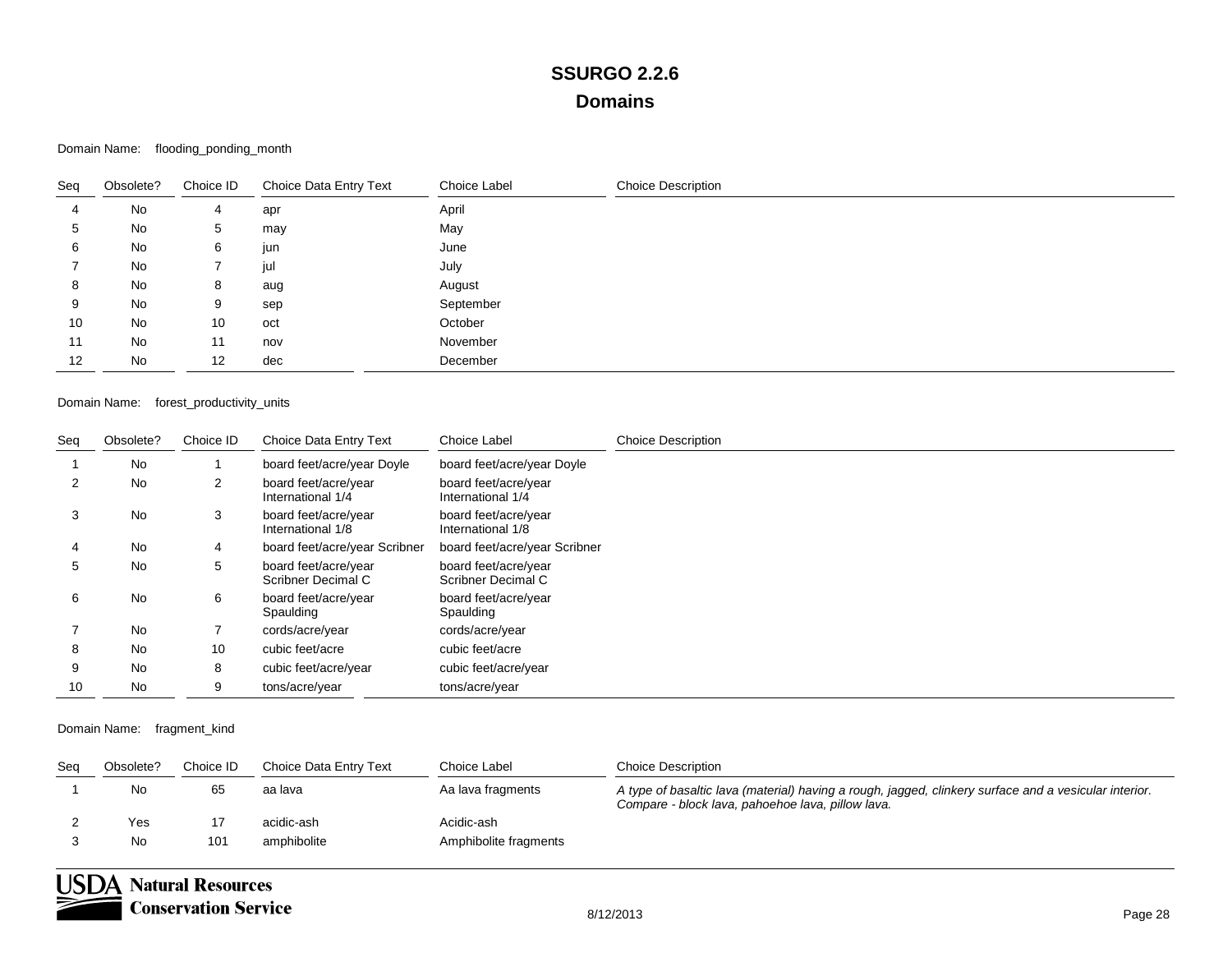#### Domain Name: fragment\_kind

| Seq | Obsolete? | Choice ID | Choice Data Entry Text        | <b>Choice Label</b>                      | <b>Choice Description</b>                                                                                                                                                                                                                                                                                                                                                                                              |
|-----|-----------|-----------|-------------------------------|------------------------------------------|------------------------------------------------------------------------------------------------------------------------------------------------------------------------------------------------------------------------------------------------------------------------------------------------------------------------------------------------------------------------------------------------------------------------|
| 4   | No        | 36        | andesite                      | Andesite fragments                       |                                                                                                                                                                                                                                                                                                                                                                                                                        |
| 5   | Yes       | 20        | andesitic-ash                 | Andesitic-ash                            |                                                                                                                                                                                                                                                                                                                                                                                                                        |
| 6   | No        | 180       | anhydrite, rock               | Rock anhydrite fragments                 | A sedimentary rock (evaporite) composed chiefly of mineral anhydrite (anhydrous CaSO4); The<br>rock is generally massive, cryptocrystalline, and may exhibit rhythmic sedimentation (rhymites).<br>Compare - rock gypsum, rock halite. SW                                                                                                                                                                              |
| 7   | No        | 131       | anorthosite                   | Anorthosite fragments                    |                                                                                                                                                                                                                                                                                                                                                                                                                        |
| 8   | No        | 102       | arenite                       | Arenite fragments                        |                                                                                                                                                                                                                                                                                                                                                                                                                        |
| 9   | No        | 129       | argillite                     | Argillite fragments                      |                                                                                                                                                                                                                                                                                                                                                                                                                        |
| 10  | No        | 3         | arkose                        | Arkose fragments                         |                                                                                                                                                                                                                                                                                                                                                                                                                        |
| 11  | <b>No</b> | 35        | basalt                        | <b>Basalt fragments</b>                  |                                                                                                                                                                                                                                                                                                                                                                                                                        |
| 12  | Yes       | 19        | basaltic-ash                  | Basaltic-ash                             |                                                                                                                                                                                                                                                                                                                                                                                                                        |
| 13  | Yes       | 18        | basic-ash                     | Basic-ash                                |                                                                                                                                                                                                                                                                                                                                                                                                                        |
| 14  | No        | 178       | bauxite                       | <b>Bauxite fragments</b>                 | An off-white to dark red brown weathered detritus or rock composed of aluminum oxides (mainly<br>gibbsite with some boehmite and diaspore), iron hydroxides, silica, silt, and especially clay<br>minerals. Bauxite originates in tropical and subtropical environments as highly weathered residue<br>from carbonate or silicate rocks and can occur in concretionary, earthy, pisolitic or oolitic forms.<br>SW & GG |
| 15  | <b>No</b> | 161       | block lava                    | Block lava fragments                     | Lava having a surface of angular blocks; it is similar to `a`a lava but the fragments are larger and<br>more regular in shape, somewhat smoother, and less vesicular. Compare - `a`a lava, pahoehoe<br>lava, pillow lava.                                                                                                                                                                                              |
| 16  | No        | 107       | breccia, non-volcanic         | Non-volcanic breccia<br>fragments        |                                                                                                                                                                                                                                                                                                                                                                                                                        |
| 17  | <b>No</b> | 132       | breccia, non-volcanic, acidic | Acidic Non-volcanic breccia<br>fragments |                                                                                                                                                                                                                                                                                                                                                                                                                        |
| 18  | No        | 133       | breccia, non-volcanic, basic  | Basic Non-volcanic breccia<br>fragments  |                                                                                                                                                                                                                                                                                                                                                                                                                        |
| 19  | No        | 96        | calcrete (caliche)            | Calcrete fragments                       |                                                                                                                                                                                                                                                                                                                                                                                                                        |
| 20  | No        | 134       | carbonate concretions         | Carbonate concretions                    |                                                                                                                                                                                                                                                                                                                                                                                                                        |
| 21  | No        | 138       | carbonate nodules             | Carbonate nodules                        |                                                                                                                                                                                                                                                                                                                                                                                                                        |
| 22  | No        | 159       | carbonate rock, unspecified   | Carbonate rock fragments                 |                                                                                                                                                                                                                                                                                                                                                                                                                        |
| 23  | <b>No</b> | 40        | chalk                         | Chalk fragments                          |                                                                                                                                                                                                                                                                                                                                                                                                                        |
| 24  | <b>No</b> | 88        | charcoal                      | Charcoal fragments                       |                                                                                                                                                                                                                                                                                                                                                                                                                        |
| 25  | No.       | 89        | chert                         | Chert fragments                          | A hard, extremely dense or compact, dull to semivitreous, cryptocrystalline sedimentary rock,<br>consisting dominantly of interlocking crystals of quartz less than about 30 mm in diameter; it may<br>contain amorphous silica (opal). It sometimes contains impurities such as calcite, iron oxide, or the                                                                                                           |

*contain amorphous silica (opal). It sometimes contains impurities such as calcite, iron oxide, or the remains of silicious and other organisims. It has a tough, splintery to conchoidal fracture and may be white or variously colored gray, green, blue, pink, red, yellow, brown, and black. Chet occurs principally as nodular or concretionary segregations in limestones and dolomites.*

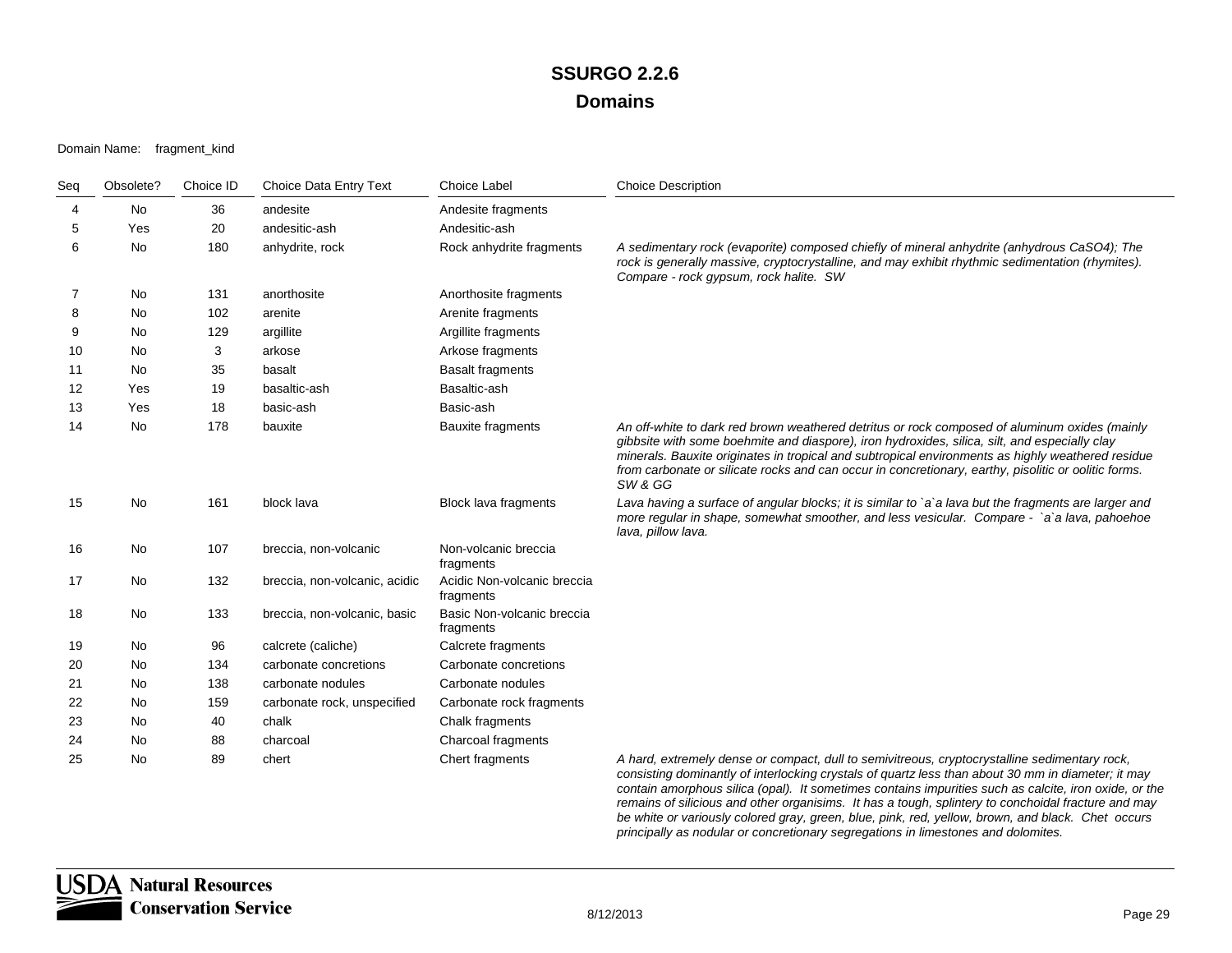| Seq | Obsolete? | Choice ID | Choice Data Entry Text      | <b>Choice Label</b>                     | <b>Choice Description</b>                                                                                                                                                                                                                                                                                                                                                                        |
|-----|-----------|-----------|-----------------------------|-----------------------------------------|--------------------------------------------------------------------------------------------------------------------------------------------------------------------------------------------------------------------------------------------------------------------------------------------------------------------------------------------------------------------------------------------------|
| 26  | No        | 21        | cinders                     | Cinders                                 | Uncemented vitric, vesicular, pyroclastic material, more than 2.0 mm in at least one dimension, with<br>an apparent specific gravity (including vesicles) of more than 1.0 and less than 2.0. Compare - ash<br>[volcanic], block [volcanic], lapilli, tephra.                                                                                                                                    |
| 27  | No        | 103       | claystone                   | Claystone fragments                     |                                                                                                                                                                                                                                                                                                                                                                                                  |
| 28  | No        | 90        | coal                        | Coal fragments                          |                                                                                                                                                                                                                                                                                                                                                                                                  |
| 29  | No        | 15        | conglomerate, calcareous    | Calcareous conglomerate<br>fragments    |                                                                                                                                                                                                                                                                                                                                                                                                  |
| 30  | Yes       | 14        | conglomerate, noncalcareous | Noncalcareous<br>conglomerate fragments |                                                                                                                                                                                                                                                                                                                                                                                                  |
| 31  | No        | 13        | conglomerate, unspecified   | Conglomerate fragments                  | A coarse-grained, clastic sedimentary rock composed of rounded to subangular rock fragments<br>larger than 2 mm, commonly with a matrix of sand and finer material; cements include silica,<br>calcium carbonate, and iron oxides. The consolidated equivalent of gravel.                                                                                                                        |
| 32  | No        | 104       | dacite                      | Dacite fragments                        |                                                                                                                                                                                                                                                                                                                                                                                                  |
| 33  | No        | 105       | diabase                     | Diabase fragments                       |                                                                                                                                                                                                                                                                                                                                                                                                  |
| 34  | No        | 192       | diatomite fragments         | Diatomite fragments                     | A light-colored, soft, siliceous sedimentary rock (generally consolidated) consisting chiefly of<br>opaline diatom frustules deposited in a lacustrine or marine environment. Diatomite has a number<br>of uses owing to its high surface area, absorptive capacity, and relative chemical stability but the<br>term is generally reserved for deposits of actual or potential commercial value. |
| 35  | No        | 80        | diorite                     | Diorite fragments                       |                                                                                                                                                                                                                                                                                                                                                                                                  |
| 36  | No        | 42        | dolomite (dolostone)        | Dolomite fragments                      | A carbonate sedimentary rock consisting chiefly (more than 50 percent by weight or by areal<br>percentages under the microscope) of the mineral dolomite.                                                                                                                                                                                                                                        |
| 37  | No        | 142       | durinodes                   | Durinodes                               |                                                                                                                                                                                                                                                                                                                                                                                                  |
| 38  | No        | 145       | duripan fragments           | Duripan fragments                       |                                                                                                                                                                                                                                                                                                                                                                                                  |
| 39  | Yes       | 167       | ejecta                      | Ejecta fragments                        |                                                                                                                                                                                                                                                                                                                                                                                                  |
| 40  | Yes       | 16        | ejecta-ash                  | Ejecta-ash                              |                                                                                                                                                                                                                                                                                                                                                                                                  |
| 41  | No        | 191       | fanglomerate                | Fanglomerate fragments                  |                                                                                                                                                                                                                                                                                                                                                                                                  |
| 42  | No        | 81        | gabbro                      | Gabbro fragments                        |                                                                                                                                                                                                                                                                                                                                                                                                  |
| 43  | No        | 135       | gibbsite concretions        | Gibbsite concretions                    |                                                                                                                                                                                                                                                                                                                                                                                                  |
| 44  | No        | 139       | gibbsite nodules            | Gibbsite nodules                        |                                                                                                                                                                                                                                                                                                                                                                                                  |
| 45  | Yes       | 69        | glauconite                  | Glauconite fragments                    |                                                                                                                                                                                                                                                                                                                                                                                                  |
| 46  | No        | 48        | gneiss                      | Gneiss fragments                        |                                                                                                                                                                                                                                                                                                                                                                                                  |
| 47  | No        | 175       | gneiss, biotite             | Biotite gneiss fragments                |                                                                                                                                                                                                                                                                                                                                                                                                  |
| 48  | No        | 176       | gneiss, granodioritic       | Granodioritic gneiss<br>fragments       |                                                                                                                                                                                                                                                                                                                                                                                                  |
| 49  | No        | 169       | gneiss, hornblende          | Hornblende gneiss fragments             |                                                                                                                                                                                                                                                                                                                                                                                                  |
| 50  | No        | 171       | gneiss, migmatitic          | Migmatitic gneiss fragments             |                                                                                                                                                                                                                                                                                                                                                                                                  |
| 51  | No.       | 172       | gneiss, muscovite-biotite   | Muscovite-biotite gneiss<br>fragments   |                                                                                                                                                                                                                                                                                                                                                                                                  |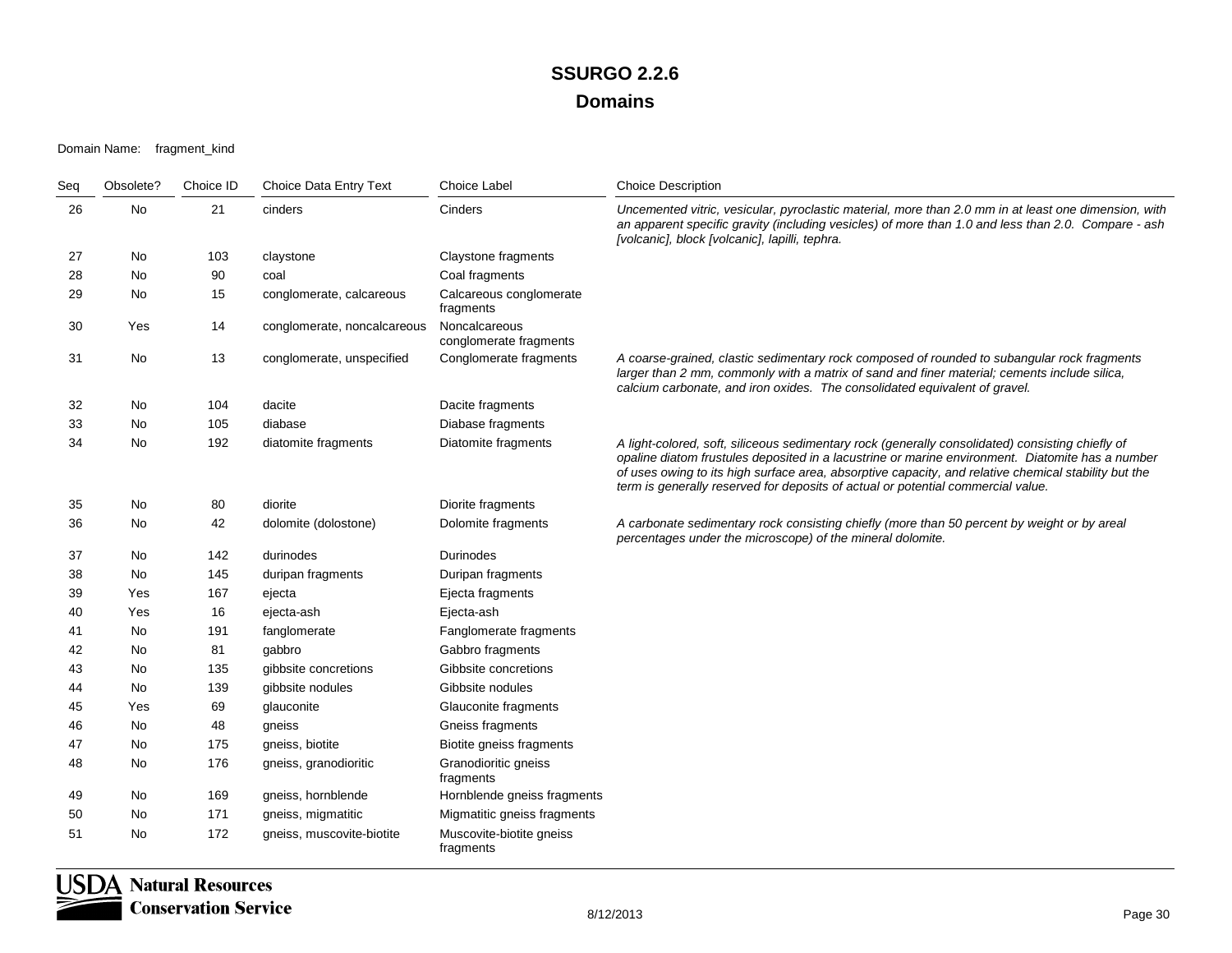| Sea | Obsolete? | Choice ID | Choice Data Entry Text     | Choice Label                              | <b>Choice Description</b>                                                                                                                                                                                                                                                                                                                      |
|-----|-----------|-----------|----------------------------|-------------------------------------------|------------------------------------------------------------------------------------------------------------------------------------------------------------------------------------------------------------------------------------------------------------------------------------------------------------------------------------------------|
| 52  | Yes       | 49        | gneiss-acidic              | Acidic gneiss fragments                   |                                                                                                                                                                                                                                                                                                                                                |
| 53  | Yes       | 50        | qneiss-basic               | Basic gneiss fragments                    |                                                                                                                                                                                                                                                                                                                                                |
| 54  | No.       | 33        | granite                    | Granite fragments                         |                                                                                                                                                                                                                                                                                                                                                |
| 55  | No        | 177       | granitoid                  | Granitoid fragments                       | a) In the IUGS classification, a preliminary term for (for field use) for a plutonic rock with Q (quartz)<br>between 20 and 40 (%). b) A general term for all phaneritic igneous rocks (mineral crystals visible<br>unaided and all about the same size) dominated by quartz and feldspars.                                                    |
| 56  | No        | 106       | granodiorite               | Granodiorite fragments                    |                                                                                                                                                                                                                                                                                                                                                |
| 57  | No        | 108       | granofels                  | Granofels fragments                       |                                                                                                                                                                                                                                                                                                                                                |
| 58  | No        | 126       | granulite                  | Granulite fragments                       |                                                                                                                                                                                                                                                                                                                                                |
| 59  | No        | 91        | graywacke                  | Graywacke fragments                       |                                                                                                                                                                                                                                                                                                                                                |
| 60  | No        | 109       | greenstone                 | Greenstone fragments                      |                                                                                                                                                                                                                                                                                                                                                |
| 61  | No        | 190       | gypsum crystals            | Gypsum crystal fragments                  |                                                                                                                                                                                                                                                                                                                                                |
| 62  | No        | 92        | gypsum, rock               | Rock gypsum fragments                     | A sedimentary rock (evaporite) composed primarily of mineral gypsum (CaSO4.2H2O). The rock is<br>generally massive, ranges from coarse crystalline to fine granular, may show disturbed bedding<br>due to hydration expansion of parent anhydrite (anhydrous CaSO4), and may exhibit rhythmic<br>sedimentation (rhymites). Compare gypsite. GG |
| 63  | No        | 181       | halite, rock               | Rock halite fragments                     | A sedimentary rock (evaporite) composed primarily of halite (NaCl). SW                                                                                                                                                                                                                                                                         |
| 64  | Yes       | 99        | herbaceous material        | Herbaceous material                       |                                                                                                                                                                                                                                                                                                                                                |
| 65  | <b>No</b> | 84        | hornfels                   | Hornfels fragments                        |                                                                                                                                                                                                                                                                                                                                                |
| 66  | Yes       | 37        | igneous, acid              | Acid igneous rock fragments               |                                                                                                                                                                                                                                                                                                                                                |
| 67  | Yes       | 31        | igneous, basic             | Basic igneous rock<br>fragments           |                                                                                                                                                                                                                                                                                                                                                |
| 68  | Yes       | 30        | igneous, coarse crystal    | Coarse crystal igneous rock<br>fragments  |                                                                                                                                                                                                                                                                                                                                                |
| 69  | Yes       | 34        | igneous, fine crystal      | Fine crystal igneous rock<br>fragments    |                                                                                                                                                                                                                                                                                                                                                |
| 70  | Yes       | 32        | igneous, intermediate      | Intermediate igneous rock<br>fragments    |                                                                                                                                                                                                                                                                                                                                                |
| 71  | Yes       | 38        | igneous, ultrabasic        | Ultrabasic igneous rock<br>fragments      |                                                                                                                                                                                                                                                                                                                                                |
| 72  | No        | 29        | igneous, unspecified       | Igneous rock fragments                    | Rock formed by solidification from a molten or partially molten state; major varieties include plutonic<br>and volcanic rocks. Examples: andesite, basalt, granite. Compare - intrusive, extrusive.                                                                                                                                            |
| 73  | No        | 110       | ignimbrite                 | Ignimbrite fragments                      |                                                                                                                                                                                                                                                                                                                                                |
| 74  | Yes       | 5         | interbedded sedimentary    | Interbedded sedimentary<br>rock fragments |                                                                                                                                                                                                                                                                                                                                                |
| 75  | No        | 140       | iron-manganese concretions | Iron-manganese concretions                |                                                                                                                                                                                                                                                                                                                                                |
| 76  | No        | 141       | iron-manganese nodules     | Iron-manganese nodules                    |                                                                                                                                                                                                                                                                                                                                                |
| 77  | No.       | 143       | ironstone nodules          | Ironstone nodules                         |                                                                                                                                                                                                                                                                                                                                                |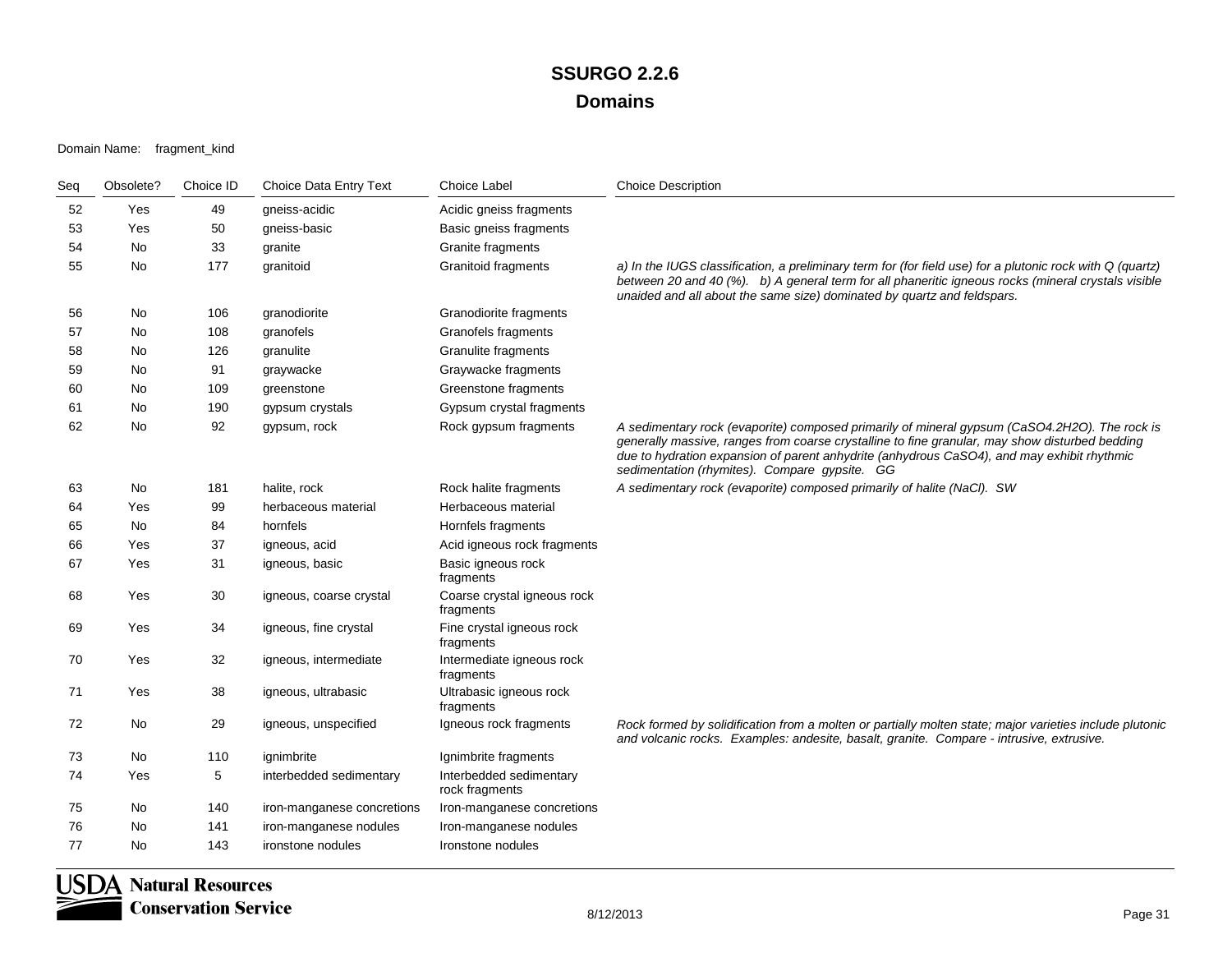| Seq | Obsolete? | Choice ID      | Choice Data Entry Text    | Choice Label                           | <b>Choice Description</b>                                                                                                                                                                                                                                                                                    |
|-----|-----------|----------------|---------------------------|----------------------------------------|--------------------------------------------------------------------------------------------------------------------------------------------------------------------------------------------------------------------------------------------------------------------------------------------------------------|
| 78  | No        | 95             | lapilli                   | Lapilli                                | Non or slightly vesicular pyroclastics, 2.0 to 76 mm in at least one dimension, with an apparent<br>specific gravity of 2.0 or more. Compare - ash [volcanic], block [volcanic], cinders, tephra.                                                                                                            |
| 79  | No        | 111            | latite                    | Latite fragments                       |                                                                                                                                                                                                                                                                                                              |
| 80  | No        | 182            | lignite                   | Lignite fragments                      | A brownish-black carbon-rich deposit that is a metamorphic intermediate between peat and sub-<br>bituminous coal. Dry lignite typically contains 60-70 % carbon. SW & GG                                                                                                                                     |
| 81  | No        | 44             | limestone, arenaceous     | Arenaceous limestone<br>fragments      |                                                                                                                                                                                                                                                                                                              |
| 82  | No        | 45             | limestone, argillaceous   | Argillaceous limestone<br>fragments    |                                                                                                                                                                                                                                                                                                              |
| 83  | No        | 46             | limestone, cherty         | Cherty limestone fragments             |                                                                                                                                                                                                                                                                                                              |
| 84  | No        | 179            | limestone, coral          | Coral limestone fragments              | An informal term for massive limestone composed primarily of coral and coral fragments commonly<br>associated with marine islands or coral reefs in tropical or subtropical waters. Compare - coral<br>island. SW                                                                                            |
| 85  | No        | 43             | limestone, phosphatic     | Phosphatic limestone<br>fragments      |                                                                                                                                                                                                                                                                                                              |
| 86  | No        | 39             | limestone, unspecified    | Limestone fragments                    | A sedimentary rock consisting chiefly (more than 50 percent) of calcium carbonate, primarily in the<br>form of calcite. Limestones are usually formed by a combination of organic and inorganic<br>processes and include chemical and clastic (soluble and insoluble) constituents; many contain<br>fossils. |
| 87  | Yes       | $\overline{7}$ | limestone-sandstone       | Limestone-sandstone<br>fragments       |                                                                                                                                                                                                                                                                                                              |
| 88  | Yes       | 6              | limestone-sandstone-shale | Limestone-sandstone-shale<br>fragments |                                                                                                                                                                                                                                                                                                              |
| 89  | Yes       | 8              | limestone-shale           | Limestone-shale fragments              |                                                                                                                                                                                                                                                                                                              |
| 90  | Yes       | 9              | limestone-siltstone       | Limestone-siltstone<br>fragments       |                                                                                                                                                                                                                                                                                                              |
| 91  | No        | 188            | limonite                  | Limonite                               | A general 'field' term for various brown to yellowish brown, amorphous- to-cryptocrystalline<br>hydrous ferric oxides that are an undetermined mixture of goethite, hematite, and lepidocrocite<br>formed by weathering and iron oxidation from iron-bearing, rocks and minerals. SW & GG                    |
| 92  | Yes       | 100            | logs and stumps           | Logs and stumps                        |                                                                                                                                                                                                                                                                                                              |
| 93  | No        | 41             | marble                    | Marble fragments                       |                                                                                                                                                                                                                                                                                                              |
| 94  | Yes       | 68             | marl                      | Marl fragments                         | An earthy, unconsolidated deposit consisting chiefly of calcium carbonate mixed with clay in<br>approximately equal proportions (35 to 65 percent of each); formed primarily under freshwater<br>lacustrine conditions, but varieties associated with more saline environments also occur.                   |
| 95  | No        | 85             | metaconglomerate          | Metaconglomerate fragments             |                                                                                                                                                                                                                                                                                                              |
| 96  | No        | 160            | metamorphic, foliated     | Foliated metamorphic rock<br>fragments |                                                                                                                                                                                                                                                                                                              |
| 97  | No        | 47             | metamorphic, unspecified  | Metamorphic rock fragments             | Rock of any origin altered in mineralogical composition, chemical composition, or structure by heat,<br>pressure, and movement at depth in the earth's crust. Nearly all such rocks are crystalline.<br>Examples: schist, gneiss, quartzite, slate, marble.                                                  |

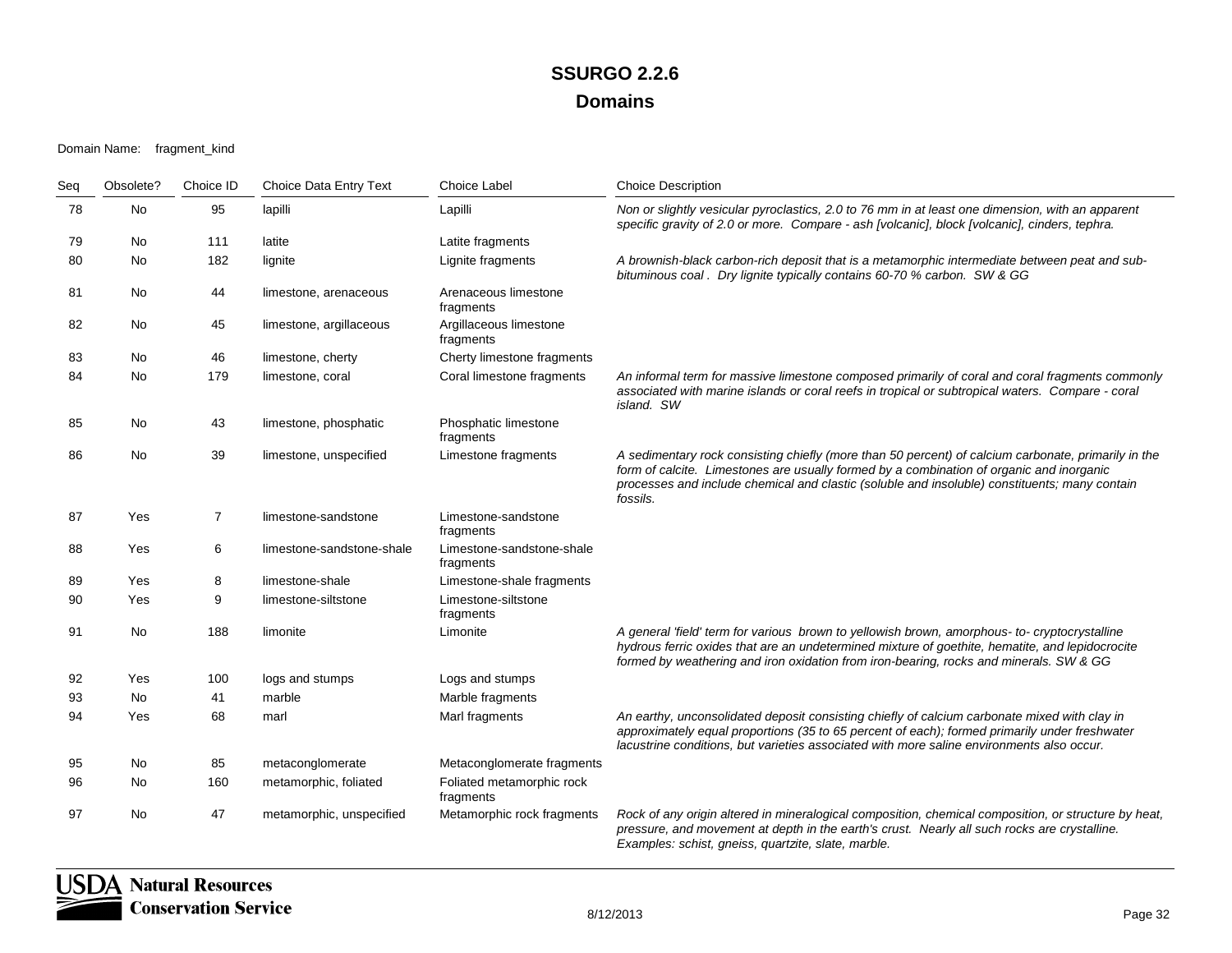#### Domain Name: fragment\_kind

| Seq            | Obsolete?    | Choice ID | Choice Data Entry Text                    | <b>Choice Label</b>                                              | <b>Choice Description</b>                                                                                                                                                                                                                                                                                                                                                                                                                                                                                        |
|----------------|--------------|-----------|-------------------------------------------|------------------------------------------------------------------|------------------------------------------------------------------------------------------------------------------------------------------------------------------------------------------------------------------------------------------------------------------------------------------------------------------------------------------------------------------------------------------------------------------------------------------------------------------------------------------------------------------|
| 98             | No           | 112       | metaquartzite                             | Metaquartzite fragments                                          |                                                                                                                                                                                                                                                                                                                                                                                                                                                                                                                  |
| 99             | No           | 150       | metasedimentary,<br>unspecified           | Metasedimentary rock<br>fragments                                |                                                                                                                                                                                                                                                                                                                                                                                                                                                                                                                  |
| 100            | No           | 170       | metasiltstone                             | Metasiltstone fragments                                          |                                                                                                                                                                                                                                                                                                                                                                                                                                                                                                                  |
| 101            | No           | 113       | metavolcanics                             | Metavolcanic rock fragments                                      |                                                                                                                                                                                                                                                                                                                                                                                                                                                                                                                  |
| 102            | No           | 187       | mica                                      | Mica fragments                                                   | A group of monoclinic phyllosilicate minerals with perfect basal cleavage that splits into thin elastic<br>laminae and range from colorless to black. Large crystals of mica are referred to as a mica book.                                                                                                                                                                                                                                                                                                     |
| 103            | No           | 127       | migmatite                                 | Migmatite fragments                                              |                                                                                                                                                                                                                                                                                                                                                                                                                                                                                                                  |
| 104            | No           | 73        | mixed                                     | Mixed rock fragments                                             |                                                                                                                                                                                                                                                                                                                                                                                                                                                                                                                  |
| 105            | Yes          | 75        | mixed calcareous                          | Mixed calcareous rock<br>fragments                               |                                                                                                                                                                                                                                                                                                                                                                                                                                                                                                                  |
| 106            | Yes          | 77        | mixed igneous-metamorphic                 | Mixed igneous and<br>metamorphic rock fragments                  |                                                                                                                                                                                                                                                                                                                                                                                                                                                                                                                  |
| 107            | Yes          | 76        | mixed igneous-metamorphic-<br>sedimentary | Mixed igneous,<br>metamorphic, and<br>sedimentary rock fragments |                                                                                                                                                                                                                                                                                                                                                                                                                                                                                                                  |
| 108            | Yes          | 78        | mixed igneous-sedimentary                 | Mixed igneous and<br>sedimentary rock fragments                  |                                                                                                                                                                                                                                                                                                                                                                                                                                                                                                                  |
| 109            | Yes          | 79        | mixed metamorphic-<br>sedimentary         | Mixed metamorphic and<br>sedimentary rock fragments              |                                                                                                                                                                                                                                                                                                                                                                                                                                                                                                                  |
| 110            | Yes          | 74        | mixed noncalcareous                       | Mixed noncalcareous rock<br>fragments                            |                                                                                                                                                                                                                                                                                                                                                                                                                                                                                                                  |
| 111            | No           | 114       | monzonite                                 | Monzonite fragments                                              |                                                                                                                                                                                                                                                                                                                                                                                                                                                                                                                  |
| 112            | Yes          | 98        | mossy material                            | Mossy material                                                   |                                                                                                                                                                                                                                                                                                                                                                                                                                                                                                                  |
| 113            | No           | 115       | mudstone                                  | Mudstone fragments                                               |                                                                                                                                                                                                                                                                                                                                                                                                                                                                                                                  |
| 114            | No           | 116       | mylonite                                  | Mylonite fragments                                               |                                                                                                                                                                                                                                                                                                                                                                                                                                                                                                                  |
| 115            | No           | 183       | novaculite                                | Novaculite                                                       | A dense, extremely finely grained, even-textured, siliceous, sedimentary rock similar to chert. It is<br>hard, white to grayish-black in color, translucent on thin edges, has a dull to waxy luster, and<br>displays smooth conchoidal fracture when broken.                                                                                                                                                                                                                                                    |
|                |              |           |                                           |                                                                  | Novaculite principally occurs in the Marathon Uplift of Texas and Ouachita Mountains of Arkansas<br>and Oklahoma where it forms erosion resistant ridges. Novaculite appears to form from chert<br>recrystallization with microcrystalline quartz dominant over cryptocrystalline chalcedony. At the<br>Ouachita Mountains type occurrence, novaculite formed by low-grade, thermal metamorphism of<br>bedded chert. Novaculite is commercially quarried as a whetstone or oilstone. Compare - chert.<br>GG & SW |
| 116            | No           | 82        | obsidian                                  | Obsidian fragments                                               |                                                                                                                                                                                                                                                                                                                                                                                                                                                                                                                  |
| 117            | Yes          | 97        | organic                                   | Organic material                                                 |                                                                                                                                                                                                                                                                                                                                                                                                                                                                                                                  |
| 118            | No.          | 130       | orthoquartzite                            | Orthoquartzite fragments                                         |                                                                                                                                                                                                                                                                                                                                                                                                                                                                                                                  |
| 119            | No           | 147       | ortstein fragments                        | Ortstein fragments                                               |                                                                                                                                                                                                                                                                                                                                                                                                                                                                                                                  |
| $\bf{I}$ ICINA | $\mathbf{X}$ |           |                                           |                                                                  |                                                                                                                                                                                                                                                                                                                                                                                                                                                                                                                  |

**USDA Natural Resources**<br>Conservation Service **Conservation Service**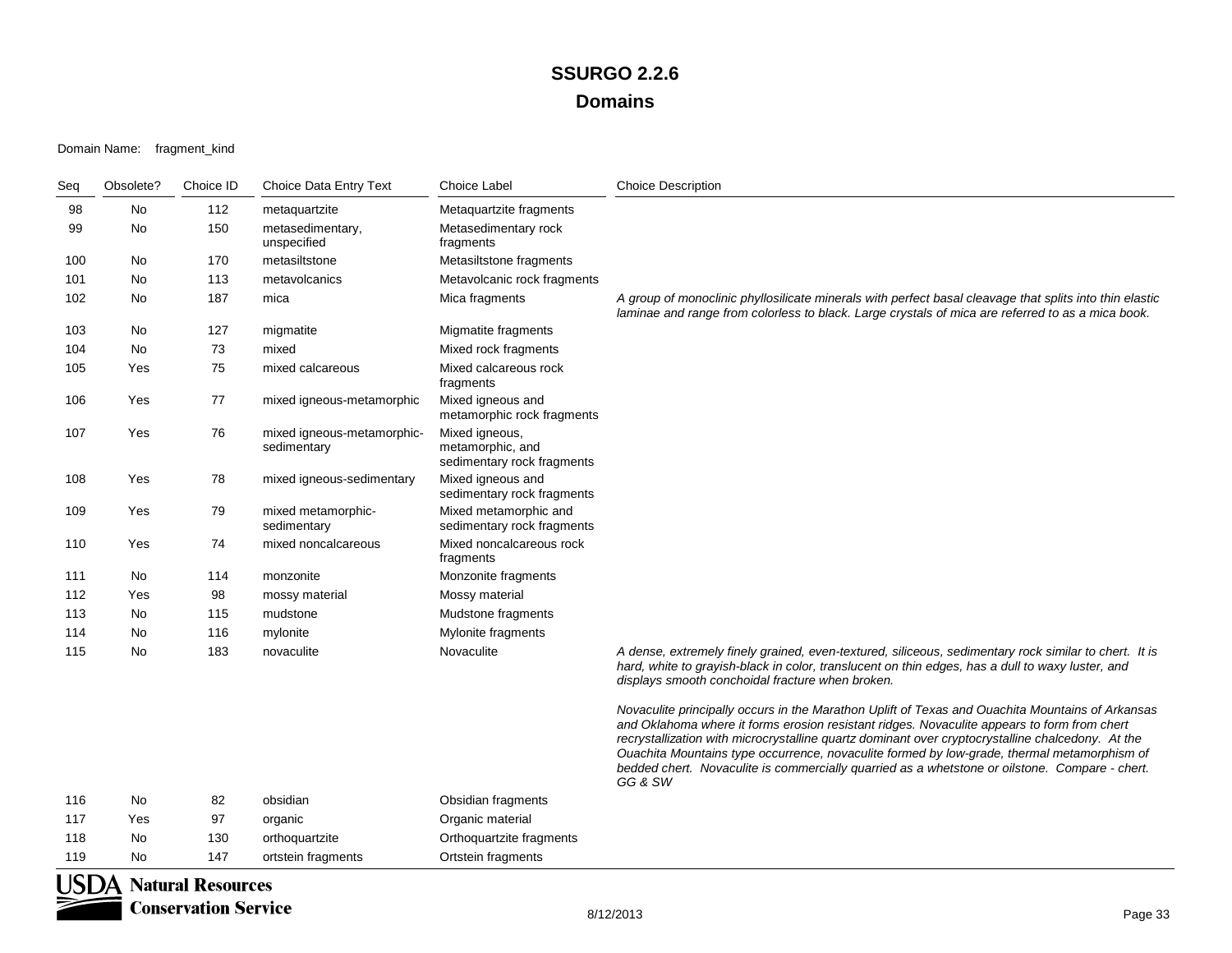#### Domain Name: fragment\_kind

| Seq | Obsolete? | Choice ID    | Choice Data Entry Text     | <b>Choice Label</b>                  | <b>Choice Description</b>                                                                                                                                                                                                                                                                                        |
|-----|-----------|--------------|----------------------------|--------------------------------------|------------------------------------------------------------------------------------------------------------------------------------------------------------------------------------------------------------------------------------------------------------------------------------------------------------------|
| 120 | Yes       | 166          | oxide protected rock       | Oxide protected rock                 |                                                                                                                                                                                                                                                                                                                  |
| 121 | No        | 66           | pahoehoe lava              | Pahoehoe lava fragments              | A type of basaltic lava (material) with a characteristically smooth, billowy or rope-like surface and<br>vesicular interior. Compare - `a`a lava, block lava, pillow lava.                                                                                                                                       |
| 122 | No        | 117          | peridotite                 | Peridotite fragments                 |                                                                                                                                                                                                                                                                                                                  |
| 123 | No        | 146          | petrocalcic fragments      | Petrocalcic fragments                |                                                                                                                                                                                                                                                                                                                  |
| 124 | No        | 148          | petroferric fragments      | Petroferric fragments                |                                                                                                                                                                                                                                                                                                                  |
| 125 | No        | 149          | petrogypsic fragments      | Petrogypsic fragments                |                                                                                                                                                                                                                                                                                                                  |
| 126 | No        | 86           | phyllite                   | Phyllite fragments                   |                                                                                                                                                                                                                                                                                                                  |
| 127 | No        | 162          | pillow lava                | Pillow lava fragments                | A general term for lava displaying pillow structure (discontinuous, close-fitting, bun-shaped or<br>ellipsoidal masses, generally $< 1$ m in diameter); considered to have formed in a subaqueous<br>environment; such lava is usually basaltic or andesitic. Compare - `a`a lava, block lava, pahoehoe<br>lava. |
| 128 | No        | 137          | plinthite nodules          | Plinthite nodules                    |                                                                                                                                                                                                                                                                                                                  |
| 129 | No        | 118          | porcellanite               | Porcellanite fragments               |                                                                                                                                                                                                                                                                                                                  |
| 130 | No        | 22           | pumice                     | Pumice fragments                     | A light-colored, vesicular, glassy rock commonly having the composition of rhyolite. It commonly<br>has a specific gravity of < 1.0 and is thereby sufficiently buoyant to float on water.                                                                                                                       |
| 131 | No        | 125          | pyroclastic (consolidated) | Pyroclastic rock fragments           |                                                                                                                                                                                                                                                                                                                  |
| 132 | Yes       | 57           | pyroclastic, unspecified   | Pyroclastic fragments                | Fragmental materials produced by usually explosive, aerial ejection of clastic particles from a<br>volcanic vent. Such materials may accumulate on land or under water.                                                                                                                                          |
| 133 | No        | 119          | pyroxenite                 | Pyroxenite fragments                 |                                                                                                                                                                                                                                                                                                                  |
| 134 | No        | 158          | quartz                     | Quartz fragments                     |                                                                                                                                                                                                                                                                                                                  |
| 135 | No        | 152          | quartz-diorite             | Quartz-diorite fragments             |                                                                                                                                                                                                                                                                                                                  |
| 136 | No        | 56           | quartzite                  | Quartzite fragments                  |                                                                                                                                                                                                                                                                                                                  |
| 137 | No        | 153          | quartz-monzonite           | Quartz-monzonite fragments           |                                                                                                                                                                                                                                                                                                                  |
| 138 | No        | 83           | rhyolite                   | Rhyolite fragments                   |                                                                                                                                                                                                                                                                                                                  |
| 139 | No        | 4            | sandstone, calcareous      | Calcareous sandstone<br>fragments    |                                                                                                                                                                                                                                                                                                                  |
| 140 | No        | 164          | sandstone, glauconitic     | Glauconitic sandstone<br>fragments   |                                                                                                                                                                                                                                                                                                                  |
| 141 | Yes       | 2            | sandstone, noncalcareous   | Noncalcareous sandstone<br>fragments |                                                                                                                                                                                                                                                                                                                  |
| 142 | <b>No</b> | $\mathbf{1}$ | sandstone, unspecified     | Sandstone fragments                  | Sedimentary rock containing dominantly sand-size clastic particles.                                                                                                                                                                                                                                              |
| 143 | Yes       | 10           | sandstone-shale            | Sandstone and shale<br>fragments     |                                                                                                                                                                                                                                                                                                                  |
| 144 | Yes       | 11           | sandstone-siltstone        | Sandstone and siltstone<br>fragments |                                                                                                                                                                                                                                                                                                                  |
| 145 | Yes       | 165          | saprolite                  | Saprolite                            |                                                                                                                                                                                                                                                                                                                  |
| 146 | Yes       | 53           | schist, acidic             | Acidic schist fragments              |                                                                                                                                                                                                                                                                                                                  |

**USDA Natural Resources Conservation Service**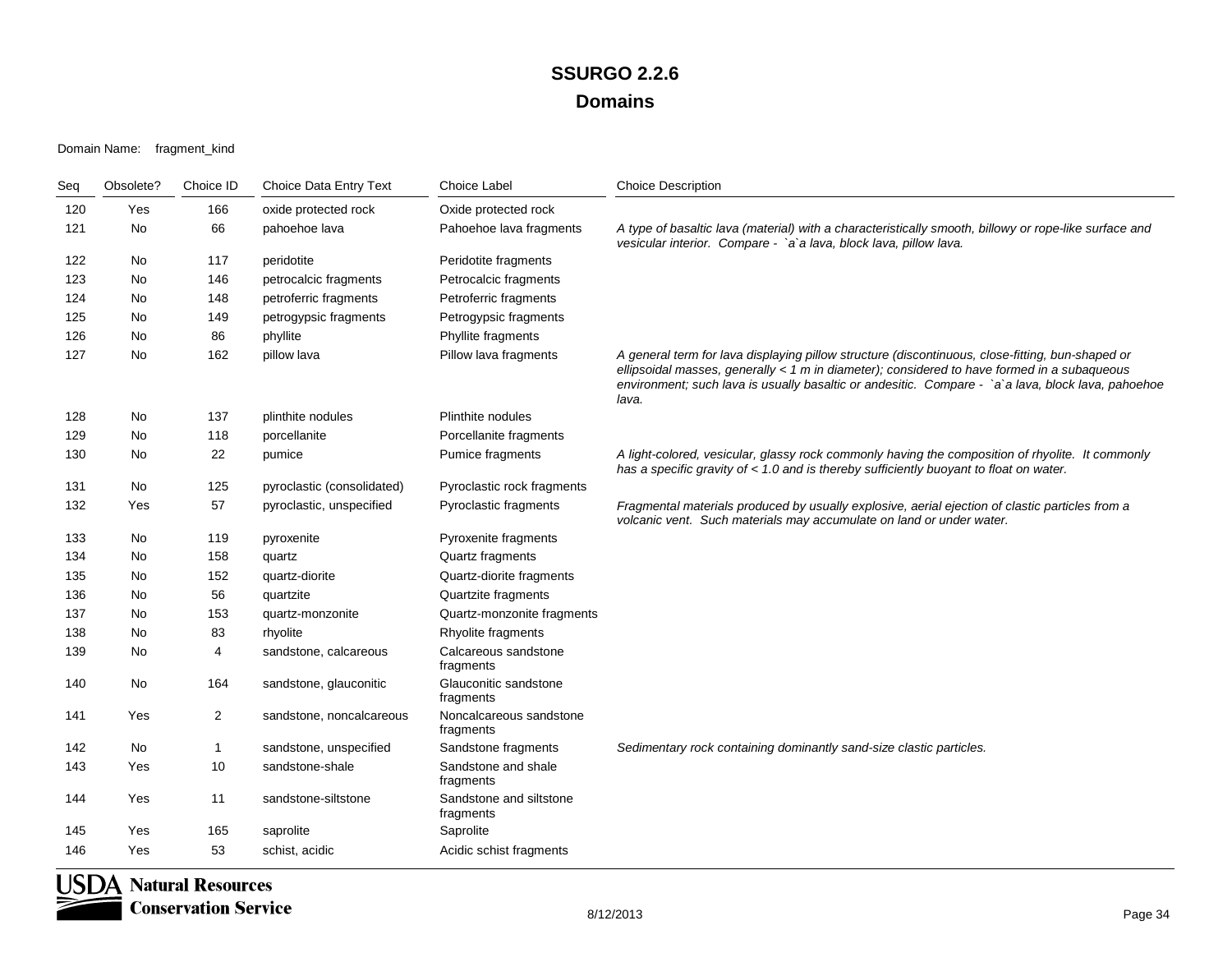| Seq | Obsolete? | Choice ID | Choice Data Entry Text   | Choice Label                      | <b>Choice Description</b>                                                                                                                                                                                                                                                                                                                                                                                                                                                                                                                                                                                                                          |
|-----|-----------|-----------|--------------------------|-----------------------------------|----------------------------------------------------------------------------------------------------------------------------------------------------------------------------------------------------------------------------------------------------------------------------------------------------------------------------------------------------------------------------------------------------------------------------------------------------------------------------------------------------------------------------------------------------------------------------------------------------------------------------------------------------|
| 147 | Yes       | 54        | schist, basic            | Basic schist fragments            |                                                                                                                                                                                                                                                                                                                                                                                                                                                                                                                                                                                                                                                    |
| 148 | No        | 185       | schist, biotite          | <b>Biotite schist fragments</b>   | A strongly foliated crystalline rock formed by dynamic metamorphism that has well-developed<br>parallelism of more than 50 percent of the minerals present, primarily biotite.                                                                                                                                                                                                                                                                                                                                                                                                                                                                     |
| 149 | No        | 173       | schist, graphitic        | Graphitic schist fragments        |                                                                                                                                                                                                                                                                                                                                                                                                                                                                                                                                                                                                                                                    |
| 150 | No        | 151       | schist, mica             | Mica schist fragments             |                                                                                                                                                                                                                                                                                                                                                                                                                                                                                                                                                                                                                                                    |
| 151 | No        | 186       | schist, muscovite        | Muscovite schist fragments        | A strongly foliated crystalline rock formed by dynamic metamorphism that has well-developed<br>parallelism of more than 50 percent of the minerals present, primarily muscovite.                                                                                                                                                                                                                                                                                                                                                                                                                                                                   |
| 152 | No        | 189       | schist, sericite         | Sericite schist                   | A strongly foliated crystalline rock formed by dynamic metamorphism that has well-developed<br>parallelism of more than 50 percent of the minerals present, primarily sericite. A fine-grained<br>muscovite                                                                                                                                                                                                                                                                                                                                                                                                                                        |
| 153 | No        | 52        | schist, unspecified      | Schist fragments                  |                                                                                                                                                                                                                                                                                                                                                                                                                                                                                                                                                                                                                                                    |
| 154 | No        | 23        | scoria                   | Scoria fragments                  | Vesicular, cindery crust or bomb-sized fragments of such material on the surface of andesitic or<br>basaltic lava, the vesicular nature of which is due to the escape of volcanic gases before<br>solidification; it is usually heavier, darker, and more crystalline than pumice. Synonym - cinder.                                                                                                                                                                                                                                                                                                                                               |
| 155 | No        | 67        | sedimentary, unspecified | Sedimentary rock fragments        | A consolidated deposit of clastic particles, chemical precipitates, and organic remains accumulated<br>at or near the surface of the earth under "normal" low temperature and pressure conditions.<br>Sedimentary rocks include consolidated equivalents of alluvium, colluvium, drift, and eolian,<br>lacustrine, marine deposits; e.g., sandstone, siltstone, mudstone, clay-stone, shale, conglomerate,<br>limestone, dolomite, coal, etc.                                                                                                                                                                                                      |
| 156 | No        | 51        | serpentinite             | Serpentinite fragments            |                                                                                                                                                                                                                                                                                                                                                                                                                                                                                                                                                                                                                                                    |
| 157 | No        | 93        | shale, acid              | Acid shale fragments              |                                                                                                                                                                                                                                                                                                                                                                                                                                                                                                                                                                                                                                                    |
| 158 | No        | 27        | shale, calcareous        | Calcareous shale fragments        |                                                                                                                                                                                                                                                                                                                                                                                                                                                                                                                                                                                                                                                    |
| 159 | No        | 28        | shale, clayey            | Clayey shale fragments            |                                                                                                                                                                                                                                                                                                                                                                                                                                                                                                                                                                                                                                                    |
| 160 | Yes       | 26        | shale, noncalcareous     | Noncalcareous shale<br>fragments  |                                                                                                                                                                                                                                                                                                                                                                                                                                                                                                                                                                                                                                                    |
| 161 | No        | 25        | shale, unspecified       | Shale fragments                   | Sedimentary rock formed by induration of a clay, silty clay, or silty clay loam deposit and having the<br>tendency to split into thin layers, i.e., fissility.                                                                                                                                                                                                                                                                                                                                                                                                                                                                                     |
| 162 | Yes       | 12        | shale-siltstone          | Shale-siltstone fragments         |                                                                                                                                                                                                                                                                                                                                                                                                                                                                                                                                                                                                                                                    |
| 163 | No        | 144       | shell fragments          | Shell fragments                   |                                                                                                                                                                                                                                                                                                                                                                                                                                                                                                                                                                                                                                                    |
| 164 | No        | 136       | silica concretions       | Silica concretions                |                                                                                                                                                                                                                                                                                                                                                                                                                                                                                                                                                                                                                                                    |
| 165 | <b>No</b> | 184       | siltite                  | Siltite fragments                 | A compact, weakly metamorphosed rock formed by alteration of siltstone, mudstone, or silty shale.<br>Siltite is more indurated than mudstone or shale and lacks either shale fissility or slate-like<br>cleavage. Siltite differs from argillite in that silt-size grains (0.002 to 0.062 mm) rather than clay-size<br>(<0.002 mm) dominate the matrix. Siltite differs from siltstone, mudstone, or shale in that it exhibits<br>very low to low grade metamorphic or diagenetic layer silicate and feldspar alteration to sericite,<br>chlorite, and albite (subgreenschist to greenschist metamorphic facies) (Maxwell, 1973; Kidder,<br>1987). |
| 166 | No        | 72        | siltstone, calcareous    | Calcareous siltstone<br>fragments |                                                                                                                                                                                                                                                                                                                                                                                                                                                                                                                                                                                                                                                    |

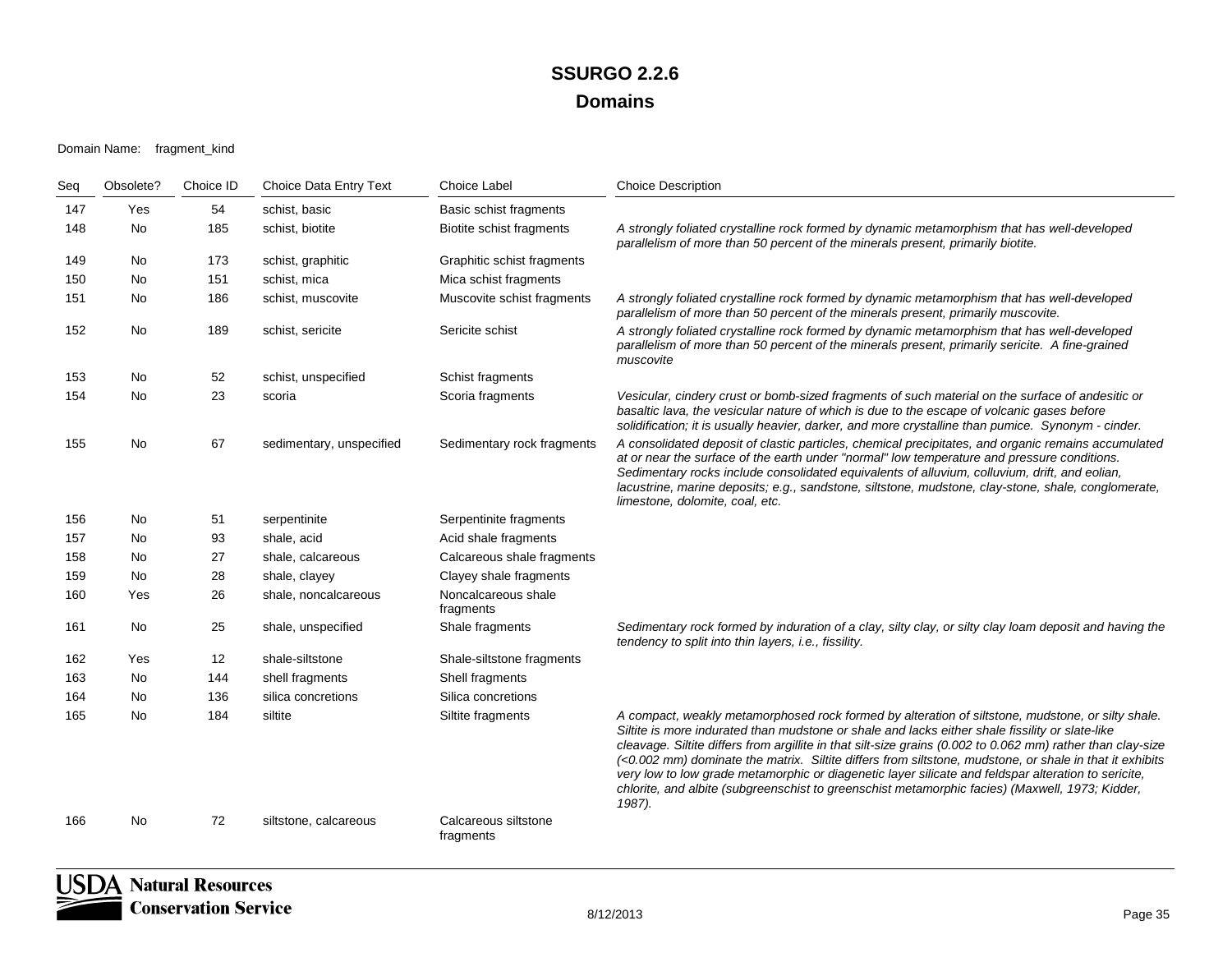#### Domain Name: fragment\_kind

| Seq | Obsolete? | Choice ID | Choice Data Entry Text        | <b>Choice Label</b>                  | <b>Choice Description</b>                                                                                                                                                                                                                                      |
|-----|-----------|-----------|-------------------------------|--------------------------------------|----------------------------------------------------------------------------------------------------------------------------------------------------------------------------------------------------------------------------------------------------------------|
| 167 | Yes       | 71        | siltstone, noncalcareous      | Noncalcareous siltstone<br>fragments |                                                                                                                                                                                                                                                                |
| 168 | No        | 70        | siltstone, unspecified        | Siltstone fragments                  | Sedimentary rock containing dominantly silt-size clastic particles.                                                                                                                                                                                            |
| 169 | No        | 55        | slate                         | Slate fragments                      |                                                                                                                                                                                                                                                                |
| 170 | No.       | 174       | slate, sulfidic               | Sulfidic slate fragments             |                                                                                                                                                                                                                                                                |
| 171 | No        | 128       | soapstone                     | Soapstone fragments                  |                                                                                                                                                                                                                                                                |
| 172 | <b>No</b> | 120       | syenite                       | Syenite fragments                    |                                                                                                                                                                                                                                                                |
| 173 | No.       | 121       | syenodiorite                  | Syenodiorite fragments               |                                                                                                                                                                                                                                                                |
| 174 | No        | 154       | tachylite                     | Tachylite fragments                  |                                                                                                                                                                                                                                                                |
| 175 | No        | 155       | tonalite                      | Tonalite fragments                   |                                                                                                                                                                                                                                                                |
| 176 | No        | 122       | trachyte                      | Trachyte fragments                   |                                                                                                                                                                                                                                                                |
| 177 | <b>No</b> | 123       | travertine                    | <b>Travertine fragments</b>          |                                                                                                                                                                                                                                                                |
| 178 | No        | 168       | tripoli                       | Tripoli fragments                    | A light-colored, porous, friable, siliceous (largely chalcedonic) sedimentary rock, which occurs in<br>powdery or earthy masses that result from the weathering of siliceous limestone. It has a harsh,<br>rough feel and is used to polish metals and stones. |
| 179 | <b>No</b> | 124       | tufa                          | Tufa fragments                       |                                                                                                                                                                                                                                                                |
| 180 | No        | 64        | tuff breccia                  | Tuff breccia fragments               |                                                                                                                                                                                                                                                                |
| 181 | No        | 59        | tuff, acidic                  | Acidic tuff fragments                |                                                                                                                                                                                                                                                                |
| 182 | No        | 60        | tuff, basic                   | Basic tuff fragments                 |                                                                                                                                                                                                                                                                |
| 183 | <b>No</b> | 58        | tuff, unspecified             | Tuff fragments                       | A compacted deposit that is 50 percent or more volcanic ash and dust                                                                                                                                                                                           |
| 184 | <b>No</b> | 157       | tuff, welded                  | Welded tuff fragments                |                                                                                                                                                                                                                                                                |
| 185 | No        | 156       | ultramafic, unspecified       | Ultramafic rock fragments            |                                                                                                                                                                                                                                                                |
| 186 | No        | 24        | volcanic bombs                | Volcanic bombs                       |                                                                                                                                                                                                                                                                |
| 187 | No        | 62        | volcanic breccia, acidic      | Acidic volcanic breccia<br>fragments |                                                                                                                                                                                                                                                                |
| 188 | No        | 63        | volcanic breccia, basic       | Basic volcanic breccia<br>fragments  |                                                                                                                                                                                                                                                                |
| 189 | <b>No</b> | 61        | volcanic breccia, unspecified | Volcanic breccia fragments           |                                                                                                                                                                                                                                                                |
| 190 | <b>No</b> | 163       | volcanic, unspecified         | Volcanic rock fragments              |                                                                                                                                                                                                                                                                |
| 191 | No        | 87        | wood                          | Wood fragments                       |                                                                                                                                                                                                                                                                |

Domain Name: fragment\_roundness

| Seg | Obsolete? | Choice ID | Choice Data Entry Text | Choice Label | <b>Choice Description</b>                               |
|-----|-----------|-----------|------------------------|--------------|---------------------------------------------------------|
|     | No        |           | very angular           | Very angular | Strongly developed faces with very sharp, broken edges. |
|     | No        |           | angular                | Angular      | Strongly developed faces with sharp edges (SSM).        |

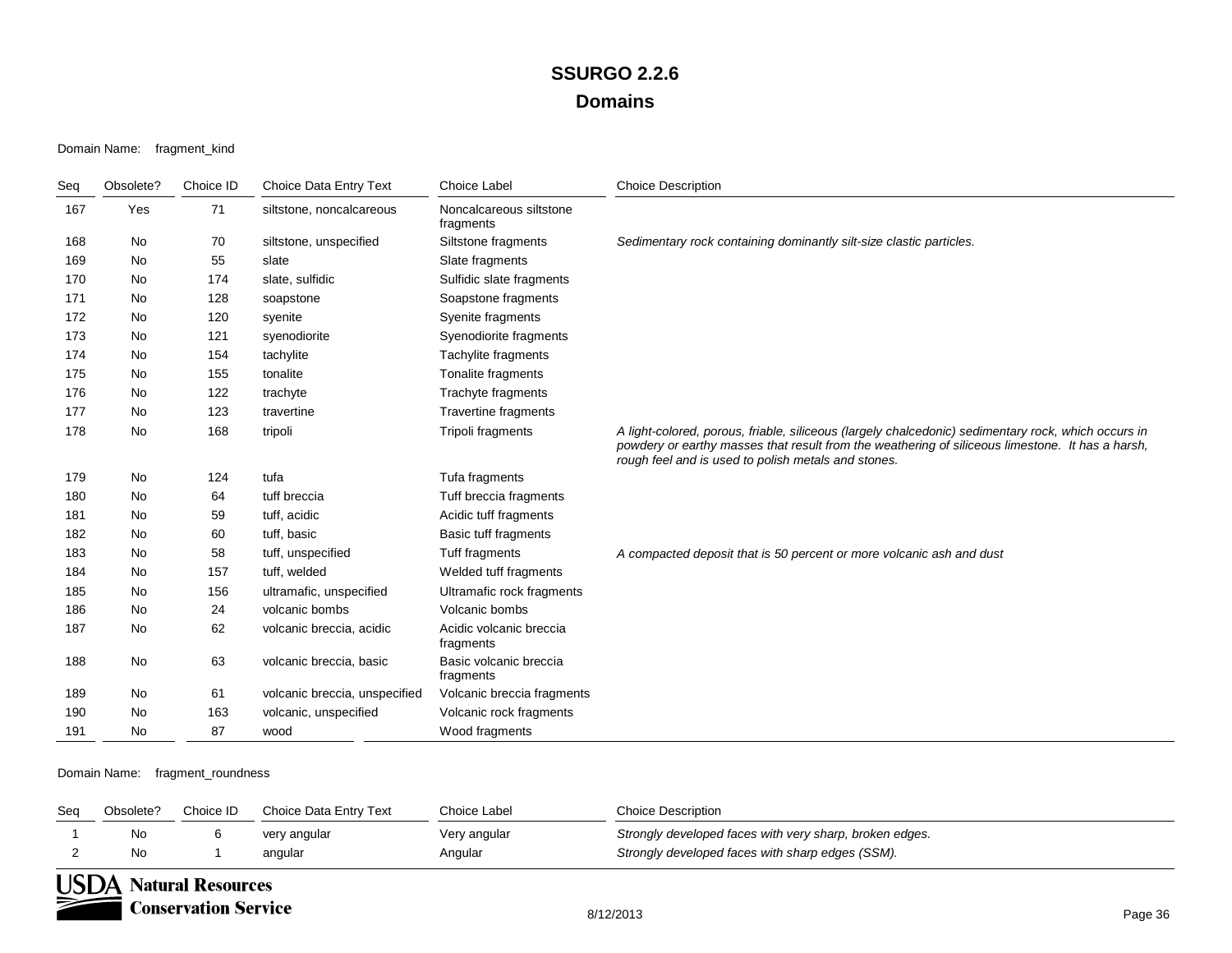### Domain Name: fragment\_roundness

| Sea | Obsolete? | Choice ID | Choice Data Entry Text | Choice Label | <b>Choice Description</b>                                          |
|-----|-----------|-----------|------------------------|--------------|--------------------------------------------------------------------|
|     | No.       |           | subangular             | Subangular   | Detectable flat faces with slightly-rounded corners.               |
|     | No        |           | subrounded             | Subrounded   | Detectable flat faces with well-rounded corners (SSM).             |
|     | No.       |           | rounded                | Rounded      | Flat faces absent or nearly absent with all corners rounded (SSM). |
|     | No.       |           | well rounded           | Well rounded | Flat faces absent with all corners rounded.                        |

Domain Name: fragment\_shape

| Seq | Obsolete? | Choice ID | Choice Data Entry Text | <b>Choice Label</b> | <b>Choice Description</b> |
|-----|-----------|-----------|------------------------|---------------------|---------------------------|
|     | Nc        |           | flat                   | Flat                |                           |
|     |           |           | nonflat                | Nonflat             |                           |

### Domain Name: geomor\_pos\_flat

| Seg | Obsolete? | Choice ID | Choice Data Entry Text | Choice Label | <b>Choice Description</b>                                                                                                                                                                                                                                                                                                                                                                                                                                                                                                                                       |
|-----|-----------|-----------|------------------------|--------------|-----------------------------------------------------------------------------------------------------------------------------------------------------------------------------------------------------------------------------------------------------------------------------------------------------------------------------------------------------------------------------------------------------------------------------------------------------------------------------------------------------------------------------------------------------------------|
|     | Yes       |           | flat                   | Flat         | default choice, official choices to be determined later                                                                                                                                                                                                                                                                                                                                                                                                                                                                                                         |
|     | <b>No</b> |           | dip                    | Dip          | A geomorphic component (characteristic piece) of flat plains (e.g., lake plain, low coastal plain, low-<br>relief till plain) consisting of a shallow and typically closed depression that tends to be an area of<br>focused groundwater recharge but not a permanent water body and that lies slightly lower and is<br>wetter than the adjacent talf, and favors the accumulation of fine sediments and organic materials.<br>SW                                                                                                                               |
|     | No        |           | rise                   | Rise         | A geomorphic component of flat plains (e.g., lake plain, low coastal plain, low-gradient till plain)<br>consisting of a slightly elevated but low, broad area with low slope gradients (e.g. 1-3 % slopes);<br>typically a microfeature but can be fairly extensive. Commonly soils on a rise are better drained<br>than those on the surrounding talf. Compare - talf. SW                                                                                                                                                                                      |
|     | <b>No</b> |           | talf                   | Talf         | A geomorphic component of flat plains (e.g., lake plain, low coastal plain, low-gradient till plain)<br>consisting of an essentially flat (e.g. 0-1 % slopes) and broad area dominated by closed<br>depressions and a non-integrated or poorly integrated drainage system. Precipitation tends to pond<br>locally and lateral transport is slow both above and below ground, which favors the accumulation of<br>soil organic matter and a retention of fine earth sediments; better drained soils are commonly<br>adjacent to drainageways. Compare - rise. SW |

Domain Name: geomor\_pos\_hill

| Sea | Obsolete? | Choice ID | Choice Data Entry Text | Choice Label | <b>Choice Description</b>                                                                                                                               |
|-----|-----------|-----------|------------------------|--------------|---------------------------------------------------------------------------------------------------------------------------------------------------------|
|     | No        |           | interfluve             | Interfluve   | An elevated area between two drainageways that sheds water to those drainageways.                                                                       |
|     | No        |           | head slope             | Head Slope   | The concave surface at the head of a drainageway where the flow of water converges downward<br>toward the center and contour lines form concave curves. |

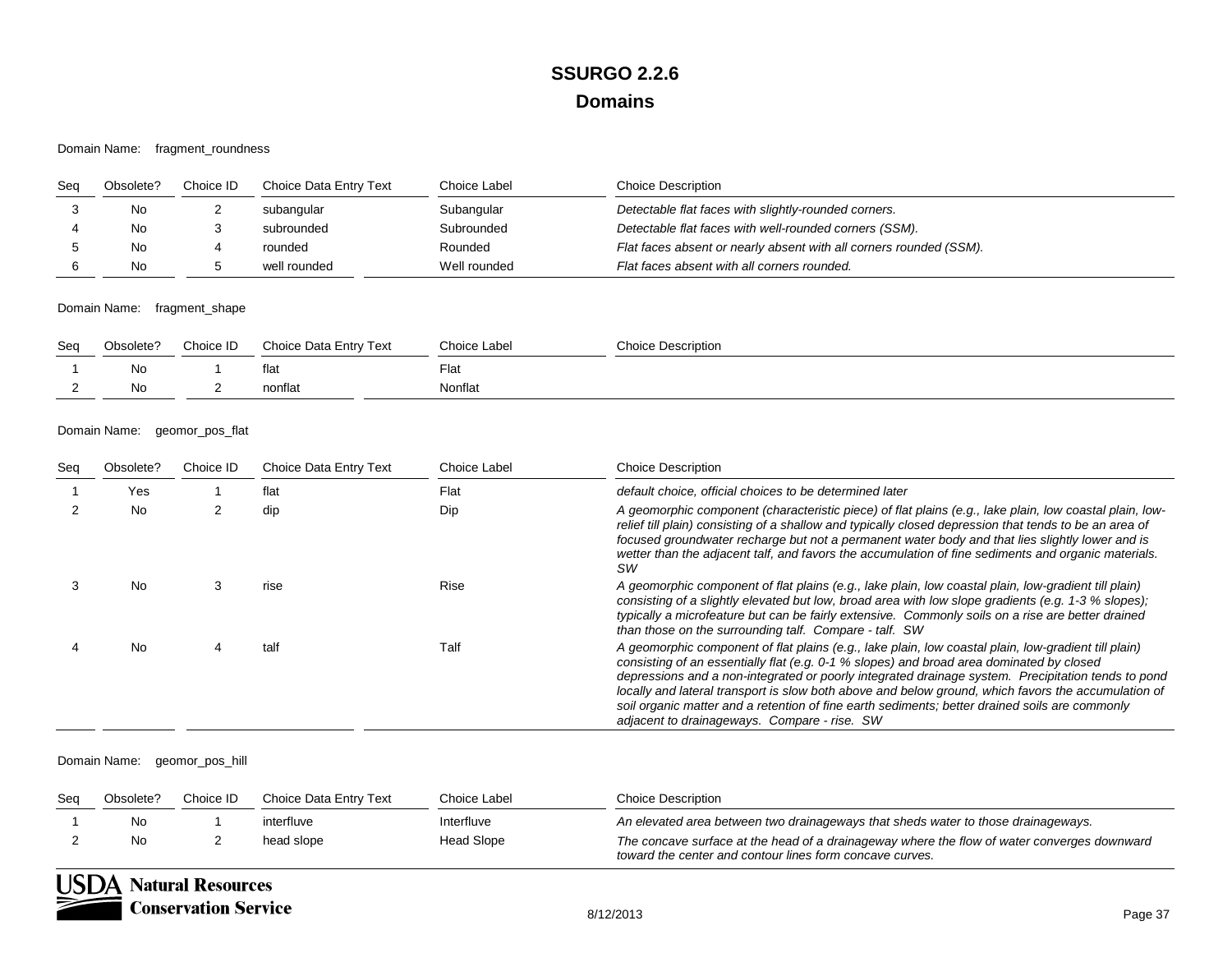#### Domain Name: geomor\_pos\_hill

| Seg | Obsolete? | Choice ID | Choice Data Entry Text | Choice Label  | <b>Choice Description</b>                                                                                                                                                                                                                                                                                                                                                                                                                                                                                                                                     |
|-----|-----------|-----------|------------------------|---------------|---------------------------------------------------------------------------------------------------------------------------------------------------------------------------------------------------------------------------------------------------------------------------------------------------------------------------------------------------------------------------------------------------------------------------------------------------------------------------------------------------------------------------------------------------------------|
| 3   | No        | 3         | nose slope             | Nose Slope    | The projecting end of an interfluve, where contour lines connecting the opposing side slopes form<br>convex curves around the projecting end and lines perpendicular to the contours diverge<br>downward. Overland flow of water is divergent.                                                                                                                                                                                                                                                                                                                |
|     | <b>No</b> | 4         | side slope             | Side Slope    | The slope bounding a drainageway and lying between the drainageway and the adjacent interfluve.<br>It is generally linear along the slope width and overland flow is parallel down the slope.                                                                                                                                                                                                                                                                                                                                                                 |
|     | <b>No</b> | 5         | base slope             | Base Slope    | A geomorphic component of hills consisting of the concave to linear slope (perpendicular to the<br>contour) which, regardless of the lateral shape is an area that forms an apron or wedge at the<br>bottom of a hillside dominated by colluvial and slope wash processes and sediments (e.g.,<br>colluvium and slope alluvium). Distal base slope sediments commonly grade to, or interfinger with,<br>alluvial fills, or gradually thin to form pedisediment over residuum. Compare - head slope, side<br>slope, nose slope, interfluve, free face. SW      |
|     | <b>No</b> | 6         | crest                  | Crest         | A geomorphic component of hills consisting of the convex slopes (perpendicular to the contour) that<br>form the narrow, roughly linear top area of a hill, ridge, or other upland where shoulders have<br>converged to the extent that little or no summit remains; dominated by erosion, slope wash and<br>mass movement processes and sediments (e.g., slope alluvium, creep). Commonly, soils on crests<br>are more similar to those on side slopes than to soils on adjacent interfluves. Compare - interfluve,<br>head slope, side slope, nose slope. SW |
|     | <b>No</b> | 7         | free face              | Free face     | The part of a hillside or mountainside consisting of an outcrop of bare rock (scarp or cliff) that<br>sheds colluvium to slopes below and commonly stands more steeply than the angle of repose of<br>the colluvial slope (e.g. talus slope) immediately below. SW & GG                                                                                                                                                                                                                                                                                       |
| 8   | Yes       | 8         | crested hills          | Crested hills |                                                                                                                                                                                                                                                                                                                                                                                                                                                                                                                                                               |

Domain Name: geomor\_pos\_mountain

| Seg | Obsolete? | Choice ID | Choice Data Entry Text      | Choice Label                  | <b>Choice Description</b>                                                                                                                                                                                                                                               |
|-----|-----------|-----------|-----------------------------|-------------------------------|-------------------------------------------------------------------------------------------------------------------------------------------------------------------------------------------------------------------------------------------------------------------------|
|     | No        |           | mountaintop                 | Mountaintop                   |                                                                                                                                                                                                                                                                         |
|     | No        |           | mountainflank               | Mountainflank                 |                                                                                                                                                                                                                                                                         |
|     | No        | ۰J        | mountainbase                | Mountainbase                  |                                                                                                                                                                                                                                                                         |
|     | No        |           | mountainflank, upper third  | Upper third of mountainflank  |                                                                                                                                                                                                                                                                         |
|     | No        |           | mountainflank, center third | Center third of mountainflank |                                                                                                                                                                                                                                                                         |
|     | No        | 6         | mountainflank, lower third  | Lower third of mountainflank  |                                                                                                                                                                                                                                                                         |
|     | No        |           | free face                   | Free face                     | The part of a hillside or mountainside consisting of an outcrop of bare rock (scarp or cliff) that<br>sheds colluvium to slopes below and commonly stands more steeply than the angle of repose of<br>the colluvial slope (e.g. talus slope) immediately below. SW & GG |

Domain Name: geomor\_pos\_terrace

Seq Obsolete? Choice ID Choice Data Entry Text Choice Label Choice Description

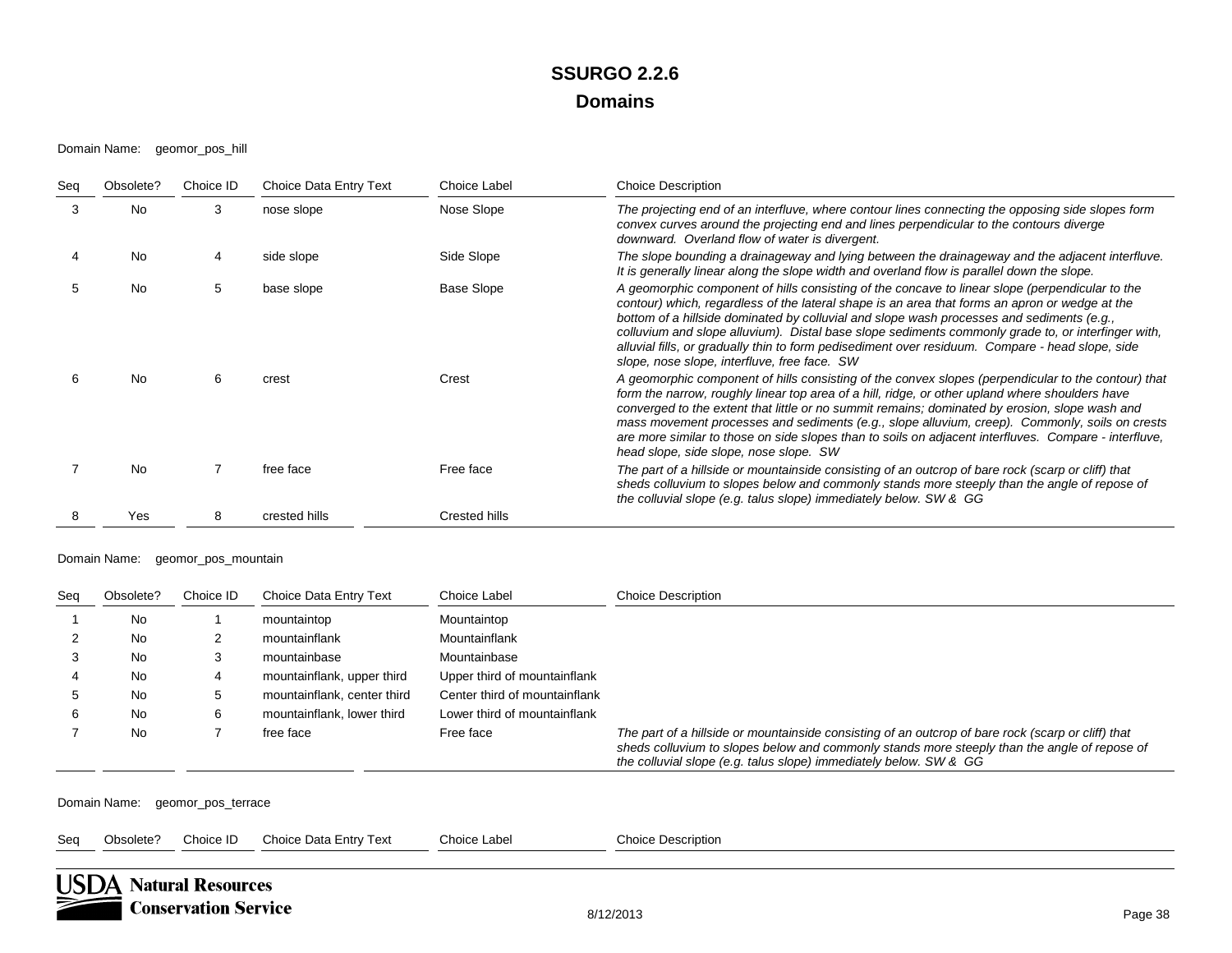Domain Name: geomor\_pos\_terrace

| Sea | Obsolete? | Choice ID | Choice Data Entry Text | Choice Label | <b>Choice Description</b>                                                                                                                                             |
|-----|-----------|-----------|------------------------|--------------|-----------------------------------------------------------------------------------------------------------------------------------------------------------------------|
|     | Nο        |           | riser                  | Riser        | The vertical or steeply sloping surface, commonly one of a series, of natural steplike landforms, as<br>those of a glacial stairway or of successive stream terraces. |
|     | Nο        |           | tread                  | Tread        | The flat or gently sloping surface of natural step-like landforms, commonly one of a series, such as<br>successive stream terraces.                                   |

Domain Name: hillslope\_profile

| Sea | Obsolete? | Choice ID | Choice Data Entry Text | Choice Label | <b>Choice Description</b>                                                                                                                                                                                                                                                                                                                                                                      |
|-----|-----------|-----------|------------------------|--------------|------------------------------------------------------------------------------------------------------------------------------------------------------------------------------------------------------------------------------------------------------------------------------------------------------------------------------------------------------------------------------------------------|
|     | No        |           | summit                 | Summit       | The topographically highest hillslope position of a hillslope profile and exhibiting a nearly level<br>(planar or only slightly convex) surface.                                                                                                                                                                                                                                               |
|     | No        |           | shoulder               | Shoulder     | The hillslope position that forms the uppermost inclined surface near the top of a hillslope. If<br>present, it comprises the transition zone from backslope to summit. The surface is dominantly<br>convex in profile and erosional in origin.                                                                                                                                                |
|     | No        |           | backslope              | Backslope    | The hillslope profile position that forms the steepest and generally linear, middle portion of the<br>slope. In profile, backslopes are commonly bounded by a convex shoulder above and a concave<br>footslope below. They may or may not include cliff segments (i.e. free faces). Backslopes are<br>commonly erosional forms produced by mass movement, colluvial action, and running water. |
|     | No.       |           | footslope              | Footslope    | The hillslope position that forms the inner, gently inclined surface at the base of a hillslope. In<br>profile, footslopes are commonly concave. It is a transition zone between upslope sites of erosion<br>and transport (shoulder, backslope) and downslope sites of deposition (toeslope).                                                                                                 |
|     | No.       |           | toeslope               | Toeslope     | The hillslope position that forms the gently inclined surface at the base of a hillslope. Toeslopes in<br>profile are commonly gentle and linear, and are constructional surfaces forming the lower part of a<br>hill-slope continuum that grades to valley or closed-depression floors.                                                                                                       |

Domain Name: horizon\_aggregation\_method

| Seg | Obsolete? | Choice ID | Choice Data Entry Text | Choice Label     | <b>Choice Description</b>                                                                                                                                                                                                                                                                                                                                                                                                                                                                                   |
|-----|-----------|-----------|------------------------|------------------|-------------------------------------------------------------------------------------------------------------------------------------------------------------------------------------------------------------------------------------------------------------------------------------------------------------------------------------------------------------------------------------------------------------------------------------------------------------------------------------------------------------|
|     | No        |           | weighted average       | Weighted Average | The value derived for the corresponding component is the sum of $A * B$ for each horizon or layer<br>where A, the value of the attribute in question, is not null and B is each horizon or layer's percent of<br>the total depth range that is evaluated. The total depth range evaluated is based on the depth<br>range specified at runtime but excludes horizons or layers where the attribute value is null, and<br>excludes any part of a horizon or layer outside of the specified depth range.       |
|     | No        |           | weighted sum           | Weighted Sum     | The value derived for the corresponding component is the sum of $A * B$ for each horizon or layer<br>where A, the value of the attribute in question, is not null and B is the vertical linear extent of each<br>horizon or layer that is evaluated. The total vertical linear extent evaluated is based on the depth<br>range specified at runtime but excludes horizons or layers where the attribute value is null, and<br>excludes any part of a horizon or layer outside of the specified depth range. |

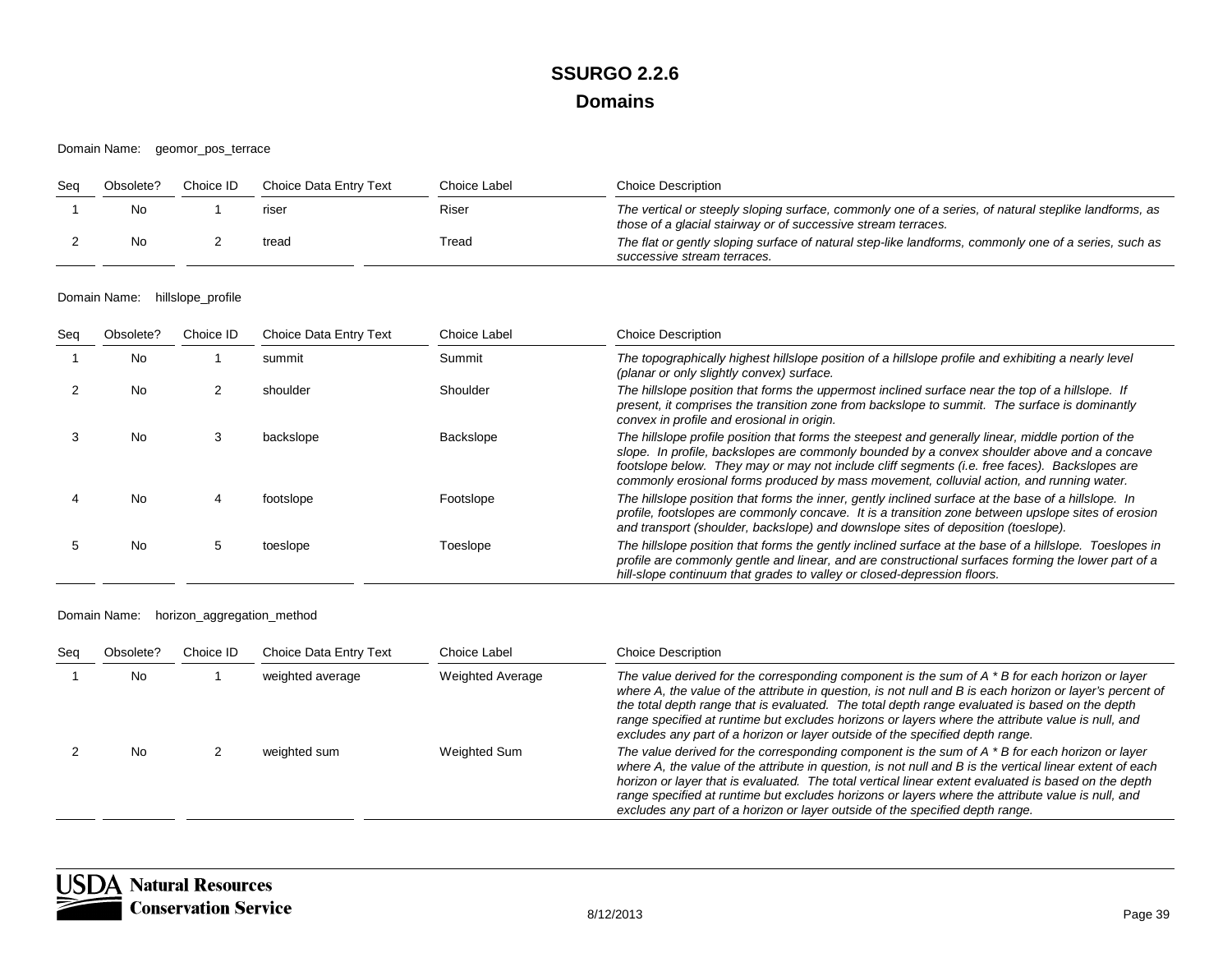Domain Name: horz\_desgn\_letter\_suffix

| Seq            | Obsolete? | Choice ID      | Choice Data Entry Text | <b>Choice Label</b> | <b>Choice Description</b>                                                                                                                                                                                                                                                                                                                                                                                                                                                                                                                                                                                                                                                                                                                           |
|----------------|-----------|----------------|------------------------|---------------------|-----------------------------------------------------------------------------------------------------------------------------------------------------------------------------------------------------------------------------------------------------------------------------------------------------------------------------------------------------------------------------------------------------------------------------------------------------------------------------------------------------------------------------------------------------------------------------------------------------------------------------------------------------------------------------------------------------------------------------------------------------|
| -1             | No        | 1              | a                      | a                   | Highly decomposed organic matter. This symbol is used with O to indicate the most highly<br>decomposed organic materials, which have a fiber content of less than 17 percent (by volume) after<br>rubbing.                                                                                                                                                                                                                                                                                                                                                                                                                                                                                                                                          |
| $\overline{2}$ | No        | 2              | b                      | b                   | Buried genetic horizon. This symbol is used in mineral soils to indicate identifiable buried horizons<br>with major genetic features that were developed before burial. Genetic horizons may or may not<br>have formed in the overlying material, which may be either like or unlike the assumed parent<br>material of the buried soil. This symbol is not used in organic soils, nor is it used to separate an<br>organic layer from a mineral layer.                                                                                                                                                                                                                                                                                              |
| 3              | No        | 3              | $\mathbf c$            | с                   | Concretions or nodules. This symbol indicates a significant accumulation of concretions or nodules.<br>Cementation is required. The cementing agent commonly is iron, aluminum, manganese, or<br>titanium. It cannot be silica, dolomite, calcite, or more soluble salts.                                                                                                                                                                                                                                                                                                                                                                                                                                                                           |
|                | Yes       | 28             | ca                     | ca                  | An accumulation of carbonates.                                                                                                                                                                                                                                                                                                                                                                                                                                                                                                                                                                                                                                                                                                                      |
| 5              | No        | 29             | $_{\rm CO}$            | co                  | Coprogenous Earth. This symbol, used only with L, indicates a limnic layer of coprogenous earth<br>(or sedimentary peat).                                                                                                                                                                                                                                                                                                                                                                                                                                                                                                                                                                                                                           |
| 6              | No        | 4              | d                      | d                   | Physical root restriction. This symbol indicates noncemented, root-restricting layers in naturally<br>occurring or human-made sediments or materials. Examples are dense basal till, plowpans, and<br>other mechanically compacted zones.                                                                                                                                                                                                                                                                                                                                                                                                                                                                                                           |
| 7              | No        | 31             | di                     | di                  | Diatomaceous earth. This symbol, used only with L, indicates a limnic layer of diatomaceous earth.                                                                                                                                                                                                                                                                                                                                                                                                                                                                                                                                                                                                                                                  |
| 8              | No.       | 5              | e                      | e                   | Organic material of intermediate decomposition. This symbol is used with O to indicate organic<br>materials of intermediate decomposition. The fiber content of these materials is 17 to 40 percent<br>(by volume) after rubbing.                                                                                                                                                                                                                                                                                                                                                                                                                                                                                                                   |
| 9              | No.       | 6              |                        | f                   | Frozen soil or water. This symbol indicates that a horizon or layer contains permanent ice. The<br>symbol is not used for seasonally frozen layers or for dry permafrost.                                                                                                                                                                                                                                                                                                                                                                                                                                                                                                                                                                           |
| 10             | No        | 27             | ff                     | ff                  | Dry permafrost. Used in layers or horizons that are colder than 0 degrees C, but do not contain<br>ice. It is not used for layers or horizons that have seasonal temperatures below 0 degrees C. The f<br>suffix is used for layers or horizons that contain permanent ice.                                                                                                                                                                                                                                                                                                                                                                                                                                                                         |
| 11             | No        | $\overline{7}$ | g                      | g                   | Strong gleying. This symbol indicates either that iron has been reduced and removed during soil<br>formation or that saturation with stagnant water has preserved it in a reduced state. Most of the<br>affected layers have chroma of 2 or less, and many have redox concentrations. The low chroma<br>can represent either the color of reduced iron or the color of uncoated sand and silt particles from<br>which iron has been removed. The symbol g is not used for materials of low chroma that have no<br>history of wetness, such as some shales or E horizons. If g is used with B, pedogenic change in<br>addition to gleying is implied. If no other pedogenic change besides gleying has taken place, the<br>horizon is designated Cg. |
| 12             | No        | 8              | h                      | h                   | Illuvial accumulation of organic matter. This symbol is used with B to indicate the accumulation of<br>illuvial, amorphous, dispersible complexes of organic matter and sesquioxides if the sesquioxide<br>component is dominated by aluminum but is present only in very small quantities. The organo-<br>sesquioxide material coats sand and silt particles. In some horizons these coatings have<br>coalesced, filled pores, and cemented the horizon. The symbol h is also used in combination with s<br>as "Bhs" if the amount of the sesquioxide component is significant but the color value and chroma,<br>moist, of the horizon are 3 or less.                                                                                             |

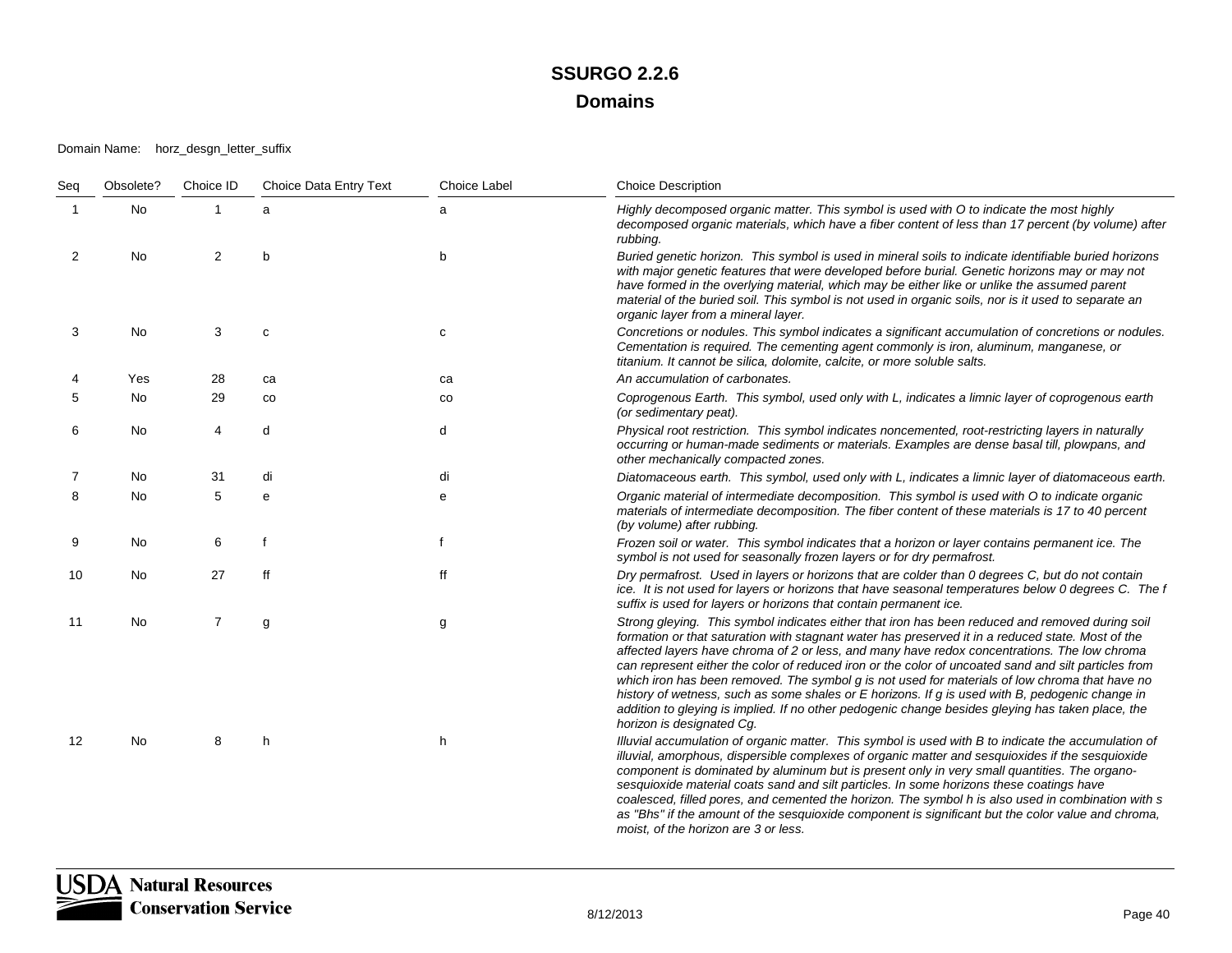Domain Name: horz\_desgn\_letter\_suffix

| Seq | Obsolete? | Choice ID | Choice Data Entry Text | <b>Choice Label</b> | <b>Choice Description</b>                                                                                                                                                                                                                                                                                                                                                                                                                                                                                                                                                                                                                                                       |
|-----|-----------|-----------|------------------------|---------------------|---------------------------------------------------------------------------------------------------------------------------------------------------------------------------------------------------------------------------------------------------------------------------------------------------------------------------------------------------------------------------------------------------------------------------------------------------------------------------------------------------------------------------------------------------------------------------------------------------------------------------------------------------------------------------------|
| 13  | No        | 9         |                        |                     | Slightly decomposed organic material. This symbol is used with O to indicate the least<br>decomposed of the organic materials. The fiber content of these materials is 40 percent or more (by<br>volume) after rubbing.                                                                                                                                                                                                                                                                                                                                                                                                                                                         |
| 14  | No        | 25        |                        |                     | Indicates an accumulation of jarosite. Jarosite is a potassium (ferric) iron hydroxy sulfate mineral<br>(KFe3(SO4)2(OH)6) that is commonly an alteration product of pyrite that has been exposed to an<br>oxidizing environment. Jarosite has hue of 2.5Y or yellower and normally has chroma of 6 or more,<br>although chroma as low as 3 or 4 have been reported. It forms in preference to iron (hydr)oxides in<br>active acid sulfate soils at pH of 3.5 or less and can be stable in post-active acid sulfate soils for<br>long periods of time at higher pH.                                                                                                              |
| 15  | No        | 26        | ji                     | jj                  | Evidence of cyroturbation. Evidence of cryoturbation includes irregular and broken horizon<br>boundaries, sorted rock fragments, and organic soil materials occurring as bodies and broken<br>layers within and/or between mineral soil layers. The organic bodies and layers are most commonly<br>at the contact between the active layer and the permafrost.                                                                                                                                                                                                                                                                                                                  |
| 16  | <b>No</b> | 10        | k                      | k                   | Accumulation of secondary carbonates. This symbol indicates an accumulation of visible pedogenic<br>calcium carbonate (less than 50 percent, by volume). Carbonate accumulations occur as carbonate<br>filaments, coatings, masses, nodules, disseminated carbonate, or other forms.                                                                                                                                                                                                                                                                                                                                                                                            |
| 17  | <b>No</b> | 32        | kk                     | kk                  | Engulfment of horizon by secondary carbonates. This symbol indicates major accumulations of<br>pedogenic calcium carbonate. The suffix kk is used when the soil fabric is plugged with fine grained<br>pedogenic carbonate (50 percent or more, by volume) that occurs as an essentially continuous<br>medium. The suffix corresponds to the stage III plugged horizon or higher of the carbonate<br>morphogenetic stages (Gile et al., 1966).                                                                                                                                                                                                                                  |
| 18  | No        | 11        | m                      | m                   | Cementation or induration. This symbol indicates continuous or nearly continuous cementation. It<br>is used only for horizons that are more than 90 percent cemented, although they may be fractured.<br>The cemented layer is physically root-restrictive. The predominant cementing agent (or the two<br>dominant ones) may be indicated by adding defined letter suffixes, singly or in pairs. The horizon<br>suffix kkm (and less commonly km) indicates cementation by carbonates; qm, cementation by<br>silica; sm, cementation by iron; yym, cementation by gypsum; kqm, cementation by carbonates and<br>silica; and zm, cementation by salts more soluble than gypsum. |
| 19  | No        | 30        | ma                     | ma                  | Marl. This symbol, used only with L, indicates a limnic layer of marl.                                                                                                                                                                                                                                                                                                                                                                                                                                                                                                                                                                                                          |
| 20  | No        | 12        | n                      | n                   | Accumulation of sodium. This symbol indicates an accumulation of exchangeable sodium.                                                                                                                                                                                                                                                                                                                                                                                                                                                                                                                                                                                           |
| 21  | <b>No</b> | 13        | $\circ$                | о                   | This symbol indicates a residual accumulation of sesquioxides.                                                                                                                                                                                                                                                                                                                                                                                                                                                                                                                                                                                                                  |
| 22  | No.       | 14        | p                      | p                   | Tillage or other disturbance. This symbol indicates a disturbance of the surface layer by<br>mechanical means, pasturing, or similar uses. A disturbed organic horizon is designated Op. A<br>disturbed mineral horizon is designated Ap even though it is clearly a former E, B, or C horizon.                                                                                                                                                                                                                                                                                                                                                                                 |
| 23  | No.       | 15        | q                      | q                   | Accumulation of silica. This symbol indicates an accumulation of secondary silica.                                                                                                                                                                                                                                                                                                                                                                                                                                                                                                                                                                                              |
| 24  | No        | 16        |                        |                     | Weathered or soft bedrock. This symbol is used with C to indicate layers of bedrock that are<br>moderately cemented or less cemented. Examples are weathered igneous rock and partly<br>consolidated sandstone, siltstone, or shale. The excavation difficulty is low to high.                                                                                                                                                                                                                                                                                                                                                                                                  |

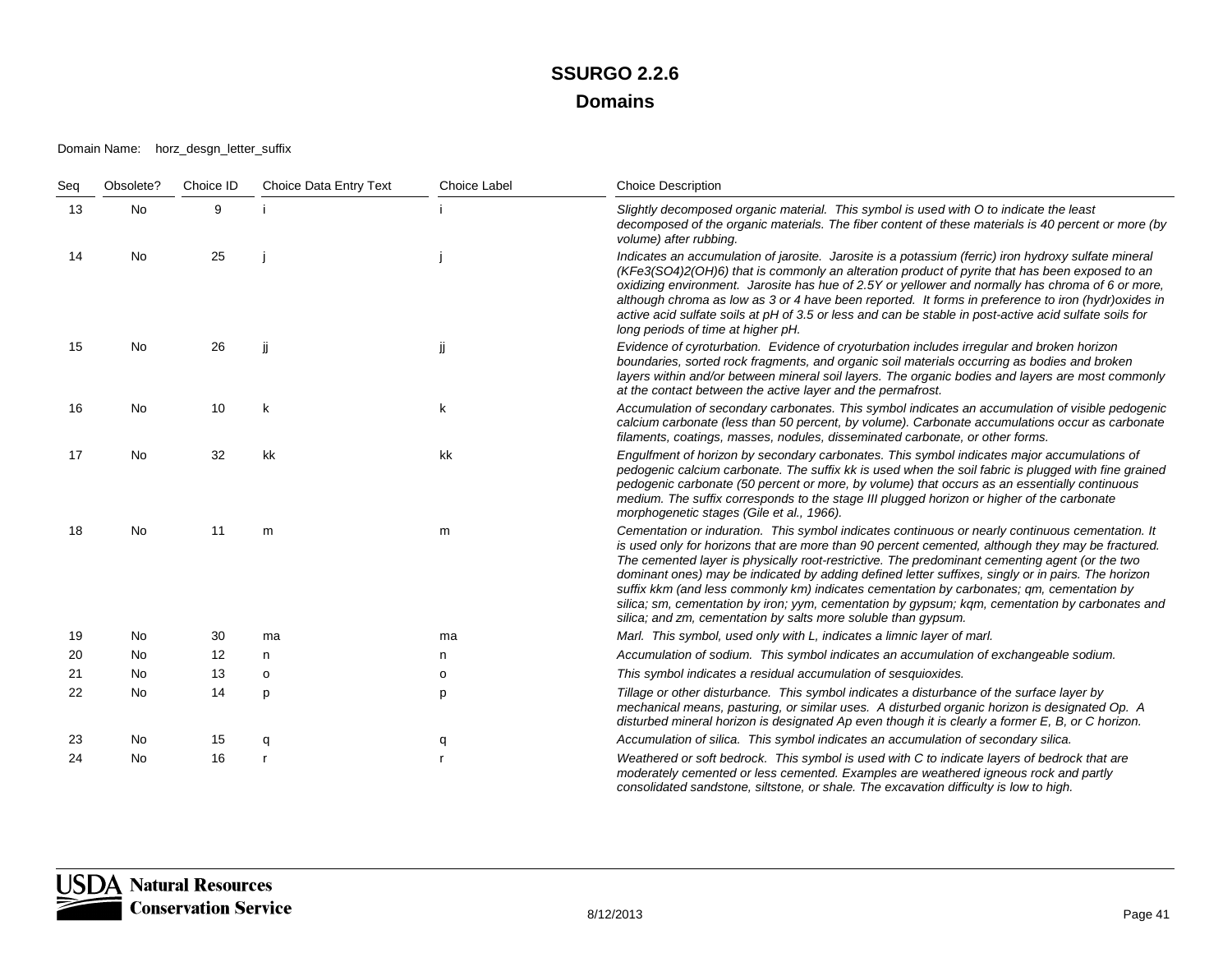Domain Name: horz\_desgn\_letter\_suffix

| Seq | Obsolete? | Choice ID | Choice Data Entry Text | Choice Label | <b>Choice Description</b>                                                                                                                                                                                                                                                                                                                                                                                                                                                                                                                                                                                                                                                                                                                                                                                                                                                                                                                                       |
|-----|-----------|-----------|------------------------|--------------|-----------------------------------------------------------------------------------------------------------------------------------------------------------------------------------------------------------------------------------------------------------------------------------------------------------------------------------------------------------------------------------------------------------------------------------------------------------------------------------------------------------------------------------------------------------------------------------------------------------------------------------------------------------------------------------------------------------------------------------------------------------------------------------------------------------------------------------------------------------------------------------------------------------------------------------------------------------------|
| 25  | No        | 17        | s                      | s            | Illuvial accumulation of sesquioxides and organic matter. This symbol is used with B to indicate an<br>accumulation of illuvial, amorphous, dispersible complexes of organic matter and sesquioxides if<br>both the organic matter and sesquioxide components are significant and if either the color value or<br>chroma, moist, of the horizon is 4 or more. The symbol is also used in combination with h as "Bhs"<br>if both the organic matter and sesquioxide components are significant and if the color value and<br>chroma, moist, are 3 or less.                                                                                                                                                                                                                                                                                                                                                                                                       |
| 26  | No        | 35        | se                     | se           | This symbol indicates the presence of sulfides in mineral or organic horizons. Horizons with sulfides<br>typically have dark colors (e.g. value 4, chroma 2). These horizons typically form in soils<br>associated with coastal environments that are permanently saturated or submerged (i.e., tidal<br>marshes or estuaries). Soil materials which have sulfidization actively occurring emanate hydrogen<br>sulfide gas which is detectable by its odor (Fanning and Fanning, 1989, or Fanning et al., 2002).<br>Sulfides may also occur in upland environments that have a source of sulfur to form sulfides. Soils<br>in such environments are often of geologic origin and may not produce a hydrogen sulfide odor.<br>Examples include soils formed in parent materials derived from coal deposits such as lignite or soils<br>formed in coastal plain deposits such as glauconite that have not been oxidized because of thick<br>layers of overburden. |
| 27  | <b>No</b> | 18        | SS                     | SS           | Presence of slickensides. This symbol indicates the presence of slickensides. Slickensides result<br>directly from the swelling of clay minerals and shear failure, commonly at angles of 20 to 60<br>degrees above horizontal. They are indicators that other vertic characteristics, such as wedge-<br>shaped peds and surface cracks, may be present.                                                                                                                                                                                                                                                                                                                                                                                                                                                                                                                                                                                                        |
| 28  | No        | 19        |                        | t            | Accumulation of silicate clay. This symbol indicates an accumulation of silicate clay that has either<br>formed and subsequently been translocated within the horizon or has been moved into the horizon<br>by illuviation, or both. At least some part of the horizon should show evidence of clay accumulation<br>either as coatings on surfaces of peds or in pores, or as lamellae or as bridges between mineral<br>grains.                                                                                                                                                                                                                                                                                                                                                                                                                                                                                                                                 |
| 29  | No        | 33        | u                      | u            | Presence of human-manufactured materials (artifacts). This symbol indicates the presence of<br>manufactured artifacts that have been created or modified by humans, usually for a practical<br>purpose in habitation, manufacturing, excavation, or construction activities. Examples of artifacts<br>are processed wood products, liquid petroleum products, coal combustion by-products, asphalt,<br>fibers and fabrics, bricks, cinder blocks, concrete, plastic, glass, rubber, paper, cardboard, iron and<br>steel, altered metals and minerals, sanitary and medical waste, garbage, and landfill waste.                                                                                                                                                                                                                                                                                                                                                  |
| 30  | No        | 20        | $\mathsf{v}$           | v            | Plinthite. This symbol indicates the presence of iron-rich, humus-poor, reddish material that is firm<br>or very firm when moist and is less than strongly cemented. It hardens irreversibly when exposed to<br>the atmosphere and to repeated wetting and drying.                                                                                                                                                                                                                                                                                                                                                                                                                                                                                                                                                                                                                                                                                              |
| 31  | No        | 21        | W                      | W            | Development of color or structure. This symbol is used only with B to indicate the development of<br>color or structure, or both, with little or no apparent illuvial accumulation of material. It should not<br>be used to indicate a transitional horizon.                                                                                                                                                                                                                                                                                                                                                                                                                                                                                                                                                                                                                                                                                                    |
| 32  | No        | 22        | $\pmb{\chi}$           | x            | Fragipan character. This symbol indicates a genetically developed layer that has a combination of<br>firmness, brittleness, and commonly a higher bulk density than adjacent layers. Some part of the<br>layer is physically root-restrictive.                                                                                                                                                                                                                                                                                                                                                                                                                                                                                                                                                                                                                                                                                                                  |
| 33  | No        | 23        | y                      | у            | Accumulation of gypsum. This symbol indicates a gypsum accumulation. The suffix y is used<br>when the horizon fabric is dominated by soil particles or minerals other than gypsum. Gypsum is<br>present in amounts that do not significantly obscure or disrupt other features of the horizon.                                                                                                                                                                                                                                                                                                                                                                                                                                                                                                                                                                                                                                                                  |

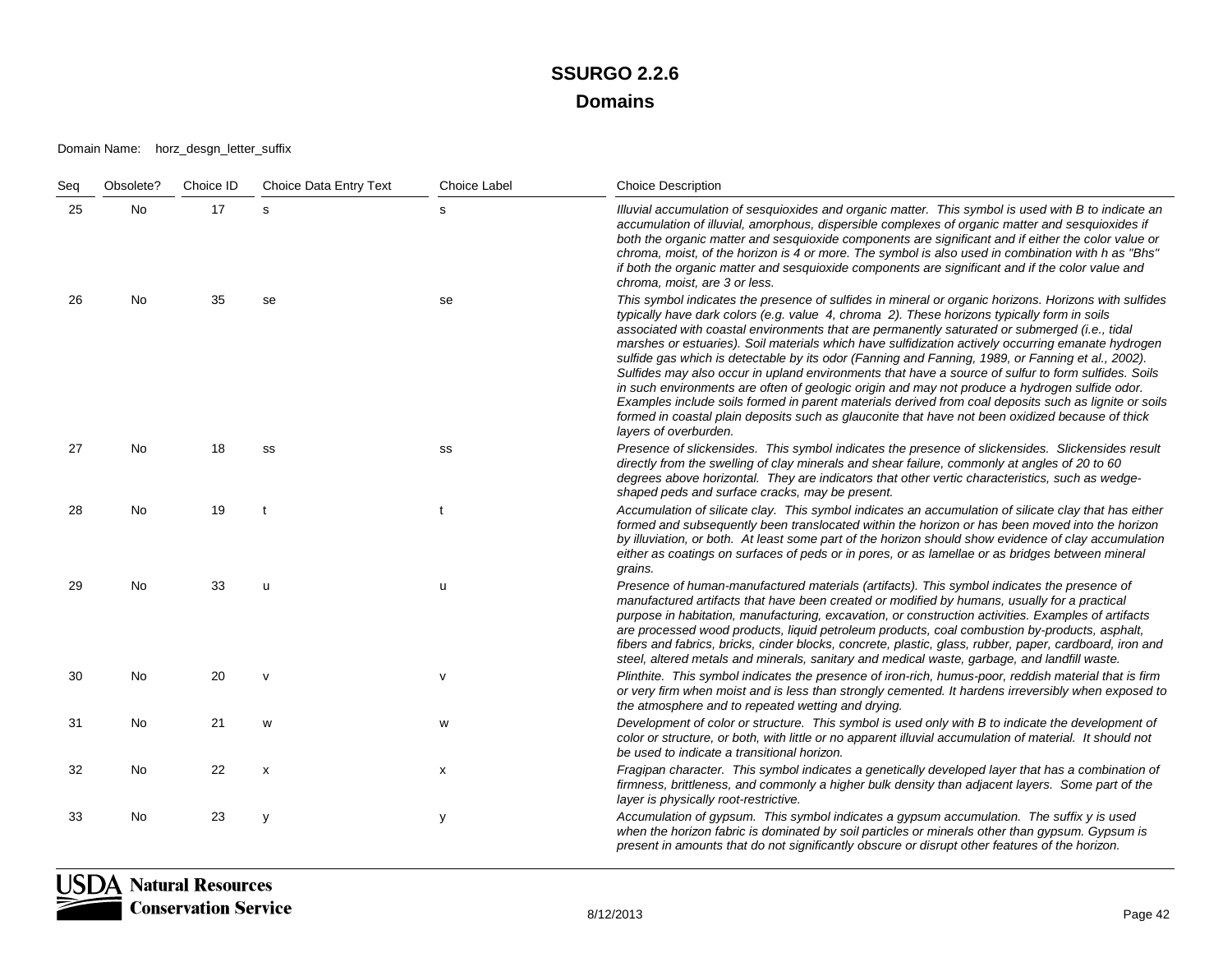Domain Name: horz\_desgn\_letter\_suffix

| Sea | Obsolete? | Choice ID | Choice Data Entry Text | Choice Label | <b>Choice Description</b>                                                                                                                                                                                                                                                                                                                                                                                                                                                                                                                                                                                                                                 |
|-----|-----------|-----------|------------------------|--------------|-----------------------------------------------------------------------------------------------------------------------------------------------------------------------------------------------------------------------------------------------------------------------------------------------------------------------------------------------------------------------------------------------------------------------------------------------------------------------------------------------------------------------------------------------------------------------------------------------------------------------------------------------------------|
| 34  | No.       | 34        | уу                     |              | Dominance of horizon by gypsum. This symbol indicates a horizon that is dominated by the<br>presence of gypsum. The gypsum content may be due to an accumulation of secondary gypsum,<br>the transformation of primary gypsum inherited from parent material, or other processes. Suffix yy<br>is used when the horizon fabric has such an abundance of gypsum (generally 50 percent or more,<br>by volume) that pedogenic and/or lithologic features are obscured or disrupted by growth of<br>gypsum crystals. Colors associated with horizons that use suffix yy are typically highly whitened<br>with value of 7 through 9.5 and chroma of 2 or less. |
|     | No.       | 24        |                        |              | Accumulation of salts more soluble than gypsum. This symbol indicates an accumulation of salts<br>that are more soluble than gypsum.                                                                                                                                                                                                                                                                                                                                                                                                                                                                                                                      |

Domain Name: horz\_desgn\_master

| Seq | Obsolete? | Choice ID | Choice Data Entry Text | Choice Label | <b>Choice Description</b>                                                                                                                                                                                                                                                                                                                                                                                                                                                                                                                                                                                                                      |
|-----|-----------|-----------|------------------------|--------------|------------------------------------------------------------------------------------------------------------------------------------------------------------------------------------------------------------------------------------------------------------------------------------------------------------------------------------------------------------------------------------------------------------------------------------------------------------------------------------------------------------------------------------------------------------------------------------------------------------------------------------------------|
|     | <b>No</b> |           | $\circ$                | O            | Layers dominated by organic material. Some are saturated with water for long periods, or were<br>once saturated but are now artificially drained; others have never been saturated.                                                                                                                                                                                                                                                                                                                                                                                                                                                            |
|     | No        | 2         | A                      | A            | Mineral horizons which have formed at the surface or below an O horizon; they exhibit obliteration<br>of all or much of the original rock structure and show one or both of the following: (1) an<br>accumulation of humified organic closely mixed with the mineral fraction and not dominated by<br>properties characteristic of E or B horizons, or (2) properties resulting from cultivation, pasturing, or<br>similar kinds of disturbance.                                                                                                                                                                                               |
|     | <b>No</b> | 3         | E                      |              | Mineral horizons in which the main feature is loss of silicate clay, iron, or aluminum, or some<br>combination of these, leaving a concentration of sand and silt particles. These horizons exhibit<br>obliteration of all or much of the original rock structure.                                                                                                                                                                                                                                                                                                                                                                             |
|     | <b>No</b> |           | B                      | B            | Horizons which have formed below an A, E, or O horizon. They are dominated by the obliteration of<br>all or much of the original rock structure and show one or more of the following:                                                                                                                                                                                                                                                                                                                                                                                                                                                         |
|     |           |           |                        |              | 1. Illuvial concentration of silicate clay, iron, aluminum, humus, carbonates, gypsum, or silica, alone<br>or in combination;<br>2. Evidence of the removal or addition of carbonates:<br>3. Residual concentration of oxides:<br>4. Coatings of sesquioxides that make the horizon conspicuously lower in color value, higher in<br>chroma, or redder in hue, without apparent illuviation of iron;<br>5. Alteration that forms silicate clay or liberates oxides, or both, and that forms a granular, blocky,<br>or prismatic structure if volume changes accompany changes in moisture content;<br>6. Brittleness; or<br>7. Strong gleying. |
|     | <b>No</b> | 5         | С                      | С            | Horizons or layers, excluding hard bedrock, that are little affected by pedogenic processes and lack<br>the properties of O, A, E, or B horizons. Most are mineral layers. The material of C layers may be<br>either like or unlike the material from which the solum has presumably formed. The C horizon may<br>have been modified, even if there is no evidence of pedogenesis.                                                                                                                                                                                                                                                             |
|     | <b>No</b> | 6         | R                      | R            | Strongly cemented to indurated bedrock.                                                                                                                                                                                                                                                                                                                                                                                                                                                                                                                                                                                                        |

**USDA** Natural Resources **Conservation Service**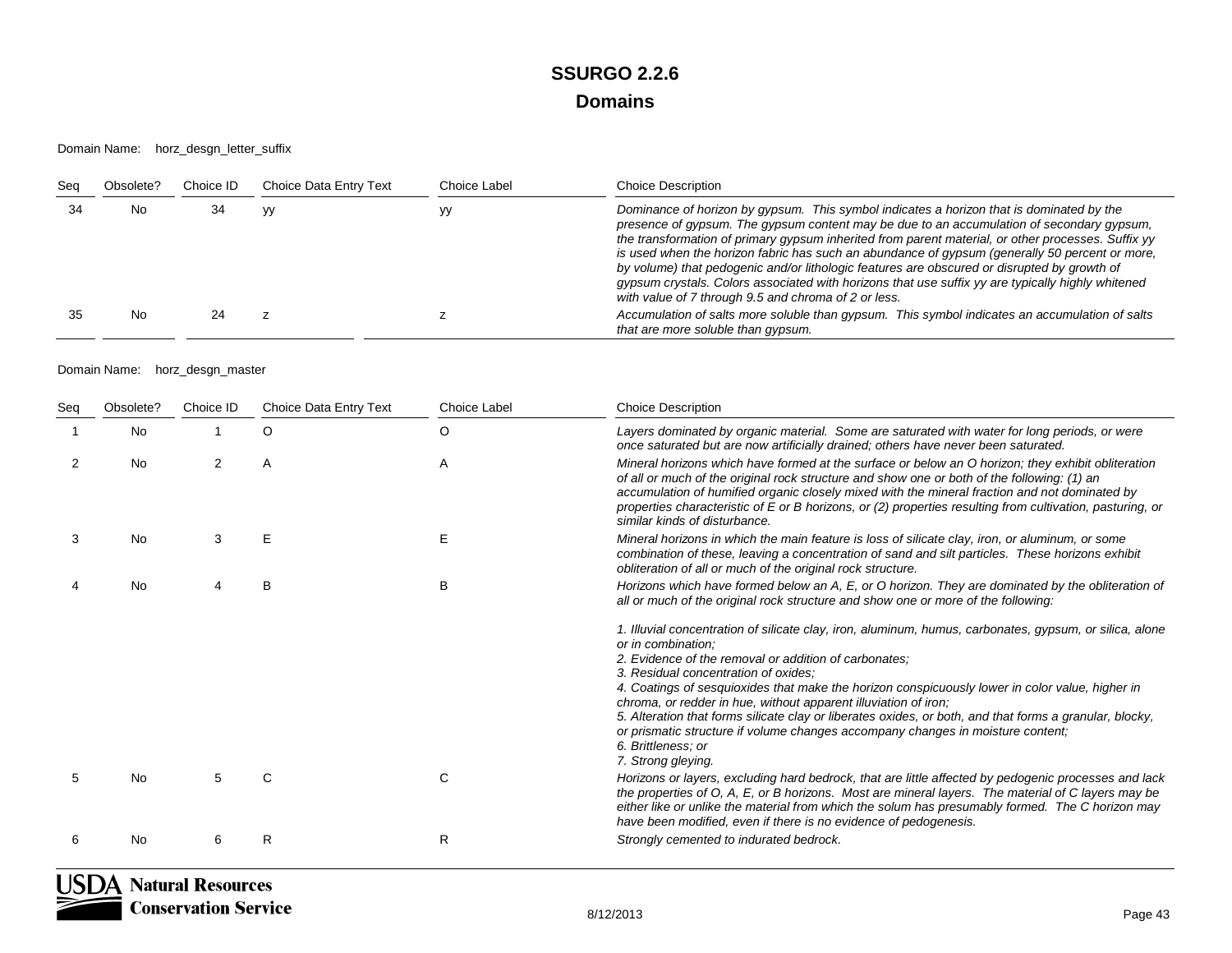| Seq            | Obsolete? | Choice ID      | Choice Data Entry Text | <b>Choice Label</b> | <b>Choice Description</b>                                                                                                                                                                                                                                                                                                                                                                     |
|----------------|-----------|----------------|------------------------|---------------------|-----------------------------------------------------------------------------------------------------------------------------------------------------------------------------------------------------------------------------------------------------------------------------------------------------------------------------------------------------------------------------------------------|
| $\overline{7}$ | No        | $\overline{7}$ | AB                     | AB                  | Horizons dominated by properties of one master horizon but having subordinate properties of<br>another. The first of these symbols indicates that the properties of the horizon so designated<br>dominate the transitional horizon. An AB horizon, for example, has characteristics of both an<br>overlying A horizon and an underlying B horizon, but it is more like the A than like the B. |
| 8              | No        | 8              | AE                     | AE                  | Horizons dominated by properties of one master horizon but having subordinate properties of<br>another. The first of these symbols indicates that the properties of the horizon so designated<br>dominate the transitional horizon. An AB horizon, for example, has characteristics of both an<br>overlying A horizon and an underlying B horizon, but it is more like the A than like the B. |
| 9              | No        | 9              | AC                     | AC                  | Horizons dominated by properties of one master horizon but having subordinate properties of<br>another. The first of these symbols indicates that the properties of the horizon so designated<br>dominate the transitional horizon. An AB horizon, for example, has characteristics of both an<br>overlying A horizon and an underlying B horizon, but it is more like the A than like the B. |
| 10             | No        | 10             | EA                     | EA                  | Horizons dominated by properties of one master horizon but having subordinate properties of<br>another. The first of these symbols indicates that the properties of the horizon so designated<br>dominate the transitional horizon. An AB horizon, for example, has characteristics of both an<br>overlying A horizon and an underlying B horizon, but it is more like the A than like the B. |
| 11             | No        | 11             | EB                     | EB                  | Horizons dominated by properties of one master horizon but having subordinate properties of<br>another. The first of these symbols indicates that the properties of the horizon so designated<br>dominate the transitional horizon. An AB horizon, for example, has characteristics of both an<br>overlying A horizon and an underlying B horizon, but it is more like the A than like the B. |
| 12             | <b>No</b> | 12             | <b>BA</b>              | <b>BA</b>           | Horizons dominated by properties of one master horizon but having subordinate properties of<br>another. The first of these symbols indicates that the properties of the horizon so designated<br>dominate the transitional horizon. An AB horizon, for example, has characteristics of both an<br>overlying A horizon and an underlying B horizon, but it is more like the A than like the B. |
| 13             | No        | 13             | BE                     | BE                  | Horizons dominated by properties of one master horizon but having subordinate properties of<br>another. The first of these symbols indicates that the properties of the horizon so designated<br>dominate the transitional horizon. An AB horizon, for example, has characteristics of both an<br>overlying A horizon and an underlying B horizon, but it is more like the A than like the B. |
| 14             | <b>No</b> | 14             | <b>BC</b>              | BC                  | Horizons dominated by properties of one master horizon but having subordinate properties of<br>another. The first of these symbols indicates that the properties of the horizon so designated<br>dominate the transitional horizon. An AB horizon, for example, has characteristics of both an<br>overlying A horizon and an underlying B horizon, but it is more like the A than like the B. |
| 15             | <b>No</b> | 15             | CA                     | CA                  | Horizons dominated by properties of one master horizon but having subordinate properties of<br>another. The first of these symbols indicates that the properties of the horizon so designated<br>dominate the transitional horizon. An AB horizon, for example, has characteristics of both an<br>overlying A horizon and an underlying B horizon, but it is more like the A than like the B. |
| 16             | No        | 16             | CB                     | CB                  | Horizons dominated by properties of one master horizon but having subordinate properties of<br>another. The first of these symbols indicates that the properties of the horizon so designated<br>dominate the transitional horizon. An AB horizon, for example, has characteristics of both an<br>overlying A horizon and an underlying B horizon, but it is more like the A than like the B. |
| 17             | <b>No</b> | 17             | A/E                    | A/E                 | Horizons with two distinct parts that have recognizable properties of the two kinds of master<br>horizons indicated by the capital letters. Most of the individual parts of one horizon component are<br>surrounded by the other.                                                                                                                                                             |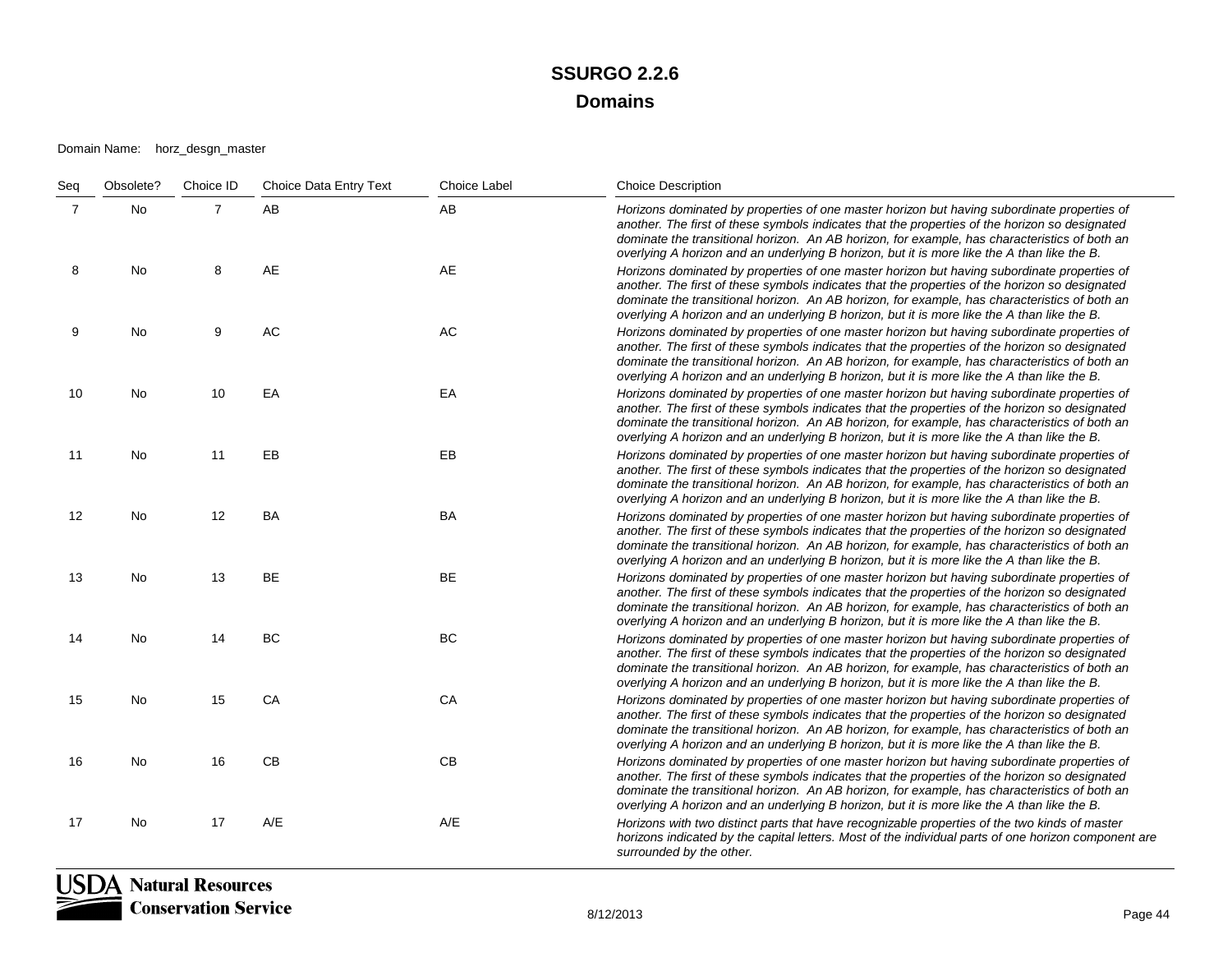| Seq | Obsolete? | Choice ID | Choice Data Entry Text                       | <b>Choice Label</b>                  | <b>Choice Description</b>                                                                                                                                                                                                         |
|-----|-----------|-----------|----------------------------------------------|--------------------------------------|-----------------------------------------------------------------------------------------------------------------------------------------------------------------------------------------------------------------------------------|
| 18  | No        | 18        | A/B                                          | A/B                                  | Horizons with two distinct parts that have recognizable properties of the two kinds of master<br>horizons indicated by the capital letters. Most of the individual parts of one horizon component are<br>surrounded by the other. |
| 19  | No        | 19        | A/C                                          | A/C                                  | Horizons with two distinct parts that have recognizable properties of the two kinds of master<br>horizons indicated by the capital letters. Most of the individual parts of one horizon component are<br>surrounded by the other. |
| 20  | No        | 20        | E/A                                          | E/A                                  | Horizons with two distinct parts that have recognizable properties of the two kinds of master<br>horizons indicated by the capital letters. Most of the individual parts of one horizon component are<br>surrounded by the other. |
| 21  | No        | 21        | E/B                                          | E/B                                  | Horizons with two distinct parts that have recognizable properties of the two kinds of master<br>horizons indicated by the capital letters. Most of the individual parts of one horizon component are<br>surrounded by the other. |
| 22  | No        | 22        | B/A                                          | B/A                                  | Horizons with two distinct parts that have recognizable properties of the two kinds of master<br>horizons indicated by the capital letters. Most of the individual parts of one horizon component are<br>surrounded by the other. |
| 23  | No        | 23        | B/E                                          | B/E                                  | Horizons with two distinct parts that have recognizable properties of the two kinds of master<br>horizons indicated by the capital letters. Most of the individual parts of one horizon component are<br>surrounded by the other. |
| 24  | No        | 24        | B/C                                          | B/C                                  | Horizons with two distinct parts that have recognizable properties of the two kinds of master<br>horizons indicated by the capital letters. Most of the individual parts of one horizon component are<br>surrounded by the other. |
| 25  | No        | 25        | C/A                                          | C/A                                  | Horizons with two distinct parts that have recognizable properties of the two kinds of master<br>horizons indicated by the capital letters. Most of the individual parts of one horizon component are<br>surrounded by the other. |
| 26  | No        | 26        | C/B                                          | C/B                                  | Horizons with two distinct parts that have recognizable properties of the two kinds of master<br>horizons indicated by the capital letters. Most of the individual parts of one horizon component are<br>surrounded by the other. |
| 27  | No.       | 27        | E and B                                      | E and B                              | Horizons that are composed of lamellae that are separated from each other by eluvial layers.                                                                                                                                      |
| 28  | Yes       | 28        | O'                                           | O'                                   |                                                                                                                                                                                                                                   |
| 29  | Yes       | 29        | A'                                           | A'                                   |                                                                                                                                                                                                                                   |
| 30  | Yes       | 30        | E'                                           | $E^{\prime}$                         |                                                                                                                                                                                                                                   |
| 31  | Yes       | 31        | B'                                           | B'                                   |                                                                                                                                                                                                                                   |
| 32  | Yes       | 32        | $\mathbf{C}^{\prime}$                        | $\mathbf{C}^{\prime}$                |                                                                                                                                                                                                                                   |
| 33  | Yes       | 33        | O''                                          | O"                                   |                                                                                                                                                                                                                                   |
| 34  | Yes       | 34        | A"                                           | A"                                   |                                                                                                                                                                                                                                   |
| 35  | Yes       | 35        | $\mathsf{E}^*$                               | E"                                   |                                                                                                                                                                                                                                   |
| 36  | Yes       | 36        | <b>B"</b>                                    | <b>B"</b>                            |                                                                                                                                                                                                                                   |
| 37  | Yes       | 37        | $\mathsf{C}^{\scriptscriptstyle\mathsf{II}}$ | $\mathsf{C}^{\scriptscriptstyle{0}}$ |                                                                                                                                                                                                                                   |
| 38  | Yes       | 38        | H                                            | H                                    | A horizon designation that will only be used for conversion from SSSD layers to NASIS horizons.<br>This designation should never be used aside for this one purpose.                                                              |

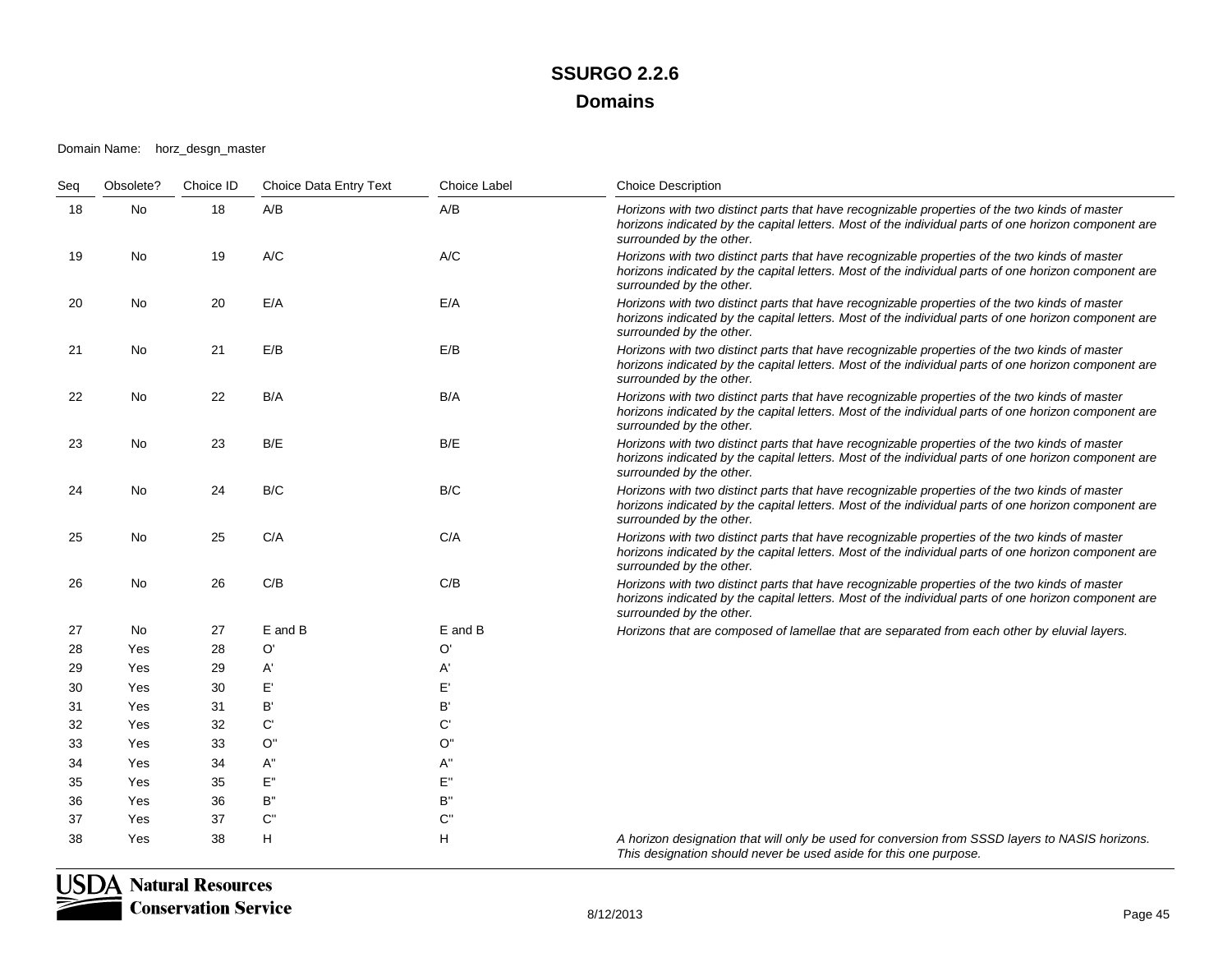| Seq | Obsolete? | Choice ID | Choice Data Entry Text | <b>Choice Label</b> | <b>Choice Description</b>                                                                                                                                                                                                                                                                                                                                                                                                                                                                                                                                                                                                                                                                                                                                                                                                                                                                                                     |
|-----|-----------|-----------|------------------------|---------------------|-------------------------------------------------------------------------------------------------------------------------------------------------------------------------------------------------------------------------------------------------------------------------------------------------------------------------------------------------------------------------------------------------------------------------------------------------------------------------------------------------------------------------------------------------------------------------------------------------------------------------------------------------------------------------------------------------------------------------------------------------------------------------------------------------------------------------------------------------------------------------------------------------------------------------------|
| 39  | No        | 39        | W                      | W                   | Water. This symbol indicates water layers within or beneath the soil. The water layer is designated<br>as Wf if it is permanently frozen and as W if it is not permanently frozen. The W (or Wf) designation<br>is not used for shallow water, ice, or snow above the soil surface.                                                                                                                                                                                                                                                                                                                                                                                                                                                                                                                                                                                                                                           |
| 40  | No.       | 40        |                        |                     | Layers dominated by limnic material. Limnic horizons or layers include both organic and mineral<br>limnic materials that were either (1) deposited in water by precipitation or through the actions of<br>aquatic organisms, such as algae and diatoms, or (2) derived from underwater and floating aquatic<br>plants and subsequently modified by aquatic animals.                                                                                                                                                                                                                                                                                                                                                                                                                                                                                                                                                           |
| 41  | No        | 41        | EC                     | EC                  |                                                                                                                                                                                                                                                                                                                                                                                                                                                                                                                                                                                                                                                                                                                                                                                                                                                                                                                               |
| 42  | No        | 42        | B and E                | B and E             | Horizons that are composed of lamellae that are separated from each other by eluvial layers.                                                                                                                                                                                                                                                                                                                                                                                                                                                                                                                                                                                                                                                                                                                                                                                                                                  |
| 43  | No.       | 43        | м                      | м                   | Root-limiting, subsoil layers consisting of nearly continuous, horizontally oriented, human<br>manufactured materials. Examples of materials designated by the letter M include geotextile liners,<br>asphalt, concrete, rubber, and plastic.                                                                                                                                                                                                                                                                                                                                                                                                                                                                                                                                                                                                                                                                                 |
| 44  | No        | 44        | $\overline{O}$         | ^O                  | The "caret" symbol $( \wedge )$ is used as a prefix to master horizon designations to indicate mineral or<br>organic layers of human-transported material. This material has been moved horizontally onto a<br>pedon from a source area outside of that pedon by directed human activity, usually with the aid of<br>machinery. All horizons and layers formed in human-transported material are indicated by a "caret"<br>prefix (e.g., ^A-^C-Ab-Btb).                                                                                                                                                                                                                                                                                                                                                                                                                                                                       |
| 45  | No        | 45        | $^{\wedge}$ A          | ^A                  | The "O" indicates layers dominated by organic material. Some are saturated with water for long<br>periods, or were once saturated but are now artificially drained; others have never been saturated.<br>The "caret" symbol (^) is used as a prefix to master horizon designations to indicate mineral or<br>organic layers of human-transported material. This material has been moved horizontally onto a<br>pedon from a source area outside of that pedon by directed human activity, usually with the aid of<br>machinery. All horizons and layers formed in human-transported material are indicated by a "caret"<br>prefix (e.g., ^A-^C-Ab-Btb).                                                                                                                                                                                                                                                                       |
| 46  | No        | 46        | ^E                     | ^E                  | The "A" is assigned to mineral horizons which have formed at the surface or below an O horizon;<br>they exhibit obliteration of all or much of the original rock structure and show one or both of the<br>following: (1) an accumulation of humified organic closely mixed with the mineral fraction and not<br>dominated by properties characteristic of $E$ or $B$ horizons, or (2) properties resulting from<br>cultivation, pasturing, or similar kinds of disturbance.<br>The "caret" symbol (^) is used as a prefix to master horizon designations to indicate mineral or<br>organic layers of human-transported material. This material has been moved horizontally onto a<br>pedon from a source area outside of that pedon by directed human activity, usually with the aid of<br>machinery. All horizons and layers formed in human-transported material are indicated by a "caret"<br>prefix (e.g., ^A-^C-Ab-Btb). |
|     |           |           |                        |                     | The "E" is assigned to mineral horizons in which the main feature is loss of silicate clay, iron, or<br>aluminum, or some combination of these, leaving a concentration of sand and silt particles. These<br>horizons exhibit obliteration of all or much of the original rock structure.                                                                                                                                                                                                                                                                                                                                                                                                                                                                                                                                                                                                                                     |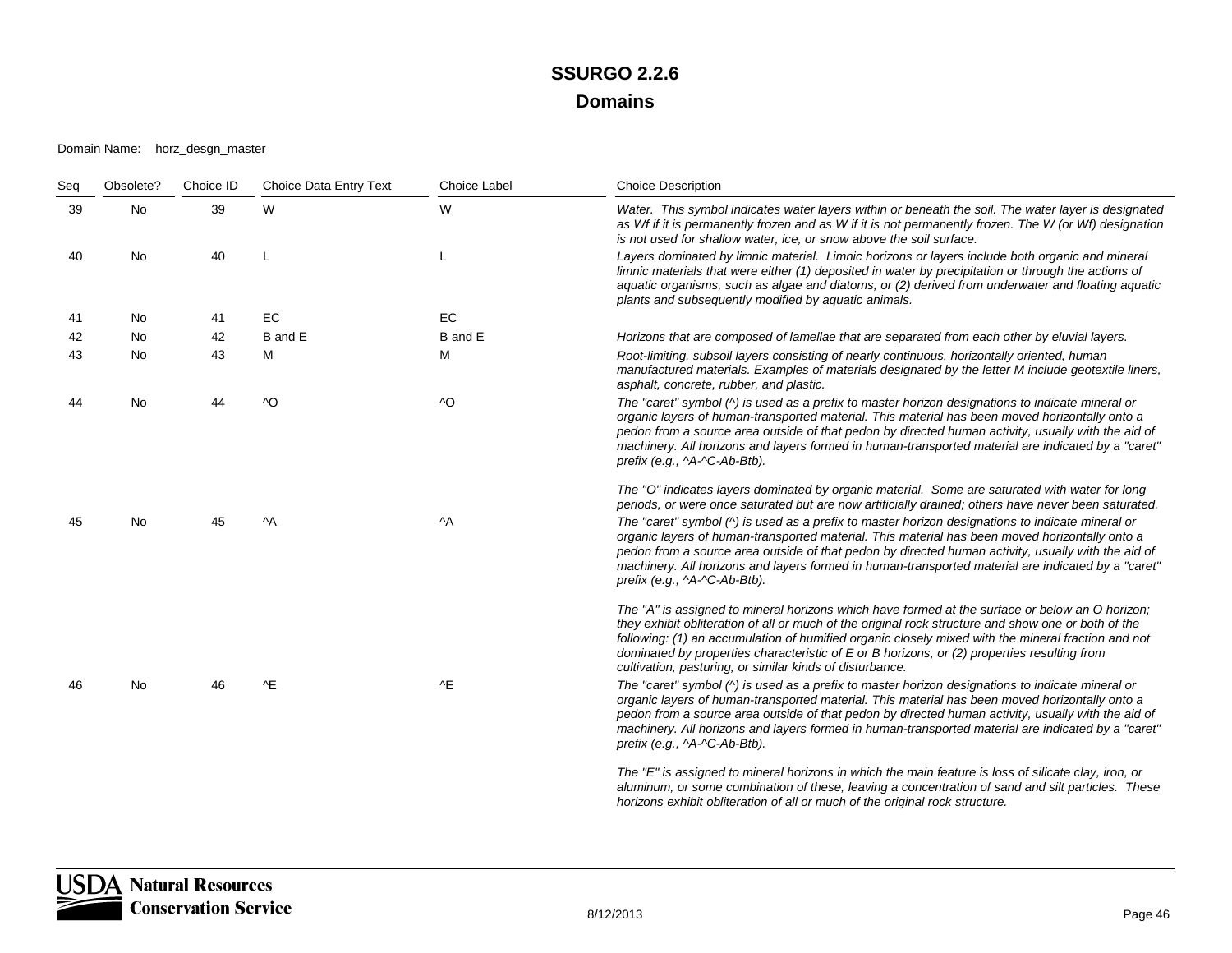| Seg | Obsolete? | Choice ID | <b>Choice Data Entry Text</b> | <b>Choice Label</b> | <b>Choice Description</b>                                                                                                                                                                                                                                                                                                                                                                                                                                                                                                                                                                                                                                                                                                                                                                                                                                                                                                                                                                                                                                                                        |
|-----|-----------|-----------|-------------------------------|---------------------|--------------------------------------------------------------------------------------------------------------------------------------------------------------------------------------------------------------------------------------------------------------------------------------------------------------------------------------------------------------------------------------------------------------------------------------------------------------------------------------------------------------------------------------------------------------------------------------------------------------------------------------------------------------------------------------------------------------------------------------------------------------------------------------------------------------------------------------------------------------------------------------------------------------------------------------------------------------------------------------------------------------------------------------------------------------------------------------------------|
| 47  | No        | 47        | $^{\wedge}B$                  | $^{\prime}$ B       | The "caret" symbol ( $\wedge$ ) is used as a prefix to master horizon designations to indicate mineral or<br>organic layers of human-transported material. This material has been moved horizontally onto a<br>pedon from a source area outside of that pedon by directed human activity, usually with the aid of<br>machinery. All horizons and layers formed in human-transported material are indicated by a "caret"<br>prefix (e.g., $\triangle A \triangle C$ -Ab-Btb).                                                                                                                                                                                                                                                                                                                                                                                                                                                                                                                                                                                                                     |
|     |           |           |                               |                     | The "B" is assiged to horizons which have formed below an A, E, or O horizon. They are dominated<br>by the obliteration of all or much of the original rock structure and show one or more of the following:                                                                                                                                                                                                                                                                                                                                                                                                                                                                                                                                                                                                                                                                                                                                                                                                                                                                                     |
| 48  | <b>No</b> | 48        | AC                            | AC                  | 1. Illuvial concentration of silicate clay, iron, aluminum, humus, carbonates, gypsum, or silica, alone<br>or in combination;<br>2. Evidence of the removal or addition of carbonates:<br>3. Residual concentration of oxides;<br>4. Coatings of sesquioxides that make the horizon conspicuously lower in color value, higher in<br>chroma, or redder in hue, without apparent illuviation of iron;<br>5. Alteration that forms silicate clay or liberates oxides, or both, and that forms a granular, blocky,<br>or prismatic structure if volume changes accompany changes in moisture content;<br>6. Brittleness: or<br>7. Strong gleying.<br>The "caret" symbol (^) is used as a prefix to master horizon designations to indicate mineral or<br>organic layers of human-transported material. This material has been moved horizontally onto a<br>pedon from a source area outside of that pedon by directed human activity, usually with the aid of<br>machinery. All horizons and layers formed in human-transported material are indicated by a "caret"<br>prefix (e.g., ^A-^C-Ab-Btb). |
|     |           |           |                               |                     | The "C" is assigned to horizons or layers, excluding hard bedrock, that are little affected by<br>pedogenic processes and lack the properties of O, A, E, or B horizons. Most are mineral layers.<br>The material of C layers may be either like or unlike the material from which the solum has<br>presumably formed. The C horizon may have been modified, even if there is no evidence of<br>pedogenesis.                                                                                                                                                                                                                                                                                                                                                                                                                                                                                                                                                                                                                                                                                     |
| 49  | <b>No</b> | 49        | $^{\wedge}$ AB                | $^{\wedge}$ AB      | The "caret" symbol (^) is used as a prefix to master horizon designations to indicate mineral or<br>organic layers of human-transported material. This material has been moved horizontally onto a<br>pedon from a source area outside of that pedon by directed human activity, usually with the aid of<br>machinery. All horizons and layers formed in human-transported material are indicated by a "caret"<br>prefix (e.g., $\triangle A \triangle C$ -Ab-Btb).                                                                                                                                                                                                                                                                                                                                                                                                                                                                                                                                                                                                                              |
| 50  | No        | 50        | ^BA                           | ^BA                 | The "caret" symbol (^) is used as a prefix to master horizon designations to indicate mineral or<br>organic layers of human-transported material. This material has been moved horizontally onto a<br>pedon from a source area outside of that pedon by directed human activity, usually with the aid of<br>machinery. All horizons and layers formed in human-transported material are indicated by a "caret"<br>prefix (e.g., ^A-^C-Ab-Btb).                                                                                                                                                                                                                                                                                                                                                                                                                                                                                                                                                                                                                                                   |

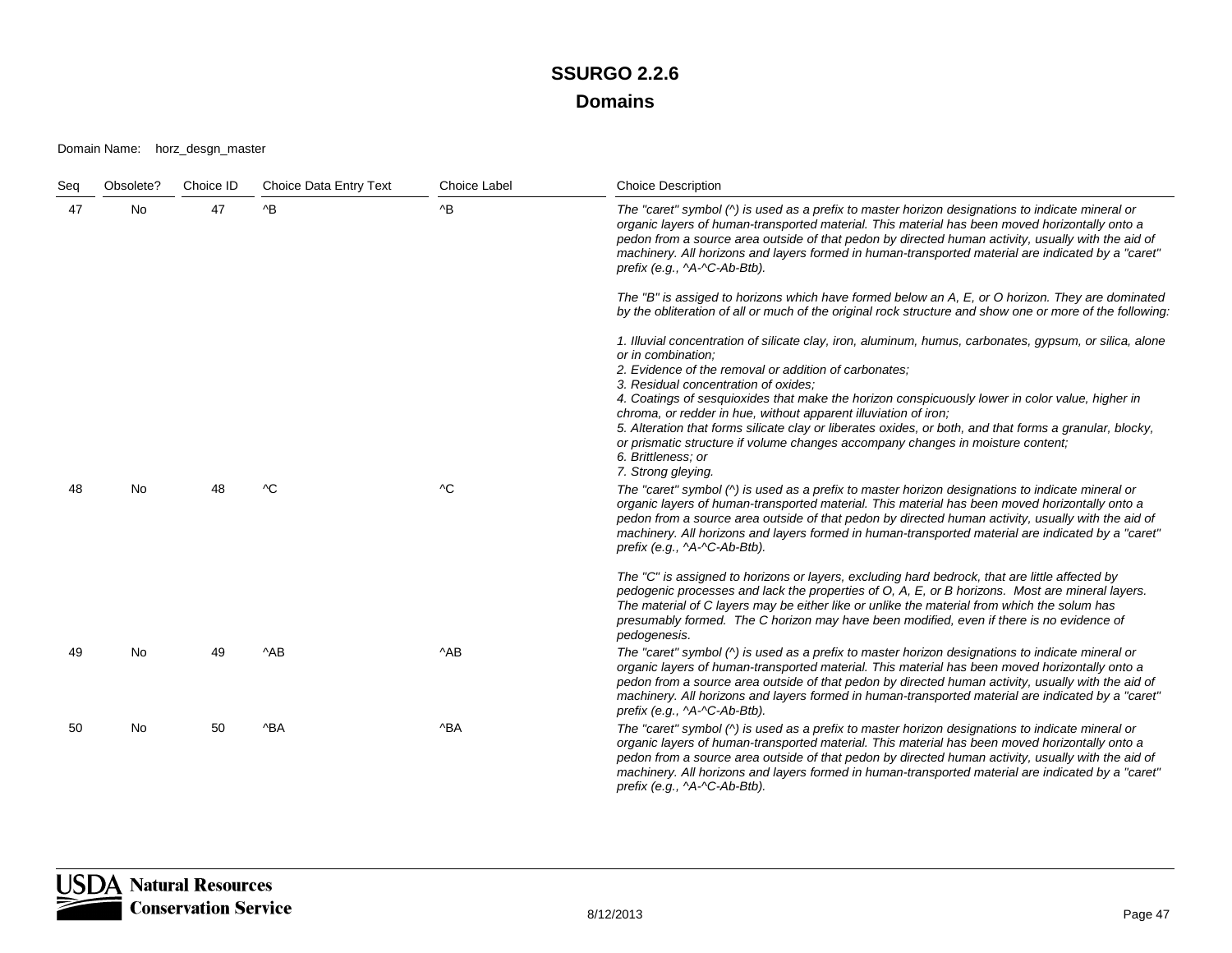| Seg | Obsolete? | Choice ID | Choice Data Entry Text | <b>Choice Label</b> | <b>Choice Description</b>                                                                                                                                                                                                                                                                                                                                                                                                                                           |
|-----|-----------|-----------|------------------------|---------------------|---------------------------------------------------------------------------------------------------------------------------------------------------------------------------------------------------------------------------------------------------------------------------------------------------------------------------------------------------------------------------------------------------------------------------------------------------------------------|
| 51  | No        | 51        | ^AE                    | ^AE                 | The "caret" symbol $( \wedge )$ is used as a prefix to master horizon designations to indicate mineral or<br>organic layers of human-transported material. This material has been moved horizontally onto a<br>pedon from a source area outside of that pedon by directed human activity, usually with the aid of<br>machinery. All horizons and layers formed in human-transported material are indicated by a "caret"<br>prefix (e.g., ^A-^C-Ab-Btb).             |
| 52  | No        | 52        | ^EA                    | ^EA                 | The "caret" symbol (^) is used as a prefix to master horizon designations to indicate mineral or<br>organic layers of human-transported material. This material has been moved horizontally onto a<br>pedon from a source area outside of that pedon by directed human activity, usually with the aid of<br>machinery. All horizons and layers formed in human-transported material are indicated by a "caret"<br>prefix (e.g., ^A-^C-Ab-Btb).                      |
| 53  | No        | 53        | AEB                    | AEB                 | The "caret" symbol (^) is used as a prefix to master horizon designations to indicate mineral or<br>organic layers of human-transported material. This material has been moved horizontally onto a<br>pedon from a source area outside of that pedon by directed human activity, usually with the aid of<br>machinery. All horizons and layers formed in human-transported material are indicated by a "caret"<br>prefix (e.g., ^A-^C-Ab-Btb).                      |
| 54  | No        | 54        | ^BE                    | ^BE                 | The "caret" symbol $\langle \wedge \rangle$ is used as a prefix to master horizon designations to indicate mineral or<br>organic layers of human-transported material. This material has been moved horizontally onto a<br>pedon from a source area outside of that pedon by directed human activity, usually with the aid of<br>machinery. All horizons and layers formed in human-transported material are indicated by a "caret"<br>prefix (e.g., ^A-^C-Ab-Btb). |
| 55  | <b>No</b> | 55        | ^AC                    | ^AC                 | The "caret" symbol (^) is used as a prefix to master horizon designations to indicate mineral or<br>organic layers of human-transported material. This material has been moved horizontally onto a<br>pedon from a source area outside of that pedon by directed human activity, usually with the aid of<br>machinery. All horizons and layers formed in human-transported material are indicated by a "caret"<br>prefix (e.g., ^A-^C-Ab-Btb).                      |
| 56  | No        | 56        | ^CA                    | ^CA                 | The "caret" symbol $(\wedge)$ is used as a prefix to master horizon designations to indicate mineral or<br>organic layers of human-transported material. This material has been moved horizontally onto a<br>pedon from a source area outside of that pedon by directed human activity, usually with the aid of<br>machinery. All horizons and layers formed in human-transported material are indicated by a "caret"<br>prefix (e.g., ^A-^C-Ab-Btb).               |
| 57  | <b>No</b> | 57        | ^BC                    | ^BC                 | The "caret" symbol $(\wedge)$ is used as a prefix to master horizon designations to indicate mineral or<br>organic layers of human-transported material. This material has been moved horizontally onto a<br>pedon from a source area outside of that pedon by directed human activity, usually with the aid of<br>machinery. All horizons and layers formed in human-transported material are indicated by a "caret"<br>prefix (e.g., ^A-^C-Ab-Btb).               |
| 58  | No        | 58        | ACB                    | ACB                 | The "caret" symbol $(\wedge)$ is used as a prefix to master horizon designations to indicate mineral or<br>organic layers of human-transported material. This material has been moved horizontally onto a<br>pedon from a source area outside of that pedon by directed human activity, usually with the aid of<br>machinery. All horizons and layers formed in human-transported material are indicated by a "caret"<br>prefix (e.g., ^A-^C-Ab-Btb).               |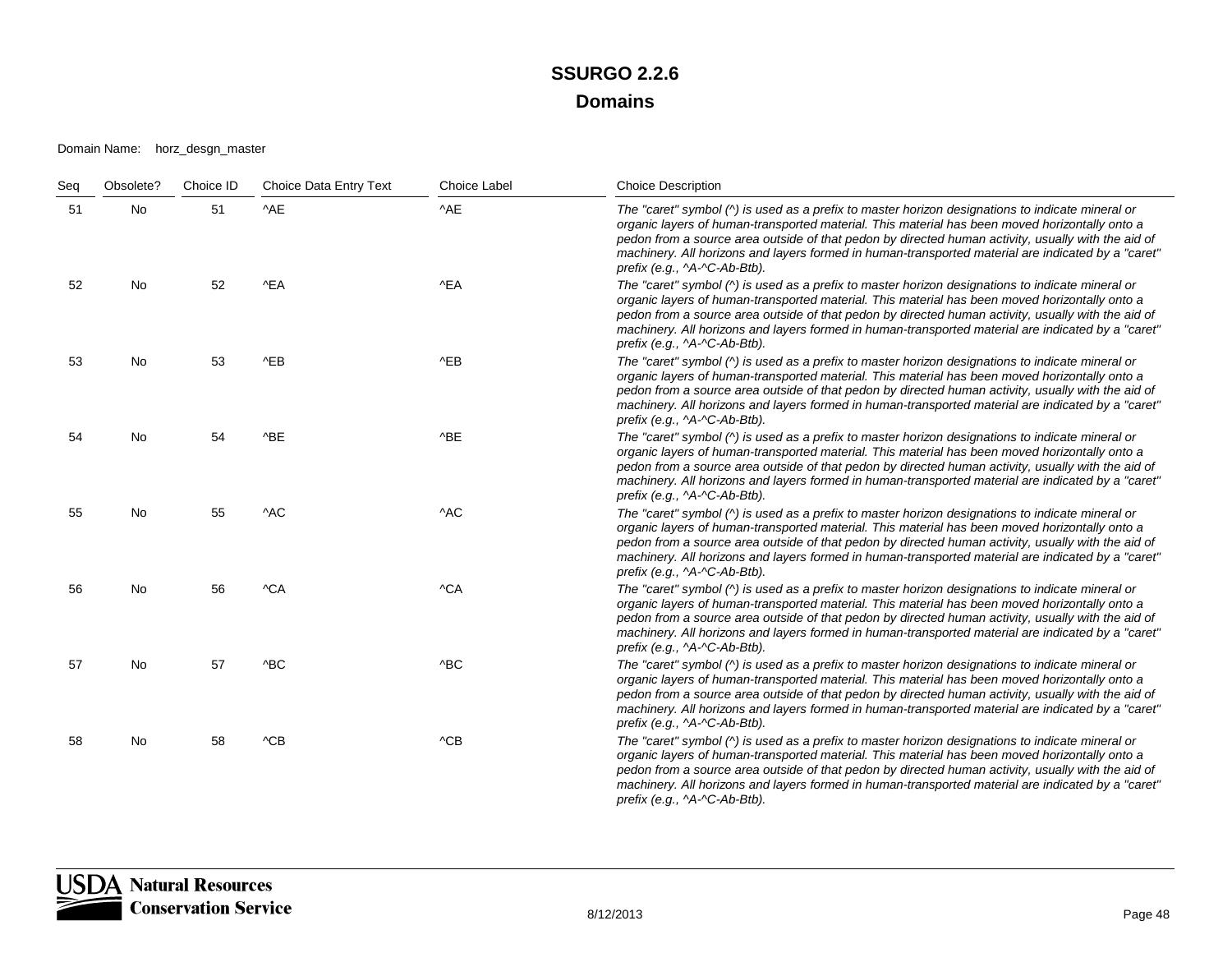| Seg | Obsolete? | Choice ID | Choice Data Entry Text | <b>Choice Label</b> | <b>Choice Description</b>                                                                                                                                                                                                                                                                                                                                                                                                                               |
|-----|-----------|-----------|------------------------|---------------------|---------------------------------------------------------------------------------------------------------------------------------------------------------------------------------------------------------------------------------------------------------------------------------------------------------------------------------------------------------------------------------------------------------------------------------------------------------|
| 59  | No        | 59        | $^A$ A/B               | $^A$ A/B            | The "caret" symbol (^) is used as a prefix to master horizon designations to indicate mineral or<br>organic layers of human-transported material. This material has been moved horizontally onto a<br>pedon from a source area outside of that pedon by directed human activity, usually with the aid of<br>machinery. All horizons and layers formed in human-transported material are indicated by a "caret"<br>prefix (e.g., ^A-^C-Ab-Btb).          |
| 60  | <b>No</b> | 60        | AB/A                   | AB/A                | The "caret" symbol $(\wedge)$ is used as a prefix to master horizon designations to indicate mineral or<br>organic layers of human-transported material. This material has been moved horizontally onto a<br>pedon from a source area outside of that pedon by directed human activity, usually with the aid of<br>machinery. All horizons and layers formed in human-transported material are indicated by a "caret"<br>prefix (e.g., ^A-^C-Ab-Btb).   |
| 61  | No        | 61        | ^A/E                   | A/E                 | The "caret" symbol $( \wedge )$ is used as a prefix to master horizon designations to indicate mineral or<br>organic layers of human-transported material. This material has been moved horizontally onto a<br>pedon from a source area outside of that pedon by directed human activity, usually with the aid of<br>machinery. All horizons and layers formed in human-transported material are indicated by a "caret"<br>prefix (e.g., ^A-^C-Ab-Btb). |
| 62  | No        | 62        | AE/A                   | AE/A                | The "caret" symbol (^) is used as a prefix to master horizon designations to indicate mineral or<br>organic layers of human-transported material. This material has been moved horizontally onto a<br>pedon from a source area outside of that pedon by directed human activity, usually with the aid of<br>machinery. All horizons and layers formed in human-transported material are indicated by a "caret"<br>prefix (e.g., ^A-^C-Ab-Btb).          |
| 63  | No        | 63        | ^A/C                   | A/C                 | The "caret" symbol (^) is used as a prefix to master horizon designations to indicate mineral or<br>organic layers of human-transported material. This material has been moved horizontally onto a<br>pedon from a source area outside of that pedon by directed human activity, usually with the aid of<br>machinery. All horizons and layers formed in human-transported material are indicated by a "caret"<br>prefix (e.g., ^A-^C-Ab-Btb).          |
| 64  | No        | 64        | AC/A                   | AC/A                | The "caret" symbol (^) is used as a prefix to master horizon designations to indicate mineral or<br>organic layers of human-transported material. This material has been moved horizontally onto a<br>pedon from a source area outside of that pedon by directed human activity, usually with the aid of<br>machinery. All horizons and layers formed in human-transported material are indicated by a "caret"<br>prefix (e.g., ^A-^C-Ab-Btb).          |
| 65  | No        | 65        | AB/C                   | AB/C                | The "caret" symbol (^) is used as a prefix to master horizon designations to indicate mineral or<br>organic layers of human-transported material. This material has been moved horizontally onto a<br>pedon from a source area outside of that pedon by directed human activity, usually with the aid of<br>machinery. All horizons and layers formed in human-transported material are indicated by a "caret"<br>prefix (e.g., ^A-^C-Ab-Btb).          |
| 66  | No        | 66        | AC/B                   | AC/B                | The "caret" symbol (^) is used as a prefix to master horizon designations to indicate mineral or<br>organic layers of human-transported material. This material has been moved horizontally onto a<br>pedon from a source area outside of that pedon by directed human activity, usually with the aid of<br>machinery. All horizons and layers formed in human-transported material are indicated by a "caret"<br>prefix (e.g., ^A-^C-Ab-Btb).          |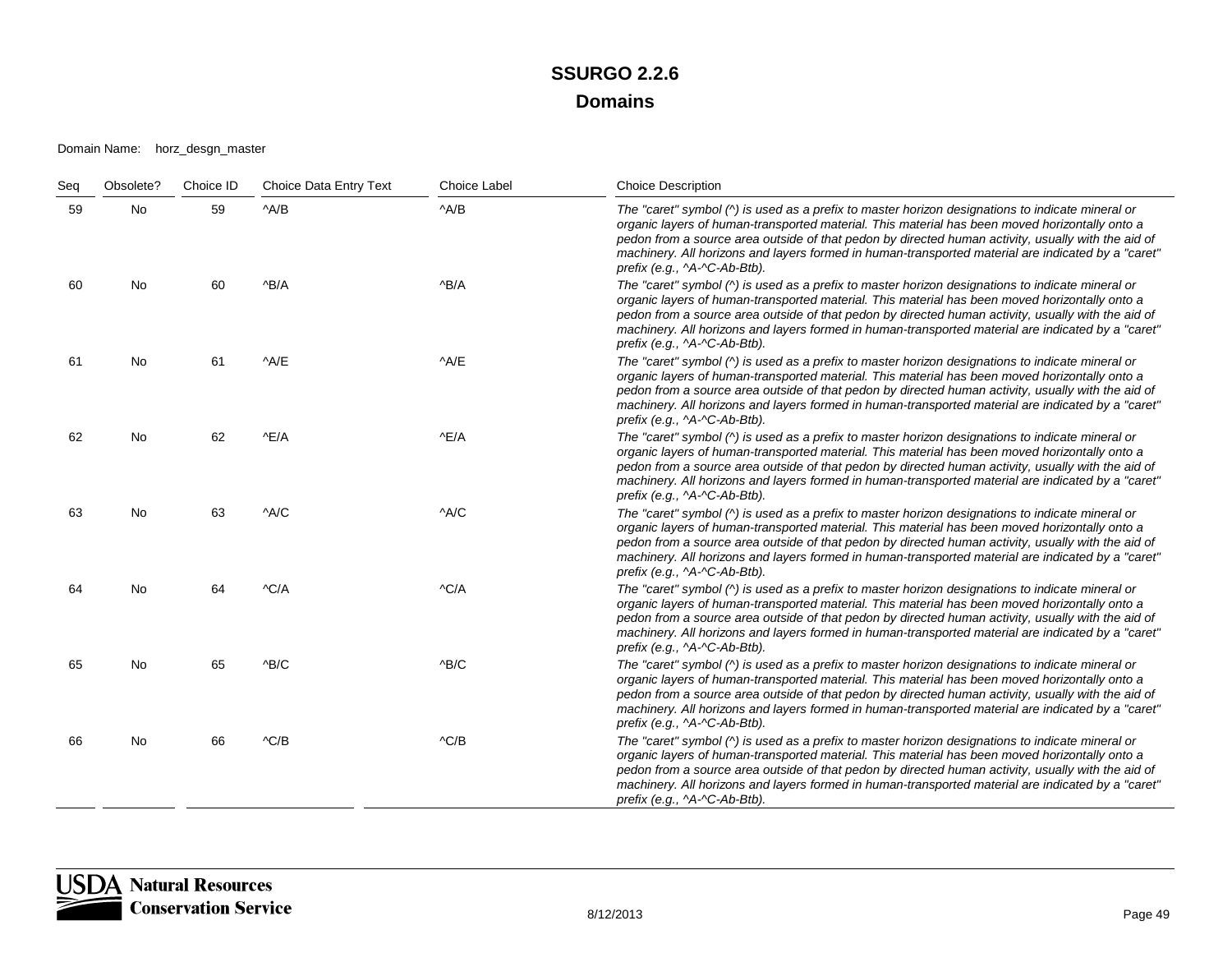Domain Name: horz\_desgn\_master\_prime

| Seq | Obsolete? | Choice ID | <b>Choice Data Entry Text</b> | Choice Label | <b>Choice Description</b> |
|-----|-----------|-----------|-------------------------------|--------------|---------------------------|
|     | No        |           |                               |              |                           |
|     | No        |           | $\mathbf{H}$                  | $\mathbf{H}$ |                           |
|     | No        |           | $\mathbf{H}$                  | $\mathbf{H}$ |                           |
|     | No        | 4         | $\cdots$                      | 1111         |                           |
|     | No        | . .       | 11111                         | 11111        |                           |

### Domain Name: hydric\_classification\_map\_legend

| Sea | Obsolete? | Choice ID . | Choice Data Entry Text | Choice Label     | <b>Choice Description</b>                                           |
|-----|-----------|-------------|------------------------|------------------|---------------------------------------------------------------------|
|     | . No      |             | all hydric             | All hydric       | All components are hydric and no components are unranked.           |
|     | No        |             | not hydric             | Not hydric       | All components are not hydric and no components are unranked.       |
|     | No.       |             | partially hydric       | Partially hydric | Some components are hydric and some components are not hydric.      |
|     | No        |             | unknown                | Unknown          | No components are hydric and some or all components are not ranked. |

### Domain Name: hydric\_condition

| Seg | Obsolete? | Choice ID | Choice Data Entry Text | Choice Label                                 | <b>Choice Description</b>                             |
|-----|-----------|-----------|------------------------|----------------------------------------------|-------------------------------------------------------|
|     | No        |           | farmable               | Farmable under natural<br>conditions         | Farmable under natureal conditions.                   |
|     | No        |           | neither                | Neither wooded nor<br>farmable under natural | Neither wooded nor farmable under natural conditions. |
|     | No        |           | wooded                 | Wooded under natural<br>conditions           | Wooded under natural conditions.                      |

### Domain Name: hydric\_criteria

₹

| Sea | Obsolete? | Choice ID                | Choice Data Entry Text | Choice Label | <b>Choice Description</b>                                                                                                                                                                                                                                                                                                                                                                                                                                                             |
|-----|-----------|--------------------------|------------------------|--------------|---------------------------------------------------------------------------------------------------------------------------------------------------------------------------------------------------------------------------------------------------------------------------------------------------------------------------------------------------------------------------------------------------------------------------------------------------------------------------------------|
|     | No        |                          |                        |              | All Histels except Folistels, and all Histosols except Folists.                                                                                                                                                                                                                                                                                                                                                                                                                       |
|     | No        |                          |                        |              | Soils in Aquic suborders, great groups, or subgroups, Albolls suborder, Historthels great group,<br>Histoturbels great group, or Andic, Cumulic, Pachic, or Vitrandic subgroups that: (a) Based on the<br>range of characteristics for the soil series, will at least in part meet one or more Field Indicators of<br>Hydric Soils in the United States, or (b) Show evidence that the soil meets the definition of a hydric<br>soil. (Federal Register Doc. 2012-4733 Filed 2-28-12) |
|     |           |                          |                        |              | [Previous choices of 2a, 2b1, 2b2, and 2b3 have been deleted as choices per request of Lenore<br>Vasilas at the behest of the National Technical Committee for Hydric Soils.                                                                                                                                                                                                                                                                                                          |
|     |           | <b>Natural Resources</b> |                        |              |                                                                                                                                                                                                                                                                                                                                                                                                                                                                                       |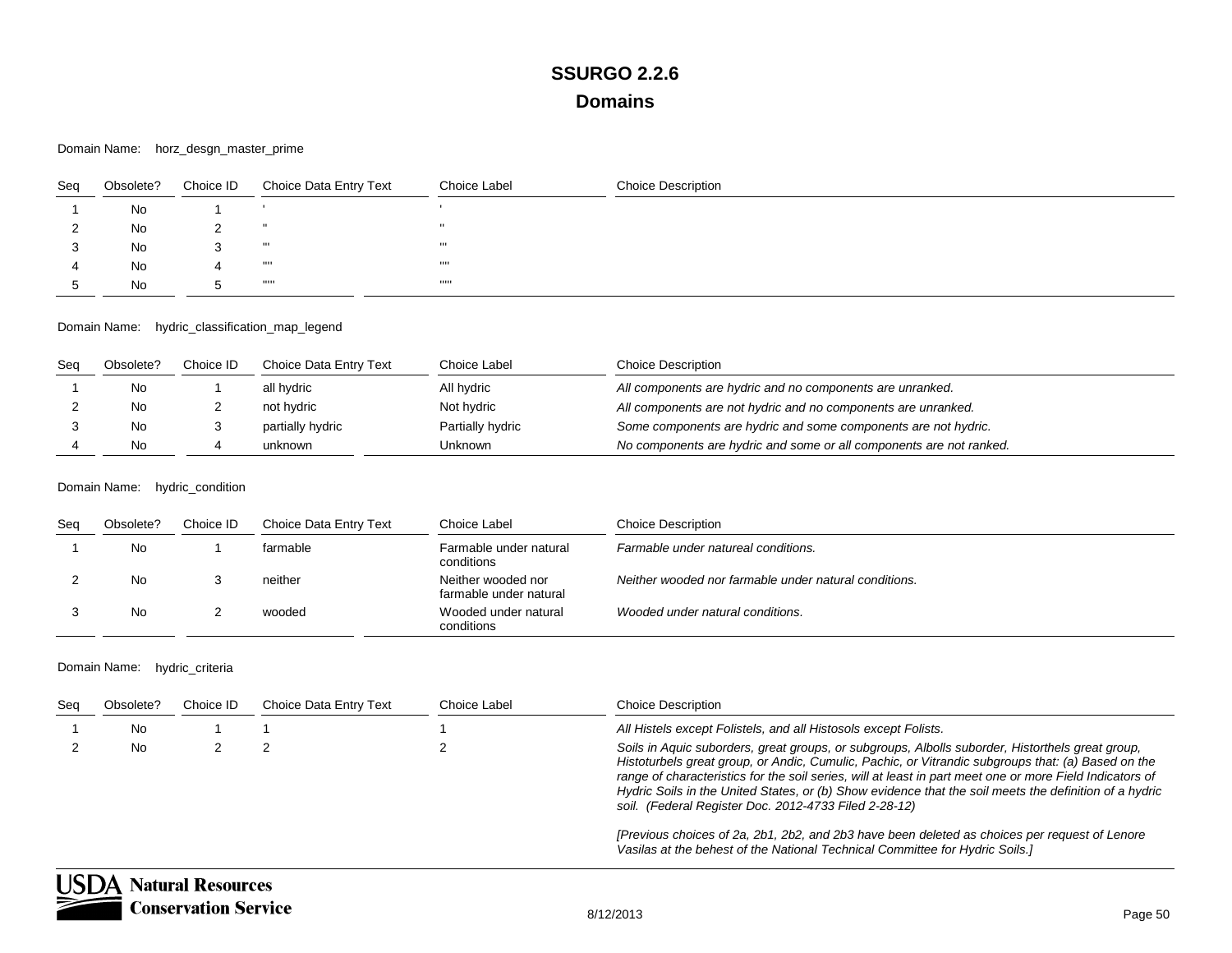Domain Name: hydric\_criteria

| Seq | Obsolete? | Choice ID | Choice Data Entry Text | Choice Label | Choice Description                                                                                   |
|-----|-----------|-----------|------------------------|--------------|------------------------------------------------------------------------------------------------------|
|     | Nο        |           |                        |              | Soils that are frequently ponded for long duration or very long duration during the growing season.  |
|     | Nο        |           |                        |              | Soils that are frequently flooded for long duration or very long duration during the growing season. |

Domain Name: hydric\_rating

| Seq | Obsolete? | Choice ID | Choice Data Entry Text | Choice Label | <b>Choice Description</b> |
|-----|-----------|-----------|------------------------|--------------|---------------------------|
|     | No.       |           | yes                    | Yes          |                           |
|     | No        |           | no                     | No           |                           |
|     | No        |           | unranked               | Unranked     |                           |

### Domain Name: hydrologic\_group

| Seg | Obsolete? | Choice ID | Choice Data Entry Text | Choice Label              | <b>Choice Description</b>                                                                                                                     |
|-----|-----------|-----------|------------------------|---------------------------|-----------------------------------------------------------------------------------------------------------------------------------------------|
|     | No        |           | a                      | $\boldsymbol{\mathsf{A}}$ | Soils in this group have low runoff potential when thoroughly wet. Water is transmitted freely<br>through the soil.                           |
|     | No        |           | b                      | В                         | Soils in this group have moderately low runoff potential when thoroughly wet. Water transmission<br>through the soil is unimpeded.            |
|     | No        |           | с                      |                           | Soils in this group have moderately high runoff potential when thoroughly wet. Water transmission<br>through the soil is somewhat restricted. |
|     | No        | 4         | a                      |                           | Soils in this group have high runoff potential when thoroughly wet. Water movement through the<br>soil is restricted or very restricted.      |
| :5  | No        | b.        | a/d                    | A/D                       | These soils have low runoff potential when drained and high runoff potential when undrained.                                                  |
|     | No        | 6         | b/d                    | B/D                       | These soils have moderately low runoff potential when drained and high runoff potential when<br>undrained.                                    |
|     | No        |           | c/d                    | C/D                       | These soils have moderately high runoff potential when drained and high runoff potential when<br>undrained.                                   |

Domain Name: investigation\_intensity

| Seq | Obsolete? | Choice ID            | Choice Data Entry Text | Choice Label | <b>Choice Description</b> |
|-----|-----------|----------------------|------------------------|--------------|---------------------------|
|     | No        |                      | order 1                | Order 1      |                           |
|     | No        | ◠<br><u>_</u>        | order 2                | Order 2      |                           |
|     | No        | J                    | order 3                | Order 3      |                           |
| 4   | No        | 4                    | order 4                | Order 4      |                           |
|     | No        | $\ddot{\phantom{1}}$ | order 5                | Order 5      |                           |

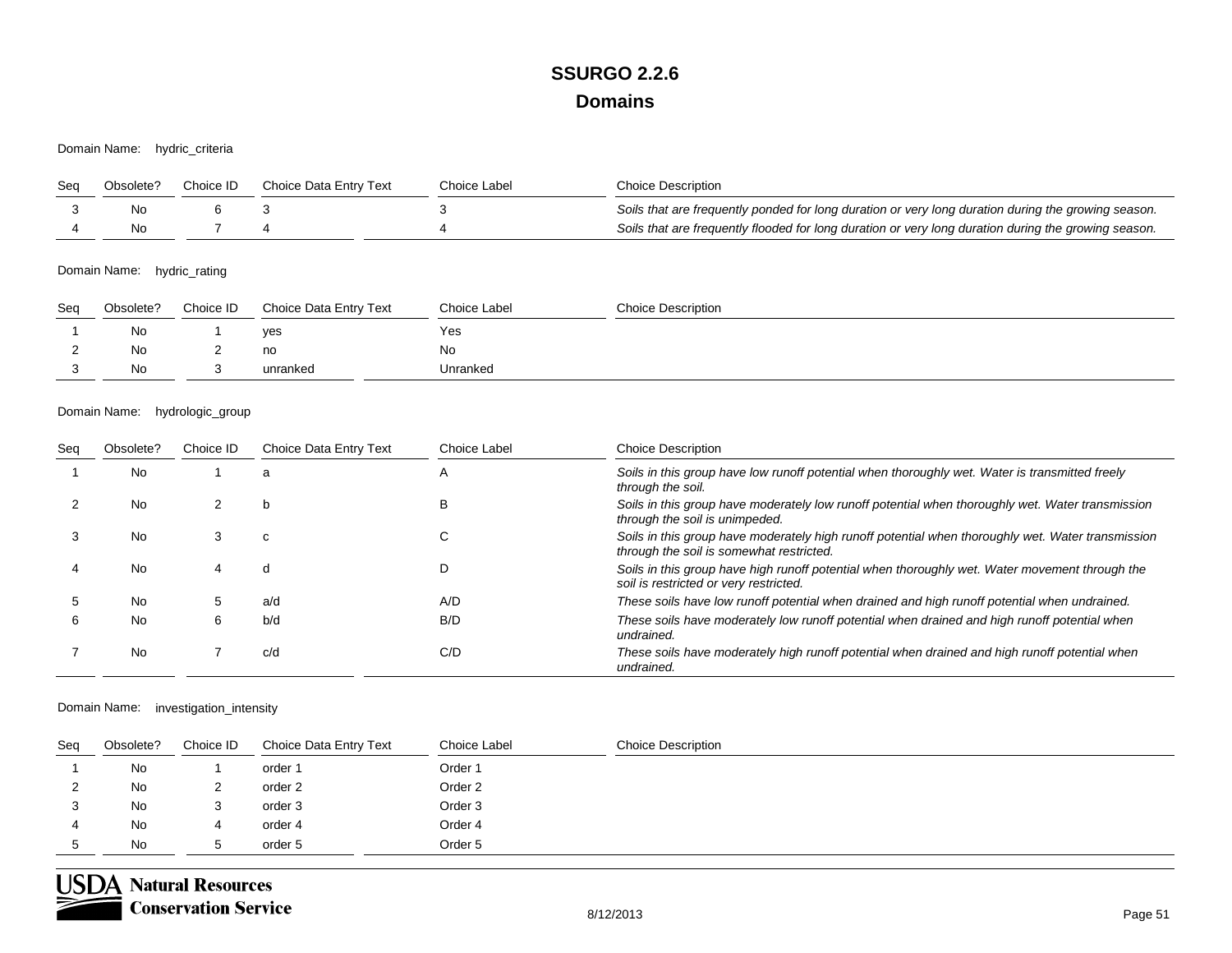### Domain Name: legend\_certification\_status

| Seg | Obsolete? | Choice ID | Choice Data Entry Text | Choice Label         | <b>Choice Description</b>                                                                                                                                                                                                                                                                                                             |
|-----|-----------|-----------|------------------------|----------------------|---------------------------------------------------------------------------------------------------------------------------------------------------------------------------------------------------------------------------------------------------------------------------------------------------------------------------------------|
|     | <b>No</b> |           | not for distribution   | not for distribution | Data in the legend object, including some mapunits, correlation notes, or area overlaps, have been<br>created but are not fully populated or the data are preliminary and incomplete. The data are subject<br>to major changes. A legend with this status should not be interpreted, exported, or used by other<br>applications.      |
|     |           |           |                        |                      | Note that this certification status applies to only the legend object.                                                                                                                                                                                                                                                                |
|     | <b>No</b> | 2         | not certified          | not certified        | The data in the legend object, including mapunits, correlation notes, and area overlaps, have been<br>created and have been appropriately populated, but data have not been reviewed or certified.<br>These are advance data, subject to change.                                                                                      |
|     |           |           |                        |                      | Note that this certification status applies to only the legend object.                                                                                                                                                                                                                                                                |
|     | <b>No</b> | 3         | partly certified       | partly certified     | The data in the legend object, including mapunits, correlation notes, and area overlaps, have been<br>appropriately populated and the data have been reviewed. At least some of the data elements<br>have been certified for use in specific applications. Other data elements in the object have<br>advance data, subject to change. |
|     |           |           |                        |                      | Note that this certification status applies to only the legend object.                                                                                                                                                                                                                                                                |
|     | <b>No</b> | 4         | certified              | certified            | The data in the legend object, including mapunits, correlation notes, and area overlaps, have been<br>appropriately populated, reviewed, and certified for general use.                                                                                                                                                               |
|     |           |           |                        |                      | Note, that this certification status applies to only the legend object.                                                                                                                                                                                                                                                               |

#### Domain Name: legend\_suitability\_for\_use

| Seq | Obsolete? | Choice ID | Choice Data Entry Text   | Choice Label             | <b>Choice Description</b>                                                                                                                                                                                                                                                   |
|-----|-----------|-----------|--------------------------|--------------------------|-----------------------------------------------------------------------------------------------------------------------------------------------------------------------------------------------------------------------------------------------------------------------------|
|     | No        |           | not current              | not current              | The legend has been completely replaced by another legend for the survey area. Typically this<br>legend has an out-of-date operational soil survey status and another survey legend completely<br>covers the geographic area served by this legend.                         |
|     | No        |           | current for part of area | current for part of area | The legend is up-to-date for only part of the geographic area it covers. Another legend is up-to-<br>date for the remaining area. Typically occurs where an update survey is on-going in a survey area<br>or where a more recent survey covers part of the geographic area. |
|     | No        |           | current wherever mapped  | current wherever mapped  | The legend is up-to-date wherever it has been mapped in the survey area. If the survey area is<br>completely mapped, the legend applies over the entire geographic area. If the mapping is on-<br>going, the legend is up-to-date where mapping has been completed.         |

### Domain Name: legend\_text\_kind

| Seg | Obsolete? | Choice ID Choice Data Entry Text | Choice Label | <b>Choice Description</b>                                                                      |
|-----|-----------|----------------------------------|--------------|------------------------------------------------------------------------------------------------|
|     | No.       | edit notes                       | Edit notes   | Text entries that describe what changes were made to the data and why those changes were made. |

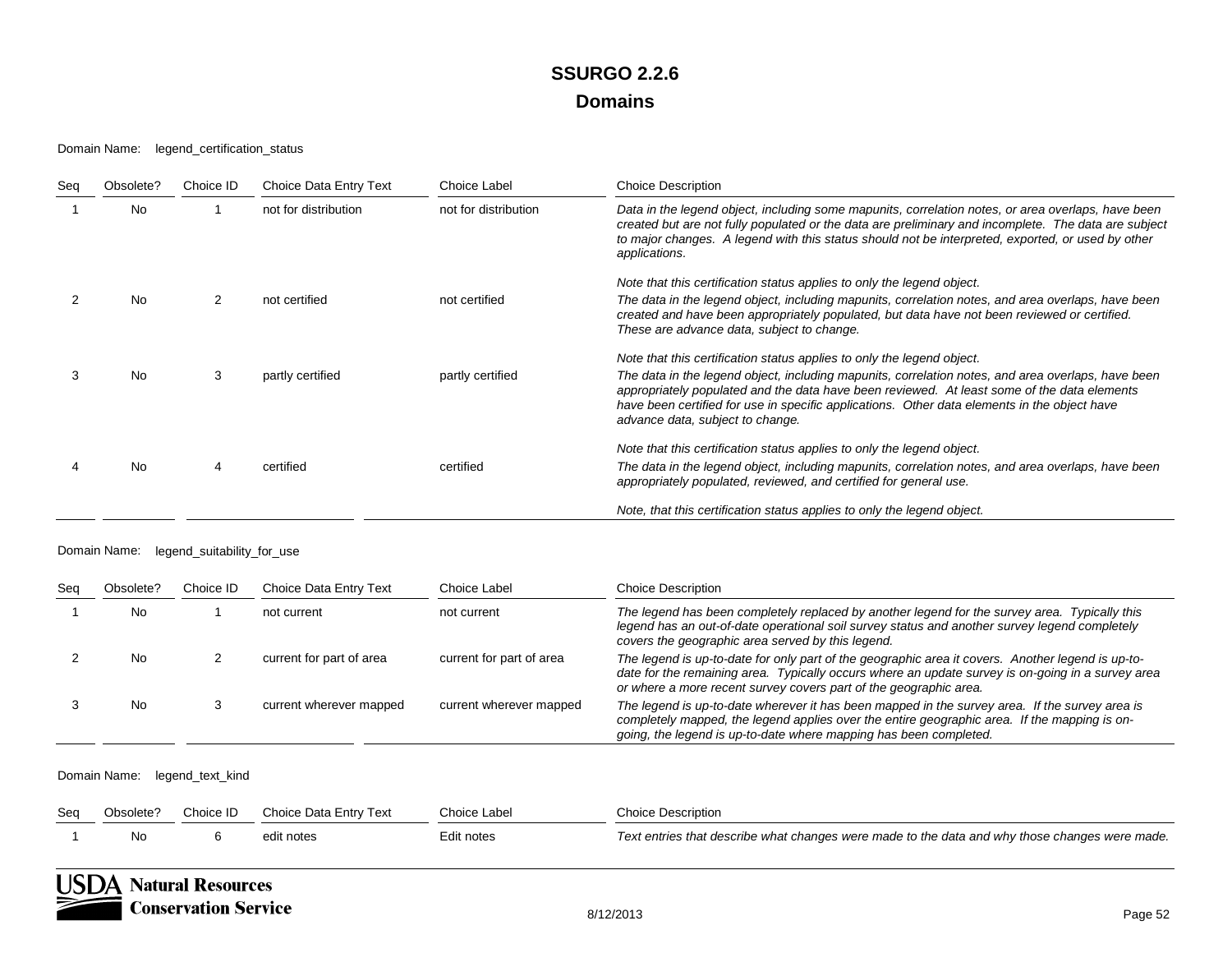### Domain Name: legend\_text\_kind

| Seg | Obsolete? | Choice ID | Choice Data Entry Text   | Choice Label                   | <b>Choice Description</b>                                                                                                                                               |
|-----|-----------|-----------|--------------------------|--------------------------------|-------------------------------------------------------------------------------------------------------------------------------------------------------------------------|
|     | No        |           | mou                      | Memorandum of<br>understanding | Text entries that include the text of the original MOU for the survey and any amendments to the<br>MOU.                                                                 |
|     | No        |           | certification statements | Certification statements       | Text entries related to certification of this legend. For example, statements of prior survey and<br>legend-wide join statements.                                       |
|     | No        |           | field reviews            | Field reviews                  | Text entries related to initial, progress, and final field reviews. For example, the general text part of<br>a progress field review that applies to the entire legend. |
|     | No        |           | correlation notes        | Correlation notes              | Text entries related to correlation concerns that affect the entire legend.                                                                                             |
| b   | No        | 4         | miscellaneous notes      | Miscellaneous notes            | Text entries not relate to any of the other choices.                                                                                                                    |
|     | Yes       |           | nontechnical description | Nontechnical description       |                                                                                                                                                                         |
|     | Yes       |           | s5 description           | SOI5 description               |                                                                                                                                                                         |

### Domain Name: logical\_data\_type\_ssurgo

| Seq | Obsolete? | Choice ID | Choice Data Entry Text | Choice Label | <b>Choice Description</b>                                                                                                                                                                         |
|-----|-----------|-----------|------------------------|--------------|---------------------------------------------------------------------------------------------------------------------------------------------------------------------------------------------------|
|     | <b>No</b> |           | Boolean                | Boolean      | The value of such an attribute is either true or false (or yes or no, or on or off).                                                                                                              |
|     | No.       |           | Choice                 | Choice       | The value of such an attribute is restricted to a finite set choices. Typically the set of choices is a<br>set of unique character strings, although the set may also be a set of unique numbers. |
|     | <b>No</b> | 3         | Date/Time              | Date/Time    | The value of such an attribute is either a date, a time, or a range that encompasses both date and<br>time.                                                                                       |
|     | <b>No</b> | 4         | Float                  | Float        | The value of such an attribute is a floating point (real) number.                                                                                                                                 |
|     | No        | 5         | Integer                | Integer      | The value of such an attribute is an integer (whole) number.                                                                                                                                      |
|     | No        | 6         | Money                  | Money        | The value of such an attribute is a combination of dollars and cents, where cents are represented<br>as the decimal part of the numeric value.                                                    |
|     | <b>No</b> |           | String                 | String       | The value of such an attribute is a string of printable characters. Nonprinting control characters<br>such as "tab" and "paragraph break" cannot be part of such a string.                        |
|     | No        | 8         | Vtext                  | Vtext        | The value of such an attribute is a string of characters that includes both printable characters and<br>control characters such as "tab" and "paragraph break".                                   |

#### Domain Name: manner\_of\_failure

| Sea | Obsolete? | Choice ID | Choice Data Entry Text | Choice Label   | <b>Choice Description</b>                                                                                                                                                           |
|-----|-----------|-----------|------------------------|----------------|-------------------------------------------------------------------------------------------------------------------------------------------------------------------------------------|
|     | No.       |           | brittle                | <b>Brittle</b> | The speciman retains its size and shape (no deformation) until it rupture abruptly into subunits or<br>fragments. (SSM)                                                             |
|     | No.       |           | semideformable         | Semideformable | Deformation occurs prior to rupture. Cracks develop and the speciman ruptures before<br>compression to half its original thickness. (SSM)                                           |
|     | No.       |           | deformable             | Deformable     | The speciman can be compressed to half its original thickness without rupture. Radial cracks may<br>appear and extend inward less than half the radius normal to compression. (SSM) |

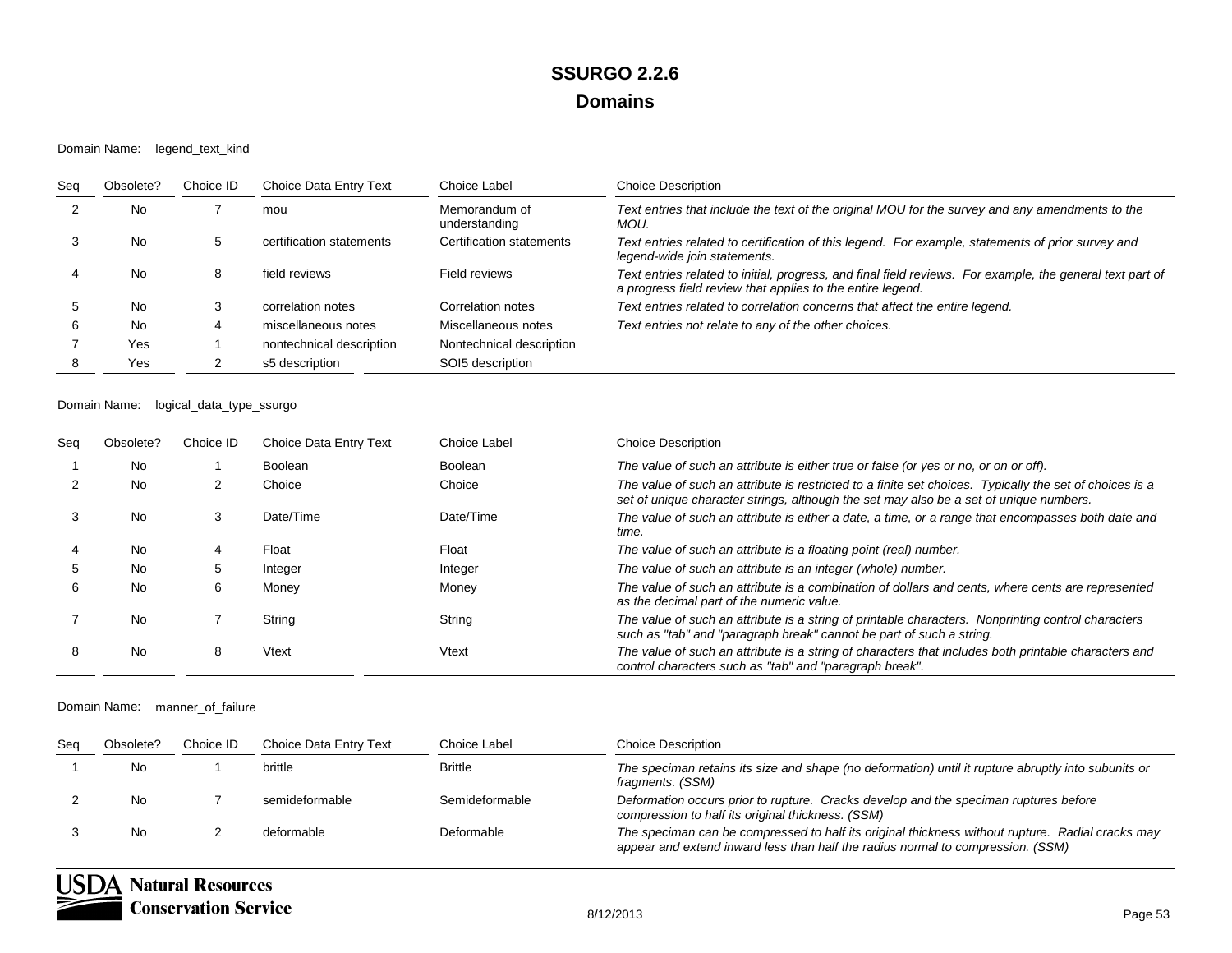Domain Name: manner\_of\_failure

| Seg | Obsolete? | Choice ID | Choice Data Entry Text | Choice Label      | <b>Choice Description</b>                                                                                                                                                                                                                                                     |
|-----|-----------|-----------|------------------------|-------------------|-------------------------------------------------------------------------------------------------------------------------------------------------------------------------------------------------------------------------------------------------------------------------------|
|     | <b>No</b> | 5         | nonfluid               | Nonfluid          | None of the speciman flows through the fingers after exerting full compression. (SSM) The<br>approximate equivalent n-value is less than 0.7. (Pons and Zonneveld, 1965)                                                                                                      |
| 5   | No        | 8         | slightly fluid         | Slightly fluid    | After exerting full compression, some of the speciman flows through the fingers, but most remains<br>in the palm of the hand. The approximate equivalent n-value is 0.7 to 1. (Pons and Zonneveld,<br>1965)                                                                   |
| 6   | No        | 3         | moderately fluid       | Moderately fluid  | After exerting full compression, most of the speciman flows through the fingers; a small residue<br>remains in the palm of the hand. The approximate equivalent n-value is 1 to 2. (Pons and<br>Zonneveld, 1965)                                                              |
|     | Yes       | 13        | strongly fluid         | Strongly fluid    |                                                                                                                                                                                                                                                                               |
| 8   | No        | 10        | very fluid             | Very fluid        | Under very gentle pressure most of the speciman flows through the fingers like a slightly viscous<br>fluid; very little or no residue remains in the palm of the hand. (SSM) The approximate equivalent n-<br>value is equal to or greater than 2. (Pons and Zonneveld, 1965) |
| 9   | <b>No</b> | 6         | nonsmeary              | Nonsmeary         | At failure, the speciman does not chage suddenly to a fluid, the fingers do not skid, and no<br>smearing occurs. (SSM)                                                                                                                                                        |
| 10  | <b>No</b> | 11        | weakly smeary          | Weakly smeary     | At failure, the speciman changes suddenly to fluid, the fingers skid, and the soil smears. Afterward,<br>little or no free water remains on the fingers. (SSM)                                                                                                                |
| 11  | No        | 4         | moderately smeary      | Moderately smeary | At failure, the speciman changes suddenly to fluid, the fingers skid, and the soil smears. Afterward,<br>some free water can be seen on the fingers. (SSM)                                                                                                                    |
| 12  | No        | 9         | strongly smeary        | Strongly smeary   | At failure, the speciman suddenly changes to fluid, the fingers skid, the soil smears, and is very<br>slippery. Afterward, free water is easliy seen on the fingers. (SSM)                                                                                                    |
| 13  | Yes       | 12        | smeary                 | Smeary            |                                                                                                                                                                                                                                                                               |

Domain Name: mapunit\_certification\_status

| Sec | Obsolete? | Choice ID | Choice Data Entry Text | Choice Label         | <b>Choice Description</b>                                                                                                                                                                                                                                                                     |
|-----|-----------|-----------|------------------------|----------------------|-----------------------------------------------------------------------------------------------------------------------------------------------------------------------------------------------------------------------------------------------------------------------------------------------|
|     | No.       |           |                        | not for distribution | The map unit object has been created, but is not populated or the data are preliminary and<br>incomplete. The data are subject to major changes. A map unit with this status should not be<br>interpreted, exported, or used by other applications.                                           |
|     | No        |           |                        | not certified        | The data in the map unit object have been created and have been appropriately populated, at least<br>in part, but the data have not been reviewed or certified. Data in some data elements in these<br>tables may be more complete than in others. These are advance data, subject to change. |
|     | No.       |           |                        | partly certified     | The data in the map unit object have been appropriately populated and the data have been<br>reveiwed. At least some of the data elements have been certified for use in specific applications.<br>Other data elements in the object have advance data, subject to change.                     |
|     | No        |           |                        | certified            | The data in the map unit object have been appropriately populated, reviewed, and certified for<br>general use.                                                                                                                                                                                |

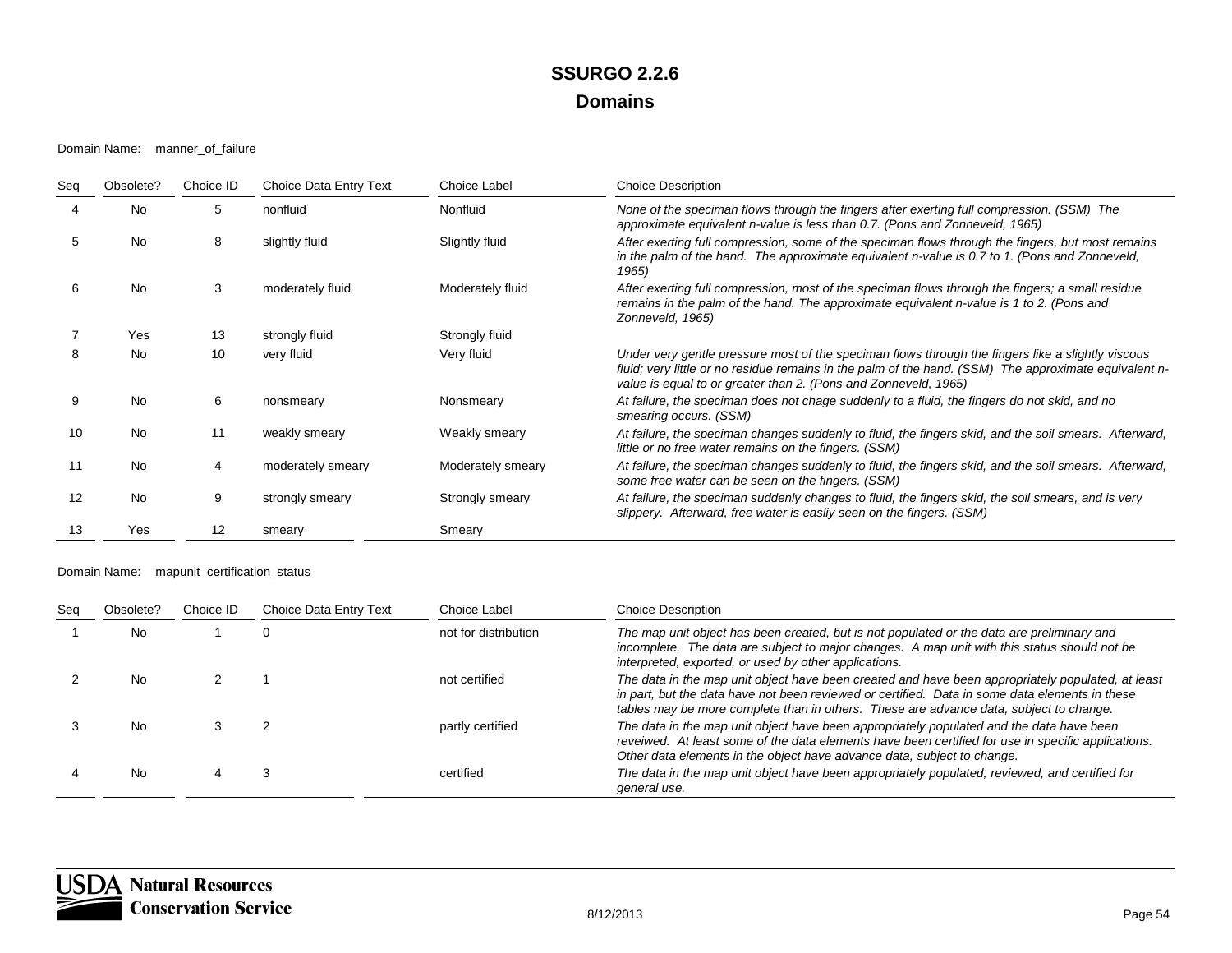Domain Name: mapunit\_hel\_class

| Seq | Obsolete? | Choice ID | Choice Data Entry Text      | Choice Label                        | <b>Choice Description</b> |
|-----|-----------|-----------|-----------------------------|-------------------------------------|---------------------------|
|     | No        |           | not highly erodible         | Not highly erodible land            |                           |
| ∼   | No        | <u>.</u>  | potentially highly erodible | Potentially highly erodible<br>land |                           |
|     | No        |           | highly erodible             | Highly erodible land                |                           |

Domain Name: mapunit\_kind

| Sea | Obsolete? | Choice ID | Choice Data Entry Text | Choice Label           | <b>Choice Description</b>                                                                                                                                                                                      |
|-----|-----------|-----------|------------------------|------------------------|----------------------------------------------------------------------------------------------------------------------------------------------------------------------------------------------------------------|
|     | No.       |           | association            | Association            | Two or more dissimilar soils that occur in a regularly repeating pattern that could have been<br>separated at the scale of field mapping, but were not separated due to the intended purpose of the<br>survev. |
|     | No        |           | complex                | Complex                | Two or more dissimilar soils that occur in a regularly repeating pattern, that cannot be separated at<br>the scale of field mapping.                                                                           |
|     | No        |           | consociation           | Consociation           | At least seventy-five percent (75%) of the map unit is within the range of the soil providing the<br>name of the unit, and closely similar soils.                                                              |
|     | No        |           | undifferentiated group | Undifferentiated group | Two or more similar soils that are not always geographically associated, and are mapped together<br>due to them having the same or very similar use and management concerns.                                   |

Domain Name: mapunit\_status

| Sea | Obsolete? | Choice ID | Choice Data Entry Text | Choice Label | <b>Choice Description</b>                                                                            |
|-----|-----------|-----------|------------------------|--------------|------------------------------------------------------------------------------------------------------|
|     | No        |           | provisional            | Provisional  | A map unit used by the soil survey office leader, but that has not been officially approved for use. |
|     | No        |           | approved               | Approved     | A map unit on the current, signed field review report for the respective geographic area.            |
|     | No        |           | correlated             | Correlated   | A map unit on the signed final correlation document.                                                 |
|     | No        |           | additional             | Additional   | A map unit that has been used in the past, but that has since been combined with another map unit.   |

Domain Name: mapunit\_text\_kind

| Sea | Obsolete? | Choice ID | Choice Data Entry Text   | Choice Label             | <b>Choice Description</b>                                                                                         |
|-----|-----------|-----------|--------------------------|--------------------------|-------------------------------------------------------------------------------------------------------------------|
|     | No        |           | edit notes               | Edit notes               | Text entries that describe what changes were made to the data and why those changes were made.                    |
|     | No.       |           | correlation notes        | Correlation notes        | Text entries about correlation concerns related to this mapunit, not including mapunit name or<br>status changes. |
|     | No.       |           | map unit description     | Map unit description     | Map unit descriptions typically used in a descriptive legend.                                                     |
|     | No        |           | nontechnical description | Nontechnical description | Map unit descriptions converted from SSSD and downloaded to FOCS.                                                 |
|     | No        |           | certification statements | Certification statements | Text entries related to certification of mapunits.                                                                |

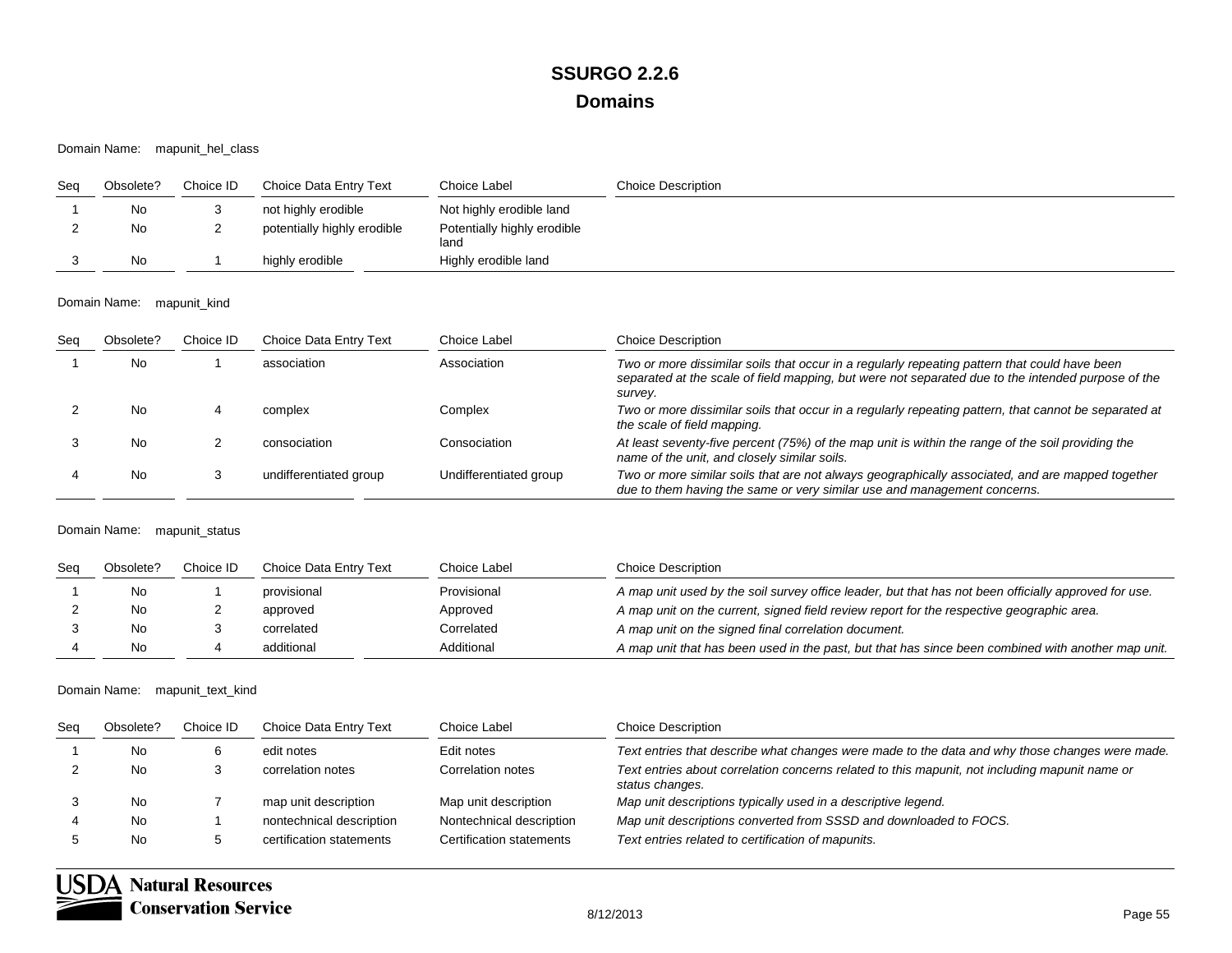Domain Name: mapunit\_text\_kind

| Seq              | Obsolete?                             | Choice ID                 | Choice Data Entry Text | Choice Label        | <b>Choice Description</b>                             |  |  |  |  |  |
|------------------|---------------------------------------|---------------------------|------------------------|---------------------|-------------------------------------------------------|--|--|--|--|--|
| 6                | No                                    | 4                         | miscellaneous notes    | Miscellaneous notes | Text entries not related to any of the other choices. |  |  |  |  |  |
| $\overline{7}$   | Yes                                   | $\overline{a}$            | s5 description         | SOI5 description    |                                                       |  |  |  |  |  |
|                  |                                       |                           |                        |                     |                                                       |  |  |  |  |  |
|                  | Domain Name: mi_soil_management_group |                           |                        |                     |                                                       |  |  |  |  |  |
| Seq              | Obsolete?                             | Choice ID                 | Choice Data Entry Text | Choice Label        | <b>Choice Description</b>                             |  |  |  |  |  |
| $\mathbf{1}$     | $\mathsf{No}$                         | $\mathbf{1}$              | 0a                     | 0a                  |                                                       |  |  |  |  |  |
| $\sqrt{2}$       | ${\sf No}$                            | $\mathbf 2$               | $0\mathsf{b}$          | 0 <sub>b</sub>      |                                                       |  |  |  |  |  |
| 3                | ${\sf No}$                            | $\ensuremath{\mathsf{3}}$ | $0\mathrm{c}$          | $0\mathrm{c}$       |                                                       |  |  |  |  |  |
| 4                | No                                    | 8                         | 1.5a                   | 1.5a                |                                                       |  |  |  |  |  |
| 5                | No                                    | 101                       | $1.5a-s$               | $1.5a-s$            |                                                       |  |  |  |  |  |
| 6                | No                                    | 9                         | 1.5 <sub>b</sub>       | 1.5 <sub>b</sub>    |                                                       |  |  |  |  |  |
| $\overline{7}$   | $\mathsf{No}$                         | 102                       | $1.5b-s$               | $1.5b-s$            |                                                       |  |  |  |  |  |
| 8                | ${\sf No}$                            | 10                        | 1.5c                   | 1.5c                |                                                       |  |  |  |  |  |
| $\boldsymbol{9}$ | No                                    | 11                        | $1.5c-c$               | $1.5c-c$            |                                                       |  |  |  |  |  |
| $10$             | No                                    | 103                       | 1/5a                   | 1/5a                |                                                       |  |  |  |  |  |
| 11               | ${\sf No}$                            | 104                       | 1/Rbc                  | 1/Rbc               |                                                       |  |  |  |  |  |
| 12               | No                                    | $\overline{\mathbf{4}}$   | 1a                     | 1a                  |                                                       |  |  |  |  |  |
| 13               | ${\sf No}$                            | $\sqrt{5}$                | 1 <sub>b</sub>         | 1 <sub>b</sub>      |                                                       |  |  |  |  |  |
| 14               | ${\sf No}$                            | $\,6$                     | $1c$                   | $1c$                |                                                       |  |  |  |  |  |
| 15               | No                                    | $\boldsymbol{7}$          | $1c-c$                 | $1c-c$              |                                                       |  |  |  |  |  |
| 16               | ${\sf No}$                            | 12                        | 2.5a                   | 2.5a                |                                                       |  |  |  |  |  |
| 17               | No                                    | $13$                      | $2.5a-a$               | $2.5a-a$            |                                                       |  |  |  |  |  |
| 18               | $\mathsf{No}$                         | 14                        | $2.5a-af$              | $2.5a-af$           |                                                       |  |  |  |  |  |
| 19               | $\mathsf{No}$                         | $17$                      | $2.5a-cs$              | $2.5a-cs$           |                                                       |  |  |  |  |  |
| $20\,$           | $\mathsf{No}$                         | 16                        | $2.5a-d$               | $2.5a-d$            |                                                       |  |  |  |  |  |
| 21               | $\mathsf{No}$                         | 15                        | $2.5a-s$               | $2.5a-s$            |                                                       |  |  |  |  |  |
| 22               | No                                    | $18$                      | 2.5 <sub>b</sub>       | 2.5 <sub>b</sub>    |                                                       |  |  |  |  |  |
| 23               | No                                    | 20                        | $2.5b-cd$              | $2.5b-cd$           |                                                       |  |  |  |  |  |
| 24               | $\mathsf{No}$                         | 19                        | $2.5b$ -cs             | $2.5b$ -cs          |                                                       |  |  |  |  |  |
| 25               | ${\sf No}$                            | 21                        | $2.5b-d$               | $2.5b-d$            |                                                       |  |  |  |  |  |
| 26               | ${\sf No}$                            | 22                        | $2.5b-s$               | $2.5b-s$            |                                                       |  |  |  |  |  |
| 27               | <b>No</b>                             | 23                        | 2.5c                   | 2.5c                |                                                       |  |  |  |  |  |
| 28               | No                                    | 24                        | $2.5c-c$               | $2.5c-c$            |                                                       |  |  |  |  |  |

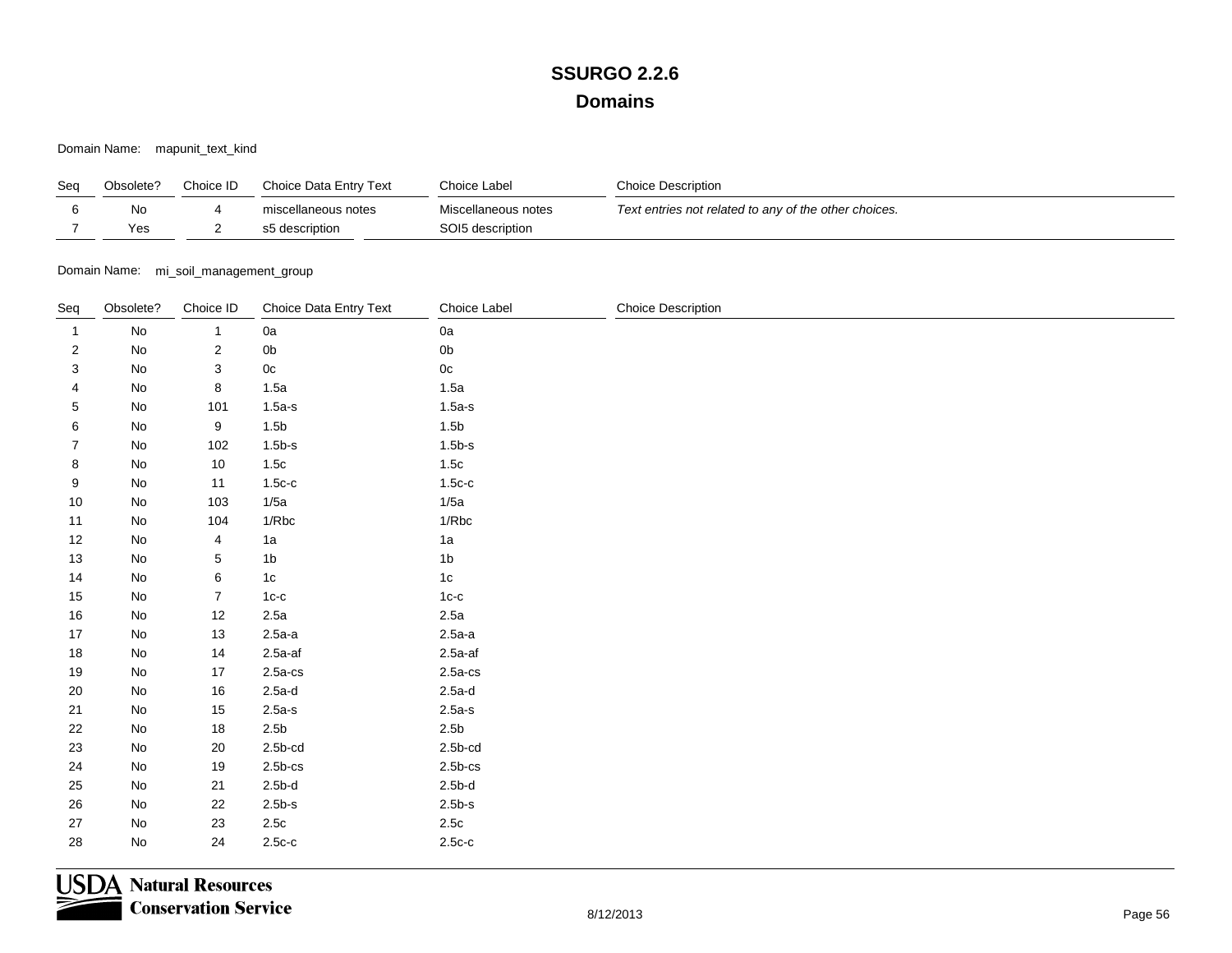Domain Name: mi\_soil\_management\_group

| Seq | Obsolete?                    | Choice ID  | Choice Data Entry Text | Choice Label     | <b>Choice Description</b> |
|-----|------------------------------|------------|------------------------|------------------|---------------------------|
| 29  | ${\sf No}$                   | 25         | $2.5c-cs$              | $2.5c-cs$        |                           |
| 30  | $\operatorname{\mathsf{No}}$ | 26         | $2.5c-s$               | $2.5c-s$         |                           |
| 31  | $\operatorname{\mathsf{No}}$ | 105        | $2/3a-f$               | $2/3a-f$         |                           |
| 32  | $\operatorname{\mathsf{No}}$ | 86         | 2/Ra                   | 2/Ra             |                           |
| 33  | $\operatorname{\mathsf{No}}$ | 87         | 2/Rb                   | $2/Rb$           |                           |
| 34  | No                           | 88         | 2/Rbc                  | 2/Rbc            |                           |
| 35  | No                           | $27\,$     | 3/1a                   | 3/1a             |                           |
| 36  | $\operatorname{\mathsf{No}}$ | ${\bf 28}$ | 3/1 <sub>b</sub>       | 3/1 <sub>b</sub> |                           |
| 37  | $\operatorname{\mathsf{No}}$ | 29         | 3/1c                   | 3/1c             |                           |
| 38  | No                           | $30\,$     | 3/2a                   | 3/2a             |                           |
| 39  | No                           | 106        | $3/2a-d$               | $3/2a-d$         |                           |
| 40  | $\operatorname{\mathsf{No}}$ | 31         | $3/2a-f$               | $3/2a-f$         |                           |
| 41  | $\operatorname{\mathsf{No}}$ | $32\,$     | 3/2 <sub>b</sub>       | 3/2 <sub>b</sub> |                           |
| 42  | No                           | $33\,$     | $3/2b-d$               | $3/2b-d$         |                           |
| 43  | $\operatorname{\mathsf{No}}$ | 34         | 3/2c                   | 3/2c             |                           |
| 44  | $\operatorname{\mathsf{No}}$ | $\bf 45$   | 3/5a                   | 3/5a             |                           |
| 45  | $\operatorname{\mathsf{No}}$ | ${\bf 46}$ | $3/5a-a$               | $3/5a-a$         |                           |
| 46  | $\operatorname{\mathsf{No}}$ | 47         | 3/5 <sub>b</sub>       | 3/5 <sub>b</sub> |                           |
| 47  | $\operatorname{\mathsf{No}}$ | 48         | $3/5b-c$               | $3/5b-c$         |                           |
| 48  | $\mathsf{No}$                | 49         | $3/5c$                 | 3/5c             |                           |
| 49  | $\mathsf{No}$                | 89         | 3/Ra                   | 3/Ra             |                           |
| 50  | No                           | 90         | 3/Rbc                  | $3/Rbc$          |                           |
| 51  | No                           | 35         | 3a                     | 3a               |                           |
| 52  | No                           | $36\,$     | $3a-a$                 | $3a-a$           |                           |
| 53  | $\operatorname{\mathsf{No}}$ | $37\,$     | 3a-af                  | 3a-af            |                           |
| 54  | No                           | 107        | 3a-d                   | $3a-d$           |                           |
| 55  | No                           | $38\,$     | 3a-f                   | $3a-f$           |                           |
| 56  | $\mathsf{No}$                | 39         | $3a-s$                 | $3a-s$           |                           |
| 57  | $\operatorname{\mathsf{No}}$ | $40\,$     | $3\mathsf{b}$          | 3 <sub>b</sub>   |                           |
| 58  | $\operatorname{\mathsf{No}}$ | 41         | $3b-a$                 | $3b-a$           |                           |
| 59  | $\mathsf{No}$                | 108        | 3b-af                  | $3b-af$          |                           |
| 60  | $\operatorname{\mathsf{No}}$ | 42         | $3b-s$                 | $3b-s$           |                           |
| 61  | $\operatorname{\mathsf{No}}$ | 43         | $3\mathrm{c}$          | $3\mathtt{c}$    |                           |
| 62  | $\operatorname{\mathsf{No}}$ | 44         | $3c-s$                 | $3c-s$           |                           |
| 63  | No                           | 50         | 4/1a                   | 4/1a             |                           |

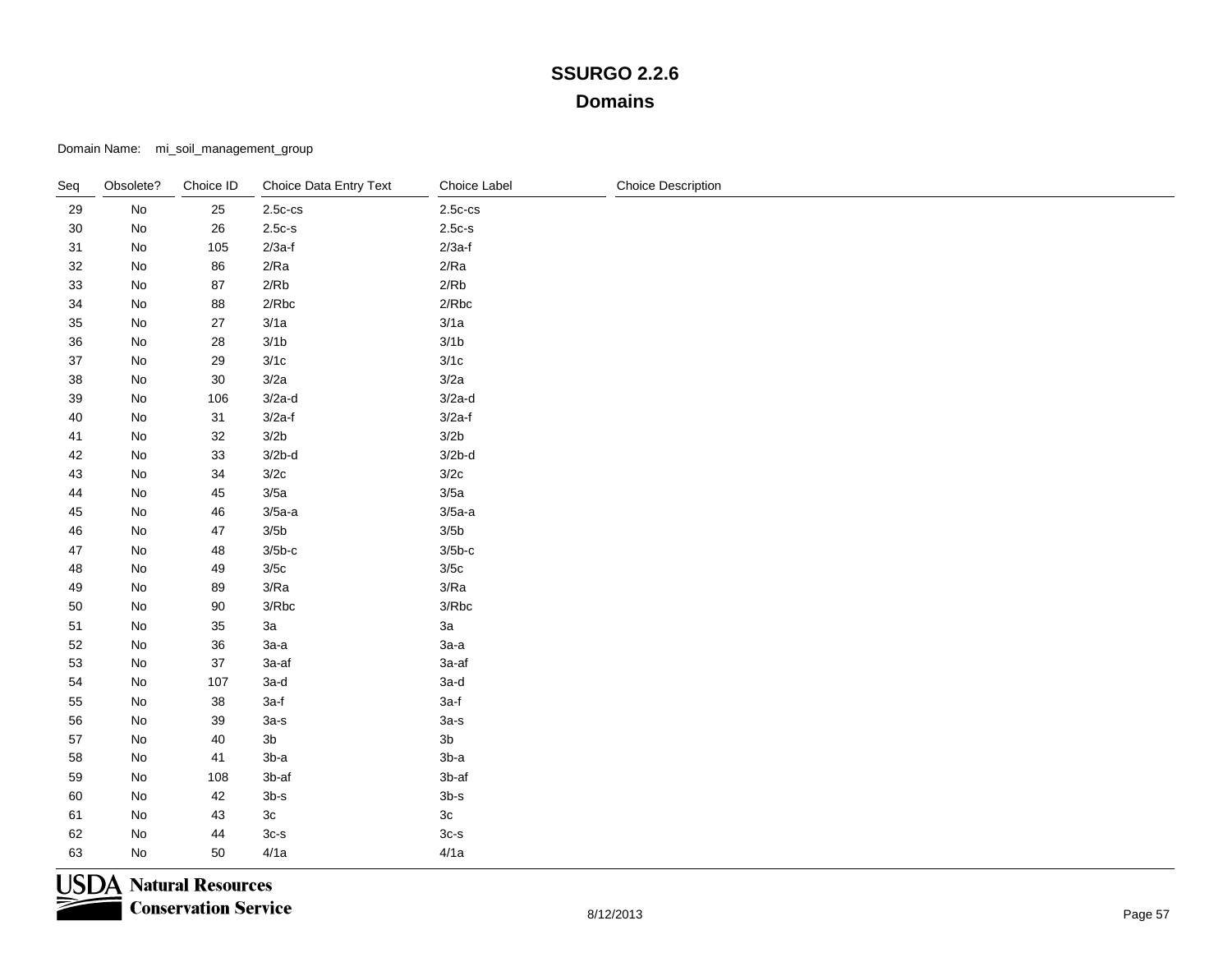Domain Name: mi\_soil\_management\_group

| Seq | Obsolete?                    | Choice ID | Choice Data Entry Text | Choice Label     | <b>Choice Description</b> |
|-----|------------------------------|-----------|------------------------|------------------|---------------------------|
| 64  | ${\sf No}$                   | 110       | 4/1 <sub>b</sub>       | 4/1 <sub>b</sub> |                           |
| 65  | $\mathsf{No}$                | 111       | 4/1c                   | 4/1c             |                           |
| 66  | $\mathsf{No}$                | 112       | 4/2a                   | 4/2a             |                           |
| 67  | $\operatorname{\mathsf{No}}$ | 113       | $4/2a-f$               | $4/2a-f$         |                           |
| 68  | $\operatorname{\mathsf{No}}$ | 114       | $4/2a$ -hs             | $4/2a$ -hs       |                           |
| 69  | No                           | $51$      | 4/2 <sub>b</sub>       | 4/2 <sub>b</sub> |                           |
| 70  | No                           | 52        | $4/2b-s$               | $4/2b-s$         |                           |
| 71  | $\mathsf{No}$                | 53        | 4/2c                   | 4/2c             |                           |
| 72  | $\mathsf{No}$                | 54        | $4/2c-c$               | $4/2c-c$         |                           |
| 73  | No                           | 91        | 4/Ra                   | 4/Ra             |                           |
| 74  | No                           | 92        | 4/Rbc                  | 4/Rbc            |                           |
| 75  | $\mathsf{No}$                | 55        | 4a                     | 4a               |                           |
| 76  | $\mathsf{No}$                | 56        | $4a-a$                 | $4a-a$           |                           |
| 77  | No                           | 57        | 4a-af                  | 4a-af            |                           |
| 78  | $\mathsf{No}$                | 109       | 4a-h                   | 4a-h             |                           |
| 79  | $\operatorname{\mathsf{No}}$ | 58        | 4 <sub>b</sub>         | 4 <sub>b</sub>   |                           |
| 80  | $\operatorname{\mathsf{No}}$ | 59        | $4\mathrm{c}$          | $4\mathrm{c}$    |                           |
| 81  | $\operatorname{\mathsf{No}}$ | $71$      | 5.3a                   | 5.3a             |                           |
| 82  | $\mathsf{No}$                | $72\,$    | 5.7a                   | 5.7a             |                           |
| 83  | $\mathsf{No}$                | 60        | 5/2a                   | 5/2a             |                           |
| 84  | $\mathsf{No}$                | 61        | 5/2b                   | 5/2b             |                           |
| 85  | No                           | 116       | $5/2b-h$               | $5/2b-h$         |                           |
| 86  | No                           | 62        | 5/2c                   | 5/2c             |                           |
| 87  | No                           | 63        | 5a                     | 5a               |                           |
| 88  | $\mathsf{No}$                | 64        | $5a-a$                 | $5a-a$           |                           |
| 89  | No                           | 65        | 5a-h                   | 5a-h             |                           |
| 90  | No                           | 66        | 5 <sub>b</sub>         | 5 <sub>b</sub>   |                           |
| 91  | $\mathsf{No}$                | 67        | $5b-h$                 | $5b-h$           |                           |
| 92  | $\operatorname{\mathsf{No}}$ | 68        | $5\mathrm{c}$          | $5c$             |                           |
| 93  | $\operatorname{\mathsf{No}}$ | 69        | $5c-a$                 | $5c-a$           |                           |
| 94  | $\mathsf{No}$                | 70        | $5c-c$                 | $5c-c$           |                           |
| 95  | $\mathsf{No}$                | 115       | $5c-h$                 | $5c-h$           |                           |
| 96  | $\operatorname{\mathsf{No}}$ | 118       | G/Ra                   | G/Ra             |                           |
| 97  | $\mathsf{No}$                | 119       | G/Rbc                  | G/Rbc            |                           |
| 98  | No                           | 73        | Ga                     | Ga               |                           |

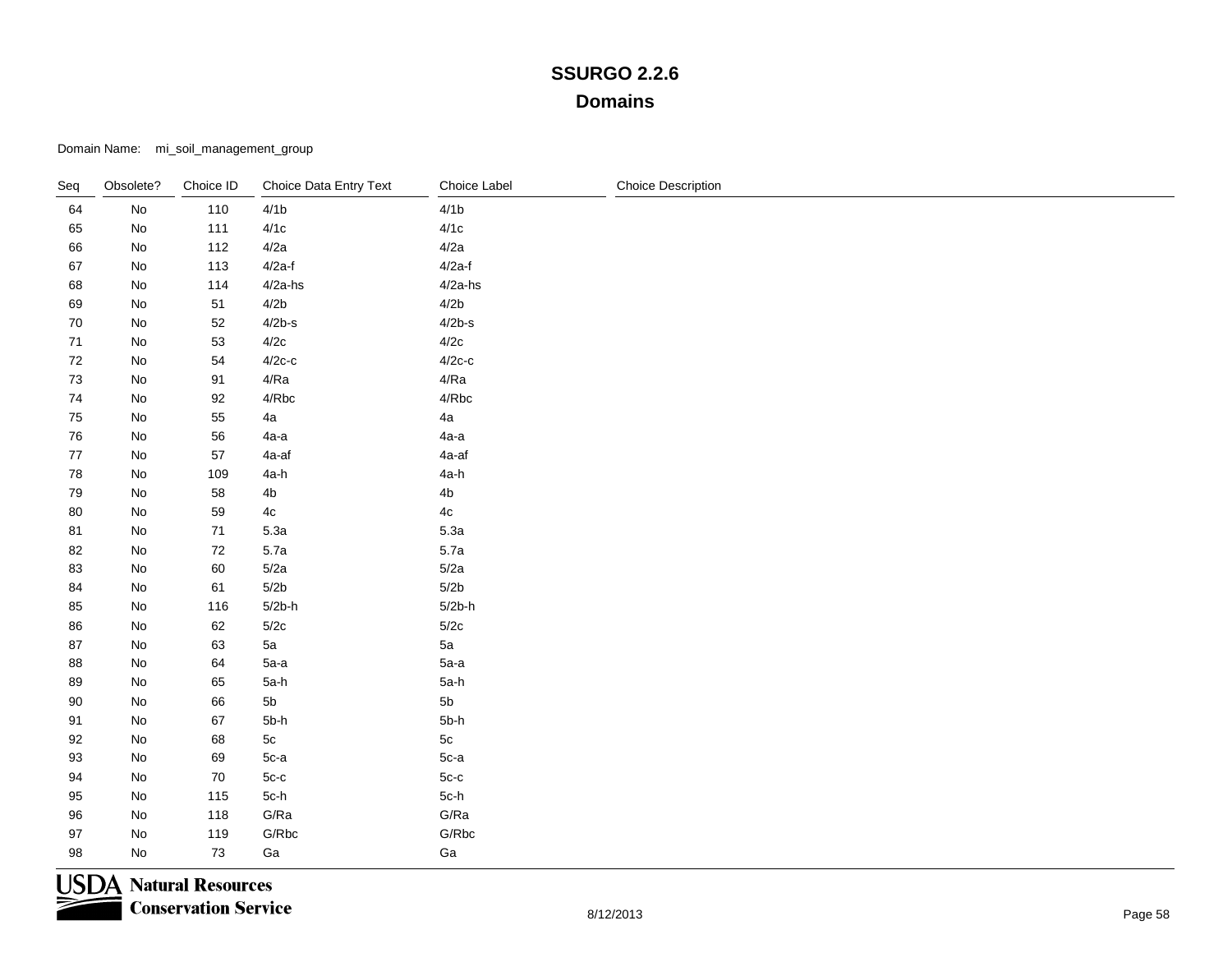Domain Name: mi\_soil\_management\_group

| Seq | Obsolete? | Choice ID | Choice Data Entry Text | Choice Label | <b>Choice Description</b> |
|-----|-----------|-----------|------------------------|--------------|---------------------------|
| 99  | No        | 117       | Ga-d                   | Ga-d         |                           |
| 100 | No        | 74        | Ga-f                   | Ga-f         |                           |
| 101 | No        | 75        | Gbc                    | Gbc          |                           |
| 102 | No        | 120       | Gbc-af                 | Gbc-af       |                           |
| 103 | No        | 76        | $Gc-cd$                | $Gc-cd$      |                           |
| 104 | No        | 77        | $L$ -2a                | $L$ -2a      |                           |
| 105 | No        | 78        | $L-2b$                 | $L-2b$       |                           |
| 106 | No        | 79        | $L-2c$                 | $L-2c$       |                           |
| 107 | No        | 80        | $L-2c-c$               | $L-2c-c$     |                           |
| 108 | No        | 81        | $L$ -4a                | $L-4a$       |                           |
| 109 | No        | 82        | $L-4c$                 | $L-4c$       |                           |
| 110 | No        | 83        | $L-Mc$                 | L-Mc         |                           |
| 111 | No        | 93        | M/1c                   | M/1c         |                           |
| 112 | No        | 94        | M/3c                   | M/3c         |                           |
| 113 | No        | 121       | $M/3c-a$               | $M/3c-a$     |                           |
| 114 | No        | 95        | M/4c                   | M/4c         |                           |
| 115 | No        | 96        | $M/4c-a$               | $M/4c-a$     |                           |
| 116 | No        | 97        | M/mc                   | M/mc         |                           |
| 117 | No        | 122       | M/Ra                   | M/Ra         |                           |
| 118 | No        | 98        | M/RC                   | M/RC         |                           |
| 119 | No        | 99        | Mc                     | ${\sf Mc}$   |                           |
| 120 | No        | 100       | Mc-a                   | Мс-а         |                           |
| 121 | No        | 84        | Ra                     | Ra           |                           |
| 122 | No        | 85        | Rbc                    | Rbc          |                           |

Domain Name: microrelief\_kind

| Sea | Obsolete?                | Choice ID | Choice Data Entry Text | Choice Label | <b>Choice Description</b>                                                                                                                                                                                                                                                                                                                 |  |  |
|-----|--------------------------|-----------|------------------------|--------------|-------------------------------------------------------------------------------------------------------------------------------------------------------------------------------------------------------------------------------------------------------------------------------------------------------------------------------------------|--|--|
|     | No                       |           | microhigh              | Microhigh    | A generic microrelief term applied to slightly elevated areas relative to the adjacent ground surface;<br>differences in relief range from several centimeters to several meters; cross sectional profiles can<br>be simple or complex and generally consist of gently rounded, convex tops with gently sloping<br>sides.                 |  |  |
|     | No.                      |           | microlow               | Microlow     | A generic microrelief term applied to slightly lower areas relative to the adjacent ground surface;<br>differences in relief range from several centimeters to several meters; ; cross sectional profiles can<br>be simple or complex and generally consist of subdued, concave, open or closed depressions with<br>gently sloping sides. |  |  |
|     | <b>Natural Resources</b> |           |                        |              |                                                                                                                                                                                                                                                                                                                                           |  |  |

Conservation Service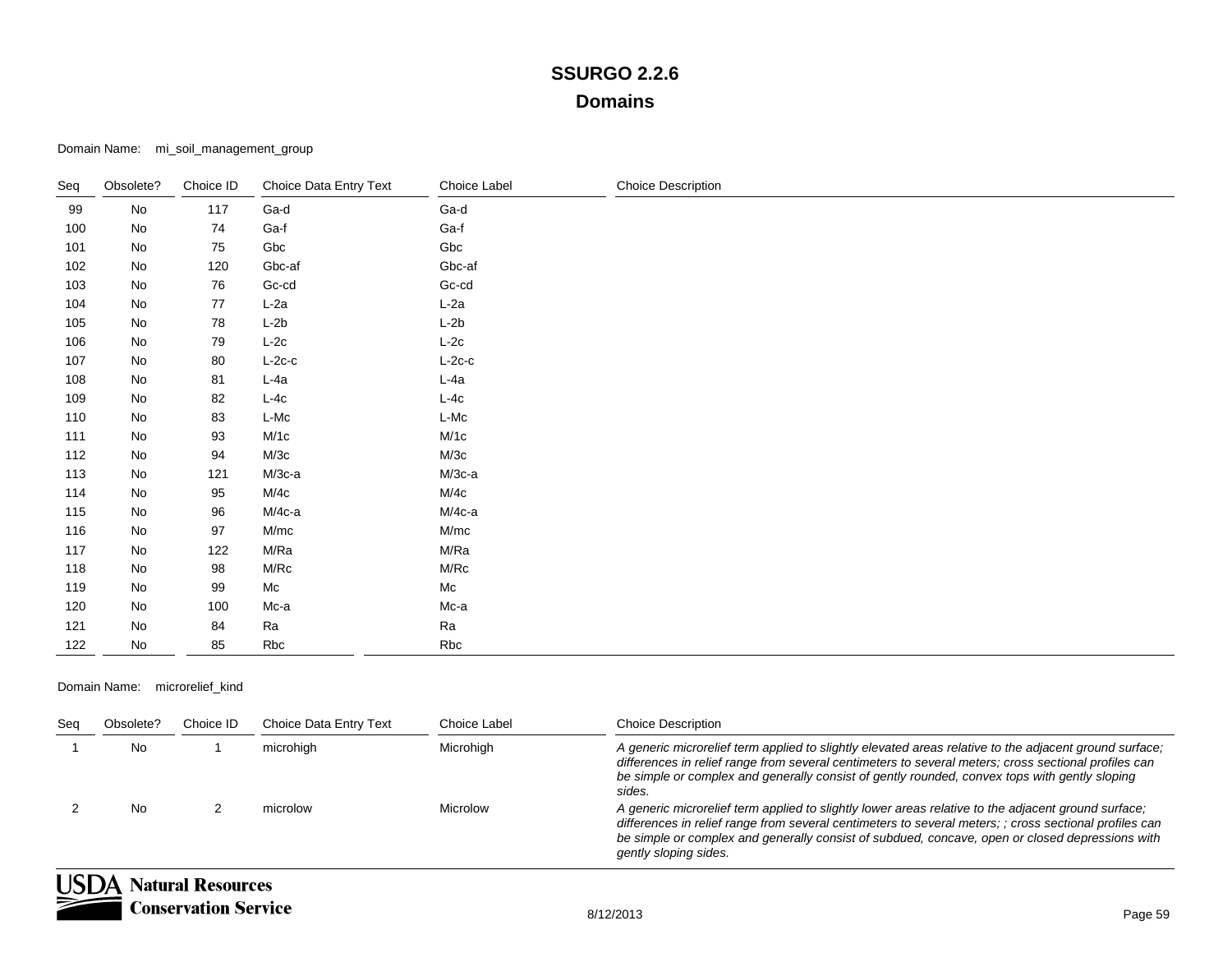#### Domain Name: microrelief\_kind

| Sea | Obsolete? | Choice ID | Choice Data Entry Text | Choice Label               | <b>Choice Description</b>                                                                                                                                                                                                                                                                                                                                                                                                                                                                                                                                                                    |
|-----|-----------|-----------|------------------------|----------------------------|----------------------------------------------------------------------------------------------------------------------------------------------------------------------------------------------------------------------------------------------------------------------------------------------------------------------------------------------------------------------------------------------------------------------------------------------------------------------------------------------------------------------------------------------------------------------------------------------|
|     | Yes       |           | microdepression        | Microdepression            | refer to micro-low                                                                                                                                                                                                                                                                                                                                                                                                                                                                                                                                                                           |
|     | Yes       |           | microknoll             | Microknoll                 | refer to micro-high.                                                                                                                                                                                                                                                                                                                                                                                                                                                                                                                                                                         |
|     | No        |           | microslope             | Microslope                 | A generic Microrelief term applied to areas of nominal surface relief (slightly sloping to level),<br>relative to the adjacent ground surface; differences in overall local relief range from several<br>centimeters to several meters. Cross-sectional profiles can be simple or complex and generally<br>consist of low and gently rounded, convex tops (microhigh) with gently sloping to level sides<br>(microslope), and depressional low areas (microlow). Microslopes commonly constitute the<br>majority of the land surface area in gilgai and other settings with microrelief. SW. |
|     | Yes       |           | other                  | Other (specified in notes) |                                                                                                                                                                                                                                                                                                                                                                                                                                                                                                                                                                                              |

### Domain Name: mlra\_office

| Seq | Obsolete? | Choice ID | Choice Data Entry Text     | Choice Label               | <b>Choice Description</b> |
|-----|-----------|-----------|----------------------------|----------------------------|---------------------------|
| 1   | No        | -1        | portland, or               | Portland, OR               |                           |
| 2   | No        | 2         | davis, ca                  | Davis, CA                  |                           |
| 3   | No        | 3         | raleigh, nc                | Raleigh, NC                |                           |
| 4   | No        | 4         | bozeman, mt                | Bozeman, MT                |                           |
| 5   | No        | 5         | denver, co                 | Denver, CO                 |                           |
| 6   | No        | 6         | morgantown, wv             | Morgantown, WV             |                           |
|     | No        |           | auburn, al                 | Auburn, AL                 |                           |
| 8   | No        | 8         | phoenix, az                | Phoenix, AZ                |                           |
| 9   | No        | 9         | temple, tx                 | Temple, TX                 |                           |
| 10  | No        | 10        | st. paul, mn               | St. Paul, MN               |                           |
| 11  | No        | 11        | indianapolis, in           | Indianapolis, IN           |                           |
| 12  | No        | 12        | amherst, ma                | Amherst, MA                |                           |
| 13  | Yes       | 13        | morgantown, wv (obsolete)  | Morgantown, WV (obsolete)  |                           |
| 14  | Yes       | 14        | raleigh, nc (obsolete)     | Raleigh, NC (obsolete)     |                           |
| 15  | Yes       | 15        | auburn, al (obsolete)      | Auburn, AL (obsolete)      |                           |
| 16  | Yes       | 16        | little rock, ar (obsolete) | Little Rock, AR (obsolete) |                           |
| 17  | Yes       | 17        | palmer, ak (obsolete)      | Palmer, AK (obsolete)      |                           |
| 18  | Yes       | 18        | lexington, ky (obsolete)   | Lexington, KY (obsolete)   |                           |
| 19  | Yes       | 19        | reno, nv (obsolete)        | Reno, NV (obsolete)        |                           |
| 20  | Yes       | 20        | salina, ks (obsolete)      | Salina, KS (obsolete)      |                           |
| 21  | Yes       | 21        | bismark, nd (obsolete)     | Bismark, ND (obsolete)     |                           |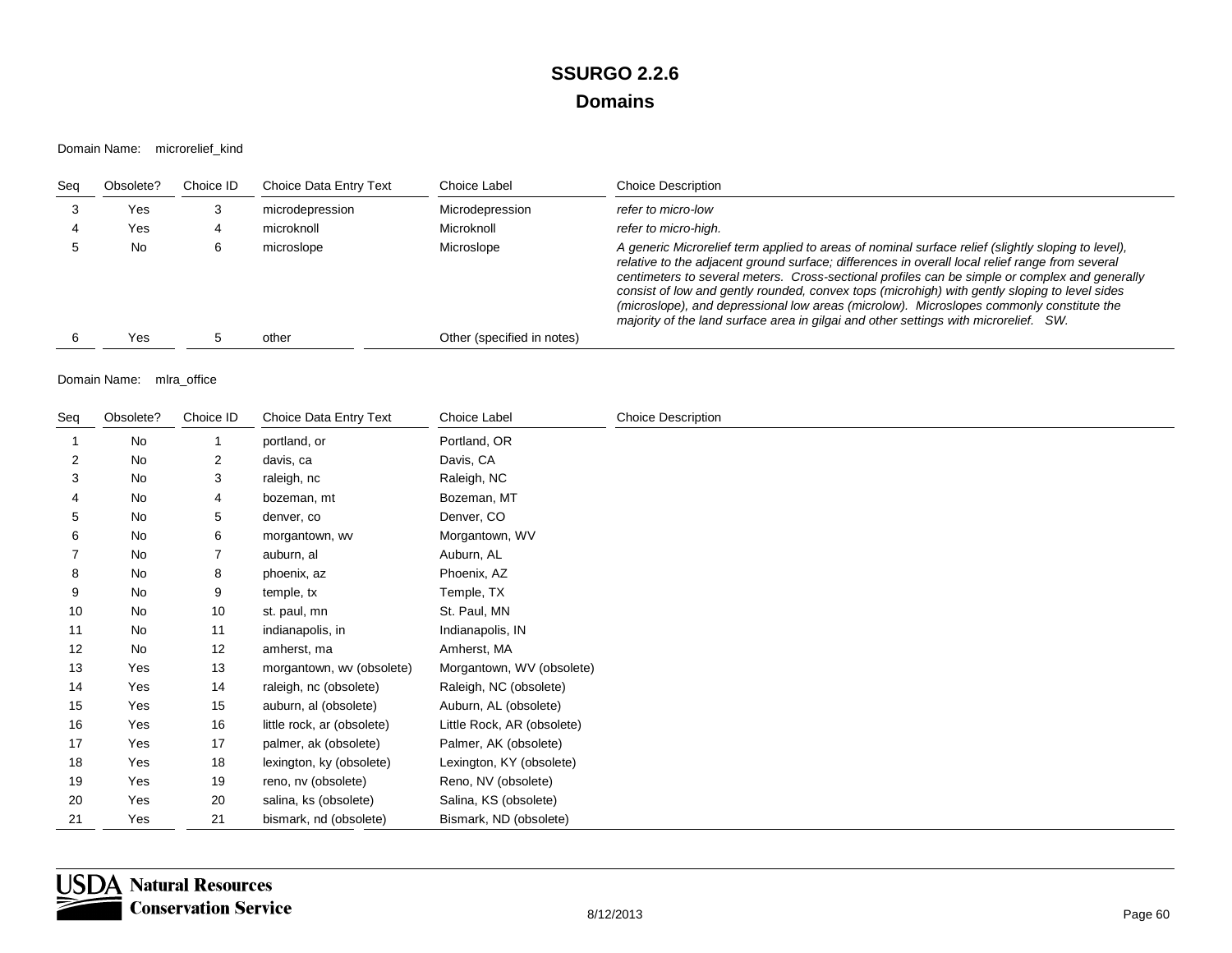#### Domain Name: mou\_agency\_responsible

| Seq | Obsolete? | Choice ID      | Choice Data Entry Text | Choice Label                                            | <b>Choice Description</b> |
|-----|-----------|----------------|------------------------|---------------------------------------------------------|---------------------------|
|     | No        | 4              | bia                    | Bureau of Indian Affairs                                |                           |
| 2   | No        | 1              | blm                    | Bureau of Land Management                               |                           |
| 3   | No        | 5              | $_{\rm CO}$            | County                                                  |                           |
| 4   | No        | 6              | div                    | Divison of Conservation                                 |                           |
| 5   | No        | $\overline{7}$ | dnr                    | Department of Natural<br>Resources                      |                           |
| 6   | No        | 8              | dod                    | Department of Defense                                   |                           |
|     | No        | 9              | doe                    | Department of Energy                                    |                           |
| 8   | No        | 10             | dscs                   | Divison of Conservation<br>Services                     |                           |
| 9   | No        | 16             | in                     | <b>Indian Nation</b>                                    |                           |
| 10  | No        | 11             | ndsu                   | North Dakota State<br>University                        |                           |
| 11  | No        | 12             | nps                    | <b>National Park Service</b>                            |                           |
| 12  | No        | 3              | nrcs                   | <b>Natural Resources</b><br><b>Conservation Service</b> |                           |
| 13  | No        | 13             | uaf                    | <b>US Air Force</b>                                     |                           |
| 14  | <b>No</b> | 14             | ui                     | University of Illinois                                  |                           |
| 15  | No        | $\overline{2}$ | usfs                   | <b>US Forest Service</b>                                |                           |
| 16  | No        | 15             | vpi                    | Virginia Polytechnic Institute                          |                           |

#### Domain Name: nh\_important\_forest\_soil\_group

| Seg | Obsolete? | Choice ID | Choice Data Entry Text | Choice Label | <b>Choice Description</b>                                                                                                       |
|-----|-----------|-----------|------------------------|--------------|---------------------------------------------------------------------------------------------------------------------------------|
|     | No.       |           | IA                     | Group IA     | Deep, loamy, well drained and moderately well drained soils with few management limitations.                                    |
|     | No        |           | IB                     | Group IB     | Deep, loamy or sandy, well drained or moderately well drained soils with few management<br>limitations.                         |
|     | No.       |           | IC                     | Group IC     | Deep, sandy and gravelly, excessively drained through moderately well drained outwash soils with<br>few management limitations. |
|     | No.       |           | 11A                    | Group IIA    | Diverse group of soils, generally groups IA and IB soils that have management limitations.                                      |
|     | No.       |           | <b>IIB</b>             | Group IIB    | Poorly drained soils.                                                                                                           |
|     | No.       |           | <b>NC</b>              | <b>NC</b>    | Generally unproductive soils or miscellaneous areas.                                                                            |

Domain Name: observed\_soil\_moisture\_status

Seq Obsolete? Choice ID Choice Data Entry Text Choice Label Choice Description

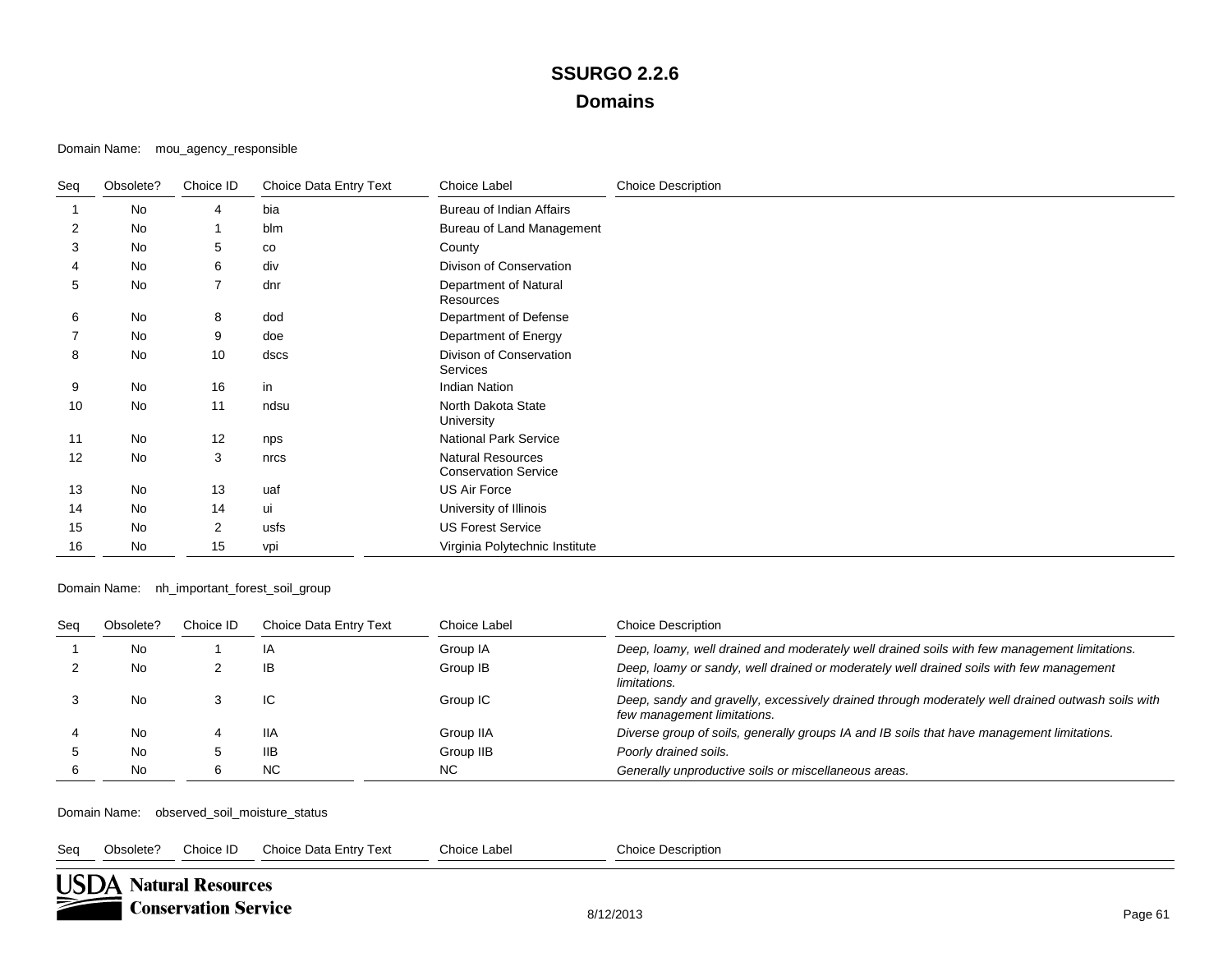#### Domain Name: observed\_soil\_moisture\_status

| Seg | Obsolete? | Choice ID | Choice Data Entry Text | Choice Label                        | <b>Choice Description</b>                                                                                                                                                                                |
|-----|-----------|-----------|------------------------|-------------------------------------|----------------------------------------------------------------------------------------------------------------------------------------------------------------------------------------------------------|
|     | <b>No</b> |           | dry                    | Dry                                 | $>1500$ kPa ( $>15$ bar) suction                                                                                                                                                                         |
|     | No        | 2         | very dry               | Very dry                            | Less than 0.35 of the 15 bar water retention.                                                                                                                                                            |
| 3   | No        | 3         | moderately dry         | Moderately dry                      | 0.35 to 0.8 of the 15 bar water retention.                                                                                                                                                               |
|     | No        | 4         | slightly dry           | Slightly dry                        | 0.8 to 1.0 of the 15 bar water retention.                                                                                                                                                                |
| 5   | No        | 5         | moist                  | Moist                               | $=$ <1500 to 0.01 kPa ( $=$ <15 bar to 0.00001 bar) suction.                                                                                                                                             |
| 6   | No        | 6         | slightly moist         | Slightly moist                      | 15 bar suction to MWR (see SSM p 91).                                                                                                                                                                    |
|     | No        |           | moderately moist       | Moderately moist                    | MWR to UWR water content (see SSM p91).                                                                                                                                                                  |
| 8   | <b>No</b> | 8         | very moist             | Very moist                          | UWR to 0.01 bar suction (see SSM p91).                                                                                                                                                                   |
| 9   | No        | 9         | wet                    | Wet                                 | <1.0 kPa, or <0.5 for coarse soils, $\leq 0.01$ bar or 0.005 for coarse soils) suction.                                                                                                                  |
| 10  | No        | 10        | wet. non-satiated      | Wet, non-satiated                   | $\approx$ =>0.01 to 1.0 (0.5 for coarse soils) kPA suction, (=>0.00001 bar to 0.01 bar, 0.005 for coarse<br>soils). Water films are visible, sand grains and peds glisten, but no free water is present. |
| 11  | <b>No</b> | 11        | wet, satiated          | Wet, satiated                       | < $0.01$ kPa (< $0.00001$ bar) suction; free water present.                                                                                                                                              |
| 12  | Yes       | 12        | saturation             | Saturation from capillary<br>fringe |                                                                                                                                                                                                          |
| 13  | Yes       | 13        | frozen                 | Frozen                              |                                                                                                                                                                                                          |

#### Domain Name: parent\_material\_kind

| Seq | Obsolete?                | Choice ID | Choice Data Entry Text | Choice Label         | <b>Choice Description</b>                                                                                                                                                                                                                                                                                                                                                                                                                                                    |  |  |  |
|-----|--------------------------|-----------|------------------------|----------------------|------------------------------------------------------------------------------------------------------------------------------------------------------------------------------------------------------------------------------------------------------------------------------------------------------------------------------------------------------------------------------------------------------------------------------------------------------------------------------|--|--|--|
|     | Yes                      | 72        | aa                     | aa                   |                                                                                                                                                                                                                                                                                                                                                                                                                                                                              |  |  |  |
| 2   | No.                      | 88        | alluvium               | Alluvium             | Unconsolidated clastic material subaerially deposited by running water, including gravel, sand, silt,<br>clay, and various mixtures of these.                                                                                                                                                                                                                                                                                                                                |  |  |  |
| 3   | Yes                      | 3         | arkosic-sandstone      | arkosic-sandstone    |                                                                                                                                                                                                                                                                                                                                                                                                                                                                              |  |  |  |
| 4   | No                       | 148       | ash flow (pyroclastic) | Ash flow             | A highly heated mixture of volcanic gases and ash, traveling down the flank of a volcano or along<br>the surface of the ground; produced by the explosive disintegration of viscous lava in a volcanic<br>crater, or by the explosive emission of gas-charged ash from a fissure or group of fissures. The<br>solid materials contained in a typical ash flow are generally unsorted and ordinarily include volcanic<br>dust, pumice, scoria, and blocks in addition to ash. |  |  |  |
| 5   | No                       | 124       | backswamp deposits     | Backswamp deposits   |                                                                                                                                                                                                                                                                                                                                                                                                                                                                              |  |  |  |
| 6   | No                       | 185       | bauxite                | Bauxite              | An off-white to dark red brown weathered detritus or rock composed of aluminum oxides (mainly<br>gibbsite with some boehmite and diaspore), iron hydroxides, silica, silt, and especially clay<br>minerals. Bauxite originates in tropical and subtropical environments as highly weathered residue<br>from carbonate or silicate rocks and can occur in concretionary, earthy, pisolitic or oolitic forms.<br>SW & GG                                                       |  |  |  |
|     | <b>No</b>                | 89        | beach sand             | Beach sand           | Well sorted, sand-sized, clastic material transported, sorted and deposited primarily by wave action<br>and deposited in a shore environment. Compare - eolian sands.                                                                                                                                                                                                                                                                                                        |  |  |  |
| 8   | <b>No</b>                | 127       | block glide deposits   | Block glide deposits |                                                                                                                                                                                                                                                                                                                                                                                                                                                                              |  |  |  |
|     | Yes                      | 70        | breccia-acidic         | breccia-acidic       |                                                                                                                                                                                                                                                                                                                                                                                                                                                                              |  |  |  |
|     | <b>\atural Resources</b> |           |                        |                      |                                                                                                                                                                                                                                                                                                                                                                                                                                                                              |  |  |  |

₹

**Conservation Service**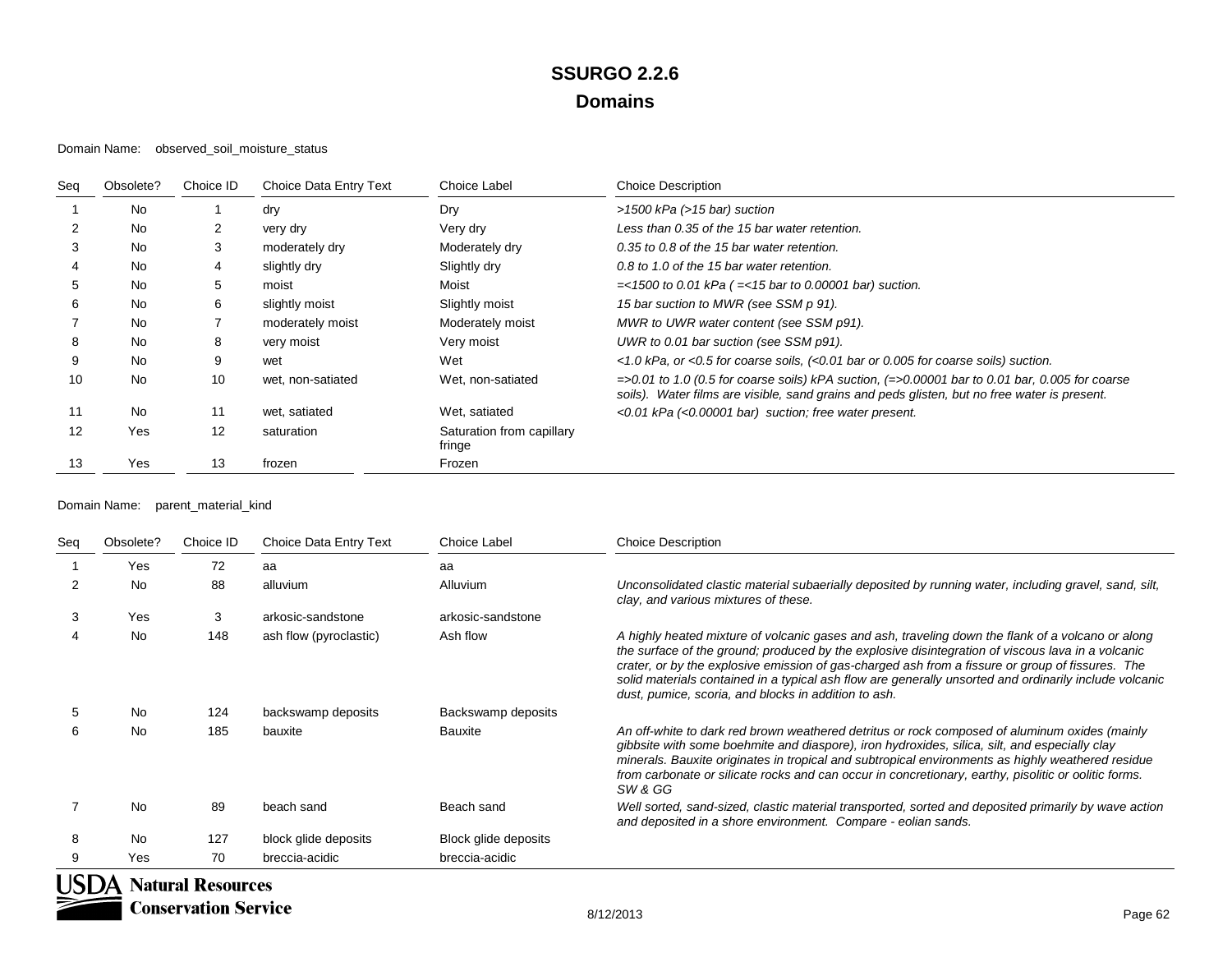#### Domain Name: parent\_material\_kind

| Seq | Obsolete? | Choice ID | Choice Data Entry Text     | <b>Choice Label</b>        | <b>Choice Description</b>                                                                                                                                                                                                                                                                                                                                                                                                                                                                                                                                                                                                                                                                                    |
|-----|-----------|-----------|----------------------------|----------------------------|--------------------------------------------------------------------------------------------------------------------------------------------------------------------------------------------------------------------------------------------------------------------------------------------------------------------------------------------------------------------------------------------------------------------------------------------------------------------------------------------------------------------------------------------------------------------------------------------------------------------------------------------------------------------------------------------------------------|
| 10  | Yes       | 74        | breccia-basic              | breccia-basic              |                                                                                                                                                                                                                                                                                                                                                                                                                                                                                                                                                                                                                                                                                                              |
| 11  | Yes       | 48        | chalk                      | chalk                      |                                                                                                                                                                                                                                                                                                                                                                                                                                                                                                                                                                                                                                                                                                              |
| 12  | Yes       | 45        | charcoal                   | charcoal                   |                                                                                                                                                                                                                                                                                                                                                                                                                                                                                                                                                                                                                                                                                                              |
| 13  | <b>No</b> | 21        | cinders                    | Cinders                    | Uncemented vitric, vesicular, pyroclastic material, more than 2.0 mm in at least one dimension, with<br>an apparent specific gravity (including vesicles) of more than 1.0 and less than 2.0.                                                                                                                                                                                                                                                                                                                                                                                                                                                                                                                |
| 14  | Yes       | 46        | coal                       | coal                       |                                                                                                                                                                                                                                                                                                                                                                                                                                                                                                                                                                                                                                                                                                              |
| 15  | No        | 182       | coastal marl               | Coastal marl               | An earthy, unconsolidated deposit of gray to buff-colored mud of low bulk density (dry) composed<br>primarily of very fine, almost pure calcium carbonate formed in subaqueous settings that span<br>freshwater lacustrine conditions (e.g. Florida Everglades) to saline intertidal settings (e.g. Florida<br>Keys) formed by the chemical action of algal mats and organic detritus (periphyton); other marl<br>varieties associated with different environments (e.g. freshwater marl, glauconitic marl) also occur.<br>Coastal marl can be quite pure or it can be finely disseminated throughout living root mats (e.g.<br>mangrove roots) and / or organic soil layers. Compare marl, freshwater marl. |
| 16  | No        | 90        | colluvium                  | Colluvium                  | Unconsolidated, unsorted earth material being transported or deposited on side slopes and/or at<br>the base of slopes by mass movement (e.g. direct gravitational action) and by local,<br>unconcentrated runoff.                                                                                                                                                                                                                                                                                                                                                                                                                                                                                            |
| 17  | No        | 153       | complex landslide deposits | Complex landslide deposits | A category of mass movement processes, associated sediments (complex landslide deposit) or<br>resultant landforms characterized by a composite of several mass movement processes none of<br>which dominates or leaves a prevailing landform. Numerous types of complex landslides can be<br>specified by naming the constituent processes evident (e.g. a complex earth spread - earth flow<br>landslide). Compare - fall, topple, slide, lateral spread, flow, landslide. SW & DV                                                                                                                                                                                                                          |
| 18  | Yes       | 13        | conglomerate               | conglomerate               |                                                                                                                                                                                                                                                                                                                                                                                                                                                                                                                                                                                                                                                                                                              |
| 19  | Yes       | 15        | conglomerate-calcareous    | conglomerate-calcareous    |                                                                                                                                                                                                                                                                                                                                                                                                                                                                                                                                                                                                                                                                                                              |
| 20  | Yes       | 14        | conglomerate-noncalcareous | conglomerate-noncalcareous |                                                                                                                                                                                                                                                                                                                                                                                                                                                                                                                                                                                                                                                                                                              |
| 21  | No        | 91        | coprogenic material        | Coprogenic material        |                                                                                                                                                                                                                                                                                                                                                                                                                                                                                                                                                                                                                                                                                                              |
| 22  | No.       | 128       | creep deposits             | Creep deposits             | Sediment resulting from slow mass movement of earth material down slopes, caused by gravity but<br>facilitated by saturation with water and alternate freezing and thawing.                                                                                                                                                                                                                                                                                                                                                                                                                                                                                                                                  |
| 23  | No        | 92        | cryoturbate                | Cryoturbate                |                                                                                                                                                                                                                                                                                                                                                                                                                                                                                                                                                                                                                                                                                                              |
| 24  | No        | 129       | debris avalanche deposits  | Debris avalanche deposits  | Sediment resulting from the very rapid and usually sudden sliding and flow of incoherent, unsorted<br>mixtures of soil and weathered bedrock.                                                                                                                                                                                                                                                                                                                                                                                                                                                                                                                                                                |
| 25  | No        | 154       | debris fall deposits       | Debris fall deposits       | The process, associated sediments (debris fall deposit) or resultant landform characterized by a<br>rapid type of fall involving the relatively free, downslope movement or collapse of detached,<br>unconsolidated material which falls freely through the air (lacks an underlying slip face); sediments<br>have substantial proportions of both fine earth and coarse fragments; common along undercut<br>stream banks. Compare - rock fall, soil fall, landslide. SW                                                                                                                                                                                                                                     |
| 26  | No        | 130       | debris flow deposits       | Debris flow deposits       | Sediment resulting from a mass movement of rock fragments, soil, mud, more than half of the<br>particles being larger than sand size.                                                                                                                                                                                                                                                                                                                                                                                                                                                                                                                                                                        |
| 27  | No.       | 131       | debris slide deposits      | Debris slide deposits      |                                                                                                                                                                                                                                                                                                                                                                                                                                                                                                                                                                                                                                                                                                              |

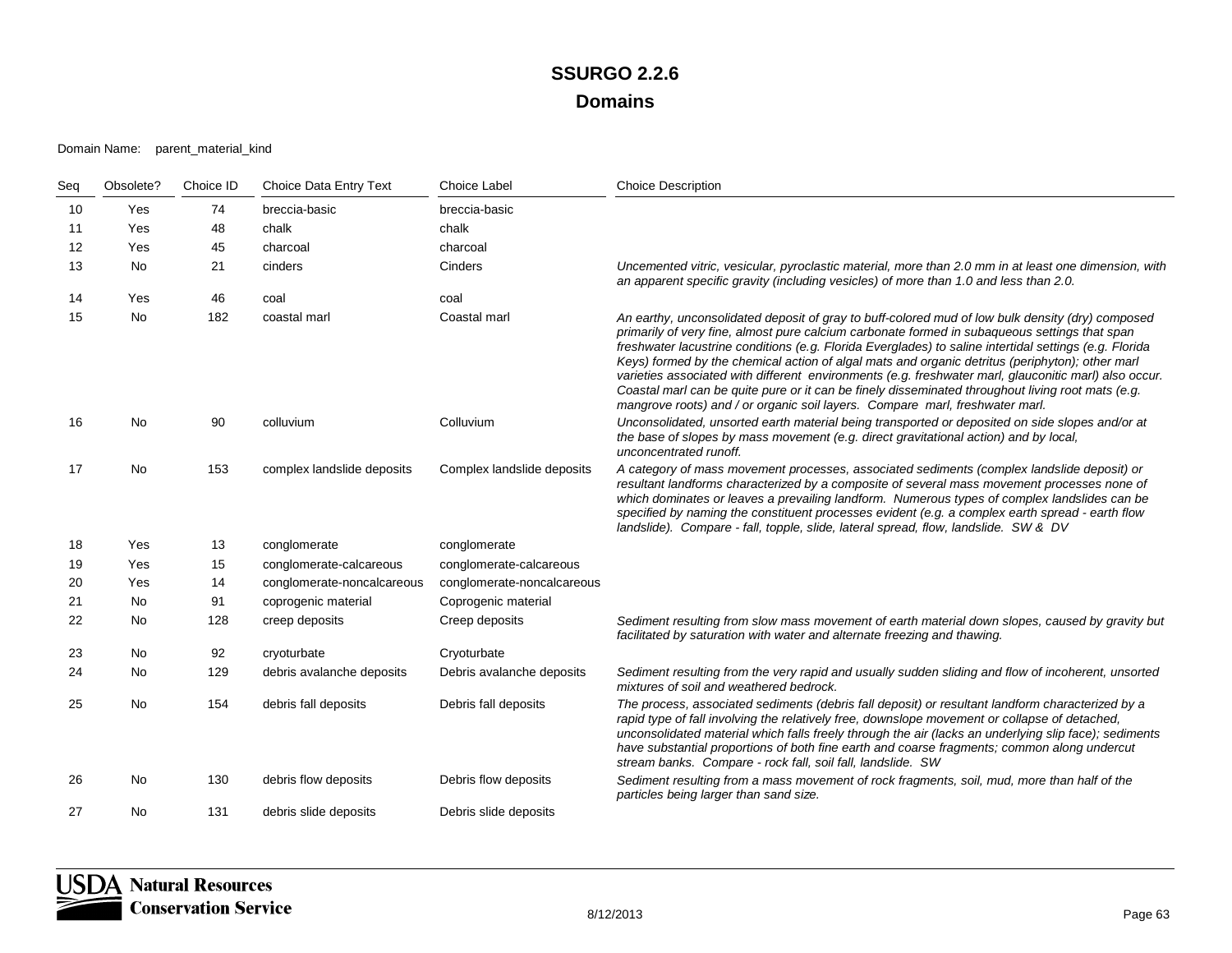Domain Name: parent\_material\_kind

| Seq | Obsolete? | Choice ID | Choice Data Entry Text | Choice Label              | <b>Choice Description</b>                                                                                                                                                                                                                                                                                                                                                                                                                                                                                                                                          |
|-----|-----------|-----------|------------------------|---------------------------|--------------------------------------------------------------------------------------------------------------------------------------------------------------------------------------------------------------------------------------------------------------------------------------------------------------------------------------------------------------------------------------------------------------------------------------------------------------------------------------------------------------------------------------------------------------------|
| 28  | No        | 155       | debris spread deposits | Debris spread deposits    | The process, associated sediments (debris spread deposit) or resultant landforms characterized by<br>a very rapid type of spread dominated by lateral movement in a soil and rock mass resulting from<br>liquefaction or plastic flow of underlying materials that may be extruded out between intact units;<br>sediments have substantial proportions of both fine earth and coarse fragments. Compare - earth<br>spread, rock spread, landslide. SW & DV                                                                                                         |
| 29  | <b>No</b> | 156       | debris topple deposits | Debris topple deposits    | The process, associated sediments (debris topple deposit) or resultant landform characterized by a<br>localized, very rapid type of topple in which large blocks of soil and rock material literally fall over,<br>rotating outward over a low pivot point; sediments have substantial proportions of both fine earth<br>and coarse fragments. Portions of the original material may remain intact, although reoriented,<br>within the resulting debris pile. Compare - earth topple, rock topple, landslide. SW                                                   |
| 30  | No        | 93        | diamicton              | Diamicton                 | A nonlithified, nonsorted or poorly sorted sediment that contains a wide range of particle sizes,<br>such as coarse fragments contained within a fine earth matrix (e.g. till, pebbly mudstone) and used<br>when                                                                                                                                                                                                                                                                                                                                                   |
| 31  | <b>No</b> | 94        | diatomaceous earth     | Diatomaceous earth        | A layer of soil material (limnic materials) that is composed of diatoms. Diatomaceous earth is<br>identified by several diagnostic criteria such as moist color value which changes on drying as a<br>result of the irreversible shrinkage of organic-matter coats on diatoms and either a moist color value<br>of 8 or more and a chroma of 2 or less from a saturated sodium-pyrophosphate extract on white<br>chromatographic or filter paper, or a cation-exchange capacity of less than 240 cmol (+) per kg<br>organic matter (measured by loss on ignition). |
| 32  | Yes       | 50        | dolomite               | dolomite                  |                                                                                                                                                                                                                                                                                                                                                                                                                                                                                                                                                                    |
| 33  | No.       | 180       | dredge spoils          | Dredge spoils             | Unconsolidated, randomly mixed sediments extracted and deposited during dredging and dumping<br>activities (e.g. adjoining the Intracoastal Waterway). Dredge spoils lie unconformably upon natural,<br>undisturbed soil or regolith and can form anthropogenic landforms (e.g. dredge spoil bank).                                                                                                                                                                                                                                                                |
| 34  | No.       | 97        | drift                  | <b>Drift</b>              | A general term applied to all mineral material (clay, silt, sand, gravel, boulders) transported by a<br>glacier and deposited directly by or from the ice, or by running water emanating from a glacier. Drift<br>includes unstratified material (till) that forms moraines, and stratified deposits that form outwash<br>plains, eskers, kames, varves, and glaciofluvial sediments. The term is generally applied to<br>Pleistocene glacial deposits in areas that no longer contain glaciers.                                                                   |
| 35  | No        | 157       | earth spread deposits  | Earth spread deposits     | The process, associated sediments (earth spread deposit) or resultant landforms characterized by<br>a very rapid type of spread dominated by lateral movement in a soil mass resulting from<br>liquefaction or plastic flow of underlying materials that may be extruded out between intact units.<br>Compare - debris spread, rock spread, landslide. SW & DV                                                                                                                                                                                                     |
| 36  | No.       | 158       | earth topple deposits  | Earth topple deposits     | The process, associated sediments (earth topple deposit) or resultant landform characterized by a<br>localized, very rapid type of topple in which large blocks of soil material literally fall over, rotating<br>outward over a low pivot point; sediments < 2 mm predominate. Portions of the original material<br>may remain intact, although reoriented, within the resulting deposit. Compare - debris topple, rock<br>topple, landslide. SW                                                                                                                  |
| 37  | No.       | 132       | earthflow deposits     | Earthflow deposits        |                                                                                                                                                                                                                                                                                                                                                                                                                                                                                                                                                                    |
| 38  | No        | 95        | eolian deposits        | Eolian deposits           | Material transported and deposited by the wind. Includes earth materials such as dune sands,<br>sand sheets, loess deposits, and clay (e.g. parna).                                                                                                                                                                                                                                                                                                                                                                                                                |
| 39  | No        | 143       | eolian sands           | Eolian sands              | Material transported and deposited by the wind, dominated by particles of sand-size (0.05-2 mm).                                                                                                                                                                                                                                                                                                                                                                                                                                                                   |
| 40  | No        | 96        | estuarine deposits     | <b>Estuarine deposits</b> |                                                                                                                                                                                                                                                                                                                                                                                                                                                                                                                                                                    |

**USDA** Natural Resources **Conservation Service**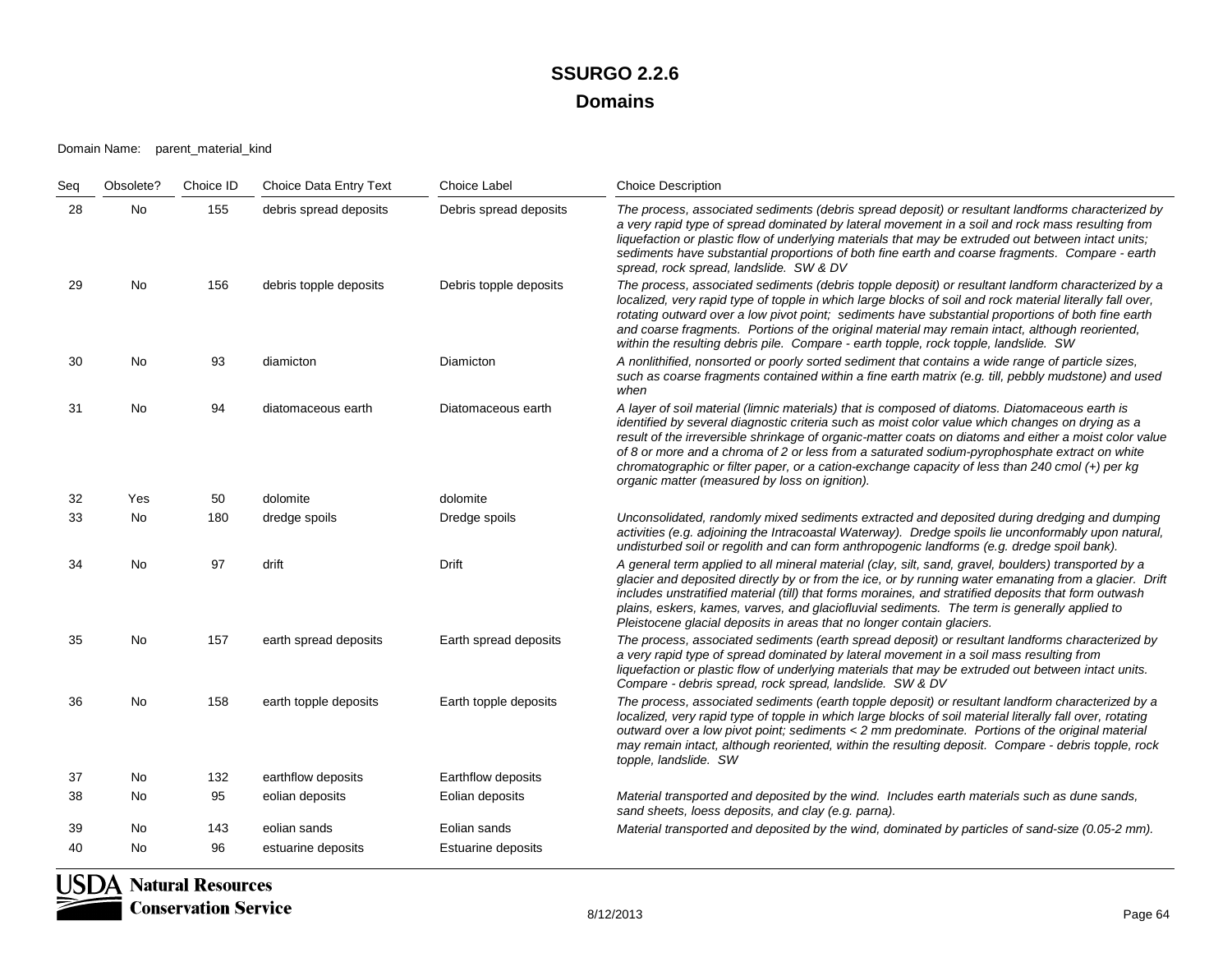#### Domain Name: parent\_material\_kind

| Seq | Obsolete? | Choice ID | Choice Data Entry Text    | <b>Choice Label</b>       | <b>Choice Description</b>                                                                                                                                                                                                                                                                                                                                                                                                                                                                                                                                                                   |
|-----|-----------|-----------|---------------------------|---------------------------|---------------------------------------------------------------------------------------------------------------------------------------------------------------------------------------------------------------------------------------------------------------------------------------------------------------------------------------------------------------------------------------------------------------------------------------------------------------------------------------------------------------------------------------------------------------------------------------------|
| 41  | No        | 159       | fall deposits             | Fall deposits             | (a) A category of mass movement processes, associated sediments (fall deposit), or resultant<br>landforms (e.g., rockfall, debris fall, soil fall) characterized by very rapid movement of a mass of<br>rock or earth that travels mostly through the air by free fall, leaping, bounding, or rolling, with little or<br>no interaction between one moving unit and another. Compare - topple, slide, lateral spread, flow,<br>complex landslide, landslide. SW & DV; (b) The mass of material moved by a fall. GG                                                                          |
| 42  | No        | 160       | flow deposits             | Flow deposits             | A category of mass movement processes, associated sediments (flow deposit) and landforms<br>characterized by slow to very rapid downslope movement of unconsolidated material which,<br>whether saturated or comparatively dry, behaves much as a viscous fluid as it moves. Types of<br>flows can be specified based on the dominant particle size of sediments (i.e. debris flow (e.g.,<br>lahar), earth flow (creep, mudflow), rock fragment flow (e.g., rockfall avalanche), debris avalanche).<br>Compare - fall, topple, slide, lateral spread, complex landslide, landslide. SW & DV |
| 43  | <b>No</b> | 177       | fluviomarine deposits     | Fluviomarine deposits     | Stratified materials (clay, silt, sand, or gravel) formed by both marine and fluvial processes,<br>resulting from sea level flucuations and stream migration (i.e. materials originally deposited in a<br>nearshore environment and subsequently reworked by fluvial processes as sea level fell, or vice<br>versa as sea level rose).                                                                                                                                                                                                                                                      |
| 44  | <b>No</b> | 183       | freshwater marl           | Freshwater marl           | A soft, grayish to white, earthy or powdery, usually impure calcium carbonate precipitated on the<br>bottoms of present-day freshwater lakes and ponds largely through the chemical action of algal<br>mats and organic detritus, or forming deposits that underlie marshes, swamps, and bogs that<br>occupy the sites of former (glacial) lakes. The calcium carbonate may range from 90% to less than<br>30%. Freshwater marl is usually gray; it has been used as a fertilizer for acid soils deficient in lime.<br>Syn.: bog lime. Compare marl, coastal marl.                          |
| 45  | <b>No</b> | 98        | glaciofluvial deposits    | Glaciofluvial deposits    | Material moved by glaciers and subsequently sorted and deposited by streams flowing from the<br>melting ice. The deposits are stratified and may occur in the form of outwash plains, valley trains,<br>deltas, kames, eskers, and kame terraces.                                                                                                                                                                                                                                                                                                                                           |
| 46  | <b>No</b> | 99        | glaciolacustrine deposits | Glaciolacustrine deposits | Material ranging from fine clay to sand derived from glaciers and deposited in glacial lakes by water<br>originating mainly from the melting of glacial ice. Many are bedded or laminated with varves or<br>rhythmites.                                                                                                                                                                                                                                                                                                                                                                     |
| 47  | No        | 100       | glaciomarine deposits     | Glaciomarine deposits     | Glacially eroded, terrestrially derived sediments (clay, silt, sand, and gravel) that accumulated on<br>the ocean floor. Sediments may be accumulated as an ice-contact deposit, by fluvial transport, ice-<br>rafting, or eolian transport.                                                                                                                                                                                                                                                                                                                                                |
| 48  | Yes       | 77        | glauconite                | glauconite                |                                                                                                                                                                                                                                                                                                                                                                                                                                                                                                                                                                                             |
| 49  | Yes       | 56        | gneiss                    | gneiss                    |                                                                                                                                                                                                                                                                                                                                                                                                                                                                                                                                                                                             |
| 50  | Yes       | 57        | qneiss-acidic             | gneiss-acidic             |                                                                                                                                                                                                                                                                                                                                                                                                                                                                                                                                                                                             |
| 51  | Yes       | 58        | gneiss-basic              | gneiss-basic              |                                                                                                                                                                                                                                                                                                                                                                                                                                                                                                                                                                                             |
| 52  | <b>No</b> | 161       | greensands                | Greensands                | a) An unconsolidated, near-shore marine sediment containing substantial amounts of dark greenish<br>glauconite pellets, often mingled with clay or sand (quartz may form the dominant constituent);<br>prominent in Cretaceous and Tertiary coastal plain strata of New Jersey, Delaware and Maryland;                                                                                                                                                                                                                                                                                      |

*has been commercially mined for potassium fertilizer. The term is loosely applied to any glauconitic sediment. b) (Not Preferred - use glauconitic sandstone) A sandstone consisting of greensand that is commonly poorly cemented, and has a greenish color when unweathered but an orange or yellow color when weathered. Compare - glauconite pellets. SW*

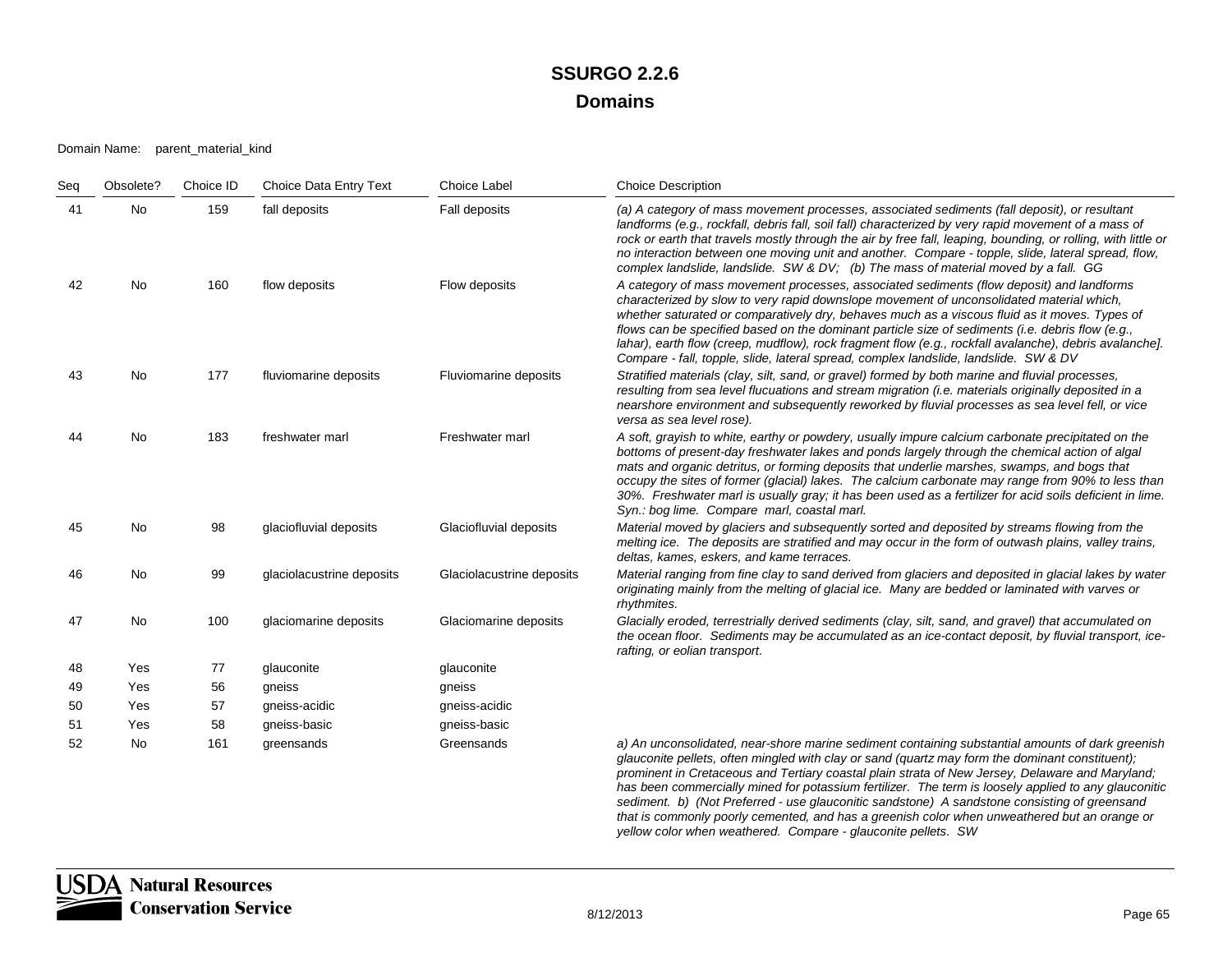#### Domain Name: parent\_material\_kind

| Seq | Obsolete? | Choice ID | Choice Data Entry Text                 | Choice Label                           | <b>Choice Description</b>                                                                                                                                                                                                                                                                                                                                                                                                                                                                                                                                                          |
|-----|-----------|-----------|----------------------------------------|----------------------------------------|------------------------------------------------------------------------------------------------------------------------------------------------------------------------------------------------------------------------------------------------------------------------------------------------------------------------------------------------------------------------------------------------------------------------------------------------------------------------------------------------------------------------------------------------------------------------------------|
| 53  | No        | 141       | grus                                   | Grus                                   | The fragmental products of in situ granular disintegration of granite and granitic rocks, dominated<br>by inter-crystal disintegration.                                                                                                                                                                                                                                                                                                                                                                                                                                            |
| 54  | No        | 186       | gypsite                                | Gypsite                                | An earthy gypsum (CaSO4.2H2O) variety that contains various quantities (i.e. < 50%) of soil<br>material, silicate clay minerals and sometimes other salts (e.g. NaCl); found only in arid or semi-arid<br>regions as secondary precipitation concentrations or efflorescence associated with rock gypsum or<br>gypsum-bearing strata. Compare rock gypsum, rock anhydrite. SW & GG                                                                                                                                                                                                 |
| 55  | No        | 184       | human-transported material             | Human-transported material             | Organic or mineral soil material (or any other material that can function as a soil material) that has<br>been moved horizontally onto a pedon from a source area outside of that pedon by directed human<br>activity, usually with the aid of machinery. There has been little or no subsequent reworking by<br>wind, gravity, water, or ice. Human transported materials are most commonly associated with<br>building sites, mining or dredging operations, land fills, or other similar activities that result in the<br>formation of a constructional anthropogenic landform. |
| 56  | Yes       | 29        | igneous                                | igneous                                |                                                                                                                                                                                                                                                                                                                                                                                                                                                                                                                                                                                    |
| 57  | Yes       | 37        | igneous-acid (eg., rhyolite)           | igneous-acid (eg., rhyolite)           |                                                                                                                                                                                                                                                                                                                                                                                                                                                                                                                                                                                    |
| 58  | Yes       | 36        | igneous-andesite                       | igneous-andesite                       |                                                                                                                                                                                                                                                                                                                                                                                                                                                                                                                                                                                    |
| 59  | Yes       | 35        | igneous-basalt                         | igneous-basalt                         |                                                                                                                                                                                                                                                                                                                                                                                                                                                                                                                                                                                    |
| 60  | Yes       | 31        | igneous-basic (eg., gabbro)            | igneous-basic (eg., gabbro)            |                                                                                                                                                                                                                                                                                                                                                                                                                                                                                                                                                                                    |
| 61  | Yes       | 30        | igneous-coarse (or intrusive)          | igneous-coarse (or intrusive)          |                                                                                                                                                                                                                                                                                                                                                                                                                                                                                                                                                                                    |
| 62  | Yes       | 34        | igneous-fine (or extrusive)            | igneous-fine (or extrusive)            |                                                                                                                                                                                                                                                                                                                                                                                                                                                                                                                                                                                    |
| 63  | Yes       | 33        | igneous-granite                        | igneous-granite                        |                                                                                                                                                                                                                                                                                                                                                                                                                                                                                                                                                                                    |
| 64  | Yes       | 32        | igneous-intermediate (eg.,<br>diorite) | igneous-intermediate (eg.,<br>diorite) |                                                                                                                                                                                                                                                                                                                                                                                                                                                                                                                                                                                    |
| 65  | Yes       | 38        | igneous-ultrabasic                     | igneous-ultrabasic                     |                                                                                                                                                                                                                                                                                                                                                                                                                                                                                                                                                                                    |
| 66  | Yes       | 5         | interbedded sedimentary                | interbedded sedimentary                |                                                                                                                                                                                                                                                                                                                                                                                                                                                                                                                                                                                    |
| 67  | No.       | 101       | lacustrine deposits                    | Lacustrine deposits                    | Clastic sediments and chemical precipitates deposited in lakes.                                                                                                                                                                                                                                                                                                                                                                                                                                                                                                                    |
| 68  | No        | 181       | lagoonal deposits                      | Lagoonal deposits                      | Sand, silt or clay-sized sediments transported and deposited by wind, currents, and storm<br>washover in the relatively low-energy, brackish to saline, shallow waters of a lagoon. Compare -<br>marine deposit.                                                                                                                                                                                                                                                                                                                                                                   |
| 69  | No        | 146       | lahar deposits                         | Lahar deposits                         | Unconsolidated volcaniclastic material emplaced as mudflows on or near the flanks of a volcano.                                                                                                                                                                                                                                                                                                                                                                                                                                                                                    |
| 70  | No        | 147       | lapilli                                | Lapilli                                | Non or slightly vesicular pyroclastics, 2.0 to 76 mm in at least one dimension, with an apparent<br>specific gravity of 2.0 or more.                                                                                                                                                                                                                                                                                                                                                                                                                                               |
| 71  | No        | 133       | lateral spread deposits                | Lateral spread deposits                |                                                                                                                                                                                                                                                                                                                                                                                                                                                                                                                                                                                    |
| 72  | Yes       | 47        | limestone                              | limestone                              |                                                                                                                                                                                                                                                                                                                                                                                                                                                                                                                                                                                    |
| 73  | Yes       | 52        | limestone-arenaceous                   | limestone-arenaceous                   |                                                                                                                                                                                                                                                                                                                                                                                                                                                                                                                                                                                    |
| 74  | Yes       | 53        | limestone-argillaceous                 | limestone-argillaceous                 |                                                                                                                                                                                                                                                                                                                                                                                                                                                                                                                                                                                    |
| 75  | Yes       | 54        | limestone-cherty                       | limestone-cherty                       |                                                                                                                                                                                                                                                                                                                                                                                                                                                                                                                                                                                    |
| 76  | Yes       | 51        | limestone-phosphatic                   | limestone-phosphatic                   |                                                                                                                                                                                                                                                                                                                                                                                                                                                                                                                                                                                    |
| 77  | Yes       | 7         | limestone-sandstone                    | limestone-sandstone                    |                                                                                                                                                                                                                                                                                                                                                                                                                                                                                                                                                                                    |

**USDA** Natural Resources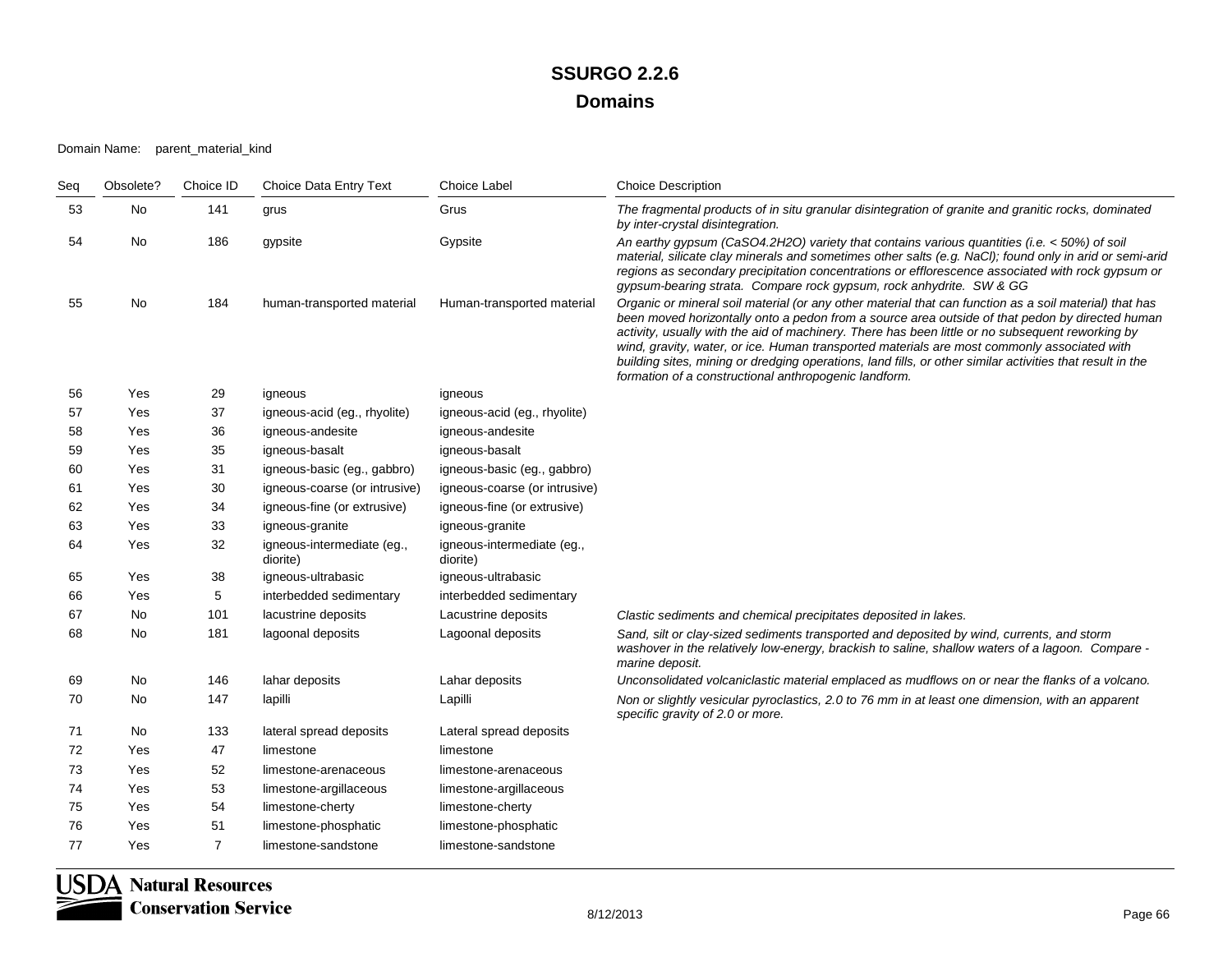#### Domain Name: parent\_material\_kind

| Seq | Obsolete?                     | Choice ID | Choice Data Entry Text                     | Choice Label                               | <b>Choice Description</b>                                                                                                                                                                                                                                                                                                                                                                                                                                                                                                                                                                    |  |  |
|-----|-------------------------------|-----------|--------------------------------------------|--------------------------------------------|----------------------------------------------------------------------------------------------------------------------------------------------------------------------------------------------------------------------------------------------------------------------------------------------------------------------------------------------------------------------------------------------------------------------------------------------------------------------------------------------------------------------------------------------------------------------------------------------|--|--|
| 78  | Yes                           | 6         | limestone-sandstone-shale                  | limestone-sandstone-shale                  |                                                                                                                                                                                                                                                                                                                                                                                                                                                                                                                                                                                              |  |  |
| 79  | Yes                           | 8         | limestone-shale                            | limestone-shale                            |                                                                                                                                                                                                                                                                                                                                                                                                                                                                                                                                                                                              |  |  |
| 80  | Yes                           | 9         | limestone-siltstone                        | limestone-siltstone                        |                                                                                                                                                                                                                                                                                                                                                                                                                                                                                                                                                                                              |  |  |
| 81  | <b>No</b>                     | 187       | limonite                                   | Limonite                                   | A general 'field' term for various brown to yellowish brown, amorphous- to-cryptocrystalline<br>hydrous ferric oxides that are an undetermined mixture of goethite, hematite, and lepidocrocite<br>formed by weathering and iron oxidation from iron-bearing, rocks and minerals. SW & GG                                                                                                                                                                                                                                                                                                    |  |  |
| 82  | No                            | 102       | loess                                      | Loess                                      | Material transported and deposited by wind and consisting predominantly of silt size.                                                                                                                                                                                                                                                                                                                                                                                                                                                                                                        |  |  |
| 83  | No                            | 103       | loess, calcareous                          | Calcareous loess                           |                                                                                                                                                                                                                                                                                                                                                                                                                                                                                                                                                                                              |  |  |
| 84  | No                            | 144       | loess, noncalcareous                       | Noncalcareous loess                        | Noncalcareous material transported and deposited by wind and consisting predominantly of silt size<br>$(0.002 - 0.05$ mm).                                                                                                                                                                                                                                                                                                                                                                                                                                                                   |  |  |
| 85  | Yes                           | 44        | logs and stumps                            | logs and stumps                            |                                                                                                                                                                                                                                                                                                                                                                                                                                                                                                                                                                                              |  |  |
| 86  | Yes                           | 49        | marble                                     | marble                                     |                                                                                                                                                                                                                                                                                                                                                                                                                                                                                                                                                                                              |  |  |
| 87  | No                            | 104       | marine deposits                            | Marine deposits                            |                                                                                                                                                                                                                                                                                                                                                                                                                                                                                                                                                                                              |  |  |
| 88  | No                            | 76        | marl                                       | Marl                                       | A generic term loosely applied to a variety of materials, most of which occur as an earthy,<br>unconsolidated deposit consisting chiefly of an intimate mixture of clay and calcium carbonate<br>formed commonly by the chemical action of algae mats and organic detritus (periphyton);<br>specifically an earthy substance containing 35-65% clay and 65-35% calcium carbonate mud;<br>formed primarily under freshwater lacustrine conditions, but varieties associated with more saline<br>environments and higher carbonate contents also occur. Compare coastal marl, freshwater marl, |  |  |
| 89  | No                            | 105       | mass movement deposits                     | Mass movement deposits                     | Sediment resulting from the dislodgement and downslope transport of soil and rock material as a<br>unit under direct gravitational stress. The process includes slow displacements such as creep and<br>solifluction, and rapid movements such as landslides, rock slides, and falls, earthflows, debris<br>flows, and avalanches. Agents of fluid transport (water, ice, air) may play an important, if<br>subordinate role in the process.                                                                                                                                                 |  |  |
| 90  | Yes                           | 55        | metamorphic                                | metamorphic                                |                                                                                                                                                                                                                                                                                                                                                                                                                                                                                                                                                                                              |  |  |
| 91  | No                            | 106       | mine spoil or earthy fill                  | Mine spoil or earthy fill                  |                                                                                                                                                                                                                                                                                                                                                                                                                                                                                                                                                                                              |  |  |
| 92  | No                            | 178       | mine spoil, coal extraction                | Coal extraction mine spoil                 | Randomly mixed, earthy materials artificially deposited as a result of either surficial or underground<br>coal mining activities.                                                                                                                                                                                                                                                                                                                                                                                                                                                            |  |  |
| 93  | No                            | 179       | mine spoil, metal ore<br>extraction        | Metal ore extraction mine<br>spoil         | Randomly mixed, earthy materials artificially deposited as a result of either surficial or underground<br>metal-ore mining activities.                                                                                                                                                                                                                                                                                                                                                                                                                                                       |  |  |
| 94  | Yes                           | 81        | mixed                                      | mixed                                      |                                                                                                                                                                                                                                                                                                                                                                                                                                                                                                                                                                                              |  |  |
| 95  | Yes                           | 83        | mixed-calcareous                           | mixed-calcareous                           |                                                                                                                                                                                                                                                                                                                                                                                                                                                                                                                                                                                              |  |  |
| 96  | Yes                           | 85        | mixed-igneous &<br>metamorphic             | mixed-igneous &<br>metamorphic             |                                                                                                                                                                                                                                                                                                                                                                                                                                                                                                                                                                                              |  |  |
| 97  | Yes                           | 86        | mixed-igneous &<br>sedimentary             | mixed-igneous &<br>sedimentary             |                                                                                                                                                                                                                                                                                                                                                                                                                                                                                                                                                                                              |  |  |
| 98  | Yes                           | 84        | mixed-igneous-metamorphic<br>& sedimentary | mixed-igneous-metamorphic<br>& sedimentary |                                                                                                                                                                                                                                                                                                                                                                                                                                                                                                                                                                                              |  |  |
| 99  | Yes                           | 87        | mixed-metamorphic &<br>sedimentary         | mixed-metamorphic &<br>sedimentary         |                                                                                                                                                                                                                                                                                                                                                                                                                                                                                                                                                                                              |  |  |
|     | <b>USDA Natural Resources</b> |           |                                            |                                            |                                                                                                                                                                                                                                                                                                                                                                                                                                                                                                                                                                                              |  |  |

**Conservation Service** 

₹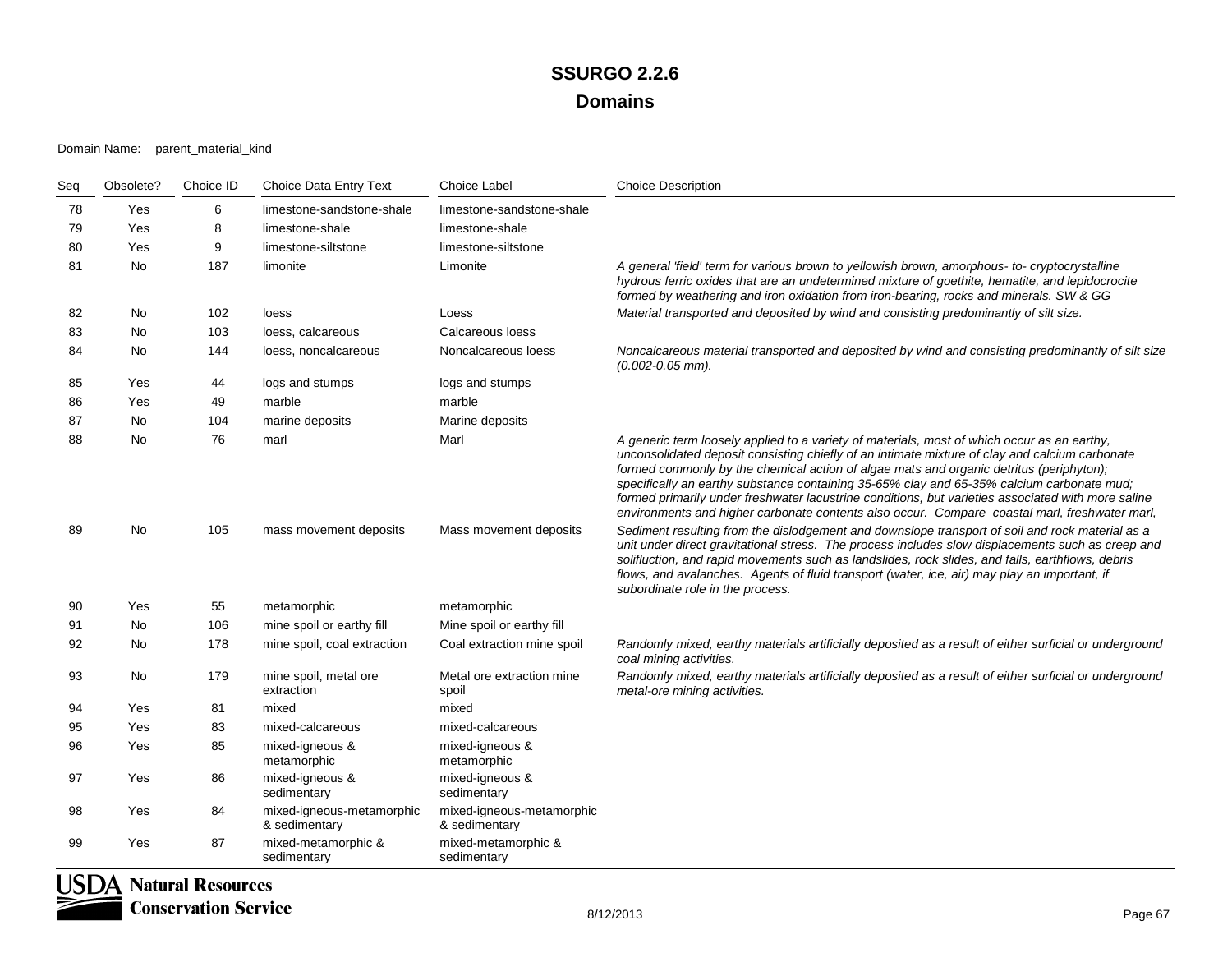#### Domain Name: parent\_material\_kind

| Seq | Obsolete? | Choice ID | Choice Data Entry Text       | <b>Choice Label</b>         | <b>Choice Description</b>                                                                                                                                                                                                                                                                                                                                                                                                                                                                                                                   |
|-----|-----------|-----------|------------------------------|-----------------------------|---------------------------------------------------------------------------------------------------------------------------------------------------------------------------------------------------------------------------------------------------------------------------------------------------------------------------------------------------------------------------------------------------------------------------------------------------------------------------------------------------------------------------------------------|
| 100 | Yes       | 82        | mixed-noncalcareous          | mixed-noncalcareous         |                                                                                                                                                                                                                                                                                                                                                                                                                                                                                                                                             |
| 101 | No        | 126       | mudflow deposits             | Mudflow deposits            |                                                                                                                                                                                                                                                                                                                                                                                                                                                                                                                                             |
| 102 | No        | 107       | organic, grassy material     | Grassy organic material     |                                                                                                                                                                                                                                                                                                                                                                                                                                                                                                                                             |
| 103 | No        | 41        | organic, herbaceous material | Herbaceous organic material |                                                                                                                                                                                                                                                                                                                                                                                                                                                                                                                                             |
| 104 | No        | 40        | organic, mossy material      | Mossy organic material      |                                                                                                                                                                                                                                                                                                                                                                                                                                                                                                                                             |
| 105 | No        | 39        | organic, unspecified         | Organic material            |                                                                                                                                                                                                                                                                                                                                                                                                                                                                                                                                             |
| 106 | No        | 42        | organic, woody material      | Woody organic material      |                                                                                                                                                                                                                                                                                                                                                                                                                                                                                                                                             |
| 107 | <b>No</b> | 108       | outwash                      | Outwash                     | (a) Stratified detritus (chiefly sand and gravel) removed or "washed out" from a glacier by melt-<br>water streams and deposited in front of or beyond the end moraine or the margin of an active<br>glacier. The coarser material is deposited nearer to the ice.                                                                                                                                                                                                                                                                          |
| 108 | No        | 125       | overbank deposits            | Overbank deposits           |                                                                                                                                                                                                                                                                                                                                                                                                                                                                                                                                             |
| 109 | Yes       | 73        | pahoehoe                     | pahoehoe                    |                                                                                                                                                                                                                                                                                                                                                                                                                                                                                                                                             |
| 110 | No        | 145       | parna                        | Parna                       | A term used, especially in southeast Australia, for silt and sand-sized aggregates of eolian clay<br>occurring in sheets.                                                                                                                                                                                                                                                                                                                                                                                                                   |
| 111 | No        | 109       | pedisediment                 | Pedisediment                | A layer of sediment, eroded from the shoulder and back slope of an erosional slope, that lies on<br>and is, or was, being transported across a pediment.                                                                                                                                                                                                                                                                                                                                                                                    |
| 112 | No        | 22        | pumice                       | Pumice                      |                                                                                                                                                                                                                                                                                                                                                                                                                                                                                                                                             |
| 113 | Yes       | 65        | pyroclastic                  | pyroclastic                 |                                                                                                                                                                                                                                                                                                                                                                                                                                                                                                                                             |
| 114 | No        | 175       | pyroclastic flow             | Pyroclastic flow            | A fast density current of pyroclastic material, usually very hot, composed of a mixture of gasses<br>and a variety of pyroclastic particles (ash, pumice, scoria, lava fragments, etc.); produced by the<br>explosive disintegration of viscous lava in a volcanic crater or by the explosive emission of gas-<br>charged ash from a fissure and which tends to follow topographic lows (e.g. valleys) as it moves;<br>used in a more general sense than ash flow. Compare - pyroclastic surge, ash flow, nue ardente,<br>lahar. SW, SN, GG |
| 115 | No        | 176       | pyroclastic surge            | Pyroclastic surge           | A low density, dilute, turbulent pyroclastic flow, usually very hot, composed of a generally unsorted<br>mixture of gases, ash, pumice and dense rock fragments that travels across the ground at high<br>speed and less constrained by topography than a pyroclastic flow; several types of pyroclastic<br>surges can be specified (e.g. base surge, ash-cloud-surge). Compare - pyroclastic flow. SW, SN,<br>GG                                                                                                                           |
| 116 | Yes       | 64        | quartzite                    | quartzite                   |                                                                                                                                                                                                                                                                                                                                                                                                                                                                                                                                             |
| 117 | No        | 110       | residuum                     | Residuum                    | Unconsolidated, weathered, or partly weathered mineral material that accumulates by disintegration<br>of bedrock in place.                                                                                                                                                                                                                                                                                                                                                                                                                  |
| 118 | No        | 162       | rock spread deposits         | Rock spread deposits        | The process, associated sediments (rock spread deposit) or resultant landforms characterized by a<br>very rapid type of spread dominated by lateral movement in a rock mass resulting from liquefaction<br>or plastic flow of underlying materials that may be extruded out between intact units; rock bodies<br>predominate. Compare - debris spread, earth spread, landslide. SW & DV                                                                                                                                                     |

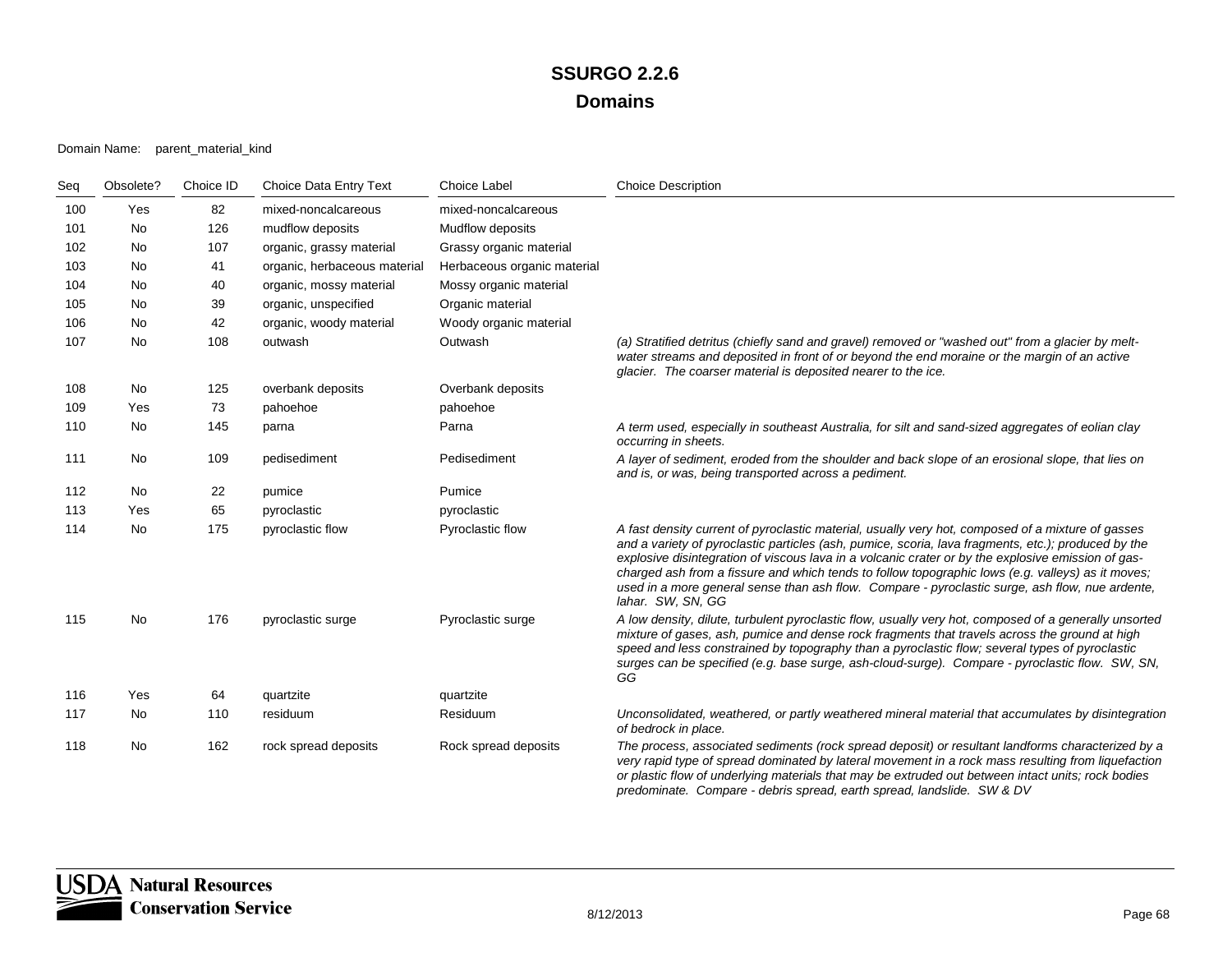Domain Name: parent\_material\_kind

| Seq | Obsolete? | Choice ID      | <b>Choice Data Entry Text</b>       | <b>Choice Label</b>                 | <b>Choice Description</b>                                                                                                                                                                                                                                                                                                                                                                                                                                                                                                                                                                                                                                                                                                                                                   |
|-----|-----------|----------------|-------------------------------------|-------------------------------------|-----------------------------------------------------------------------------------------------------------------------------------------------------------------------------------------------------------------------------------------------------------------------------------------------------------------------------------------------------------------------------------------------------------------------------------------------------------------------------------------------------------------------------------------------------------------------------------------------------------------------------------------------------------------------------------------------------------------------------------------------------------------------------|
| 119 | No.       | 163            | rock topple deposits                | Rock topple deposits                | The process, associated sediments (rock topple deposit) or resultant landform characterized by a<br>localized, very rapid type of fall in which large blocks of rock material literally fall over, rotating<br>outward over a low pivot point; rock bodies predominate (little fine earth). Portions of the original<br>material may remain intact, although reoriented, within the resulting deposit. Compare - earth<br>topple, debris topple, landslide. SW                                                                                                                                                                                                                                                                                                              |
| 120 | No.       | 135            | rockfall avalanche deposits         | Rockfall avalanche deposits         |                                                                                                                                                                                                                                                                                                                                                                                                                                                                                                                                                                                                                                                                                                                                                                             |
| 121 | No        | 134            | rockfall deposits                   | Rockfall deposits                   |                                                                                                                                                                                                                                                                                                                                                                                                                                                                                                                                                                                                                                                                                                                                                                             |
| 122 | No        | 164            | rotational debris slide<br>deposits | Rotational debris slide<br>deposits | The process, associated sediments (rotational debris slide deposit) or resultant landform<br>characterized by an extremely slow to moderately rapid type of slide, composed of comparatively<br>dry and largely unconsolidated earthy material, portions of which remain largely intact and in which<br>movement occurs along a well-defined, concave shear surface and resulting in a backward rotation<br>of the displaced mass; sediments have substantial proportions of both fine earth and coarse<br>fragments. The landform may be single, successive (repeated up and down slope), or multiple (as<br>the number of slide components increase). Compare - rotational earth slide, rotational rock slide,<br>translational slide, lateral spread, landslide. SW & DV |
| 123 | No.       | 165            | rotational earth slide deposits     | Rotational earth slide<br>deposits  | The process, associated sediments (rotational earth slide deposit) or resultant landform<br>characterized by an extremely slow to moderately rapid type of slide, composed of comparatively<br>dry and largely unconsolidated earthy material, portions of which remain largely intact and in which<br>movement occurs along a well-defined, concave shear surface and resulting in a backward rotation<br>of the displaced mass; sediments predominantly fine earth $\leq$ 2 mm). The landform may be single,<br>successive (repeated up and down slope), or multiple (as the number of slide components<br>increase). Compare - rotational debris slide, rotational rock slide, translational slide, lateral spread,<br>landslide. SW & DV                                |
| 124 | No.       | 166            | rotational rock slide deposits      | Rotational rock slide deposits      | The process, associated sediments (rotational rock slide deposit) or resultant landform<br>characterized by an extremely slow to moderately rapid type of slide, composed of comparatively<br>dry and largely consolidated rock bodies, portions of which remain largely intact but reoriented, and<br>in which movement occurs along a well-defined, concave shear surface and resulting in a backward<br>rotation of the displaced mass. The landform may be single, successive (repeated up and down<br>slope), or multiple (as the number of slide components increase). Compare - rotational debris slide,<br>rotational earth slide, translational slide, lateral spread, landslide. SW & DV                                                                          |
| 125 | No.       | 136            | rotational slide deposits           | Rotational slide deposits           | An accumlation of sediment resulting from a mass movement and a process characterized by a<br>slide in which shearing takes place on a well defined, curved shear surface, concave upward,<br>producing a backward rotation in the displaced mass.                                                                                                                                                                                                                                                                                                                                                                                                                                                                                                                          |
| 126 | No        | 167            | sand flow deposits                  | Sand flow deposits                  | A flow of wet sand, as along banks of noncohesive clean sand that is subject to scour and to<br>repeated fluctuations in pore-water pressure due to rise and fall of the tide. GG                                                                                                                                                                                                                                                                                                                                                                                                                                                                                                                                                                                           |
| 127 | Yes       | $\mathbf 1$    | sandstone                           | sandstone                           |                                                                                                                                                                                                                                                                                                                                                                                                                                                                                                                                                                                                                                                                                                                                                                             |
| 128 | Yes       | 4              | sandstone-calcareous                | sandstone-calcareous                |                                                                                                                                                                                                                                                                                                                                                                                                                                                                                                                                                                                                                                                                                                                                                                             |
| 129 | Yes       | $\overline{c}$ | sandstone-noncalcareous             | sandstone-noncalcareous             |                                                                                                                                                                                                                                                                                                                                                                                                                                                                                                                                                                                                                                                                                                                                                                             |
| 130 | Yes       | 10             | sandstone-shale                     | sandstone-shale                     |                                                                                                                                                                                                                                                                                                                                                                                                                                                                                                                                                                                                                                                                                                                                                                             |
| 131 | Yes       | 11             | sandstone-siltstone                 | sandstone-siltstone                 |                                                                                                                                                                                                                                                                                                                                                                                                                                                                                                                                                                                                                                                                                                                                                                             |

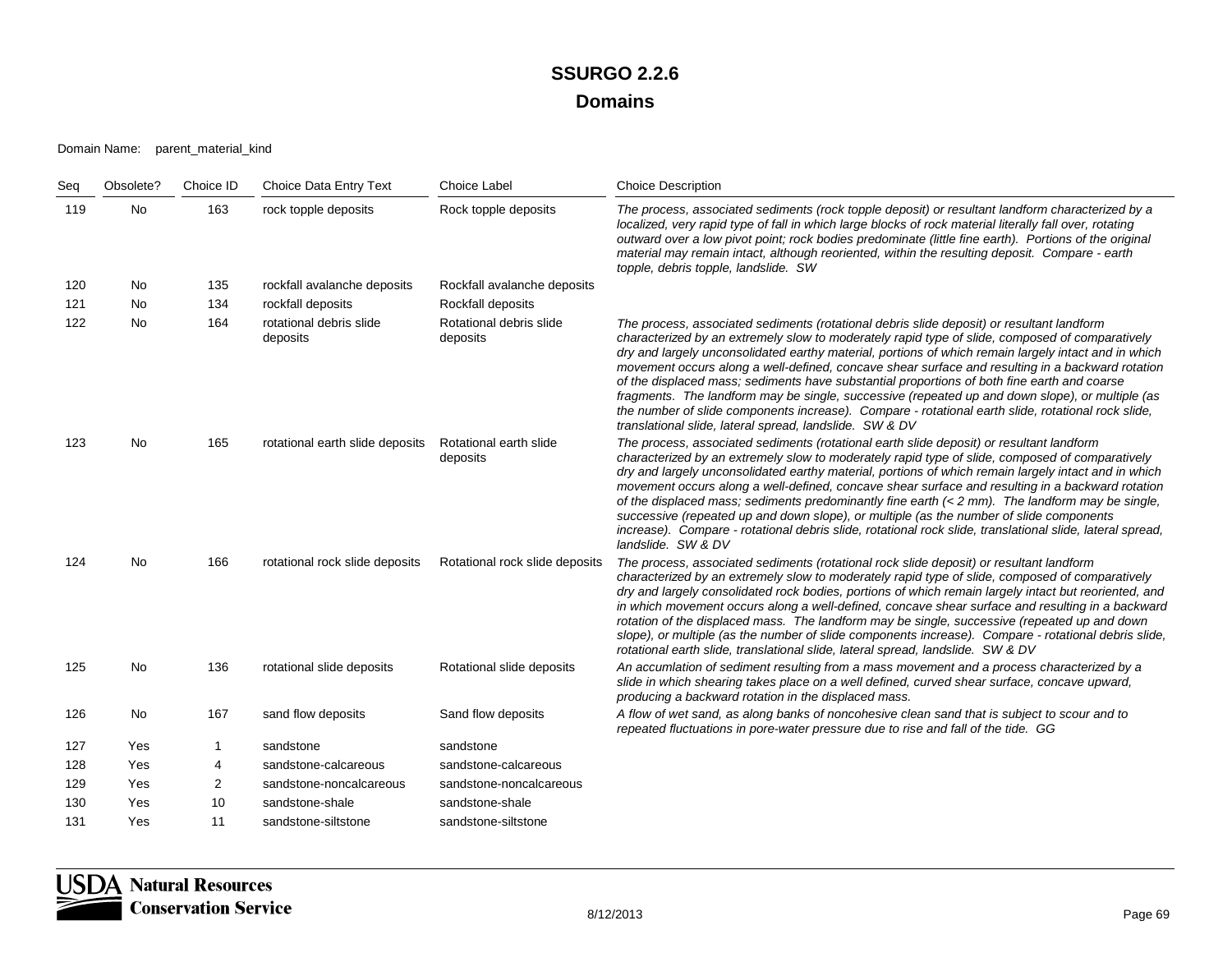### Domain Name: parent\_material\_kind

| Seq | Obsolete? | Choice ID | Choice Data Entry Text  | <b>Choice Label</b>     | <b>Choice Description</b>                                                                                                                                                                                                                                                                              |
|-----|-----------|-----------|-------------------------|-------------------------|--------------------------------------------------------------------------------------------------------------------------------------------------------------------------------------------------------------------------------------------------------------------------------------------------------|
| 132 | <b>No</b> | 142       | saprolite               | Saprolite               | - (Provisional definition) Soft, friable, isovolumetrically weathered bedrock that retains the fabric<br>and structure of the parent rock (Colman and Dethier, 1986) exhibiting extensive inter-crystal and<br>intra-crystal weathering.                                                               |
|     |           |           |                         |                         | In pedology, saprolite was formerly applied to any unconsolidated residual material underlying the<br>soil and grading to hard bedrock below.                                                                                                                                                          |
| 133 | Yes       | 60        | schist                  | schist                  |                                                                                                                                                                                                                                                                                                        |
| 134 | Yes       | 61        | schist-acidic           | schist-acidic           |                                                                                                                                                                                                                                                                                                        |
| 135 | Yes       | 62        | schist-basic            | schist-basic            |                                                                                                                                                                                                                                                                                                        |
| 136 | <b>No</b> | 23        | scoria                  | Scoria                  | Vesicular, cindery crust or bomb-sized fragments of such material on the surface of andesitic or<br>basaltic lava, the vesicular nature of which is due to the escape of volcanic gases before<br>solidification; it is usually heavier, darker, and more crystalline than pumice. Synonym - cinder.   |
| 137 | <b>No</b> | 137       | scree                   | Scree                   | A collective term for an accumulation of coarse rock debris or a sheet of coarse debris mantling a<br>slope. Scree is not a synonym of talus, as scree includes loose, coarse fragment material on<br>slopes without cliffs.                                                                           |
| 138 | Yes       | 75        | sedimentary             | sedimentary             |                                                                                                                                                                                                                                                                                                        |
| 139 | Yes       | 59        | serpentine              | serpentine              |                                                                                                                                                                                                                                                                                                        |
| 140 | Yes       | 25        | shale                   | shale                   |                                                                                                                                                                                                                                                                                                        |
| 141 | Yes       | 27        | shale-calcareous        | shale-calcareous        |                                                                                                                                                                                                                                                                                                        |
| 142 | Yes       | 28        | shale-clay              | shale-clay              |                                                                                                                                                                                                                                                                                                        |
| 143 | Yes       | 26        | shale-noncalcareous     | shale-noncalcareous     |                                                                                                                                                                                                                                                                                                        |
| 144 | Yes       | 12        | shale-siltstone         | shale-siltstone         |                                                                                                                                                                                                                                                                                                        |
| 145 | Yes       | 78        | siltstone               | siltstone               |                                                                                                                                                                                                                                                                                                        |
| 146 | Yes       | 80        | siltstone-calcareous    | siltstone-calcareous    |                                                                                                                                                                                                                                                                                                        |
| 147 | Yes       | 79        | siltstone-noncalcareous | siltstone-noncalcareous |                                                                                                                                                                                                                                                                                                        |
| 148 | Yes       | 63        | slate                   | slate                   |                                                                                                                                                                                                                                                                                                        |
| 149 | No        | 168       | slide deposits          | Slide deposits          | A category of mass movement processes, associated sediments (slide deposit) or resultant<br>landforms (e.g., rotational slide, translational slide, and snowslide) characterized by a failure of<br>earth snow or rock under shear stress along one or several surfaces that are either visible or may |

*earth, snow, or rock under shear stress along one or several surfaces that are either visible or may reasonably be inferred. The moving mass may or may not be greatly deformed, and movement may be rotational (rotational slide) or planar (translational slide). A slide can result from lateral erosion, lateral pressure, weight of overlying material, accumulation of moisture, earthquakes, expansion owing to freeze-thaw of water in cracks, regional tilting, undermining, fire, and human agencies. Compare -fall, topple, lateral spread, flow, complex landslide. SW & DV (b) The track of bare rock or furrowed earth left by a slide. (c) The mass of material moved in or deposited by a slide. Compare - fall, flow, complex landslide, landslide. SW & GG*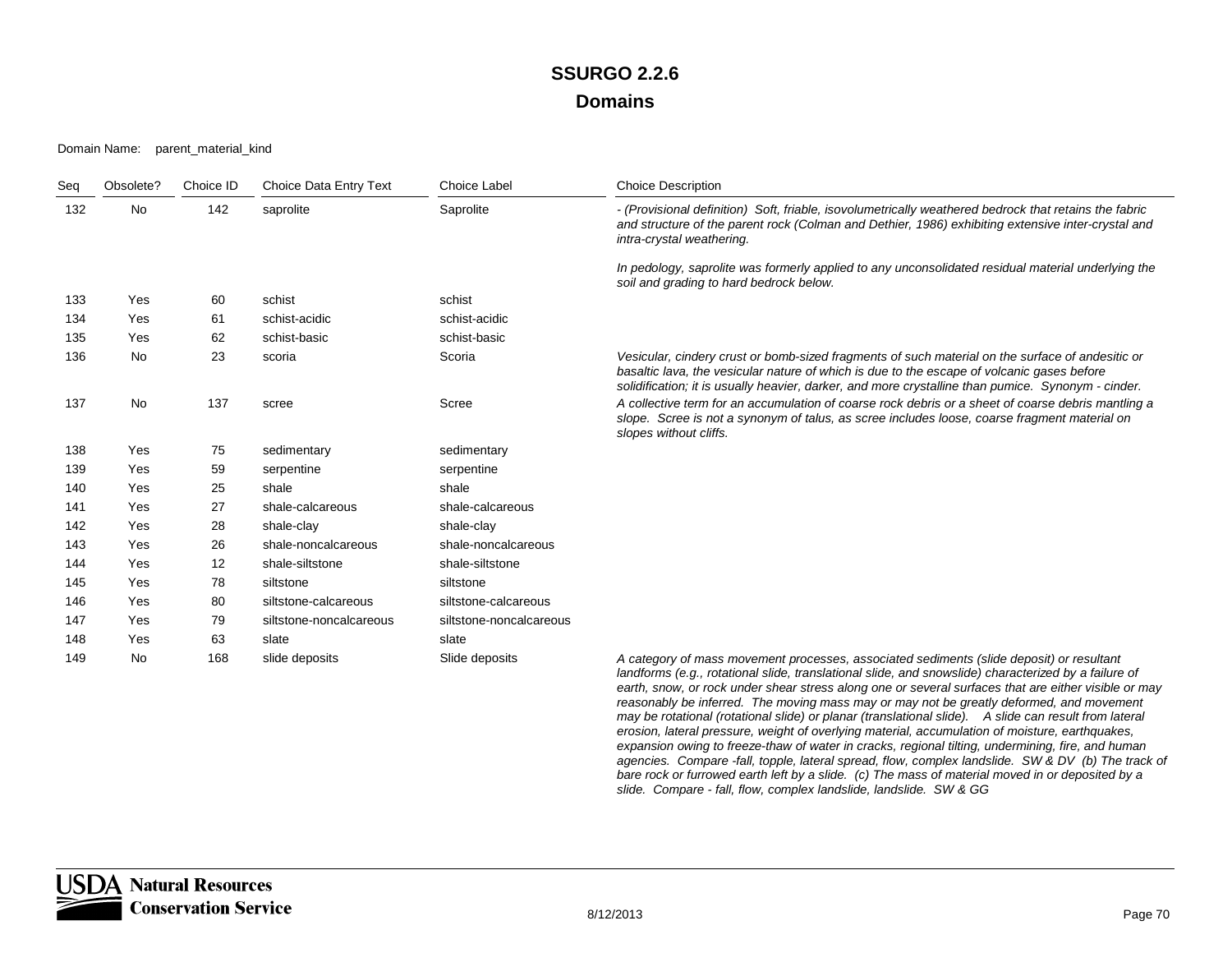### Domain Name: parent\_material\_kind

| Seq | Obsolete? | Choice ID | Choice Data Entry Text     | <b>Choice Label</b>       | <b>Choice Description</b>                                                                                                                                                                                                                                                                                                                                                                                                                       |
|-----|-----------|-----------|----------------------------|---------------------------|-------------------------------------------------------------------------------------------------------------------------------------------------------------------------------------------------------------------------------------------------------------------------------------------------------------------------------------------------------------------------------------------------------------------------------------------------|
| 150 | No        | 111       | slope alluvium             | Slope alluvium            | Sediment gradually transported on mountain or hill slopes primarily by alluvial processes and<br>characterized by particle sorting. In a profile sequence, sediments may be distinguished by<br>differences in size and/or specific gravity of coarse fragments and may be separated by stone<br>lines. Sorting of rounded or subrounded pebbles or cobbles and burnished peds distinguish these<br>materials from unsorted colluvial deposits. |
| 151 | No        | 169       | slump block                | Slump block               | The A mass of material torn away as a coherent unit during a landslide; a largely intact but<br>displaced and commonly reoriented body of rock or soil. SW & GG                                                                                                                                                                                                                                                                                 |
| 152 | No        | 138       | soil fall deposits         | Soil fall deposits        |                                                                                                                                                                                                                                                                                                                                                                                                                                                 |
| 153 | Yes       | 149       | solid rock                 | Solid rock                |                                                                                                                                                                                                                                                                                                                                                                                                                                                 |
| 154 | Yes       | 151       | solifluctate               | Solifluctate              |                                                                                                                                                                                                                                                                                                                                                                                                                                                 |
| 155 | No        | 170       | solifluction deposits      | Solifluction deposits     | A deposit of nonsorted, water-saturated, locally derived earthy material that is moving or has<br>moved downslope, en masse, caused by the melting of seasonal frost or permafrost.                                                                                                                                                                                                                                                             |
| 156 | No        | 122       | supraglacial debris-flow   | Supraglacial debris-flow  |                                                                                                                                                                                                                                                                                                                                                                                                                                                 |
| 157 | No        | 139       | talus                      | Talus                     | Rock fragments of any size or shape (usually coarse and angular) derived from and lying at the<br>base of a cliff or very steep rock slope. The accumulated mass of such loose broken rock formed<br>chiefly by falling, rolling, or sliding.                                                                                                                                                                                                   |
| 158 | No        | 112       | tephra                     | Tephra                    | A collective term for all clastic volcanic materials that are ejected from a vent during an eruption<br>and transported through the air, including ash [volcanic ], blocks [volcanic], cinders, lapilli, scoria,<br>and pumice. Tephra is a general term which, unlike many volcaniclastic terms, does not denote<br>properties of composition, visicularity, or grain size.                                                                    |
| 159 | No        | 113       | till, ablation             | Ablation till             | A general term for loose, relatively permeable material deposited during the downwasting of nearly<br>static glacial ice, either contained within or accumulated on the surface of the glacier.                                                                                                                                                                                                                                                 |
| 160 | No        | 114       | till, basal                | <b>Basal till</b>         | Unconsolidated material of mixed composition deposited at the base (bottom) of a glacier [ The<br>term emphaizes the e.g. subglacial till. Types of basal till include lodgment, melt-out, and flow till.                                                                                                                                                                                                                                       |
| 161 | No        | 115       | till, flow                 | Flow till                 | A till, commonly supraglacial, that is modified and transported by plastic mass flow; also spelled<br>flow till. Compare - ablation till, basal till, lodgment till, mass-movement till, slump-till, supraglacial<br>melt-out till.                                                                                                                                                                                                             |
| 162 | No        | 116       | till, lodgment             | Lodgment till             | A basal till commonly characterized by compact, fissile ("platy") structure and containing coarse<br>fragments oriented with their long axes generally parallel to the direction of ice movement.                                                                                                                                                                                                                                               |
| 163 | No        | 117       | till, melt-out             | Melt-out till             | Till derived from slow melting of debris-rich stagnant ice buried beneath sufficient overburden to<br>inhibit deformation under gravity, thus preserving structures derived from the parent ice.                                                                                                                                                                                                                                                |
| 164 | Yes       | 118       | till, slump                | Slump till                |                                                                                                                                                                                                                                                                                                                                                                                                                                                 |
| 165 | No        | 152       | till, subglacial           | Subglacial till           | Till deposited in or by the bottom parts of a glacier or ice sheet; types include lodgement till,<br>subglacial flow till; synonym (not preferred; obsolete): basal till. SW & GM                                                                                                                                                                                                                                                               |
| 166 | No        | 119       | till, supraglacial         | Supraglacial till         |                                                                                                                                                                                                                                                                                                                                                                                                                                                 |
| 167 | No        | 123       | till, supraglacial meltout | Supraglacial meltout till |                                                                                                                                                                                                                                                                                                                                                                                                                                                 |
| 168 | No        | 120       | till, unspecified          | Till                      | Dominantly unsorted and unstratified drift, generally unconsolidated and deposited directly by a<br>glacier without subsequent reworking by meltwater, and consisting of a heterogeneous mixture of<br>clay, silt, sand, gravel, stones, and boulders; rock fragments of various lithologies are imbedded<br>within a finer matrix that can range from clay to sandy loam. Compare - ablation till, basal till,                                 |



*flowtill, lodgment till, drift, moraine.*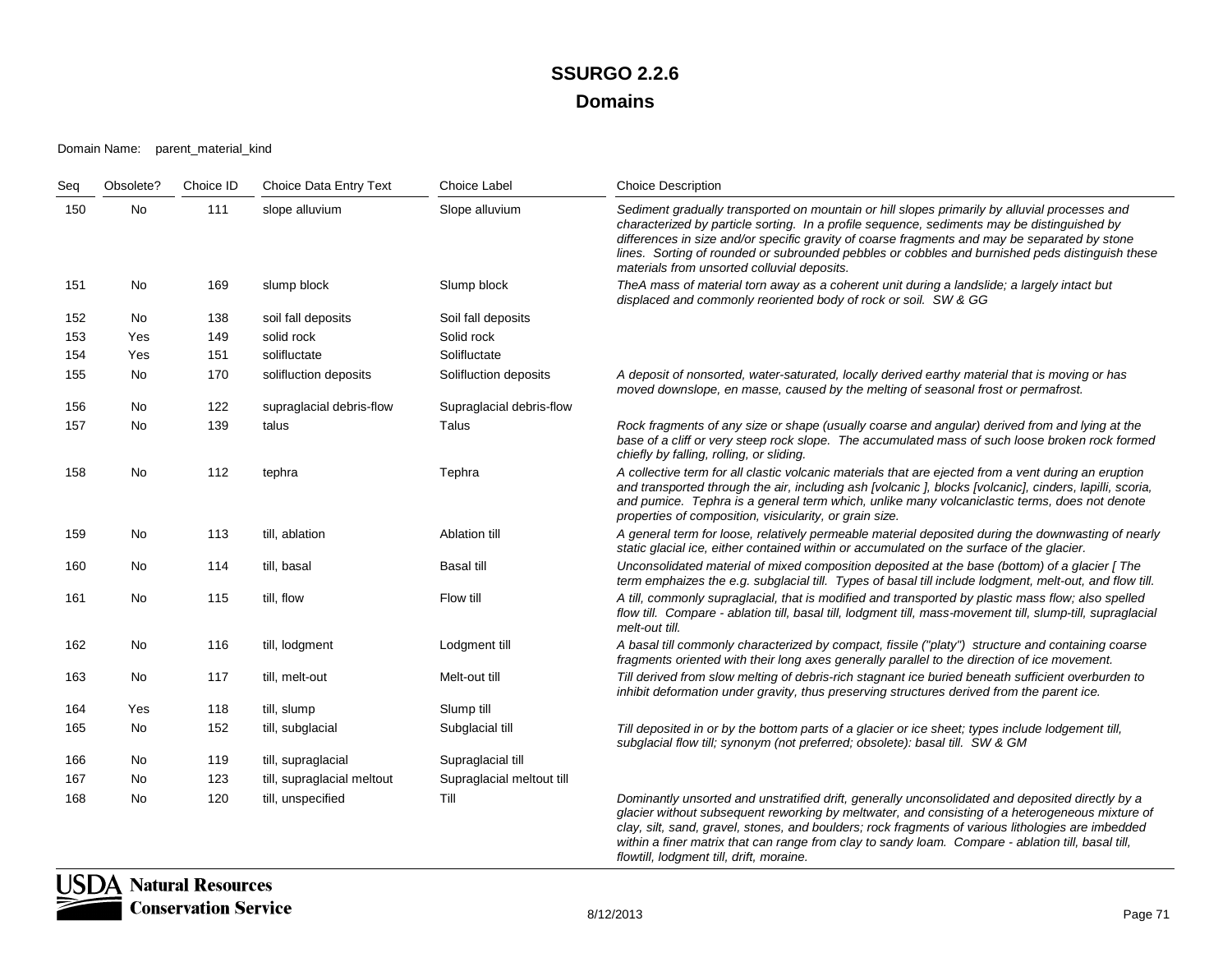#### Domain Name: parent\_material\_kind

| Seq | Obsolete?                         | Choice ID | Choice Data Entry Text                 | <b>Choice Label</b>                    | <b>Choice Description</b>                                                                                                                                                                                                                                                                                                                                                                                                                                                                                                                                                                                                                                                                                                                                                                                                                        |  |
|-----|-----------------------------------|-----------|----------------------------------------|----------------------------------------|--------------------------------------------------------------------------------------------------------------------------------------------------------------------------------------------------------------------------------------------------------------------------------------------------------------------------------------------------------------------------------------------------------------------------------------------------------------------------------------------------------------------------------------------------------------------------------------------------------------------------------------------------------------------------------------------------------------------------------------------------------------------------------------------------------------------------------------------------|--|
| 169 | No                                | 140       | topple deposits                        | Topple deposits                        |                                                                                                                                                                                                                                                                                                                                                                                                                                                                                                                                                                                                                                                                                                                                                                                                                                                  |  |
| 170 | No                                | 172       | translational debris slide<br>deposits | Translational debris slide<br>deposits | The process, associated sediments (translational debris slide deposit) or resultant landform<br>characterized by an extremely slow to moderately rapid type of slide, composed of comparatively<br>dry and largely unconsolidated earthy material, portions or blocks of which remain largely intact and<br>in which movement occurs along a well-defined, planar slip face roughly parallel to the ground<br>surface and resulting in lateral displacement but no rotation of the displaced mass; sediments have<br>substantial proportions of both fine earth and coarse fragments. The landform may be single,<br>successive (repeated up and down slope), or multiple (as the number of slide components<br>increase). Compare - translational earth slide, translational rock slide, rotational slide lateral<br>spread, landslide. SW & DV |  |
| 171 | No                                | 173       | translational earth slide<br>deposits  | Translational earth slide<br>deposits  | The process, associated sediments (translational earth slide deposit) or resultant landform<br>characterized by an extremely slow to moderately rapid type of slide, composed of comparatively<br>dry and largely unconsolidated earthy material, portions or blocks of which remain largely intact and<br>in which movement occurs along a well-defined, planar slip face roughly parallel to the ground<br>surface and resulting in lateral displacement but no rotation of the displaced mass; sediments<br>predominantly fine earth $(2 mm). The landform may be single, successive (repeated up anddown slope), or multiple (as the number of slide components increase). Compare translationaldebris slide, translational rock slide, rotational slide, lateral spread, landslide. SW & DV$                                                |  |
| 172 | <b>No</b>                         | 174       | translational rock slide<br>deposits   | Translational rock slide<br>deposits   | The process, associated sediments (translational rock slide deposit) or resultant landform<br>characterized by an extremely slow to moderately rapid type of slide, composed of comparatively<br>dry and largely consolidated rock bodies, portions or blocks of which remain largely intact and in<br>which movement occurs along a well-defined, planar slip face roughly parallel to the ground surface<br>and resulting in lateral displacement but no rotation of the displaced mass; sediments<br>predominantly fine earth $\left($ < 2 mm). The landform may be single, successive (repeated up and<br>down slope), or multiple (as the number of slide components increase). Compare translational<br>debris slide, translational earth slide, rotational slide, lateral spread, landslide. SW & DV                                      |  |
| 173 | <b>No</b>                         | 171       | translational slide deposits           | Translational slide deposits           | A category of mass movement processes, associated sediments (translational slide deposit) or<br>resultant landforms characterized by the extremely slow to moderately rapid downslope<br>displacement of comparatively dry soil-rock material on a surface (slip face) that is roughly parallel<br>to the general ground surface, in contrast to falls topples, and rotational slides. The term includes<br>such diverse slide types as translational debris slides, translational earth slide, translational rock<br>slide, block glides, and slab or flake slides. . Compare - rotational slide, slide, landslide. SW, DV,<br>GG                                                                                                                                                                                                               |  |
| 174 | Yes                               | 66        | tuff                                   | tuff                                   |                                                                                                                                                                                                                                                                                                                                                                                                                                                                                                                                                                                                                                                                                                                                                                                                                                                  |  |
| 175 | Yes                               | 67        | tuff-acidic                            | tuff-acidic                            |                                                                                                                                                                                                                                                                                                                                                                                                                                                                                                                                                                                                                                                                                                                                                                                                                                                  |  |
| 176 | Yes                               | 68        | tuff-basic                             | tuff-basic                             |                                                                                                                                                                                                                                                                                                                                                                                                                                                                                                                                                                                                                                                                                                                                                                                                                                                  |  |
| 177 | Yes                               | 71        | tuff-breccia                           | tuff-breccia                           |                                                                                                                                                                                                                                                                                                                                                                                                                                                                                                                                                                                                                                                                                                                                                                                                                                                  |  |
| 178 | Yes                               | 150       | unconsolidated sediments               | Unconsolidated sediments               |                                                                                                                                                                                                                                                                                                                                                                                                                                                                                                                                                                                                                                                                                                                                                                                                                                                  |  |
| 179 | No                                | 121       | valley side alluvium                   | Valley side alluvium                   |                                                                                                                                                                                                                                                                                                                                                                                                                                                                                                                                                                                                                                                                                                                                                                                                                                                  |  |
| 180 | No                                | 16        | volcanic ash                           | Volcanic ash                           | Unconsolidated, pyroclastic material less than 2 mm in all dimensions.                                                                                                                                                                                                                                                                                                                                                                                                                                                                                                                                                                                                                                                                                                                                                                           |  |
| 181 | No                                | 17        | volcanic ash, acidic                   | Acidic volcanic ash                    |                                                                                                                                                                                                                                                                                                                                                                                                                                                                                                                                                                                                                                                                                                                                                                                                                                                  |  |
| 182 | No                                | 20        | volcanic ash, andesitic                | Andesitic volcanic ash                 |                                                                                                                                                                                                                                                                                                                                                                                                                                                                                                                                                                                                                                                                                                                                                                                                                                                  |  |
|     | ISDA.<br><b>Natural Resources</b> |           |                                        |                                        |                                                                                                                                                                                                                                                                                                                                                                                                                                                                                                                                                                                                                                                                                                                                                                                                                                                  |  |

Conservation Service

 $\breve{\equiv}$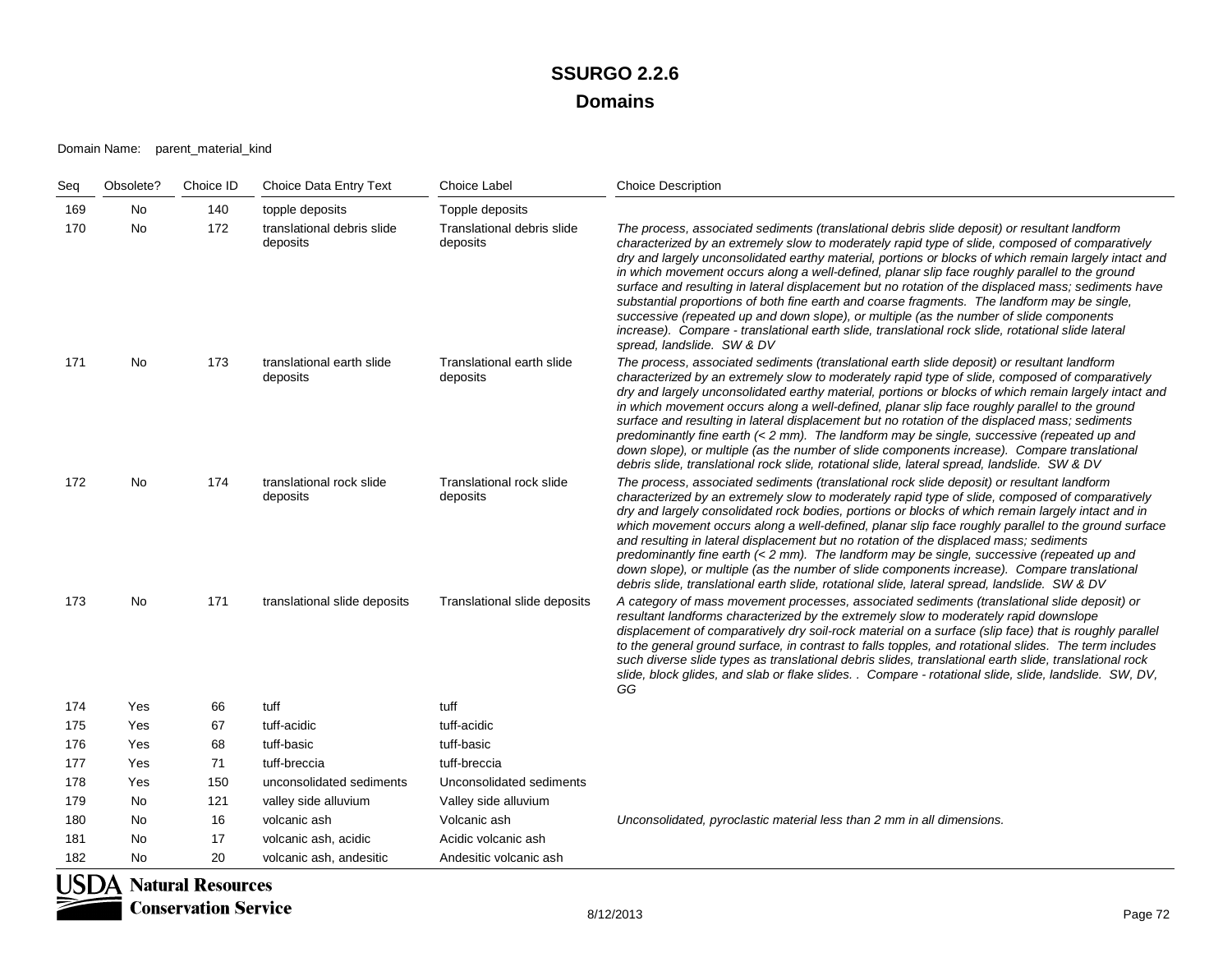Domain Name: parent\_material\_kind

| Seg | Obsolete? | Choice ID | Choice Data Entry Text | Choice Label          | <b>Choice Description</b> |
|-----|-----------|-----------|------------------------|-----------------------|---------------------------|
| 183 | No        | 19        | volcanic ash, basaltic | Basaltic volcanic ash |                           |
| 184 | No        | 18        | volcanic ash, basic    | Basic volcanic ash    |                           |
| 185 | No        | 24        | volcanic bombs         | Volcanic bombs        |                           |
| 186 | Yes       | 69        | volcanic breccia       | Volcanic breccia      |                           |
| 187 | Yes       | 43        | wood fragments         | Wood fragments        |                           |

#### Domain Name: parent\_material\_modifier

| Seg | Obsolete? | Choice ID         | Choice Data Entry Text | Choice Label       | <b>Choice Description</b>                                                                                                                                                                      |
|-----|-----------|-------------------|------------------------|--------------------|------------------------------------------------------------------------------------------------------------------------------------------------------------------------------------------------|
|     | No        |                   | clayey                 | Clayey             | The soil texture class is clay, sandy clay, or silty clay.                                                                                                                                     |
|     | No        | $\overline{2}$    | coarse-loamy           | Coarse-loamy       | The material contains less than 18 percent clay and 15 percent or more particles that are 0.1 to<br>75.0 mm in size. The soil texture class is loamy very fine sand, very fine sand, or finer. |
| 3   | No        | 3                 | coarse-silty           | Coarse-silty       | The material contains less than 18 percent clay and less than 15 percent particles that are 0.1 to<br>75.0 mm in size.                                                                         |
|     | No        | 4                 | fine-loamy             | Fine-loamy         | The material contains 18 to 35 percent clay and 15 percent or more particles that are 0.1 to 75.0<br>mm in size.                                                                               |
|     | <b>No</b> | 5                 | fine-silty             | Fine-silty         | The material contains 18 to 35 percent clay and less than 15 percent particles that are 0.1 to 75.0<br>mm in size.                                                                             |
| 6   | No        | 6                 | gravelly               | Gravelly           | The material contains 15 percent or more rock fragments.                                                                                                                                       |
|     | No        |                   | loamy                  | Loamy              | The soil texture class is sandy loam, sandy clay loam, clay loam, silt, silt loam, or silty clay loam.                                                                                         |
| 8   | No        | 8                 | sandy                  | Sandy              | The soil texture class is sand or loamy sand.                                                                                                                                                  |
| 9   | No        | 9                 | sandy and gravelly     | Sandy and gravelly | The soil texture class contains sand or loamy sand, and the material contains 15 percent or more<br>rock fragments.                                                                            |
| 10  | No        | 10                | sandy and silty        | Sandy and silty    | The soil texture class is sand or loamy sand and silt or silt loam.                                                                                                                            |
| 11  | No        | 11                | silty                  | Silty              | The soil texture class is silt or silt loam.                                                                                                                                                   |
| 12  | No.       | $12 \overline{ }$ | silty and clayey       | Silty and clayey   | The soil texture class is silt or silt loam and clay, sandy clay, or silty clay.                                                                                                               |

| Sea | Obsolete? | Choice ID | Choice Data Entry Text | Choice Label  | <b>Choice Description</b>                                                                      |
|-----|-----------|-----------|------------------------|---------------|------------------------------------------------------------------------------------------------|
|     | No        | 65        | aa lava                | Aa lava       | A type of lava flow having a rough, jagged, clinkery surface. Compare - pahoehoe lava. GG & MA |
|     | Yes       |           | acidic-ash             | Acidic-ash    |                                                                                                |
|     | No        | 102       | amphibolite            | Amphibolite   |                                                                                                |
|     | No        | 36        | andesite               | Andesite      |                                                                                                |
|     | Yes       | 20        | andesitic-ash          | Andesitic-ash |                                                                                                |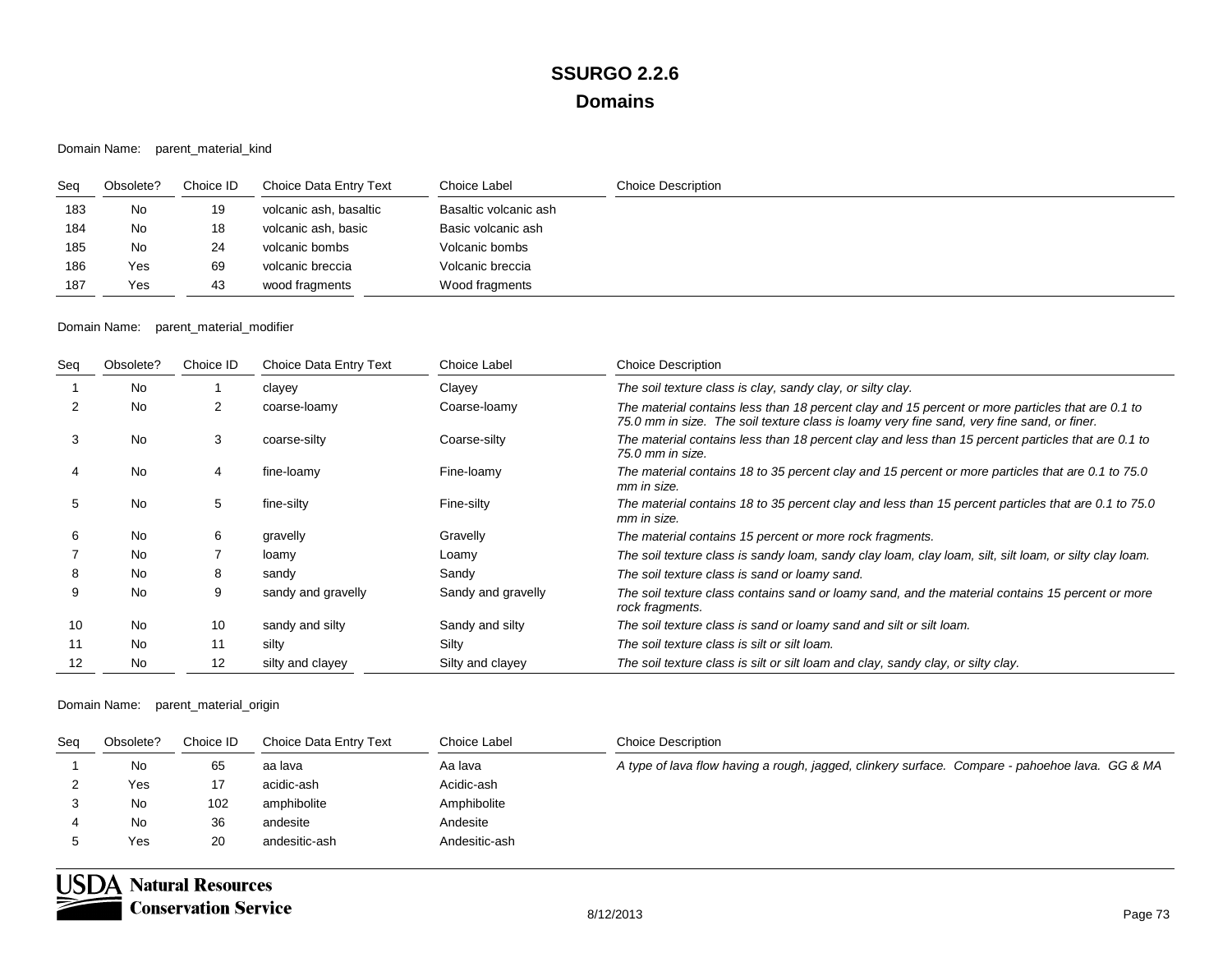#### Domain Name: parent\_material\_origin

| Seq | Obsolete? | Choice ID | Choice Data Entry Text        | <b>Choice Label</b>         | <b>Choice Description</b>                                                                                                                                                                                                                                                                                                                                                                                                                                                                                                                                                                                     |
|-----|-----------|-----------|-------------------------------|-----------------------------|---------------------------------------------------------------------------------------------------------------------------------------------------------------------------------------------------------------------------------------------------------------------------------------------------------------------------------------------------------------------------------------------------------------------------------------------------------------------------------------------------------------------------------------------------------------------------------------------------------------|
| 6   | <b>No</b> | 154       | anhydrite, rock               | Rock anhydrite              | A sedimentary rock (evaporite) composed chiefly of mineral anhydrite (anhydrous CaSO4); The<br>rock is generally massive, cryptocrystalline, and may exhibit rhythmic sedimentation (rhymites).<br>Compare - rock gypsum, rock halite. SW                                                                                                                                                                                                                                                                                                                                                                     |
| 7   | No        | 121       | anorthosite                   | Anorthosite                 |                                                                                                                                                                                                                                                                                                                                                                                                                                                                                                                                                                                                               |
| 8   | <b>No</b> | 108       | arenite                       | Arenite                     |                                                                                                                                                                                                                                                                                                                                                                                                                                                                                                                                                                                                               |
| 9   | No        | 119       | argillite                     | Argillite                   |                                                                                                                                                                                                                                                                                                                                                                                                                                                                                                                                                                                                               |
| 10  | No        | 3         | arkose                        | Arkose                      |                                                                                                                                                                                                                                                                                                                                                                                                                                                                                                                                                                                                               |
| 11  | No        | 35        | basalt                        | <b>Basalt</b>               |                                                                                                                                                                                                                                                                                                                                                                                                                                                                                                                                                                                                               |
| 12  | Yes       | 19        | basaltic-ash                  | Basaltic-ash                |                                                                                                                                                                                                                                                                                                                                                                                                                                                                                                                                                                                                               |
| 13  | Yes       | 18        | basic-ash                     | Basic-ash                   |                                                                                                                                                                                                                                                                                                                                                                                                                                                                                                                                                                                                               |
| 14  | No        | 152       | bauxite                       | <b>Bauxite</b>              | An off-white to dark red brown weathered detritus or rock composed of aluminum oxides (mainly<br>gibbsite with some boehmite and diaspore), iron hydroxides, silica, silt, and especially clay<br>minerals. Bauxite originates in tropical and subtropical environments as highly weathered residue<br>from carbonate or silicate rocks and can occur in concretionary, earthy, pisolitic or oolitic forms.<br>SW & GG                                                                                                                                                                                        |
| 15  | <b>No</b> | 115       | breccia, non-volcanic         | Non-volcanic breccia        |                                                                                                                                                                                                                                                                                                                                                                                                                                                                                                                                                                                                               |
| 16  | <b>No</b> | 122       | breccia, non-volcanic, acidic | Acidic Non-volcanic breccia |                                                                                                                                                                                                                                                                                                                                                                                                                                                                                                                                                                                                               |
| 17  | No        | 123       | breccia, non-volcanic, basic  | Basic Non-volcanic breccia  |                                                                                                                                                                                                                                                                                                                                                                                                                                                                                                                                                                                                               |
| 18  | No        | 40        | chalk                         | Chalk                       |                                                                                                                                                                                                                                                                                                                                                                                                                                                                                                                                                                                                               |
| 19  | <b>No</b> | 111       | chert                         | Chert                       | A hard, extremely dense or compact, dull to semivitreous, cryptocrystalline sedimentary rock,<br>consisting dominantly of interlocking crystals of quartz less than about 30 mm in diameter; it may<br>contain amorphous silica (opal). It sometimes contains impurities such as calcite, iron oxide, or the<br>remains of silicious and other organisims. It has a tough, splintery to conchoidal fracture and may<br>be white or variously colored gray, green, blue, pink, red, yellow, brown, and black. Chet occurs<br>principally as nodular or concretionary segregations in limestones and dolomites. |
| 20  | Yes       | 21        | cinders                       | Cinders                     | Uncemented vitric, vesicular, pyroclastic material, more than 2.0 mm in at least one dimension, with<br>an apparent specific gravity (including vesicles) of more than 1.0 and less than 2.0. Compare - ash<br>[volcanic], block [volcanic], lapilli, tephra. KST                                                                                                                                                                                                                                                                                                                                             |
| 21  | No        | 109       | claystone                     | Claystone                   |                                                                                                                                                                                                                                                                                                                                                                                                                                                                                                                                                                                                               |
| 22  | <b>No</b> | 87        | coal                          | Coal                        |                                                                                                                                                                                                                                                                                                                                                                                                                                                                                                                                                                                                               |
| 23  | No        | 15        | conglomerate, calcareous      | Calcareous conglomerate     | A coarse-grained, clastic sedimentary rock composed of rounded to subangular rock fragments<br>larger than 2 mm, commonly with a matrix of sand and finer material; cements include silica,<br>calcium carbonate, and iron oxides. The consolidated equivalent of gravel.                                                                                                                                                                                                                                                                                                                                     |
| 24  | Yes       | 14        | conglomerate, noncalcareous   | Noncalcareous conglomerate  | A coarse-grained, clastic sedimentary rock composed of rounded to subangular rock fragments<br>larger than 2 mm, commonly with a matrix of sand and finer material; cements include silica,<br>calcium carbonate, and iron oxides. The consolidated equivalent of gravel.                                                                                                                                                                                                                                                                                                                                     |
| 25  | No        | 13        | conglomerate, unspecified     | Conglomerate                |                                                                                                                                                                                                                                                                                                                                                                                                                                                                                                                                                                                                               |
| 26  | No        | 92        | dacite                        | Dacite                      |                                                                                                                                                                                                                                                                                                                                                                                                                                                                                                                                                                                                               |
| 27  | No        | 95        | diabase                       | Diabase                     |                                                                                                                                                                                                                                                                                                                                                                                                                                                                                                                                                                                                               |

₹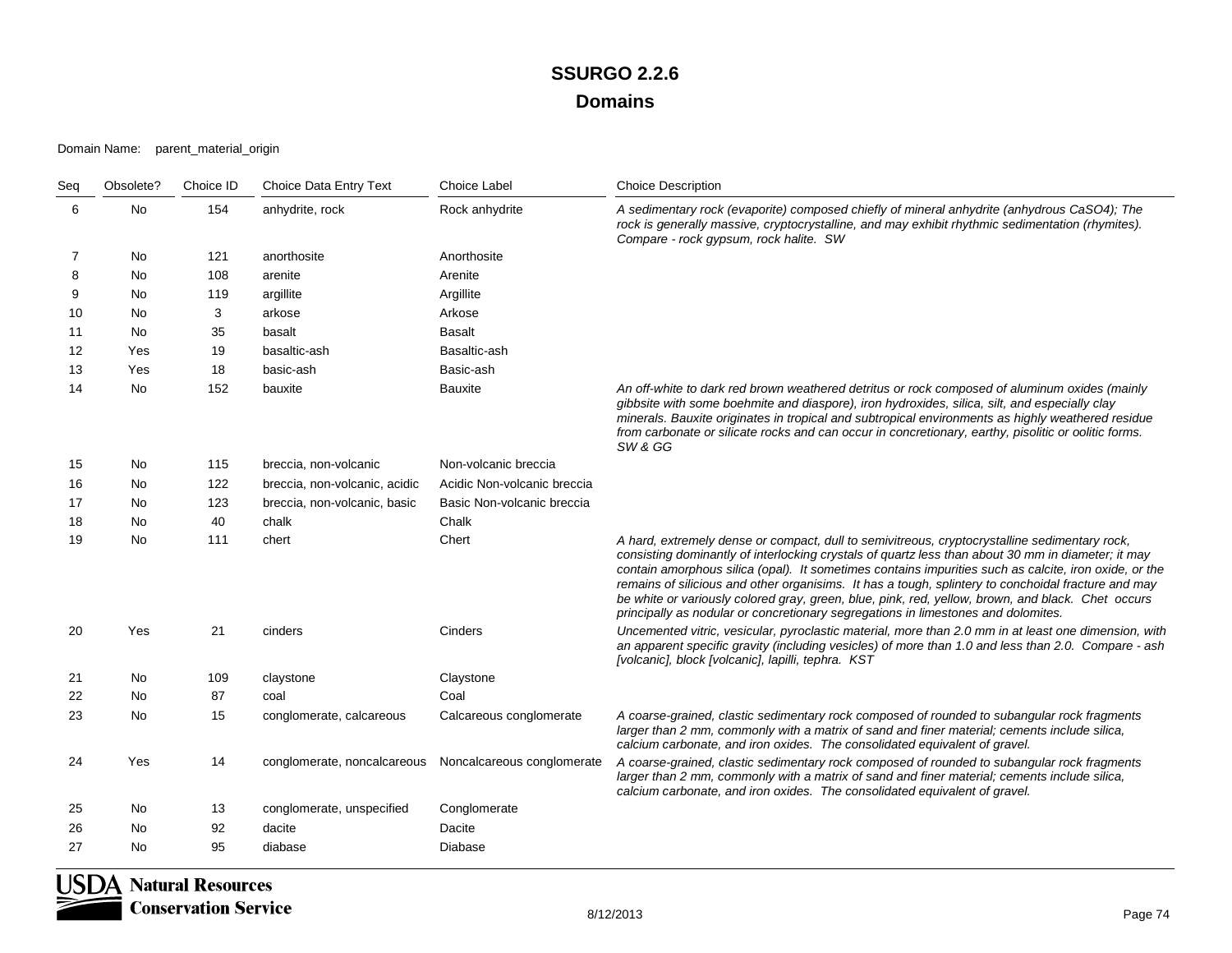#### Domain Name: parent\_material\_origin

| Seq | Obsolete?      | Choice ID | Choice Data Entry Text    | Choice Label                    | <b>Choice Description</b>                                                                                                                                                                                                                                                                                                                                               |
|-----|----------------|-----------|---------------------------|---------------------------------|-------------------------------------------------------------------------------------------------------------------------------------------------------------------------------------------------------------------------------------------------------------------------------------------------------------------------------------------------------------------------|
| 28  | No             | 162       | diatomite                 | Diatomite                       | A light-colored, soft, siliceous sedimentary rock consisting chiefly of opaline diatom frustules<br>deposited in a lacustrine or marine environment. Diatomite has a number of uses owing to its high<br>surface area, absorptive capacity, and relative chemical stability but the term is generally reserved<br>for deposits of actual or potential commercial value. |
| 29  | No             | 80        | diorite                   | <b>Diorite</b>                  |                                                                                                                                                                                                                                                                                                                                                                         |
| 30  | <b>No</b>      | 42        | dolomite (dolostone)      | Dolomite                        | A carbonate sedimentary rock consisting chiefly (more than 50 percent by weight or by areal<br>percentages under the microscope) of the mineral dolomite.                                                                                                                                                                                                               |
| 31  | Yes            | 16        | ejecta-ash                | Ejecta-ash                      | Unconsolidated, pyroclastic material less than 2 mm in all dimensions. Commonly called "volcanic<br>ash". Compare - block [volcanic], cinders, lapilli, tephra.                                                                                                                                                                                                         |
| 32  | No             | 124       | fanglomerate              | Fanglomerate                    |                                                                                                                                                                                                                                                                                                                                                                         |
| 33  | No             | 81        | gabbro                    | Gabbro                          |                                                                                                                                                                                                                                                                                                                                                                         |
| 34  | Yes            | 69        | glauconite                | Glauconite                      |                                                                                                                                                                                                                                                                                                                                                                         |
| 35  | No             | 48        | gneiss                    | Gneiss                          |                                                                                                                                                                                                                                                                                                                                                                         |
| 36  | N <sub>0</sub> | 143       | gneiss, biotite           | <b>Biotite gneiss</b>           |                                                                                                                                                                                                                                                                                                                                                                         |
| 37  | N <sub>0</sub> | 144       | gneiss, granodioritic     | Granodioritic gneiss            |                                                                                                                                                                                                                                                                                                                                                                         |
| 38  | No             | 145       | gneiss, hornblende        | Hornblende gneiss               |                                                                                                                                                                                                                                                                                                                                                                         |
| 39  | No             | 147       | gneiss, migmatitic        | Migmatitic gneiss               |                                                                                                                                                                                                                                                                                                                                                                         |
| 40  | No             | 148       | gneiss, muscovite-biotite | Muscovite-biotite gneiss        |                                                                                                                                                                                                                                                                                                                                                                         |
| 41  | Yes            | 49        | gneiss-acidic             | Gneiss-acidic                   |                                                                                                                                                                                                                                                                                                                                                                         |
| 42  | Yes            | 50        | gneiss-basic              | Gneiss-basic                    |                                                                                                                                                                                                                                                                                                                                                                         |
| 43  | <b>No</b>      | 33        | granite                   | Granite                         |                                                                                                                                                                                                                                                                                                                                                                         |
| 44  | No             | 138       | granite & gneiss          | Granite and gneiss              |                                                                                                                                                                                                                                                                                                                                                                         |
| 45  | No             | 151       | granitoid                 | Granitoid                       | a) In the IUGS classification, a preliminary term for (for field use) for a plutonic rock with Q (quartz)<br>between 20 and 40 (%). b) A general term for all phaneritic igneous rocks (mineral crystals visible<br>unaided and all about the same size) dominated by quartz and feldspars.                                                                             |
| 46  | No             | 96        | granodiorite              | Granodiorite                    |                                                                                                                                                                                                                                                                                                                                                                         |
| 47  | No             | 103       | granofels                 | Granofels                       |                                                                                                                                                                                                                                                                                                                                                                         |
| 48  | No             | 116       | granulite                 | Granulite                       |                                                                                                                                                                                                                                                                                                                                                                         |
| 49  | No             | 88        | graywacke                 | Graywacke                       |                                                                                                                                                                                                                                                                                                                                                                         |
| 50  | No             | 104       | greenstone                | Greenstone                      |                                                                                                                                                                                                                                                                                                                                                                         |
| 51  | No             | 89        | gypsum, rock              | Rock gypsum                     | A sedimentary rock (evaporite) composed primarily of mineral gypsum (CaSO4.2H2O). The rock is<br>generally massive, ranges from coarse crystalline to fine granular, may show disturbed bedding<br>due to hydration expansion of parent anhydrite (anhydrous CaSO4), and may exhibit rhythmic<br>sedimentation (rhymites). Compare - gypsite. GG                        |
| 52  | No             | 155       | halite, rock              | Rock halite                     | A sedimentary rock (evaporite) composed primarily of halite (NaCl). SW                                                                                                                                                                                                                                                                                                  |
| 53  | No             | 84        | hornfels                  | <b>Hornfels</b>                 |                                                                                                                                                                                                                                                                                                                                                                         |
| 54  | No             | 77        | igneous & metamorphic     | Igneous and metamorphic<br>rock |                                                                                                                                                                                                                                                                                                                                                                         |

**USDA Natural Resources**<br>Conservation Service **Conservation Service**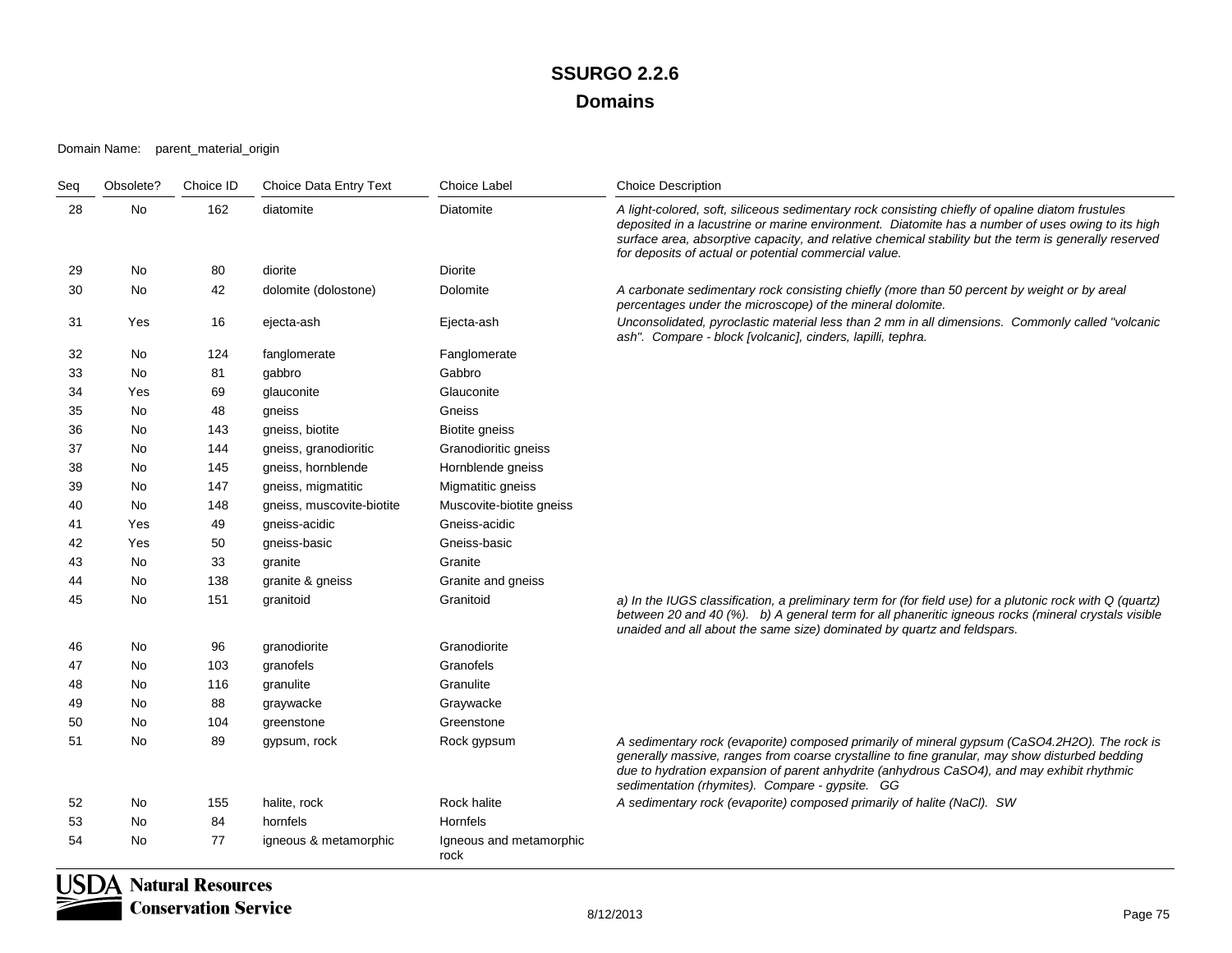| Seg | Obsolete? | Choice ID      | Choice Data Entry Text                | <b>Choice Label</b>                          | <b>Choice Description</b>                                                                                                                                                                                                                                                                                    |
|-----|-----------|----------------|---------------------------------------|----------------------------------------------|--------------------------------------------------------------------------------------------------------------------------------------------------------------------------------------------------------------------------------------------------------------------------------------------------------------|
| 55  | No        | 78             | igneous & sedimentary                 | Igneous and sedimentary<br>rock              |                                                                                                                                                                                                                                                                                                              |
| 56  | Yes       | 37             | igneous, acid                         | Acid igneous rock                            |                                                                                                                                                                                                                                                                                                              |
| 57  | Yes       | 31             | igneous, basic                        | Basic igneous rock                           |                                                                                                                                                                                                                                                                                                              |
| 58  | Yes       | 30             | igneous, coarse crystal               | Coarse igneous crystal                       |                                                                                                                                                                                                                                                                                                              |
| 59  | Yes       | 34             | igneous, fine crystal                 | Fine igneous crystal                         |                                                                                                                                                                                                                                                                                                              |
| 60  | Yes       | 32             | igneous, intermediate                 | Intermediate igneous rock                    |                                                                                                                                                                                                                                                                                                              |
| 61  | No        | 76             | igneous, metamorphic &<br>sedimentary | Igneous, metamorphic and<br>sedimentary rock |                                                                                                                                                                                                                                                                                                              |
| 62  | Yes       | 38             | igneous, ultrabasic                   | Ultrabasic igneous rock                      |                                                                                                                                                                                                                                                                                                              |
| 63  | No        | 29             | igneous, unspecified                  | Igneous rock                                 |                                                                                                                                                                                                                                                                                                              |
| 64  | No        | 114            | ignimbrite                            | Ignimbrite                                   |                                                                                                                                                                                                                                                                                                              |
| 65  | No        | 5              | interbedded sedimentary               | Interbedded sedimentary<br>rock              |                                                                                                                                                                                                                                                                                                              |
| 66  | No        | 93             | latite                                | Latite                                       |                                                                                                                                                                                                                                                                                                              |
| 67  | No        | 137            | limestone & dolomite                  | Limestone and dolomite                       |                                                                                                                                                                                                                                                                                                              |
| 68  | No        | $\overline{7}$ | limestone & sandstone                 | Limestone and sandstone                      |                                                                                                                                                                                                                                                                                                              |
| 69  | No.       | 8              | limestone & shale                     | Limestone and shale                          |                                                                                                                                                                                                                                                                                                              |
| 70  | No        | 9              | limestone & siltstone                 | Limestone and siltstone                      |                                                                                                                                                                                                                                                                                                              |
| 71  | No.       | 44             | limestone, arenaceous                 | Arenaceous limestone                         |                                                                                                                                                                                                                                                                                                              |
| 72  | No        | 45             | limestone, argillaceous               | Argillaceous limestone                       |                                                                                                                                                                                                                                                                                                              |
| 73  | No        | 46             | limestone, cherty                     | Cherty limestone                             |                                                                                                                                                                                                                                                                                                              |
| 74  | No.       | 153            | limestone, coral                      | Coral limestone                              | An informal term for massive limestone composed primarily of coral and coral fragments commonly<br>associated with marine islands or coral reefs in tropical or subtropical waters. Compare - coral<br>island. SW                                                                                            |
| 75  | No.       | 43             | limestone, phosphatic                 | Phosphatic limestone                         |                                                                                                                                                                                                                                                                                                              |
| 76  | No        | 6              | limestone, sandstone & shale          | Limestone, sandstone, and<br>shale           |                                                                                                                                                                                                                                                                                                              |
| 77  | No        | 39             | limestone, unspecified                | Limestone                                    | A sedimentary rock consisting chiefly (more than 50 percent) of calcium carbonate, primarily in the<br>form of calcite. Limestones are usually formed by a combination of organic and inorganic<br>processes and include chemical and clastic (soluble and insoluble) constituents; many contain<br>fossils. |
| 78  | No        | 156            | limonite                              | Limonite                                     | A general 'field' term for various brown to yellowish brown, amorphous- to-cryptocrystalline<br>hydrous ferric oxides that are an undetermined mixture of goethite, hematite, and lepidocrocite<br>formed by weathering and iron oxidation from iron-bearing, rocks and minerals. SW & GG                    |
| 79  | No.       | 41             | marble                                | Marble                                       |                                                                                                                                                                                                                                                                                                              |

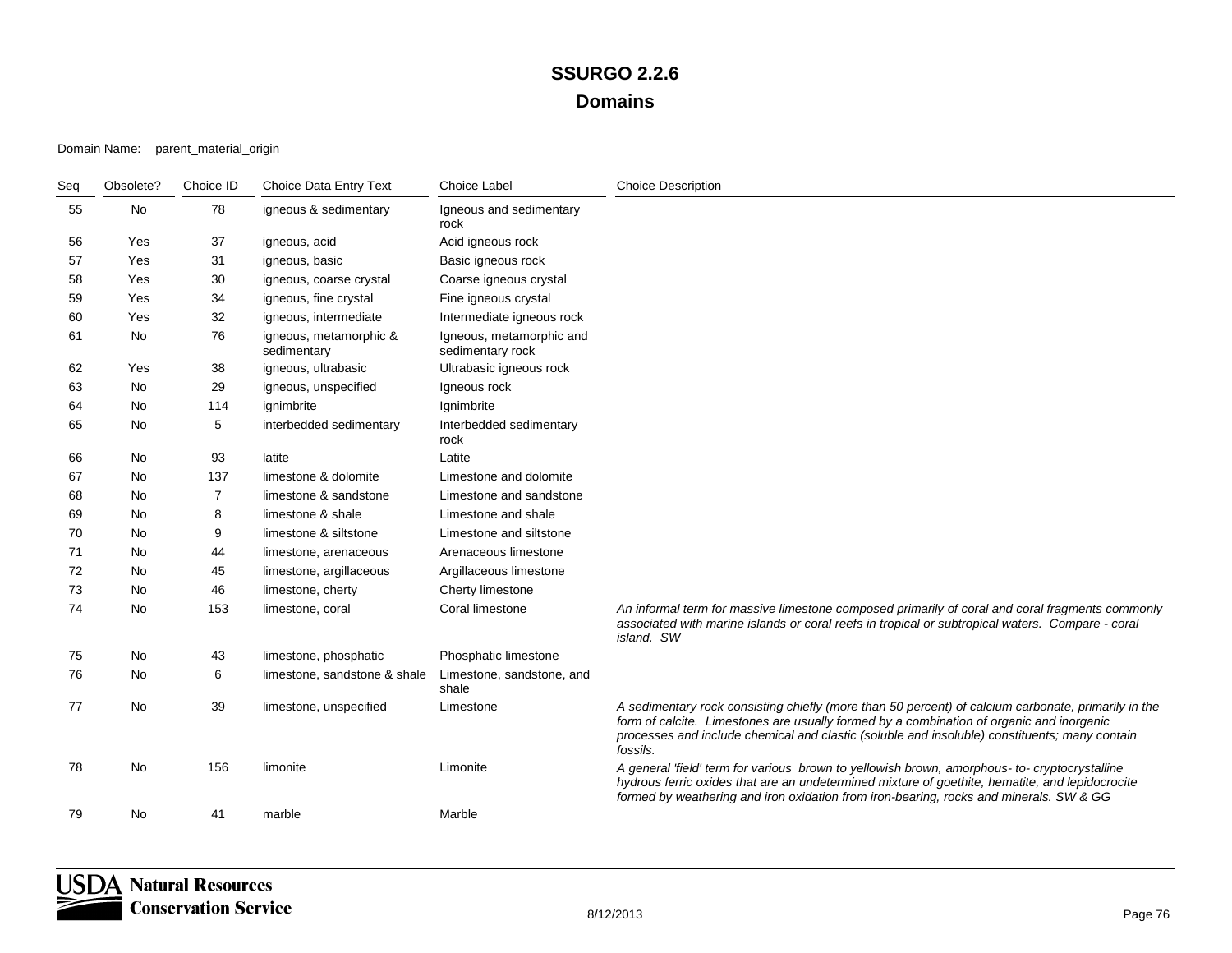| Seq | Obsolete? | Choice ID | Choice Data Entry Text          | Choice Label                        | <b>Choice Description</b>                                                                                                                                                                                                                                                                                                                                                                                                                                                                                        |
|-----|-----------|-----------|---------------------------------|-------------------------------------|------------------------------------------------------------------------------------------------------------------------------------------------------------------------------------------------------------------------------------------------------------------------------------------------------------------------------------------------------------------------------------------------------------------------------------------------------------------------------------------------------------------|
| 80  | Yes       | 68        | marl                            | Marl                                | An earthy, unconsolidated deposit consisting chiefly of calcium carbonate mixed with clay in<br>approximately equal proportions (35 to 65 percent of each); formed primarily under freshwater<br>lacustrine conditions, but varieties associated with more saline environments also occur.                                                                                                                                                                                                                       |
| 81  | No        | 85        | metaconglomerate                | Metaconglomerate                    |                                                                                                                                                                                                                                                                                                                                                                                                                                                                                                                  |
| 82  | No        | 79        | metamorphic & sedimentary       | Metamorphic and<br>sedimentary rock |                                                                                                                                                                                                                                                                                                                                                                                                                                                                                                                  |
| 83  | Yes       | 140       | metamorphic, acidic             | Acidic metamorphic rock             |                                                                                                                                                                                                                                                                                                                                                                                                                                                                                                                  |
| 84  | Yes       | 142       | metamorphic, basic              | Basic metamorphic rock              |                                                                                                                                                                                                                                                                                                                                                                                                                                                                                                                  |
| 85  | No        | 47        | metamorphic, unspecified        | Metamorphic rock                    | Rock of any origin altered in mineralogical composition, chemical composition, or structure by heat,<br>pressure, and movement at depth in the earth's crust. Nearly all such rocks are crystalline.<br>Examples: schist, gneiss, quartzite, slate, marble.                                                                                                                                                                                                                                                      |
| 86  | No        | 105       | metaquartzite                   | Metaquartzite                       |                                                                                                                                                                                                                                                                                                                                                                                                                                                                                                                  |
| 87  | No        | 125       | metasedimentary,<br>unspecified | Metasedimentary rock                |                                                                                                                                                                                                                                                                                                                                                                                                                                                                                                                  |
| 88  | No        | 146       | metasiltstone                   | Metasiltstone                       |                                                                                                                                                                                                                                                                                                                                                                                                                                                                                                                  |
| 89  | No        | 106       | metavolcanics                   | Metavolcanics                       |                                                                                                                                                                                                                                                                                                                                                                                                                                                                                                                  |
| 90  | No        | 117       | migmatite                       | Migmatite                           |                                                                                                                                                                                                                                                                                                                                                                                                                                                                                                                  |
| 91  | Yes       | 73        | mixed                           | Mixed                               |                                                                                                                                                                                                                                                                                                                                                                                                                                                                                                                  |
| 92  | Yes       | 75        | mixed-calcareous                | Mixed-calcareous                    |                                                                                                                                                                                                                                                                                                                                                                                                                                                                                                                  |
| 93  | Yes       | 74        | mixed-noncalcareous             | Mixed-noncalcareous                 |                                                                                                                                                                                                                                                                                                                                                                                                                                                                                                                  |
| 94  | No        | 97        | monzonite                       | Monzonite                           |                                                                                                                                                                                                                                                                                                                                                                                                                                                                                                                  |
| 95  | No        | 110       | mudstone                        | Mudstone                            | a) a blocky or massive, fine-grained sedimentary rock in which the proportions of clay and silt are<br>approximately equal b) A general term that includes clay, silt, claystone, siltstone, shale, and<br>argillite, and that should be used only when the amounts of clay and silt are not known or cannot be<br>precisely identified.                                                                                                                                                                         |
| 96  | No        | 107       | mylonite                        | Mylonite                            |                                                                                                                                                                                                                                                                                                                                                                                                                                                                                                                  |
| 97  | No        | 157       | novaculite                      | Novaculite                          | A dense, extremely finely grained, even-textured, siliceous, sedimentary rock similar to chert. It is<br>hard, white to grayish-black in color, translucent on thin edges, has a dull to waxy luster, and<br>displays smooth conchoidal fracture when broken.                                                                                                                                                                                                                                                    |
|     |           |           |                                 |                                     | Novaculite principally occurs in the Marathon Uplift of Texas and Ouachita Mountains of Arkansas<br>and Oklahoma where it forms erosion resistant ridges. Novaculite appears to form from chert<br>recrystallization with microcrystalline quartz dominant over cryptocrystalline chalcedony. At the<br>Ouachita Mountains type occurrence, novaculite formed by low-grade, thermal metamorphism of<br>bedded chert. Novaculite is commercially quarried as a whetstone or oilstone. Compare - chert.<br>GG & SW |
| 98  | No        | 82        | obsidian                        | Obsidian                            |                                                                                                                                                                                                                                                                                                                                                                                                                                                                                                                  |
| 99  | No        | 120       | orthoquartzite                  | Orthoquartzite                      |                                                                                                                                                                                                                                                                                                                                                                                                                                                                                                                  |
| 100 | No        | 66        | pahoehoe lava                   | Pahoehoe lava                       | A type of basaltic lava flow having a smooth, billowy or rope-like surface. Compare - a'a lava.                                                                                                                                                                                                                                                                                                                                                                                                                  |

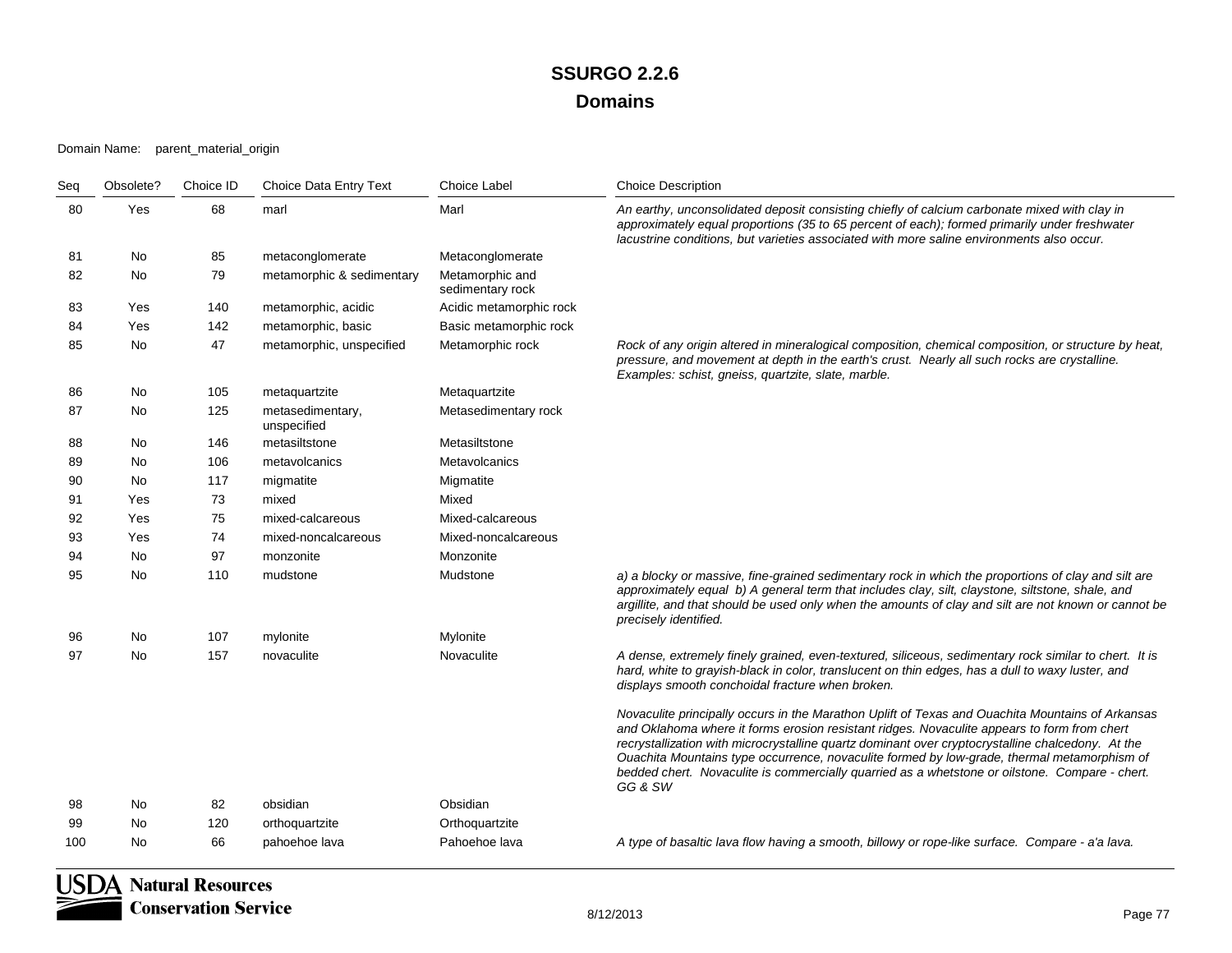| Sea | Obsolete? | Choice ID    | Choice Data Entry Text     | Choice Label            | <b>Choice Description</b>                                                                                                                                                                                                                                                                                                         |
|-----|-----------|--------------|----------------------------|-------------------------|-----------------------------------------------------------------------------------------------------------------------------------------------------------------------------------------------------------------------------------------------------------------------------------------------------------------------------------|
| 101 | No        | 98           | peridotite                 | Peridotite              |                                                                                                                                                                                                                                                                                                                                   |
| 102 | No        | 86           | phyllite                   | Phyllite                |                                                                                                                                                                                                                                                                                                                                   |
| 103 | No        | 91           | porcellanite               | Porcellanite            | An indurated or baked clay or shale with a dull, light-colored, cherty appearance, often found in the<br>roof or floor of a burned-out coal seam.                                                                                                                                                                                 |
| 104 | No        | 22           | pumice                     | Pumice                  | A light-colored, vesicular, glassy rock commonly having the composition of rhyolite. It commonly<br>has a specific gravity of < 1.0 and is thereby sufficiently buoyant to float on water. Compare -<br>scoria, tephra.                                                                                                           |
| 105 | No        | 57           | pyroclastic (consolidated) | Pyroclastic rock        |                                                                                                                                                                                                                                                                                                                                   |
| 106 | No        | 99           | pyroxenite                 | Pyroxenite              |                                                                                                                                                                                                                                                                                                                                   |
| 107 | No        | 127          | quartz-diorite             | Quartz-diorite          |                                                                                                                                                                                                                                                                                                                                   |
| 108 | No        | 56           | quartzite                  | Quartzite               |                                                                                                                                                                                                                                                                                                                                   |
| 109 | No        | 128          | quartz-monzonite           | Quartz-monzonite        |                                                                                                                                                                                                                                                                                                                                   |
| 110 | No        | 83           | rhyolite                   | Rhyolite                |                                                                                                                                                                                                                                                                                                                                   |
| 111 | No        | 10           | sandstone & shale          | Sandstone and shale     |                                                                                                                                                                                                                                                                                                                                   |
| 112 | No        | 11           | sandstone & siltstone      | Sandstone and siltstone |                                                                                                                                                                                                                                                                                                                                   |
| 113 | No        | 4            | sandstone, calcareous      | Calcareous sandstone    |                                                                                                                                                                                                                                                                                                                                   |
| 114 | No        | 139          | sandstone, glauconitic     | Glauconitic sandstone   |                                                                                                                                                                                                                                                                                                                                   |
| 115 | Yes       | 2            | sandstone, noncalcareous   | Noncalcareous sandstone |                                                                                                                                                                                                                                                                                                                                   |
| 116 | No        | $\mathbf{1}$ | sandstone, unspecified     | Sandstone               | Sedimentary rock containing dominantly sand-size clastic particles.                                                                                                                                                                                                                                                               |
| 117 | No        | 133          | sandstone, volcanic        | Volcanic sandstone      |                                                                                                                                                                                                                                                                                                                                   |
| 118 | Yes       | 141          | schist & phyllite          | Schist and phyllite     |                                                                                                                                                                                                                                                                                                                                   |
| 119 | Yes       | 53           | schist, acidic             | Acidic schist           |                                                                                                                                                                                                                                                                                                                                   |
| 120 | Yes       | 54           | schist, basic              | Basic schist            |                                                                                                                                                                                                                                                                                                                                   |
| 121 | No        | 159          | schist, biotite            | <b>Biotite schist</b>   | A strongly foliated crystalline rock formed by dynamic metamorphism that has well-developed<br>parallelism of more than 50 percent of the minerals present, primarily biotite.                                                                                                                                                    |
| 122 | No        | 149          | schist, graphitic          | Graphitic schist        |                                                                                                                                                                                                                                                                                                                                   |
| 123 | No        | 126          | schist, mica               | Mica schist             |                                                                                                                                                                                                                                                                                                                                   |
| 124 | No        | 160          | schist, muscovite          | Muscovite schist        | A strongly foliated crystalline rock formed by dynamic metamorphism that has well-developed<br>parallelism of more than 50 percent of the minerals present, primarily muscovite.                                                                                                                                                  |
| 125 | No        | 161          | schist, sericite           | Sericite schist         | A strongly foliated crystalline rock formed by dynamic metamorphism that has well-developed<br>parallelism of more than 50 percent of the minerals present, primarily sericite. A fine-grained<br>muscovite                                                                                                                       |
| 126 | No        | 52           | schist, unspecified        | Schist                  |                                                                                                                                                                                                                                                                                                                                   |
| 127 | No        | 23           | scoria                     | Scoria                  | Vesicular, cindery crust or bomb-sized fragments of such material on the surface of andesitic or<br>basaltic lava, the vesicular nature of which is due to the escape of volcanic gases before<br>solidification; it is usually heavier, darker, and more crystalline than pumice. Synonym - cinder.<br>Compare - pumice, tephra. |

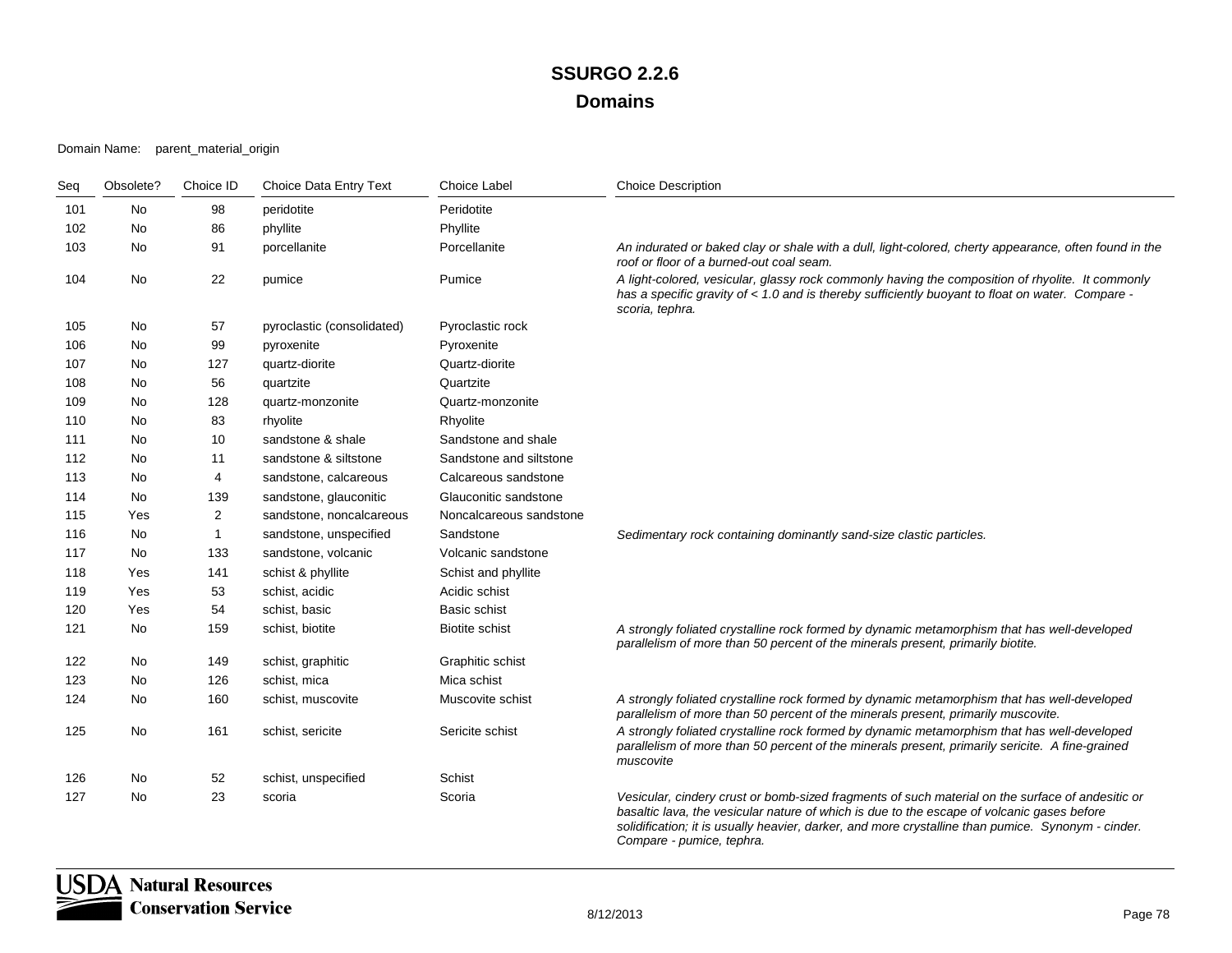Domain Name: parent\_material\_origin

| Seq | Obsolete? | Choice ID | <b>Choice Data Entry Text</b> | <b>Choice Label</b>     | <b>Choice Description</b>                                                                                                                                                                                                                                                                                                                                                                                                                                                                                                                                                                                                                          |
|-----|-----------|-----------|-------------------------------|-------------------------|----------------------------------------------------------------------------------------------------------------------------------------------------------------------------------------------------------------------------------------------------------------------------------------------------------------------------------------------------------------------------------------------------------------------------------------------------------------------------------------------------------------------------------------------------------------------------------------------------------------------------------------------------|
| 128 | <b>No</b> | 67        | sedimentary, unspecified      | Sedimentary rock        | A consolidated deposit of clastic particles, chemical precipitates, and organic remains accumulated<br>at or near the surface of the earth under "normal" low temperature and pressure conditions.<br>Sedimentary rocks include consolidated equivalents of alluvium, colluvium, drift, and eolian,<br>lacustrine, marine deposits; e.g., sandstone, siltstone, mudstone, clay-stone, shale, conglomerate,<br>limestone, dolomite, coal, etc. Compare - sediment.                                                                                                                                                                                  |
| 129 | No        | 51        | serpentinite                  | Serpentinite            |                                                                                                                                                                                                                                                                                                                                                                                                                                                                                                                                                                                                                                                    |
| 130 | <b>No</b> | 12        | shale & siltstone             | Shale and siltstone     |                                                                                                                                                                                                                                                                                                                                                                                                                                                                                                                                                                                                                                                    |
| 131 | No        | 90        | shale, acid                   | Acid shale              |                                                                                                                                                                                                                                                                                                                                                                                                                                                                                                                                                                                                                                                    |
| 132 | No        | 27        | shale, calcareous             | Calcareous shale        |                                                                                                                                                                                                                                                                                                                                                                                                                                                                                                                                                                                                                                                    |
| 133 | No        | 28        | shale, clayey                 | Clayey shale            |                                                                                                                                                                                                                                                                                                                                                                                                                                                                                                                                                                                                                                                    |
| 134 | Yes       | 26        | shale, noncalcareous          | Noncalcareous shale     |                                                                                                                                                                                                                                                                                                                                                                                                                                                                                                                                                                                                                                                    |
| 135 | No        | 25        | shale, unspecified            | Shale                   | Sedimentary rock formed by induration of a clay, silty clay, or silty clay loam deposit and having the<br>tendency to split into thin layers, i.e., fissility.                                                                                                                                                                                                                                                                                                                                                                                                                                                                                     |
| 136 | No        | 158       | siltite                       | Siltite                 | A compact, weakly metamorphosed rock formed by alteration of siltstone, mudstone, or silty shale.<br>Siltite is more indurated than mudstone or shale and lacks either shale fissility or slate-like<br>cleavage. Siltite differs from argillite in that silt-size grains (0.002 to 0.062 mm) rather than clay-size<br>(<0.002 mm) dominate the matrix. Siltite differs from siltstone, mudstone, or shale in that it exhibits<br>very low to low grade metamorphic or diagenetic layer silicate and feldspar alteration to sericite,<br>chlorite, and albite (subgreenschist to greenschist metamorphic facies) (Maxwell, 1973; Kidder,<br>1987). |
| 137 | No        | 72        | siltstone, calcareous         | Calcareous siltstone    |                                                                                                                                                                                                                                                                                                                                                                                                                                                                                                                                                                                                                                                    |
| 138 | Yes       | 71        | siltstone, noncalcareous      | Noncalcareous siltstone |                                                                                                                                                                                                                                                                                                                                                                                                                                                                                                                                                                                                                                                    |
| 139 | No        | 70        | siltstone, unspecified        | Siltstone               | Sedimentary rock containing dominantly silt-size clastic particles.                                                                                                                                                                                                                                                                                                                                                                                                                                                                                                                                                                                |
| 140 | No        | 55        | slate                         | Slate                   |                                                                                                                                                                                                                                                                                                                                                                                                                                                                                                                                                                                                                                                    |
| 141 | No        | 150       | slate, sulfidic               | Sulfidic slate          |                                                                                                                                                                                                                                                                                                                                                                                                                                                                                                                                                                                                                                                    |
| 142 | No        | 118       | soapstone                     | Soapstone               |                                                                                                                                                                                                                                                                                                                                                                                                                                                                                                                                                                                                                                                    |
| 143 | No        | 100       | syenite                       | Syenite                 |                                                                                                                                                                                                                                                                                                                                                                                                                                                                                                                                                                                                                                                    |
| 144 | <b>No</b> | 101       | syenodiorite                  | Syenodiorite            |                                                                                                                                                                                                                                                                                                                                                                                                                                                                                                                                                                                                                                                    |
| 145 | <b>No</b> | 129       | tachylite                     | Tachylite               |                                                                                                                                                                                                                                                                                                                                                                                                                                                                                                                                                                                                                                                    |
| 146 | No        | 130       | tonalite                      | Tonalite                |                                                                                                                                                                                                                                                                                                                                                                                                                                                                                                                                                                                                                                                    |
| 147 | No        | 94        | trachyte                      | Trachyte                |                                                                                                                                                                                                                                                                                                                                                                                                                                                                                                                                                                                                                                                    |
| 148 | No        | 112       | travertine                    | Travertine              |                                                                                                                                                                                                                                                                                                                                                                                                                                                                                                                                                                                                                                                    |
| 149 | No        | 113       | tufa                          | Tufa                    |                                                                                                                                                                                                                                                                                                                                                                                                                                                                                                                                                                                                                                                    |
| 150 | <b>No</b> | 64        | tuff breccia                  | Tuff breccia            |                                                                                                                                                                                                                                                                                                                                                                                                                                                                                                                                                                                                                                                    |
| 151 | No        | 59        | tuff, acidic                  | Acidic tuff             |                                                                                                                                                                                                                                                                                                                                                                                                                                                                                                                                                                                                                                                    |
| 152 | No        | 60        | tuff, basic                   | <b>Basic tuff</b>       |                                                                                                                                                                                                                                                                                                                                                                                                                                                                                                                                                                                                                                                    |
| 153 | No        | 58        | tuff, unspecified             | Tuff                    | A compacted deposit that is 50 percent or more volcanic ash and dust.                                                                                                                                                                                                                                                                                                                                                                                                                                                                                                                                                                              |
| 154 | <b>No</b> | 132       | tuff, welded                  | Welded tuff             |                                                                                                                                                                                                                                                                                                                                                                                                                                                                                                                                                                                                                                                    |

**USDA Natural Resources**<br>Conservation Service **Conservation Service**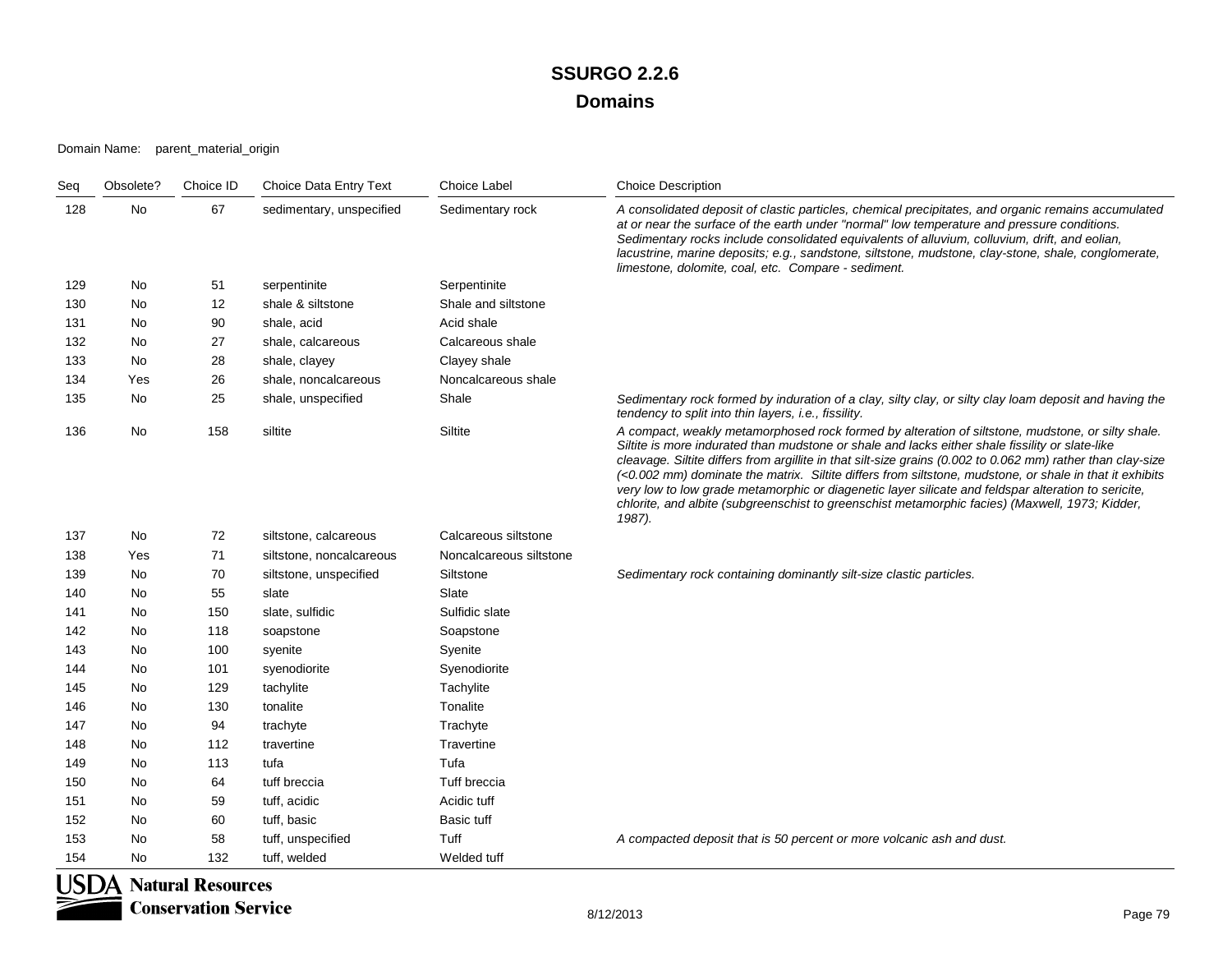Domain Name: parent\_material\_origin

| Seq | Obsolete? | Choice ID | Choice Data Entry Text        | Choice Label                     | <b>Choice Description</b>                                                                                                                                                                                                                                  |
|-----|-----------|-----------|-------------------------------|----------------------------------|------------------------------------------------------------------------------------------------------------------------------------------------------------------------------------------------------------------------------------------------------------|
| 155 | No        | 131       | ultramafic, unspecified       | Ultramafic rock                  |                                                                                                                                                                                                                                                            |
| 156 | No        | 136       | volcanic & metamorphic        | Volcanic and metamorphic<br>rock |                                                                                                                                                                                                                                                            |
| 157 | No        | 135       | volcanic & sedimentary        | Volcanic and sedimentary<br>rock |                                                                                                                                                                                                                                                            |
| 158 | Yes       | 24        | volcanic bombs                | Volcanic bombs                   |                                                                                                                                                                                                                                                            |
| 159 | No        | 62        | volcanic breccia, acidic      | Acidic volcanic breccia          |                                                                                                                                                                                                                                                            |
| 160 | No        | 63        | volcanic breccia, basic       | Basic volcanic breccia           |                                                                                                                                                                                                                                                            |
| 161 | No        | 61        | volcanic breccia, unspecified | Volcanic breccia                 |                                                                                                                                                                                                                                                            |
| 162 | No.       | 134       | volcanic, unspecified         | Volcanic rock                    | A generally fine-grained or glassy igneous rock resulting from volcanic action at or near the Earth's<br>surface, either ejected explosively or extruded as lava. The term includes near-surface intrusions<br>that form a part of the volcanic structure. |

#### Domain Name: plasticity

| Sea | Obsolete? | Choice ID | Choice Data Entry Text | Choice Label       | <b>Choice Description</b>                                                                     |
|-----|-----------|-----------|------------------------|--------------------|-----------------------------------------------------------------------------------------------|
|     | No        |           | nonplastic             | Nonplastic         | A roll of soil 4cm long x 6mm diameter cannot support itself when held on end.                |
|     | No        |           | slightly plastic       | Slightly plastic   | A roll of soil 4cm long x 6mm diameter supports itself when held on end; a 4mm roll does not. |
|     | No        |           | moderately plastic     | Moderately plastic | A roll of soil 4cm long x 4mm diameter supports itself when held on end; a 2mm roll does not. |
|     | No        |           | very plastic           | Very plastic       | A roll of soil 4cm long x 2mm diameter supports itself when held on end.                      |

Domain Name: ponding\_duration\_class

| Seg | Obsolete? | Choice ID | Choice Data Entry Text | Choice Label | <b>Choice Description</b> |
|-----|-----------|-----------|------------------------|--------------|---------------------------|
|     | No.       |           | very brief             | Very brief   | 4 hours to 48 hours       |
|     | No        |           | brief                  | <b>Brief</b> | 2 days to 7 days          |
|     | No        |           | long                   | Long         | 7 days to 30 days         |
|     | No        |           | very long              | Very long    | More than 30 days         |

Domain Name: ponding\_frequency\_class

| Sea | Obsolete? | Choice ID | Choice Data Entry Text | Choice Label | <b>Choice Description</b>                                                                                                                                         |
|-----|-----------|-----------|------------------------|--------------|-------------------------------------------------------------------------------------------------------------------------------------------------------------------|
|     | No.       |           | none                   | None         | No reasonable possibility of ponding, near 0 percent chance on ponding in any year.                                                                               |
|     | No.       |           | rare                   | Rare         | Ponding unlikely but possible under unusual weather conditions; from nearly 0 to 5 percent chance<br>of ponding in any year, or nearly 0 to 5 times in 100 years. |

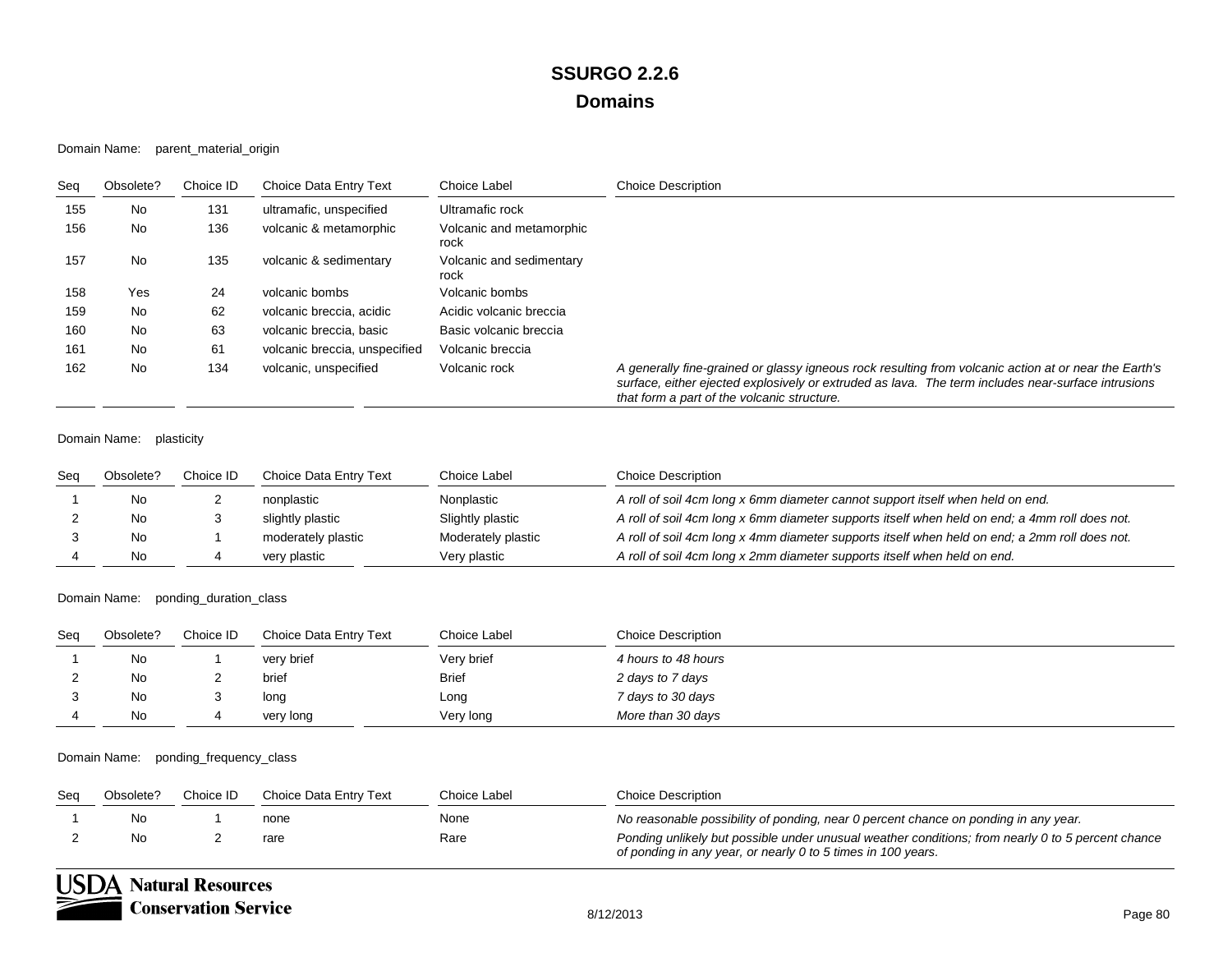Domain Name: ponding\_frequency\_class

| Sea | Obsolete? | Choice ID | Choice Data Entry Text | Choice Label | <b>Choice Description</b>                                                                                                                         |
|-----|-----------|-----------|------------------------|--------------|---------------------------------------------------------------------------------------------------------------------------------------------------|
|     | No        |           | occasional             | Occasional   | Ponding is expected infrequently under usual weather conditions; 5 to 50 percent chance of<br>ponding in any year, or 5 to 50 times in 100 years. |
|     | Yes       |           | common                 | Common       |                                                                                                                                                   |
|     | No        | 4         | freauent               | Frequent     | Ponding is likely to occur under usual weather conditions; more than 50 percent chance in any<br>year, or more than 50 times in 100 years.        |

Domain Name: ponding\_frequency\_map\_legend

| Seq | Obsolete? | Choice ID | Choice Data Entry Text | Choice Label | <b>Choice Description</b> |
|-----|-----------|-----------|------------------------|--------------|---------------------------|
|     | No        |           | 0-14%                  | 0-14%        |                           |
|     | No        |           | 15-49%                 | 15-49%       |                           |
|     | No        |           | 50-74%                 | 50-74%       |                           |
|     | No        |           | 75-100%                | 75-100%      |                           |

Domain Name: pore\_continuity\_vertical

| Seg | Obsolete? | Choice ID | Choice Data Entry Text | Choice Label | <b>Choice Description</b>      |
|-----|-----------|-----------|------------------------|--------------|--------------------------------|
|     | No        |           | low                    | Low          | <1 cm vertical distance        |
|     | No        |           | moderate               | Moderate     | 1 to <10 cm vertical distance. |
|     | No        |           | high                   | High         | =>10 cm vertical distance.     |

Domain Name: pore\_root\_size

| Seq | Obsolete? | Choice ID      | Choice Data Entry Text | Choice Label        | <b>Choice Description</b>  |
|-----|-----------|----------------|------------------------|---------------------|----------------------------|
|     | Yes       | 12             | micro                  | Micro               |                            |
|     | Yes       | 13             | micro and fine         | Micro and fine      |                            |
| 3   | Yes       | 14             | micro to medium        | Micro to medium     |                            |
| 4   | No        | 9              | very fine              | Very fine           | <1 mm in diameter.         |
| 5   | Yes       | $\overline{2}$ | very fine and fine     | Very fine and fine  | <2 mm in diameter          |
| 6   | Yes       | 10             | very fine to medium    | Very fine to medium | <5 mm in diameter          |
|     | Yes       | 11             | very fine to coarse    | Very fine to coarse | <10 mm in diameter         |
| 8   | No        |                | fine                   | Fine                | 1 to $<$ 2 mm in diameter. |
| 9   | Yes       | 3              | fine and medium        | Fine and medium     | 1 to <5 mm in diameter     |
| 10  | Yes       | 4              | fine to coarse         | Fine to coarse      | 1 to $<$ 10 mm in diameter |

₹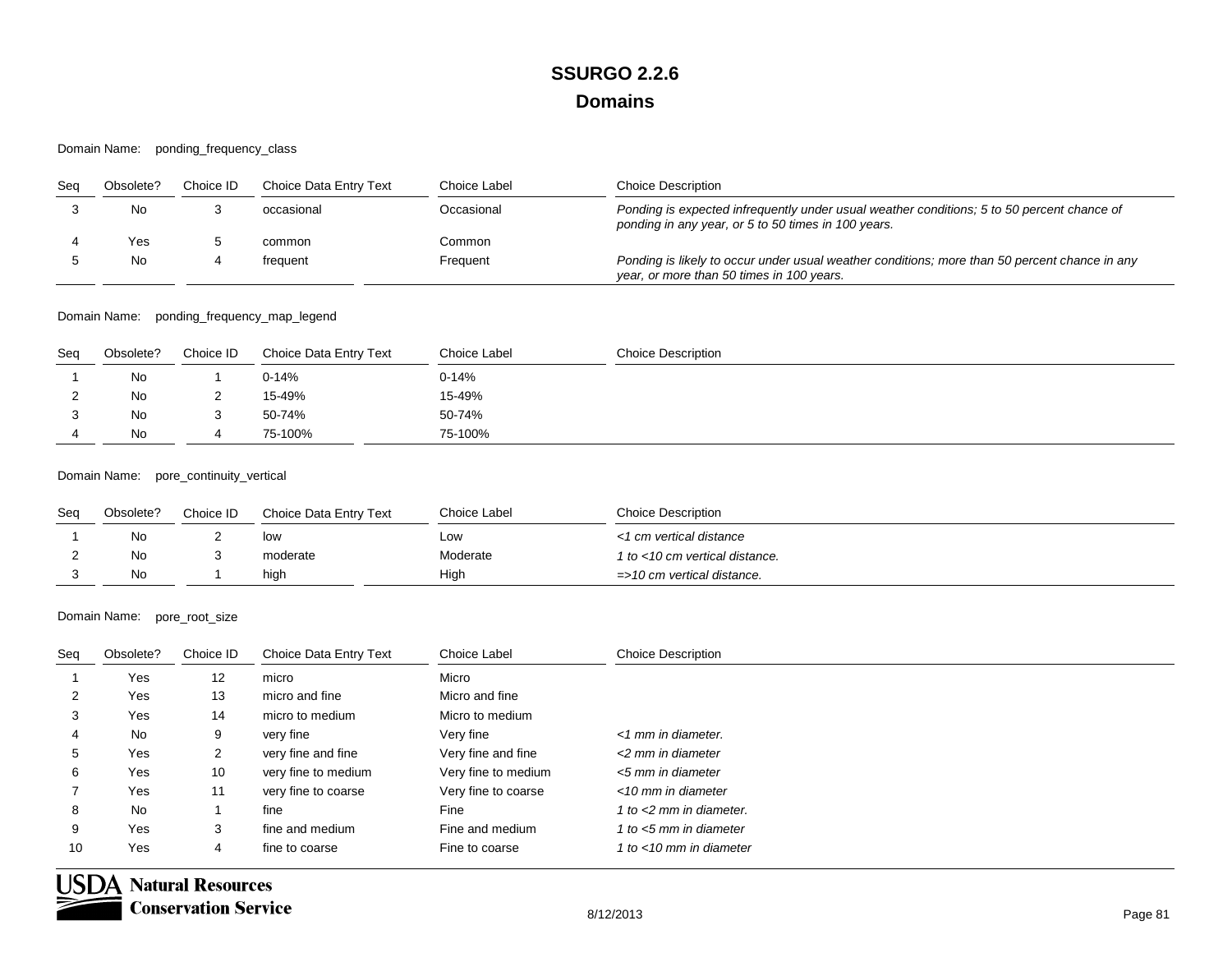Domain Name: pore\_root\_size

| Seg | Obsolete? | Choice ID | Choice Data Entry Text | Choice Label      | <b>Choice Description</b>        |
|-----|-----------|-----------|------------------------|-------------------|----------------------------------|
|     | N0        |           | medium                 | Medium            | 2 to <5 mm in diameter.          |
|     | Yes       |           | medium and coarse      | Medium and coarse | 2 to $<$ 10 mm in diameter       |
|     | No.       |           | coarse                 | Coarse            | 5 to <10 mm in diameter.         |
|     | No        |           | very coarse            | Very coarse       | $\Rightarrow$ 10 mm in diameter. |

Domain Name: pore\_shape

| Seq | Obsolete? | Choice ID | Choice Data Entry Text      | Choice Label                | <b>Choice Description</b>                                                                          |
|-----|-----------|-----------|-----------------------------|-----------------------------|----------------------------------------------------------------------------------------------------|
|     | Yes       | 8         | constricted tubular         | Constricted tubular         |                                                                                                    |
|     | Yes       | 5         | continuous tubular          | Continuous tubular          |                                                                                                    |
| 3   | <b>No</b> |           | dendritic tubular           | Dendritic tubular           | Cylindrical, elongated, branching voids (e.g. empty root channels).                                |
|     | Yes       | 6         | discontinuous tubular       | Discontinuous tubular       |                                                                                                    |
| 5   | Yes       |           | filled with coarse material | Filled with coarse material |                                                                                                    |
| 6   | <b>No</b> | 3         | interstitial                | Interstitial                | Primary packing voids between soil particles (e.g. voids between sand grains and rock fragments).  |
|     | Yes       | 4         | interstitial and tubular    | Interstitial and tubular    |                                                                                                    |
| 8   | <b>No</b> | 12        | irregular                   | Irregular                   | Non-connected cavities or chambers of various shapes (e.g. vughs).                                 |
| 9   | Yes       | 13        | total porosity              | Total porosity              |                                                                                                    |
| 10  | No        | 9         | tubular                     | Tubular                     | Cylindrical, elongated voids (e.g. worm tunnels).                                                  |
| 11  | No        | 10        | vesicular                   | Vesicular                   | Ovoid to spherical shaped voids (e.g. solidified gaseous bubbles concentrated just below a crust). |
| 12  | Yes       | 11        | vesicular and tubular       | Vesicular and tubular       |                                                                                                    |
| 13  | Yes       | 2         | void between rock fragments | Void between rock fragments |                                                                                                    |

Domain Name: potential\_frost\_action

| Seq | Obsolete? | Choice ID | Choice Data Entry Text | Choice Label | <b>Choice Description</b> |
|-----|-----------|-----------|------------------------|--------------|---------------------------|
|     | No.       |           | none                   | None         |                           |
| -   | No        |           | low                    | Low          |                           |
|     | No        |           | moderate               | Moderate     |                           |
|     | No.       | ↬         | high                   | High         |                           |

Domain Name: restriction\_kind

Seq Obsolete? Choice ID Choice Data Entry Text Choice Label Choice Description

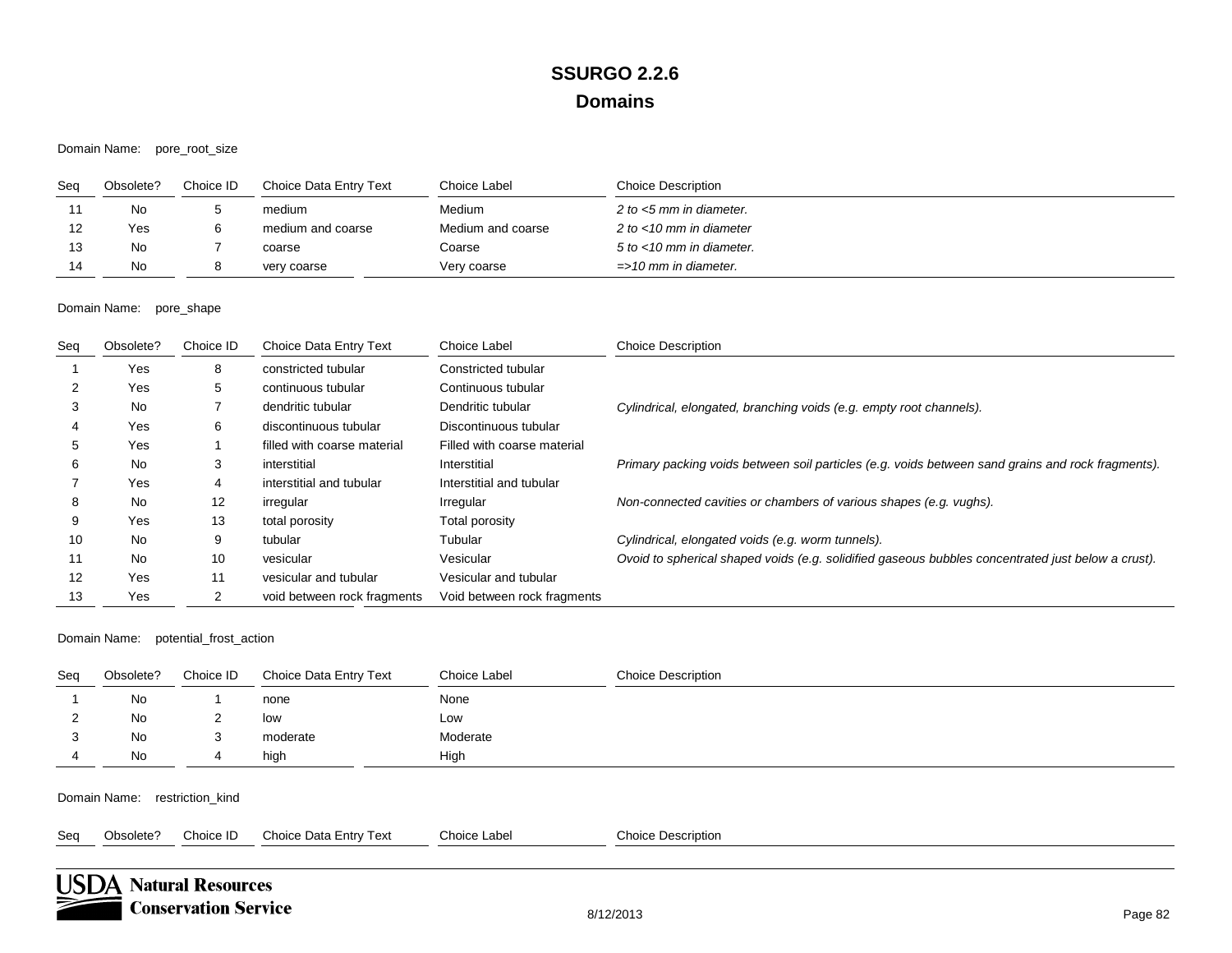Domain Name: restriction\_kind

| Seq            | Obsolete? | Choice ID      | Choice Data Entry Text          | Choice Label                    | <b>Choice Description</b>                                                                                                                                                                                                                                                                                                                                                                                                                                                                |
|----------------|-----------|----------------|---------------------------------|---------------------------------|------------------------------------------------------------------------------------------------------------------------------------------------------------------------------------------------------------------------------------------------------------------------------------------------------------------------------------------------------------------------------------------------------------------------------------------------------------------------------------------|
| 1              | No        |                | abrupt textural change          | Abrupt textural change          | This term is NOT the same as the identically named soil characteristic defined in Soil Taxonomy. It<br>is characterized by an increase of 20 percent or more clay content (absolute) within a vertical<br>distance of 7.5 cm or less. The increase in clay content can occur anywhere in the soil profile. It is<br>root restrictive.                                                                                                                                                    |
| 2              | No        | 19             | bedrock, densic                 | Densic bedrock                  | This is composed of non-cemented material that is commonly or locally referred to as "bedrock". It<br>meets the criteria of "densic materials" as defined in Soil Taxonomy.                                                                                                                                                                                                                                                                                                              |
| 3              | No.       | 10             | bedrock, lithic                 | Lithic bedrock                  | Material underlying a Lithic Contact as defined in Soil Taxonomy.                                                                                                                                                                                                                                                                                                                                                                                                                        |
|                |           |                |                                 |                                 | The material is virtually continuous within the limits of a pedon. Cracks that can be penetrated by<br>roots are 10 cm or more apart. When moist, hand digging with a spade is impractical although the<br>material may be chipped or scratched. Rupture resistance class is at least strongly cemented.<br>Commonly, the material is indurated.                                                                                                                                         |
|                | No        | 13             | bedrock, paralithic             | Paralithic bedrock              | Material underlying a Paralithic Contact as defined in Soil Taxonomy.                                                                                                                                                                                                                                                                                                                                                                                                                    |
|                |           |                |                                 |                                 | The material is virtually continuous within the limits of a pedon. Cracks that can be penetrated by<br>roots are 10 cm or more apart. Rupture resistance is extremely weakly cemented to moderately<br>cemented. Commonly, the material is partially weathered bedrock or weakly consolidated bedrock<br>such as sandstone, siltstone or shale.                                                                                                                                          |
| 5              | No.       | 20             | cemented horizon                | Cemented horizon                | Cemented earthy material that does not meet the criteria for any other specificly defined types.<br>This material does not slake in water.                                                                                                                                                                                                                                                                                                                                               |
| 6              | No        | 3              | densic material                 | Densic material                 | Material underlying a densic contact as defined in Soil Taxonomy.                                                                                                                                                                                                                                                                                                                                                                                                                        |
|                |           |                |                                 |                                 | The material is virtually continuous within the limits of a pedon. Cracks that can be penetrated by<br>roots are 10 cm or more apart. The material is relatively unaltered and has a noncemented rupture<br>resistance class. Commonly, the material is earthy material such as till, volcanic mudflows, and<br>mechanically compacted materials, but noncemented rocks can be densic materials if they are<br>dense or resistance enough to keep roots from entering, except in cracks. |
| $\overline{7}$ | No        | 4              | duripan                         | Duripan                         |                                                                                                                                                                                                                                                                                                                                                                                                                                                                                          |
| 8              | No        | 6              | fragipan                        | Fragipan                        |                                                                                                                                                                                                                                                                                                                                                                                                                                                                                          |
| 9              | No.       | 21             | human-manufactured<br>materials | Human-manufactured<br>materials | Nearly continuous, horizontally oriented human-manufactured materials. Examples include<br>geotextile liners, asphalt, concrete, rubber, and plastic.                                                                                                                                                                                                                                                                                                                                    |
| 10             | No        | 11             | natric                          | Natric                          |                                                                                                                                                                                                                                                                                                                                                                                                                                                                                          |
| 11             | No.       | 12             | ortstein                        | Ortstein                        |                                                                                                                                                                                                                                                                                                                                                                                                                                                                                          |
| 12             | No.       | 8              | permafrost                      | Permafrost                      |                                                                                                                                                                                                                                                                                                                                                                                                                                                                                          |
| 13             | No        | $\overline{c}$ | petrocalcic                     | Petrocalcic                     |                                                                                                                                                                                                                                                                                                                                                                                                                                                                                          |
| 14             | <b>No</b> | 5              | petroferric                     | Petroferric                     |                                                                                                                                                                                                                                                                                                                                                                                                                                                                                          |
| 15             | No        | $\overline{7}$ | petrogypsic                     | Petrogypsic                     |                                                                                                                                                                                                                                                                                                                                                                                                                                                                                          |
| 16             | No        | 14             | placic                          | Placic                          |                                                                                                                                                                                                                                                                                                                                                                                                                                                                                          |
| 17             | No        | 9              | plinthite                       | Plinthite                       |                                                                                                                                                                                                                                                                                                                                                                                                                                                                                          |
| 18             | No.       | 15             | salic                           | Salic                           |                                                                                                                                                                                                                                                                                                                                                                                                                                                                                          |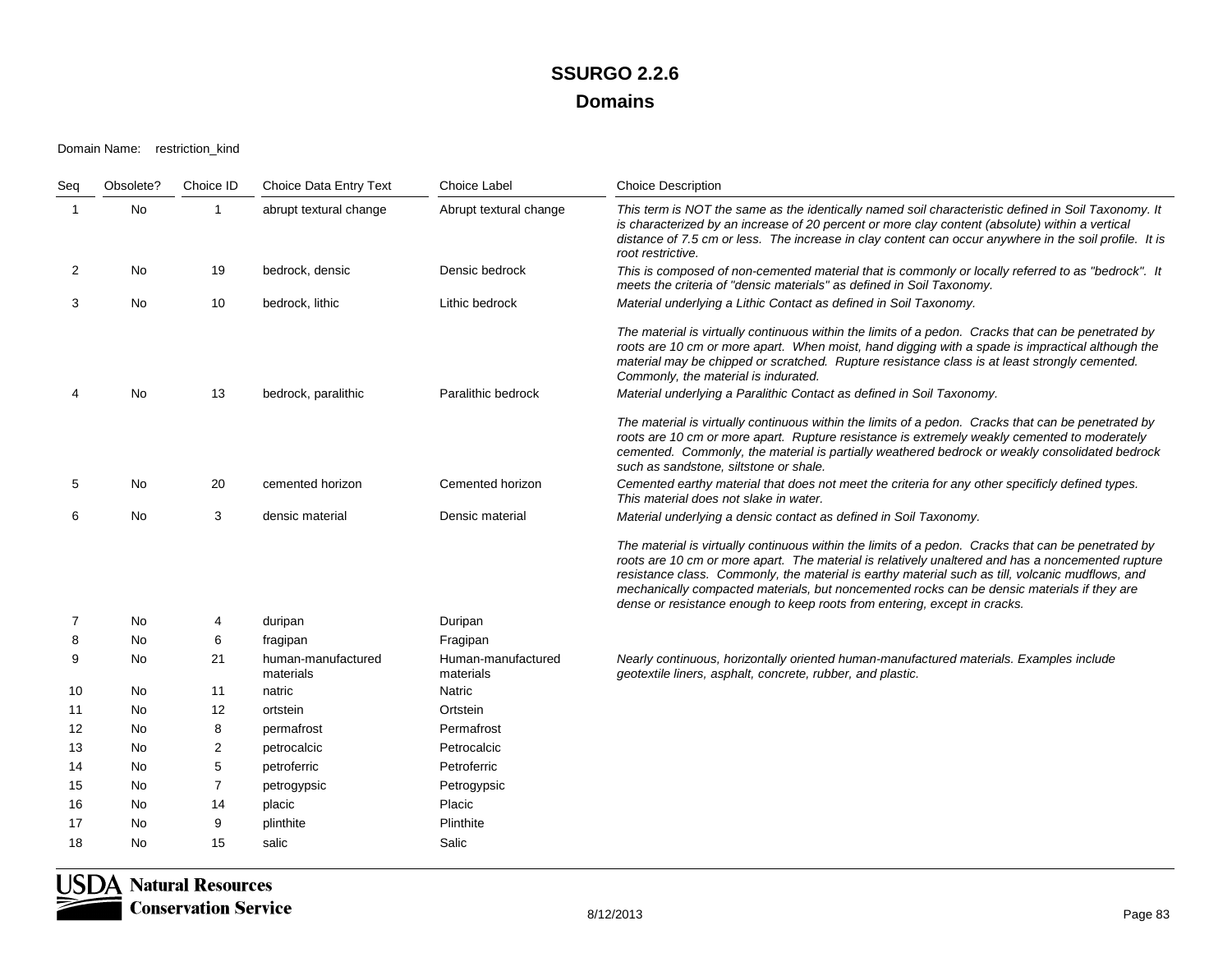Domain Name: restriction\_kind

| Sea | Obsolete? | Choice ID | Choice Data Entry Text                          | Choice Label                                    | <b>Choice Description</b>                                                                                                                                                                                                                                                                                                                                                                                                                                                                                                                                                                                                                                  |
|-----|-----------|-----------|-------------------------------------------------|-------------------------------------------------|------------------------------------------------------------------------------------------------------------------------------------------------------------------------------------------------------------------------------------------------------------------------------------------------------------------------------------------------------------------------------------------------------------------------------------------------------------------------------------------------------------------------------------------------------------------------------------------------------------------------------------------------------------|
| 19  | No        | 16        | strongly contrasting textural<br>stratification | Strongly contrasting textural<br>stratification | 1) The same as "strongly contrasting particle-size classes" described in the Keys to Soil Taxonomy<br>except that the thickness requirement of 12.5 cm or more for each of the contrasting particle-size<br>classes is waived. The term is applied to the entire soil profile not just the particle-size control<br>section. In the context of how it is to be used for identifying a kind of restriction, it is root restrictive.<br>2) Stratified soil textures that differ significantly enough as to restrict the movement of water and air<br>through the soil, or that provide an unfavorable root environment. It is in all cases root restrictive. |
| -20 | No        | 17        | sulfuric                                        | Sulfuric                                        |                                                                                                                                                                                                                                                                                                                                                                                                                                                                                                                                                                                                                                                            |
| 21  | Yes       | 18        | undefined                                       | Undefined                                       |                                                                                                                                                                                                                                                                                                                                                                                                                                                                                                                                                                                                                                                            |

Domain Name: rule\_design

| Sea | Obsolete? | Choice ID | Choice Data Entry Text | Choice Label | <b>Choice Description</b>                                                                                                                                                                                                                                 |
|-----|-----------|-----------|------------------------|--------------|-----------------------------------------------------------------------------------------------------------------------------------------------------------------------------------------------------------------------------------------------------------|
|     | No        |           | class                  | class        | The rule is designed to result in the soil being interpreted as a member of a discrete class.<br>Reportable features are those with fuzzy values closest to 1. The fuzzy values of child-rules will be<br>sorted in descending order.                     |
|     | No.       |           | limitation             | limitation   | The rule is designed in a manner such that the higher the fuzzy value, the more limited the soil is<br>for the stated use. The fuzzy values, of child-rules, closest to 1 represent the most limiting features<br>and will be sorted in descending order. |
|     | No.       |           | suitability            | suitability  | The rule is designed in a manner such that the higher the fuzzy value, the better suited the soil is<br>for the stated use. The fuzzy values, of child-rules, closest to 0 represent the most limiting features<br>and will be sorted in ascending order. |

Domain Name: runoff

| Seq | Obsolete? | Choice ID | Choice Data Entry Text | Choice Label | <b>Choice Description</b> |
|-----|-----------|-----------|------------------------|--------------|---------------------------|
|     | Yes       |           | ponded                 | Ponded       |                           |
| ∠   | No        | 4         | negligible             | Negligible   |                           |
| 3   | No        | 6         | very low               | Very low     |                           |
| 4   | No        | 2         | low                    | Low          |                           |
| C   | No        | 3         | medium                 | Medium       |                           |
| 6   | No        |           | high                   | High         |                           |
|     | No        | 5         | very high              | Very high    |                           |

Domain Name: rupture\_resist\_block\_cem

Seq Obsolete? Choice ID Choice Data Entry Text Choice Label Choice Description

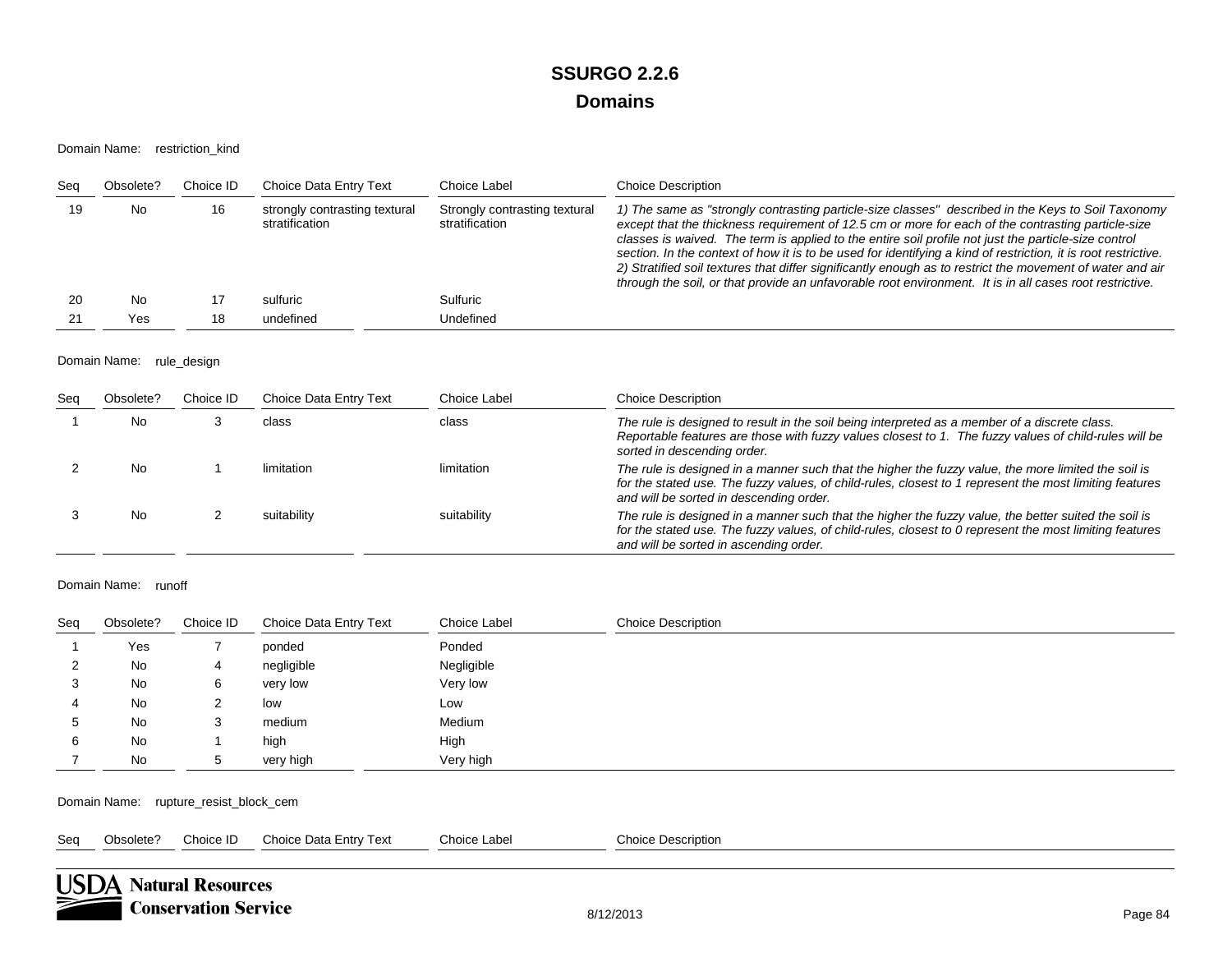#### Domain Name: rupture\_resist\_block\_cem

| Seq | Obsolete? | Choice ID      | Choice Data Entry Text | Choice Label              | <b>Choice Description</b>                                 |
|-----|-----------|----------------|------------------------|---------------------------|-----------------------------------------------------------|
|     | <b>No</b> |                | noncemented            | Noncemented               | Stress applied ranges from 0 to 8 newtons. (SSM)          |
|     | No        | 6              | extremely weakly       | Extremely weakly cemented | Stress applied ranges from 8 to 20 newtons. (SSM)         |
| З   | <b>No</b> |                | very weakly            | Very weakly cemented      | Stress applied ranges from 20 to 40 newtons. (SSM)        |
|     | No        | 9              | weakly                 | Weakly cemented           | Stress applied ranges from 40 to 80 newtons. (SSM)        |
| 5   | Yes       | 5              | weakly cemented        | Weakly cemented*          | Stress applied ranges from 8 to 80 newtons. (SSM)         |
| 6   | No        | 10             | moderately             | Moderately cemented       | Stress applied ranges from 80 to 160 newtons. (SSM)       |
|     | Yes       | 3              | moderately cemented    | Moderately cemented*      | Stress applied ranges from 80 to 800 newtons. (SSM)       |
| 8   | No        | 11             | strongly               | Strongly cemented         | Stress applied ranges from 160 to 800 newtons. (SSM)      |
| 9   | Yes       | 4              | strongly cemented      | Strongly cemented*        | Stress applied ranges from 800 newtons to 3 joules. (SSM) |
| 10  | No        | 8              | very strongly          | Very strongly cemented    | Stress applied ranges from 800 newtons to 3 joules. (SSM) |
| 11  | No        | $\overline{2}$ | indurated              | Indurated                 | Stress applied is greater than or equal 3 joules. (SSM)   |
| 12  | Yes       | 12             | extremely strong       | Extremely strong          |                                                           |
| 13  | Yes       | 13             | н                      | hard                      |                                                           |
| 14  | Yes       | 14             | S                      | soft                      |                                                           |

Domain Name: rupture\_resist\_block\_dry

| Seg | Obsolete? | Choice ID | Choice Data Entry Text | Choice Label    | <b>Choice Description</b>                                 |
|-----|-----------|-----------|------------------------|-----------------|-----------------------------------------------------------|
|     | <b>No</b> |           | loose                  | Loose           | Aggregated or block-type specimen not obtainable.         |
|     | <b>No</b> |           | soft                   | Soft            | Stress applied ranges from 0 to 8 newtons. (SSM)          |
|     | No        | 3         | slightly hard          | Slightly hard   | Stress applied ranges from 8 to 20 newtons. (SSM)         |
|     | Yes       | 11        | somewhat hard          | Somewhat hard   |                                                           |
| 5.  | No        | 4         | moderately hard        | Moderately hard | Stress applied ranges from 20 to 40 newtons. (SSM)        |
| 6   | No        | 5         | hard                   | Hard            | Stress applied ranges from 40 to 80 newtons. (SSM)        |
|     | No        | 6         | very hard              | Very hard       | Stress applied ranges from 80 to 160 newtons. (SSM)       |
| 8   | No        |           | extremely hard         | Extremely hard  | Stress applied ranges from 160 to 800 newtons. (SSM)      |
| 9   | No        | 8         | rigid                  | Rigid           | Stress applied ranges from 800 newtons to 3 joules. (SSM) |
| 10  | <b>No</b> | 9         | very rigid             | Very rigid      | Stress applied is greater than or equal 3 joules. (SSM)   |
| 11  | Yes       | 10        | hard when dry          | Hard when dry   | Stress applied ranges from 20 to 80 newtons. (SSM)        |

#### Domain Name: rupture\_resist\_block\_moist

| Seq | Obsolete?                                                                                                       | Choice ID | Choice Data Entry Text | Choice Label | Choice Description.                               |  |  |  |  |  |
|-----|-----------------------------------------------------------------------------------------------------------------|-----------|------------------------|--------------|---------------------------------------------------|--|--|--|--|--|
|     | No                                                                                                              |           | ้าose                  | Loose        | Aggregated or block-type specimen not obtainable. |  |  |  |  |  |
|     | the contract of the contract of the contract of the contract of the contract of the contract of the contract of |           |                        |              |                                                   |  |  |  |  |  |

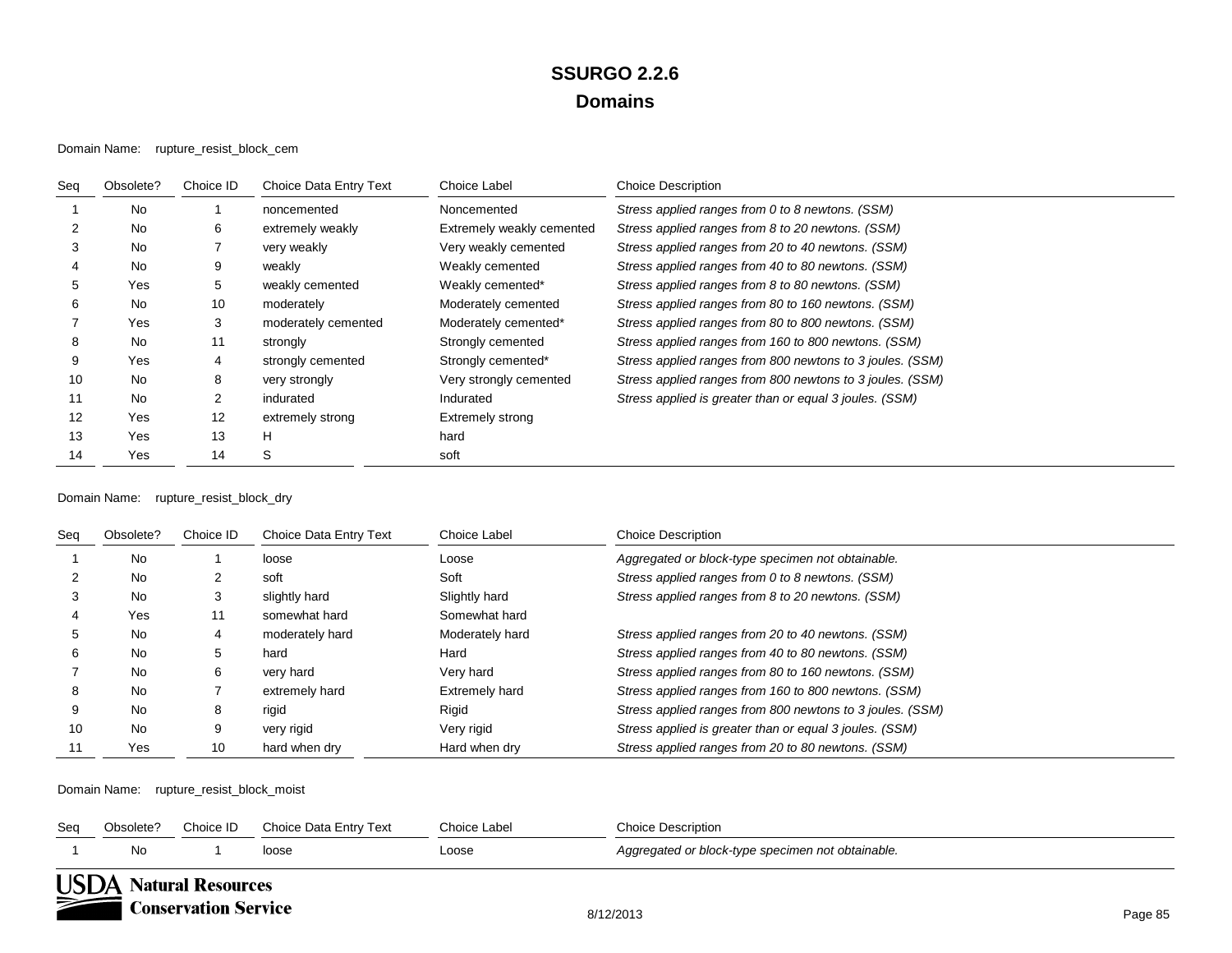#### Domain Name: rupture\_resist\_block\_moist

| Seq | Obsolete? | Choice ID   | Choice Data Entry Text    | Choice Label              | <b>Choice Description</b>                                 |
|-----|-----------|-------------|---------------------------|---------------------------|-----------------------------------------------------------|
|     | No        |             | very friable              | Very friable              | Stress applied ranges from 0 to 8 newtons. (SSM)          |
|     | No        | 3           | friable                   | Friable                   | Stress applied ranges from 8 to 20 newtons. (SSM)         |
|     | Yes       | 12          | slightly firm             | Slightly firm             |                                                           |
|     | No        |             | firm                      | Firm                      | Stress applied ranges from 20 to 40 newtons. (SSM)        |
|     | No        | $\mathbf b$ | very firm                 | Very firm                 | Stress applied ranges from 40 to 80 newtons. (SSM)        |
|     | No        | 6           | extremely firm            | Extremely firm            | Stress applied ranges from 80 to 160 newtons. (SSM)       |
|     | Yes       | 10          | extremely firm when moist | Extremely firm when moist | Stress applied ranges from 80 to 800 newtons. (SSM)       |
|     | Yes       | 11          | extremely firm*           | Extremely firm*           |                                                           |
| 10  | No        |             | slightly rigid            | Slightly rigid            | Stress applied ranges from 160 to 800 newtons. (SSM)      |
|     | No        | 8           | rigid                     | Rigid                     | Stress applied ranges from 800 newtons to 3 joules. (SSM) |
| 12  | No        |             | very rigid                | Very rigid                | Stress applied is greater than or equal 3 joules. (SSM)   |

#### Domain Name: rupture\_resist\_plate

| Seq | Obsolete? | Choice ID | Choice Data Entry Text | Choice Label          | <b>Choice Description</b> |
|-----|-----------|-----------|------------------------|-----------------------|---------------------------|
|     | No        | 2         | extremely weak         | <b>Extremely weak</b> |                           |
|     | No        |           | very weak              | Very weak             |                           |
|     | No        | 8         | weak                   | Weak                  |                           |
| 4   | No        | 3         | moderate               | Moderate              |                           |
| G.  | No        | 4         | moderately strong      | Moderately strong     |                           |
| 6   | No        | 5         | strong                 | Strong                |                           |
|     | No        | 6         | very strong            | Very strong           |                           |
|     | No        |           | extremely strong       | Extremely strong      |                           |

#### Domain Name: sdv\_attribute\_logical\_data\_type

| Seq | Obsolete? | Choice ID | Choice Data Entry Text | Choice Label | <b>Choice Description</b> |
|-----|-----------|-----------|------------------------|--------------|---------------------------|
|     | No        |           | Choice                 | Choice       |                           |
|     | No        |           | Float                  | Float        |                           |
| ◡   | No        | ັ         | Integer                | Integer      |                           |
| 4   | No        | 4         | String                 | String       |                           |
| ັ   | <b>No</b> | ∽<br>ັ    | Vtext                  | Vtext        |                           |

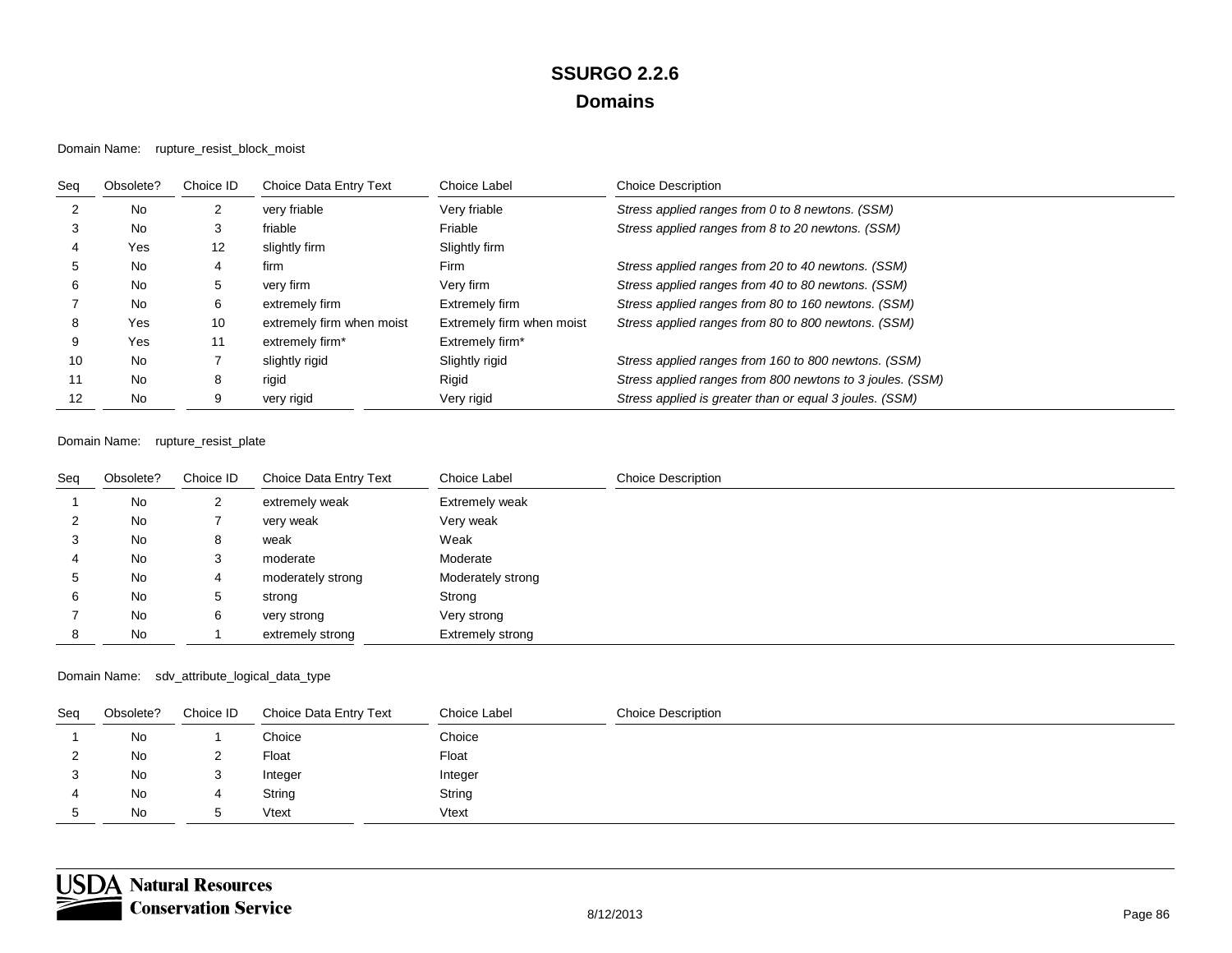| Seq            | Obsolete? | Choice ID      | Choice Data Entry Text | Choice Label                                        | <b>Choice Description</b> |
|----------------|-----------|----------------|------------------------|-----------------------------------------------------|---------------------------|
| $\mathbf{1}$   | No        | $\overline{2}$ | 010                    | Gevorkiantz 1956a (010)                             |                           |
| 2              | No        | 3              | 011                    | Carmean, Hahn 1981 (011)                            |                           |
| 3              | No        | 4              | 020                    | Lloyd 1970a (020)                                   |                           |
| 4              | No        | 5              | 030                    | Schumacher 1926 (030)                               |                           |
| 5              | Yes       | 6              | 031                    | Cochran 1979a (031)                                 |                           |
| 6              | No        | $\overline{7}$ | 032                    | Dolph 1987 (032)                                    |                           |
| $\overline{7}$ | No        | 8              | 035                    | Cochran 1979a (035)                                 |                           |
| 8              | No        | 152            | 037                    | Mathiasen, Olsen,<br>Edminster 2006 (037)           |                           |
| 9              | No        | $\overline{1}$ | 05                     | Hoyer, Herman 1989 (05)                             |                           |
| 10             | No        | 11             | 050                    | Schumacher 1928 (050)                               |                           |
| 11             | No        | 12             | 055                    | Dolph 1991 (055)                                    |                           |
| 12             | No        | 13             | 060                    | Herman, Curtis, DeMars<br>1978 (060)                |                           |
| 13             | No        | 14             | 070                    | Lloyd 1971a (070)                                   |                           |
| 14             | No        | 17             | 071                    | Carmean 1978 (071)                                  |                           |
| 15             | No        | 18             | 075                    | Brendemuehl, McComb,<br>Thomson 1961 (075)          |                           |
| 16             | No        | 15             | 094                    | Lloyd 1971b (094)                                   |                           |
| 17             | No        | $16\,$         | 095                    | Carmean 1978 (095)                                  |                           |
| 18             | No        | 19             | 100                    | Worthington, Johnson,<br>Staebler, Lloyd 1960 (100) |                           |
| 19             | No        | $20\,$         | 105                    | Harrington, Curtis 1986 (105)                       |                           |
| 20             | No        | 21             | 120                    | Lloyd 1971a (120)                                   |                           |
| 21             | No        | 22             | 121                    | Carmean 1978 (121)                                  |                           |
| 22             | No        | 23             | 130                    | Cooley 1958, 1962 (130)                             |                           |
| 23             | No        | 24             | 131                    | Carmean 1978 (131)                                  |                           |
| 24             | No        | 25             | 140                    | Lloyd 1971a (140)                                   |                           |
| 25             | No        | 26             | 141                    | Gregory, Krinard 1965 (141)                         |                           |
| 26             | No        | 36             | 150                    | Boisen, Newlin 1910 (150)                           |                           |
| 27             | No        | $30\,$         | 151                    | Boisen, Newlin 1910 (151)                           |                           |
| 28             | No        | 31             | 153                    | Boisen, Newlin 1910 (153)                           |                           |
| 29             | No        | 32             | 154                    | Boisen, Newlin 1910 (154)                           |                           |
| 30             | No        | 33             | 155                    | Boisen, Newlin 1910 (155)                           |                           |
| 31             | No        | 34             | 156                    | Boisen, Newlin 1910 (156)                           |                           |
| 32             | No        | 28             | 157                    | Boisen, Newlin 1910 (157)                           |                           |

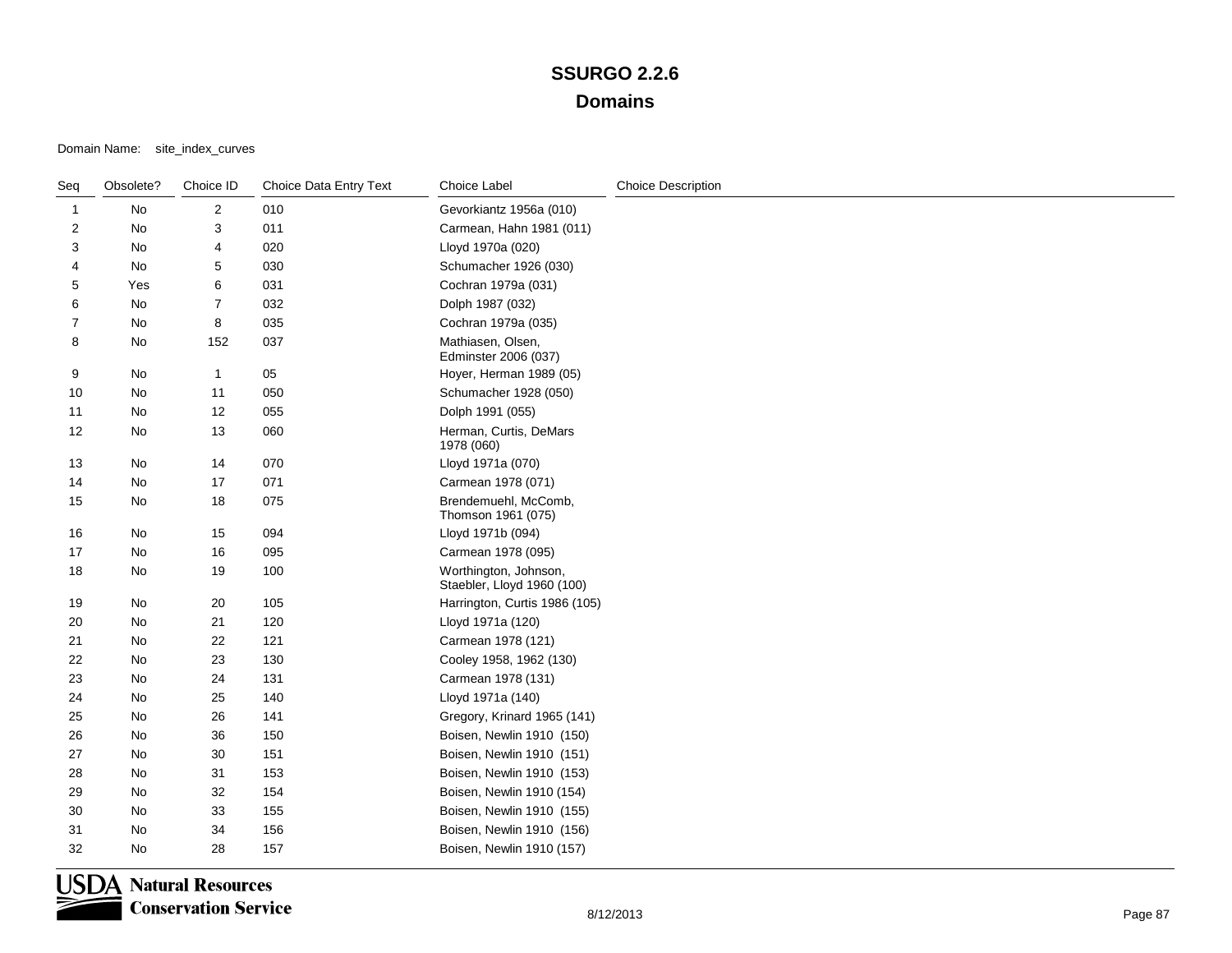| Seq | Obsolete? | Choice ID | Choice Data Entry Text | Choice Label                             | <b>Choice Description</b> |
|-----|-----------|-----------|------------------------|------------------------------------------|---------------------------|
| 33  | No        | 29        | 158                    | Boisen, Newlin 1910 (158)                |                           |
| 34  | No        | $38\,$    | 160                    | Korstian, Brush 1931 (160)               |                           |
| 35  | No        | 39        | 165                    | Hampf 1965 (165)                         |                           |
| 36  | No        | 40        | 166                    | Carmean 1978 (166)                       |                           |
| 37  | No        | 41        | 170                    | Lloyd 1971a (170)                        |                           |
| 38  | No        | 42        | 171                    | Carmean 1978 (171)                       |                           |
| 39  | No        | 45        | 190                    | Kellog 1939a (190)                       |                           |
| 40  | No        | 46        | 191                    | Losche, Schlesinger 1975<br>(191)        |                           |
| 41  | No        | 47        | 192                    | Losche, Schlesinger 1975<br>(192)        |                           |
| 42  | No        | 50        | 200                    | Howell 1940 (200)                        |                           |
| 43  | No        | 49        | 202                    | Chojnacky 1986 (202)                     |                           |
| 44  | No        | 48        | 210                    | Sauerwein 1982 (210)                     |                           |
| 45  | No        | 51        | 220                    | T.V.A. 1948 (220)                        |                           |
| 46  | No        | 52        | 230                    | Stone 1957 (230)                         |                           |
| 47  | No        | 54        | 235                    | Gevorkiantz 1957a (235)                  |                           |
| 48  | No        | 53        | 240                    | Aird, Stone 1955 (240)                   |                           |
| 49  | No        | 55        | 260                    | Cummings 1937 (260)                      |                           |
| 50  | No        | 56        | 261                    | Cochran 1985 (261)                       |                           |
| 51  | No        | 57        | 265                    | Schmidt, Shearer, Roe 1976<br>(265)      |                           |
| 52  | No        | 27        | 300                    | Dolph 1983 (300)                         |                           |
| 53  | No        | 35        | 330                    | Broadfoot, Krinard 1959<br>(330)         |                           |
| 54  | No        | 43        | 331                    | Carmean 1978 (331)                       |                           |
| 55  | No        | 44        | 332                    | Broadfoot 1969 (332)                     |                           |
| 56  | No        | 58        | 340                    | Trenk 1929 (340)                         |                           |
| 57  | No        | 59        | 350                    | Beck 1962 (350)                          |                           |
| 58  | No        | 60        | 355                    | Schlaegel, Kulow,<br>Baughman 1969 (355) |                           |
| 59  | No        | 61        | 360                    | Beck 1962 (360)                          |                           |
| 60  | No        | 62        | 390                    | Applequist 1959 (390)                    |                           |
| 61  | No        | 63        | 395                    | Applequist 1959 (395)                    |                           |
| 62  | Yes       | 65        | 410                    | Brickell 1966 (410) (obsolete)           |                           |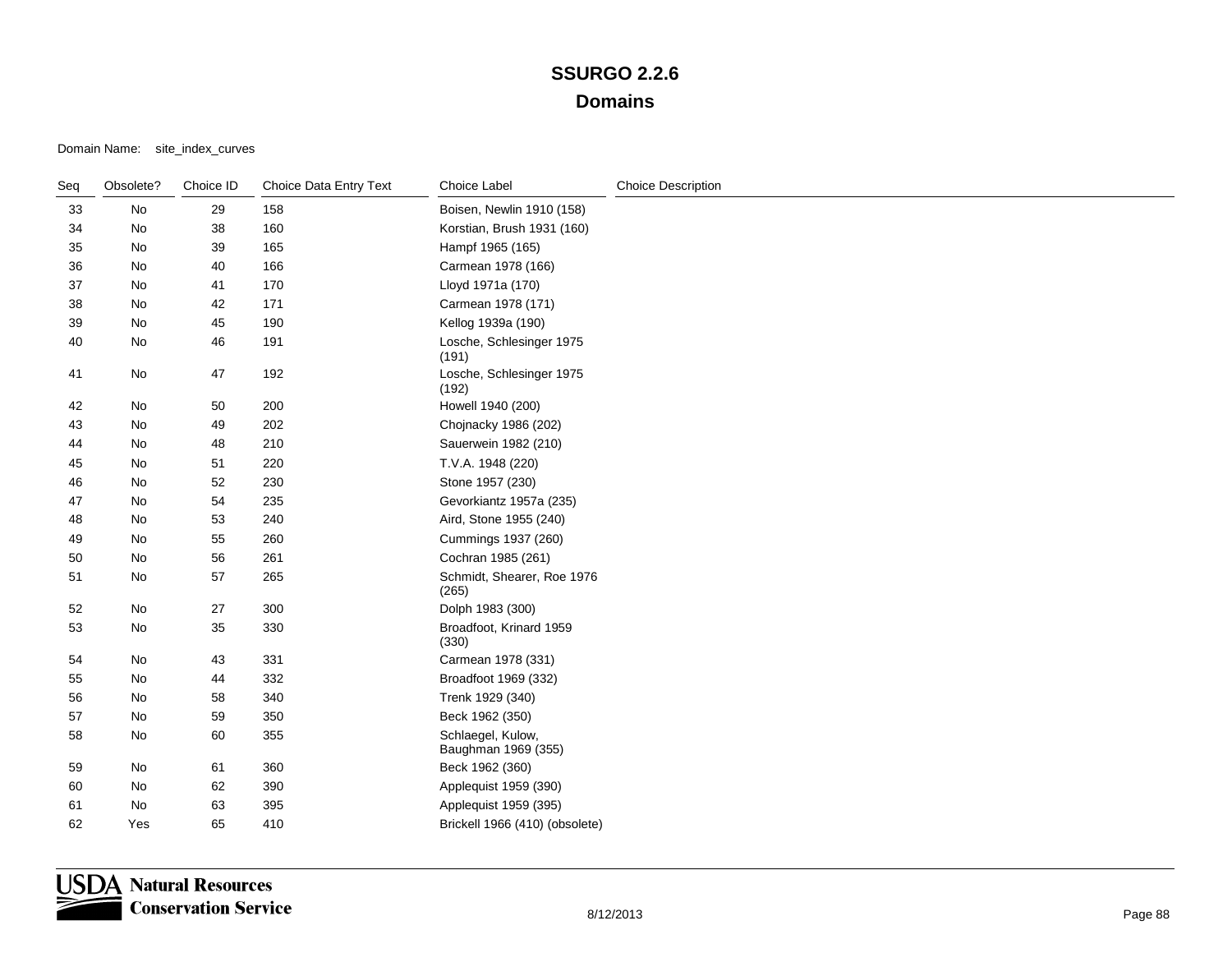| Seq | Obsolete?                    | Choice ID | Choice Data Entry Text | Choice Label                                                | <b>Choice Description</b> |
|-----|------------------------------|-----------|------------------------|-------------------------------------------------------------|---------------------------|
| 63  | No                           | 64        | 411                    | Wilde, Lyer, Tanser,<br>Trautmann, Watterson 1965<br>(411)  |                           |
| 64  | No                           | 66        | 412                    | Alexander 1967 (412)                                        |                           |
| 65  | No                           | 67        | 420                    | Lloyd 1970a (420)                                           |                           |
| 66  | <b>No</b>                    | 68        | 421                    | Gevorkiantz 1957b (421)                                     |                           |
| 67  | No                           | 69        | 422                    | Carmean, Hahn 1981 (422)                                    |                           |
| 68  | No                           | 70        | 430                    | Ferber 1971 (430)                                           |                           |
| 69  | No                           | 71        | 440                    | Farr 1967 (440)                                             |                           |
| 70  | No                           | 72        | 450                    | Gevorkiantz 1957c (450)                                     |                           |
| 71  | No                           | 73        | 470                    | Lloyd 1970b (470)                                           |                           |
| 72  | No                           | 74        | 490                    | Meyer 1961 (490)                                            |                           |
| 73  | No                           | 75        | 491                    | Farr 1984 (491)                                             |                           |
| 74  | No                           | 76        | 500                    | Gevorkiantz 1956b (500)                                     |                           |
| 75  | No                           | 77        | 501                    | Wilde, Lyer, Tanser,<br>Trautmann, Watterston 1965<br>(501) |                           |
| 76  | $\operatorname{\mathsf{No}}$ | 78        | 502                    | Wilde, Lyer, Tanser,<br>Trautmann, Watterston 1965<br>(502) |                           |
| 77  | No                           | 79        | 510                    | Schumancher, Coile 1960<br>(510)                            |                           |
| 78  | No                           | 80        | 520                    | Alexander 1966 (520)                                        |                           |
| 79  | No                           | 149       | 525                    | Hegyi, Jelinek, Carpenter<br>100TA 1979 (525)               |                           |
| 80  | No                           | 82        | 530                    | Coile, Schumacher 1953<br>(530)                             |                           |
| 81  | No                           | 83        | 531                    | Nash 1963 (531)                                             |                           |
| 82  | No                           | 84        | 532                    | Gilmore, Metcalf 1961 (532)                                 |                           |
| 83  | No                           | 87        | 540                    | Langdon 1961 (540)                                          |                           |
| 84  | No                           | 88        | 541                    | Langdon 1959 (541)                                          |                           |
| 85  | No                           | 85        | 550                    | USDA 1929 (550)                                             |                           |
| 86  | No                           | 86        | 555                    | Barnes 1955 (555)                                           |                           |
| 87  | No                           | 10        | 570                    | Haig 1932 (570)                                             |                           |
| 88  | No                           | 153       | 575                    | Curtis, Diaz, Clendenen<br>1990 (575)                       |                           |
| 89  | No                           | 154       | 576                    | Curtis, Diaz, Clendenen<br>1990 (576)                       |                           |

**USDA** Natural Resources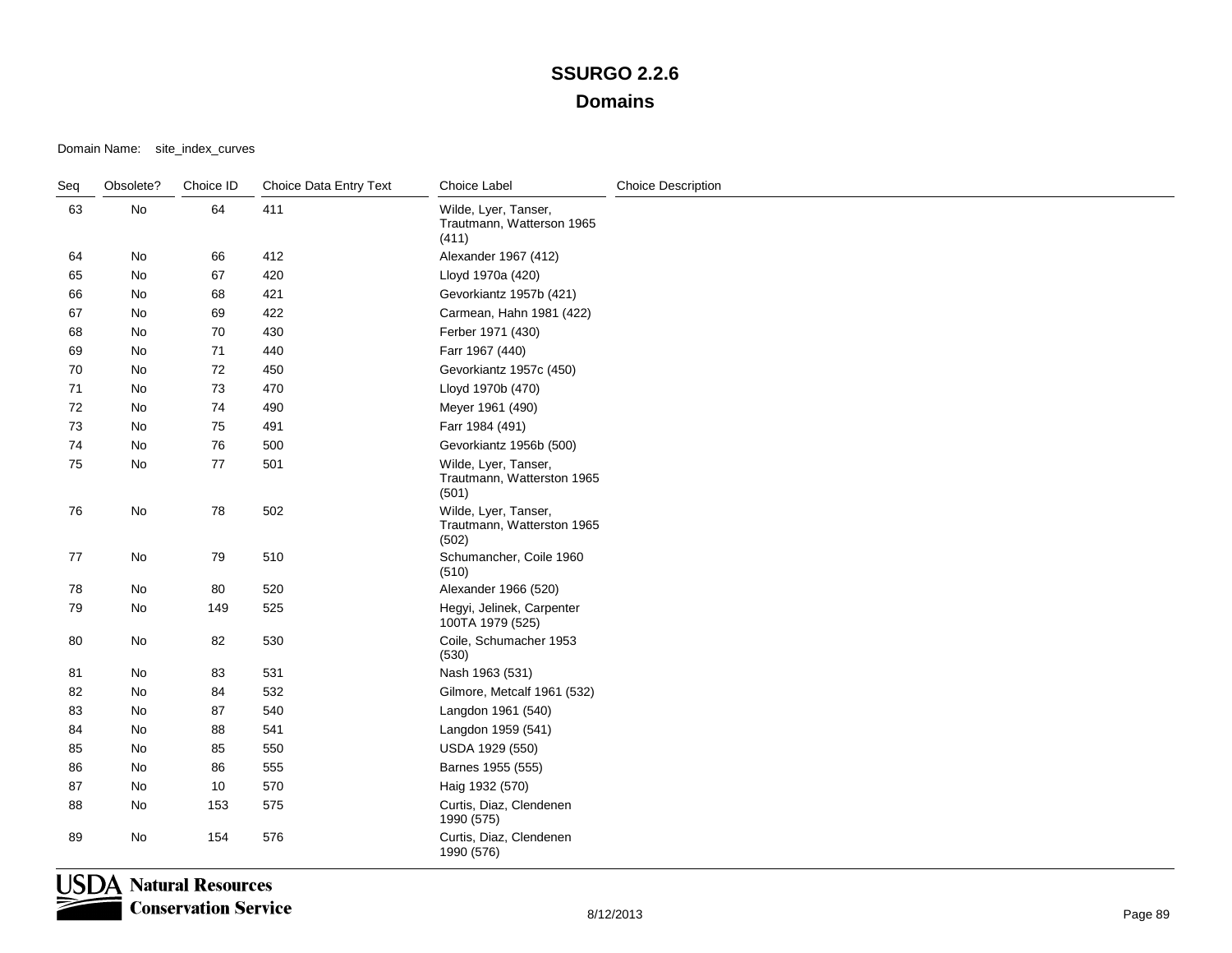| Seq | Obsolete? | Choice ID | Choice Data Entry Text | Choice Label                              | <b>Choice Description</b> |
|-----|-----------|-----------|------------------------|-------------------------------------------|---------------------------|
| 90  | No        | 89        | 580                    | USDA 1929 (580)                           |                           |
| 91  | Yes       | 81        | 600                    | Meyer 1961 (600)                          |                           |
| 92  | No        | $90\,$    | 601                    | Minor 1964 (601)                          |                           |
| 93  | No        | 9         | 605                    | Dunning 1942 (605)                        |                           |
| 94  | No        | 145       | 615                    | Biging and Wensel 1984<br>(615)           |                           |
| 95  | No        | 91        | 620                    | Nelson, Clutter, Chaiken<br>1961 (620)    |                           |
| 96  | No        | 103       | 621                    | Kulow, Sowers, Heesch<br>1966 (621)       |                           |
| 97  | No        | 92        | 630                    | Gevorkiantz 1957d (630)                   |                           |
| 98  | No        | 93        | 631                    | Wilde 1965 (631)                          |                           |
| 99  | No        | 94        | 632                    | Gilmore 1967 (632)                        |                           |
| 100 | No        | 95        | 635                    | Illick, Aughanbaugh 1930<br>(635)         |                           |
| 101 | No        | 96        | 640                    | Schumacher, Coile 1960<br>(640)           |                           |
| 102 | No        | $97\,$    | 650                    | Doolittle 1960 (650)                      |                           |
| 103 | No        | 98        | 651                    | Gilmore 1968 (651)                        |                           |
| 104 | No        | 99        | 660                    | Lloyd 1970b (660)                         |                           |
| 105 | No        | 100       | 670                    | Gevorkiantz 1957e (670)                   |                           |
| 106 | No        | 101       | 690                    | Coile, Schumacher 1953<br>(690)           |                           |
| 107 | No        | 102       | 691                    | Gilmore, Metcalf 1961 (691)               |                           |
| 108 | No        | 104       | 700                    | Briscoe, Ferrill 1958 (700)               |                           |
| 109 | No        | 105       | 710                    | Broadfoot 1960 (710)                      |                           |
| 110 | No        | 106       | 711                    | Neebe, Boyce 1959 (711)                   |                           |
| 111 | No        | 107       | 712                    | Brendemuehl 1965 (712)                    |                           |
| 112 | No        | 109       | 720                    | Gevorkiantz 1956c (720)                   |                           |
| 113 | No        | 110       | 721                    | Carmean 1978 (721)                        |                           |
| 114 | No        | 111       | 725                    | Gregory, Haack 1965 (725)                 |                           |
| 115 | No        | 112       | 730                    | Baker 1925 (730)                          |                           |
| 116 | No        | 113       | 735                    | Edminster, Mowrer,<br>Shepperd 1985 (735) |                           |
| 117 | No        | 108       | 740                    | BCFS 1977 (740)                           |                           |
| 118 | No        | 114       | 750                    | Defler 1937 (750)                         |                           |
| 119 | No        | 115       | 751                    | Carmean 1978 (751)                        |                           |

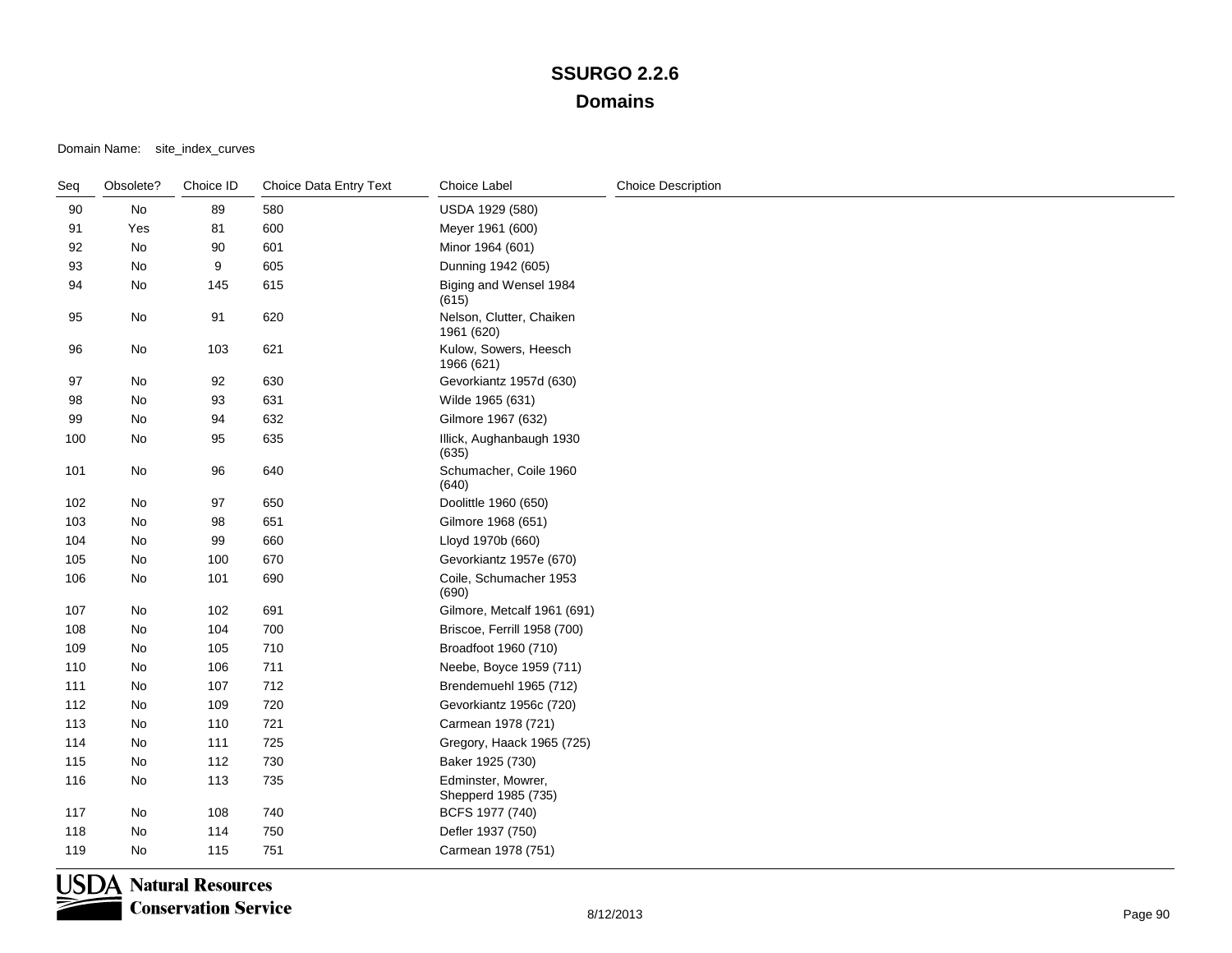Domain Name: site\_index\_curves

| Seq | Obsolete? | Choice ID | Choice Data Entry Text | <b>Choice Label</b>                             | <b>Choice Description</b> |
|-----|-----------|-----------|------------------------|-------------------------------------------------|---------------------------|
| 120 | No        | 116       | 752                    | Auchmoody, Rexrode 1984<br>(752)                |                           |
| 121 | No        | 120       | 765                    | Cochran 1979b (765)                             |                           |
| 122 | No        | 121       | 770                    | Brickell 1968 (770)                             |                           |
| 123 | No        | 122       | 771                    | Monserud 1985 (771)                             |                           |
| 124 | No        | 123       | 775                    | Edminster and Jump 1976<br>(775)                |                           |
| 125 | Yes       | 146       | 780                    | Curtis, Herman, DeMars<br>1974 (780) (obsolete) |                           |
| 126 | No        | 117       | 781                    | DeMars, Herman 1987 (781)                       |                           |
| 127 | No        | 118       | 790                    | McArdle, Meyer, Bruce 1961<br>(790)             |                           |
| 128 | No        | 119       | 795                    | King 1966 (795)                                 |                           |
| 129 | No        | 135       | 800                    | Gevorkiantz 1957f (800)                         |                           |
| 130 | No        | 133       | 801                    | Grane, Bower 1971 (801)                         |                           |
| 131 | No        | 125       | 802                    | McQuilkin 1974, 1978 (802)                      |                           |
| 132 | No        | 126       | 803                    | Graney, Bower 1971 (803)                        |                           |
| 133 | No        | 127       | 804                    | Carmean 1971, 1972 (804)                        |                           |
| 134 | No        | 128       | 805                    | Carmean 1971, 1972 (805)                        |                           |
| 135 | No        | 132       | 806                    | Carmean 1971, 1972 (806)                        |                           |
| 136 | No        | 134       | 807                    | Carmean 1978 (807)                              |                           |
| 137 | No        | 138       | 808                    | Carmean 1971, 1972 (808)                        |                           |
| 138 | No        | 141       | 809                    | Carmean 1978 (809)                              |                           |
| 139 | No        | 136       | 810                    | Olson 1959 (810)                                |                           |
| 140 | No        | 124       | 811                    | DeLasaux, Pillsbury 1987<br>(811)               |                           |
| 141 | No        | 131       | 812                    | Sauerwein 1983 (812)                            |                           |
| 142 | No        | 37        | 820                    | Schnur 1937 (820)                               |                           |
| 143 | No        | 130       | 840                    | Broadfoot 1961 (840)                            |                           |
| 144 | No        | 137       | 860                    | Broadfoot 1963 (860)                            |                           |
| 145 | No        | 129       | 880                    | Powers 1972 (880)                               |                           |
| 146 | No        | 139       | 900                    | Kellogg 1939b (900)                             |                           |
| 147 | No        | 140       | 930                    | Lindquist, Palley 1963 (930)                    |                           |
| 148 | No        | 148       | 935                    | Krumland, Wensel 1986<br>(935)                  |                           |
| 149 | No        | 147       | 960                    | Gevorkiantz 1957g (960)                         |                           |
| 150 | No        | 150       | 970                    | Kurucz 50BH, 1978 (970)                         |                           |

**USDA** Natural Resources **Conservation Service** 

₹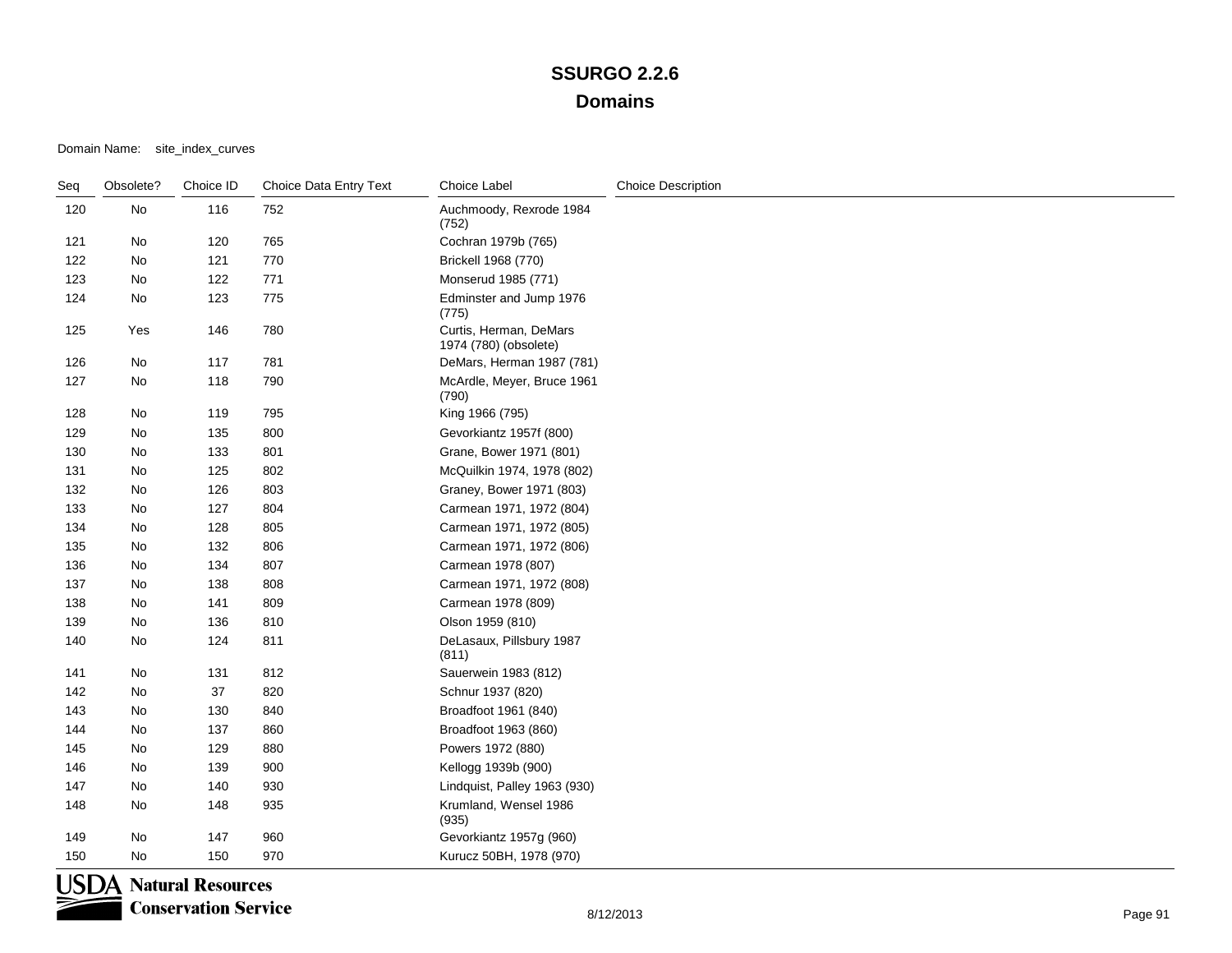Domain Name: site\_index\_curves

| Sea | Obsolete? | Choice ID | Choice Data Entry Text | Choice Label           | <b>Choice Description</b>                                                                           |
|-----|-----------|-----------|------------------------|------------------------|-----------------------------------------------------------------------------------------------------|
| 151 | No        | 143       | 990                    | Barnes 1962 (990)      |                                                                                                     |
| 152 | No        | 142       | 991                    | Frothingham 1915 (991) |                                                                                                     |
| 153 | No        | 144       | 995                    | Wiley 1978 (995)       |                                                                                                     |
| 154 | No        | 151       | 9999                   | Unknown curve          | This choice is intended to only be used with older data where the true curve's identity is unknown. |

Domain Name: slope\_shape

| Sea | Obsolete? | Choice ID | Choice Data Entry Text | Choice Label | <b>Choice Description</b>                                                                                                                                                                                     |
|-----|-----------|-----------|------------------------|--------------|---------------------------------------------------------------------------------------------------------------------------------------------------------------------------------------------------------------|
|     | No        |           | concave                | Concave      | The land surface is shaped such that the slope gradient decreases down the slope, and runoff<br>tends to decelerate as it flows down the slope. In profile, the surface bows downward in the mid-<br>section. |
|     | No        |           | convex                 | Convex       | The land surface is shaped such that the slope gradient increases down the slope, and runoff tends<br>to accelerate as it flows down the slope. In profile, the surface bows upward in the mid-section.       |
|     | No        |           | linear                 | Linear       | The land surface is substantially a straight line when seen in profile at right angles to the<br>contours -- planar.                                                                                          |
|     | Yes       |           | undulating             | Undulating   |                                                                                                                                                                                                               |
|     | Yes       |           | complex                | Complex      |                                                                                                                                                                                                               |

Domain Name: soil\_erodibility\_factor

| Seq | Obsolete? | Choice ID      | Choice Data Entry Text | Choice Label | <b>Choice Description</b> |
|-----|-----------|----------------|------------------------|--------------|---------------------------|
|     | No        | $\mathbf{1}$   | .02                    | .02          |                           |
| 2   | No        | $\overline{2}$ | .05                    | .05          |                           |
| 3   | No        | 3 <sup>1</sup> | .10                    | .10          |                           |
| 4   | No        | $\overline{4}$ | .15                    | .15          |                           |
| 5   | No        | 5 <sup>5</sup> | .17                    | .17          |                           |
| 6   | No        | 6              | .20                    | .20          |                           |
|     | No        | $7^{\circ}$    | .24                    | .24          |                           |
| 8   | No        | 8              | .28                    | .28          |                           |
| 9   | No        | 9              | .32                    | .32          |                           |
| 10  | No        | 10             | .37                    | .37          |                           |
| 11  | No        | 11             | .43                    | .43          |                           |
| 12  | No        | 12             | .49                    | .49          |                           |
| 13  | No        | 13             | .55                    | .55          |                           |
| 14  | No        | 14             | .64                    | .64          |                           |

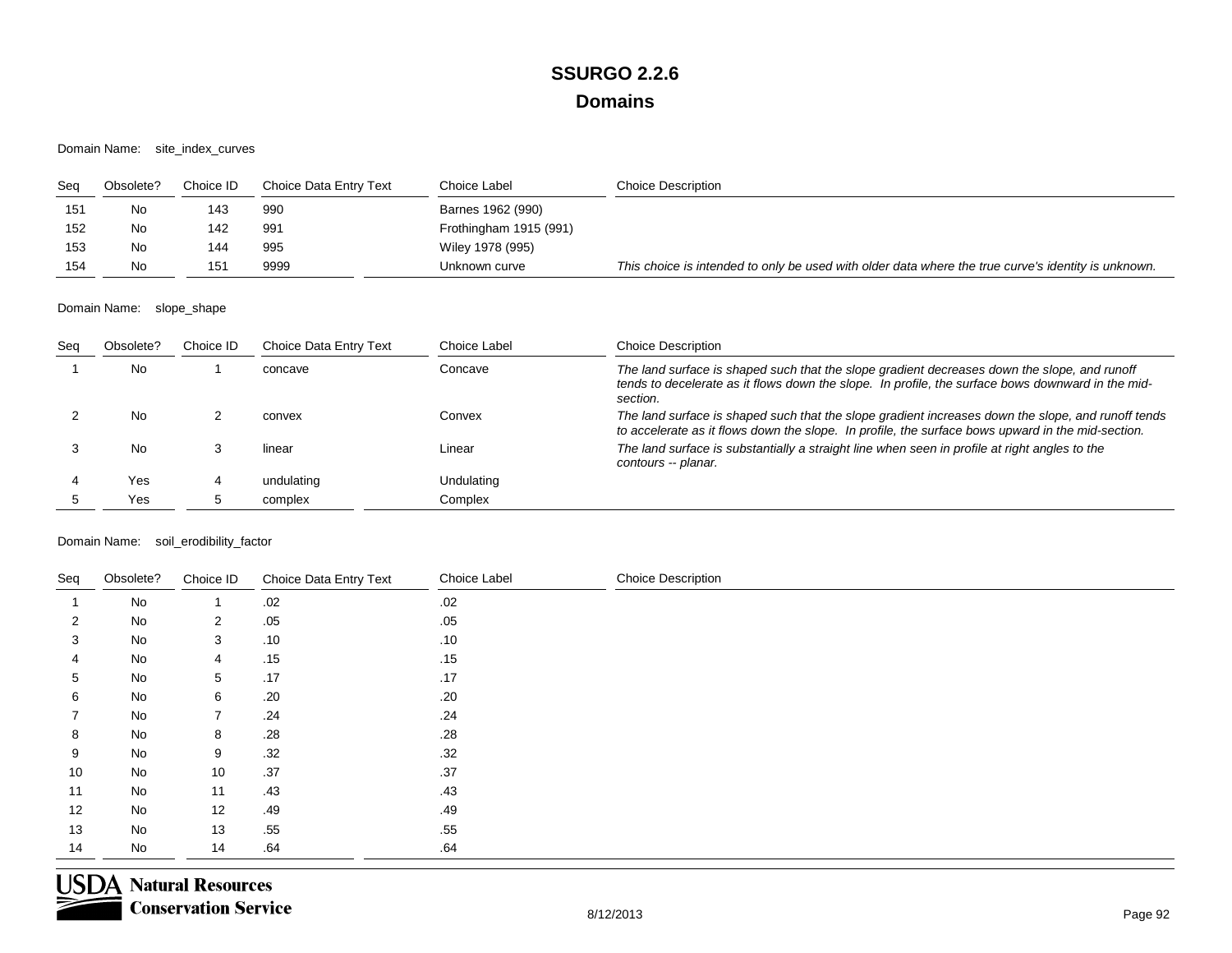Domain Name: soil\_moisture\_status

| Seg | Obsolete? | Choice ID | Choice Data Entry Text | Choice Label                        | <b>Choice Description</b>                                                         |
|-----|-----------|-----------|------------------------|-------------------------------------|-----------------------------------------------------------------------------------|
|     | No        |           | dry                    | Dry                                 | $>$ 1500 kPa ( $>$ 15 bar) suction                                                |
|     | No        |           | moist                  | Moist                               | $=$ <1500 to 0.01 kPa ( $=$ <15 bar to 0.00001 bar) suction.                      |
|     | Yes       |           | saturation             | Saturation from capillary<br>fringe |                                                                                   |
|     | No        |           | wet                    | Wet                                 | $\leq$ 0.01 kPa ( $\leq$ 0.00001 bar) suction; free water present (satiated wet). |
|     | Yes       |           | frozen                 | Frozen                              |                                                                                   |

#### Domain Name: soil\_slippage\_potential

| Seq | Obsolete? | Choice ID | Choice Data Entry Text | Choice Label    | <b>Choice Description</b>           |
|-----|-----------|-----------|------------------------|-----------------|-------------------------------------|
|     | No        |           | low                    | Low             | Low potential of slippage.          |
|     | Yes       |           | moderately low         | Moderately low  | Moderately low hazzard of slippage. |
|     | No        |           | medium                 | Medium          | Medium potential of slippage.       |
|     | Yes       |           | moderately high        | Moderately high | Moderately high hazard of slippage. |
|     | No        |           | high                   | High            | High potential of slippage.         |

Domain Name: soil\_survey\_area\_status

| Seg | Obsolete? | Choice ID | Choice Data Entry Text | <b>Choice Label</b> | <b>Choice Description</b>                                                                                                                                                                                                                                                                                                                                                                                                            |
|-----|-----------|-----------|------------------------|---------------------|--------------------------------------------------------------------------------------------------------------------------------------------------------------------------------------------------------------------------------------------------------------------------------------------------------------------------------------------------------------------------------------------------------------------------------------|
|     | No        | 5         | extensive revision     | Extensive revision  | Soil Survey area has a published report that requires extensive revision, as defined in NSSH Part<br>610.06. The Director, Soil Survey Division, has approved the survey area for updating and<br>republication, and the survey area has a signed memorandum of understanding and staffing to<br>complete the fieldwork in 2 to 4 years.                                                                                             |
|     | <b>No</b> |           | initial                | Initial             | Soil survey area has a signed Memorandum of Understanding and assigned staffing to complete<br>the initial mapping and field documentation in 3 to 5 years.                                                                                                                                                                                                                                                                          |
|     | <b>No</b> |           | nonproject             | Nonproject          | Soil survey area has neither the initial mapping complete nor a signed correlation document.                                                                                                                                                                                                                                                                                                                                         |
|     | No        |           | out-of-date            | Out-of-date         | Soil survey area has a published report, but it no longer meets user needs; it requires extensive<br>revision, as defined in NSSH Part 610.06.                                                                                                                                                                                                                                                                                       |
|     | No        | 2         | published              | Published           | Soil survey area has been printed, or otherwise reproduced and issued by a Federal or State<br>agency, and meets the current needs of users. Publication is defined as a traditional hard copy<br>printed report, CD-ROM, web publication, or other media as agreed to by the National Cooperative<br>Soil Survey cooperators in the memorandum of understanding.                                                                    |
|     | No        | 6         | update                 | Update              | Soil survey area has a published report that requires some degree of revision (primarily to soil<br>maps), as defined in NSSH Part 610.06. A comprehensive evaluation documents deficiencies for<br>the entire survey area, and National Cooperative Soil Survey cooperators have agreed on the<br>evaluation; staffing is assigned and other necessary resources are available to complete all<br>revisions within 2 years or less. |

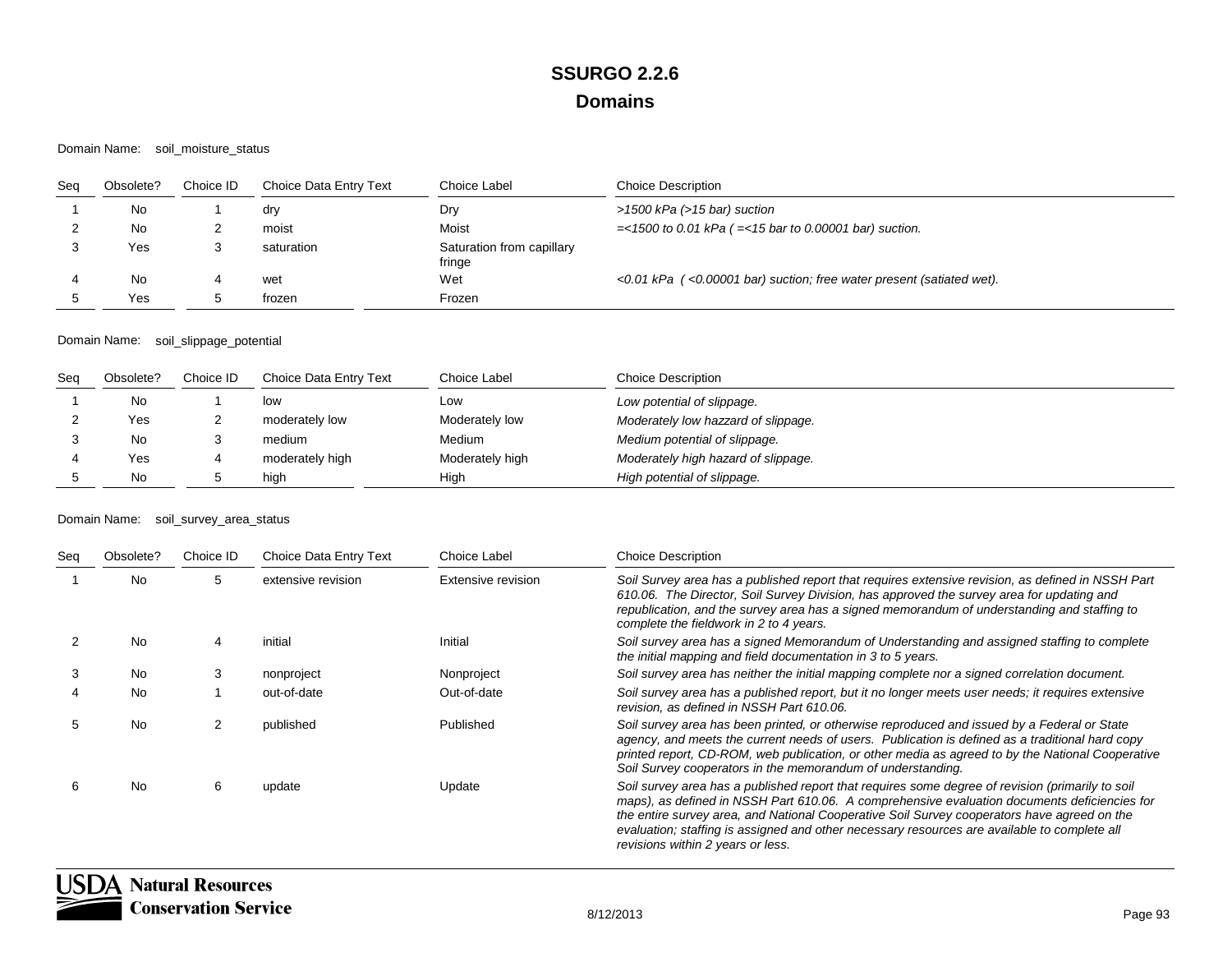Domain Name: soil\_survey\_area\_status

| Sea | Obsolete? | Choice ID | Choice Data Entry Text | Choice Label  | <b>Choice Description</b>                                                                                                                                                                                                                                                                                                                                                                                                     |
|-----|-----------|-----------|------------------------|---------------|-------------------------------------------------------------------------------------------------------------------------------------------------------------------------------------------------------------------------------------------------------------------------------------------------------------------------------------------------------------------------------------------------------------------------------|
|     | No        |           | update needed          | Update needed | Soil survey area has a published report that requires some degree of revision (primarily to soil<br>maps), as defined in NSSH Part 610.06. A comprehensive evaluation documents deficiencies for<br>the entire survey area, and National Cooperative Soil Survey cooperators have agreed on the<br>evaluation; however available resources do not dictate immediate project activities and a change to<br>Maintenance status. |

Domain Name: soil\_taxonomy\_edition

| Seq | Obsolete? | Choice ID      | Choice Data Entry Text | Choice Label     | <b>Choice Description</b> |
|-----|-----------|----------------|------------------------|------------------|---------------------------|
|     | No        | 11             | eleventh edition       | eleventh edition |                           |
| 2   | No        | 10             | tenth edition          | tenth edition    |                           |
| 3   | No        | 9              | ninth edition          | ninth edition    |                           |
| 4   | No        | 8              | eighth edition         | eighth edition   |                           |
| 5   | No        |                | seventh edition        | seventh edition  |                           |
| 6   | No        | 6              | sixth edition          | sixth edition    |                           |
|     | No        | 5              | fifth edition          | fifth edition    |                           |
| 8   | No        | 4              | fourth edition         | fourth edition   |                           |
| 9   | No        | 3              | third edition          | third edition    |                           |
| 10  | No        | $\overline{2}$ | second edition         | second edition   |                           |
| 11  | No        |                | first edition          | first edition    |                           |

#### Domain Name: stickiness

| Sea | Obsolete? | Choice ID | Choice Data Entry Text | Choice Label      | <b>Choice Description</b>                                                                                                                                                                                                                              |
|-----|-----------|-----------|------------------------|-------------------|--------------------------------------------------------------------------------------------------------------------------------------------------------------------------------------------------------------------------------------------------------|
|     | No        |           | nonsticky              | Nonsticky         | After release of pressure, practically no soil material adheres to the thumb or forefinger. (SSM)                                                                                                                                                      |
|     | No        |           | slightly sticky        | Slightly sticky   | After release of pressure, soil material adheres perceptible to both digits. As the digits are<br>separated, the material tends to come off one or the other rather cleanly. The material does not<br>stretch appreciably on separation of the digits. |
|     | No        |           | moderately sticky      | Moderately sticky | After release of pressure, soil material adheres to both digits and tends to stretch slightly rather<br>than pull completely free from either digit.                                                                                                   |
|     | No        |           | very sticky            | Very sticky       | After release of pressure, soil material adheres so strongly to both digits that it stretches decidely<br>when the digits are separated. Soil material remains on both digits.                                                                         |

Domain Name: structure\_grade

| Seq | Obsolete? | Choice ID | <b>Choice Data</b> |
|-----|-----------|-----------|--------------------|
|     |           |           |                    |

ta Entry Text Choice Label **Choice Choice Description** 

**USDA Natural Resources Conservation Service**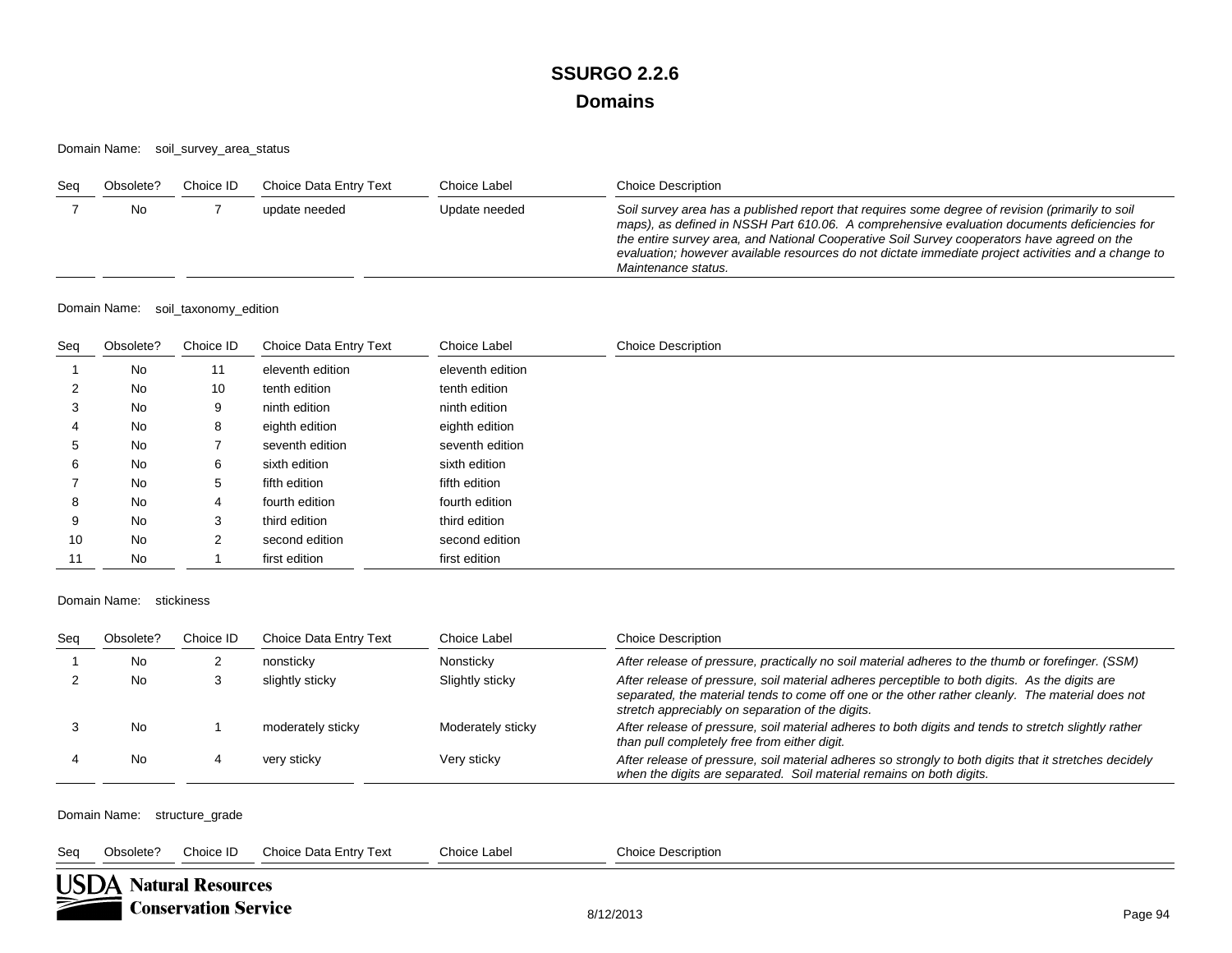#### Domain Name: structure\_grade

| Sea | Obsolete? | Choice ID | Choice Data Entry Text | Choice Label         | <b>Choice Description</b>                                                                                                                                                                                                      |
|-----|-----------|-----------|------------------------|----------------------|--------------------------------------------------------------------------------------------------------------------------------------------------------------------------------------------------------------------------------|
|     | No        |           | weak                   | Weak                 | Individual soil units or aggregates are barely observable in place. When gently disturbed, the soil<br>material parts into a mixture of whole and broken units and much material that exhibits no planes of<br>weakness. (SSM) |
|     | No        |           | moderate               | Moderate             | Individual soil units or aggregates are well formed and evident in undisturbed soil. When disturbed,<br>the soil material parts into a mixture of mostly whole units, some broken units, and material not in<br>units. (SSM)   |
|     | No        | 3         | strong                 | Strong               | Individual soil units or aggregates are distinct in undisturbed soil. When removed, the soil material<br>parts mainly into whole units. (SSM)                                                                                  |
|     | Yes       |           | weak and moderate      | Weak and moderate    |                                                                                                                                                                                                                                |
|     | Yes       | 5         | moderate and strong    | Moderate and strong  |                                                                                                                                                                                                                                |
|     | No        | 6         | structureless          | <b>Structureless</b> | No individual soil units or aggregates are observable, either in place or following disturbance. (SSM)                                                                                                                         |
|     | Yes       |           | very strong            | Very strong          |                                                                                                                                                                                                                                |

#### Domain Name: structure\_size

| Seq | Obsolete? | Choice ID                | Choice Data Entry Text | <b>Choice Label</b>    | <b>Choice Description</b>                  |
|-----|-----------|--------------------------|------------------------|------------------------|--------------------------------------------|
|     | No        | 11                       | very fine              | Very fine              | Granular or platy: <1 mm                   |
|     |           |                          |                        |                        | Columnar or prismatic: <10 mm              |
|     |           |                          |                        |                        | Angular or subangular blocky: <5 mm        |
| 2   | Yes       | 4                        | very fine and fine     | Very fine and fine     |                                            |
| 3   | No        | 3                        | fine                   | Fine                   | Granular: 1 to <2 mm                       |
|     |           |                          |                        |                        | Columnar or prismatic: 10 to <20 mm        |
|     |           |                          |                        |                        | Angular or subangular blocky: 5 to <10 mm  |
|     | Yes       | 5                        | fine and medium        | Fine and medium        |                                            |
| 5   | No        | 6                        | medium                 | Medium                 | Granular or platy: 2 to <5 mm              |
|     |           |                          |                        |                        | Columnar or prismatic: 20 to <50 mm        |
|     |           |                          |                        |                        | Angular or subangular blocky: 10 to <20 mm |
| 6   | Yes       | $\overline{7}$           | medium and coarse      | Medium and coarse      |                                            |
|     | No        | $\overline{1}$           | coarse                 | Coarse                 | Granular: $5$ to $<$ 10 mm                 |
|     |           |                          |                        |                        | Columnar or prismatic: 50 to <100mm        |
|     |           |                          |                        |                        | Angular or subangular blocky: 20 to <50mm  |
| 8   | Yes       | 2                        | coarse and very coarse | Coarse and very coarse |                                            |
|     |           | $ICDA$ Natural Decembers |                        |                        |                                            |

**USDA** Natural Resources **Conservation Service**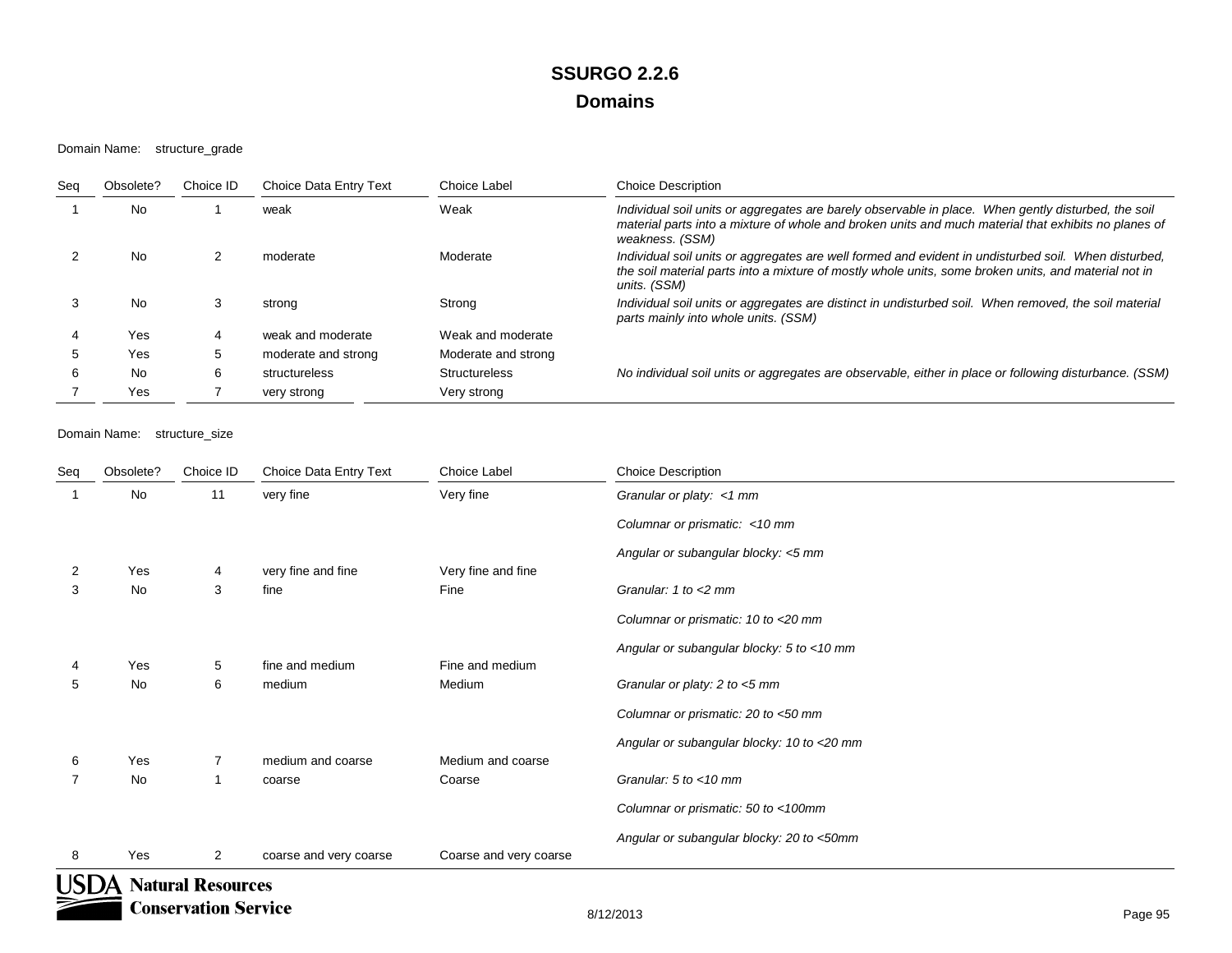Domain Name: structure\_size

| Seq | Obsolete? | Choice ID | Choice Data Entry Text | <b>Choice Label</b>   | <b>Choice Description</b>            |
|-----|-----------|-----------|------------------------|-----------------------|--------------------------------------|
| 9   | No        | 10        | very coarse            | Very coarse           | Granular: $\Rightarrow$ 10mm         |
|     |           |           |                        |                       | Columnar or prismatic: 100 to <500mm |
|     |           |           |                        |                       | Angular or subangular blocky: =>50mm |
| 10  | No        | 13        | very thin              | Very thin             | < 1 mm                               |
| 11  | <b>No</b> | 9         | thin                   | Thin                  | 1 to $<$ 2 $mm$                      |
| 12  | No        | 8         | thick                  | Thick                 | $5$ to $<$ 10mm                      |
| 13  | No        | 12        | very thick             | Very thick            | $\Rightarrow$ 10mm                   |
| 14  | No        | 14        | extremely coarse       | Extremely coarse      | Granular: n/a                        |
|     |           |           |                        |                       | Columnar or prismatic: =>500mm       |
|     |           |           |                        |                       | Angular or subangular blocky: n/a    |
| 15  | Yes       | 15        | extremely fine         | <b>Extremely fine</b> |                                      |
| 16  | Yes       | 16        | fine to coarse         | Fine to coarse        |                                      |

#### Domain Name: structure\_type

| Seq | Obsolete? | Choice ID         | Choice Data Entry Text | Choice Label      | <b>Choice Description</b>                                                                                                                                                                                                                                            |
|-----|-----------|-------------------|------------------------|-------------------|----------------------------------------------------------------------------------------------------------------------------------------------------------------------------------------------------------------------------------------------------------------------|
|     | No.       |                   | angular blocky         | Angular blocky    | Polyhedrals with faces that intersect at sharp angles (planes).                                                                                                                                                                                                      |
|     | Yes       | $12 \overline{ }$ | blocky                 | Blocky            |                                                                                                                                                                                                                                                                      |
| 3   | No        | 2                 | cloddy                 | Cloddy            | Irregular blocks created by artificial disturbance - i.e. tillage operations or compaction.                                                                                                                                                                          |
|     | No        | 3                 | columnar               | Columnar          | Vertically elongated units with rounded tops which commonly are "bleached".                                                                                                                                                                                          |
|     | Yes       | 13                | crumb                  | Crumb             |                                                                                                                                                                                                                                                                      |
| 6   | No        | 4                 | granular               | Granular          | Small polyhedrals with curved or very irregular faces.                                                                                                                                                                                                               |
|     | No        | 14                | lenticular             | Lenticular        | Overlapping lenses oriented parallel to the soil surface which are thickest in the middle and thin<br>towards the edges; commonly associated with moist soils, texture classes high in silt or very fine<br>sand (e.g., silt loam), and high potential frost action. |
| 8   | Yes       | 5                 | lenticular platy       | Lenticular platy  |                                                                                                                                                                                                                                                                      |
| 9   | No        | 6                 | massive                | Massive           | No structural units. Material is a coherent mass (not necessarily cemented).                                                                                                                                                                                         |
| 10  | No        |                   | platy                  | Platy             | Flat or tabular-like units.                                                                                                                                                                                                                                          |
| 11  | No        | 8                 | prismatic              | Prismatic         | Vertically elongated units with flat tops.                                                                                                                                                                                                                           |
| 12  | No        | 10                | single grain           | Single grain      | No structural units. Material is entirely noncoherent.                                                                                                                                                                                                               |
| 13  | No        | 9                 | subangular blocky      | Subangular blocky | Polyhedrals with sub-rounded and planar faces, lacking sharp angles.                                                                                                                                                                                                 |
| 14  | No        | 11                | wedge                  | Wedge             | Elliptical, interlocking lenses that teminate in acute angles, bounded by slickensides; not limited to<br>vertic materials.                                                                                                                                          |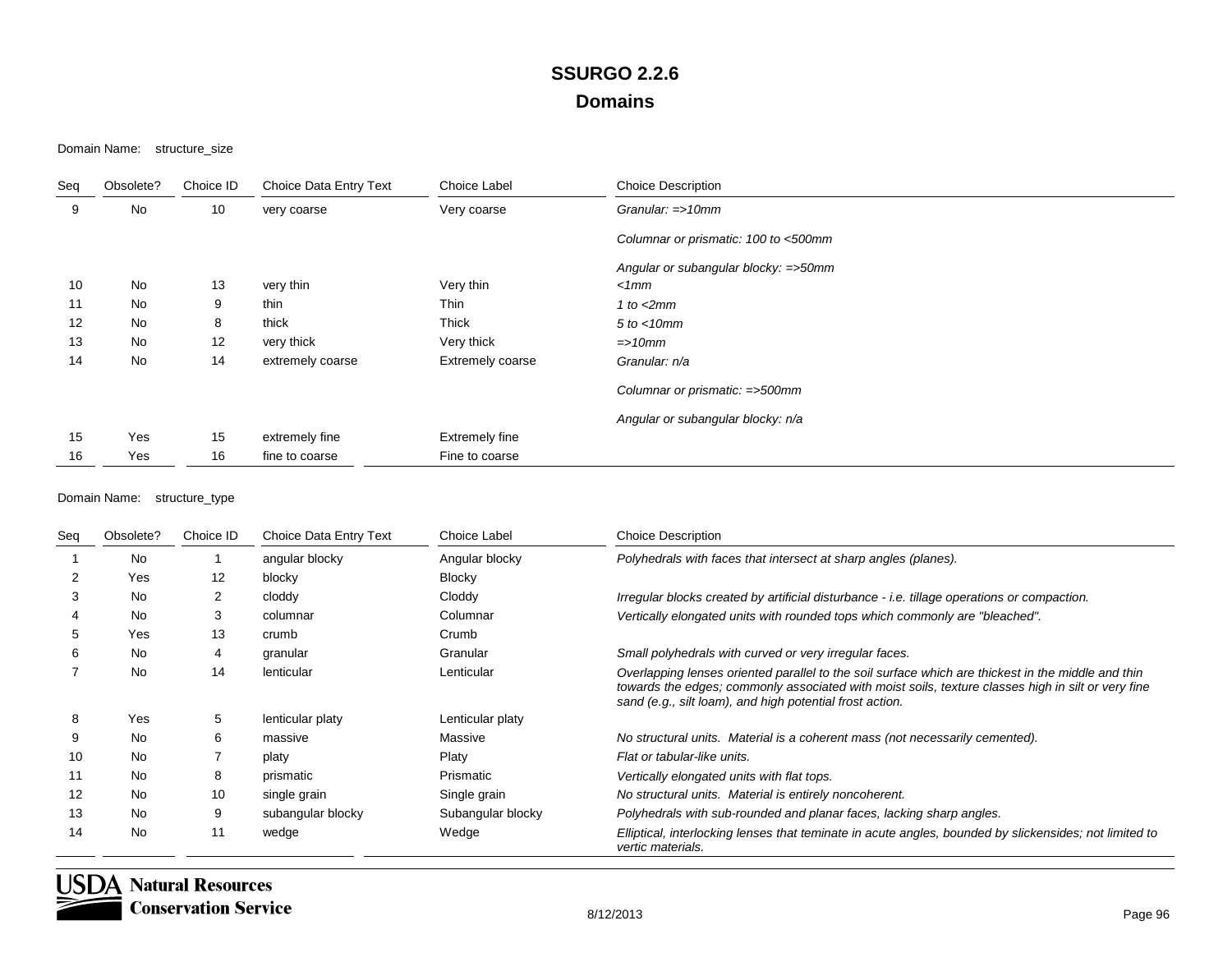Domain Name: taxonomic\_family\_c\_e\_act\_class

| Sea | Obsolete? | Choice ID | Choice Data Entry Text | Choice Label | <b>Choice Description</b>                                |
|-----|-----------|-----------|------------------------|--------------|----------------------------------------------------------|
|     | No        |           | not used               | not used     |                                                          |
|     | No        |           | subactive              | subactive    | The CEC7 to clay ratio is less than 0.24.                |
|     | No        |           | semiactive             | semiactive   | The CEC7 to clay ratio is 0.24 to 0.40.                  |
|     | No        | 4         | active                 | active       | The CEC7 to clay ratio is 0.40 to 0.60.                  |
|     | No        | э         | superactive            | superactive  | The CEC7 to clay ratio is greater than or equal to 0.60. |

Domain Name: taxonomic\_family\_mineralogy

| Seq            | Obsolete? | Choice ID      | Choice Data Entry Text | Choice Label         | <b>Choice Description</b> |
|----------------|-----------|----------------|------------------------|----------------------|---------------------------|
| 1              | No        | $\mathbf{1}$   | allitic                | allitic              |                           |
| $\overline{2}$ | No        | 35             | amorphic               | amorphic             |                           |
| 3              | Yes       | $\sqrt{2}$     | calcareous             | calcareous           |                           |
| 4              | No        | 3              | carbonatic             | carbonatic           |                           |
| 5              | Yes       | 5              | chloritic              | chloritic            |                           |
| 6              | Yes       | 32             | clastic                | clastic              |                           |
| $\overline{7}$ | <b>No</b> | 4              | coprogenous            | coprogenous          |                           |
| 8              | <b>No</b> | 6              | diatomaceous           | diatomaceous         |                           |
| 9              | No        | $\overline{7}$ | ferrihumic             | ferrihumic           |                           |
| 10             | <b>No</b> | 36             | ferrihydritic          | ferrihydritic        |                           |
| 11             | No        | 8              | ferritic               | ferritic             |                           |
| 12             | <b>No</b> | 9              | ferruginous            | ferruginous          |                           |
| 13             | <b>No</b> | $10$           | gibbsitic              | gibbsitic            |                           |
| 14             | No        | 37             | glassy                 | glassy               |                           |
| 15             | <b>No</b> | 11             | glauconitic            | glauconitic          |                           |
| 16             | No        | 12             | gypsic                 | gypsic               |                           |
| 17             | <b>No</b> | 13             | halloysitic            | halloysitic          |                           |
| 18             | <b>No</b> | 43             | hypergypsic            | hypergypsic          |                           |
| 19             | No        | 14             | illitic                | illitic              |                           |
| 20             | Yes       | 15             | illitic (calcareous)   | illitic (calcareous) |                           |
| 21             | No        | 38             | isotic                 | isotic               |                           |
| 22             | No        | 16             | kaolinitic             | kaolinitic           |                           |
| 23             | <b>No</b> | 39             | magnesic               | magnesic             |                           |
| 24             | No        | 17             | marly                  | marly                |                           |
| 25             | <b>No</b> | 18             | micaceous              | micaceous            |                           |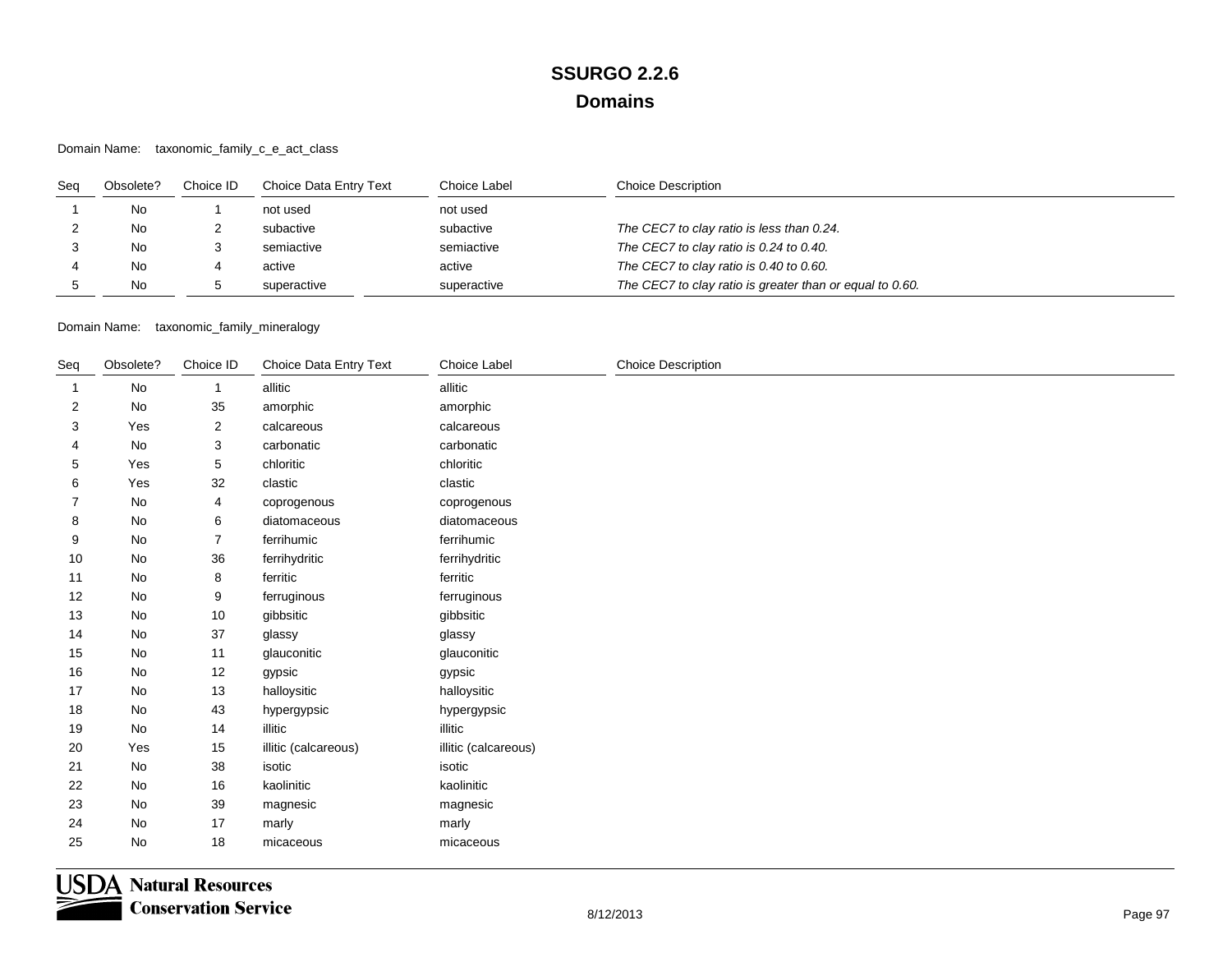Domain Name: taxonomic\_family\_mineralogy

| Seq | Obsolete? | Choice ID | Choice Data Entry Text        | Choice Label                  | <b>Choice Description</b> |
|-----|-----------|-----------|-------------------------------|-------------------------------|---------------------------|
| 26  | Yes       | 19        | micaceous (calcareous)        | micaceous (calcareous)        |                           |
| 27  | No        | 20        | mixed                         | mixed                         |                           |
| 28  | Yes       | 21        | mixed (calcareous)            | mixed (calcareous)            |                           |
| 29  | Yes       | 22        | montmorillonitic              | montmorillonitic              |                           |
| 30  | Yes       | 23        | montmorillonitic (calcareous) | montmorillonitic (calcareous) |                           |
| 31  | No        | 34        | not used                      | not used                      |                           |
| 32  | Yes       | 24        | oxidic                        | oxidic                        |                           |
| 33  | Yes       | 40        | paramicaceous                 | paramicaceous                 |                           |
| 34  | No        | 41        | parasesquic                   | parasesquic                   |                           |
| 35  | Yes       | 33        | sepiolitic                    | sepiolitic                    |                           |
| 36  | Yes       | 25        | serpentinitic                 | serpentinitic                 |                           |
| 37  | No        | 28        | sesquic                       | sesquic                       |                           |
| 38  | No        | 26        | siliceous                     | siliceous                     |                           |
| 39  | Yes       | 27        | siliceous (calcareous)        | siliceous (calcareous)        |                           |
| 40  | No        | 42        | smectitic                     | smectitic                     |                           |
| 41  | Yes       | 31        | unclassified                  | unclassified                  |                           |
| 42  | No        | 29        | vermiculitic                  | vermiculitic                  |                           |
| 43  | Yes       | 30        | vermiculitic (calcareous)     | vermiculitic (calcareous)     |                           |

Domain Name: taxonomic\_family\_other

| Seq | Obsolete? | Choice ID      | Choice Data Entry Text | Choice Label       | <b>Choice Description</b> |
|-----|-----------|----------------|------------------------|--------------------|---------------------------|
|     | No        | $\overline{2}$ | coated                 | coated             |                           |
| 2   | No        | 3              | cracked                | cracked            |                           |
| 3   | Yes       | 10             | level                  | level              |                           |
| 4   | No        | 4              | micro                  | micro              |                           |
| 5   | No        |                | not used               | not used           |                           |
| 6   | No        | 5              | ortstein               | ortstein           |                           |
|     | Yes       | 13             | ortstein & shallow     | ortstein & shallow |                           |
| 8   | No        | 6              | shallow                | shallow            |                           |
| 9   | Yes       | 12             | shallow & coated       | shallow & coated   |                           |
| 10  | Yes       | 11             | shallow & uncoated     | shallow & uncoated |                           |
| 11  | Yes       | 7              | sloping                | sloping            |                           |
| 12  | Yes       | 9              | unclassified           | unclassified       |                           |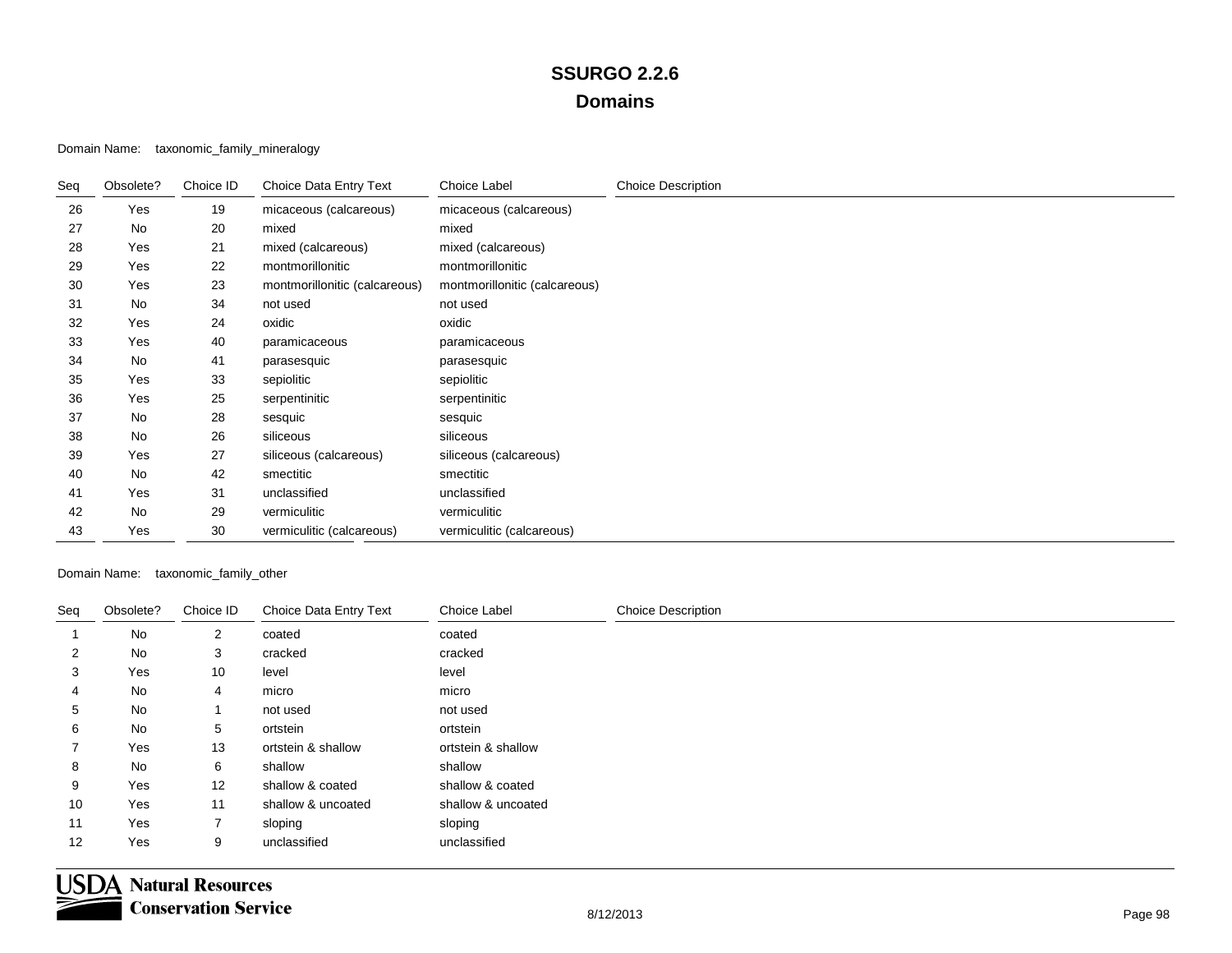Domain Name: taxonomic\_family\_other

| Seq                   | Obsolete | Choice IL | Text<br>Choice<br>∟ntrv<br>∖ Data | Choice Label | Choice Description |
|-----------------------|----------|-----------|-----------------------------------|--------------|--------------------|
| $\overline{A}$<br>⊣ ບ | No       |           | uncoatec                          | uncoated     |                    |
|                       |          |           |                                   |              |                    |

Domain Name: taxonomic\_family\_part\_size\_mod

| Seg | Obsolete? | Choice ID | Choice Data Entry Text | Choice Label | <b>Choice Description</b>                                                                                                                            |
|-----|-----------|-----------|------------------------|--------------|------------------------------------------------------------------------------------------------------------------------------------------------------|
|     | No        |           | aniso                  | aniso        | This is used only to indicate that more than one pair of contrasting particle size families exist within<br>the control section. (see Soil Taxonomy) |
|     | Yes       |           | not aniso              | not aniso    |                                                                                                                                                      |
|     | No.       |           | not used               | not used     | Used to indicate that the soil does not qualify as "aniso".                                                                                          |

Domain Name: taxonomic\_family\_particle\_size

| Seq | Obsolete? | Choice ID | Choice Data Entry Text                        | Choice Label                                  | <b>Choice Description</b> |
|-----|-----------|-----------|-----------------------------------------------|-----------------------------------------------|---------------------------|
|     | <b>No</b> | 5         | ashy                                          | ashy                                          |                           |
| 2   | No        | 92        | ashy over clayey                              | ashy over clayey                              |                           |
| 3   | <b>No</b> | 95        | ashy over clayey-skeletal                     | ashy over clayey-skeletal                     |                           |
|     | No        | 8         | ashy over loamy                               | ashy over loamy                               |                           |
| 5   | <b>No</b> | 13        | ashy over loamy-skeletal                      | ashy over loamy-skeletal                      |                           |
| 6   | No        | 19        | ashy over medial                              | ashy over medial                              |                           |
|     | <b>No</b> | 81        | ashy over medial-skeletal                     | ashy over medial-skeletal                     |                           |
| 8   | No        | 7         | ashy over pumiceous or<br>cindery             | ashy over pumiceous or<br>cindery             |                           |
| 9   | No        | 21        | ashy over sandy or sandy-<br>skeletal         | ashy over sandy or sandy-<br>skeletal         |                           |
| 10  | <b>No</b> | 80        | ashy-pumiceous                                | ashy-pumiceous                                |                           |
| 11  | No        | 9         | ashy-skeletal                                 | ashy-skeletal                                 |                           |
| 12  | No        | 107       | ashy-skeletal over clayey                     | ashy-skeletal over clayey                     |                           |
| 13  | No        | 93        | ashy-skeletal over<br>fragmental or cindery   | ashy-skeletal over<br>fragmental or cindery   |                           |
| 14  | No        | 98        | ashy-skeletal over loamy-<br>skeletal         | ashy-skeletal over loamy-<br>skeletal         |                           |
| 15  | No        | 101       | ashy-skeletal over sandy or<br>sandy-skeletal | ashy-skeletal over sandy or<br>sandy-skeletal |                           |
| 16  | <b>No</b> | 3         | cindery                                       | cindery                                       |                           |
| 17  | No        | 6         | cindery over loamy                            | cindery over loamy                            |                           |
| 18  | No        | 17        | cindery over medial                           | cindery over medial                           |                           |

**USDA Natural Resources Conservation Service**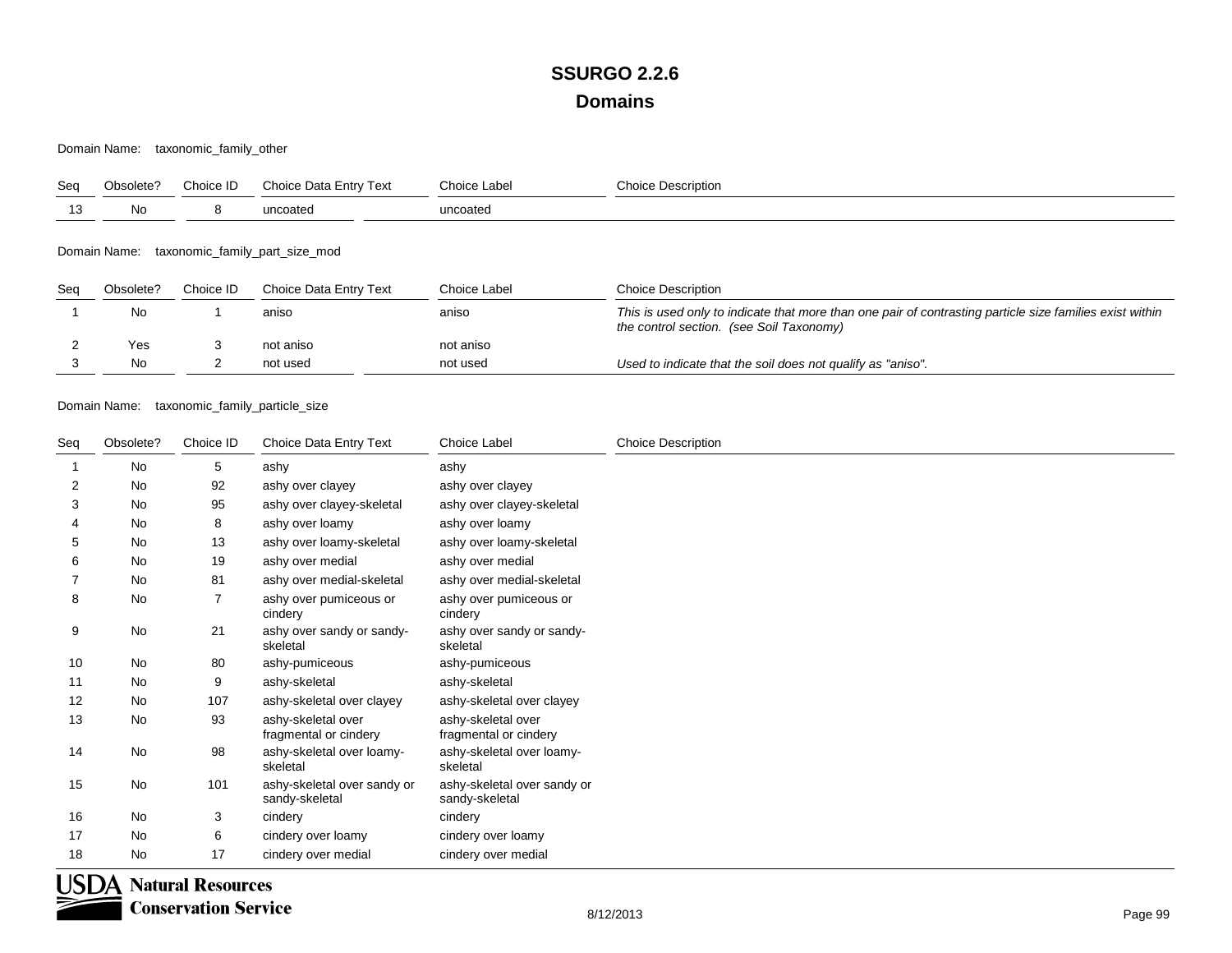Domain Name: taxonomic\_family\_particle\_size

| Seq | Obsolete? | Choice ID      | Choice Data Entry Text                          | Choice Label                                    | <b>Choice Description</b> |
|-----|-----------|----------------|-------------------------------------------------|-------------------------------------------------|---------------------------|
| 19  | No        | 15             | cindery over medial-skeletal                    | cindery over medial-skeletal                    |                           |
| 20  | Yes       | $\overline{4}$ | cindery over sandy or sandy-<br>skeletal        | cindery over sandy or sandy-<br>skeletal        |                           |
| 21  | No        | 63             | clayey                                          | clayey                                          |                           |
| 22  | No        | 108            | clayey over coarse-gypseous                     | clayey over coarse-gypseous                     |                           |
| 23  | No        | 109            | clayey over fine-gypseous                       | clayey over fine-gypseous                       |                           |
| 24  | Yes       | 67             | clayey over fine-silty                          | clayey over fine-silty                          |                           |
| 25  | No        | 64             | clayey over fragmental                          | clayey over fragmental                          |                           |
| 26  | No        | 110            | clayey over gypseous-<br>skeletal               | clayey over gypseous-<br>skeletal               |                           |
| 27  | No        | 68             | clayey over loamy                               | clayey over loamy                               |                           |
| 28  | No.       | 66             | clayey over loamy-skeletal                      | clayey over loamy-skeletal                      |                           |
| 29  | No        | 65             | clayey over sandy or sandy-<br>skeletal         | clayey over sandy or sandy-<br>skeletal         |                           |
| 30  | No        | 38             | clayey-skeletal                                 | clayey-skeletal                                 |                           |
| 31  | No        | 39             | clayey-skeletal over sandy<br>or sandy-skeletal | clayey-skeletal over sandy<br>or sandy-skeletal |                           |
| 32  | No        | 105            | coarse-gypseous                                 | coarse-gypseous                                 |                           |
| 33  | No        | 46             | coarse-loamy                                    | coarse-loamy                                    |                           |
| 34  | No        | 49             | coarse-loamy over clayey                        | coarse-loamy over clayey                        |                           |
| 35  | No        | 47             | coarse-loamy over<br>fragmental                 | coarse-loamy over<br>fragmental                 |                           |
| 36  | No        | 48             | coarse-loamy over sandy or<br>sandy-skeletal    | coarse-loamy over sandy or<br>sandy-skeletal    |                           |
| 37  | No        | 50             | coarse-silty                                    | coarse-silty                                    |                           |
| 38  | <b>No</b> | 53             | coarse-silty over clayey                        | coarse-silty over clayey                        |                           |
| 39  | Yes       | 51             | coarse-silty over fragmental                    | coarse-silty over fragmental                    |                           |
| 40  | No        | 52             | coarse-silty over sandy or<br>sandy-skeletal    | coarse-silty over sandy or<br>sandy-skeletal    |                           |
| 41  | No        | 69             | fine                                            | fine                                            |                           |
| 42  | No        | 106            | fine-gypseous                                   | fine-gypseous                                   |                           |
| 43  | No        | 54             | fine-loamy                                      | fine-loamy                                      |                           |
| 44  | No.       | 58             | fine-loamy over clayey                          | fine-loamy over clayey                          |                           |
| 45  | <b>No</b> | 56             | fine-loamy over fragmental                      | fine-loamy over fragmental                      |                           |
| 46  | No        | 57             | fine-loamy over sandy or<br>sandy-skeletal      | fine-loamy over sandy or<br>sandy-skeletal      |                           |
| 47  | No        | 59             | fine-silty                                      | fine-silty                                      |                           |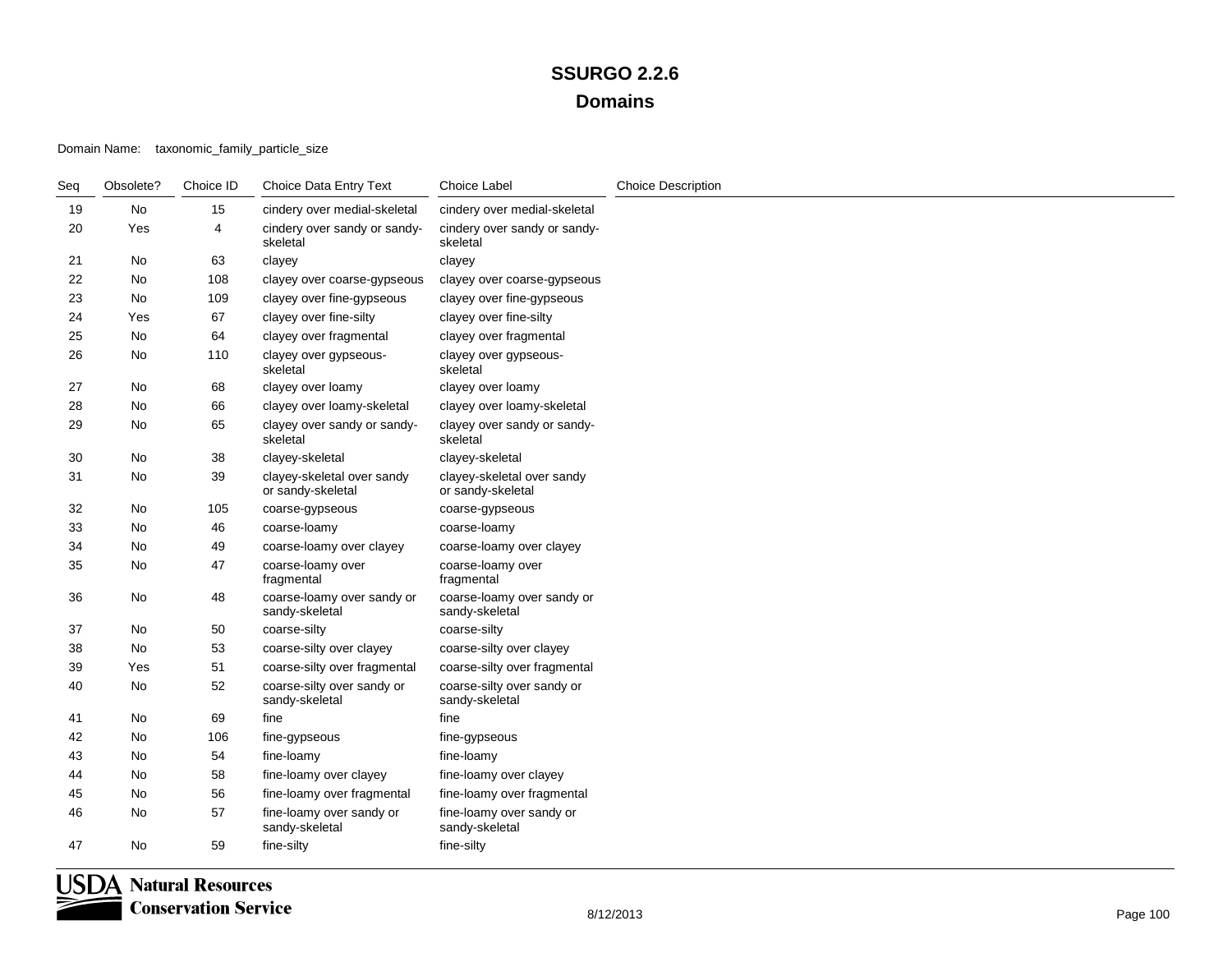Domain Name: taxonomic\_family\_particle\_size

| Seq | Obsolete? | Choice ID | Choice Data Entry Text                         | Choice Label                                   | <b>Choice Description</b> |
|-----|-----------|-----------|------------------------------------------------|------------------------------------------------|---------------------------|
| 48  | No        | 62        | fine-silty over clayey                         | fine-silty over clayey                         |                           |
| 49  | No        | 60        | fine-silty over fragmental                     | fine-silty over fragmental                     |                           |
| 50  | No        | 61        | fine-silty over sandy or<br>sandy-skeletal     | fine-silty over sandy or<br>sandy-skeletal     |                           |
| 51  | No        | 91        | fragmental                                     | fragmental                                     |                           |
| 52  | <b>No</b> | 104       | gypseous-skeletal                              | gypseous-skeletal                              |                           |
| 53  | <b>No</b> | 71        | hydrous                                        | hydrous                                        |                           |
| 54  | <b>No</b> | 74        | hydrous over clayey                            | hydrous over clayey                            |                           |
| 55  | No        | 75        | hydrous over clayey-skeletal                   | hydrous over clayey-skeletal                   |                           |
| 56  | No.       | 76        | hydrous over fragmental                        | hydrous over fragmental                        |                           |
| 57  | No        | 77        | hydrous over loamy                             | hydrous over loamy                             |                           |
| 58  | No        | 78        | hydrous over loamy-skeletal                    | hydrous over loamy-skeletal                    |                           |
| 59  | No        | 79        | hydrous over sandy or sandy-<br>skeletal       | hydrous over sandy or sandy-<br>skeletal       |                           |
| 60  | No        | 72        | hydrous-pumiceous                              | hydrous-pumiceous                              |                           |
| 61  | <b>No</b> | 73        | hydrous-skeletal                               | hydrous-skeletal                               |                           |
| 62  | <b>No</b> | 44        | loamy                                          | loamy                                          |                           |
| 63  | No        | 99        | loamy over ashy or ashy-<br>pumiceous          | loamy over ashy or ashy-<br>pumiceous          |                           |
| 64  | No        | 111       | loamy over coarse-gypseous                     | loamy over coarse-gypseous                     |                           |
| 65  | No        | 112       | loamy over fine-gypseous                       | loamy over fine-gypseous                       |                           |
| 66  | No        | 55        | loamy over pumiceous or<br>cindery             | loamy over pumiceous or<br>cindery             |                           |
| 67  | No        | 45        | loamy over sandy or sandy-<br>skeletal         | loamy over sandy or sandy-<br>skeletal         |                           |
| 68  | No        | 33        | loamy-skeletal                                 | loamy-skeletal                                 |                           |
| 69  | Yes       | 37        | loamy-skeletal or clayey-<br>skeletal          | loamy-skeletal or clayey-<br>skeletal          |                           |
| 70  | No        | 96        | loamy-skeletal over cindery                    | loamy-skeletal over cindery                    |                           |
| 71  | No        | 36        | loamy-skeletal over clayey                     | loamy-skeletal over clayey                     |                           |
| 72  | No        | 34        | loamy-skeletal over<br>fragmental              | loamy-skeletal over<br>fragmental              |                           |
| 73  | No        | 113       | loamy-skeletal over<br>gypseous-skeletal       | loamy-skeletal over<br>gypseous-skeletal       |                           |
| 74  | No        | 35        | loamy-skeletal over sandy or<br>sandy-skeletal | loamy-skeletal over sandy or<br>sandy-skeletal |                           |
| 75  | No        | 10        | medial                                         | medial                                         |                           |
| 76  | <b>No</b> | 83        | medial over ashy                               | medial over ashy                               |                           |

**USDA Natural Resources**<br> **Conservation Services Conservation Service**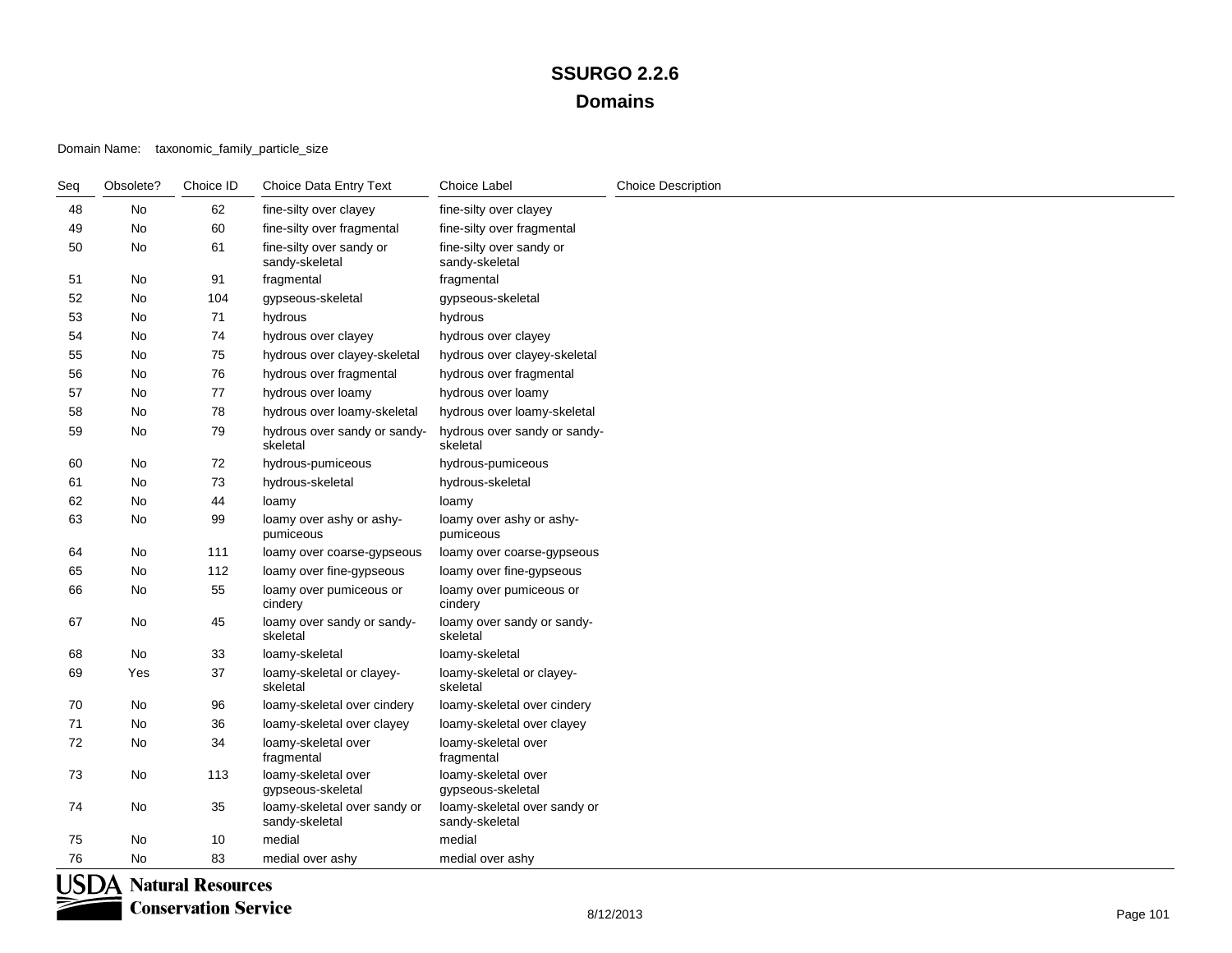Domain Name: taxonomic\_family\_particle\_size

| Seq | Obsolete? | Choice ID               | Choice Data Entry Text                                          | <b>Choice Label</b>                                             | <b>Choice Description</b> |
|-----|-----------|-------------------------|-----------------------------------------------------------------|-----------------------------------------------------------------|---------------------------|
| 77  | No        | 97                      | medial over ashy-pumiceous<br>or ashy-skeletal                  | medial over ashy-pumiceous<br>or ashy-skeletal                  |                           |
| 78  | No        | 14                      | medial over clayey                                              | medial over clayey                                              |                           |
| 79  | No        | 84                      | medial over clayey-skeletal                                     | medial over clayey-skeletal                                     |                           |
| 80  | No        | 16                      | medial over fragmental                                          | medial over fragmental                                          |                           |
| 81  | No        | 85                      | medial over hydrous                                             | medial over hydrous                                             |                           |
| 82  | No        | 18                      | medial over loamy                                               | medial over loamy                                               |                           |
| 83  | No        | 20                      | medial over loamy-skeletal                                      | medial over loamy-skeletal                                      |                           |
| 84  | No        | 12                      | medial over pumiceous or<br>cindery                             | medial over pumiceous or<br>cindery                             |                           |
| 85  | No        | 22                      | medial over sandy or sandy-<br>skeletal                         | medial over sandy or sandy-<br>skeletal                         |                           |
| 86  | Yes       | 23                      | medial over thixotropic                                         | medial over thixotropic                                         |                           |
| 87  | No        | 82                      | medial-pumiceous                                                | medial-pumiceous                                                |                           |
| 88  | No        | 11                      | medial-skeletal                                                 | medial-skeletal                                                 |                           |
| 89  | No        | 94                      | medial-skeletal over<br>fragmental or cindery                   | medial-skeletal over<br>fragmental or cindery                   |                           |
| 90  | No        | 100                     | medial-skeletal over loamy-<br>skeletal                         | medial-skeletal over loamy-<br>skeletal                         |                           |
| 91  | No        | 102                     | medial-skeletal over sandy<br>or sandy-skeletal                 | medial-skeletal over sandy<br>or sandy-skeletal                 |                           |
| 92  | No        | $\overline{\mathbf{c}}$ | not used                                                        | not used                                                        |                           |
| 93  | No        | 86                      | pumiceous                                                       | pumiceous                                                       |                           |
| 94  | No        | 88                      | pumiceous or ashy-<br>pumiceous over loamy                      | pumiceous or ashy-<br>pumiceous over loamy                      |                           |
| 95  | No        | 103                     | pumiceous or ashy-<br>pumiceous over loamy-<br>skeletal         | pumiceous or ashy-<br>pumiceous over loamy-<br>skeletal         |                           |
| 96  | No        | 90                      | pumiceous or ashy-<br>pumiceous over medial                     | pumiceous or ashy-<br>pumiceous over medial                     |                           |
| 97  | No        | 89                      | pumiceous or ashy-<br>pumiceous over medial-<br>skeletal        | pumiceous or ashy-<br>pumiceous over medial-<br>skeletal        |                           |
| 98  | No        | 87                      | pumiceous or ashy-<br>pumiceous over sandy or<br>sandy-skeletal | pumiceous or ashy-<br>pumiceous over sandy or<br>sandy-skeletal |                           |
| 99  | No        | 40                      | sandy                                                           | sandy                                                           |                           |
| 100 | No        | 41                      | sandy or sandy-skeletal                                         | sandy or sandy-skeletal                                         |                           |
| 101 | No        | 43                      | sandy over clayey                                               | sandy over clayey                                               |                           |

**USDA** Natural Resources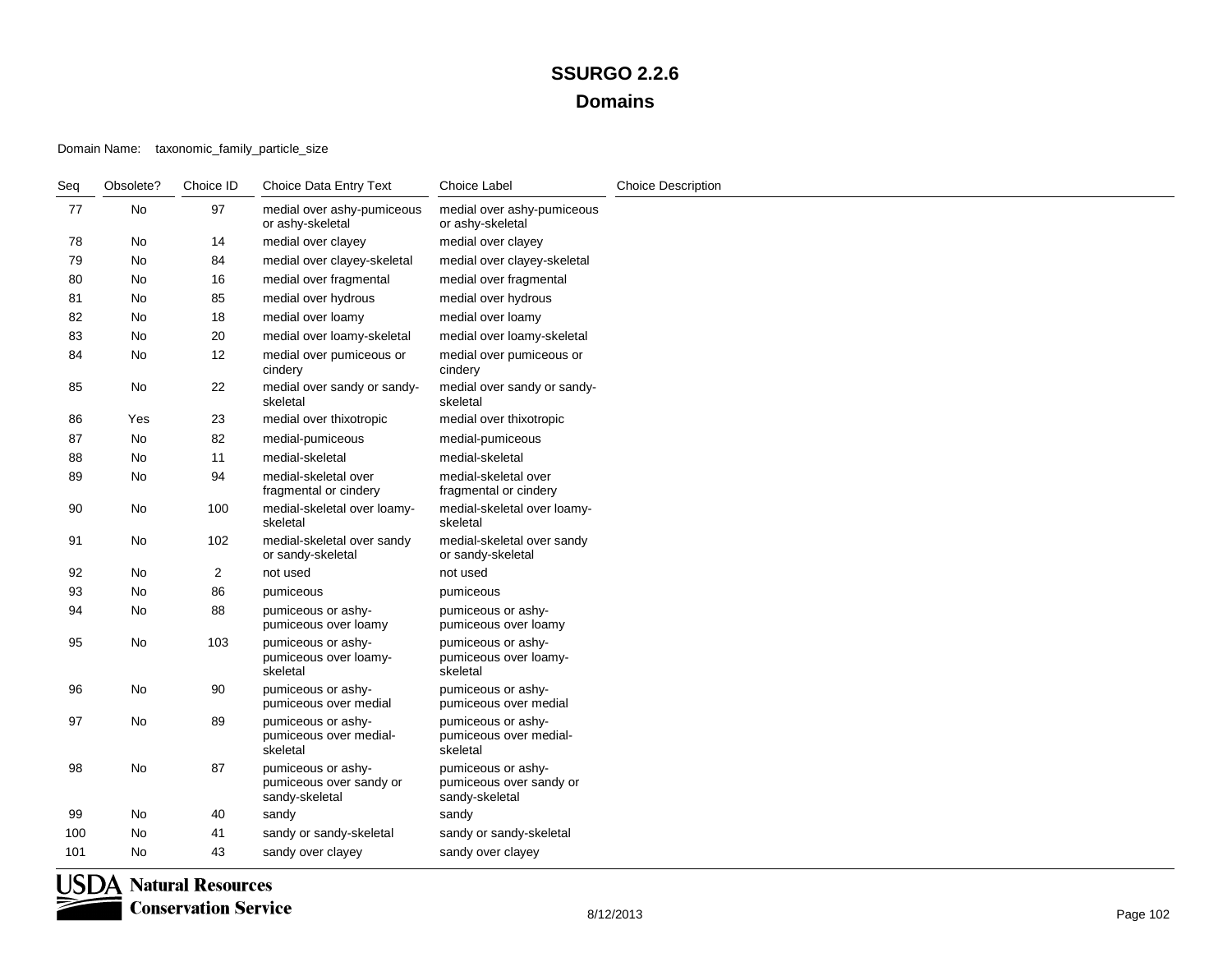Domain Name: taxonomic\_family\_particle\_size

| Seq | Obsolete? | Choice ID | Choice Data Entry Text                      | Choice Label                                | <b>Choice Description</b> |
|-----|-----------|-----------|---------------------------------------------|---------------------------------------------|---------------------------|
| 102 | No        | 42        | sandy over loamy                            | sandy over loamy                            |                           |
| 103 | No        | 30        | sandy-skeletal                              | sandy-skeletal                              |                           |
| 104 | Yes       | 32        | sandy-skeletal over clayey                  | sandy-skeletal over clayey                  |                           |
| 105 | No        | 31        | sandy-skeletal over loamy                   | sandy-skeletal over loamy                   |                           |
| 106 | Yes       | 24        | thixotropic                                 | thixotropic                                 |                           |
| 107 | Yes       | 26        | thixotropic over fragmental                 | thixotropic over fragmental                 |                           |
| 108 | Yes       | 29        | thixotropic over loamy                      | thixotropic over loamy                      |                           |
| 109 | Yes       | 28        | thixotropic over loamy-<br>skeletal         | thixotropic over loamy-<br>skeletal         |                           |
| 110 | Yes       | 27        | thixotropic over sandy or<br>sandy-skeletal | thixotropic over sandy or<br>sandy-skeletal |                           |
| 111 | Yes       | 25        | thixotropic-skeletal                        | thixotropic-skeletal                        |                           |
| 112 | Yes       |           | unclassified                                | unclassified                                |                           |
| 113 | No        | 70        | very-fine                                   | very-fine                                   |                           |

Domain Name: taxonomic\_family\_reaction

| Seq          | Obsolete? | Choice ID      | Choice Data Entry Text | Choice Label  | <b>Choice Description</b> |
|--------------|-----------|----------------|------------------------|---------------|---------------------------|
|              | No        | 3              | acid                   | acid          |                           |
|              | No        | 4              | allic                  | allic         |                           |
| 3            | No        | 9              | calcareous             | calcareous    |                           |
| 4            | No        | 5              | dysic                  | dysic         |                           |
| $\mathbf{b}$ | No        | 6              | euic                   | euic          |                           |
| 6            | No        |                | nonacid                | nonacid       |                           |
|              | Yes       | 8              | noncalcareous          | noncalcareous |                           |
| 8            | No        | $\overline{2}$ | not used               | not used      |                           |
| 9            | Yes       |                | unclassified           | unclassified  |                           |

Domain Name: taxonomic\_family\_temp\_class

| Seg | Obsolete?                               | Choice ID | Choice Data Entry Text | Choice Label | <b>Choice Description</b> |  |  |
|-----|-----------------------------------------|-----------|------------------------|--------------|---------------------------|--|--|
|     | No                                      |           | frigid                 | frigid       |                           |  |  |
|     | No                                      | 11        | hypergelic             | hypergelic   |                           |  |  |
|     | No                                      | <u>_</u>  | hyperthermic           | hyperthermic |                           |  |  |
| 4   | <b>No</b>                               | C.        | isofrigid              | isofrigid    |                           |  |  |
|     | <b>USDA</b><br><b>Natural Resources</b> |           |                        |              |                           |  |  |

**Conservation Service** 

₹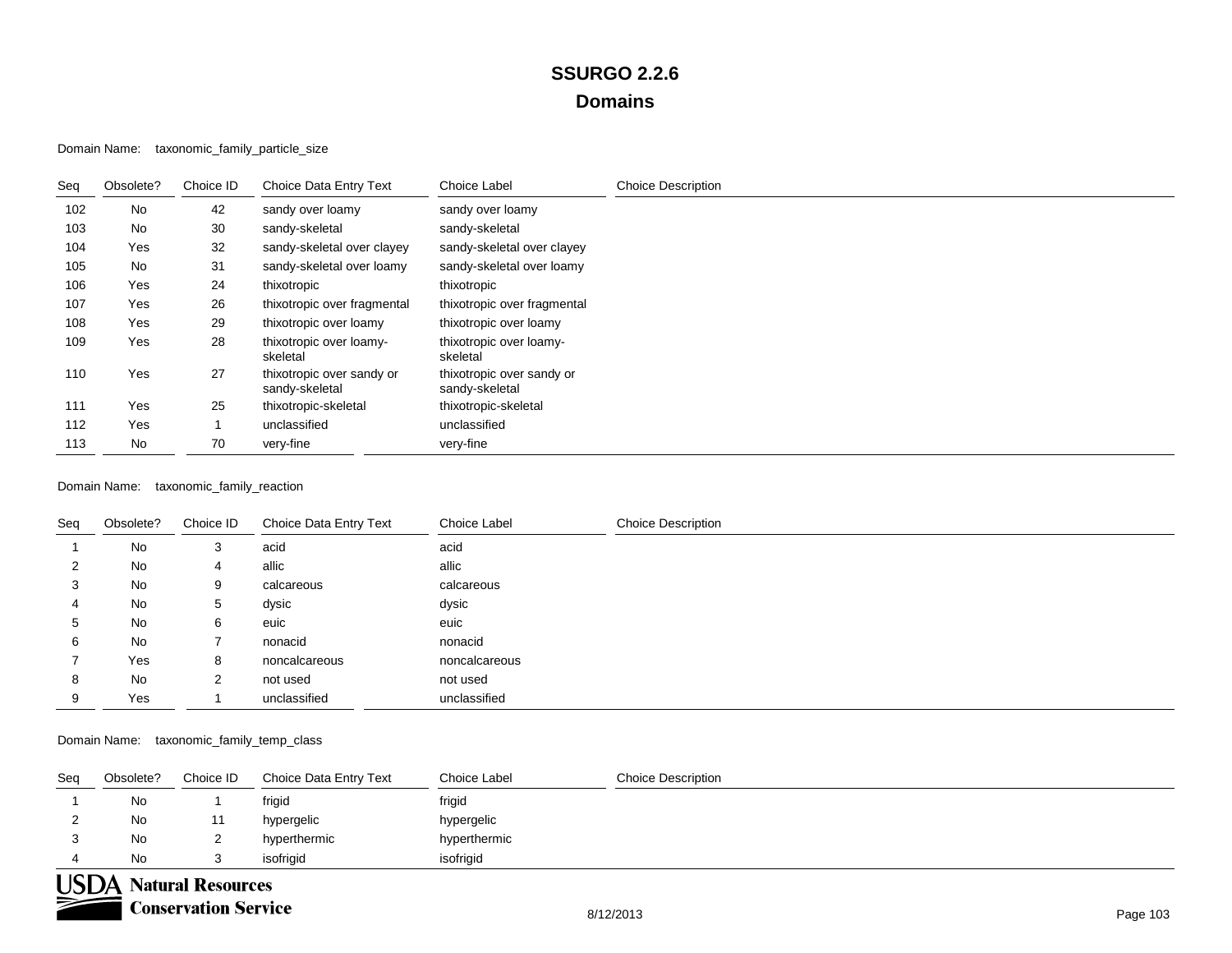Domain Name: taxonomic\_family\_temp\_class

| Seq | Obsolete? | Choice ID | Choice Data Entry Text | Choice Label    | <b>Choice Description</b> |
|-----|-----------|-----------|------------------------|-----------------|---------------------------|
| 5   | No        | 4         | isohyperthermic        | isohyperthermic |                           |
| 6   | No        | 5         | isomesic               | isomesic        |                           |
|     | No        | 6         | isothermic             | isothermic      |                           |
| 8   | No        |           | mesic                  | mesic           |                           |
| 9   | No        | 9         | not used               | not used        |                           |
| 10  | No        | 12        | pergelic               | pergelic        |                           |
| 11  | No        | 13        | subgelic               | subgelic        |                           |
| 12  | No        | 8         | thermic                | thermic         |                           |
| 13  | Yes       | 10        | unclassified           | unclassified    |                           |

Domain Name: taxonomic\_great\_group

| Seq | Obsolete? | Choice ID | Choice Data Entry Text | Choice Label  | <b>Choice Description</b> |
|-----|-----------|-----------|------------------------|---------------|---------------------------|
|     | No        | 278       | acraquox               | Acraquox      |                           |
| 2   | Yes       | 201       | acrohumox              | Acrohumox     |                           |
| 3   | No        | 279       | acroperox              | Acroperox     |                           |
| 4   | Yes       | 205       | acrorthox              | Acrorthox     |                           |
| 5   | No        | 213       | acrotorrox             | Acrotorrox    |                           |
| 6   | No        | 280       | acrudox                | Acrudox       |                           |
| 7   | No        | 217       | acrustox               | Acrustox      |                           |
| 8   | Yes       | 17        | agrudalfs              | Agrudalfs     |                           |
| 9   | No        | 281       | alaquods               | Alaquods      |                           |
| 10  | No        | 1         | albaqualfs             | Albaqualfs    |                           |
| 11  | No        | 239       | albaquults             | Albaquults    |                           |
| 12  | No        | 282       | alorthods              | Alorthods     |                           |
| 13  | Yes       | 137       | andaquepts             | Andaquepts    |                           |
| 14  | <b>No</b> | 380       | anhyorthels            | Anhyorthels   |                           |
| 15  | No        | 388       | anhyturbels            | Anhyturbels   |                           |
| 16  | No        | 348       | anthracambids          | Anthracambids |                           |
| 17  | No        | 346       | aquicambids            | Aquicambids   |                           |
| 18  | No        | 364       | aquisalids             | Aquisalids    |                           |
| 19  | No        | 389       | aquiturbels            | Aquiturbels   |                           |
| 20  | No        | 381       | aquorthels             | Aquorthels    |                           |
| 21  | Yes       | 366       | arents                 | Arents        |                           |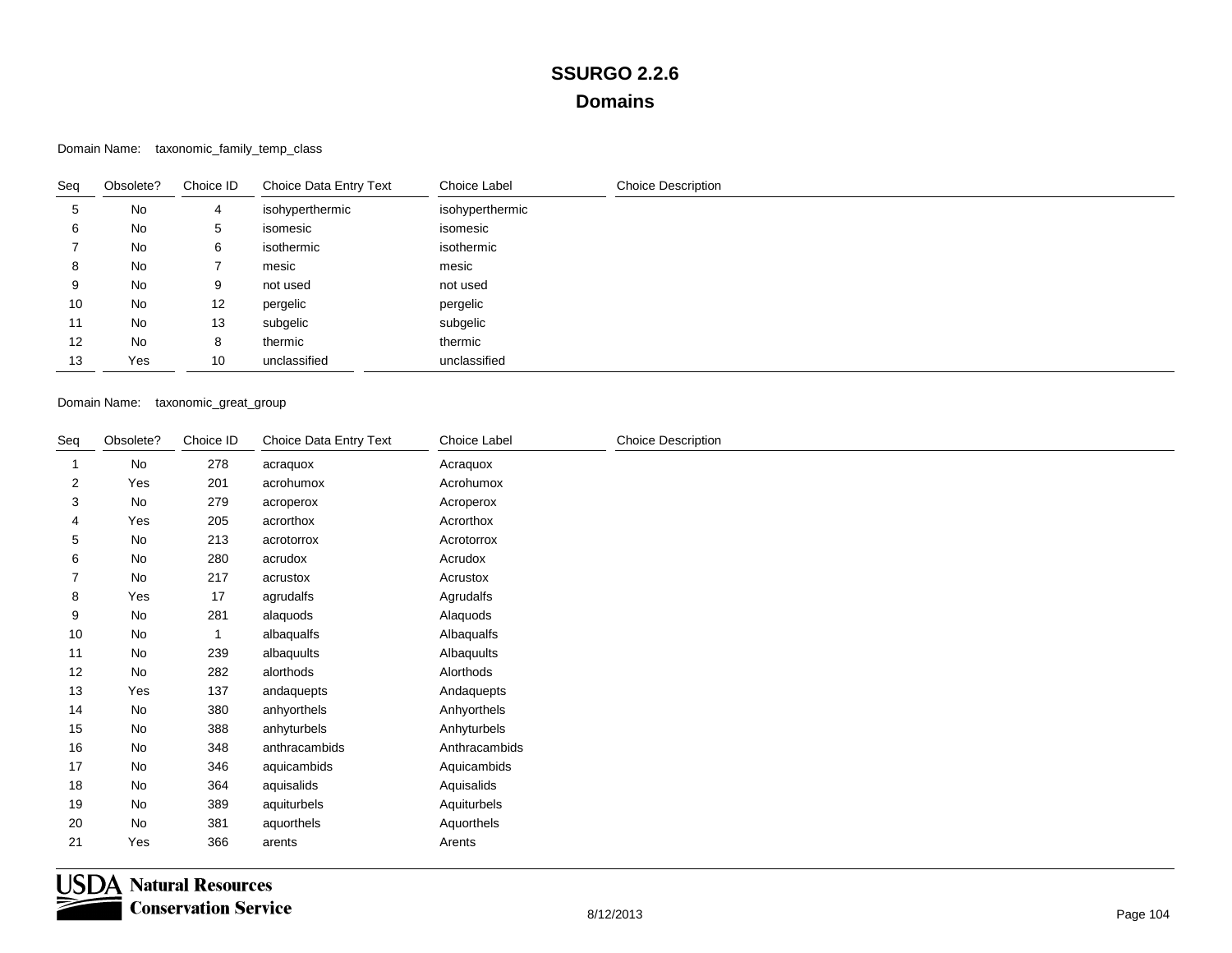Domain Name: taxonomic\_great\_group

| Seq | Obsolete?     | Choice ID | Choice Data Entry Text | Choice Label        | <b>Choice Description</b> |
|-----|---------------|-----------|------------------------|---------------------|---------------------------|
| 22  | No            | 164       | argialbolls            | Argialbolls         |                           |
| 23  | No            | 166       | argiaquolls            | Argiaquolls         |                           |
| 24  | Yes           | 172       | argiborolls            | Argiborolls         |                           |
| 25  | No            | 353       | argicryids             | Argicryids          |                           |
| 26  | No            | 417       | argicryolls            | Argicryolls         |                           |
| 27  | No            | 357       | argidurids             | Argidurids          |                           |
| 28  | No            | 361       | argigypsids            | Argigypsids         |                           |
| 29  | $\mathsf{No}$ | 382       | argiorthels            | Argiorthels         |                           |
| 30  | No            | 180       | argiudolls             | Argiudolls          |                           |
| 31  | No            | 184       | argiustolls            | Argiustolls         |                           |
| 32  | No            | 191       | argixerolls            | Argixerolls         |                           |
| 33  | Yes           | 110       | borofibrists           | <b>Borofibrists</b> |                           |
| 34  | Yes           | 116       | borofolists            | <b>Borofolists</b>  |                           |
| 35  | Yes           | 119       | borohemists            | Borohemists         |                           |
| 36  | Yes           | 126       | borosaprists           | Borosaprists        |                           |
| 37  | No            | 283       | calciaquerts           | Calciaquerts        |                           |
| 38  | No            | 167       | calciaquolls           | Calciaquolls        |                           |
| 39  | No            | 343       | calciargids            | Calciargids         |                           |
| 40  | Yes           | 173       | calciborolls           | Calciborolls        |                           |
| 41  | No            | 444       | calcicryepts           | Calcicryepts        |                           |
| 42  | No            | 354       | calcicryids            | Calcicryids         |                           |
| 43  | No            | 418       | calcicryolls           | Calcicryolls        |                           |
| 44  | No            | 362       | calcigypsids           | Calcigypsids        |                           |
| 45  | Yes           | $74\,$    | calciorthids           | Calciorthids        |                           |
| 46  | No            | 284       | calcitorrerts          | Calcitorrerts       |                           |
| 47  | No            | 285       | calciudolls            | Calciudolls         |                           |
| 48  | No            | 409       | calciustepts           | Calciustepts        |                           |
| 49  | No            | 286       | calciusterts           | Calciusterts        |                           |
| 50  | No            | 185       | calciustolls           | Calciustolls        |                           |
| 51  | No            | 413       | calcixerepts           | Calcixerepts        |                           |
| 52  | No            | 287       | calcixererts           | Calcixererts        |                           |
| 53  | No            | 192       | calcixerolls           | Calcixerolls        |                           |
| 54  | Yes           | 75        | camborthids            | Camborthids         |                           |
| 55  | Yes           | 276       | chromoxererts          | Chromoxererts       |                           |
| 56  | Yes           | 272       | chromuderts            | Chromuderts         |                           |

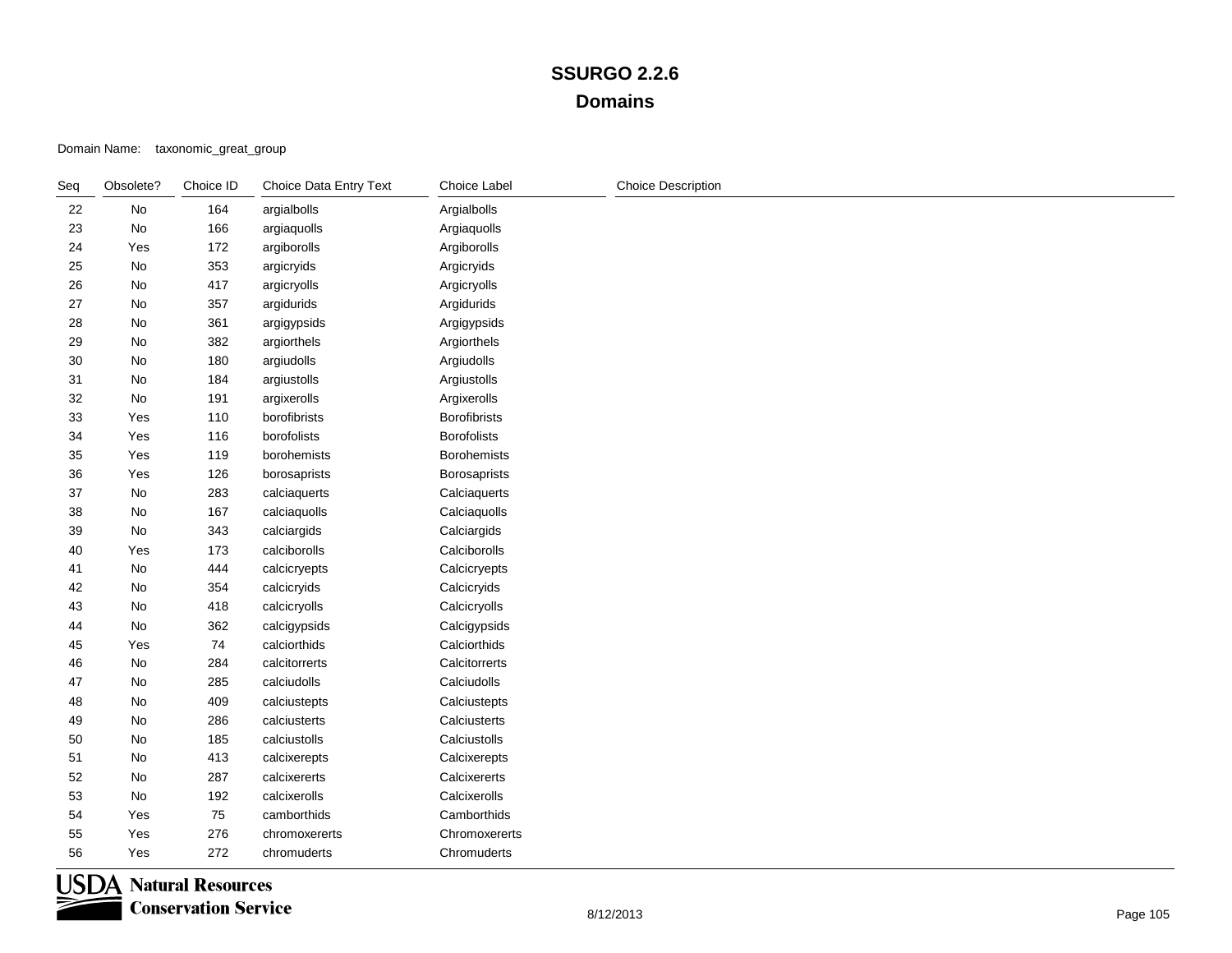Domain Name: taxonomic\_great\_group

| Seq | Obsolete? | Choice ID      | Choice Data Entry Text | Choice Label  | <b>Choice Description</b> |
|-----|-----------|----------------|------------------------|---------------|---------------------------|
| 57  | Yes       | 274            | chromusterts           | Chromusterts  |                           |
| 58  | Yes       | 130            | cryandepts             | Cryandepts    |                           |
| 59  | No        | 428            | cryaqualfs             | Cryaqualfs    |                           |
| 60  | No        | 43             | cryaquands             | Cryaquands    |                           |
| 61  | No        | 80             | cryaquents             | Cryaquents    |                           |
| 62  | No        | 138            | cryaquepts             | Cryaquepts    |                           |
| 63  | No        | 221            | cryaquods              | Cryaquods     |                           |
| 64  | No        | 168            | cryaquolls             | Cryaquolls    |                           |
| 65  | Yes       | 11             | cryoboralfs            | Cryoboralfs   |                           |
| 66  | Yes       | 174            | cryoborolls            | Cryoborolls   |                           |
| 67  | Yes       | 147            | cryochrepts            | Cryochrepts   |                           |
| 68  | No        | 111            | cryofibrists           | Cryofibrists  |                           |
| 69  | No        | 91             | cryofluvents           | Cryofluvents  |                           |
| 70  | No        | 117            | cryofolists            | Cryofolists   |                           |
| 71  | No        | 120            | cryohemists            | Cryohemists   |                           |
| 72  | Yes       | 229            | cryohumods             | Cryohumods    |                           |
| 73  | No        | 103            | cryopsamments          | Cryopsamments |                           |
| 74  | No        | 97             | cryorthents            | Cryorthents   |                           |
| 75  | Yes       | 234            | cryorthods             | Cryorthods    |                           |
| 76  | No        | 127            | cryosaprists           | Cryosaprists  |                           |
| 77  | No        | 422            | cryrendolls            | Cryrendolls   |                           |
| 78  | Yes       | 160            | cryumbrepts            | Cryumbrepts   |                           |
| 79  | Yes       | 131            | durandepts             | Durandepts    |                           |
| 80  | No        | $\overline{c}$ | duraqualfs             | Duraqualfs    |                           |
| 81  | No        | 44             | duraquands             | Duraquands    |                           |
| 82  | No        | 288            | duraquerts             | Duraquerts    |                           |
| 83  | No        | 222            | duraquods              | Duraquods     |                           |
| 84  | No        | 169            | duraquolls             | Duraquolls    |                           |
| 85  | Yes       | 69             | durargids              | Durargids     |                           |
| 86  | No        | 372            | duricryands            | Duricryands   |                           |
| 87  | No        | 289            | duricryods             | Duricryods    |                           |
| 88  | No        | 419            | duricryolls            | Duricryolls   |                           |
| 89  | No        | 290            | durihumods             | Durihumods    |                           |
| 90  | No        | 373            | duritorrands           | Duritorrands  |                           |
| 91  | No        | 36             | durixeralfs            | Durixeralfs   |                           |

**USDA** Natural Resources **Conservation Service**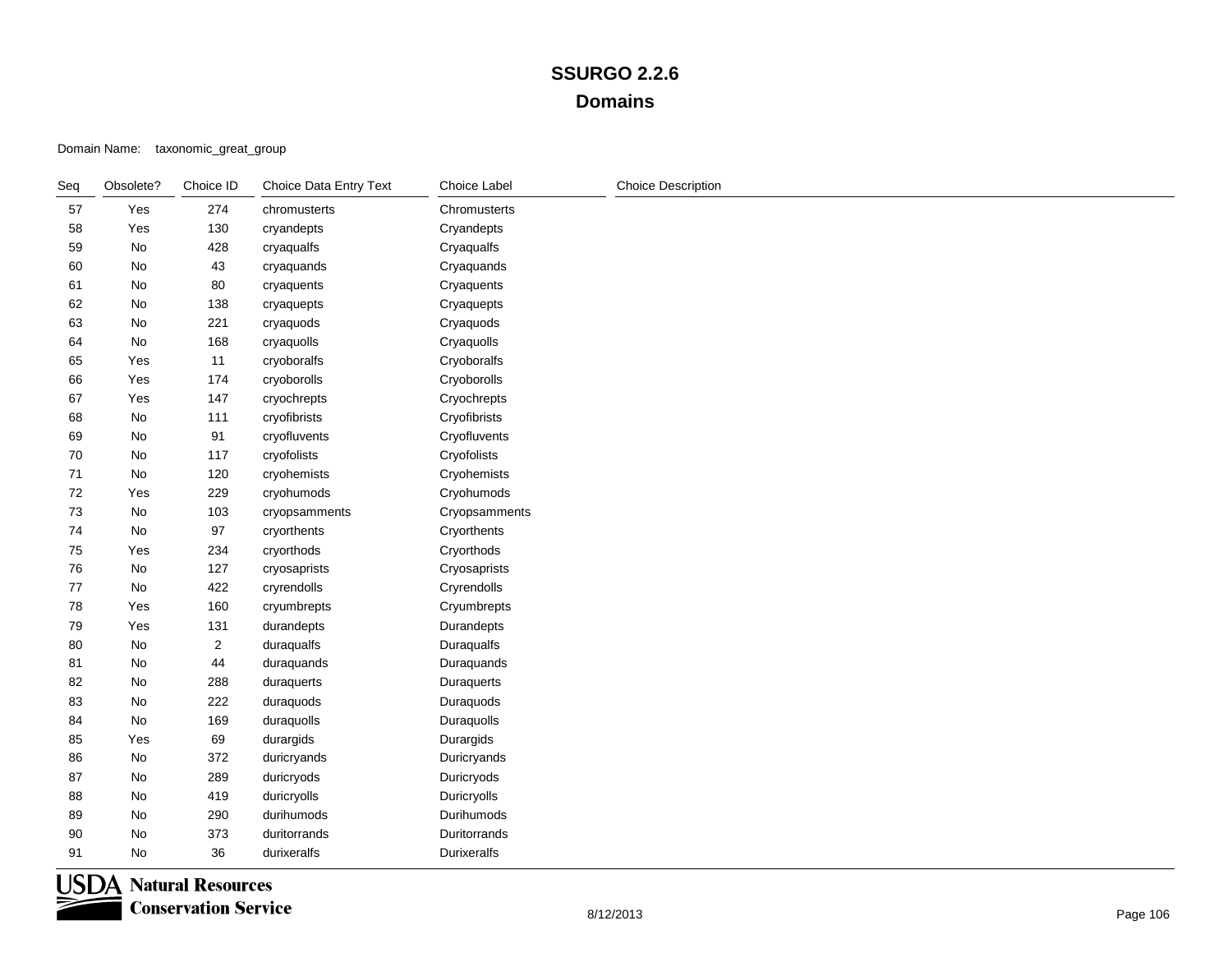Domain Name: taxonomic\_great\_group

| Seq | Obsolete?                    | Choice ID | Choice Data Entry Text | Choice Label       | <b>Choice Description</b> |
|-----|------------------------------|-----------|------------------------|--------------------|---------------------------|
| 92  | No                           | 414       | durixerepts            | Durixerepts        |                           |
| 93  | $\mathsf{No}$                | 291       | durixererts            | Durixererts        |                           |
| 94  | No                           | 193       | durixerolls            | Durixerolls        |                           |
| 95  | Yes                          | 148       | durochrepts            | Durochrepts        |                           |
| 96  | Yes                          | 76        | durorthids             | Durorthids         |                           |
| 97  | $\mathsf{No}$                | 292       | durorthods             | Durorthods         |                           |
| 98  | $\mathsf{No}$                | 56        | durudands              | Durudands          |                           |
| 99  | No                           | 403       | durudepts              | Durudepts          |                           |
| 100 | No                           | 28        | durustalfs             | Durustalfs         |                           |
| 101 | No                           | 62        | durustands             | Durustands         |                           |
| 102 | No                           | 410       | durustepts             | Durustepts         |                           |
| 103 | $\mathsf{No}$                | 186       | durustolls             | Durustolls         |                           |
| 104 | Yes                          | 132       | dystrandepts           | Dystrandepts       |                           |
| 105 | $\mathsf{No}$                | 293       | dystraquerts           | Dystraquerts       |                           |
| 106 | Yes                          | 149       | dystrochrepts          | Dystrochrepts      |                           |
| 107 | No                           | 401       | dystrocryepts          | Dystrocryepts      |                           |
| 108 | No                           | 431       | dystrogelepts          | Dystrogelepts      |                           |
| 109 | Yes                          | 155       | dystropepts            | Dystropepts        |                           |
| 110 | No                           | 415       | dystroxerepts          | Dystroxerepts      |                           |
| 111 | No                           | 404       | dystrudepts            | Dystrudepts        |                           |
| 112 | No                           | 294       | dystruderts            | <b>Dystruderts</b> |                           |
| 113 | No                           | 411       | dystrustepts           | Dystrustepts       |                           |
| 114 | No                           | 295       | dystrusterts           | Dystrusterts       |                           |
| 115 | No                           | 296       | endoaqualfs            | Endoaqualfs        |                           |
| 116 | No                           | 297       | endoaquands            | Endoaquands        |                           |
| 117 | No                           | 298       | endoaquents            | Endoaquents        |                           |
| 118 | No                           | 299       | endoaquepts            | Endoaquepts        |                           |
| 119 | No                           | 300       | endoaquerts            | Endoaquerts        |                           |
| 120 | No                           | 301       | endoaquods             | Endoaquods         |                           |
| 121 | No                           | 302       | endoaquolls            | Endoaquolls        |                           |
| 122 | No                           | 303       | endoaquults            | Endoaquults        |                           |
| 123 | No                           | 304       | epiaqualfs             | Epiaqualfs         |                           |
| 124 | No                           | 305       | epiaquands             | Epiaquands         |                           |
| 125 | $\operatorname{\mathsf{No}}$ | 306       | epiaquents             | Epiaquents         |                           |
| 126 | No                           | 307       | epiaquepts             | Epiaquepts         |                           |

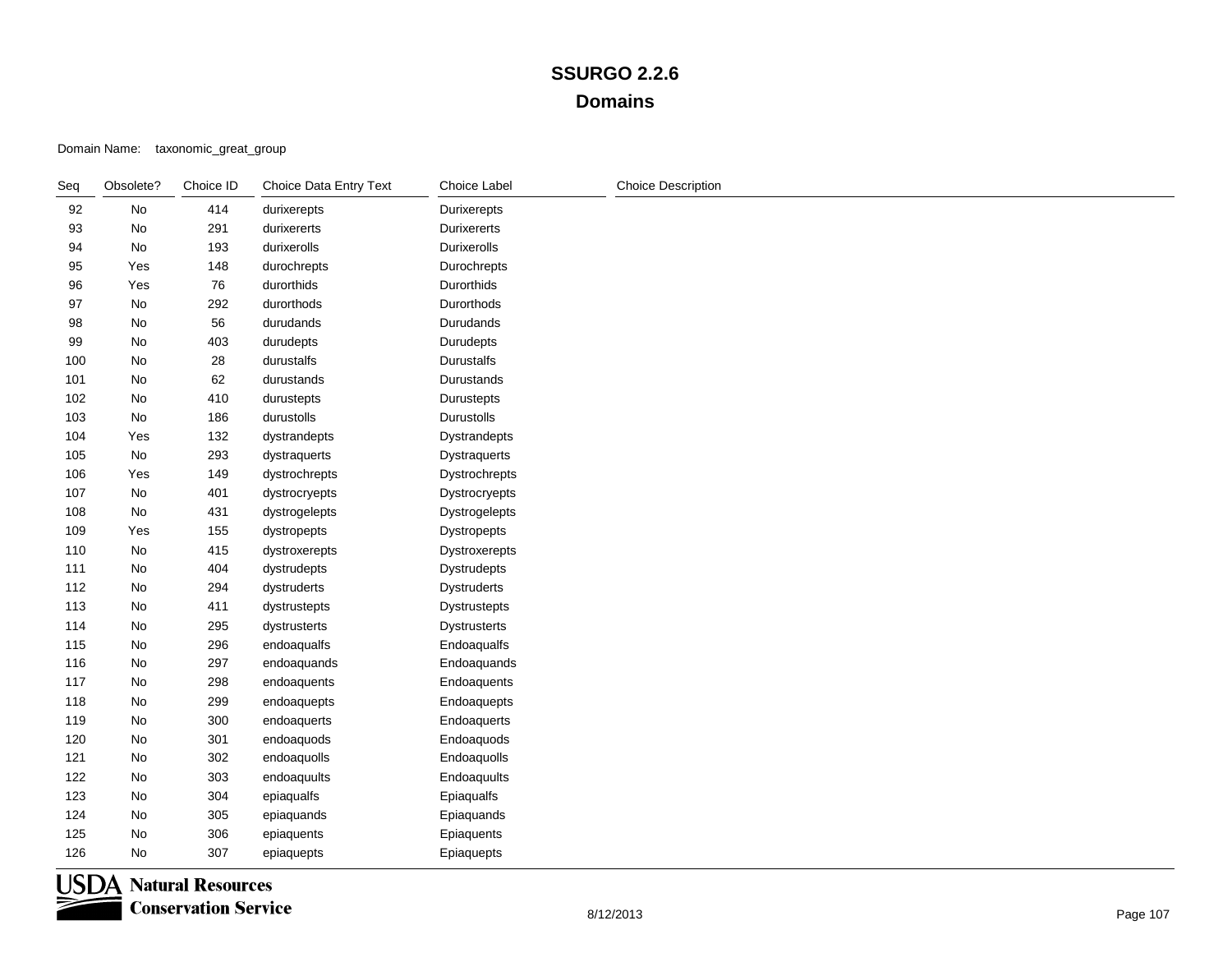Domain Name: taxonomic\_great\_group

| Seq | Obsolete? | Choice ID | Choice Data Entry Text | Choice Label  | <b>Choice Description</b> |
|-----|-----------|-----------|------------------------|---------------|---------------------------|
| 127 | No        | 308       | epiaquerts             | Epiaquerts    |                           |
| 128 | No        | 309       | epiaquods              | Epiaquods     |                           |
| 129 | No        | 310       | epiaquolls             | Epiaquolls    |                           |
| 130 | No        | 311       | epiaquults             | Epiaquults    |                           |
| 131 | Yes       | 133       | eutrandepts            | Eutrandepts   |                           |
| 132 | No        | 312       | eutraquox              | Eutraquox     |                           |
| 133 | Yes       | 12        | eutroboralfs           | Eutroboralfs  |                           |
| 134 | Yes       | 150       | eutrochrepts           | Eutrochrepts  |                           |
| 135 | Yes       | 402       | eutrocryepts           | Eutrocryepts  |                           |
| 136 | Yes       | 432       | eutrogelepts           | Eutrogelepts  |                           |
| 137 | Yes       | 156       | eutropepts             | Eutropepts    |                           |
| 138 | No        | 313       | eutroperox             | Eutroperox    |                           |
| 139 | Yes       | 206       | eutrorthox             | Eutrorthox    |                           |
| 140 | No        | 314       | eutrotorrox            | Eutrotorrox   |                           |
| 141 | No        | 405       | eutrudepts             | Eutrudepts    |                           |
| 142 | No        | 315       | eutrudox               | Eutrudox      |                           |
| 143 | No        | 218       | eutrustox              | Eutrustox     |                           |
| 144 | Yes       | 228       | ferrods                | Ferrods       |                           |
| 145 | No        | 18        | ferrudalfs             | Ferrudalfs    |                           |
| 146 | No        | 375       | fibristels             | Fibristels    |                           |
| 147 | No        | 81        | fluvaquents            | Fluvaquents   |                           |
| 148 | No        | 446       | fluviwassents          | Fluviwassents |                           |
| 149 | No        | 376       | folistels              | Folistels     |                           |
| 150 | No        | 3         | fragiaqualfs           | Fragiaqualfs  |                           |
| 151 | No        | 139       | fragiaquepts           | Fragiaquepts  |                           |
| 152 | No        | 223       | fragiaquods            | Fragiaquods   |                           |
| 153 | No        | 240       | fragiaquults           | Fragiaquults  |                           |
| 154 | Yes       | 13        | fragiboralfs           | Fragiboralfs  |                           |
| 155 | No        | 230       | fragihumods            | Fragihumods   |                           |
| 156 | Yes       | 151       | fragiochrepts          | Fragiochrepts |                           |
| 157 | No        | 235       | fragiorthods           | Fragiorthods  |                           |
| 158 | No        | 19        | fragiudalfs            | Fragiudalfs   |                           |
| 159 | No        | 406       | fragiudepts            | Fragiudepts   |                           |
| 160 | No        | 255       | fragiudults            | Fragiudults   |                           |
| 161 | Yes       | 161       | fragiumbrepts          | Fragiumbrepts |                           |

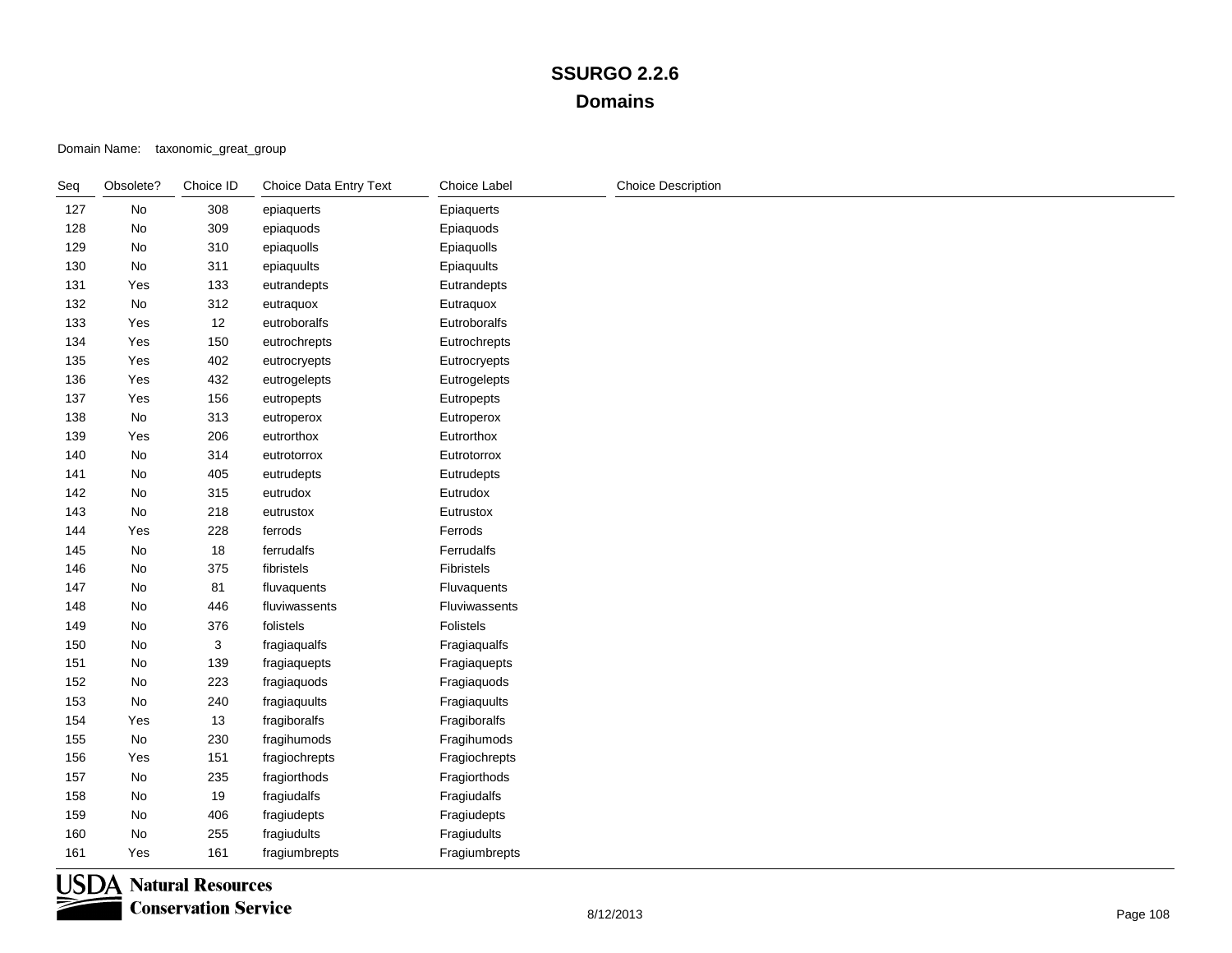| Seq | Obsolete? | Choice ID      | Choice Data Entry Text | Choice Label   | <b>Choice Description</b> |
|-----|-----------|----------------|------------------------|----------------|---------------------------|
| 162 | No        | 37             | fragixeralfs           | Fragixeralfs   |                           |
| 163 | No        | 429            | fragixerepts           | Fragixerepts   |                           |
| 164 | No        | $20\,$         | fraglossudalfs         | Fraglossudalfs |                           |
| 165 | No        | 447            | frasiwassents          | Frasiwassents  |                           |
| 166 | No        | 452            | frasiwassists          | Frasiwassists  |                           |
| 167 | No        | 49             | fulvicryands           | Fulvicryands   |                           |
| 168 | No        | 57             | fulvudands             | Fulvudands     |                           |
| 169 | No        | 433            | gelaquands             | Gelaquands     |                           |
| 170 | No        | 434            | gelaquents             | Gelaquents     |                           |
| 171 | No        | 436            | gelaquepts             | Gelaquepts     |                           |
| 172 | Yes       | 50             | gelicryands            | Gelicryands    |                           |
| 173 | No        | 435            | gelifluvents           | Gelifluvents   |                           |
| 174 | No        | 437            | gelorthents            | Gelorthents    |                           |
| 175 | Yes       | 197            | gibbsiaquox            | Gibbsiaquox    |                           |
| 176 | Yes       | 202            | gibbsihumox            | Gibbsihumox    |                           |
| 177 | Yes       | 207            | gibbsiorthox           | Gibbsiorthox   |                           |
| 178 | No        | 377            | glacistels             | Glacistels     |                           |
| 179 | No        | $\overline{4}$ | glossaqualfs           | Glossaqualfs   |                           |
| 180 | Yes       | 14             | glossoboralfs          | Glossoboralfs  |                           |
| 181 | No        | 369            | glossocryalfs          | Glossocryalfs  |                           |
| 182 | No        | 21             | glossudalfs            | Glossudalfs    |                           |
| 183 | No        | 342            | gypsiargids            | Gypsiargids    |                           |
| 184 | No        | 352            | gypsicryids            | Gypsicryids    |                           |
| 185 | Yes       | $77\,$         | gypsiorthids           | Gypsiorthids   |                           |
| 186 | No        | 316            | gypsitorrerts          | Gypsitorrerts  |                           |
| 187 | No        | 317            | gypsiusterts           | Gypsiusterts   |                           |
| 188 | No        | 140            | halaquepts             | Halaquepts     |                           |
| 189 | No        | 400            | haplanthrepts          | Haplanthrepts  |                           |
| 190 | Yes       | 45             | haplaquands            | Haplaquands    |                           |
| 191 | Yes       | 82             | haplaquents            | Haplaquents    |                           |
| 192 | Yes       | 141            | haplaquepts            | Haplaquepts    |                           |
| 193 | Yes       | 224            | haplaquods             | Haplaquods     |                           |
| 194 | Yes       | 170            | haplaquolls            | Haplaquolls    |                           |
| 195 | No        | 318            | haplaquox              | Haplaquox      |                           |
| 196 | No        | $70\,$         | haplargids             | Haplargids     |                           |

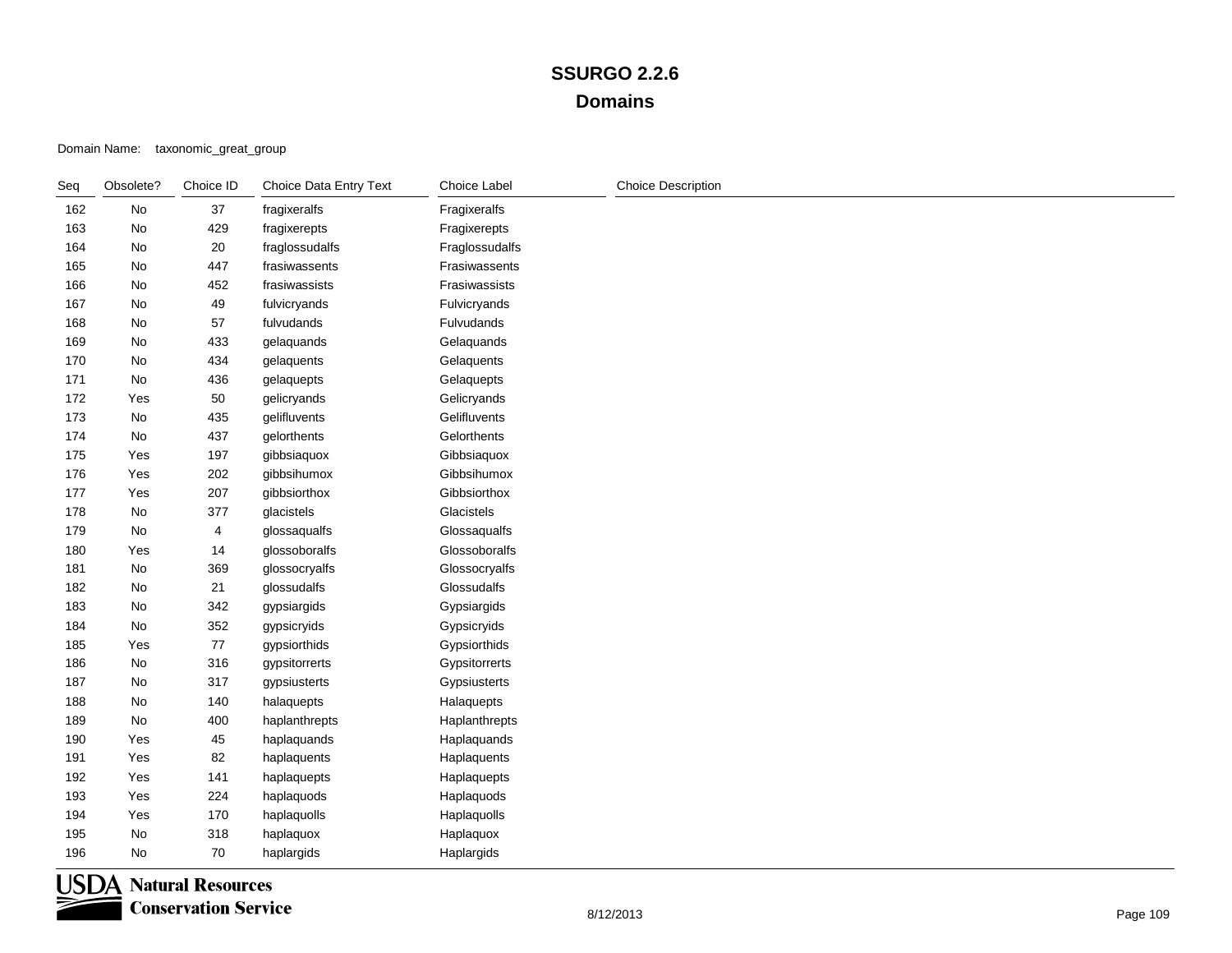| Seq | Obsolete?                    | Choice ID | Choice Data Entry Text | Choice Label  | <b>Choice Description</b> |
|-----|------------------------------|-----------|------------------------|---------------|---------------------------|
| 197 | Yes                          | 175       | haploborolls           | Haploborolls  |                           |
| 198 | No                           | 344       | haplocalcids           | Haplocalcids  |                           |
| 199 | No                           | 349       | haplocambids           | Haplocambids  |                           |
| 200 | No                           | 370       | haplocryalfs           | Haplocryalfs  |                           |
| 201 | No                           | 51        | haplocryands           | Haplocryands  |                           |
| 202 | $\operatorname{\mathsf{No}}$ | 445       | haplocryepts           | Haplocryepts  |                           |
| 203 | $\mathsf{No}$                | 319       | haplocryerts           | Haplocryerts  |                           |
| 204 | No                           | 355       | haplocryids            | Haplocryids   |                           |
| 205 | No                           | 320       | haplocryods            | Haplocryods   |                           |
| 206 | No                           | 420       | haplocryolls           | Haplocryolls  |                           |
| 207 | No                           | 358       | haplodurids            | Haplodurids   |                           |
| 208 | No                           | 395       | haplofibrists          | Haplofibrists |                           |
| 209 | No                           | 456       | haplogelepts           | Haplogelepts  |                           |
| 210 | No                           | 438       | haplogelods            | Haplogelods   |                           |
| 211 | No                           | 439       | haplogelolls           | Haplogelolls  |                           |
| 212 | No                           | 363       | haplogypsids           | Haplogypsids  |                           |
| 213 | No                           | 396       | haplohemists           | Haplohemists  |                           |
| 214 | No                           | 231       | haplohumods            | Haplohumods   |                           |
| 215 | Yes                          | 203       | haplohumox             | Haplohumox    |                           |
| 216 | No                           | 248       | haplohumults           | Haplohumults  |                           |
| 217 | No                           | 211       | haploperox             | Haploperox    |                           |
| 218 | No                           | 383       | haplorthels            | Haplorthels   |                           |
| 219 | $\operatorname{\mathsf{No}}$ | 236       | haplorthods            | Haplorthods   |                           |
| 220 | Yes                          | 208       | haplorthox             | Haplorthox    |                           |
| 221 | No                           | 365       | haplosalids            | Haplosalids   |                           |
| 222 | No                           | 397       | haplosaprists          | Haplosaprists |                           |
| 223 | No                           | 374       | haplotorrands          | Haplotorrands |                           |
| 224 | No                           | 321       | haplotorrerts          | Haplotorrerts |                           |
| 225 | No                           | 322       | haplotorrox            | Haplotorrox   |                           |
| 226 | No                           | 390       | haploturbels           | Haploturbels  |                           |
| 227 | No                           | 448       | haplowassents          | Haplowassents |                           |
| 228 | No                           | 453       | haplowassists          | Haplowassists |                           |
| 229 | No                           | 38        | haploxeralfs           | Haploxeralfs  |                           |
| 230 | No                           | 66        | haploxerands           | Haploxerands  |                           |
| 231 | No                           | 416       | haploxerepts           | Haploxerepts  |                           |

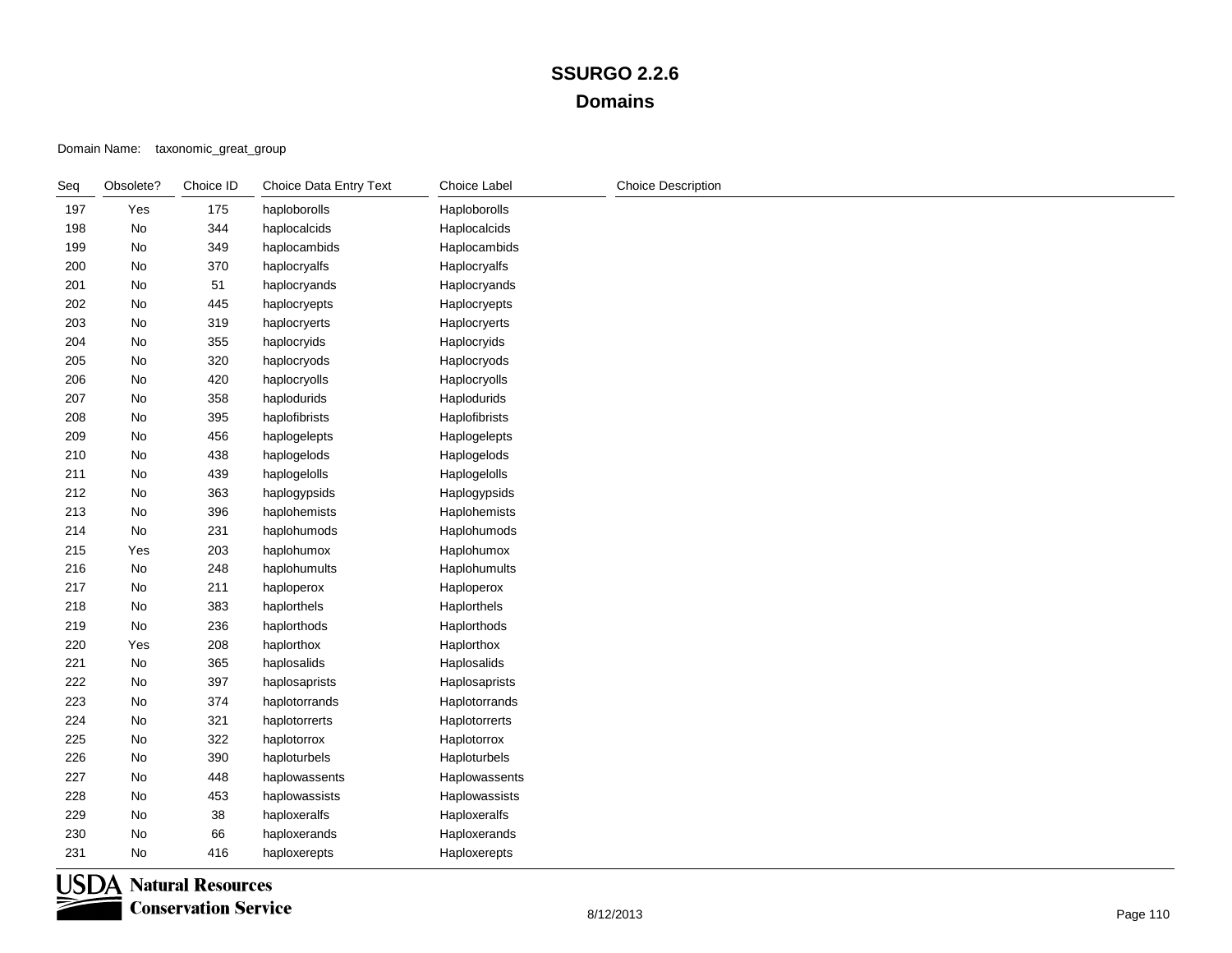| Seq | Obsolete?                    | Choice ID | Choice Data Entry Text | Choice Label | <b>Choice Description</b> |
|-----|------------------------------|-----------|------------------------|--------------|---------------------------|
| 232 | $\operatorname{\mathsf{No}}$ | 323       | haploxererts           | Haploxererts |                           |
| 233 | No                           | 194       | haploxerolls           | Haploxerolls |                           |
| 234 | No                           | 269       | haploxerults           | Haploxerults |                           |
| 235 | No                           | 22        | hapludalfs             | Hapludalfs   |                           |
| 236 | No                           | 58        | hapludands             | Hapludands   |                           |
| 237 | Yes                          | 407       | hapludepts             | Hapludepts   |                           |
| 238 | No                           | 324       | hapluderts             | Hapluderts   |                           |
| 239 | No                           | 181       | hapludolls             | Hapludolls   |                           |
| 240 | No                           | 215       | hapludox               | Hapludox     |                           |
| 241 | No                           | 256       | hapludults             | Hapludults   |                           |
| 242 | Yes                          | 162       | haplumbrepts           | Haplumbrepts |                           |
| 243 | No                           | 29        | haplustalfs            | Haplustalfs  |                           |
| 244 | No                           | 63        | haplustands            | Haplustands  |                           |
| 245 | No                           | 412       | haplustepts            | Haplustepts  |                           |
| 246 | No                           | 325       | haplusterts            | Haplusterts  |                           |
| 247 | No                           | 187       | haplustolls            | Haplustolls  |                           |
| 248 | No                           | 219       | haplustox              | Haplustox    |                           |
| 249 | No                           | 263       | haplustults            | Haplustults  |                           |
| 250 | No                           | 423       | haprendolls            | Haprendolls  |                           |
| 251 | No                           | 378       | hemistels              | Hemistels    |                           |
| 252 | No                           | 384       | historthels            | Historthels  |                           |
| 253 | No                           | 391       | histoturbels           | Histoturbels |                           |
| 254 | No                           | 142       | humaquepts             | Humaquepts   |                           |
| 255 | No                           | 443       | humicryepts            | Humicryepts  |                           |
| 256 | No                           | 326       | humicryerts            | Humicryerts  |                           |
| 257 | No                           | 327       | humicryods             | Humicryods   |                           |
| 258 | No                           | 455       | humigelepts            | Humigelepts  |                           |
| 259 | No                           | 440       | humigelods             | Humigelods   |                           |
| 260 | Yes                          | 157       | humitropepts           | Humitropepts |                           |
| 261 | No                           | 459       | humixerepts            | Humixerepts  |                           |
| 262 | No                           | 458       | humudepts              | Humudepts    |                           |
| 263 | No                           | 457       | humustepts             | Humustepts   |                           |
| 264 | Yes                          | 134       | hydrandepts            | Hydrandepts  |                           |
| 265 | No                           | 83        | hydraquents            | Hydraquents  |                           |
| 266 | No                           | 52        | hydrocryands           | Hydrocryands |                           |

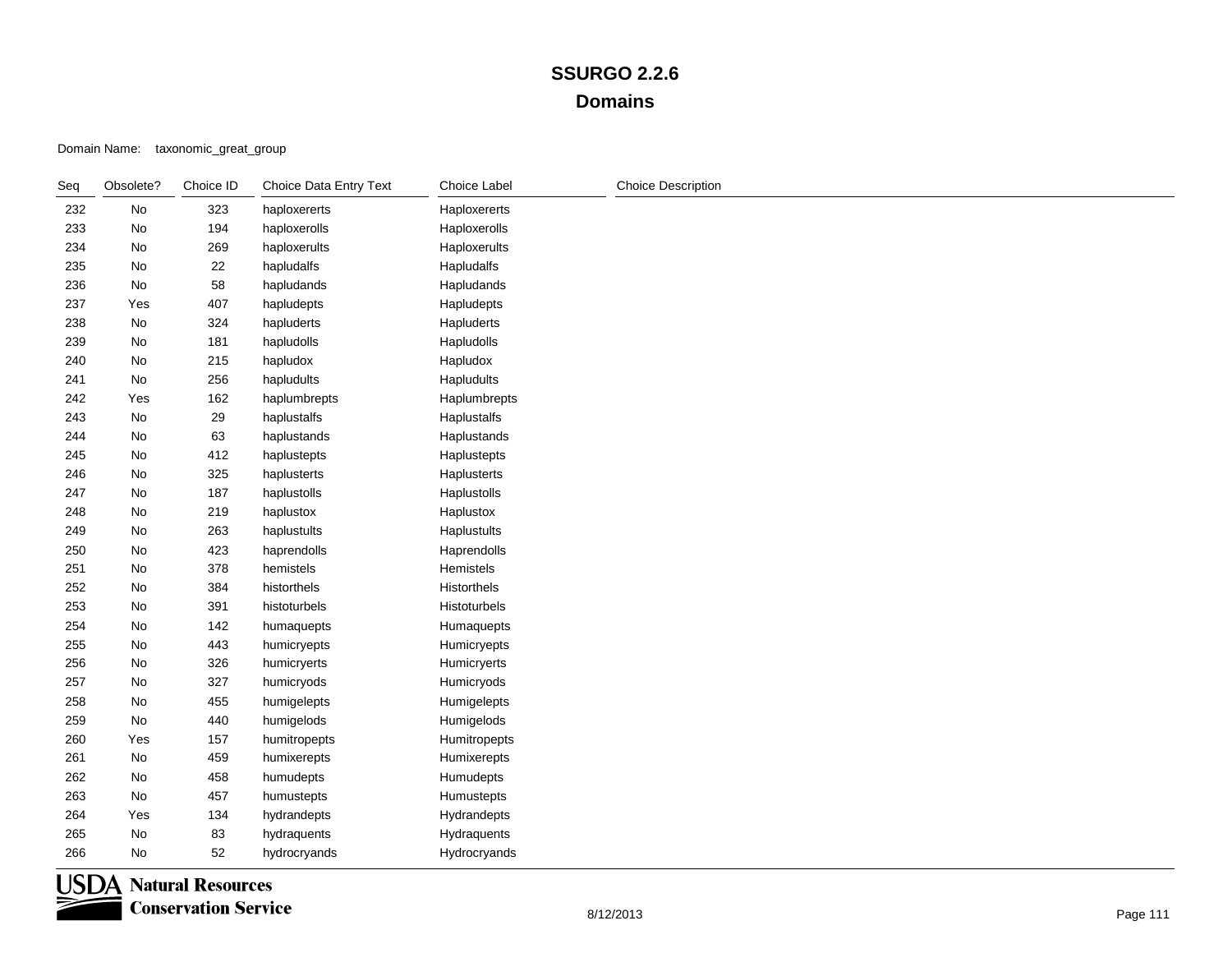Domain Name: taxonomic\_great\_group

| Seq | Obsolete? | Choice ID | Choice Data Entry Text | Choice Label       | <b>Choice Description</b> |
|-----|-----------|-----------|------------------------|--------------------|---------------------------|
| 267 | No        | 449       | hydrowassents          | Hydrowassents      |                           |
| 268 | No        | 59        | hydrudands             | Hydrudands         |                           |
| 269 | No        | 5         | kandiaqualfs           | Kandiaqualfs       |                           |
| 270 | No        | 241       | kandiaquults           | Kandiaquults       |                           |
| 271 | No        | 249       | kandihumults           | Kandihumults       |                           |
| 272 | No        | 212       | kandiperox             | Kandiperox         |                           |
| 273 | No        | 23        | kandiudalfs            | Kandiudalfs        |                           |
| 274 | No        | 216       | kandiudox              | Kandiudox          |                           |
| 275 | No        | 257       | kandiudults            | Kandiudults        |                           |
| 276 | No        | $30\,$    | kandiustalfs           | Kandiustalfs       |                           |
| 277 | No        | 328       | kandiustox             | Kandiustox         |                           |
| 278 | No        | 264       | kandiustults           | Kandiustults       |                           |
| 279 | No        | 242       | kanhaplaquults         | Kanhaplaquults     |                           |
| 280 | No        | 250       | kanhaplohumults        | Kanhaplohumults    |                           |
| 281 | No        | 24        | kanhapludalfs          | Kanhapludalfs      |                           |
| 282 | No        | 258       | kanhapludults          | Kanhapludults      |                           |
| 283 | No        | 31        | kanhaplustalfs         | Kanhaplustalfs     |                           |
| 284 | No        | 265       | kanhaplustults         | Kanhaplustults     |                           |
| 285 | Yes       | 112       | luvifibrists           | Luvifibrists       |                           |
| 286 | No        | 121       | luvihemists            | Luvihemists        |                           |
| 287 | Yes       | 113       | medifibrists           | Medifibrists       |                           |
| 288 | Yes       | 329       | medifolists            | <b>Medifolists</b> |                           |
| 289 | Yes       | 122       | medihemists            | Medihemists        |                           |
| 290 | Yes       | 128       | medisaprists           | Medisaprists       |                           |
| 291 | No        | 46        | melanaquands           | Melanaquands       |                           |
| 292 | No        | 53        | melanocryands          | Melanocryands      |                           |
| 293 | No        | 67        | melanoxerands          | Melanoxerands      |                           |
| 294 | No        | 60        | melanudands            | Melanudands        |                           |
| 295 | No        | 392       | molliturbels           | Molliturbels       |                           |
| 296 | No        | 385       | mollorthels            | Mollorthels        |                           |
| 297 | Yes       | 71        | nadurargids            | Nadurargids        |                           |
| 298 | No        | 165       | natralbolls            | Natralbolls        |                           |
| 299 | No        | 6         | natraqualfs            | Natraqualfs        |                           |
| 300 | No        | 330       | natraquerts            | Natraquerts        |                           |
| 301 | No        | 171       | natraquolls            | Natraquolls        |                           |

**USDA** Natural Resources **Conservation Service**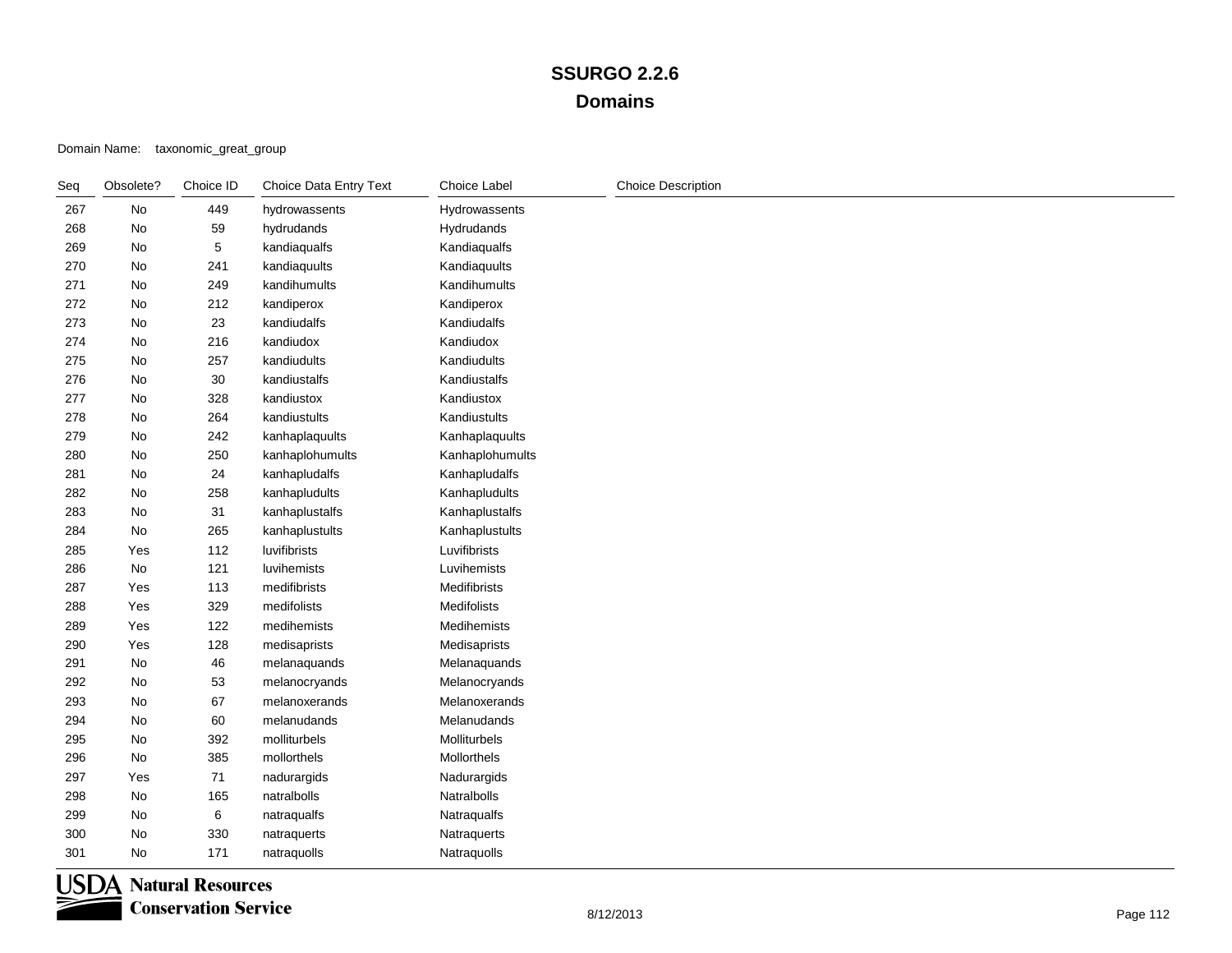| Seq | Obsolete? | Choice ID      | Choice Data Entry Text | Choice Label | <b>Choice Description</b> |
|-----|-----------|----------------|------------------------|--------------|---------------------------|
| 302 | No        | 72             | natrargids             | Natrargids   |                           |
| 303 | Yes       | 15             | natriboralfs           | Natriboralfs |                           |
| 304 | Yes       | 176            | natriborolls           | Natriborolls |                           |
| 305 | No        | 421            | natricryolls           | Natricryolls |                           |
| 306 | No        | 356            | natridurids            | Natridurids  |                           |
| 307 | No        | 360            | natrigypsids           | Natrigypsids |                           |
| 308 | No        | 39             | natrixeralfs           | Natrixeralfs |                           |
| 309 | No        | 195            | natrixerolls           | Natrixerolls |                           |
| 310 | No        | $25\,$         | natrudalfs             | Natrudalfs   |                           |
| 311 | No        | 424            | natrudolls             | Natrudolls   |                           |
| 312 | No        | 32             | natrustalfs            | Natrustalfs  |                           |
| 313 | No        | 188            | natrustolls            | Natrustolls  |                           |
| 314 | Yes       | $\overline{7}$ | ochraqualfs            | Ochraqualfs  |                           |
| 315 | Yes       | 198            | ochraquox              | Ochraquox    |                           |
| 316 | Yes       | 243            | ochraquults            | Ochraquults  |                           |
| 317 | No        | 244            | paleaquults            | Paleaquults  |                           |
| 318 | No        | 73             | paleargids             | Paleargids   |                           |
| 319 | Yes       | 16             | paleboralfs            | Paleboralfs  |                           |
| 320 | Yes       | 177            | paleborolls            | Paleborolls  |                           |
| 321 | No        | 371            | palecryalfs            | Palecryalfs  |                           |
| 322 | No        | 430            | palecryolls            | Palecryolls  |                           |
| 323 | No        | 251            | palehumults            | Palehumults  |                           |
| 324 | Yes       | 78             | paleorthids            | Paleorthids  |                           |
| 325 | No        | 26             | paleudalfs             | Paleudalfs   |                           |
| 326 | No        | 182            | paleudolls             | Paleudolls   |                           |
| 327 | No        | 259            | paleudults             | Paleudults   |                           |
| 328 | No        | 33             | paleustalfs            | Paleustalfs  |                           |
| 329 | No        | 189            | paleustolls            | Paleustolls  |                           |
| 330 | No        | 266            | paleustults            | Paleustults  |                           |
| 331 | No        | 40             | palexeralfs            | Palexeralfs  |                           |
| 332 | No        | 196            | palexerolls            | Palexerolls  |                           |
| 333 | No        | 270            | palexerults            | Palexerults  |                           |
| 334 | Yes       | 277            | pelloxererts           | Pelloxererts |                           |
| 335 | Yes       | 273            | pelluderts             | Pelluderts   |                           |
| 336 | Yes       | 275            | pellusterts            | Pellusterts  |                           |

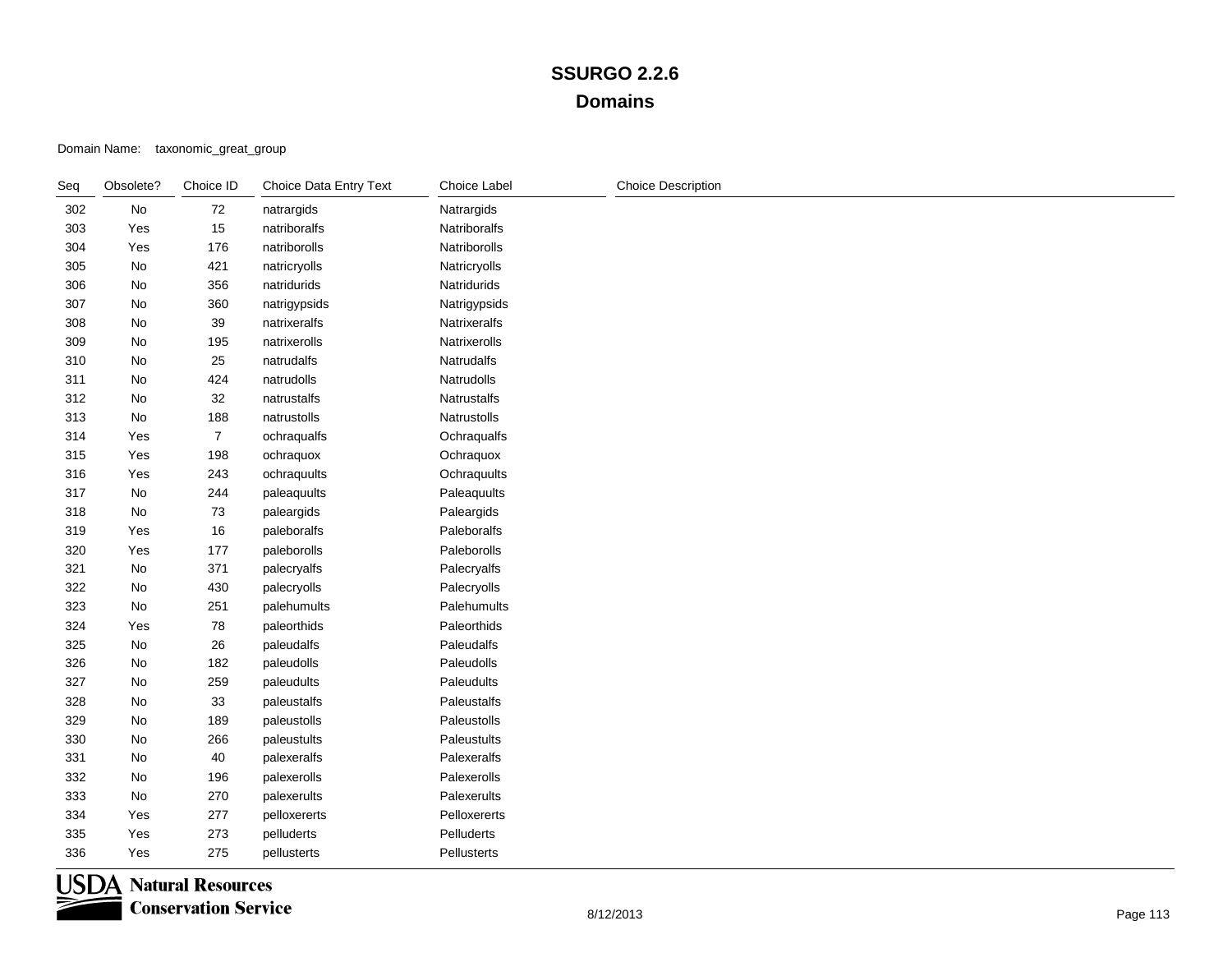| Seq | Obsolete? | Choice ID | Choice Data Entry Text | Choice Label     | <b>Choice Description</b> |
|-----|-----------|-----------|------------------------|------------------|---------------------------|
| 337 | No        | 398       | petraquepts            | Petraquepts      |                           |
| 338 | No        | 341       | petroargids            | Petroargids      |                           |
| 339 | No        | 345       | petrocalcids           | Petrocalcids     |                           |
| 340 | No        | 347       | petrocambids           | Petrocambids     |                           |
| 341 | No        | 351       | petrocryids            | Petrocryids      |                           |
| 342 | No        | 359       | petrogypsids           | Petrogypsids     |                           |
| 343 | Yes       | 135       | placandepts            | Placandepts      |                           |
| 344 | No        | 47        | placaquands            | Placaquands      |                           |
| 345 | Yes       | 143       | placaquepts            | Placaquepts      |                           |
| 346 | No        | 225       | placaquods             | Placaquods       |                           |
| 347 | No        | 331       | placocryods            | Placocryods      |                           |
| 348 | No        | 232       | placohumods            | Placohumods      |                           |
| 349 | No        | 237       | placorthods            | Placorthods      |                           |
| 350 | No        | 61        | placudands             | Placudands       |                           |
| 351 | No        | 399       | plagganthrepts         | Plagganthrepts   |                           |
| 352 | Yes       | 154       | plaggepts              | Plaggepts        |                           |
| 353 | No        | 8         | plinthaqualfs          | Plinthaqualfs    |                           |
| 354 | Yes       | 144       | plinthaquepts          | Plinthaquepts    |                           |
| 355 | No        | 199       | plinthaquox            | Plinthaquox      |                           |
| 356 | No        | 245       | plinthaquults          | Plinthaquults    |                           |
| 357 | No        | 252       | plinthohumults         | Plinthohumults   |                           |
| 358 | No        | 41        | plinthoxeralfs         | Plinthoxeralfs   |                           |
| 359 | No        | 260       | plinthudults           | Plinthudults     |                           |
| 360 | No        | 34        | plinthustalfs          | Plinthustalfs    |                           |
| 361 | No        | 267       | plinthustults          | Plinthustults    |                           |
| 362 | No        | 84        | psammaquents           | Psammaquents     |                           |
| 363 | No        | 386       | psammorthels           | Psammorthels     |                           |
| 364 | No        | 393       | psammoturbels          | Psammoturbels    |                           |
| 365 | No        | 450       | psammowassents         | Psammowassents   |                           |
| 366 | No        | 104       | quartzipsamments       | Quartzipsamments |                           |
| 367 | Yes       | 179       | rendolls               | Rendolls         |                           |
| 368 | No        | 42        | rhodoxeralfs           | Rhodoxeralfs     |                           |
| 369 | No        | 27        | rhodudalfs             | Rhodudalfs       |                           |
| 370 | No        | 261       | rhodudults             | Rhodudults       |                           |
| 371 | No        | 35        | rhodustalfs            | Rhodustalfs      |                           |

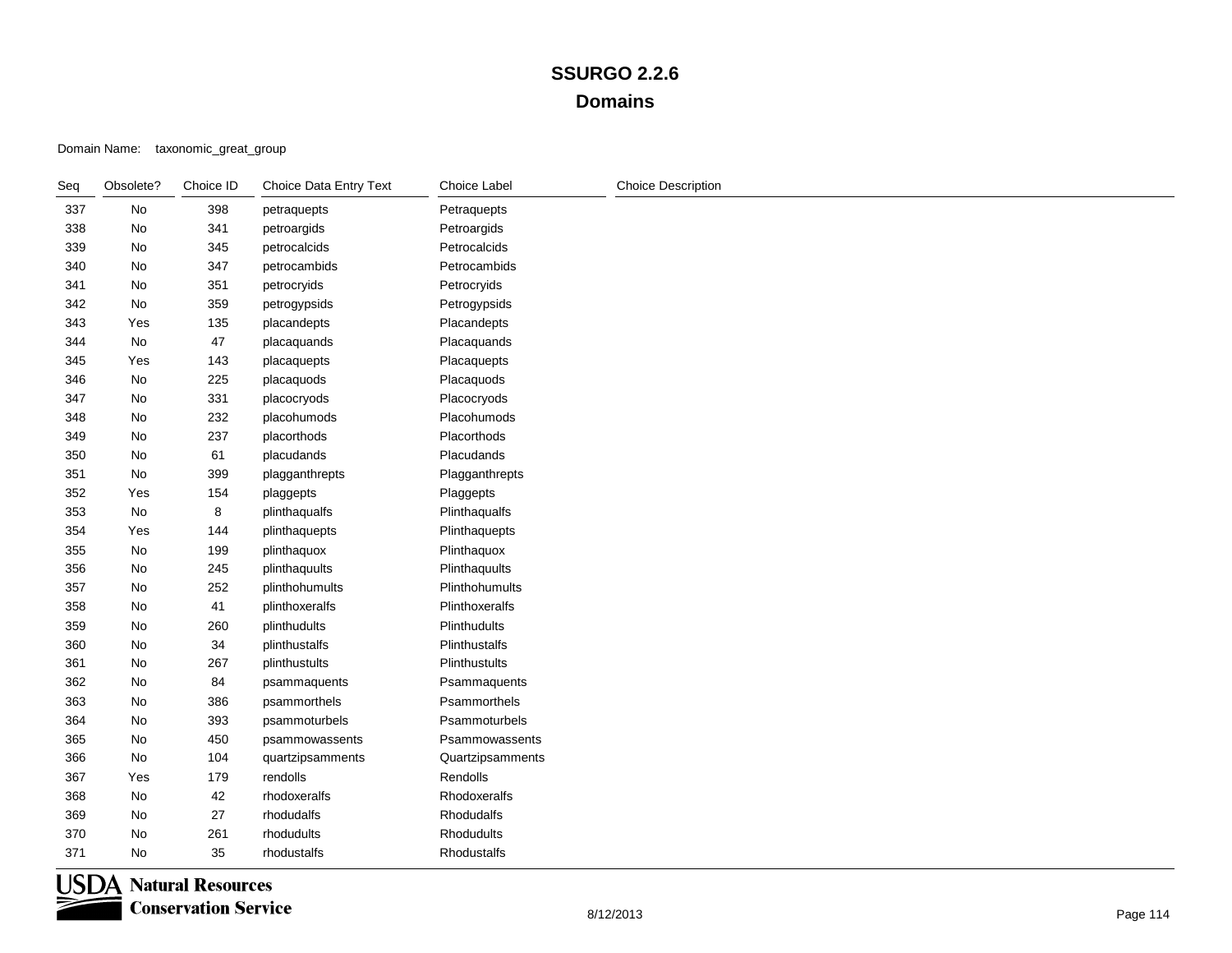| Seq | Obsolete? | Choice ID | Choice Data Entry Text | Choice Label    | <b>Choice Description</b> |
|-----|-----------|-----------|------------------------|-----------------|---------------------------|
| 372 | No        | 268       | rhodustults            | Rhodustults     |                           |
| 373 | No        | 332       | salaquerts             | Salaquerts      |                           |
| 374 | No        | 350       | salicryids             | Salicryids      |                           |
| 375 | No        | 333       | salitorrerts           | Salitorrerts    |                           |
| 376 | Yes       | 79        | salorthids             | Salorthids      |                           |
| 377 | No        | 334       | salusterts             | Salusterts      |                           |
| 378 | No        | 379       | sapristels             | Sapristels      |                           |
| 379 | Yes       | 226       | sideraquods            | Sideraquods     |                           |
| 380 | Yes       | 204       | sombrihumox            | Sombrihumox     |                           |
| 381 | No        | 253       | sombrihumults          | Sombrihumults   |                           |
| 382 | Yes       | 209       | sombriorthox           | Sombriorthox    |                           |
| 383 | No        | 335       | sombriperox            | Sombriperox     |                           |
| 384 | Yes       | 158       | sombritropepts         | Sombritropepts  |                           |
| 385 | No        | 336       | sombriudox             | Sombriudox      |                           |
| 386 | No        | 220       | sombriustox            | Sombriustox     |                           |
| 387 | No        | 114       | sphagnofibrists        | Sphagnofibrists |                           |
| 388 | No        | 85        | sulfaquents            | Sulfaquents     |                           |
| 389 | No        | 145       | sulfaquepts            | Sulfaquepts     |                           |
| 390 | No        | 441       | sulfaquerts            | Sulfaquerts     |                           |
| 391 | No        | 123       | sulfihemists           | Sulfihemists    |                           |
| 392 | No        | 337       | sulfisaprists          | Sulfisaprists   |                           |
| 393 | No        | 451       | sulfiwassents          | Sulfiwassents   |                           |
| 394 | No        | 454       | sulfiwassists          | Sulfiwassists   |                           |
| 395 | Yes       | 338       | sulfochrepts           | Sulfochrepts    |                           |
| 396 | No        | 124       | sulfohemists           | Sulfohemists    |                           |
| 397 | No        | 339       | sulfosaprists          | Sulfosaprists   |                           |
| 398 | No        | 408       | sulfudepts             | Sulfudepts      |                           |
| 399 | Yes       | 271       | torrerts               | Torrerts        |                           |
| 400 | No        | 87        | torriarents            | Torriarents     |                           |
| 401 | No        | 92        | torrifluvents          | Torrifluvents   |                           |
| 402 | No        | 425       | torrifolists           | Torrifolists    |                           |
| 403 | No        | 98        | torriorthents          | Torriorthents   |                           |
| 404 | No        | 105       | torripsamments         | Torripsamments  |                           |
| 405 | Yes       | 214       | torrox                 | Torrox          |                           |
| 406 | Yes       | 9         | tropaqualfs            | Tropaqualfs     |                           |

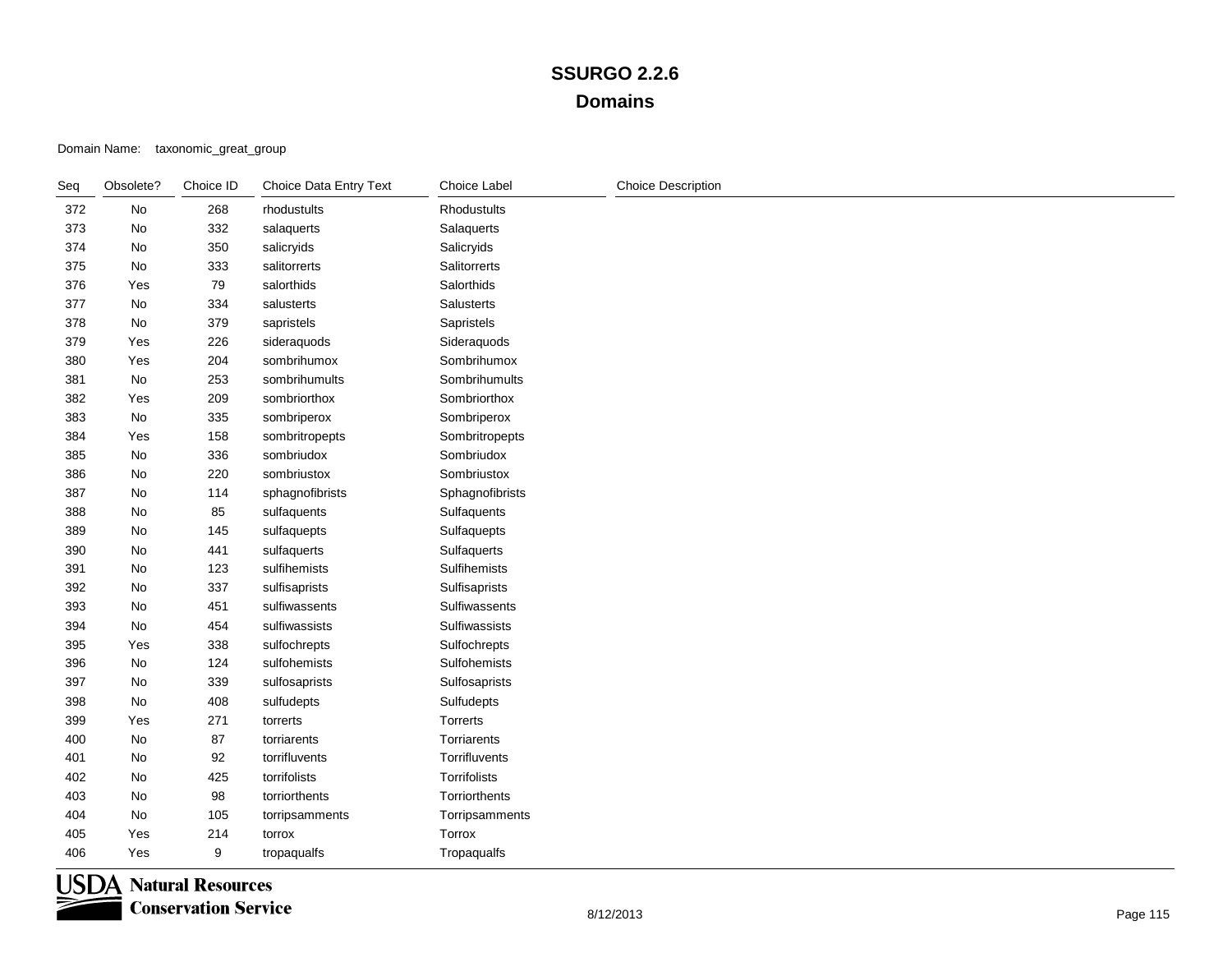| Seq | Obsolete? | Choice ID | Choice Data Entry Text | Choice Label        | <b>Choice Description</b> |
|-----|-----------|-----------|------------------------|---------------------|---------------------------|
| 407 | Yes       | 86        | tropaquents            | Tropaquents         |                           |
| 408 | Yes       | 146       | tropaquepts            | Tropaquepts         |                           |
| 409 | Yes       | 227       | tropaquods             | Tropaquods          |                           |
| 410 | Yes       | 246       | tropaquults            | Tropaquults         |                           |
| 411 | Yes       | 115       | tropofibrists          | Tropofibrists       |                           |
| 412 | Yes       | 93        | tropofluvents          | Tropofluvents       |                           |
| 413 | Yes       | 118       | tropofolists           | Tropofolists        |                           |
| 414 | Yes       | 125       | tropohemists           | Tropohemists        |                           |
| 415 | Yes       | 233       | tropohumods            | Tropohumods         |                           |
| 416 | Yes       | 254       | tropohumults           | Tropohumults        |                           |
| 417 | Yes       | 106       | tropopsamments         | Tropopsamments      |                           |
| 418 | Yes       | 99        | troporthents           | Troporthents        |                           |
| 419 | Yes       | 238       | troporthods            | Troporthods         |                           |
| 420 | Yes       | 129       | troposaprists          | Troposaprists       |                           |
| 421 | Yes       | 340       | tropudalfs             | Tropudalfs          |                           |
| 422 | Yes       | 262       | tropudults             | Tropudults          |                           |
| 423 | No        | 88        | udarents               | Udarents            |                           |
| 424 | No        | 94        | udifluvents            | <b>Udifluvents</b>  |                           |
| 425 | No        | 426       | udifolists             | <b>Udifolists</b>   |                           |
| 426 | No        | 107       | udipsamments           | Udipsamments        |                           |
| 427 | No        | 64        | udivitrands            | <b>Udivitrands</b>  |                           |
| 428 | No        | 100       | udorthents             | <b>Udorthents</b>   |                           |
| 429 | Yes       | $10\,$    | umbraqualfs            | Umbraqualfs         |                           |
| 430 | Yes       | 200       | umbraquox              | Umbraquox           |                           |
| 431 | No        | 247       | umbraquults            | Umbraquults         |                           |
| 432 | Yes       | 210       | umbriorthox            | Umbriorthox         |                           |
| 433 | No        | 394       | umbriturbels           | Umbriturbels        |                           |
| 434 | No        | 387       | umbrorthels            | Umbrorthels         |                           |
| 435 | No        | 89        | ustarents              | Ustarents           |                           |
| 436 | No        | 95        | ustifluvents           | <b>Ustifluvents</b> |                           |
| 437 | No        | 427       | ustifolists            | <b>Ustifolists</b>  |                           |
| 438 | No        | 108       | ustipsamments          | Ustipsamments       |                           |
| 439 | No        | 65        | ustivitrands           | <b>Ustivitrands</b> |                           |
| 440 | Yes       | 152       | ustochrepts            | Ustochrepts         |                           |
| 441 | No        | 101       | ustorthents            | <b>Ustorthents</b>  |                           |

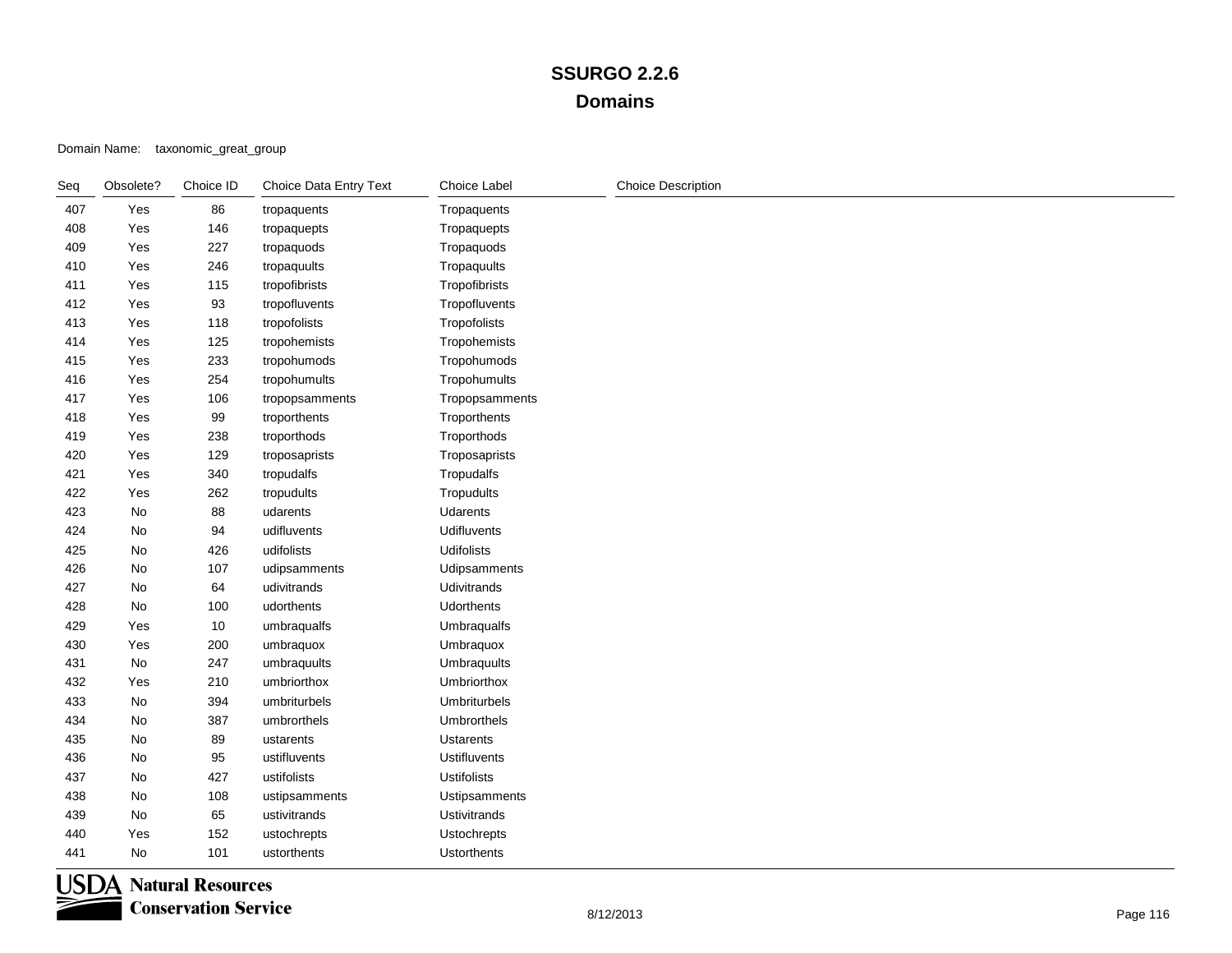Domain Name: taxonomic\_great\_group

| Seq | Obsolete? | Choice ID | Choice Data Entry Text | Choice Label  | <b>Choice Description</b> |
|-----|-----------|-----------|------------------------|---------------|---------------------------|
| 442 | Yes       | 159       | ustropepts             | Ustropepts    |                           |
| 443 | No        | 367       | vermaqualfs            | Vermaqualfs   |                           |
| 444 | No        | 368       | vermaquepts            | Vermaquepts   |                           |
| 445 | Yes       | 178       | vermiborolls           | Vermiborolls  |                           |
| 446 | No        | 183       | vermudolls             | Vermudolls    |                           |
| 447 | No        | 190       | vermustolls            | Vermustolls   |                           |
| 448 | Yes       | 136       | vitrandepts            | Vitrandepts   |                           |
| 449 | No        | 48        | vitraquands            | Vitraquands   |                           |
| 450 | No        | 54        | vitricryands           | Vitricryands  |                           |
| 451 | No        | 442       | vitrigelands           | Vitrigelands  |                           |
| 452 | <b>No</b> | 55        | vitritorrands          | Vitritorrands |                           |
| 453 | No        | 68        | vitrixerands           | Vitrixerands  |                           |
| 454 | No        | 90        | xerarents              | Xerarents     |                           |
| 455 | Yes       | 153       | xerochrepts            | Xerochrepts   |                           |
| 456 | No        | 96        | xerofluvents           | Xerofluvents  |                           |
| 457 | No        | 109       | xeropsamments          | Xeropsamments |                           |
| 458 | No        | 102       | xerorthents            | Xerorthents   |                           |
| 459 | Yes       | 163       | xerumbrepts            | Xerumbrepts   |                           |

Domain Name: taxonomic\_moisture\_class

| Seq          | Obsolete? | Choice ID | Choice Data Entry Text | Choice Label    | <b>Choice Description</b> |
|--------------|-----------|-----------|------------------------|-----------------|---------------------------|
|              | No        |           | aquic                  | Aquic           |                           |
| 2            | No        | 2         | aridic (torric)        | Aridic (torric) |                           |
| 3            | No        | 3         | peraquic               | Peraquic        |                           |
| 4            | No        | 4         | perudic                | Perudic         |                           |
| $\mathbf{b}$ | No        | 5         | udic                   | Udic            |                           |
| 6            | No        | 6         | ustic                  | Ustic           |                           |
|              | No        |           | xeric                  | Xeric           |                           |

Domain Name: taxonomic\_moisture\_subclass

| Seg | Obsolete?                                             | Choice ID | Choice Data Entry Text | Choice Label | <b>Choice Description</b> |  |
|-----|-------------------------------------------------------|-----------|------------------------|--------------|---------------------------|--|
|     | No.                                                   |           | aeric                  | Aeric        |                           |  |
|     | <b>USDA Natural Resources</b><br>Conservation Service |           |                        |              |                           |  |

**Conservation Service**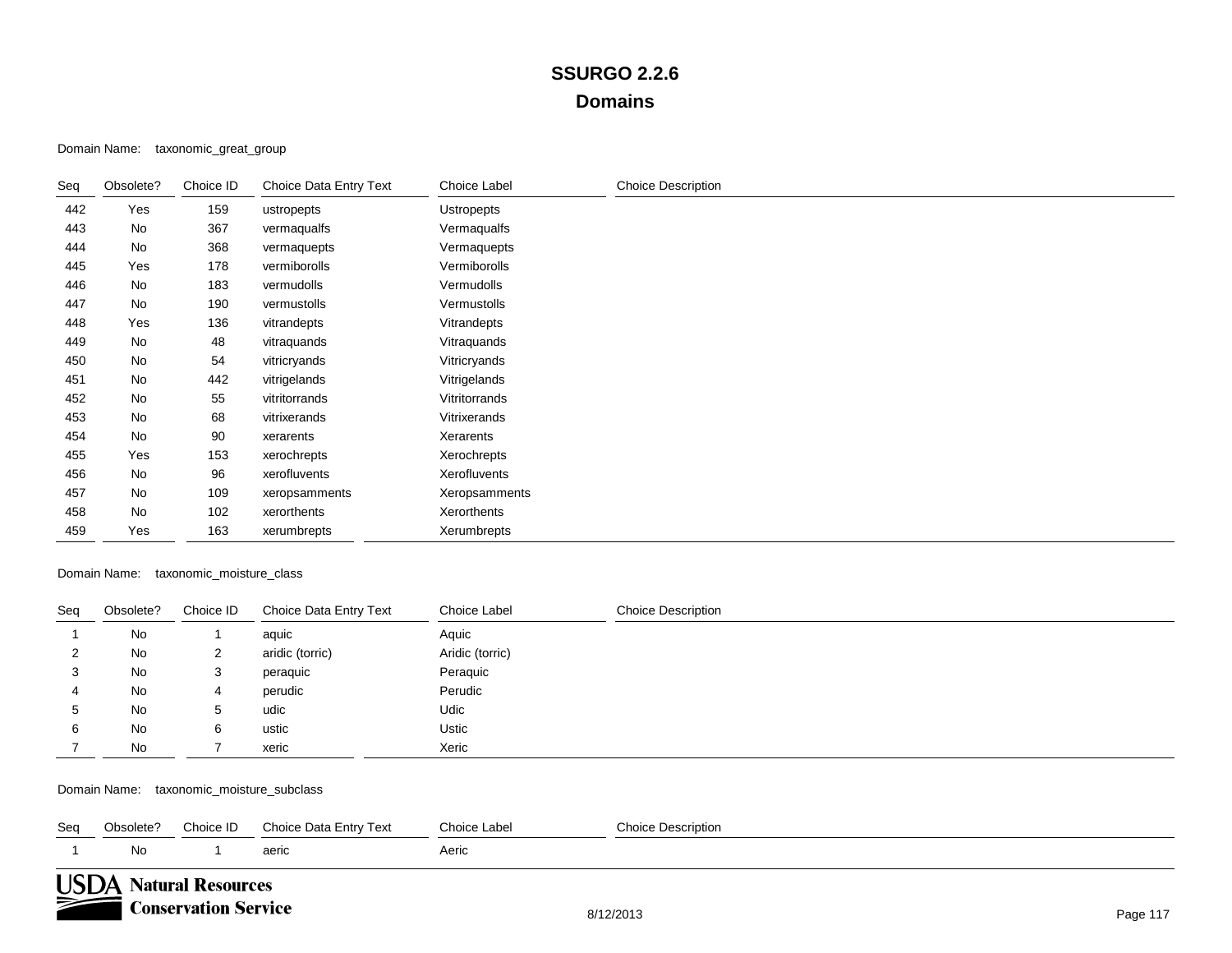### Domain Name: taxonomic\_moisture\_subclass

| Seq | Obsolete? | Choice ID | Choice Data Entry Text | Choice Label    | <b>Choice Description</b> |
|-----|-----------|-----------|------------------------|-----------------|---------------------------|
| 2   | No        | 8         | anthraquic             | Anthraquic      |                           |
| 3   | No        | 2         | aquic                  | Aquic           |                           |
| 4   | No        | 3         | aridic (torric)        | Aridic (torric) |                           |
| G.  | No        | 9         | oxyaquic               | Oxyaquic        |                           |
| 6   | No        | 4         | typic                  | Typic           |                           |
|     | No        | 5         | udic                   | Udic            |                           |
| 8   | No        | 6         | ustic                  | <b>Ustic</b>    |                           |
| 9   | No        |           | xeric                  | Xeric           |                           |

### Domain Name: taxonomic\_order

| Seq | Obsolete? | Choice ID      | Choice Data Entry Text | Choice Label    | <b>Choice Description</b> |
|-----|-----------|----------------|------------------------|-----------------|---------------------------|
|     | No        |                | alfisols               | Alfisols        |                           |
| 2   | No        | $\overline{2}$ | andisols               | Andisols        |                           |
| 3   | No        | 3              | aridisols              | Aridisols       |                           |
| 4   | No        | $\overline{4}$ | entisols               | Entisols        |                           |
| 5   | No        | 12             | gelisols               | Gelisols        |                           |
| 6   | No        | 5              | histosols              | Histosols       |                           |
|     | No        | 6              | inceptisols            | Inceptisols     |                           |
| 8   | No        | 7              | mollisols              | Mollisols       |                           |
| 9   | No        | 8              | oxisols                | Oxisols         |                           |
| 10  | No        | 9              | spodosols              | Spodosols       |                           |
| 11  | No        | 10             | ultisols               | <b>Ultisols</b> |                           |
| 12  | No        | 11             | vertisols              | Vertisols       |                           |

#### Domain Name: taxonomic\_subgroup

| Seg | Obsolete? | Choice ID | Choice Data Entry Text              | Choice Label                        | <b>Choice Description</b> |
|-----|-----------|-----------|-------------------------------------|-------------------------------------|---------------------------|
|     | No        | 1175      | abruptic argiaquolls                | Abruptic Argiaquolls                |                           |
| ∠   | Yes       | 1217      | abruptic argiborolls                | Abruptic Argiborolls                |                           |
| 3   | No        | 3340      | abruptic argicryolls                | Abruptic Argicryolls                |                           |
|     | No        | 2491      | abruptic argiduridic<br>durixerolls | Abruptic Argiduridic<br>Durixerolls |                           |
|     | No        | 2416      | abruptic argidurids                 | Abruptic Argidurids                 |                           |

**USDA** Natural Resources **Conservation Service**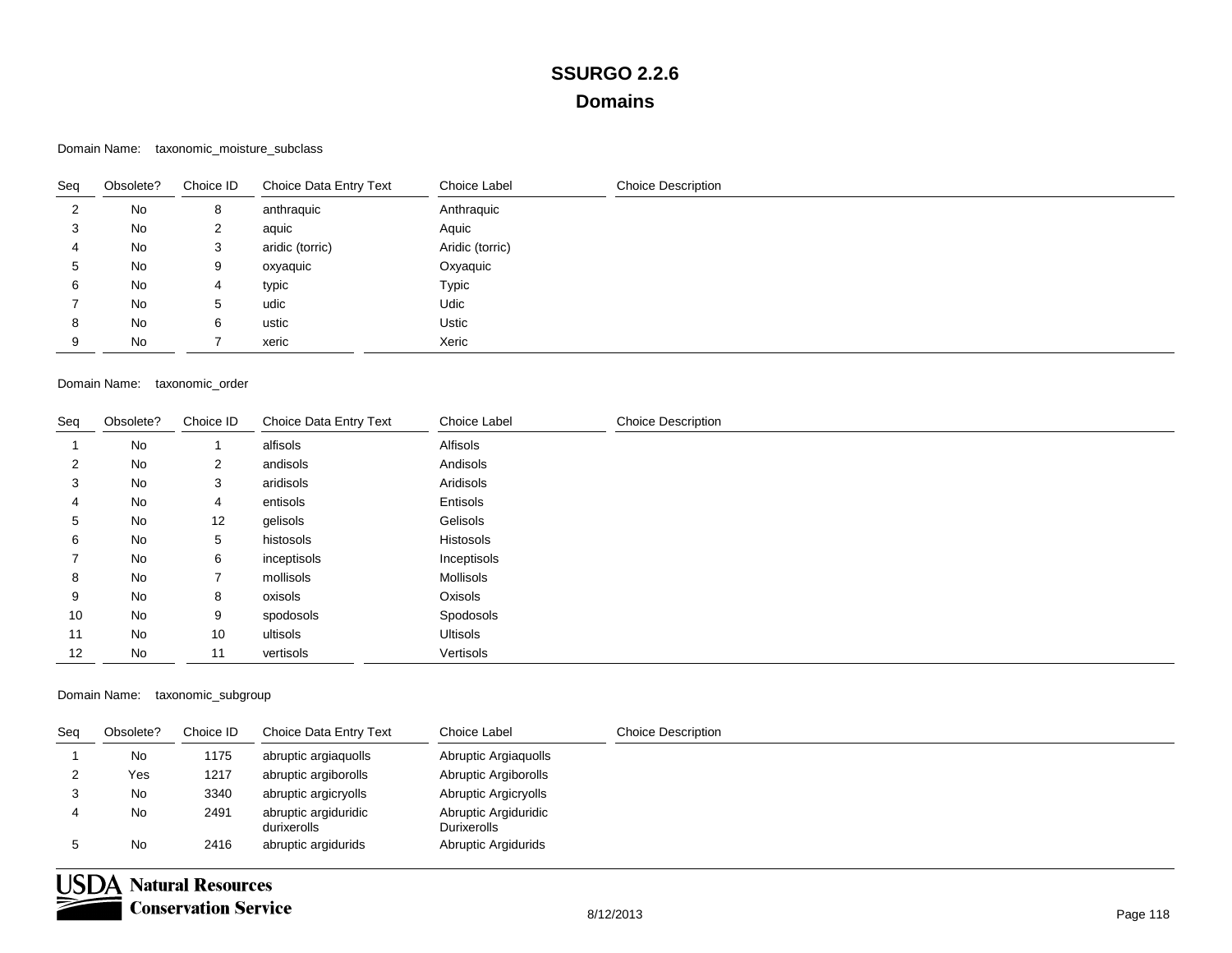### Domain Name: taxonomic\_subgroup

| Seq | Obsolete? | Choice ID | Choice Data Entry Text          | Choice Label                    | <b>Choice Description</b> |
|-----|-----------|-----------|---------------------------------|---------------------------------|---------------------------|
| 6   | No        | 2869      | abruptic argiudolls             | Abruptic Argiudolls             |                           |
| 7   | Yes       | 1215      | abruptic aridic argiborolls     | Abruptic Aridic Argiborolls     |                           |
| 8   | Yes       | 3463      | abruptic aridic argixerolls     | Abruptic Aridic Argixerolls     |                           |
| 9   | Yes       | 1479      | abruptic aridic durixerolls     | Abruptic Aridic Durixerolls     |                           |
| 10  | Yes       | 1299      | abruptic cryic paleborolls      | Abruptic Cryic Paleborolls      |                           |
| 11  | Yes       | 1243      | abruptic cryoborolls            | <b>Abruptic Cryoborolls</b>     |                           |
| 12  | Yes       | 502       | abruptic durargids              | Abruptic Durargids              |                           |
| 13  | No        | 246       | abruptic durixeralfs            | <b>Abruptic Durixeralfs</b>     |                           |
| 14  | Yes       | 1480      | abruptic durixerolls            | <b>Abruptic Durixerolls</b>     |                           |
| 15  | No        | 245       | abruptic haplic durixeralfs     | Abruptic Haplic Durixeralfs     |                           |
| 16  | Yes       | 91        | abruptic paleboralfs            | <b>Abruptic Paleboralfs</b>     |                           |
| 17  | Yes       | 1300      | abruptic paleborolls            | Abruptic Paleborolls            |                           |
| 18  | No        | 3331      | abruptic palecryolls            | Abruptic Palecryolls            |                           |
| 19  | Yes       | 1216      | abruptic udic argiborolls       | Abruptic Udic Argiborolls       |                           |
| 20  | No        | 2415      | abruptic xeric argidurids       | Abruptic Xeric Argidurids       |                           |
| 21  | Yes       | 501       | abruptic xerollic durargids     | Abruptic Xerollic Durargids     |                           |
| 22  | No        | 301       | acraquoxic duraquands           | Acraquoxic Duraquands           |                           |
| 23  | No        | 2778      | acraquoxic kandiaquults         | Acraquoxic Kandiaguults         |                           |
| 24  | No        | 320       | acraquoxic melanaquands         | Acraquoxic Melanaquands         |                           |
| 25  | Yes       | 1870      | acric kandiaquults              | <b>Acric Kandiaguults</b>       |                           |
| 26  | Yes       | 2198      | acric plinthic                  | <b>Acric Plinthic</b>           |                           |
| 27  | No        | 373       | acrudoxic durudands             | Acrudoxic Durudands             |                           |
| 28  | No        | 381       | acrudoxic fulvudands            | Acrudoxic Fulvudands            |                           |
| 29  | No        | 343       | acrudoxic haplocryands          | Acrudoxic Haplocryands          |                           |
| 30  | No        | 400       | acrudoxic hapludands            | Acrudoxic Hapludands            |                           |
| 31  | Yes       | 379       | acrudoxic hydric fulvudands     | Acrudoxic Hydric Fulvudands     |                           |
| 32  | No        | 397       | acrudoxic hydric hapludands     | Acrudoxic Hydric Hapludands     |                           |
| 33  | No        | 427       | acrudoxic hydric<br>melanudands | Acrudoxic Hydric<br>Melanudands |                           |
| 34  | Yes       | 442       | acrudoxic hydric placudands     | Acrudoxic Hydric Placudands     |                           |
| 35  | No        | 415       | acrudoxic hydrudands            | Acrudoxic Hydrudands            |                           |
| 36  | No        | 1958      | acrudoxic kandiudults           | <b>Acrudoxic Kandiudults</b>    |                           |
| 37  | No        | 1972      | acrudoxic kanhapludults         | Acrudoxic Kanhapludults         |                           |
| 38  | No        | 429       | acrudoxic melanudands           | Acrudoxic Melanudands           |                           |
| 39  | No        | 443       | acrudoxic placudands            | <b>Acrudoxic Placudands</b>     |                           |

**USDA** Natural Resources **Conservation Service**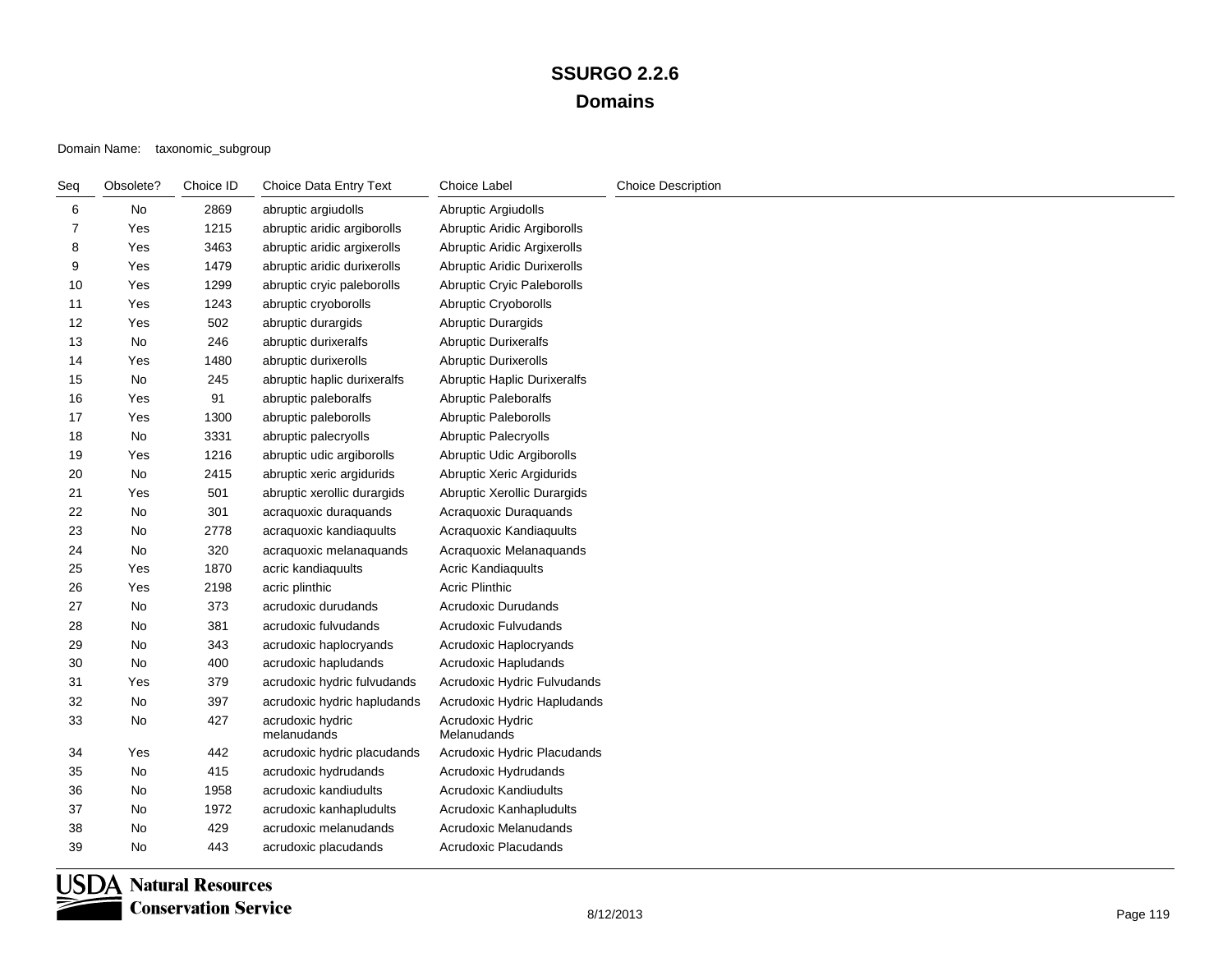| Seq | Obsolete? | Choice ID      | Choice Data Entry Text             | <b>Choice Label</b>                    | <b>Choice Description</b> |
|-----|-----------|----------------|------------------------------------|----------------------------------------|---------------------------|
| 40  | No        | 1957           | acrudoxic plinthic kandiudults     | Acrudoxic Plinthic<br>Kandiudults      |                           |
| 41  | No        | 398            | acrudoxic thaptic hapludands       | Acrudoxic Thaptic<br>Hapludands        |                           |
| 42  | No        | 414            | acrudoxic thaptic hydrudands       | Acrudoxic Thaptic<br>Hydrudands        |                           |
| 43  | Yes       | 380            | acrudoxic ultic fulvudands         | Acrudoxic Ultic Fulvudands             |                           |
| 44  | No        | 399            | acrudoxic ultic hapludands         | Acrudoxic Ultic Hapludands             |                           |
| 45  | No        | 428            | acrudoxic vitric melanudands       | <b>Acrudoxic Vitric</b><br>Melanudands |                           |
| 46  | No        | 2015           | acrustoxic kandiustults            | <b>Acrustoxic Kandiustults</b>         |                           |
| 47  | No        | 2025           | acrustoxic kanhaplustults          | Acrustoxic Kanhaplustults              |                           |
| 48  | No        | 1537           | aeric acraquox                     | Aeric Acraquox                         |                           |
| 49  | No        | 1749           | aeric alaquods                     | Aeric Alaquods                         |                           |
| 50  | No        | $\overline{c}$ | aeric albaqualfs                   | Aeric Albaqualfs                       |                           |
| 51  | No        | 1853           | aeric albaquults                   | Aeric Albaquults                       |                           |
| 52  | Yes       | 2660           | aeric andaquepts                   | Aeric Andaquepts                       |                           |
| 53  | Yes       | 2199           | aeric arenic                       | Aeric Arenic                           |                           |
| 54  | No        | 2044           | aeric calciaguerts                 | Aeric Calciaguerts                     |                           |
| 55  | No        | 1180           | aeric calciaquolls                 | Aeric Calciaquolls                     |                           |
| 56  | No        | 2512           | aeric chromic vertic<br>epiaqualfs | Aeric Chromic Vertic<br>Epiaqualfs     |                           |
| 57  | No        | 945            | aeric cryaquepts                   | Aeric Cryaquepts                       |                           |
| 58  | Yes       | 3465           | aeric cryaquods                    | Aeric Cryaquods                        |                           |
| 59  | No        | 2046           | aeric duraquerts                   | <b>Aeric Duraquerts</b>                |                           |
| 60  | No        | 2051           | aeric dystraquerts                 | Aeric Dystraquerts                     |                           |
| 61  | No        | 11             | aeric endoaqualfs                  | Aeric Endoaqualfs                      |                           |
| 62  | No        | 634            | aeric endoaquents                  | Aeric Endoaquents                      |                           |
| 63  | <b>No</b> | 958            | aeric endoaquepts                  | Aeric Endoaquepts                      |                           |
| 64  | No        | 2060           | aeric endoaquerts                  | Aeric Endoaquerts                      |                           |
| 65  | No        | 1856           | aeric endoaquults                  | Aeric Endoaquults                      |                           |
| 66  | <b>No</b> | 19             | aeric epiaqualfs                   | Aeric Epiaqualfs                       |                           |
| 67  | No        | 640            | aeric epiaquents                   | Aeric Epiaquents                       |                           |
| 68  | No        | 966            | aeric epiaquepts                   | Aeric Epiaquepts                       |                           |
| 69  | No        | 2070           | aeric epiaquerts                   | Aeric Epiaquerts                       |                           |
| 70  | No        | 1860           | aeric epiaquults                   | Aeric Epiaquults                       |                           |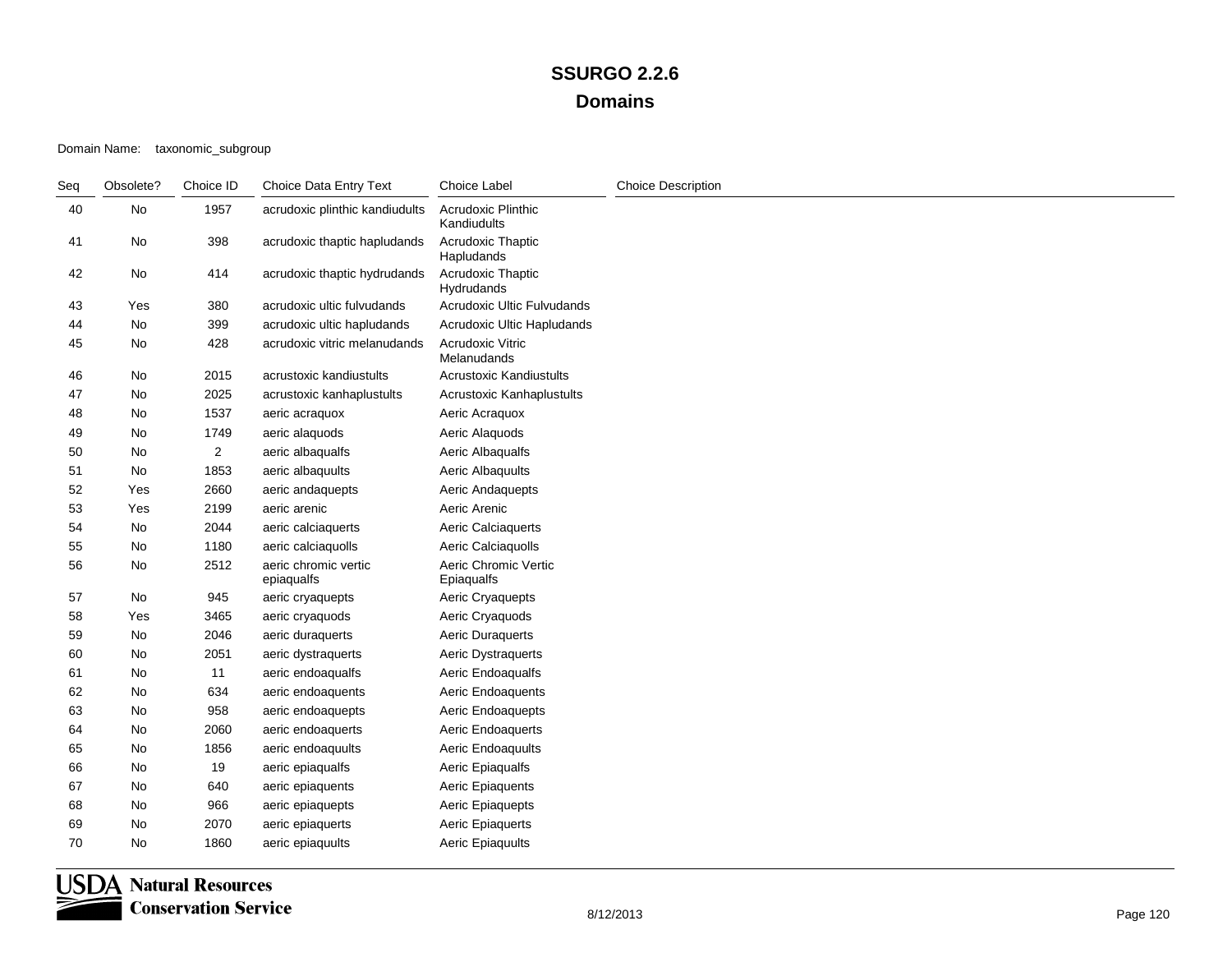| Seq | Obsolete? | Choice ID | Choice Data Entry Text      | Choice Label                | <b>Choice Description</b> |
|-----|-----------|-----------|-----------------------------|-----------------------------|---------------------------|
| 71  | No        | 1540      | aeric eutraquox             | Aeric Eutraquox             |                           |
| 72  | No        | 645       | aeric fluvaquents           | Aeric Fluvaquents           |                           |
| 73  | No        | 3639      | aeric fluviwassents         | Aeric Fluviwassents         |                           |
| 74  | No        | 27        | aeric fragiaqualfs          | Aeric Fragiaqualfs          |                           |
| 75  | No        | 969       | aeric fragiaquepts          | Aeric Fragiaquepts          |                           |
| 76  | <b>No</b> | 1865      | aeric fragiaquults          | Aeric Fragiaquults          |                           |
| 77  | No        | 2779      | aeric fragic endoaqualfs    | Aeric Fragic Endoaqualfs    |                           |
| 78  | No        | 2781      | aeric fragic epiaqualfs     | Aeric Fragic Epiaqualfs     |                           |
| 79  | No        | 2879      | aeric fragic epiaquults     | Aeric Fragic Epiaquults     |                           |
| 80  | No        | 2784      | aeric fragic glossaqualfs   | Aeric Fragic Glossaqualfs   |                           |
| 81  | No        | 3646      | aeric frasiwassents         | <b>Aeric Frasiwassents</b>  |                           |
| 82  | No        | 31        | aeric glossaqualfs          | Aeric Glossaqualfs          |                           |
| 83  | Yes       | 2200      | aeric grossarenic           | Aeric Grossarenic           |                           |
| 84  | No        | 972       | aeric halaquepts            | Aeric Halaquepts            |                           |
| 85  | Yes       | 2623      | aeric haplaquents           | Aeric Haplaquents           |                           |
| 86  | Yes       | 2666      | aeric haplaquepts           | Aeric Haplaquepts           |                           |
| 87  | Yes       | 2695      | aeric haplaquods            | Aeric Haplaquods            |                           |
| 88  | No        | 1545      | aeric haplaquox             | Aeric Haplaquox             |                           |
| 89  | No        | 3650      | aeric haplowassents         | Aeric Haplowassents         |                           |
| 90  | No        | 977       | aeric humaquepts            | Aeric Humaquepts            |                           |
| 91  | No        | 944       | aeric humic cryaquepts      | Aeric Humic Cryaquepts      |                           |
| 92  | No        | 37        | aeric kandiaqualfs          | Aeric Kandiaqualfs          |                           |
| 93  | No        | 1871      | aeric kandiaquults          | Aeric Kandiaquults          |                           |
| 94  | No        | 1880      | aeric kanhaplaquults        | Aeric Kanhaplaquults        |                           |
| 95  | Yes       | 2201      | aeric mollic                | Aeric Mollic                |                           |
| 96  | Yes       | 2585      | aeric ochraqualfs           | Aeric Ochraqualfs           |                           |
| 97  | Yes       | 2729      | aeric ochraquults           | Aeric Ochraquults           |                           |
| 98  | No        | 1885      | aeric paleaquults           | Aeric Paleaquults           |                           |
| 99  | No        | 1550      | aeric plinthaquox           | Aeric Plinthaquox           |                           |
| 100 | Yes       | 2881      | aeric plinthic fragiaquults | Aeric Plinthic Fragiaquults |                           |
| 101 | No        | 3660      | aeric psammowassents        | Aeric Psammowassents        |                           |
| 102 | No        | 3666      | aeric sulfiwassents         | <b>Aeric Sulfiwassents</b>  |                           |
| 103 | Yes       | 3481      | aeric tropaqualfs           | Aeric Tropaqualfs           |                           |
| 104 | Yes       | 991       | aeric tropaquepts           | Aeric Tropaquepts           |                           |
| 105 | Yes       | 2707      | aeric tropaquods            | Aeric Tropaquods            |                           |

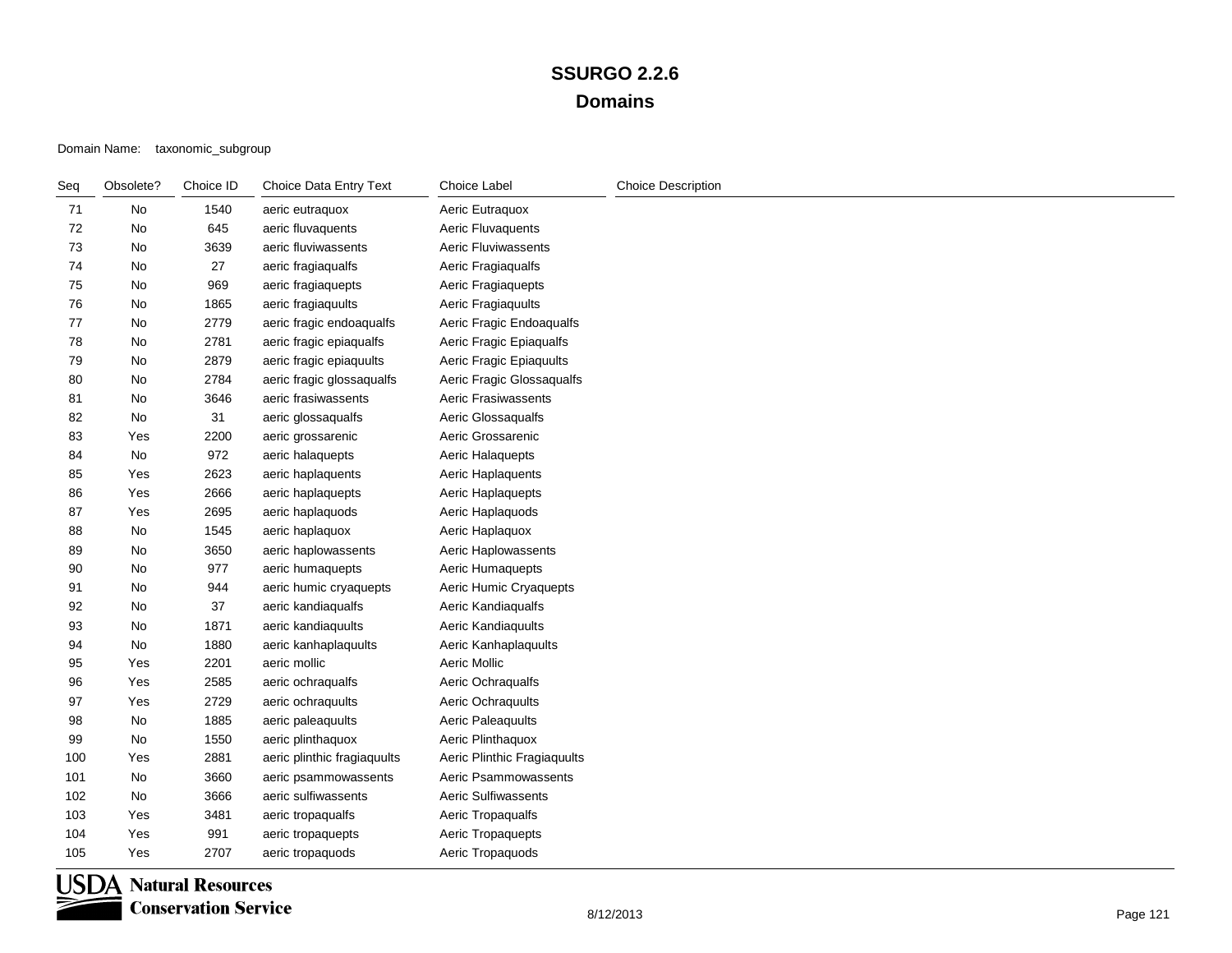| Seq | Obsolete? | Choice ID | Choice Data Entry Text      | <b>Choice Label</b>              | <b>Choice Description</b> |
|-----|-----------|-----------|-----------------------------|----------------------------------|---------------------------|
| 106 | Yes       | 644       | aeric tropic fluvaquents    | Aeric Tropic Fluvaquents         |                           |
| 107 | No        | 2909      | aeric umbric endoaqualfs    | Aeric Umbric Endoaqualfs         |                           |
| 108 | No        | 18        | aeric umbric epiaqualfs     | Aeric Umbric Epiaqualfs          |                           |
| 109 | No        | 36        | aeric umbric kandiaqualfs   | Aeric Umbric Kandiaqualfs        |                           |
| 110 | No        | 1879      | aeric umbric kanhaplaquults | Aeric Umbric Kanhaplaquults      |                           |
| 111 | Yes       | 2595      | aeric umbric ochraqualfs    | Aeric Umbric Ochraqualfs         |                           |
| 112 | No        | 2508      | aeric vertic albaqualfs     | Aeric Vertic Albaqualfs          |                           |
| 113 | No        | 2513      | aeric vertic epiaqualfs     | Aeric Vertic Epiaqualfs          |                           |
| 114 | Yes       | 2202      | aeric xeric                 | Aeric Xeric                      |                           |
| 115 | Yes       | 101       | albaquic fragiudalfs        | Albaquic Fragiudalfs             |                           |
| 116 | No        | 124       | albaquic hapludalfs         | Albaquic Hapludalfs              |                           |
| 117 | No        | 166       | albaquic paleudalfs         | <b>Albaquic Paleudalfs</b>       |                           |
| 118 | No        | 123       | albaquultic hapludalfs      | Albaquultic Hapludalfs           |                           |
| 119 | Yes       | 1218      | albic argiborolls           | Albic Argiborolls                |                           |
| 120 | Yes       | 2870      | albic argiudolls            | Albic Argiudolls                 |                           |
| 121 | Yes       | 1449      | albic argixerolls           | Albic Argixerolls                |                           |
| 122 | Yes       | 1244      | albic cryoborolls           | Albic Cryoborolls                |                           |
| 123 | No        | 44        | albic glossic natraqualfs   | <b>Albic Glossic Natraqualfs</b> |                           |
| 124 | No        | 43        | albic natraqualfs           | Albic Natraqualfs                |                           |
| 125 | Yes       | 1219      | albollic argiborolls        | Albollic Argiborolls             |                           |
| 126 | No        | 1750      | alfic alaquods              | Alfic Alaquods                   |                           |
| 127 | No        | 1822      | alfic alorthods             | <b>Alfic Alorthods</b>           |                           |
| 128 | Yes       | 2203      | alfic andeptic              | Alfic Andeptic                   |                           |
| 129 | Yes       | 3478      | alfic andeptic cryorthents  | Alfic Andeptic Cryorthents       |                           |
| 130 | No        | 1751      | alfic arenic alaquods       | Alfic Arenic Alaquods            |                           |
| 131 | Yes       | 2696      | alfic arenic haplaquods     | Alfic Arenic Haplaquods          |                           |
| 132 | No        | 3344      | alfic argicryolls           | Alfic Argicryolls                |                           |
| 133 | No        | 3398      | alfic argiudolls            | Alfic Argiudolls                 |                           |
| 134 | No        | 3383      | alfic argiustolls           | Alfic Argiustolls                |                           |
| 135 | No        | 3372      | alfic argixerolls           | Alfic Argixerolls                |                           |
| 136 | Yes       | 999       | alfic cryochrepts           | Alfic Cryochrepts                |                           |
| 137 | Yes       | 2628      | alfic cryopsamments         | Alfic Cryopsamments              |                           |
| 138 | Yes       | 710       | alfic cryorthents           | <b>Alfic Cryorthents</b>         |                           |
| 139 | No        | 1775      | alfic epiaquods             | Alfic Epiaquods                  |                           |
| 140 | No        | 1834      | alfic fragiorthods          | Alfic Fragiorthods               |                           |

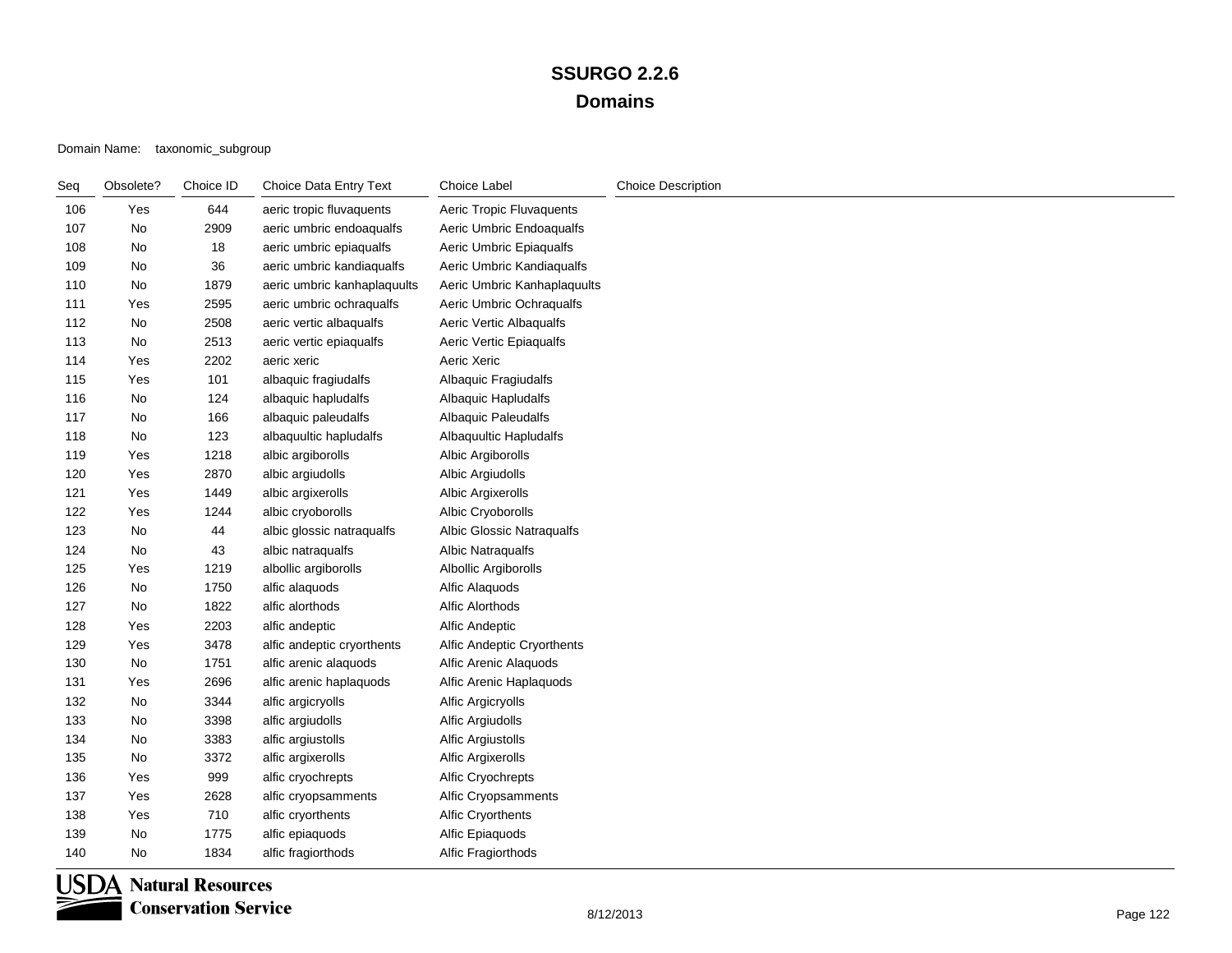Domain Name: taxonomic\_subgroup

| Seq | Obsolete? | Choice ID | Choice Data Entry Text      | Choice Label                | <b>Choice Description</b> |
|-----|-----------|-----------|-----------------------------|-----------------------------|---------------------------|
| 141 | Yes       | 2589      | alfic haplaquods            | Alfic Haplaquods            |                           |
| 142 | No        | 1841      | alfic haplorthods           | Alfic Haplorthods           |                           |
| 143 | No        | 482       | alfic haploxerands          | Alfic Haploxerands          |                           |
| 144 | No        | 392       | alfic hapludands            | Alfic Hapludands            |                           |
| 145 | No        | 457       | alfic haplustands           | Alfic Haplustands           |                           |
| 146 | No        | 483       | alfic humic haploxerands    | Alfic Humic Haploxerands    |                           |
| 147 | No        | 494       | alfic humic vitrixerands    | Alfic Humic Vitrixerands    |                           |
| 148 | No        | 1362      | alfic lithic argiustolls    | Alfic Lithic Argiustolls    |                           |
| 149 | No        | 2873      | alfic oxyaquic fragiorthods | Alfic Oxyaquic Fragiorthods |                           |
| 150 | No        | 2874      | alfic oxyaquic haplorthods  | Alfic Oxyaquic Haplorthods  |                           |
| 151 | Yes       | 2705      | alfic sideraquods           | Alfic Sideraquods           |                           |
| 152 | No        | 663       | alfic udarents              | <b>Alfic Udarents</b>       |                           |
| 153 | Yes       | 2587      | alfic udipsamments          | Alfic Udipsamments          |                           |
| 154 | No        | 469       | alfic udivitrands           | <b>Alfic Udivitrands</b>    |                           |
| 155 | Yes       | 2592      | alfic ustipsamments         | Alfic Ustipsamments         |                           |
| 156 | No        | 3396      | alfic vertic argiudolls     | Alfic Vertic Argiudolls     |                           |
| 157 | No        | 358       | alfic vitricryands          | Alfic Vitricryands          |                           |
| 158 | No        | 493       | alfic vitrixerands          | <b>Alfic Vitrixerands</b>   |                           |
| 159 | No        | 666       | alfic xerarents             | <b>Alfic Xerarents</b>      |                           |
| 160 | Yes       | 2630      | alfic xeropsamments         | Alfic Xeropsamments         |                           |
| 161 | Yes       | 422       | alic aquic melanudands      | Alic Aquic Melanudands      |                           |
| 162 | Yes       | 2052      | alic dystraquerts           | Alic Dystraquerts           |                           |
| 163 | Yes       | 2109      | alic dystruderts            | Alic Dystruderts            |                           |
| 164 | No        | 305       | alic endoaquands            | Alic Endoaquands            |                           |
| 165 | No        | 313       | alic epiaquands             | Alic Epiaquands             |                           |
| 166 | Yes       | 377       | alic fulvudands             | Alic Fulvudands             |                           |
| 167 | Yes       | 2612      | alic haplaquands            | Alic Haplaquands            |                           |
| 168 | No        | 341       | alic haplocryands           | Alic Haplocryands           |                           |
| 169 | No        | 393       | alic hapludands             | Alic Hapludands             |                           |
| 170 | Yes       | 354       | alic melanocryands          | Alic Melanocryands          |                           |
| 171 | Yes       | 421       | alic melanudands            | Alic Melanudands            |                           |
| 172 | Yes       | 423       | alic pachic melanudands     | Alic Pachic Melanudands     |                           |
| 173 | Yes       | 424       | alic thaptic melanudands    | Alic Thaptic Melanudands    |                           |
| 174 | Yes       | 2212      | andaqueptic                 | Andaqueptic                 |                           |
| 175 | Yes       | 2763      | andaqueptic cryaquents      | Andaqueptic Cryaquents      |                           |

**USDA** Natural Resources **Conservation Service**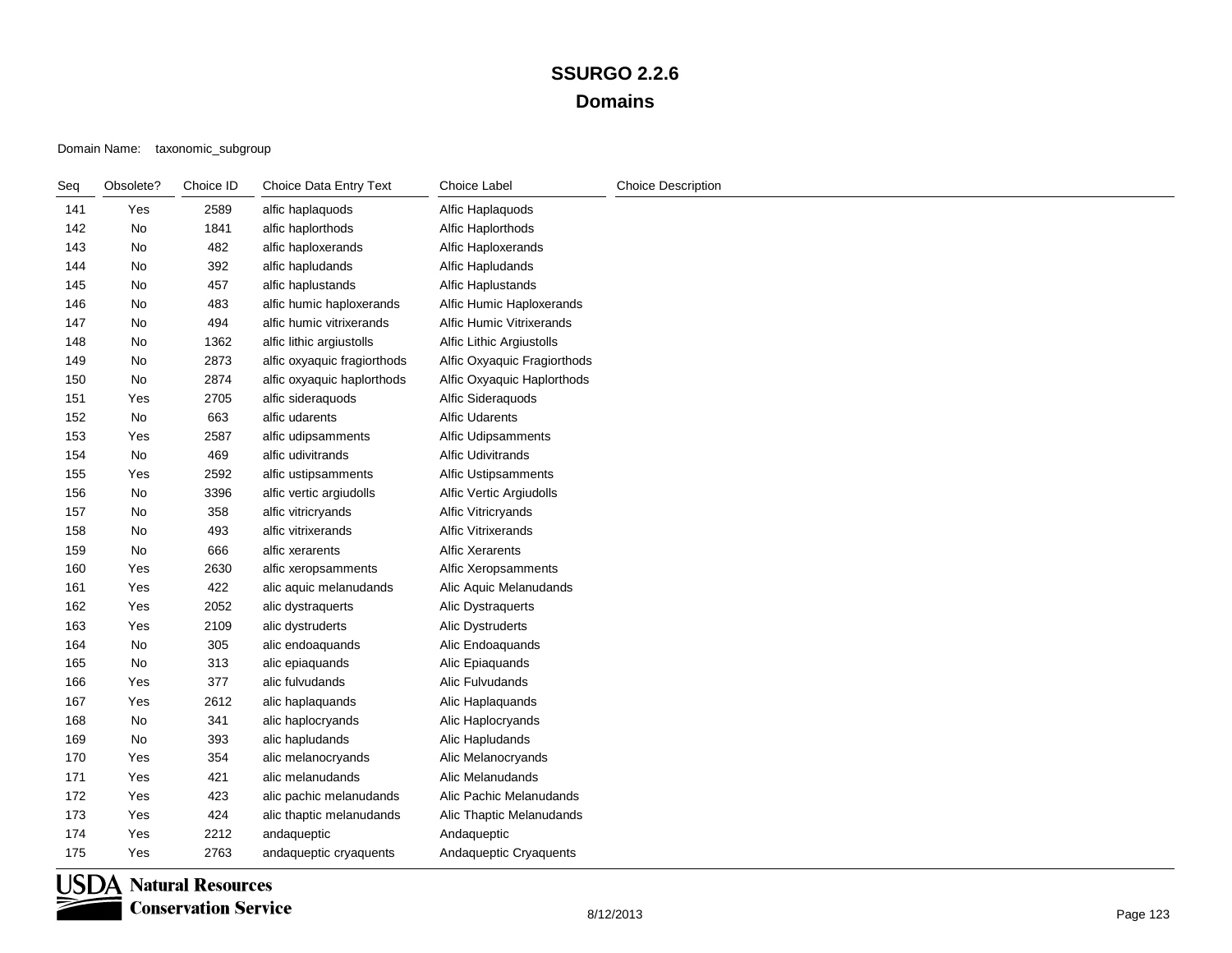| Seq | Obsolete? | Choice ID | Choice Data Entry Text  | <b>Choice Label</b>      | <b>Choice Description</b> |
|-----|-----------|-----------|-------------------------|--------------------------|---------------------------|
| 176 | Yes       | 2620      | andaqueptic fluvaquents | Andaqueptic Fluvaquents  |                           |
| 177 | Yes       | 2674      | andaqueptic haplaquolls | Andaqueptic Haplaquolls  |                           |
| 178 | Yes       | 2596      | andaqueptic ochraqualfs | Andaqueptic Ochraqualfs  |                           |
| 179 | Yes       | 2206      | andaquic                | Andaquic                 |                           |
| 180 | Yes       | 2205      | andeptic                | Andeptic                 |                           |
| 181 | Yes       | 2602      | andeptic cryoboralfs    | Andeptic Cryoboralfs     |                           |
| 182 | Yes       | 2769      | andeptic cryoborolls    | Andeptic Cryoborolls     |                           |
| 183 | Yes       | 2626      | andeptic cryofluvents   | Andeptic Cryofluvents    |                           |
| 184 | Yes       | 2766      | andeptic cryorthents    | Andeptic Cryorthents     |                           |
| 185 | Yes       | 2209      | andeptic glossoboric    | Andeptic Glossoboric     |                           |
| 186 | Yes       | 2732      | andeptic haplohumults   | Andeptic Haplohumults    |                           |
| 187 | Yes       | 2733      | andeptic palehumults    | Andeptic Palehumults     |                           |
| 188 | Yes       | 2627      | andeptic udorthents     | Andeptic Udorthents      |                           |
| 189 | No        | 3089      | andic aquorthels        | <b>Andic Aquorthels</b>  |                           |
| 190 | Yes       | 1220      | andic argiborolls       | Andic Argiborolls        |                           |
| 191 | No        | 3338      | andic argicryolls       | Andic Argicryolls        |                           |
| 192 | No        | 1322      | andic argiudolls        | Andic Argiudolls         |                           |
| 193 | No        | 1363      | andic argiustolls       | Andic Argiustolls        |                           |
| 194 | No        | 1450      | andic argixerolls       | Andic Argixerolls        |                           |
| 195 | Yes       | 2664      | andic cryaquepts        | Andic Cryaquepts         |                           |
| 196 | No        | 1760      | andic cryaquods         | Andic Cryaquods          |                           |
| 197 | Yes       | 54        | andic cryoboralfs       | Andic Cryoboralfs        |                           |
| 198 | Yes       | 1245      | andic cryoborolls       | Andic Cryoborolls        |                           |
| 199 | Yes       | 1000      | andic cryochrepts       | Andic Cryochrepts        |                           |
| 200 | No        | 668       | andic cryofluvents      | Andic Cryofluvents       |                           |
| 201 | Yes       | 2720      | andic cryorthods        | Andic Cryorthods         |                           |
| 202 | Yes       | 1132      | andic cryumbrepts       | Andic Cryumbrepts        |                           |
| 203 | No        | 1767      | andic duraquods         | Andic Duraquods          |                           |
| 204 | No        | 1788      | andic duricryods        | Andic Duricryods         |                           |
| 205 | No        | 1817      | andic durihumods        | Andic Durihumods         |                           |
| 206 | No        | 3217      | andic durixerepts       | <b>Andic Durixerepts</b> |                           |
| 207 | Yes       | 1008      | andic durochrepts       | Andic Durochrepts        |                           |
| 208 | No        | 1832      | andic durorthods        | Andic Durorthods         |                           |
| 209 | No        | 3264      | andic durudepts         | Andic Durudepts          |                           |
| 210 | Yes       | 2207      | andic dystric           | Andic Dystric            |                           |

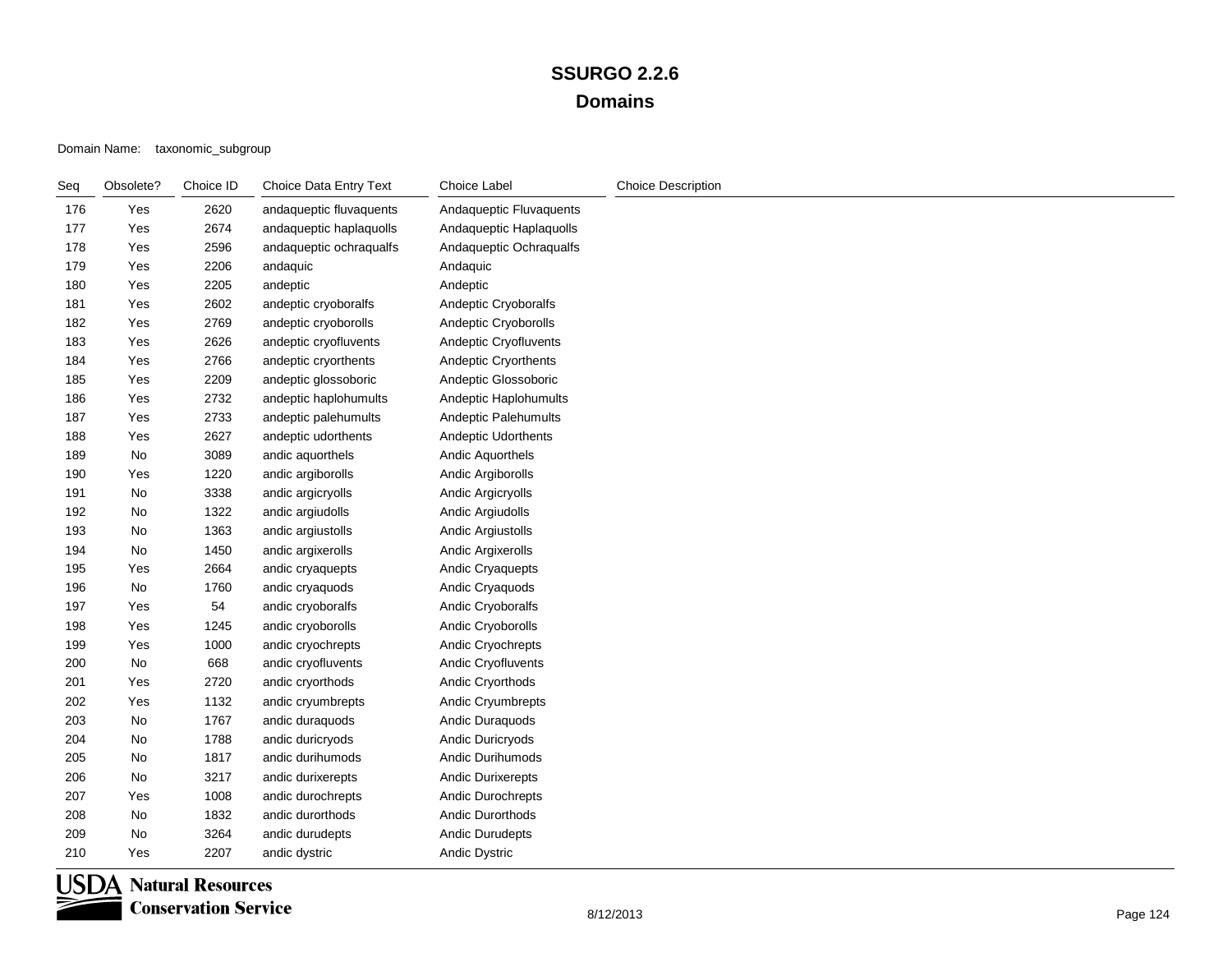| Seq | Obsolete? | Choice ID | Choice Data Entry Text     | Choice Label               | <b>Choice Description</b> |
|-----|-----------|-----------|----------------------------|----------------------------|---------------------------|
| 211 | Yes       | 2767      | andic dystric eutrochrepts | Andic Dystric Eutrochrepts |                           |
| 212 | Yes       | 1017      | andic dystrochrepts        | Andic Dystrochrepts        |                           |
| 213 | No        | 3164      | andic dystrocryepts        | Andic Dystrocryepts        |                           |
| 214 | No        | 3535      | andic dystrogelepts        | Andic Dystrogelepts        |                           |
| 215 | Yes       | 1090      | andic dystropepts          | Andic Dystropepts          |                           |
| 216 | No        | 3237      | andic dystroxerepts        | <b>Andic Dystroxerepts</b> |                           |
| 217 | No        | 3299      | andic dystrudepts          | Andic Dystrudepts          |                           |
| 218 | No        | 3186      | andic dystrustepts         | Andic Dystrustepts         |                           |
| 219 | No        | 1770      | andic endoaquods           | Andic Endoaquods           |                           |
| 220 | Yes       | 2208      | andic epiaquic             | Andic Epiaquic             |                           |
| 221 | No        | 1776      | andic epiaquods            | Andic Epiaquods            |                           |
| 222 | Yes       | 65        | andic eutroboralfs         | <b>Andic Eutroboralfs</b>  |                           |
| 223 | Yes       | 1033      | andic eutrochrepts         | Andic Eutrochrepts         |                           |
| 224 | Yes       | 3153      | andic eutrocryepts         | Andic Eutrocryepts         |                           |
| 225 | Yes       | 3540      | andic eutrogelepts         | Andic Eutrogelepts         |                           |
| 226 | Yes       | 1102      | andic eutropepts           | Andic Eutropepts           |                           |
| 227 | No        | 3277      | andic eutrudepts           | <b>Andic Eutrudepts</b>    |                           |
| 228 | Yes       | 78        | andic fragiboralfs         | Andic Fragiboralfs         |                           |
| 229 | Yes       | 1049      | andic fragiochrepts        | Andic Fragiochrepts        |                           |
| 230 | No        | 2964      | andic fragiudalfs          | Andic Fragiudalfs          |                           |
| 231 | No        | 3268      | andic fragiudepts          | Andic Fragiudepts          |                           |
| 232 | Yes       | 1142      | andic fragiumbrepts        | Andic Fragiumbrepts        |                           |
| 233 | No        | 252       | andic fragixeralfs         | <b>Andic Fragixeralfs</b>  |                           |
| 234 | No        | 3229      | andic fragixerepts         | Andic Fragixerepts         |                           |
| 235 | No        | 2962      | andic fraglossudalfs       | Andic Fraglossudalfs       |                           |
| 236 | Yes       | 83        | andic glossoboralfs        | Andic Glossoboralfs        |                           |
| 237 | No        | 2921      | andic glossocryalfs        | Andic Glossocryalfs        |                           |
| 238 | No        | 114       | andic glossudalfs          | Andic Glossudalfs          |                           |
| 239 | Yes       | 1270      | andic haploborolls         | Andic Haploborolls         |                           |
| 240 | No        | 2937      | andic haplocryalfs         | Andic Haplocryalfs         |                           |
| 241 | No        | 3614      | andic haplocryepts         | Andic Haplocryepts         |                           |
| 242 | No        | 1794      | andic haplocryods          | Andic Haplocryods          |                           |
| 243 | No        | 3356      | andic haplocryolls         | Andic Haplocryolls         |                           |
| 244 | No        | 3698      | andic haplogelepts         | Andic Haplogelepts         |                           |
| 245 | No        | 3576      | andic haplogelods          | Andic Haplogelods          |                           |

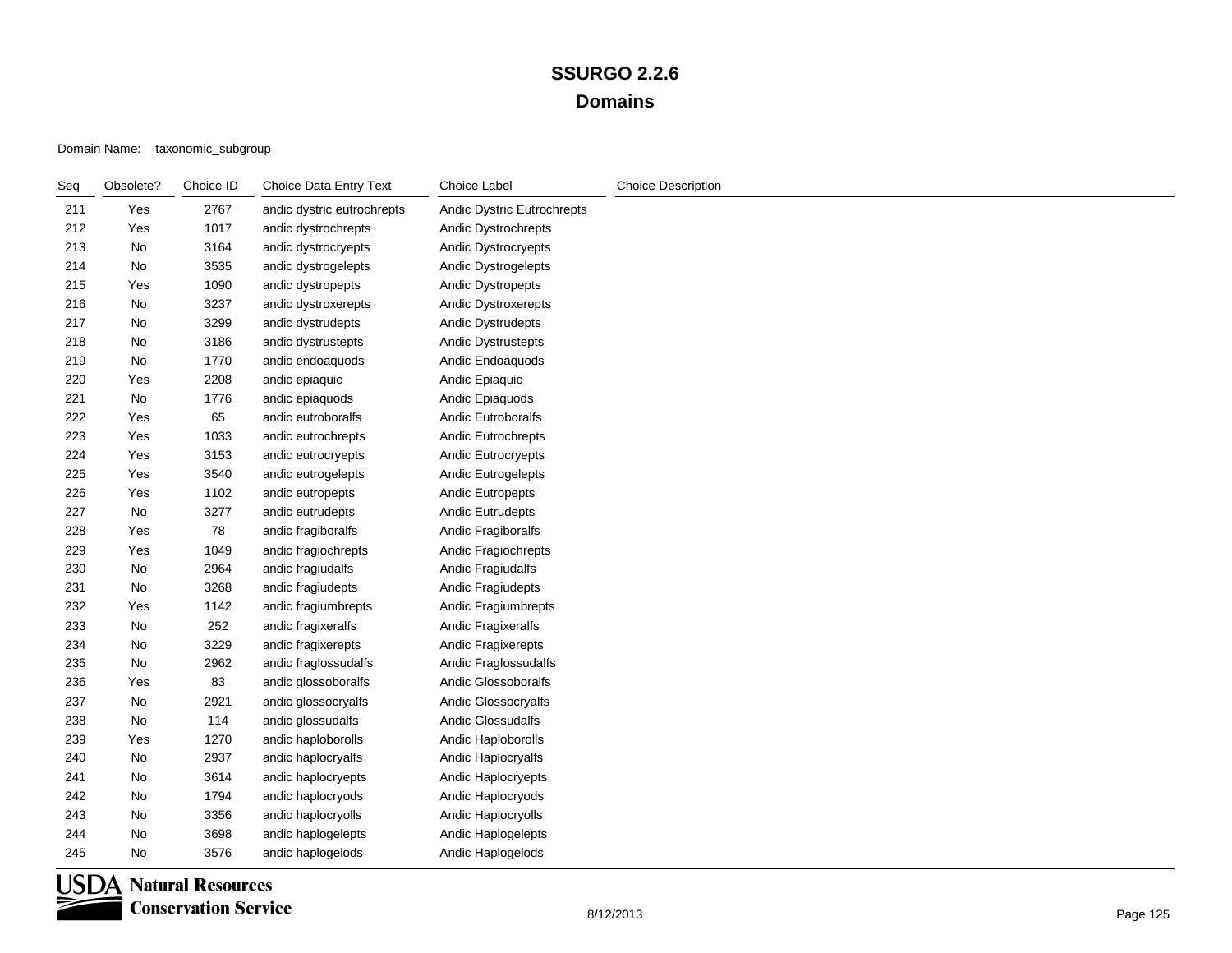| Seq | Obsolete? | Choice ID | Choice Data Entry Text           | <b>Choice Label</b>              | <b>Choice Description</b> |
|-----|-----------|-----------|----------------------------------|----------------------------------|---------------------------|
| 246 | No        | 3556      | andic haplogelolls               | Andic Haplogelolls               |                           |
| 247 | No        | 1813      | andic haplohumods                | Andic Haplohumods                |                           |
| 248 | No        | 1898      | andic haplohumults               | Andic Haplohumults               |                           |
| 249 | No        | 1581      | andic haploperox                 | Andic Haploperox                 |                           |
| 250 | No        | 1842      | andic haplorthods                | Andic Haplorthods                |                           |
| 251 | No        | 258       | andic haploxeralfs               | Andic Haploxeralfs               |                           |
| 252 | No        | 3252      | andic haploxerepts               | Andic Haploxerepts               |                           |
| 253 | No        | 3594      | andic haploxerolls               | Andic Haploxerolls               |                           |
| 254 | No        | 2036      | andic haploxerults               | Andic Haploxerults               |                           |
| 255 | No        | 126       | andic hapludalfs                 | Andic Hapludalfs                 |                           |
| 256 | No        | 1338      | andic hapludolls                 | Andic Hapludolls                 |                           |
| 257 | No        | 1652      | andic hapludox                   | Andic Hapludox                   |                           |
| 258 | Yes       | 1146      | andic haplumbrepts               | Andic Haplumbrepts               |                           |
| 259 | No        | 3198      | andic haplustepts                | Andic Haplustepts                |                           |
| 260 | No        | 1399      | andic haplustolls                | Andic Haplustolls                |                           |
| 261 | No        | 3588      | andic humicryepts                | Andic Humicryepts                |                           |
| 262 | No        | 1802      | andic humicryods                 | Andic Humicryods                 |                           |
| 263 | No        | 3688      | andic humigelepts                | Andic Humigelepts                |                           |
| 264 | No        | 3572      | andic humigelods                 | Andic Humigelods                 |                           |
| 265 | Yes       | 1112      | andic humitropepts               | Andic Humitropepts               |                           |
| 266 | No        | 3729      | andic humixerepts                | <b>Andic Humixerepts</b>         |                           |
| 267 | No        | 3707      | andic humudepts                  | Andic Humudepts                  |                           |
| 268 | No        | 3721      | andic humustepts                 | Andic Humustepts                 |                           |
| 269 | No        | 1907      | andic kandihumults               | Andic Kandihumults               |                           |
| 270 | No        | 2197      | andic kandiperox                 | Andic Kandiperox                 |                           |
| 271 | No        | 1667      | andic kandiudox                  | Andic Kandiudox                  |                           |
| 272 | No        | 1949      | andic kandiudults                | <b>Andic Kandiudults</b>         |                           |
| 273 | No        | 2010      | andic kandiustults               | Andic Kandiustults               |                           |
| 274 | No        | 1916      | andic kanhaplohumults            | Andic Kanhaplohumults            |                           |
| 275 | No        | 1968      | andic kanhapludults              | Andic Kanhapludults              |                           |
| 276 | No        | 2021      | andic kanhaplustults             | Andic Kanhaplustults             |                           |
| 277 | No        | 3060      | andic molliturbels               | <b>Andic Molliturbels</b>        |                           |
| 278 | No        | 3105      | andic mollorthels                | <b>Andic Mollorthels</b>         |                           |
| 279 | No        | 1905      | andic ombroaquic<br>kandihumults | Andic Ombroaquic<br>Kandihumults |                           |

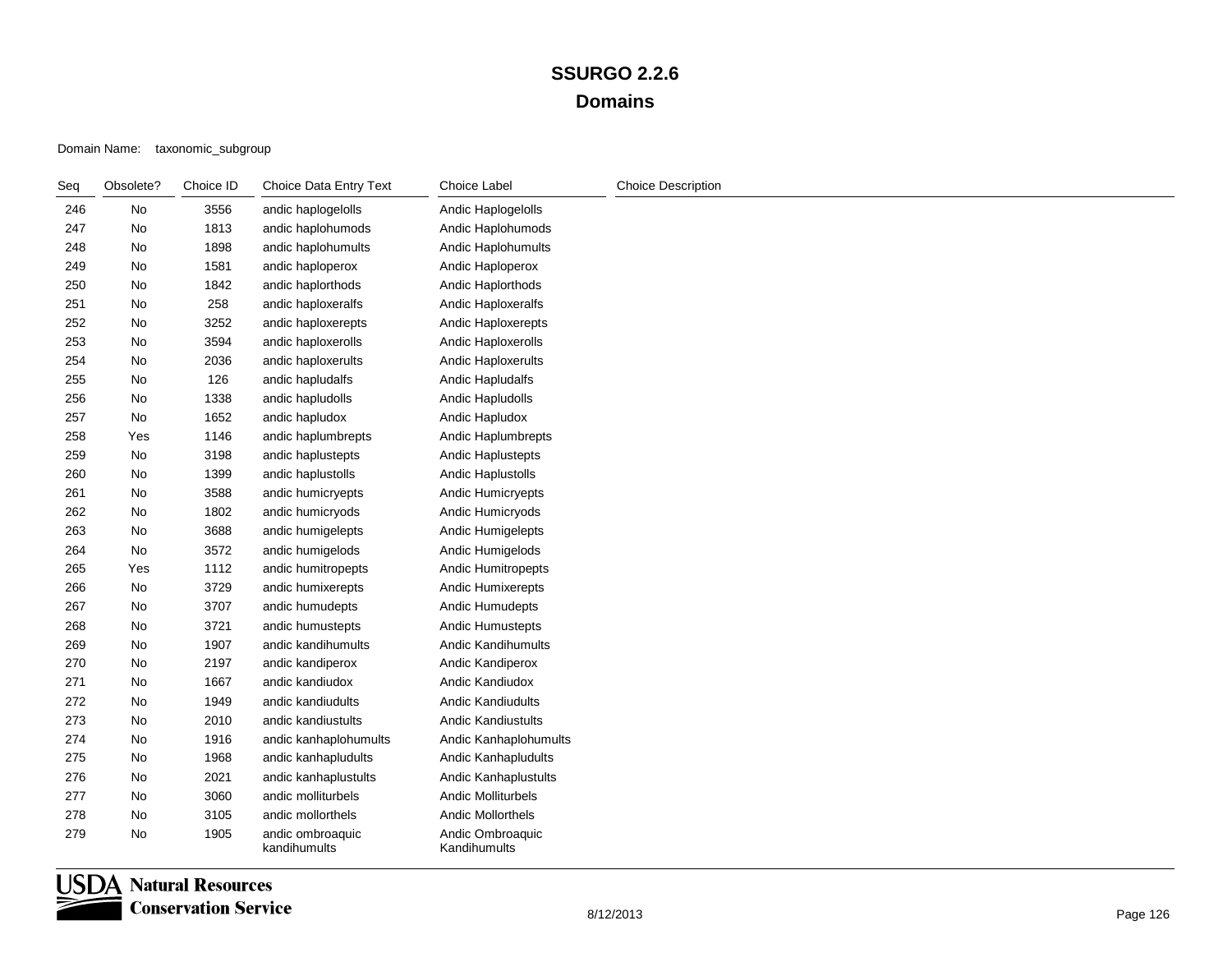| Seq | Obsolete? | Choice ID | Choice Data Entry Text      | Choice Label                 | <b>Choice Description</b> |
|-----|-----------|-----------|-----------------------------|------------------------------|---------------------------|
| 280 | No        | 3544      | andic oxyaquic dystrudepts  | Andic Oxyaquic Dystrudepts   |                           |
| 281 | No        | 3548      | andic oxyaquic haploxerepts | Andic Oxyaquic Haploxerepts  |                           |
| 282 | No        | 3706      | andic oxyaquic humudepts    | Andic Oxyaquic Humudepts     |                           |
| 283 | Yes       | 92        | andic paleboralfs           | Andic Paleboralfs            |                           |
| 284 | No        | 2910      | andic palecryalfs           | Andic Palecryalfs            |                           |
| 285 | No        | 1924      | andic palehumults           | <b>Andic Palehumults</b>     |                           |
| 286 | No        | 2966      | andic paleudalfs            | Andic Paleudalfs             |                           |
| 287 | No        | 3570      | andic paleustolls           | <b>Andic Paleustolls</b>     |                           |
| 288 | No        | 277       | andic palexeralfs           | <b>Andic Palexeralfs</b>     |                           |
| 289 | No        | 3414      | andic palexerults           | <b>Andic Palexerults</b>     |                           |
| 290 | No        | 1786      | andic placaquods            | Andic Placaquods             |                           |
| 291 | No        | 1809      | andic placocryods           | Andic Placocryods            |                           |
| 292 | No        | 1819      | andic placohumods           | Andic Placohumods            |                           |
| 293 | Yes       | 732       | andic troporthents          | Andic Troporthents           |                           |
| 294 | Yes       | 2210      | andic udic                  | Andic Udic                   |                           |
| 295 | No        | 687       | andic udifluvents           | Andic Udifluvents            |                           |
| 296 | Yes       | 736       | andic udorthents            | Andic Udorthents             |                           |
| 297 | No        | 3068      | andic umbriturbels          | <b>Andic Umbriturbels</b>    |                           |
| 298 | No        | 3113      | andic umbrorthels           | <b>Andic Umbrorthels</b>     |                           |
| 299 | Yes       | 2211      | andic ustic                 | Andic Ustic                  |                           |
| 300 | Yes       | 2768      | andic ustic humitropepts    | Andic Ustic Humitropepts     |                           |
| 301 | Yes       | 1056      | andic ustochrepts           | Andic Ustochrepts            |                           |
| 302 | Yes       | 1073      | andic xerochrepts           | Andic Xerochrepts            |                           |
| 303 | No        | 701       | andic xerofluvents          | <b>Andic Xerofluvents</b>    |                           |
| 304 | Yes       | 753       | andic xerorthents           | Andic Xerorthents            |                           |
| 305 | Yes       | 1159      | andic xerumbrepts           | Andic Xerumbrepts            |                           |
| 306 | No        | 1552      | anionic acroperox           | Anionic Acroperox            |                           |
| 307 | No        | 1621      | anionic acrudox             | Anionic Acrudox              |                           |
| 308 | No        | 1685      | anionic acrustox            | Anionic Acrustox             |                           |
| 309 | No        | 1622      | anionic aquic acrudox       | Anionic Aquic Acrudox        |                           |
| 310 | No        | 1686      | anionic aquic acrustox      | Anionic Aquic Acrustox       |                           |
| 311 | Yes       | 1032      | anthraquic eutrochrepts     | Anthraquic Eutrochrepts      |                           |
| 312 | No        | 3279      | anthraquic eutrudepts       | <b>Anthraquic Eutrudepts</b> |                           |
| 313 | No        | 125       | anthraquic hapludalfs       | Anthraquic Hapludalfs        |                           |
| 314 | No        | 394       | anthraquic hapludands       | Anthraquic Hapludands        |                           |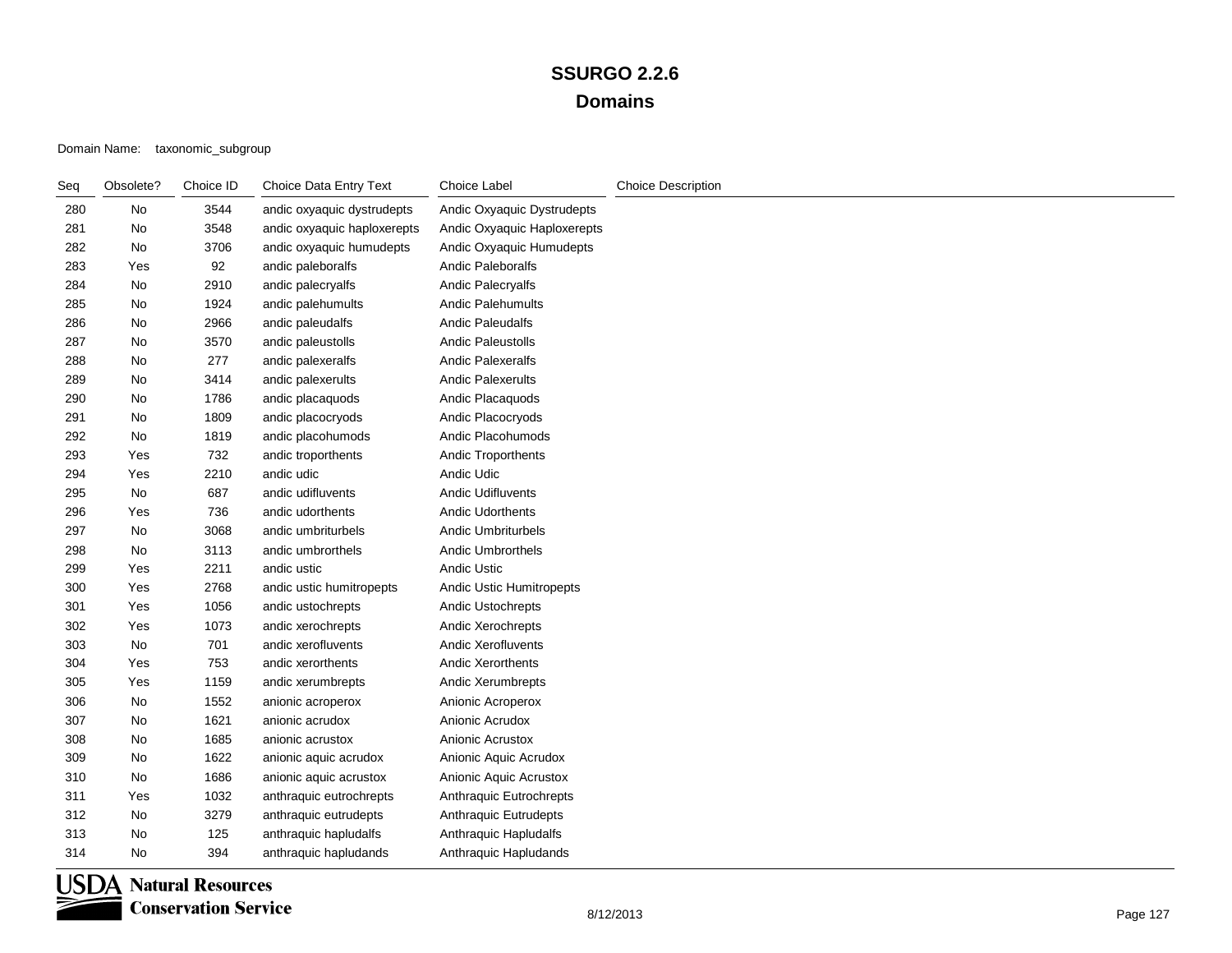| Seq | Obsolete? | Choice ID | Choice Data Entry Text    | <b>Choice Label</b>         | <b>Choice Description</b> |
|-----|-----------|-----------|---------------------------|-----------------------------|---------------------------|
| 315 | No        | 3200      | anthraquic haplustepts    | Anthraquic Haplustepts      |                           |
| 316 | No        | 1398      | anthraquic haplustolls    | Anthraquic Haplustolls      |                           |
| 317 | No        | 425       | anthraquic melanudands    | Anthraquic Melanudands      |                           |
| 318 | No        | 167       | anthraquic paleudalfs     | Anthraquic Paleudalfs       |                           |
| 319 | No        | 1980      | anthraquic paleudults     | Anthraquic Paleudults       |                           |
| 320 | No        | 694       | anthraquic ustifluvents   | Anthraquic Ustifluvents     |                           |
| 321 | Yes       | 1055      | anthraquic ustochrepts    | Anthraquic Ustochrepts      |                           |
| 322 | No        | 743       | anthraquic ustorthents    | Anthraquic Ustorthents      |                           |
| 323 | Yes       | 584       | anthropic camborthids     | Anthropic Camborthids       |                           |
| 324 | No        | 1906      | anthropic kandihumults    | Anthropic Kandihumults      |                           |
| 325 | No        | 1915      | anthropic kanhaplohumults | Anthropic Kanhaplohumults   |                           |
| 326 | Yes       | 3446      | anthropic paleudalfs      | Anthropic Paleudalfs        |                           |
| 327 | No        | 674       | anthropic torrifluvents   | Anthropic Torrifluvents     |                           |
| 328 | Yes       | 3464      | aqualfic argixerolls      | Aqualfic Argixerolls        |                           |
| 329 | No        | 1845      | aqualfic haplorthods      | Aqualfic Haplorthods        |                           |
| 330 | No        | 3         | aquandic albaqualfs       | Aquandic Albaqualfs         |                           |
| 331 | No        | 1167      | aquandic argialbolls      | Aquandic Argialbolls        |                           |
| 332 | No        | 632       | aquandic cryaquents       | Aquandic Cryaquents         |                           |
| 333 | No        | 946       | aquandic cryaquepts       | Aquandic Cryaquepts         |                           |
| 334 | No        | 1183      | aquandic cryaquolls       | Aquandic Cryaquolls         |                           |
| 335 | No        | 1789      | aquandic duricryods       | Aquandic Duricryods         |                           |
| 336 | No        | 3216      | aquandic durixerepts      | <b>Aquandic Durixerepts</b> |                           |
| 337 | Yes       | 1009      | aquandic durochrepts      | Aquandic Durochrepts        |                           |
| 338 | No        | 3263      | aquandic durudepts        | <b>Aquandic Durudepts</b>   |                           |
| 339 | Yes       | 1018      | aquandic dystrochrepts    | Aquandic Dystrochrepts      |                           |
| 340 | No        | 3625      | aquandic dystrocryepts    | Aquandic Dystrocryepts      |                           |
| 341 | No        | 3236      | aquandic dystroxerepts    | Aquandic Dystroxerepts      |                           |
| 342 | No        | 3298      | aquandic dystrudepts      | Aquandic Dystrudepts        |                           |
| 343 | No        | 12        | aquandic endoaqualfs      | Aquandic Endoaqualfs        |                           |
| 344 | No        | 959       | aquandic endoaquepts      | Aquandic Endoaquepts        |                           |
| 345 | No        | 1196      | aquandic endoaquolls      | Aquandic Endoaquolls        |                           |
| 346 | No        | 20        | aquandic epiaqualfs       | Aquandic Epiaqualfs         |                           |
| 347 | No        | 3146      | aquandic epiaquepts       | Aquandic Epiaquepts         |                           |
| 348 | No        | 1205      | aquandic epiaquolls       | Aquandic Epiaquolls         |                           |
| 349 | No        | 646       | aquandic fluvaquents      | <b>Aquandic Fluvaquents</b> |                           |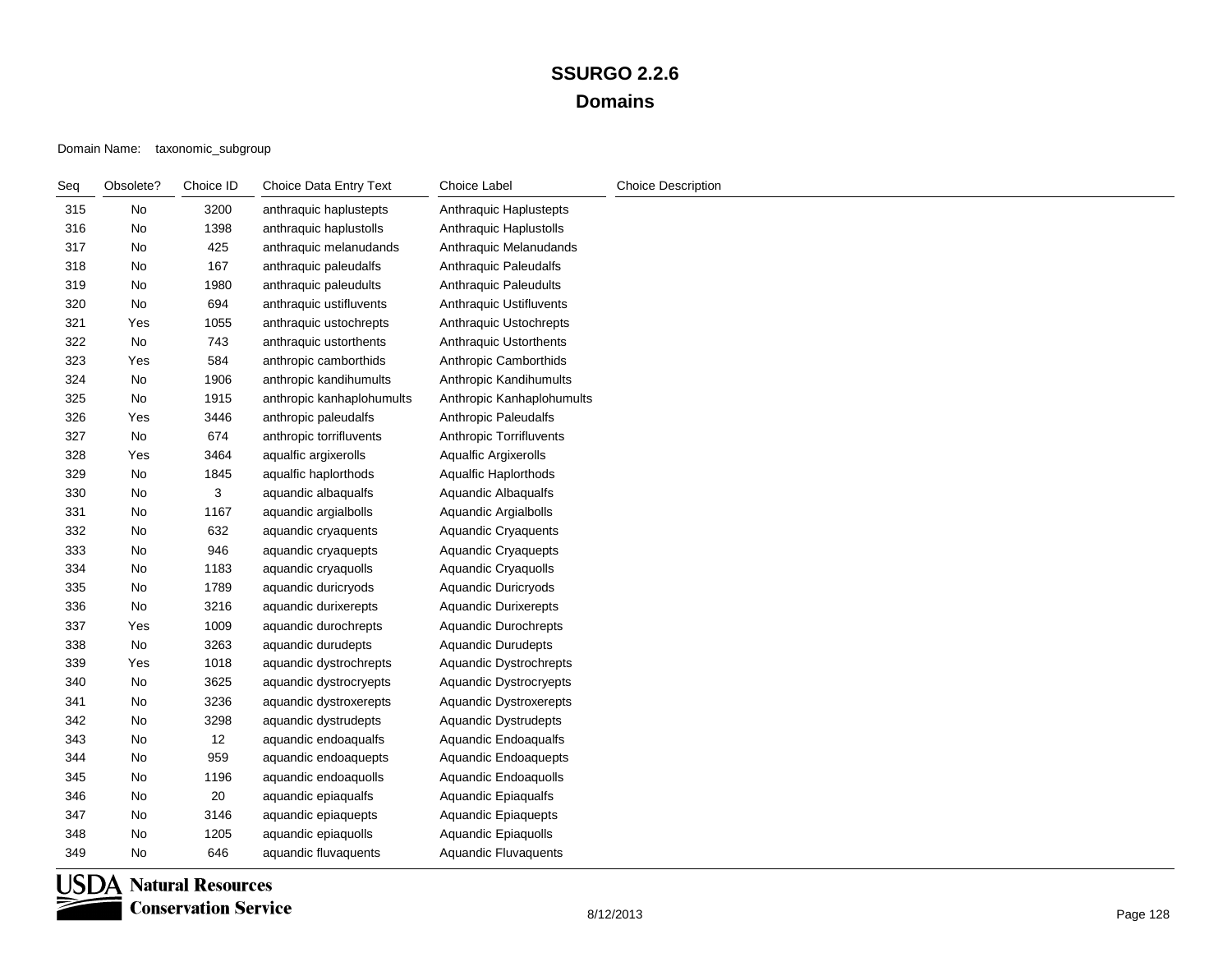| Seq | Obsolete? | Choice ID | Choice Data Entry Text  | Choice Label                | <b>Choice Description</b> |
|-----|-----------|-----------|-------------------------|-----------------------------|---------------------------|
| 350 | No        | 3529      | aquandic gelaquepts     | Aquandic Gelaquepts         |                           |
| 351 | No        | 115       | aquandic glossudalfs    | Aquandic Glossudalfs        |                           |
| 352 | No        | 973       | aquandic halaquepts     | Aquandic Halaquepts         |                           |
| 353 | Yes       | 2675      | aquandic haplaquolls    | Aquandic Haplaquolls        |                           |
| 354 | No        | 3609      | aquandic haplocryepts   | Aquandic Haplocryepts       |                           |
| 355 | No        | 1795      | aquandic haplocryods    | Aquandic Haplocryods        |                           |
| 356 | No        | 3407      | aquandic haplohumults   | Aquandic Haplohumults       |                           |
| 357 | No        | 259       | aquandic haploxeralfs   | Aquandic Haploxeralfs       |                           |
| 358 | No        | 3251      | aquandic haploxerepts   | Aquandic Haploxerepts       |                           |
| 359 | Yes       | 3467      | aquandic hapludults     | Aquandic Hapludults         |                           |
| 360 | Yes       | 1147      | aquandic haplumbrepts   | Aquandic Haplumbrepts       |                           |
| 361 | No        | 978       | aquandic humaquepts     | <b>Aquandic Humaquepts</b>  |                           |
| 362 | No        | 3585      | aquandic humicryepts    | <b>Aquandic Humicryepts</b> |                           |
| 363 | No        | 1803      | aquandic humicryods     | Aquandic Humicryods         |                           |
| 364 | No        | 3728      | aquandic humixerepts    | Aquandic Humixerepts        |                           |
| 365 | No        | 3705      | aquandic humudepts      | <b>Aquandic Humudepts</b>   |                           |
| 366 | No        | 1950      | aquandic kandiudults    | Aquandic Kandiudults        |                           |
| 367 | No        | 1881      | aquandic kanhaplaquults | Aquandic Kanhaplaquults     |                           |
| 368 | No        | 3405      | aquandic palehumults    | Aquandic Palehumults        |                           |
| 369 | No        | 278       | aquandic palexeralfs    | <b>Aquandic Palexeralfs</b> |                           |
| 370 | No        | 3412      | aquandic palexerults    | <b>Aquandic Palexerults</b> |                           |
| 371 | Yes       | 984       | aquandic placaquepts    | Aquandic Placaquepts        |                           |
| 372 | Yes       | 992       | aquandic tropaquepts    | <b>Aquandic Tropaquepts</b> |                           |
| 373 | Yes       | 49        | aquandic umbraqualfs    | Aquandic Umbraqualfs        |                           |
| 374 | Yes       | 1074      | aquandic xerochrepts    | Aquandic Xerochrepts        |                           |
| 375 | No        | 702       | aquandic xerofluvents   | Aquandic Xerofluvents       |                           |
| 376 | Yes       | 754       | aquandic xerorthents    | <b>Aquandic Xerorthents</b> |                           |
| 377 | Yes       | 2744      | aquentic chromuderts    | <b>Aquentic Chromuderts</b> |                           |
| 378 | Yes       | 607       | aquentic durorthids     | <b>Aquentic Durorthids</b>  |                           |
| 379 | Yes       | 3479      | aquentic fragiorthods   | Aquentic Fragiorthods       |                           |
| 380 | No        | 1843      | aquentic haplorthods    | Aquentic Haplorthods        |                           |
| 381 | Yes       | 102       | aqueptic fragiudalfs    | Aqueptic Fragiudalfs        |                           |
| 382 | No        | 1717      | aqueptic haplustox      | Aqueptic Haplustox          |                           |
| 383 | Yes       | 2526      | aquertic argiborolls    | Aquertic Argiborolls        |                           |
| 384 | No        | 1324      | aquertic argiudolls     | Aquertic Argiudolls         |                           |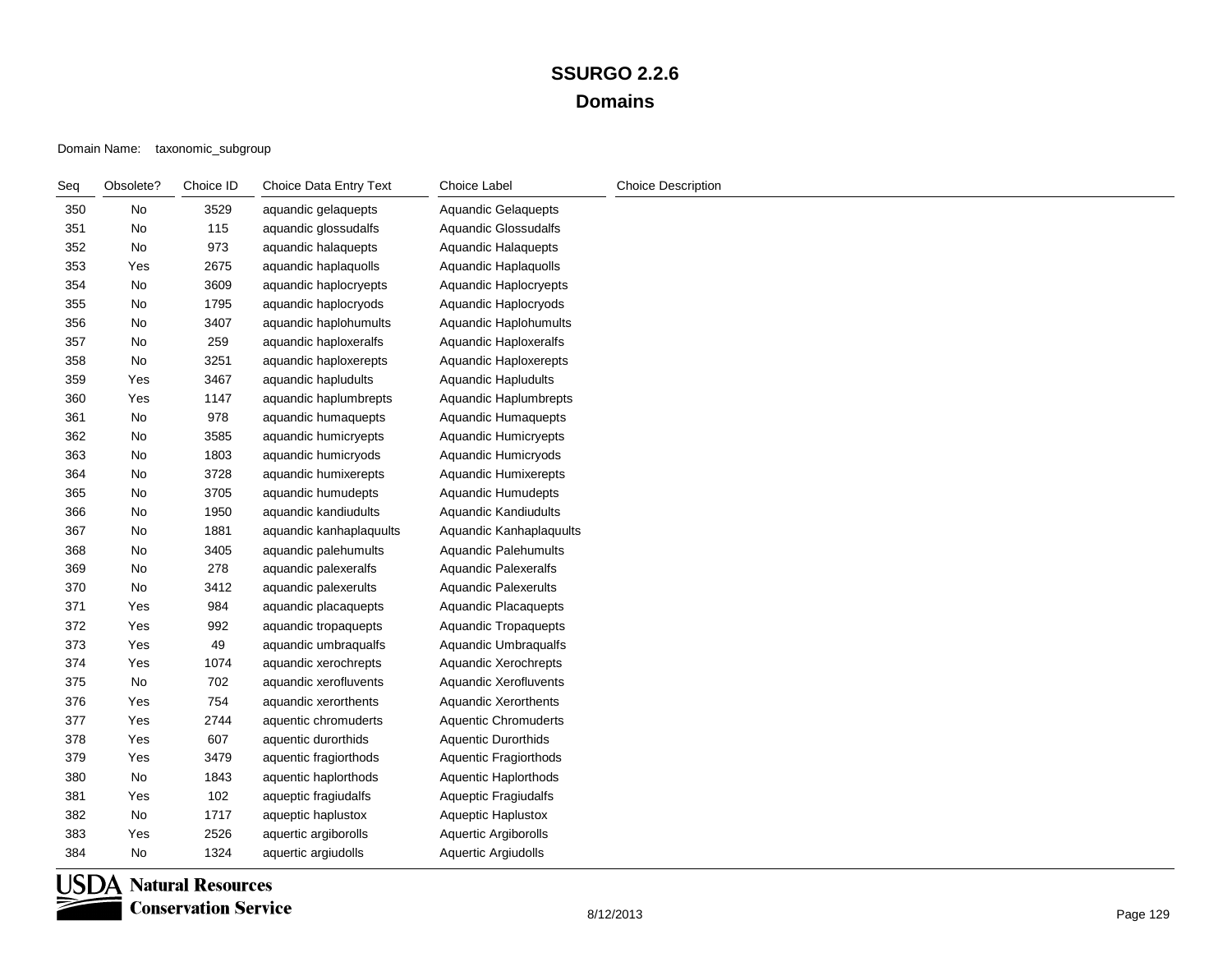| Seq | Obsolete? | Choice ID | Choice Data Entry Text      | Choice Label                       | <b>Choice Description</b> |
|-----|-----------|-----------|-----------------------------|------------------------------------|---------------------------|
| 385 | No        | 3564      | aquertic argiustolls        | Aquertic Argiustolls               |                           |
| 386 | No        | 2515      | aquertic chromic hapludalfs | <b>Aquertic Chromic Hapludalfs</b> |                           |
| 387 | Yes       | 2791      | aquertic eutroboralfs       | <b>Aquertic Eutroboralfs</b>       |                           |
| 388 | Yes       | 1104      | aquertic eutropepts         | <b>Aquertic Eutropepts</b>         |                           |
| 389 | No        | 3275      | aquertic eutrudepts         | <b>Aquertic Eutrudepts</b>         |                           |
| 390 | No        | 2968      | aquertic glossudalfs        | Aquertic Glossudalfs               |                           |
| 391 | Yes       | 2861      | aquertic haploborolls       | Aquertic Haploborolls              |                           |
| 392 | No        | 132       | aquertic hapludalfs         | Aquertic Hapludalfs                |                           |
| 393 | No        | 1340      | aquertic hapludolls         | Aquertic Hapludolls                |                           |
| 394 | No        | 2518      | aquertic haplustalfs        | <b>Aquertic Haplustalfs</b>        |                           |
| 395 | No        | 3568      | aquertic haplustolls        | Aquertic Haplustolls               |                           |
| 396 | Yes       | 1114      | aquertic humitropepts       | <b>Aquertic Humitropepts</b>       |                           |
| 397 | No        | 2818      | aquertic natrustalfs        | <b>Aquertic Natrustalfs</b>        |                           |
| 398 | No        | 2520      | aquertic paleustalfs        | <b>Aquertic Paleustalfs</b>        |                           |
| 399 | No        | 2836      | aquertic udifluvents        | <b>Aquertic Udifluvents</b>        |                           |
| 400 | No        | 2838      | aquertic ustifluvents       | <b>Aquertic Ustifluvents</b>       |                           |
| 401 | No        | 1553      | aquic acroperox             | Aquic Acroperox                    |                           |
| 402 | No        | 1623      | aquic acrudox               | Aquic Acrudox                      |                           |
| 403 | No        | 1687      | aquic acrustox              | Aquic Acrustox                     |                           |
| 404 | Yes       | 2213      | aquic anionic               | Aquic Anionic                      |                           |
| 405 | Yes       | 67        | aquic arenic eutroboralfs   | <b>Aquic Arenic Eutroboralfs</b>   |                           |
| 406 | No        | 3495      | aquic arenic glossudalfs    | <b>Aquic Arenic Glossudalfs</b>    |                           |
| 407 | No        | 128       | aquic arenic hapludalfs     | Aquic Arenic Hapludalfs            |                           |
| 408 | No        | 2882      | aquic arenic hapludults     | Aquic Arenic Hapludults            |                           |
| 409 | No        | 184       | aquic arenic haplustalfs    | Aquic Arenic Haplustalfs           |                           |
| 410 | No        | 1952      | aquic arenic kandiudults    | Aquic Arenic Kandiudults           |                           |
| 411 | No        | 199       | aquic arenic kandiustalfs   | Aquic Arenic Kandiustalfs          |                           |
| 412 | No        | 215       | aquic arenic natrustalfs    | <b>Aquic Arenic Natrustalfs</b>    |                           |
| 413 | No        | 1982      | aquic arenic paleudults     | Aquic Arenic Paleudults            |                           |
| 414 | No        | 224       | aquic arenic paleustalfs    | <b>Aquic Arenic Paleustalfs</b>    |                           |
| 415 | Yes       | 1221      | aquic argiborolls           | Aquic Argiborolls                  |                           |
| 416 | No        | 3341      | aquic argicryolls           | Aquic Argicryolls                  |                           |
| 417 | No        | 2414      | aquic argidurids            | Aquic Argidurids                   |                           |
| 418 | No        | 1323      | aquic argiudolls            | Aquic Argiudolls                   |                           |
| 419 | No        | 1364      | aquic argiustolls           | <b>Aquic Argiustolls</b>           |                           |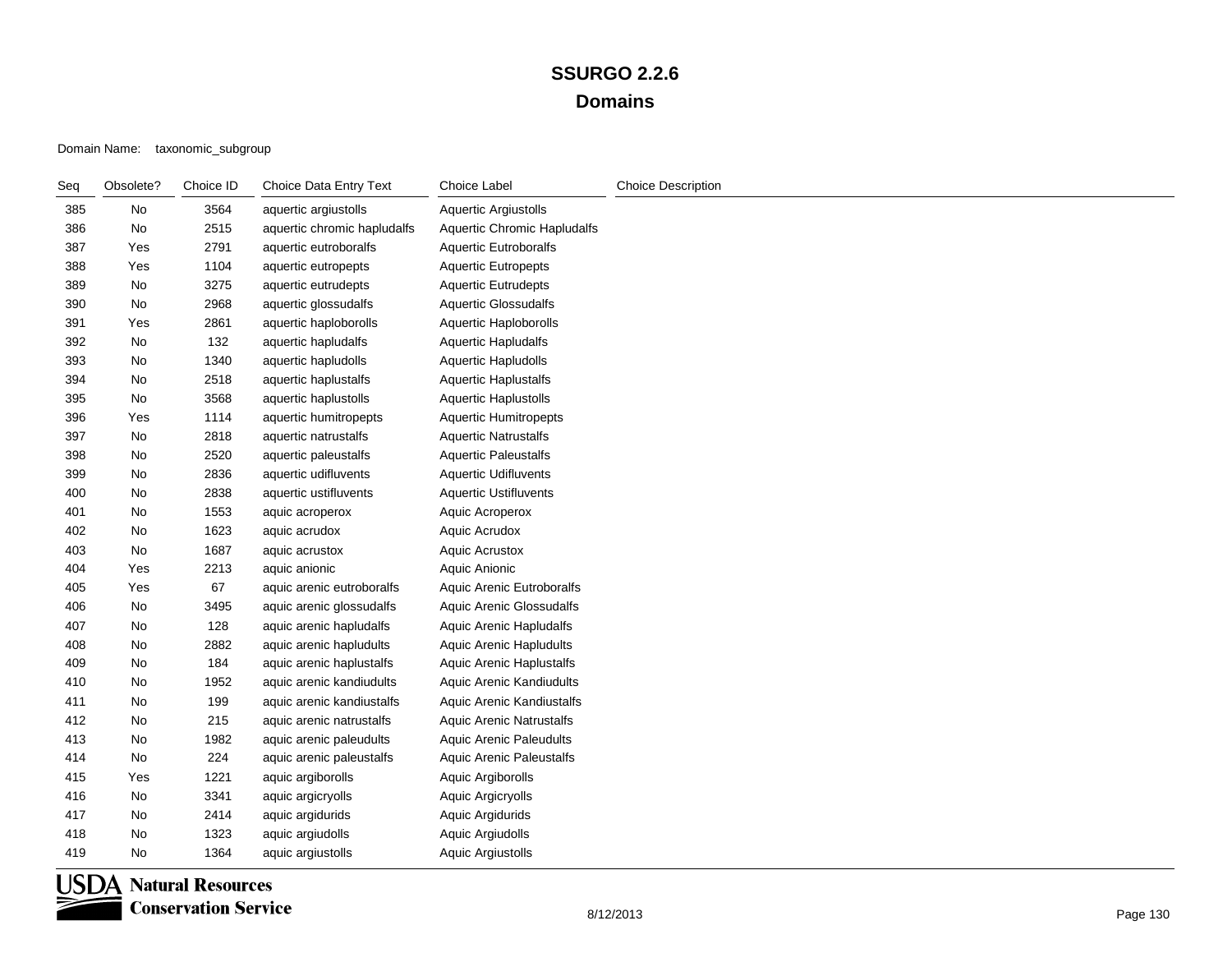| Seq | Obsolete? | Choice ID | Choice Data Entry Text       | <b>Choice Label</b>              | <b>Choice Description</b> |
|-----|-----------|-----------|------------------------------|----------------------------------|---------------------------|
| 420 | No        | 1451      | aquic argixerolls            | Aquic Argixerolls                |                           |
| 421 | No        | 2254      | aquic calciargids            | Aquic Calciargids                |                           |
| 422 | Yes       | 1236      | aquic calciborolls           | Aquic Calciborolls               |                           |
| 423 | Yes       | 569       | aquic calciorthids           | Aquic Calciorthids               |                           |
| 424 | No        | 1334      | aquic calciudolls            | Aquic Calciudolls                |                           |
| 425 | No        | 3181      | aquic calciustepts           | Aquic Calciustepts               |                           |
| 426 | No        | 1379      | aquic calciustolls           | <b>Aquic Calciustolls</b>        |                           |
| 427 | No        | 3227      | aquic calcixerepts           | <b>Aquic Calcixerepts</b>        |                           |
| 428 | No        | 1471      | aquic calcixerolls           | Aquic Calcixerolls               |                           |
| 429 | Yes       | 585       | aquic camborthids            | Aquic Camborthids                |                           |
| 430 | Yes       | 2757      | aquic chromoxererts          | <b>Aquic Chromoxererts</b>       |                           |
| 431 | Yes       | 2745      | aquic chromuderts            | Aquic Chromuderts                |                           |
| 432 | Yes       | 55        | aquic cryoboralfs            | Aquic Cryoboralfs                |                           |
| 433 | Yes       | 1246      | aquic cryoborolls            | Aquic Cryoborolls                |                           |
| 434 | Yes       | 1001      | aquic cryochrepts            | Aquic Cryochrepts                |                           |
| 435 | No        | 669       | aquic cryofluvents           | <b>Aquic Cryofluvents</b>        |                           |
| 436 | No        | 763       | aquic cryopsamments          | Aquic Cryopsamments              |                           |
| 437 | No        | 711       | aquic cryorthents            | <b>Aquic Cryorthents</b>         |                           |
| 438 | Yes       | 1133      | aquic cryumbrepts            | Aquic Cryumbrepts                |                           |
| 439 | Yes       | 2531      | aquic cumulic cryoborolls    | Aquic Cumulic Cryoborolls        |                           |
| 440 | Yes       | 2532      | aquic cumulic haploborolls   | Aquic Cumulic Haploborolls       |                           |
| 441 | No        | 3358      | aquic cumulic haplocryolls   | Aquic Cumulic Haplocryolls       |                           |
| 442 | No        | 2535      | aquic cumulic haploxerolls   | Aquic Cumulic Haploxerolls       |                           |
| 443 | No        | 2533      | aquic cumulic hapludolls     | Aquic Cumulic Hapludolls         |                           |
| 444 | No        | 2534      | aquic cumulic haplustolls    | Aquic Cumulic Haplustolls        |                           |
| 445 | Yes       | 503       | aquic durargids              | Aquic Durargids                  |                           |
| 446 | Yes       | 570       | aquic duric calciorthids     | Aquic Duric Calciorthids         |                           |
| 447 | Yes       | 586       | aquic duric camborthids      | Aquic Duric Camborthids          |                           |
| 448 | No        | 1493      | aquic duric haploxerolls     | Aquic Duric Haploxerolls         |                           |
| 449 | No        | 396       | aquic duric hapludands       | Aquic Duric Hapludands           |                           |
| 450 | No        | 1522      | aquic duric natrixerolls     | <b>Aquic Duric Natrixerolls</b>  |                           |
| 451 | Yes       | 2893      | aquic duric torriorthents    | <b>Aquic Duric Torriorthents</b> |                           |
| 452 | No        | 3469      | aquic duricryands            | Aquic Duricryands                |                           |
| 453 | No        | 1790      | aquic duricryods             | Aquic Duricryods                 |                           |
| 454 | No        | 2317      | aquic durinodic haplocalcids | Aquic Durinodic Haplocalcids     |                           |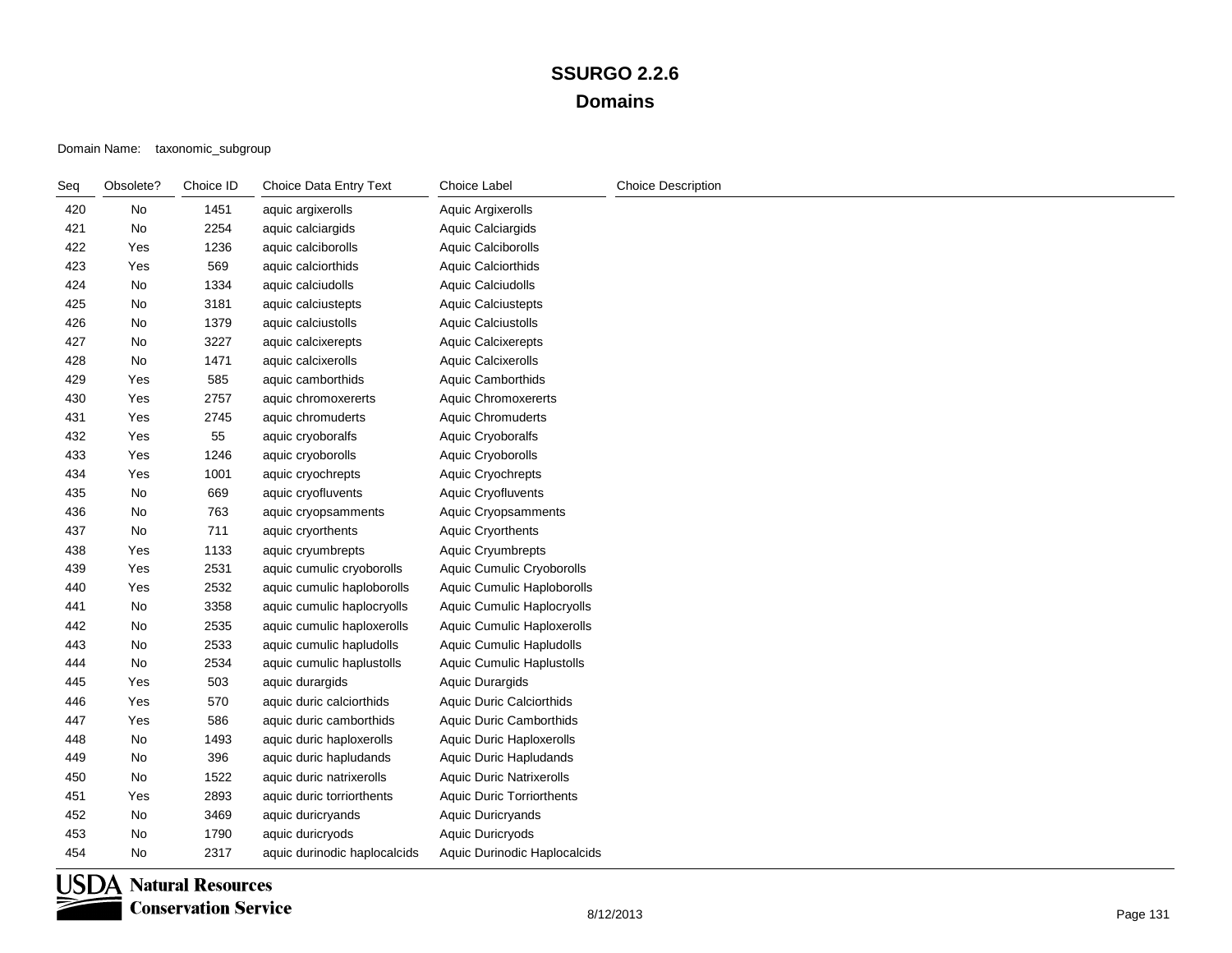### Domain Name: taxonomic\_subgroup

| Seq | Obsolete? | Choice ID | Choice Data Entry Text             | Choice Label                       | <b>Choice Description</b> |
|-----|-----------|-----------|------------------------------------|------------------------------------|---------------------------|
| 455 | No        | 2569      | aquic durinodic<br>xeropsamments   | Aquic Durinodic<br>Xeropsamments   |                           |
| 456 | Yes       | 2565      | aquic durinodic xerorthents        | <b>Aquic Durinodic Xerorthents</b> |                           |
| 457 | No        | 247       | aquic durixeralfs                  | <b>Aquic Durixeralfs</b>           |                           |
| 458 | No        | 3219      | aquic durixerepts                  | <b>Aquic Durixerepts</b>           |                           |
| 459 | No        | 2178      | aquic durixererts                  | <b>Aquic Durixererts</b>           |                           |
| 460 | No        | 1481      | aquic durixerolls                  | <b>Aquic Durixerolls</b>           |                           |
| 461 | Yes       | 1010      | aquic durochrepts                  | Aquic Durochrepts                  |                           |
| 462 | Yes       | 718       | aquic durorthidic torriorthents    | Aquic Durorthidic<br>Torriorthents |                           |
| 463 | Yes       | 806       | aquic durorthidic<br>xeropsamments | Aquic Durorthidic<br>Xeropsamments |                           |
| 464 | Yes       | 756       | aquic durorthidic xerorthents      | Aquic Durorthidic Xerorthents      |                           |
| 465 | Yes       | 608       | aquic durorthids                   | <b>Aquic Durorthids</b>            |                           |
| 466 | No        | 372       | aquic durudands                    | Aquic Durudands                    |                           |
| 467 | No        | 3266      | aquic durudepts                    | <b>Aquic Durudepts</b>             |                           |
| 468 | No        | 453       | aquic durustands                   | <b>Aquic Durustands</b>            |                           |
| 469 | Yes       | 2638      | aquic dystrandepts                 | <b>Aquic Dystrandepts</b>          |                           |
| 470 | Yes       | 1035      | aquic dystric eutrochrepts         | Aquic Dystric Eutrochrepts         |                           |
| 471 | No        | 3282      | aquic dystric eutrudepts           | <b>Aquic Dystric Eutrudepts</b>    |                           |
| 472 | Yes       | 1076      | aquic dystric xerochrepts          | Aquic Dystric Xerochrepts          |                           |
| 473 | Yes       | 1019      | aquic dystrochrepts                | <b>Aquic Dystrochrepts</b>         |                           |
| 474 | No        | 3166      | aquic dystrocryepts                | Aquic Dystrocryepts                |                           |
| 475 | No        | 3536      | aquic dystrogelepts                | Aquic Dystrogelepts                |                           |
| 476 | Yes       | 1091      | aquic dystropepts                  | <b>Aquic Dystropepts</b>           |                           |
| 477 | No        | 3241      | aquic dystroxerepts                | Aquic Dystroxerepts                |                           |
| 478 | No        | 3304      | aquic dystrudepts                  | Aquic Dystrudepts                  |                           |
| 479 | No        | 2110      | aquic dystruderts                  | Aquic Dystruderts                  |                           |
| 480 | No        | 3188      | aquic dystrustepts                 | <b>Aquic Dystrustepts</b>          |                           |
| 481 | No        | 2133      | aquic dystrusterts                 | <b>Aquic Dystrusterts</b>          |                           |
| 482 | Yes       | 66        | aquic eutroboralfs                 | Aquic Eutroboralfs                 |                           |
| 483 | Yes       | 1034      | aquic eutrochrepts                 | <b>Aquic Eutrochrepts</b>          |                           |
| 484 | Yes       | 3155      | aquic eutrocryepts                 | <b>Aquic Eutrocryepts</b>          |                           |
| 485 | Yes       | 3541      | aquic eutrogelepts                 | <b>Aquic Eutrogelepts</b>          |                           |
| 486 | Yes       | 1103      | aquic eutropepts                   | <b>Aquic Eutropepts</b>            |                           |
| 487 | No        | 1565      | aquic eutroperox                   | Aquic Eutroperox                   |                           |

**USDA** Natural Resources **Conservation Service**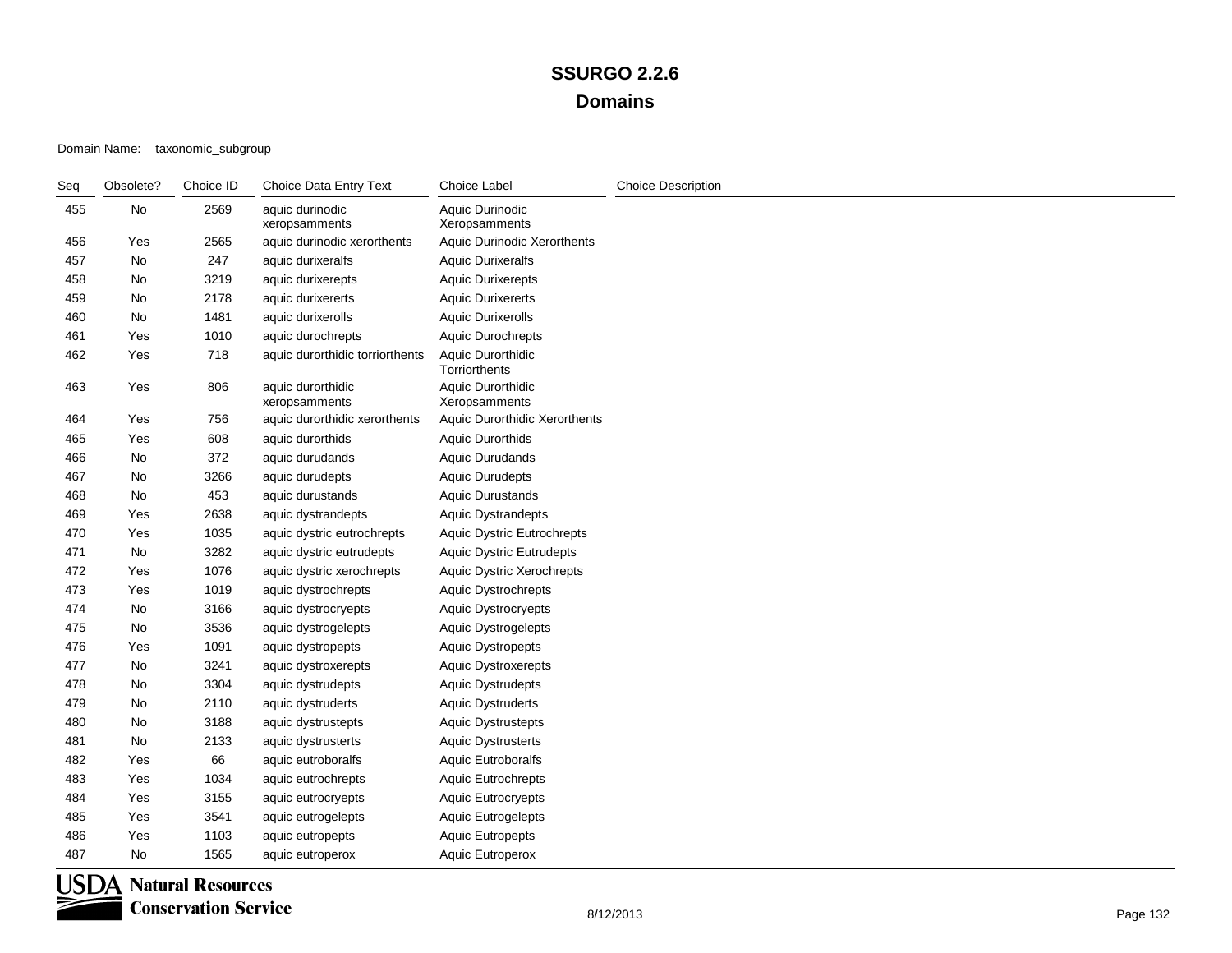### Domain Name: taxonomic\_subgroup

| Seq | Obsolete? | Choice ID | Choice Data Entry Text              | <b>Choice Label</b>                 | <b>Choice Description</b> |
|-----|-----------|-----------|-------------------------------------|-------------------------------------|---------------------------|
| 488 | No        | 3283      | aquic eutrudepts                    | <b>Aquic Eutrudepts</b>             |                           |
| 489 | No        | 1636      | aquic eutrudox                      | Aquic Eutrudox                      |                           |
| 490 | No        | 1700      | aquic eutrustox                     | <b>Aquic Eutrustox</b>              |                           |
| 491 | No        | 99        | aquic ferrudalfs                    | <b>Aquic Ferrudalfs</b>             |                           |
| 492 | Yes       | 79        | aquic fragiboralfs                  | Aquic Fragiboralfs                  |                           |
| 493 | Yes       | 1050      | aquic fragiochrepts                 | Aquic Fragiochrepts                 |                           |
| 494 | No        | 1835      | aquic fragiorthods                  | Aquic Fragiorthods                  |                           |
| 495 | No        | 103       | aquic fragiudalfs                   | <b>Aquic Fragiudalfs</b>            |                           |
| 496 | No        | 3270      | aquic fragiudepts                   | <b>Aquic Fragiudepts</b>            |                           |
| 497 | No        | 1930      | aquic fragiudults                   | <b>Aquic Fragiudults</b>            |                           |
| 498 | Yes       | 1143      | aquic fragiumbrepts                 | Aquic Fragiumbrepts                 |                           |
| 499 | No        | 253       | aquic fragixeralfs                  | <b>Aquic Fragixeralfs</b>           |                           |
| 500 | No        | 3231      | aquic fragixerepts                  | <b>Aquic Fragixerepts</b>           |                           |
| 501 | No        | 111       | aquic fraglossudalfs                | <b>Aquic Fraglossudalfs</b>         |                           |
| 502 | No        | 378       | aquic fulvudands                    | Aquic Fulvudands                    |                           |
| 503 | No        | 3520      | aquic gelifluvents                  | <b>Aquic Gelifluvents</b>           |                           |
| 504 | No        | 3668      | aquic gelorthents                   | <b>Aquic Gelorthents</b>            |                           |
| 505 | Yes       | 84        | aquic glossoboralfs                 | <b>Aquic Glossoboralfs</b>          |                           |
| 506 | No        | 2923      | aquic glossocryalfs                 | Aquic Glossocryalfs                 |                           |
| 507 | No        | 116       | aquic glossudalfs                   | <b>Aquic Glossudalfs</b>            |                           |
| 508 | No        | 2265      | aquic gypsiargids                   | Aquic Gypsiargids                   |                           |
| 509 | No        | 512       | aquic haplargids                    | Aquic Haplargids                    |                           |
| 510 | Yes       | 534       | aquic haplic nadurargids            | Aquic Haplic Nadurargids            |                           |
| 511 | Yes       | 1271      | aquic haploborolls                  | Aquic Haploborolls                  |                           |
| 512 | No        | 2318      | aquic haplocalcids                  | Aquic Haplocalcids                  |                           |
| 513 | No        | 2939      | aquic haplocryalfs                  | Aquic Haplocryalfs                  |                           |
| 514 | No        | 342       | aquic haplocryands                  | Aquic Haplocryands                  |                           |
| 515 | No        | 3617      | aquic haplocryepts                  | Aquic Haplocryepts                  |                           |
| 516 | No        | 1796      | aquic haplocryods                   | Aquic Haplocryods                   |                           |
| 517 | No        | 3361      | aquic haplocryolls                  | Aquic Haplocryolls                  |                           |
| 518 | Yes       | 2560      | aquic haploduridic<br>torriorthents | Aquic Haploduridic<br>Torriorthents |                           |
| 519 | No        | 2425      | aquic haplodurids                   | Aquic Haplodurids                   |                           |
| 520 | No        | 3699      | aquic haplogelepts                  | <b>Aquic Haplogelepts</b>           |                           |
| 521 | No        | 3577      | aquic haplogelods                   | Aquic Haplogelods                   |                           |

**USDA** Natural Resources **Conservation Service**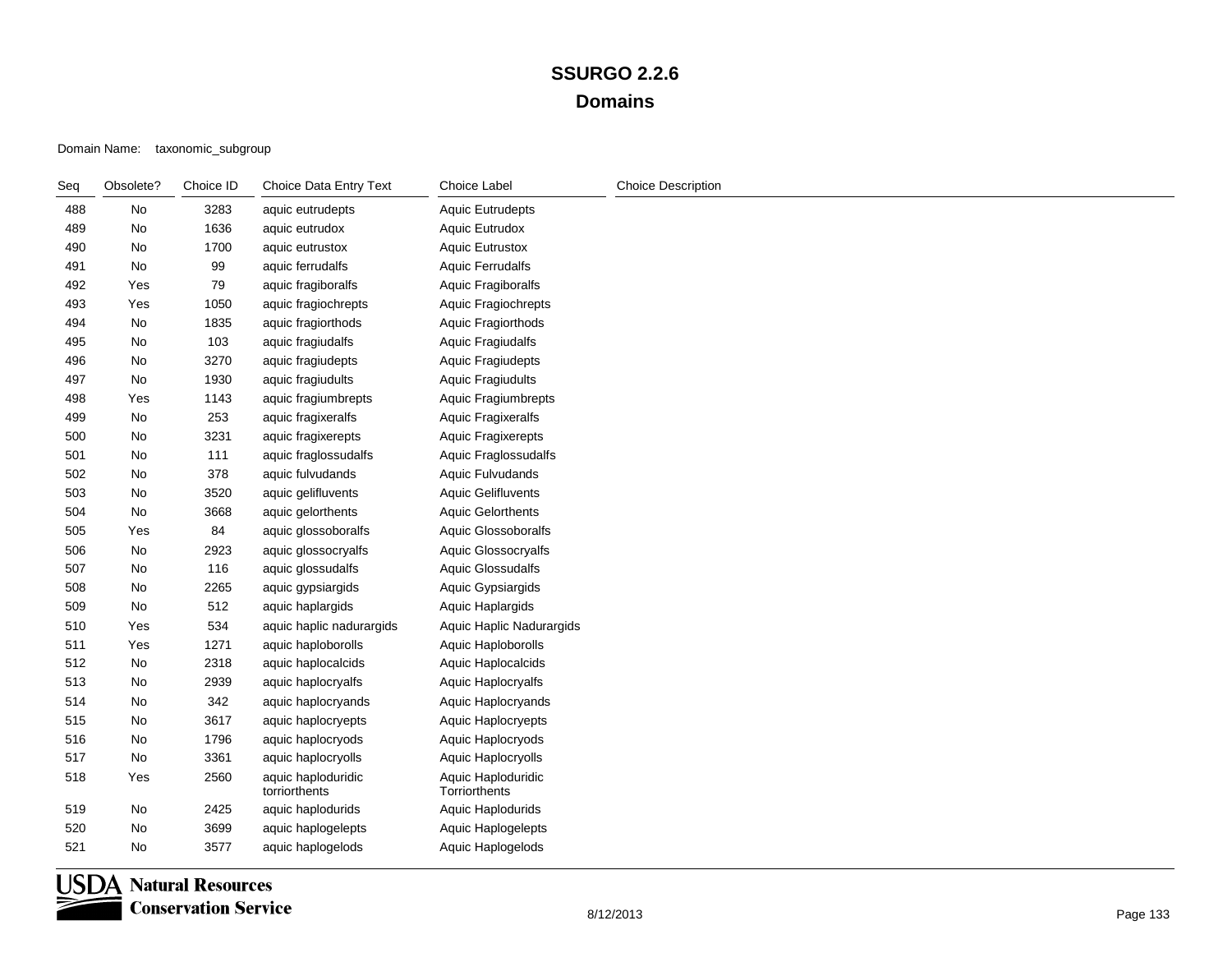| Seq | Obsolete? | Choice ID | Choice Data Entry Text  | Choice Label              | <b>Choice Description</b> |
|-----|-----------|-----------|-------------------------|---------------------------|---------------------------|
| 522 | No        | 3557      | aquic haplogelolls      | Aquic Haplogelolls        |                           |
| 523 | No        | 1899      | aquic haplohumults      | Aquic Haplohumults        |                           |
| 524 | No        | 1582      | aquic haploperox        | Aquic Haploperox          |                           |
| 525 | No        | 3128      | aquic haplorthels       | Aquic Haplorthels         |                           |
| 526 | No        | 1844      | aquic haplorthods       | Aquic Haplorthods         |                           |
| 527 | No        | 3079      | aquic haploturbels      | Aquic Haploturbels        |                           |
| 528 | No        | 260       | aquic haploxeralfs      | Aquic Haploxeralfs        |                           |
| 529 | No        | 484       | aquic haploxerands      | Aquic Haploxerands        |                           |
| 530 | No        | 3255      | aquic haploxerepts      | Aquic Haploxerepts        |                           |
| 531 | No        | 2186      | aquic haploxererts      | Aquic Haploxererts        |                           |
| 532 | No        | 1492      | aquic haploxerolls      | Aquic Haploxerolls        |                           |
| 533 | No        | 2037      | aquic haploxerults      | <b>Aquic Haploxerults</b> |                           |
| 534 | No        | 127       | aquic hapludalfs        | Aquic Hapludalfs          |                           |
| 535 | No        | 395       | aquic hapludands        | Aquic Hapludands          |                           |
| 536 | No        | 2116      | aquic hapluderts        | <b>Aquic Hapluderts</b>   |                           |
| 537 | No        | 1339      | aquic hapludolls        | Aquic Hapludolls          |                           |
| 538 | No        | 1653      | aquic hapludox          | Aquic Hapludox            |                           |
| 539 | No        | 1938      | aquic hapludults        | <b>Aquic Hapludults</b>   |                           |
| 540 | Yes       | 1148      | aquic haplumbrepts      | Aquic Haplumbrepts        |                           |
| 541 | No        | 183       | aquic haplustalfs       | <b>Aquic Haplustalfs</b>  |                           |
| 542 | No        | 458       | aquic haplustands       | Aquic Haplustands         |                           |
| 543 | No        | 3201      | aquic haplustepts       | <b>Aquic Haplustepts</b>  |                           |
| 544 | No        | 1400      | aquic haplustolls       | <b>Aquic Haplustolls</b>  |                           |
| 545 | No        | 1718      | aquic haplustox         | Aquic Haplustox           |                           |
| 546 | No        | 2002      | aquic haplustults       | <b>Aquic Haplustults</b>  |                           |
| 547 | No        | 3303      | aquic humic dystrudepts | Aquic Humic Dystrudepts   |                           |
| 548 | No        | 3591      | aquic humicryepts       | Aquic Humicryepts         |                           |
| 549 | No        | 1804      | aquic humicryods        | Aquic Humicryods          |                           |
| 550 | No        | 3689      | aquic humigelepts       | Aquic Humigelepts         |                           |
| 551 | No        | 3573      | aquic humigelods        | Aquic Humigelods          |                           |
| 552 | Yes       | 1113      | aquic humitropepts      | <b>Aquic Humitropepts</b> |                           |
| 553 | No        | 3731      | aquic humixerepts       | <b>Aquic Humixerepts</b>  |                           |
| 554 | No        | 3710      | aquic humudepts         | Aquic Humudepts           |                           |
| 555 | No        | 349       | aquic hydrocryands      | Aquic Hydrocryands        |                           |
| 556 | No        | 413       | aquic hydrudands        | Aquic Hydrudands          |                           |

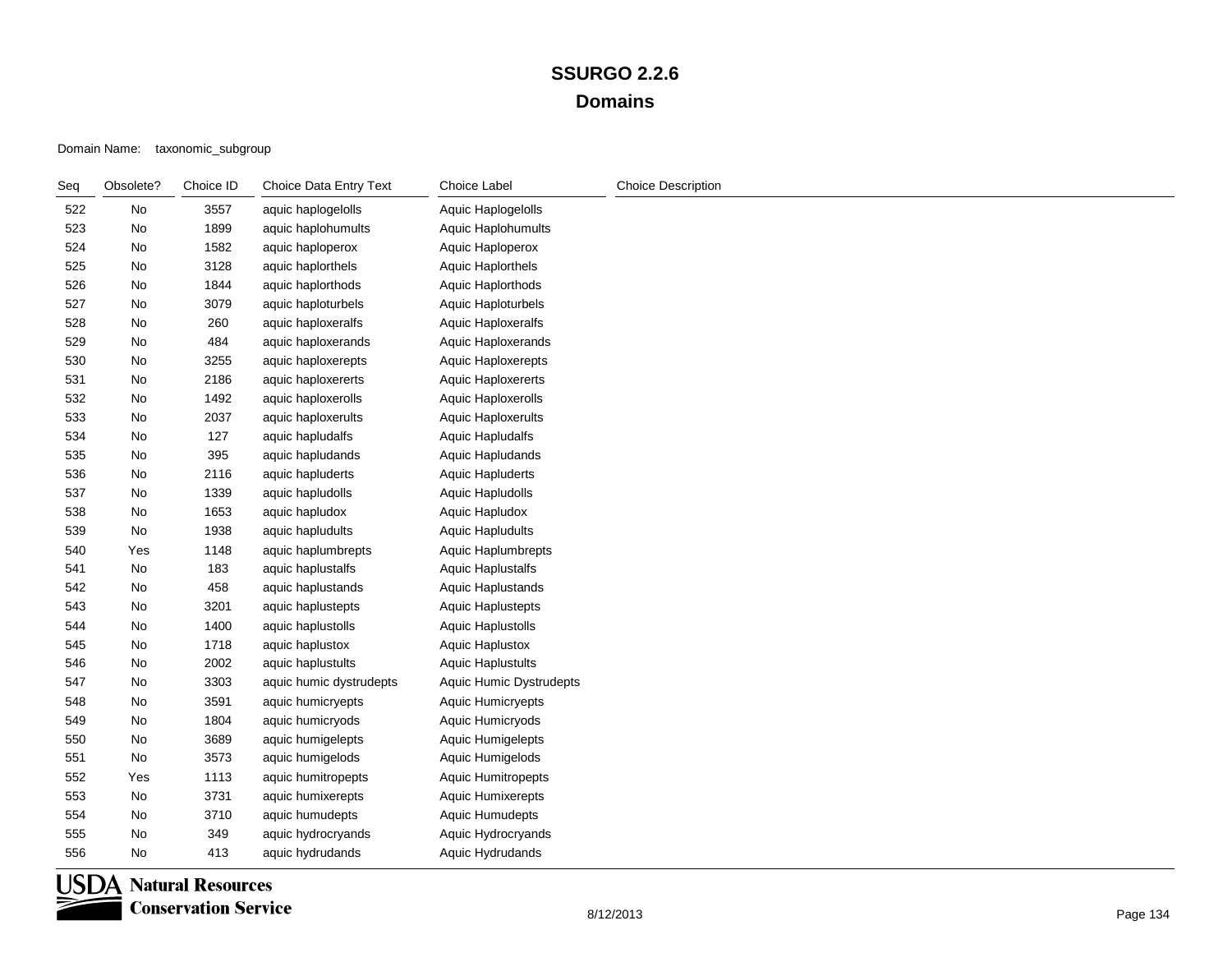| Seq | Obsolete? | Choice ID | Choice Data Entry Text        | Choice Label                  | <b>Choice Description</b> |
|-----|-----------|-----------|-------------------------------|-------------------------------|---------------------------|
| 557 | No        | 1908      | aquic kandihumults            | Aquic Kandihumults            |                           |
| 558 | No        | 1595      | aquic kandiperox              | Aquic Kandiperox              |                           |
| 559 | No        | 146       | aquic kandiudalfs             | <b>Aquic Kandiudalfs</b>      |                           |
| 560 | No        | 1668      | aquic kandiudox               | Aquic Kandiudox               |                           |
| 561 | No        | 1951      | aquic kandiudults             | <b>Aquic Kandiudults</b>      |                           |
| 562 | No        | 198       | aquic kandiustalfs            | <b>Aquic Kandiustalfs</b>     |                           |
| 563 | No        | 1732      | aquic kandiustox              | Aquic Kandiustox              |                           |
| 564 | No        | 2011      | aquic kandiustults            | <b>Aquic Kandiustults</b>     |                           |
| 565 | No        | 1917      | aquic kanhaplohumults         | Aquic Kanhaplohumults         |                           |
| 566 | No        | 157       | aquic kanhapludalfs           | Aquic Kanhapludalfs           |                           |
| 567 | No        | 1969      | aquic kanhapludults           | Aquic Kanhapludults           |                           |
| 568 | No        | 208       | aquic kanhaplustalfs          | Aquic Kanhaplustalfs          |                           |
| 569 | No        | 2022      | aquic kanhaplustults          | Aquic Kanhaplustults          |                           |
| 570 | No        | 1554      | aquic lithic acroperox        | Aquic Lithic Acroperox        |                           |
| 571 | No        | 1624      | aquic lithic acrudox          | Aquic Lithic Acrudox          |                           |
| 572 | No        | 1688      | aquic lithic acrustox         | <b>Aquic Lithic Acrustox</b>  |                           |
| 573 | No        | 1566      | aquic lithic eutroperox       | Aquic Lithic Eutroperox       |                           |
| 574 | No        | 1637      | aquic lithic eutrudox         | Aquic Lithic Eutrudox         |                           |
| 575 | No        | 1701      | aquic lithic eutrustox        | <b>Aquic Lithic Eutrustox</b> |                           |
| 576 | No        | 1583      | aquic lithic haploperox       | Aquic Lithic Haploperox       |                           |
| 577 | Yes       | 129       | aquic lithic hapludalfs       | Aquic Lithic Hapludalfs       |                           |
| 578 | No        | 1654      | aquic lithic hapludox         | Aquic Lithic Hapludox         |                           |
| 579 | No        | 1719      | aquic lithic haplustox        | Aquic Lithic Haplustox        |                           |
| 580 | No        | 1596      | aquic lithic kandiperox       | Aquic Lithic Kandiperox       |                           |
| 581 | No        | 1669      | aquic lithic kandiudox        | Aquic Lithic Kandiudox        |                           |
| 582 | No        | 1733      | aquic lithic kandiustox       | Aquic Lithic Kandiustox       |                           |
| 583 | No        | 426       | aquic melanudands             | Aquic Melanudands             |                           |
| 584 | No        | 3063      | aquic molliturbels            | <b>Aquic Molliturbels</b>     |                           |
| 585 | No        | 3108      | aquic mollorthels             | <b>Aquic Mollorthels</b>      |                           |
| 586 | Yes       | 533       | aquic nadurargids             | <b>Aquic Nadurargids</b>      |                           |
| 587 | No        | 2434      | aquic natrargidic natridurids | Aquic Natrargidic Natridurids |                           |
| 588 | No        | 540       | aquic natrargids              | <b>Aquic Natrargids</b>       |                           |
| 589 | No        | 2435      | aquic natridurids             | <b>Aquic Natridurids</b>      |                           |
| 590 | No        | 274       | aquic natrixeralfs            | <b>Aquic Natrixeralfs</b>     |                           |
| 591 | No        | 1521      | aquic natrixerolls            | <b>Aquic Natrixerolls</b>     |                           |

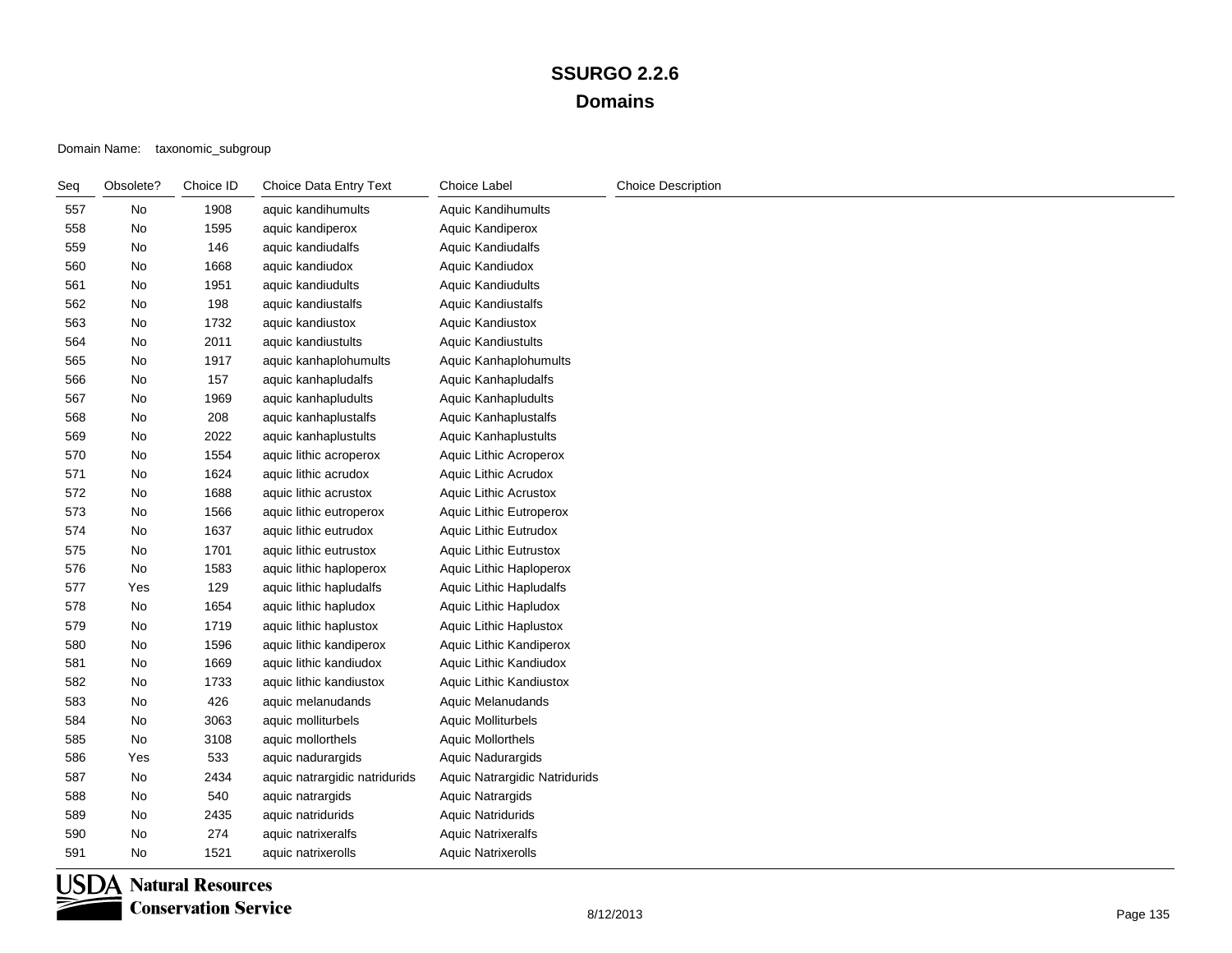| Seq | Obsolete? | Choice ID | Choice Data Entry Text       | <b>Choice Label</b>          | <b>Choice Description</b> |
|-----|-----------|-----------|------------------------------|------------------------------|---------------------------|
| 592 | No        | 2961      | aquic natrudalfs             | <b>Aquic Natrudalfs</b>      |                           |
| 593 | No        | 214       | aquic natrustalfs            | <b>Aquic Natrustalfs</b>     |                           |
| 594 | No        | 1424      | aquic natrustolls            | <b>Aquic Natrustolls</b>     |                           |
| 595 | No        | 3560      | aquic pachic argiudolls      | Aquic Pachic Argiudolls      |                           |
| 596 | No        | 3562      | aquic pachic hapludolls      | Aquic Pachic Hapludolls      |                           |
| 597 | No        | 3563      | aquic pachic paleudolls      | Aquic Pachic Paleudolls      |                           |
| 598 | No        | 2295      | aquic paleargids             | Aquic Paleargids             |                           |
| 599 | Yes       | 93        | aquic paleboralfs            | <b>Aquic Paleboralfs</b>     |                           |
| 600 | Yes       | 1301      | aquic paleborolls            | Aquic Paleborolls            |                           |
| 601 | No        | 2912      | aquic palecryalfs            | Aquic Palecryalfs            |                           |
| 602 | No        | 3329      | aquic palecryolls            | Aquic Palecryolls            |                           |
| 603 | No        | 1925      | aquic palehumults            | Aquic Palehumults            |                           |
| 604 | Yes       | 623       | aquic paleorthids            | Aquic Paleorthids            |                           |
| 605 | No        | 168       | aquic paleudalfs             | <b>Aquic Paleudalfs</b>      |                           |
| 606 | No        | 1352      | aquic paleudolls             | <b>Aquic Paleudolls</b>      |                           |
| 607 | No        | 1981      | aquic paleudults             | <b>Aquic Paleudults</b>      |                           |
| 608 | No        | 223       | aquic paleustalfs            | <b>Aquic Paleustalfs</b>     |                           |
| 609 | No        | 1431      | aquic paleustolls            | <b>Aquic Paleustolls</b>     |                           |
| 610 | No        | 279       | aquic palexeralfs            | <b>Aquic Palexeralfs</b>     |                           |
| 611 | No        | 1527      | aquic palexerolls            | Aquic Palexerolls            |                           |
| 612 | No        | 3413      | aquic palexerults            | <b>Aquic Palexerults</b>     |                           |
| 613 | No        | 2332      | aquic petrocalcids           | <b>Aquic Petrocalcids</b>    |                           |
| 614 | No        | 1555      | aquic petroferric acroperox  | Aquic Petroferric Acroperox  |                           |
| 615 | No        | 1625      | aquic petroferric acrudox    | Aquic Petroferric Acrudox    |                           |
| 616 | No        | 1689      | aquic petroferric acrustox   | Aquic Petroferric Acrustox   |                           |
| 617 | No        | 1567      | aquic petroferric eutroperox | Aquic Petroferric Eutroperox |                           |
| 618 | No        | 1638      | aquic petroferric eutrudox   | Aquic Petroferric Eutrudox   |                           |
| 619 | No        | 1702      | aquic petroferric eutrustox  | Aquic Petroferric Eutrustox  |                           |
| 620 | No        | 1584      | aquic petroferric haploperox | Aquic Petroferric Haploperox |                           |
| 621 | No        | 1655      | aquic petroferric hapludox   | Aquic Petroferric Hapludox   |                           |
| 622 | No        | 1720      | aquic petroferric haplustox  | Aquic Petroferric Haplustox  |                           |
| 623 | No        | 1597      | aquic petroferric kandiperox | Aquic Petroferric Kandiperox |                           |
| 624 | No        | 1670      | aquic petroferric kandiudox  | Aquic Petroferric Kandiudox  |                           |
| 625 | No        | 1734      | aquic petroferric kandiustox | Aquic Petroferric Kandiustox |                           |
| 626 | No        | 441       | aquic placudands             | Aquic Placudands             |                           |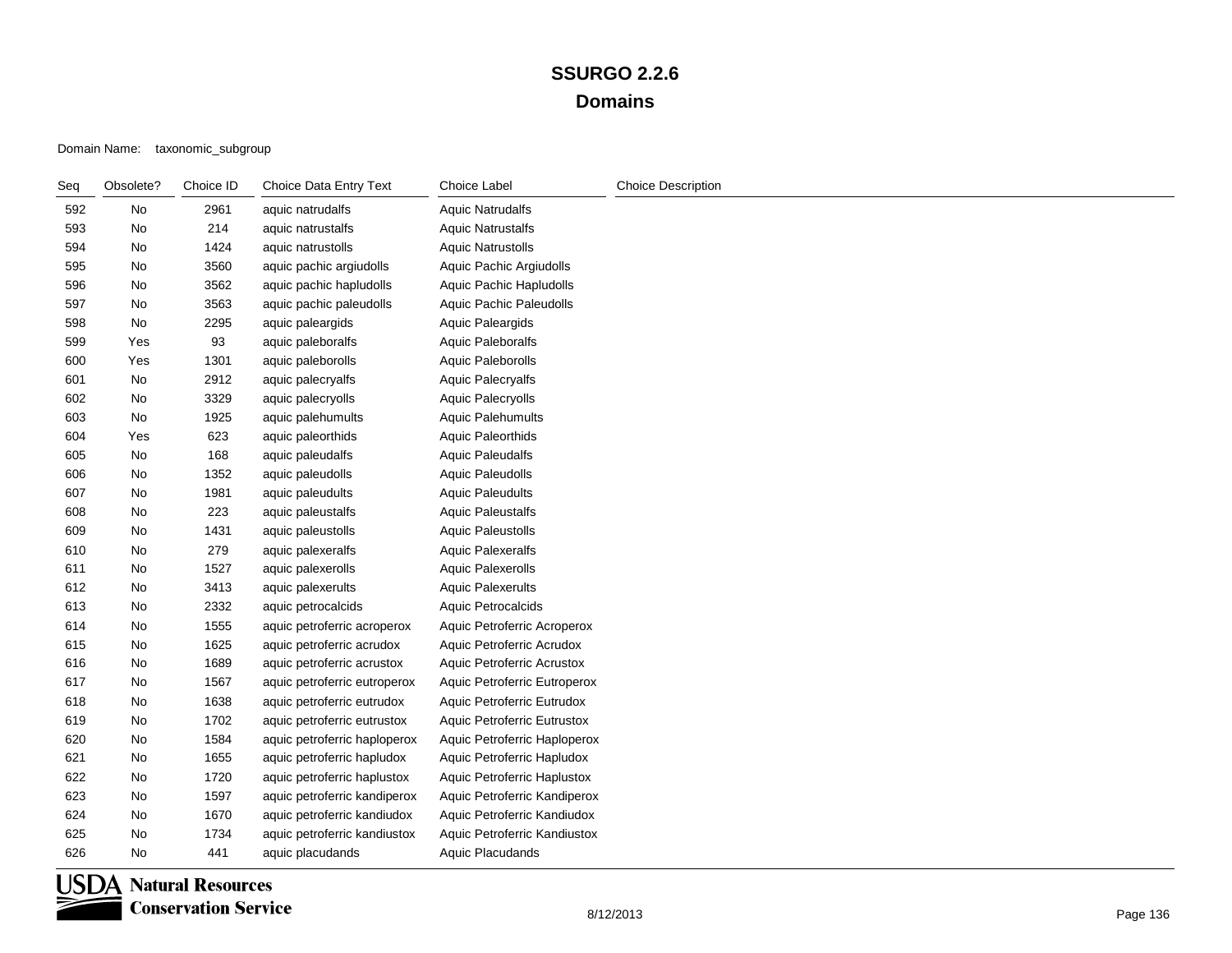| Seq | Obsolete? | Choice ID | Choice Data Entry Text   | Choice Label                  | <b>Choice Description</b> |
|-----|-----------|-----------|--------------------------|-------------------------------|---------------------------|
| 627 | Yes       | 2214      | aquic psammentic         | Aquic Psammentic              |                           |
| 628 | No        | 770       | aquic quartzipsamments   | <b>Aquic Quartzipsamments</b> |                           |
| 629 | No        | 2411      | aquic salicryids         | Aquic Salicryids              |                           |
| 630 | No        | 2104      | aquic salitorrerts       | <b>Aquic Salitorrerts</b>     |                           |
| 631 | No        | 2163      | aquic salusterts         | <b>Aquic Salusterts</b>       |                           |
| 632 | No        | 675       | aquic torrifluvents      | <b>Aquic Torrifluvents</b>    |                           |
| 633 | No        | 717       | aquic torriorthents      | <b>Aquic Torriorthents</b>    |                           |
| 634 | Yes       | 789       | aquic tropopsamments     | Aquic Tropopsamments          |                           |
| 635 | Yes       | 2604      | aquic tropudalfs         | <b>Aquic Tropudalfs</b>       |                           |
| 636 | Yes       | 2772      | aquic tropudults         | <b>Aquic Tropudults</b>       |                           |
| 637 | No        | 688       | aquic udifluvents        | <b>Aquic Udifluvents</b>      |                           |
| 638 | No        | 793       | aquic udipsamments       | Aquic Udipsamments            |                           |
| 639 | No        | 470       | aquic udivitrands        | <b>Aquic Udivitrands</b>      |                           |
| 640 | No        | 737       | aquic udorthents         | <b>Aquic Udorthents</b>       |                           |
| 641 | No        | 3071      | aquic umbriturbels       | <b>Aquic Umbriturbels</b>     |                           |
| 642 | No        | 3116      | aquic umbrorthels        | Aquic Umbrorthels             |                           |
| 643 | No        | 695       | aquic ustifluvents       | <b>Aquic Ustifluvents</b>     |                           |
| 644 | No        | 800       | aquic ustipsamments      | <b>Aquic Ustipsamments</b>    |                           |
| 645 | No        | 476       | aquic ustivitrands       | <b>Aquic Ustivitrands</b>     |                           |
| 646 | Yes       | 1057      | aquic ustochrepts        | <b>Aquic Ustochrepts</b>      |                           |
| 647 | No        | 744       | aquic ustorthents        | <b>Aquic Ustorthents</b>      |                           |
| 648 | Yes       | 1125      | aquic ustropepts         | <b>Aquic Ustropepts</b>       |                           |
| 649 | No        | 1443      | aquic vermustolls        | Aquic Vermustolls             |                           |
| 650 | Yes       | 2653      | aquic vitrandepts        | Aquic Vitrandepts             |                           |
| 651 | No        | 359       | aquic vitricryands       | Aquic Vitricryands            |                           |
| 652 | No        | 366       | aquic vitritorrands      | <b>Aquic Vitritorrands</b>    |                           |
| 653 | No        | 495       | aquic vitrixerands       | Aquic Vitrixerands            |                           |
| 654 | Yes       | 1075      | aquic xerochrepts        | Aquic Xerochrepts             |                           |
| 655 | No        | 703       | aquic xerofluvents       | Aquic Xerofluvents            |                           |
| 656 | No        | 805       | aquic xeropsamments      | Aquic Xeropsamments           |                           |
| 657 | No        | 755       | aquic xerorthents        | Aquic Xerorthents             |                           |
| 658 | Yes       | 1160      | aquic xerumbrepts        | Aquic Xerumbrepts             |                           |
| 659 | No        | 2424      | aquicambidic haplodurids | Aquicambidic Haplodurids      |                           |
| 660 | No        | 771       | aquodic quartzipsamments | Aquodic Quartzipsamments      |                           |
| 661 | No        | 130       | aquollic hapludalfs      | Aquollic Hapludalfs           |                           |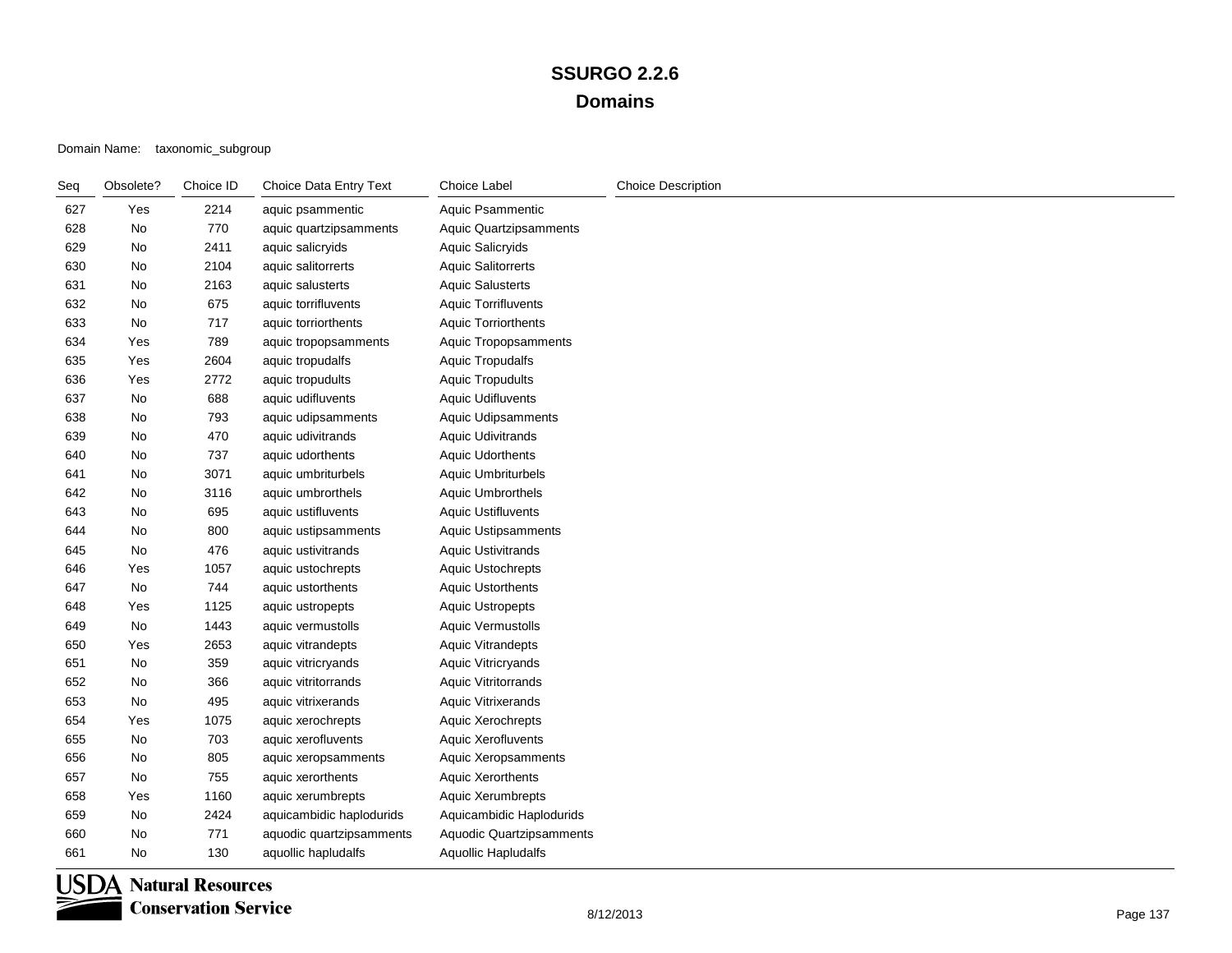| Seq | Obsolete? | Choice ID | Choice Data Entry Text     | Choice Label                | <b>Choice Description</b> |
|-----|-----------|-----------|----------------------------|-----------------------------|---------------------------|
| 662 | Yes       | 630       | aquollic salorthids        | <b>Aquollic Salorthids</b>  |                           |
| 663 | No        | 1452      | aquultic argixerolls       | <b>Aquultic Argixerolls</b> |                           |
| 664 | No        | 261       | aquultic haploxeralfs      | Aquultic Haploxeralfs       |                           |
| 665 | No        | 1494      | aquultic haploxerolls      | Aquultic Haploxerolls       |                           |
| 666 | No        | 131       | aquultic hapludalfs        | Aquultic Hapludalfs         |                           |
| 667 | No        | 185       | aquultic haplustalfs       | <b>Aquultic Haplustalfs</b> |                           |
| 668 | No        | 1753      | arenic alaquods            | Arenic Alaquods             |                           |
| 669 | No        | 4         | arenic albaqualfs          | Arenic Albaqualfs           |                           |
| 670 | No        | 1824      | arenic alorthods           | Arenic Alorthods            |                           |
| 671 | No        | 1176      | arenic argiaquolls         | Arenic Argiaquolls          |                           |
| 672 | Yes       | 1223      | arenic argiborolls         | Arenic Argiborolls          |                           |
| 673 | No        | 3397      | arenic argiudolls          | Arenic Argiudolls           |                           |
| 674 | No        | 186       | arenic aridic haplustalfs  | Arenic Aridic Haplustalfs   |                           |
| 675 | No        | 200       | arenic aridic kandiustalfs | Arenic Aridic Kandiustalfs  |                           |
| 676 | No        | 225       | arenic aridic paleustalfs  | Arenic Aridic Paleustalfs   |                           |
| 677 | Yes       | 3461      | arenic aridic paleustolls  | Arenic Aridic Paleustolls   |                           |
| 678 | No        | 2256      | arenic calciargids         | Arenic Calciargids          |                           |
| 679 | No        | 13        | arenic endoaqualfs         | Arenic Endoaqualfs          |                           |
| 680 | No        | 1857      | arenic endoaquults         | Arenic Endoaquults          |                           |
| 681 | No        | 21        | arenic epiaqualfs          | Arenic Epiaqualfs           |                           |
| 682 | No        | 1861      | arenic epiaquults          | Arenic Epiaquults           |                           |
| 683 | Yes       | 68        | arenic eutroboralfs        | <b>Arenic Eutroboralfs</b>  |                           |
| 684 | Yes       | 1036      | arenic eutrochrepts        | Arenic Eutrochrepts         |                           |
| 685 | No        | 3289      | arenic eutrudepts          | <b>Arenic Eutrudepts</b>    |                           |
| 686 | No        | 1931      | arenic fragiudults         | Arenic Fragiudults          |                           |
| 687 | No        | 32        | arenic glossaqualfs        | Arenic Glossaqualfs         |                           |
| 688 | No        | 117       | arenic glossudalfs         | <b>Arenic Glossudalfs</b>   |                           |
| 689 | Yes       | 2697      | arenic haplaquods          | Arenic Haplaquods           |                           |
| 690 | No        | 515       | arenic haplargids          | Arenic Haplargids           |                           |
| 691 | Yes       | 2712      | arenic haplohumods         | Arenic Haplohumods          |                           |
| 692 | No        | 2038      | arenic haploxerults        | Arenic Haploxerults         |                           |
| 693 | No        | 133       | arenic hapludalfs          | Arenic Hapludalfs           |                           |
| 694 | No        | 1939      | arenic hapludults          | Arenic Hapludults           |                           |
| 695 | No        | 188       | arenic haplustalfs         | Arenic Haplustalfs          |                           |
| 696 | No        | 2003      | arenic haplustults         | <b>Arenic Haplustults</b>   |                           |

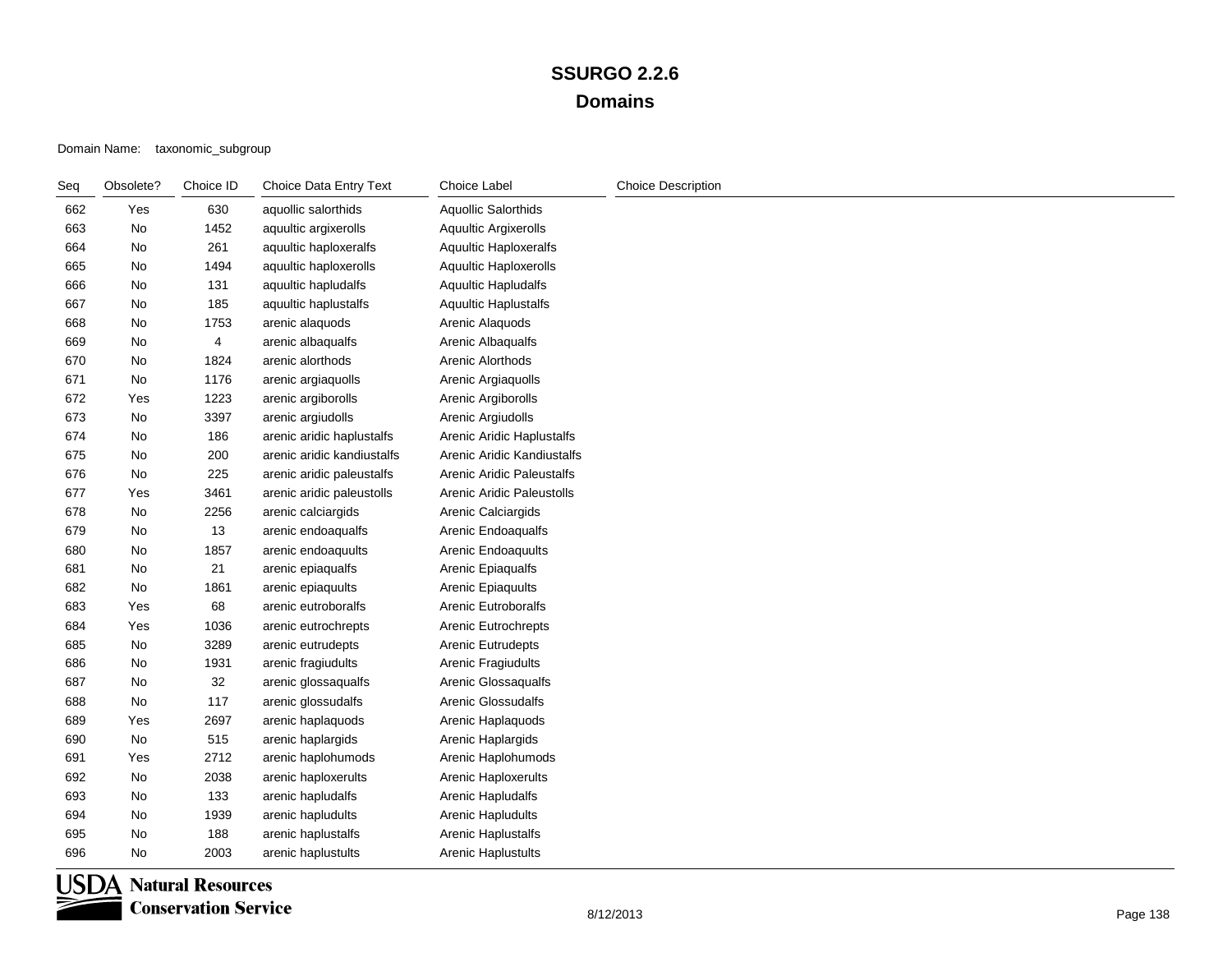| Seq | Obsolete? | Choice ID | Choice Data Entry Text         | Choice Label                      | <b>Choice Description</b> |
|-----|-----------|-----------|--------------------------------|-----------------------------------|---------------------------|
| 697 | No        | 38        | arenic kandiaqualfs            | Arenic Kandiagualfs               |                           |
| 698 | No        | 1874      | arenic kandiaquults            | Arenic Kandiaquults               |                           |
| 699 | No        | 148       | arenic kandiudalfs             | <b>Arenic Kandiudalfs</b>         |                           |
| 700 | No        | 1956      | arenic kandiudults             | <b>Arenic Kandiudults</b>         |                           |
| 701 | No        | 202       | arenic kandiustalfs            | <b>Arenic Kandiustalfs</b>        |                           |
| 702 | No        | 2014      | arenic kandiustults            | <b>Arenic Kandiustults</b>        |                           |
| 703 | No        | 1971      | arenic kanhapludults           | Arenic Kanhapludults              |                           |
| 704 | No        | 2024      | arenic kanhaplustults          | Arenic Kanhaplustults             |                           |
| 705 | No        | 216       | arenic natrustalfs             | <b>Arenic Natrustalfs</b>         |                           |
| 706 | Yes       | 2597      | arenic ochraqualfs             | Arenic Ochraqualfs                |                           |
| 707 | Yes       | 2730      | arenic ochraquults             | Arenic Ochraquults                |                           |
| 708 | Yes       | 2215      | arenic orthoxic                | Arenic Orthoxic                   |                           |
| 709 | Yes       | 2792      | arenic oxyaquic eutroboralfs   | Arenic Oxyaquic Eutroboralfs      |                           |
| 710 | No        | 3496      | arenic oxyaquic glossudalfs    | Arenic Oxyaquic Glossudalfs       |                           |
| 711 | No        | 3497      | arenic oxyaquic hapludalfs     | Arenic Oxyaquic Hapludalfs        |                           |
| 712 | No        | 1888      | arenic paleaquults             | <b>Arenic Paleaquults</b>         |                           |
| 713 | No        | 2297      | arenic paleargids              | Arenic Paleargids                 |                           |
| 714 | No        | 170       | arenic paleudalfs              | <b>Arenic Paleudalfs</b>          |                           |
| 715 | No        | 1986      | arenic paleudults              | <b>Arenic Paleudults</b>          |                           |
| 716 | No        | 227       | arenic paleustalfs             | Arenic Paleustalfs                |                           |
| 717 | No        | 280       | arenic palexeralfs             | <b>Arenic Palexeralfs</b>         |                           |
| 718 | No        | 1953      | arenic plinthaquic kandiudults | Arenic Plinthaquic<br>Kandiudults |                           |
| 719 | No        | 1983      | arenic plinthaquic paleudults  | Arenic Plinthaquic Paleudults     |                           |
| 720 | No        | 1872      | arenic plinthic kandiaquults   | Arenic Plinthic Kandiaguults      |                           |
| 721 | No        | 147       | arenic plinthic kandiudalfs    | Arenic Plinthic Kandiudalfs       |                           |
| 722 | No        | 1954      | arenic plinthic kandiudults    | Arenic Plinthic Kandiudults       |                           |
| 723 | No        | 2012      | arenic plinthic kandiustults   | Arenic Plinthic Kandiustults      |                           |
| 724 | No        | 1970      | arenic plinthic kanhapludults  | Arenic Plinthic Kanhapludults     |                           |
| 725 | No        | 1886      | arenic plinthic paleaquults    | Arenic Plinthic Paleaquults       |                           |
| 726 | No        | 169       | arenic plinthic paleudalfs     | Arenic Plinthic Paleudalfs        |                           |
| 727 | No        | 1984      | arenic plinthic paleudults     | <b>Arenic Plinthic Paleudults</b> |                           |
| 728 | No        | 1955      | arenic rhodic kandiudults      | Arenic Rhodic Kandiudults         |                           |
| 729 | No        | 1985      | arenic rhodic paleudults       | <b>Arenic Rhodic Paleudults</b>   |                           |
| 730 | No        | 1752      | arenic ultic alaquods          | Arenic Ultic Alaquods             |                           |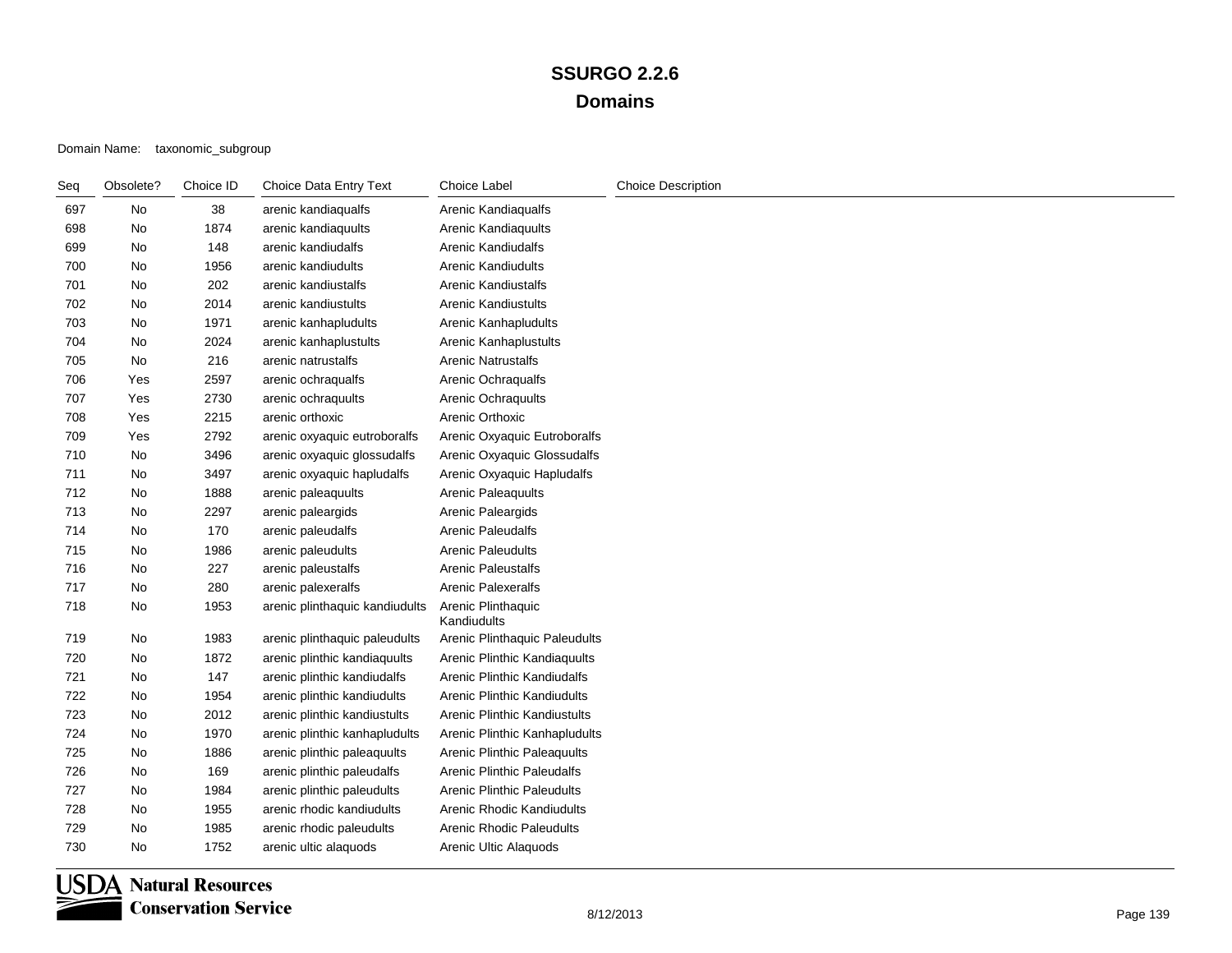### Domain Name: taxonomic\_subgroup

| Seq | Obsolete? | Choice ID | Choice Data Entry Text       | <b>Choice Label</b>              | <b>Choice Description</b> |
|-----|-----------|-----------|------------------------------|----------------------------------|---------------------------|
| 731 | No        | 1823      | arenic ultic alorthods       | Arenic Ultic Alorthods           |                           |
| 732 | Yes       | 2698      | arenic ultic haplaquods      | Arenic Ultic Haplaquods          |                           |
| 733 | Yes       | 2713      | arenic ultic haplohumods     | Arenic Ultic Haplohumods         |                           |
| 734 | Yes       | $50\,$    | arenic umbraqualfs           | Arenic Umbraqualfs               |                           |
| 735 | No        | 3403      | arenic umbric alaquods       | Arenic Umbric Alaquods           |                           |
| 736 | Yes       | 2773      | arenic umbric haplaquods     | Arenic Umbric Haplaquods         |                           |
| 737 | No        | 1873      | arenic umbric kandiaquults   | Arenic Umbric Kandiaquults       |                           |
| 738 | No        | 1887      | arenic umbric paleaquults    | <b>Arenic Umbric Paleaquults</b> |                           |
| 739 | Yes       | 513       | arenic ustalfic haplargids   | Arenic Ustalfic Haplargids       |                           |
| 740 | No        | 2255      | arenic ustic calciargids     | Arenic Ustic Calciargids         |                           |
| 741 | No        | 2275      | arenic ustic haplargids      | Arenic Ustic Haplargids          |                           |
| 742 | No        | 2296      | arenic ustic paleargids      | Arenic Ustic Paleargids          |                           |
| 743 | Yes       | 514       | arenic ustollic haplargids   | Arenic Ustollic Haplargids       |                           |
| 744 | No        | 1168      | argiaquic argialbolls        | Argiaquic Argialbolls            |                           |
| 745 | Yes       | 1247      | argiaquic cryoborolls        | Argiaquic Cryoborolls            |                           |
| 746 | No        | 1169      | argiaquic xeric argialbolls  | Argiaquic Xeric Argialbolls      |                           |
| 747 | Yes       | 571       | argic calciorthids           | Argic Calciorthids               |                           |
| 748 | No        | 1184      | argic cryaquolls             | Argic Cryaquolls                 |                           |
| 749 | Yes       | 1248      | argic cryoborolls            | Argic Cryoborolls                |                           |
| 750 | Yes       | 764       | argic cryopsamments          | Argic Cryopsamments              |                           |
| 751 | No        | 1192      | argic duraquolls             | Argic Duraquolls                 |                           |
| 752 | No        | 3326      | argic duricryolls            | Argic Duricryolls                |                           |
| 753 | Yes       | 1482      | argic durixerolls            | <b>Argic Durixerolls</b>         |                           |
| 754 | No        | 1771      | argic endoaquods             | Argic Endoaquods                 |                           |
| 755 | No        | 1782      | argic fragiaquods            | Argic Fragiaquods                |                           |
| 756 | Yes       | 1249      | argic lithic cryoborolls     | Argic Lithic Cryoborolls         |                           |
| 757 | Yes       | 1250      | argic pachic cryoborolls     | Argic Pachic Cryoborolls         |                           |
| 758 | No        | 2336      | argic petrocalcids           | Argic Petrocalcids               |                           |
| 759 | Yes       | 772       | argic quartzipsamments       | Argic Quartzipsamments           |                           |
| 760 | Yes       | 794       | argic udipsamments           | Argic Udipsamments               |                           |
| 761 | Yes       | 773       | argic ustic quartzipsamments | Argic Ustic<br>Quartzipsamments  |                           |
| 762 | Yes       | 801       | argic ustipsamments          | Argic Ustipsamments              |                           |
| 763 | Yes       | 1251      | argic vertic cryoborolls     | Argic Vertic Cryoborolls         |                           |
| 764 | Yes       | 807       | argic xeropsamments          | Argic Xeropsamments              |                           |

**USDA** Natural Resources **Conservation Service**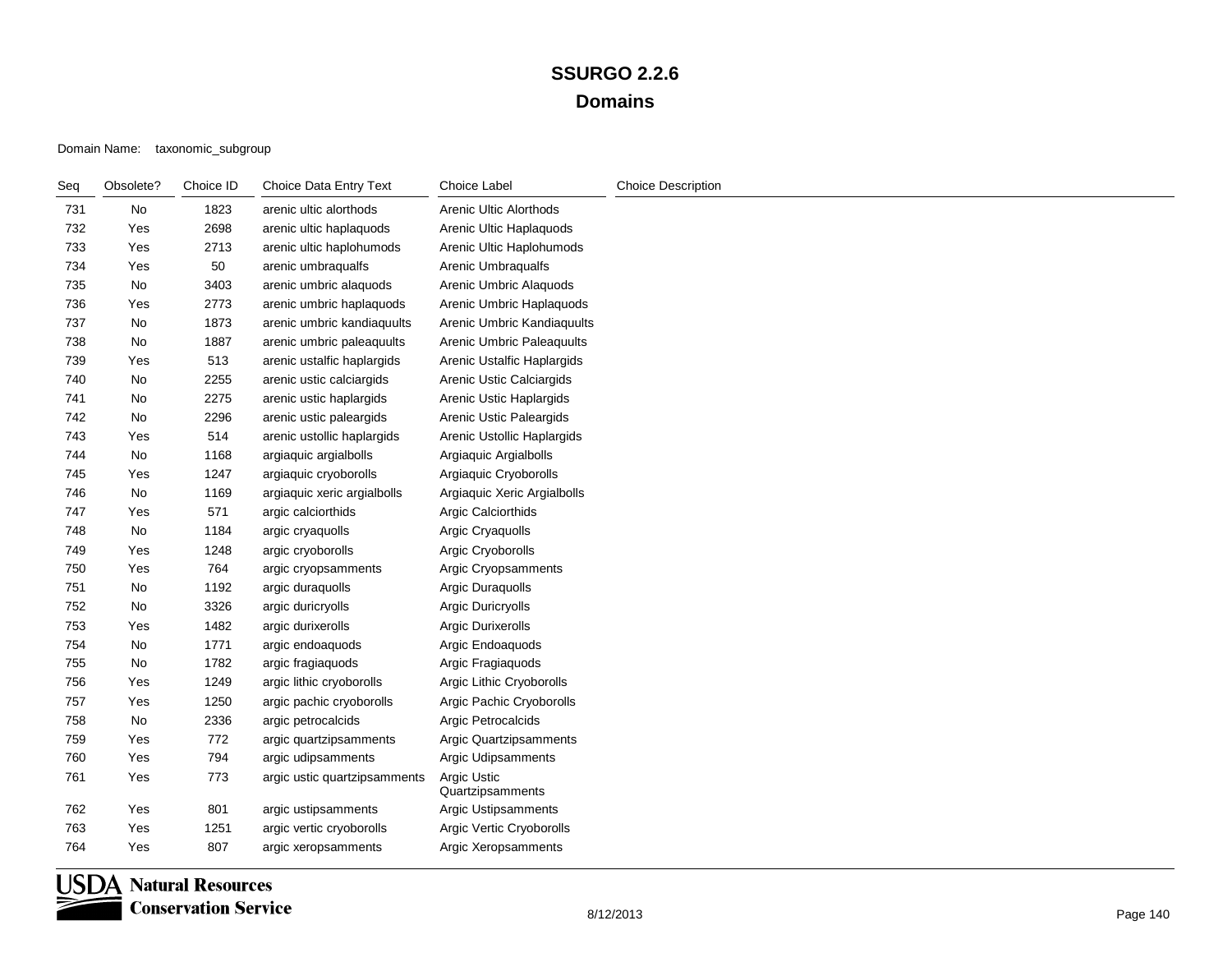| Seq | Obsolete? | Choice ID | Choice Data Entry Text     | <b>Choice Label</b>               | <b>Choice Description</b> |
|-----|-----------|-----------|----------------------------|-----------------------------------|---------------------------|
| 765 | Yes       | 2217      | argidic                    | Argidic                           |                           |
| 766 | No        | 2418      | argidic argidurids         | Argidic Argidurids                |                           |
| 767 | No        | 2494      | argidic durixerolls        | Argidic Durixerolls               |                           |
| 768 | No        | 2579      | argiduridic argixerolls    | Argiduridic Argixerolls           |                           |
| 769 | No        | 2495      | argiduridic durixerolls    | Argiduridic Durixerolls           |                           |
| 770 | No        | 2575      | argiduridic durustolls     | Argiduridic Durustolls            |                           |
| 771 | Yes       | 2216      | argixerollic               | Argixerollic                      |                           |
| 772 | Yes       | 1222      | aridic argiborolls         | Aridic Argiborolls                |                           |
| 773 | No        | 1365      | aridic argiustolls         | Aridic Argiustolls                |                           |
| 774 | No        | 1453      | aridic argixerolls         | Aridic Argixerolls                |                           |
| 775 | Yes       | 1237      | aridic calciborolls        | Aridic Calciborolls               |                           |
| 776 | Yes       | 1454      | aridic calcic argixerolls  | Aridic Calcic Argixerolls         |                           |
| 777 | No        | 3182      | aridic calciustepts        | <b>Aridic Calciustepts</b>        |                           |
| 778 | No        | 2123      | aridic calciusterts        | <b>Aridic Calciusterts</b>        |                           |
| 779 | No        | 1380      | aridic calciustolls        | Aridic Calciustolls               |                           |
| 780 | No        | 2171      | aridic calcixererts        | <b>Aridic Calcixererts</b>        |                           |
| 781 | No        | 1472      | aridic calcixerolls        | Aridic Calcixerolls               |                           |
| 782 | No        | 2047      | aridic duraquerts          | <b>Aridic Duraquerts</b>          |                           |
| 783 | Yes       | 1496      | aridic duric haploxerolls  | Aridic Duric Haploxerolls         |                           |
| 784 | Yes       | 3460      | aridic duric haplustolls   | Aridic Duric Haplustolls          |                           |
| 785 | No        | 2179      | aridic durixererts         | <b>Aridic Durixererts</b>         |                           |
| 786 | Yes       | 1483      | aridic durixerolls         | <b>Aridic Durixerolls</b>         |                           |
| 787 | Yes       | 3455      | aridic durochrepts         | Aridic Durochrepts                |                           |
| 788 | Yes       | 1392      | aridic durustolls          | Aridic Durustolls                 |                           |
| 789 | No        | 2053      | aridic dystraquerts        | Aridic Dystraquerts               |                           |
| 790 | No        | 3547      | aridic dystrustepts        | Aridic Dystrustepts               |                           |
| 791 | No        | 2134      | aridic dystrusterts        | <b>Aridic Dystrusterts</b>        |                           |
| 792 | No        | 2061      | aridic endoaquerts         | Aridic Endoaquerts                |                           |
| 793 | No        | 2071      | aridic epiaquerts          | <b>Aridic Epiaquerts</b>          |                           |
| 794 | Yes       | 3445      | aridic eutroboralfs        | <b>Aridic Eutroboralfs</b>        |                           |
| 795 | No        | 3499      | aridic glossic natrustalfs | <b>Aridic Glossic Natrustalfs</b> |                           |
| 796 | No        | 2141      | aridic gypsiusterts        | <b>Aridic Gypsiusterts</b>        |                           |
| 797 | Yes       | 1272      | aridic haploborolls        | Aridic Haploborolls               |                           |
| 798 | No        | 2187      | aridic haploxererts        | Aridic Haploxererts               |                           |
| 799 | No        | 1495      | aridic haploxerolls        | Aridic Haploxerolls               |                           |

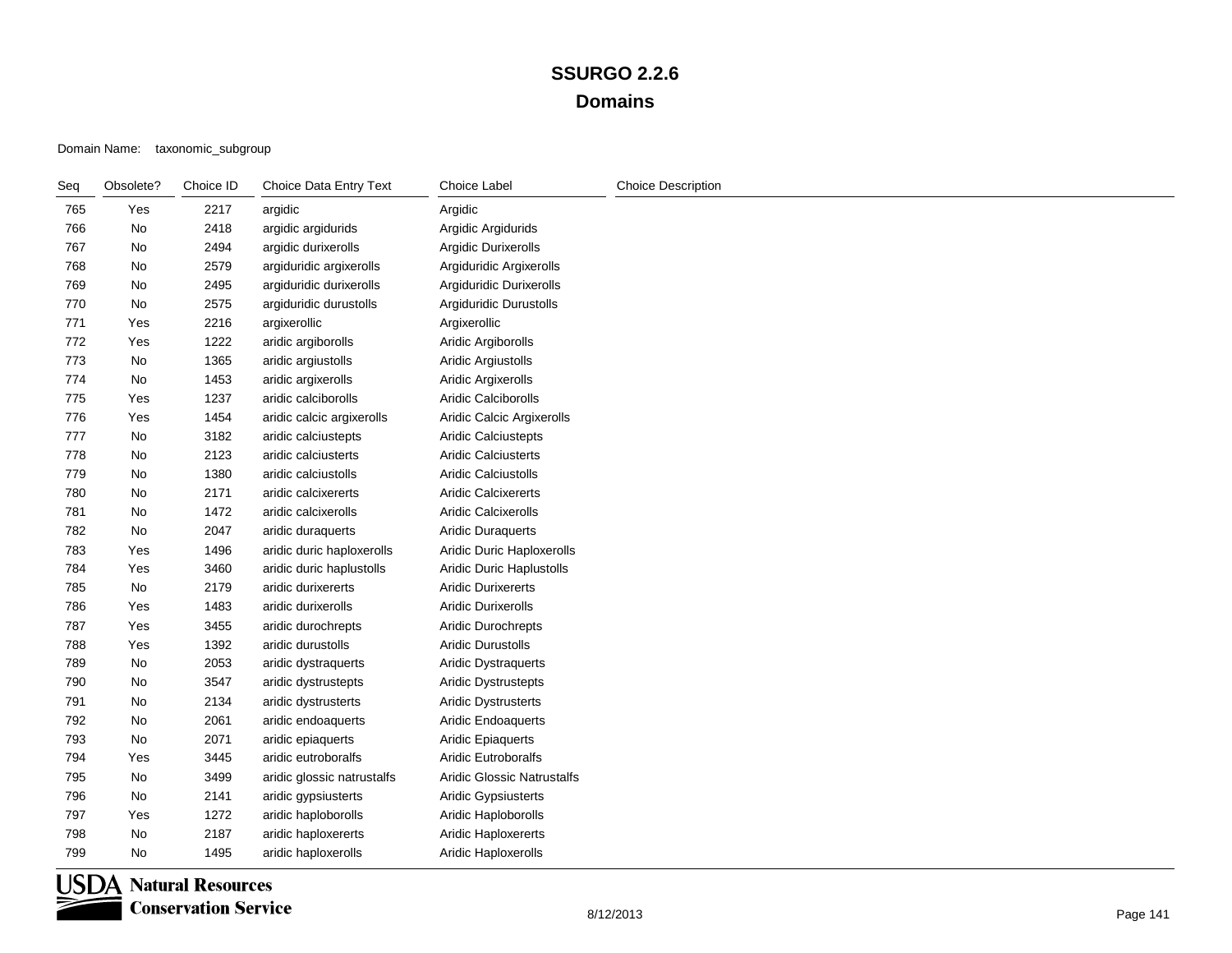| Seq | Obsolete? | Choice ID | Choice Data Entry Text         | <b>Choice Label</b>              | <b>Choice Description</b> |
|-----|-----------|-----------|--------------------------------|----------------------------------|---------------------------|
| 800 | No        | 187       | aridic haplustalfs             | <b>Aridic Haplustalfs</b>        |                           |
| 801 | No        | 3212      | aridic haplustepts             | Aridic Haplustepts               |                           |
| 802 | No        | 2150      | aridic haplusterts             | Aridic Haplusterts               |                           |
| 803 | No        | 1401      | aridic haplustolls             | Aridic Haplustolls               |                           |
| 804 | No        | 3725      | aridic humustepts              | Aridic Humustepts                |                           |
| 805 | No        | 201       | aridic kandiustalfs            | <b>Aridic Kandiustalfs</b>       |                           |
| 806 | No        | 2013      | aridic kandiustults            | <b>Aridic Kandiustults</b>       |                           |
| 807 | No        | 209       | aridic kanhaplustalfs          | Aridic Kanhaplustalfs            |                           |
| 808 | No        | 2023      | aridic kanhaplustults          | Aridic Kanhaplustults            |                           |
| 809 | No        | 3417      | aridic leptic haplusterts      | Aridic Leptic Haplusterts        |                           |
| 810 | No        | 2820      | aridic leptic natrustalfs      | Aridic Leptic Natrustalfs        |                           |
| 811 | No        | 3379      | aridic leptic natrustolls      | Aridic Leptic Natrustolls        |                           |
| 812 | No        | 3382      | aridic lithic argiustolls      | Aridic Lithic Argiustolls        |                           |
| 813 | No        | 3740      | aridic lithic argixerolls      | Aridic Lithic Argixerolls        |                           |
| 814 | No        | 3741      | aridic lithic calcixerolls     | Aridic Lithic Calcixerolls       |                           |
| 815 | No        | 3742      | aridic lithic haploxerolls     | Aridic Lithic Haploxerolls       |                           |
| 816 | No        | 3193      | aridic lithic haplustepts      | Aridic Lithic Haplustepts        |                           |
| 817 | No        | 3567      | aridic lithic haplustolls      | Aridic Lithic Haplustolls        |                           |
| 818 | Yes       | 2852      | aridic lithic ustochrepts      | Aridic Lithic Ustochrepts        |                           |
| 819 | No        | 3018      | aridic lithic ustorthents      | <b>Aridic Lithic Ustorthents</b> |                           |
| 820 | Yes       | 2619      | aridic natrargids              | Aridic Natrargids                |                           |
| 821 | Yes       | 1292      | aridic natriborolls            | Aridic Natriborolls              |                           |
| 822 | No        | 1523      | aridic natrixerolls            | <b>Aridic Natrixerolls</b>       |                           |
| 823 | No        | 2819      | aridic natrustalfs             | <b>Aridic Natrustalfs</b>        |                           |
| 824 | No        | 1425      | aridic natrustolls             | <b>Aridic Natrustolls</b>        |                           |
| 825 | Yes       | 2218      | aridic pachic                  | Aridic Pachic                    |                           |
| 826 | No        | 226       | aridic paleustalfs             | <b>Aridic Paleustalfs</b>        |                           |
| 827 | No        | 1432      | aridic paleustolls             | Aridic Paleustolls               |                           |
| 828 | No        | 1528      | aridic palexerolls             | <b>Aridic Palexerolls</b>        |                           |
| 829 | Yes       | 1529      | aridic petrocalcic palexerolls | Aridic Petrocalcic Palexerolls   |                           |
| 830 | No        | 2080      | aridic salaquerts              | <b>Aridic Salaquerts</b>         |                           |
| 831 | No        | 2164      | aridic salusterts              | <b>Aridic Salusterts</b>         |                           |
| 832 | Yes       | 3451      | aridic torriorthents           | <b>Aridic Torriorthents</b>      |                           |
| 833 | No        | 696       | aridic ustifluvents            | <b>Aridic Ustifluvents</b>       |                           |
| 834 | No        | 2506      | aridic ustipsamments           | Aridic Ustipsamments             |                           |

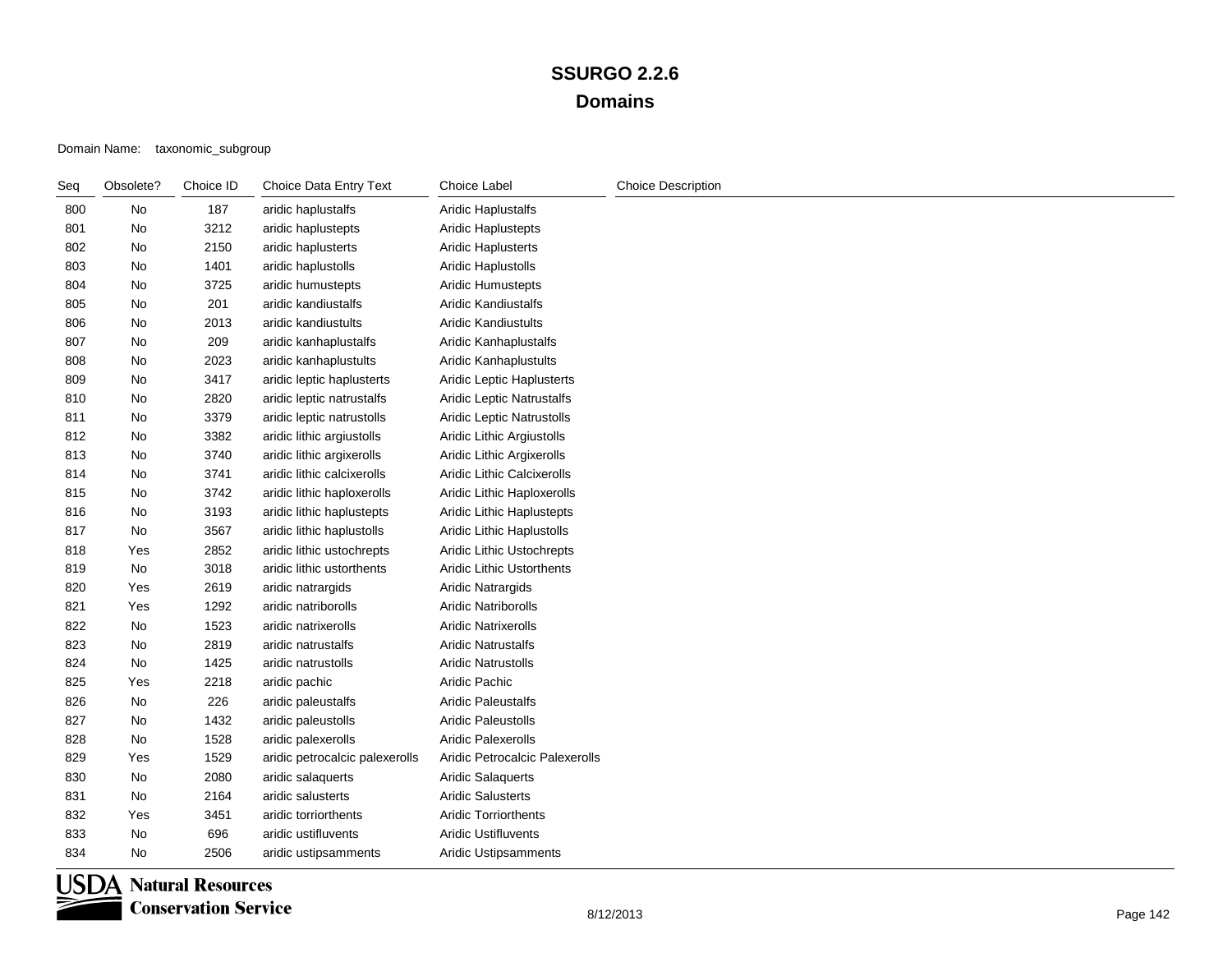| Seq | Obsolete? | Choice ID | Choice Data Entry Text       | <b>Choice Label</b>                 | <b>Choice Description</b> |
|-----|-----------|-----------|------------------------------|-------------------------------------|---------------------------|
| 835 | Yes       | 1058      | aridic ustochrepts           | Aridic Ustochrepts                  |                           |
| 836 | No        | 745       | aridic ustorthents           | <b>Aridic Ustorthents</b>           |                           |
| 837 | Yes       | 3457      | aridic ustropepts            | <b>Aridic Ustropepts</b>            |                           |
| 838 | Yes       | 1308      | aridic vermiborolls          | Aridic Vermiborolls                 |                           |
| 839 | Yes       | 1225      | boralfic argiborolls         | <b>Boralfic Argiborolls</b>         |                           |
| 840 | Yes       | 1366      | boralfic argiustolls         | <b>Boralfic Argiustolls</b>         |                           |
| 841 | Yes       | 1455      | boralfic argixerolls         | <b>Boralfic Argixerolls</b>         |                           |
| 842 | Yes       | 1253      | boralfic cryoborolls         | <b>Boralfic Cryoborolls</b>         |                           |
| 843 | Yes       | 2721      | boralfic cryorthods          | <b>Boralfic Cryorthods</b>          |                           |
| 844 | Yes       | 1252      | boralfic lithic cryoborolls  | <b>Boralfic Lithic Cryoborolls</b>  |                           |
| 845 | Yes       | 2858      | boralfic udertic argiborolls | <b>Boralfic Udertic Argiborolls</b> |                           |
| 846 | Yes       | 1224      | boralfic udic argiborolls    | <b>Boralfic Udic Argiborolls</b>    |                           |
| 847 | Yes       | 572       | borollic calciorthids        | <b>Borollic Calciorthids</b>        |                           |
| 848 | Yes       | 587       | borollic camborthids         | <b>Borollic Camborthids</b>         |                           |
| 849 | Yes       | 542       | borollic glossic natrargids  | <b>Borollic Glossic Natrargids</b>  |                           |
| 850 | Yes       | 516       | borollic haplargids          | <b>Borollic Haplargids</b>          |                           |
| 851 | Yes       | 573       | borollic lithic calciorthids | <b>Borollic Lithic Calciorthids</b> |                           |
| 852 | Yes       | 588       | borollic lithic camborthids  | <b>Borollic Lithic Camborthids</b>  |                           |
| 853 | Yes       | 517       | borollic lithic haplargids   | <b>Borollic Lithic Haplargids</b>   |                           |
| 854 | Yes       | 541       | borollic natrargids          | <b>Borollic Natrargids</b>          |                           |
| 855 | Yes       | 557       | borollic paleargids          | <b>Borollic Paleargids</b>          |                           |
| 856 | Yes       | 624       | borollic paleorthids         | <b>Borollic Paleorthids</b>         |                           |
| 857 | Yes       | 3452      | borollic torriorthents       | <b>Borollic Torriorthents</b>       |                           |
| 858 | Yes       | 589       | borollic vertic camborthids  | <b>Borollic Vertic Camborthids</b>  |                           |
| 859 | Yes       | 518       | borollic vertic haplargids   | <b>Borollic Vertic Haplargids</b>   |                           |
| 860 | Yes       | 556       | borollic vertic paleargids   | <b>Borollic Vertic Paleargids</b>   |                           |
| 861 | No        | 2872      | calciargidic argixerolls     | Calciargidic Argixerolls            |                           |
| 862 | Yes       | 2578      | calciargidic paleustolls     | Calciargidic Paleustolls            |                           |
| 863 | No        | 3100      | calcic anhyorthels           | <b>Calcic Anhyorthels</b>           |                           |
| 864 | No.       | 3055      | calcic anhyturbels           | <b>Calcic Anhyturbels</b>           |                           |
| 865 | No        | 2483      | calcic aquisalids            | <b>Calcic Aquisalids</b>            |                           |
| 866 | No        | 3552      | calcic argicryolls           | Calcic Argicryolls                  |                           |
| 867 | No        | 2444      | calcic argigypsids           | Calcic Argigypsids                  |                           |
| 868 | No        | 1325      | calcic argiudolls            | Calcic Argiudolls                   |                           |
| 869 | No        | 1457      | calcic argixerolls           | Calcic Argixerolls                  |                           |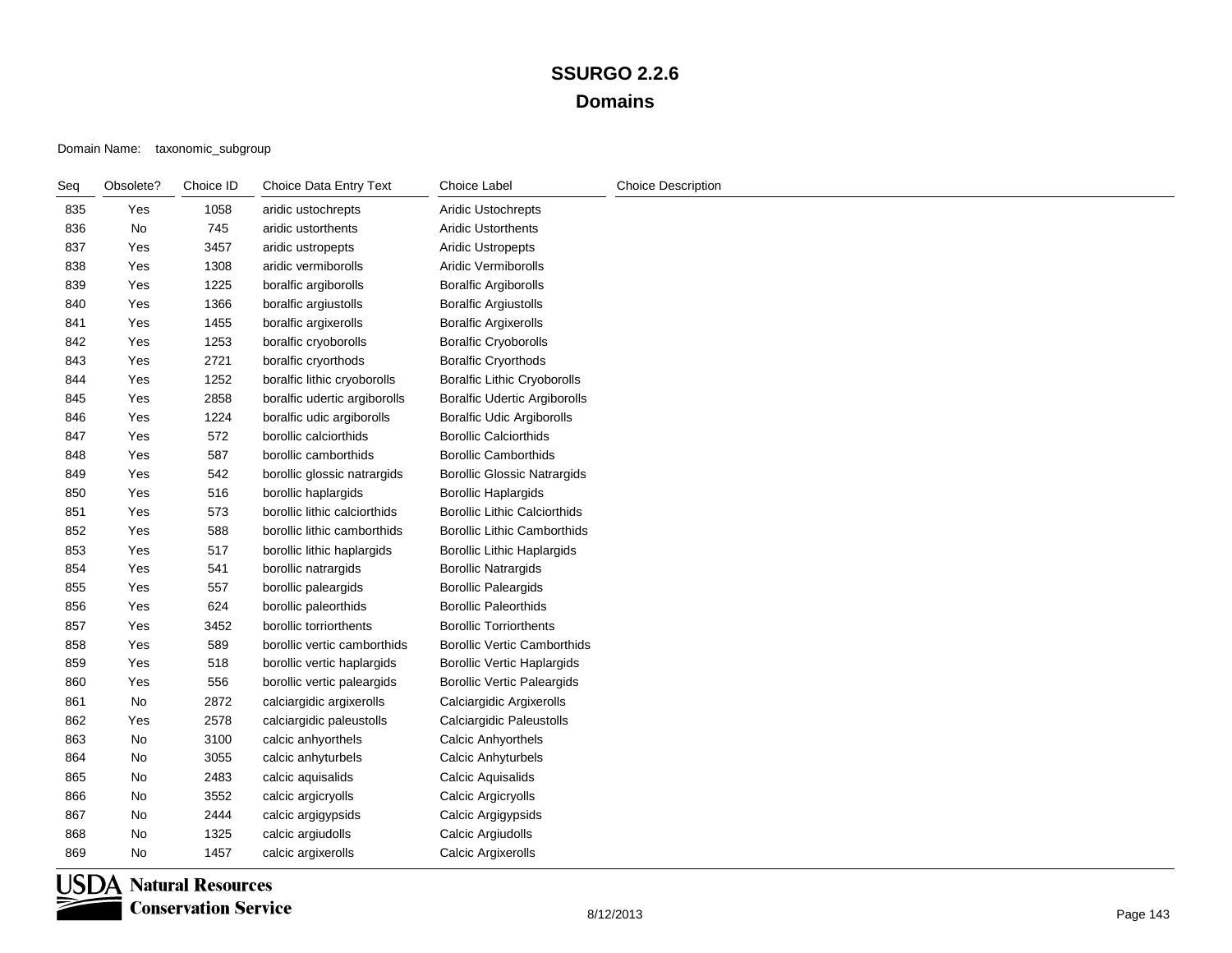| Seq | Obsolete? | Choice ID | Choice Data Entry Text     | <b>Choice Label</b>               | <b>Choice Description</b> |
|-----|-----------|-----------|----------------------------|-----------------------------------|---------------------------|
| 870 | No        | 1185      | calcic cryaquolls          | Calcic Cryaquolls                 |                           |
| 871 | Yes       | 1255      | calcic cryoborolls         | Calcic Cryoborolls                |                           |
| 872 | No        | 3554      | calcic duricryolls         | <b>Calcic Duricryolls</b>         |                           |
| 873 | No        | 2394      | calcic gypsicryids         | Calcic Gypsicryids                |                           |
| 874 | Yes       | 620       | calcic gypsiorthids        | Calcic Gypsiorthids               |                           |
| 875 | No        | 3621      | calcic haplocryepts        | Calcic Haplocryepts               |                           |
| 876 | No        | 3366      | calcic haplocryolls        | Calcic Haplocryolls               |                           |
| 877 | No        | 2488      | calcic haplosalids         | Calcic Haplosalids                |                           |
| 878 | No        | 2980      | calcic haplotorrands       | Calcic Haplotorrands              |                           |
| 879 | No        | 262       | calcic haploxeralfs        | <b>Calcic Haploxeralfs</b>        |                           |
| 880 | No        | 485       | calcic haploxerands        | <b>Calcic Haploxerands</b>        |                           |
| 881 | No        | 3259      | calcic haploxerepts        | <b>Calcic Haploxerepts</b>        |                           |
| 882 | No        | 1499      | calcic haploxerolls        | Calcic Haploxerolls               |                           |
| 883 | No        | 1341      | calcic hapludolls          | Calcic Hapludolls                 |                           |
| 884 | No        | 2812      | calcic haplustalfs         | <b>Calcic Haplustalfs</b>         |                           |
| 885 | No        | 459       | calcic haplustands         | <b>Calcic Haplustands</b>         |                           |
| 886 | No        | 3211      | calcic haplustepts         | Calcic Haplustepts                |                           |
| 887 | No        | 3416      | calcic haplusterts         | <b>Calcic Haplusterts</b>         |                           |
| 888 | No        | 2994      | calcic lithic petrocalcids | <b>Calcic Lithic Petrocalcids</b> |                           |
| 889 | No        | 3391      | calcic natrudolls          | <b>Calcic Natrudolls</b>          |                           |
| 890 | No        | 3551      | calcic pachic argicryolls  | Calcic Pachic Argicryolls         |                           |
| 891 | No        | 1456      | calcic pachic argixerolls  | Calcic Pachic Argixerolls         |                           |
| 892 | Yes       | 1254      | calcic pachic cryoborolls  | Calcic Pachic Cryoborolls         |                           |
| 893 | No        | 3363      | calcic pachic haplocryolls | Calcic Pachic Haplocryolls        |                           |
| 894 | No        | 1497      | calcic pachic haploxerolls | Calcic Pachic Haploxerolls        |                           |
| 895 | No        | 2298      | calcic paleargids          | Calcic Paleargids                 |                           |
| 896 | No        | 1353      | calcic paleudolls          | <b>Calcic Paleudolls</b>          |                           |
| 897 | No        | 1434      | calcic paleustolls         | <b>Calcic Paleustolls</b>         |                           |
| 898 | No        | 281       | calcic palexeralfs         | <b>Calcic Palexeralfs</b>         |                           |
| 899 | No        | 2337      | calcic petrocalcids        | <b>Calcic Petrocalcids</b>        |                           |
| 900 | No        | 2476      | calcic petrogypsids        | Calcic Petrogypsids               |                           |
| 901 | No        | 291       | calcic rhodoxeralfs        | <b>Calcic Rhodoxeralfs</b>        |                           |
| 902 | No        | 2813      | calcic udic haplustalfs    | Calcic Udic Haplustalfs           |                           |
| 903 | No        | 3210      | calcic udic haplustepts    | Calcic Udic Haplustepts           |                           |
| 904 | Yes       | 1059      | calcic udic ustochrepts    | Calcic Udic Ustochrepts           |                           |

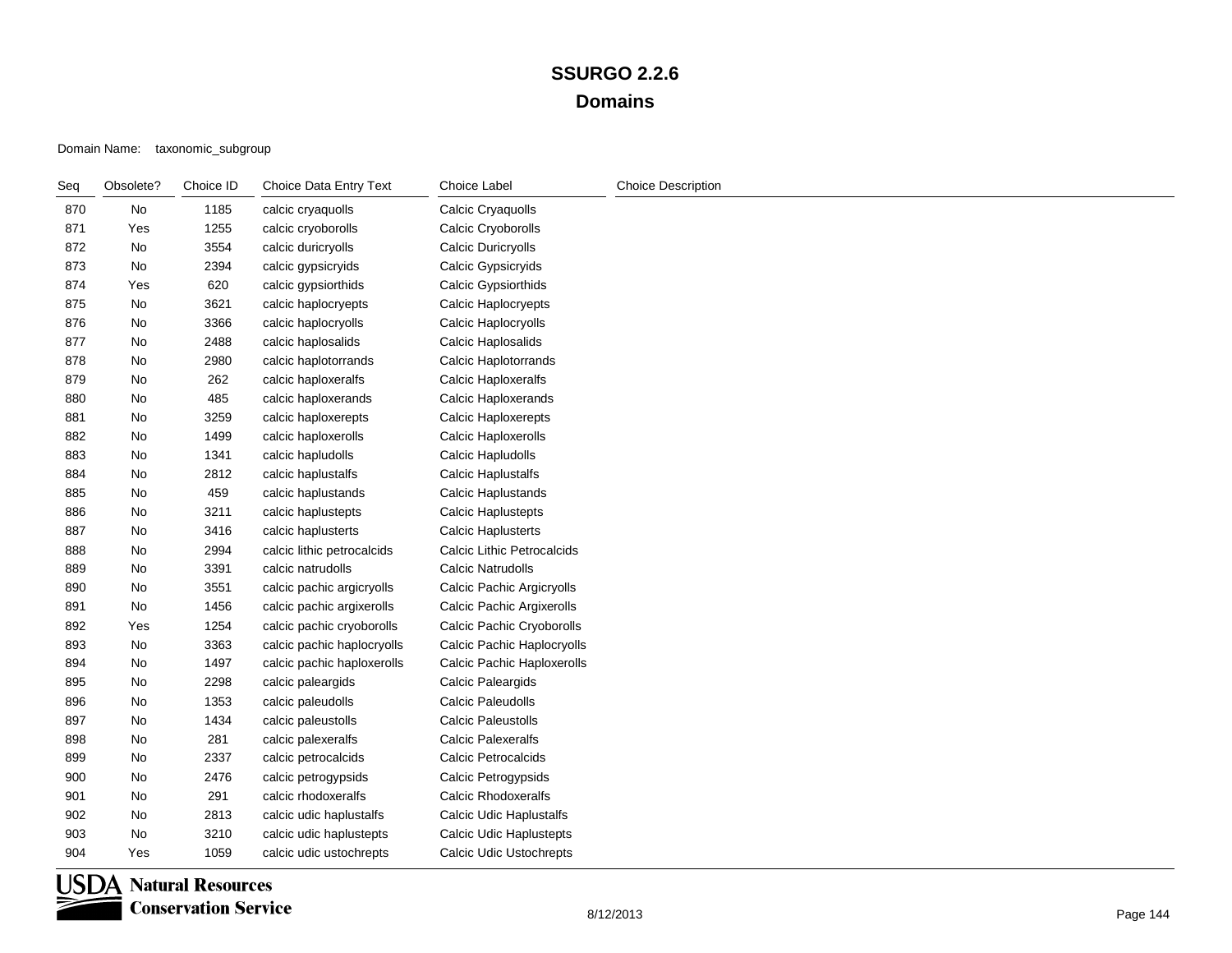#### Domain Name: taxonomic\_subgroup

| Seq | Obsolete? | Choice ID | Choice Data Entry Text     | <b>Choice Label</b>              | <b>Choice Description</b> |
|-----|-----------|-----------|----------------------------|----------------------------------|---------------------------|
| 905 | No        | 477       | calcic ustivitrands        | Calcic Ustivitrands              |                           |
| 906 | Yes       | 1061      | calcic ustochrepts         | Calcic Ustochrepts               |                           |
| 907 | No        | 367       | calcic vitritorrands       | Calcic Vitritorrands             |                           |
| 908 | No        | 3384      | calcidic argiustolls       | Calcidic Argiustolls             |                           |
| 909 | No        | 2580      | calcidic haploxerolls      | Calcidic Haploxerolls            |                           |
| 910 | No        | 2814      | calcidic haplustalfs       | Calcidic Haplustalfs             |                           |
| 911 | No        | 2556      | calcidic paleustalfs       | Calcidic Paleustalfs             |                           |
| 912 | No        | 3381      | calcidic paleustolls       | <b>Calcidic Paleustolls</b>      |                           |
| 913 | Yes       | 1498      | calciorthidic haploxerolls | Calciorthidic Haploxerolls       |                           |
| 914 | Yes       | 228       | calciorthidic paleustalfs  | <b>Calciorthidic Paleustalfs</b> |                           |
| 915 | Yes       | 1433      | calciorthidic paleustolls  | <b>Calciorthidic Paleustolls</b> |                           |
| 916 | Yes       | 1060      | calciorthidic ustochrepts  | Calciorthidic Ustochrepts        |                           |
| 917 | Yes       | 1077      | calcixerollic xerochrepts  | Calcixerollic Xerochrepts        |                           |
| 918 | Yes       | 619       | cambic gypsiorthids        | Cambic Gypsiorthids              |                           |
| 919 | No        | 2492      | cambidic durixerolls       | <b>Cambidic Durixerolls</b>      |                           |
| 920 | No        | 2427      | cambidic haplodurids       | Cambidic Haplodurids             |                           |
| 921 | No        | 2091      | chromic calcitorrerts      | <b>Chromic Calcitorrerts</b>     |                           |
| 922 | No        | 2124      | chromic calciusterts       | <b>Chromic Calciusterts</b>      |                           |
| 923 | No        | 2172      | chromic calcixererts       | <b>Chromic Calcixererts</b>      |                           |
| 924 | No        | 2048      | chromic duraquerts         | <b>Chromic Duraquerts</b>        |                           |
| 925 | No        | 2180      | chromic durixererts        | <b>Chromic Durixererts</b>       |                           |
| 926 | No        | 2054      | chromic dystraquerts       | <b>Chromic Dystraquerts</b>      |                           |
| 927 | No        | 2111      | chromic dystruderts        | Chromic Dystruderts              |                           |
| 928 | No        | 2135      | chromic dystrusterts       | <b>Chromic Dystrusterts</b>      |                           |
| 929 | No        | 2062      | chromic endoaquerts        | Chromic Endoaquerts              |                           |
| 930 | No        | 2072      | chromic epiaquerts         | <b>Chromic Epiaquerts</b>        |                           |
| 931 | No        | 2096      | chromic gypsitorrerts      | <b>Chromic Gypsitorrerts</b>     |                           |
| 932 | No        | 2142      | chromic gypsiusterts       | <b>Chromic Gypsiusterts</b>      |                           |
| 933 | No        | 2086      | chromic haplocryerts       | Chromic Haplocryerts             |                           |
| 934 | No        | 2098      | chromic haplotorrerts      | <b>Chromic Haplotorrerts</b>     |                           |
| 935 | No        | 2188      | chromic haploxererts       | <b>Chromic Haploxererts</b>      |                           |
| 936 | No        | 2117      | chromic hapluderts         | Chromic Hapluderts               |                           |
| 937 | No        | 2152      | chromic haplusterts        | <b>Chromic Haplusterts</b>       |                           |
| 938 | Yes       | 2760      | chromic pelloxererts       | <b>Chromic Pelloxererts</b>      |                           |
| 939 | No        | 2081      | chromic salaquerts         | <b>Chromic Salaquerts</b>        |                           |

**USDA** Natural Resources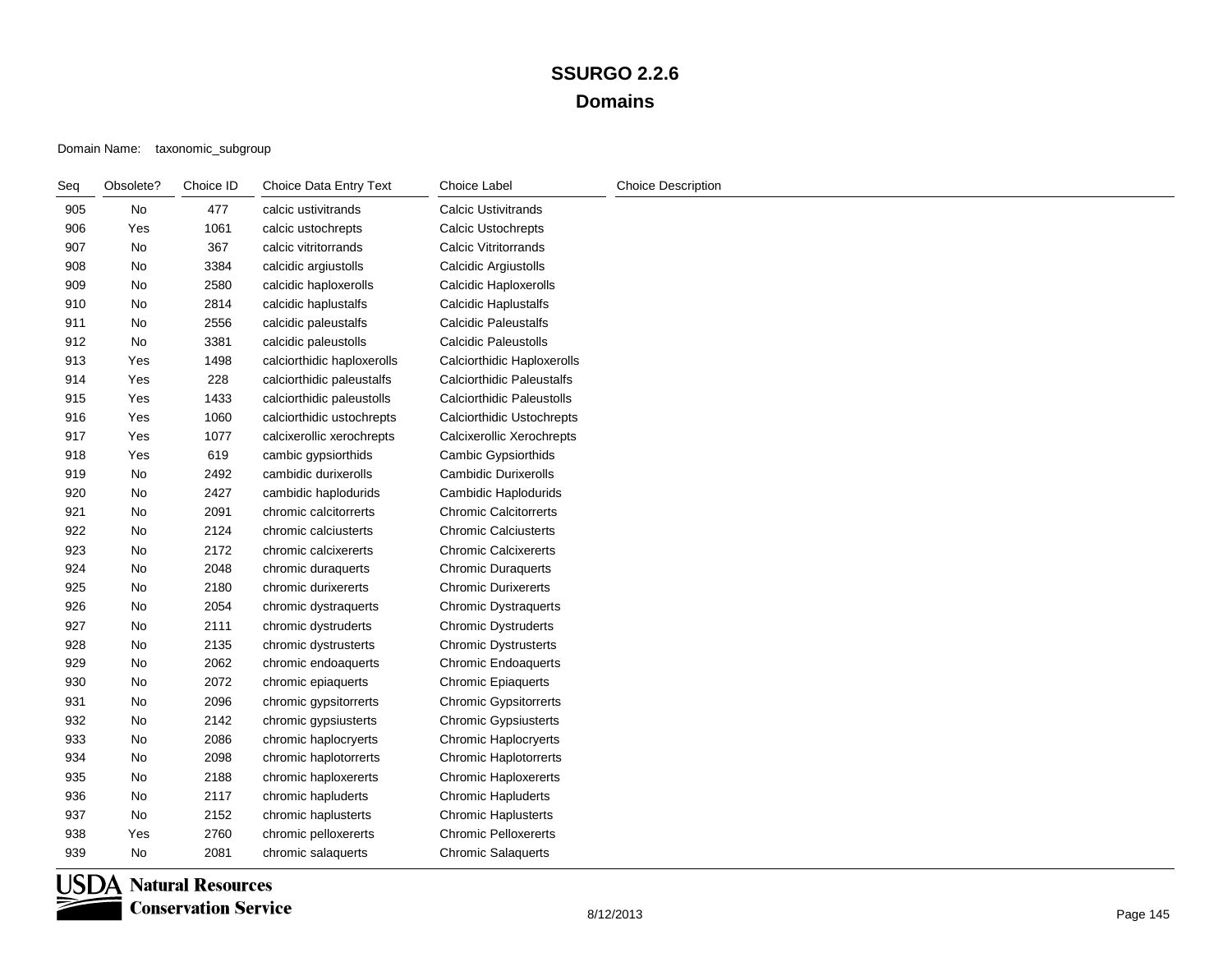| Seq | Obsolete? | Choice ID | Choice Data Entry Text       | Choice Label                        | <b>Choice Description</b> |
|-----|-----------|-----------|------------------------------|-------------------------------------|---------------------------|
| 940 | No        | 2105      | chromic salitorrerts         | <b>Chromic Salitorrerts</b>         |                           |
| 941 | No        | 2165      | chromic salusterts           | <b>Chromic Salusterts</b>           |                           |
| 942 | No        | 2151      | chromic udic haplusterts     | <b>Chromic Udic Haplusterts</b>     |                           |
| 943 | No        | 2509      | chromic vertic albaqualfs    | Chromic Vertic Albaqualfs           |                           |
| 944 | No        | 2907      | chromic vertic endoaqualfs   | Chromic Vertic Endoaqualfs          |                           |
| 945 | No        | 2514      | chromic vertic epiaqualfs    | <b>Chromic Vertic Epiaqualfs</b>    |                           |
| 946 | No        | 2517      | chromic vertic hapludalfs    | Chromic Vertic Hapludalfs           |                           |
| 947 | Yes       | 2219      | chromudic                    | Chromudic                           |                           |
| 948 | Yes       | 3480      | cryic fragiorthods           | Cryic Fragiorthods                  |                           |
| 949 | Yes       | 1314      | cryic lithic rendolls        | Cryic Lithic Rendolls               |                           |
| 950 | Yes       | 1302      | cryic pachic paleborolls     | Cryic Pachic Paleborolls            |                           |
| 951 | Yes       | 1303      | cryic paleborolls            | Cryic Paleborolls                   |                           |
| 952 | Yes       | 1820      | cryic placohumods            | Cryic Placohumods                   |                           |
| 953 | Yes       | 1315      | cryic rendolls               | Cryic Rendolls                      |                           |
| 954 | Yes       | 843       | cryic sphagnofibrists        | Cryic Sphagnofibrists               |                           |
| 955 | No        | 1186      | cumulic cryaquolls           | <b>Cumulic Cryaquolls</b>           |                           |
| 956 | Yes       | 1256      | cumulic cryoborolls          | <b>Cumulic Cryoborolls</b>          |                           |
| 957 | No        | 1197      | cumulic endoaquolls          | <b>Cumulic Endoaquolls</b>          |                           |
| 958 | No        | 1206      | cumulic epiaquolls           | <b>Cumulic Epiaquolls</b>           |                           |
| 959 | Yes       | 2593      | cumulic haplaquolls          | <b>Cumulic Haplaquolls</b>          |                           |
| 960 | Yes       | 1274      | cumulic haploborolls         | Cumulic Haploborolls                |                           |
| 961 | No        | 3359      | cumulic haplocryolls         | Cumulic Haplocryolls                |                           |
| 962 | No        | 3558      | cumulic haplogelolls         | Cumulic Haplogelolls                |                           |
| 963 | No        | 1501      | cumulic haploxerolls         | <b>Cumulic Haploxerolls</b>         |                           |
| 964 | No        | 1342      | cumulic hapludolls           | <b>Cumulic Hapludolls</b>           |                           |
| 965 | Yes       | 1149      | cumulic haplumbrepts         | <b>Cumulic Haplumbrepts</b>         |                           |
| 966 | <b>No</b> | 1402      | cumulic haplustolls          | <b>Cumulic Haplustolls</b>          |                           |
| 967 | No        | 979       | cumulic humaquepts           | <b>Cumulic Humaquepts</b>           |                           |
| 968 | No        | 3733      | cumulic humixerepts          | <b>Cumulic Humixerepts</b>          |                           |
| 969 | No        | 3714      | cumulic humudepts            | <b>Cumulic Humudepts</b>            |                           |
| 970 | No        | 3062      | cumulic molliturbels         | <b>Cumulic Molliturbels</b>         |                           |
| 971 | No        | 3107      | cumulic mollorthels          | <b>Cumulic Mollorthels</b>          |                           |
| 972 | Yes       | 2862      | cumulic udertic haploborolls | <b>Cumulic Udertic Haploborolls</b> |                           |
| 973 | Yes       | 1273      | cumulic udic haploborolls    | Cumulic Udic Haploborolls           |                           |
| 974 | No        | 1500      | cumulic ultic haploxerolls   | <b>Cumulic Ultic Haploxerolls</b>   |                           |

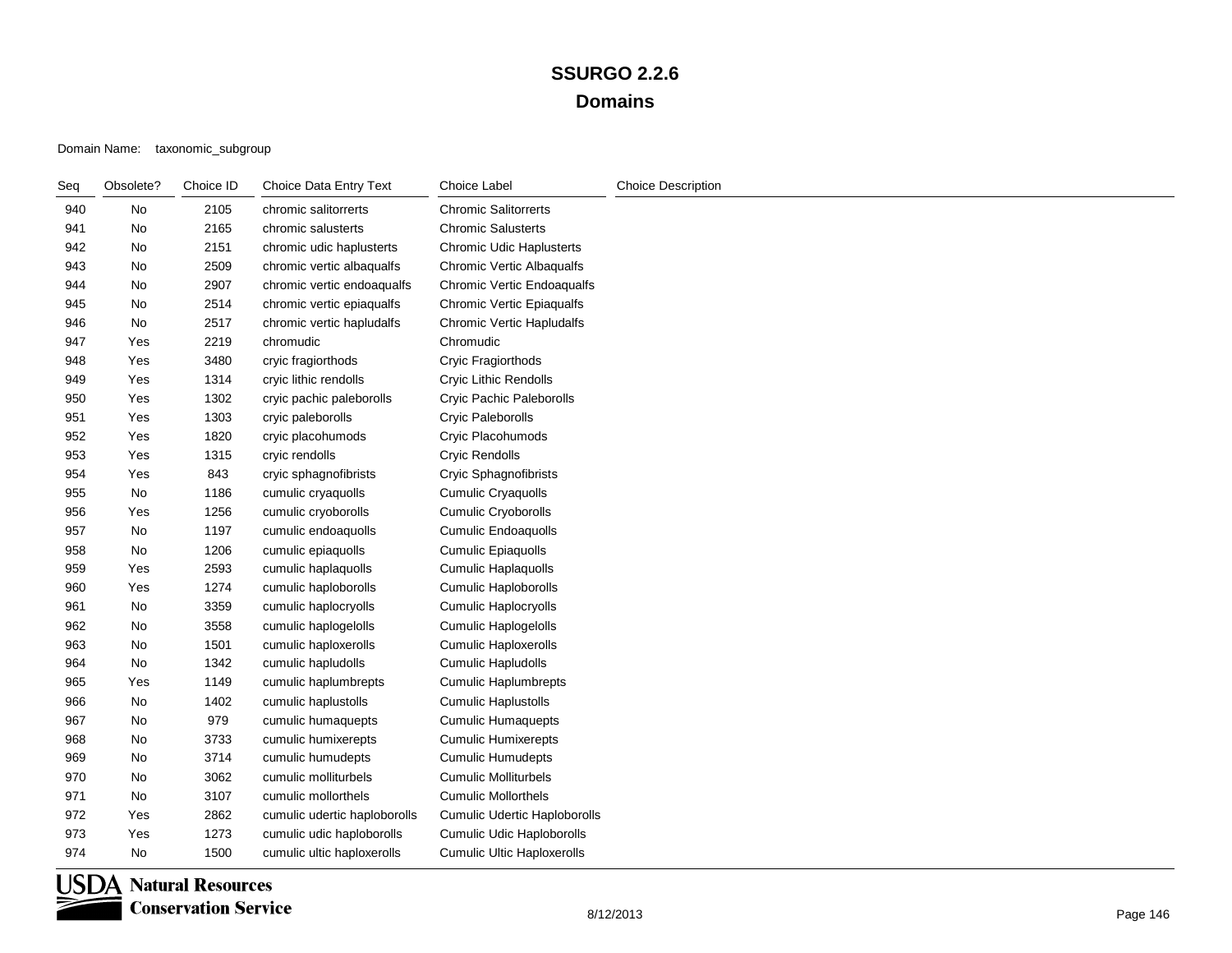### Domain Name: taxonomic\_subgroup

| Seq  | Obsolete? | Choice ID | Choice Data Entry Text      | Choice Label                      | <b>Choice Description</b> |
|------|-----------|-----------|-----------------------------|-----------------------------------|---------------------------|
| 975  | No        | 3070      | cumulic umbriturbels        | <b>Cumulic Umbriturbels</b>       |                           |
| 976  | No        | 3115      | cumulic umbrorthels         | <b>Cumulic Umbrorthels</b>        |                           |
| 977  | No        | 2522      | cumulic vertic endoaquolls  | <b>Cumulic Vertic Endoaquolls</b> |                           |
| 978  | No        | 2524      | cumulic vertic epiaquolls   | <b>Cumulic Vertic Epiaquolls</b>  |                           |
| 979  | Yes       | 2863      | cumulic vertic haploborolls | Cumulic Vertic Haploborolls       |                           |
| 980  | Yes       | 1459      | durargidic argixerolls      | Durargidic Argixerolls            |                           |
| 981  | No        | 1754      | duric alaquods              | Duric Alaquods                    |                           |
| 982  | No        | 1367      | duric argiustolls           | Duric Argiustolls                 |                           |
| 983  | No        | 1458      | duric argixerolls           | Duric Argixerolls                 |                           |
| 984  | Yes       | 574       | duric calciorthids          | Duric Calciorthids                |                           |
| 985  | Yes       | 590       | duric camborthids           | <b>Duric Camborthids</b>          |                           |
| 986  | No        | 1761      | duric cryaquods             | Duric Cryaquods                   |                           |
| 987  | Yes       | 1257      | duric cryoborolls           | Duric Cryoborolls                 |                           |
| 988  | No        | 306       | duric endoaquands           | Duric Endoaquands                 |                           |
| 989  | No        | 1198      | duric endoaquolls           | Duric Endoaquolls                 |                           |
| 990  | No        | 314       | duric epiaquands            | Duric Epiaquands                  |                           |
| 991  | No        | 1207      | duric epiaquolls            | Duric Epiaquolls                  |                           |
| 992  | No        | 3144      | duric halaquepts            | Duric Halaquepts                  |                           |
| 993  | Yes       | 2676      | duric haplaquolls           | Duric Haplaquolls                 |                           |
| 994  | Yes       | 519       | duric haplargids            | Duric Haplargids                  |                           |
| 995  | No        | 2320      | duric haplocalcids          | Duric Haplocalcids                |                           |
| 996  | Yes       | 2726      | duric haplorthods           | Duric Haplorthods                 |                           |
| 997  | No        | 2485      | duric haplosalids           | Duric Haplosalids                 |                           |
| 998  | No        | 2979      | duric haplotorrands         | Duric Haplotorrands               |                           |
| 999  | No        | 1502      | duric haploxerolls          | Duric Haploxerolls                |                           |
| 1000 | No        | 401       | duric hapludands            | Duric Hapludands                  |                           |
| 1001 | No        | 1403      | duric haplustolls           | Duric Haplustolls                 |                           |
| 1002 | No        | 327       | duric histic placaquands    | Duric Histic Placaquands          |                           |
| 1003 | Yes       | 543       | duric natrargids            | Duric Natrargids                  |                           |
| 1004 | No        | 1524      | duric natrixerolls          | <b>Duric Natrixerolls</b>         |                           |
| 1005 | No        | 1426      | duric natrustolls           | <b>Duric Natrustolls</b>          |                           |
| 1006 | Yes       | 558       | duric paleargids            | Duric Paleargids                  |                           |
| 1007 | No        | 3371      | duric palexerolls           | <b>Duric Palexerolls</b>          |                           |
| 1008 | No        | 2309      | duric petroargids           | Duric Petroargids                 |                           |
| 1009 | No        | 2406      | duric petrocryids           | <b>Duric Petrocryids</b>          |                           |

**USDA** Natural Resources **Conservation Service**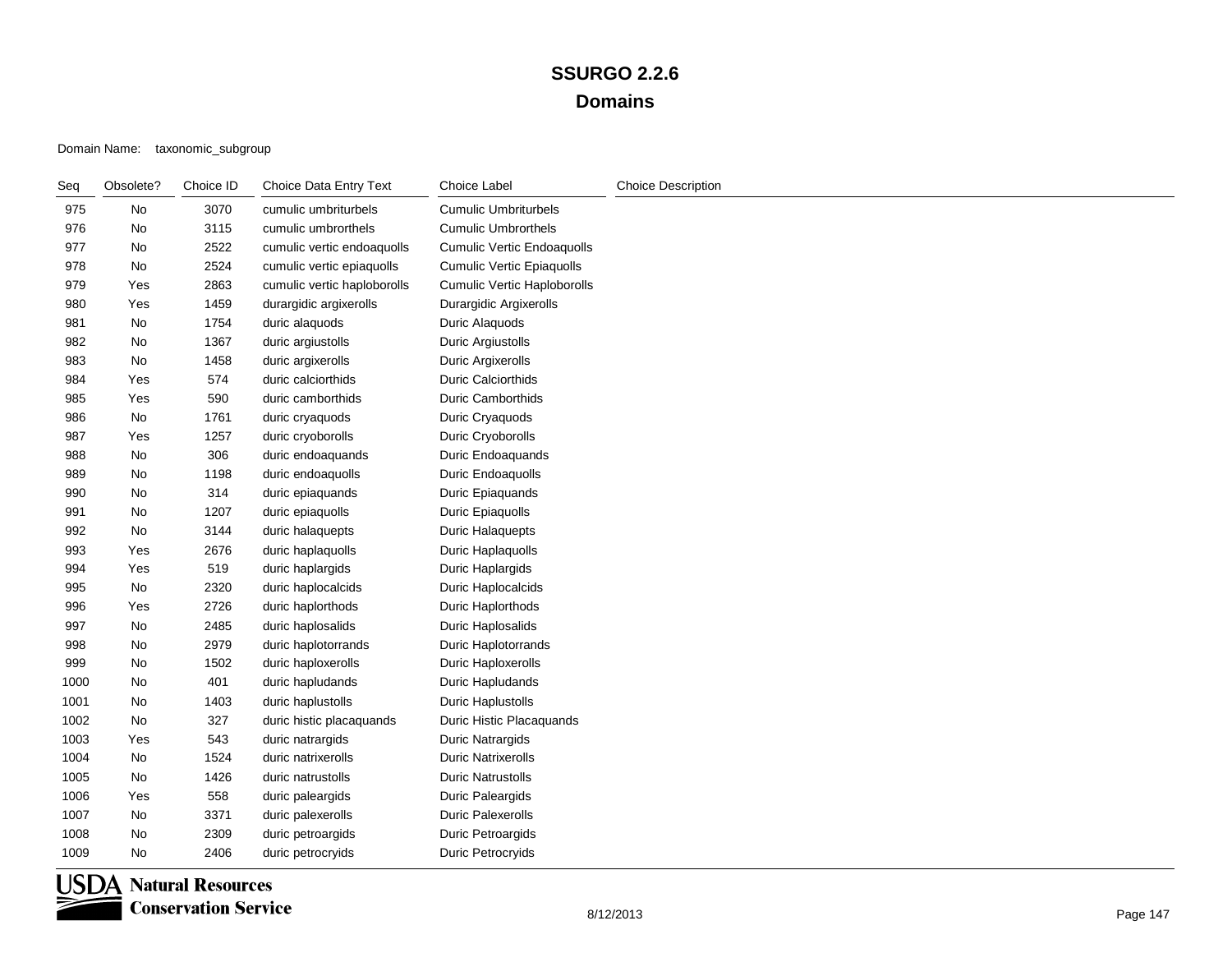### Domain Name: taxonomic\_subgroup

| Seq  | Obsolete? | Choice ID | Choice Data Entry Text       | <b>Choice Label</b>                | <b>Choice Description</b> |
|------|-----------|-----------|------------------------------|------------------------------------|---------------------------|
| 1010 | No        | 326       | duric placaquands            | Duric Placaquands                  |                           |
| 1011 | No        | 3474      | duric torriarents            | <b>Duric Torriarents</b>           |                           |
| 1012 | No        | 2891      | duric torrifluvents          | <b>Duric Torrifluvents</b>         |                           |
| 1013 | No        | 2894      | duric torriorthents          | <b>Duric Torriorthents</b>         |                           |
| 1014 | Yes       | 2896      | duric torripsamments         | <b>Duric Torripsamments</b>        |                           |
| 1015 | No        | 332       | duric vitraquands            | Duric Vitraquands                  |                           |
| 1016 | No        | 368       | duric vitritorrands          | <b>Duric Vitritorrands</b>         |                           |
| 1017 | No        | 3006      | duric xerarents              | <b>Duric Xerarents</b>             |                           |
| 1018 | No        | 2319      | duric xeric haplocalcids     | Duric Xeric Haplocalcids           |                           |
| 1019 | No        | 2308      | duric xeric petroargids      | Duric Xeric Petroargids            |                           |
| 1020 | No        | 2405      | duric xeric petrocryids      | <b>Duric Xeric Petrocryids</b>     |                           |
| 1021 | No        | 2892      | duric xeric torrifluvents    | <b>Duric Xeric Torrifluvents</b>   |                           |
| 1022 | Yes       | 2895      | duric xeric torriorthents    | <b>Duric Xeric Torriorthents</b>   |                           |
| 1023 | Yes       | 2897      | duric xeric torripsamments   | Duric Xeric Torripsamments         |                           |
| 1024 | No        | 2900      | duridic haploxerolls         | Duridic Haploxerolls               |                           |
| 1025 | Yes       | 2557      | duridic torrifluvents        | <b>Duridic Torrifluvents</b>       |                           |
| 1026 | Yes       | 2558      | duridic xeric torrifluvents  | <b>Duridic Xeric Torrifluvents</b> |                           |
| 1027 | Yes       | 2510      | durinodic albaqualfs         | <b>Durinodic Albaqualfs</b>        |                           |
| 1028 | No        | 2346      | durinodic aquicambids        | Durinodic Aquicambids              |                           |
| 1029 | No        | 2258      | durinodic calciargids        | Durinodic Calciargids              |                           |
| 1030 | No        | 2266      | durinodic gypsiargids        | Durinodic Gypsiargids              |                           |
| 1031 | No        | 2277      | durinodic haplargids         | Durinodic Haplargids               |                           |
| 1032 | No        | 2322      | durinodic haplocalcids       | <b>Durinodic Haplocalcids</b>      |                           |
| 1033 | No        | 2361      | durinodic haplocambids       | Durinodic Haplocambids             |                           |
| 1034 | No        | 2286      | durinodic natrargids         | <b>Durinodic Natrargids</b>        |                           |
| 1035 | No        | 2300      | durinodic paleargids         | <b>Durinodic Paleargids</b>        |                           |
| 1036 | No        | 2563      | durinodic ustorthents        | <b>Durinodic Ustorthents</b>       |                           |
| 1037 | No        | 2345      | durinodic xeric aquicambids  | Durinodic Xeric Aquicambids        |                           |
| 1038 | No        | 2257      | durinodic xeric calciargids  | Durinodic Xeric Calciargids        |                           |
| 1039 | No        | 2276      | durinodic xeric haplargids   | Durinodic Xeric Haplargids         |                           |
| 1040 | No        | 2321      | durinodic xeric haplocalcids | Durinodic Xeric Haplocalcids       |                           |
| 1041 | No        | 2360      | durinodic xeric haplocambids | Durinodic Xeric<br>Haplocambids    |                           |
| 1042 | No        | 2285      | durinodic xeric natrargids   | Durinodic Xeric Natrargids         |                           |
| 1043 | No        | 2299      | durinodic xeric paleargids   | Durinodic Xeric Paleargids         |                           |

**USDA** Natural Resources **Conservation Service**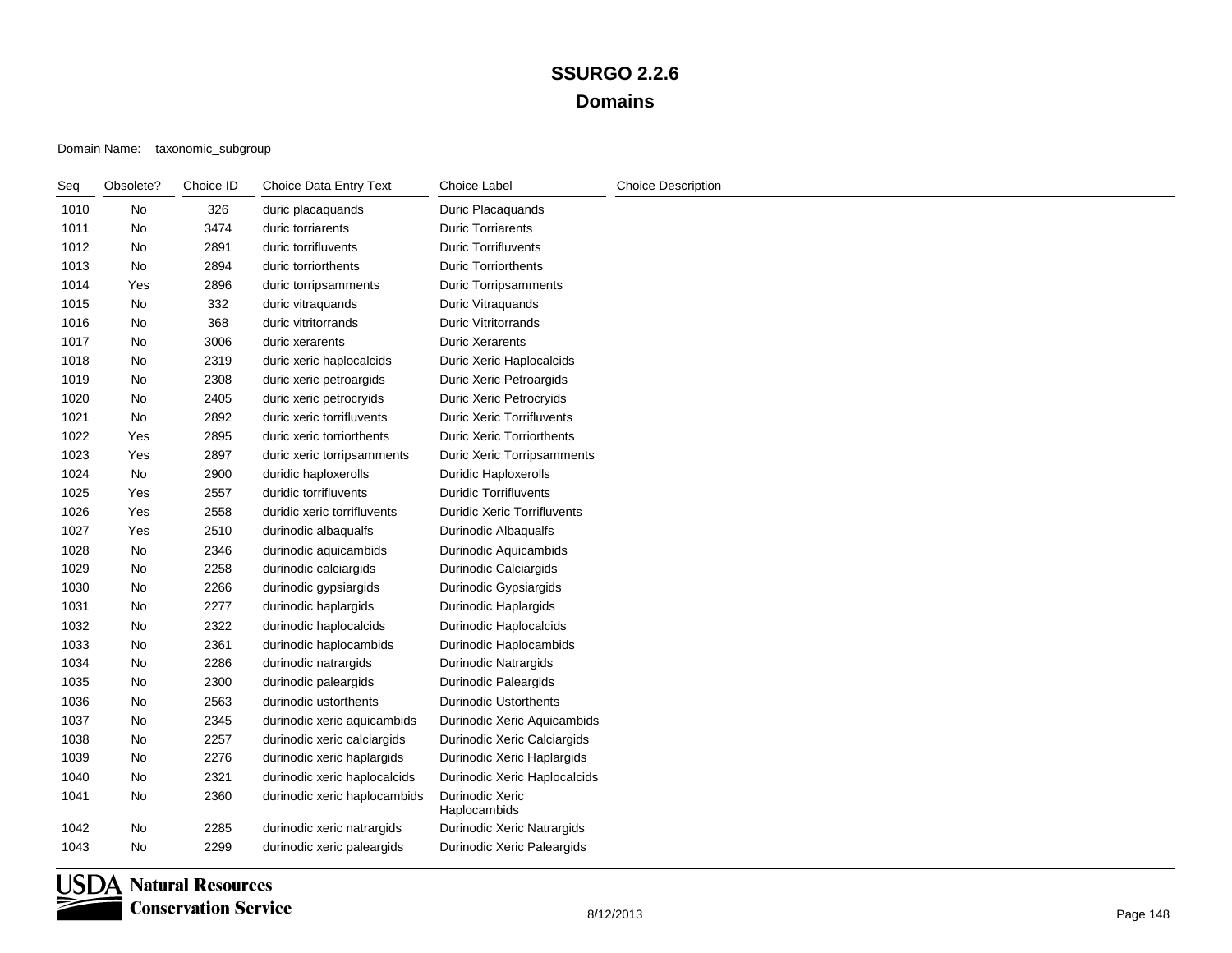| Seq  | Obsolete? | Choice ID | Choice Data Entry Text              | Choice Label                             | <b>Choice Description</b> |
|------|-----------|-----------|-------------------------------------|------------------------------------------|---------------------------|
| 1044 | No        | 2559      | durinodic xerofluvents              | <b>Durinodic Xerofluvents</b>            |                           |
| 1045 | No        | 2568      | durinodic xeropsamments             | Durinodic Xeropsamments                  |                           |
| 1046 | No        | 2564      | durinodic xerorthents               | <b>Durinodic Xerorthents</b>             |                           |
| 1047 | Yes       | 575       | durixerollic calciorthids           | <b>Durixerollic Calciorthids</b>         |                           |
| 1048 | Yes       | 591       | durixerollic camborthids            | <b>Durixerollic Camborthids</b>          |                           |
| 1049 | Yes       | 520       | durixerollic haplargids             | <b>Durixerollic Haplargids</b>           |                           |
| 1050 | Yes       | 592       | durixerollic lithic camborthids     | Durixerollic Lithic<br>Camborthids       |                           |
| 1051 | Yes       | 544       | durixerollic natrargids             | <b>Durixerollic Natrargids</b>           |                           |
| 1052 | Yes       | 2220      | durochreptic                        | Durochreptic                             |                           |
| 1053 | Yes       | 5         | durorthidic albaqualfs              | Durorthidic Albaqualfs                   |                           |
| 1054 | Yes       | 676       | durorthidic torrifluvents           | <b>Durorthidic Torrifluvents</b>         |                           |
| 1055 | Yes       | 719       | durorthidic torriorthents           | <b>Durorthidic Torriorthents</b>         |                           |
| 1056 | Yes       | 783       | durorthidic torripsamments          | <b>Durorthidic Torripsamments</b>        |                           |
| 1057 | Yes       | 746       | durorthidic ustorthents             | <b>Durorthidic Ustorthents</b>           |                           |
| 1058 | Yes       | 677       | durorthidic xeric torrifluvents     | Durorthidic Xeric                        |                           |
| 1059 | Yes       | 720       | durorthidic xeric torriorthents     | Durorthidic Xeric<br>Torriorthents       |                           |
| 1060 | Yes       | 784       | durorthidic xeric<br>torripsamments | Durorthidic Xeric<br>Torripsamments      |                           |
| 1061 | Yes       | 704       | durorthidic xerofluvents            | <b>Durorthidic Xerofluvents</b>          |                           |
| 1062 | Yes       | 808       | durorthidic xeropsamments           | Durorthidic Xeropsamments                |                           |
| 1063 | Yes       | 757       | durorthidic xerorthents             | Durorthidic Xerorthents                  |                           |
| 1064 | Yes       | 2633      | dystric cryandepts                  | <b>Dystric Cryandepts</b>                |                           |
| 1065 | Yes       | 1002      | dystric cryochrepts                 | <b>Dystric Cryochrepts</b>               |                           |
| 1066 | Yes       | 3458      | dystric cryumbrepts                 | <b>Dystric Cryumbrepts</b>               |                           |
| 1067 | Yes       | 1011      | dystric durochrepts                 | <b>Dystric Durochrepts</b>               |                           |
| 1068 | Yes       | 1012      | dystric entic durochrepts           | <b>Dystric Entic Durochrepts</b>         |                           |
| 1069 | Yes       | 1037      | dystric eutrochrepts                | <b>Dystric Eutrochrepts</b>              |                           |
| 1070 | No        | 3290      | dystric eutrudepts                  | <b>Dystric Eutrudepts</b>                |                           |
| 1071 | Yes       | 1038      | dystric fluventic eutrochrepts      | <b>Dystric Fluventic</b><br>Eutrochrepts |                           |
| 1072 | No        | 3287      | dystric fluventic eutrudepts        | <b>Dystric Fluventic Eutrudepts</b>      |                           |
| 1073 | Yes       | 1079      | dystric fluventic xerochrepts       | <b>Dystric Fluventic Xerochrepts</b>     |                           |
| 1074 | <b>No</b> | 460       | dystric haplustands                 | <b>Dystric Haplustands</b>               |                           |
| 1075 | No        | 3213      | dystric haplustepts                 | <b>Dystric Haplustepts</b>               |                           |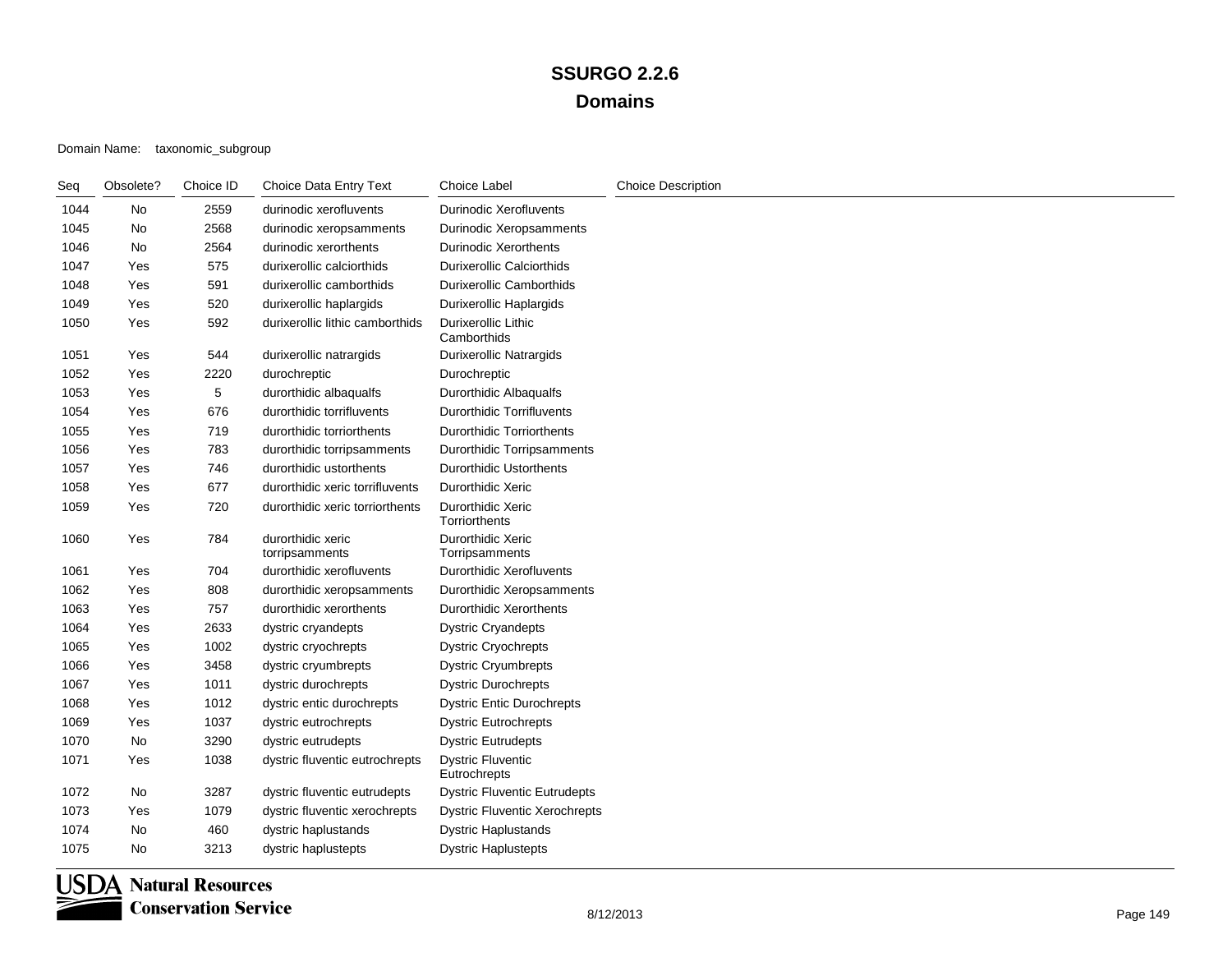### Domain Name: taxonomic\_subgroup

| Seq  | Obsolete? | Choice ID | Choice Data Entry Text      | Choice Label                       | <b>Choice Description</b> |
|------|-----------|-----------|-----------------------------|------------------------------------|---------------------------|
| 1076 | Yes       | 2634      | dystric lithic cryandepts   | <b>Dystric Lithic Cryandepts</b>   |                           |
| 1077 | Yes       | 1080      | dystric lithic xerochrepts  | <b>Dystric Lithic Xerochrepts</b>  |                           |
| 1078 | Yes       | 1062      | dystric ustochrepts         | <b>Dystric Ustochrepts</b>         |                           |
| 1079 | No        | 461       | dystric vitric haplustands  | <b>Dystric Vitric Haplustands</b>  |                           |
| 1080 | Yes       | 1078      | dystric xerochrepts         | <b>Dystric Xerochrepts</b>         |                           |
| 1081 | No        | 809       | dystric xeropsamments       | <b>Dystric Xeropsamments</b>       |                           |
| 1082 | No        | 758       | dystric xerorthents         | <b>Dystric Xerorthents</b>         |                           |
| 1083 | Yes       | 2221      | dystropeptic                | Dystropeptic                       |                           |
| 1084 | No        | 1825      | entic alorthods             | <b>Entic Alorthods</b>             |                           |
| 1085 | No        | 2092      | entic calcitorrerts         | <b>Entic Calcitorrents</b>         |                           |
| 1086 | No        | 2125      | entic calciusterts          | <b>Entic Calciusterts</b>          |                           |
| 1087 | No        | 2173      | entic calcixererts          | <b>Entic Calcixererts</b>          |                           |
| 1088 | Yes       | 2758      | entic chromoxererts         | <b>Entic Chromoxererts</b>         |                           |
| 1089 | Yes       | 2746      | entic chromuderts           | <b>Entic Chromuderts</b>           |                           |
| 1090 | Yes       | 2749      | entic chromusterts          | <b>Entic Chromusterts</b>          |                           |
| 1091 | Yes       | 2635      | entic cryandepts            | <b>Entic Cryandepts</b>            |                           |
| 1092 | No        | 1762      | entic cryaquods             | Entic Cryaquods                    |                           |
| 1093 | Yes       | 2722      | entic cryorthods            | <b>Entic Cryorthods</b>            |                           |
| 1094 | Yes       | 1134      | entic cryumbrepts           | <b>Entic Cryumbrepts</b>           |                           |
| 1095 | No        | 3220      | entic durixerepts           | <b>Entic Durixerepts</b>           |                           |
| 1096 | Yes       | 1484      | entic durixerolls           | <b>Entic Durixerolls</b>           |                           |
| 1097 | Yes       | 1013      | entic durochrepts           | <b>Entic Durochrepts</b>           |                           |
| 1098 | Yes       | 609       | entic durorthids            | <b>Entic Durorthids</b>            |                           |
| 1099 | No        | 1393      | entic durustolls            | <b>Entic Durustolls</b>            |                           |
| 1100 | Yes       | 2639      | entic dystrandepts          | <b>Entic Dystrandepts</b>          |                           |
| 1101 | No        | 2055      | entic dystraquerts          | <b>Entic Dystraquerts</b>          |                           |
| 1102 | No        | 2112      | entic dystruderts           | <b>Entic Dystruderts</b>           |                           |
| 1103 | No        | 2136      | entic dystrusterts          | <b>Entic Dystrusterts</b>          |                           |
| 1104 | No        | 2063      | entic endoaquerts           | <b>Entic Endoaquerts</b>           |                           |
| 1105 | No        | 2073      | entic epiaquerts            | <b>Entic Epiaquerts</b>            |                           |
| 1106 | Yes       | 2645      | entic eutrandepts           | <b>Entic Eutrandepts</b>           |                           |
| 1107 | No        | 1836      | entic fragiorthods          | <b>Entic Fragiorthods</b>          |                           |
| 1108 | No        | 2775      | entic grossarenic alorthods | <b>Entic Grossarenic Alorthods</b> |                           |
| 1109 | No        | 2143      | entic gypsiusterts          | <b>Entic Gypsiusterts</b>          |                           |
| 1110 | Yes       | 3453      | entic haplaquepts           | <b>Entic Haplaquepts</b>           |                           |

**USDA** Natural Resources **Conservation Service** 

₹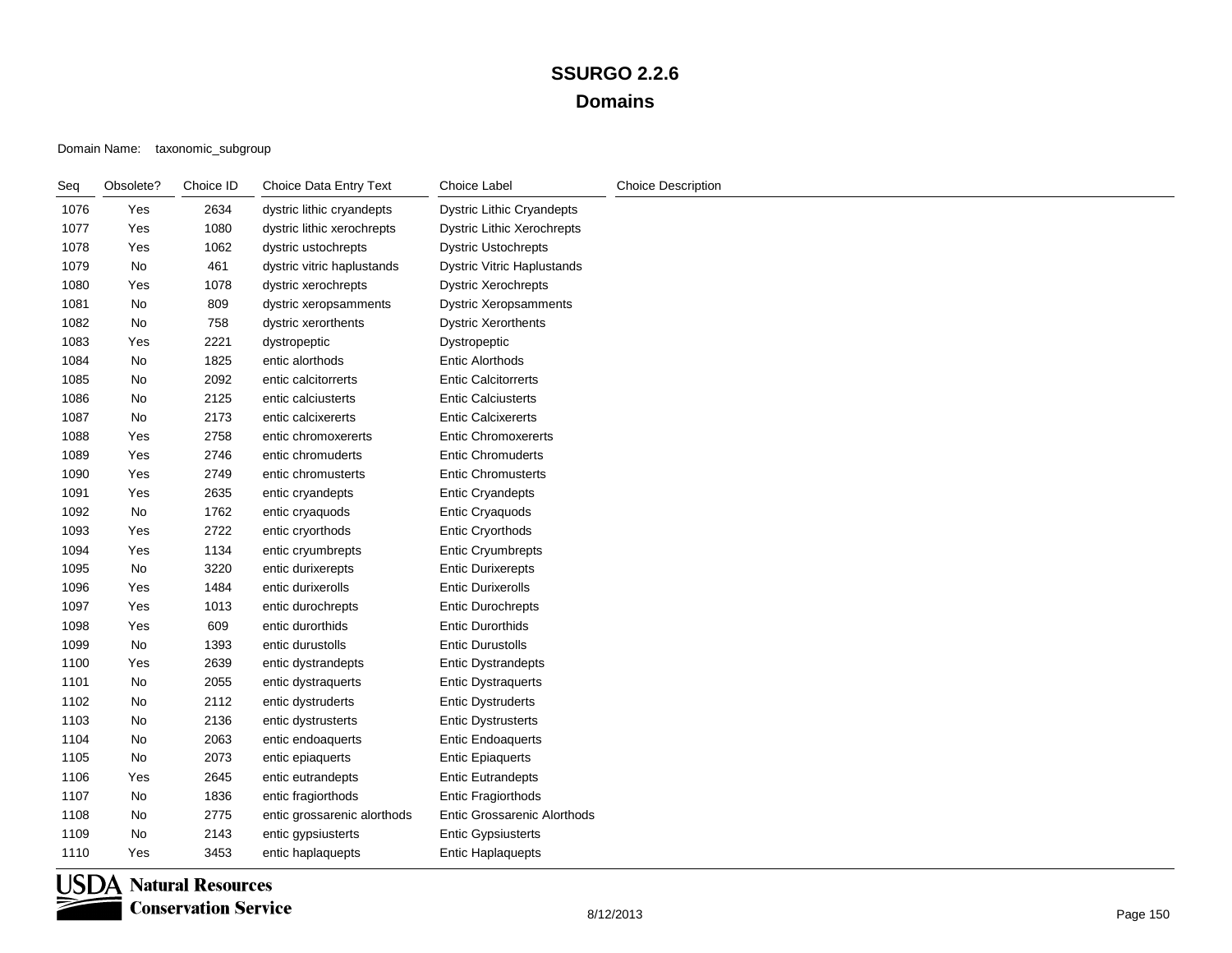| Seq  | Obsolete? | Choice ID | Choice Data Entry Text   | Choice Label                    | <b>Choice Description</b> |
|------|-----------|-----------|--------------------------|---------------------------------|---------------------------|
| 1111 | Yes       | 2699      | entic haplaquods         | Entic Haplaquods                |                           |
| 1112 | Yes       | 1275      | entic haploborolls       | Entic Haploborolls              |                           |
| 1113 | No        | 1797      | entic haplocryods        | Entic Haplocryods               |                           |
| 1114 | Yes       | 2714      | entic haplohumods        | Entic Haplohumods               |                           |
| 1115 | No        | 1847      | entic haplorthods        | Entic Haplorthods               |                           |
| 1116 | No        | 2099      | entic haplotorrerts      | <b>Entic Haplotorrerts</b>      |                           |
| 1117 | No        | 2189      | entic haploxererts       | <b>Entic Haploxererts</b>       |                           |
| 1118 | No        | 1504      | entic haploxerolls       | <b>Entic Haploxerolls</b>       |                           |
| 1119 | No        | 2118      | entic hapluderts         | <b>Entic Hapluderts</b>         |                           |
| 1120 | No        | 1343      | entic hapludolls         | Entic Hapludolls                |                           |
| 1121 | Yes       | 1150      | entic haplumbrepts       | <b>Entic Haplumbrepts</b>       |                           |
| 1122 | No        | 2154      | entic haplusterts        | <b>Entic Haplusterts</b>        |                           |
| 1123 | No        | 1404      | entic haplustolls        | <b>Entic Haplustolls</b>        |                           |
| 1124 | No        | 3324      | entic haprendolls        | Entic Haprendolls               |                           |
| 1125 | No        | 3736      | entic humixerepts        | <b>Entic Humixerepts</b>        |                           |
| 1126 | No        | 3718      | entic humudepts          | <b>Entic Humudepts</b>          |                           |
| 1127 | No        | 1846      | entic lithic haplorthods | Entic Lithic Haplorthods        |                           |
| 1128 | No        | 1435      | entic paleustolls        | <b>Entic Paleustolls</b>        |                           |
| 1129 | Yes       | 2761      | entic pelloxererts       | <b>Entic Pelloxererts</b>       |                           |
| 1130 | Yes       | 2748      | entic pelluderts         | <b>Entic Pelluderts</b>         |                           |
| 1131 | Yes       | 2591      | entic pellusterts        | <b>Entic Pellusterts</b>        |                           |
| 1132 | Yes       | 1316      | entic rendolls           | <b>Entic Rendolls</b>           |                           |
| 1133 | No        | 2082      | entic salaquerts         | <b>Entic Salaquerts</b>         |                           |
| 1134 | No        | 2106      | entic salitorrerts       | <b>Entic Salitorrerts</b>       |                           |
| 1135 | No        | 2166      | entic salusterts         | <b>Entic Salusterts</b>         |                           |
| 1136 | Yes       | 2706      | entic sideraquods        | Entic Sideraquods               |                           |
| 1137 | No        | 2153      | entic udic haplusterts   | <b>Entic Udic Haplusterts</b>   |                           |
| 1138 | No        | 1503      | entic ultic haploxerolls | <b>Entic Ultic Haploxerolls</b> |                           |
| 1139 | Yes       | 1358      | entic vermudolls         | <b>Entic Vermudolls</b>         |                           |
| 1140 | No        | 1444      | entic vermustolls        | <b>Entic Vermustolls</b>        |                           |
| 1141 | Yes       | 1161      | entic xerumbrepts        | <b>Entic Xerumbrepts</b>        |                           |
| 1142 | Yes       | 2223      | epiaquic                 | Epiaquic                        |                           |
| 1143 | Yes       | 3468      | epiaquic haplustults     | <b>Epiaquic Haplustults</b>     |                           |
| 1144 | Yes       | 2224      | epiaquic orthoxic        | Epiaquic Orthoxic               |                           |
| 1145 | No        | 1626      | eutric acrudox           | <b>Eutric Acrudox</b>           |                           |

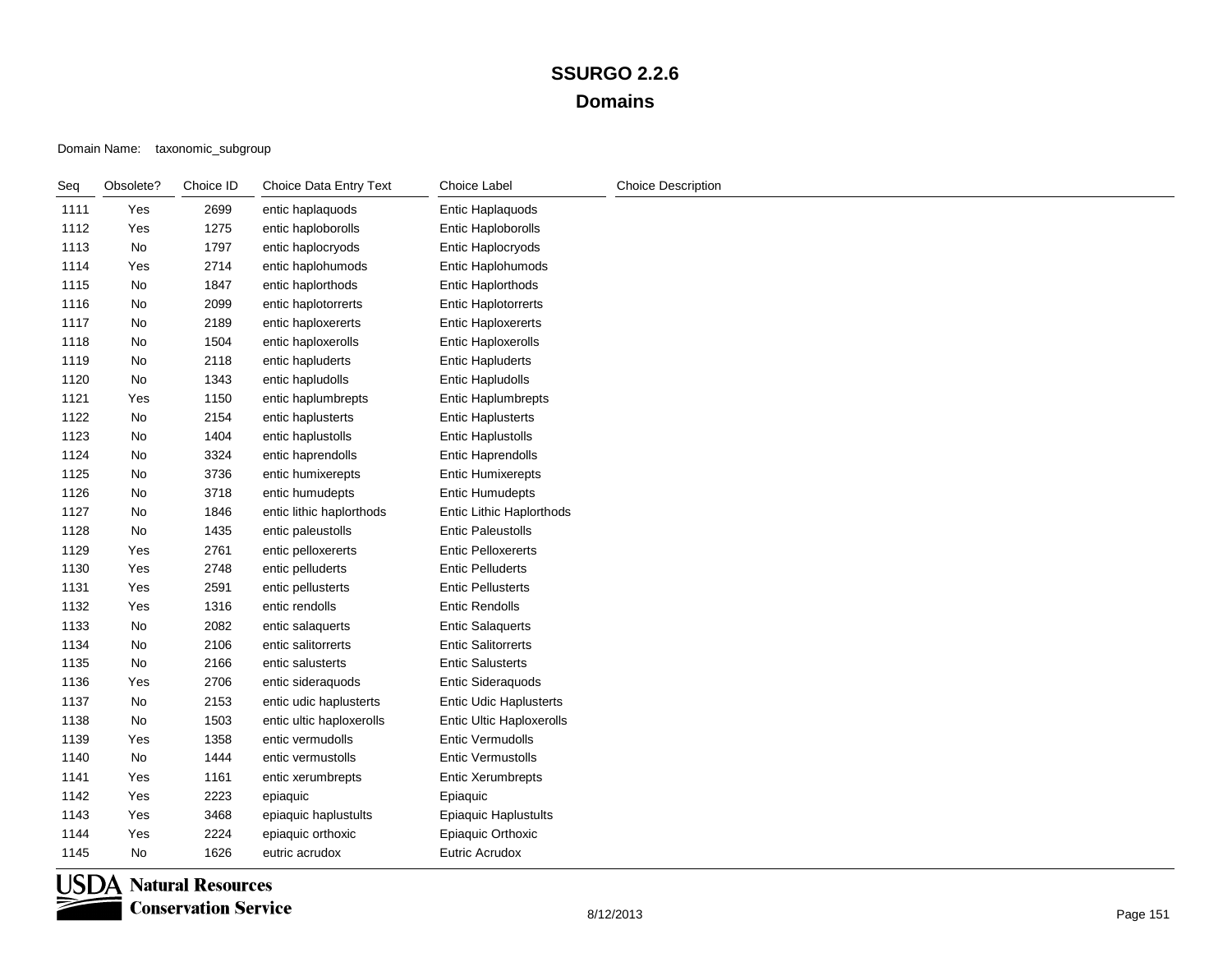| Seq  | Obsolete? | Choice ID | Choice Data Entry Text      | Choice Label                    | <b>Choice Description</b> |
|------|-----------|-----------|-----------------------------|---------------------------------|---------------------------|
| 1146 | No        | 1690      | eutric acrustox             | Eutric Acrustox                 |                           |
| 1147 | No        | 3505      | eutric duricryands          | Eutric Duricryands              |                           |
| 1148 | No        | 3510      | eutric durudands            | <b>Eutric Durudands</b>         |                           |
| 1149 | No        | 3630      | eutric dystrocryepts        | Eutric Dystrocryepts            |                           |
| 1150 | No        | 3506      | eutric fulvicryands         | Eutric Fulvicryands             |                           |
| 1151 | No        | 383       | eutric fulvudands           | Eutric Fulvudands               |                           |
| 1152 | Yes       | 85        | eutric glossoboralfs        | <b>Eutric Glossoboralfs</b>     |                           |
| 1153 | No        | 2933      | eutric glossocryalfs        | <b>Eutric Glossocryalfs</b>     |                           |
| 1154 | No        | 2951      | eutric haplocryalfs         | Eutric Haplocryalfs             |                           |
| 1155 | No        | 403       | eutric hapludands           | Eutric Hapludands               |                           |
| 1156 | No        | 3601      | eutric humicryepts          | <b>Eutric Humicryepts</b>       |                           |
| 1157 | No        | 3693      | eutric humigelepts          | <b>Eutric Humigelepts</b>       |                           |
| 1158 | No        | 3717      | eutric humudepts            | <b>Eutric Humudepts</b>         |                           |
| 1159 | Yes       | 430       | eutric hydric melanudands   | Eutric Hydric Melanudands       |                           |
| 1160 | No        | 416       | eutric hydrudands           | Eutric Hydrudands               |                           |
| 1161 | No        | 2985      | eutric lithic fulvudands    | Eutric Lithic Fulvudands        |                           |
| 1162 | No        | 2984      | eutric melanudands          | Eutric Melanudands              |                           |
| 1163 | No        | 3596      | eutric oxyaquic duricryands | Eutric Oxyaquic Duricryands     |                           |
| 1164 | No        | 3507      | eutric pachic fulvicryands  | Eutric Pachic Fulvicryands      |                           |
| 1165 | No        | 382       | eutric pachic fulvudands    | <b>Eutric Pachic Fulvudands</b> |                           |
| 1166 | Yes       | 445       | eutric placudands           | <b>Eutric Placudands</b>        |                           |
| 1167 | No        | 402       | eutric thaptic hapludands   | Eutric Thaptic Hapludands       |                           |
| 1168 | Yes       | 431       | eutric vitric melanudands   | Eutric Vitric Melanudands       |                           |
| 1169 | Yes       | 444       | eutric vitric placudands    | <b>Eutric Vitric Placudands</b> |                           |
| 1170 | Yes       | 1317      | eutrochreptic rendolls      | Eutrochreptic Rendolls          |                           |
| 1171 | Yes       | 1318      | eutropeptic rendolls        | <b>Eutropeptic Rendolls</b>     |                           |
| 1172 | Yes       | 51        | ferrudalfic umbraqualfs     | Ferrudalfic Umbraqualfs         |                           |
| 1173 | Yes       | 872       | fibric borohemists          | <b>Fibric Borohemists</b>       |                           |
| 1174 | Yes       | 910       | fibric borosaprists         | <b>Fibric Borosaprists</b>      |                           |
| 1175 | No        | 3675      | fibric frasiwassists        | <b>Fibric Frasiwassists</b>     |                           |
| 1176 | No        | 3437      | fibric haplohemists         | <b>Fibric Haplohemists</b>      |                           |
| 1177 | No        | 3679      | fibric haplowassists        | <b>Fibric Haplowassists</b>     |                           |
| 1178 | Yes       | 887       | fibric medihemists          | <b>Fibric Medihemists</b>       |                           |
| 1179 | Yes       | 924       | fibric medisaprists         | <b>Fibric Medisaprists</b>      |                           |
| 1180 | No        | 3682      | fibric sulfiwassists        | <b>Fibric Sulfiwassists</b>     |                           |

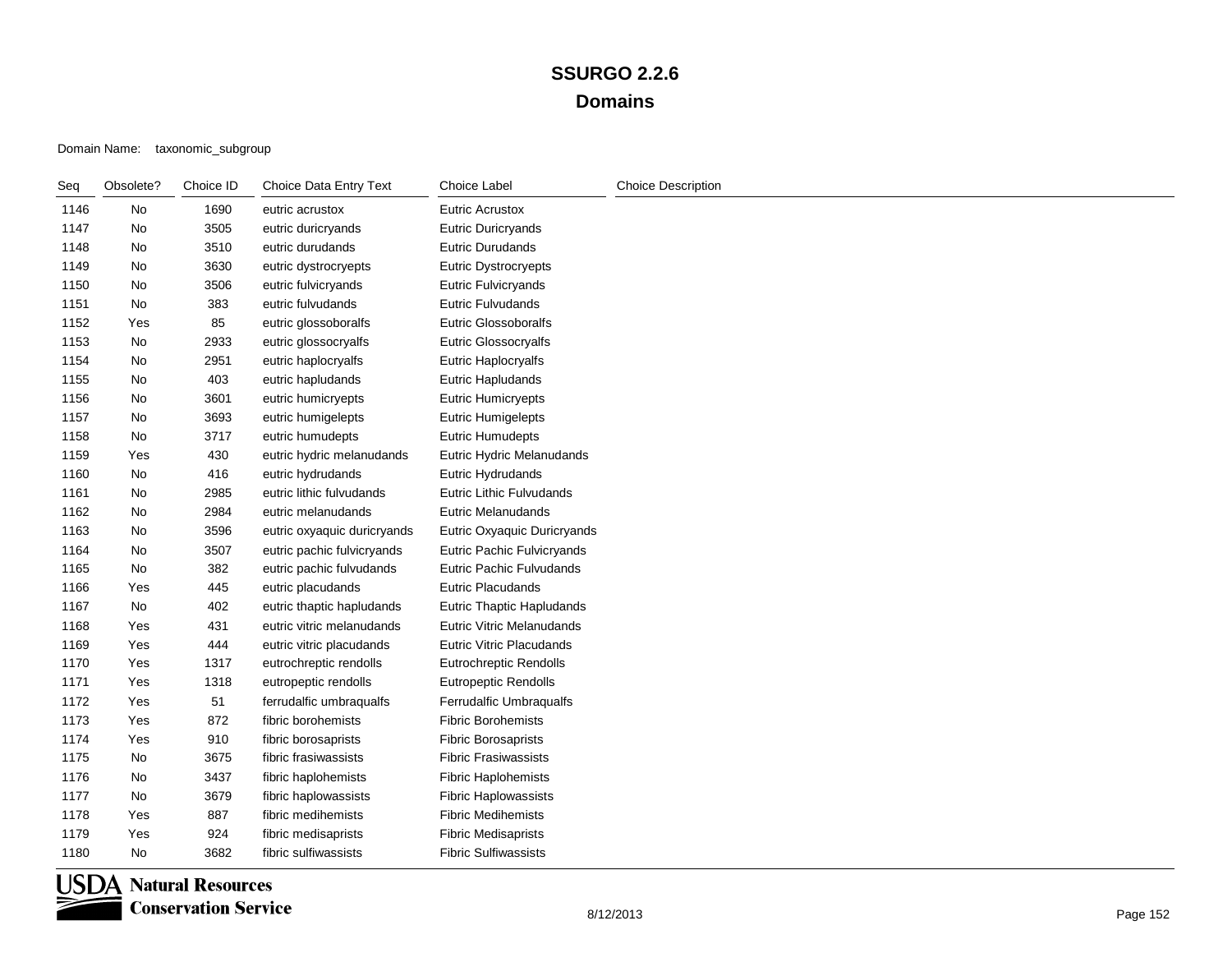#### Domain Name: taxonomic\_subgroup

| Seq  | Obsolete? | Choice ID | Choice Data Entry Text      | <b>Choice Label</b>                | <b>Choice Description</b> |
|------|-----------|-----------|-----------------------------|------------------------------------|---------------------------|
| 1181 | Yes       | 871       | fibric terric borohemists   | <b>Fibric Terric Borohemists</b>   |                           |
| 1182 | Yes       | 909       | fibric terric borosaprists  | <b>Fibric Terric Borosaprists</b>  |                           |
| 1183 | Yes       | 886       | fibric terric medihemists   | <b>Fibric Terric Medihemists</b>   |                           |
| 1184 | Yes       | 923       | fibric terric medisaprists  | <b>Fibric Terric Medisaprists</b>  |                           |
| 1185 | Yes       | 899       | fibric terric tropohemists  | <b>Fibric Terric Tropohemists</b>  |                           |
| 1186 | Yes       | 935       | fibric terric troposaprists | <b>Fibric Terric Troposaprists</b> |                           |
| 1187 | Yes       | 900       | fibric tropohemists         | <b>Fibric Tropohemists</b>         |                           |
| 1188 | Yes       | 936       | fibric troposaprists        | <b>Fibric Troposaprists</b>        |                           |
| 1189 | No        | 3516      | fluvaquentic aquorthels     | <b>Fluvaquentic Aquorthels</b>     |                           |
| 1190 | Yes       | 813       | fluvaquentic borofibrists   | <b>Fluvaquentic Borofibrists</b>   |                           |
| 1191 | Yes       | 873       | fluvaquentic borohemists    | <b>Fluvaquentic Borohemists</b>    |                           |
| 1192 | Yes       | 911       | fluvaquentic borosaprists   | Fluvaquentic Borosaprists          |                           |
| 1193 | No        | 3145      | fluvaquentic cryaquepts     | <b>Fluvaquentic Cryaquepts</b>     |                           |
| 1194 | Yes       | 1258      | fluvaquentic cryoborolls    | Fluvaquentic Cryoborolls           |                           |
| 1195 | No        | 825       | fluvaquentic cryofibrists   | Fluvaquentic Cryofibrists          |                           |
| 1196 | No        | 881       | fluvaquentic cryohemists    | <b>Fluvaquentic Cryohemists</b>    |                           |
| 1197 | No        | 918       | fluvaquentic cryosaprists   | Fluvaquentic Cryosaprists          |                           |
| 1198 | Yes       | 1020      | fluvaquentic dystrochrepts  | Fluvaquentic Dystrochrepts         |                           |
| 1199 | <b>No</b> | 3628      | fluvaquentic dystrocryepts  | Fluvaquentic Dystrocryepts         |                           |
| 1200 | No        | 3240      | fluvaquentic dystroxerepts  | Fluvaquentic Dystroxerepts         |                           |
| 1201 | No        | 3302      | fluvaquentic dystrudepts    | Fluvaquentic Dystrudepts           |                           |
| 1202 | No        | 3148      | fluvaquentic endoaquepts    | Fluvaquentic Endoaquepts           |                           |
| 1203 | No        | 1199      | fluvaquentic endoaquolls    | Fluvaquentic Endoaquolls           |                           |
| 1204 | No        | 3147      | fluvaquentic epiaquepts     | Fluvaquentic Epiaquepts            |                           |
| 1205 | No        | 1208      | fluvaquentic epiaquolls     | Fluvaquentic Epiaquolls            |                           |
| 1206 | Yes       | 1039      | fluvaquentic eutrochrepts   | <b>Fluvaquentic Eutrochrepts</b>   |                           |
| 1207 | Yes       | 1105      | fluvaquentic eutropepts     | Fluvaquentic Eutropepts            |                           |
| 1208 | No        | 3281      | fluvaquentic eutrudepts     | Fluvaquentic Eutrudepts            |                           |
| 1209 | No        | 3028      | fluvaquentic fibristels     | Fluvaquentic Fibristels            |                           |
| 1210 | No        | 3530      | fluvaquentic gelaquepts     | <b>Fluvaquentic Gelaquepts</b>     |                           |
| 1211 | Yes       | 2667      | fluvaquentic haplaquepts    | Fluvaquentic Haplaquepts           |                           |
| 1212 | Yes       | 2586      | fluvaquentic haplaquolls    | Fluvaquentic Haplaquolls           |                           |
| 1213 | Yes       | 1276      | fluvaquentic haploborolls   | Fluvaquentic Haploborolls          |                           |
| 1214 | No        | 3616      | fluvaquentic haplocryepts   | Fluvaquentic Haplocryepts          |                           |
| 1215 | No        | 3360      | fluvaquentic haplocryolls   | Fluvaquentic Haplocryolls          |                           |

**USDA** Natural Resources **Conservation Service**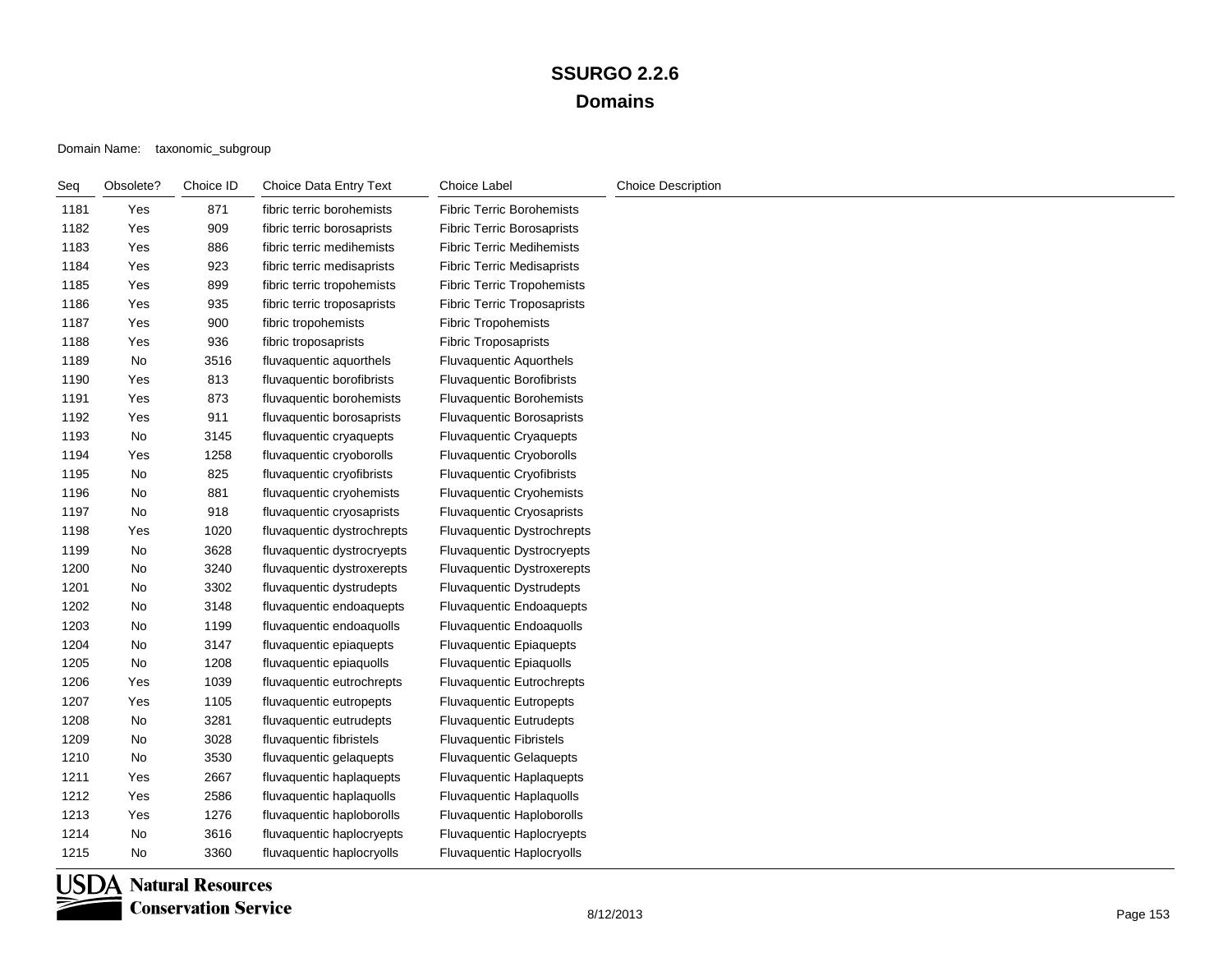| Seq  | Obsolete? | Choice ID | Choice Data Entry Text             | <b>Choice Label</b>                       | <b>Choice Description</b> |
|------|-----------|-----------|------------------------------------|-------------------------------------------|---------------------------|
| 1216 | No        | 3423      | fluvaquentic haplofibrists         | <b>Fluvaquentic Haplofibrists</b>         |                           |
| 1217 | No        | 3436      | fluvaquentic haplohemists          | Fluvaquentic Haplohemists                 |                           |
| 1218 | No        | 3517      | fluvaquentic haplorthels           | <b>Fluvaquentic Haplorthels</b>           |                           |
| 1219 | No        | 3427      | fluvaquentic haplosaprists         | Fluvaquentic Haplosaprists                |                           |
| 1220 | No        | 1505      | fluvaquentic haploxerolls          | Fluvaquentic Haploxerolls                 |                           |
| 1221 | No        | 1344      | fluvaquentic hapludolls            | Fluvaquentic Hapludolls                   |                           |
| 1222 | No        | 1405      | fluvaquentic haplustolls           | <b>Fluvaquentic Haplustolls</b>           |                           |
| 1223 | No        | 3033      | fluvaquentic hemistels             | <b>Fluvaquentic Hemistels</b>             |                           |
| 1224 | No        | 3525      | fluvaquentic historthels           | <b>Fluvaquentic Historthels</b>           |                           |
| 1225 | No        | 980       | fluvaquentic humaquepts            | <b>Fluvaquentic Humaquepts</b>            |                           |
| 1226 | No        | 3590      | fluvaquentic humicryepts           | <b>Fluvaquentic Humicryepts</b>           |                           |
| 1227 | No        | 3709      | fluvaquentic humudepts             | Fluvaquentic Humudepts                    |                           |
| 1228 | Yes       | 831       | fluvaquentic medifibrists          | <b>Fluvaquentic Medifibrists</b>          |                           |
| 1229 | Yes       | 888       | fluvaquentic medihemists           | <b>Fluvaquentic Medihemists</b>           |                           |
| 1230 | Yes       | 925       | fluvaquentic medisaprists          | <b>Fluvaquentic Medisaprists</b>          |                           |
| 1231 | No        | 3037      | fluvaquentic sapristels            | <b>Fluvaquentic Sapristels</b>            |                           |
| 1232 | No        | 844       | fluvaquentic sphagnofibrists       | Fluvaquentic Sphagnofibrists              |                           |
| 1233 | Yes       | 853       | fluvaquentic tropofibrists         | <b>Fluvaquentic Tropofibrists</b>         |                           |
| 1234 | Yes       | 901       | fluvaquentic tropohemists          | <b>Fluvaquentic Tropohemists</b>          |                           |
| 1235 | Yes       | 937       | fluvaquentic troposaprists         | <b>Fluvaquentic Troposaprists</b>         |                           |
| 1236 | No        | 2523      | fluvaquentic vertic<br>endoaquolls | <b>Fluvaquentic Vertic</b><br>Endoaquolls |                           |
| 1237 | No        | 2525      | fluvaquentic vertic epiaquolls     | <b>Fluvaquentic Vertic</b><br>Epiaquolls  |                           |
| 1238 | Yes       | 2672      | fluvaquentic xerochrepts           | Fluvaquentic Xerochrepts                  |                           |
| 1239 | No        | 2350      | fluventic aquicambids              | Fluventic Aquicambids                     |                           |
| 1240 | No        | 3393      | fluventic calciudolls              | <b>Fluventic Calciudolls</b>              |                           |
| 1241 | Yes       | 593       | fluventic camborthids              | <b>Fluventic Camborthids</b>              |                           |
| 1242 | Yes       | 1259      | fluventic cryoborolls              | Fluventic Cryoborolls                     |                           |
| 1243 | Yes       | 1021      | fluventic dystrochrepts            | <b>Fluventic Dystrochrepts</b>            |                           |
| 1244 | No        | 3629      | fluventic dystrocryepts            | Fluventic Dystrocryepts                   |                           |
| 1245 | No        | 3695      | fluventic dystrogelepts            | <b>Fluventic Dystrogelepts</b>            |                           |
| 1246 | Yes       | 1092      | fluventic dystropepts              | <b>Fluventic Dystropepts</b>              |                           |
| 1247 | No        | 3245      | fluventic dystroxerepts            | <b>Fluventic Dystroxerepts</b>            |                           |
| 1248 | No        | 3310      | fluventic dystrudepts              | <b>Fluventic Dystrudepts</b>              |                           |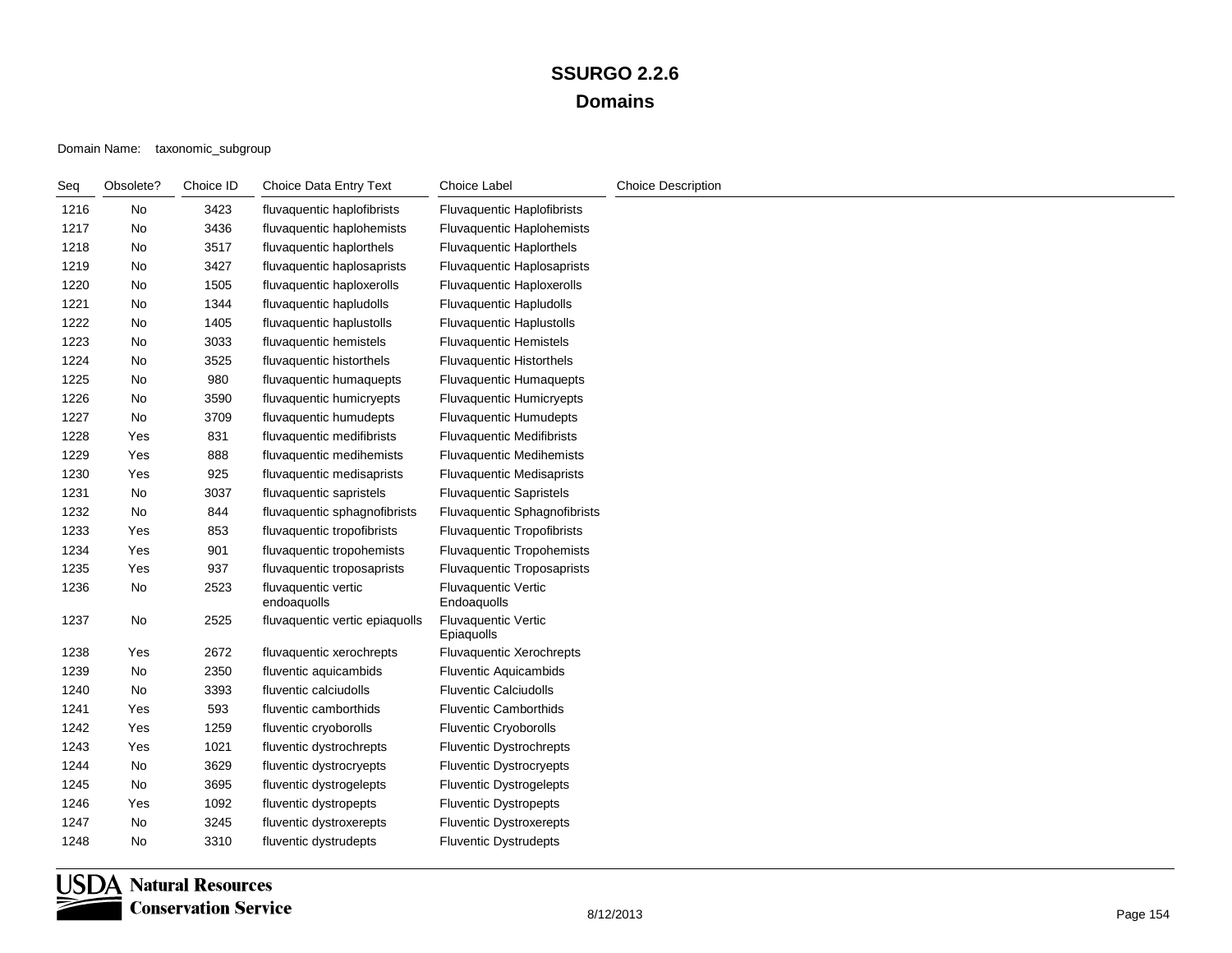| Seq  | Obsolete? | Choice ID | Choice Data Entry Text            | Choice Label                                   | <b>Choice Description</b> |
|------|-----------|-----------|-----------------------------------|------------------------------------------------|---------------------------|
| 1249 | No        | 3189      | fluventic dystrustepts            | <b>Fluventic Dystrustepts</b>                  |                           |
| 1250 | No        | 3533      | fluventic endoaquepts             | <b>Fluventic Endoaquepts</b>                   |                           |
| 1251 | Yes       | 1040      | fluventic eutrochrepts            | <b>Fluventic Eutrochrepts</b>                  |                           |
| 1252 | Yes       | 1106      | fluventic eutropepts              | <b>Fluventic Eutropepts</b>                    |                           |
| 1253 | No        | 3288      | fluventic eutrudepts              | <b>Fluventic Eutrudepts</b>                    |                           |
| 1254 | No        | 3645      | fluventic frasiwassents           | <b>Fluventic Frasiwassents</b>                 |                           |
| 1255 | Yes       | 3459      | fluventic haplaquolls             | Fluventic Haplaquolls                          |                           |
| 1256 | Yes       | 1277      | fluventic haploborolls            | Fluventic Haploborolls                         |                           |
| 1257 | No        | 2370      | fluventic haplocambids            | Fluventic Haplocambids                         |                           |
| 1258 | No        | 3620      | fluventic haplocryepts            | <b>Fluventic Haplocryepts</b>                  |                           |
| 1259 | No        | 3365      | fluventic haplocryolls            | <b>Fluventic Haplocryolls</b>                  |                           |
| 1260 | No        | 3700      | fluventic haplogelepts            | <b>Fluventic Haplogelepts</b>                  |                           |
| 1261 | No        | 3518      | fluventic haplorthels             | <b>Fluventic Haplorthels</b>                   |                           |
| 1262 | No        | 3258      | fluventic haploxerepts            | <b>Fluventic Haploxerepts</b>                  |                           |
| 1263 | No        | 1506      | fluventic haploxerolls            | <b>Fluventic Haploxerolls</b>                  |                           |
| 1264 | No        | 1345      | fluventic hapludolls              | <b>Fluventic Hapludolls</b>                    |                           |
| 1265 | Yes       | 1151      | fluventic haplumbrepts            | <b>Fluventic Haplumbrepts</b>                  |                           |
| 1266 | No        | 3207      | fluventic haplustepts             | <b>Fluventic Haplustepts</b>                   |                           |
| 1267 | No        | 1406      | fluventic haplustolls             | <b>Fluventic Haplustolls</b>                   |                           |
| 1268 | No        | 3526      | fluventic historthels             | <b>Fluventic Historthels</b>                   |                           |
| 1269 | No        | 3244      | fluventic humic dystroxerepts     | <b>Fluventic Humic</b><br><b>Dystroxerepts</b> |                           |
| 1270 | No        | 3309      | fluventic humic dystrudepts       | <b>Fluventic Humic Dystrudepts</b>             |                           |
| 1271 | No        | 3598      | fluventic humicryepts             | <b>Fluventic Humicryepts</b>                   |                           |
| 1272 | No        | 3691      | fluventic humigelepts             | <b>Fluventic Humigelepts</b>                   |                           |
| 1273 | Yes       | 1115      | fluventic humitropepts            | <b>Fluventic Humitropepts</b>                  |                           |
| 1274 | No        | 3734      | fluventic humixerepts             | <b>Fluventic Humixerepts</b>                   |                           |
| 1275 | No        | 3715      | fluventic humudepts               | <b>Fluventic Humudepts</b>                     |                           |
| 1276 | Yes       | 2631      | fluventic medihemists             | <b>Fluventic Medihemists</b>                   |                           |
| 1277 | No        | 3659      | fluventic psammowassents          | <b>Fluventic Psammowassents</b>                |                           |
| 1278 | No        | 3665      | fluventic sulfiwassents           | <b>Fluventic Sulfiwassents</b>                 |                           |
| 1279 | Yes       | 1022      | fluventic umbric<br>dystrochrepts | <b>Fluventic Umbric</b><br>Dystrochrepts       |                           |
| 1280 | Yes       | 1063      | fluventic ustochrepts             | <b>Fluventic Ustochrepts</b>                   |                           |
| 1281 | Yes       | 1126      | fluventic ustropepts              | <b>Fluventic Ustropepts</b>                    |                           |

**USDA** Natural Resources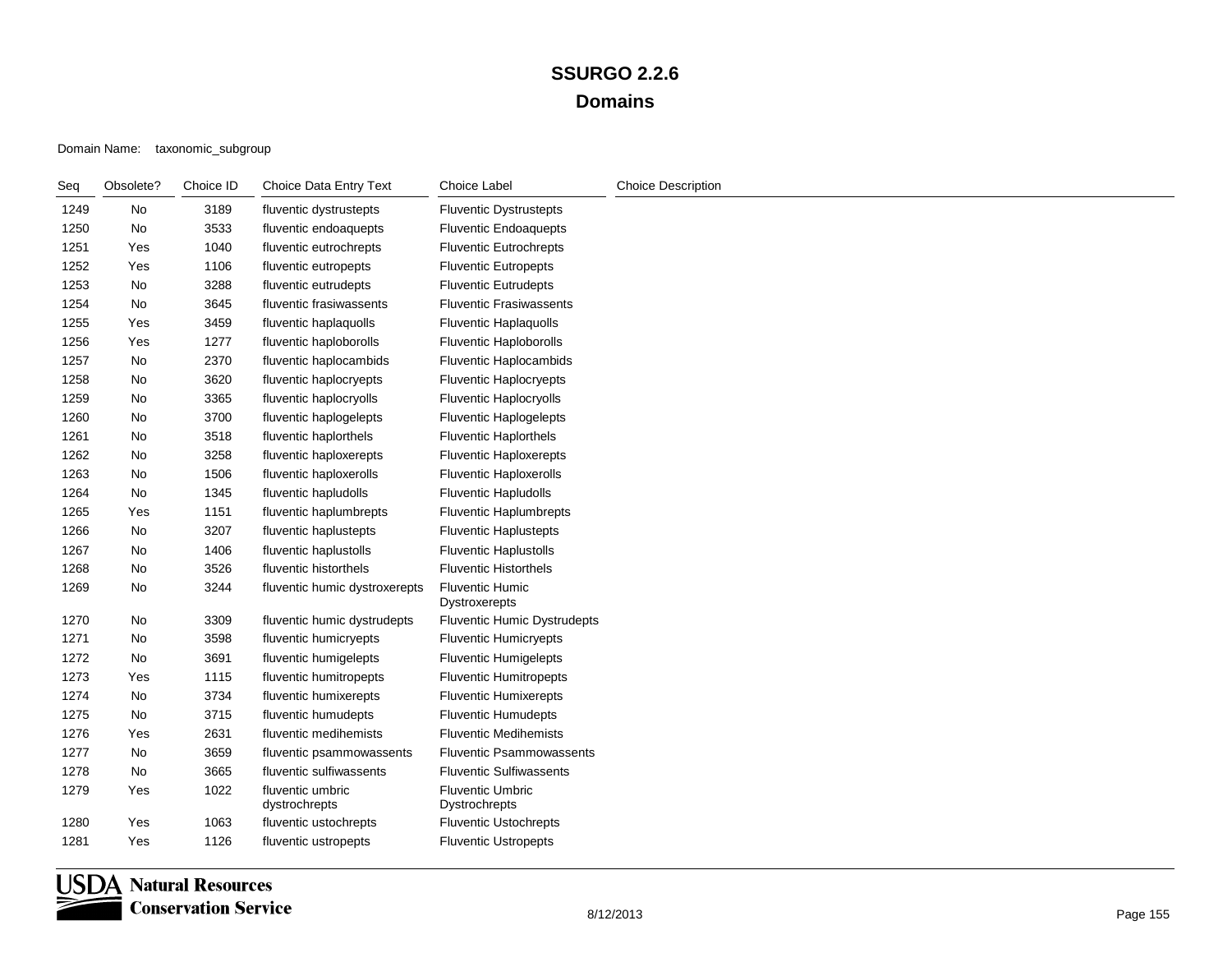| Seq  | Obsolete? | Choice ID | Choice Data Entry Text   | <b>Choice Label</b>          | <b>Choice Description</b> |
|------|-----------|-----------|--------------------------|------------------------------|---------------------------|
| 1282 | Yes       | 1081      | fluventic xerochrepts    | <b>Fluventic Xerochrepts</b> |                           |
| 1283 | Yes       | 1162      | fluventic xerumbrepts    | <b>Fluventic Xerumbrepts</b> |                           |
| 1284 | No        | 3686      | folistic dystrocryepts   | Folistic Dystrocryepts       |                           |
| 1285 | No        | 3632      | folistic fulvicryands    | <b>Folistic Fulvicryands</b> |                           |
| 1286 | No        | 3633      | folistic haplocryands    | Folistic Haplocryands        |                           |
| 1287 | No        | 3743      | folistic haplocryods     | Folistic Haplocryods         |                           |
| 1288 | No        | 3669      | folistic haplorthels     | <b>Folistic Haplorthels</b>  |                           |
| 1289 | No        | 3672      | folistic haploturbels    | Folistic Haploturbels        |                           |
| 1290 | No        | 3744      | folistic humicryods      | Folistic Humicryods          |                           |
| 1291 | No        | 3673      | folistic molliturbels    | <b>Folistic Molliturbels</b> |                           |
| 1292 | No        | 3670      | folistic mollorthels     | <b>Folistic Mollorthels</b>  |                           |
| 1293 | No        | 3674      | folistic umbriturbels    | <b>Folistic Umbriturbels</b> |                           |
| 1294 | No        | 3671      | folistic umbrorthels     | <b>Folistic Umbrorthels</b>  |                           |
| 1295 | No        | 3634      | folistic vitricryands    | <b>Folistic Vitricryands</b> |                           |
| 1296 | Yes       | 2847      | fragiaquic dystrochrepts | Fragiaquic Dystrochrepts     |                           |
| 1297 | No        | 3239      | fragiaquic dystroxerepts | Fragiaquic Dystroxerepts     |                           |
| 1298 | No        | 3301      | fragiaquic dystrudepts   | Fragiaquic Dystrudepts       |                           |
| 1299 | Yes       | 2793      | fragiaquic eutroboralfs  | Fragiaquic Eutroboralfs      |                           |
| 1300 | Yes       | 2849      | fragiaquic eutrochrepts  | Fragiaquic Eutrochrepts      |                           |
| 1301 | No        | 3280      | fragiaquic eutrudepts    | Fragiaquic Eutrudepts        |                           |
| 1302 | Yes       | 2800      | fragiaquic glossoboralfs | Fragiaquic Glossoboralfs     |                           |
| 1303 | No        | 2890      | fragiaquic glossudalfs   | Fragiaquic Glossudalfs       |                           |
| 1304 | No        | 2875      | fragiaquic haplorthods   | Fragiaquic Haplorthods       |                           |
| 1305 | No        | 2826      | fragiaquic haploxeralfs  | Fragiaquic Haploxeralfs      |                           |
| 1306 | No        | 2804      | fragiaquic hapludalfs    | Fragiaquic Hapludalfs        |                           |
| 1307 | No        | 2883      | fragiaquic hapludults    | Fragiaquic Hapludults        |                           |
| 1308 | No        | 2886      | fragiaquic kanhapludults | Fragiaquic Kanhapludults     |                           |
| 1309 | No        | 2809      | fragiaquic paleudalfs    | Fragiaquic Paleudalfs        |                           |
| 1310 | No        | 1987      | fragiaquic paleudults    | <b>Fragiaquic Paleudults</b> |                           |
| 1311 | No        | 2830      | fragiaquic palexeralfs   | Fragiaquic Palexeralfs       |                           |
| 1312 | Yes       | 2855      | fragiaquic xerochrepts   | Fragiaquic Xerochrepts       |                           |
| 1313 | Yes       | 2848      | fragic dystrochrepts     | <b>Fragic Dystrochrepts</b>  |                           |
| 1314 | No        | 3243      | fragic dystroxerepts     | <b>Fragic Dystroxerepts</b>  |                           |
| 1315 | No        | 3306      | fragic dystrudepts       | Fragic Dystrudepts           |                           |
| 1316 | No        | 2780      | fragic endoaqualfs       | Fragic Endoaqualfs           |                           |

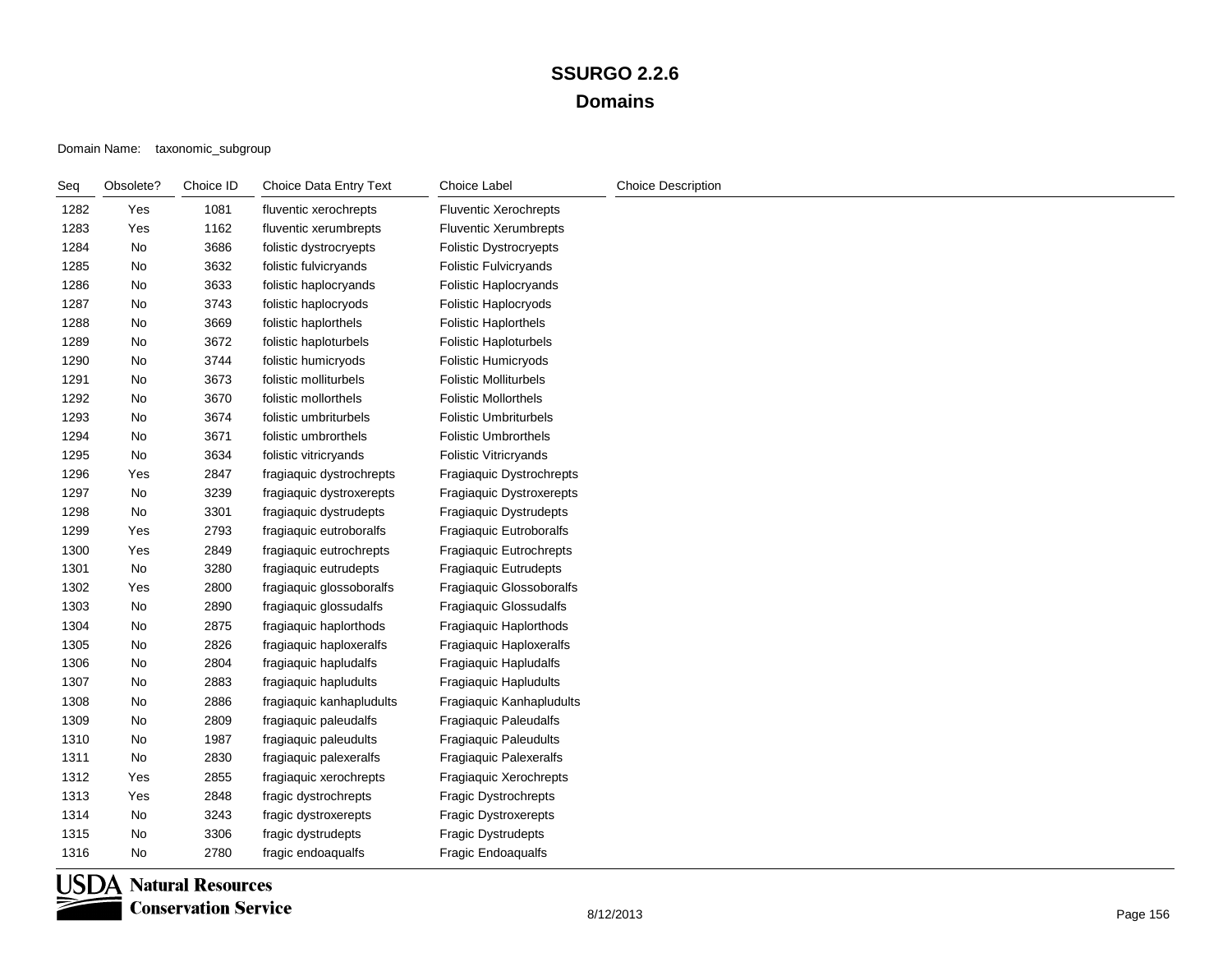| Seq  | Obsolete? | Choice ID | Choice Data Entry Text     | Choice Label                | <b>Choice Description</b> |
|------|-----------|-----------|----------------------------|-----------------------------|---------------------------|
| 1317 | No        | 2842      | fragic endoaquepts         | Fragic Endoaquepts          |                           |
| 1318 | No        | 2782      | fragic epiaqualfs          | <b>Fragic Epiaqualfs</b>    |                           |
| 1319 | No        | 2843      | fragic epiaquepts          | <b>Fragic Epiaquepts</b>    |                           |
| 1320 | No        | 2880      | fragic epiaquults          | <b>Fragic Epiaquults</b>    |                           |
| 1321 | Yes       | 2794      | fragic eutroboralfs        | <b>Fragic Eutroboralfs</b>  |                           |
| 1322 | Yes       | 2850      | fragic eutrochrepts        | Fragic Eutrochrepts         |                           |
| 1323 | No        | 3285      | fragic eutrudepts          | <b>Fragic Eutrudepts</b>    |                           |
| 1324 | No        | 2785      | fragic glossaqualfs        | Fragic Glossaqualfs         |                           |
| 1325 | Yes       | 2801      | fragic glossoboralfs       | Fragic Glossoboralfs        |                           |
| 1326 | No        | 2925      | fragic glossocryalfs       | <b>Fragic Glossocryalfs</b> |                           |
| 1327 | No        | 118       | fragic glossudalfs         | <b>Fragic Glossudalfs</b>   |                           |
| 1328 | No        | 2876      | fragic haplorthods         | Fragic Haplorthods          |                           |
| 1329 | No        | 2827      | fragic haploxeralfs        | <b>Fragic Haploxeralfs</b>  |                           |
| 1330 | No        | 3257      | fragic haploxerepts        | Fragic Haploxerepts         |                           |
| 1331 | No        | 2805      | fragic hapludalfs          | Fragic Hapludalfs           |                           |
| 1332 | No        | 2884      | fragic hapludults          | <b>Fragic Hapludults</b>    |                           |
| 1333 | No        | 2887      | fragic kanhapludults       | Fragic Kanhapludults        |                           |
| 1334 | No        | 2806      | fragic oxyaquic hapludalfs | Fragic Oxyaquic Hapludalfs  |                           |
| 1335 | No        | 2810      | fragic paleudalfs          | <b>Fragic Paleudalfs</b>    |                           |
| 1336 | No        | 1988      | fragic paleudults          | <b>Fragic Paleudults</b>    |                           |
| 1337 | No        | 2831      | fragic palexeralfs         | <b>Fragic Palexeralfs</b>   |                           |
| 1338 | Yes       | 2856      | fragic xerochrepts         | Fragic Xerochrepts          |                           |
| 1339 | No        | 3095      | glacic anhyorthels         | <b>Glacic Anhyorthels</b>   |                           |
| 1340 | No        | 3050      | glacic anhyturbels         | <b>Glacic Anhyturbels</b>   |                           |
| 1341 | No        | 3044      | glacic aquiturbels         | <b>Glacic Aquiturbels</b>   |                           |
| 1342 | No        | 3086      | glacic aquorthels          | <b>Glacic Aquorthels</b>    |                           |
| 1343 | No        | 3119      | glacic argiorthels         | <b>Glacic Argiorthels</b>   |                           |
| 1344 | No        | 3021      | glacic folistels           | <b>Glacic Folistels</b>     |                           |
| 1345 | No        | 3127      | glacic haplorthels         | Glacic Haplorthels          |                           |
| 1346 | No        | 3078      | glacic haploturbels        | <b>Glacic Haploturbels</b>  |                           |
| 1347 | No        | 3082      | glacic historthels         | <b>Glacic Historthels</b>   |                           |
| 1348 | No        | 3040      | glacic histoturbels        | <b>Glacic Histoturbels</b>  |                           |
| 1349 | No        | 3058      | glacic molliturbels        | <b>Glacic Molliturbels</b>  |                           |
| 1350 | No        | 3103      | glacic mollorthels         | <b>Glacic Mollorthels</b>   |                           |
| 1351 | No        | 3123      | glacic psammorthels        | <b>Glacic Psammorthels</b>  |                           |

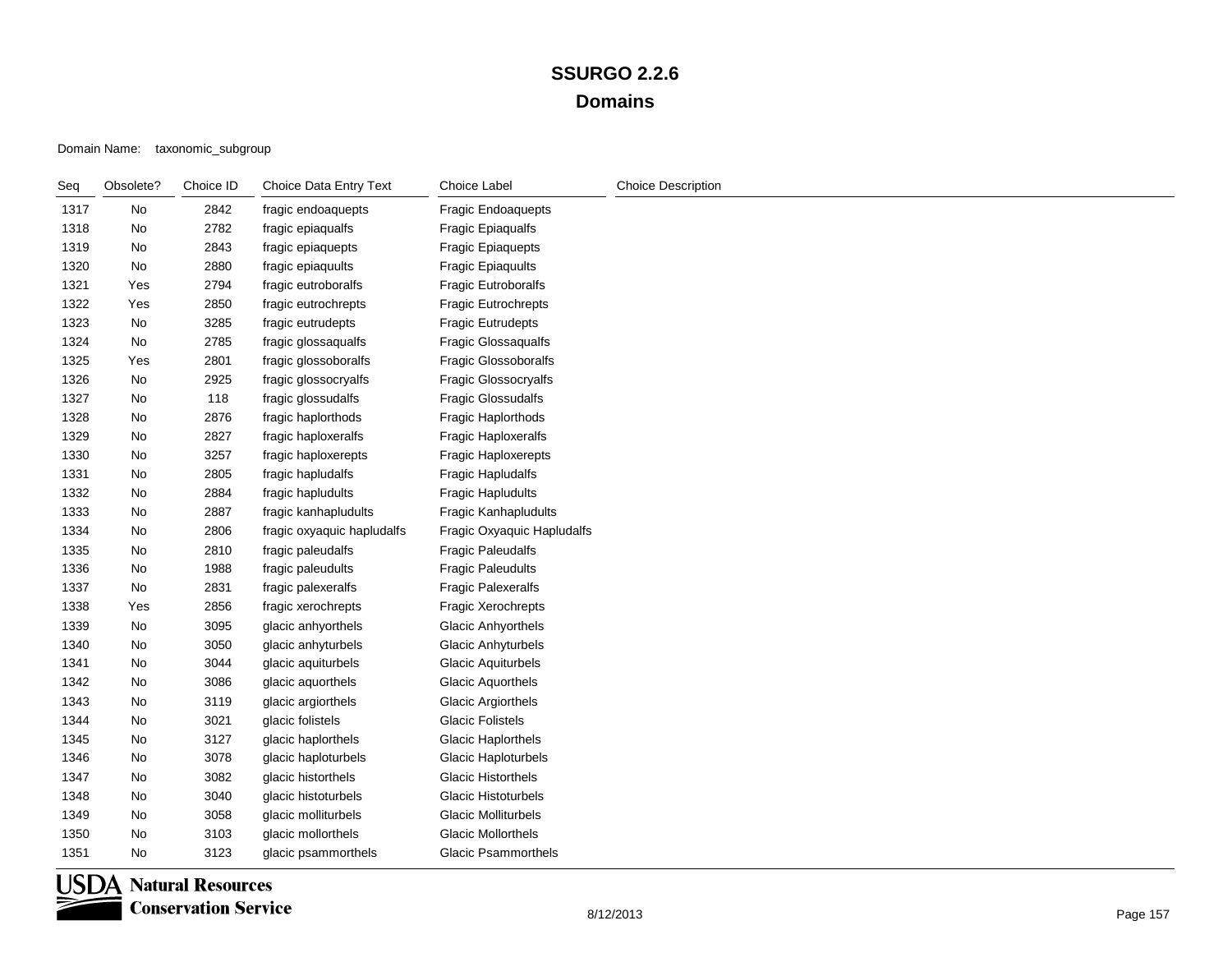| Seq  | Obsolete? | Choice ID | Choice Data Entry Text        | <b>Choice Label</b>               | <b>Choice Description</b> |
|------|-----------|-----------|-------------------------------|-----------------------------------|---------------------------|
| 1352 | No        | 3074      | glacic psammoturbels          | <b>Glacic Psammoturbels</b>       |                           |
| 1353 | No        | 3066      | glacic umbriturbels           | <b>Glacic Umbriturbels</b>        |                           |
| 1354 | No        | 3111      | glacic umbrorthels            | <b>Glacic Umbrorthels</b>         |                           |
| 1355 | Yes       | 69        | glossaquic eutroboralfs       | Glossaquic Eutroboralfs           |                           |
| 1356 | Yes       | 104       | glossaquic fragiudalfs        | Glossaquic Fragiudalfs            |                           |
| 1357 | No        | 1932      | glossaquic fragiudults        | Glossaquic Fragiudults            |                           |
| 1358 | No        | 134       | glossaquic hapludalfs         | Glossaquic Hapludalfs             |                           |
| 1359 | No        | 2960      | glossaquic natrudalfs         | Glossaquic Natrudalfs             |                           |
| 1360 | No        | 171       | glossaquic paleudalfs         | Glossaquic Paleudalfs             |                           |
| 1361 | Yes       | 56        | glossic cryoboralfs           | Glossic Cryoboralfs               |                           |
| 1362 | Yes       | 70        | glossic eutroboralfs          | <b>Glossic Eutroboralfs</b>       |                           |
| 1363 | Yes       | 105       | glossic fragiudalfs           | <b>Glossic Fragiudalfs</b>        |                           |
| 1364 | No        | 1933      | glossic fragiudults           | <b>Glossic Fragiudults</b>        |                           |
| 1365 | No        | 135       | glossic hapludalfs            | Glossic Hapludalfs                |                           |
| 1366 | No        | 45        | glossic natraqualfs           | <b>Glossic Natraqualfs</b>        |                           |
| 1367 | No        | 3550      | glossic natraquolls           | <b>Glossic Natraquolls</b>        |                           |
| 1368 | No        | 545       | glossic natrargids            | <b>Glossic Natrargids</b>         |                           |
| 1369 | Yes       | 1293      | glossic natriborolls          | <b>Glossic Natriborolls</b>       |                           |
| 1370 | Yes       | 162       | glossic natrudalfs            | <b>Glossic Natrudalfs</b>         |                           |
| 1371 | No        | 3390      | glossic natrudolls            | <b>Glossic Natrudolls</b>         |                           |
| 1372 | No        | 1427      | glossic natrustolls           | <b>Glossic Natrustolls</b>        |                           |
| 1373 | Yes       | 2795      | glossic oxyaquic eutroboralfs | Glossic Oxyaquic<br>Eutroboralfs  |                           |
| 1374 | No        | 172       | glossic paleudalfs            | <b>Glossic Paleudalfs</b>         |                           |
| 1375 | Yes       | 1294      | glossic udic natriborolls     | <b>Glossic Udic Natriborolls</b>  |                           |
| 1376 | No        | 2288      | glossic ustic natrargids      | <b>Glossic Ustic Natrargids</b>   |                           |
| 1377 | Yes       | 546       | glossic ustollic natrargids   | Glossic Ustollic Natrargids       |                           |
| 1378 | No        | 3388      | glossic vertic natrudolls     | <b>Glossic Vertic Natrudolls</b>  |                           |
| 1379 | No        | 3378      | glossic vertic natrustolls    | <b>Glossic Vertic Natrustolls</b> |                           |
| 1380 | Yes       | 2225      | glossoboralfic                | Glossoboralfic                    |                           |
| 1381 | Yes       | 136       | glossoboric hapludalfs        | Glossoboric Hapludalfs            |                           |
| 1382 | No        | 1755      | grossarenic alaquods          | Grossarenic Alaquods              |                           |
| 1383 | No        | 1827      | grossarenic alorthods         | Grossarenic Alorthods             |                           |
| 1384 | No        | 1177      | grossarenic argiaquolls       | Grossarenic Argiaquolls           |                           |
| 1385 | No        | 14        | grossarenic endoaqualfs       | Grossarenic Endoaqualfs           |                           |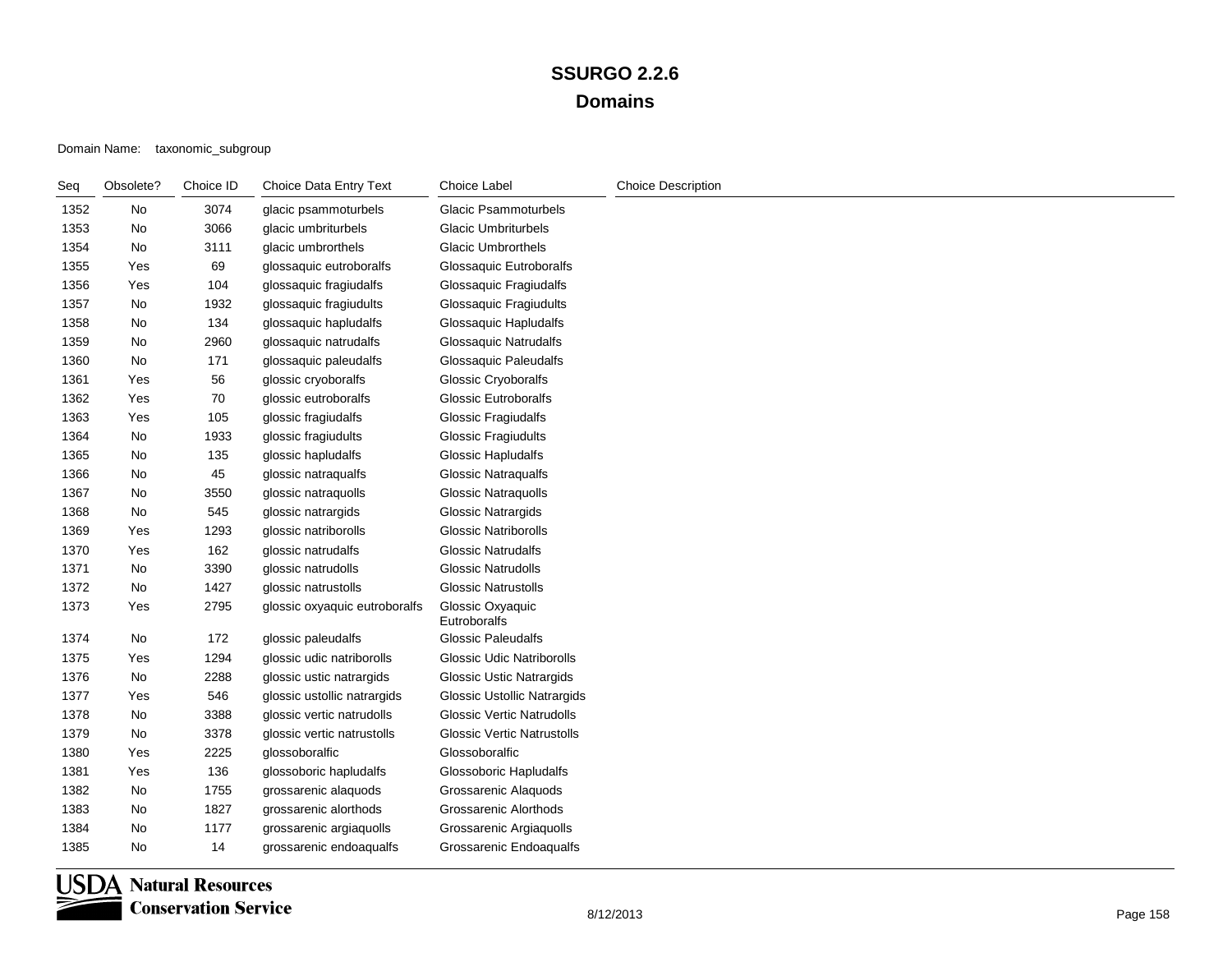| Seq  | Obsolete? | Choice ID | Choice Data Entry Text              | Choice Label                        | <b>Choice Description</b> |
|------|-----------|-----------|-------------------------------------|-------------------------------------|---------------------------|
| 1386 | No        | 1858      | grossarenic endoaquults             | Grossarenic Endoaquults             |                           |
| 1387 | Yes       | 1826      | grossarenic entic alorthods         | Grossarenic Entic Alorthods         |                           |
| 1388 | Yes       | 2716      | grossarenic entic<br>haplohumods    | Grossarenic Entic<br>Haplohumods    |                           |
| 1389 | No        | 22        | grossarenic epiaqualfs              | Grossarenic Epiaqualfs              |                           |
| 1390 | No        | 1862      | grossarenic epiaquults              | <b>Grossarenic Epiaquults</b>       |                           |
| 1391 | Yes       | 33        | grossarenic glossaqualfs            | Grossarenic Glossaqualfs            |                           |
| 1392 | Yes       | 2700      | grossarenic haplaquods              | Grossarenic Haplaquods              |                           |
| 1393 | Yes       | 2715      | grossarenic haplohumods             | Grossarenic Haplohumods             |                           |
| 1394 | No        | 2039      | grossarenic haploxerults            | Grossarenic Haploxerults            |                           |
| 1395 | No.       | 1940      | grossarenic hapludults              | <b>Grossarenic Hapludults</b>       |                           |
| 1396 | No        | 39        | grossarenic kandiagualfs            | Grossarenic Kandiaqualfs            |                           |
| 1397 | No        | 1875      | grossarenic kandiaguults            | Grossarenic Kandiaguults            |                           |
| 1398 | No        | 150       | grossarenic kandiudalfs             | Grossarenic Kandiudalfs             |                           |
| 1399 | No        | 1960      | grossarenic kandiudults             | <b>Grossarenic Kandiudults</b>      |                           |
| 1400 | No.       | 203       | grossarenic kandiustalfs            | Grossarenic Kandiustalfs            |                           |
| 1401 | Yes       | 217       | grossarenic natrustalfs             | <b>Grossarenic Natrustalfs</b>      |                           |
| 1402 | Yes       | 2598      | grossarenic ochraqualfs             | Grossarenic Ochraqualfs             |                           |
| 1403 | No        | 1889      | grossarenic paleaquults             | Grossarenic Paleaquults             |                           |
| 1404 | No        | 174       | grossarenic paleudalfs              | <b>Grossarenic Paleudalfs</b>       |                           |
| 1405 | No        | 1990      | grossarenic paleudults              | <b>Grossarenic Paleudults</b>       |                           |
| 1406 | No        | 229       | grossarenic paleustalfs             | <b>Grossarenic Paleustalfs</b>      |                           |
| 1407 | No        | 149       | grossarenic plinthic<br>kandiudalfs | Grossarenic Plinthic<br>Kandiudalfs |                           |
| 1408 | No        | 1959      | grossarenic plinthic<br>kandiudults | Grossarenic Plinthic<br>Kandiudults |                           |
| 1409 | No        | 173       | grossarenic plinthic<br>paleudalfs  | Grossarenic Plinthic<br>Paleudalfs  |                           |
| 1410 | No        | 1989      | grossarenic plinthic<br>paleudults  | Grossarenic Plinthic<br>Paleudults  |                           |
| 1411 | Yes       | 52        | grossarenic umbraqualfs             | Grossarenic Umbraqualfs             |                           |
| 1412 | No        | 3653      | grossic hydrowassents               | <b>Grossic Hydrowassents</b>        |                           |
| 1413 | No        | 3097      | gypsic anhyorthels                  | <b>Gypsic Anhyorthels</b>           |                           |
| 1414 | No        | 3052      | gypsic anhyturbels                  | <b>Gypsic Anhyturbels</b>           |                           |
| 1415 | No        | 2482      | gypsic aquisalids                   | Gypsic Aquisalids                   |                           |
| 1416 | No        | 3180      | gypsic calciustepts                 | <b>Gypsic Calciustepts</b>          |                           |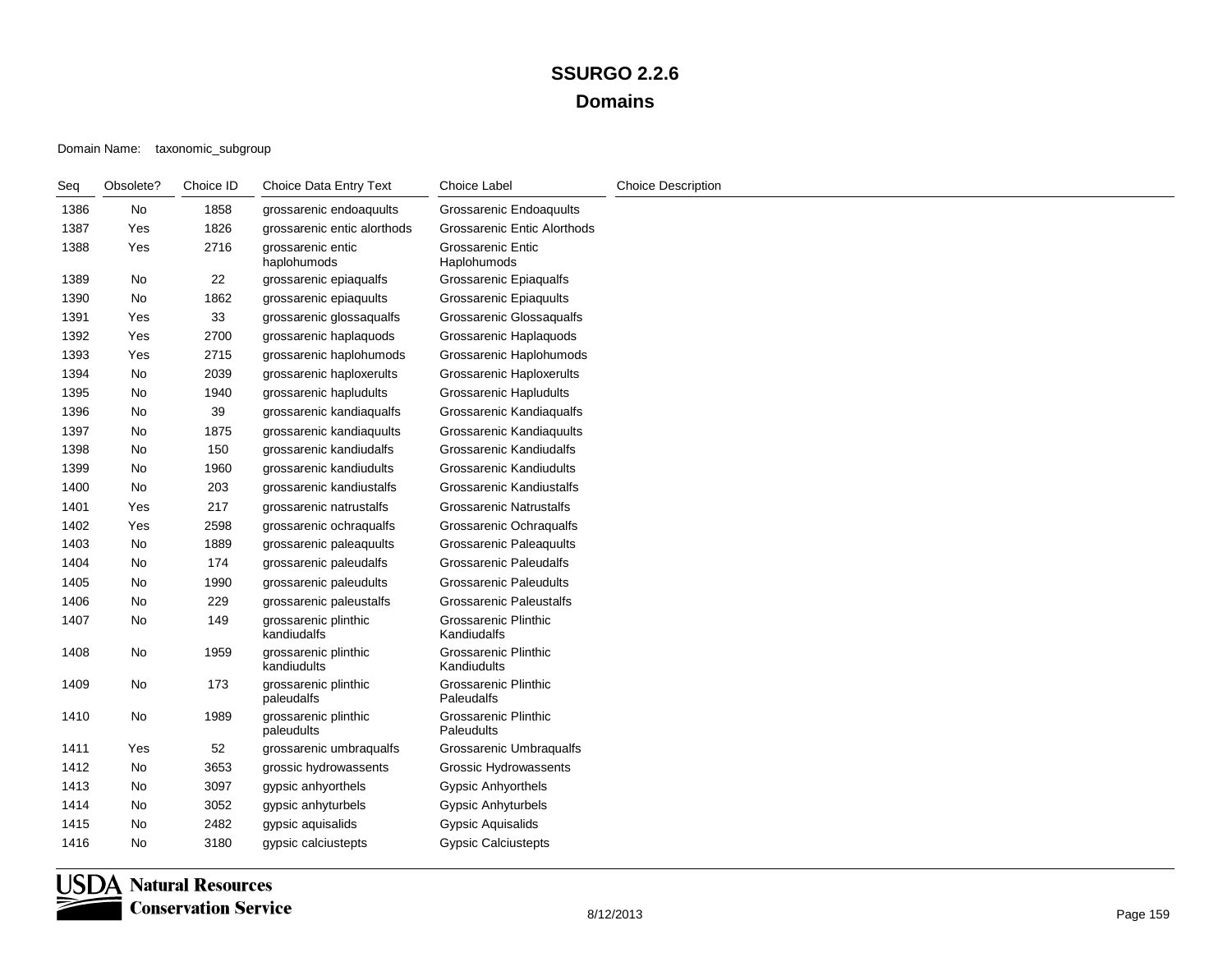| Seq  | Obsolete? | Choice ID | Choice Data Entry Text              | <b>Choice Label</b>                 | <b>Choice Description</b> |
|------|-----------|-----------|-------------------------------------|-------------------------------------|---------------------------|
| 1417 | No        | 3380      | gypsic calciustolls                 | <b>Gypsic Calciustolls</b>          |                           |
| 1418 | No        | 2487      | gypsic haplosalids                  | <b>Gypsic Haplosalids</b>           |                           |
| 1419 | No        | 3254      | gypsic haploxerepts                 | Gypsic Haploxerepts                 |                           |
| 1420 | No        | 3208      | gypsic haplustepts                  | <b>Gypsic Haplustepts</b>           |                           |
| 1421 | No        | 3415      | gypsic haplusterts                  | <b>Gypsic Haplusterts</b>           |                           |
| 1422 | Yes       | 2853      | gypsic ustochrepts                  | <b>Gypsic Ustochrepts</b>           |                           |
| 1423 | Yes       | 1082      | gypsic xerochrepts                  | <b>Gypsic Xerochrepts</b>           |                           |
| 1424 | No        | 2126      | halic calciusterts                  | <b>Halic Calciusterts</b>           |                           |
| 1425 | No        | 2181      | halic durixererts                   | <b>Halic Durixererts</b>            |                           |
| 1426 | No        | 2064      | halic endoaquerts                   | <b>Halic Endoaquerts</b>            |                           |
| 1427 | No        | 2074      | halic epiaquerts                    | <b>Halic Epiaquerts</b>             |                           |
| 1428 | No        | 2144      | halic gypsiusterts                  | <b>Halic Gypsiusterts</b>           |                           |
| 1429 | No        | 3138      | halic haplosaprists                 | <b>Halic Haplosaprists</b>          |                           |
| 1430 | No        | 2100      | halic haplotorrerts                 | <b>Halic Haplotorrerts</b>          |                           |
| 1431 | No        | 2190      | halic haploxererts                  | <b>Halic Haploxererts</b>           |                           |
| 1432 | No        | 2155      | halic haplusterts                   | <b>Halic Haplusterts</b>            |                           |
| 1433 | No        | 3137      | halic terric haplosaprists          | <b>Halic Terric Haplosaprists</b>   |                           |
| 1434 | Yes       | 2227      | haplaquic                           | Haplaquic                           |                           |
| 1435 | Yes       | 2226      | haplaquodic                         | Haplaquodic                         |                           |
| 1436 | Yes       | 3454      | haplaquodic humaquepts              | Haplaquodic Humaquepts              |                           |
| 1437 | Yes       | 2629      | haplaquodic<br>quartzipsamments     | Haplaquodic<br>Quartzipsamments     |                           |
| 1438 | No        | 2821      | haplargidic natrustalfs             | Haplargidic Natrustalfs             |                           |
| 1439 | Yes       | 2686      | haplic acrorthox                    | Haplic Acrorthox                    |                           |
| 1440 | Yes       | 2661      | haplic andaquepts                   | <b>Haplic Andaquepts</b>            |                           |
| 1441 | Yes       | 2711      | haplic cryohumods                   | Haplic Cryohumods                   |                           |
| 1442 | Yes       | 504       | haplic durargids                    | Haplic Durargids                    |                           |
| 1443 | No        | 248       | haplic durixeralfs                  | <b>Haplic Durixeralfs</b>           |                           |
| 1444 | No        | 2182      | haplic durixererts                  | <b>Haplic Durixererts</b>           |                           |
| 1445 | No        | 1485      | haplic durixerolls                  | <b>Haplic Durixerolls</b>           |                           |
| 1446 | No        | 1394      | haplic durustolls                   | <b>Haplic Durustolls</b>            |                           |
| 1447 | No        | 119       | haplic glossudalfs                  | <b>Haplic Glossudalfs</b>           |                           |
| 1448 | No        | 2498      | haplic haploxerollic<br>durixerolls | Haplic Haploxerollic<br>Durixerolls |                           |
| 1449 | Yes       | 535       | haplic nadurargids                  | Haplic Nadurargids                  |                           |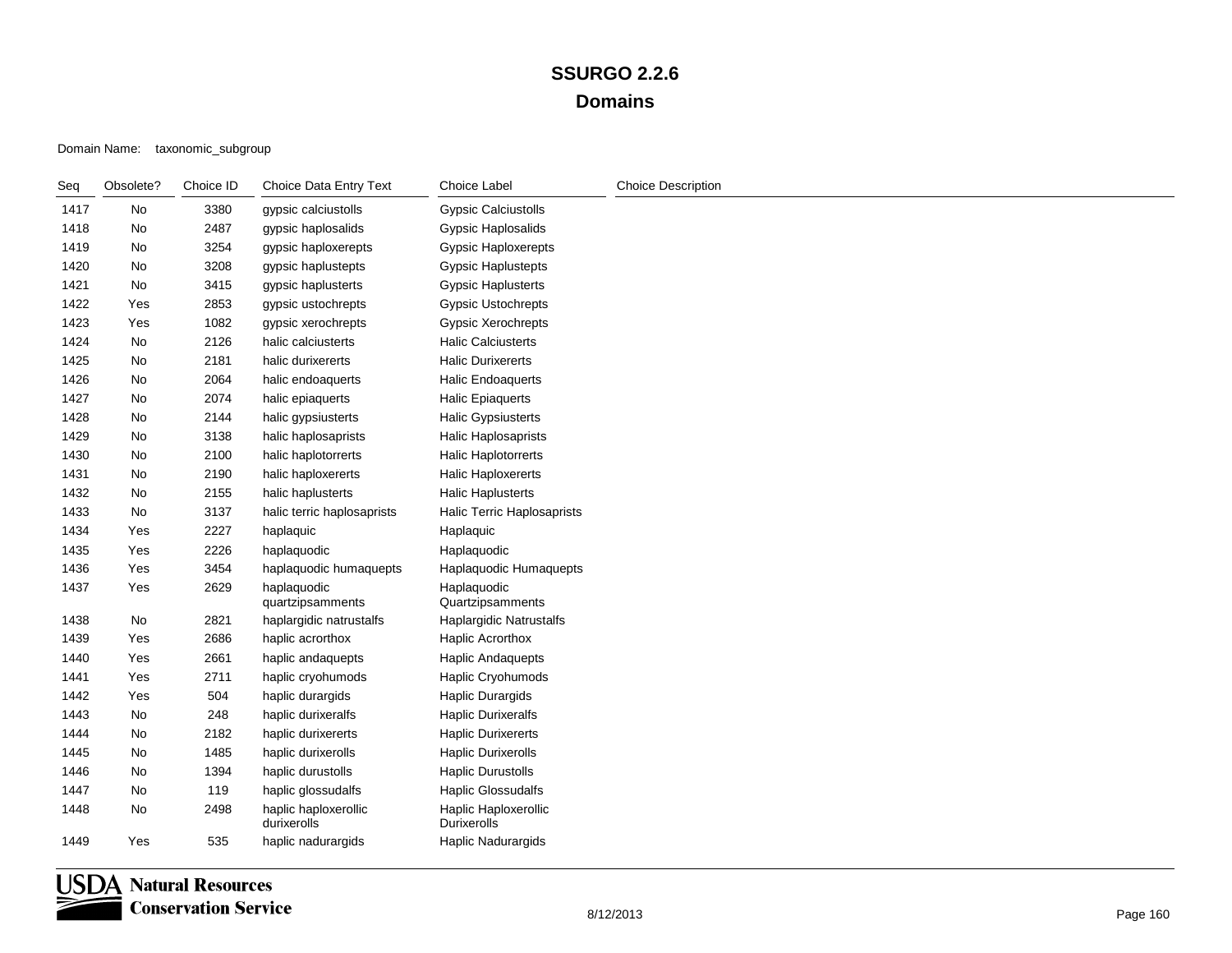| Seq  | Obsolete? | Choice ID | Choice Data Entry Text               | Choice Label                         | <b>Choice Description</b> |
|------|-----------|-----------|--------------------------------------|--------------------------------------|---------------------------|
| 1450 | No        | 547       | haplic natrargids                    | <b>Haplic Natrargids</b>             |                           |
| 1451 | No        | 282       | haplic palexeralfs                   | <b>Haplic Palexeralfs</b>            |                           |
| 1452 | No        | 2496      | haplic palexerollic durixerolls      | Haplic Palexerollic Durixerolls      |                           |
| 1453 | No        | 1530      | haplic palexerolls                   | <b>Haplic Palexerolls</b>            |                           |
| 1454 | Yes       | 985       | haplic placaquepts                   | Haplic Placaquepts                   |                           |
| 1455 | No        | 3411      | haplic plinthustults                 | Haplic Plinthustults                 |                           |
| 1456 | No        | 661       | haplic sulfaquents                   | <b>Haplic Sulfaquents</b>            |                           |
| 1457 | No        | 3663      | haplic sulfiwassents                 | <b>Haplic Sulfiwassents</b>          |                           |
| 1458 | No        | 3475      | haplic torriarents                   | <b>Haplic Torriarents</b>            |                           |
| 1459 | No        | 3008      | haplic udarents                      | <b>Haplic Udarents</b>               |                           |
| 1460 | No        | 3004      | haplic ustarents                     | <b>Haplic Ustarents</b>              |                           |
| 1461 | No        | 2289      | haplic ustic natrargids              | <b>Haplic Ustic Natrargids</b>       |                           |
| 1462 | Yes       | 1309      | haplic vermiborolls                  | <b>Haplic Vermiborolls</b>           |                           |
| 1463 | No        | 1359      | haplic vermudolls                    | <b>Haplic Vermudolls</b>             |                           |
| 1464 | Yes       | 1445      | haplic vermustolls                   | <b>Haplic Vermustolls</b>            |                           |
| 1465 | No        | 3007      | haplic xerarents                     | <b>Haplic Xerarents</b>              |                           |
| 1466 | No        | 3209      | haplocalcidic haplustepts            | Haplocalcidic Haplustepts            |                           |
| 1467 | Yes       | 2571      | haplocalcidic ustochrepts            | Haplocalcidic Ustochrepts            |                           |
| 1468 | No        | 2493      | haploduridic durixerolls             | <b>Haploduridic Durixerolls</b>      |                           |
| 1469 | No        | 2576      | haploduridic durustolls              | <b>Haploduridic Durustolls</b>       |                           |
| 1470 | Yes       | 2561      | haploduridic torriorthents           | <b>Haploduridic Torriorthents</b>    |                           |
| 1471 | No        | 2566      | haploduridic torripsamments          | <b>Haploduridic Torripsamments</b>   |                           |
| 1472 | Yes       | 2562      | haploduridic xeric<br>torriorthents  | Haploduridic Xeric<br>Torriorthents  |                           |
| 1473 | Yes       | 2567      | haploduridic xeric<br>torripsamments | Haploduridic Xeric<br>Torripsamments |                           |
| 1474 | No        | 2417      | haploxeralfic argidurids             | <b>Haploxeralfic Argidurids</b>      |                           |
| 1475 | No        | 2290      | haploxeralfic natrargids             | <b>Haploxeralfic Natrargids</b>      |                           |
| 1476 | No        | 3626      | haploxerandic dystrocryepts          | Haploxerandic Dystrocryepts          |                           |
| 1477 | No        | 3610      | haploxerandic haplocryepts           | Haploxerandic Haplocryepts           |                           |
| 1478 | No        | 3586      | haploxerandic humicryepts            | Haploxerandic Humicryepts            |                           |
| 1479 | Yes       | 505       | haploxerollic durargids              | Haploxerollic Durargids              |                           |
| 1480 | No        | 2499      | haploxerollic durixerolls            | Haploxerollic Durixerolls            |                           |
| 1481 | Yes       | 610       | haploxerollic durorthids             | Haploxerollic Durorthids             |                           |
| 1482 | Yes       | 536       | haploxerollic nadurargids            | Haploxerollic Nadurargids            |                           |

**USDA** Natural Resources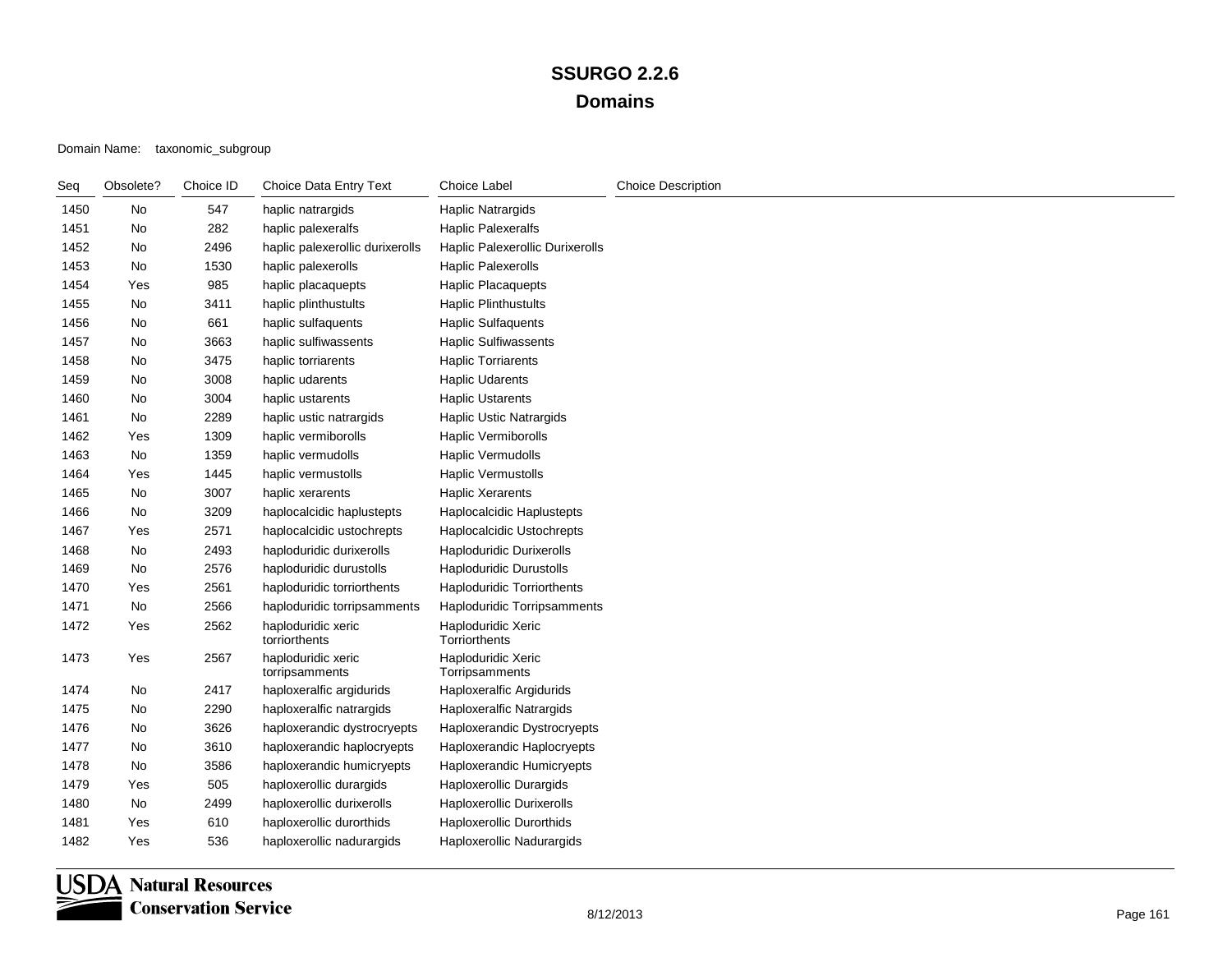| Seq  | Obsolete? | Choice ID | Choice Data Entry Text     | <b>Choice Label</b>              | <b>Choice Description</b> |
|------|-----------|-----------|----------------------------|----------------------------------|---------------------------|
| 1483 | Yes       | 548       | haploxerollic natrargids   | Haploxerollic Natrargids         |                           |
| 1484 | Yes       | 1310      | hapludic vermiborolls      | <b>Hapludic Vermiborolls</b>     |                           |
| 1485 | Yes       | 2228      | hapludollic                | Hapludollic                      |                           |
| 1486 | Yes       | 2764      | hapludollic arents         | <b>Hapludollic Arents</b>        |                           |
| 1487 | No        | 3612      | haplustandic haplocryepts  | Haplustandic Haplocryepts        |                           |
| 1488 | Yes       | 611       | haplustollic durorthids    | <b>Haplustollic Durorthids</b>   |                           |
| 1489 | Yes       | 549       | haplustollic natrargids    | Haplustollic Natrargids          |                           |
| 1490 | Yes       | 815       | hemic borofibrists         | <b>Hemic Borofibrists</b>        |                           |
| 1491 | Yes       | 913       | hemic borosaprists         | Hemic Borosaprists               |                           |
| 1492 | No        | 3023      | hemic glacistels           | <b>Hemic Glacistels</b>          |                           |
| 1493 | No        | 3424      | hemic haplofibrists        | Hemic Haplofibrists              |                           |
| 1494 | No        | 3431      | hemic haplosaprists        | Hemic Haplosaprists              |                           |
| 1495 | Yes       | 833       | hemic medifibrists         | <b>Hemic Medifibrists</b>        |                           |
| 1496 | Yes       | 927       | hemic medisaprists         | <b>Hemic Medisaprists</b>        |                           |
| 1497 | No        | 845       | hemic sphagnofibrists      | Hemic Sphagnofibrists            |                           |
| 1498 | Yes       | 814       | hemic terric borofibrists  | <b>Hemic Terric Borofibrists</b> |                           |
| 1499 | Yes       | 912       | hemic terric borosaprists  | Hemic Terric Borosaprists        |                           |
| 1500 | Yes       | 832       | hemic terric medifibrists  | <b>Hemic Terric Medifibrists</b> |                           |
| 1501 | Yes       | 926       | hemic terric medisaprists  | Hemic Terric Medisaprists        |                           |
| 1502 | Yes       | 854       | hemic terric tropofibrists | Hemic Terric Tropofibrists       |                           |
| 1503 | Yes       | 938       | hemic terric troposaprists | Hemic Terric Troposaprists       |                           |
| 1504 | Yes       | 855       | hemic tropofibrists        | Hemic Tropofibrists              |                           |
| 1505 | Yes       | 939       | hemic troposaprists        | Hemic Troposaprists              |                           |
| 1506 | No        | 1756      | histic alaquods            | Histic Alaquods                  |                           |
| 1507 | Yes       | 2662      | histic andaquepts          | <b>Histic Andaquepts</b>         |                           |
| 1508 | No        | 296       | histic cryaquands          | <b>Histic Cryaquands</b>         |                           |
| 1509 | No        | 949       | histic cryaquepts          | <b>Histic Cryaquepts</b>         |                           |
| 1510 | No        | 1187      | histic cryaquolls          | <b>Histic Cryaquolls</b>         |                           |
| 1511 | No        | 302       | histic duraquands          | <b>Histic Duraquands</b>         |                           |
| 1512 | No        | 1768      | histic duraquods           | <b>Histic Duraquods</b>          |                           |
| 1513 | No        | 307       | histic endoaquands         | <b>Histic Endoaquands</b>        |                           |
| 1514 | No        | 1772      | histic endoaquods          | Histic Endoaquods                |                           |
| 1515 | No        | 1200      | histic endoaquolls         | <b>Histic Endoaquolls</b>        |                           |
| 1516 | No        | 315       | histic epiaquands          | <b>Histic Epiaquands</b>         |                           |
| 1517 | No        | 1777      | histic epiaquods           | <b>Histic Epiaquods</b>          |                           |

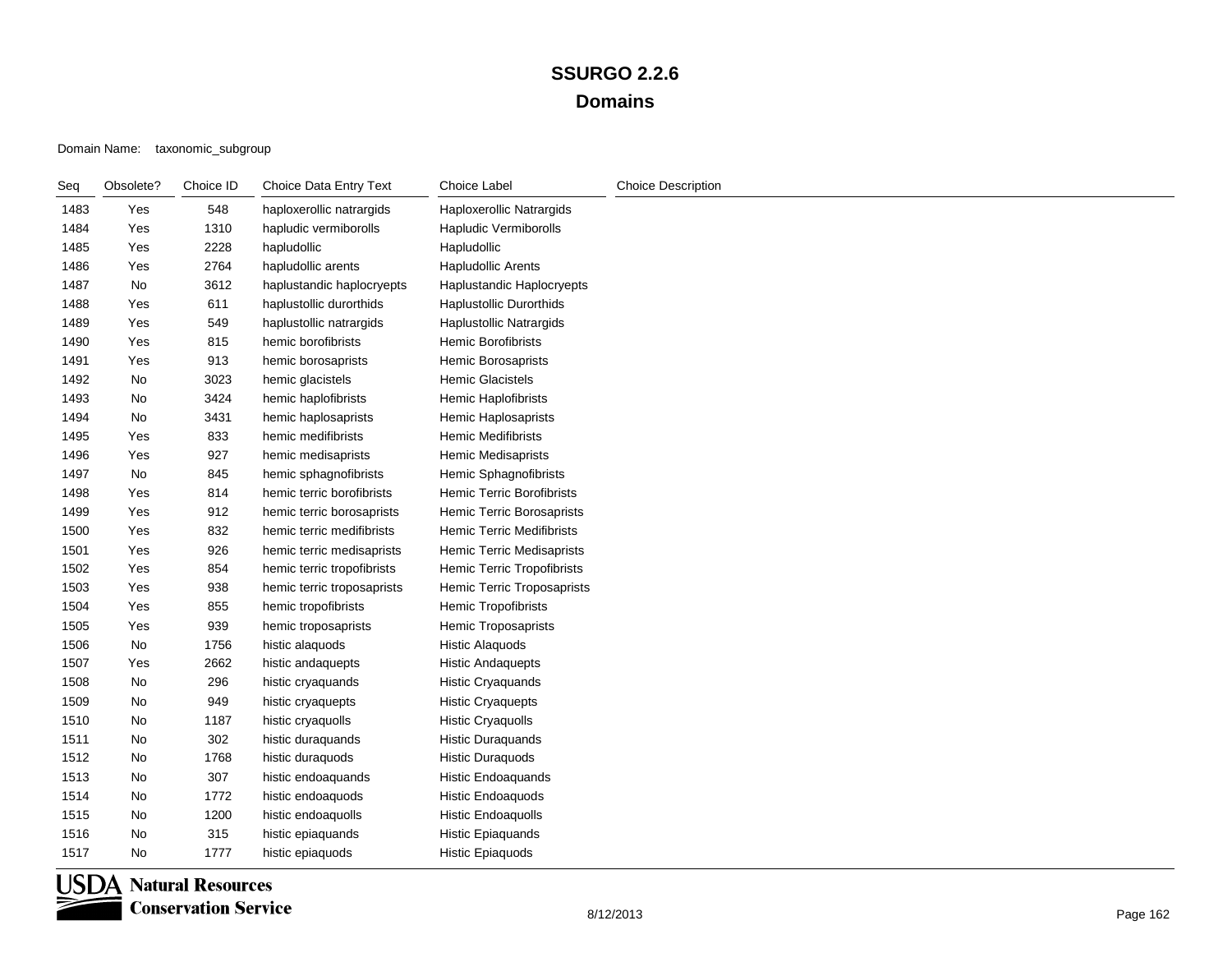| Seq  | Obsolete? | Choice ID | Choice Data Entry Text     | Choice Label                      | <b>Choice Description</b> |
|------|-----------|-----------|----------------------------|-----------------------------------|---------------------------|
| 1518 | No        | 1209      | histic epiaquolls          | <b>Histic Epiaquolls</b>          |                           |
| 1519 | No        | 1541      | histic eutraquox           | <b>Histic Eutraquox</b>           |                           |
| 1520 | Yes       | 2621      | histic fluvaquents         | <b>Histic Fluvaquents</b>         |                           |
| 1521 | No        | 1783      | histic fragiaquods         | <b>Histic Fragiaguods</b>         |                           |
| 1522 | No        | 3500      | histic gelaquands          | <b>Histic Gelaquands</b>          |                           |
| 1523 | No        | 3528      | histic gelaquepts          | <b>Histic Gelaquepts</b>          |                           |
| 1524 | No        | 2906      | histic glossaqualfs        | <b>Histic Glossaqualfs</b>        |                           |
| 1525 | Yes       | 2701      | histic haplaquods          | Histic Haplaquods                 |                           |
| 1526 | Yes       | 2677      | histic haplaquolls         | <b>Histic Haplaquolls</b>         |                           |
| 1527 | No        | 1546      | histic haplaquox           | Histic Haplaquox                  |                           |
| 1528 | No        | 981       | histic humaquepts          | <b>Histic Humaquepts</b>          |                           |
| 1529 | No        | 947       | histic lithic cryaquepts   | <b>Histic Lithic Cryaquepts</b>   |                           |
| 1530 | Yes       | 948       | histic pergelic cryaquepts | <b>Histic Pergelic Cryaquepts</b> |                           |
| 1531 | No        | 328       | histic placaquands         | Histic Placaquands                |                           |
| 1532 | Yes       | 986       | histic placaquepts         | <b>Histic Placaquepts</b>         |                           |
| 1533 | No        | 3140      | histic placic petraquepts  | <b>Histic Placic Petraquepts</b>  |                           |
| 1534 | No        | 662       | histic sulfaquents         | <b>Histic Sulfaquents</b>         |                           |
| 1535 | Yes       | 993       | histic tropaquepts         | <b>Histic Tropaquepts</b>         |                           |
| 1536 | Yes       | 2708      | histic tropaquods          | <b>Histic Tropaquods</b>          |                           |
| 1537 | No        | 333       | histic vitraquands         | <b>Histic Vitraquands</b>         |                           |
| 1538 | No        | 635       | humaqueptic endoaquents    | Humaqueptic Endoaquents           |                           |
| 1539 | No        | 641       | humaqueptic epiaquents     | Humaqueptic Epiaquents            |                           |
| 1540 | No        | 647       | humaqueptic fluvaquents    | Humaqueptic Fluvaquents           |                           |
| 1541 | No        | 656       | humaqueptic psammaquents   | Humaqueptic<br>Psammaquents       |                           |
| 1542 | No        | 1558      | humic acroperox            | Humic Acroperox                   |                           |
| 1543 | No        | 1629      | humic acrudox              | Humic Acrudox                     |                           |
| 1544 | No        | 1693      | humic acrustox             | Humic Acrustox                    |                           |
| 1545 | No        | 951       | humic cryaquepts           | Humic Cryaquepts                  |                           |
| 1546 | Yes       | 2723      | humic cryorthods           | Humic Cryorthods                  |                           |
| 1547 | No        | 1791      | humic duricryods           | Humic Duricryods                  |                           |
| 1548 | No        | 454       | humic durustands           | <b>Humic Durustands</b>           |                           |
| 1549 | Yes       | 3172      | humic dystrocryepts        | Humic Dystrocryepts               |                           |
| 1550 | Yes       | 3537      | humic dystrogelepts        | <b>Humic Dystrogelepts</b>        |                           |
| 1551 | No        | 3246      | humic dystroxerepts        | Humic Dystroxerepts               |                           |

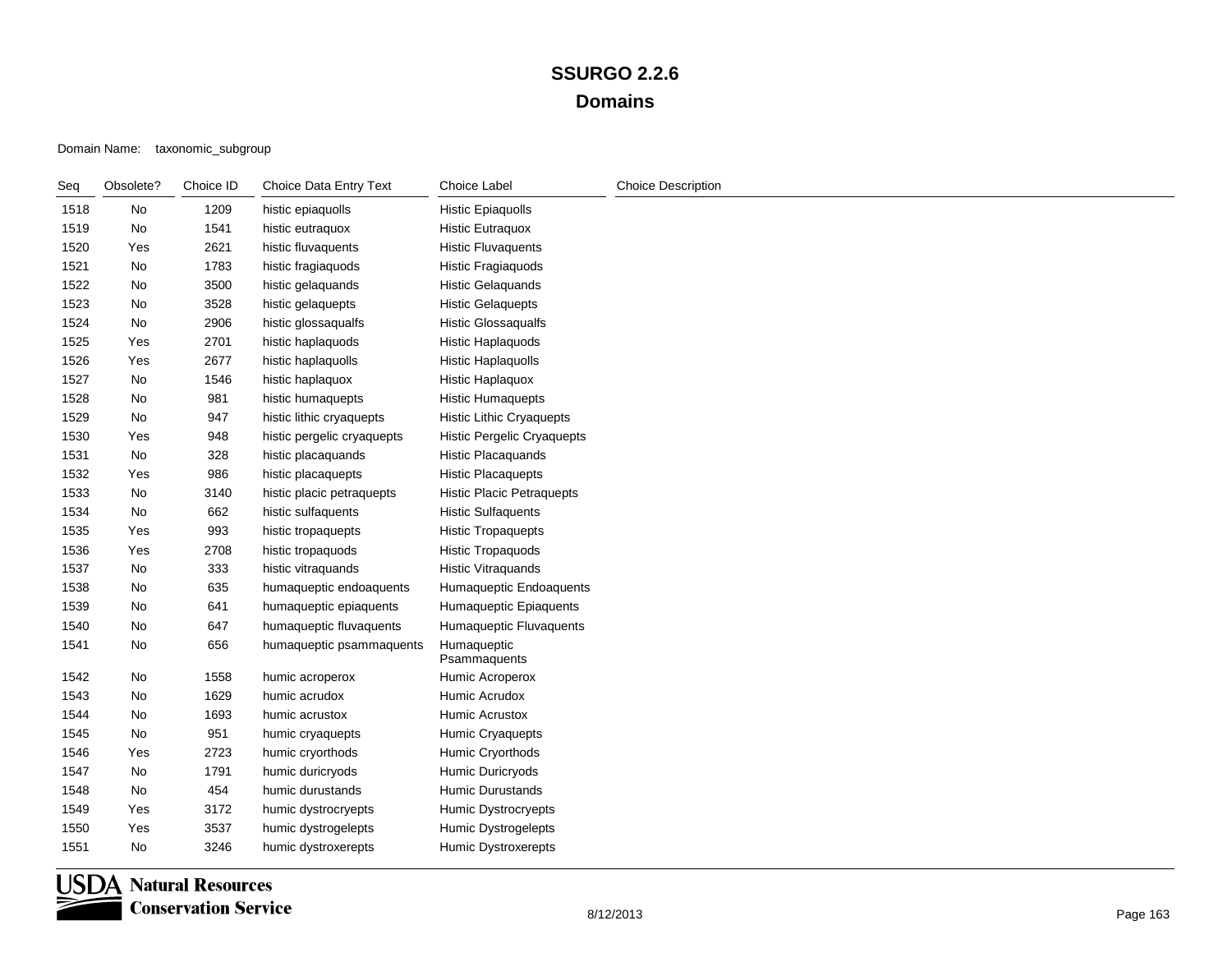| Seq  | Obsolete? | Choice ID | Choice Data Entry Text    | Choice Label              | <b>Choice Description</b> |
|------|-----------|-----------|---------------------------|---------------------------|---------------------------|
| 1552 | No        | 3314      | humic dystrudepts         | Humic Dystrudepts         |                           |
| 1553 | No        | 3191      | humic dystrustepts        | Humic Dystrustepts        |                           |
| 1554 | No        | 960       | humic endoaquepts         | Humic Endoaquepts         |                           |
| 1555 | No        | 2504      | humic epiaquepts          | Humic Epiaquepts          |                           |
| 1556 | No        | 1542      | humic eutraquox           | Humic Eutraquox           |                           |
| 1557 | Yes       | 3160      | humic eutrocryepts        | Humic Eutrocryepts        |                           |
| 1558 | Yes       | 3542      | humic eutrogelepts        | Humic Eutrogelepts        |                           |
| 1559 | No        | 1570      | humic eutroperox          | Humic Eutroperox          |                           |
| 1560 | No        | 3292      | humic eutrudepts          | <b>Humic Eutrudepts</b>   |                           |
| 1561 | No        | 1641      | humic eutrudox            | Humic Eutrudox            |                           |
| 1562 | No        | 1705      | humic eutrustox           | Humic Eutrustox           |                           |
| 1563 | No        | 2904      | humic fragiaqualfs        | Humic Fragiaqualfs        |                           |
| 1564 | No        | 970       | humic fragiaquepts        | Humic Fragiaquepts        |                           |
| 1565 | Yes       | 3483      | humic fragiorthods        | Humic Fragiorthods        |                           |
| 1566 | No        | 3271      | humic fragiudepts         | Humic Fragiudepts         |                           |
| 1567 | No        | 1934      | humic fragiudults         | Humic Fragiudults         |                           |
| 1568 | No        | 3232      | humic fragixerepts        | Humic Fragixerepts        |                           |
| 1569 | No        | 3531      | humic gelaquepts          | Humic Gelaquepts          |                           |
| 1570 | Yes       | 2668      | humic haplaquepts         | Humic Haplaquepts         |                           |
| 1571 | No        | 1547      | humic haplaquox           | Humic Haplaquox           |                           |
| 1572 | No        | 1587      | humic haploperox          | Humic Haploperox          |                           |
| 1573 | Yes       | 2727      | humic haplorthods         | Humic Haplorthods         |                           |
| 1574 | No        | 486       | humic haploxerands        | Humic Haploxerands        |                           |
| 1575 | No        | 3260      | humic haploxerepts        | Humic Haploxerepts        |                           |
| 1576 | No        | 1658      | humic hapludox            | Humic Hapludox            |                           |
| 1577 | No        | 1941      | humic hapludults          | Humic Hapludults          |                           |
| 1578 | No        | 462       | humic haplustands         | Humic Haplustands         |                           |
| 1579 | No        | 1723      | humic haplustox           | Humic Haplustox           |                           |
| 1580 | No        | 3401      | humic inceptic eutroperox | Humic Inceptic Eutroperox |                           |
| 1581 | No        | 3402      | humic inceptic eutrudox   | Humic Inceptic Eutrudox   |                           |
| 1582 | No        | 3400      | humic inceptic eutrustox  | Humic Inceptic Eutrustox  |                           |
| 1583 | No        | 1600      | humic kandiperox          | Humic Kandiperox          |                           |
| 1584 | No        | 1673      | humic kandiudox           | Humic Kandiudox           |                           |
| 1585 | No        | 1737      | humic kandiustox          | Humic Kandiustox          |                           |
| 1586 | Yes       | 2229      | humic lithic              | Humic Lithic              |                           |

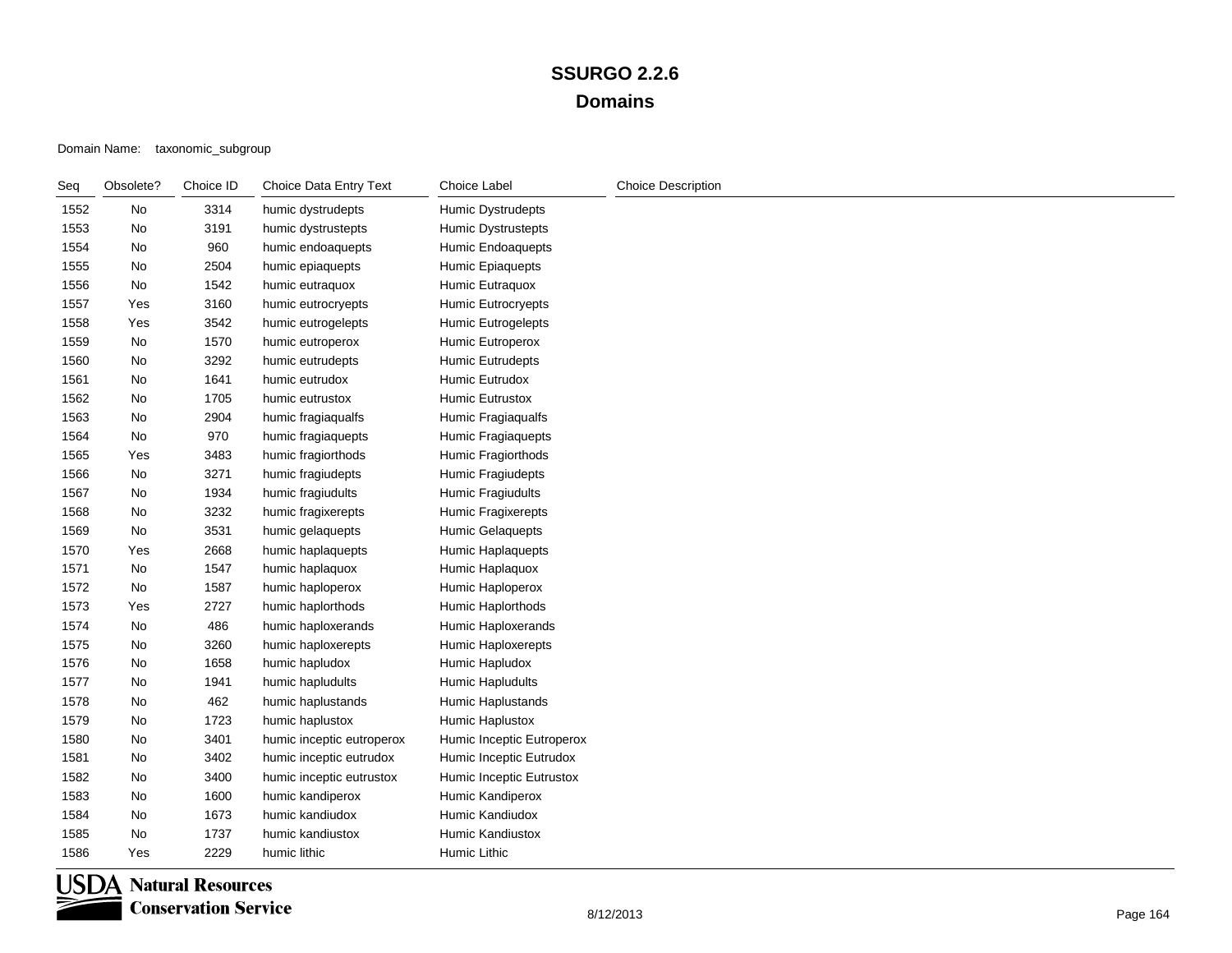#### Domain Name: taxonomic\_subgroup

| Seq  | Obsolete? | Choice ID | Choice Data Entry Text          | Choice Label                           | <b>Choice Description</b> |
|------|-----------|-----------|---------------------------------|----------------------------------------|---------------------------|
| 1587 | Yes       | 2724      | humic lithic cryorthods         | Humic Lithic Cryorthods                |                           |
| 1588 | Yes       | 3162      | humic lithic dystrocryepts      | Humic Lithic Dystrocryepts             |                           |
| 1589 | No        | 3234      | humic lithic dystroxerepts      | Humic Lithic Dystroxerepts             |                           |
| 1590 | No        | 3295      | humic lithic dystrudepts        | Humic Lithic Dystrudepts               |                           |
| 1591 | Yes       | 3151      | humic lithic eutrocryepts       | <b>Humic Lithic Eutrocryepts</b>       |                           |
| 1592 | No        | 3273      | humic lithic eutrudepts         | <b>Humic Lithic Eutrudepts</b>         |                           |
| 1593 | No        | 3248      | humic lithic haploxerepts       | Humic Lithic Haploxerepts              |                           |
| 1594 | Yes       | 3313      | humic pachic dystrudepts        | Humic Pachic Dystrudepts               |                           |
| 1595 | Yes       | 950       | humic pergelic cryaquepts       | Humic Pergelic Cryaquepts              |                           |
| 1596 | No        | 1810      | humic placocryods               | Humic Placocryods                      |                           |
| 1597 | No        | 3308      | humic psammentic<br>dystrudepts | Humic Psammentic<br><b>Dystrudepts</b> |                           |
| 1598 | Yes       | 2246      | humic rhodic                    | Humic Rhodic                           |                           |
| 1599 | No        | 1556      | humic rhodic acroperox          | Humic Rhodic Acroperox                 |                           |
| 1600 | No        | 1627      | humic rhodic acrudox            | Humic Rhodic Acrudox                   |                           |
| 1601 | No        | 1691      | humic rhodic acrustox           | Humic Rhodic Acrustox                  |                           |
| 1602 | No        | 1568      | humic rhodic eutroperox         | Humic Rhodic Eutroperox                |                           |
| 1603 | No        | 1639      | humic rhodic eutrudox           | Humic Rhodic Eutrudox                  |                           |
| 1604 | No        | 1703      | humic rhodic eutrustox          | Humic Rhodic Eutrustox                 |                           |
| 1605 | No        | 1585      | humic rhodic haploperox         | Humic Rhodic Haploperox                |                           |
| 1606 | No        | 1656      | humic rhodic hapludox           | Humic Rhodic Hapludox                  |                           |
| 1607 | No        | 1721      | humic rhodic haplustox          | Humic Rhodic Haplustox                 |                           |
| 1608 | No        | 1598      | humic rhodic kandiperox         | Humic Rhodic Kandiperox                |                           |
| 1609 | No        | 1671      | humic rhodic kandiudox          | Humic Rhodic Kandiudox                 |                           |
| 1610 | No        | 1735      | humic rhodic kandiustox         | Humic Rhodic Kandiustox                |                           |
| 1611 | No        | 1608      | humic sombriperox               | Humic Sombriperox                      |                           |
| 1612 | No        | 1681      | humic sombriudox                | Humic Sombriudox                       |                           |
| 1613 | No        | 1745      | humic sombriustox               | Humic Sombriustox                      |                           |
| 1614 | No        | 471       | humic udivitrands               | <b>Humic Udivitrands</b>               |                           |
| 1615 | No        | 478       | humic ustivitrands              | <b>Humic Ustivitrands</b>              |                           |
| 1616 | No        | 361       | humic vitricryands              | Humic Vitricryands                     |                           |
| 1617 | No        | 3503      | humic vitrigelands              | Humic Vitrigelands                     |                           |
| 1618 | No        | 496       | humic vitrixerands              | <b>Humic Vitrixerands</b>              |                           |
| 1619 | No        | 1557      | humic xanthic acroperox         | Humic Xanthic Acroperox                |                           |
| 1620 | No        | 1628      | humic xanthic acrudox           | Humic Xanthic Acrudox                  |                           |

**USDA** Natural Resources **Conservation Service**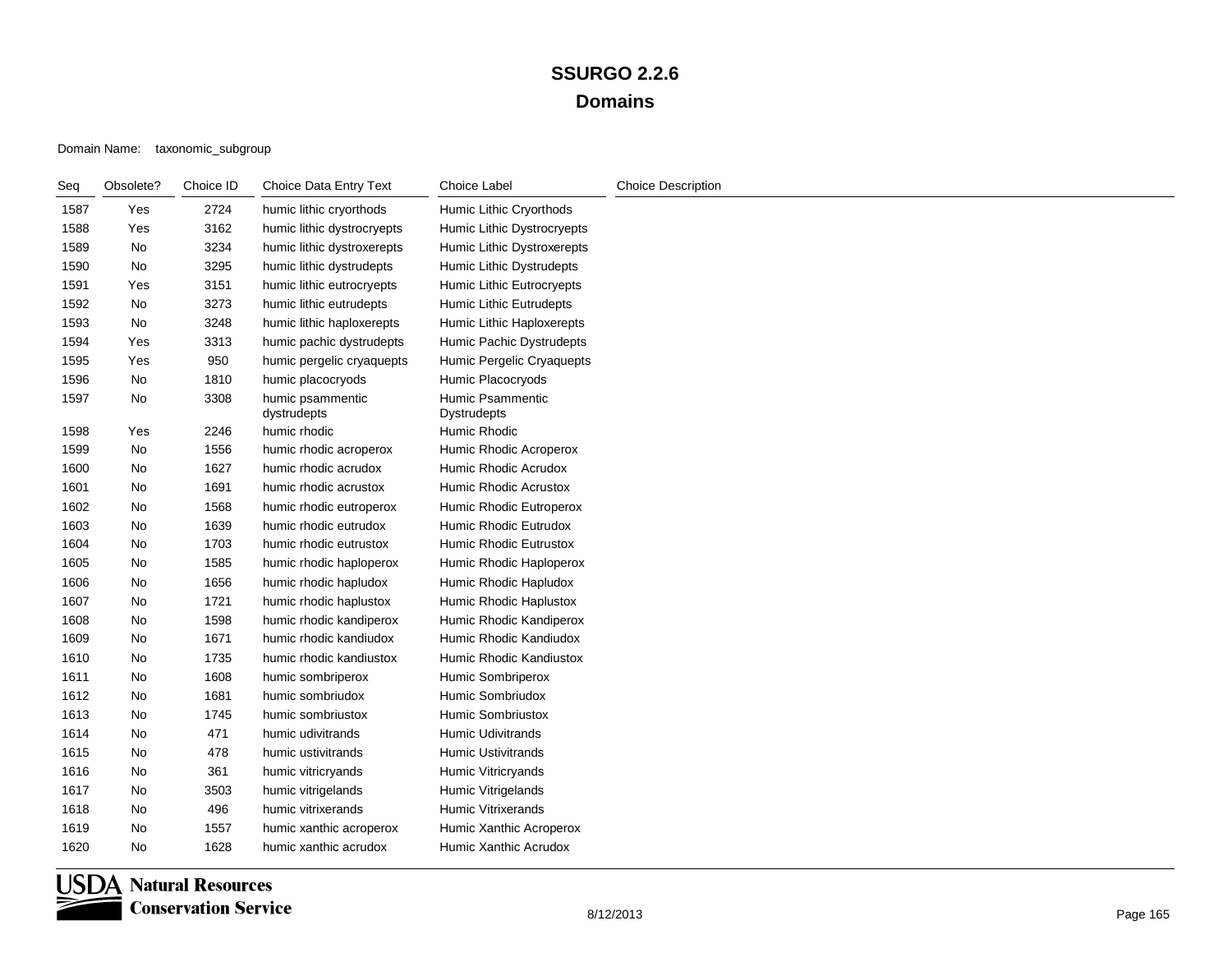| Seq  | Obsolete? | Choice ID | Choice Data Entry Text     | <b>Choice Label</b>               | <b>Choice Description</b> |
|------|-----------|-----------|----------------------------|-----------------------------------|---------------------------|
| 1621 | No        | 1692      | humic xanthic acrustox     | Humic Xanthic Acrustox            |                           |
| 1622 | No        | 1569      | humic xanthic eutroperox   | Humic Xanthic Eutroperox          |                           |
| 1623 | No        | 1640      | humic xanthic eutrudox     | Humic Xanthic Eutrudox            |                           |
| 1624 | No        | 1704      | humic xanthic eutrustox    | Humic Xanthic Eutrustox           |                           |
| 1625 | No        | 1586      | humic xanthic haploperox   | Humic Xanthic Haploperox          |                           |
| 1626 | No        | 1657      | humic xanthic hapludox     | Humic Xanthic Hapludox            |                           |
| 1627 | No        | 1722      | humic xanthic haplustox    | Humic Xanthic Haplustox           |                           |
| 1628 | No        | 1599      | humic xanthic kandiperox   | Humic Xanthic Kandiperox          |                           |
| 1629 | No        | 1672      | humic xanthic kandiudox    | Humic Xanthic Kandiudox           |                           |
| 1630 | No        | 1736      | humic xanthic kandiustox   | Humic Xanthic Kandiustox          |                           |
| 1631 | No        | 360       | humic xeric vitricryands   | Humic Xeric Vitricryands          |                           |
| 1632 | Yes       | 2230      | humoxic                    | Humoxic                           |                           |
| 1633 | Yes       | 2736      | humoxic tropohumults       | Humoxic Tropohumults              |                           |
| 1634 | No        | 982       | hydraquentic humaquepts    | Hydraquentic Humaquepts           |                           |
| 1635 | No        | 988       | hydraquentic sulfaquepts   | <b>Hydraquentic Sulfaquepts</b>   |                           |
| 1636 | Yes       | 816       | hydric borofibrists        | <b>Hydric Borofibrists</b>        |                           |
| 1637 | Yes       | 874       | hydric borohemists         | <b>Hydric Borohemists</b>         |                           |
| 1638 | No        | 3136      | hydric cryofibrists        | <b>Hydric Cryofibrists</b>        |                           |
| 1639 | No        | 3139      | hydric cryohemists         | <b>Hydric Cryohemists</b>         |                           |
| 1640 | No        | 2982      | hydric durudands           | <b>Hydric Durudands</b>           |                           |
| 1641 | Yes       | 2640      | hydric dystrandepts        | <b>Hydric Dystrandepts</b>        |                           |
| 1642 | No        | 308       | hydric endoaquands         | <b>Hydric Endoaquands</b>         |                           |
| 1643 | No        | 316       | hydric epiaquands          | <b>Hydric Epiaquands</b>          |                           |
| 1644 | No        | 3641      | hydric frasiwassents       | <b>Hydric Frasiwassents</b>       |                           |
| 1645 | No        | 387       | hydric fulvudands          | <b>Hydric Fulvudands</b>          |                           |
| 1646 | No        | 3419      | hydric haplofibrists       | <b>Hydric Haplofibrists</b>       |                           |
| 1647 | No        | 3432      | hydric haplohemists        | <b>Hydric Haplohemists</b>        |                           |
| 1648 | No        | 405       | hydric hapludands          | <b>Hydric Hapludands</b>          |                           |
| 1649 | Yes       | 2641      | hydric lithic dystrandepts | <b>Hydric Lithic Dystrandepts</b> |                           |
| 1650 | Yes       | 384       | hydric lithic fulvudands   | <b>Hydric Lithic Fulvudands</b>   |                           |
| 1651 | Yes       | 834       | hydric medifibrists        | <b>Hydric Medifibrists</b>        |                           |
| 1652 | Yes       | 889       | hydric medihemists         | <b>Hydric Medihemists</b>         |                           |
| 1653 | No        | 322       | hydric melanaquands        | Hydric Melanaquands               |                           |
| 1654 | No        | 433       | hydric melanudands         | <b>Hydric Melanudands</b>         |                           |
| 1655 | Yes       | 374       | hydric pachic durudands    | <b>Hydric Pachic Durudands</b>    |                           |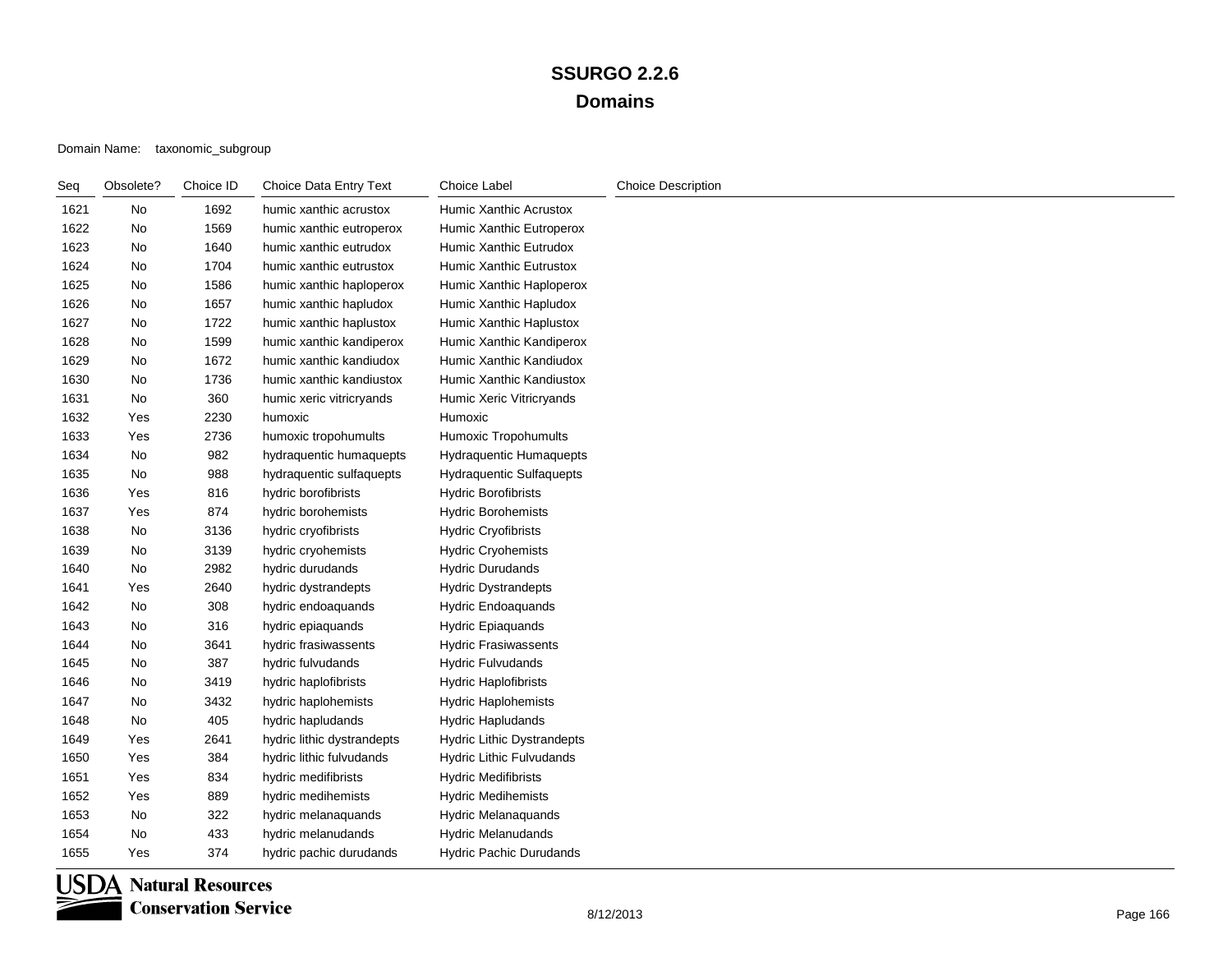| Seq  | Obsolete? | Choice ID | Choice Data Entry Text     | <b>Choice Label</b>               | <b>Choice Description</b> |
|------|-----------|-----------|----------------------------|-----------------------------------|---------------------------|
| 1656 | Yes       | 385       | hydric pachic fulvudands   | Hydric Pachic Fulvudands          |                           |
| 1657 | No        | 321       | hydric pachic melanaquands | <b>Hydric Pachic Melanaquands</b> |                           |
| 1658 | No        | 432       | hydric pachic melanudands  | <b>Hydric Pachic Melanudands</b>  |                           |
| 1659 | No        | 446       | hydric pachic placudands   | Hydric Pachic Placudands          |                           |
| 1660 | No        | 447       | hydric placudands          | Hydric Placudands                 |                           |
| 1661 | No        | 846       | hydric sphagnofibrists     | <b>Hydric Sphagnofibrists</b>     |                           |
| 1662 | Yes       | 386       | hydric thaptic fulvudands  | Hydric Thaptic Fulvudands         |                           |
| 1663 | No        | 404       | hydric thaptic hapludands  | <b>Hydric Thaptic Hapludands</b>  |                           |
| 1664 | Yes       | 856       | hydric tropofibrists       | <b>Hydric Tropofibrists</b>       |                           |
| 1665 | Yes       | 902       | hydric tropohemists        | <b>Hydric Tropohemists</b>        |                           |
| 1666 | No        | 1571      | inceptic eutroperox        | Inceptic Eutroperox               |                           |
| 1667 | No        | 1642      | inceptic eutrudox          | Inceptic Eutrudox                 |                           |
| 1668 | No        | 1706      | inceptic eutrustox         | <b>Inceptic Eutrustox</b>         |                           |
| 1669 | No        | 2955      | inceptic fragixeralfs      | Inceptic Fragixeralfs             |                           |
| 1670 | No        | 2943      | inceptic haplocryalfs      | Inceptic Haplocryalfs             |                           |
| 1671 | No        | 2959      | inceptic haploxeralfs      | Inceptic Haploxeralfs             |                           |
| 1672 | No        | 2971      | inceptic hapludalfs        | Inceptic Hapludalfs               |                           |
| 1673 | No        | 1659      | inceptic hapludox          | Inceptic Hapludox                 |                           |
| 1674 | No        | 3410      | inceptic hapludults        | Inceptic Hapludults               |                           |
| 1675 | No        | 2954      | inceptic haplustalfs       | Inceptic Haplustalfs              |                           |
| 1676 | No        | 1724      | inceptic haplustox         | Inceptic Haplustox                |                           |
| 1677 | No        | 3323      | inceptic haprendolls       | Inceptic Haprendolls              |                           |
| 1678 | No        | 2957      | inceptic rhodoxeralfs      | Inceptic Rhodoxeralfs             |                           |
| 1679 | No        | 3404      | kandic albaquults          | Kandic Albaquults                 |                           |
| 1680 | No        | 230       | kandic paleustalfs         | Kandic Paleustalfs                |                           |
| 1681 | No        | 1894      | kandic plinthaquults       | Kandic Plinthaquults              |                           |
| 1682 | Yes       | 3447      | kandic plinthustalfs       | Kandic Plinthustalfs              |                           |
| 1683 | No        | 1572      | kandiudalfic eutroperox    | Kandiudalfic Eutroperox           |                           |
| 1684 | No        | 1643      | kandiudalfic eutrudox      | Kandiudalfic Eutrudox             |                           |
| 1685 | No        | 1707      | kandiustalfic eutrustox    | Kandiustalfic Eutrustox           |                           |
| 1686 | No        | 189       | kanhaplic haplustalfs      | Kanhaplic Haplustalfs             |                           |
| 1687 | No        | 2004      | kanhaplic haplustults      | Kanhaplic Haplustults             |                           |
| 1688 | No        | 241       | kanhaplic rhodustalfs      | Kanhaplic Rhodustalfs             |                           |
| 1689 | No        | 2871      | lamellic argiudolls        | Lamellic Argiudolls               |                           |
| 1690 | Yes       | 2789      | lamellic cryoboralfs       | Lamellic Cryoboralfs              |                           |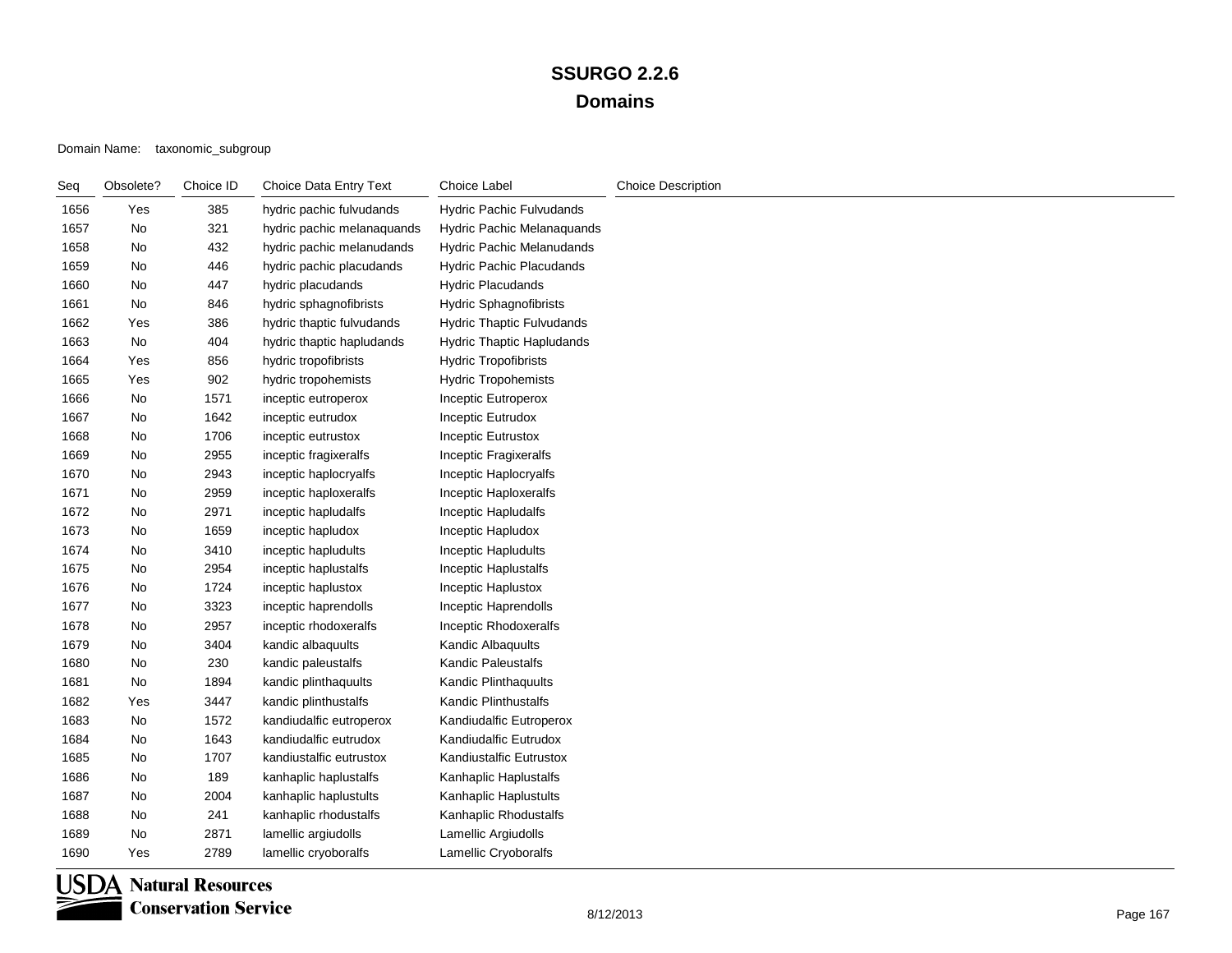Domain Name: taxonomic\_subgroup

| Seq  | Obsolete? | Choice ID | Choice Data Entry Text             | <b>Choice Label</b>                       | <b>Choice Description</b> |
|------|-----------|-----------|------------------------------------|-------------------------------------------|---------------------------|
| 1691 | Yes       | 2846      | lamellic cryochrepts               | Lamellic Cryochrepts                      |                           |
| 1692 | No        | 3009      | lamellic cryopsamments             | Lamellic Cryopsamments                    |                           |
| 1693 | No        | 3017      | lamellic cryorthents               | <b>Lamellic Cryorthents</b>               |                           |
| 1694 | Yes       | 2898      | lamellic dystrochrepts             | Lamellic Dystrochrepts                    |                           |
| 1695 | No        | 3168      | lamellic dystrocryepts             | Lamellic Dystrocryepts                    |                           |
| 1696 | No        | 3307      | lamellic dystrudepts               | Lamellic Dystrudepts                      |                           |
| 1697 | Yes       | 2796      | lamellic eutroboralfs              | <b>Lamellic Eutroboralfs</b>              |                           |
| 1698 | Yes       | 2851      | lamellic eutrochrepts              | <b>Lamellic Eutrochrepts</b>              |                           |
| 1699 | Yes       | 3157      | lamellic eutrocryepts              | Lamellic Eutrocryepts                     |                           |
| 1700 | No        | 3286      | lamellic eutrudepts                | Lamellic Eutrudepts                       |                           |
| 1701 | Yes       | 2802      | lamellic glossoboralfs             | Lamellic Glossoboralfs                    |                           |
| 1702 | No        | 2941      | lamellic haplocryalfs              | Lamellic Haplocryalfs                     |                           |
| 1703 | No        | 3619      | lamellic haplocryepts              | Lamellic Haplocryepts                     |                           |
| 1704 | No        | 2877      | lamellic haplorthods               | Lamellic Haplorthods                      |                           |
| 1705 | No        | 2828      | lamellic haploxeralfs              | Lamellic Haploxeralfs                     |                           |
| 1706 | No        | 3256      | lamellic haploxerepts              | Lamellic Haploxerepts                     |                           |
| 1707 | No        | 2889      | lamellic haploxerults              | Lamellic Haploxerults                     |                           |
| 1708 | No        | 2807      | lamellic hapludalfs                | Lamellic Hapludalfs                       |                           |
| 1709 | No        | 2885      | lamellic hapludults                | Lamellic Hapludults                       |                           |
| 1710 | No        | 2815      | lamellic haplustalfs               | Lamellic Haplustalfs                      |                           |
| 1711 | No        | 3204      | lamellic haplustepts               | Lamellic Haplustepts                      |                           |
| 1712 | No        | 3593      | lamellic humicryepts               | Lamellic Humicryepts                      |                           |
| 1713 | Yes       | 2797      | lamellic oxyaquic eutroboralfs     | Lamellic Oxyaquic<br>Eutroboralfs         |                           |
| 1714 | No        | 3579      | lamellic oxyaquic haplorthods      | Lamellic Oxyaquic<br>Haplorthods          |                           |
| 1715 | No        | 2811      | lamellic paleudalfs                | <b>Lamellic Paleudalfs</b>                |                           |
| 1716 | No        | 2888      | lamellic paleudults                | <b>Lamellic Paleudults</b>                |                           |
| 1717 | No        | 2825      | lamellic paleustalfs               | <b>Lamellic Paleustalfs</b>               |                           |
| 1718 | No        | 2832      | lamellic palexeralfs               | Lamellic Palexeralfs                      |                           |
| 1719 | No        | 3012      | lamellic quartzipsamments          | Lamellic Quartzipsamments                 |                           |
| 1720 | No        | 3016      | lamellic udipsamments              | Lamellic Udipsamments                     |                           |
| 1721 | No        | 3011      | lamellic ustic<br>quartzipsamments | <b>Lamellic Ustic</b><br>Quartzipsamments |                           |
| 1722 | No        | 3013      | lamellic ustipsamments             | Lamellic Ustipsamments                    |                           |
| 1723 | Yes       | 2854      | lamellic ustochrepts               | Lamellic Ustochrepts                      |                           |

**USDA Natural Resources**<br>Conservation Service **Conservation Service**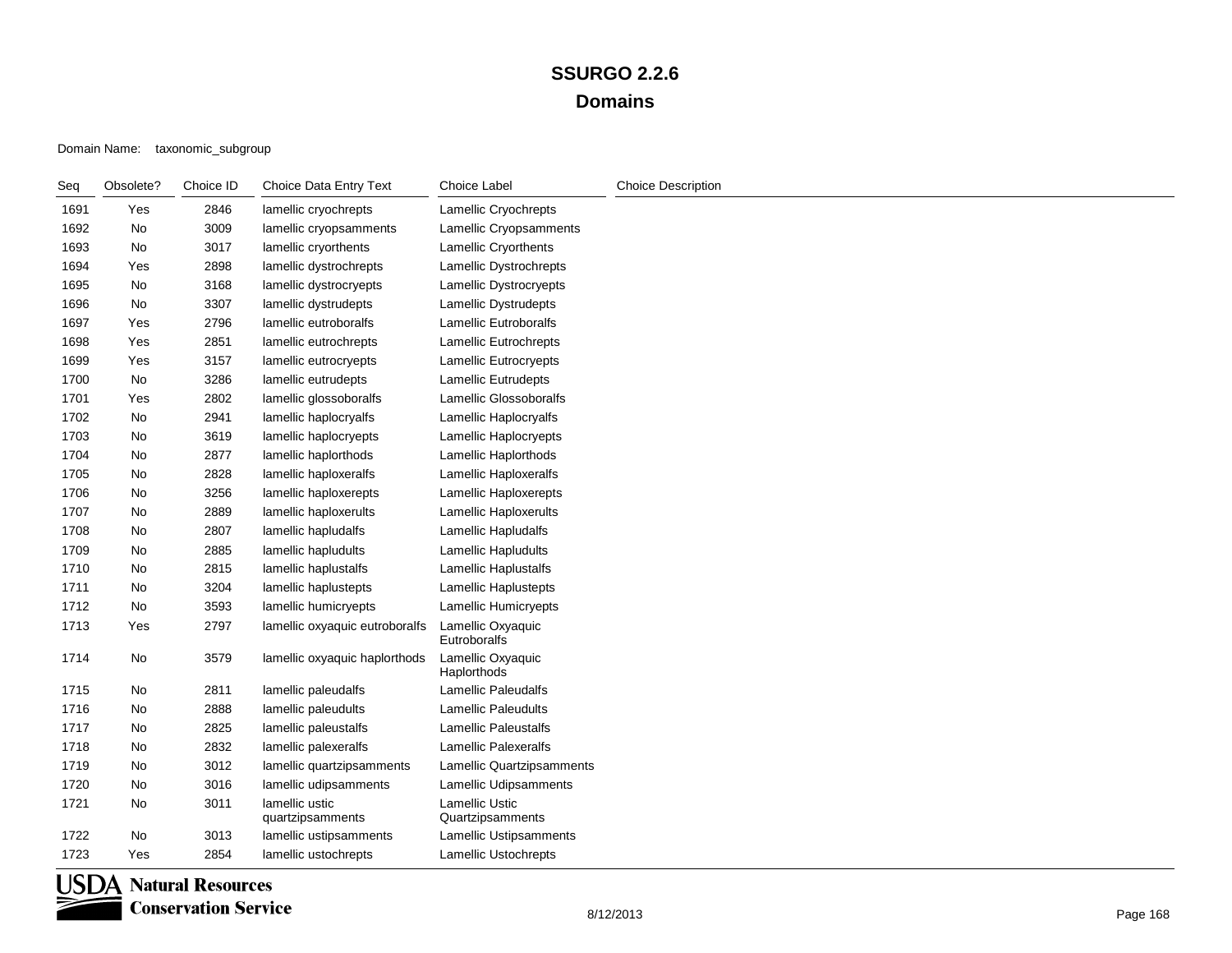| Seq  | Obsolete? | Choice ID | Choice Data Entry Text       | Choice Label                 | <b>Choice Description</b> |
|------|-----------|-----------|------------------------------|------------------------------|---------------------------|
| 1724 | Yes       | 2857      | lamellic xerochrepts         | Lamellic Xerochrepts         |                           |
| 1725 | No        | 3015      | lamellic xeropsamments       | Lamellic Xeropsamments       |                           |
| 1726 | No        | 2093      | leptic calcitorrerts         | Leptic Calcitorrerts         |                           |
| 1727 | No        | 2127      | leptic calciusterts          | Leptic Calciusterts          |                           |
| 1728 | No        | 2174      | leptic calcixererts          | Leptic Calcixererts          |                           |
| 1729 | No        | 2056      | leptic dystraquerts          | Leptic Dystraquerts          |                           |
| 1730 | No        | 2113      | leptic dystruderts           | Leptic Dystruderts           |                           |
| 1731 | No        | 2137      | leptic dystrusterts          | Leptic Dystrusterts          |                           |
| 1732 | No        | 2065      | leptic endoaquerts           | Leptic Endoaquerts           |                           |
| 1733 | No        | 2075      | leptic epiaquerts            | Leptic Epiaquerts            |                           |
| 1734 | No        | 2145      | leptic gypsiusterts          | Leptic Gypsiusterts          |                           |
| 1735 | No        | 2459      | leptic haplogypsids          | Leptic Haplogypsids          |                           |
| 1736 | No        | 2101      | leptic haplotorrerts         | Leptic Haplotorrerts         |                           |
| 1737 | No        | 2191      | leptic haploxererts          | Leptic Haploxererts          |                           |
| 1738 | No        | 2119      | leptic hapluderts            | Leptic Hapluderts            |                           |
| 1739 | No        | 2157      | leptic haplusterts           | Leptic Haplusterts           |                           |
| 1740 | No        | 3318      | leptic natralbolls           | Leptic Natralbolls           |                           |
| 1741 | Yes       | 1295      | leptic natriborolls          | Leptic Natriborolls          |                           |
| 1742 | No        | 3387      | leptic natrudolls            | Leptic Natrudolls            |                           |
| 1743 | No        | 2822      | leptic natrustalfs           | Leptic Natrustalfs           |                           |
| 1744 | No        | 1428      | leptic natrustolls           | Leptic Natrustolls           |                           |
| 1745 | No        | 2083      | leptic salaquerts            | Leptic Salaquerts            |                           |
| 1746 | No        | 2107      | leptic salitorrerts          | Leptic Salitorrerts          |                           |
| 1747 | No        | 2167      | leptic salusterts            | Leptic Salusterts            |                           |
| 1748 | No        | 2823      | leptic torrertic natrustalfs | Leptic Torrertic Natrustalfs |                           |
| 1749 | No        | 3375      | leptic torrertic natrustolls | Leptic Torrertic Natrustolls |                           |
| 1750 | No        | 2156      | leptic udic haplusterts      | Leptic Udic Haplusterts      |                           |
| 1751 | Yes       | 2866      | leptic vertic natriborolls   | Leptic Vertic Natriborolls   |                           |
| 1752 | No        | 3386      | leptic vertic natrudolls     | Leptic Vertic Natrudolls     |                           |
| 1753 | No        | 3377      | leptic vertic natrustolls    | Leptic Vertic Natrustolls    |                           |
| 1754 | Yes       | 818       | limnic borofibrists          | Limnic Borofibrists          |                           |
| 1755 | Yes       | 876       | limnic borohemists           | <b>Limnic Borohemists</b>    |                           |
| 1756 | Yes       | 915       | limnic borosaprists          | Limnic Borosaprists          |                           |
| 1757 | No        | 3595      | limnic cryosaprists          | Limnic Cryosaprists          |                           |
| 1758 | No        | 3421      | limnic haplofibrists         | Limnic Haplofibrists         |                           |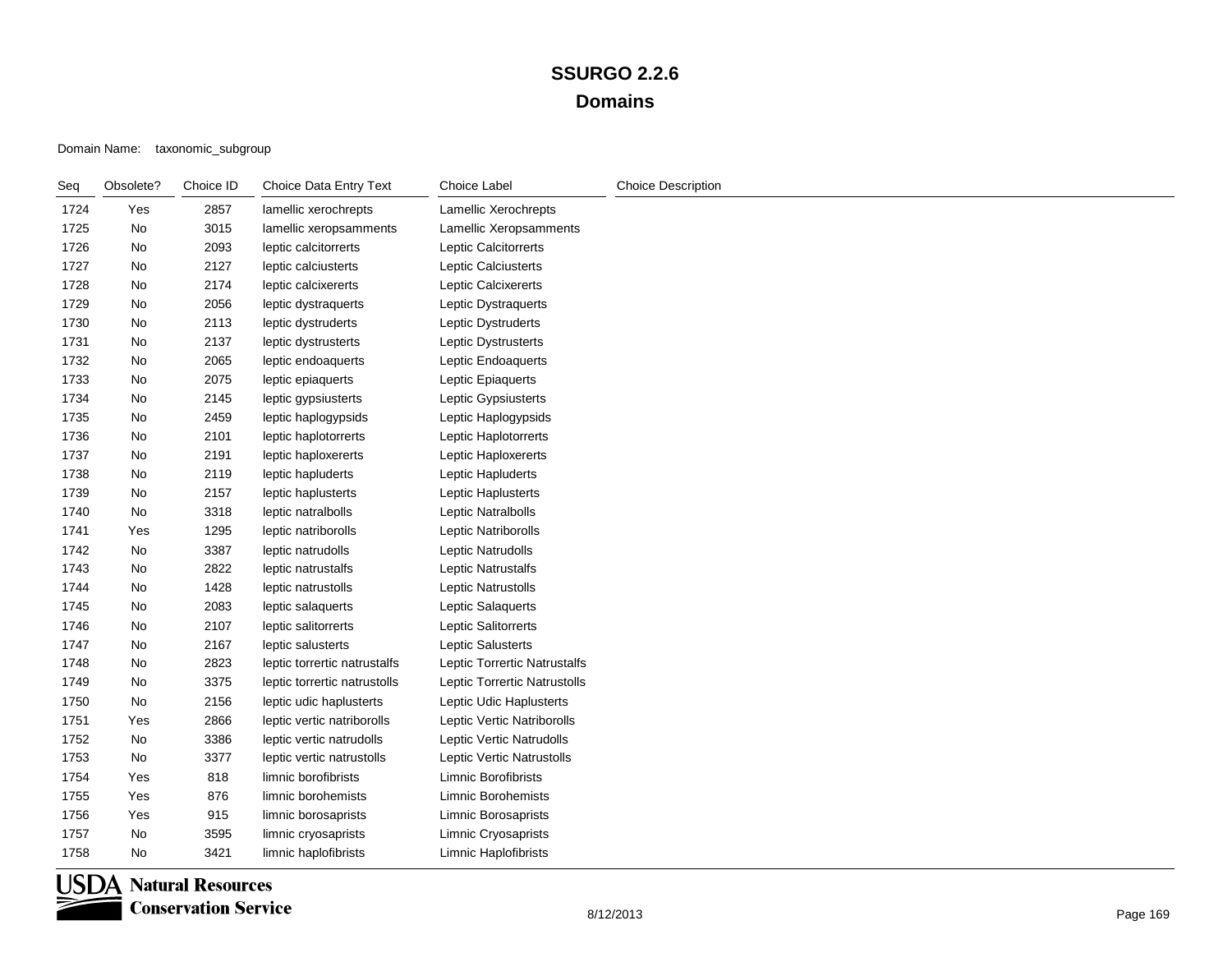| Seq  | Obsolete? | Choice ID | Choice Data Entry Text | Choice Label                | <b>Choice Description</b> |
|------|-----------|-----------|------------------------|-----------------------------|---------------------------|
| 1759 | No        | 3434      | limnic haplohemists    | Limnic Haplohemists         |                           |
| 1760 | No        | 3428      | limnic haplosaprists   | Limnic Haplosaprists        |                           |
| 1761 | Yes       | 836       | limnic medifibrists    | Limnic Medifibrists         |                           |
| 1762 | Yes       | 891       | limnic medihemists     | <b>Limnic Medihemists</b>   |                           |
| 1763 | Yes       | 929       | limnic medisaprists    | Limnic Medisaprists         |                           |
| 1764 | No        | 848       | limnic sphagnofibrists | Limnic Sphagnofibrists      |                           |
| 1765 | Yes       | 858       | limnic tropofibrists   | <b>Limnic Tropofibrists</b> |                           |
| 1766 | Yes       | 904       | limnic tropohemists    | Limnic Tropohemists         |                           |
| 1767 | Yes       | 941       | limnic troposaprists   | Limnic Troposaprists        |                           |
| 1768 | No        | 1559      | lithic acroperox       | Lithic Acroperox            |                           |
| 1769 | No        | 1612      | lithic acrotorrox      | Lithic Acrotorrox           |                           |
| 1770 | No        | 1630      | lithic acrudox         | Lithic Acrudox              |                           |
| 1771 | No        | 1694      | lithic acrustox        | <b>Lithic Acrustox</b>      |                           |
| 1772 | No        | 1757      | lithic alaquods        | Lithic Alaquods             |                           |
| 1773 | No        | 3094      | lithic anhyorthels     | Lithic Anhyorthels          |                           |
| 1774 | No        | 3049      | lithic anhyturbels     | Lithic Anhyturbels          |                           |
| 1775 | No        | 3043      | lithic aquiturbels     | Lithic Aquiturbels          |                           |
| 1776 | No        | 3085      | lithic aquorthels      | Lithic Aquorthels           |                           |
| 1777 | Yes       | 1226      | lithic argiborolls     | Lithic Argiborolls          |                           |
| 1778 | No        | 2380      | lithic argicryids      | Lithic Argicryids           |                           |
| 1779 | No        | 3336      | lithic argicryolls     | Lithic Argicryolls          |                           |
| 1780 | No        | 2442      | lithic argigypsids     | Lithic Argigypsids          |                           |
| 1781 | No        | 3118      | lithic argiorthels     | <b>Lithic Argiorthels</b>   |                           |
| 1782 | No        | 1326      | lithic argiudolls      | Lithic Argiudolls           |                           |
| 1783 | No        | 1368      | lithic argiustolls     | <b>Lithic Argiustolls</b>   |                           |
| 1784 | No        | 1460      | lithic argixerolls     | <b>Lithic Argixerolls</b>   |                           |
| 1785 | Yes       | 817       | lithic borofibrists    | <b>Lithic Borofibrists</b>  |                           |
| 1786 | Yes       | 863       | lithic borofolists     | <b>Lithic Borofolists</b>   |                           |
| 1787 | Yes       | 875       | lithic borohemists     | <b>Lithic Borohemists</b>   |                           |
| 1788 | Yes       | 914       | lithic borosaprists    | <b>Lithic Borosaprists</b>  |                           |
| 1789 | No        | 2250      | lithic calciargids     | <b>Lithic Calciargids</b>   |                           |
| 1790 | Yes       | 1238      | lithic calciborolls    | Lithic Calciborolls         |                           |
| 1791 | No        | 3603      | lithic calcicryepts    | <b>Lithic Calcicryepts</b>  |                           |
| 1792 | No        | 2388      | lithic calcicryids     | Lithic Calcicryids          |                           |
| 1793 | No        | 3348      | lithic calcicryolls    | Lithic Calcicryolls         |                           |

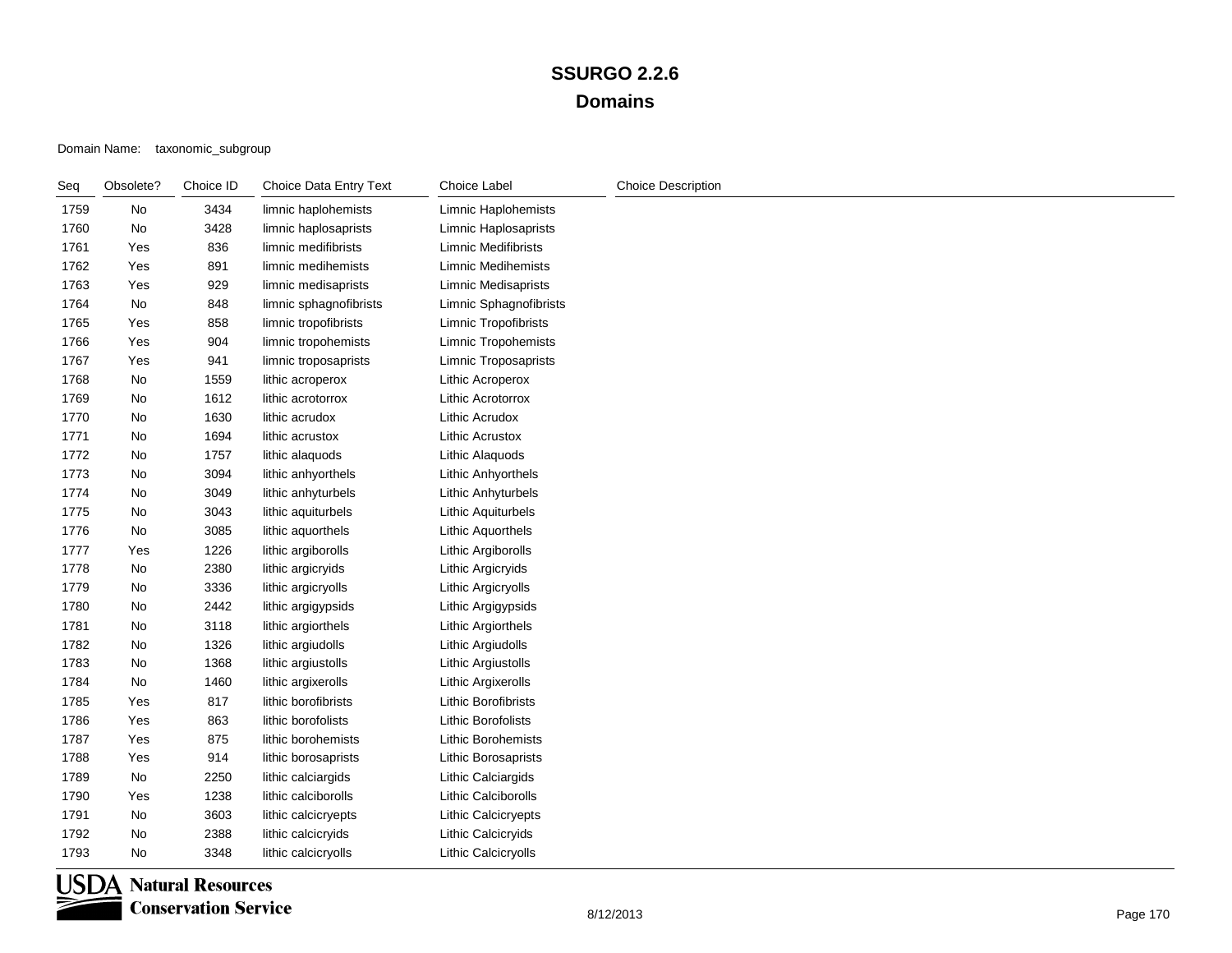| Seq  | Obsolete? | Choice ID | Choice Data Entry Text | Choice Label                | <b>Choice Description</b> |
|------|-----------|-----------|------------------------|-----------------------------|---------------------------|
| 1794 | No        | 2451      | lithic calcigypsids    | Lithic Calcigypsids         |                           |
| 1795 | Yes       | 576       | lithic calciorthids    | Lithic Calciorthids         |                           |
| 1796 | No        | 1335      | lithic calciudolls     | Lithic Calciudolls          |                           |
| 1797 | No        | 3176      | lithic calciustepts    | <b>Lithic Calciustepts</b>  |                           |
| 1798 | No        | 2128      | lithic calciusterts    | <b>Lithic Calciusterts</b>  |                           |
| 1799 | No        | 1381      | lithic calciustolls    | <b>Lithic Calciustolls</b>  |                           |
| 1800 | No        | 3222      | lithic calcixerepts    | <b>Lithic Calcixerepts</b>  |                           |
| 1801 | No        | 2175      | lithic calcixererts    | <b>Lithic Calcixererts</b>  |                           |
| 1802 | No        | 1473      | lithic calcixerolls    | Lithic Calcixerolls         |                           |
| 1803 | Yes       | 594       | lithic camborthids     | <b>Lithic Camborthids</b>   |                           |
| 1804 | Yes       | 2774      | lithic cryandepts      | Lithic Cryandepts           |                           |
| 1805 | No        | 297       | lithic cryaquands      | Lithic Cryaquands           |                           |
| 1806 | No        | 952       | lithic cryaquepts      | Lithic Cryaquepts           |                           |
| 1807 | No        | 1763      | lithic cryaquods       | Lithic Cryaquods            |                           |
| 1808 | Yes       | 57        | lithic cryoboralfs     | Lithic Cryoboralfs          |                           |
| 1809 | Yes       | 1260      | lithic cryoborolls     | Lithic Cryoborolls          |                           |
| 1810 | Yes       | 1003      | lithic cryochrepts     | Lithic Cryochrepts          |                           |
| 1811 | No        | 826       | lithic cryofibrists    | Lithic Cryofibrists         |                           |
| 1812 | No        | 865       | lithic cryofolists     | Lithic Cryofolists          |                           |
| 1813 | No        | 882       | lithic cryohemists     | Lithic Cryohemists          |                           |
| 1814 | Yes       | 3482      | lithic cryohumods      | Lithic Cryohumods           |                           |
| 1815 | No        | 765       | lithic cryopsamments   | Lithic Cryopsamments        |                           |
| 1816 | No        | 712       | lithic cryorthents     | Lithic Cryorthents          |                           |
| 1817 | Yes       | 2725      | lithic cryorthods      | Lithic Cryorthods           |                           |
| 1818 | No        | 919       | lithic cryosaprists    | <b>Lithic Cryosaprists</b>  |                           |
| 1819 | No        | 3319      | lithic cryrendolls     | Lithic Cryrendolls          |                           |
| 1820 | Yes       | 1135      | lithic cryumbrepts     | Lithic Cryumbrepts          |                           |
| 1821 | Yes       | 2642      | lithic dystrandepts    | Lithic Dystrandepts         |                           |
| 1822 | Yes       | 1023      | lithic dystrochrepts   | Lithic Dystrochrepts        |                           |
| 1823 | No        | 3163      | lithic dystrocryepts   | Lithic Dystrocryepts        |                           |
| 1824 | No        | 3534      | lithic dystrogelepts   | Lithic Dystrogelepts        |                           |
| 1825 | Yes       | 1093      | lithic dystropepts     | <b>Lithic Dystropepts</b>   |                           |
| 1826 | No        | 3235      | lithic dystroxerepts   | <b>Lithic Dystroxerepts</b> |                           |
| 1827 | No        | 3296      | lithic dystrudepts     | Lithic Dystrudepts          |                           |
| 1828 | No        | 3185      | lithic dystrustepts    | <b>Lithic Dystrustepts</b>  |                           |

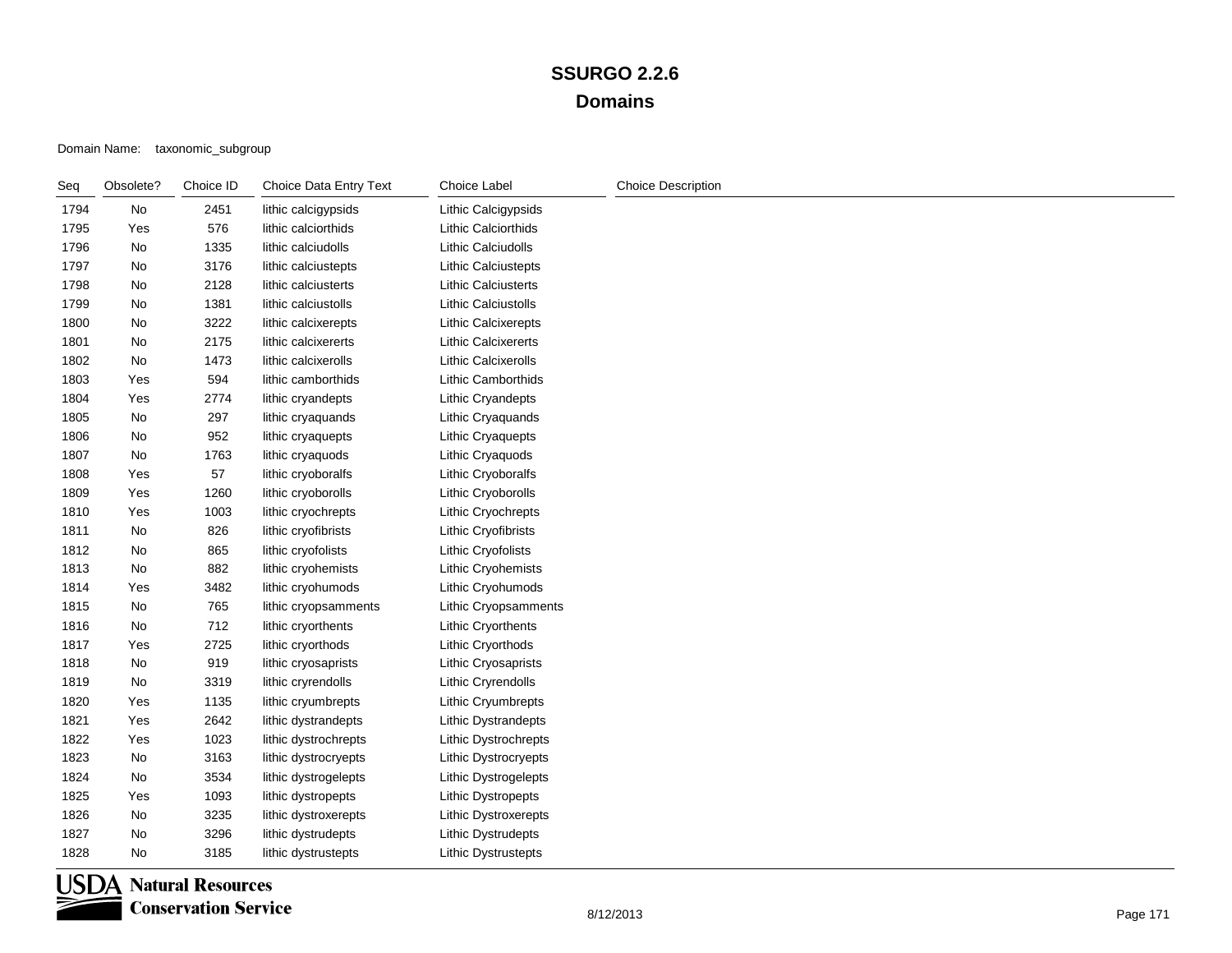#### Domain Name: taxonomic\_subgroup

| Seq  | Obsolete? | Choice ID | Choice Data Entry Text | Choice Label                | <b>Choice Description</b> |
|------|-----------|-----------|------------------------|-----------------------------|---------------------------|
| 1829 | No        | 2138      | lithic dystrusterts    | <b>Lithic Dystrusterts</b>  |                           |
| 1830 | No        | 309       | lithic endoaquands     | Lithic Endoaquands          |                           |
| 1831 | No        | 636       | lithic endoaquents     | Lithic Endoaquents          |                           |
| 1832 | No        | 961       | lithic endoaquepts     | Lithic Endoaquepts          |                           |
| 1833 | No        | 2537      | lithic endoaquods      | Lithic Endoaquods           |                           |
| 1834 | No        | 1201      | lithic endoaquolls     | Lithic Endoaquolls          |                           |
| 1835 | No        | 1778      | lithic epiaquods       | Lithic Epiaquods            |                           |
| 1836 | Yes       | 2646      | lithic eutrandepts     | <b>Lithic Eutrandepts</b>   |                           |
| 1837 | Yes       | 71        | lithic eutroboralfs    | <b>Lithic Eutroboralfs</b>  |                           |
| 1838 | Yes       | 1041      | lithic eutrochrepts    | Lithic Eutrochrepts         |                           |
| 1839 | Yes       | 3152      | lithic eutrocryepts    | <b>Lithic Eutrocryepts</b>  |                           |
| 1840 | Yes       | 3539      | lithic eutrogelepts    | <b>Lithic Eutrogelepts</b>  |                           |
| 1841 | Yes       | 1107      | lithic eutropepts      | <b>Lithic Eutropepts</b>    |                           |
| 1842 | No        | 1573      | lithic eutroperox      | Lithic Eutroperox           |                           |
| 1843 | No        | 1615      | lithic eutrotorrox     | Lithic Eutrotorrox          |                           |
| 1844 | No        | 3274      | lithic eutrudepts      | <b>Lithic Eutrudepts</b>    |                           |
| 1845 | No        | 1644      | lithic eutrudox        | Lithic Eutrudox             |                           |
| 1846 | No        | 1708      | lithic eutrustox       | Lithic Eutrustox            |                           |
| 1847 | No        | 3026      | lithic fibristels      | <b>Lithic Fibristels</b>    |                           |
| 1848 | No        | 3637      | lithic fluviwassents   | <b>Lithic Fluviwassents</b> |                           |
| 1849 | No        | 3020      | lithic folistels       | <b>Lithic Folistels</b>     |                           |
| 1850 | No        | 3642      | lithic frasiwassents   | <b>Lithic Frasiwassents</b> |                           |
| 1851 | No        | 337       | lithic fulvicryands    | Lithic Fulvicryands         |                           |
| 1852 | No        | 388       | lithic fulvudands      | Lithic Fulvudands           |                           |
| 1853 | No        | 3527      | lithic gelaquepts      | <b>Lithic Gelaquepts</b>    |                           |
| 1854 | Yes       | 86        | lithic glossoboralfs   | Lithic Glossoboralfs        |                           |
| 1855 | No        | 2919      | lithic glossocryalfs   | Lithic Glossocryalfs        |                           |
| 1856 | No        | 2146      | lithic gypsiusterts    | <b>Lithic Gypsiusterts</b>  |                           |
| 1857 | Yes       | 2669      | lithic haplaquepts     | Lithic Haplaquepts          |                           |
| 1858 | Yes       | 2678      | lithic haplaquolls     | Lithic Haplaquolls          |                           |
| 1859 | No        | 521       | lithic haplargids      | Lithic Haplargids           |                           |
| 1860 | Yes       | 1278      | lithic haploborolls    | Lithic Haploborolls         |                           |
| 1861 | No        | 2315      | lithic haplocalcids    | Lithic Haplocalcids         |                           |
| 1862 | No        | 2356      | lithic haplocambids    | Lithic Haplocambids         |                           |
| 1863 | No        | 2935      | lithic haplocryalfs    | Lithic Haplocryalfs         |                           |

**USDA** Natural Resources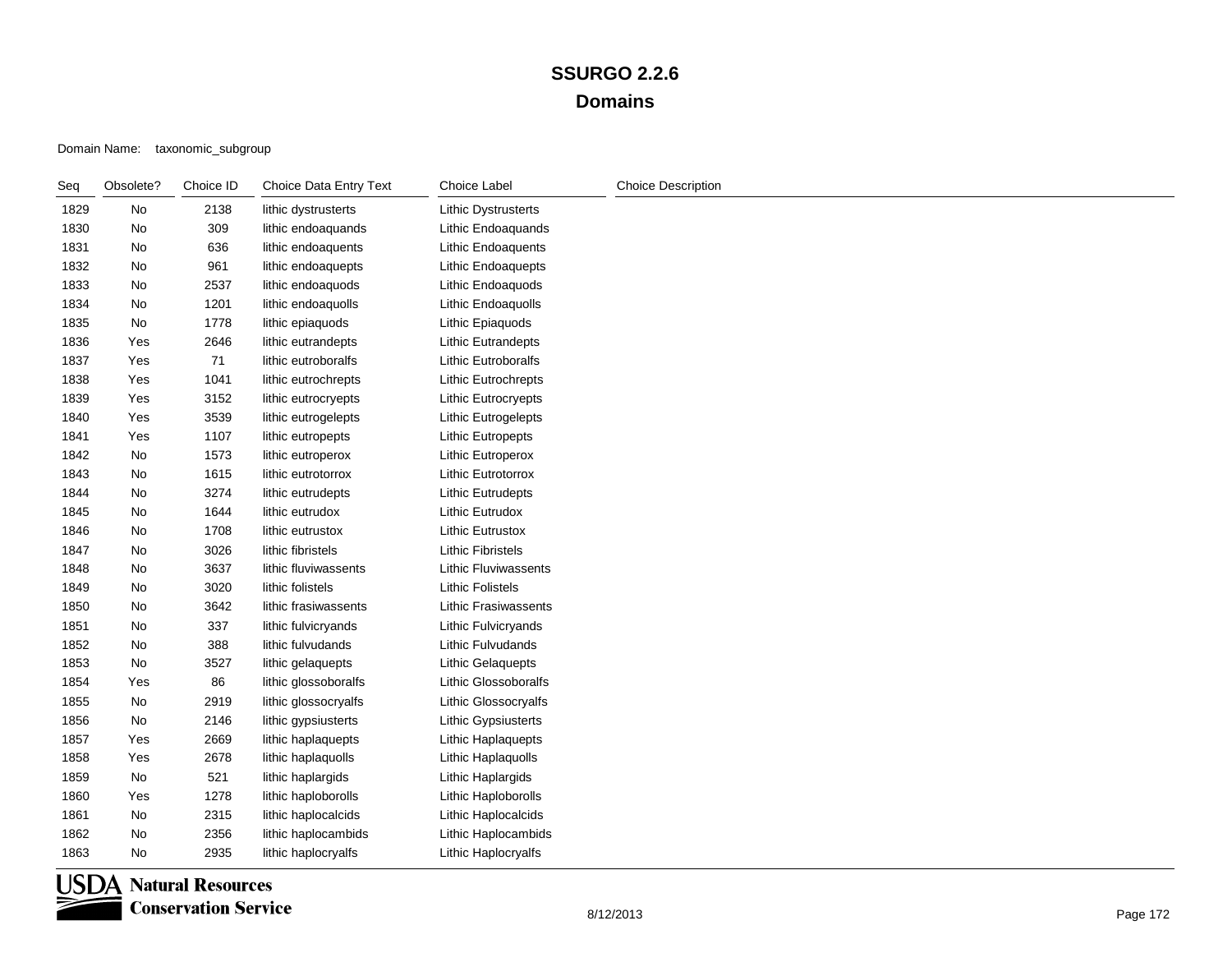| Seq  | Obsolete? | Choice ID | Choice Data Entry Text | Choice Label                | <b>Choice Description</b> |
|------|-----------|-----------|------------------------|-----------------------------|---------------------------|
| 1864 | No        | 344       | lithic haplocryands    | Lithic Haplocryands         |                           |
| 1865 | No        | 3608      | lithic haplocryepts    | Lithic Haplocryepts         |                           |
| 1866 | No        | 2398      | lithic haplocryids     | Lithic Haplocryids          |                           |
| 1867 | No        | 1798      | lithic haplocryods     | Lithic Haplocryods          |                           |
| 1868 | No        | 3354      | lithic haplocryolls    | Lithic Haplocryolls         |                           |
| 1869 | No        | 3420      | lithic haplofibrists   | Lithic Haplofibrists        |                           |
| 1870 | No        | 3697      | lithic haplogelepts    | Lithic Haplogelepts         |                           |
| 1871 | No        | 3575      | lithic haplogelods     | Lithic Haplogelods          |                           |
| 1872 | No        | 3555      | lithic haplogelolls    | Lithic Haplogelolls         |                           |
| 1873 | No        | 2458      | lithic haplogypsids    | Lithic Haplogypsids         |                           |
| 1874 | No        | 3433      | lithic haplohemists    | Lithic Haplohemists         |                           |
| 1875 | No        | 1814      | lithic haplohumods     | Lithic Haplohumods          |                           |
| 1876 | No        | 1900      | lithic haplohumults    | Lithic Haplohumults         |                           |
| 1877 | No        | 1588      | lithic haploperox      | Lithic Haploperox           |                           |
| 1878 | No        | 3126      | lithic haplorthels     | Lithic Haplorthels          |                           |
| 1879 | No        | 1848      | lithic haplorthods     | Lithic Haplorthods          |                           |
| 1880 | No        | 3429      | lithic haplosaprists   | Lithic Haplosaprists        |                           |
| 1881 | No        | 2978      | lithic haplotorrands   | <b>Lithic Haplotorrands</b> |                           |
| 1882 | No        | 1618      | lithic haplotorrox     | Lithic Haplotorrox          |                           |
| 1883 | No        | 3077      | lithic haploturbels    | Lithic Haploturbels         |                           |
| 1884 | No        | 3649      | lithic haplowassents   | <b>Lithic Haplowassents</b> |                           |
| 1885 | No        | 263       | lithic haploxeralfs    | Lithic Haploxeralfs         |                           |
| 1886 | No        | 487       | lithic haploxerands    | Lithic Haploxerands         |                           |
| 1887 | No        | 3249      | lithic haploxerepts    | Lithic Haploxerepts         |                           |
| 1888 | No        | 2192      | lithic haploxererts    | Lithic Haploxererts         |                           |
| 1889 | No        | 1507      | lithic haploxerolls    | <b>Lithic Haploxerolls</b>  |                           |
| 1890 | No        | 2040      | lithic haploxerults    | Lithic Haploxerults         |                           |
| 1891 | No        | 137       | lithic hapludalfs      | Lithic Hapludalfs           |                           |
| 1892 | No        | 406       | lithic hapludands      | Lithic Hapludands           |                           |
| 1893 | No        | 2120      | lithic hapluderts      | Lithic Hapluderts           |                           |
| 1894 | No        | 1346      | lithic hapludolls      | Lithic Hapludolls           |                           |
| 1895 | No        | 1660      | lithic hapludox        | Lithic Hapludox             |                           |
| 1896 | No        | 1942      | lithic hapludults      | <b>Lithic Hapludults</b>    |                           |
| 1897 | Yes       | 1152      | lithic haplumbrepts    | Lithic Haplumbrepts         |                           |
| 1898 | No        | 190       | lithic haplustalfs     | <b>Lithic Haplustalfs</b>   |                           |

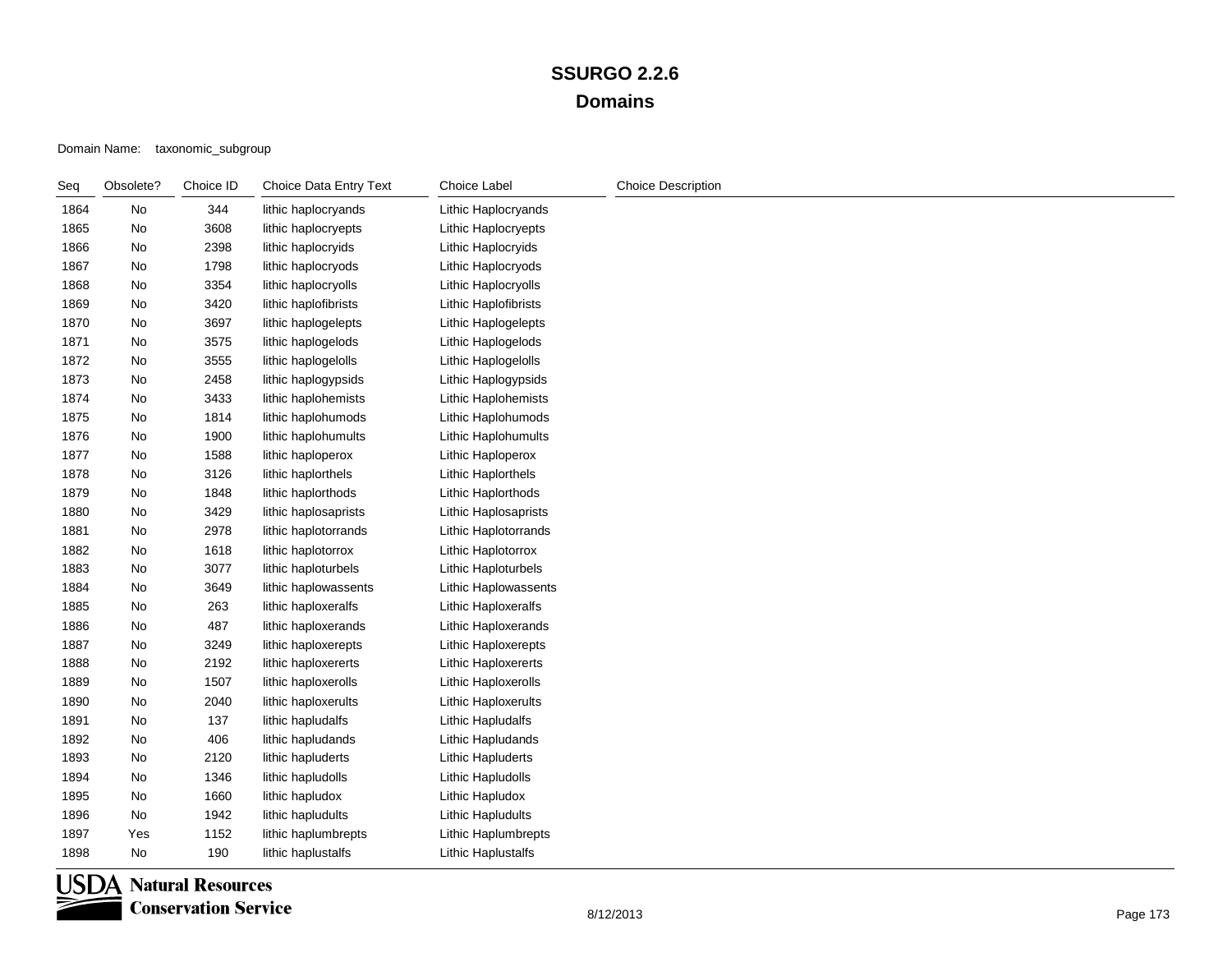| Seq  | Obsolete? | Choice ID | Choice Data Entry Text | Choice Label               | <b>Choice Description</b> |
|------|-----------|-----------|------------------------|----------------------------|---------------------------|
| 1899 | No        | 463       | lithic haplustands     | Lithic Haplustands         |                           |
| 1900 | No        | 3194      | lithic haplustepts     | Lithic Haplustepts         |                           |
| 1901 | No        | 2158      | lithic haplusterts     | <b>Lithic Haplusterts</b>  |                           |
| 1902 | No        | 1407      | lithic haplustolls     | Lithic Haplustolls         |                           |
| 1903 | No        | 1725      | lithic haplustox       | Lithic Haplustox           |                           |
| 1904 | No        | 2005      | lithic haplustults     | <b>Lithic Haplustults</b>  |                           |
| 1905 | No        | 3321      | lithic haprendolls     | Lithic Haprendolls         |                           |
| 1906 | No        | 3031      | lithic hemistels       | <b>Lithic Hemistels</b>    |                           |
| 1907 | No        | 3081      | lithic historthels     | Lithic Historthels         |                           |
| 1908 | No        | 3039      | lithic histoturbels    | Lithic Histoturbels        |                           |
| 1909 | No        | 3584      | lithic humicryepts     | <b>Lithic Humicryepts</b>  |                           |
| 1910 | No        | 1805      | lithic humicryods      | Lithic Humicryods          |                           |
| 1911 | No        | 3687      | lithic humigelepts     | <b>Lithic Humigelepts</b>  |                           |
| 1912 | No        | 3571      | lithic humigelods      | Lithic Humigelods          |                           |
| 1913 | Yes       | 1116      | lithic humitropepts    | <b>Lithic Humitropepts</b> |                           |
| 1914 | No        | 3727      | lithic humixerepts     | Lithic Humixerepts         |                           |
| 1915 | No        | 3703      | lithic humudepts       | Lithic Humudepts           |                           |
| 1916 | No        | 3720      | lithic humustepts      | <b>Lithic Humustepts</b>   |                           |
| 1917 | Yes       | 2650      | lithic hydrandepts     | Lithic Hydrandepts         |                           |
| 1918 | No        | 350       | lithic hydrocryands    | Lithic Hydrocryands        |                           |
| 1919 | No        | 3654      | lithic hydrowassents   | Lithic Hydrowassents       |                           |
| 1920 | No        | 417       | lithic hydrudands      | Lithic Hydrudands          |                           |
| 1921 | No        | 1601      | lithic kandiperox      | Lithic Kandiperox          |                           |
| 1922 | No        | 1674      | lithic kandiudox       | Lithic Kandiudox           |                           |
| 1923 | No        | 1738      | lithic kandiustox      | Lithic Kandiustox          |                           |
| 1924 | No        | 1918      | lithic kanhaplohumults | Lithic Kanhaplohumults     |                           |
| 1925 | No        | 158       | lithic kanhapludalfs   | Lithic Kanhapludalfs       |                           |
| 1926 | No        | 1973      | lithic kanhapludults   | Lithic Kanhapludults       |                           |
| 1927 | No        | 210       | lithic kanhaplustalfs  | Lithic Kanhaplustalfs      |                           |
| 1928 | No        | 2026      | lithic kanhaplustults  | Lithic Kanhaplustults      |                           |
| 1929 | Yes       | 835       | lithic medifibrists    | <b>Lithic Medifibrists</b> |                           |
| 1930 | Yes       | 867       | lithic medifolists     | <b>Lithic Medifolists</b>  |                           |
| 1931 | Yes       | 890       | lithic medihemists     | <b>Lithic Medihemists</b>  |                           |
| 1932 | Yes       | 928       | lithic medisaprists    | <b>Lithic Medisaprists</b> |                           |
| 1933 | No        | 323       | lithic melanaquands    | Lithic Melanaquands        |                           |

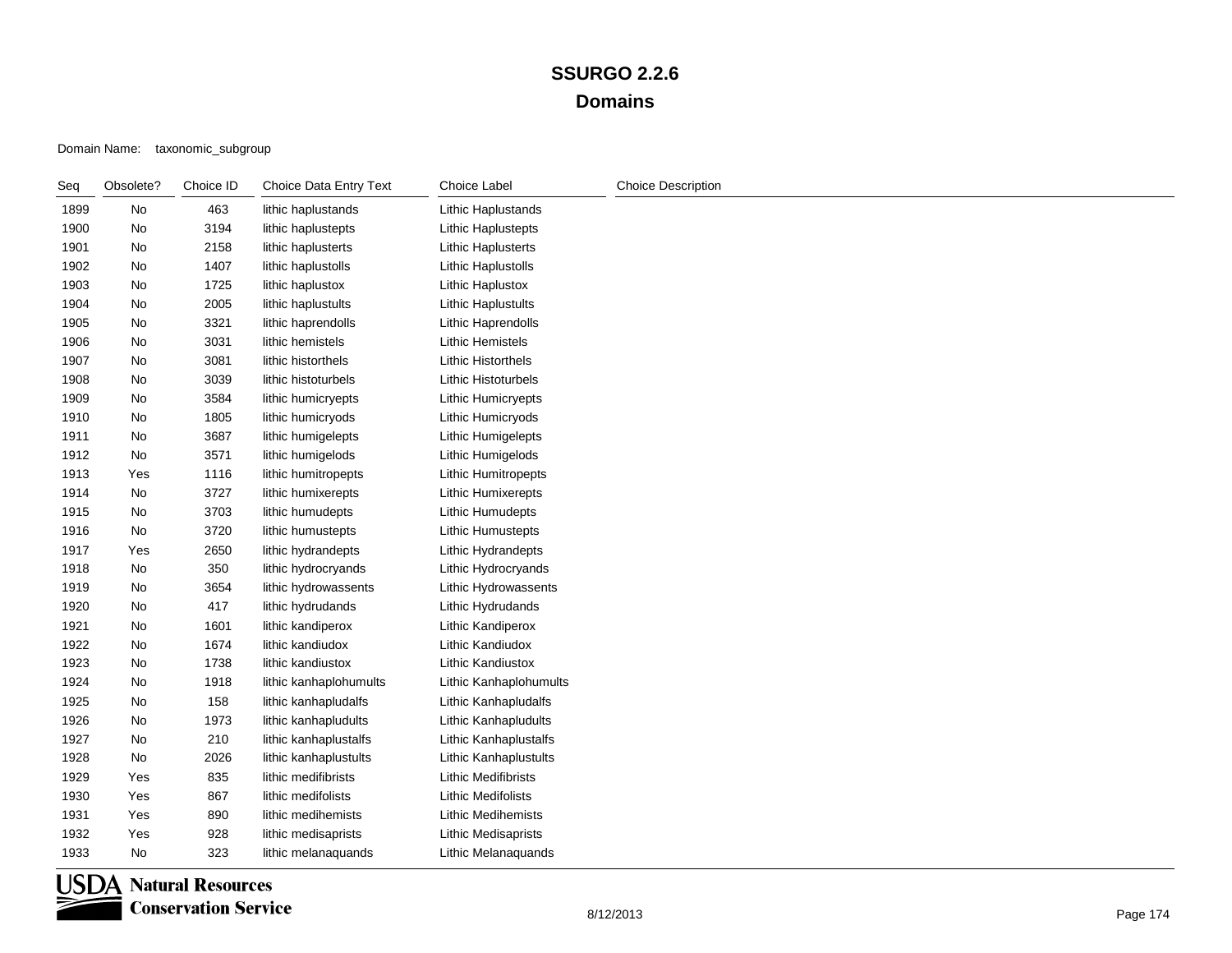### Domain Name: taxonomic\_subgroup

| Seq  | Obsolete? | Choice ID | Choice Data Entry Text               | Choice Label                           | <b>Choice Description</b> |
|------|-----------|-----------|--------------------------------------|----------------------------------------|---------------------------|
| 1934 | No        | 355       | lithic melanocryands                 | Lithic Melanocryands                   |                           |
| 1935 | No        | 434       | lithic melanudands                   | Lithic Melanudands                     |                           |
| 1936 | Yes       | 58        | lithic mollic cryoboralfs            | Lithic Mollic Cryoboralfs              |                           |
| 1937 | No        | 264       | lithic mollic haploxeralfs           | Lithic Mollic Haploxeralfs             |                           |
| 1938 | Yes       | 2655      | lithic mollic vitrandepts            | <b>Lithic Mollic Vitrandepts</b>       |                           |
| 1939 | No        | 3057      | lithic molliturbels                  | Lithic Molliturbels                    |                           |
| 1940 | No        | 3102      | lithic mollorthels                   | <b>Lithic Mollorthels</b>              |                           |
| 1941 | No        | 550       | lithic natrargids                    | <b>Lithic Natrargids</b>               |                           |
| 1942 | <b>No</b> | 2467      | lithic natrigypsids                  | <b>Lithic Natrigypsids</b>             |                           |
| 1943 | No        | 3175      | lithic petrocalcic calciustepts      | Lithic Petrocalcic<br>Calciustepts     |                           |
| 1944 | No        | 1382      | lithic petrocalcic calciustolls      | <b>Lithic Petrocalcic Calciustolls</b> |                           |
| 1945 | No        | 329       | lithic placaquands                   | Lithic Placaquands                     |                           |
| 1946 | No        | 448       | lithic placudands                    | Lithic Placudands                      |                           |
| 1947 | No        | 657       | lithic psammaquents                  | <b>Lithic Psammaquents</b>             |                           |
| 1948 | No        | 3122      | lithic psammorthels                  | Lithic Psammorthels                    |                           |
| 1949 | No        | 3073      | lithic psammoturbels                 | <b>Lithic Psammoturbels</b>            |                           |
| 1950 | No        | 3658      | lithic psammowassents                | Lithic Psammowassents                  |                           |
| 1951 | No        | 774       | lithic quartzipsamments              | <b>Lithic Quartzipsamments</b>         |                           |
| 1952 | Yes       | 1319      | lithic rendolls                      | <b>Lithic Rendolls</b>                 |                           |
| 1953 | No        | 292       | lithic rhodoxeralfs                  | <b>Lithic Rhodoxeralfs</b>             |                           |
| 1954 | No        | 1999      | lithic rhodudults                    | <b>Lithic Rhodudults</b>               |                           |
| 1955 | No        | 242       | lithic rhodustalfs                   | <b>Lithic Rhodustalfs</b>              |                           |
| 1956 | No        | 2033      | lithic rhodustults                   | <b>Lithic Rhodustults</b>              |                           |
| 1957 | Yes       | 1024      | lithic ruptic-alfic<br>dystrochrepts | Lithic Ruptic-Alfic<br>Dystrochrepts   |                           |
| 1958 | Yes       | 1042      | lithic ruptic-alfic eutrochrepts     | Lithic Ruptic-Alfic<br>Eutrochrepts    |                           |
| 1959 | Yes       | 1261      | lithic ruptic-argic cryoborolls      | Lithic Ruptic-Argic<br>Cryoborolls     |                           |
| 1960 | Yes       | 2231      | lithic ruptic-entic                  | Lithic Ruptic-Entic                    |                           |
| 1961 | Yes       | 1262      | lithic ruptic-entic cryoborolls      | Lithic Ruptic-Entic<br>Cryoborolls     |                           |
| 1962 | Yes       | 1136      | lithic ruptic-entic cryumbrepts      | Lithic Ruptic-Entic<br>Cryumbrepts     |                           |
| 1963 | No        | 2272      | lithic ruptic-entic haplargids       | Lithic Ruptic-Entic Haplargids         |                           |
| 1964 | Yes       | 2776      | lithic ruptic-entic hapludults       | Lithic Ruptic-Entic Hapludults         |                           |

**USDA Natural Resources**<br>Conservation Service **Conservation Service**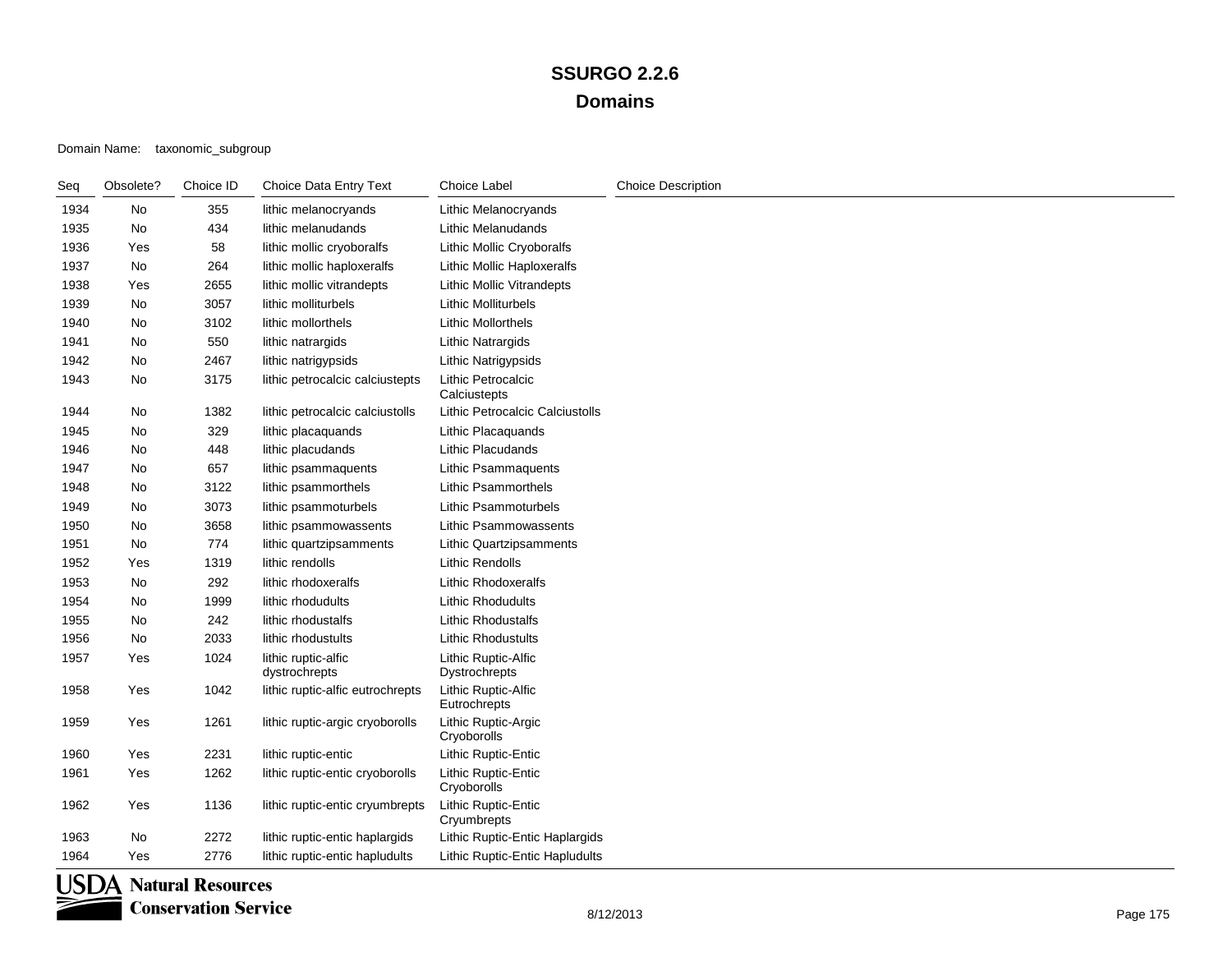### Domain Name: taxonomic\_subgroup

| Seq  | Obsolete? | Choice ID | Choice Data Entry Text                     | Choice Label                               | <b>Choice Description</b> |
|------|-----------|-----------|--------------------------------------------|--------------------------------------------|---------------------------|
| 1965 | Yes       | 2682      | lithic ruptic-entic haplustolls            | <b>Lithic Ruptic-Entic</b><br>Haplustolls  |                           |
| 1966 | Yes       | 522       | lithic ruptic-entic xerollic<br>haplargids | Lithic Ruptic-Entic Xerollic<br>Haplargids |                           |
| 1967 | No        | 2958      | lithic ruptic-inceptic<br>haploxeralfs     | Lithic Ruptic-Inceptic<br>Haploxeralfs     |                           |
| 1968 | No        | 3444      | lithic ruptic-inceptic<br>haploxerults     | Lithic Ruptic-Inceptic<br>Haploxerults     |                           |
| 1969 | Yes       | 1025      | lithic ruptic-ultic<br>dystrochrepts       | Lithic Ruptic-Ultic<br>Dystrochrepts       |                           |
| 1970 | Yes       | 265       | lithic ruptic-xerochreptic<br>haploxeralfs | Lithic Ruptic-Xerochreptic<br>Haploxeralfs |                           |
| 1971 | Yes       | 2777      | lithic ruptic-xerochreptic<br>haploxerults | Lithic Ruptic-Xerochreptic<br>Haploxerults |                           |
| 1972 | Yes       | 1084      | lithic ruptic-xerorthentic<br>xerochrepts  | Lithic Ruptic-Xerorthentic<br>Xerochrepts  |                           |
| 1973 | No        | 2168      | lithic salusterts                          | <b>Lithic Salusterts</b>                   |                           |
| 1974 | No        | 3035      | lithic sapristels                          | <b>Lithic Sapristels</b>                   |                           |
| 1975 | No        | 1609      | lithic sombriperox                         | <b>Lithic Sombriperox</b>                  |                           |
| 1976 | No        | 1682      | lithic sombriudox                          | <b>Lithic Sombriudox</b>                   |                           |
| 1977 | <b>No</b> | 1746      | lithic sombriustox                         | <b>Lithic Sombriustox</b>                  |                           |
| 1978 | No        | 847       | lithic sphagnofibrists                     | Lithic Sphagnofibrists                     |                           |
| 1979 | No        | 3662      | lithic sulfiwassents                       | <b>Lithic Sulfiwassents</b>                |                           |
| 1980 | No        | 3130      | lithic torrifolists                        | <b>Lithic Torrifolists</b>                 |                           |
| 1981 | No        | 721       | lithic torriorthents                       | <b>Lithic Torriorthents</b>                |                           |
| 1982 | No        | 785       | lithic torripsamments                      | <b>Lithic Torripsamments</b>               |                           |
| 1983 | Yes       | 994       | lithic tropaquepts                         | <b>Lithic Tropaquepts</b>                  |                           |
| 1984 | Yes       | 857       | lithic tropofibrists                       | Lithic Tropofibrists                       |                           |
| 1985 | Yes       | 869       | lithic tropofolists                        | Lithic Tropofolists                        |                           |
| 1986 | Yes       | 903       | lithic tropohemists                        | Lithic Tropohemists                        |                           |
| 1987 | Yes       | 790       | lithic tropopsamments                      | <b>Lithic Tropopsamments</b>               |                           |
| 1988 | Yes       | 733       | lithic troporthents                        | <b>Lithic Troporthents</b>                 |                           |
| 1989 | Yes       | 940       | lithic troposaprists                       | <b>Lithic Troposaprists</b>                |                           |
| 1990 | Yes       | 2605      | lithic tropudalfs                          | Lithic Tropudalfs                          |                           |
| 1991 | Yes       | 2232      | lithic udic                                | <b>Lithic Udic</b>                         |                           |
| 1992 | No        | 3134      | lithic udifolists                          | <b>Lithic Udifolists</b>                   |                           |
| 1993 | No        | 795       | lithic udipsamments                        | <b>Lithic Udipsamments</b>                 |                           |

**USDA** Natural Resources **Conservation Service**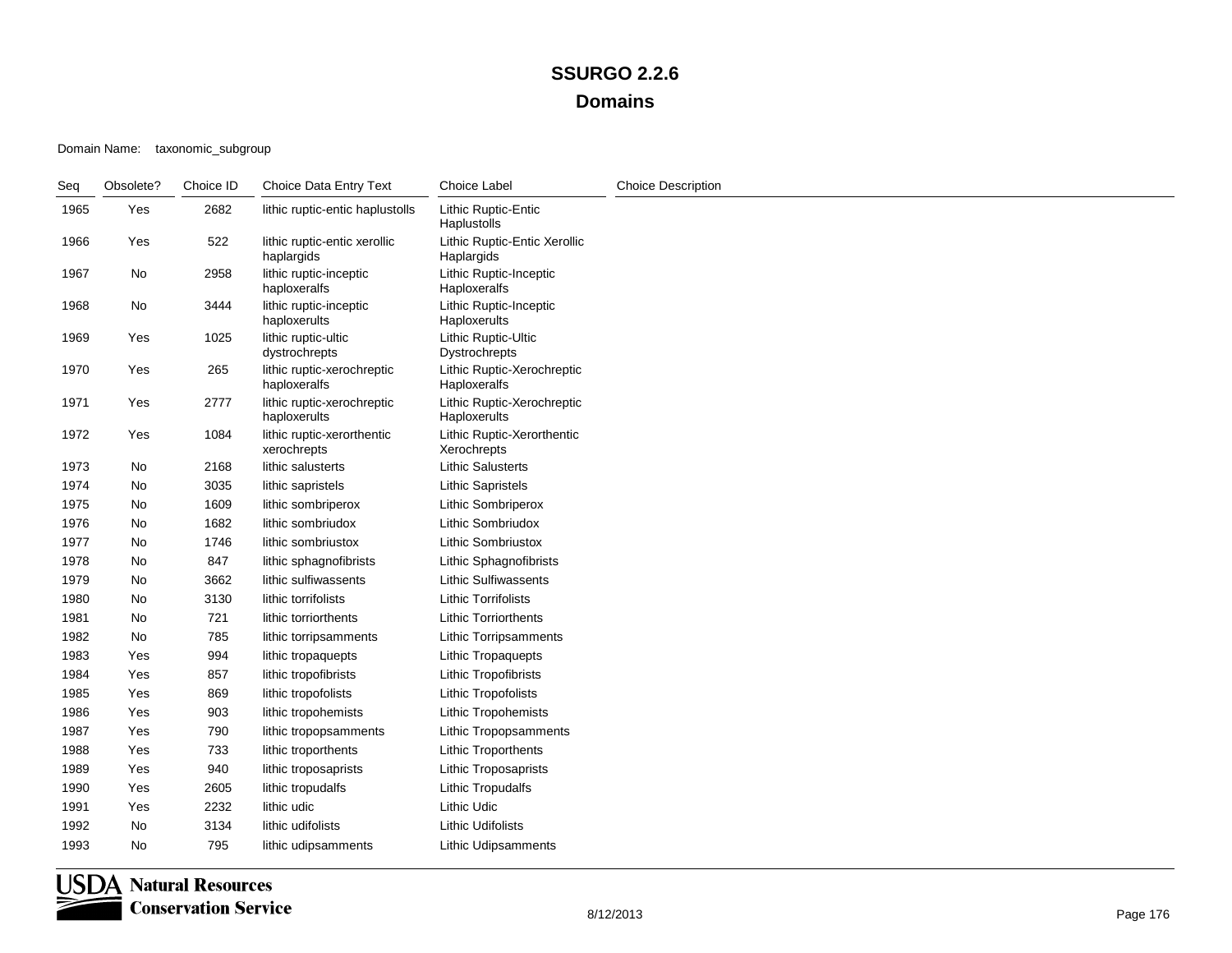### Domain Name: taxonomic\_subgroup

| Seq  | Obsolete? | Choice ID | Choice Data Entry Text       | Choice Label                      | <b>Choice Description</b> |
|------|-----------|-----------|------------------------------|-----------------------------------|---------------------------|
| 1994 | No        | 472       | lithic udivitrands           | <b>Lithic Udivitrands</b>         |                           |
| 1995 | No        | 738       | lithic udorthents            | Lithic Udorthents                 |                           |
| 1996 | No        | 1461      | lithic ultic argixerolls     | <b>Lithic Ultic Argixerolls</b>   |                           |
| 1997 | No        | 1508      | lithic ultic haploxerolls    | <b>Lithic Ultic Haploxerolls</b>  |                           |
| 1998 | Yes       | 2233      | lithic umbric                | Lithic Umbric                     |                           |
| 1999 | Yes       | 2656      | lithic umbric vitrandepts    | Lithic Umbric Vitrandepts         |                           |
| 2000 | No        | 3065      | lithic umbriturbels          | <b>Lithic Umbriturbels</b>        |                           |
| 2001 | No        | 3110      | lithic umbrorthels           | <b>Lithic Umbrorthels</b>         |                           |
| 2002 | Yes       | 3448      | lithic ustic calciorthids    | <b>Lithic Ustic Calciorthids</b>  |                           |
| 2003 | No        | 2274      | lithic ustic haplargids      | Lithic Ustic Haplargids           |                           |
| 2004 | No        | 2314      | lithic ustic haplocalcids    | Lithic Ustic Haplocalcids         |                           |
| 2005 | No        | 2355      | lithic ustic haplocambids    | Lithic Ustic Haplocambids         |                           |
| 2006 | No        | 2284      | lithic ustic natrargids      | <b>Lithic Ustic Natrargids</b>    |                           |
| 2007 | No        | 722       | lithic ustic torriorthents   | <b>Lithic Ustic Torriorthents</b> |                           |
| 2008 | No        | 3132      | lithic ustifolists           | <b>Lithic Ustifolists</b>         |                           |
| 2009 | No        | 802       | lithic ustipsamments         | <b>Lithic Ustipsamments</b>       |                           |
| 2010 | No        | 479       | lithic ustivitrands          | <b>Lithic Ustivitrands</b>        |                           |
| 2011 | Yes       | 1064      | lithic ustochrepts           | <b>Lithic Ustochrepts</b>         |                           |
| 2012 | Yes       | 577       | lithic ustollic calciorthids | Lithic Ustollic Calciorthids      |                           |
| 2013 | Yes       | 523       | lithic ustollic haplargids   | Lithic Ustollic Haplargids        |                           |
| 2014 | No        | 747       | lithic ustorthents           | <b>Lithic Ustorthents</b>         |                           |
| 2015 | Yes       | 1127      | lithic ustropepts            | <b>Lithic Ustropepts</b>          |                           |
| 2016 | Yes       | 1311      | lithic vermiborolls          | <b>Lithic Vermiborolls</b>        |                           |
| 2017 | No        | 1360      | lithic vermudolls            | <b>Lithic Vermudolls</b>          |                           |
| 2018 | No        | 1446      | lithic vermustolls           | <b>Lithic Vermustolls</b>         |                           |
| 2019 | Yes       | 2234      | lithic vertic                | <b>Lithic Vertic</b>              |                           |
| 2020 | Yes       | 2681      | lithic vertic argiustolls    | <b>Lithic Vertic Argiustolls</b>  |                           |
| 2021 | Yes       | 2673      | lithic vertic ustropepts     | <b>Lithic Vertic Ustropepts</b>   |                           |
| 2022 | Yes       | 2654      | lithic vitrandepts           | <b>Lithic Vitrandepts</b>         |                           |
| 2023 | No        | 334       | lithic vitraquands           | Lithic Vitraquands                |                           |
| 2024 | No        | 362       | lithic vitricryands          | Lithic Vitricryands               |                           |
| 2025 | No        | 369       | lithic vitritorrands         | <b>Lithic Vitritorrands</b>       |                           |
| 2026 | No        | 497       | lithic vitrixerands          | <b>Lithic Vitrixerands</b>        |                           |
| 2027 | No        | 2273      | lithic xeric haplargids      | Lithic Xeric Haplargids           |                           |
| 2028 | No        | 2313      | lithic xeric haplocalcids    | Lithic Xeric Haplocalcids         |                           |

**USDA** Natural Resources **Conservation Service**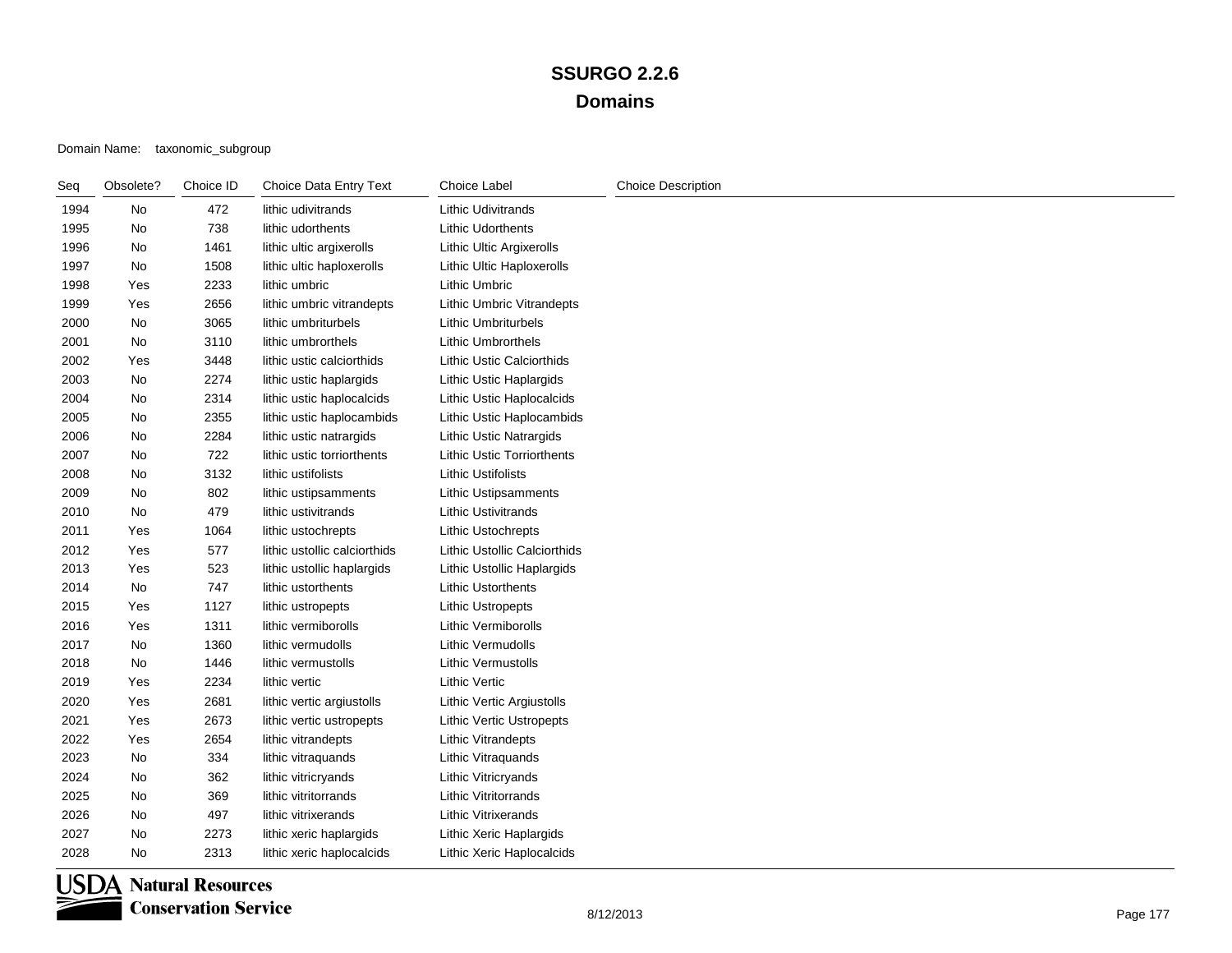| Seq  | Obsolete? | Choice ID | Choice Data Entry Text         | <b>Choice Label</b>               | <b>Choice Description</b> |
|------|-----------|-----------|--------------------------------|-----------------------------------|---------------------------|
| 2029 | No        | 2354      | lithic xeric haplocambids      | Lithic Xeric Haplocambids         |                           |
| 2030 | No        | 2283      | lithic xeric natrargids        | Lithic Xeric Natrargids           |                           |
| 2031 | No        | 723       | lithic xeric torriorthents     | <b>Lithic Xeric Torriorthents</b> |                           |
| 2032 | Yes       | 1083      | lithic xerochrepts             | Lithic Xerochrepts                |                           |
| 2033 | Yes       | 578       | lithic xerollic calciorthids   | Lithic Xerollic Calciorthids      |                           |
| 2034 | Yes       | 595       | lithic xerollic camborthids    | Lithic Xerollic Camborthids       |                           |
| 2035 | Yes       | 524       | lithic xerollic haplargids     | Lithic Xerollic Haplargids        |                           |
| 2036 | Yes       | 551       | lithic xerollic natrargids     | Lithic Xerollic Natrargids        |                           |
| 2037 | No        | 810       | lithic xeropsamments           | Lithic Xeropsamments              |                           |
| 2038 | No        | 759       | lithic xerorthents             | <b>Lithic Xerorthents</b>         |                           |
| 2039 | Yes       | 1163      | lithic xerumbrepts             | Lithic Xerumbrepts                |                           |
| 2040 | No        | 3477      | lithic-ruptic-entic hapludults | Lithic-Ruptic-Entic Hapludults    |                           |
| 2041 | No        | 6         | mollic albaqualfs              | <b>Mollic Albaqualfs</b>          |                           |
| 2042 | Yes       | 2663      | mollic andaquepts              | <b>Mollic Andaquepts</b>          |                           |
| 2043 | Yes       | 59        | mollic cryoboralfs             | Mollic Cryoboralfs                |                           |
| 2044 | No        | 670       | mollic cryofluvents            | <b>Mollic Cryofluvents</b>        |                           |
| 2045 | No        | 15        | mollic endoaqualfs             | Mollic Endoaqualfs                |                           |
| 2046 | No        | 637       | mollic endoaquents             | Mollic Endoaquents                |                           |
| 2047 | No        | 962       | mollic endoaquepts             | Mollic Endoaquepts                |                           |
| 2048 | No        | 23        | mollic epiaqualfs              | Mollic Epiaqualfs                 |                           |
| 2049 | No        | 642       | mollic epiaquents              | <b>Mollic Epiaquents</b>          |                           |
| 2050 | No        | 2505      | mollic epiaquepts              | <b>Mollic Epiaquepts</b>          |                           |
| 2051 | Yes       | 72        | mollic eutroboralfs            | Mollic Eutroboralfs               |                           |
| 2052 | No        | 648       | mollic fluvaquents             | Mollic Fluvaquents                |                           |
| 2053 | Yes       | 106       | mollic fragiudalfs             | Mollic Fragiudalfs                |                           |
| 2054 | No        | 254       | mollic fragixeralfs            | <b>Mollic Fragixeralfs</b>        |                           |
| 2055 | No        | 34        | mollic glossaqualfs            | <b>Mollic Glossaqualfs</b>        |                           |
| 2056 | No        | 2931      | mollic glossocryalfs           | Mollic Glossocryalfs              |                           |
| 2057 | Yes       | 974       | mollic halaquepts              | <b>Mollic Halaquepts</b>          |                           |
| 2058 | Yes       | 2624      | mollic haplaquents             | <b>Mollic Haplaquents</b>         |                           |
| 2059 | Yes       | 2588      | mollic haplaquepts             | Mollic Haplaquepts                |                           |
| 2060 | No        | 2949      | mollic haplocryalfs            | Mollic Haplocryalfs               |                           |
| 2061 | No        | 266       | mollic haploxeralfs            | Mollic Haploxeralfs               |                           |
| 2062 | No        | 138       | mollic hapludalfs              | <b>Mollic Hapludalfs</b>          |                           |
| 2063 | No        | 151       | mollic kandiudalfs             | <b>Mollic Kandiudalfs</b>         |                           |

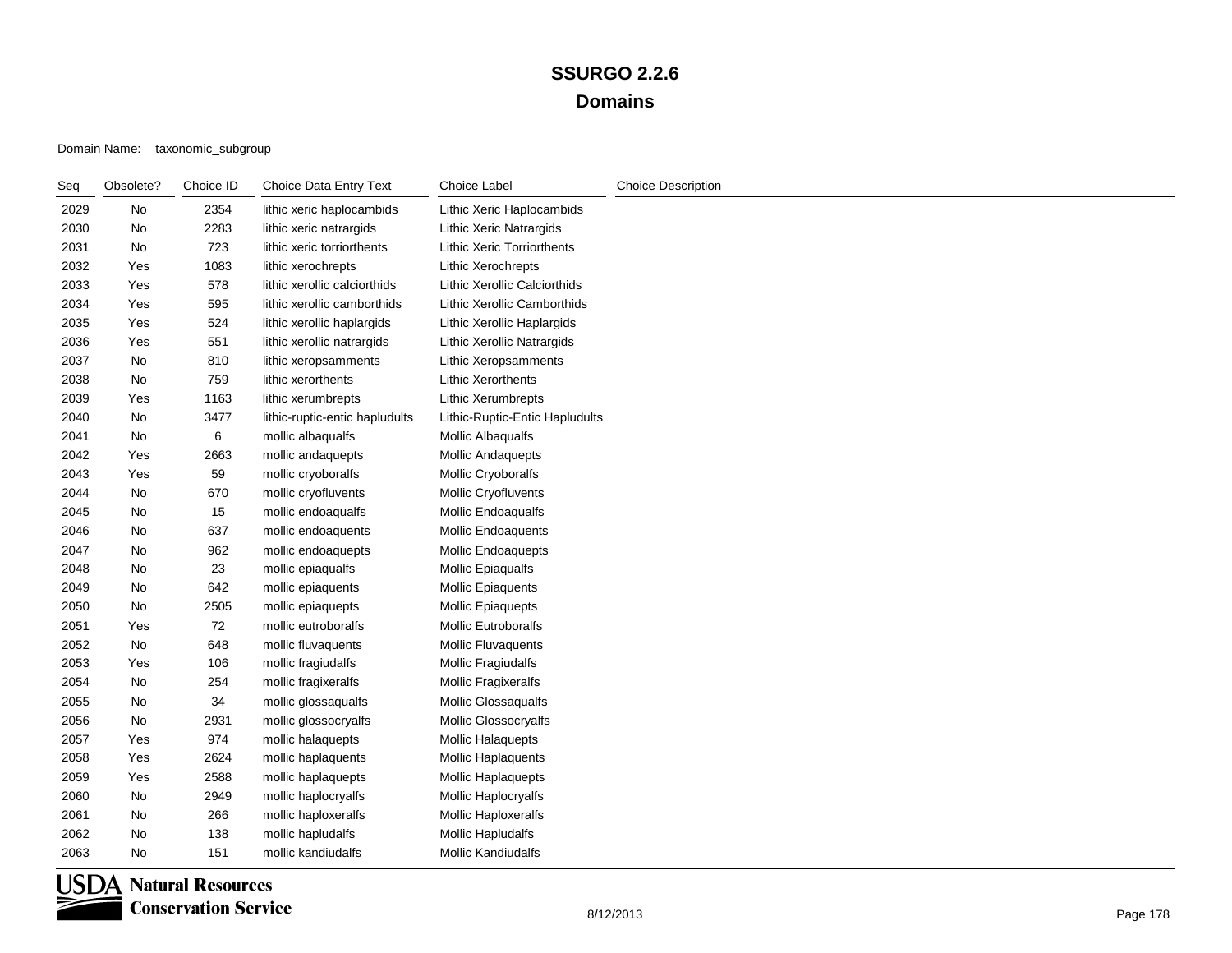### Domain Name: taxonomic\_subgroup

| Seq  | Obsolete? | Choice ID | Choice Data Entry Text     | <b>Choice Label</b>        | <b>Choice Description</b> |
|------|-----------|-----------|----------------------------|----------------------------|---------------------------|
| 2064 | No        | 46        | mollic natraqualfs         | <b>Mollic Natraqualfs</b>  |                           |
| 2065 | Yes       | 163       | mollic natrudalfs          | <b>Mollic Natrudalfs</b>   |                           |
| 2066 | No        | 218       | mollic natrustalfs         | <b>Mollic Natrustalfs</b>  |                           |
| 2067 | Yes       | 2599      | mollic ochraqualfs         | Mollic Ochraqualfs         |                           |
| 2068 | No        | 3498      | mollic oxyaquic hapludalfs | Mollic Oxyaquic Hapludalfs |                           |
| 2069 | Yes       | 94        | mollic paleboralfs         | Mollic Paleboralfs         |                           |
| 2070 | No        | 2916      | mollic palecryalfs         | Mollic Palecryalfs         |                           |
| 2071 | No        | 175       | mollic paleudalfs          | <b>Mollic Paleudalfs</b>   |                           |
| 2072 | No        | 283       | mollic palexeralfs         | <b>Mollic Palexeralfs</b>  |                           |
| 2073 | No        | 658       | mollic psammaquents        | Mollic Psammaquents        |                           |
| 2074 | Yes       | 2742      | mollic torrerts            | <b>Mollic Torrerts</b>     |                           |
| 2075 | No        | 664       | mollic udarents            | <b>Mollic Udarents</b>     |                           |
| 2076 | No        | 689       | mollic udifluvents         | <b>Mollic Udifluvents</b>  |                           |
| 2077 | No        | 697       | mollic ustifluvents        | <b>Mollic Ustifluvents</b> |                           |
| 2078 | Yes       | 2657      | mollic vitrandepts         | <b>Mollic Vitrandepts</b>  |                           |
| 2079 | Yes       | 2617      | mollic vitrixerands        | <b>Mollic Vitrixerands</b> |                           |
| 2080 | No        | 705       | mollic xerofluvents        | <b>Mollic Xerofluvents</b> |                           |
| 2081 | No        | 2437      | natrargidic natridurids    | Natrargidic Natridurids    |                           |
| 2082 | No        | 2382      | natric argicryids          | Natric Argicryids          |                           |
| 2083 | No        | 3120      | natric argiorthels         | Natric Argiorthels         |                           |
| 2084 | Yes       | 596       | natric camborthids         | Natric Camborthids         |                           |
| 2085 | Yes       | 1263      | natric cryoborolls         | Natric Cryoborolls         |                           |
| 2086 | No        | 1193      | natric duraquolls          | Natric Duraquolls          |                           |
| 2087 | No        | 249       | natric durixeralfs         | <b>Natric Durixeralfs</b>  |                           |
| 2088 | No        | 1395      | natric durustolls          | Natric Durustolls          |                           |
| 2089 | No        | 267       | natric haploxeralfs        | Natric Haploxeralfs        |                           |
| 2090 | No        | 284       | natric palexeralfs         | Natric Palexeralfs         |                           |
| 2091 | Yes       | 1531      | natric palexerolls         | Natric Palexerolls         |                           |
| 2092 | No        | 2990      | natric petroargids         | Natric Petroargids         |                           |
| 2093 | No        | 2333      | natric petrocalcids        | <b>Natric Petrocalcids</b> |                           |
| 2094 | No        | 2787      | natric vermaqualfs         | Natric Vermaqualfs         |                           |
| 2095 | No        | 2436      | natrixeralfic natridurids  | Natrixeralfic Natridurids  |                           |
| 2096 | No        | 3098      | nitric anhyorthels         | Nitric Anhyorthels         |                           |
| 2097 | No        | 3053      | nitric anhyturbels         | Nitric Anhyturbels         |                           |
| 2098 | Yes       | 2790      | ochreptic cryoboralfs      | Ochreptic Cryoboralfs      |                           |

**USDA** Natural Resources **Conservation Service**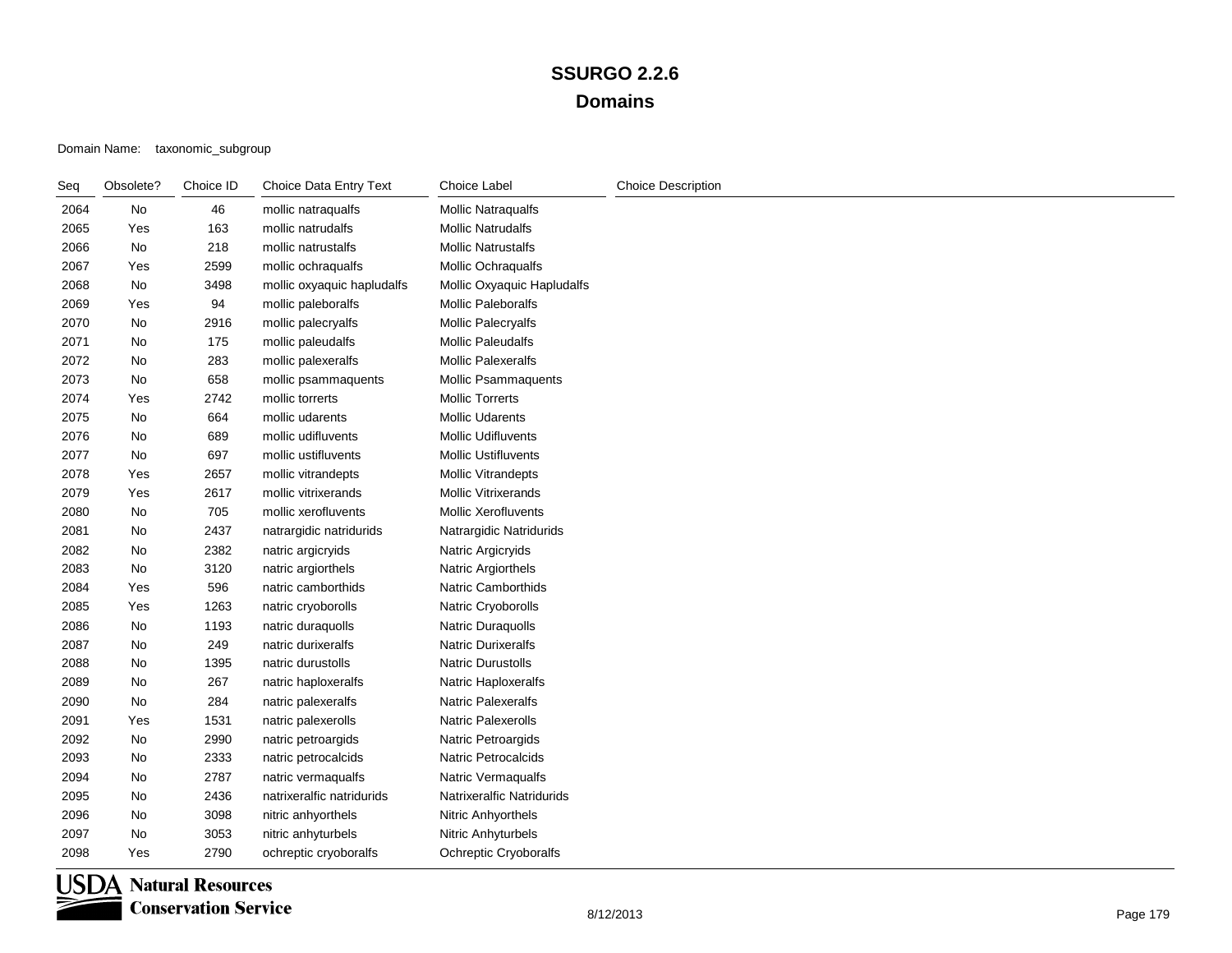| Seq  | Obsolete? | Choice ID | Choice Data Entry Text     | Choice Label                   | <b>Choice Description</b> |
|------|-----------|-----------|----------------------------|--------------------------------|---------------------------|
| 2099 | Yes       | 2798      | ochreptic eutroboralfs     | Ochreptic Eutroboralfs         |                           |
| 2100 | Yes       | 107       | ochreptic fragiudalfs      | Ochreptic Fragiudalfs          |                           |
| 2101 | Yes       | 255       | ochreptic fragixeralfs     | Ochreptic Fragixeralfs         |                           |
| 2102 | Yes       | 2803      | ochreptic glossoboralfs    | Ochreptic Glossoboralfs        |                           |
| 2103 | Yes       | 2829      | ochreptic haploxeralfs     | Ochreptic Haploxeralfs         |                           |
| 2104 | Yes       | 2808      | ochreptic hapludalfs       | <b>Ochreptic Hapludalfs</b>    |                           |
| 2105 | Yes       | 1943      | ochreptic hapludults       | <b>Ochreptic Hapludults</b>    |                           |
| 2106 | Yes       | 2816      | ochreptic haplustalfs      | Ochreptic Haplustalfs          |                           |
| 2107 | Yes       | 293       | ochreptic rhodoxeralfs     | Ochreptic Rhodoxeralfs         |                           |
| 2108 | No        | 2006      | ombroaquic haplustults     | <b>Ombroaquic Haplustults</b>  |                           |
| 2109 | No        | 1909      | ombroaquic kandihumults    | <b>Ombroaquic Kandihumults</b> |                           |
| 2110 | No        | 1961      | ombroaquic kandiudults     | Ombroaquic Kandiudults         |                           |
| 2111 | No        | 1919      | ombroaquic kanhaplohumults | Ombroaquic<br>Kanhaplohumults  |                           |
| 2112 | No        | 1974      | ombroaquic kanhapludults   | Ombroaquic Kanhapludults       |                           |
| 2113 | No        | 2027      | ombroaquic kanhaplustults  | Ombroaquic Kanhaplustults      |                           |
| 2114 | Yes       | 2235      | orthic                     | Orthic                         |                           |
| 2115 | Yes       | 1486      | orthidic durixerolls       | <b>Orthidic Durixerolls</b>    |                           |
| 2116 | Yes       | 1396      | orthidic durustolls        | <b>Orthidic Durustolls</b>     |                           |
| 2117 | Yes       | 2236      | orthoxic                   | Orthoxic                       |                           |
| 2118 | Yes       | 2734      | orthoxic palehumults       | <b>Orthoxic Palehumults</b>    |                           |
| 2119 | Yes       | 2737      | orthoxic tropohumults      | <b>Orthoxic Tropohumults</b>   |                           |
| 2120 | No        | 1328      | oxic argiudolls            | Oxic Argiudolls                |                           |
| 2121 | Yes       | 2643      | oxic dystrandepts          | Oxic Dystrandepts              |                           |
| 2122 | Yes       | 1095      | oxic dystropepts           | Oxic Dystropepts               |                           |
| 2123 | No        | 3312      | oxic dystrudepts           | Oxic Dystrudepts               |                           |
| 2124 | No        | 3190      | oxic dystrustepts          | <b>Oxic Dystrustepts</b>       |                           |
| 2125 | No        | 407       | oxic hapludands            | Oxic Hapludands                |                           |
| 2126 | Yes       | 2607      | oxic haplustalfs           | Oxic Haplustalfs               |                           |
| 2127 | No        | 464       | oxic haplustands           | Oxic Haplustands               |                           |
| 2128 | No        | 3203      | oxic haplustepts           | Oxic Haplustepts               |                           |
| 2129 | No        | 1409      | oxic haplustolls           | Oxic Haplustolls               |                           |
| 2130 | Yes       | 2740      | oxic haplustults           | <b>Oxic Haplustults</b>        |                           |
| 2131 | Yes       | 1118      | oxic humitropepts          | <b>Oxic Humitropepts</b>       |                           |
| 2132 | No        | 3713      | oxic humudepts             | Oxic Humudepts                 |                           |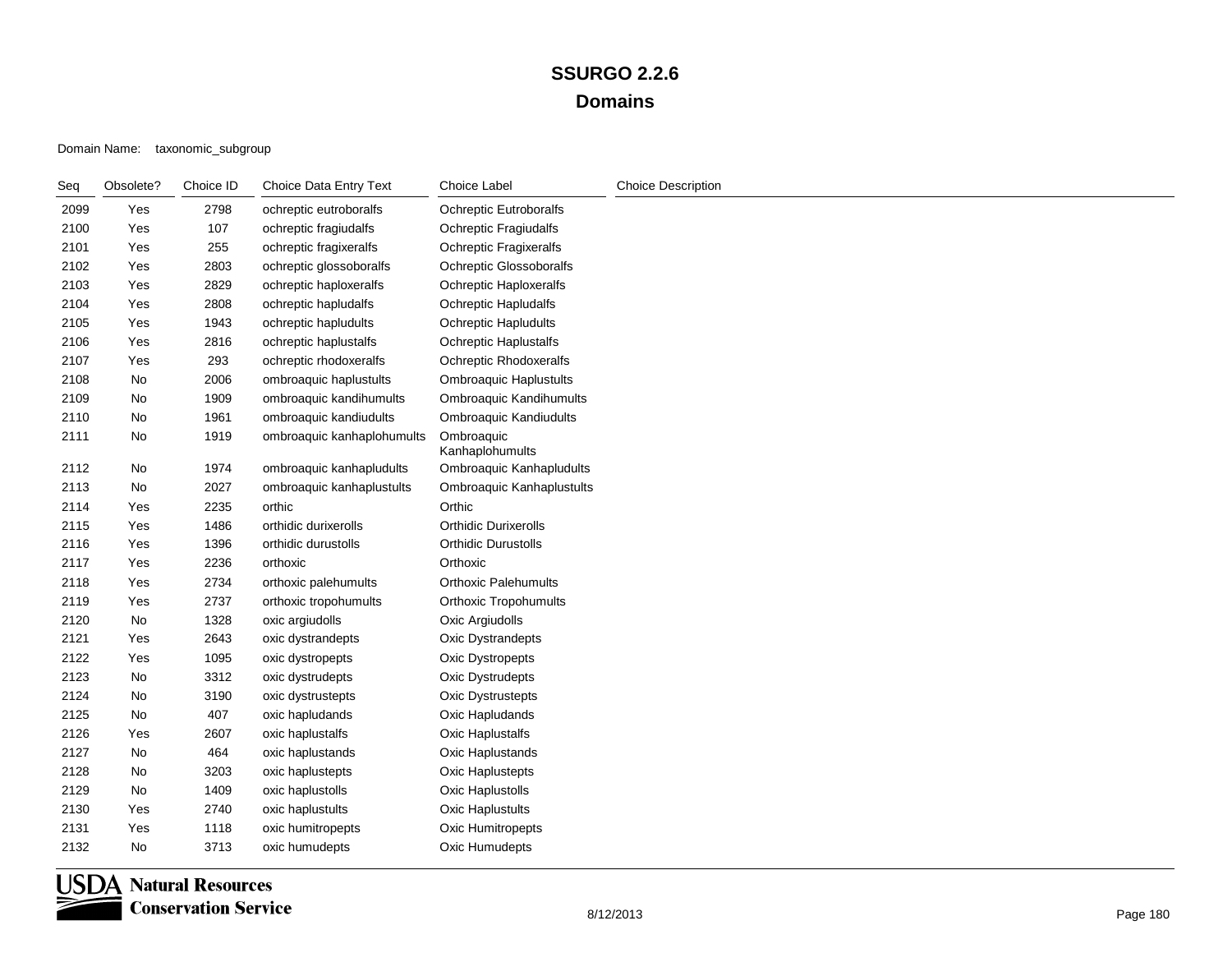| Seq  | Obsolete? | Choice ID | Choice Data Entry Text | Choice Label            | <b>Choice Description</b> |
|------|-----------|-----------|------------------------|-------------------------|---------------------------|
| 2133 | No        | 3724      | oxic humustepts        | Oxic Humustepts         |                           |
| 2134 | Yes       | 2608      | oxic paleustalfs       | Oxic Paleustalfs        |                           |
| 2135 | Yes       | 2731      | oxic plinthaquults     | Oxic Plinthaquults      |                           |
| 2136 | Yes       | 2609      | oxic rhodustalfs       | <b>Oxic Rhodustalfs</b> |                           |
| 2137 | Yes       | 3484      | oxic tropudalfs        | <b>Oxic Tropudalfs</b>  |                           |
| 2138 | Yes       | 1129      | oxic ustropepts        | Oxic Ustropepts         |                           |
| 2139 | No        | 1828      | oxyaquic alorthods     | Oxyaquic Alorthods      |                           |
| 2140 | Yes       | 1227      | oxyaquic argiborolls   | Oxyaquic Argiborolls    |                           |
| 2141 | No        | 3342      | oxyaquic argicryolls   | Oxyaquic Argicryolls    |                           |
| 2142 | No        | 1327      | oxyaquic argiudolls    | Oxyaquic Argiudolls     |                           |
| 2143 | No        | 1369      | oxyaquic argiustolls   | Oxyaquic Argiustolls    |                           |
| 2144 | No        | 1462      | oxyaquic argixerolls   | Oxyaquic Argixerolls    |                           |
| 2145 | Yes       | 1239      | oxyaquic calciborolls  | Oxyaquic Calciborolls   |                           |
| 2146 | No        | 3604      | oxyaquic calcicryepts  | Oxyaquic Calcicryepts   |                           |
| 2147 | No        | 1383      | oxyaquic calciustolls  | Oxyaquic Calciustolls   |                           |
| 2148 | No        | 1474      | oxyaquic calcixerolls  | Oxyaquic Calcixerolls   |                           |
| 2149 | Yes       | 60        | oxyaquic cryoboralfs   | Oxyaquic Cryoboralfs    |                           |
| 2150 | Yes       | 1264      | oxyaquic cryoborolls   | Oxyaquic Cryoborolls    |                           |
| 2151 | Yes       | 1004      | oxyaquic cryochrepts   | Oxyaquic Cryochrepts    |                           |
| 2152 | No        | 671       | oxyaquic cryofluvents  | Oxyaquic Cryofluvents   |                           |
| 2153 | No        | 766       | oxyaquic cryopsamments | Oxyaquic Cryopsamments  |                           |
| 2154 | No        | 713       | oxyaquic cryorthents   | Oxyaquic Cryorthents    |                           |
| 2155 | Yes       | 1137      | oxyaquic cryumbrepts   | Oxyaquic Cryumbrepts    |                           |
| 2156 | No        | 3597      | oxyaquic duricryands   | Oxyaquic Duricryands    |                           |
| 2157 | No        | 1792      | oxyaquic duricryods    | Oxyaquic Duricryods     |                           |
| 2158 | Yes       | 1026      | oxyaquic dystrochrepts | Oxyaquic Dystrochrepts  |                           |
| 2159 | <b>No</b> | 3167      | oxyaquic dystrocryepts | Oxyaquic Dystrocryepts  |                           |
| 2160 | Yes       | 1094      | oxyaquic dystropepts   | Oxyaquic Dystropepts    |                           |
| 2161 | No        | 3242      | oxyaquic dystroxerepts | Oxyaquic Dystroxerepts  |                           |
| 2162 | No        | 3305      | oxyaquic dystrudepts   | Oxyaquic Dystrudepts    |                           |
| 2163 | No        | 2114      | oxyaquic dystruderts   | Oxyaquic Dystruderts    |                           |
| 2164 | Yes       | 73        | oxyaquic eutroboralfs  | Oxyaquic Eutroboralfs   |                           |
| 2165 | Yes       | 1043      | oxyaquic eutrochrepts  | Oxyaquic Eutrochrepts   |                           |
| 2166 | Yes       | 3156      | oxyaquic eutrocryepts  | Oxyaquic Eutrocryepts   |                           |
| 2167 | Yes       | 1108      | oxyaquic eutropepts    | Oxyaquic Eutropepts     |                           |

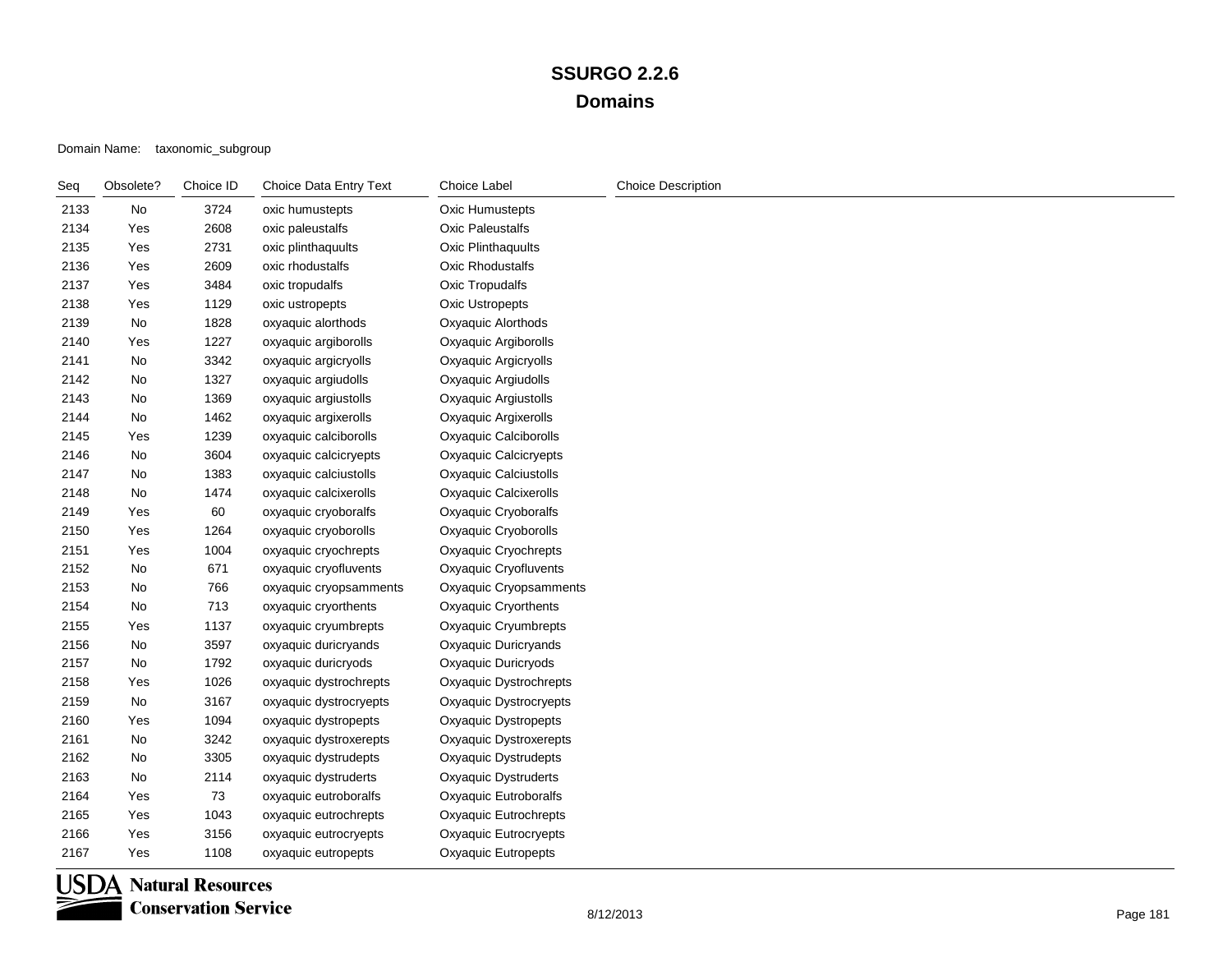| Seq  | Obsolete? | Choice ID | Choice Data Entry Text  | <b>Choice Label</b>     | <b>Choice Description</b> |
|------|-----------|-----------|-------------------------|-------------------------|---------------------------|
| 2168 | No        | 3284      | oxyaquic eutrudepts     | Oxyaquic Eutrudepts     |                           |
| 2169 | Yes       | 80        | oxyaquic fragiboralfs   | Oxyaquic Fragiboralfs   |                           |
| 2170 | No        | 1837      | oxyaquic fragiorthods   | Oxyaquic Fragiorthods   |                           |
| 2171 | No        | 108       | oxyaquic fragiudalfs    | Oxyaquic Fragiudalfs    |                           |
| 2172 | No        | 112       | oxyaquic fraglossudalfs | Oxyaquic Fraglossudalfs |                           |
| 2173 | No        | 3511      | oxyaquic fulvudands     | Oxyaquic Fulvudands     |                           |
| 2174 | No        | 3524      | oxyaquic gelorthents    | Oxyaquic Gelorthents    |                           |
| 2175 | Yes       | 87        | oxyaquic glossoboralfs  | Oxyaquic Glossoboralfs  |                           |
| 2176 | No        | 2924      | oxyaquic glossocryalfs  | Oxyaquic Glossocryalfs  |                           |
| 2177 | No        | 120       | oxyaquic glossudalfs    | Oxyaquic Glossudalfs    |                           |
| 2178 | Yes       | 1279      | oxyaquic haploborolls   | Oxyaquic Haploborolls   |                           |
| 2179 | No        | 2940      | oxyaquic haplocryalfs   | Oxyaquic Haplocryalfs   |                           |
| 2180 | No        | 3509      | oxyaquic haplocryands   | Oxyaquic Haplocryands   |                           |
| 2181 | No        | 3618      | oxyaquic haplocryepts   | Oxyaquic Haplocryepts   |                           |
| 2182 | No        | 1799      | oxyaquic haplocryods    | Oxyaquic Haplocryods    |                           |
| 2183 | No        | 3362      | oxyaquic haplocryolls   | Oxyaquic Haplocryolls   |                           |
| 2184 | No        | 3738      | oxyaquic haplogelolls   | Oxyaquic Haplogelolls   |                           |
| 2185 | No        | 3408      | oxyaquic haplohumults   | Oxyaquic Haplohumults   |                           |
| 2186 | No        | 1849      | oxyaquic haplorthods    | Oxyaquic Haplorthods    |                           |
| 2187 | No        | 3549      | oxyaquic haploxerepts   | Oxyaquic Haploxerepts   |                           |
| 2188 | No        | 1490      | oxyaquic haploxerolls   | Oxyaquic Haploxerolls   |                           |
| 2189 | No        | 139       | oxyaquic hapludalfs     | Oxyaquic Hapludalfs     |                           |
| 2190 | No        | 3512      | oxyaquic hapludands     | Oxyaquic Hapludands     |                           |
| 2191 | No        | 2121      | oxyaquic hapluderts     | Oxyaquic Hapluderts     |                           |
| 2192 | No        | 1347      | oxyaquic hapludolls     | Oxyaquic Hapludolls     |                           |
| 2193 | No        | 1944      | oxyaquic hapludults     | Oxyaquic Hapludults     |                           |
| 2194 | Yes       | 1153      | oxyaquic haplumbrepts   | Oxyaquic Haplumbrepts   |                           |
| 2195 | No        | 191       | oxyaquic haplustalfs    | Oxyaquic Haplustalfs    |                           |
| 2196 | No        | 3202      | oxyaquic haplustepts    | Oxyaquic Haplustepts    |                           |
| 2197 | No        | 1408      | oxyaquic haplustolls    | Oxyaquic Haplustolls    |                           |
| 2198 | No        | 1715      | oxyaquic haplustox      | Oxyaquic Haplustox      |                           |
| 2199 | No        | 3592      | oxyaquic humicryepts    | Oxyaquic Humicryepts    |                           |
| 2200 | No        | 1806      | oxyaquic humicryods     | Oxyaquic Humicryods     |                           |
| 2201 | No        | 3690      | oxyaquic humigelepts    | Oxyaquic Humigelepts    |                           |
| 2202 | Yes       | 1117      | oxyaquic humitropepts   | Oxyaquic Humitropepts   |                           |

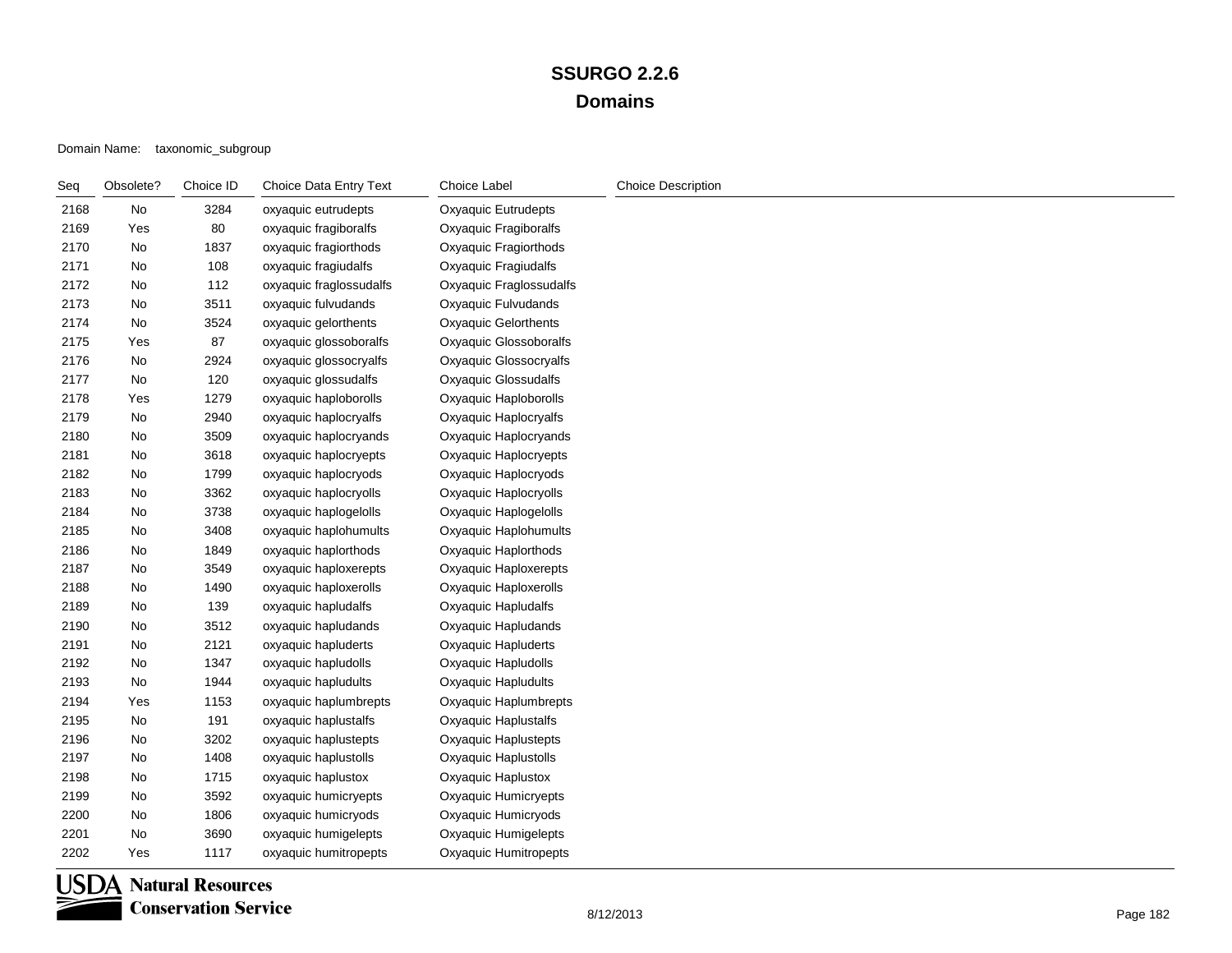| Seq  | Obsolete? | Choice ID | Choice Data Entry Text              | <b>Choice Label</b>                 | <b>Choice Description</b> |
|------|-----------|-----------|-------------------------------------|-------------------------------------|---------------------------|
| 2203 | No        | 3732      | oxyaquic humixerepts                | Oxyaquic Humixerepts                |                           |
| 2204 | No        | 3711      | oxyaquic humudepts                  | Oxyaquic Humudepts                  |                           |
| 2205 | No        | 3723      | oxyaquic humustepts                 | Oxyaquic Humustepts                 |                           |
| 2206 | No        | 152       | oxyaquic kandiudalfs                | Oxyaquic Kandiudalfs                |                           |
| 2207 | No        | 1962      | oxyaquic kandiudults                | Oxyaquic Kandiudults                |                           |
| 2208 | No        | 159       | oxyaquic kanhapludalfs              | Oxyaquic Kanhapludalfs              |                           |
| 2209 | No        | 1975      | oxyaquic kanhapludults              | Oxyaquic Kanhapludults              |                           |
| 2210 | Yes       | 95        | oxyaquic paleboralfs                | Oxyaquic Paleboralfs                |                           |
| 2211 | Yes       | 1304      | oxyaquic paleborolls                | Oxyaquic Paleborolls                |                           |
| 2212 | No        | 2913      | oxyaquic palecryalfs                | Oxyaquic Palecryalfs                |                           |
| 2213 | No        | 3330      | oxyaquic palecryolls                | Oxyaquic Palecryolls                |                           |
| 2214 | No        | 3406      | oxyaquic palehumults                | Oxyaquic Palehumults                |                           |
| 2215 | No        | 176       | oxyaquic paleudalfs                 | Oxyaquic Paleudalfs                 |                           |
| 2216 | No        | 1354      | oxyaquic paleudolls                 | Oxyaquic Paleudolls                 |                           |
| 2217 | No        | 3409      | oxyaquic paleudults                 | <b>Oxyaquic Paleudults</b>          |                           |
| 2218 | No        | 231       | oxyaquic paleustalfs                | Oxyaquic Paleustalfs                |                           |
| 2219 | Yes       | 2799      | oxyaquic psammentic<br>eutroboralfs | Oxyaquic Psammentic<br>Eutroboralfs |                           |
| 2220 | No        | 775       | oxyaquic quartzipsamments           | Oxyaquic Quartzipsamments           |                           |
| 2221 | No        | 678       | oxyaquic torrifluvents              | <b>Oxyaquic Torrifluvents</b>       |                           |
| 2222 | No        | 724       | oxyaquic torriorthents              | <b>Oxyaquic Torriorthents</b>       |                           |
| 2223 | No        | 3515      | oxyaquic torripsamments             | Oxyaquic Torripsamments             |                           |
| 2224 | Yes       | 791       | oxyaquic tropopsamments             | Oxyaquic Tropopsamments             |                           |
| 2225 | No        | 690       | oxyaquic udifluvents                | <b>Oxyaquic Udifluvents</b>         |                           |
| 2226 | No        | 796       | oxyaquic udipsamments               | Oxyaquic Udipsamments               |                           |
| 2227 | No        | 3513      | oxyaquic udivitrands                | Oxyaquic Udivitrands                |                           |
| 2228 | No        | 739       | oxyaquic udorthents                 | <b>Oxyaquic Udorthents</b>          |                           |
| 2229 | No        | 2878      | oxyaquic ultic haplorthods          | Oxyaquic Ultic Haplorthods          |                           |
| 2230 | No        | 692       | oxyaquic ustifluvents               | Oxyaquic Ustifluvents               |                           |
| 2231 | No        | 803       | oxyaquic ustipsamments              | Oxyaquic Ustipsamments              |                           |
| 2232 | No        | 748       | oxyaquic ustorthents                | <b>Oxyaquic Ustorthents</b>         |                           |
| 2233 | Yes       | 1128      | oxyaquic ustropepts                 | Oxyaquic Ustropepts                 |                           |
| 2234 | No        | 2527      | oxyaquic vertic argiudolls          | Oxyaquic Vertic Argiudolls          |                           |
| 2235 | No        | 2969      | oxyaquic vertic glossudalfs         | Oxyaquic Vertic Glossudalfs         |                           |
| 2236 | No        | 2516      | oxyaquic vertic hapludalfs          | Oxyaquic Vertic Hapludalfs          |                           |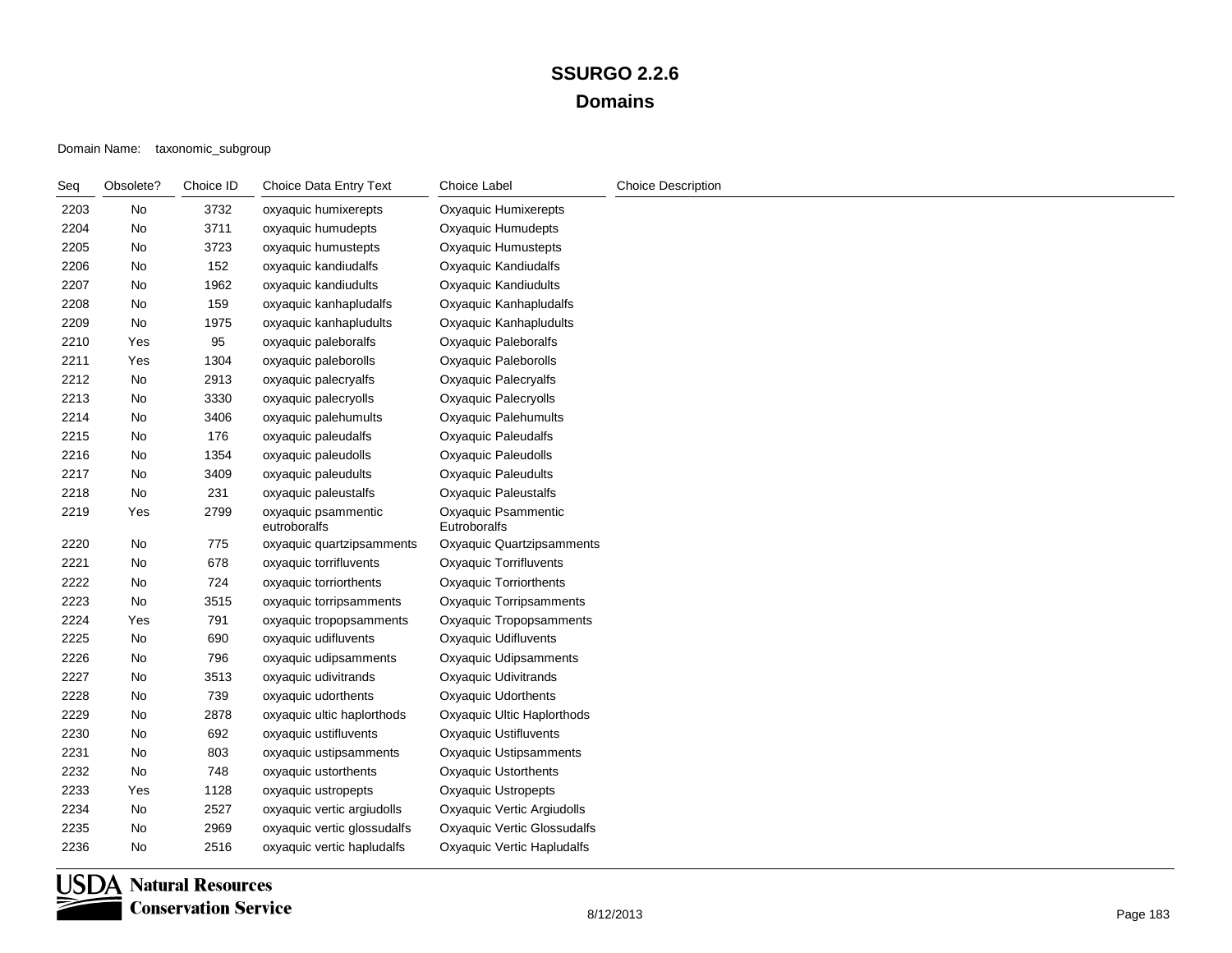| Seq  | Obsolete? | Choice ID | Choice Data Entry Text             | Choice Label                       | <b>Choice Description</b> |
|------|-----------|-----------|------------------------------------|------------------------------------|---------------------------|
| 2237 | No        | 2519      | oxyaquic vertic haplustalfs        | Oxyaquic Vertic Haplustalfs        |                           |
| 2238 | No        | 2521      | oxyaquic vertic paleustalfs        | Oxyaquic Vertic Paleustalfs        |                           |
| 2239 | No        | 3583      | oxyaquic vitrandic<br>haploxerepts | Oxyaquic Vitrandic<br>Haploxerepts |                           |
| 2240 | No        | 2834      | oxyaquic vitricryands              | Oxyaquic Vitricryands              |                           |
| 2241 | No        | 706       | oxyaquic xerofluvents              | Oxyaquic Xerofluvents              |                           |
| 2242 | No        | 811       | oxyaquic xeropsamments             | Oxyaquic Xeropsamments             |                           |
| 2243 | No        | 760       | oxyaquic xerorthents               | Oxyaquic Xerorthents               |                           |
| 2244 | Yes       | 1229      | pachic argiborolls                 | Pachic Argiborolls                 |                           |
| 2245 | No        | 3343      | pachic argicryolls                 | Pachic Argicryolls                 |                           |
| 2246 | No        | 1329      | pachic argiudolls                  | Pachic Argiudolls                  |                           |
| 2247 | No        | 1370      | pachic argiustolls                 | Pachic Argiustolls                 |                           |
| 2248 | No        | 1464      | pachic argixerolls                 | Pachic Argixerolls                 |                           |
| 2249 | No        | 3350      | pachic calcicryolls                | Pachic Calcicryolls                |                           |
| 2250 | No        | 1384      | pachic calciustolls                | <b>Pachic Calciustolls</b>         |                           |
| 2251 | No        | 1475      | pachic calcixerolls                | Pachic Calcixerolls                |                           |
| 2252 | Yes       | 1265      | pachic cryoborolls                 | Pachic Cryoborolls                 |                           |
| 2253 | No        | 2983      | pachic durudands                   | Pachic Durudands                   |                           |
| 2254 | No        | 2974      | pachic fulvicryands                | Pachic Fulvicryands                |                           |
| 2255 | No        | 389       | pachic fulvudands                  | Pachic Fulvudands                  |                           |
| 2256 | Yes       | 1281      | pachic haploborolls                | Pachic Haploborolls                |                           |
| 2257 | No        | 3364      | pachic haplocryolls                | Pachic Haplocryolls                |                           |
| 2258 | No        | 1510      | pachic haploxerolls                | Pachic Haploxerolls                |                           |
| 2259 | No        | 3399      | pachic hapludolls                  | Pachic Hapludolls                  |                           |
| 2260 | Yes       | 1154      | pachic haplumbrepts                | Pachic Haplumbrepts                |                           |
| 2261 | No        | 2196      | pachic haplustands                 | Pachic Haplustands                 |                           |
| 2262 | No        | 1410      | pachic haplustolls                 | Pachic Haplustolls                 |                           |
| 2263 | No        | 3735      | pachic humixerepts                 | Pachic Humixerepts                 |                           |
| 2264 | No        | 3716      | pachic humudepts                   | Pachic Humudepts                   |                           |
| 2265 | No        | 2972      | pachic melanaquands                | Pachic Melanaquands                |                           |
| 2266 | No        | 491       | pachic melanoxerands               | Pachic Melanoxerands               |                           |
| 2267 | No        | 436       | pachic melanudands                 | Pachic Melanudands                 |                           |
| 2268 | Yes       | 1305      | pachic paleborolls                 | Pachic Paleborolls                 |                           |
| 2269 | No        | 3332      | pachic palecryolls                 | Pachic Palecryolls                 |                           |
| 2270 | No        | 3394      | pachic paleudolls                  | Pachic Paleudolls                  |                           |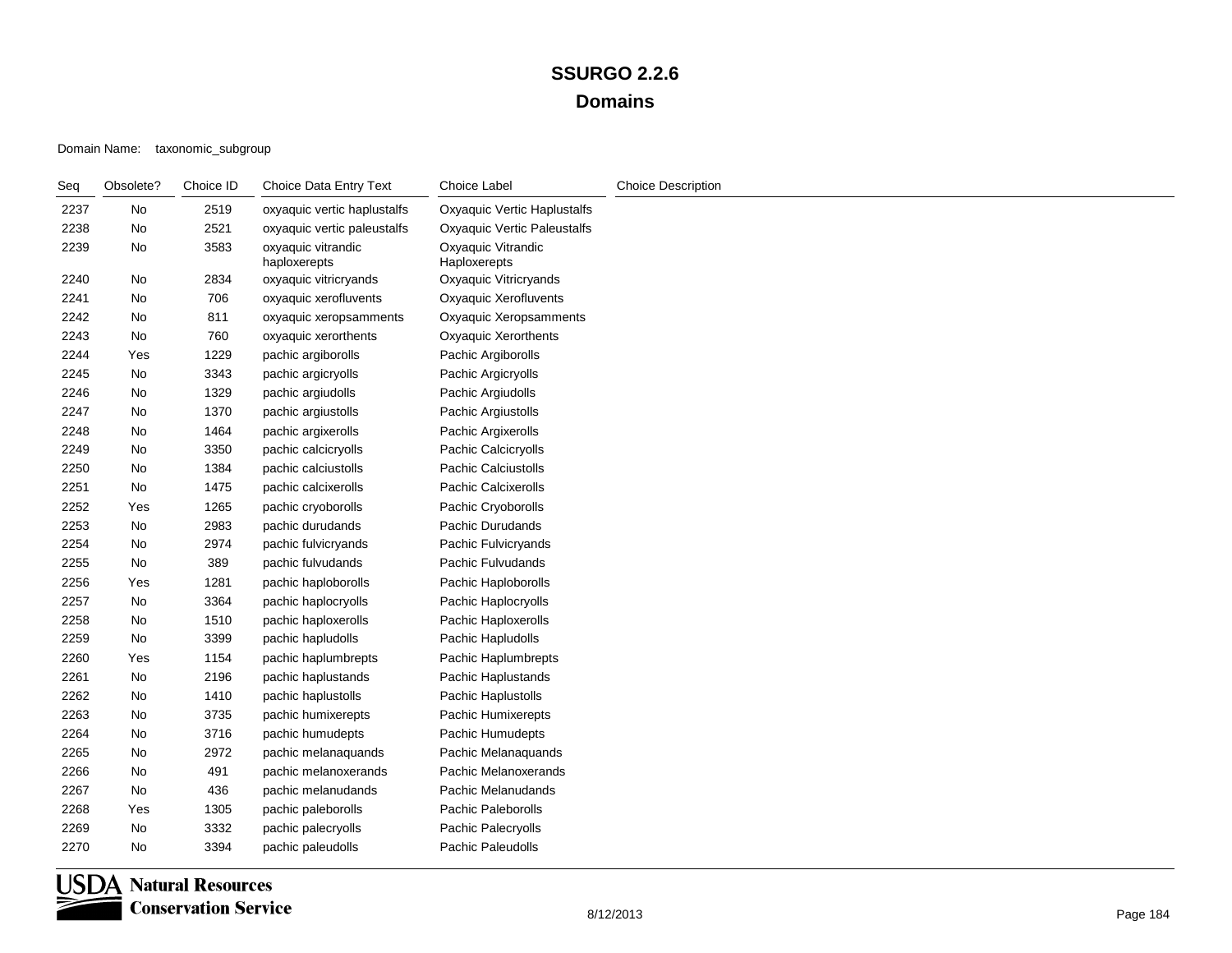| Seq  | Obsolete? | Choice ID | Choice Data Entry Text        | <b>Choice Label</b>              | <b>Choice Description</b> |
|------|-----------|-----------|-------------------------------|----------------------------------|---------------------------|
| 2271 | No        | 1436      | pachic paleustolls            | <b>Pachic Paleustolls</b>        |                           |
| 2272 | No        | 1532      | pachic palexerolls            | Pachic Palexerolls               |                           |
| 2273 | Yes       | 449       | pachic placudands             | Pachic Placudands                |                           |
| 2274 | Yes       | 2859      | pachic udertic argiborolls    | Pachic Udertic Argiborolls       |                           |
| 2275 | No        | 3565      | pachic udertic argiustolls    | Pachic Udertic Argiustolls       |                           |
| 2276 | Yes       | 2864      | pachic udertic haploborolls   | Pachic Udertic Haploborolls      |                           |
| 2277 | No        | 3476      | pachic udertic haplustolls    | Pachic Udertic Haplustolls       |                           |
| 2278 | Yes       | 1228      | pachic udic argiborolls       | Pachic Udic Argiborolls          |                           |
| 2279 | Yes       | 1280      | pachic udic haploborolls      | Pachic Udic Haploborolls         |                           |
| 2280 | No        | 1463      | pachic ultic argixerolls      | Pachic Ultic Argixerolls         |                           |
| 2281 | No        | 1509      | pachic ultic haploxerolls     | Pachic Ultic Haploxerolls        |                           |
| 2282 | No        | 1447      | pachic vermustolls            | Pachic Vermustolls               |                           |
| 2283 | Yes       | 2860      | pachic vertic argiborolls     | Pachic Vertic Argiborolls        |                           |
| 2284 | No        | 3395      | pachic vertic argiudolls      | Pachic Vertic Argiudolls         |                           |
| 2285 | No        | 3566      | pachic vertic argiustolls     | Pachic Vertic Argiustolls        |                           |
| 2286 | Yes       | 2865      | pachic vertic haploborolls    | Pachic Vertic Haploborolls       |                           |
| 2287 | No        | 3561      | pachic vertic hapludolls      | Pachic Vertic Hapludolls         |                           |
| 2288 | No        | 3569      | pachic vertic haplustolls     | Pachic Vertic Haplustolls        |                           |
| 2289 | No        | 435       | pachic vitric melanudands     | Pachic Vitric Melanudands        |                           |
| 2290 | Yes       | 1164      | pachic xerumbrepts            | Pachic Xerumbrepts               |                           |
| 2291 | Yes       | 2572      | paleargidic argiborolls       | Paleargidic Argiborolls          |                           |
| 2292 | No        | 2490      | paleargidic durixerolls       | Paleargidic Durixerolls          |                           |
| 2293 | Yes       | 2237      | paleustollic                  | Paleustollic                     |                           |
| 2294 | Yes       | 2750      | paleustollic chromusterts     | <b>Paleustollic Chromusterts</b> |                           |
| 2295 | Yes       | 2238      | palexerollic                  | Palexerollic                     |                           |
| 2296 | Yes       | 3486      | palexerollic chromoxererts    | Palexerollic Chromoxererts       |                           |
| 2297 | No        | 2497      | palexerollic durixerolls      | Palexerollic Durixerolls         |                           |
| 2298 | Yes       | 2239      | paralithic vertic             | Paralithic Vertic                |                           |
| 2299 | Yes       | 3485      | paralithic vertic haplustolls | Paralithic Vertic Haplustolls    |                           |
| 2300 | Yes       | 298       | pergelic cryaquands           | Pergelic Cryaquands              |                           |
| 2301 | Yes       | 954       | pergelic cryaquepts           | Pergelic Cryaquepts              |                           |
| 2302 | Yes       | 1764      | pergelic cryaquods            | Pergelic Cryaquods               |                           |
| 2303 | Yes       | 1188      | pergelic cryaquolls           | Pergelic Cryaquolls              |                           |
| 2304 | Yes       | 1266      | pergelic cryoborolls          | Pergelic Cryoborolls             |                           |
| 2305 | Yes       | 1005      | pergelic cryochrepts          | Pergelic Cryochrepts             |                           |

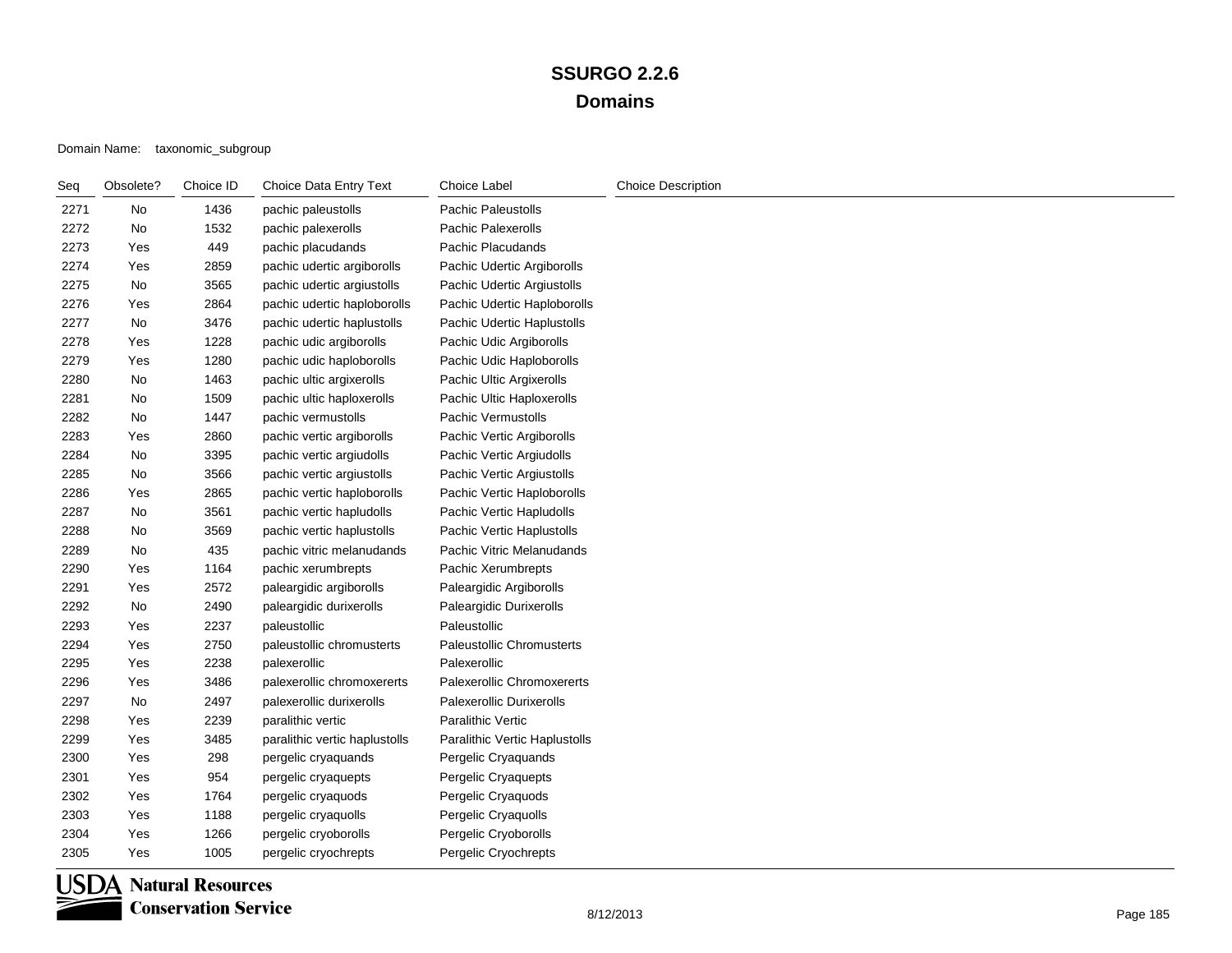| Seq  | Obsolete? | Choice ID | Choice Data Entry Text               | Choice Label                         | <b>Choice Description</b> |
|------|-----------|-----------|--------------------------------------|--------------------------------------|---------------------------|
| 2306 | Yes       | 827       | pergelic cryofibrists                | Pergelic Cryofibrists                |                           |
| 2307 | Yes       | 883       | pergelic cryohemists                 | Pergelic Cryohemists                 |                           |
| 2308 | Yes       | 767       | pergelic cryopsamments               | Pergelic Cryopsamments               |                           |
| 2309 | Yes       | 714       | pergelic cryorthents                 | Pergelic Cryorthents                 |                           |
| 2310 | Yes       | 3466      | pergelic cryorthods                  | Pergelic Cryorthods                  |                           |
| 2311 | Yes       | 920       | pergelic cryosaprists                | Pergelic Cryosaprists                |                           |
| 2312 | Yes       | 1138      | pergelic cryumbrepts                 | Pergelic Cryumbrepts                 |                           |
| 2313 | Yes       | 1800      | pergelic haplocryods                 | Pergelic Haplocryods                 |                           |
| 2314 | Yes       | 1807      | pergelic humicryods                  | Pergelic Humicryods                  |                           |
| 2315 | Yes       | 953       | pergelic ruptic-histic<br>cryaquepts | Pergelic Ruptic-Histic<br>Cryaquepts |                           |
| 2316 | Yes       | 2240      | pergelic sideric                     | Pergelic Sideric                     |                           |
| 2317 | Yes       | 849       | pergelic sphagnofibrists             | Pergelic Sphagnofibrists             |                           |
| 2318 | No        | 1181      | petrocalcic calciaquolls             | Petrocalcic Calciaquolls             |                           |
| 2319 | Yes       | 1240      | petrocalcic calciborolls             | Petrocalcic Calciborolls             |                           |
| 2320 | No        | 3349      | petrocalcic calcicryolls             | Petrocalcic Calcicryolls             |                           |
| 2321 | No        | 2094      | petrocalcic calcitorrerts            | <b>Petrocalcic Calcitorrerts</b>     |                           |
| 2322 | No        | 3179      | petrocalcic calciustepts             | <b>Petrocalcic Calciustepts</b>      |                           |
| 2323 | No        | 2129      | petrocalcic calciusterts             | <b>Petrocalcic Calciusterts</b>      |                           |
| 2324 | No        | 1385      | petrocalcic calciustolls             | <b>Petrocalcic Calciustolls</b>      |                           |
| 2325 | No        | 3224      | petrocalcic calcixerepts             | Petrocalcic Calcixerepts             |                           |
| 2326 | No        | 2176      | petrocalcic calcixererts             | <b>Petrocalcic Calcixererts</b>      |                           |
| 2327 | No        | 2975      | petrocalcic duritorrands             | <b>Petrocalcic Duritorrands</b>      |                           |
| 2328 | No        | 2159      | petrocalcic haplusterts              | <b>Petrocalcic Haplusterts</b>       |                           |
| 2329 | No        | 3385      | petrocalcic natrudolls               | <b>Petrocalcic Natrudolls</b>        |                           |
| 2330 | No        | 219       | petrocalcic natrustalfs              | <b>Petrocalcic Natrustalfs</b>       |                           |
| 2331 | Yes       | 559       | petrocalcic paleargids               | <b>Petrocalcic Paleargids</b>        |                           |
| 2332 | No        | 1355      | petrocalcic paleudolls               | <b>Petrocalcic Paleudolls</b>        |                           |
| 2333 | No        | 232       | petrocalcic paleustalfs              | <b>Petrocalcic Paleustalfs</b>       |                           |
| 2334 | No        | 1437      | petrocalcic paleustolls              | <b>Petrocalcic Paleustolls</b>       |                           |
| 2335 | No        | 285       | petrocalcic palexeralfs              | <b>Petrocalcic Palexeralfs</b>       |                           |
| 2336 | No        | 1533      | petrocalcic palexerolls              | <b>Petrocalcic Palexerolls</b>       |                           |
| 2337 | No        | 2475      | petrocalcic petrogypsids             | Petrocalcic Petrogypsids             |                           |
| 2338 | No.       | 294       | petrocalcic rhodoxeralfs             | Petrocalcic Rhodoxeralfs             |                           |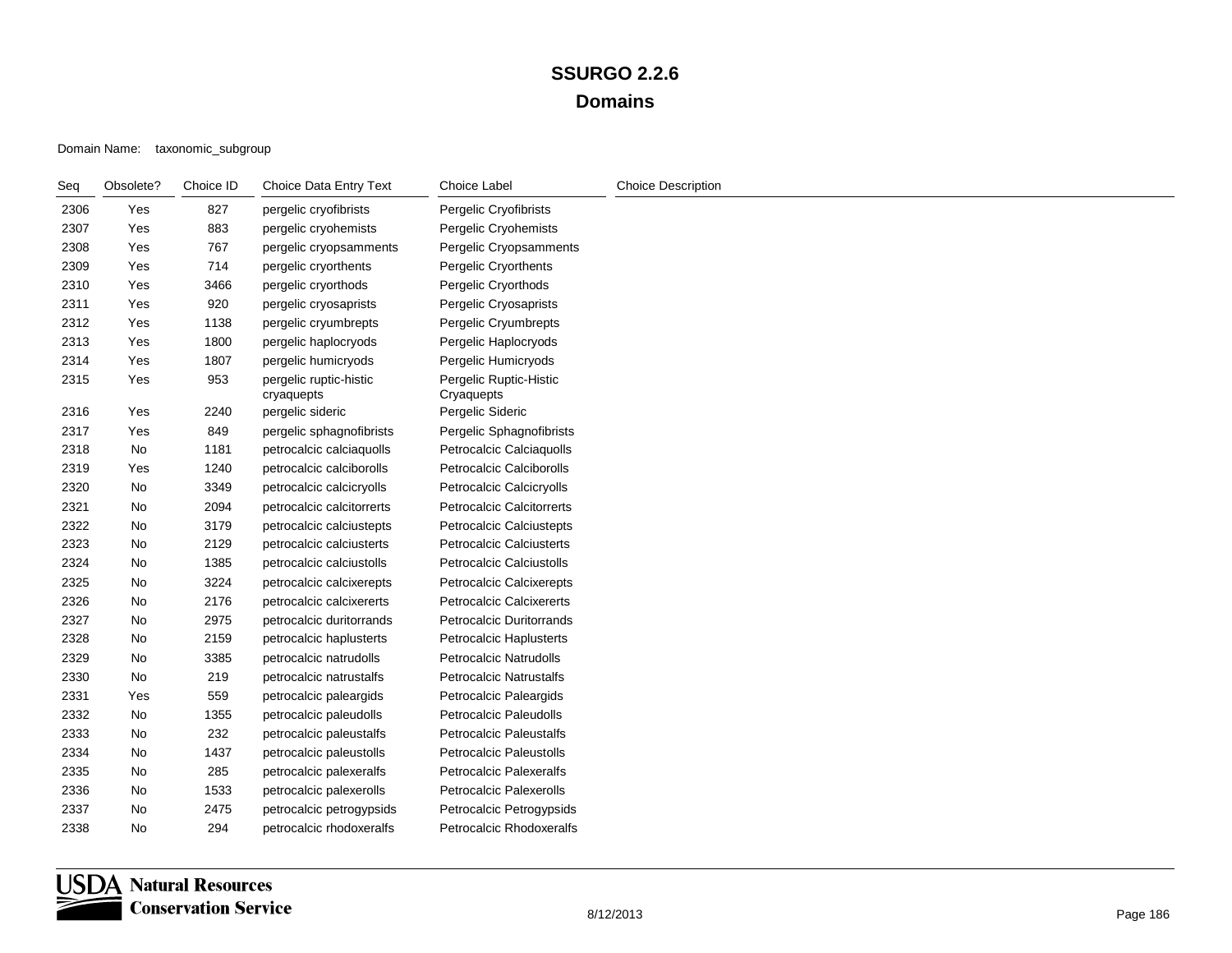| Seq  | Obsolete? | Choice ID | Choice Data Entry Text              | <b>Choice Label</b>                       | <b>Choice Description</b> |
|------|-----------|-----------|-------------------------------------|-------------------------------------------|---------------------------|
| 2339 | Yes       | 560       | petrocalcic ustalfic paleargids     | <b>Petrocalcic Ustalfic</b><br>Paleargids |                           |
| 2340 | Yes       | 561       | petrocalcic ustollic paleargids     | Petrocalcic Ustollic<br>Paleargids        |                           |
| 2341 | Yes       | 3462      | petrocalcic ustollic<br>paleustolls | Petrocalcic Ustollic<br>Paleustolls       |                           |
| 2342 | Yes       | 370       | petrocalcic vitritorrands           | <b>Petrocalcic Vitritorrands</b>          |                           |
| 2343 | Yes       | 1085      | petrocalcic xerochrepts             | Petrocalcic Xerochrepts                   |                           |
| 2344 | Yes       | 562       | petrocalcic xerollic paleargids     | Petrocalcic Xerollic<br>Paleargids        |                           |
| 2345 | No        | 2581      | petrocalcidic palexerolls           | Petrocalcidic Palexerolls                 |                           |
| 2346 | No        | 1560      | petroferric acroperox               | Petroferric Acroperox                     |                           |
| 2347 | No        | 1613      | petroferric acrotorrox              | Petroferric Acrotorrox                    |                           |
| 2348 | No        | 1631      | petroferric acrudox                 | Petroferric Acrudox                       |                           |
| 2349 | No        | 1695      | petroferric acrustox                | <b>Petroferric Acrustox</b>               |                           |
| 2350 | Yes       | 1096      | petroferric dystropepts             | Petroferric Dystropepts                   |                           |
| 2351 | Yes       | 310       | petroferric endoaquands             | Petroferric Endoaquands                   |                           |
| 2352 | Yes       | 317       | petroferric epiaquands              | Petroferric Epiaquands                    |                           |
| 2353 | No        | 1574      | petroferric eutroperox              | Petroferric Eutroperox                    |                           |
| 2354 | No        | 1616      | petroferric eutrotorrox             | <b>Petroferric Eutrotorrox</b>            |                           |
| 2355 | No        | 1645      | petroferric eutrudox                | Petroferric Eutrudox                      |                           |
| 2356 | No        | 1709      | petroferric eutrustox               | <b>Petroferric Eutrustox</b>              |                           |
| 2357 | No        | 1589      | petroferric haploperox              | Petroferric Haploperox                    |                           |
| 2358 | No        | 1619      | petroferric haplotorrox             | Petroferric Haplotorrox                   |                           |
| 2359 | Yes       | 408       | petroferric hapludands              | Petroferric Hapludands                    |                           |
| 2360 | No        | 1661      | petroferric hapludox                | Petroferric Hapludox                      |                           |
| 2361 | No        | 1726      | petroferric haplustox               | Petroferric Haplustox                     |                           |
| 2362 | No        | 2007      | petroferric haplustults             | Petroferric Haplustults                   |                           |
| 2363 | No        | 1602      | petroferric kandiperox              | Petroferric Kandiperox                    |                           |
| 2364 | No        | 1675      | petroferric kandiudox               | Petroferric Kandiudox                     |                           |
| 2365 | No        | 1739      | petroferric kandiustox              | Petroferric Kandiustox                    |                           |
| 2366 | No        | 1610      | petroferric sombriperox             | Petroferric Sombriperox                   |                           |
| 2367 | No        | 1683      | petroferric sombriudox              | Petroferric Sombriudox                    |                           |
| 2368 | No        | 1747      | petroferric sombriustox             | Petroferric Sombriustox                   |                           |
| 2369 | No        | 3096      | petrogypsic anhyorthels             | Petrogypsic Anhyorthels                   |                           |
| 2370 | No        | 3051      | petrogypsic anhyturbels             | Petrogypsic Anhyturbels                   |                           |

**USDA** Natural Resources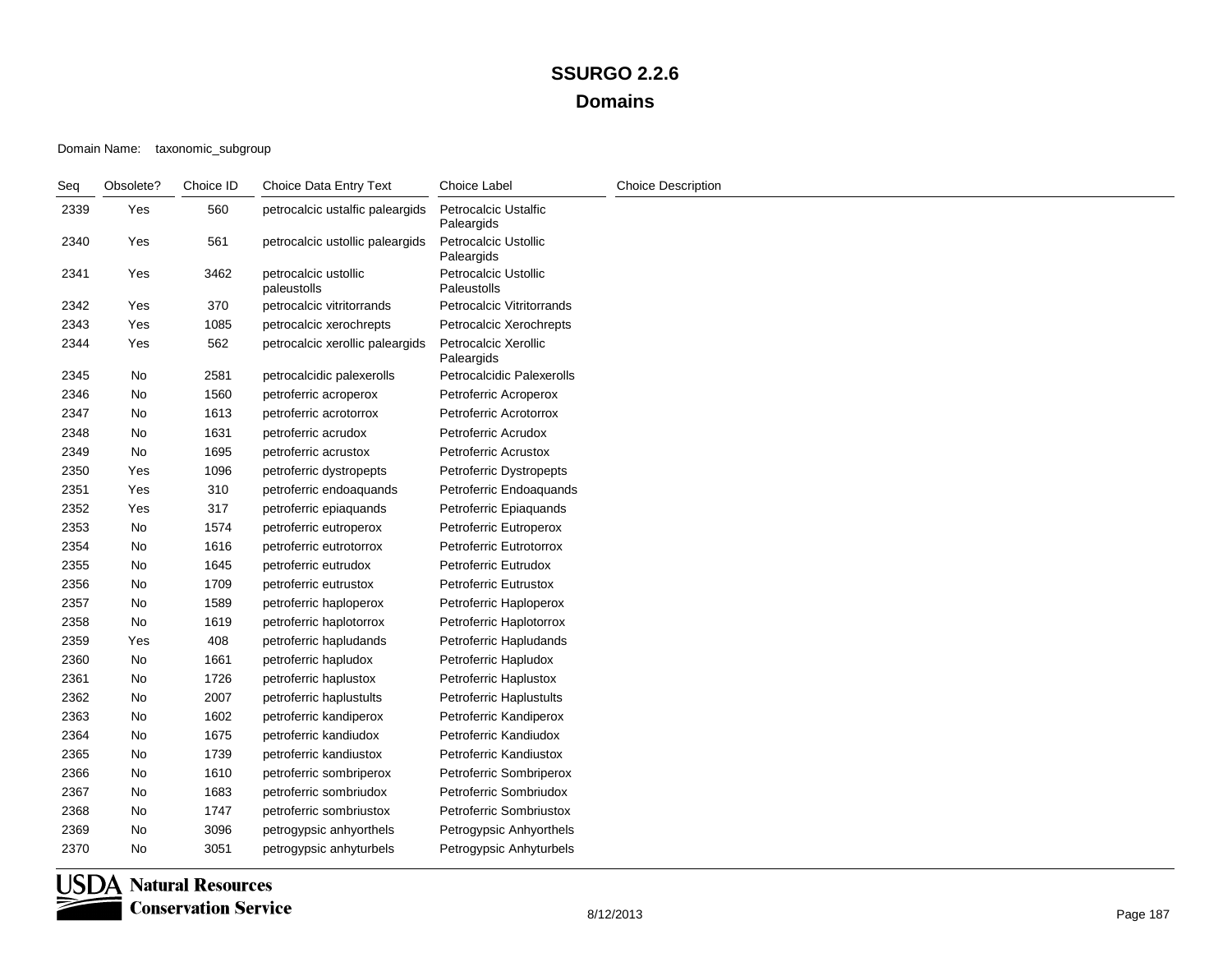| Seq  | Obsolete? | Choice ID | Choice Data Entry Text           | Choice Label                            | <b>Choice Description</b> |
|------|-----------|-----------|----------------------------------|-----------------------------------------|---------------------------|
| 2371 | Yes       | 621       | petrogypsic gypsiorthids         | Petrogypsic Gypsiorthids                |                           |
| 2372 | No        | 2486      | petrogypsic haplosalids          | Petrogypsic Haplosalids                 |                           |
| 2373 | No        | 2307      | petrogypsic petroargids          | Petrogypsic Petroargids                 |                           |
| 2374 | No        | 2407      | petrogypsic petrocryids          | Petrogypsic Petrocryids                 |                           |
| 2375 | No        | 2306      | petrogypsic ustic petroargids    | Petrogypsic Ustic                       |                           |
| 2376 | No        | 2347      | petronodic aquicambids           | Petronodic Aquicambids                  |                           |
| 2377 | No        | 2445      | petronodic argigypsids           | Petronodic Argigypsids                  |                           |
| 2378 | No        | 2259      | petronodic calciargids           | Petronodic Calciargids                  |                           |
| 2379 | No        | 2452      | petronodic calcigypsids          | Petronodic Calcigypsids                 |                           |
| 2380 | No        | 2278      | petronodic haplargids            | Petronodic Haplargids                   |                           |
| 2381 | No        | 2323      | petronodic haplocalcids          | Petronodic Haplocalcids                 |                           |
| 2382 | No        | 2362      | petronodic haplocambids          | Petronodic Haplocambids                 |                           |
| 2383 | No        | 2461      | petronodic haplogypsids          | Petronodic Haplogypsids                 |                           |
| 2384 | No        | 2287      | petronodic natrargids            | Petronodic Natrargids                   |                           |
| 2385 | No        | 2469      | petronodic natrigypsids          | Petronodic Natrigypsids                 |                           |
| 2386 | No        | 2301      | petronodic paleargids            | Petronodic Paleargids                   |                           |
| 2387 | No        | 2993      | petronodic ustic calciargids     | Petronodic Ustic Calciargids            |                           |
| 2388 | No        | 3472      | petronodic ustic haplargids      | Petronodic Ustic Haplargids             |                           |
| 2389 | No        | 2996      | petronodic ustic haplocalcids    | <b>Petronodic Ustic</b><br>Haplocalcids |                           |
| 2390 | No        | 2998      | petronodic ustic<br>haplocambids | <b>Petronodic Ustic</b><br>Haplocambids |                           |
| 2391 | No        | 2991      | petronodic ustic paleargids      | Petronodic Ustic Paleargids             |                           |
| 2392 | No        | 2992      | petronodic xeric calciargids     | Petronodic Xeric Calciargids            |                           |
| 2393 | No        | 2995      | petronodic xeric haplocalcids    | Petronodic Xeric<br>Haplocalcids        |                           |
| 2394 | No        | 2997      | petronodic xeric<br>haplocambids | Petronodic Xeric<br>Haplocambids        |                           |
| 2395 | No        | 1765      | placic cryaquods                 | Placic Cryaquods                        |                           |
| 2396 | Yes       | 2702      | placic haplaquods                | Placic Haplaquods                       |                           |
| 2397 | No        | 351       | placic hydrocryands              | Placic Hydrocryands                     |                           |
| 2398 | No        | 3141      | placic petraquepts               | Placic Petraquepts                      |                           |
| 2399 | No        | 3442      | plagganthreptic alorthods        | Plagganthreptic Alorthods               |                           |
| 2400 | No        | 3440      | plagganthreptic fragiaquods      | Plagganthreptic Fragiaguods             |                           |
| 2401 | No        | 3443      | plagganthreptic fragiorthods     | <b>Plagganthreptic Fragiorthods</b>     |                           |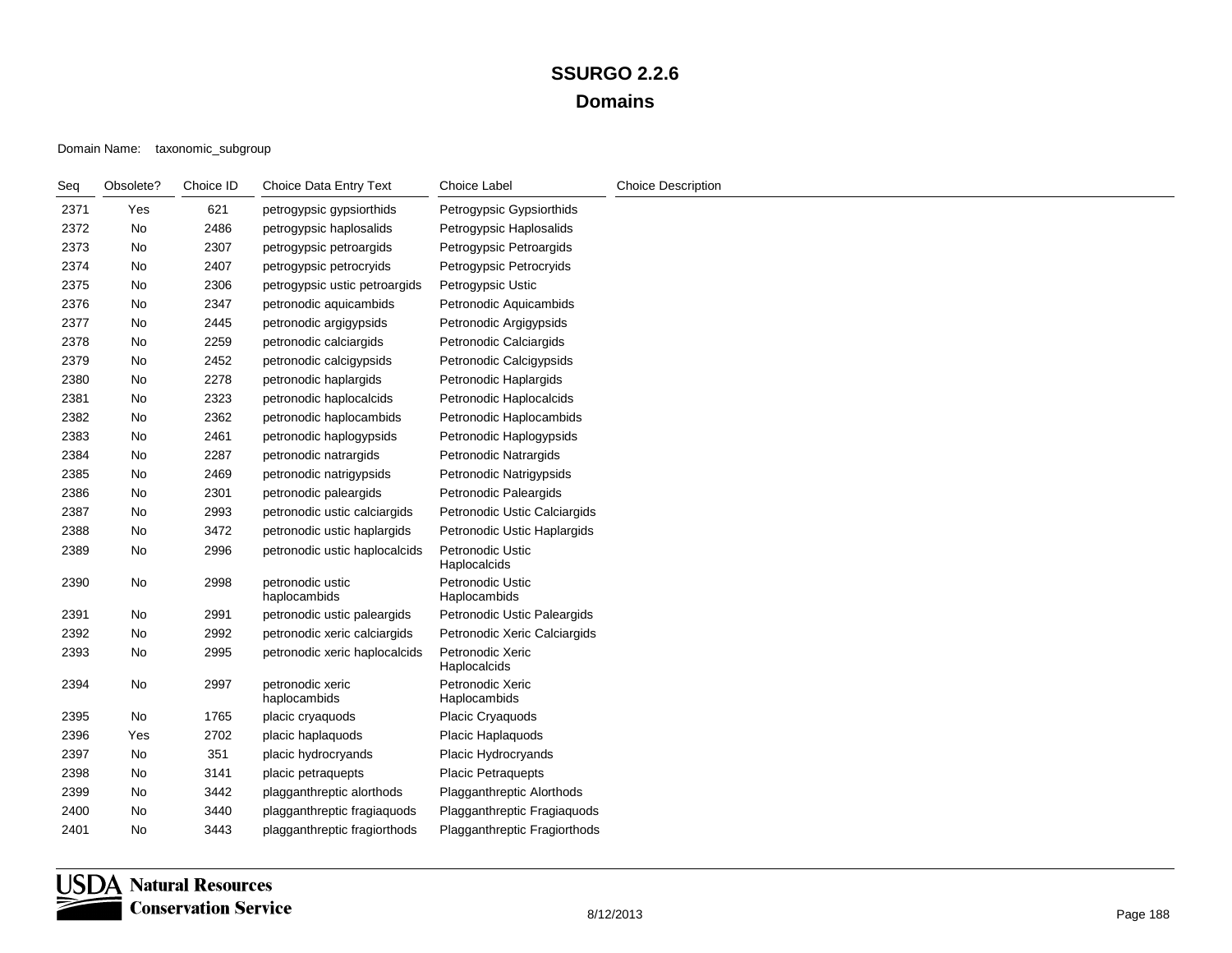| Seq  | Obsolete? | Choice ID | Choice Data Entry Text          | Choice Label                     | <b>Choice Description</b> |
|------|-----------|-----------|---------------------------------|----------------------------------|---------------------------|
| 2402 | No        | 3441      | plagganthreptic haplohumods     | Plagganthreptic<br>Haplohumods   |                           |
| 2403 | No        | 3418      | plagganthreptic<br>udipsamments | Plagganthreptic<br>Udipsamments  |                           |
| 2404 | Yes       | 1829      | plaggeptic alorthods            | Plaggeptic Alorthods             |                           |
| 2405 | Yes       | 1784      | plaggeptic fragiaquods          | Plaggeptic Fragiaquods           |                           |
| 2406 | Yes       | 1838      | plaggeptic fragiorthods         | Plaggeptic Fragiorthods          |                           |
| 2407 | Yes       | 1815      | plaggeptic haplohumods          | Plaggeptic Haplohumods           |                           |
| 2408 | Yes       | 797       | plaggeptic udipsamments         | <b>Plaggeptic Udipsamments</b>   |                           |
| 2409 | Yes       | 2241      | plaggic                         | Plaggic                          |                           |
| 2410 | No        | 1576      | plinthaquic eutroperox          | <b>Plinthaquic Eutroperox</b>    |                           |
| 2411 | No        | 1647      | plinthaquic eutrudox            | <b>Plinthaquic Eutrudox</b>      |                           |
| 2412 | No        | 1711      | plinthaquic eutrustox           | <b>Plinthaquic Eutrustox</b>     |                           |
| 2413 | No        | 1936      | plinthaquic fragiudults         | Plinthaquic Fragiudults          |                           |
| 2414 | No        | 1591      | plinthaquic haploperox          | Plinthaquic Haploperox           |                           |
| 2415 | No        | 1663      | plinthaquic hapludox            | Plinthaquic Hapludox             |                           |
| 2416 | No        | 1728      | plinthaquic haplustox           | <b>Plinthaquic Haplustox</b>     |                           |
| 2417 | No        | 1604      | plinthaquic kandiperox          | Plinthaquic Kandiperox           |                           |
| 2418 | No        | 154       | plinthaquic kandiudalfs         | <b>Plinthaquic Kandiudalfs</b>   |                           |
| 2419 | No        | 1677      | plinthaquic kandiudox           | Plinthaquic Kandiudox            |                           |
| 2420 | No        | 1964      | plinthaquic kandiudults         | <b>Plinthaquic Kandiudults</b>   |                           |
| 2421 | No        | 1741      | plinthaquic kandiustox          | <b>Plinthaquic Kandiustox</b>    |                           |
| 2422 | No        | 1977      | plinthaquic kanhapludults       | <b>Plinthaquic Kanhapludults</b> |                           |
| 2423 | No        | 178       | plinthaquic paleudalfs          | <b>Plinthaquic Paleudalfs</b>    |                           |
| 2424 | No        | 1992      | plinthaquic paleudults          | <b>Plinthaquic Paleudults</b>    |                           |
| 2425 | No        | 1538      | plinthic acraquox               | <b>Plinthic Acraguox</b>         |                           |
| 2426 | No        | 1561      | plinthic acroperox              | <b>Plinthic Acroperox</b>        |                           |
| 2427 | Yes       | 2687      | plinthic acrorthox              | <b>Plinthic Acrorthox</b>        |                           |
| 2428 | No        | 1632      | plinthic acrudox                | <b>Plinthic Acrudox</b>          |                           |
| 2429 | No        | 1696      | plinthic acrustox               | <b>Plinthic Acrustox</b>         |                           |
| 2430 | No        | 1543      | plinthic eutraquox              | Plinthic Eutraquox               |                           |
| 2431 | No        | 1575      | plinthic eutroperox             | <b>Plinthic Eutroperox</b>       |                           |
| 2432 | No        | 1646      | plinthic eutrudox               | <b>Plinthic Eutrudox</b>         |                           |
| 2433 | No        | 1710      | plinthic eutrustox              | <b>Plinthic Eutrustox</b>        |                           |
| 2434 | No        | 28        | plinthic fragiaqualfs           | Plinthic Fragiaqualfs            |                           |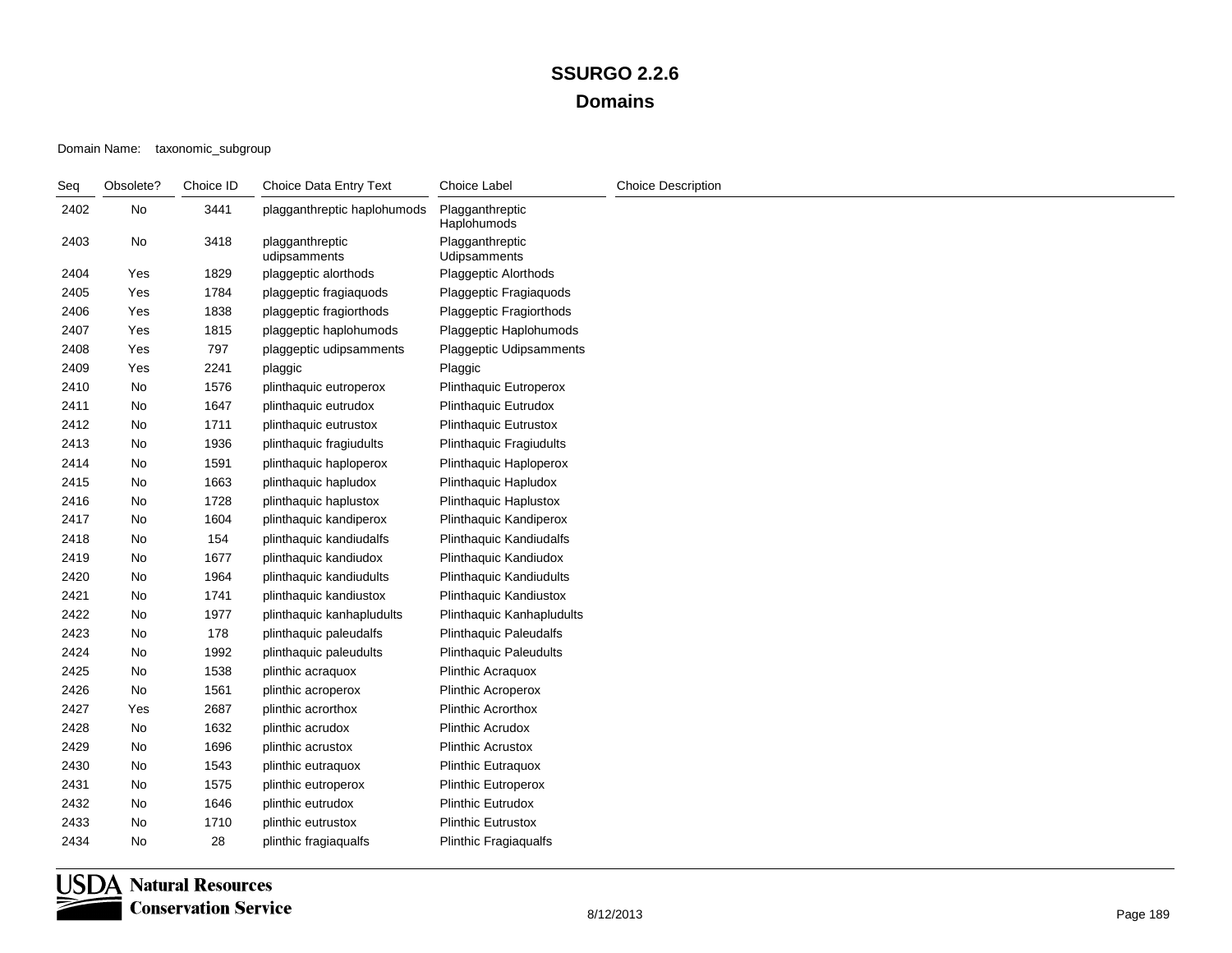| Seq  | Obsolete? | Choice ID | Choice Data Entry Text    | Choice Label                     | <b>Choice Description</b> |
|------|-----------|-----------|---------------------------|----------------------------------|---------------------------|
| 2435 | No        | 1867      | plinthic fragiaquults     | <b>Plinthic Fragiaquults</b>     |                           |
| 2436 | No        | 1935      | plinthic fragiudults      | <b>Plinthic Fragiudults</b>      |                           |
| 2437 | No        | 1548      | plinthic haplaquox        | <b>Plinthic Haplaquox</b>        |                           |
| 2438 | No        | 1901      | plinthic haplohumults     | <b>Plinthic Haplohumults</b>     |                           |
| 2439 | No        | 1590      | plinthic haploperox       | Plinthic Haploperox              |                           |
| 2440 | Yes       | 3487      | plinthic haplorthox       | Plinthic Haplorthox              |                           |
| 2441 | No        | 268       | plinthic haploxeralfs     | <b>Plinthic Haploxeralfs</b>     |                           |
| 2442 | No        | 1662      | plinthic hapludox         | <b>Plinthic Hapludox</b>         |                           |
| 2443 | No        | 1727      | plinthic haplustox        | <b>Plinthic Haplustox</b>        |                           |
| 2444 | No        | 2008      | plinthic haplustults      | <b>Plinthic Haplustults</b>      |                           |
| 2445 | No        | 40        | plinthic kandiaqualfs     | <b>Plinthic Kandiagualfs</b>     |                           |
| 2446 | No        | 1876      | plinthic kandiaquults     | <b>Plinthic Kandiaguults</b>     |                           |
| 2447 | No        | 1910      | plinthic kandihumults     | <b>Plinthic Kandihumults</b>     |                           |
| 2448 | No        | 1603      | plinthic kandiperox       | Plinthic Kandiperox              |                           |
| 2449 | No        | 153       | plinthic kandiudalfs      | <b>Plinthic Kandiudalfs</b>      |                           |
| 2450 | No        | 1676      | plinthic kandiudox        | <b>Plinthic Kandiudox</b>        |                           |
| 2451 | No        | 1963      | plinthic kandiudults      | <b>Plinthic Kandiudults</b>      |                           |
| 2452 | No        | 204       | plinthic kandiustalfs     | <b>Plinthic Kandiustalfs</b>     |                           |
| 2453 | No        | 1740      | plinthic kandiustox       | <b>Plinthic Kandiustox</b>       |                           |
| 2454 | No        | 2016      | plinthic kandiustults     | <b>Plinthic Kandiustults</b>     |                           |
| 2455 | No        | 1882      | plinthic kanhaplaquults   | <b>Plinthic Kanhaplaquults</b>   |                           |
| 2456 | No        | 1976      | plinthic kanhapludults    | <b>Plinthic Kanhapludults</b>    |                           |
| 2457 | No        | 2028      | plinthic kanhaplustults   | <b>Plinthic Kanhaplustults</b>   |                           |
| 2458 | No        | 1890      | plinthic paleaquults      | <b>Plinthic Paleaquults</b>      |                           |
| 2459 | No        | 1926      | plinthic palehumults      | <b>Plinthic Palehumults</b>      |                           |
| 2460 | No        | 177       | plinthic paleudalfs       | <b>Plinthic Paleudalfs</b>       |                           |
| 2461 | No        | 1991      | plinthic paleudults       | <b>Plinthic Paleudults</b>       |                           |
| 2462 | No        | 233       | plinthic paleustalfs      | <b>Plinthic Paleustalfs</b>      |                           |
| 2463 | No        | 286       | plinthic palexeralfs      | <b>Plinthic Palexeralfs</b>      |                           |
| 2464 | No        | 3142      | plinthic petraquepts      | <b>Plinthic Petraquepts</b>      |                           |
| 2465 | No        | 776       | plinthic quartzipsamments | <b>Plinthic Quartzipsamments</b> |                           |
| 2466 | Yes       | 995       | plinthic tropaquepts      | <b>Plinthic Tropaquepts</b>      |                           |
| 2467 | No        | 1896      | plinthic umbraquults      | <b>Plinthic Umbraquults</b>      |                           |
| 2468 | Yes       | 1866      | plinthudic fragiaquults   | <b>Plinthudic Fragiaquults</b>   |                           |
| 2469 | Yes       | 141       | psammaquentic hapludalfs  | Psammaquentic Hapludalfs         |                           |

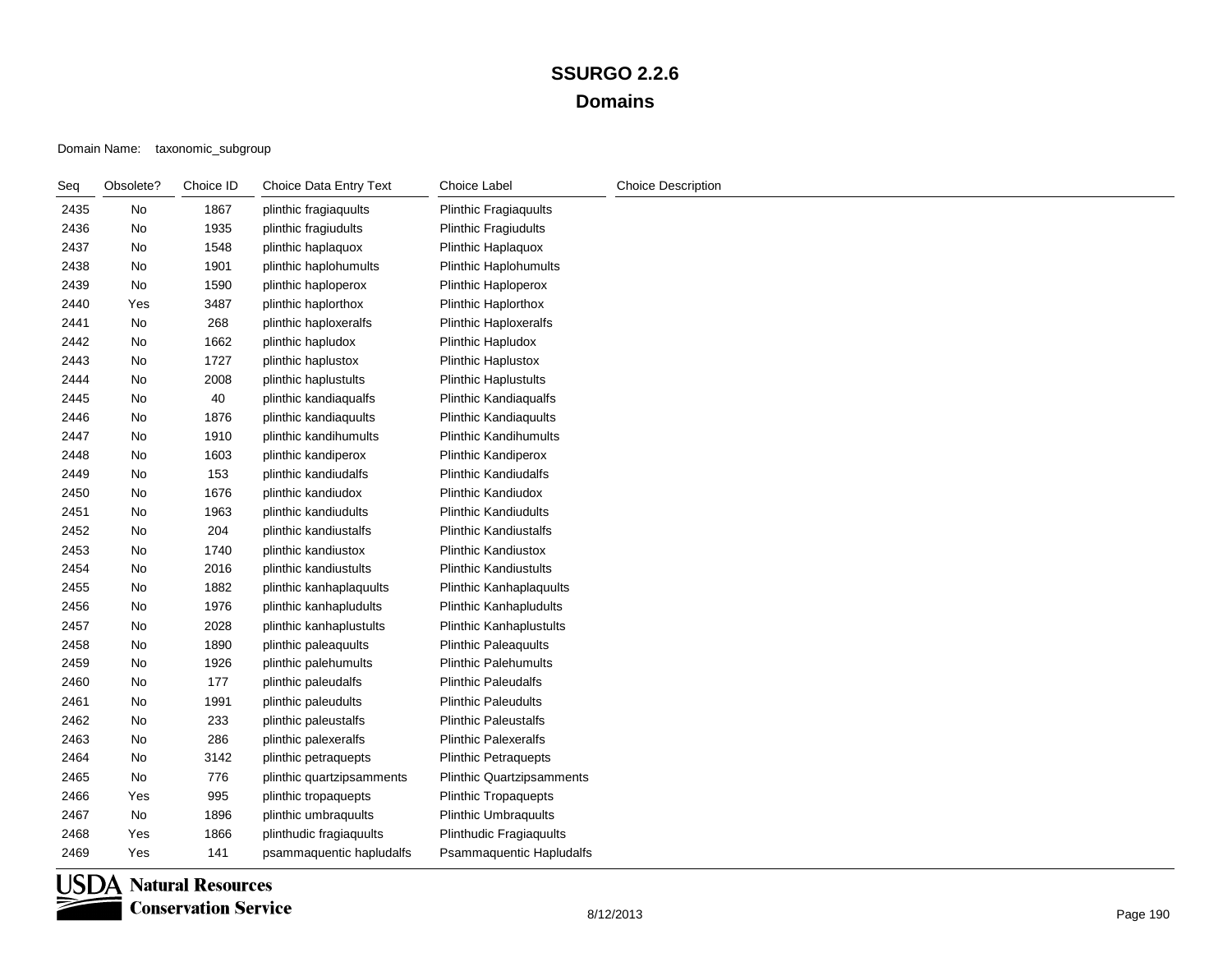| Seq  | Obsolete? | Choice ID | Choice Data Entry Text            | <b>Choice Label</b>               | <b>Choice Description</b> |
|------|-----------|-----------|-----------------------------------|-----------------------------------|---------------------------|
| 2470 | Yes       | 1994      | psammaquentic paleudults          | <b>Psammaquentic Paleudults</b>   |                           |
| 2471 | No        | 3047      | psammentic aquiturbels            | <b>Psammentic Aquiturbels</b>     |                           |
| 2472 | No        | 3092      | psammentic aquorthels             | <b>Psammentic Aquorthels</b>      |                           |
| 2473 | No        | 1330      | psammentic argiudolls             | <b>Psammentic Argiudolls</b>      |                           |
| 2474 | Yes       | 61        | psammentic cryoboralfs            | <b>Psammentic Cryoboralfs</b>     |                           |
| 2475 | Yes       | 74        | psammentic eutroboralfs           | <b>Psammentic Eutroboralfs</b>    |                           |
| 2476 | No        | 3643      | psammentic frasiwassents          | <b>Psammentic Frasiwassents</b>   |                           |
| 2477 | Yes       | 88        | psammentic glossoboralfs          | <b>Psammentic Glossoboralfs</b>   |                           |
| 2478 | No        | 2942      | psammentic haplocryalfs           | Psammentic Haplocryalfs           |                           |
| 2479 | No        | 269       | psammentic haploxeralfs           | <b>Psammentic Haploxeralfs</b>    |                           |
| 2480 | No        | 3374      | psammentic haploxerolls           | <b>Psammentic Haploxerolls</b>    |                           |
| 2481 | No        | 2041      | psammentic haploxerults           | <b>Psammentic Haploxerults</b>    |                           |
| 2482 | No        | 140       | psammentic hapludalfs             | <b>Psammentic Hapludalfs</b>      |                           |
| 2483 | No        | 1945      | psammentic hapludults             | <b>Psammentic Hapludults</b>      |                           |
| 2484 | Yes       | 1155      | psammentic haplumbrepts           | <b>Psammentic Haplumbrepts</b>    |                           |
| 2485 | No        | 192       | psammentic haplustalfs            | <b>Psammentic Haplustalfs</b>     |                           |
| 2486 | No        | 3712      | psammentic humudepts              | <b>Psammentic Humudepts</b>       |                           |
| 2487 | No        | 179       | psammentic paleudalfs             | <b>Psammentic Paleudalfs</b>      |                           |
| 2488 | No        | 1993      | psammentic paleudults             | <b>Psammentic Paleudults</b>      |                           |
| 2489 | No        | 234       | psammentic paleustalfs            | <b>Psammentic Paleustalfs</b>     |                           |
| 2490 | No        | 2833      | psammentic palexeralfs            | <b>Psammentic Palexeralfs</b>     |                           |
| 2491 | No        | 2000      | psammentic rhodudults             | <b>Psammentic Rhodudults</b>      |                           |
| 2492 | No        | 2034      | psammentic rhodustults            | <b>Psammentic Rhodustults</b>     |                           |
| 2493 | Yes       | 1156      | quartzipsammentic<br>haplumbrepts | Quartzipsammentic<br>Haplumbrepts |                           |
| 2494 | Yes       | 1044      | rendollic eutrochrepts            | Rendollic Eutrochrepts            |                           |
| 2495 | No        | 3291      | rendollic eutrudepts              | <b>Rendollic Eutrudepts</b>       |                           |
| 2496 | No        | 1562      | rhodic acroperox                  | Rhodic Acroperox                  |                           |
| 2497 | No        | 1633      | rhodic acrudox                    | <b>Rhodic Acrudox</b>             |                           |
| 2498 | No        | 1697      | rhodic acrustox                   | <b>Rhodic Acrustox</b>            |                           |
| 2499 | No        | 1577      | rhodic eutroperox                 | <b>Rhodic Eutroperox</b>          |                           |
| 2500 | No        | 1648      | rhodic eutrudox                   | <b>Rhodic Eutrudox</b>            |                           |
| 2501 | No        | 1712      | rhodic eutrustox                  | <b>Rhodic Eutrustox</b>           |                           |
| 2502 | No        | 1592      | rhodic haploperox                 | Rhodic Haploperox                 |                           |
| 2503 | No        | 1664      | rhodic hapludox                   | Rhodic Hapludox                   |                           |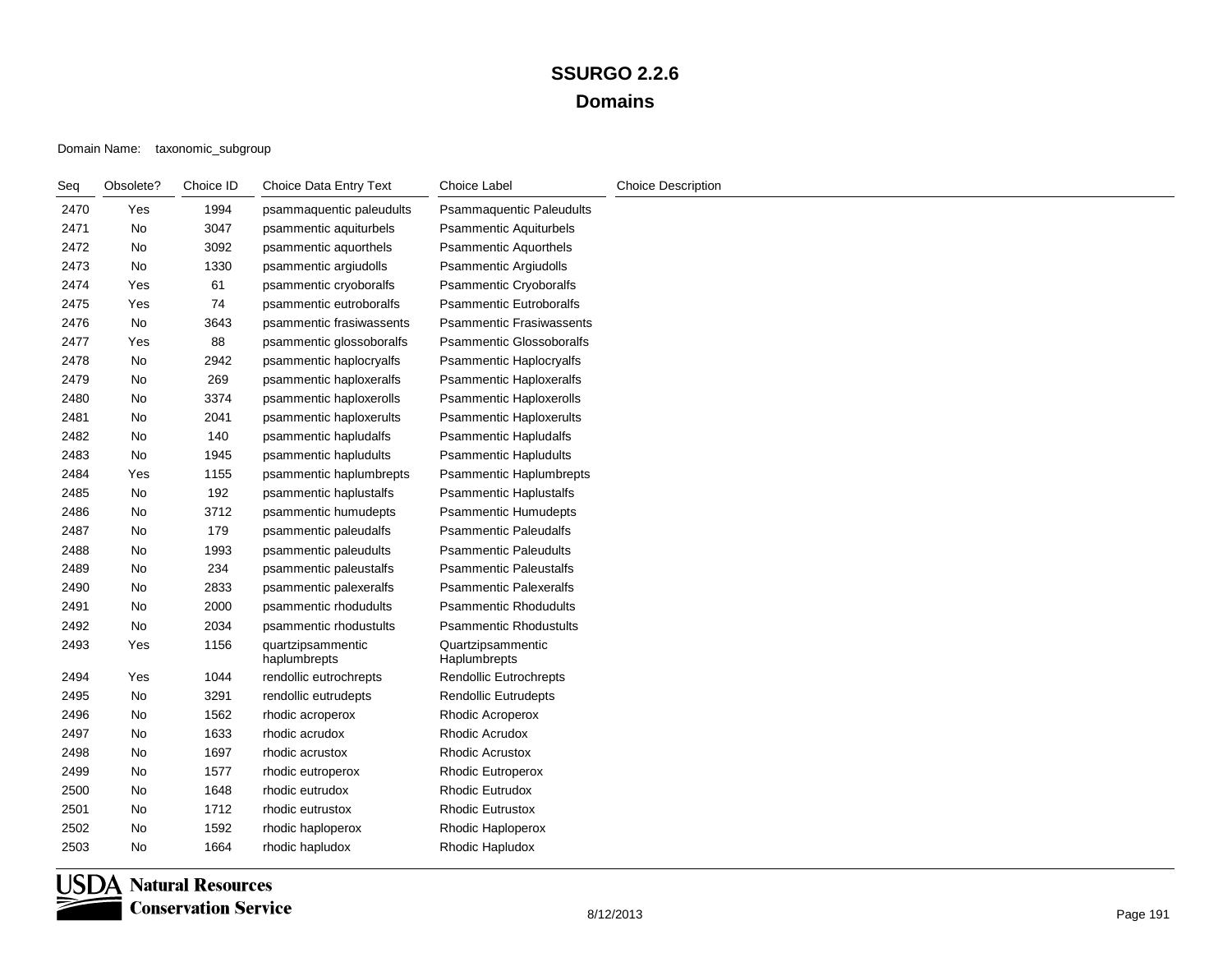| Seq  | Obsolete? | Choice ID | Choice Data Entry Text                     | Choice Label                               | <b>Choice Description</b> |
|------|-----------|-----------|--------------------------------------------|--------------------------------------------|---------------------------|
| 2504 | No        | 1729      | rhodic haplustox                           | Rhodic Haplustox                           |                           |
| 2505 | No        | 1605      | rhodic kandiperox                          | <b>Rhodic Kandiperox</b>                   |                           |
| 2506 | No        | 155       | rhodic kandiudalfs                         | <b>Rhodic Kandiudalfs</b>                  |                           |
| 2507 | No        | 1678      | rhodic kandiudox                           | <b>Rhodic Kandiudox</b>                    |                           |
| 2508 | No        | 1965      | rhodic kandiudults                         | <b>Rhodic Kandiudults</b>                  |                           |
| 2509 | No        | 205       | rhodic kandiustalfs                        | <b>Rhodic Kandiustalfs</b>                 |                           |
| 2510 | No        | 1742      | rhodic kandiustox                          | <b>Rhodic Kandiustox</b>                   |                           |
| 2511 | No        | 2017      | rhodic kandiustults                        | <b>Rhodic Kandiustults</b>                 |                           |
| 2512 | No        | 160       | rhodic kanhapludalfs                       | Rhodic Kanhapludalfs                       |                           |
| 2513 | No        | 1978      | rhodic kanhapludults                       | Rhodic Kanhapludults                       |                           |
| 2514 | No        | 211       | rhodic kanhaplustalfs                      | <b>Rhodic Kanhaplustalfs</b>               |                           |
| 2515 | No        | 2029      | rhodic kanhaplustults                      | <b>Rhodic Kanhaplustults</b>               |                           |
| 2516 | No        | 180       | rhodic paleudalfs                          | <b>Rhodic Paleudalfs</b>                   |                           |
| 2517 | No        | 1995      | rhodic paleudults                          | <b>Rhodic Paleudults</b>                   |                           |
| 2518 | No        | 235       | rhodic paleustalfs                         | <b>Rhodic Paleustalfs</b>                  |                           |
| 2519 | No        | 3010      | rhodic torripsamments                      | <b>Rhodic Torripsamments</b>               |                           |
| 2520 | No        | 3014      | rhodic ustipsamments                       | <b>Rhodic Ustipsamments</b>                |                           |
| 2521 | No        | 3083      | ruptic historthels                         | <b>Ruptic Historthels</b>                  |                           |
| 2522 | No        | 3041      | ruptic histoturbels                        | <b>Ruptic Histoturbels</b>                 |                           |
| 2523 | Yes       | 1027      | ruptic-alfic dystrochrepts                 | Ruptic-Alfic Dystrochrepts                 |                           |
| 2524 | No        | 3315      | ruptic-alfic dystrudepts                   | Ruptic-Alfic Dystrudepts                   |                           |
| 2525 | Yes       | 1045      | ruptic-alfic eutrochrepts                  | Ruptic-Alfic Eutrochrepts                  |                           |
| 2526 | No        | 3293      | ruptic-alfic eutrudepts                    | <b>Ruptic-Alfic Eutrudepts</b>             |                           |
| 2527 | Yes       | 2204      | ruptic-alfic lithic                        | Ruptic-Alfic Lithic                        |                           |
| 2528 | Yes       | 2222      | ruptic-entic lithic                        | Ruptic-Entic Lithic                        |                           |
| 2529 | No        | 3046      | ruptic-histic aquiturbels                  | Ruptic-Histic Aquiturbels                  |                           |
| 2530 | No        | 3088      | ruptic-histic aquorthels                   | Ruptic-Histic Aquorthels                   |                           |
| 2531 | Yes       | 1139      | ruptic-lithic cryumbrepts                  | Ruptic-Lithic Cryumbrepts                  |                           |
| 2532 | Yes       | 1282      | ruptic-lithic haploborolls                 | Ruptic-Lithic Haploborolls                 |                           |
| 2533 | No        | 1411      | ruptic-lithic haplustolls                  | Ruptic-Lithic Haplustolls                  |                           |
| 2534 | Yes       | 1086      | ruptic-lithic xerochrepts                  | Ruptic-Lithic Xerochrepts                  |                           |
| 2535 | Yes       | 1946      | ruptic-lithic-entic hapludults             | Ruptic-Lithic-Entic Hapludults             |                           |
| 2536 | Yes       | 2610      | ruptic-lithic-xerochreptic<br>haploxeralfs | Ruptic-Lithic-Xerochreptic<br>Haploxeralfs |                           |

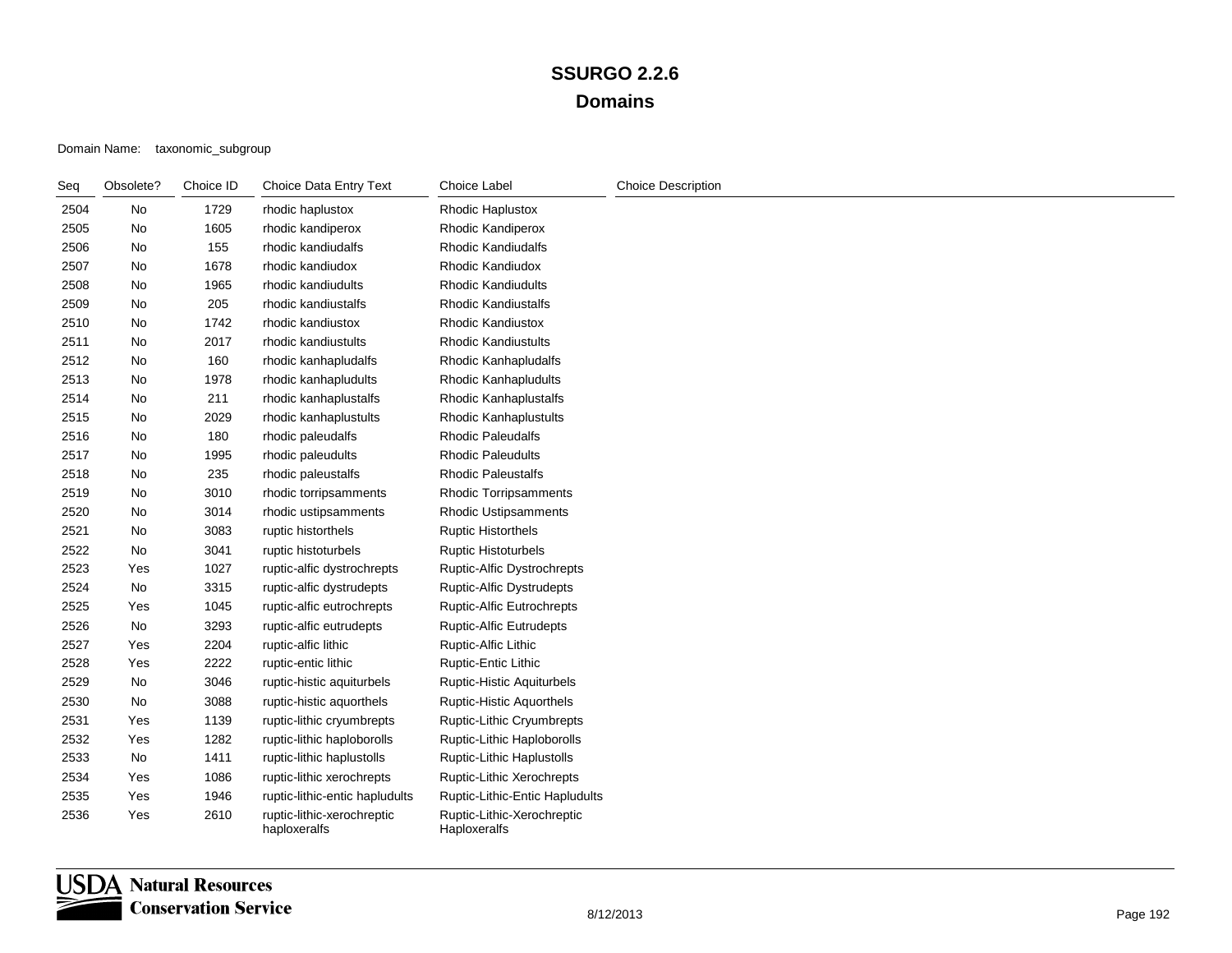### Domain Name: taxonomic\_subgroup

| Seq  | Obsolete? | Choice ID      | Choice Data Entry Text                     | Choice Label                               | <b>Choice Description</b> |
|------|-----------|----------------|--------------------------------------------|--------------------------------------------|---------------------------|
| 2537 | Yes       | 2042           | ruptic-lithic-xerochreptic<br>haploxerults | Ruptic-Lithic-Xerochreptic<br>Haploxerults |                           |
| 2538 | Yes       | 1028           | ruptic-ultic dystrochrepts                 | Ruptic-Ultic Dystrochrepts                 |                           |
| 2539 | No        | 3316           | ruptic-ultic dystrudepts                   | <b>Ruptic-Ultic Dystrudepts</b>            |                           |
| 2540 | Yes       | $\overline{7}$ | ruptic-vertic albaqualfs                   | Ruptic-Vertic Albaqualfs                   |                           |
| 2541 | No        | 3099           | salic anhyorthels                          | Salic Anhyorthels                          |                           |
| 2542 | No        | 3054           | salic anhyturbels                          | Salic Anhyturbels                          |                           |
| 2543 | No        | 3091           | salic aquorthels                           | Salic Aquorthels                           |                           |
| 2544 | No        | 3580           | salic sulfaquerts                          | Salic Sulfaquerts                          |                           |
| 2545 | No        | 2574           | salidic calciustolls                       | Salidic Calciustolls                       |                           |
| 2546 | Yes       | 2573           | salidic haploborolls                       | Salidic Haploborolls                       |                           |
| 2547 | No        | 2577           | salidic haplustolls                        | Salidic Haplustolls                        |                           |
| 2548 | No        | 2541           | salidic natrustalfs                        | <b>Salidic Natrustalfs</b>                 |                           |
| 2549 | No        | 2570           | salidic sulfaquepts                        | <b>Salidic Sulfaquepts</b>                 |                           |
| 2550 | Yes       | 1386           | salorthidic calciustolls                   | Salorthidic Calciustolls                   |                           |
| 2551 | Yes       | 1283           | salorthidic haploborolls                   | Salorthidic Haploborolls                   |                           |
| 2552 | Yes       | 1412           | salorthidic haplustolls                    | Salorthidic Haplustolls                    |                           |
| 2553 | Yes       | 220            | salorthidic natrustalfs                    | <b>Salorthidic Natrustalfs</b>             |                           |
| 2554 | Yes       | 989            | salorthidic sulfaquepts                    | <b>Salorthidic Sulfaquepts</b>             |                           |
| 2555 | Yes       | 819            | sapric borofibrists                        | Sapric Borofibrists                        |                           |
| 2556 | Yes       | 877            | sapric borohemists                         | Sapric Borohemists                         |                           |
| 2557 | No        | 3676           | sapric frasiwassists                       | Sapric Frasiwassists                       |                           |
| 2558 | No        | 3024           | sapric glacistels                          | Sapric Glacistels                          |                           |
| 2559 | No        | 3438           | sapric haplohemists                        | Sapric Haplohemists                        |                           |
| 2560 | No        | 3680           | sapric haplowassists                       | Sapric Haplowassists                       |                           |
| 2561 | Yes       | 837            | sapric medifibrists                        | Sapric Medifibrists                        |                           |
| 2562 | Yes       | 892            | sapric medihemists                         | Sapric Medihemists                         |                           |
| 2563 | Yes       | 850            | sapric sphagnofibrists                     | Sapric Sphagnofibrists                     |                           |
| 2564 | No        | 3683           | sapric sulfiwassists                       | Sapric Sulfiwassists                       |                           |
| 2565 | Yes       | 820            | sapric terric borofibrists                 | Sapric Terric Borofibrists                 |                           |
| 2566 | Yes       | 878            | sapric terric borohemists                  | Sapric Terric Borohemists                  |                           |
| 2567 | Yes       | 838            | sapric terric medifibrists                 | Sapric Terric Medifibrists                 |                           |
| 2568 | Yes       | 893            | sapric terric medihemists                  | Sapric Terric Medihemists                  |                           |
| 2569 | Yes       | 860            | sapric terric tropofibrists                | Sapric Terric Tropofibrists                |                           |
| 2570 | Yes       | 906            | sapric terric tropohemists                 | Sapric Terric Tropohemists                 |                           |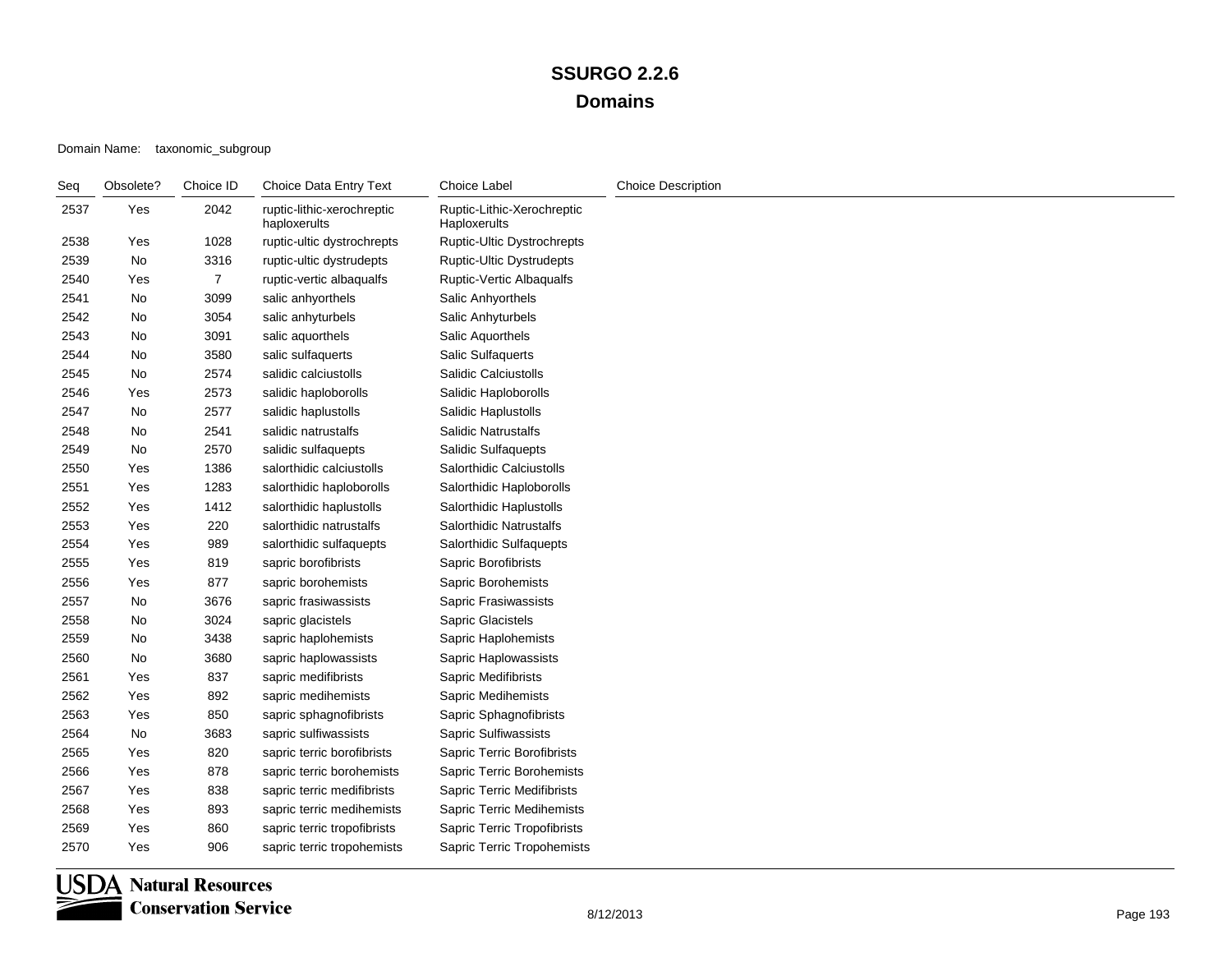| Seg  | Obsolete? | Choice ID | Choice Data Entry Text   | Choice Label             | <b>Choice Description</b> |
|------|-----------|-----------|--------------------------|--------------------------|---------------------------|
| 2571 | Yes       | 859       | sapric tropofibrists     | Sapric Tropofibrists     |                           |
| 2572 | Yes       | 905       | sapric tropohemists      | Sapric Tropohemists      |                           |
| 2573 | Yes       | 2242      | sideric                  | Sideric                  |                           |
| 2574 | Yes       | 2693      | sideric cryaquods        | Sideric Cryaquods        |                           |
| 2575 | Yes       | 2709      | sideric tropaquods       | Sideric Tropaquods       |                           |
| 2576 | No        | 2344      | sodic aquicambids        | Sodic Aquicambids        |                           |
| 2577 | No        | 2130      | sodic calciusterts       | Sodic Calciusterts       |                           |
| 2578 | No        | 3225      | sodic calcixerepts       | Sodic Calcixerepts       |                           |
| 2579 | No        | 2183      | sodic durixererts        | Sodic Durixererts        |                           |
| 2580 | No        | 3003      | sodic endoaquents        | Sodic Endoaquents        |                           |
| 2581 | No        | 2066      | sodic endoaquerts        | Sodic Endoaquerts        |                           |
| 2582 | No        | 2195      | sodic epiaquerts         | Sodic Epiaquerts         |                           |
| 2583 | No        | 2147      | sodic gypsiusterts       | Sodic Gypsiusterts       |                           |
| 2584 | No        | 2326      | sodic haplocalcids       | Sodic Haplocalcids       |                           |
| 2585 | No        | 2365      | sodic haplocambids       | Sodic Haplocambids       |                           |
| 2586 | No        | 2087      | sodic haplocryerts       | Sodic Haplocryerts       |                           |
| 2587 | No        | 2460      | sodic haplogypsids       | Sodic Haplogypsids       |                           |
| 2588 | No        | 2102      | sodic haplotorrerts      | Sodic Haplotorrerts      |                           |
| 2589 | No        | 2193      | sodic haploxererts       | Sodic Haploxererts       |                           |
| 2590 | No        | 2160      | sodic haplusterts        | Sodic Haplusterts        |                           |
| 2591 | No        | 2089      | sodic humicryerts        | Sodic Humicryerts        |                           |
| 2592 | No        | 3001      | sodic hydraquents        | Sodic Hydraquents        |                           |
| 2593 | No        | 2374      | sodic petrocambids       | Sodic Petrocambids       |                           |
| 2594 | No        | 3002      | sodic psammaquents       | Sodic Psammaquents       |                           |
| 2595 | No        | 2169      | sodic salusterts         | Sodic Salusterts         |                           |
| 2596 | No        | 3473      | sodic torriarents        | Sodic Torriarents        |                           |
| 2597 | No        | 2325      | sodic ustic haplocalcids | Sodic Ustic Haplocalcids |                           |
| 2598 | No        | 2364      | sodic ustic haplocambids | Sodic Ustic Haplocambids |                           |
| 2599 | No        | 2844      | sodic vermaquepts        | Sodic Vermaquepts        |                           |
| 2600 | No        | 3005      | sodic xerarents          | Sodic Xerarents          |                           |
| 2601 | No        | 2324      | sodic xeric haplocalcids | Sodic Xeric Haplocalcids |                           |
| 2602 | No        | 2363      | sodic xeric haplocambids | Sodic Xeric Haplocambids |                           |
| 2603 | No        | 1966      | sombric kandiudults      | Sombric Kandiudults      |                           |
| 2604 | Yes       | 2243      | sombrihumic              | Sombrihumic              |                           |
| 2605 | Yes       | 822       | sphagnic borofibrists    | Sphagnic Borofibrists    |                           |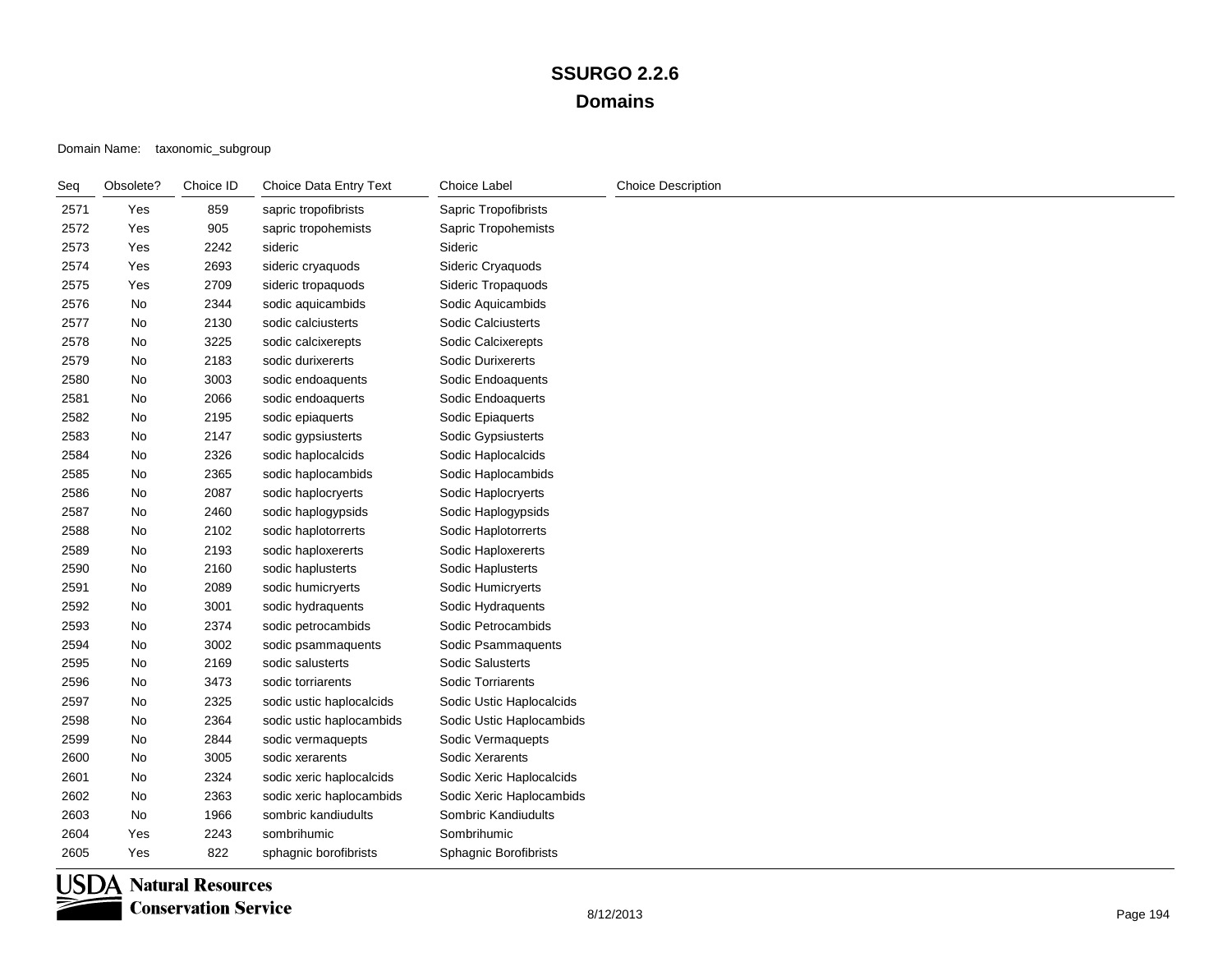### Domain Name: taxonomic\_subgroup

| Seq  | Obsolete? | Choice ID | Choice Data Entry Text       | <b>Choice Label</b>                 | <b>Choice Description</b> |
|------|-----------|-----------|------------------------------|-------------------------------------|---------------------------|
| 2606 | No        | 828       | sphagnic cryofibrists        | Sphagnic Cryofibrists               |                           |
| 2607 | No        | 3029      | sphagnic fibristels          | Sphagnic Fibristels                 |                           |
| 2608 | Yes       | 840       | sphagnic medifibrists        | <b>Sphagnic Medifibrists</b>        |                           |
| 2609 | Yes       | 821       | sphagnic terric borofibrists | <b>Sphagnic Terric Borofibrists</b> |                           |
| 2610 | Yes       | 839       | sphagnic terric medifibrists | Sphagnic Terric Medifibrists        |                           |
| 2611 | No        | 768       | spodic cryopsamments         | Spodic Cryopsamments                |                           |
| 2612 | No        | 3169      | spodic dystrocryepts         | Spodic Dystrocryepts                |                           |
| 2613 | No        | 3311      | spodic dystrudepts           | Spodic Dystrudepts                  |                           |
| 2614 | No        | 3508      | spodic haplocryands          | Spodic Haplocryands                 |                           |
| 2615 | No        | 3599      | spodic humicryepts           | Spodic Humicryepts                  |                           |
| 2616 | No        | 1996      | spodic paleudults            | Spodic Paleudults                   |                           |
| 2617 | No        | 659       | spodic psammaquents          | Spodic Psammaquents                 |                           |
| 2618 | No        | 3124      | spodic psammorthels          | Spodic Psammorthels                 |                           |
| 2619 | No        | 3075      | spodic psammoturbels         | Spodic Psammoturbels                |                           |
| 2620 | No        | 777       | spodic quartzipsamments      | Spodic Quartzipsamments             |                           |
| 2621 | No        | 798       | spodic udipsamments          | Spodic Udipsamments                 |                           |
| 2622 | No        | 2613      | spodic vitricryands          | Spodic Vitricryands                 |                           |
| 2623 | Yes       | 2618      | spodic vitrixerands          | Spodic Vitrixerands                 |                           |
| 2624 | No        | 2057      | sulfaqueptic dystraquerts    | Sulfaqueptic Dystraquerts           |                           |
| 2625 | No        | 955       | sulfic cryaquepts            | <b>Sulfic Cryaquepts</b>            |                           |
| 2626 | No        | 638       | sulfic endoaquents           | Sulfic Endoaquents                  |                           |
| 2627 | No        | 963       | sulfic endoaquepts           | Sulfic Endoaquepts                  |                           |
| 2628 | No        | 649       | sulfic fluvaquents           | <b>Sulfic Fluvaquents</b>           |                           |
| 2629 | No        | 3636      | sulfic fluviwassents         | <b>Sulfic Fluviwassents</b>         |                           |
| 2630 | Yes       | 2670      | sulfic haplaquepts           | <b>Sulfic Haplaquepts</b>           |                           |
| 2631 | No        | 3648      | sulfic haplowassents         | Sulfic Haplowassents                |                           |
| 2632 | No        | 3678      | sulfic haplowassists         | Sulfic Haplowassists                |                           |
| 2633 | No        | 3000      | sulfic hydraquents           | Sulfic Hydraquents                  |                           |
| 2634 | No        | 3652      | sulfic hydrowassents         | Sulfic Hydrowassents                |                           |
| 2635 | No        | 3657      | sulfic psammowassents        | <b>Sulfic Psammowassents</b>        |                           |
| 2636 | No        | 3581      | sulfic sulfaquerts           | <b>Sulfic Sulfaquerts</b>           |                           |
| 2637 | Yes       | 996       | sulfic tropaquepts           | <b>Sulfic Tropaquepts</b>           |                           |
| 2638 | No        | 3045      | sulfuric aquiturbels         | <b>Sulfuric Aquiturbels</b>         |                           |
| 2639 | No        | 3087      | sulfuric aquorthels          | Sulfuric Aquorthels                 |                           |
| 2640 | Yes       | 823       | terric borofibrists          | <b>Terric Borofibrists</b>          |                           |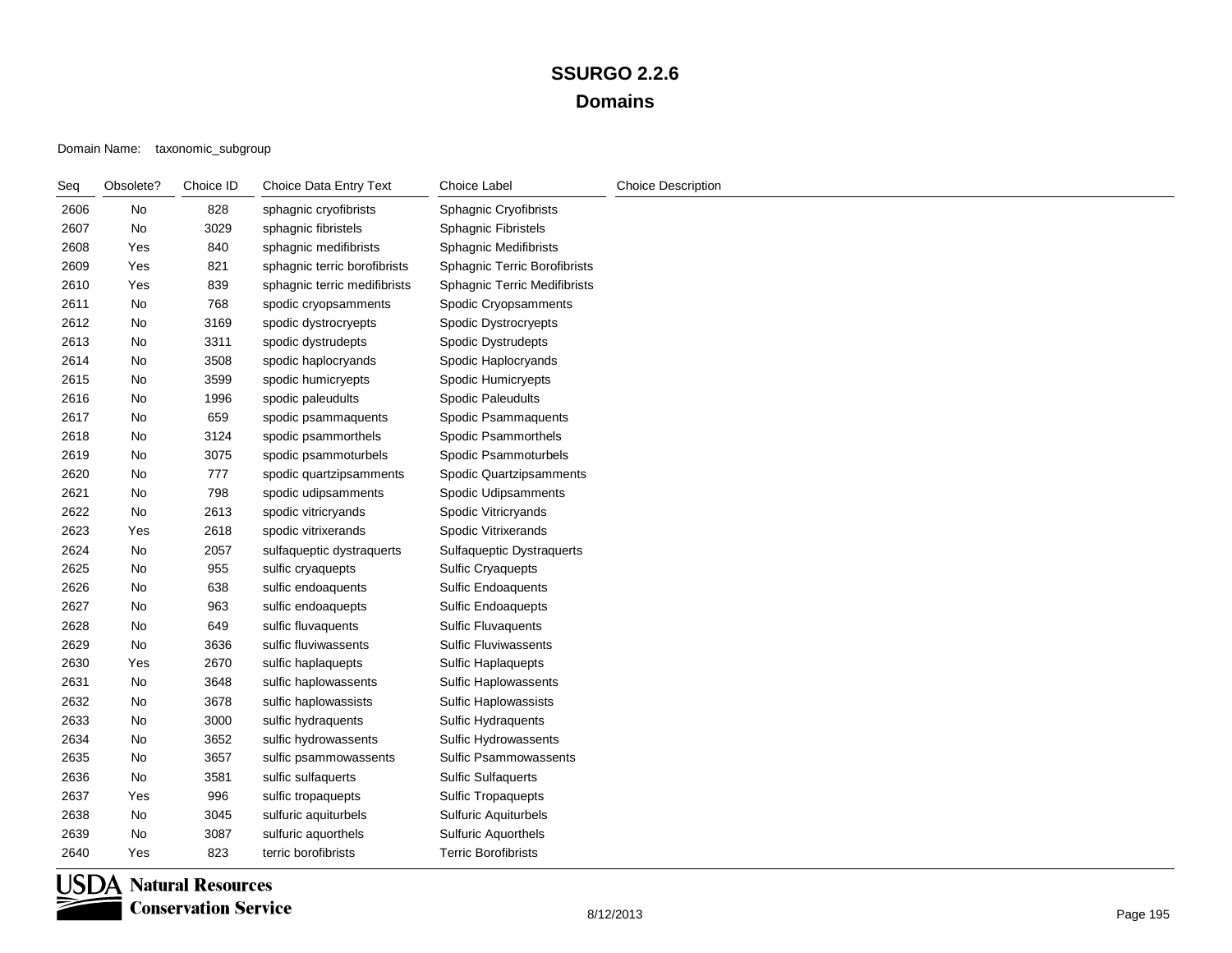#### Domain Name: taxonomic\_subgroup

| Seq  | Obsolete? | Choice ID | Choice Data Entry Text | <b>Choice Label</b>           | <b>Choice Description</b> |
|------|-----------|-----------|------------------------|-------------------------------|---------------------------|
| 2641 | Yes       | 879       | terric borohemists     | <b>Terric Borohemists</b>     |                           |
| 2642 | Yes       | 916       | terric borosaprists    | <b>Terric Borosaprists</b>    |                           |
| 2643 | No        | 829       | terric cryofibrists    | <b>Terric Cryofibrists</b>    |                           |
| 2644 | No        | 884       | terric cryohemists     | <b>Terric Cryohemists</b>     |                           |
| 2645 | No        | 921       | terric cryosaprists    | <b>Terric Cryosaprists</b>    |                           |
| 2646 | No        | 3027      | terric fibristels      | <b>Terric Fibristels</b>      |                           |
| 2647 | No        | 3422      | terric haplofibrists   | <b>Terric Haplofibrists</b>   |                           |
| 2648 | No        | 3435      | terric haplohemists    | <b>Terric Haplohemists</b>    |                           |
| 2649 | No        | 3430      | terric haplosaprists   | Terric Haplosaprists          |                           |
| 2650 | No        | 3032      | terric hemistels       | <b>Terric Hemistels</b>       |                           |
| 2651 | Yes       | 841       | terric medifibrists    | <b>Terric Medifibrists</b>    |                           |
| 2652 | Yes       | 894       | terric medihemists     | <b>Terric Medihemists</b>     |                           |
| 2653 | Yes       | 930       | terric medisaprists    | <b>Terric Medisaprists</b>    |                           |
| 2654 | No        | 3036      | terric sapristels      | <b>Terric Sapristels</b>      |                           |
| 2655 | No        | 851       | terric sphagnofibrists | <b>Terric Sphagnofibrists</b> |                           |
| 2656 | No        | 896       | terric sulfihemists    | <b>Terric Sulfihemists</b>    |                           |
| 2657 | No        | 932       | terric sulfisaprists   | <b>Terric Sulfisaprists</b>   |                           |
| 2658 | Yes       | 861       | terric tropofibrists   | <b>Terric Tropofibrists</b>   |                           |
| 2659 | Yes       | 907       | terric tropohemists    | <b>Terric Tropohemists</b>    |                           |
| 2660 | Yes       | 942       | terric troposaprists   | <b>Terric Troposaprists</b>   |                           |
| 2661 | No        | 299       | thaptic cryaquands     | Thaptic Cryaquands            |                           |
| 2662 | No        | 303       | thaptic duraquands     | <b>Thaptic Duraquands</b>     |                           |
| 2663 | Yes       | 375       | thaptic durudands      | <b>Thaptic Durudands</b>      |                           |
| 2664 | No        | 455       | thaptic durustands     | <b>Thaptic Durustands</b>     |                           |
| 2665 | No        | 311       | thaptic endoaquands    | <b>Thaptic Endoaquands</b>    |                           |
| 2666 | No        | 318       | thaptic epiaquands     | Thaptic Epiaquands            |                           |
| 2667 | No        | 390       | thaptic fulvudands     | <b>Thaptic Fulvudands</b>     |                           |
| 2668 | No        | 3501      | thaptic gelaquands     | <b>Thaptic Gelaquands</b>     |                           |
| 2669 | No        | 345       | thaptic haplocryands   | Thaptic Haplocryands          |                           |
| 2670 | No        | 488       | thaptic haploxerands   | <b>Thaptic Haploxerands</b>   |                           |
| 2671 | No        | 409       | thaptic hapludands     | Thaptic Hapludands            |                           |
| 2672 | No        | 465       | thaptic haplustands    | <b>Thaptic Haplustands</b>    |                           |
| 2673 | No        | 352       | thaptic hydrocryands   | Thaptic Hydrocryands          |                           |
| 2674 | No        | 418       | thaptic hydrudands     | Thaptic Hydrudands            |                           |
| 2675 | No        | 324       | thaptic melanaquands   | <b>Thaptic Melanaquands</b>   |                           |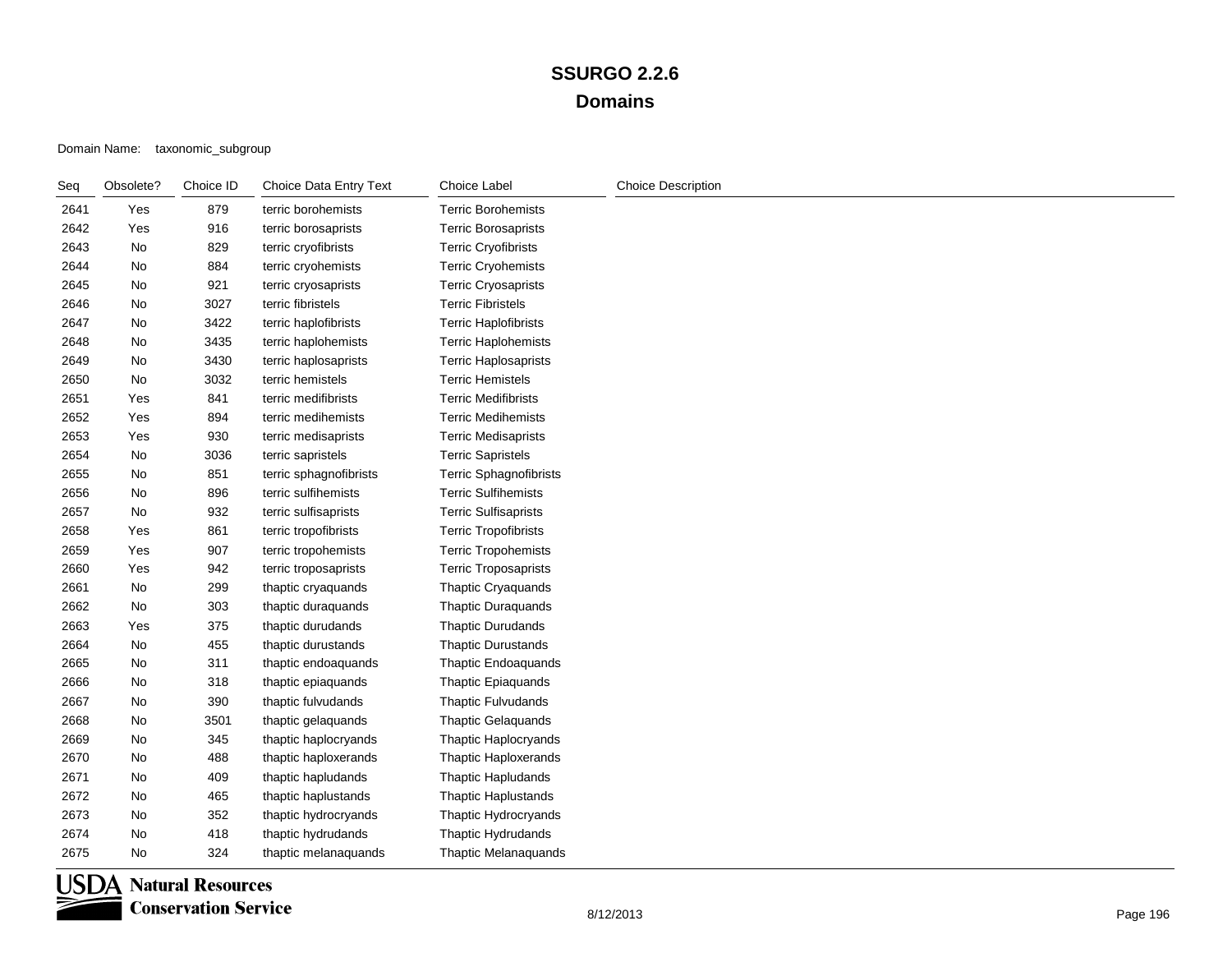| Seq  | Obsolete? | Choice ID | Choice Data Entry Text              | <b>Choice Label</b>                 | <b>Choice Description</b> |
|------|-----------|-----------|-------------------------------------|-------------------------------------|---------------------------|
| 2676 | No        | 437       | thaptic melanudands                 | Thaptic Melanudands                 |                           |
| 2677 | No        | 330       | thaptic placaguands                 | <b>Thaptic Placaquands</b>          |                           |
| 2678 | Yes       | 450       | thaptic placudands                  | <b>Thaptic Placudands</b>           |                           |
| 2679 | No        | 473       | thaptic udivitrands                 | <b>Thaptic Udivitrands</b>          |                           |
| 2680 | No        | 480       | thaptic ustivitrands                | <b>Thaptic Ustivitrands</b>         |                           |
| 2681 | No        | 335       | thaptic vitraquands                 | Thaptic Vitraquands                 |                           |
| 2682 | No        | 363       | thaptic vitricryands                | Thaptic Vitricryands                |                           |
| 2683 | No        | 498       | thaptic vitrixerands                | Thaptic Vitrixerands                |                           |
| 2684 | No        | 1189      | thapto-histic cryaquolls            | Thapto-Histic Cryaquolls            |                           |
| 2685 | No        | 1202      | thapto-histic endoaquolls           | Thapto-Histic Endoaquolls           |                           |
| 2686 | No        | 1210      | thapto-histic epiaquolls            | Thapto-Histic Epiaquolls            |                           |
| 2687 | No        | 650       | thapto-histic fluvaquents           | Thapto-Histic Fluvaquents           |                           |
| 2688 | No        | 3638      | thapto-histic fluviwassents         | Thapto-Histic Fluviwassents         |                           |
| 2689 | No        | 3644      | thapto-histic frasiwassents         | Thapto-Histic Frasiwassents         |                           |
| 2690 | Yes       | 2679      | thapto-histic haplaquolls           | Thapto-Histic Haplaquolls           |                           |
| 2691 | No        | 2835      | thapto-histic hydraquents           | Thapto-Histic Hydraquents           |                           |
| 2692 | No        | 3655      | thapto-histic hydrowassents         | Thapto-Histic Hydrowassents         |                           |
| 2693 | No        | 2999      | thapto-histic sulfaquents           | <b>Thapto-Histic Sulfaquents</b>    |                           |
| 2694 | No        | 3664      | thapto-histic sulfiwassents         | <b>Thapto-Histic Sulfiwassents</b>  |                           |
| 2695 | Yes       | 651       | thapto-histic tropic<br>fluvaquents | Thapto-Histic Tropic<br>Fluvaquents |                           |
| 2696 | Yes       | 1230      | torrertic argiborolls               | <b>Torrertic Argiborolls</b>        |                           |
| 2697 | No        | 1371      | torrertic argiustolls               | <b>Torrertic Argiustolls</b>        |                           |
| 2698 | No        | 1465      | torrertic argixerolls               | <b>Torrertic Argixerolls</b>        |                           |
| 2699 | No        | 3177      | torrertic calciustepts              | <b>Torrertic Calciustepts</b>       |                           |
| 2700 | No        | 1387      | torrertic calciustolls              | <b>Torrertic Calciustolls</b>       |                           |
| 2701 | No        | 3546      | torrertic dystrustepts              | <b>Torrertic Dystrustepts</b>       |                           |
| 2702 | No        | 1514      | torrertic haploxerolls              | <b>Torrertic Haploxerolls</b>       |                           |
| 2703 | No        | 2817      | torrertic haplustalfs               | <b>Torrertic Haplustalfs</b>        |                           |
| 2704 | No        | 3196      | torrertic haplustepts               | <b>Torrertic Haplustepts</b>        |                           |
| 2705 | No        | 1416      | torrertic haplustolls               | <b>Torrertic Haplustolls</b>        |                           |
| 2706 | Yes       | 2867      | torrertic natriborolls              | <b>Torrertic Natriborolls</b>       |                           |
| 2707 | No        | 2824      | torrertic natrustalfs               | <b>Torrertic Natrustalfs</b>        |                           |
| 2708 | No        | 3376      | torrertic natrustolls               | <b>Torrertic Natrustolls</b>        |                           |
| 2709 | No        | 1438      | torrertic paleustolls               | <b>Torrertic Paleustolls</b>        |                           |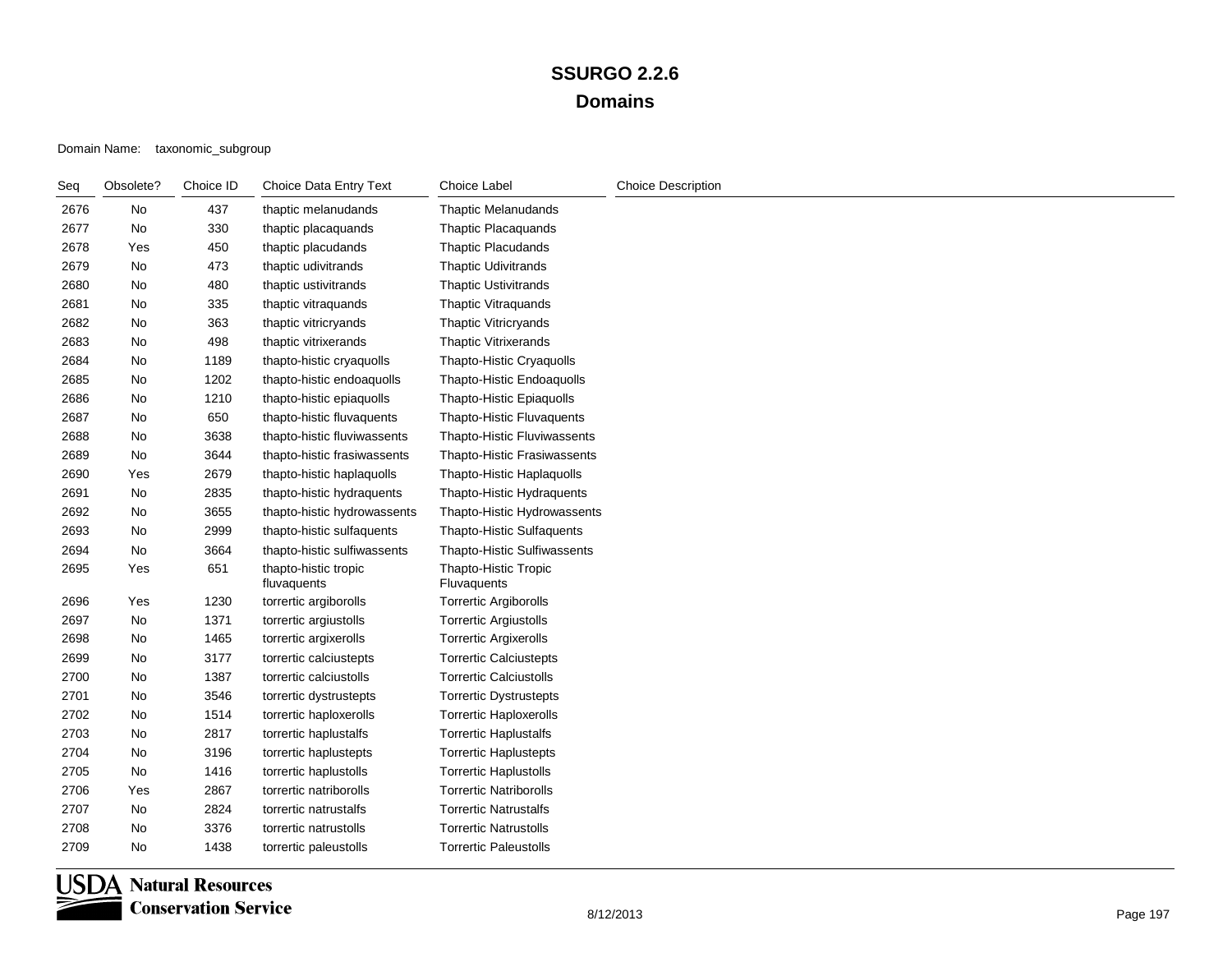| Seq  | Obsolete? | Choice ID | Choice Data Entry Text       | <b>Choice Label</b>                | <b>Choice Description</b> |
|------|-----------|-----------|------------------------------|------------------------------------|---------------------------|
| 2710 | No        | 2839      | torrertic ustifluvents       | <b>Torrertic Ustifluvents</b>      |                           |
| 2711 | Yes       | 1066      | torrertic ustochrepts        | <b>Torrertic Ustochrepts</b>       |                           |
| 2712 | No        | 3019      | torrertic ustorthents        | <b>Torrertic Ustorthents</b>       |                           |
| 2713 | Yes       | 1284      | torrifluventic haploborolls  | <b>Torrifluventic Haploborolls</b> |                           |
| 2714 | No        | 1511      | torrifluventic haploxerolls  | Torrifluventic Haploxerolls        |                           |
| 2715 | No        | 3205      | torrifluventic haplustepts   | <b>Torrifluventic Haplustepts</b>  |                           |
| 2716 | No        | 1413      | torrifluventic haplustolls   | <b>Torrifluventic Haplustolls</b>  |                           |
| 2717 | Yes       | 1065      | torrifluventic ustochrepts   | <b>Torrifluventic Ustochrepts</b>  |                           |
| 2718 | Yes       | 1285      | torriorthentic haploborolls  | <b>Torriorthentic Haploborolls</b> |                           |
| 2719 | No        | 1512      | torriorthentic haploxerolls  | <b>Torriorthentic Haploxerolls</b> |                           |
| 2720 | No        | 1414      | torriorthentic haplustolls   | <b>Torriorthentic Haplustolls</b>  |                           |
| 2721 | No        | 1513      | torripsammentic haploxerolls | Torripsammentic<br>Haploxerolls    |                           |
| 2722 | No        | 1415      | torroxic haplustolls         | <b>Torroxic Haplustolls</b>        |                           |
| 2723 | Yes       | 2244      | tropaquodic                  | Tropaquodic                        |                           |
| 2724 | Yes       | 2245      | tropeptic                    | Tropeptic                          |                           |
| 2725 | Yes       | 2688      | tropeptic eutrorthox         | <b>Tropeptic Eutrorthox</b>        |                           |
| 2726 | Yes       | 2770      | tropeptic eutrustox          | <b>Tropeptic Eutrustox</b>         |                           |
| 2727 | Yes       | 2690      | tropeptic haplorthox         | Tropeptic Haplorthox               |                           |
| 2728 | Yes       | 2692      | tropeptic haplustox          | <b>Tropeptic Haplustox</b>         |                           |
| 2729 | Yes       | 2691      | tropeptic umbriorthox        | <b>Tropeptic Umbriorthox</b>       |                           |
| 2730 | Yes       | 652       | tropic fluvaquents           | <b>Tropic Fluvaquents</b>          |                           |
| 2731 | No        | 3696      | turbic dystrogelepts         | <b>Turbic Dystrogelepts</b>        |                           |
| 2732 | No        | 3631      | turbic gelaquands            | <b>Turbic Gelaquands</b>           |                           |
| 2733 | No        | 3685      | turbic gelaquepts            | <b>Turbic Gelaquepts</b>           |                           |
| 2734 | No        | 3701      | turbic haplogelepts          | Turbic Haplogelepts                |                           |
| 2735 | No        | 3745      | turbic haplogelods           | Turbic Haplogelods                 |                           |
| 2736 | No        | 3739      | turbic haplogelolls          | <b>Turbic Haplogelolls</b>         |                           |
| 2737 | No        | 3692      | turbic humigelepts           | <b>Turbic Humigelepts</b>          |                           |
| 2738 | No        | 3746      | turbic humigelods            | Turbic Humigelods                  |                           |
| 2739 | No        | 3635      | turbic vitrigelands          | <b>Turbic Vitrigelands</b>         |                           |
| 2740 | No        | 1536      | typic acraquox               | Typic Acraquox                     |                           |
| 2741 | Yes       | 2683      | typic acrohumox              | <b>Typic Acrohumox</b>             |                           |
| 2742 | No        | 1551      | typic acroperox              | <b>Typic Acroperox</b>             |                           |
| 2743 | Yes       | 2685      | typic acrorthox              | <b>Typic Acrorthox</b>             |                           |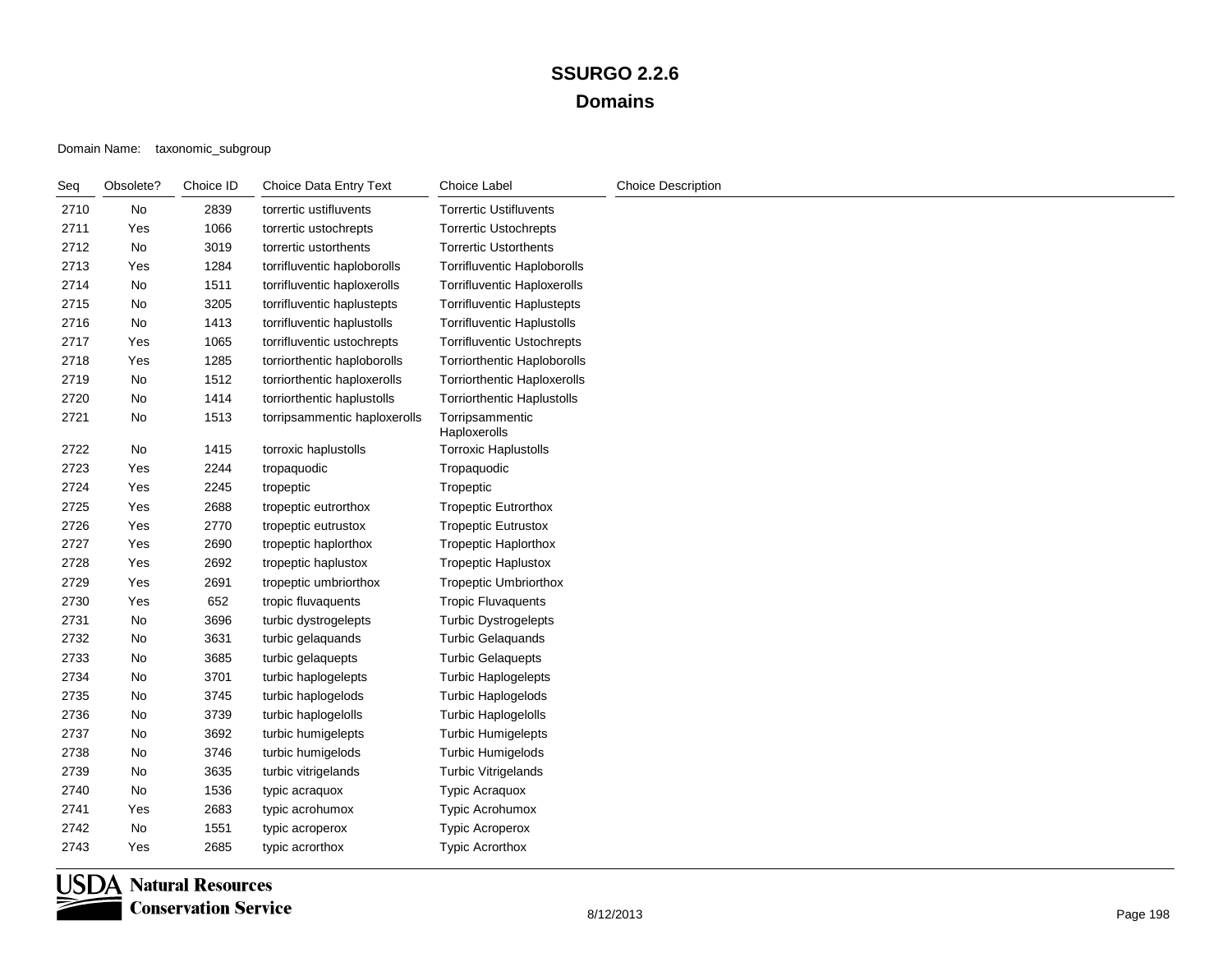| Seq  | Obsolete? | Choice ID    | Choice Data Entry Text | Choice Label              | <b>Choice Description</b> |
|------|-----------|--------------|------------------------|---------------------------|---------------------------|
| 2744 | No        | 1611         | typic acrotorrox       | <b>Typic Acrotorrox</b>   |                           |
| 2745 | No        | 1620         | typic acrudox          | <b>Typic Acrudox</b>      |                           |
| 2746 | No        | 1684         | typic acrustox         | <b>Typic Acrustox</b>     |                           |
| 2747 | Yes       | 97           | typic agrudalfs        | <b>Typic Agrudalfs</b>    |                           |
| 2748 | No        | 1748         | typic alaquods         | <b>Typic Alaquods</b>     |                           |
| 2749 | No        | $\mathbf{1}$ | typic albaqualfs       | <b>Typic Albaqualfs</b>   |                           |
| 2750 | No        | 1852         | typic albaquults       | <b>Typic Albaquults</b>   |                           |
| 2751 | No        | 1821         | typic alorthods        | <b>Typic Alorthods</b>    |                           |
| 2752 | Yes       | 2659         | typic andaquepts       | <b>Typic Andaquepts</b>   |                           |
| 2753 | No        | 3101         | typic anhyorthels      | <b>Typic Anhyorthels</b>  |                           |
| 2754 | No        | 3056         | typic anhyturbels      | <b>Typic Anhyturbels</b>  |                           |
| 2755 | No        | 2343         | typic anthracambids    | Typic Anthracambids       |                           |
| 2756 | No        | 2353         | typic aquicambids      | Typic Aquicambids         |                           |
| 2757 | No        | 2484         | typic aquisalids       | <b>Typic Aquisalids</b>   |                           |
| 2758 | No        | 3048         | typic aquiturbels      | <b>Typic Aquiturbels</b>  |                           |
| 2759 | No        | 3093         | typic aquorthels       | <b>Typic Aquorthels</b>   |                           |
| 2760 | No        | 1166         | typic argialbolls      | <b>Typic Argialbolls</b>  |                           |
| 2761 | No        | 1174         | typic argiaquolls      | <b>Typic Argiaquolls</b>  |                           |
| 2762 | Yes       | 1214         | typic argiborolls      | <b>Typic Argiborolls</b>  |                           |
| 2763 | No        | 2387         | typic argicryids       | Typic Argicryids          |                           |
| 2764 | No        | 3347         | typic argicryolls      | <b>Typic Argicryolls</b>  |                           |
| 2765 | No        | 2423         | typic argidurids       | <b>Typic Argidurids</b>   |                           |
| 2766 | No        | 2450         | typic argigypsids      | Typic Argigypsids         |                           |
| 2767 | No        | 3121         | typic argiorthels      | <b>Typic Argiorthels</b>  |                           |
| 2768 | No        | 1321         | typic argiudolls       | <b>Typic Argiudolls</b>   |                           |
| 2769 | No        | 1361         | typic argiustolls      | <b>Typic Argiustolls</b>  |                           |
| 2770 | No        | 1448         | typic argixerolls      | <b>Typic Argixerolls</b>  |                           |
| 2771 | Yes       | 812          | typic borofibrists     | <b>Typic Borofibrists</b> |                           |
| 2772 | Yes       | 862          | typic borofolists      | <b>Typic Borofolists</b>  |                           |
| 2773 | Yes       | 870          | typic borohemists      | <b>Typic Borohemists</b>  |                           |
| 2774 | Yes       | 908          | typic borosaprists     | <b>Typic Borosaprists</b> |                           |
| 2775 | No        | 2043         | typic calciaquerts     | <b>Typic Calciaquerts</b> |                           |
| 2776 | No        | 1179         | typic calciaquolls     | <b>Typic Calciaquolls</b> |                           |
| 2777 | No        | 2264         | typic calciargids      | <b>Typic Calciargids</b>  |                           |
| 2778 | Yes       | 1235         | typic calciborolls     | <b>Typic Calciborolls</b> |                           |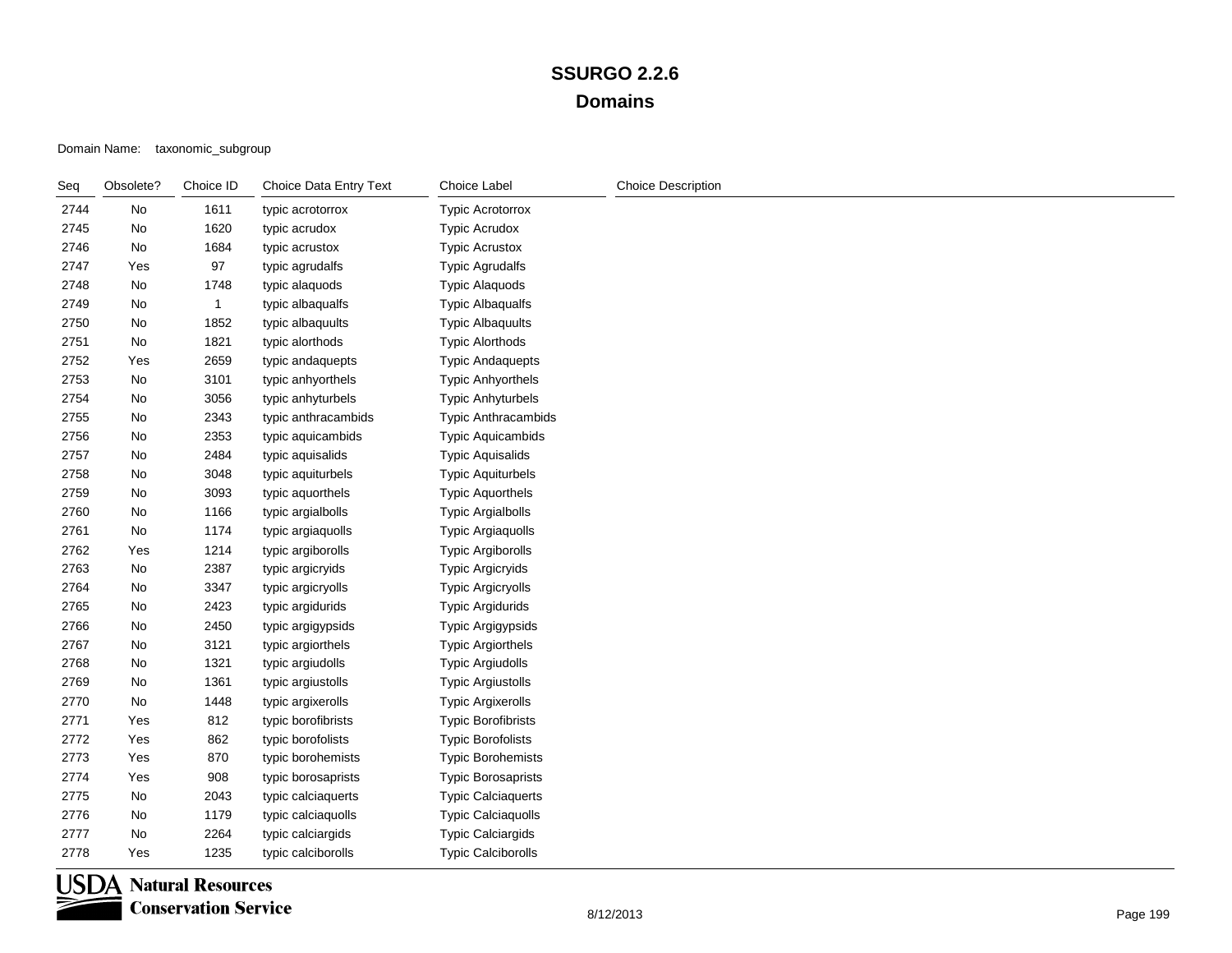| Seq  | Obsolete? | Choice ID | Choice Data Entry Text | <b>Choice Label</b>        | <b>Choice Description</b> |
|------|-----------|-----------|------------------------|----------------------------|---------------------------|
| 2779 | No        | 3607      | typic calcicryepts     | <b>Typic Calcicryepts</b>  |                           |
| 2780 | No        | 2393      | typic calcicryids      | <b>Typic Calcicryids</b>   |                           |
| 2781 | No        | 3353      | typic calcicryolls     | <b>Typic Calcicryolls</b>  |                           |
| 2782 | No        | 2457      | typic calcigypsids     | <b>Typic Calcigypsids</b>  |                           |
| 2783 | Yes       | 568       | typic calciorthids     | <b>Typic Calciorthids</b>  |                           |
| 2784 | No        | 2090      | typic calcitorrerts    | <b>Typic Calcitorrerts</b> |                           |
| 2785 | No        | 1333      | typic calciudolls      | <b>Typic Calciudolls</b>   |                           |
| 2786 | No        | 3184      | typic calciustepts     | <b>Typic Calciustepts</b>  |                           |
| 2787 | No        | 2122      | typic calciusterts     | <b>Typic Calciusterts</b>  |                           |
| 2788 | No        | 1378      | typic calciustolls     | <b>Typic Calciustolls</b>  |                           |
| 2789 | No        | 3228      | typic calcixerepts     | <b>Typic Calcixerepts</b>  |                           |
| 2790 | No        | 2170      | typic calcixererts     | <b>Typic Calcixererts</b>  |                           |
| 2791 | No        | 1470      | typic calcixerolls     | <b>Typic Calcixerolls</b>  |                           |
| 2792 | Yes       | 583       | typic camborthids      | <b>Typic Camborthids</b>   |                           |
| 2793 | Yes       | 2756      | typic chromoxererts    | <b>Typic Chromoxererts</b> |                           |
| 2794 | Yes       | 2743      | typic chromuderts      | <b>Typic Chromuderts</b>   |                           |
| 2795 | Yes       | 2590      | typic chromusterts     | <b>Typic Chromusterts</b>  |                           |
| 2796 | Yes       | 2632      | typic cryandepts       | <b>Typic Cryandepts</b>    |                           |
| 2797 | No        | 2903      | typic cryaqualfs       | <b>Typic Cryaqualfs</b>    |                           |
| 2798 | No        | 295       | typic cryaquands       | Typic Cryaquands           |                           |
| 2799 | No        | 631       | typic cryaquents       | <b>Typic Cryaquents</b>    |                           |
| 2800 | No        | 943       | typic cryaquepts       | <b>Typic Cryaquepts</b>    |                           |
| 2801 | No        | 1759      | typic cryaquods        | <b>Typic Cryaquods</b>     |                           |
| 2802 | No        | 1182      | typic cryaquolls       | <b>Typic Cryaquolls</b>    |                           |
| 2803 | Yes       | 53        | typic cryoboralfs      | <b>Typic Cryoboralfs</b>   |                           |
| 2804 | Yes       | 1242      | typic cryoborolls      | Typic Cryoborolls          |                           |
| 2805 | Yes       | 998       | typic cryochrepts      | <b>Typic Cryochrepts</b>   |                           |
| 2806 | No        | 824       | typic cryofibrists     | <b>Typic Cryofibrists</b>  |                           |
| 2807 | No        | 667       | typic cryofluvents     | <b>Typic Cryofluvents</b>  |                           |
| 2808 | No        | 864       | typic cryofolists      | <b>Typic Cryofolists</b>   |                           |
| 2809 | No        | 880       | typic cryohemists      | <b>Typic Cryohemists</b>   |                           |
| 2810 | Yes       | 2710      | typic cryohumods       | Typic Cryohumods           |                           |
| 2811 | No        | 762       | typic cryopsamments    | <b>Typic Cryopsamments</b> |                           |
| 2812 | No        | 709       | typic cryorthents      | <b>Typic Cryorthents</b>   |                           |
| 2813 | Yes       | 2719      | typic cryorthods       | <b>Typic Cryorthods</b>    |                           |

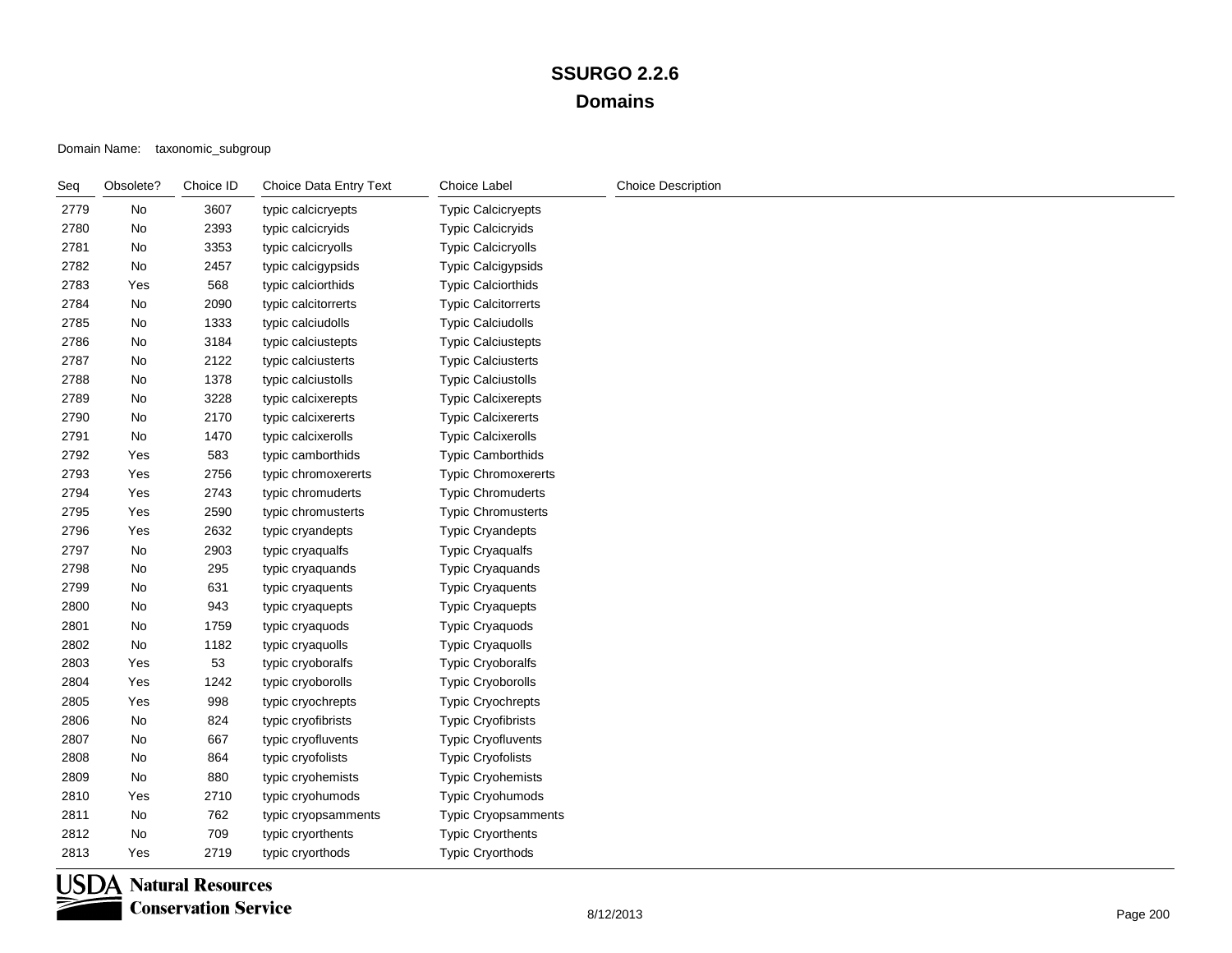| Seq  | Obsolete? | Choice ID | Choice Data Entry Text | <b>Choice Label</b>        | <b>Choice Description</b> |
|------|-----------|-----------|------------------------|----------------------------|---------------------------|
| 2814 | No        | 917       | typic cryosaprists     | <b>Typic Cryosaprists</b>  |                           |
| 2815 | No        | 3320      | typic cryrendolls      | <b>Typic Cryrendolls</b>   |                           |
| 2816 | Yes       | 1131      | typic cryumbrepts      | <b>Typic Cryumbrepts</b>   |                           |
| 2817 | No        | 2538      | typic duraqualfs       | <b>Typic Duraqualfs</b>    |                           |
| 2818 | No        | 300       | typic duraquands       | <b>Typic Duraquands</b>    |                           |
| 2819 | No        | 2045      | typic duraquerts       | <b>Typic Duraquerts</b>    |                           |
| 2820 | No        | 1766      | typic duraquods        | <b>Typic Duraquods</b>     |                           |
| 2821 | No        | 1191      | typic duraquolls       | <b>Typic Duraquolls</b>    |                           |
| 2822 | Yes       | 500       | typic durargids        | <b>Typic Durargids</b>     |                           |
| 2823 | No        | 3470      | typic duricryands      | <b>Typic Duricryands</b>   |                           |
| 2824 | No        | 1787      | typic duricryods       | <b>Typic Duricryods</b>    |                           |
| 2825 | No        | 3327      | typic duricryolls      | <b>Typic Duricryolls</b>   |                           |
| 2826 | No        | 1816      | typic durihumods       | <b>Typic Durihumods</b>    |                           |
| 2827 | No        | 2977      | typic duritorrands     | <b>Typic Duritorrands</b>  |                           |
| 2828 | No        | 244       | typic durixeralfs      | <b>Typic Durixeralfs</b>   |                           |
| 2829 | No        | 3221      | typic durixerepts      | <b>Typic Durixerepts</b>   |                           |
| 2830 | No        | 2177      | typic durixererts      | <b>Typic Durixererts</b>   |                           |
| 2831 | No        | 1478      | typic durixerolls      | <b>Typic Durixerolls</b>   |                           |
| 2832 | Yes       | 1007      | typic durochrepts      | <b>Typic Durochrepts</b>   |                           |
| 2833 | Yes       | 606       | typic durorthids       | <b>Typic Durorthids</b>    |                           |
| 2834 | No        | 1831      | typic durorthods       | <b>Typic Durorthods</b>    |                           |
| 2835 | No        | 371       | typic durudands        | <b>Typic Durudands</b>     |                           |
| 2836 | No        | 3267      | typic durudepts        | <b>Typic Durudepts</b>     |                           |
| 2837 | No        | 2543      | typic durustalfs       | <b>Typic Durustalfs</b>    |                           |
| 2838 | No        | 452       | typic durustands       | <b>Typic Durustands</b>    |                           |
| 2839 | No        | 3174      | typic durustepts       | <b>Typic Durustepts</b>    |                           |
| 2840 | No        | 1391      | typic durustolls       | <b>Typic Durustolls</b>    |                           |
| 2841 | Yes       | 2637      | typic dystrandepts     | <b>Typic Dystrandepts</b>  |                           |
| 2842 | No        | 2050      | typic dystraquerts     | <b>Typic Dystraquerts</b>  |                           |
| 2843 | Yes       | 1016      | typic dystrochrepts    | Typic Dystrochrepts        |                           |
| 2844 | No        | 3173      | typic dystrocryepts    | <b>Typic Dystrocryepts</b> |                           |
| 2845 | No        | 3538      | typic dystrogelepts    | <b>Typic Dystrogelepts</b> |                           |
| 2846 | Yes       | 1089      | typic dystropepts      | <b>Typic Dystropepts</b>   |                           |
| 2847 | No        | 3247      | typic dystroxerepts    | <b>Typic Dystroxerepts</b> |                           |
| 2848 | No        | 3317      | typic dystrudepts      | <b>Typic Dystrudepts</b>   |                           |

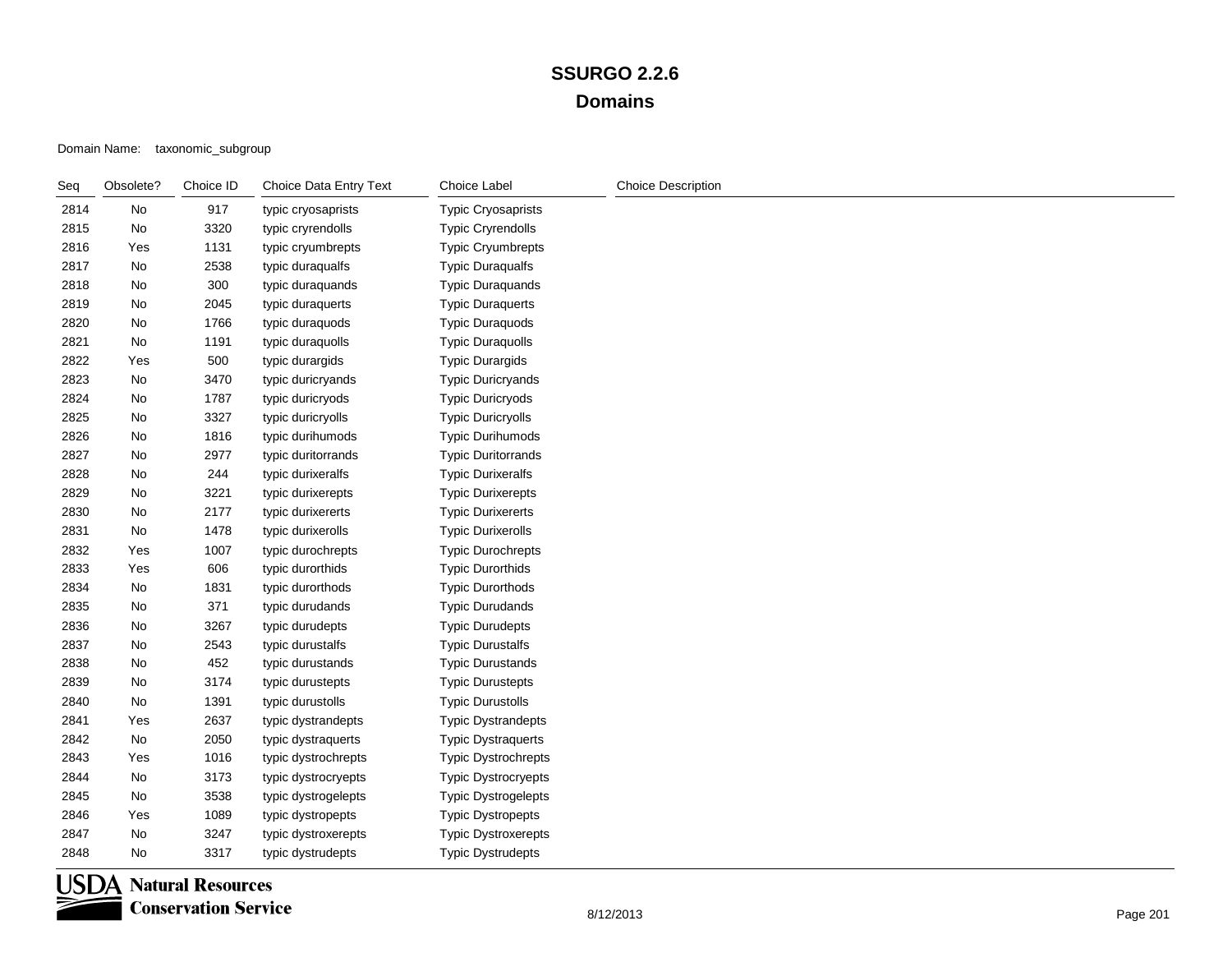Domain Name: taxonomic\_subgroup

| Seq  | Obsolete? | Choice ID | Choice Data Entry Text | Choice Label              | <b>Choice Description</b> |
|------|-----------|-----------|------------------------|---------------------------|---------------------------|
| 2849 | No        | 2108      | typic dystruderts      | <b>Typic Dystruderts</b>  |                           |
| 2850 | No        | 3192      | typic dystrustepts     | Typic Dystrustepts        |                           |
| 2851 | No        | 2132      | typic dystrusterts     | <b>Typic Dystrusterts</b> |                           |
| 2852 | No        | $10$      | typic endoaqualfs      | <b>Typic Endoaqualfs</b>  |                           |
| 2853 | No        | 304       | typic endoaquands      | <b>Typic Endoaquands</b>  |                           |
| 2854 | No        | 633       | typic endoaquents      | <b>Typic Endoaquents</b>  |                           |
| 2855 | No        | 957       | typic endoaquepts      | <b>Typic Endoaquepts</b>  |                           |
| 2856 | No        | 2059      | typic endoaquerts      | <b>Typic Endoaquerts</b>  |                           |
| 2857 | No        | 1769      | typic endoaquods       | Typic Endoaquods          |                           |
| 2858 | No        | 1195      | typic endoaquolls      | <b>Typic Endoaquolls</b>  |                           |
| 2859 | No        | 1855      | typic endoaquults      | <b>Typic Endoaquults</b>  |                           |
| 2860 | No        | $17$      | typic epiaqualfs       | <b>Typic Epiaqualfs</b>   |                           |
| 2861 | No        | 312       | typic epiaquands       | <b>Typic Epiaquands</b>   |                           |
| 2862 | No        | 639       | typic epiaquents       | <b>Typic Epiaquents</b>   |                           |
| 2863 | No        | 965       | typic epiaquepts       | <b>Typic Epiaquepts</b>   |                           |
| 2864 | No        | 2069      | typic epiaquerts       | <b>Typic Epiaquerts</b>   |                           |
| 2865 | No        | 1774      | typic epiaquods        | <b>Typic Epiaquods</b>    |                           |
| 2866 | No        | 1204      | typic epiaquolls       | <b>Typic Epiaquolls</b>   |                           |
| 2867 | No        | 1859      | typic epiaquults       | <b>Typic Epiaquults</b>   |                           |
| 2868 | Yes       | 2644      | typic eutrandepts      | <b>Typic Eutrandepts</b>  |                           |
| 2869 | No        | 1539      | typic eutraquox        | <b>Typic Eutraquox</b>    |                           |
| 2870 | Yes       | 64        | typic eutroboralfs     | <b>Typic Eutroboralfs</b> |                           |
| 2871 | Yes       | 1031      | typic eutrochrepts     | <b>Typic Eutrochrepts</b> |                           |
| 2872 | Yes       | 3161      | typic eutrocryepts     | <b>Typic Eutrocryepts</b> |                           |
| 2873 | Yes       | 3543      | typic eutrogelepts     | <b>Typic Eutrogelepts</b> |                           |
| 2874 | Yes       | 1101      | typic eutropepts       | <b>Typic Eutropepts</b>   |                           |
| 2875 | No        | 1564      | typic eutroperox       | <b>Typic Eutroperox</b>   |                           |
| 2876 | Yes       | 3490      | typic eutrorthox       | <b>Typic Eutrorthox</b>   |                           |
| 2877 | No        | 1614      | typic eutrotorrox      | <b>Typic Eutrotorrox</b>  |                           |
| 2878 | No        | 3294      | typic eutrudepts       | <b>Typic Eutrudepts</b>   |                           |
| 2879 | No        | 1635      | typic eutrudox         | <b>Typic Eutrudox</b>     |                           |
| 2880 | No        | 1699      | typic eutrustox        | <b>Typic Eutrustox</b>    |                           |
| 2881 | No        | 98        | typic ferrudalfs       | <b>Typic Ferrudalfs</b>   |                           |
| 2882 | No        | 3030      | typic fibristels       | <b>Typic Fibristels</b>   |                           |
| 2883 | No        | 643       | typic fluvaquents      | <b>Typic Fluvaquents</b>  |                           |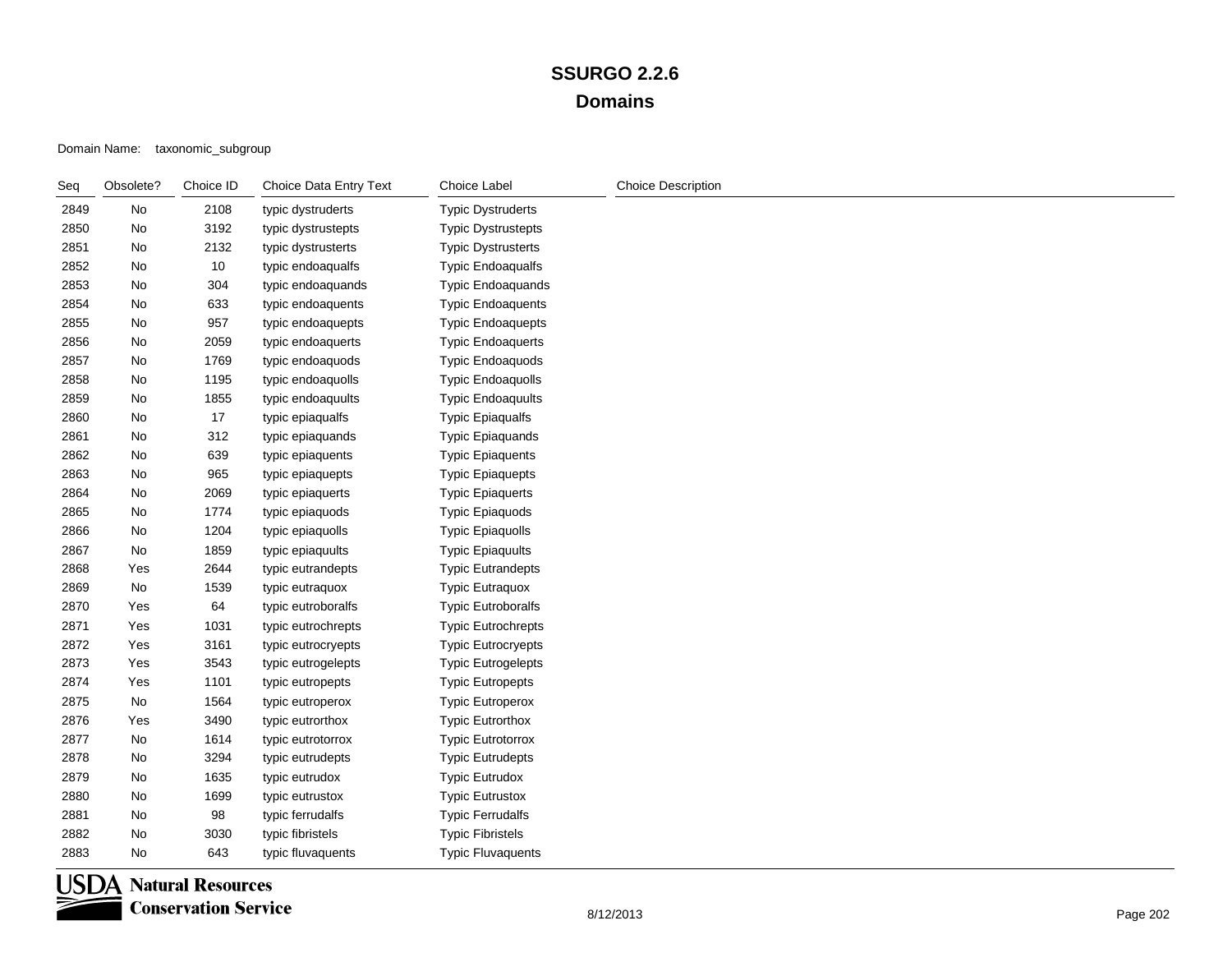Domain Name: taxonomic\_subgroup

| Seq  | Obsolete? | Choice ID | Choice Data Entry Text | Choice Label               | <b>Choice Description</b> |
|------|-----------|-----------|------------------------|----------------------------|---------------------------|
| 2884 | No        | 3640      | typic fluviwassents    | <b>Typic Fluviwassents</b> |                           |
| 2885 | No        | 3022      | typic folistels        | <b>Typic Folistels</b>     |                           |
| 2886 | No        | 26        | typic fragiaqualfs     | <b>Typic Fragiaqualfs</b>  |                           |
| 2887 | No        | 968       | typic fragiaquepts     | <b>Typic Fragiaquepts</b>  |                           |
| 2888 | No        | 1781      | typic fragiaquods      | <b>Typic Fragiaquods</b>   |                           |
| 2889 | No        | 1864      | typic fragiaquults     | <b>Typic Fragiaquults</b>  |                           |
| 2890 | Yes       | 77        | typic fragiboralfs     | <b>Typic Fragiboralfs</b>  |                           |
| 2891 | No        | 1811      | typic fragihumods      | <b>Typic Fragihumods</b>   |                           |
| 2892 | Yes       | 1048      | typic fragiochrepts    | <b>Typic Fragiochrepts</b> |                           |
| 2893 | No        | 1833      | typic fragiorthods     | Typic Fragiorthods         |                           |
| 2894 | No        | 100       | typic fragiudalfs      | <b>Typic Fragiudalfs</b>   |                           |
| 2895 | No        | 3272      | typic fragiudepts      | <b>Typic Fragiudepts</b>   |                           |
| 2896 | No        | 1929      | typic fragiudults      | <b>Typic Fragiudults</b>   |                           |
| 2897 | Yes       | 1141      | typic fragiumbrepts    | <b>Typic Fragiumbrepts</b> |                           |
| 2898 | No        | 251       | typic fragixeralfs     | <b>Typic Fragixeralfs</b>  |                           |
| 2899 | No        | 3233      | typic fragixerepts     | <b>Typic Fragixerepts</b>  |                           |
| 2900 | No        | 110       | typic fraglossudalfs   | Typic Fraglossudalfs       |                           |
| 2901 | No        | 3647      | typic frasiwassents    | <b>Typic Frasiwassents</b> |                           |
| 2902 | No        | 3677      | typic frasiwassists    | <b>Typic Frasiwassists</b> |                           |
| 2903 | No        | 336       | typic fulvicryands     | <b>Typic Fulvicryands</b>  |                           |
| 2904 | No        | 376       | typic fulvudands       | <b>Typic Fulvudands</b>    |                           |
| 2905 | No        | 3502      | typic gelaquands       | <b>Typic Gelaquands</b>    |                           |
| 2906 | No        | 3519      | typic gelaquents       | <b>Typic Gelaquents</b>    |                           |
| 2907 | No        | 3532      | typic gelaquepts       | <b>Typic Gelaquepts</b>    |                           |
| 2908 | Yes       | 339       | typic gelicryands      | <b>Typic Gelicryands</b>   |                           |
| 2909 | No        | 3521      | typic gelifluvents     | <b>Typic Gelifluvents</b>  |                           |
| 2910 | No        | 3514      | typic gelorthents      | <b>Typic Gelorthents</b>   |                           |
| 2911 | Yes       | 2684      | typic gibbsihumox      | Typic Gibbsihumox          |                           |
| 2912 | Yes       | 2689      | typic gibbsiorthox     | <b>Typic Gibbsiorthox</b>  |                           |
| 2913 | No        | 3025      | typic glacistels       | <b>Typic Glacistels</b>    |                           |
| 2914 | No        | $30\,$    | typic glossaqualfs     | <b>Typic Glossaqualfs</b>  |                           |
| 2915 | Yes       | 82        | typic glossoboralfs    | <b>Typic Glossoboralfs</b> |                           |
| 2916 | No        | 2934      | typic glossocryalfs    | <b>Typic Glossocryalfs</b> |                           |
| 2917 | No        | 113       | typic glossudalfs      | <b>Typic Glossudalfs</b>   |                           |
| 2918 | No        | 2271      | typic gypsiargids      | <b>Typic Gypsiargids</b>   |                           |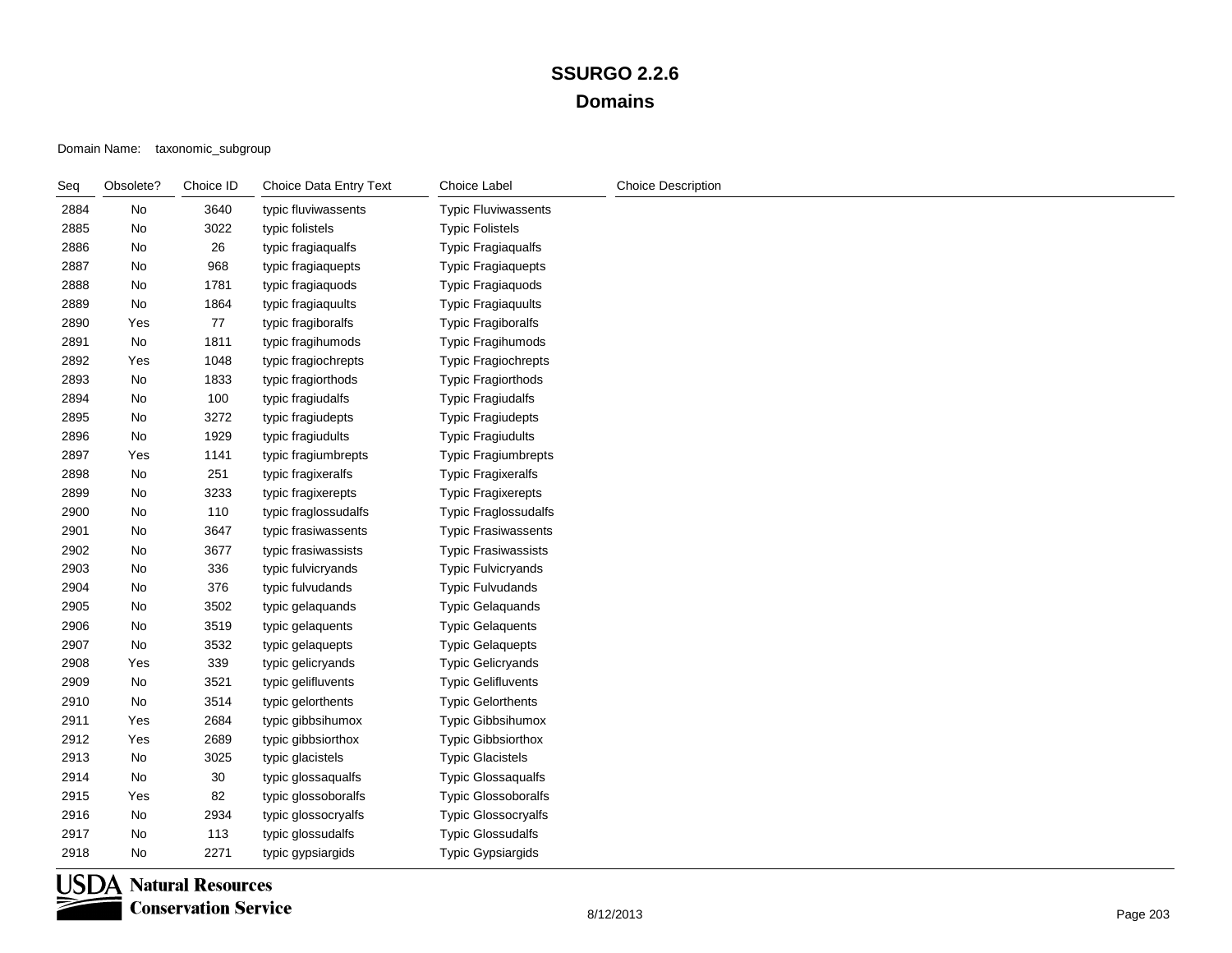### Domain Name: taxonomic\_subgroup

| Seq  | Obsolete? | Choice ID | Choice Data Entry Text | Choice Label               | <b>Choice Description</b> |
|------|-----------|-----------|------------------------|----------------------------|---------------------------|
| 2919 | No        | 2397      | typic gypsicryids      | <b>Typic Gypsicryids</b>   |                           |
| 2920 | Yes       | 618       | typic gypsiorthids     | <b>Typic Gypsiorthids</b>  |                           |
| 2921 | No        | 2095      | typic gypsitorrerts    | <b>Typic Gypsitorrerts</b> |                           |
| 2922 | No        | 2140      | typic gypsiusterts     | <b>Typic Gypsiusterts</b>  |                           |
| 2923 | No        | 971       | typic halaquepts       | <b>Typic Halaquepts</b>    |                           |
| 2924 | No        | 3150      | typic haplanthrepts    | <b>Typic Haplanthrepts</b> |                           |
| 2925 | Yes       | 2611      | typic haplaquands      | Typic Haplaquands          |                           |
| 2926 | Yes       | 2622      | typic haplaquents      | <b>Typic Haplaquents</b>   |                           |
| 2927 | Yes       | 2665      | typic haplaquepts      | <b>Typic Haplaquepts</b>   |                           |
| 2928 | Yes       | 2694      | typic haplaquods       | <b>Typic Haplaquods</b>    |                           |
| 2929 | Yes       | 2584      | typic haplaquolls      | <b>Typic Haplaquolls</b>   |                           |
| 2930 | No        | 1544      | typic haplaquox        | Typic Haplaquox            |                           |
| 2931 | No        | 511       | typic haplargids       | <b>Typic Haplargids</b>    |                           |
| 2932 | Yes       | 1269      | typic haploborolls     | <b>Typic Haploborolls</b>  |                           |
| 2933 | No        | 2331      | typic haplocalcids     | <b>Typic Haplocalcids</b>  |                           |
| 2934 | No        | 2373      | typic haplocambids     | Typic Haplocambids         |                           |
| 2935 | No        | 2952      | typic haplocryalfs     | <b>Typic Haplocryalfs</b>  |                           |
| 2936 | No        | 340       | typic haplocryands     | Typic Haplocryands         |                           |
| 2937 | No        | 3624      | typic haplocryepts     | Typic Haplocryepts         |                           |
| 2938 | No        | 2085      | typic haplocryerts     | <b>Typic Haplocryerts</b>  |                           |
| 2939 | No        | 2404      | typic haplocryids      | Typic Haplocryids          |                           |
| 2940 | No        | 1793      | typic haplocryods      | Typic Haplocryods          |                           |
| 2941 | No        | 3369      | typic haplocryolls     | <b>Typic Haplocryolls</b>  |                           |
| 2942 | No        | 2432      | typic haplodurids      | Typic Haplodurids          |                           |
| 2943 | No        | 3425      | typic haplofibrists    | <b>Typic Haplofibrists</b> |                           |
| 2944 | No        | 3702      | typic haplogelepts     | Typic Haplogelepts         |                           |
| 2945 | No        | 3578      | typic haplogelods      | <b>Typic Haplogelods</b>   |                           |
| 2946 | No        | 3559      | typic haplogelolls     | <b>Typic Haplogelolls</b>  |                           |
| 2947 | No        | 2466      | typic haplogypsids     | Typic Haplogypsids         |                           |
| 2948 | No        | 3439      | typic haplohemists     | <b>Typic Haplohemists</b>  |                           |
| 2949 | No        | 1812      | typic haplohumods      | Typic Haplohumods          |                           |
| 2950 | No        | 1897      | typic haplohumults     | <b>Typic Haplohumults</b>  |                           |
| 2951 | No        | 1580      | typic haploperox       | Typic Haploperox           |                           |
| 2952 | No        | 3129      | typic haplorthels      | <b>Typic Haplorthels</b>   |                           |
| 2953 | No        | 1840      | typic haplorthods      | <b>Typic Haplorthods</b>   |                           |

**USDA** Natural Resources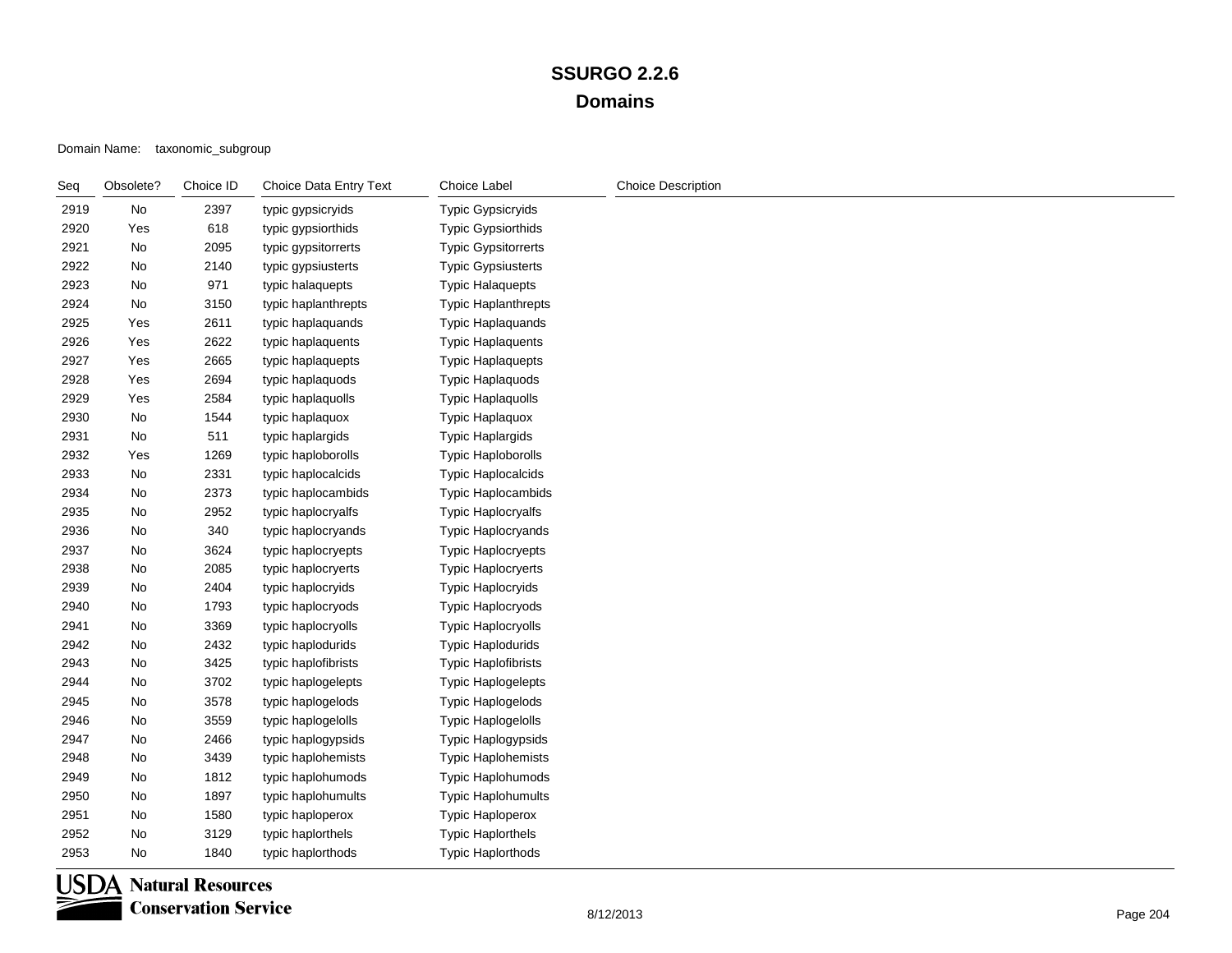### Domain Name: taxonomic\_subgroup

| Seq  | Obsolete? | Choice ID | Choice Data Entry Text | <b>Choice Label</b>        | <b>Choice Description</b> |
|------|-----------|-----------|------------------------|----------------------------|---------------------------|
| 2954 | Yes       | 3489      | typic haplorthox       | <b>Typic Haplorthox</b>    |                           |
| 2955 | No        | 2489      | typic haplosalids      | <b>Typic Haplosalids</b>   |                           |
| 2956 | No        | 3426      | typic haplosaprists    | <b>Typic Haplosaprists</b> |                           |
| 2957 | No        | 2981      | typic haplotorrands    | <b>Typic Haplotorrands</b> |                           |
| 2958 | No        | 2097      | typic haplotorrerts    | <b>Typic Haplotorrerts</b> |                           |
| 2959 | No        | 1617      | typic haplotorrox      | <b>Typic Haplotorrox</b>   |                           |
| 2960 | No        | 3080      | typic haploturbels     | <b>Typic Haploturbels</b>  |                           |
| 2961 | No        | 3651      | typic haplowassents    | <b>Typic Haplowassents</b> |                           |
| 2962 | No        | 3681      | typic haplowassists    | <b>Typic Haplowassists</b> |                           |
| 2963 | No        | 257       | typic haploxeralfs     | <b>Typic Haploxeralfs</b>  |                           |
| 2964 | No        | 481       | typic haploxerands     | <b>Typic Haploxerands</b>  |                           |
| 2965 | No        | 3261      | typic haploxerepts     | <b>Typic Haploxerepts</b>  |                           |
| 2966 | No        | 2185      | typic haploxererts     | <b>Typic Haploxererts</b>  |                           |
| 2967 | No        | 1491      | typic haploxerolls     | <b>Typic Haploxerolls</b>  |                           |
| 2968 | No        | 2035      | typic haploxerults     | <b>Typic Haploxerults</b>  |                           |
| 2969 | No        | 122       | typic hapludalfs       | <b>Typic Hapludalfs</b>    |                           |
| 2970 | No        | 391       | typic hapludands       | <b>Typic Hapludands</b>    |                           |
| 2971 | No        | 2115      | typic hapluderts       | <b>Typic Hapluderts</b>    |                           |
| 2972 | No        | 1337      | typic hapludolls       | <b>Typic Hapludolls</b>    |                           |
| 2973 | No        | 1651      | typic hapludox         | <b>Typic Hapludox</b>      |                           |
| 2974 | No        | 1937      | typic hapludults       | <b>Typic Hapludults</b>    |                           |
| 2975 | Yes       | 1145      | typic haplumbrepts     | <b>Typic Haplumbrepts</b>  |                           |
| 2976 | No        | 182       | typic haplustalfs      | <b>Typic Haplustalfs</b>   |                           |
| 2977 | No        | 456       | typic haplustands      | <b>Typic Haplustands</b>   |                           |
| 2978 | No        | 3215      | typic haplustepts      | <b>Typic Haplustepts</b>   |                           |
| 2979 | No        | 2149      | typic haplusterts      | <b>Typic Haplusterts</b>   |                           |
| 2980 | No        | 1397      | typic haplustolls      | <b>Typic Haplustolls</b>   |                           |
| 2981 | No        | 1716      | typic haplustox        | <b>Typic Haplustox</b>     |                           |
| 2982 | No        | 2001      | typic haplustults      | <b>Typic Haplustults</b>   |                           |
| 2983 | No        | 3325      | typic haprendolls      | <b>Typic Haprendolls</b>   |                           |
| 2984 | No        | 3034      | typic hemistels        | <b>Typic Hemistels</b>     |                           |
| 2985 | No        | 3084      | typic historthels      | <b>Typic Historthels</b>   |                           |
| 2986 | No        | 3042      | typic histoturbels     | <b>Typic Histoturbels</b>  |                           |
| 2987 | No        | 976       | typic humaquepts       | <b>Typic Humaquepts</b>    |                           |
| 2988 | No        | 3602      | typic humicryepts      | <b>Typic Humicryepts</b>   |                           |

**USDA** Natural Resources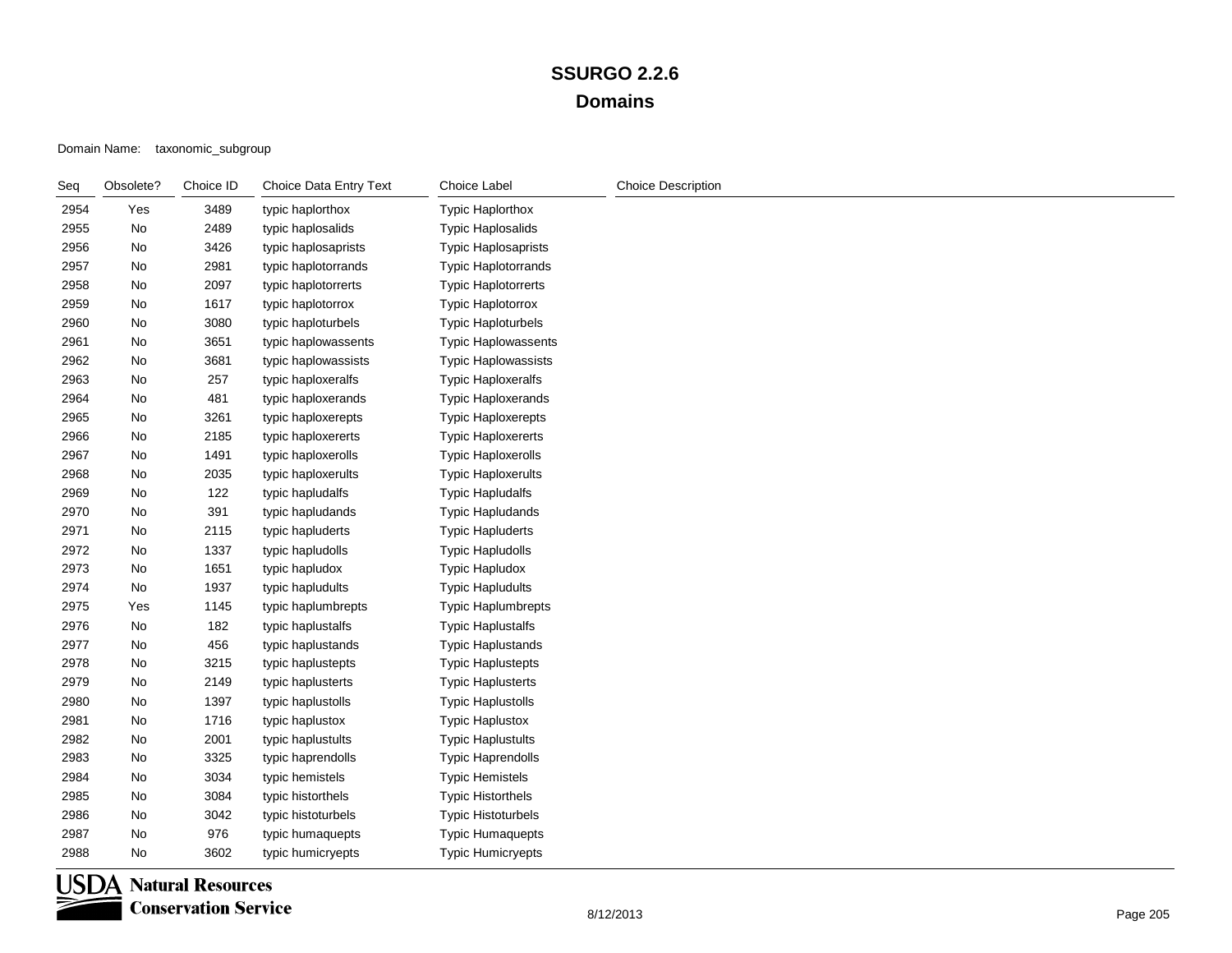| Seq  | Obsolete? | Choice ID | Choice Data Entry Text | Choice Label                 | <b>Choice Description</b> |
|------|-----------|-----------|------------------------|------------------------------|---------------------------|
| 2989 | No        | 2088      | typic humicryerts      | <b>Typic Humicryerts</b>     |                           |
| 2990 | No        | 1801      | typic humicryods       | Typic Humicryods             |                           |
| 2991 | No        | 3694      | typic humigelepts      | <b>Typic Humigelepts</b>     |                           |
| 2992 | No        | 3574      | typic humigelods       | <b>Typic Humigelods</b>      |                           |
| 2993 | Yes       | 1111      | typic humitropepts     | <b>Typic Humitropepts</b>    |                           |
| 2994 | No        | 3737      | typic humixerepts      | <b>Typic Humixerepts</b>     |                           |
| 2995 | No        | 3719      | typic humudepts        | <b>Typic Humudepts</b>       |                           |
| 2996 | No        | 3726      | typic humustepts       | <b>Typic Humustepts</b>      |                           |
| 2997 | Yes       | 2649      | typic hydrandepts      | Typic Hydrandepts            |                           |
| 2998 | No        | 654       | typic hydraquents      | <b>Typic Hydraquents</b>     |                           |
| 2999 | No        | 348       | typic hydrocryands     | Typic Hydrocryands           |                           |
| 3000 | No        | 3656      | typic hydrowassents    | Typic Hydrowassents          |                           |
| 3001 | No        | 412       | typic hydrudands       | Typic Hydrudands             |                           |
| 3002 | No        | 35        | typic kandiaqualfs     | <b>Typic Kandiaqualfs</b>    |                           |
| 3003 | No        | 1869      | typic kandiaquults     | <b>Typic Kandiaquults</b>    |                           |
| 3004 | No        | 1904      | typic kandihumults     | <b>Typic Kandihumults</b>    |                           |
| 3005 | No        | 1594      | typic kandiperox       | <b>Typic Kandiperox</b>      |                           |
| 3006 | No        | 145       | typic kandiudalfs      | <b>Typic Kandiudalfs</b>     |                           |
| 3007 | No        | 1666      | typic kandiudox        | <b>Typic Kandiudox</b>       |                           |
| 3008 | No        | 1948      | typic kandiudults      | <b>Typic Kandiudults</b>     |                           |
| 3009 | No        | 197       | typic kandiustalfs     | <b>Typic Kandiustalfs</b>    |                           |
| 3010 | No        | 1731      | typic kandiustox       | <b>Typic Kandiustox</b>      |                           |
| 3011 | No        | 2009      | typic kandiustults     | <b>Typic Kandiustults</b>    |                           |
| 3012 | No        | 1878      | typic kanhaplaquults   | Typic Kanhaplaquults         |                           |
| 3013 | No        | 1914      | typic kanhaplohumults  | <b>Typic Kanhaplohumults</b> |                           |
| 3014 | No        | 156       | typic kanhapludalfs    | <b>Typic Kanhapludalfs</b>   |                           |
| 3015 | No        | 1967      | typic kanhapludults    | <b>Typic Kanhapludults</b>   |                           |
| 3016 | No        | 207       | typic kanhaplustalfs   | Typic Kanhaplustalfs         |                           |
| 3017 | No        | 2020      | typic kanhaplustults   | Typic Kanhaplustults         |                           |
| 3018 | Yes       | 2546      | typic luvifibrists     | <b>Typic Luvifibrists</b>    |                           |
| 3019 | No        | 2547      | typic luvihemists      | <b>Typic Luvihemists</b>     |                           |
| 3020 | Yes       | 830       | typic medifibrists     | <b>Typic Medifibrists</b>    |                           |
| 3021 | Yes       | 866       | typic medifolists      | <b>Typic Medifolists</b>     |                           |
| 3022 | Yes       | 885       | typic medihemists      | <b>Typic Medihemists</b>     |                           |
| 3023 | Yes       | 922       | typic medisaprists     | <b>Typic Medisaprists</b>    |                           |

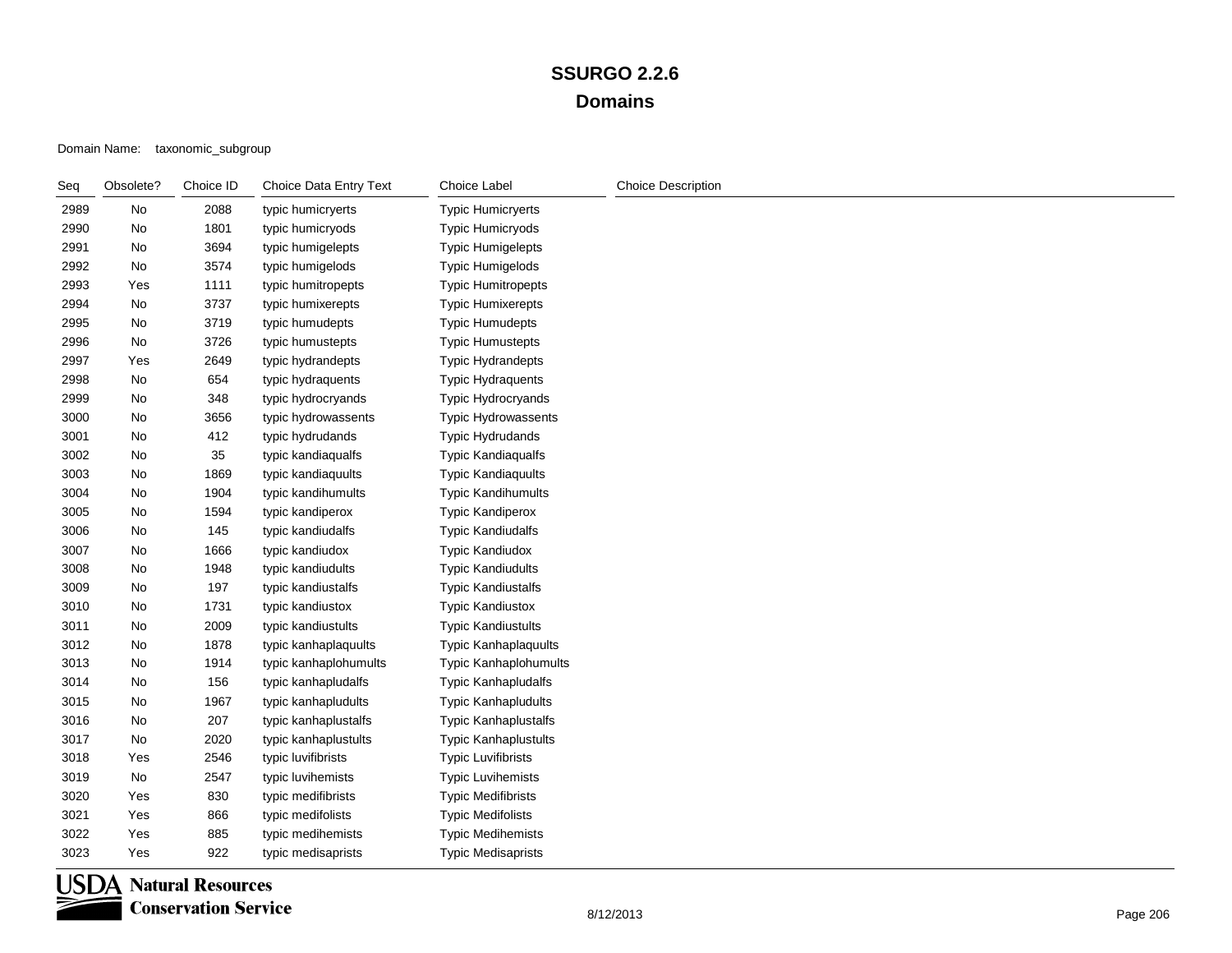Domain Name: taxonomic\_subgroup

| Seq  | Obsolete?     | Choice ID | Choice Data Entry Text | Choice Label               | <b>Choice Description</b> |
|------|---------------|-----------|------------------------|----------------------------|---------------------------|
| 3024 | No            | 319       | typic melanaquands     | Typic Melanaquands         |                           |
| 3025 | No            | 353       | typic melanocryands    | Typic Melanocryands        |                           |
| 3026 | No            | 490       | typic melanoxerands    | <b>Typic Melanoxerands</b> |                           |
| 3027 | No            | 420       | typic melanudands      | Typic Melanudands          |                           |
| 3028 | No            | 3064      | typic molliturbels     | <b>Typic Molliturbels</b>  |                           |
| 3029 | No            | 3109      | typic mollorthels      | <b>Typic Mollorthels</b>   |                           |
| 3030 | Yes           | 532       | typic nadurargids      | <b>Typic Nadurargids</b>   |                           |
| 3031 | No            | 1173      | typic natralbolls      | <b>Typic Natralbolls</b>   |                           |
| 3032 | No            | 42        | typic natraqualfs      | <b>Typic Natraqualfs</b>   |                           |
| 3033 | No            | 2078      | typic natraquerts      | <b>Typic Natraquerts</b>   |                           |
| 3034 | No            | 1212      | typic natraquolls      | <b>Typic Natraquolls</b>   |                           |
| 3035 | No            | 539       | typic natrargids       | <b>Typic Natrargids</b>    |                           |
| 3036 | Yes           | 2540      | typic natriboralfs     | <b>Typic Natriboralfs</b>  |                           |
| 3037 | Yes           | 1291      | typic natriborolls     | <b>Typic Natriborolls</b>  |                           |
| 3038 | No            | 3328      | typic natricryolls     | <b>Typic Natricryolls</b>  |                           |
| 3039 | No            | 2441      | typic natridurids      | <b>Typic Natridurids</b>   |                           |
| 3040 | No            | 2474      | typic natrigypsids     | <b>Typic Natrigypsids</b>  |                           |
| 3041 | No            | 273       | typic natrixeralfs     | <b>Typic Natrixeralfs</b>  |                           |
| 3042 | No            | 1520      | typic natrixerolls     | <b>Typic Natrixerolls</b>  |                           |
| 3043 | No            | 161       | typic natrudalfs       | <b>Typic Natrudalfs</b>    |                           |
| 3044 | No            | 3392      | typic natrudolls       | <b>Typic Natrudolls</b>    |                           |
| 3045 | $\mathsf{No}$ | 213       | typic natrustalfs      | <b>Typic Natrustalfs</b>   |                           |
| 3046 | No            | 1423      | typic natrustolls      | <b>Typic Natrustolls</b>   |                           |
| 3047 | Yes           | 2594      | typic ochraqualfs      | <b>Typic Ochraqualfs</b>   |                           |
| 3048 | Yes           | 2728      | typic ochraquults      | <b>Typic Ochraquults</b>   |                           |
| 3049 | No            | 1884      | typic paleaquults      | <b>Typic Paleaquults</b>   |                           |
| 3050 | No            | 555       | typic paleargids       | <b>Typic Paleargids</b>    |                           |
| 3051 | Yes           | 90        | typic paleboralfs      | <b>Typic Paleboralfs</b>   |                           |
| 3052 | Yes           | 1298      | typic paleborolls      | <b>Typic Paleborolls</b>   |                           |
| 3053 | No            | 2918      | typic palecryalfs      | <b>Typic Palecryalfs</b>   |                           |
| 3054 | No            | 3335      | typic palecryolls      | <b>Typic Palecryolls</b>   |                           |
| 3055 | No            | 1923      | typic palehumults      | <b>Typic Palehumults</b>   |                           |
| 3056 | Yes           | 622       | typic paleorthids      | <b>Typic Paleorthids</b>   |                           |
| 3057 | No            | 165       | typic paleudalfs       | <b>Typic Paleudalfs</b>    |                           |
| 3058 | No            | 1351      | typic paleudolls       | <b>Typic Paleudolls</b>    |                           |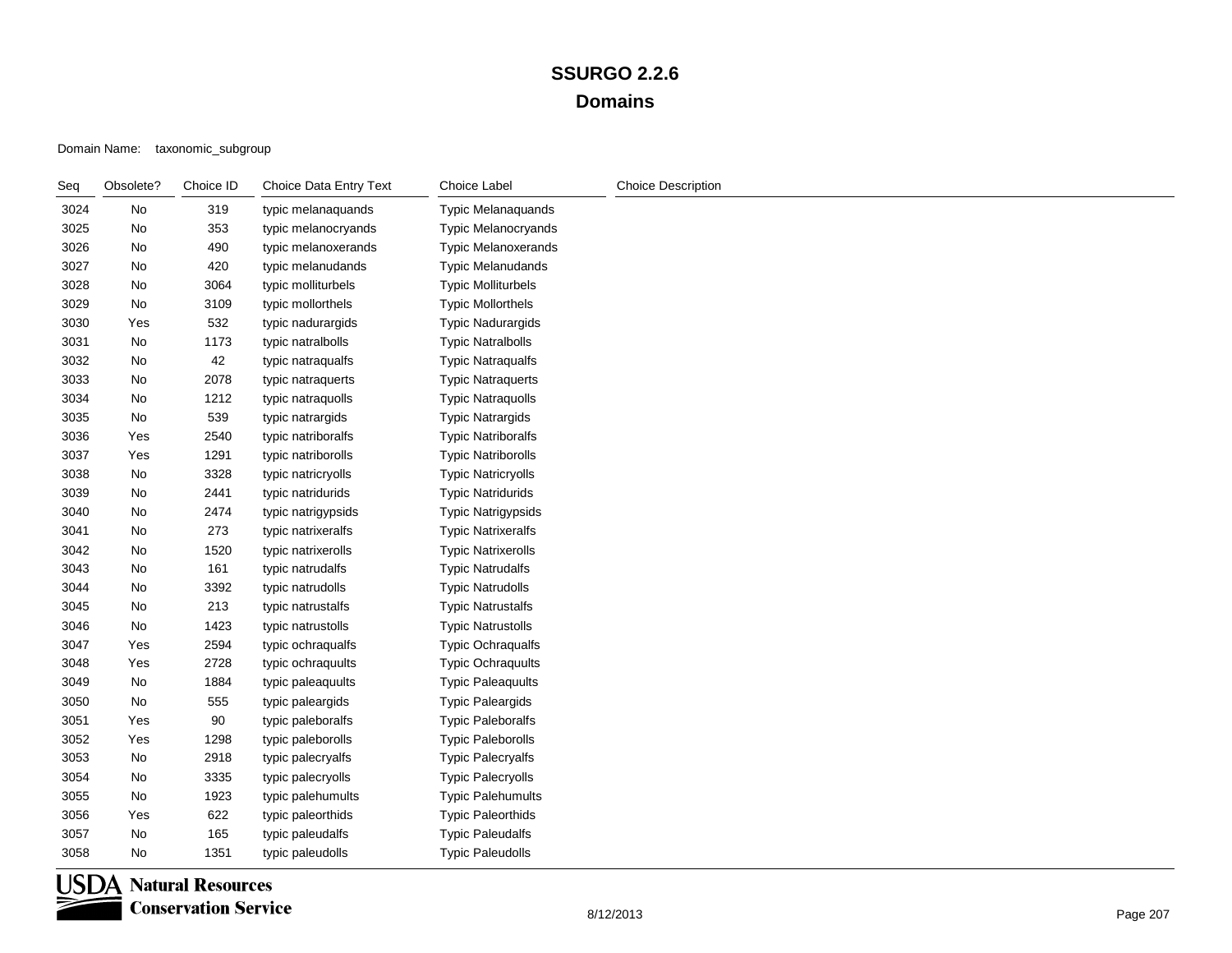Domain Name: taxonomic\_subgroup

| Seq  | Obsolete? | Choice ID | Choice Data Entry Text | <b>Choice Label</b>         | <b>Choice Description</b> |
|------|-----------|-----------|------------------------|-----------------------------|---------------------------|
| 3059 | No        | 1979      | typic paleudults       | <b>Typic Paleudults</b>     |                           |
| 3060 | No        | 222       | typic paleustalfs      | <b>Typic Paleustalfs</b>    |                           |
| 3061 | No        | 1430      | typic paleustolls      | <b>Typic Paleustolls</b>    |                           |
| 3062 | No        | 2582      | typic paleustults      | <b>Typic Paleustults</b>    |                           |
| 3063 | No        | 276       | typic palexeralfs      | <b>Typic Palexeralfs</b>    |                           |
| 3064 | No        | 1526      | typic palexerolls      | <b>Typic Palexerolls</b>    |                           |
| 3065 | No        | 2555      | typic palexerults      | <b>Typic Palexerults</b>    |                           |
| 3066 | Yes       | 2759      | typic pelloxererts     | <b>Typic Pelloxererts</b>   |                           |
| 3067 | Yes       | 2747      | typic pelluderts       | <b>Typic Pelluderts</b>     |                           |
| 3068 | Yes       | 2753      | typic pellusterts      | <b>Typic Pellusterts</b>    |                           |
| 3069 | No        | 3143      | typic petraquepts      | <b>Typic Petraquepts</b>    |                           |
| 3070 | No        | 2312      | typic petroargids      | <b>Typic Petroargids</b>    |                           |
| 3071 | No        | 2342      | typic petrocalcids     | <b>Typic Petrocalcids</b>   |                           |
| 3072 | No        | 2379      | typic petrocambids     | <b>Typic Petrocambids</b>   |                           |
| 3073 | No        | 2410      | typic petrocryids      | <b>Typic Petrocryids</b>    |                           |
| 3074 | No        | 2481      | typic petrogypsids     | <b>Typic Petrogypsids</b>   |                           |
| 3075 | Yes       | 2651      | typic placandepts      | <b>Typic Placandepts</b>    |                           |
| 3076 | No        | 325       | typic placaquands      | Typic Placaquands           |                           |
| 3077 | Yes       | 983       | typic placaquepts      | <b>Typic Placaquepts</b>    |                           |
| 3078 | No        | 1785      | typic placaquods       | Typic Placaquods            |                           |
| 3079 | No        | 1808      | typic placocryods      | Typic Placocryods           |                           |
| 3080 | No        | 1818      | typic placohumods      | Typic Placohumods           |                           |
| 3081 | No        | 1851      | typic placorthods      | <b>Typic Placorthods</b>    |                           |
| 3082 | No        | 440       | typic placudands       | <b>Typic Placudands</b>     |                           |
| 3083 | No        | 3149      | typic plagganthrepts   | Typic Plagganthrepts        |                           |
| 3084 | Yes       | 2549      | typic plaggepts        | <b>Typic Plaggepts</b>      |                           |
| 3085 | No        | 2539      | typic plinthaqualfs    | <b>Typic Plinthaqualfs</b>  |                           |
| 3086 | Yes       | 2548      | typic plinthaquepts    | <b>Typic Plinthaquepts</b>  |                           |
| 3087 | No        | 1549      | typic plinthaquox      | <b>Typic Plinthaquox</b>    |                           |
| 3088 | No        | 1893      | typic plinthaquults    | <b>Typic Plinthaquults</b>  |                           |
| 3089 | No        | 2551      | typic plinthohumults   | <b>Typic Plinthohumults</b> |                           |
| 3090 | No        | 2545      | typic plinthoxeralfs   | <b>Typic Plinthoxeralfs</b> |                           |
| 3091 | No        | 2553      | typic plinthudults     | <b>Typic Plinthudults</b>   |                           |
| 3092 | No        | 2544      | typic plinthustalfs    | <b>Typic Plinthustalfs</b>  |                           |
| 3093 | No        | 2554      | typic plinthustults    | <b>Typic Plinthustults</b>  |                           |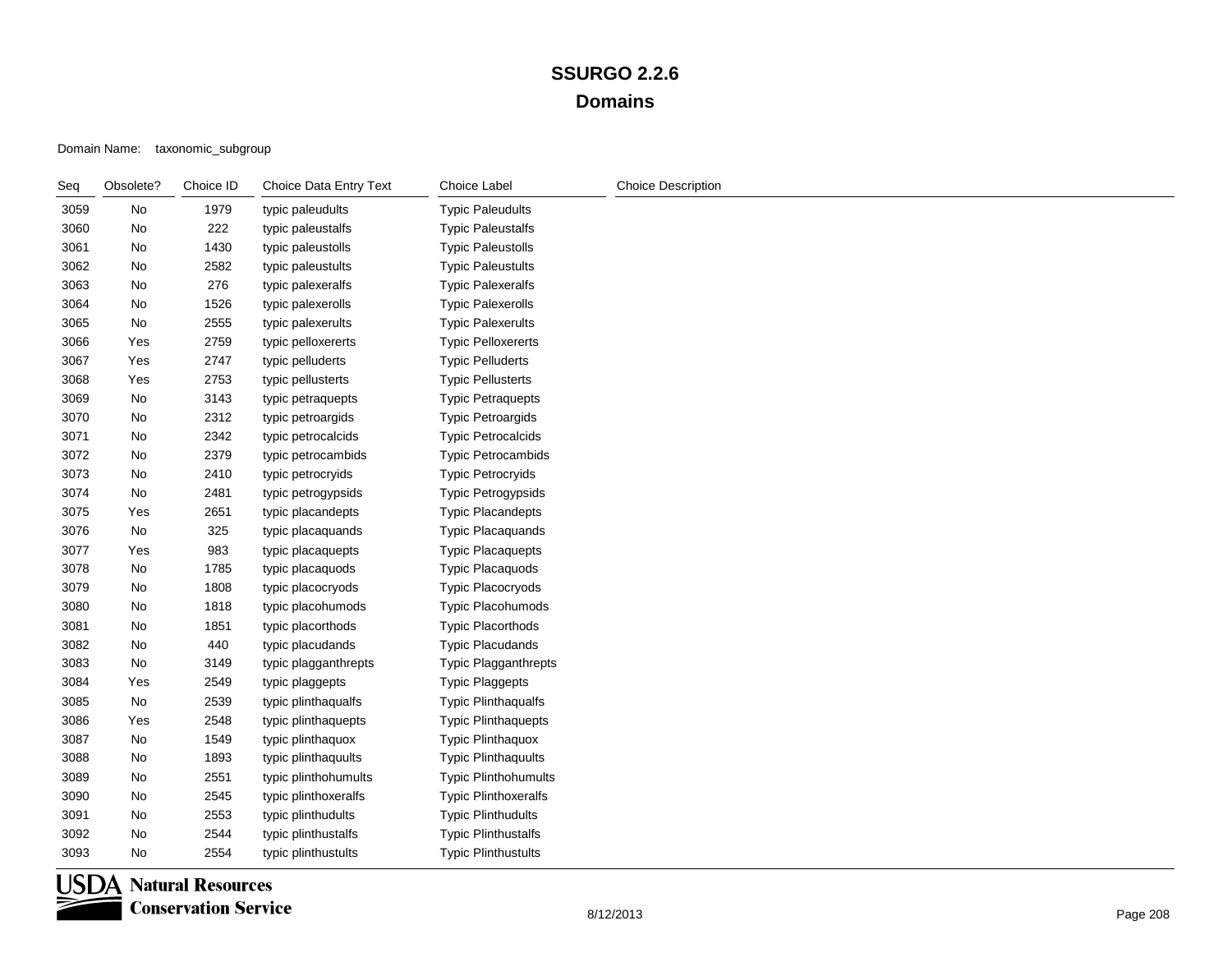### Domain Name: taxonomic\_subgroup

| Seq  | Obsolete?                    | Choice ID | Choice Data Entry Text | Choice Label                  | <b>Choice Description</b> |
|------|------------------------------|-----------|------------------------|-------------------------------|---------------------------|
| 3094 | No                           | 655       | typic psammaquents     | <b>Typic Psammaquents</b>     |                           |
| 3095 | $\operatorname{\mathsf{No}}$ | 3125      | typic psammorthels     | <b>Typic Psammorthels</b>     |                           |
| 3096 | No                           | 3076      | typic psammoturbels    | Typic Psammoturbels           |                           |
| 3097 | No                           | 3661      | typic psammowassents   | <b>Typic Psammowassents</b>   |                           |
| 3098 | No                           | 769       | typic quartzipsamments | <b>Typic Quartzipsamments</b> |                           |
| 3099 | Yes                          | 1313      | typic rendolls         | <b>Typic Rendolls</b>         |                           |
| 3100 | No                           | 290       | typic rhodoxeralfs     | <b>Typic Rhodoxeralfs</b>     |                           |
| 3101 | No                           | 2542      | typic rhodudalfs       | <b>Typic Rhodudalfs</b>       |                           |
| 3102 | No                           | 1998      | typic rhodudults       | <b>Typic Rhodudults</b>       |                           |
| 3103 | No                           | 240       | typic rhodustalfs      | <b>Typic Rhodustalfs</b>      |                           |
| 3104 | No                           | 2032      | typic rhodustults      | <b>Typic Rhodustults</b>      |                           |
| 3105 | No                           | 2079      | typic salaquerts       | <b>Typic Salaquerts</b>       |                           |
| 3106 | No                           | 2412      | typic salicryids       | <b>Typic Salicryids</b>       |                           |
| 3107 | No                           | 2103      | typic salitorrerts     | <b>Typic Salitorrerts</b>     |                           |
| 3108 | Yes                          | 629       | typic salorthids       | <b>Typic Salorthids</b>       |                           |
| 3109 | No                           | 2162      | typic salusterts       | <b>Typic Salusterts</b>       |                           |
| 3110 | No                           | 3038      | typic sapristels       | <b>Typic Sapristels</b>       |                           |
| 3111 | Yes                          | 2704      | typic sideraquods      | <b>Typic Sideraquods</b>      |                           |
| 3112 | Yes                          | 3491      | typic sombrihumox      | Typic Sombrihumox             |                           |
| 3113 | No                           | 2552      | typic sombrihumults    | <b>Typic Sombrihumults</b>    |                           |
| 3114 | No                           | 1607      | typic sombriperox      | <b>Typic Sombriperox</b>      |                           |
| 3115 | Yes                          | 2550      | typic sombritropepts   | <b>Typic Sombritropepts</b>   |                           |
| 3116 | No                           | 1680      | typic sombriudox       | <b>Typic Sombriudox</b>       |                           |
| 3117 | No                           | 1744      | typic sombriustox      | <b>Typic Sombriustox</b>      |                           |
| 3118 | No                           | 842       | typic sphagnofibrists  | <b>Typic Sphagnofibrists</b>  |                           |
| 3119 | No                           | 660       | typic sulfaquents      | <b>Typic Sulfaquents</b>      |                           |
| 3120 | No                           | 987       | typic sulfaquepts      | <b>Typic Sulfaquepts</b>      |                           |
| 3121 | No                           | 3582      | typic sulfaquerts      | <b>Typic Sulfaquerts</b>      |                           |
| 3122 | No                           | 895       | typic sulfihemists     | <b>Typic Sulfihemists</b>     |                           |
| 3123 | No                           | 931       | typic sulfisaprists    | <b>Typic Sulfisaprists</b>    |                           |
| 3124 | No                           | 3667      | typic sulfiwassents    | <b>Typic Sulfiwassents</b>    |                           |
| 3125 | No                           | 3684      | typic sulfiwassists    | <b>Typic Sulfiwassists</b>    |                           |
| 3126 | Yes                          | 1053      | typic sulfochrepts     | <b>Typic Sulfochrepts</b>     |                           |
| 3127 | No                           | 897       | typic sulfohemists     | <b>Typic Sulfohemists</b>     |                           |
| 3128 | No                           | 933       | typic sulfosaprists    | <b>Typic Sulfosaprists</b>    |                           |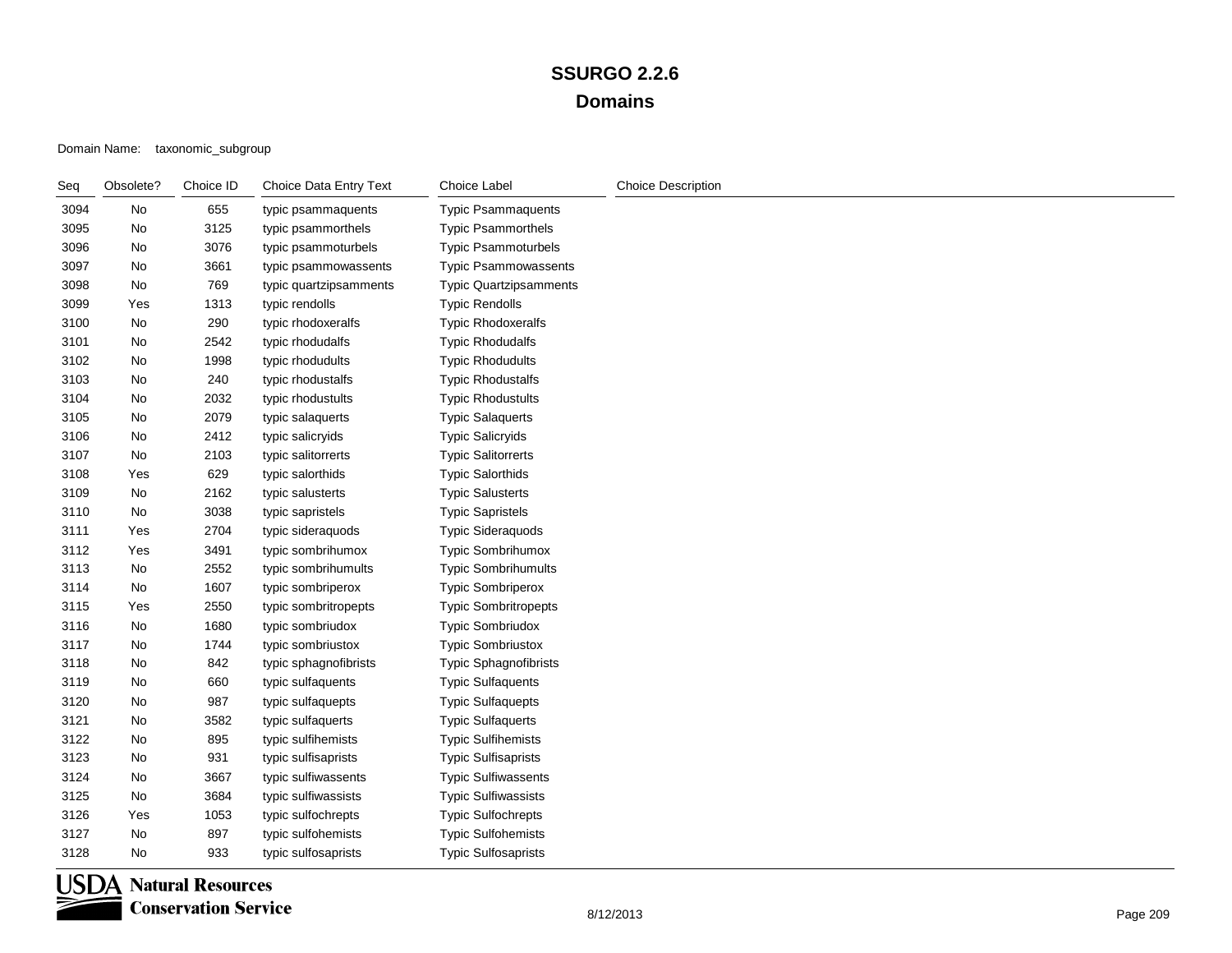### Domain Name: taxonomic\_subgroup

| Seq  | Obsolete? | Choice ID | Choice Data Entry Text | Choice Label                | <b>Choice Description</b> |
|------|-----------|-----------|------------------------|-----------------------------|---------------------------|
| 3129 | No        | 3262      | typic sulfudepts       | <b>Typic Sulfudepts</b>     |                           |
| 3130 | Yes       | 2741      | typic torrerts         | <b>Typic Torrerts</b>       |                           |
| 3131 | No        | 673       | typic torrifluvents    | <b>Typic Torrifluvents</b>  |                           |
| 3132 | No        | 3131      | typic torrifolists     | <b>Typic Torrifolists</b>   |                           |
| 3133 | No        | 716       | typic torriorthents    | <b>Typic Torriorthents</b>  |                           |
| 3134 | No        | 782       | typic torripsamments   | <b>Typic Torripsamments</b> |                           |
| 3135 | Yes       | 3488      | typic torrox           | <b>Typic Torrox</b>         |                           |
| 3136 | Yes       | 2762      | typic tropaqualfs      | <b>Typic Tropaqualfs</b>    |                           |
| 3137 | Yes       | 2625      | typic tropaquents      | <b>Typic Tropaquents</b>    |                           |
| 3138 | Yes       | 990       | typic tropaquepts      | <b>Typic Tropaquepts</b>    |                           |
| 3139 | Yes       | 852       | typic tropofibrists    | <b>Typic Tropofibrists</b>  |                           |
| 3140 | Yes       | 685       | typic tropofluvents    | <b>Typic Tropofluvents</b>  |                           |
| 3141 | Yes       | 868       | typic tropofolists     | <b>Typic Tropofolists</b>   |                           |
| 3142 | Yes       | 898       | typic tropohemists     | <b>Typic Tropohemists</b>   |                           |
| 3143 | Yes       | 2718      | typic tropohumods      | <b>Typic Tropohumods</b>    |                           |
| 3144 | Yes       | 2735      | typic tropohumults     | <b>Typic Tropohumults</b>   |                           |
| 3145 | Yes       | 788       | typic tropopsamments   | <b>Typic Tropopsamments</b> |                           |
| 3146 | Yes       | 731       | typic troporthents     | <b>Typic Troporthents</b>   |                           |
| 3147 | Yes       | 934       | typic troposaprists    | <b>Typic Troposaprists</b>  |                           |
| 3148 | Yes       | 2603      | typic tropudalfs       | <b>Typic Tropudalfs</b>     |                           |
| 3149 | Yes       | 2771      | typic tropudults       | <b>Typic Tropudults</b>     |                           |
| 3150 | No        | 686       | typic udifluvents      | <b>Typic Udifluvents</b>    |                           |
| 3151 | No        | 3135      | typic udifolists       | <b>Typic Udifolists</b>     |                           |
| 3152 | No        | 792       | typic udipsamments     | <b>Typic Udipsamments</b>   |                           |
| 3153 | No        | 468       | typic udivitrands      | <b>Typic Udivitrands</b>    |                           |
| 3154 | No        | 735       | typic udorthents       | <b>Typic Udorthents</b>     |                           |
| 3155 | Yes       | 48        | typic umbraqualfs      | <b>Typic Umbraqualfs</b>    |                           |
| 3156 | No        | 1895      | typic umbraquults      | <b>Typic Umbraquults</b>    |                           |
| 3157 | No        | 3072      | typic umbriturbels     | <b>Typic Umbriturbels</b>   |                           |
| 3158 | No        | 3117      | typic umbrorthels      | <b>Typic Umbrorthels</b>    |                           |
| 3159 | No        | 693       | typic ustifluvents     | <b>Typic Ustifluvents</b>   |                           |
| 3160 | No        | 3133      | typic ustifolists      | <b>Typic Ustifolists</b>    |                           |
| 3161 | No        | 799       | typic ustipsamments    | <b>Typic Ustipsamments</b>  |                           |
| 3162 | No        | 475       | typic ustivitrands     | <b>Typic Ustivitrands</b>   |                           |
| 3163 | Yes       | 1054      | typic ustochrepts      | <b>Typic Ustochrepts</b>    |                           |

**USDA** Natural Resources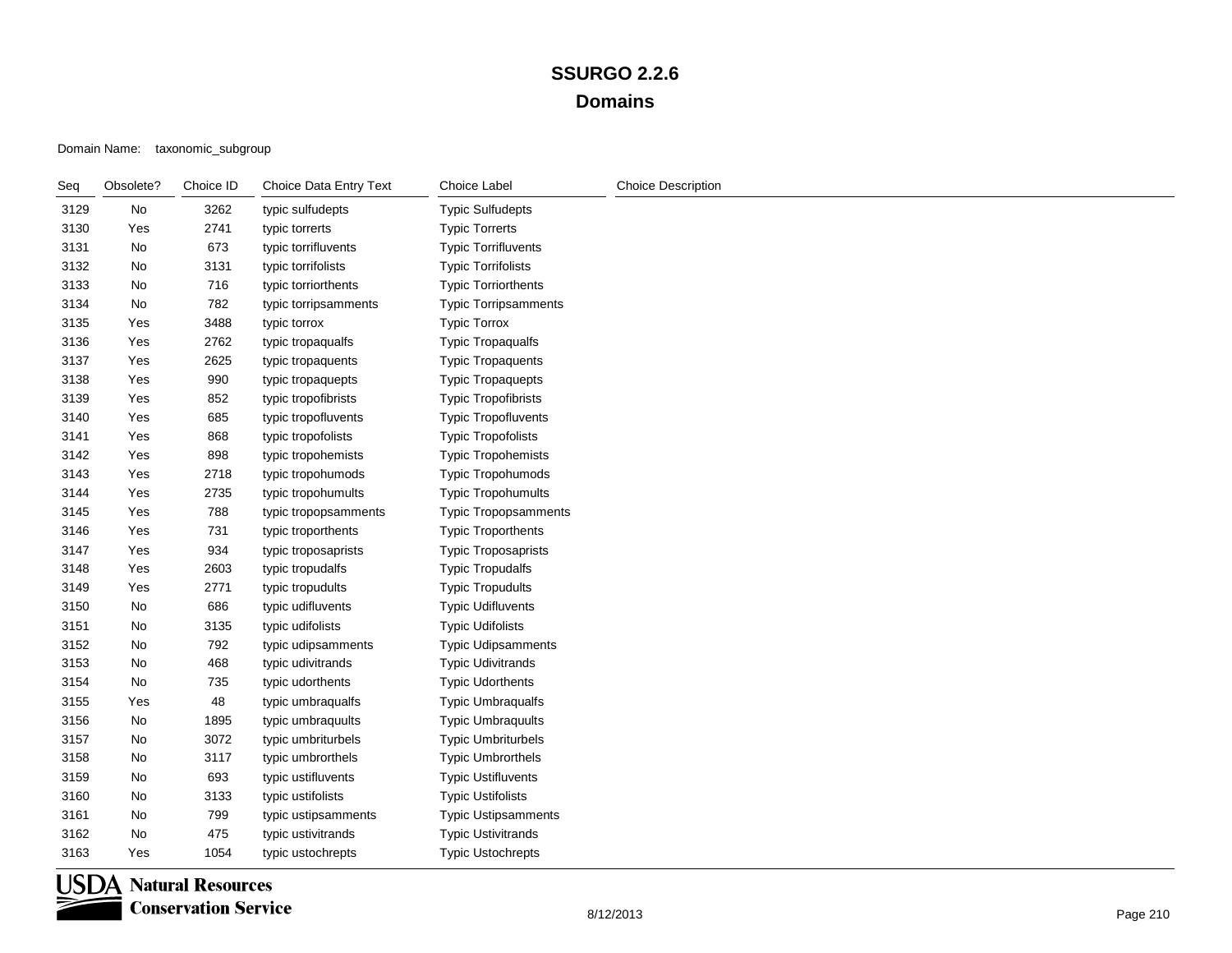### Domain Name: taxonomic\_subgroup

| Seq  | Obsolete? | Choice ID | Choice Data Entry Text | Choice Label                  | <b>Choice Description</b> |
|------|-----------|-----------|------------------------|-------------------------------|---------------------------|
| 3164 | No        | 742       | typic ustorthents      | <b>Typic Ustorthents</b>      |                           |
| 3165 | Yes       | 1124      | typic ustropepts       | <b>Typic Ustropepts</b>       |                           |
| 3166 | No        | 2788      | typic vermaqualfs      | <b>Typic Vermaqualfs</b>      |                           |
| 3167 | No        | 2845      | typic vermaquepts      | <b>Typic Vermaquepts</b>      |                           |
| 3168 | Yes       | 1307      | typic vermiborolls     | <b>Typic Vermiborolls</b>     |                           |
| 3169 | No        | 1357      | typic vermudolls       | <b>Typic Vermudolls</b>       |                           |
| 3170 | No        | 1442      | typic vermustolls      | <b>Typic Vermustolls</b>      |                           |
| 3171 | Yes       | 2652      | typic vitrandepts      | <b>Typic Vitrandepts</b>      |                           |
| 3172 | No        | 331       | typic vitraquands      | <b>Typic Vitraquands</b>      |                           |
| 3173 | No        | 357       | typic vitricryands     | <b>Typic Vitricryands</b>     |                           |
| 3174 | No        | 3504      | typic vitrigelands     | <b>Typic Vitrigelands</b>     |                           |
| 3175 | No        | 365       | typic vitritorrands    | <b>Typic Vitritorrands</b>    |                           |
| 3176 | No        | 492       | typic vitrixerands     | <b>Typic Vitrixerands</b>     |                           |
| 3177 | Yes       | 1072      | typic xerochrepts      | <b>Typic Xerochrepts</b>      |                           |
| 3178 | No        | 700       | typic xerofluvents     | <b>Typic Xerofluvents</b>     |                           |
| 3179 | No        | 804       | typic xeropsamments    | <b>Typic Xeropsamments</b>    |                           |
| 3180 | No        | 752       | typic xerorthents      | <b>Typic Xerorthents</b>      |                           |
| 3181 | Yes       | 1158      | typic xerumbrepts      | <b>Typic Xerumbrepts</b>      |                           |
| 3182 | Yes       | 2247      | udalfic                | Udalfic                       |                           |
| 3183 | Yes       | 2765      | udalfic arents         | <b>Udalfic Arents</b>         |                           |
| 3184 | Yes       | 3492      | udalphic argiustolls   | <b>Udalphic Argiustolls</b>   |                           |
| 3185 | No        | 2019      | udandic kandiustults   | <b>Udandic Kandiustults</b>   |                           |
| 3186 | No        | 2031      | udandic kanhaplustults | <b>Udandic Kanhaplustults</b> |                           |
| 3187 | Yes       | 2901      | udarents               | Udarents                      |                           |
| 3188 | Yes       | 2899      | udertic argiborolls    | <b>Udertic Argiborolls</b>    |                           |
| 3189 | No        | 1373      | udertic argiustolls    | <b>Udertic Argiustolls</b>    |                           |
| 3190 | No        | 1389      | udertic calciustolls   | <b>Udertic Calciustolls</b>   |                           |
| 3191 | Yes       | 1288      | udertic haploborolls   | Udertic Haploborolls          |                           |
| 3192 | No        | 194       | udertic haplustalfs    | <b>Udertic Haplustalfs</b>    |                           |
| 3193 | No        | 3195      | udertic haplustepts    | <b>Udertic Haplustepts</b>    |                           |
| 3194 | No        | 1419      | udertic haplustolls    | <b>Udertic Haplustolls</b>    |                           |
| 3195 | Yes       | 2868      | udertic natriborolls   | <b>Udertic Natriborolls</b>   |                           |
| 3196 | No        | 237       | udertic paleustalfs    | <b>Udertic Paleustalfs</b>    |                           |
| 3197 | No        | 1440      | udertic paleustolls    | <b>Udertic Paleustolls</b>    |                           |
| 3198 | Yes       | 1069      | udertic ustochrepts    | <b>Udertic Ustochrepts</b>    |                           |

**USDA** Natural Resources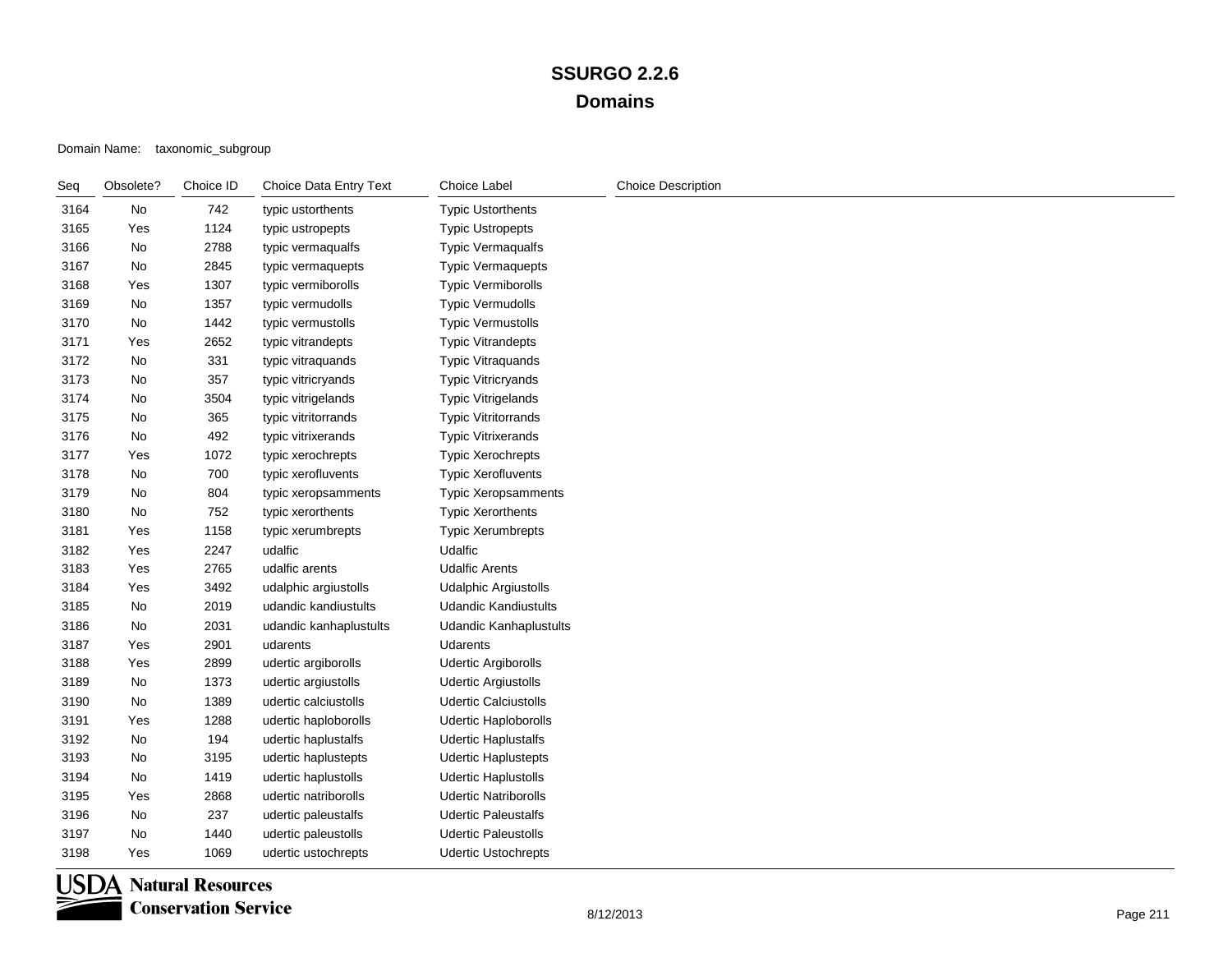| Seq  | Obsolete? | Choice ID | Choice Data Entry Text   | Choice Label                    | <b>Choice Description</b> |
|------|-----------|-----------|--------------------------|---------------------------------|---------------------------|
| 3199 | Yes       | 1231      | udic argiborolls         | Udic Argiborolls                |                           |
| 3200 | No        | 1372      | udic argiustolls         | Udic Argiustolls                |                           |
| 3201 | Yes       | 1241      | udic calciborolls        | Udic Calciborolls               |                           |
| 3202 | No        | 3183      | udic calciustepts        | <b>Udic Calciustepts</b>        |                           |
| 3203 | No        | 2131      | udic calciusterts        | <b>Udic Calciusterts</b>        |                           |
| 3204 | No        | 1388      | udic calciustolls        | <b>Udic Calciustolls</b>        |                           |
| 3205 | Yes       | 2751      | udic chromusterts        | <b>Udic Chromusterts</b>        |                           |
| 3206 | No        | 2184      | udic durixererts         | <b>Udic Durixererts</b>         |                           |
| 3207 | No        | 2139      | udic dystrusterts        | <b>Udic Dystrusterts</b>        |                           |
| 3208 | Yes       | 2647      | udic eutrandepts         | <b>Udic Eutrandepts</b>         |                           |
| 3209 | No        | 2148      | udic gypsiusterts        | <b>Udic Gypsiusterts</b>        |                           |
| 3210 | Yes       | 1286      | udic haploborolls        | Udic Haploborolls               |                           |
| 3211 | No        | 2194      | udic haploxererts        | Udic Haploxererts               |                           |
| 3212 | No        | 193       | udic haplustalfs         | <b>Udic Haplustalfs</b>         |                           |
| 3213 | No        | 3214      | udic haplustepts         | <b>Udic Haplustepts</b>         |                           |
| 3214 | No        | 2161      | udic haplusterts         | <b>Udic Haplusterts</b>         |                           |
| 3215 | No        | 1417      | udic haplustolls         | Udic Haplustolls                |                           |
| 3216 | No        | 206       | udic kandiustalfs        | <b>Udic Kandiustalfs</b>        |                           |
| 3217 | No        | 2018      | udic kandiustults        | <b>Udic Kandiustults</b>        |                           |
| 3218 | No        | 212       | udic kanhaplustalfs      | Udic Kanhaplustalfs             |                           |
| 3219 | No        | 2030      | udic kanhaplustults      | Udic Kanhaplustults             |                           |
| 3220 | Yes       | 1296      | udic natriborolls        | <b>Udic Natriborolls</b>        |                           |
| 3221 | No        | 236       | udic paleustalfs         | <b>Udic Paleustalfs</b>         |                           |
| 3222 | No        | 1439      | udic paleustolls         | <b>Udic Paleustolls</b>         |                           |
| 3223 | Yes       | 2754      | udic pellusterts         | <b>Udic Pellusterts</b>         |                           |
| 3224 | No        | 243       | udic rhodustalfs         | <b>Udic Rhodustalfs</b>         |                           |
| 3225 | No        | 698       | udic ustifluvents        | <b>Udic Ustifluvents</b>        |                           |
| 3226 | Yes       | 1067      | udic ustochrepts         | Udic Ustochrepts                |                           |
| 3227 | No        | 749       | udic ustorthents         | <b>Udic Ustorthents</b>         |                           |
| 3228 | Yes       | 1312      | udic vermiborolls        | Udic Vermiborolls               |                           |
| 3229 | No        | 3206      | udifluventic haplustepts | Udifluventic Haplustepts        |                           |
| 3230 | Yes       | 1068      | udifluventic ustochrepts | <b>Udifluventic Ustochrepts</b> |                           |
| 3231 | No        | 8         | udollic albaqualfs       | <b>Udollic Albaqualfs</b>       |                           |
| 3232 | No        | 2507      | udollic endoaqualfs      | <b>Udollic Endoaqualfs</b>      |                           |
| 3233 | No        | 2511      | udollic epiaqualfs       | <b>Udollic Epiaqualfs</b>       |                           |

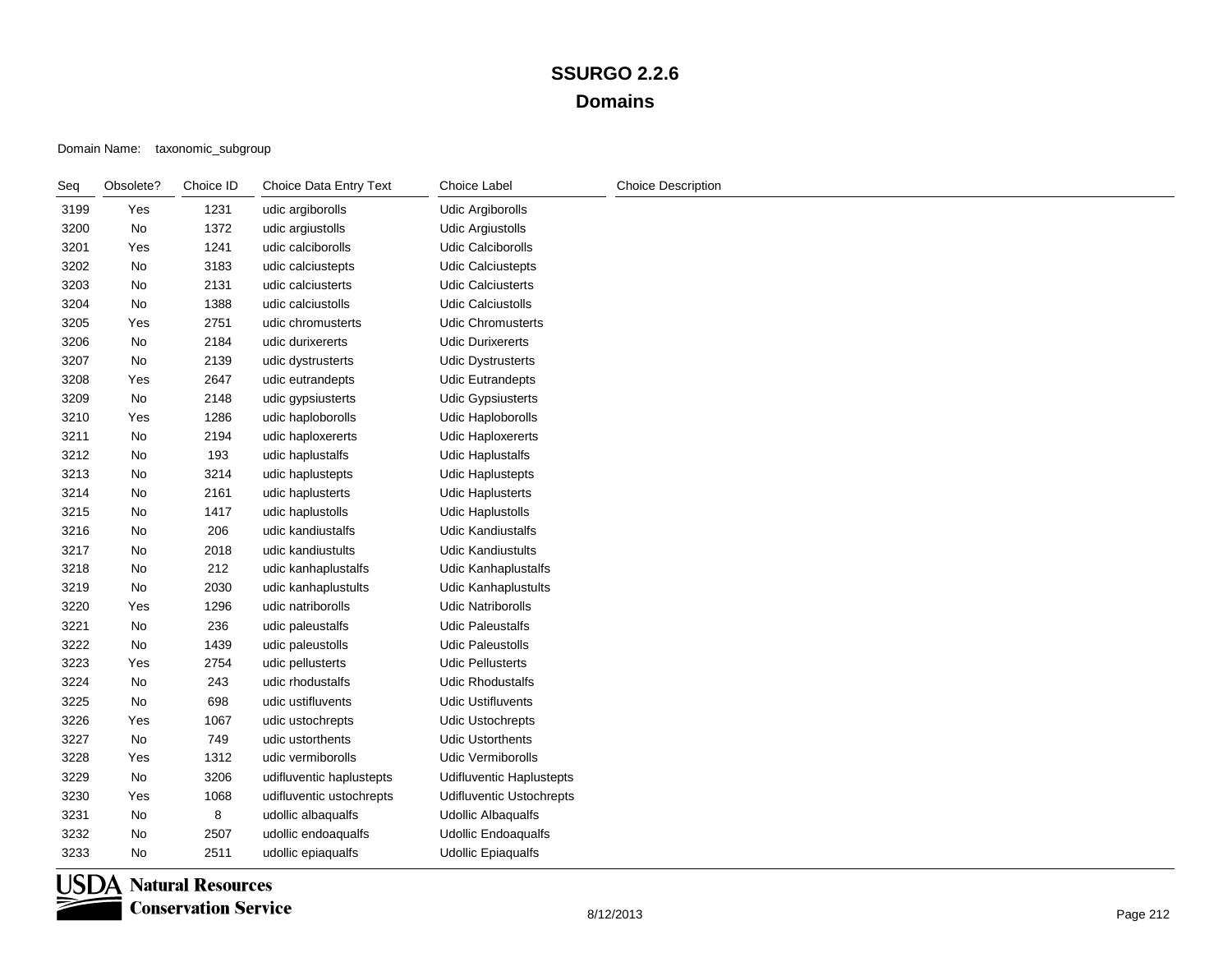| Seq  | Obsolete? | Choice ID | Choice Data Entry Text    | Choice Label                     | <b>Choice Description</b> |
|------|-----------|-----------|---------------------------|----------------------------------|---------------------------|
| 3234 | Yes       | 2583      | udollic ochraqualfs       | <b>Udollic Ochraqualfs</b>       |                           |
| 3235 | Yes       | 2752      | udorthentic chromusterts  | <b>Udorthentic Chromusterts</b>  |                           |
| 3236 | Yes       | 1287      | udorthentic haploborolls  | <b>Udorthentic Haploborolls</b>  |                           |
| 3237 | No        | 1418      | udorthentic haplustolls   | <b>Udorthentic Haplustolls</b>   |                           |
| 3238 | Yes       | 2755      | udorthentic pellusterts   | <b>Udorthentic Pellusterts</b>   |                           |
| 3239 | No        | 778       | udoxic quartzipsamments   | <b>Udoxic Quartzipsamments</b>   |                           |
| 3240 | No        | 1758      | ultic alaquods            | <b>Ultic Alaquods</b>            |                           |
| 3241 | No        | 1830      | ultic alorthods           | <b>Ultic Alorthods</b>           |                           |
| 3242 | No        | 1466      | ultic argixerolls         | <b>Ultic Argixerolls</b>         |                           |
| 3243 | No        | 1779      | ultic epiaquods           | <b>Ultic Epiaquods</b>           |                           |
| 3244 | No        | 1839      | ultic fragiorthods        | Ultic Fragiorthods               |                           |
| 3245 | No        | 3471      | ultic fulvudands          | <b>Ultic Fulvudands</b>          |                           |
| 3246 | Yes       | 2703      | ultic haplaquods          | Ultic Haplaquods                 |                           |
| 3247 | Yes       | 2717      | ultic haplohumods         | Ultic Haplohumods                |                           |
| 3248 | No        | 1850      | ultic haplorthods         | Ultic Haplorthods                |                           |
| 3249 | No        | 270       | ultic haploxeralfs        | <b>Ultic Haploxeralfs</b>        |                           |
| 3250 | No        | 489       | ultic haploxerands        | Ultic Haploxerands               |                           |
| 3251 | No        | 1515      | ultic haploxerolls        | <b>Ultic Haploxerolls</b>        |                           |
| 3252 | No        | 142       | ultic hapludalfs          | <b>Ultic Hapludalfs</b>          |                           |
| 3253 | No        | 410       | ultic hapludands          | Ultic Hapludands                 |                           |
| 3254 | No        | 195       | ultic haplustalfs         | <b>Ultic Haplustalfs</b>         |                           |
| 3255 | No        | 2529      | ultic haplustands         | <b>Ultic Haplustands</b>         |                           |
| 3256 | Yes       | 3493      | ultic haplustox           | <b>Ultic Haplustox</b>           |                           |
| 3257 | No        | 419       | ultic hydrudands          | Ultic Hydrudands                 |                           |
| 3258 | No        | 438       | ultic melanudands         | <b>Ultic Melanudands</b>         |                           |
| 3259 | No        | 238       | ultic paleustalfs         | <b>Ultic Paleustalfs</b>         |                           |
| 3260 | No        | 287       | ultic palexeralfs         | <b>Ultic Palexeralfs</b>         |                           |
| 3261 | No        | 1534      | ultic palexerolls         | <b>Ultic Palexerolls</b>         |                           |
| 3262 | Yes       | 2606      | ultic tropudalfs          | <b>Ultic Tropudalfs</b>          |                           |
| 3263 | No        | 665       | ultic udarents            | <b>Ultic Udarents</b>            |                           |
| 3264 | No        | 474       | ultic udivitrands         | <b>Ultic Udivitrands</b>         |                           |
| 3265 | Yes       | 2248      | ultic vitric              | <b>Ultic Vitric</b>              |                           |
| 3266 | Yes       | 2614      | ultic vitric haploxerands | <b>Ultic Vitric Haploxerands</b> |                           |
| 3267 | No        | 2528      | ultic vitricryands        | <b>Ultic Vitricryands</b>        |                           |
| 3268 | No        | 2530      | ultic vitrixerands        | <b>Ultic Vitrixerands</b>        |                           |

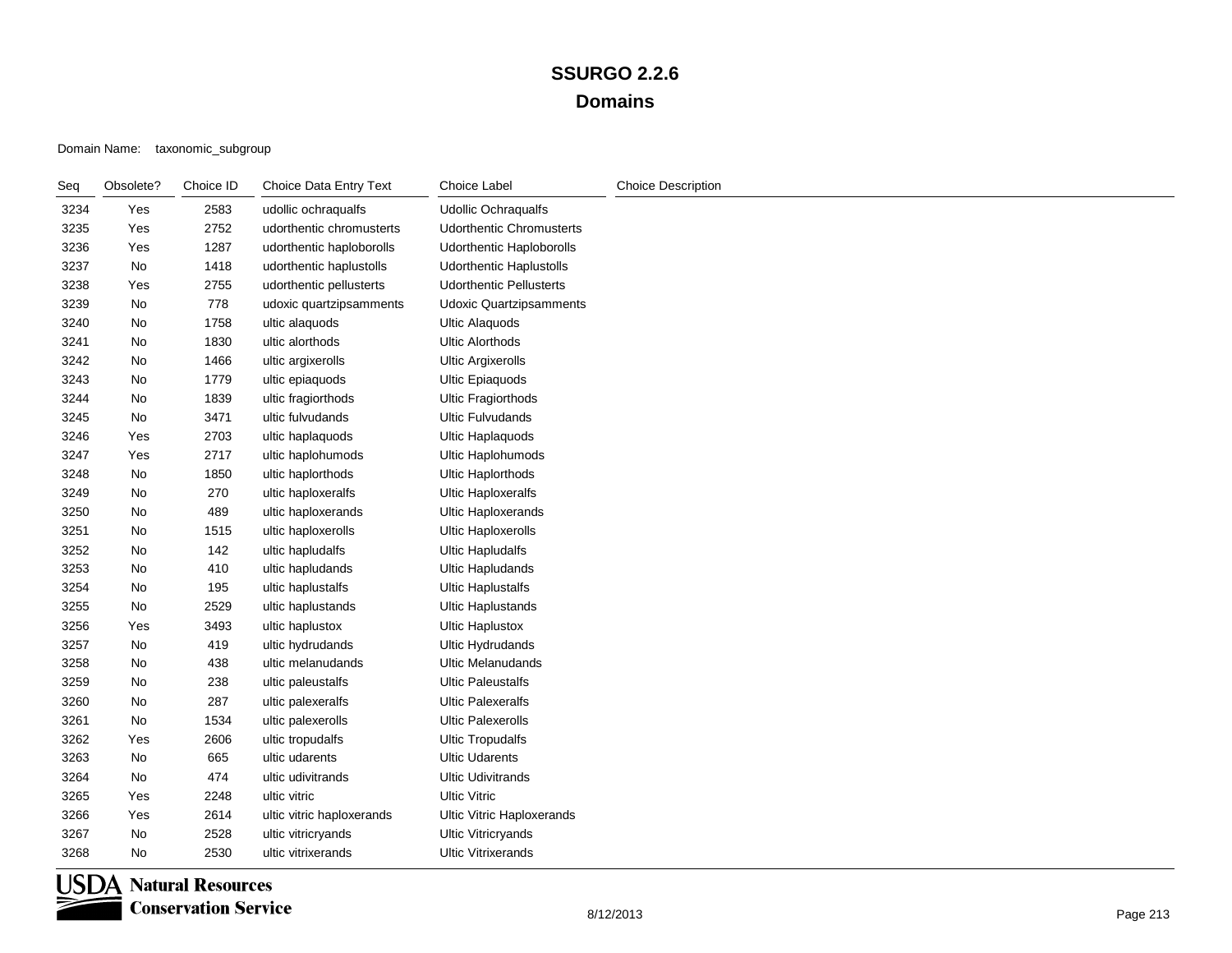#### Domain Name: taxonomic\_subgroup

| Seq  | Obsolete? | Choice ID | Choice Data Entry Text     | <b>Choice Label</b>          | <b>Choice Description</b> |
|------|-----------|-----------|----------------------------|------------------------------|---------------------------|
| 3269 | Yes       | 1578      | umbreptic eutroperox       | <b>Umbreptic Eutroperox</b>  |                           |
| 3270 | Yes       | 1649      | umbreptic eutrudox         | Umbreptic Eutrudox           |                           |
| 3271 | Yes       | 1713      | umbreptic eutrustox        | <b>Umbreptic Eutrustox</b>   |                           |
| 3272 | Yes       | 109       | umbreptic fragiudalfs      | Umbreptic Fragiudalfs        |                           |
| 3273 | No        | 2905      | umbric albaqualfs          | <b>Umbric Albaqualfs</b>     |                           |
| 3274 | Yes       | 1029      | umbric dystrochrepts       | <b>Umbric Dystrochrepts</b>  |                           |
| 3275 | Yes       | 3456      | umbric dystropepts         | <b>Umbric Dystropepts</b>    |                           |
| 3276 | No        | 16        | umbric endoaqualfs         | <b>Umbric Endoaqualfs</b>    |                           |
| 3277 | No        | 1773      | umbric endoaquods          | Umbric Endoaquods            |                           |
| 3278 | No        | 24        | umbric epiaqualfs          | <b>Umbric Epiaqualfs</b>     |                           |
| 3279 | No        | 1780      | umbric epiaquods           | Umbric Epiaquods             |                           |
| 3280 | Yes       | 29        | umbric fragiaqualfs        | <b>Umbric Fragiaqualfs</b>   |                           |
| 3281 | No        | 1868      | umbric fragiaquults        | <b>Umbric Fragiaquults</b>   |                           |
| 3282 | Yes       | 1051      | umbric fragiochrepts       | Umbric Fragiochrepts         |                           |
| 3283 | No        | 2932      | umbric glossocryalfs       | Umbric Glossocryalfs         |                           |
| 3284 | No        | 2950      | umbric haplocryalfs        | <b>Umbric Haplocryalfs</b>   |                           |
| 3285 | Yes       | 2615      | umbric haploxerands        | <b>Umbric Haploxerands</b>   |                           |
| 3286 | Yes       | 466       | umbric haplustands         | <b>Umbric Haplustands</b>    |                           |
| 3287 | No        | 41        | umbric kandiaqualfs        | Umbric Kandiaqualfs          |                           |
| 3288 | No        | 1877      | umbric kandiaquults        | <b>Umbric Kandiaquults</b>   |                           |
| 3289 | No        | 1883      | umbric kanhaplaquults      | Umbric Kanhaplaquults        |                           |
| 3290 | Yes       | 2600      | umbric ochraqualfs         | <b>Umbric Ochraqualfs</b>    |                           |
| 3291 | No        | 1891      | umbric paleaquults         | <b>Umbric Paleaquults</b>    |                           |
| 3292 | No        | 2917      | umbric palecryalfs         | <b>Umbric Palecryalfs</b>    |                           |
| 3293 | Yes       | 2658      | umbric vitrandepts         | <b>Umbric Vitrandepts</b>    |                           |
| 3294 | Yes       | 499       | umbric vitrixerands        | <b>Umbric Vitrixerands</b>   |                           |
| 3295 | No        | 2927      | umbric xeric glossocryalfs | Umbric Xeric Glossocryalfs   |                           |
| 3296 | No        | 2945      | umbric xeric haplocryalfs  | Umbric Xeric Haplocryalfs    |                           |
| 3297 | Yes       | 1374      | ustalfic argiustolls       | <b>Ustalfic Argiustolls</b>  |                           |
| 3298 | Yes       | 507       | ustalfic durargids         | <b>Ustalfic Durargids</b>    |                           |
| 3299 | Yes       | 527       | ustalfic haplargids        | <b>Ustalfic Haplargids</b>   |                           |
| 3300 | Yes       | 564       | ustalfic paleargids        | <b>Ustalfic Paleargids</b>   |                           |
| 3301 | No        | 2335      | ustalfic petrocalcids      | <b>Ustalfic Petrocalcids</b> |                           |
| 3302 | Yes       | 1119      | ustandic humitropepts      | <b>Ustandic Humitropepts</b> |                           |
| 3303 | No        | 1911      | ustandic kandihumults      | Ustandic Kandihumults        |                           |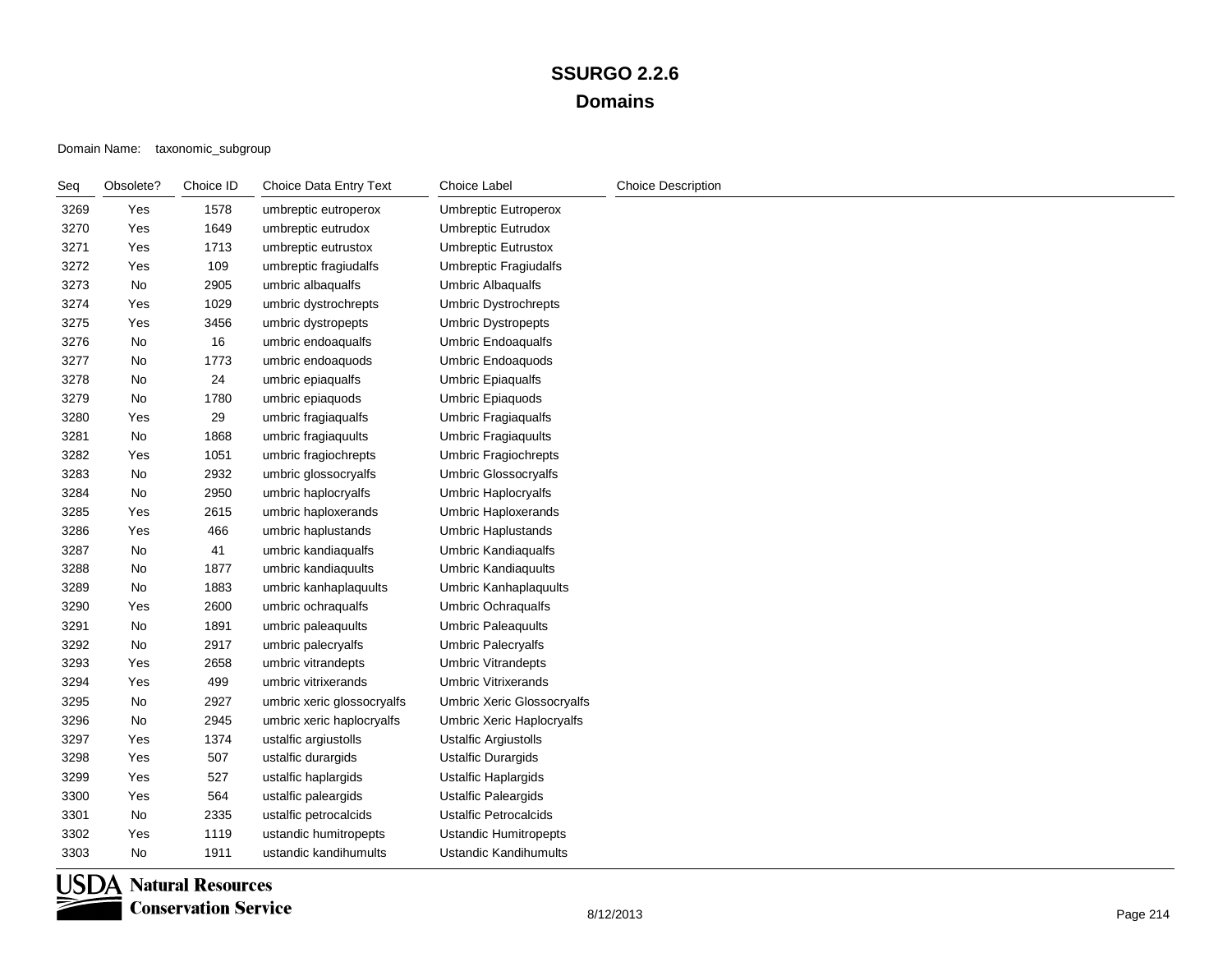Domain Name: taxonomic\_subgroup

| Seq  | Obsolete? | Choice ID | Choice Data Entry Text   | <b>Choice Label</b>           | <b>Choice Description</b> |
|------|-----------|-----------|--------------------------|-------------------------------|---------------------------|
| 3304 | No        | 1920      | ustandic kanhaplohumults | Ustandic Kanhaplohumults      |                           |
| 3305 | Yes       | 1232      | ustertic argiborolls     | Ustertic Argiborolls          |                           |
| 3306 | No        | 2252      | ustertic calciargids     | <b>Ustertic Calciargids</b>   |                           |
| 3307 | Yes       | 597       | ustertic camborthids     | <b>Ustertic Camborthids</b>   |                           |
| 3308 | No        | 525       | ustertic haplargids      | Ustertic Haplargids           |                           |
| 3309 | No        | 2358      | ustertic haplocambids    | Ustertic Haplocambids         |                           |
| 3310 | No        | 3522      | ustertic natrargids      | <b>Ustertic Natrargids</b>    |                           |
| 3311 | No        | 679       | ustertic torrifluvents   | <b>Ustertic Torrifluvents</b> |                           |
| 3312 | No        | 725       | ustertic torriorthents   | <b>Ustertic Torriorthents</b> |                           |
| 3313 | No        | 2352      | ustic aquicambids        | Ustic Aquicambids             |                           |
| 3314 | No        | 2386      | ustic argicryids         | <b>Ustic Argicryids</b>       |                           |
| 3315 | No        | 3345      | ustic argicryolls        | Ustic Argicryolls             |                           |
| 3316 | No        | 2422      | ustic argidurids         | <b>Ustic Argidurids</b>       |                           |
| 3317 | No        | 2449      | ustic argigypsids        | Ustic Argigypsids             |                           |
| 3318 | No        | 2263      | ustic calciargids        | Ustic Calciargids             |                           |
| 3319 | No        | 3606      | ustic calcicryepts       | Ustic Calcicryepts            |                           |
| 3320 | No        | 2392      | ustic calcicryids        | Ustic Calcicryids             |                           |
| 3321 | No        | 3351      | ustic calcicryolls       | <b>Ustic Calcicryolls</b>     |                           |
| 3322 | No        | 2456      | ustic calcigypsids       | Ustic Calcigypsids            |                           |
| 3323 | Yes       | 3449      | ustic calciorthids       | <b>Ustic Calciorthids</b>     |                           |
| 3324 | No        | 2049      | ustic duraquerts         | <b>Ustic Duraquerts</b>       |                           |
| 3325 | Yes       | 1014      | ustic durochrepts        | Ustic Durochrepts             |                           |
| 3326 | No        | 2058      | ustic dystraquerts       | <b>Ustic Dystraquerts</b>     |                           |
| 3327 | No        | 3171      | ustic dystrocryepts      | Ustic Dystrocryepts           |                           |
| 3328 | Yes       | 1097      | ustic dystropepts        | <b>Ustic Dystropepts</b>      |                           |
| 3329 | No        | 2067      | ustic endoaquerts        | <b>Ustic Endoaquerts</b>      |                           |
| 3330 | No        | 2076      | ustic epiaquerts         | <b>Ustic Epiaquerts</b>       |                           |
| 3331 | Yes       | 3159      | ustic eutrocryepts       | Ustic Eutrocryepts            |                           |
| 3332 | No        | 2930      | ustic glossocryalfs      | Ustic Glossocryalfs           |                           |
| 3333 | No        | 2270      | ustic gypsiargids        | Ustic Gypsiargids             |                           |
| 3334 | No        | 2282      | ustic haplargids         | Ustic Haplargids              |                           |
| 3335 | No        | 2330      | ustic haplocalcids       | Ustic Haplocalcids            |                           |
| 3336 | No        | 2372      | ustic haplocambids       | Ustic Haplocambids            |                           |
| 3337 | No        | 2948      | ustic haplocryalfs       | Ustic Haplocryalfs            |                           |
| 3338 | No        | 3623      | ustic haplocryepts       | Ustic Haplocryepts            |                           |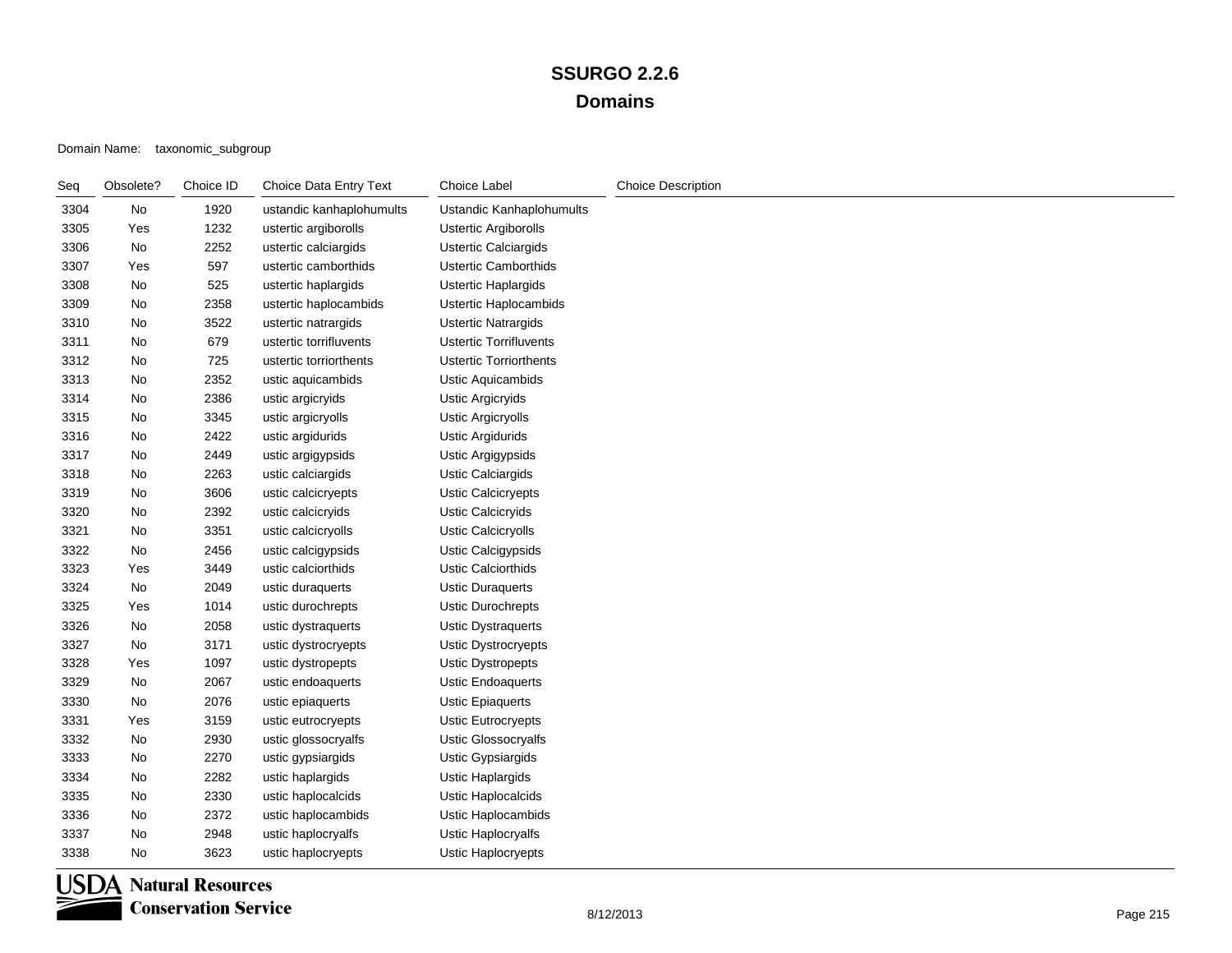| Seg  | Obsolete? | Choice ID | Choice Data Entry Text     | Choice Label                   | <b>Choice Description</b> |
|------|-----------|-----------|----------------------------|--------------------------------|---------------------------|
| 3339 | No        | 2403      | ustic haplocryids          | Ustic Haplocryids              |                           |
| 3340 | No        | 3367      | ustic haplocryolls         | Ustic Haplocryolls             |                           |
| 3341 | No        | 2431      | ustic haplodurids          | Ustic Haplodurids              |                           |
| 3342 | No        | 2465      | ustic haplogypsids         | Ustic Haplogypsids             |                           |
| 3343 | No        | 1902      | ustic haplohumults         | Ustic Haplohumults             |                           |
| 3344 | Yes       | 1120      | ustic humitropepts         | Ustic Humitropepts             |                           |
| 3345 | No        | 1912      | ustic kandihumults         | Ustic Kandihumults             |                           |
| 3346 | No        | 1921      | ustic kanhaplohumults      | Ustic Kanhaplohumults          |                           |
| 3347 | No        | 2294      | ustic natrargids           | <b>Ustic Natrargids</b>        |                           |
| 3348 | No        | 2473      | ustic natrigypsids         | <b>Ustic Natrigypsids</b>      |                           |
| 3349 | No        | 2305      | ustic paleargids           | <b>Ustic Paleargids</b>        |                           |
| 3350 | No        | 2915      | ustic palecryalfs          | Ustic Palecryalfs              |                           |
| 3351 | No        | 3333      | ustic palecryolls          | Ustic Palecryolls              |                           |
| 3352 | No        | 1927      | ustic palehumults          | <b>Ustic Palehumults</b>       |                           |
| 3353 | No        | 2311      | ustic petroargids          | Ustic Petroargids              |                           |
| 3354 | No        | 2341      | ustic petrocalcids         | <b>Ustic Petrocalcids</b>      |                           |
| 3355 | No        | 2378      | ustic petrocambids         | Ustic Petrocambids             |                           |
| 3356 | No        | 2409      | ustic petrocryids          | Ustic Petrocryids              |                           |
| 3357 | No        | 2480      | ustic petrogypsids         | Ustic Petrogypsids             |                           |
| 3358 | No        | 779       | ustic quartzipsamments     | Ustic Quartzipsamments         |                           |
| 3359 | No        | 2084      | ustic salaquerts           | <b>Ustic Salaquerts</b>        |                           |
| 3360 | No        | 680       | ustic torrifluvents        | <b>Ustic Torrifluvents</b>     |                           |
| 3361 | No        | 726       | ustic torriorthents        | <b>Ustic Torriorthents</b>     |                           |
| 3362 | No        | 786       | ustic torripsamments       | <b>Ustic Torripsamments</b>    |                           |
| 3363 | Yes       | 2738      | ustic tropohumults         | Ustic Tropohumults             |                           |
| 3364 | No        | 2369      | ustifluventic haplocambids | Ustifluventic Haplocambids     |                           |
| 3365 | Yes       | 598       | ustivitrandic camborthids  | Ustivitrandic Camborthids      |                           |
| 3366 | Yes       | 506       | ustivitrandic durargids    | Ustivitrandic Durargids        |                           |
| 3367 | Yes       | 612       | ustivitrandic durorthids   | Ustivitrandic Durorthids       |                           |
| 3368 | No        | 3613      | ustivitrandic haplocryepts | Ustivitrandic Haplocryepts     |                           |
| 3369 | Yes       | 579       | ustochreptic calciorthids  | Ustochreptic Calciorthids      |                           |
| 3370 | Yes       | 599       | ustochreptic camborthids   | Ustochreptic Camborthids       |                           |
| 3371 | Yes       | 613       | ustochreptic durorthids    | <b>Ustochreptic Durorthids</b> |                           |
| 3372 | Yes       | 625       | ustochreptic paleorthids   | Ustochreptic Paleorthids       |                           |
| 3373 | Yes       | 580       | ustollic calciorthids      | <b>Ustollic Calciorthids</b>   |                           |

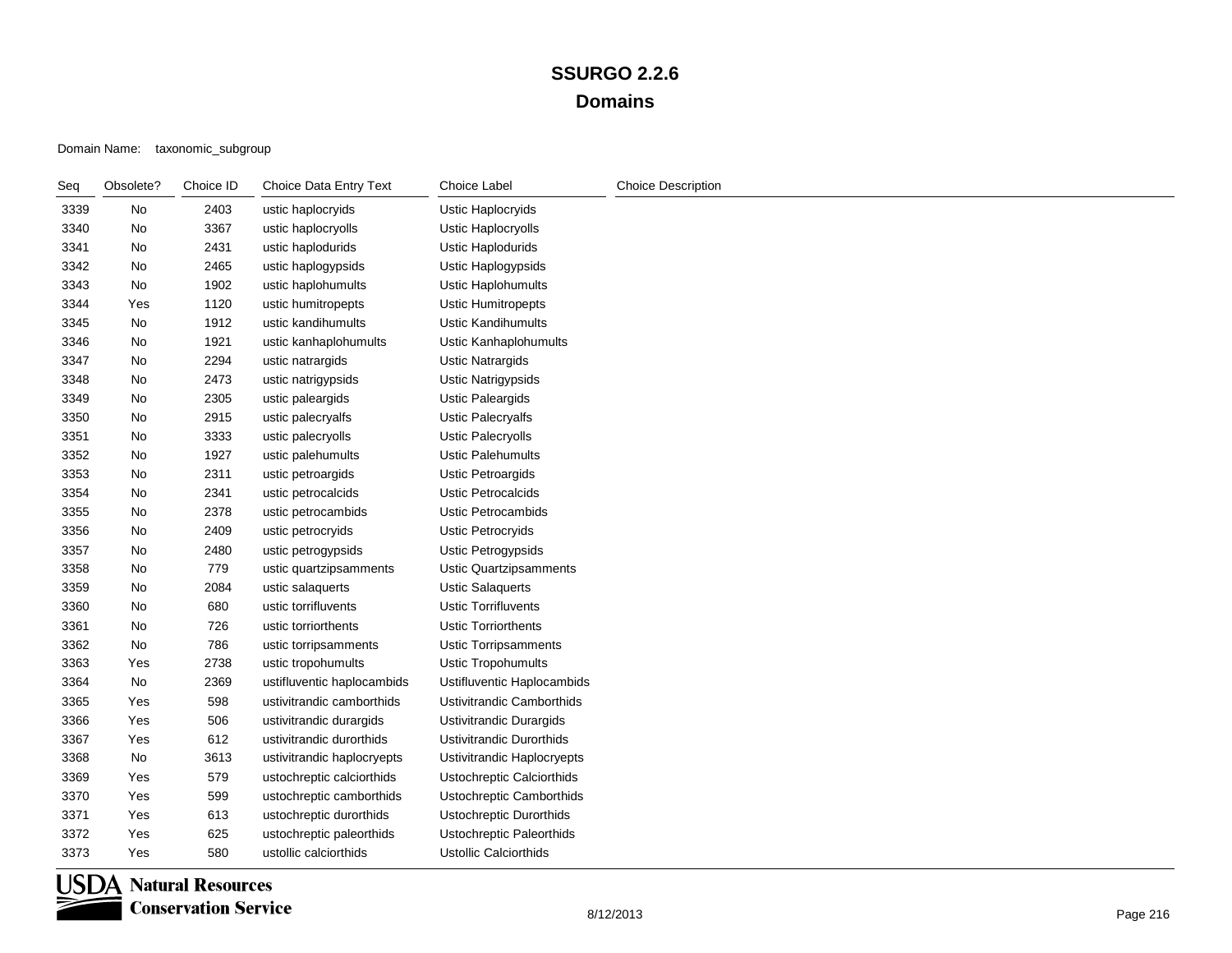#### Domain Name: taxonomic\_subgroup

| Seq  | Obsolete? | Choice ID | Choice Data Entry Text   | <b>Choice Label</b>             | <b>Choice Description</b> |
|------|-----------|-----------|--------------------------|---------------------------------|---------------------------|
| 3374 | Yes       | 600       | ustollic camborthids     | <b>Ustollic Camborthids</b>     |                           |
| 3375 | Yes       | 614       | ustollic durorthids      | <b>Ustollic Durorthids</b>      |                           |
| 3376 | Yes       | 2648      | ustollic eutrandepts     | <b>Ustollic Eutrandepts</b>     |                           |
| 3377 | No        | 2928      | ustollic glossocryalfs   | <b>Ustollic Glossocryalfs</b>   |                           |
| 3378 | Yes       | 526       | ustollic haplargids      | Ustollic Haplargids             |                           |
| 3379 | No        | 2946      | ustollic haplocryalfs    | Ustollic Haplocryalfs           |                           |
| 3380 | Yes       | 552       | ustollic natrargids      | <b>Ustollic Natrargids</b>      |                           |
| 3381 | Yes       | 563       | ustollic paleargids      | <b>Ustollic Paleargids</b>      |                           |
| 3382 | Yes       | 626       | ustollic paleorthids     | <b>Ustollic Paleorthids</b>     |                           |
| 3383 | Yes       | 1098      | ustoxic dystropepts      | <b>Ustoxic Dystropepts</b>      |                           |
| 3384 | Yes       | 1121      | ustoxic humitropepts     | <b>Ustoxic Humitropepts</b>     |                           |
| 3385 | No        | 780       | ustoxic quartzipsamments | <b>Ustoxic Quartzipsamments</b> |                           |
| 3386 | Yes       | 2739      | ustoxic tropohumults     | <b>Ustoxic Tropohumults</b>     |                           |
| 3387 | No        | 1477      | vermic calcixerolls      | Vermic Calcixerolls             |                           |
| 3388 | No        | 2783      | vermic fragiaqualfs      | Vermic Fragiaqualfs             |                           |
| 3389 | No        | 1517      | vermic haploxerolls      | Vermic Haploxerolls             |                           |
| 3390 | No        | 1349      | vermic hapludolls        | Vermic Hapludolls               |                           |
| 3391 | No        | 2786      | vermic natraqualfs       | Vermic Natraqualfs              |                           |
| 3392 | No        | 740       | vermic udorthents        | Vermic Udorthents               |                           |
| 3393 | No        | 751       | vermic ustorthents       | <b>Vermic Ustorthents</b>       |                           |
| 3394 | No        | 9         | vertic albaqualfs        | Vertic Albaqualfs               |                           |
| 3395 | No        | 1854      | vertic albaquults        | Vertic Albaquults               |                           |
| 3396 | No        | 1170      | vertic argialbolls       | Vertic Argialbolls              |                           |
| 3397 | No        | 1178      | vertic argiaquolls       | Vertic Argiaquolls              |                           |
| 3398 | Yes       | 1233      | vertic argiborolls       | Vertic Argiborolls              |                           |
| 3399 | No        | 2381      | vertic argicryids        | Vertic Argicryids               |                           |
| 3400 | No        | 3337      | vertic argicryolls       | Vertic Argicryolls              |                           |
| 3401 | No        | 2413      | vertic argidurids        | Vertic Argidurids               |                           |
| 3402 | No        | 2443      | vertic argigypsids       | Vertic Argigypsids              |                           |
| 3403 | No        | 1331      | vertic argiudolls        | Vertic Argiudolls               |                           |
| 3404 | No        | 1375      | vertic argiustolls       | Vertic Argiustolls              |                           |
| 3405 | No        | 1467      | vertic argixerolls       | Vertic Argixerolls              |                           |
| 3406 | No        | 2253      | vertic calciargids       | Vertic Calciargids              |                           |
| 3407 | No        | 1336      | vertic calciudolls       | Vertic Calciudolls              |                           |
| 3408 | No        | 3178      | vertic calciustepts      | Vertic Calciustepts             |                           |

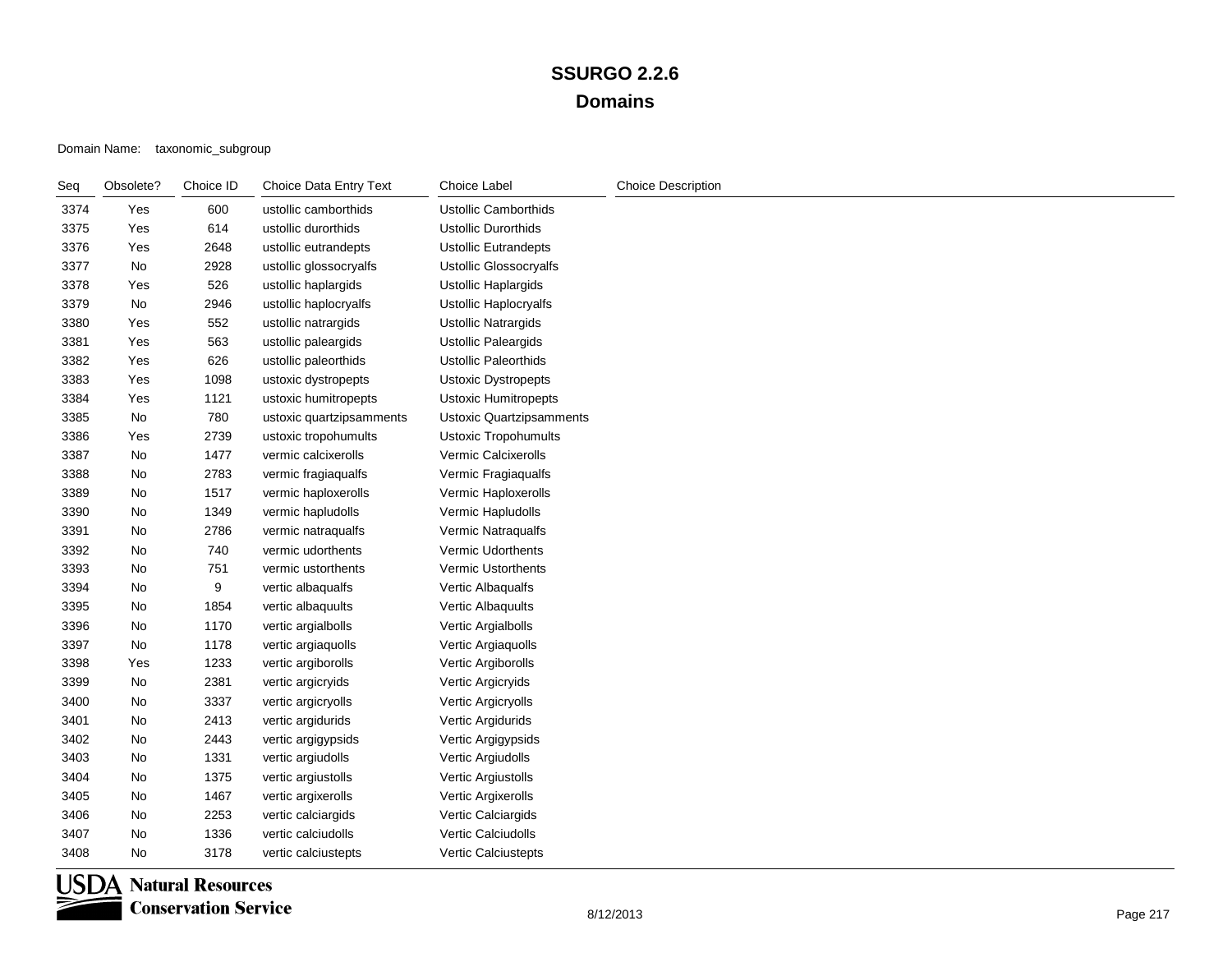#### Domain Name: taxonomic\_subgroup

| Seq  | Obsolete? | Choice ID | Choice Data Entry Text | Choice Label         | <b>Choice Description</b> |
|------|-----------|-----------|------------------------|----------------------|---------------------------|
| 3409 | No        | 1390      | vertic calciustolls    | Vertic Calciustolls  |                           |
| 3410 | No        | 3223      | vertic calcixerepts    | Vertic Calcixerepts  |                           |
| 3411 | No        | 1476      | vertic calcixerolls    | Vertic Calcixerolls  |                           |
| 3412 | Yes       | 601       | vertic camborthids     | Vertic Camborthids   |                           |
| 3413 | No        | 956       | vertic cryaquepts      | Vertic Cryaquepts    |                           |
| 3414 | No        | 1190      | vertic cryaquolls      | Vertic Cryaquolls    |                           |
| 3415 | Yes       | 62        | vertic cryoboralfs     | Vertic Cryoboralfs   |                           |
| 3416 | Yes       | 1267      | vertic cryoborolls     | Vertic Cryoborolls   |                           |
| 3417 | No        | 1194      | vertic duraquolls      | Vertic Duraquolls    |                           |
| 3418 | Yes       | 508       | vertic durargids       | Vertic Durargids     |                           |
| 3419 | No        | 250       | vertic durixeralfs     | Vertic Durixeralfs   |                           |
| 3420 | No        | 1487      | vertic durixerolls     | Vertic Durixerolls   |                           |
| 3421 | Yes       | 1099      | vertic dystropepts     | Vertic Dystropepts   |                           |
| 3422 | No        | 3297      | vertic dystrudepts     | Vertic Dystrudepts   |                           |
| 3423 | No        | 3545      | vertic dystrustepts    | Vertic Dystrustepts  |                           |
| 3424 | No        | 2908      | vertic endoaqualfs     | Vertic Endoaqualfs   |                           |
| 3425 | No        | 964       | vertic endoaquepts     | Vertic Endoaquepts   |                           |
| 3426 | No        | 1203      | vertic endoaquolls     | Vertic Endoaquolls   |                           |
| 3427 | No        | 25        | vertic epiaqualfs      | Vertic Epiaqualfs    |                           |
| 3428 | No        | 967       | vertic epiaquepts      | Vertic Epiaquepts    |                           |
| 3429 | No        | 1211      | vertic epiaquolls      | Vertic Epiaquolls    |                           |
| 3430 | No        | 1863      | vertic epiaquults      | Vertic Epiaquults    |                           |
| 3431 | Yes       | 75        | vertic eutroboralfs    | Vertic Eutroboralfs  |                           |
| 3432 | Yes       | 1046      | vertic eutrochrepts    | Vertic Eutrochrepts  |                           |
| 3433 | Yes       | 1109      | vertic eutropepts      | Vertic Eutropepts    |                           |
| 3434 | No        | 3276      | vertic eutrudepts      | Vertic Eutrudepts    |                           |
| 3435 | No        | 653       | vertic fluvaquents     | Vertic Fluvaquents   |                           |
| 3436 | No        | 2920      | vertic glossocryalfs   | Vertic Glossocryalfs |                           |
| 3437 | No        | 2970      | vertic glossudalfs     | Vertic Glossudalfs   |                           |
| 3438 | No        | 975       | vertic halaquepts      | Vertic Halaquepts    |                           |
| 3439 | Yes       | 2671      | vertic haplaquepts     | Vertic Haplaquepts   |                           |
| 3440 | Yes       | 2680      | vertic haplaquolls     | Vertic Haplaquolls   |                           |
| 3441 | No        | 528       | vertic haplargids      | Vertic Haplargids    |                           |
| 3442 | Yes       | 1289      | vertic haploborolls    | Vertic Haploborolls  |                           |
| 3443 | No        | 2316      | vertic haplocalcids    | Vertic Haplocalcids  |                           |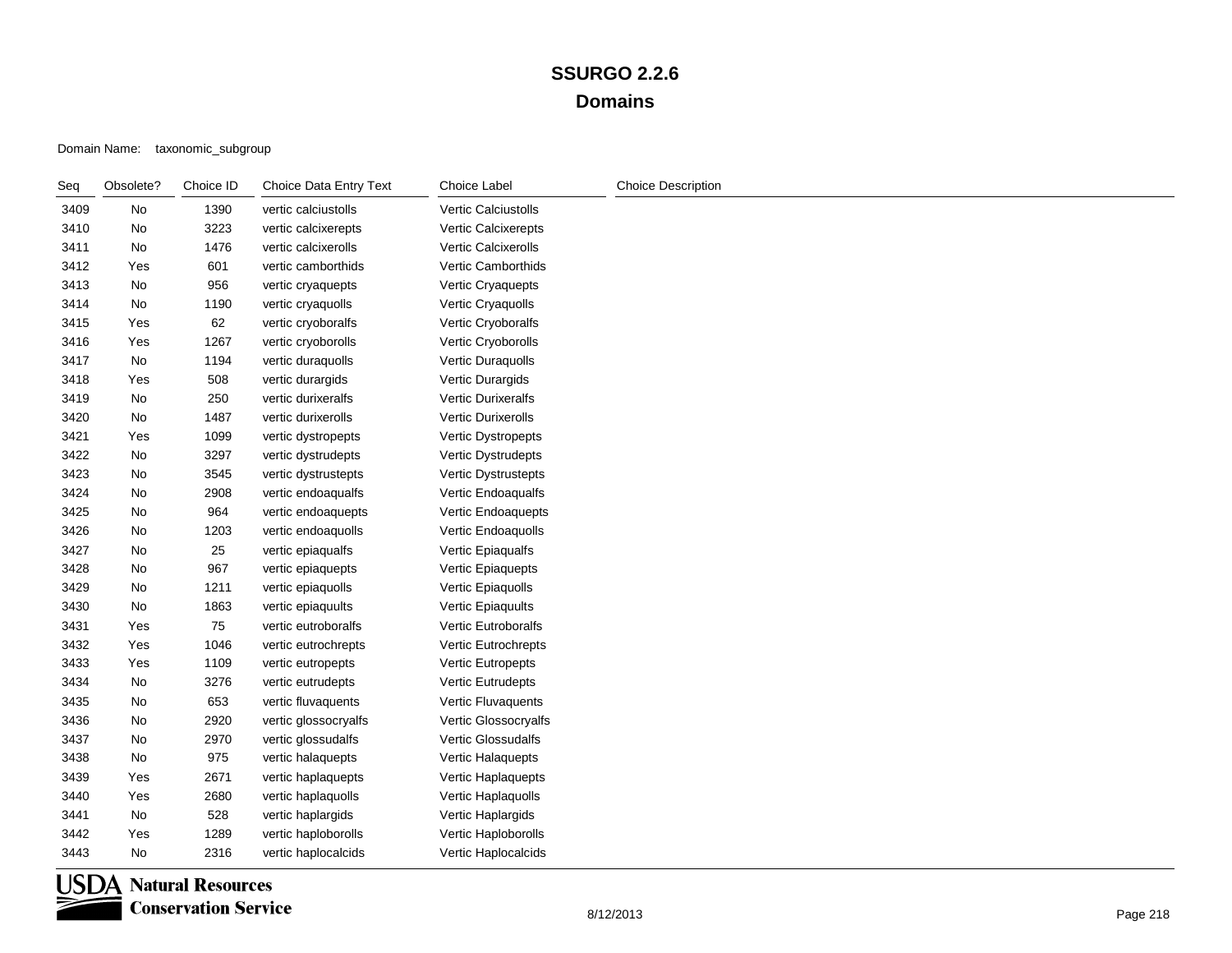Domain Name: taxonomic\_subgroup

| Seq  | Obsolete? | Choice ID | Choice Data Entry Text | Choice Label               | <b>Choice Description</b> |
|------|-----------|-----------|------------------------|----------------------------|---------------------------|
| 3444 | No        | 2359      | vertic haplocambids    | Vertic Haplocambids        |                           |
| 3445 | No        | 2936      | vertic haplocryalfs    | Vertic Haplocryalfs        |                           |
| 3446 | No        | 2399      | vertic haplocryids     | Vertic Haplocryids         |                           |
| 3447 | No        | 3355      | vertic haplocryolls    | Vertic Haplocryolls        |                           |
| 3448 | No        | 271       | vertic haploxeralfs    | Vertic Haploxeralfs        |                           |
| 3449 | No        | 3250      | vertic haploxerepts    | Vertic Haploxerepts        |                           |
| 3450 | No        | 1516      | vertic haploxerolls    | Vertic Haploxerolls        |                           |
| 3451 | No        | 143       | vertic hapludalfs      | Vertic Hapludalfs          |                           |
| 3452 | No        | 1348      | vertic hapludolls      | Vertic Hapludolls          |                           |
| 3453 | No        | 1947      | vertic hapludults      | Vertic Hapludults          |                           |
| 3454 | No        | 196       | vertic haplustalfs     | Vertic Haplustalfs         |                           |
| 3455 | No        | 3197      | vertic haplustepts     | Vertic Haplustepts         |                           |
| 3456 | No        | 1420      | vertic haplustolls     | Vertic Haplustolls         |                           |
| 3457 | No        | 3322      | vertic haprendolls     | Vertic Haprendolls         |                           |
| 3458 | Yes       | 1122      | vertic humitropepts    | Vertic Humitropepts        |                           |
| 3459 | No        | 3704      | vertic humudepts       | Vertic Humudepts           |                           |
| 3460 | No        | 3059      | vertic molliturbels    | Vertic Molliturbels        |                           |
| 3461 | No        | 3104      | vertic mollorthels     | Vertic Mollorthels         |                           |
| 3462 | Yes       | 537       | vertic nadurargids     | Vertic Nadurargids         |                           |
| 3463 | No        | 47        | vertic natraqualfs     | Vertic Natraqualfs         |                           |
| 3464 | No        | 1213      | vertic natraquolls     | Vertic Natraquolls         |                           |
| 3465 | No        | 553       | vertic natrargids      | Vertic Natrargids          |                           |
| 3466 | Yes       | 1297      | vertic natriborolls    | Vertic Natriborolls        |                           |
| 3467 | No        | 2433      | vertic natridurids     | <b>Vertic Natridurids</b>  |                           |
| 3468 | No        | 2468      | vertic natrigypsids    | Vertic Natrigypsids        |                           |
| 3469 | No        | 275       | vertic natrixeralfs    | <b>Vertic Natrixeralfs</b> |                           |
| 3470 | No        | 1525      | vertic natrixerolls    | Vertic Natrixerolls        |                           |
| 3471 | No        | 164       | vertic natrudalfs      | <b>Vertic Natrudalfs</b>   |                           |
| 3472 | No        | 3389      | vertic natrudolls      | <b>Vertic Natrudolls</b>   |                           |
| 3473 | No        | 221       | vertic natrustalfs     | <b>Vertic Natrustalfs</b>  |                           |
| 3474 | No        | 1429      | vertic natrustolls     | Vertic Natrustolls         |                           |
| 3475 | Yes       | 2601      | vertic ochraqualfs     | Vertic Ochraqualfs         |                           |
| 3476 | No        | 1892      | vertic paleaquults     | Vertic Paleaquults         |                           |
| 3477 | No        | 565       | vertic paleargids      | Vertic Paleargids          |                           |
| 3478 | Yes       | 1306      | vertic paleborolls     | Vertic Paleborolls         |                           |

**USDA** Natural Resources **Conservation Service**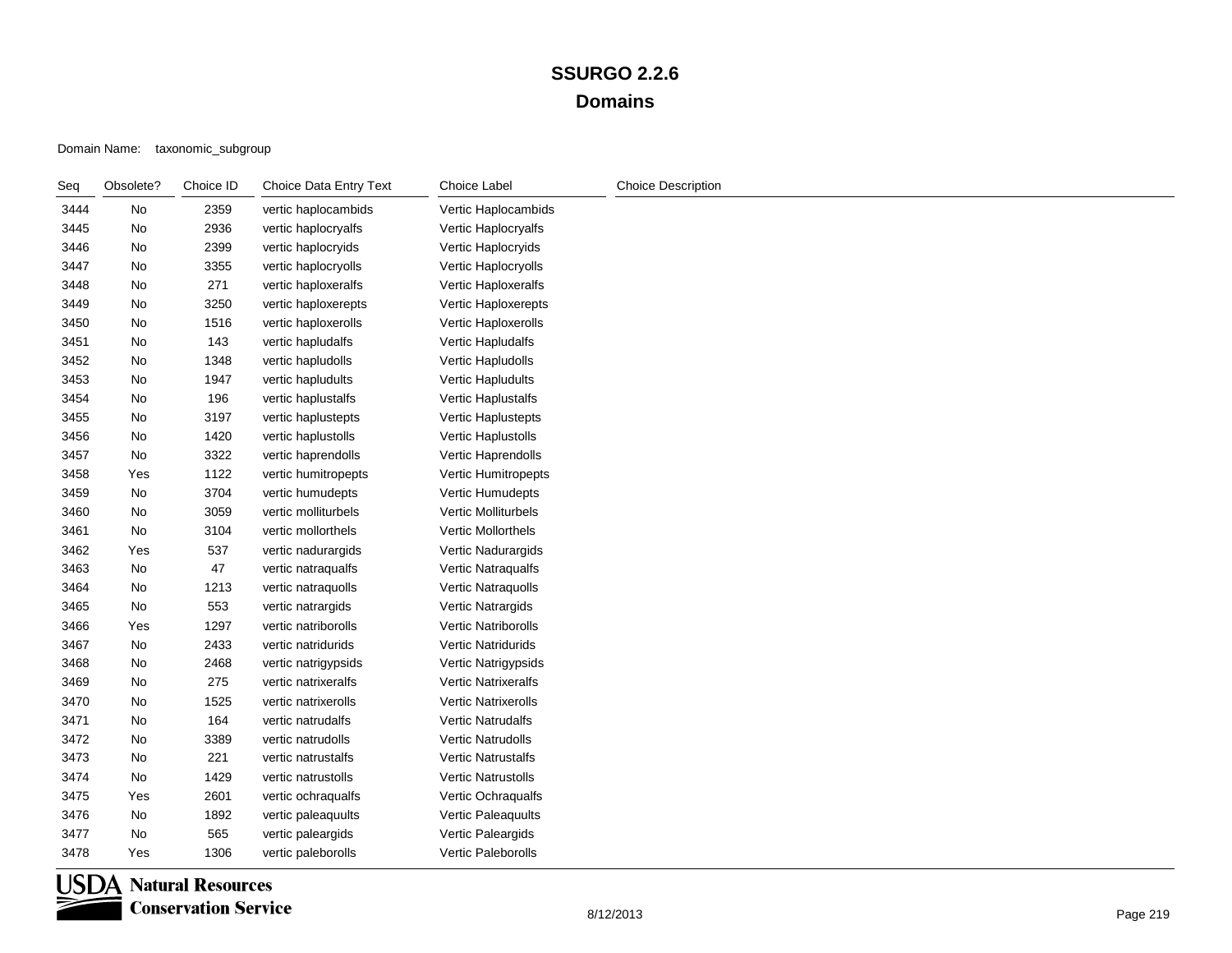#### Domain Name: taxonomic\_subgroup

| Seq  | Obsolete? | Choice ID | Choice Data Entry Text | Choice Label                | <b>Choice Description</b> |
|------|-----------|-----------|------------------------|-----------------------------|---------------------------|
| 3479 | No        | 181       | vertic paleudalfs      | Vertic Paleudalfs           |                           |
| 3480 | No        | 1356      | vertic paleudolls      | Vertic Paleudolls           |                           |
| 3481 | No        | 1997      | vertic paleudults      | Vertic Paleudults           |                           |
| 3482 | No        | 239       | vertic paleustalfs     | Vertic Paleustalfs          |                           |
| 3483 | No        | 1441      | vertic paleustolls     | Vertic Paleustolls          |                           |
| 3484 | No        | 288       | vertic palexeralfs     | Vertic Palexeralfs          |                           |
| 3485 | No        | 1535      | vertic palexerolls     | Vertic Palexerolls          |                           |
| 3486 | Yes       | 1320      | vertic rendolls        | Vertic Rendolls             |                           |
| 3487 | No        | 2956      | vertic rhodoxeralfs    | Vertic Rhodoxeralfs         |                           |
| 3488 | No        | 681       | vertic torrifluvents   | Vertic Torrifluvents        |                           |
| 3489 | No        | 727       | vertic torriorthents   | <b>Vertic Torriorthents</b> |                           |
| 3490 | Yes       | 997       | vertic tropaquepts     | Vertic Tropaquepts          |                           |
| 3491 | Yes       | 3494      | vertic tropudalfs      | Vertic Tropudalfs           |                           |
| 3492 | No        | 2837      | vertic udifluvents     | Vertic Udifluvents          |                           |
| 3493 | No        | 3067      | vertic umbriturbels    | Vertic Umbriturbels         |                           |
| 3494 | No        | 3112      | vertic umbrorthels     | Vertic Umbrorthels          |                           |
| 3495 | No        | 699       | vertic ustifluvents    | Vertic Ustifluvents         |                           |
| 3496 | Yes       | 1070      | vertic ustochrepts     | Vertic Ustochrepts          |                           |
| 3497 | No        | 750       | vertic ustorthents     | <b>Vertic Ustorthents</b>   |                           |
| 3498 | Yes       | 1130      | vertic ustropepts      | Vertic Ustropepts           |                           |
| 3499 | Yes       | 1087      | vertic xerochrepts     | Vertic Xerochrepts          |                           |
| 3500 | No        | 707       | vertic xerofluvents    | Vertic Xerofluvents         |                           |
| 3501 | No        | 2349      | vitrandic aquicambids  | Vitrandic Aquicambids       |                           |
| 3502 | No        | 3090      | vitrandic aquorthels   | Vitrandic Aquorthels        |                           |
| 3503 | Yes       | 1234      | vitrandic argiborolls  | Vitrandic Argiborolls       |                           |
| 3504 | No        | 2384      | vitrandic argicryids   | Vitrandic Argicryids        |                           |
| 3505 | No        | 3339      | vitrandic argicryolls  | Vitrandic Argicryolls       |                           |
| 3506 | No        | 2420      | vitrandic argidurids   | Vitrandic Argidurids        |                           |
| 3507 | No        | 2447      | vitrandic argigypsids  | Vitrandic Argigypsids       |                           |
| 3508 | No        | 1332      | vitrandic argiudolls   | Vitrandic Argiudolls        |                           |
| 3509 | No        | 1376      | vitrandic argiustolls  | Vitrandic Argiustolls       |                           |
| 3510 | No        | 1468      | vitrandic argixerolls  | Vitrandic Argixerolls       |                           |
| 3511 | No        | 2261      | vitrandic calciargids  | Vitrandic Calciargids       |                           |
| 3512 | No        | 2390      | vitrandic calcicryids  | Vitrandic Calcicryids       |                           |
| 3513 | No        | 3553      | vitrandic calcicryolls | Vitrandic Calcicryolls      |                           |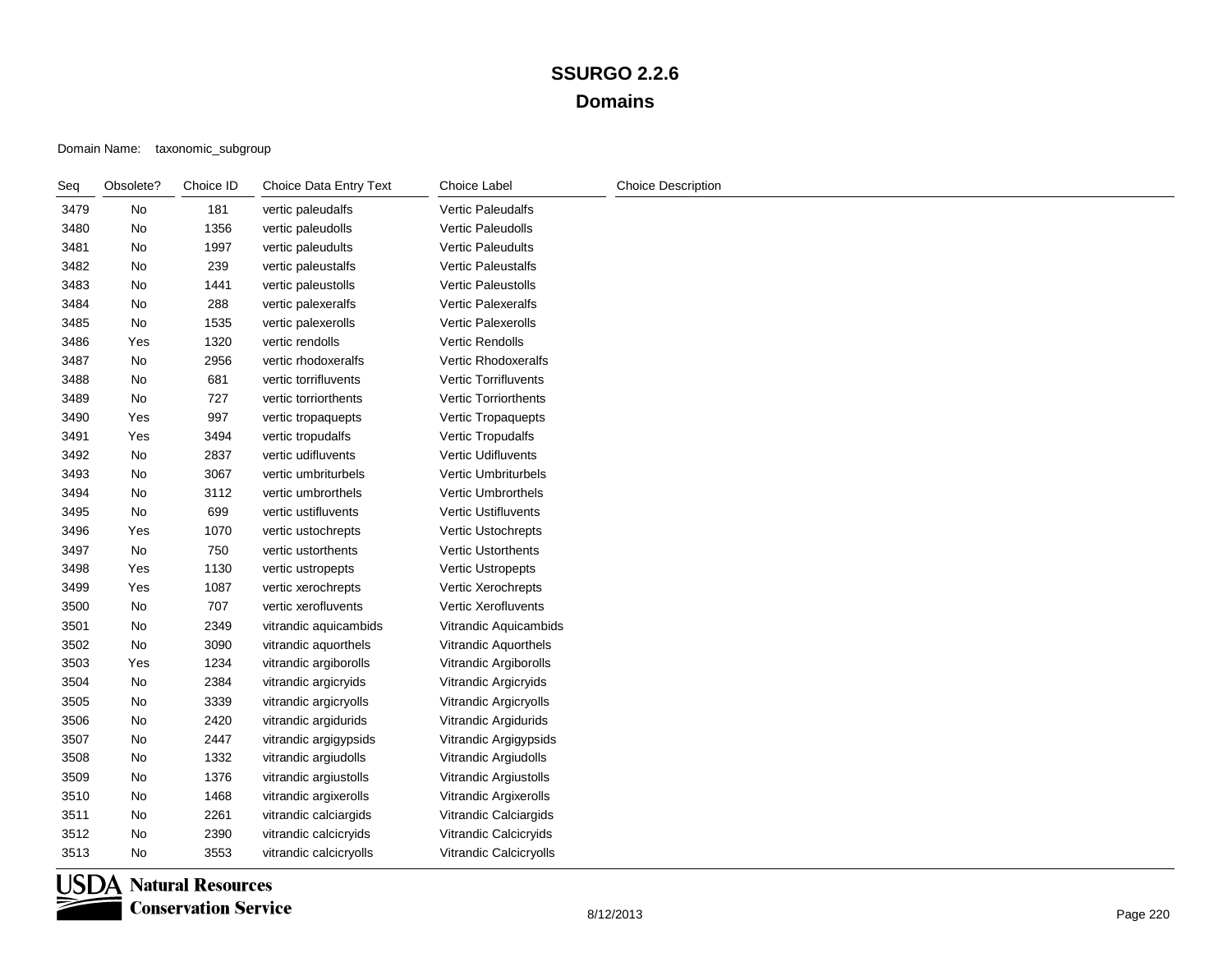Domain Name: taxonomic\_subgroup

| Seq  | Obsolete? | Choice ID | Choice Data Entry Text   | Choice Label                 | <b>Choice Description</b> |
|------|-----------|-----------|--------------------------|------------------------------|---------------------------|
| 3514 | No        | 2454      | vitrandic calcigypsids   | Vitrandic Calcigypsids       |                           |
| 3515 | No        | 3226      | vitrandic calcixerepts   | Vitrandic Calcixerepts       |                           |
| 3516 | No        | 2503      | vitrandic calcixerolls   | Vitrandic Calcixerolls       |                           |
| 3517 | Yes       | 63        | vitrandic cryoboralfs    | Vitrandic Cryoboralfs        |                           |
| 3518 | Yes       | 1268      | vitrandic cryoborolls    | Vitrandic Cryoborolls        |                           |
| 3519 | Yes       | 1006      | vitrandic cryochrepts    | Vitrandic Cryochrepts        |                           |
| 3520 | No        | 672       | vitrandic cryofluvents   | Vitrandic Cryofluvents       |                           |
| 3521 | No        | 2500      | vitrandic cryopsamments  | Vitrandic Cryopsamments      |                           |
| 3522 | No        | 715       | vitrandic cryorthents    | Vitrandic Cryorthents        |                           |
| 3523 | Yes       | 1140      | vitrandic cryumbrepts    | Vitrandic Cryumbrepts        |                           |
| 3524 | No        | 3218      | vitrandic durixerepts    | Vitrandic Durixerepts        |                           |
| 3525 | No        | 1488      | vitrandic durixerolls    | <b>Vitrandic Durixerolls</b> |                           |
| 3526 | Yes       | 1015      | vitrandic durochrepts    | Vitrandic Durochrepts        |                           |
| 3527 | No        | 3265      | vitrandic durudepts      | Vitrandic Durudepts          |                           |
| 3528 | Yes       | 1030      | vitrandic dystrochrepts  | Vitrandic Dystrochrepts      |                           |
| 3529 | No        | 3165      | vitrandic dystrocryepts  | Vitrandic Dystrocryepts      |                           |
| 3530 | Yes       | 1100      | vitrandic dystropepts    | Vitrandic Dystropepts        |                           |
| 3531 | No        | 3238      | vitrandic dystroxerepts  | Vitrandic Dystroxerepts      |                           |
| 3532 | No        | 3300      | vitrandic dystrudepts    | Vitrandic Dystrudepts        |                           |
| 3533 | No        | 3187      | vitrandic dystrustepts   | Vitrandic Dystrustepts       |                           |
| 3534 | Yes       | 76        | vitrandic eutroboralfs   | Vitrandic Eutroboralfs       |                           |
| 3535 | Yes       | 1047      | vitrandic eutrochrepts   | Vitrandic Eutrochrepts       |                           |
| 3536 | Yes       | 3154      | vitrandic eutrocryepts   | Vitrandic Eutrocryepts       |                           |
| 3537 | Yes       | 1110      | vitrandic eutropepts     | <b>Vitrandic Eutropepts</b>  |                           |
| 3538 | No        | 3278      | vitrandic eutrudepts     | Vitrandic Eutrudepts         |                           |
| 3539 | Yes       | 81        | vitrandic fragiboralfs   | Vitrandic Fragiboralfs       |                           |
| 3540 | Yes       | 1052      | vitrandic fragiochrepts  | Vitrandic Fragiochrepts      |                           |
| 3541 | No        | 2965      | vitrandic fragiudalfs    | Vitrandic Fragiudalfs        |                           |
| 3542 | No        | 3269      | vitrandic fragiudepts    | Vitrandic Fragiudepts        |                           |
| 3543 | Yes       | 1144      | vitrandic fragiumbrepts  | Vitrandic Fragiumbrepts      |                           |
| 3544 | No        | 256       | vitrandic fragixeralfs   | Vitrandic Fragixeralfs       |                           |
| 3545 | No        | 3230      | vitrandic fragixerepts   | Vitrandic Fragixerepts       |                           |
| 3546 | No        | 2963      | vitrandic fraglossudalfs | Vitrandic Fraglossudalfs     |                           |
| 3547 | Yes       | 89        | vitrandic glossoboralfs  | Vitrandic Glossoboralfs      |                           |
| 3548 | No        | 2922      | vitrandic glossocryalfs  | Vitrandic Glossocryalfs      |                           |

**USDA** Natural Resources **Conservation Service**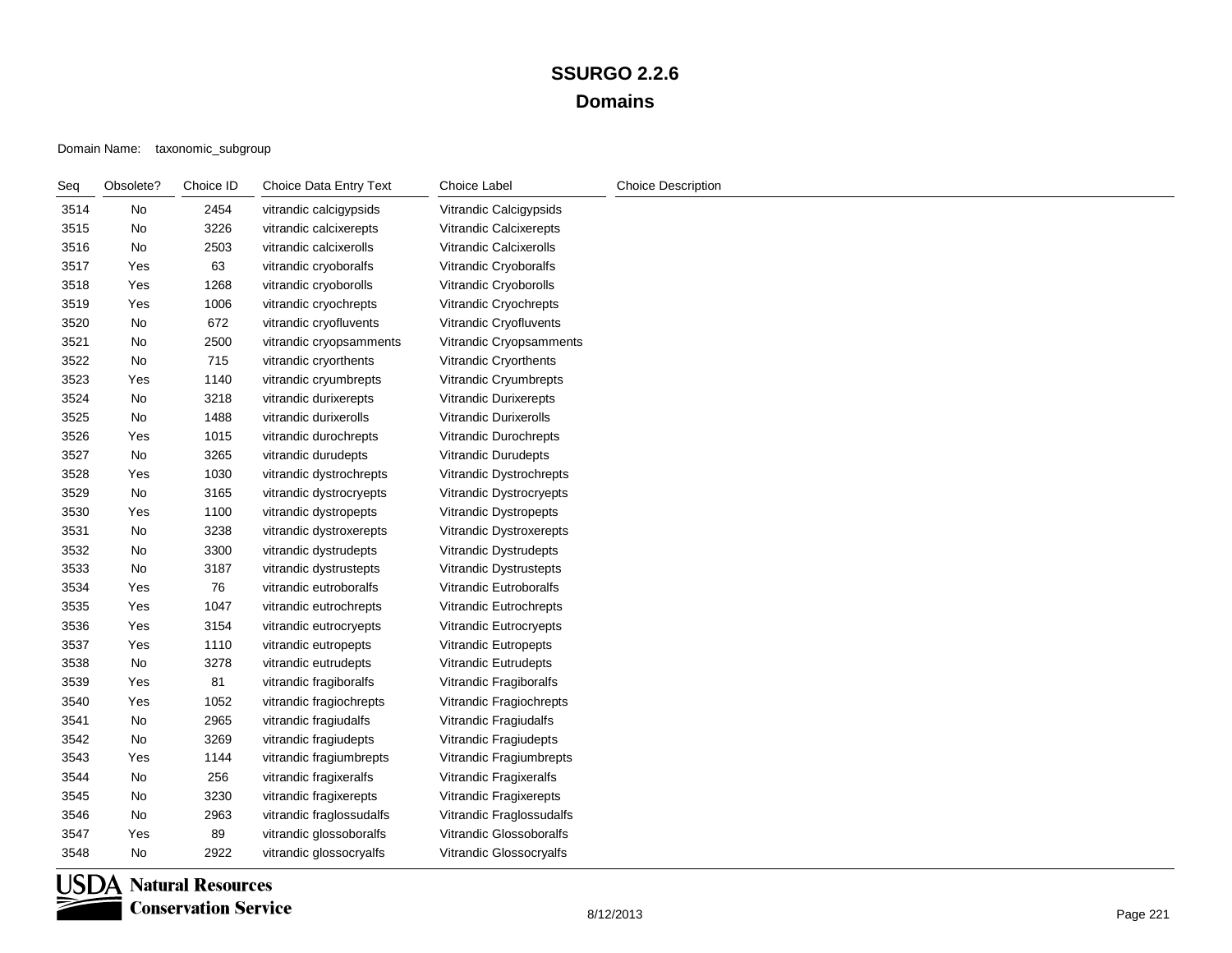Domain Name: taxonomic\_subgroup

| Seq  | Obsolete? | Choice ID | Choice Data Entry Text | Choice Label                 | <b>Choice Description</b> |
|------|-----------|-----------|------------------------|------------------------------|---------------------------|
| 3549 | No        | 121       | vitrandic glossudalfs  | Vitrandic Glossudalfs        |                           |
| 3550 | No        | 2268      | vitrandic gypsiargids  | Vitrandic Gypsiargids        |                           |
| 3551 | No        | 2396      | vitrandic gypsicryids  | Vitrandic Gypsicryids        |                           |
| 3552 | No        | 2280      | vitrandic haplargids   | Vitrandic Haplargids         |                           |
| 3553 | Yes       | 1290      | vitrandic haploborolls | Vitrandic Haploborolls       |                           |
| 3554 | No        | 2328      | vitrandic haplocalcids | Vitrandic Haplocalcids       |                           |
| 3555 | No        | 2367      | vitrandic haplocambids | Vitrandic Haplocambids       |                           |
| 3556 | No        | 2938      | vitrandic haplocryalfs | Vitrandic Haplocryalfs       |                           |
| 3557 | No        | 3615      | vitrandic haplocryepts | Vitrandic Haplocryepts       |                           |
| 3558 | No        | 2401      | vitrandic haplocryids  | Vitrandic Haplocryids        |                           |
| 3559 | No        | 3357      | vitrandic haplocryolls | Vitrandic Haplocryolls       |                           |
| 3560 | No        | 2429      | vitrandic haplodurids  | Vitrandic Haplodurids        |                           |
| 3561 | No        | 2463      | vitrandic haplogypsids | Vitrandic Haplogypsids       |                           |
| 3562 | No        | 272       | vitrandic haploxeralfs | Vitrandic Haploxeralfs       |                           |
| 3563 | No        | 3253      | vitrandic haploxerepts | Vitrandic Haploxerepts       |                           |
| 3564 | No        | 1518      | vitrandic haploxerolls | Vitrandic Haploxerolls       |                           |
| 3565 | No        | 144       | vitrandic hapludalfs   | Vitrandic Hapludalfs         |                           |
| 3566 | No        | 1350      | vitrandic hapludolls   | Vitrandic Hapludolls         |                           |
| 3567 | Yes       | 1157      | vitrandic haplumbrepts | Vitrandic Haplumbrepts       |                           |
| 3568 | No        | 2953      | vitrandic haplustalfs  | <b>Vitrandic Haplustalfs</b> |                           |
| 3569 | No        | 3199      | vitrandic haplustepts  | Vitrandic Haplustepts        |                           |
| 3570 | No        | 1421      | vitrandic haplustolls  | Vitrandic Haplustolls        |                           |
| 3571 | No        | 3589      | vitrandic humicryepts  | Vitrandic Humicryepts        |                           |
| 3572 | Yes       | 1123      | vitrandic humitropepts | Vitrandic Humitropepts       |                           |
| 3573 | No.       | 3730      | vitrandic humixerepts  | Vitrandic Humixerepts        |                           |
| 3574 | No        | 3708      | vitrandic humudepts    | Vitrandic Humudepts          |                           |
| 3575 | No        | 3722      | vitrandic humustepts   | Vitrandic Humustepts         |                           |
| 3576 | No        | 3061      | vitrandic molliturbels | Vitrandic Molliturbels       |                           |
| 3577 | No        | 3106      | vitrandic mollorthels  | Vitrandic Mollorthels        |                           |
| 3578 | No        | 2292      | vitrandic natrargids   | Vitrandic Natrargids         |                           |
| 3579 | No        | 2439      | vitrandic natridurids  | Vitrandic Natridurids        |                           |
| 3580 | No        | 2471      | vitrandic natrigypsids | Vitrandic Natrigypsids       |                           |
| 3581 | No        | 2303      | vitrandic paleargids   | Vitrandic Paleargids         |                           |
| 3582 | Yes       | 96        | vitrandic paleboralfs  | <b>Vitrandic Paleboralfs</b> |                           |
| 3583 | No        | 2911      | vitrandic palecryalfs  | Vitrandic Palecryalfs        |                           |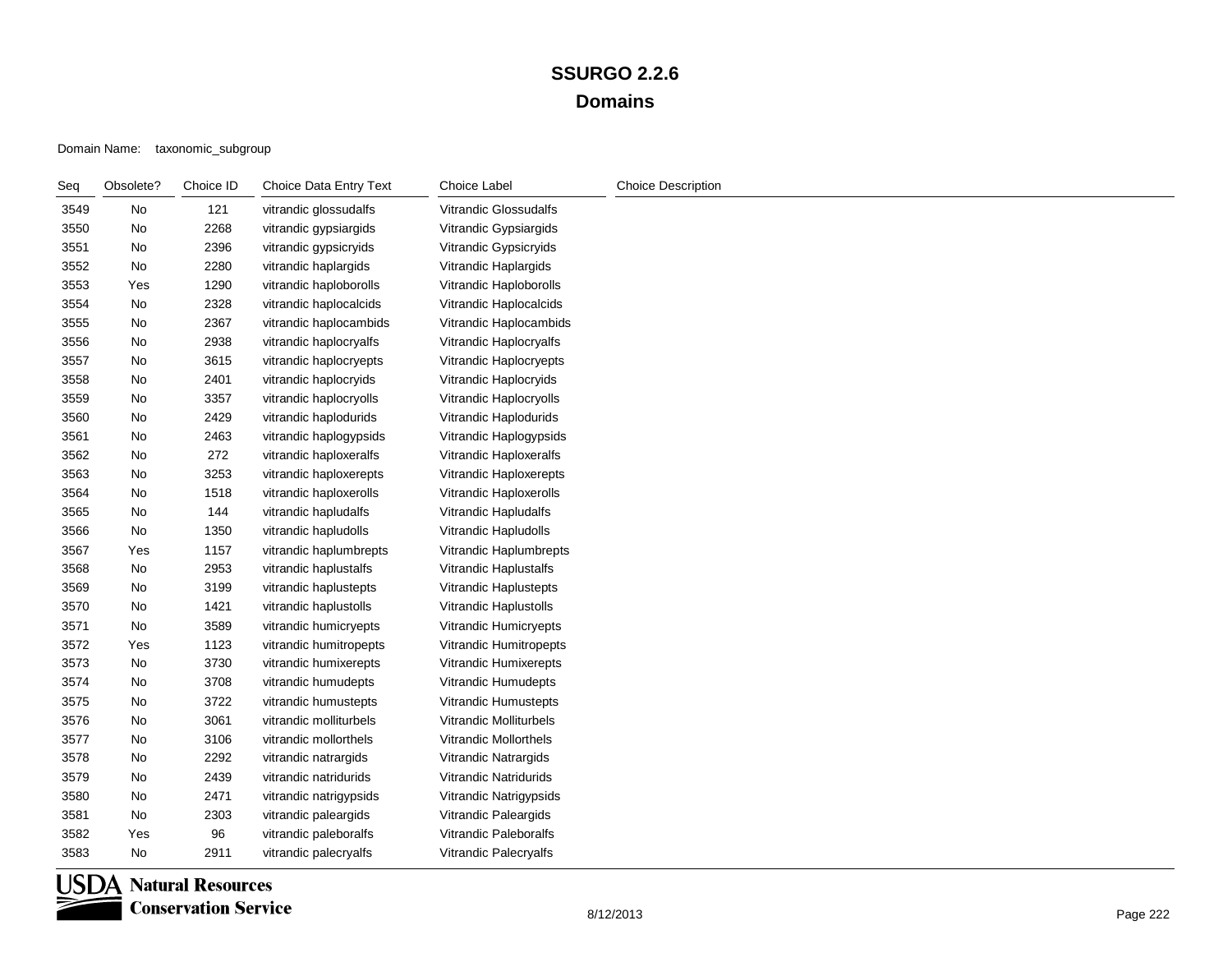#### Domain Name: taxonomic\_subgroup

| Seq  | Obsolete? | Choice ID | Choice Data Entry Text      | Choice Label                      | <b>Choice Description</b> |
|------|-----------|-----------|-----------------------------|-----------------------------------|---------------------------|
| 3584 | No        | 2967      | vitrandic paleudalfs        | <b>Vitrandic Paleudalfs</b>       |                           |
| 3585 | No        | 289       | vitrandic palexeralfs       | <b>Vitrandic Palexeralfs</b>      |                           |
| 3586 | No        | 3370      | vitrandic palexerolls       | <b>Vitrandic Palexerolls</b>      |                           |
| 3587 | Yes       | 2339      | vitrandic petrocalcids      | Vitrandic Petrocalcids            |                           |
| 3588 | No        | 2376      | vitrandic petrocambids      | Vitrandic Petrocambids            |                           |
| 3589 | No        | 2478      | vitrandic petrogypsids      | Vitrandic Petrogypsids            |                           |
| 3590 | No        | 682       | vitrandic torrifluvents     | <b>Vitrandic Torrifluvents</b>    |                           |
| 3591 | No        | 728       | vitrandic torriorthents     | <b>Vitrandic Torriorthents</b>    |                           |
| 3592 | No        | 2501      | vitrandic torripsamments    | <b>Vitrandic Torripsamments</b>   |                           |
| 3593 | Yes       | 734       | vitrandic troporthents      | <b>Vitrandic Troporthents</b>     |                           |
| 3594 | No        | 691       | vitrandic udifluvents       | <b>Vitrandic Udifluvents</b>      |                           |
| 3595 | No        | 741       | vitrandic udorthents        | Vitrandic Udorthents              |                           |
| 3596 | No        | 3069      | vitrandic umbriturbels      | Vitrandic Umbriturbels            |                           |
| 3597 | No        | 3114      | vitrandic umbrorthels       | Vitrandic Umbrorthels             |                           |
| 3598 | Yes       | 1071      | vitrandic ustochrepts       | Vitrandic Ustochrepts             |                           |
| 3599 | No        | 2840      | vitrandic ustorthents       | Vitrandic Ustorthents             |                           |
| 3600 | Yes       | 1088      | vitrandic xerochrepts       | Vitrandic Xerochrepts             |                           |
| 3601 | No        | 708       | vitrandic xerofluvents      | Vitrandic Xerofluvents            |                           |
| 3602 | No        | 2502      | vitrandic xeropsamments     | Vitrandic Xeropsamments           |                           |
| 3603 | No        | 761       | vitrandic xerorthents       | Vitrandic Xerorthents             |                           |
| 3604 | Yes       | 1165      | vitrandic xerumbrepts       | Vitrandic Xerumbrepts             |                           |
| 3605 | No        | 2976      | vitric duritorrands         | Vitric Duritorrands               |                           |
| 3606 | No        | 338       | vitric fulvicryands         | Vitric Fulvicryands               |                           |
| 3607 | No        | 346       | vitric haplocryands         | Vitric Haplocryands               |                           |
| 3608 | Yes       | 2616      | vitric haploxerands         | Vitric Haploxerands               |                           |
| 3609 | No        | 411       | vitric hapludands           | Vitric Hapludands                 |                           |
| 3610 | No        | 467       | vitric haplustands          | Vitric Haplustands                |                           |
| 3611 | No        | 356       | vitric melanocryands        | Vitric Melanocryands              |                           |
| 3612 | No        | 439       | vitric melanudands          | Vitric Melanudands                |                           |
| 3613 | Yes       | 451       | vitric placudands           | Vitric Placudands                 |                           |
| 3614 | No        | 1377      | vitritorrandic argiustolls  | Vitritorrandic Argiustolls        |                           |
| 3615 | No        | 1469      | vitritorrandic argixerolls  | Vitritorrandic Argixerolls        |                           |
| 3616 | No        | 1489      | vitritorrandic durixerolls  | <b>Vitritorrandic Durixerolls</b> |                           |
| 3617 | No        | 1519      | vitritorrandic haploxerolls | Vitritorrandic Haploxerolls       |                           |
| 3618 | No        | 1422      | vitritorrandic haplustolls  | Vitritorrandic Haplustolls        |                           |

**USDA** Natural Resources **Conservation Service**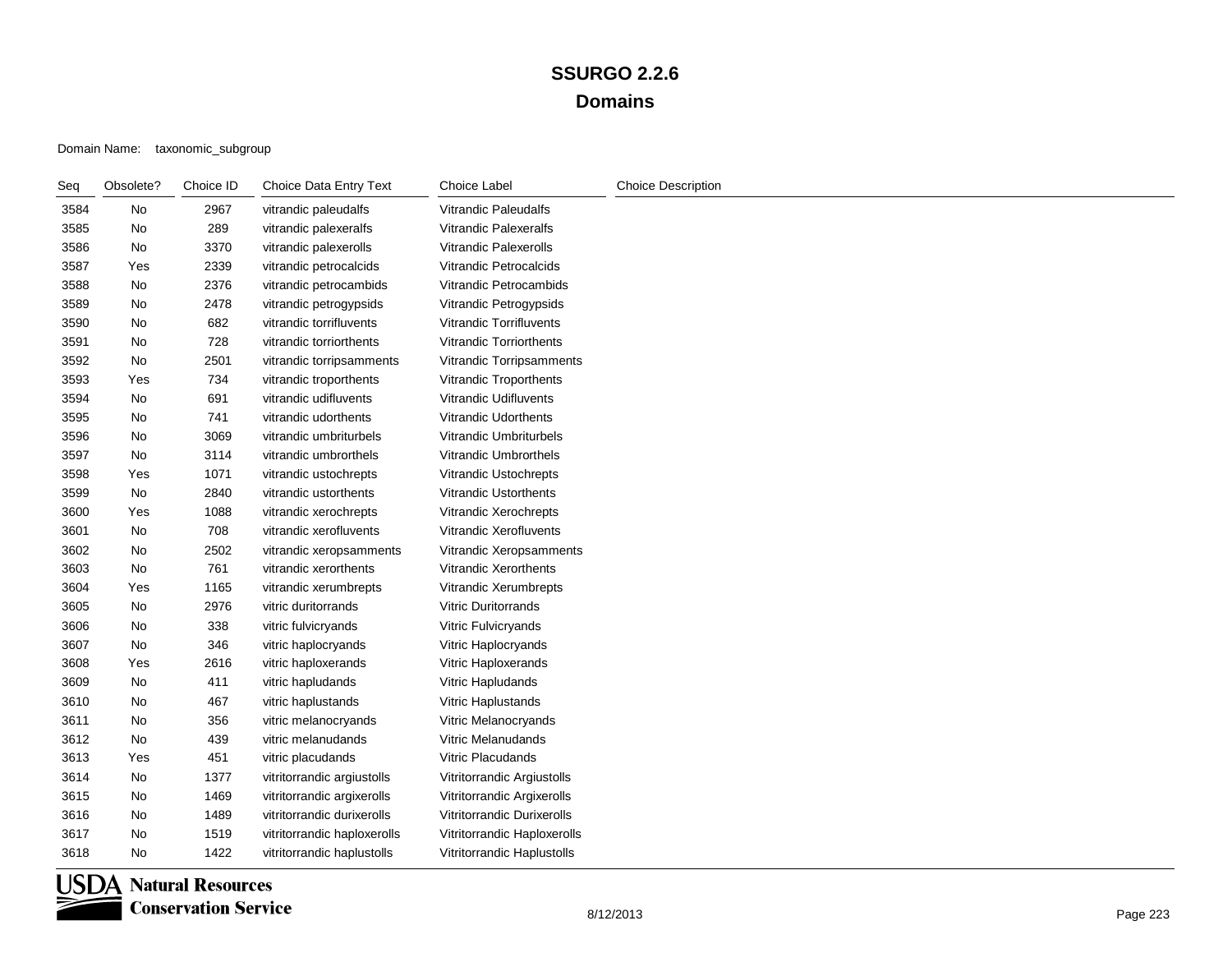Domain Name: taxonomic\_subgroup

| Seq  | Obsolete? | Choice ID | Choice Data Entry Text      | <b>Choice Label</b>         | <b>Choice Description</b> |
|------|-----------|-----------|-----------------------------|-----------------------------|---------------------------|
| 3619 | No        | 2841      | vitritorrandic ustorthents  | Vitritorrandic Ustorthents  |                           |
| 3620 | No        | 2348      | vitrixerandic aquicambids   | Vitrixerandic Aquicambids   |                           |
| 3621 | No        | 2383      | vitrixerandic argicryids    | Vitrixerandic Argicryids    |                           |
| 3622 | No        | 2419      | vitrixerandic argidurids    | Vitrixerandic Argidurids    |                           |
| 3623 | No        | 2446      | vitrixerandic argigypsids   | Vitrixerandic Argigypsids   |                           |
| 3624 | No        | 2260      | vitrixerandic calciargids   | Vitrixerandic Calciargids   |                           |
| 3625 | No        | 2389      | vitrixerandic calcicryids   | Vitrixerandic Calcicryids   |                           |
| 3626 | No        | 2453      | vitrixerandic calcigypsids  | Vitrixerandic Calcigypsids  |                           |
| 3627 | Yes       | 602       | vitrixerandic camborthids   | Vitrixerandic Camborthids   |                           |
| 3628 | Yes       | 509       | vitrixerandic durargids     | Vitrixerandic Durargids     |                           |
| 3629 | Yes       | 615       | vitrixerandic durorthids    | Vitrixerandic Durorthids    |                           |
| 3630 | No        | 3627      | vitrixerandic dystrocryepts | Vitrixerandic Dystrocryepts |                           |
| 3631 | No        | 2267      | vitrixerandic gypsiargids   | Vitrixerandic Gypsiargids   |                           |
| 3632 | No        | 2395      | vitrixerandic gypsicryids   | Vitrixerandic Gypsicryids   |                           |
| 3633 | No        | 2279      | vitrixerandic haplargids    | Vitrixerandic Haplargids    |                           |
| 3634 | No        | 2327      | vitrixerandic haplocalcids  | Vitrixerandic Haplocalcids  |                           |
| 3635 | No        | 2366      | vitrixerandic haplocambids  | Vitrixerandic Haplocambids  |                           |
| 3636 | No        | 3611      | vitrixerandic haplocryepts  | Vitrixerandic Haplocryepts  |                           |
| 3637 | No        | 2400      | vitrixerandic haplocryids   | Vitrixerandic Haplocryids   |                           |
| 3638 | No        | 2428      | vitrixerandic haplodurids   | Vitrixerandic Haplodurids   |                           |
| 3639 | No        | 2462      | vitrixerandic haplogypsids  | Vitrixerandic Haplogypsids  |                           |
| 3640 | No        | 3587      | vitrixerandic humicryepts   | Vitrixerandic Humicryepts   |                           |
| 3641 | No        | 2291      | vitrixerandic natrargids    | Vitrixerandic Natrargids    |                           |
| 3642 | No        | 2438      | vitrixerandic natridurids   | Vitrixerandic Natridurids   |                           |
| 3643 | No        | 2470      | vitrixerandic natrigypsids  | Vitrixerandic Natrigypsids  |                           |
| 3644 | No        | 2302      | vitrixerandic paleargids    | Vitrixerandic Paleargids    |                           |
| 3645 | Yes       | 2338      | vitrixerandic petrocalcids  | Vitrixerandic Petrocalcids  |                           |
| 3646 | No        | 2375      | vitrixerandic petrocambids  | Vitrixerandic Petrocambids  |                           |
| 3647 | No        | 2477      | vitrixerandic petrogypsids  | Vitrixerandic Petrogypsids  |                           |
| 3648 | No        | 683       | vitrixerandic torrifluvents | Vitrixerandic Torrifluvents |                           |
| 3649 | Yes       | 2249      | vitrustandic                | Vitrustandic                |                           |
| 3650 | No        | 1563      | xanthic acroperox           | Xanthic Acroperox           |                           |
| 3651 | No        | 1634      | xanthic acrudox             | Xanthic Acrudox             |                           |
| 3652 | No        | 1698      | xanthic acrustox            | Xanthic Acrustox            |                           |
| 3653 | No        | 1579      | xanthic eutroperox          | Xanthic Eutroperox          |                           |
|      |           |           |                             |                             |                           |

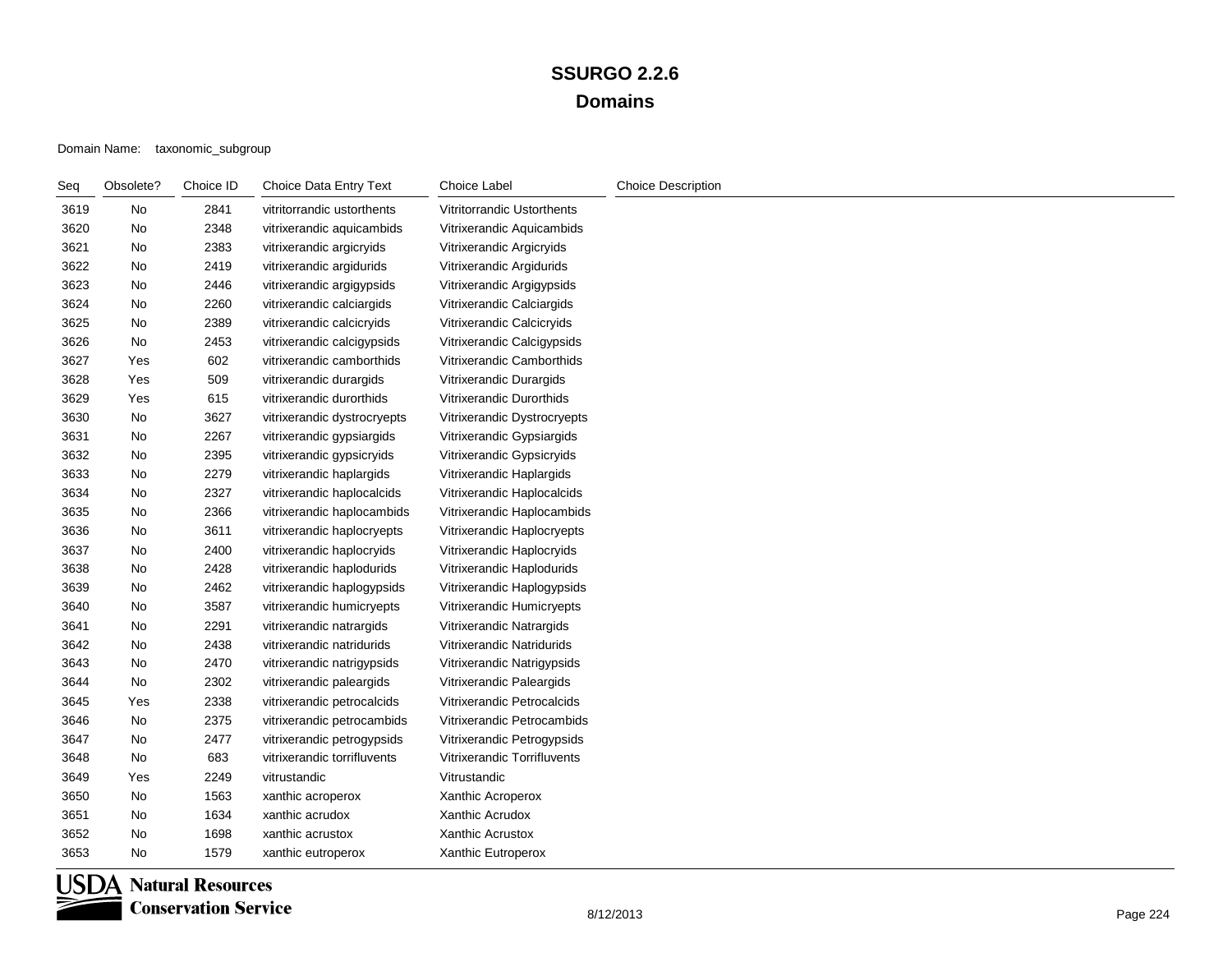#### Domain Name: taxonomic\_subgroup

| Seq  | Obsolete? | Choice ID | Choice Data Entry Text | Choice Label           | <b>Choice Description</b> |
|------|-----------|-----------|------------------------|------------------------|---------------------------|
| 3654 | No        | 1650      | xanthic eutrudox       | Xanthic Eutrudox       |                           |
| 3655 | No        | 1714      | xanthic eutrustox      | Xanthic Eutrustox      |                           |
| 3656 | No        | 1593      | xanthic haploperox     | Xanthic Haploperox     |                           |
| 3657 | No        | 1665      | xanthic hapludox       | Xanthic Hapludox       |                           |
| 3658 | No        | 1730      | xanthic haplustox      | Xanthic Haplustox      |                           |
| 3659 | No        | 1606      | xanthic kandiperox     | Xanthic Kandiperox     |                           |
| 3660 | No        | 1679      | xanthic kandiudox      | Xanthic Kandiudox      |                           |
| 3661 | No        | 1743      | xanthic kandiustox     | Xanthic Kandiustox     |                           |
| 3662 | Yes       | 531       | xeralfic haplargids    | Xeralfic Haplargids    |                           |
| 3663 | Yes       | 567       | xeralfic paleargids    | Xeralfic Paleargids    |                           |
| 3664 | Yes       | 3450      | xeralfic paleorthids   | Xeralfic Paleorthids   |                           |
| 3665 | No        | 2334      | xeralfic petrocalcids  | Xeralfic Petrocalcids  |                           |
| 3666 | Yes       | 2902      | xerarents              | Xerarents              |                           |
| 3667 | No        | 2989      | xereptic haplodurids   | Xereptic Haplodurids   |                           |
| 3668 | No        | 2988      | xereptic petrocryids   | Xereptic Petrocryids   |                           |
| 3669 | No        | 1171      | xerertic argialbolls   | Xerertic Argialbolls   |                           |
| 3670 | No        | 2251      | xerertic calciargids   | Xerertic Calciargids   |                           |
| 3671 | Yes       | 603       | xerertic camborthids   | Xerertic Camborthids   |                           |
| 3672 | No        | 529       | xerertic haplargids    | Xerertic Haplargids    |                           |
| 3673 | No        | 2357      | xerertic haplocambids  | Xerertic Haplocambids  |                           |
| 3674 | No        | 3523      | xerertic natrargids    | Xerertic Natrargids    |                           |
| 3675 | No        | 729       | xerertic torriorthents | Xerertic Torriorthents |                           |
| 3676 | No        | 2351      | xeric aquicambids      | Xeric Aquicambids      |                           |
| 3677 | No        | 1172      | xeric argialbolls      | Xeric Argialbolls      |                           |
| 3678 | No        | 2385      | xeric argicryids       | Xeric Argicryids       |                           |
| 3679 | No        | 3346      | xeric argicryolls      | Xeric Argicryolls      |                           |
| 3680 | No        | 2421      | xeric argidurids       | Xeric Argidurids       |                           |
| 3681 | No        | 2448      | xeric argigypsids      | Xeric Argigypsids      |                           |
| 3682 | No        | 2262      | xeric calciargids      | Xeric Calciargids      |                           |
| 3683 | No        | 3605      | xeric calcicryepts     | Xeric Calcicryepts     |                           |
| 3684 | No        | 2391      | xeric calcicryids      | Xeric Calcicryids      |                           |
| 3685 | No        | 3352      | xeric calcicryolls     | Xeric Calcicryolls     |                           |
| 3686 | No        | 2455      | xeric calcigypsids     | Xeric Calcigypsids     |                           |
| 3687 | Yes       | 2636      | xeric durandepts       | Xeric Durandepts       |                           |
| 3688 | No        | 2536      | xeric duraquerts       | Xeric Duraquerts       |                           |

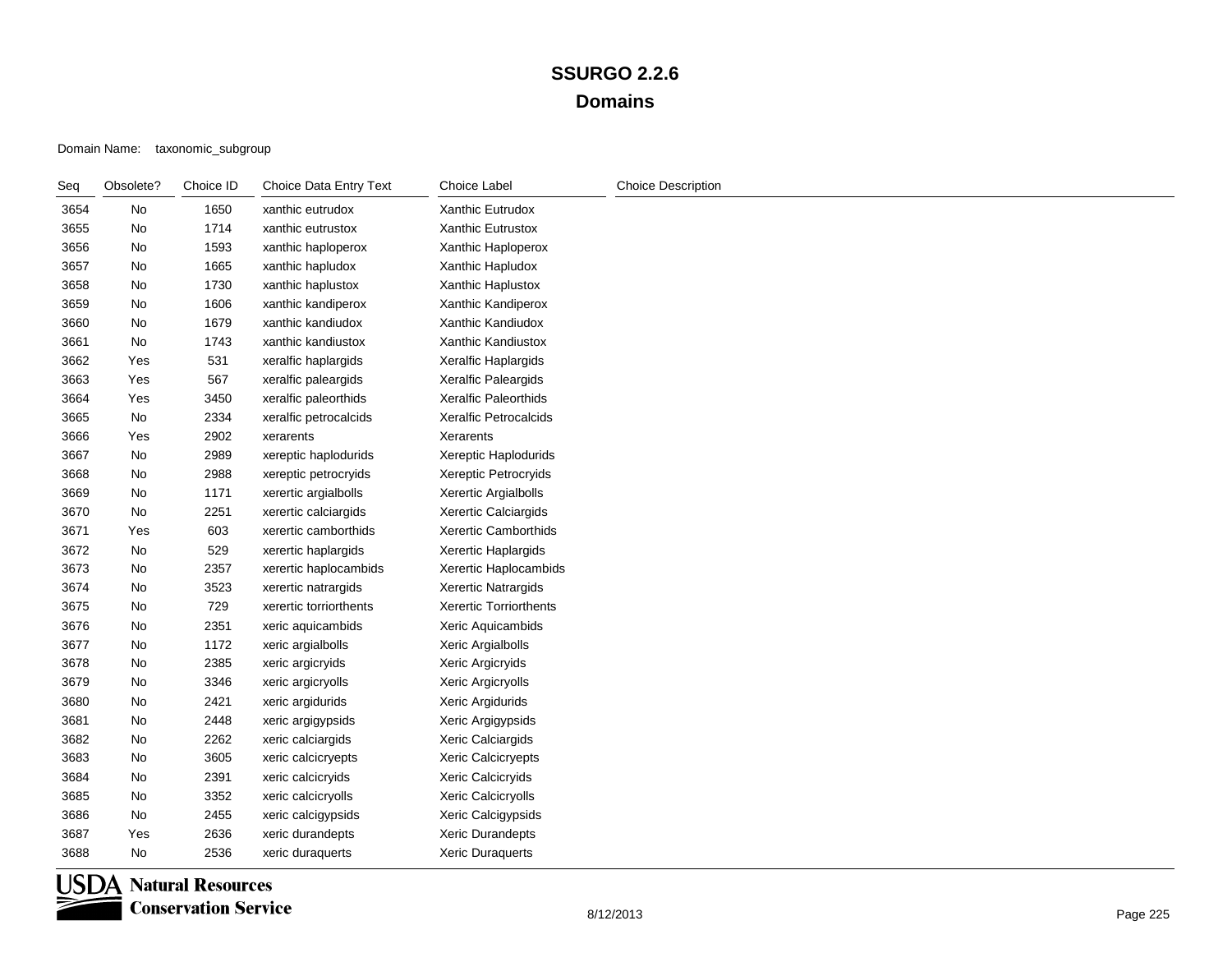#### Domain Name: taxonomic\_subgroup

| Seq  | Obsolete? | Choice ID | Choice Data Entry Text | Choice Label           | <b>Choice Description</b> |
|------|-----------|-----------|------------------------|------------------------|---------------------------|
| 3689 | No        | 3170      | xeric dystrocryepts    | Xeric Dystrocryepts    |                           |
| 3690 | No        | 2068      | xeric endoaquerts      | Xeric Endoaquerts      |                           |
| 3691 | No        | 2077      | xeric epiaquerts       | Xeric Epiaquerts       |                           |
| 3692 | Yes       | 3158      | xeric eutrocryepts     | Xeric Eutrocryepts     |                           |
| 3693 | No        | 2929      | xeric glossocryalfs    | Xeric Glossocryalfs    |                           |
| 3694 | No        | 2269      | xeric gypsiargids      | Xeric Gypsiargids      |                           |
| 3695 | No        | 2281      | xeric haplargids       | Xeric Haplargids       |                           |
| 3696 | No        | 2329      | xeric haplocalcids     | Xeric Haplocalcids     |                           |
| 3697 | No        | 2371      | xeric haplocambids     | Xeric Haplocambids     |                           |
| 3698 | No        | 2947      | xeric haplocryalfs     | Xeric Haplocryalfs     |                           |
| 3699 | No        | 347       | xeric haplocryands     | Xeric Haplocryands     |                           |
| 3700 | No        | 3622      | xeric haplocryepts     | Xeric Haplocryepts     |                           |
| 3701 | No        | 2402      | xeric haplocryids      | Xeric Haplocryids      |                           |
| 3702 | No        | 3368      | xeric haplocryolls     | Xeric Haplocryolls     |                           |
| 3703 | No        | 2430      | xeric haplodurids      | Xeric Haplodurids      |                           |
| 3704 | No        | 2464      | xeric haplogypsids     | Xeric Haplogypsids     |                           |
| 3705 | No        | 1903      | xeric haplohumults     | Xeric Haplohumults     |                           |
| 3706 | No        | 3600      | xeric humicryepts      | Xeric Humicryepts      |                           |
| 3707 | No        | 1913      | xeric kandihumults     | Xeric Kandihumults     |                           |
| 3708 | No        | 1922      | xeric kanhaplohumults  | Xeric Kanhaplohumults  |                           |
| 3709 | No        | 2293      | xeric natrargids       | Xeric Natrargids       |                           |
| 3710 | No        | 2440      | xeric natridurids      | Xeric Natridurids      |                           |
| 3711 | No        | 2472      | xeric natrigypsids     | Xeric Natrigypsids     |                           |
| 3712 | No        | 2304      | xeric paleargids       | Xeric Paleargids       |                           |
| 3713 | No        | 2914      | xeric palecryalfs      | Xeric Palecryalfs      |                           |
| 3714 | No        | 3334      | xeric palecryolls      | Xeric Palecryolls      |                           |
| 3715 | No        | 1928      | xeric palehumults      | Xeric Palehumults      |                           |
| 3716 | No        | 2310      | xeric petroargids      | Xeric Petroargids      |                           |
| 3717 | No        | 2340      | xeric petrocalcids     | Xeric Petrocalcids     |                           |
| 3718 | No        | 2377      | xeric petrocambids     | Xeric Petrocambids     |                           |
| 3719 | No        | 2408      | xeric petrocryids      | Xeric Petrocryids      |                           |
| 3720 | No        | 2479      | xeric petrogypsids     | Xeric Petrogypsids     |                           |
| 3721 | No        | 781       | xeric quartzipsamments | Xeric Quartzipsamments |                           |
| 3722 | No        | 684       | xeric torrifluvents    | Xeric Torrifluvents    |                           |
| 3723 | No        | 730       | xeric torriorthents    | Xeric Torriorthents    |                           |

**USDA** Natural Resources **Conservation Service**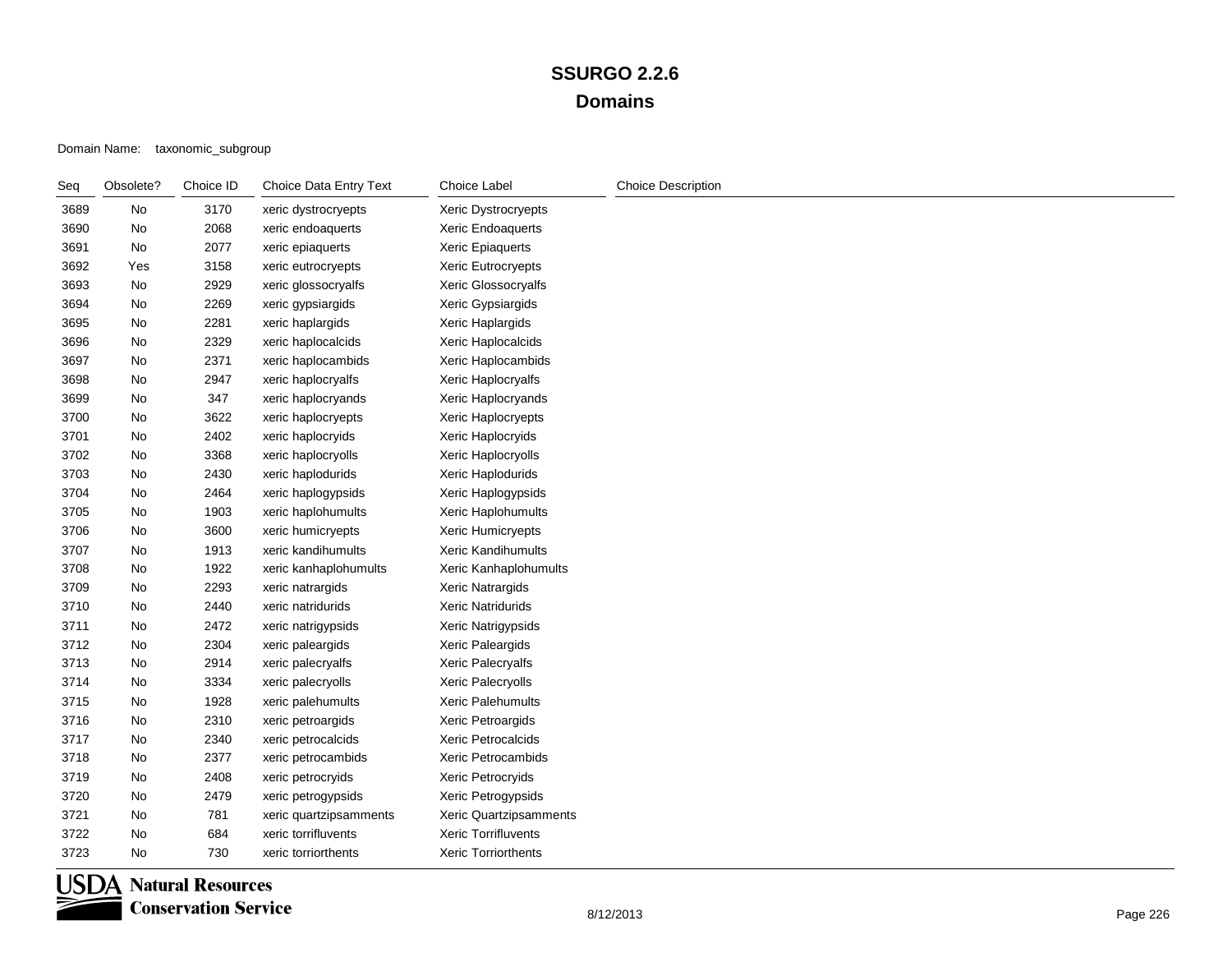#### Domain Name: taxonomic\_subgroup

| Seq  | Obsolete? | Choice ID | Choice Data Entry Text     | Choice Label               | <b>Choice Description</b> |
|------|-----------|-----------|----------------------------|----------------------------|---------------------------|
| 3724 | No        | 787       | xeric torripsamments       | Xeric Torripsamments       |                           |
| 3725 | No        | 364       | xeric vitricryands         | Xeric Vitricryands         |                           |
| 3726 | Yes       | 582       | xerochreptic calciorthids  | Xerochreptic Calciorthids  |                           |
| 3727 | Yes       | 605       | xerochreptic camborthids   | Xerochreptic Camborthids   |                           |
| 3728 | Yes       | 617       | xerochreptic durorthids    | Xerochreptic Durorthids    |                           |
| 3729 | Yes       | 2426      | xerochreptic haplodurids   | Xerochreptic Haplodurids   |                           |
| 3730 | Yes       | 628       | xerochreptic paleorthids   | Xerochreptic Paleorthids   |                           |
| 3731 | No        | 2368      | xerofluventic haplocambids | Xerofluventic Haplocambids |                           |
| 3732 | Yes       | 581       | xerollic calciorthids      | Xerollic Calciorthids      |                           |
| 3733 | Yes       | 604       | xerollic camborthids       | Xerollic Camborthids       |                           |
| 3734 | Yes       | 510       | xerollic durargids         | Xerollic Durargids         |                           |
| 3735 | Yes       | 616       | xerollic durorthids        | Xerollic Durorthids        |                           |
| 3736 | No        | 2926      | xerollic glossocryalfs     | Xerollic Glossocryalfs     |                           |
| 3737 | Yes       | 530       | xerollic haplargids        | Xerollic Haplargids        |                           |
| 3738 | No        | 2944      | xerollic haplocryalfs      | Xerollic Haplocryalfs      |                           |
| 3739 | Yes       | 538       | xerollic nadurargids       | Xerollic Nadurargids       |                           |
| 3740 | Yes       | 554       | xerollic natrargids        | Xerollic Natrargids        |                           |
| 3741 | Yes       | 566       | xerollic paleargids        | Xerollic Paleargids        |                           |
| 3742 | Yes       | 627       | xerollic paleorthids       | Xerollic Paleorthids       |                           |

#### Domain Name: taxonomic\_suborder

| Seq | Obsolete? | Choice ID | Choice Data Entry Text | Choice Label | <b>Choice Description</b> |
|-----|-----------|-----------|------------------------|--------------|---------------------------|
|     | No        | 30        | albolls                | Albolls      |                           |
| 2   | Yes       | 24        | andepts                | Andepts      |                           |
| 3   | No        | 69        | anthrepts              | Anthrepts    |                           |
| 4   | No        |           | aqualfs                | Aqualfs      |                           |
| 5   | No        | 6         | aquands                | Aquands      |                           |
| 6   | No        | 15        | aquents                | Aquents      |                           |
|     | No        | 25        | aquepts                | Aquepts      |                           |
| 8   | No        | 56        | aquerts                | Aquerts      |                           |
| 9   | No        | 44        | aquods                 | Aquods       |                           |
| 10  | No        | 31        | aquolls                | Aquolls      |                           |
| 11  | No        | 37        | aquox                  | Aquox        |                           |

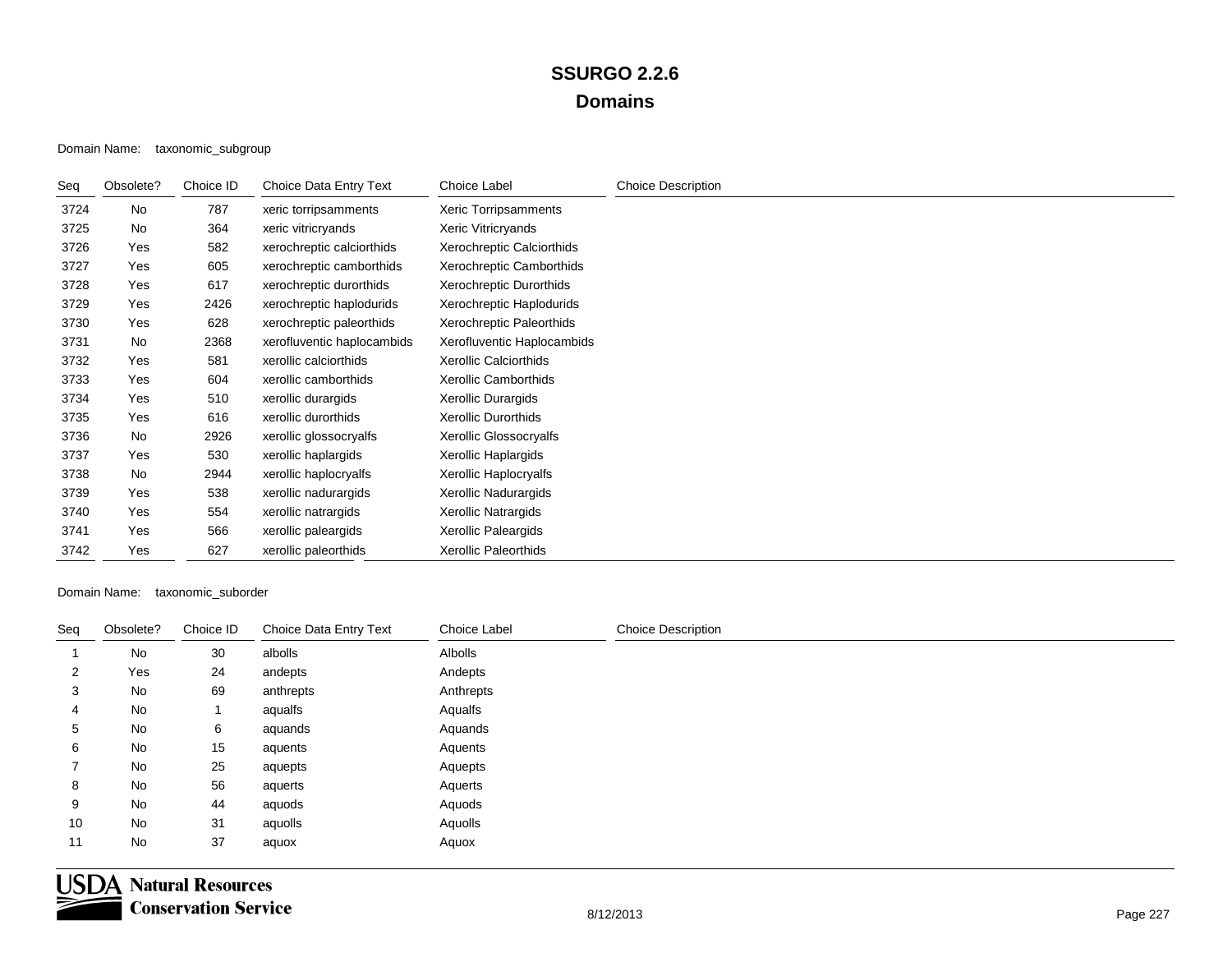Domain Name: taxonomic\_suborder

| Seq | Obsolete?                    | Choice ID      | Choice Data Entry Text | Choice Label   | <b>Choice Description</b> |
|-----|------------------------------|----------------|------------------------|----------------|---------------------------|
| 12  | No                           | 48             | aquults                | Aquults        |                           |
| 13  | No                           | 16             | arents                 | Arents         |                           |
| 14  | No                           | $13$           | argids                 | Argids         |                           |
| 15  | Yes                          | $\overline{2}$ | boralfs                | <b>Boralfs</b> |                           |
| 16  | Yes                          | 32             | borolls                | <b>Borolls</b> |                           |
| 17  | $\operatorname{\mathsf{No}}$ | 64             | calcids                | Calcids        |                           |
| 18  | No                           | 65             | cambids                | Cambids        |                           |
| 19  | No                           | 75             | cryalfs                | Cryalfs        |                           |
| 20  | No                           | $\overline{7}$ | cryands                | Cryands        |                           |
| 21  | No                           | $70\,$         | cryepts                | Cryepts        |                           |
| 22  | No                           | 57             | cryerts                | Cryerts        |                           |
| 23  | No                           | 60             | cryids                 | Cryids         |                           |
| 24  | No                           | 58             | cryods                 | Cryods         |                           |
| 25  | No                           | 74             | cryolls                | Cryolls        |                           |
| 26  | No                           | 62             | durids                 | Durids         |                           |
| 27  | Yes                          | 45             | ferrods                | Ferrods        |                           |
| 28  | No                           | 21             | fibrists               | Fibrists       |                           |
| 29  | No                           | 17             | fluvents               | Fluvents       |                           |
| 30  | No                           | 22             | folists                | Folists        |                           |
| 31  | No                           | 76             | gelands                | Gelands        |                           |
| 32  | No                           | ${\bf 77}$     | gelepts                | Gelepts        |                           |
| 33  | No                           | 78             | gelods                 | Gelods         |                           |
| 34  | No                           | 79             | gelolls                | Gelolls        |                           |
| 35  | No                           | 63             | gypsids                | Gypsids        |                           |
| 36  | No                           | $20\,$         | hemists                | Hemists        |                           |
| 37  | No                           | 66             | histels                | Histels        |                           |
| 38  | No                           | 46             | humods                 | Humods         |                           |
| 39  | Yes                          | 38             | humox                  | Humox          |                           |
| 40  | No                           | 49             | humults                | Humults        |                           |
| 41  | Yes                          | $26\,$         | ochrepts               | Ochrepts       |                           |
| 42  | No                           | 67             | orthels                | Orthels        |                           |
| 43  | No                           | 18             | orthents               | Orthents       |                           |
| 44  | Yes                          | 14             | orthids                | Orthids        |                           |
| 45  | No                           | 47             | orthods                | Orthods        |                           |
| 46  | Yes                          | 39             | orthox                 | Orthox         |                           |

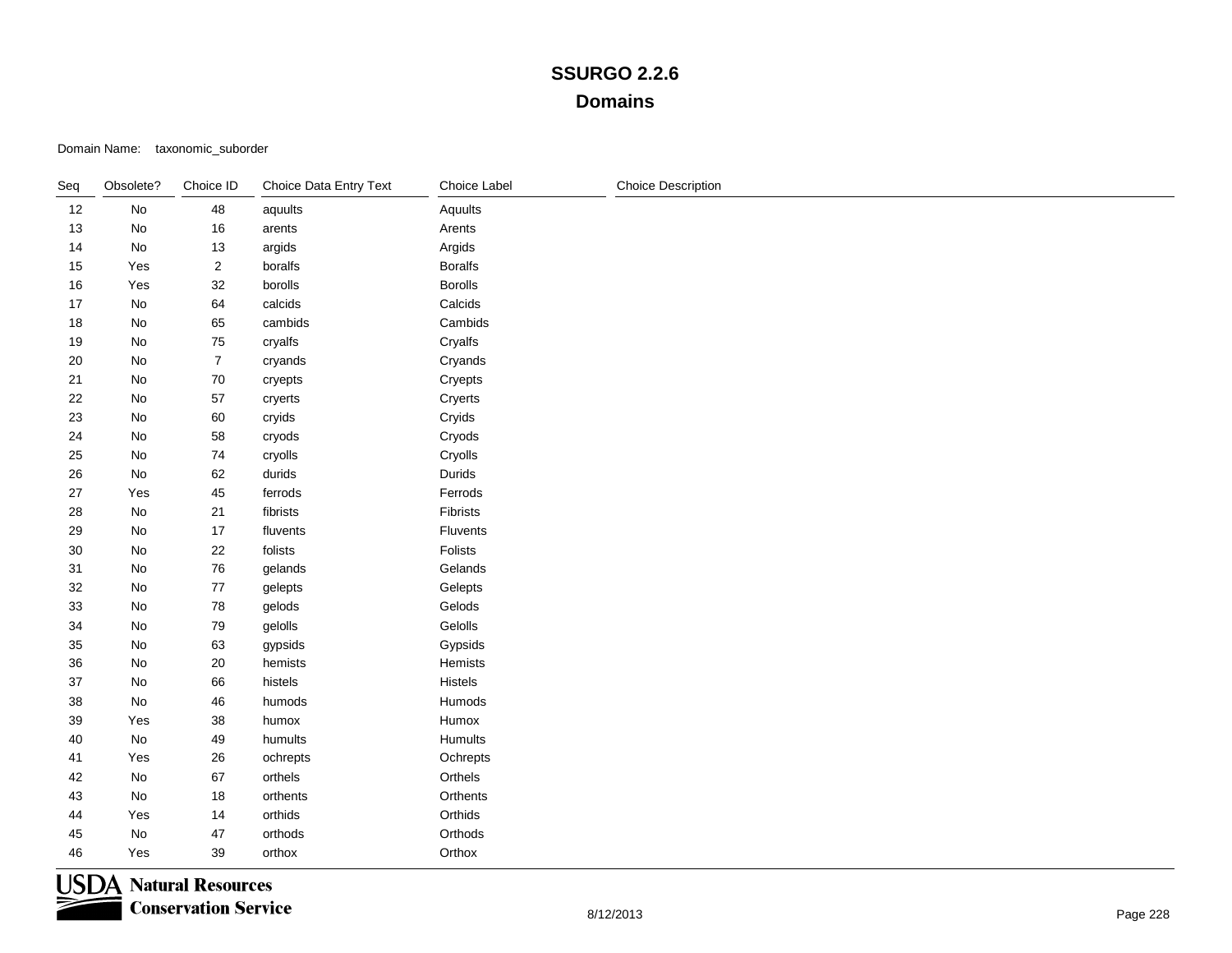Domain Name: taxonomic\_suborder

| Seq | Obsolete?     | Choice ID               | Choice Data Entry Text | Choice Label   | <b>Choice Description</b> |
|-----|---------------|-------------------------|------------------------|----------------|---------------------------|
| 47  | No            | 40                      | perox                  | Perox          |                           |
| 48  | Yes           | 59                      | plaggepts              | Plaggepts      |                           |
| 49  | No            | 19                      | psamments              | Psamments      |                           |
| 50  | No            | $33\,$                  | rendolls               | Rendolls       |                           |
| 51  | No            | 61                      | salids                 | Salids         |                           |
| 52  | $\mathsf{No}$ | 23                      | saprists               | Saprists       |                           |
| 53  | No            | $\bf8$                  | torrands               | Torrands       |                           |
| 54  | No            | 52                      | torrerts               | Torrerts       |                           |
| 55  | $\mathsf{No}$ | 41                      | torrox                 | Torrox         |                           |
| 56  | Yes           | 27                      | tropepts               | Tropepts       |                           |
| 57  | No            | 68                      | turbels                | Turbels        |                           |
| 58  | No            | 3                       | udalfs                 | Udalfs         |                           |
| 59  | No            | $\boldsymbol{9}$        | udands                 | Udands         |                           |
| 60  | No            | 71                      | udepts                 | <b>Udepts</b>  |                           |
| 61  | No            | 53                      | uderts                 | Uderts         |                           |
| 62  | No            | 34                      | udolls                 | Udolls         |                           |
| 63  | $\mathsf{No}$ | 42                      | udox                   | Udox           |                           |
| 64  | No            | 50                      | udults                 | <b>Udults</b>  |                           |
| 65  | Yes           | 28                      | umbrepts               | Umbrepts       |                           |
| 66  | No            | $\overline{\mathbf{4}}$ | ustalfs                | Ustalfs        |                           |
| 67  | No            | $10$                    | ustands                | Ustands        |                           |
| 68  | No            | 72                      | ustepts                | <b>Ustepts</b> |                           |
| 69  | No            | 54                      | usterts                | <b>Usterts</b> |                           |
| 70  | $\mathsf{No}$ | $35\,$                  | ustolls                | Ustolls        |                           |
| 71  | No            | 43                      | ustox                  | Ustox          |                           |
| 72  | No            | 29                      | ustults                | <b>Ustults</b> |                           |
| 73  | No            | 11                      | vitrands               | Vitrands       |                           |
| 74  | No            | 80                      | wassents               | Wassents       |                           |
| 75  | No            | 81                      | wassists               | Wassists       |                           |
| 76  | No            | $\sqrt{5}$              | xeralfs                | Xeralfs        |                           |
| 77  | No            | 12                      | xerands                | Xerands        |                           |
| 78  | No            | 73                      | xerepts                | Xerepts        |                           |
| 79  | No            | 55                      | xererts                | Xererts        |                           |
| 80  | No            | 36                      | xerolls                | Xerolls        |                           |
| 81  | No            | 51                      | xerults                | Xerults        |                           |

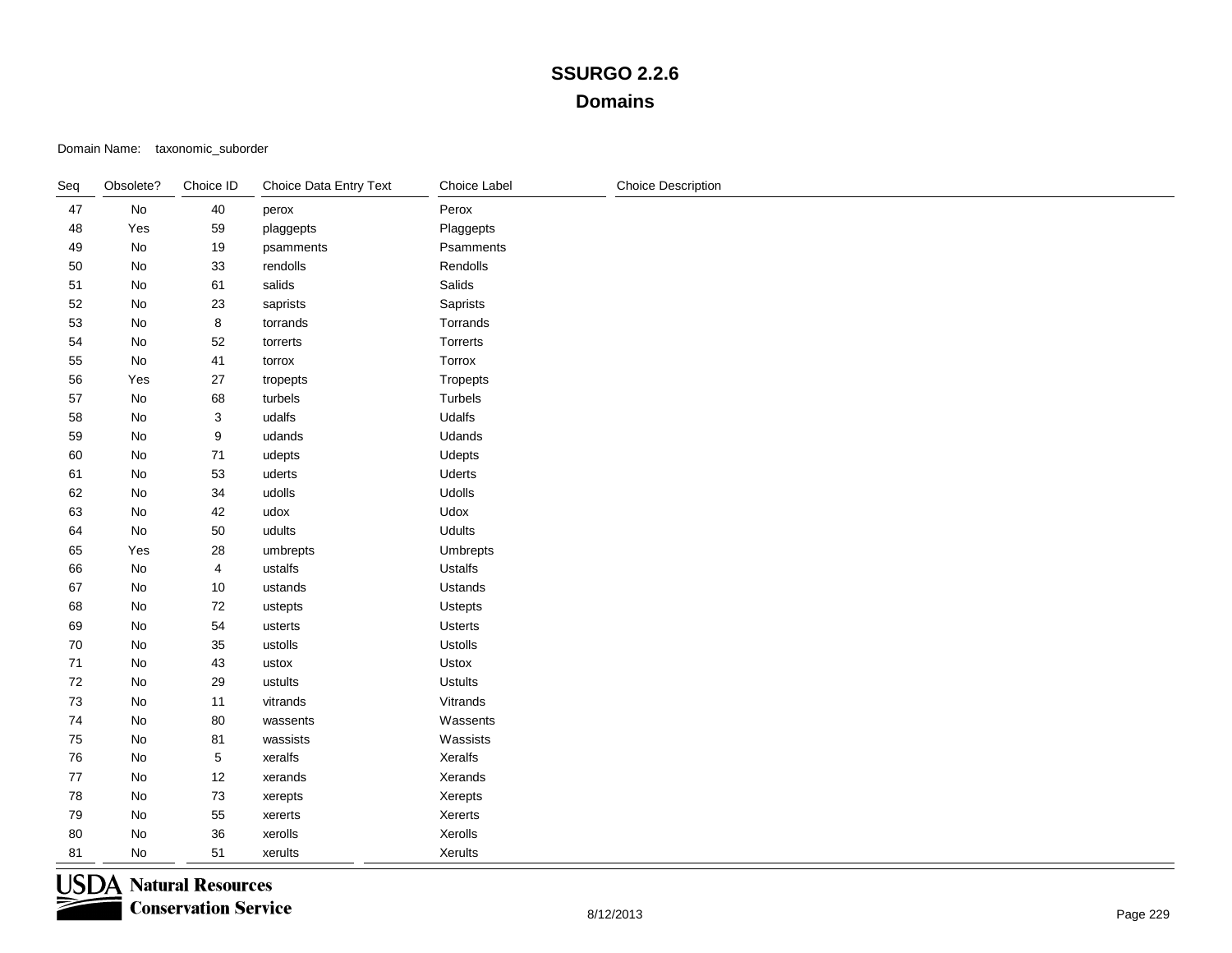#### Domain Name: taxonomic\_temp\_regime

| Seq | Obsolete? | Choice ID      | Choice Data Entry Text | Choice Label        | <b>Choice Description</b> |
|-----|-----------|----------------|------------------------|---------------------|---------------------------|
|     | No        |                | cryic                  | cryic               |                           |
| 2   | Yes       | 11             | cryic(pdpcode)         | Cryic (PDP code)    |                           |
| 3   | No        | $\overline{2}$ | frigid                 | frigid              |                           |
| 4   | No        | 13             | gelic                  | gelic               |                           |
| 5   | No        | 3              | hyperthermic           | hyperthermic        |                           |
| 6   | No        | 4              | isofrigid              | isofrigid           |                           |
|     | No        | 5              | isohyperthermic        | isohyperthermic     |                           |
| 8   | No        | 6              | isomesic               | isomesic            |                           |
| 9   | No        |                | isothermic             | isothermic          |                           |
| 10  | No        | 8              | mesic                  | mesic               |                           |
| 11  | Yes       | 9              | pergelic               | pergelic            |                           |
| 12  | Yes       | 12             | pergelic(pdpcode)      | Pergelic (PDP code) |                           |
| 13  | No        | 10             | thermic                | thermic             |                           |

#### Domain Name: terms\_used\_in\_lieu\_of\_texture

| Seq | Obsolete? | Choice ID | Choice Data Entry Text | Choice Label                          | <b>Choice Description</b>                                                                                                                                                                                  |
|-----|-----------|-----------|------------------------|---------------------------------------|------------------------------------------------------------------------------------------------------------------------------------------------------------------------------------------------------------|
|     | Yes       | 2         | apum                   | Ashy-pumiceous                        | Ashy-pumiceous                                                                                                                                                                                             |
| 2   | No        | 56        | art                    | Artifacts                             | Dominated by human artifacts with too little fine-earth to determine the textural class (less than<br>about 10 percent fine-earth, by volume)                                                              |
| 3   | Yes       |           | ashy                   | Ashy                                  | Ashy                                                                                                                                                                                                       |
|     | Yes       | 3         | ask                    | Ashy-skeletal                         | Ashy-skeletal                                                                                                                                                                                              |
| 5   | No        | 47        | br                     | Bedrock                               | <b>Bedrock</b>                                                                                                                                                                                             |
| 6   | No        | 35        | by                     | <b>Boulders</b>                       | <b>Boulders</b>                                                                                                                                                                                            |
|     | No        | 33        | cb                     | Cobbles                               | Cobbles                                                                                                                                                                                                    |
| 8   | Yes       | 4         | ce                     | Coprogenous earth                     | Coprogenous earth                                                                                                                                                                                          |
| 9   | Yes       | 5         | cem                    | Cemented                              | Cemented                                                                                                                                                                                                   |
| 10  | Yes       | 6         | cind                   | Cinders                               | Cindery                                                                                                                                                                                                    |
| 11  | No        | 36        | cn                     | Channers                              | Channers                                                                                                                                                                                                   |
| 12  | Yes       | 7         | cndy                   | Cindery                               | Cindery                                                                                                                                                                                                    |
| 13  | No        | 57        | coarse gypsum material | Coarse gypsum material                | Soil material with 40 percent or more, by weight, gypsum in the fine-earth fraction and 50 percent or<br>more of the fine-earth fraction is comprised of particles ranging from 0.1 to 2.0 mm in diameter. |
| 14  | Yes       | 8         | cpf                    | Consolidated permafrost (ice<br>rich) | Consolidated permafrost (ice rich)                                                                                                                                                                         |
| 15  | Yes       | 9         | de                     | Diatomaceous earth                    | Diatomaceous earth                                                                                                                                                                                         |

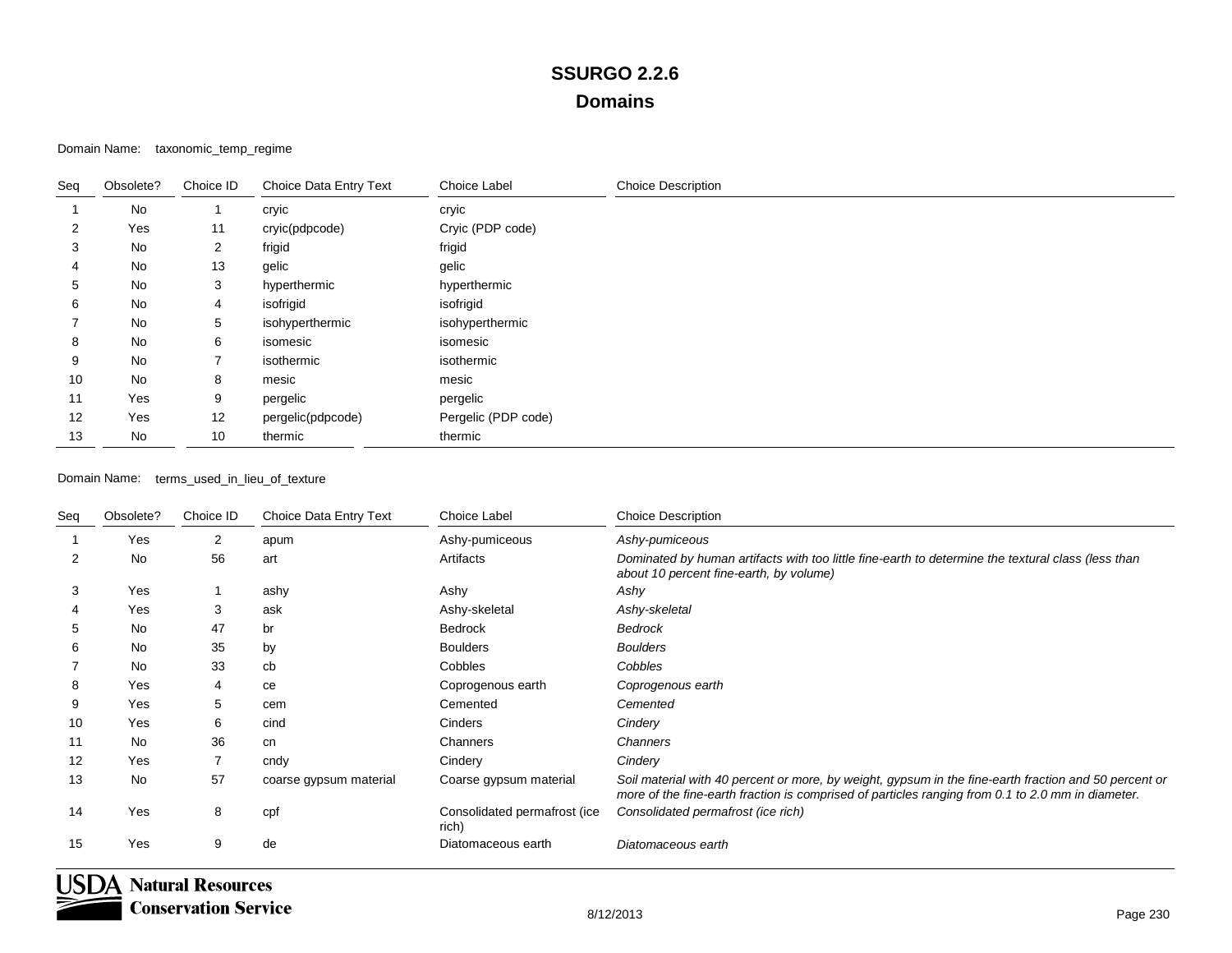#### Domain Name: terms\_used\_in\_lieu\_of\_texture

| Seq | Obsolete? | Choice ID | Choice Data Entry Text | <b>Choice Label</b>                     | <b>Choice Description</b>                                                                                                                                                                                                            |
|-----|-----------|-----------|------------------------|-----------------------------------------|--------------------------------------------------------------------------------------------------------------------------------------------------------------------------------------------------------------------------------------|
| 16  | Yes       | 31        | dur                    | Duripan                                 | Duripan                                                                                                                                                                                                                              |
| 17  | No        | 58        | fine gypsum material   | Fine gypsum material                    | Soil material with 40 percent or more, by weight, gypsum in the fine-earth fraction and less than 50<br>percent of the fine-earth fraction is comprised of particles ranging from 0.1 to 2.0 mm in diameter.                         |
| 18  | No        | 37        | fl                     | Flagstones                              | Flagstones                                                                                                                                                                                                                           |
| 19  | Yes       | 11        | frag                   | Fragmental material                     | Fragmental material                                                                                                                                                                                                                  |
| 20  | <b>No</b> | 12        | gr                     | Gravel                                  | Gravel                                                                                                                                                                                                                               |
| 21  | Yes       | 13        | gyp                    | Gypsiferous material                    | Material that contains $15$ to $<$ 40 percent by weight gypsum.                                                                                                                                                                      |
| 22  | No        | 46        | hpm                    | Highly decomposed plant<br>material     | Highly decomposed plant material that is saturated with water for less than 30 cumulative days in<br>normal years (and is not artificially drained).                                                                                 |
| 23  | Yes       | 16        | hpum                   | Hydrous-pumiceous                       | Hydrous-pumiceous                                                                                                                                                                                                                    |
| 24  | Yes       | 17        | hsk                    | Hydrous-skeletal                        | Hydrous-skeletal                                                                                                                                                                                                                     |
| 25  | Yes       | 15        | hydr                   | Hydrous                                 | Hydrous                                                                                                                                                                                                                              |
| 26  | Yes       | 18        | ind                    | Indurated                               | Indurated                                                                                                                                                                                                                            |
| 27  | Yes       | 19        | marl                   | Marl                                    | Marl                                                                                                                                                                                                                                 |
| 28  | No        | 29        | mat                    | Material                                | Material                                                                                                                                                                                                                             |
| 29  | Yes       | 20        | medl                   | Medial                                  | Medial                                                                                                                                                                                                                               |
| 30  | No.       | 45        | mpm                    | Moderately decomposed<br>plant material | Moderately decomposed plant material that is saturated with water for less than 30 cumulative days<br>in normal years (and is not artificially drained).                                                                             |
| 31  | No        | 14        | mpt                    | Mucky peat                              | Moderately decomposed organic material of any thickness that is saturated with water for 30 or<br>more cumulative days in normal years (or is artificially drained), including that in Histels and<br>Histosols, except for Folists. |
| 32  | Yes       | 21        | mpum                   | Medial-pumiceous                        | Medial-pumiceous                                                                                                                                                                                                                     |
| 33  | Yes       | 22        | msk                    | Medial-skeletal                         | Medial-skeletal                                                                                                                                                                                                                      |
| 34  | No        | 25        | muck                   | Muck                                    | Highly decomposed organic material of any thickness that is saturated with water for 30 or more<br>cumulative days in normal years (or is artificially drained), including that in Histels and Histosols,<br>except for Folists.     |
| 35  | Yes       | 54        | opwd                   | Oxide protected weathered<br>bedrock    | Oxide protected weathered bedrock                                                                                                                                                                                                    |
| 36  | Yes       | 48        | or                     | Ortstein                                | Ortstein                                                                                                                                                                                                                             |
| 37  | No        | 41        | pby                    | Paraboulders                            | Paraboulders                                                                                                                                                                                                                         |
| 38  | Yes       | 30        | pc                     | Petrocalcic                             | Petrocalcic                                                                                                                                                                                                                          |
| 39  | No        | 39        | pcb                    | Paracobbles                             | Paracobbles                                                                                                                                                                                                                          |
| 40  | No        | 42        | pcn                    | Parachanners                            | Parachanners                                                                                                                                                                                                                         |
| 41  | Yes       | 55        | pdom                   | Partially decomposed<br>organic matter  | Partially decomposed organic matter.                                                                                                                                                                                                 |
| 42  | No        | 10        | peat                   | Peat                                    | Slightly decomposed organic material of any thickness that is saturated with water for 30 or more<br>cumulative days in normal years (or is artificially drained), including that in Histels and Histosols,<br>except for Folists.   |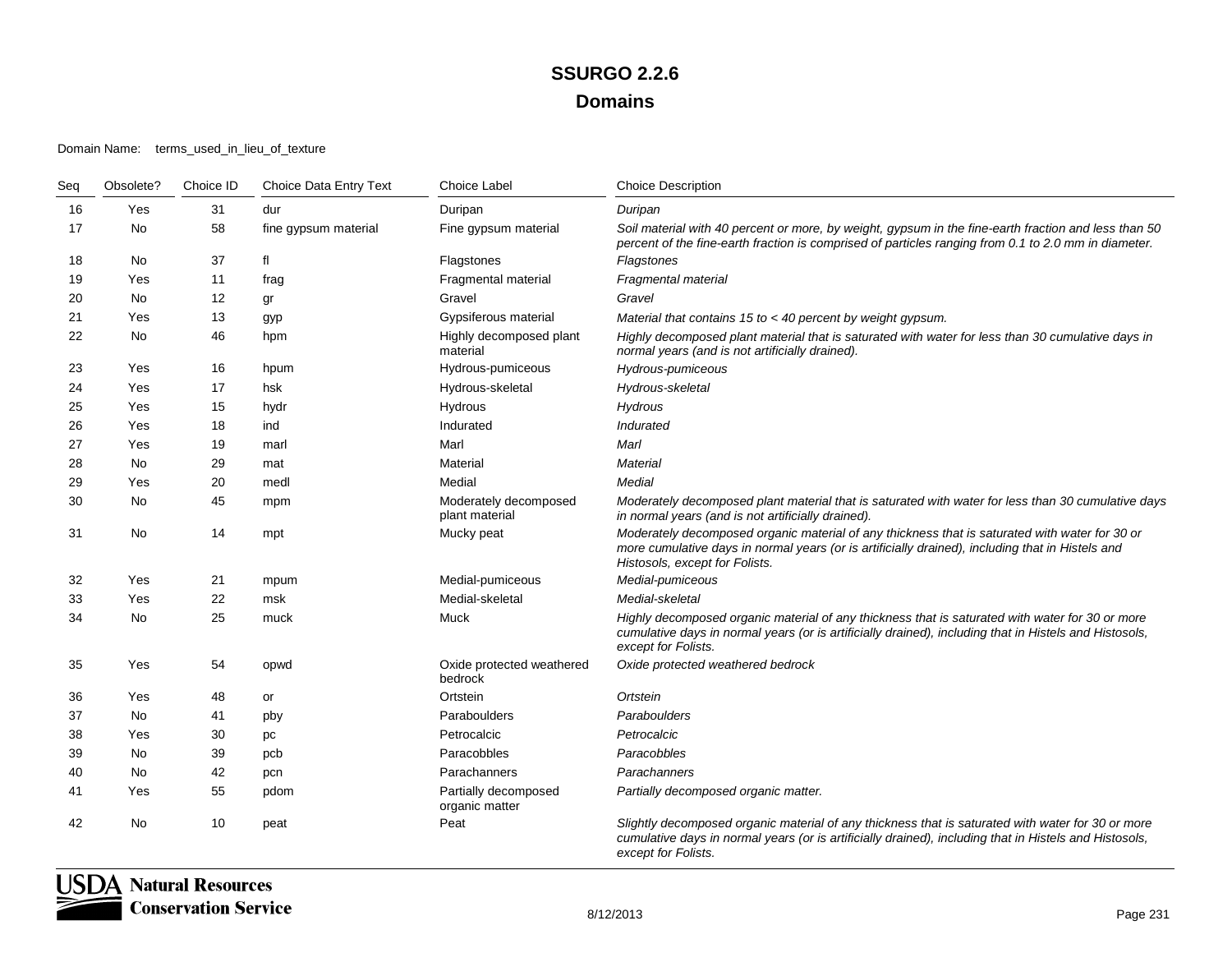#### Domain Name: terms\_used\_in\_lieu\_of\_texture

| Seq | Obsolete? | Choice ID | Choice Data Entry Text | Choice Label                          | <b>Choice Description</b>                                                                                                                              |
|-----|-----------|-----------|------------------------|---------------------------------------|--------------------------------------------------------------------------------------------------------------------------------------------------------|
| 43  | Yes       | 49        | pf                     | Petroferric                           | Petroferric                                                                                                                                            |
| 44  | <b>No</b> | 43        | pfl                    | Paraflagstones                        | Paraflagstones                                                                                                                                         |
| 45  | No        | 38        | pg                     | Paragravel                            | Paragravel                                                                                                                                             |
| 46  | Yes       | 50        | pgp                    | Petrogypsic                           | Petrogypsic                                                                                                                                            |
| 47  | Yes       | 51        | pl                     | Placic                                | Placic                                                                                                                                                 |
| 48  | No        | 40        | pst                    | Parastones                            | Parastones                                                                                                                                             |
| 49  | Yes       | 23        | pum                    | Pumiceous                             | Pumiceous                                                                                                                                              |
| 50  | Yes       | 24        | sg                     | Sand and gravel                       | Sand and gravel                                                                                                                                        |
| 51  | No        | 44        | spm                    | Slightly decomposed plant<br>material | Slightly decomposed plant material that is saturated with water for less than 30 cumulative days in<br>normal years (and is not artificially drained). |
| 52  | No        | 34        | st                     | Stones                                | Stones                                                                                                                                                 |
| 53  | Yes       | 52        | u                      | Unknown texture                       | Unknown texture                                                                                                                                        |
| 54  | Yes       | 53        | udom                   | Undecomposed organic<br>matter        | Undecomposed organic matter                                                                                                                            |
| 55  | Yes       | 26        | uwb                    | Unweathered bedrock                   | Unweathered bedrock                                                                                                                                    |
| 56  | Yes       | 27        | var                    | Variable                              | Variable                                                                                                                                               |
| 57  | No        | 32        | w                      | Water                                 | Water                                                                                                                                                  |
| 58  | Yes       | 28        | wb                     | Weathered bedrock                     | Weathered bedrock                                                                                                                                      |

#### Domain Name: texture\_class

| Seq            | Obsolete? | Choice ID      | Choice Data Entry Text | Choice Label         | <b>Choice Description</b> |
|----------------|-----------|----------------|------------------------|----------------------|---------------------------|
|                | No        | 21             | c                      | Clay                 |                           |
| $\overline{2}$ | No        | 17             | cl                     | Clay loam            |                           |
| 3              | No        |                | cos                    | Coarse sand          |                           |
| 4              | No        | 9              | cosl                   | Coarse sandy loam    |                           |
| 5              | No        | 3              | fs                     | Fine sand            |                           |
| 6              | No        | 11             | fsl                    | Fine sandy loam      |                           |
|                | No        | 13             |                        | Loam                 |                           |
| 8              | No        | 5              | Icos                   | Loamy coarse sand    |                           |
| 9              | No        | 7              | lfs                    | Loamy fine sand      |                           |
| 10             | No        | 6              | ls                     | Loamy sand           |                           |
| 11             | No        | 8              | lvfs                   | Loamy very fine sand |                           |
| 12             | No        | $\overline{2}$ | s                      | Sand                 |                           |
| 13             | No        | 19             | SC                     | Sandy clay           |                           |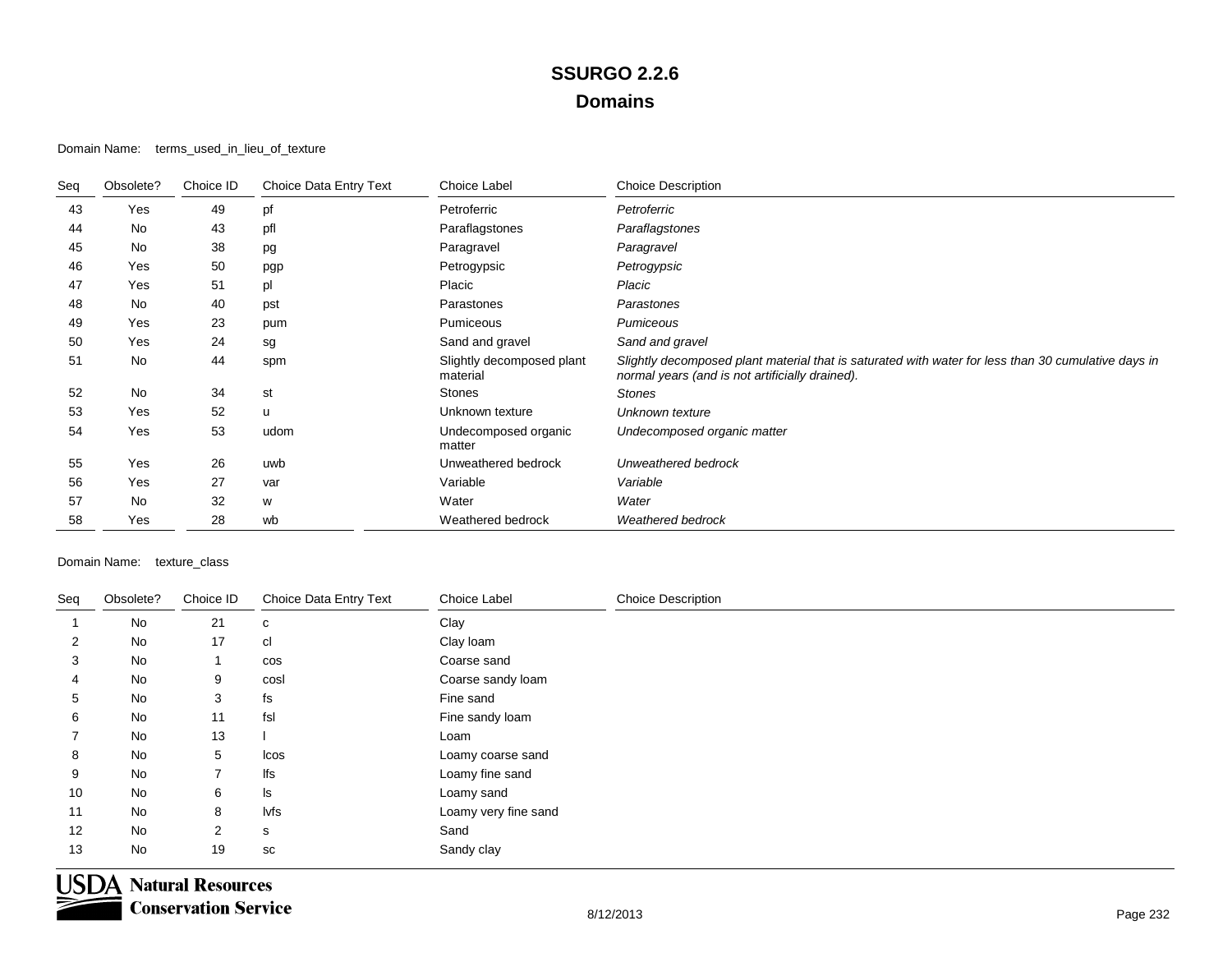#### Domain Name: texture\_class

| Seq | Obsolete? | Choice ID | Choice Data Entry Text | Choice Label         | <b>Choice Description</b> |
|-----|-----------|-----------|------------------------|----------------------|---------------------------|
| 14  | No        | 16        | scl                    | Sandy clay loam      |                           |
| 15  | No        | 15        | si                     | Silt                 |                           |
| 16  | No        | 20        | sic                    | Silty clay           |                           |
| 17  | No        | 18        | sicl                   | Silty clay loam      |                           |
| 18  | No        | 14        | sil                    | Silt loam            |                           |
| 19  | No        | 10        | sl                     | Sandy loam           |                           |
| 20  | No        | 4         | vfs                    | Very fine sand       |                           |
| 21  | No        | 12        | vfsl                   | Very fine sandy loam |                           |

| Seq | Obsolete? | Choice ID | Choice Data Entry Text | <b>Choice Label</b>                | <b>Choice Description</b>                                                                                                                                                                                                                                                                   |
|-----|-----------|-----------|------------------------|------------------------------------|---------------------------------------------------------------------------------------------------------------------------------------------------------------------------------------------------------------------------------------------------------------------------------------------|
|     | No        | 71        | art                    | Artifactual                        | 15 to 35 percent human artifacts, by volume                                                                                                                                                                                                                                                 |
| 2   | No        | 72        | artv                   | Very artifactual                   | 35 to 60 percent human artifacts, by volume                                                                                                                                                                                                                                                 |
| 3   | <b>No</b> | 73        | artx                   | Extremely artifactual              | 60 to 90 percent human artifacts, by volume                                                                                                                                                                                                                                                 |
|     | <b>No</b> | 26        | ashy                   | Ashy                               | Ashy                                                                                                                                                                                                                                                                                        |
|     | <b>No</b> |           | by                     | <b>Bouldery</b>                    | <b>Bouldery</b>                                                                                                                                                                                                                                                                             |
| 6   | No        | 90        | byart                  | Bouldery-artifactual               | Horizon contains a combination of rock fragments and artifacts which are discrete $(=$ 2mm),<br>cohesive, and persistent. The total of rock fragments plus artifacts is 15 to less than 35 percent, by<br>volume. Boulders and boulder-size artifacts dominate fraction $\Rightarrow$ 2 mm. |
|     | <b>No</b> | 2         | byv                    | Very bouldery                      | Very bouldery                                                                                                                                                                                                                                                                               |
|     | No        | 91        | byvart                 | Very bouldery-artifactual          | Horizon contains a combination of rock fragments and artifacts which are discrete $(=$ 2mm),<br>cohesive, and persistent. The total of rock fragments plus artifacts is 35 to less than 60 percent, by<br>volume. Boulders and boulder-size artifacts dominate fraction $\Rightarrow$ 2 mm. |
|     | <b>No</b> | 3         | byx                    | Extremely bouldery                 | <b>Extremely bouldery</b>                                                                                                                                                                                                                                                                   |
| 10  | <b>No</b> | 92        | byxart                 | Extremely bouldery-<br>artifactual | Horizon contains a combination of rock fragments and artifacts which are discrete $(=$ 2mm),<br>cohesive, and persistent. The total of rock fragments plus artifacts is 60 to less than 90 percent, by<br>volume. Boulders and boulder-size artifacts dominate fraction $\Rightarrow$ 2 mm. |
| 11  | <b>No</b> | 4         | cb                     | Cobbly                             | Cobbly                                                                                                                                                                                                                                                                                      |
| 12  | Yes       | 55        | cba                    | Angular cobbly                     | Angular cobbly                                                                                                                                                                                                                                                                              |
| 13  | <b>No</b> | 78        | cbart                  | Cobbly-artifactual                 | Horizon contains a combination of rock fragments and artifacts which are discrete $(=$ 2mm),<br>cohesive, and persistent. The total of rock fragments plus artifacts is 15 to less than 35 percent, by<br>volume. Cobbles and cobble-size artifacts dominate fraction $\Rightarrow$ 2 mm.   |
| 14  | <b>No</b> | 5         | cby                    | Very cobbly                        | Very cobbly                                                                                                                                                                                                                                                                                 |
| 15  | <b>No</b> | 79        | cbvart                 | Very cobbly-artifactual            | Horizon contains a combination of rock fragments and artifacts which are discrete $(=$ 2mm),<br>cohesive, and persistent. The total of rock fragments plus artifacts is 35 to less than 60 percent, by<br>volume. Cobbles and cobble-size artifacts dominate fraction $\Rightarrow$ 2 mm.   |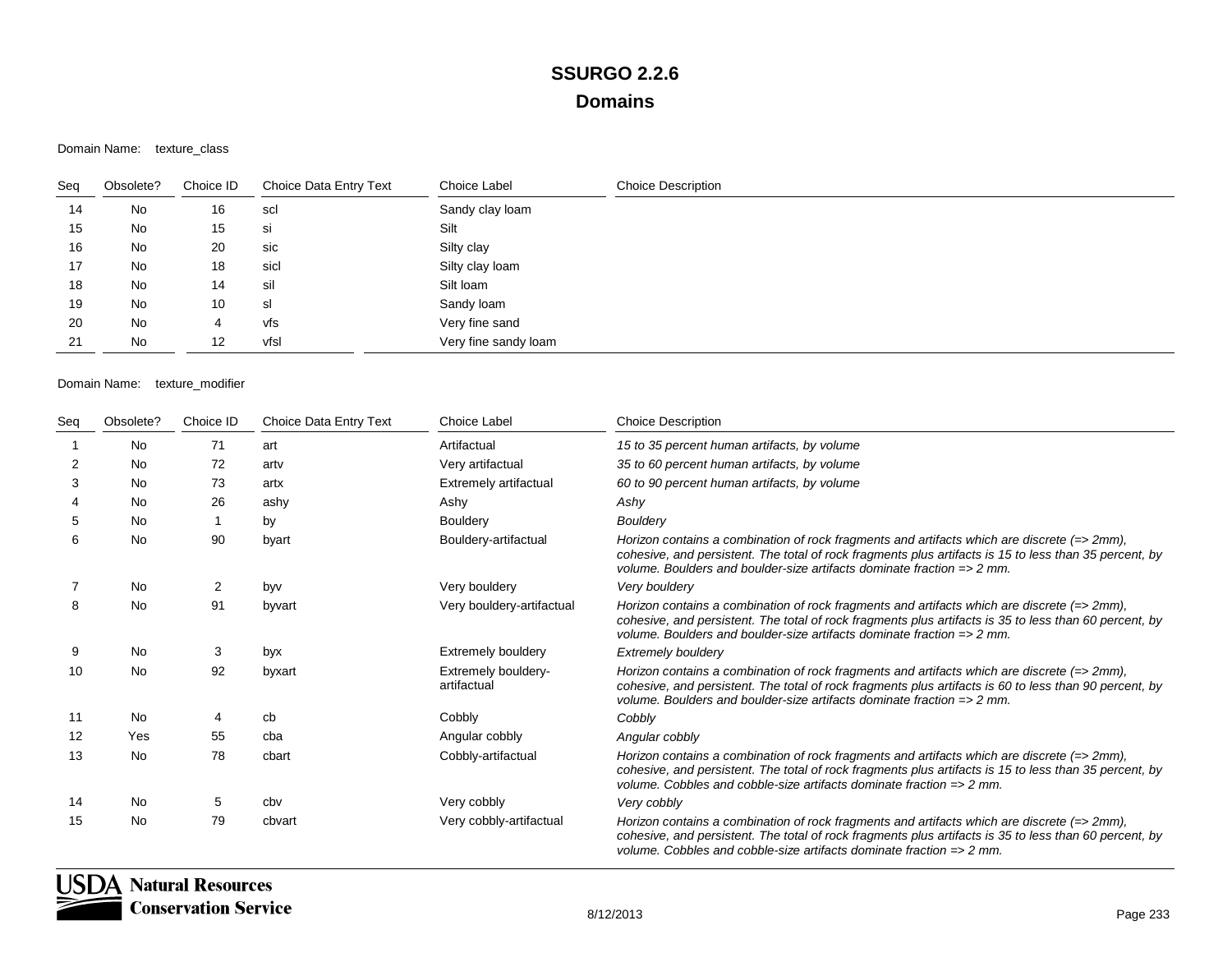| Seq | Obsolete? | Choice ID      | Choice Data Entry Text | <b>Choice Label</b>                | <b>Choice Description</b>                                                                                                                                                                                                                                                                  |
|-----|-----------|----------------|------------------------|------------------------------------|--------------------------------------------------------------------------------------------------------------------------------------------------------------------------------------------------------------------------------------------------------------------------------------------|
| 16  | No        | 6              | cbx                    | Extremely cobbly                   | Extremely cobbly                                                                                                                                                                                                                                                                           |
| 17  | <b>No</b> | 80             | cbxart                 | Extremely cobbly-artifactual       | Horizon contains a combination of rock fragments and artifacts which are discrete (=> 2mm),<br>cohesive, and persistent. The total of rock fragments plus artifacts is 60 to less than 90 percent, by<br>volume. Cobbles and cobble-size artifacts dominate fraction => 2 mm.              |
| 18  | No        | 57             | cem                    | Cemented                           | The material being modified is cemented by one or more cementing agents such that it does not<br>slake in water.                                                                                                                                                                           |
| 19  | No.       | $\overline{7}$ | cn                     | Channery                           | Channery                                                                                                                                                                                                                                                                                   |
| 20  | No.       | 81             | cnart                  | Channery-artifactual               | Horizon contains a combination of rock fragments and artifacts which are discrete (=> 2mm),<br>cohesive, and persistent. The total of rock fragments plus artifacts is 15 to less than 35 percent, by<br>volume. Channers and channer-size artifacts dominate fraction => 2 mm.            |
| 21  | No.       | 8              | cnv                    | Very channery                      | Very channery                                                                                                                                                                                                                                                                              |
| 22  | No.       | 82             | cnvart                 | Very channery-artifactual          | Horizon contains a combination of rock fragments and artifacts which are discrete (=> 2mm),<br>cohesive, and persistent. The total of rock fragments plus artifacts is 35 to less than 60 percent, by<br>volume. Channers and channer-size artifacts dominate fraction $\Rightarrow$ 2 mm. |
| 23  | No        | 9              | cnx                    | <b>Extremely channery</b>          | <b>Extremely channery</b>                                                                                                                                                                                                                                                                  |
| 24  | No        | 83             | cnxart                 | Extremely channery-<br>artifactual | Horizon contains a combination of rock fragments and artifacts which are discrete (=> 2mm),<br>cohesive, and persistent. The total of rock fragments plus artifacts is 60 to less than 90 percent, by<br>volume. Channers and channer-size artifacts dominate fraction $\Rightarrow$ 2 mm. |
| 25  | No        | 51             | cop                    | Coprogenous                        | Coprogenous                                                                                                                                                                                                                                                                                |
| 26  | Yes       | 58             | cr                     | Cherty                             |                                                                                                                                                                                                                                                                                            |
| 27  | Yes       | 59             | crv                    | Very cherty                        |                                                                                                                                                                                                                                                                                            |
| 28  | Yes       | 60             | <b>Crx</b>             | Extremely cherty                   |                                                                                                                                                                                                                                                                                            |
| 29  | Yes       | 61             | cy                     | Cindery                            |                                                                                                                                                                                                                                                                                            |
| 30  | No        | 52             | dia                    | Diatomaceous                       | <b>Diatomaceous</b>                                                                                                                                                                                                                                                                        |
| 31  | No        | 10             | f <sub>l</sub>         | Flaggy                             | Flaggy                                                                                                                                                                                                                                                                                     |
| 32  | No        | 84             | flart                  | Flaggy-artifactual                 | Horizon contains a combination of rock fragments and artifacts which are discrete (=> 2mm),<br>cohesive, and persistent. The total of rock fragments plus artifacts is 15 to less than 35 percent, by<br>volume. Flagstones and flagstone-size artifacts dominate fraction => 2 mm.        |
| 33  | No        | 11             | flv                    | Very flaggy                        | Very flaggy                                                                                                                                                                                                                                                                                |
| 34  | No.       | 85             | flvart                 | Very flaggy-artifactual            | Horizon contains a combination of rock fragments and artifacts which are discrete $(=$ 2mm),<br>cohesive, and persistent. The total of rock fragments plus artifacts is 35 to less than 60 percent, by<br>volume. Flagstones and flagstone-size artifacts dominate fraction => 2 mm.       |
| 35  | No        | 12             | flx                    | <b>Extremely flaggy</b>            | <b>Extremely flaggy</b>                                                                                                                                                                                                                                                                    |
| 36  | <b>No</b> | 86             | flxart                 | Extremely flaggy-artifactual       | Horizon contains a combination of rock fragments and artifacts which are discrete (=> 2mm),<br>cohesive, and persistent. The total of rock fragments plus artifacts is 60 to less than 90 percent, by<br>volume. Flagstones and flagstone-size artifacts dominate fraction => 2 mm.        |
| 37  | No        | 13             | gr                     | Gravelly                           | Gravelly                                                                                                                                                                                                                                                                                   |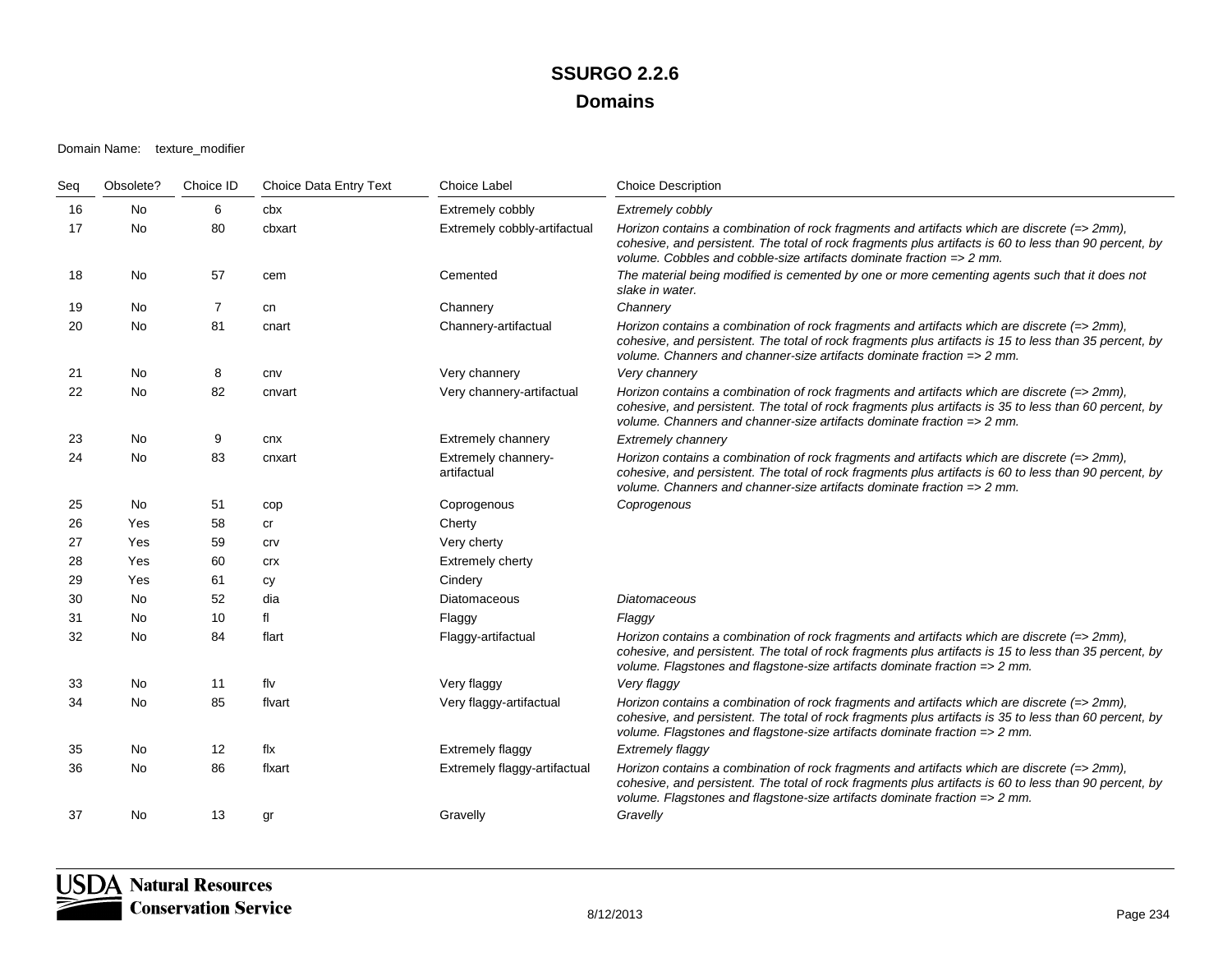| Seq | Obsolete? | Choice ID                                        | Choice Data Entry Text | <b>Choice Label</b>            | <b>Choice Description</b>                                                                                                                                                                                                                                                                                                                                                                                                                                                                                                                                                                                                                                                             |
|-----|-----------|--------------------------------------------------|------------------------|--------------------------------|---------------------------------------------------------------------------------------------------------------------------------------------------------------------------------------------------------------------------------------------------------------------------------------------------------------------------------------------------------------------------------------------------------------------------------------------------------------------------------------------------------------------------------------------------------------------------------------------------------------------------------------------------------------------------------------|
| 38  | No        | 75                                               | grart                  | Gravelly-artifactual           | Horizon contains a combination of rock fragments and artifacts which are discrete (=> 2mm),<br>cohesive, and persistent. The total of rock fragments plus artifacts is 15 to less than 35 percent, by<br>volume. Gravel and gravel-size artifacts dominate fraction => 2 mm.                                                                                                                                                                                                                                                                                                                                                                                                          |
| 39  | No        | 14                                               | grc                    | Coarse gravelly                | Coarse gravelly                                                                                                                                                                                                                                                                                                                                                                                                                                                                                                                                                                                                                                                                       |
| 40  | No        | 15                                               | grf                    | Fine gravelly                  | Fine gravelly                                                                                                                                                                                                                                                                                                                                                                                                                                                                                                                                                                                                                                                                         |
| 41  | No        | 16                                               | grm                    | Medium gravelly                | Medium gravelly                                                                                                                                                                                                                                                                                                                                                                                                                                                                                                                                                                                                                                                                       |
| 42  | No        | 17                                               | grv                    | Very gravelly                  | Very gravelly                                                                                                                                                                                                                                                                                                                                                                                                                                                                                                                                                                                                                                                                         |
| 43  | No        | 76                                               | grvart                 | Very gravelly-artifactual      | Horizon contains a combination of rock fragments and artifacts which are discrete (=> 2mm),<br>cohesive, and persistent. The total of rock fragments plus artifacts is 35 to less than 60 percent, by<br>volume. Gravel and gravel-size artifacts dominate fraction => 2 mm.                                                                                                                                                                                                                                                                                                                                                                                                          |
| 44  | No        | 18                                               | grx                    | Extremely gravelly             | <b>Extremely gravelly</b>                                                                                                                                                                                                                                                                                                                                                                                                                                                                                                                                                                                                                                                             |
| 45  | No        | 77                                               | grxart                 | Extremely gravelly-artifactual | Horizon contains a combination of rock fragments and artifacts which are discrete (=> 2mm),<br>cohesive, and persistent. The total of rock fragments plus artifacts is 60 to less than 90 percent, by<br>volume. Gravel and gravel-size artifacts dominate fraction => 2 mm.                                                                                                                                                                                                                                                                                                                                                                                                          |
| 46  | No.       | 50                                               | gs                     | Grassy                         | Grassy                                                                                                                                                                                                                                                                                                                                                                                                                                                                                                                                                                                                                                                                                |
| 47  | Yes       | 62                                               | gу                     | Gritty                         |                                                                                                                                                                                                                                                                                                                                                                                                                                                                                                                                                                                                                                                                                       |
| 48  | No        | 53                                               | gyp                    | Gypsiferous                    | material that contains $15$ to $\lt 40$ percent by weight gypsum.                                                                                                                                                                                                                                                                                                                                                                                                                                                                                                                                                                                                                     |
| 49  | No        | 48                                               | hb                     | Herbaceous                     | Herbaceous                                                                                                                                                                                                                                                                                                                                                                                                                                                                                                                                                                                                                                                                            |
| 50  | Yes       | 63                                               | he                     | Hemic                          |                                                                                                                                                                                                                                                                                                                                                                                                                                                                                                                                                                                                                                                                                       |
| 51  | <b>No</b> | 74                                               | ho                     | Highly organic                 | Highly organic is used to modify near surface horizons of mineral soils that are saturated with water<br>for less than 30 cumulative days in normal years (and are not artificially drained). Excluding live<br>roots, the horizon has organic carbon content (by weight) of: 5 to < 20 percent if the mineral fraction<br>contains no clay; or 12 to $<$ 20 percent if the mineral fraction contains 60 percent or more clay; or<br>$(5 +$ (clay percentage multiplied by 0.12)) to < 20 percent if the mineral fraction contains less than<br>60 percent clay. The organic material is at least partially decomposed.                                                               |
| 52  | No        | 27                                               | hydr                   | Hydrous                        | Hydrous                                                                                                                                                                                                                                                                                                                                                                                                                                                                                                                                                                                                                                                                               |
| 53  | Yes       | 64                                               | ind                    | Indurated                      |                                                                                                                                                                                                                                                                                                                                                                                                                                                                                                                                                                                                                                                                                       |
| 54  | No        | 28                                               | medl                   | Medial                         | Medial                                                                                                                                                                                                                                                                                                                                                                                                                                                                                                                                                                                                                                                                                |
| 55  | <b>No</b> | 19                                               | mk                     | Mucky                          | Mucky is used to modify near surface horizons of mineral soils that are saturated with water for 30<br>or more cumulative days in normal years (or are artificially drained). An example is mucky loam.<br>Excluding live roots, the horizon has organic carbon content (by weight) of $5$ to $\lt$ 12 percent if the<br>mineral fraction contains no clay; or 12 to < 18 percent if the mineral fraction contains 60 percent or<br>more clay; or $(5 + (c \text{lay percentage multiplied by 0.12}))$ to < $(12 + (c \text{lay percentage multiplied by 0.12}))$<br>0.10)) if the mineral fraction contains less than 60 percent clay. The organic material is highly<br>decomposed. |
| 56  | Yes       | 56                                               | mky                    | Mucky <sup>*</sup>             |                                                                                                                                                                                                                                                                                                                                                                                                                                                                                                                                                                                                                                                                                       |
| 57  | No        | 54                                               | mr                     | Marly                          | Marly                                                                                                                                                                                                                                                                                                                                                                                                                                                                                                                                                                                                                                                                                 |
| 58  | No        | 49                                               | ms                     | Mossy                          | Mossy                                                                                                                                                                                                                                                                                                                                                                                                                                                                                                                                                                                                                                                                                 |
| 59  | No        | 29                                               | pby                    | Parabouldery                   | Parabouldery                                                                                                                                                                                                                                                                                                                                                                                                                                                                                                                                                                                                                                                                          |
|     |           | <b>Natural Resources</b><br>Conservation Service |                        |                                |                                                                                                                                                                                                                                                                                                                                                                                                                                                                                                                                                                                                                                                                                       |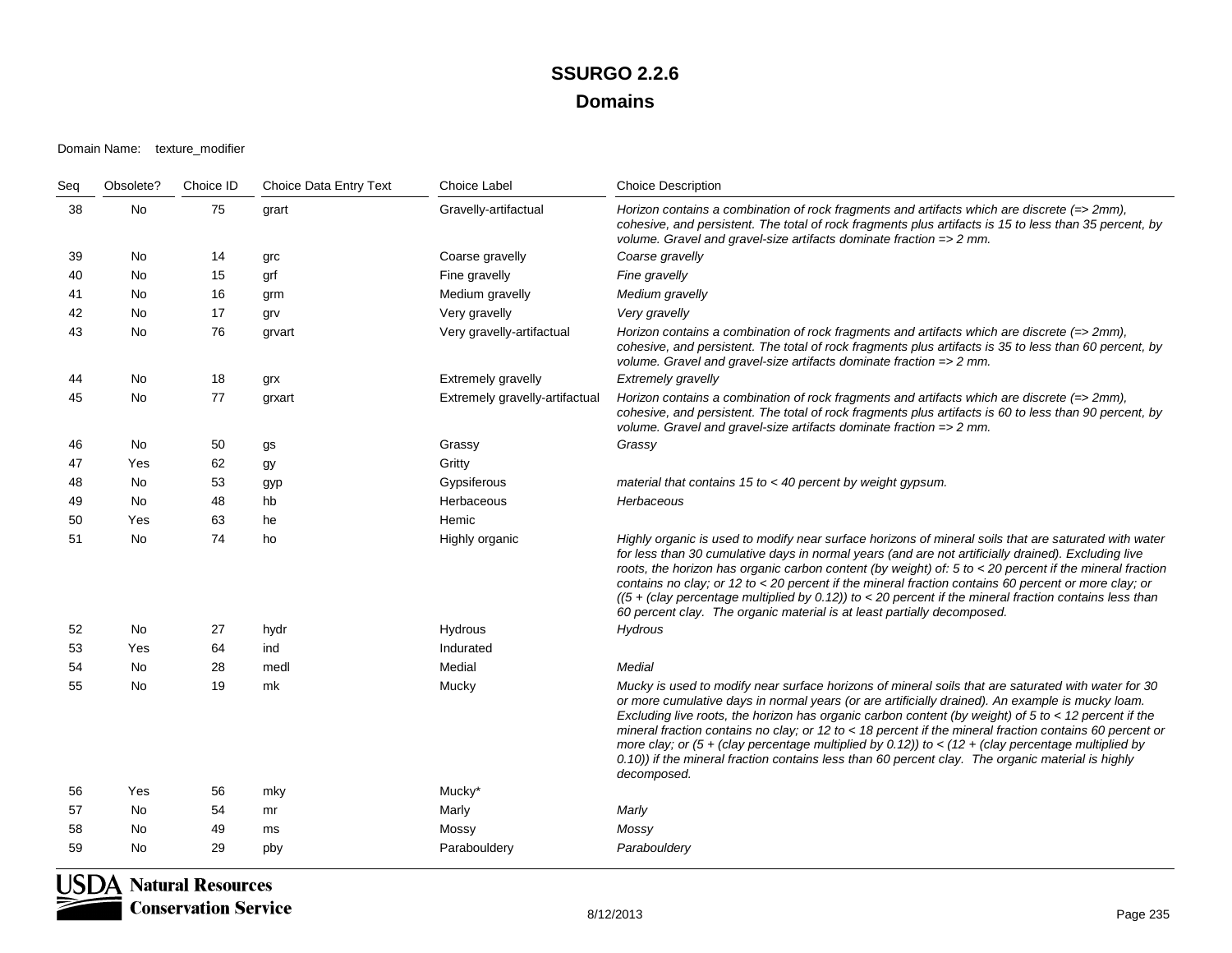| Seq | Obsolete? | Choice ID | Choice Data Entry Text | <b>Choice Label</b>    | <b>Choice Description</b>                                                                                                                                                                                                                                                                                                                                                                                                                                                                                                                                                                                                                                   |
|-----|-----------|-----------|------------------------|------------------------|-------------------------------------------------------------------------------------------------------------------------------------------------------------------------------------------------------------------------------------------------------------------------------------------------------------------------------------------------------------------------------------------------------------------------------------------------------------------------------------------------------------------------------------------------------------------------------------------------------------------------------------------------------------|
| 60  | No        | 30        | pbyv                   | Very parabouldery      | Very parabouldery                                                                                                                                                                                                                                                                                                                                                                                                                                                                                                                                                                                                                                           |
| 61  | No        | 31        | pbyx                   | Extremely parabouldery | Extremely parabouldery                                                                                                                                                                                                                                                                                                                                                                                                                                                                                                                                                                                                                                      |
| 62  | No        | 32        | pcb                    | Paracobbly             | Paracobbly                                                                                                                                                                                                                                                                                                                                                                                                                                                                                                                                                                                                                                                  |
| 63  | No        | 33        | pcbv                   | Very paracobbly        | Very paracobbly                                                                                                                                                                                                                                                                                                                                                                                                                                                                                                                                                                                                                                             |
| 64  | No        | 34        | pcbx                   | Extremely paracobbly   | Extremely paracobbly                                                                                                                                                                                                                                                                                                                                                                                                                                                                                                                                                                                                                                        |
| 65  | No        | 35        | pcn                    | Parachannery           | Parachannery                                                                                                                                                                                                                                                                                                                                                                                                                                                                                                                                                                                                                                                |
| 66  | No        | 36        | pcnv                   | Very parachannery      | Very parachannery                                                                                                                                                                                                                                                                                                                                                                                                                                                                                                                                                                                                                                           |
| 67  | No        | 37        | pcnx                   | Extremely parachannery | Extremely parachannery                                                                                                                                                                                                                                                                                                                                                                                                                                                                                                                                                                                                                                      |
| 68  | No        | 20        | рf                     | Permanently frozen     | Permanently frozen                                                                                                                                                                                                                                                                                                                                                                                                                                                                                                                                                                                                                                          |
| 69  | No        | 38        | pfl                    | Paraflaggy             | Paraflaggy                                                                                                                                                                                                                                                                                                                                                                                                                                                                                                                                                                                                                                                  |
| 70  | No        | 39        | pflv                   | Very paraflaggy        | Very paraflaggy                                                                                                                                                                                                                                                                                                                                                                                                                                                                                                                                                                                                                                             |
| 71  | No        | 40        | pflx                   | Extremely paraflaggy   | Extremely paraflaggy                                                                                                                                                                                                                                                                                                                                                                                                                                                                                                                                                                                                                                        |
| 72  | No        | 41        | pgr                    | Paragravelly           | Paragravelly                                                                                                                                                                                                                                                                                                                                                                                                                                                                                                                                                                                                                                                |
| 73  | No        | 42        | pgrv                   | Very paragravelly      | Very paragravelly                                                                                                                                                                                                                                                                                                                                                                                                                                                                                                                                                                                                                                           |
| 74  | No        | 43        | pgrx                   | Extremely paragravelly | Extremely paragravelly                                                                                                                                                                                                                                                                                                                                                                                                                                                                                                                                                                                                                                      |
| 75  | No        | 44        | pst                    | Parastony              | Parastony                                                                                                                                                                                                                                                                                                                                                                                                                                                                                                                                                                                                                                                   |
| 76  | No        | 45        | pstv                   | Very parastony         | Very parastony                                                                                                                                                                                                                                                                                                                                                                                                                                                                                                                                                                                                                                              |
| 77  | No        | 46        | pstx                   | Extremely parastony    | <b>Extremely parastony</b>                                                                                                                                                                                                                                                                                                                                                                                                                                                                                                                                                                                                                                  |
| 78  | No        | 25        | pt                     | Peaty                  | Peaty is used to modify near surface horizons of mineral soils that are saturated with water for 30<br>or more cumulative days in normal years (or are artificially drained). An example is peaty loam.<br>Excluding live roots, the horizon has organic carbon content (by weight) of: $5$ to $<$ 12 percent if the<br>mineral fraction contains no clay; or 12 to < 18 percent if the mineral fraction contains 60 percent or<br>more clay; or (5 + (clay percentage multiplied by 0.12)) to < (12 + (clay percentage multiplied by<br>0.10)) if the mineral fraction contains less than 60 percent clay. The organic material is slightly<br>decomposed. |
| 79  | Yes       | 65        | sh                     | Shaly                  |                                                                                                                                                                                                                                                                                                                                                                                                                                                                                                                                                                                                                                                             |
| 80  | Yes       | 66        | shv                    | Very shaly             |                                                                                                                                                                                                                                                                                                                                                                                                                                                                                                                                                                                                                                                             |
| 81  | Yes       | 67        | shx                    | Extremely shaly        |                                                                                                                                                                                                                                                                                                                                                                                                                                                                                                                                                                                                                                                             |
| 82  | Yes       | 21        | sr                     | Stratified             | <b>Stratified</b>                                                                                                                                                                                                                                                                                                                                                                                                                                                                                                                                                                                                                                           |
| 83  | No        | 22        | st                     | Stony                  | Stony                                                                                                                                                                                                                                                                                                                                                                                                                                                                                                                                                                                                                                                       |
| 84  | No        | 87        | start                  | Stony-artifactual      | Horizon contains a combination of rock fragments and artifacts which are discrete (=> 2mm),<br>cohesive, and persistent. The total of rock fragments plus artifacts is 15 to less than 35 percent, by<br>volume. Stones and stone-size artifacts dominate fraction => 2 mm.                                                                                                                                                                                                                                                                                                                                                                                 |
| 85  | No        | 23        | stv                    | Very stony             | Very stony                                                                                                                                                                                                                                                                                                                                                                                                                                                                                                                                                                                                                                                  |
| 86  | No        | 88        | stvart                 | Very stony-artifactual | Horizon contains a combination of rock fragments and artifacts which are discrete $(=$ 2mm),<br>cohesive, and persistent. The total of rock fragments plus artifacts is 35 to less than 60 percent, by<br>volume. Stones and stone-size artifacts dominate fraction => 2 mm.                                                                                                                                                                                                                                                                                                                                                                                |

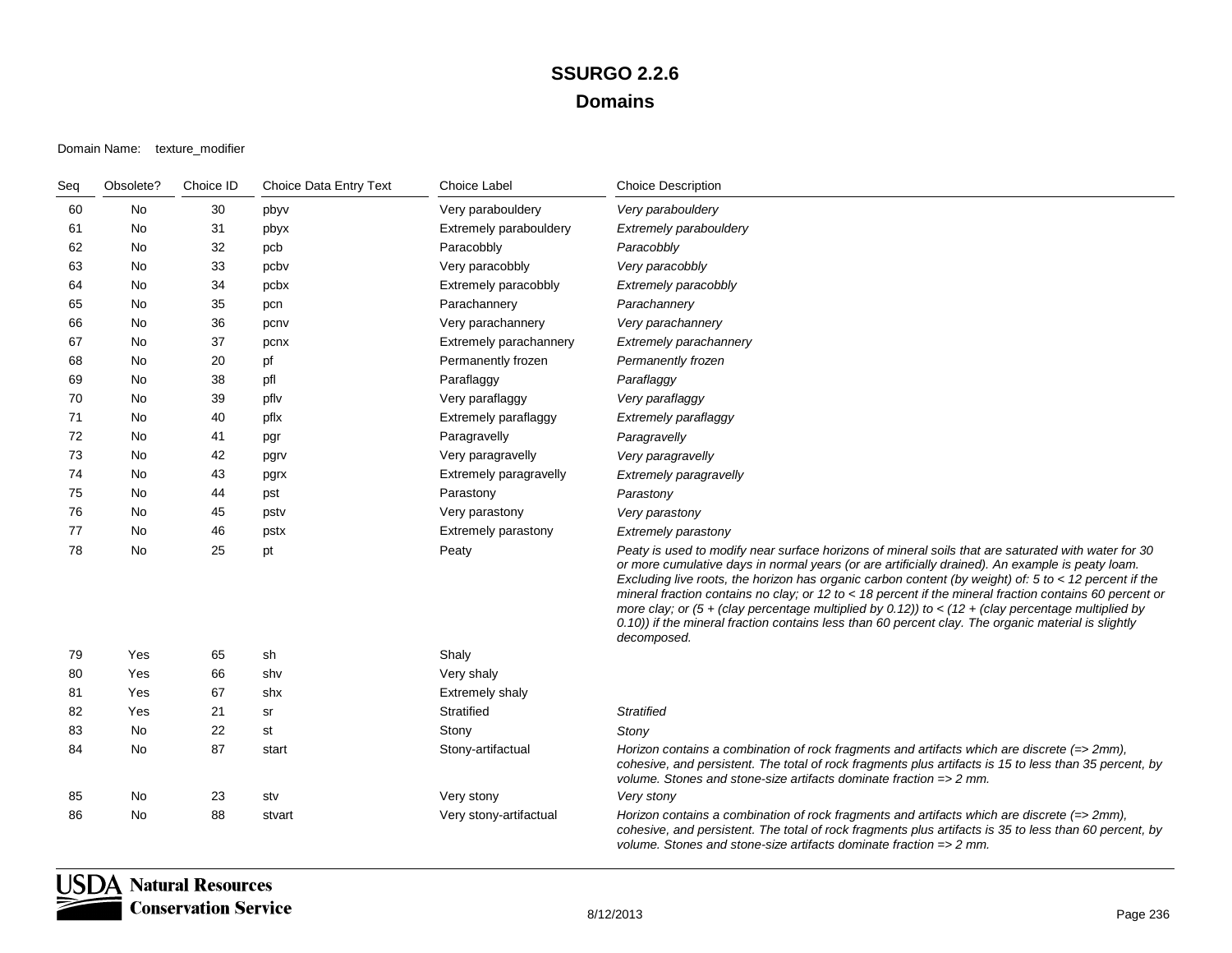#### Domain Name: texture\_modifier

| Sea | Obsolete? | Choice ID | Choice Data Entry Text | Choice Label                | <b>Choice Description</b>                                                                                                                                                                                                                                                               |
|-----|-----------|-----------|------------------------|-----------------------------|-----------------------------------------------------------------------------------------------------------------------------------------------------------------------------------------------------------------------------------------------------------------------------------------|
| 87  | No.       | 24        | stx                    | Extremely stony             | Extremely stony                                                                                                                                                                                                                                                                         |
| 88  | No        | 89        | stxart                 | Extremely stony-artifactual | Horizon contains a combination of rock fragments and artifacts which are discrete $(=$ 2mm),<br>cohesive, and persistent. The total of rock fragments plus artifacts is 60 to less than 90 percent, by<br>volume. Stones and stone-size artifacts dominate fraction $\Rightarrow$ 2 mm. |
| -89 | Yes       | 68        | sy                     | slaty                       |                                                                                                                                                                                                                                                                                         |
| 90  | Yes       | 69        | <b>SVV</b>             | Very slaty                  |                                                                                                                                                                                                                                                                                         |
| 91  | Yes       | 70        | <b>SVX</b>             | Extremely slaty             |                                                                                                                                                                                                                                                                                         |
| 92  | No        | 47        | wd                     | Woody                       | Woody                                                                                                                                                                                                                                                                                   |

#### Domain Name: tiebreakrule

| Seq | Obsolete? | Choice ID | Choice Data Entry Text | <b>Choice Label</b> | Choice Description |
|-----|-----------|-----------|------------------------|---------------------|--------------------|
|     | Nc        |           |                        | Select Lower Value  |                    |
|     | No        |           |                        | Select Higher Value |                    |

Domain Name: unified\_soil\_classification

| Seq | Obsolete? | Choice ID      | Choice Data Entry Text | Choice Label    | <b>Choice Description</b>                                                       |
|-----|-----------|----------------|------------------------|-----------------|---------------------------------------------------------------------------------|
|     | <b>No</b> | 12             | ch                     | <b>CH</b>       | FINE-GRAINED SOILS, Silts and clays (liquid limit is 50% or more), Fat Clay.    |
| 2   | No.       | 13             | cl                     | <b>CL</b>       | FINE-GRAINED SOILS, Silts and clays (liquid limit is less than 50%), Lean Clay. |
| 3   | No        | 27             | cl-a                   | CL-A (proposed) |                                                                                 |
|     | No        | 28             | cl-k                   | CL-K (proposed) |                                                                                 |
| 5   | No        |                | cl-ml                  | CL-ML           |                                                                                 |
| 6   | No        | 29             | cl-o                   | CL-O (proposed) |                                                                                 |
|     | No        | 30             | cl-t                   | CL-T (proposed) |                                                                                 |
| 8   | No        | 14             | gc                     | GC              | COARSE-GRAINED SOILS, Gravels, gravel with fines, Clayey Gravel.                |
| 9   | No        | $\overline{2}$ | gc-gm                  | GC-GM           |                                                                                 |
| 10  | No        | 15             | gm                     | <b>GM</b>       | COARSE-GRAINED SOILS, Gravels, Gravels with fines, Silty Gravel                 |
| 11  | No.       | 16             | gp                     | GP              | COARSE-GRAINED SOILS, Gravels, clean gravels, Poorly Graded Gravel.             |
| 12  | No        | 3              | gp-gc                  | GP-GC           |                                                                                 |
| 13  | No        | 4              | gp-gm                  | GP-GM           |                                                                                 |
| 14  | No        | 17             | gw                     | <b>GW</b>       | COARSE-GRAINED SOILS, Gravels, clean gravels, Well-Graded Gravel.               |
| 15  | No.       | 11             | gw-gc                  | GW-GC           |                                                                                 |
| 16  | No        | 10             | gw-gm                  | GW-GM           |                                                                                 |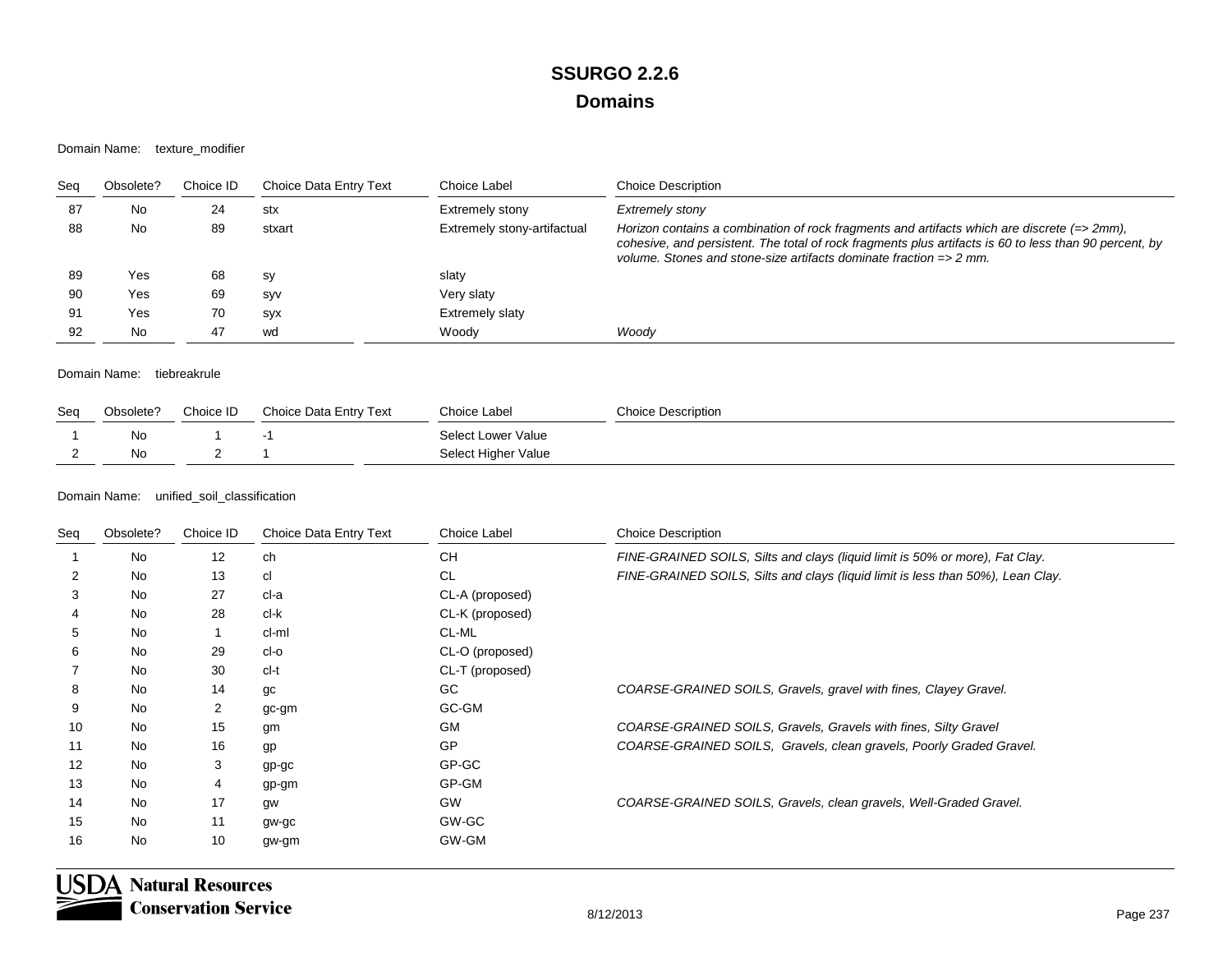#### Domain Name: unified\_soil\_classification

| Seq | Obsolete? | Choice ID | Choice Data Entry Text | Choice Label    | <b>Choice Description</b>                                                                          |
|-----|-----------|-----------|------------------------|-----------------|----------------------------------------------------------------------------------------------------|
| 17  | No        | 18        | mh                     | MН              | FINE-GRAINED SOILS, Silts and clays, (liquid limit is 50% or more), Elastic Silt.                  |
| 18  | No        | 31        | mh-a                   | MH-A (proposed) |                                                                                                    |
| 19  | No        | 32        | mh-k                   | MH-K (proposed) |                                                                                                    |
| 20  | No        | 33        | mh-o                   | MH-O (proposed) |                                                                                                    |
| 21  | No        | 34        | mh-t                   | MH-T (proposed) |                                                                                                    |
| 22  | No        | 19        | ml                     | ML              | FINE-GRAINED SOILS, Silts and clays, (liquid limit is less than 50%), Silt.                        |
| 23  | No        | 35        | ml-a                   | ML-A (proposed) |                                                                                                    |
| 24  | No        | 36        | $ml-k$                 | ML-K (proposed) |                                                                                                    |
| 25  | No        | 37        | ml-o                   | ML-O (proposed) |                                                                                                    |
| 26  | No.       | 38        | ml-t                   | ML-T (proposed) |                                                                                                    |
| 27  | No        | 20        | oh                     | OH              | FINE-GRAINED SOILS, Silts and clays, (liquid limit is 50% or more), Organic Clay or Organic Silt   |
| 28  | No        | 39        | oh-t                   | OH-T (proposed) |                                                                                                    |
| 29  | No        | 21        | ol                     | OL              | FINE-GRAINED SOILS, Silts and clays (liquid limit is less than 50%), Organic Clay or Organic Silt. |
| 30  | No        | 22        | pt                     | PT              | Highly organic soils, Peat.                                                                        |
| 31  | No        | 23        | SC                     | <b>SC</b>       | COARSE-GRAINED SOILS, Sands, sands with fines, Clayey Sand.                                        |
| 32  | No        | 5         | sc-sm                  | SC-SM           |                                                                                                    |
| 33  | No        | 24        | sm                     | <b>SM</b>       | COARSE-GRAINED SOILS, Sands, Sands with fines, Silty Sand.                                         |
| 34  | <b>No</b> | 25        | sp                     | <b>SP</b>       | COARSE-GRAINED SOILS, Sands, Clean Sands, Poorly Graded Sand,                                      |
| 35  | No        | 6         | sp-sc                  | SP-SC           |                                                                                                    |
| 36  | No        |           | sp-sm                  | SP-SM           |                                                                                                    |
| 37  | <b>No</b> | 26        | SW                     | SW              | COARSE-GRAINED SOILS, Sands, Clean Sands, Well-graded Sand.                                        |
| 38  | No        | 8         | SW-SC                  | SW-SC           |                                                                                                    |
| 39  | No        | 9         | sw-sm                  | SW-SM           |                                                                                                    |

Domain Name: va\_soil\_management\_group

|         |    |               | Choice Label | <b>Choice Description</b> |
|---------|----|---------------|--------------|---------------------------|
| No      | 43 | QQ            | QQ           |                           |
| No      | 42 | PP            | <b>PP</b>    |                           |
| No      | 41 | <sub>OO</sub> | <b>OO</b>    |                           |
| No<br>4 | 40 | <b>NN</b>     | <b>NN</b>    |                           |
| No<br>G | 39 | МM            | МM           |                           |
| No<br>6 | 38 | LL            | LL           |                           |
| No      | 37 | KK            | KK           |                           |

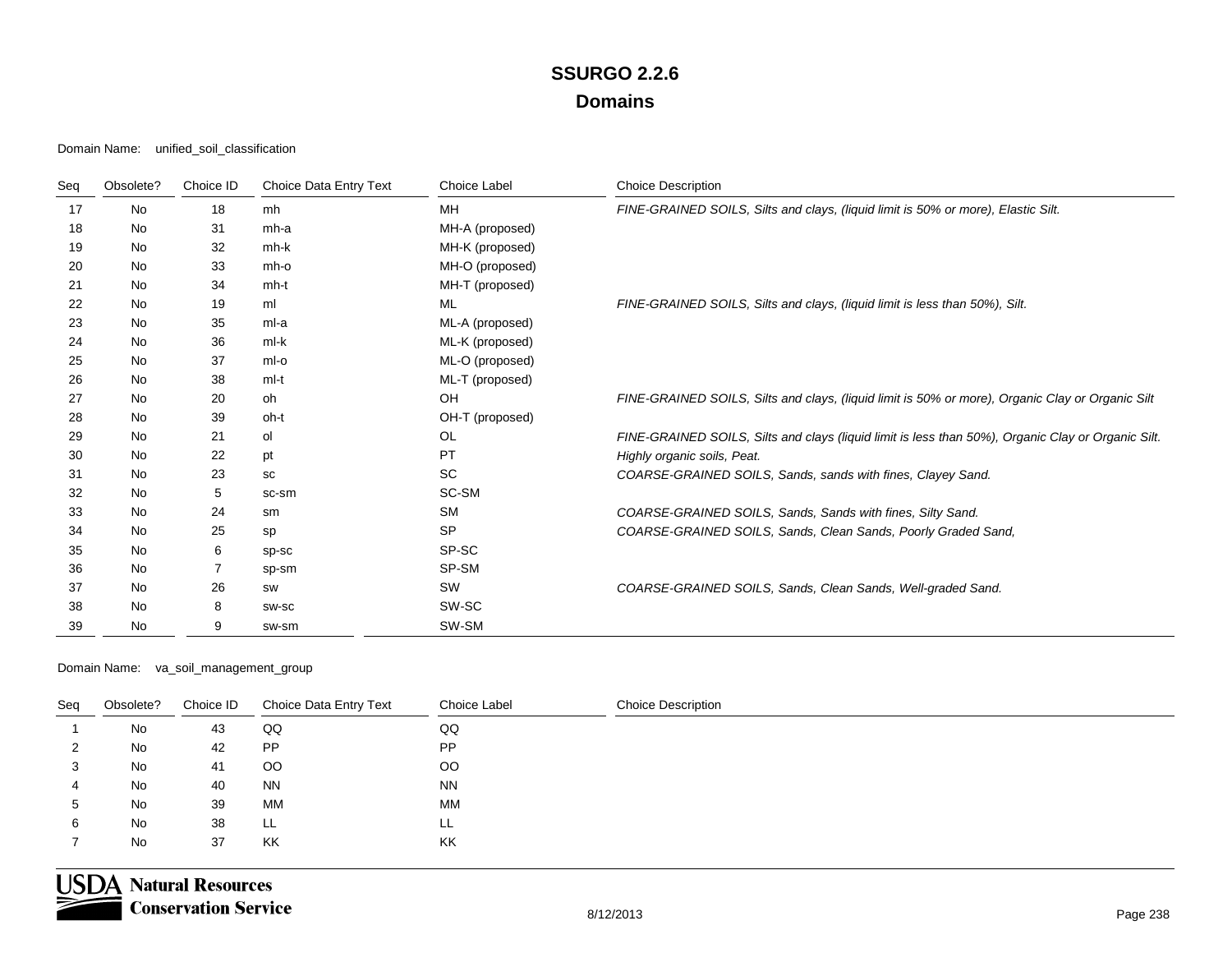Domain Name: va\_soil\_management\_group

| Seq     | Obsolete?                    | Choice ID        | Choice Data Entry Text                                                                | Choice Label           | <b>Choice Description</b> |
|---------|------------------------------|------------------|---------------------------------------------------------------------------------------|------------------------|---------------------------|
| $\,8\,$ | $\mathsf{No}$                | $36\,$           | JJ                                                                                    | JJ                     |                           |
| 9       | $\operatorname{\mathsf{No}}$ | $35\,$           | $\ensuremath{\mathsf{III}}\xspace$                                                    | $\mathbf H$            |                           |
| 10      | $\operatorname{\mathsf{No}}$ | 34               | HH                                                                                    | $\mathsf{HH}$          |                           |
| 11      | $\operatorname{\mathsf{No}}$ | $33\,$           | $\mathsf{GG}$                                                                         | $\mathsf{G}\mathsf{G}$ |                           |
| 12      | $\operatorname{\mathsf{No}}$ | 32               | $\mathsf{FF}% _{0}$                                                                   | $\mathsf{FF}% _{0}$    |                           |
| 13      | $\operatorname{\mathsf{No}}$ | 31               | $\mathsf{EE}$                                                                         | EE                     |                           |
| 14      | No                           | $30\,$           | DD                                                                                    | DD                     |                           |
| 15      | No                           | 29               | CC                                                                                    | $_{\rm CC}$            |                           |
| 16      | $\operatorname{\mathsf{No}}$ | 28               | ${\sf BB}$                                                                            | BB                     |                           |
| 17      | No                           | $27\,$           | AA                                                                                    | AA                     |                           |
| 18      | $\operatorname{\mathsf{No}}$ | $26\,$           | $\mathsf Z$                                                                           | $\mathsf Z$            |                           |
| 19      | No                           | 25               | $\sf Y$                                                                               | Υ                      |                           |
| 20      | No                           | 24               | $\mathsf X$                                                                           | $\mathsf X$            |                           |
| 21      | $\operatorname{\mathsf{No}}$ | $23\,$           | ${\sf W}$                                                                             | W                      |                           |
| 22      | No                           | 22               | $\mathsf V$                                                                           | $\vee$                 |                           |
| 23      | $\operatorname{\mathsf{No}}$ | 21               | $\sf U$                                                                               | $\sf U$                |                           |
| $24\,$  | $\operatorname{\mathsf{No}}$ | $20\,$           | $\sf T$                                                                               | $\sf T$                |                           |
| 25      | No                           | $19$             | $\mathsf S$                                                                           | $\mathbb S$            |                           |
| 26      | $\operatorname{\mathsf{No}}$ | $18\,$           | ${\sf R}$                                                                             | ${\sf R}$              |                           |
| 27      | $\operatorname{\mathsf{No}}$ | 17               | $\mathsf Q$                                                                           | ${\sf Q}$              |                           |
| 28      | No                           | $16\,$           | P                                                                                     | P                      |                           |
| 29      | No                           | 15               | $\circ$                                                                               | $\circ$                |                           |
| 30      | No                           | 14               | ${\sf N}$                                                                             | ${\sf N}$              |                           |
| 31      | No                           | 13               | $\mathsf{M}% _{T}=\mathsf{M}_{T}\!\left( a,b\right) ,\ \mathsf{M}_{T}=\mathsf{M}_{T}$ | ${\sf M}$              |                           |
| 32      | No                           | $12$             | L                                                                                     | $\mathsf L$            |                           |
| 33      | No                           | 11               | $\sf K$                                                                               | Κ                      |                           |
| 34      | No                           | $10\,$           | J                                                                                     | J                      |                           |
| 35      | $\operatorname{\mathsf{No}}$ | $\boldsymbol{9}$ | $\overline{\phantom{a}}$                                                              |                        |                           |
| 36      | No                           | $\,$ 8 $\,$      | $\boldsymbol{\mathsf{H}}$                                                             | H                      |                           |
| $37\,$  | $\operatorname{\mathsf{No}}$ | $\overline{7}$   | ${\mathsf G}$                                                                         | G                      |                           |
| $38\,$  | $\operatorname{\mathsf{No}}$ | $\,6$            | F                                                                                     | $\mathsf F$            |                           |
| 39      | $\operatorname{\mathsf{No}}$ | $\mathbf 5$      | $\mathsf E$                                                                           | E                      |                           |
| 40      | $\operatorname{\mathsf{No}}$ | 4                | $\mathsf D$                                                                           | D                      |                           |
| 41      | No                           | $\sqrt{3}$       | ${\bf C}$                                                                             | $\mathsf C$            |                           |
| 42      | No                           | $\overline{c}$   | $\sf B$                                                                               | В                      |                           |

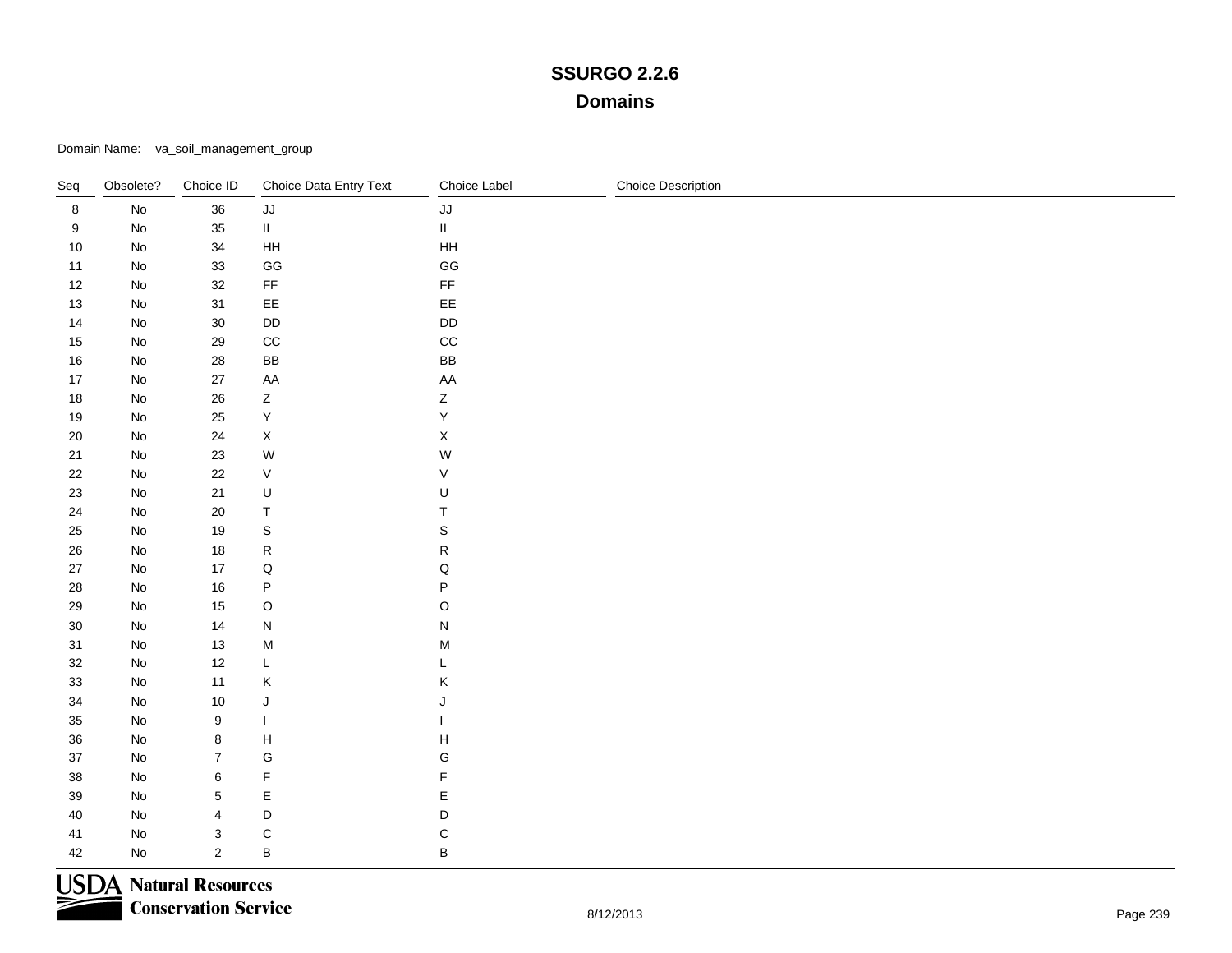Domain Name: va\_soil\_management\_group

| Seq | Obsolete? | Choice ID | Choice Data Entry Text | Choice Label | Choice Description |
|-----|-----------|-----------|------------------------|--------------|--------------------|
| ΛC  | No        |           |                        |              |                    |

Domain Name: va\_soil\_productivity\_group

| Seq | Obsolete? | Choice ID      | Choice Data Entry Text | Choice Label | <b>Choice Description</b> |
|-----|-----------|----------------|------------------------|--------------|---------------------------|
|     | No        | 16             | <b>NS</b>              | $_{\rm NS}$  | Not suited.               |
| 2   | No        | 15             | Vb                     | Vb           |                           |
| 3   | No        | 14             | Va                     | Va           |                           |
| 4   | No        | 13             | V                      | V            |                           |
| 5   | No        | 12             | <b>IVb</b>             | <b>IVb</b>   |                           |
| 6   | No        | 11             | IVa                    | IVa          |                           |
|     | No        | 10             | IV                     | IV           |                           |
| 8   | No        | 9              | IIIb                   | IIIb         |                           |
| 9   | No        | 8              | Illa                   | Illa         |                           |
| 10  | No        | $\overline{7}$ | Ш                      | Ш            |                           |
| 11  | No        | 6              | IIb                    | IIb          |                           |
| 12  | No        | 5              | lla                    | Ila          |                           |
| 13  | No        | 4              | Ш.                     | Ш            |                           |
| 14  | No        | 3              | Ib                     | Ib           |                           |
| 15  | No        | $\overline{2}$ | la                     | la           |                           |
| 16  | No        |                |                        |              |                           |

#### Domain Name: vt\_septic\_system\_class\_2007

| Sea | Obsolete? | Choice ID | Choice Data Entry Text | Choice Label | <b>Choice Description</b>                                                                                                                                                                                                                                                                                                                                                                                                                                                                                               |
|-----|-----------|-----------|------------------------|--------------|-------------------------------------------------------------------------------------------------------------------------------------------------------------------------------------------------------------------------------------------------------------------------------------------------------------------------------------------------------------------------------------------------------------------------------------------------------------------------------------------------------------------------|
|     | No.       |           | la                     | la           | This unit is well suited as a site for soil-based residential wastewater disposal systems, based on a<br>review by the Natural Resources Conservation Service of criteria set forth in the Vermont 2007<br>Environmental Protection Rules. The rapid permeability in the substratum is a concern. Backfilling<br>absorption trenches with at least one foot of finer textured material or other site modifications may<br>be necessary to slow the percolation rate enough to allow for thorough filtering of effluent. |

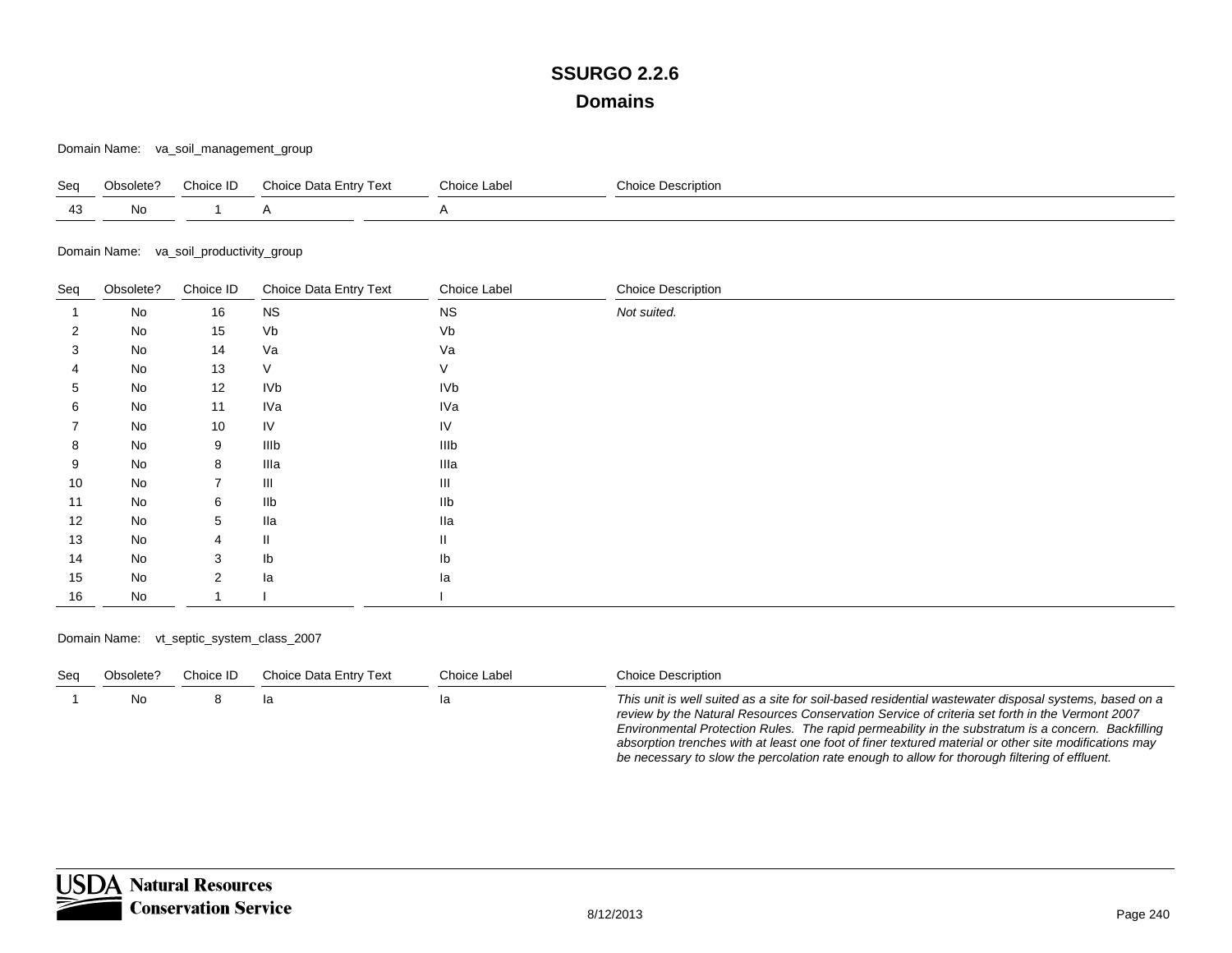#### Domain Name: vt\_septic\_system\_class\_2007

| Seq | Obsolete? | Choice ID | Choice Data Entry Text | <b>Choice Label</b> | <b>Choice Description</b>                                                                                                                                                                                                                                                                                                                                                                                                                                                                                                                                                                                                                                                                                                                                                                                                                                                                                     |
|-----|-----------|-----------|------------------------|---------------------|---------------------------------------------------------------------------------------------------------------------------------------------------------------------------------------------------------------------------------------------------------------------------------------------------------------------------------------------------------------------------------------------------------------------------------------------------------------------------------------------------------------------------------------------------------------------------------------------------------------------------------------------------------------------------------------------------------------------------------------------------------------------------------------------------------------------------------------------------------------------------------------------------------------|
| 2   | No        | 9         | Ib                     | lb                  | This unit is well suited as a site for soil-based residential wastewater disposal systems, based on a<br>review by the Natural Resources Conservation Service of criteria set forth in the Vermont 2007<br>Environmental Protection Rules. The rapid permeability in the substratum and slopes greater than<br>20 percent in some areas are concerns. Backfilling absorption trenches with at least one foot of<br>finer textured material or other site modifications may be necessary to slow the percolation rate<br>enough to allow for thorough filtering of effluent. There may be less-sloping areas within the unit<br>that are suitable for siting a septic system, or, if feasible, cut and fill site modifications may produce<br>an acceptable area within the unit. An erosion prevention and sediment control plan is required by<br>the State for construction on sites over 20 percent slope. |
| 3   | No        | 10        | lс                     | Iс                  | This unit is well suited as a site for soil-based residential wastewater disposal systems, based on a<br>review by the Natural Resources Conservation Service of criteria set forth in the Vermont 2007<br>Environmental Protection Rules. With moderate permeability and slopes less than 20 percent,<br>there are few limitations.                                                                                                                                                                                                                                                                                                                                                                                                                                                                                                                                                                          |
|     | No        | 11        | Id                     | ld                  | This unit is well suited as a site for soil-based residential wastewater disposal systems, based on a<br>review by the Natural Resources Conservation Service of criteria set forth in the Vermont 2007<br>Environmental Protection Rules. Slopes greater than 20 percent in some areas are a concern.<br>There may be less-sloping areas within the unit that are suitable for siting a septic system, or, if<br>feasible, cut and fill site modifications may produce an acceptable area within the unit. An erosion<br>prevention and sediment control plan is required by the State for construction on sites over 20<br>percent slope.                                                                                                                                                                                                                                                                   |
| 5   | No        | 12        | lla                    | Ila                 | This unit is moderately suited as a site for soil-based residential wastewater disposal systems,<br>based on a review by the Natural Resources Conservation Service of criteria set forth in the<br>Vermont 2007 Environmental Protection Rules. The slow permeability in the substratum is the<br>primary concern. Mound system construction and other site modifications may be necessary.                                                                                                                                                                                                                                                                                                                                                                                                                                                                                                                  |
| 6   | No        | 13        | Ilb                    | IIb                 | This unit is moderately suited as a site for soil-based residential wastewater disposal systems,<br>based on a review by the Natural Resources Conservation Service of criteria set forth in the<br>Vermont 2007 Environmental Protection Rules. The slow permeability in the substratum and<br>slopes greater than 20 percent in some areas are the primary concerns. Mound system<br>construction and other site modifications may be necessary. There may be less-sloping areas<br>within the unit that are suitable for siting a septic system, or, if feasible, cut and fill site<br>modifications may produce an acceptable area within the unit. An erosion prevention and sediment<br>control plan is required by the State for construction on sites over 20 percent slope.                                                                                                                          |
|     | No        | 14        | <b>IIc</b>             | llc                 | This unit is moderately suited as a site for soil-based residential wastewater disposal systems,<br>based on a review by the Natural Resources Conservation Service of criteria set forth in the<br>Vermont 2007 Environmental Protection Rules. The depth to bedrock in some areas is the primary<br>concern. A significant percentage of this map unit has sufficient soil depth over bedrock to accept<br>a range of designs. On-site investigations can help avoid areas with limited depth to bedrock.<br>Additional fill material may be needed in some areas in order to meet the separation distance<br>requirement between the bottom of the leachfield and bedrock.                                                                                                                                                                                                                                 |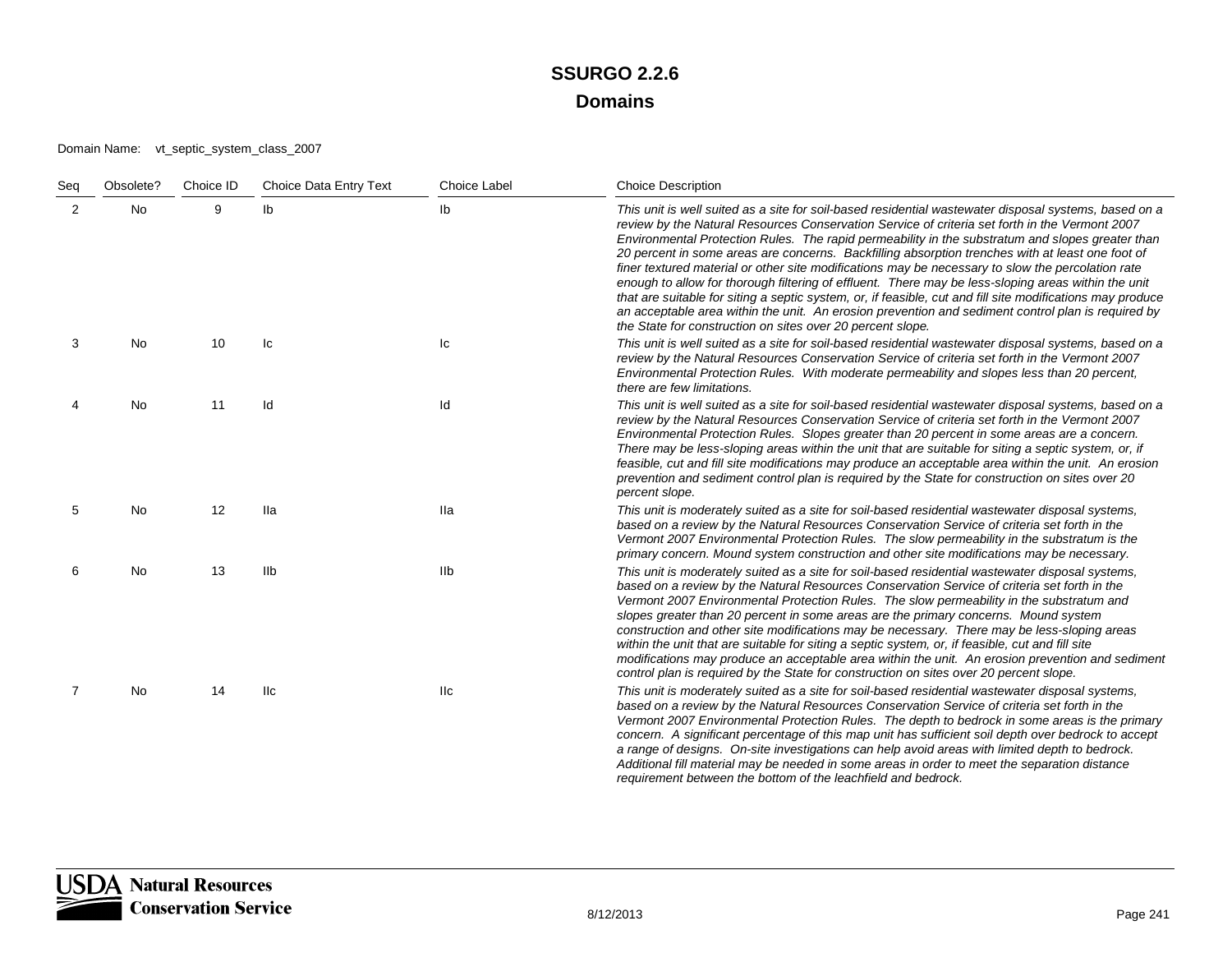#### Domain Name: vt\_septic\_system\_class\_2007

| Seq | Obsolete? | Choice ID | <b>Choice Data Entry Text</b> | <b>Choice Label</b> | <b>Choice Description</b>                                                                                                                                                                                                                                                                                                                                                                                                                                                                                                                                                                                                                                                                                                                                                                                                                                                                                                                                                                                                                               |
|-----|-----------|-----------|-------------------------------|---------------------|---------------------------------------------------------------------------------------------------------------------------------------------------------------------------------------------------------------------------------------------------------------------------------------------------------------------------------------------------------------------------------------------------------------------------------------------------------------------------------------------------------------------------------------------------------------------------------------------------------------------------------------------------------------------------------------------------------------------------------------------------------------------------------------------------------------------------------------------------------------------------------------------------------------------------------------------------------------------------------------------------------------------------------------------------------|
| 8   | No        | 15        | Ild                           | lld                 | This unit is moderately suited as a site for soil-based residential wastewater disposal systems,<br>based on a review by the Natural Resources Conservation Service of criteria set forth in the<br>Vermont 2007 Environmental Protection Rules. The depth to bedrock and slopes greater than 20<br>percent in some areas are the primary concerns. A significant percentage of this map unit has<br>sufficient soil depth over bedrock to accept a range of designs. On-site investigations can help<br>avoid areas with limited depth to bedrock. Additional fill material may be needed in some areas in<br>order to meet the separation distance requirement between the bottom of the leachfield and<br>bedrock. There may be less-sloping areas within the unit that are suitable for siting a septic system,<br>or, if feasible, cut and fill site modifications may produce an acceptable area within the unit. An<br>erosion prevention and sediment control plan is required by the State for construction on sites over<br>20 percent slope. |
| 9   | No        | 16        | lle                           | lle                 | This unit is moderately suited as a site for soil-based residential wastewater disposal systems,<br>based on a review by the Natural Resources Conservation Service of criteria set forth in the<br>Vermont 2007 Environmental Protection Rules. The rapid permeability in the substratum and<br>slopes greater than 20 percent are the primary concerns. Backfilling absorption trenches and beds<br>with at least one foot of finer textured material, or other site modifications, may be necessary to<br>slow the percolation rate enough to allow for thorough filtering of effluent. Cut and fill site<br>modifications may produce an acceptable area within the unit. An erosion prevention and sediment<br>control plan is required by the State for construction on sites over 20 percent slope                                                                                                                                                                                                                                               |
| 10  | No        | 17        | llf                           | llf                 | This unit is moderately suited as a site for soil-based residential wastewater disposal systems,<br>based on a review by the Natural Resources Conservation Service of criteria set forth in the<br>Vermont 2007 Environmental Protection Rules. Slopes greater than 20 percent are the primary<br>concern. Cut and fill site modifications may produce an acceptable area within the unit. An erosion<br>prevention and sediment control plan is required by the State for construction on sites over 20<br>percent slope.                                                                                                                                                                                                                                                                                                                                                                                                                                                                                                                             |
| 11  | Yes       | 18        | Ilg                           | Ilg                 | This unit is moderately suited as a site for on-site waste disposal, based on a review by the Natural<br>Resources Conservation Service of criteria set forth in the Vermont 2002 Environmental Protection<br>Rules. Flooding from surface waters is the primary concern. Locating the septic system on the<br>highest part of the floodplain and with the maximum setback from surface waters is recommended.                                                                                                                                                                                                                                                                                                                                                                                                                                                                                                                                                                                                                                          |
| 12  | No        | 19        | Ilh                           | Ilh                 | This unit is moderately suited as a site for soil-based residential wastewater disposal systems,<br>based on a review by the Natural Resources Conservation Service of criteria set forth in the<br>Vermont 2007 Environmental Protection Rules. The depth to the seasonal high water table is the<br>primary concern. Mound system construction and other site modifications are often necessary. On<br>sloping sites, curtain drains can help lower the water table to an acceptable level. In some cases,<br>a detailed, site-specific analysis with groundwater level monitoring and determination of induced<br>groundwater mounding may be required to establish the suitability of this unit.                                                                                                                                                                                                                                                                                                                                                    |
| 13  | No        | 20        | Illa                          | Illa                | This unit is marginally suited as a site for soil-based residential wastewater disposal systems,<br>based on a review by the Natural Resources Conservation Service of criteria set forth in the<br>Vermont 2007 Environmental Protection Rules. The depth to bedrock is the major limitation. On-<br>site investigations are needed to locate areas with sufficient soil depth. A significant percentage of<br>the soils in this unit are less than 18 inches to bedrock and are not suitable as a site. However,<br>there may be deeper areas that are suitable. Additional fill material may be needed in some areas<br>in order to meet the separation distance requirement between the bottom of the leachfield and<br>bedrock.                                                                                                                                                                                                                                                                                                                    |

₹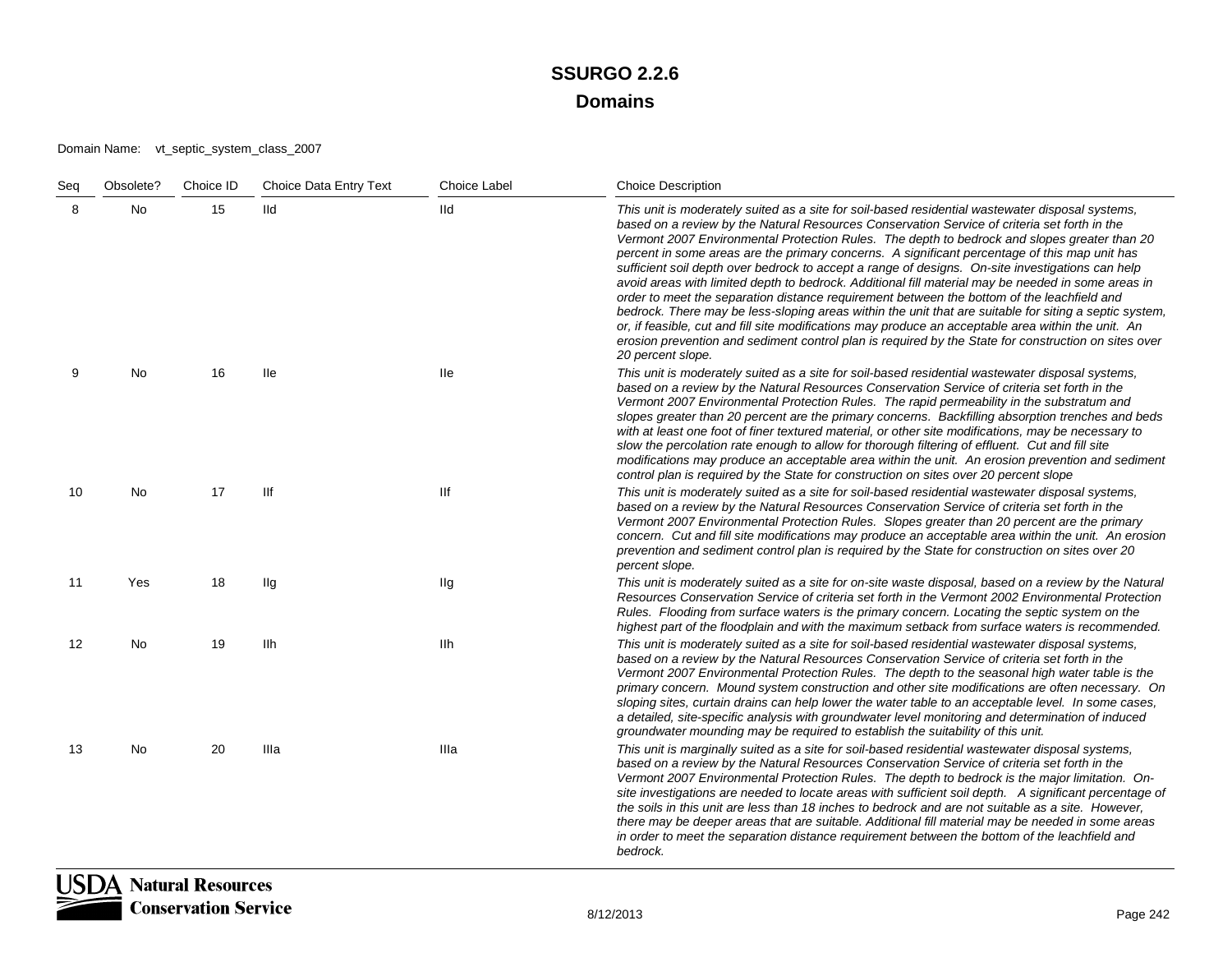#### Domain Name: vt\_septic\_system\_class\_2007

| Seq | Obsolete? | Choice ID | Choice Data Entry Text | Choice Label | <b>Choice Description</b>                                                                                                                                                                                                                                                                                                                                                                                                                                                                                                                                                                                                                                                                                                                                                                                                                                                                                                                                                                                                                             |
|-----|-----------|-----------|------------------------|--------------|-------------------------------------------------------------------------------------------------------------------------------------------------------------------------------------------------------------------------------------------------------------------------------------------------------------------------------------------------------------------------------------------------------------------------------------------------------------------------------------------------------------------------------------------------------------------------------------------------------------------------------------------------------------------------------------------------------------------------------------------------------------------------------------------------------------------------------------------------------------------------------------------------------------------------------------------------------------------------------------------------------------------------------------------------------|
| 14  | No        | 21        | <b>IIIb</b>            | <b>IIIb</b>  | This unit is marginally suited as a site for soil-based residential wastewater disposal systems,<br>based on a review by the Natural Resources Conservation Service of criteria set forth in the<br>Vermont 2007 Environmental Protection Rules. The hazard of flooding and the depth to the<br>seasonal high water table are the major limitations. This unit is on floodplains and typically includes<br>land in the floodway and the special flood hazard area. Consult flood hazard maps prepared by the<br>Federal Emergency Management Agency (FEMA) in local town offices for more information.<br>Wastewater systems must be located, designed and constructed in a manner that avoids<br>impairment to the system and contamination from the system due to flooding. A detailed, site-<br>specific analysis with groundwater level monitoring and determination of induced groundwater<br>mounding may be required to establish the suitability of this unit. Mound system construction and<br>other site modifications are often necessary. |
| 15  | <b>No</b> | 22        | Illc                   | IIIc         | This unit is marginally suited as a site for soil-based residential wastewater disposal systems,<br>based on a review by the Natural Resources Conservation Service of criteria set forth in the<br>Vermont 2007 Environmental Protection Rules. The depth to the seasonal high water table in<br>association with the minimal slope is the major limitation. A detailed, site-specific analysis is<br>generally required. On-site groundwater level monitoring and determination of induced<br>groundwater mounding is often necessary to establish the suitability of this unit. Curtain drains<br>may help lower the water table to an acceptable level, however, the minimal slope may prevent<br>their use in many areas.                                                                                                                                                                                                                                                                                                                        |
| 16  | No        | 23        | IIId                   | IIId         | This unit is marginally suited as a site for soil-based residential wastewater disposal systems,<br>based on a review by the Natural Resources Conservation Service of criteria set forth in the<br>Vermont 2007 Environmental Protection Rules. The depth to the seasonal high water table is the<br>major limitation. A detailed, site-specific analysis is generally required. On-site groundwater level<br>monitoring and determination of induced groundwater mounding is often necessary to establish the<br>suitability of this unit. Curtain drains may help lower the water table to an acceptable level.                                                                                                                                                                                                                                                                                                                                                                                                                                    |
| 17  | <b>No</b> | 24        | Ille                   | Ille         | This unit is marginally suited as a site for soil-based residential wastewater disposal systems,<br>based on a review by the Natural Resources Conservation Service of criteria set forth in the<br>Vermont 2007 Environmental Protection Rules. The depth to the seasonal high water table and<br>slopes greater than 20 percent in some areas are the major limitations. A detailed, site-specific<br>analysis is generally required. On-site groundwater level monitoring and determination of induced<br>groundwater mounding is often necessary to establish the suitability of this unit. Curtain drains<br>may help lower the water table to an acceptable level. There may be less-sloping areas within the<br>unit that are suitable for siting a septic system, or, if feasible, cut and fill site modifications may<br>produce an acceptable area within the unit. An erosion prevention and sediment control plan is<br>required by the State for construction on sites over 20 percent slope.                                            |

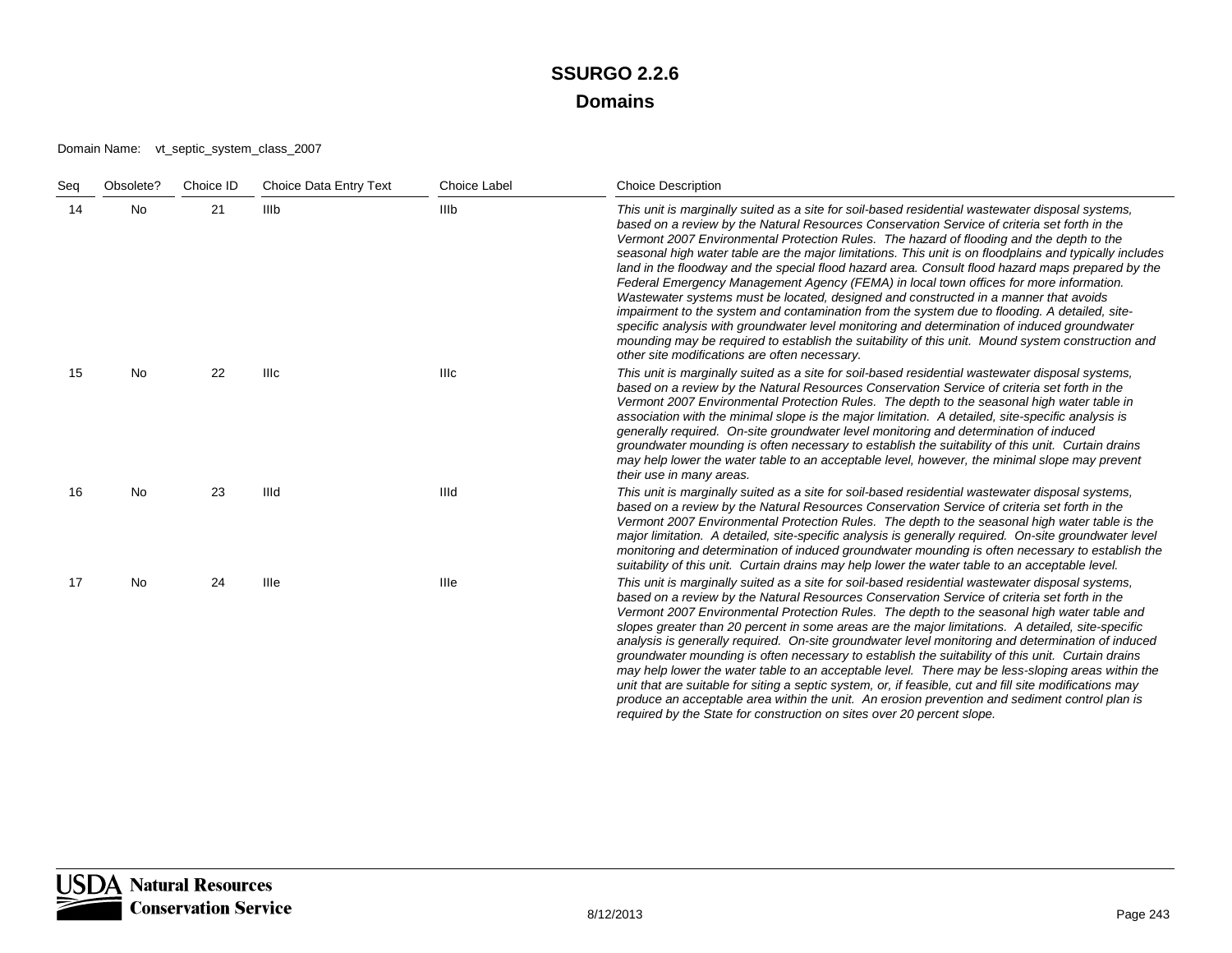#### Domain Name: vt\_septic\_system\_class\_2007

| Seq | Obsolete? | Choice ID | Choice Data Entry Text | Choice Label | <b>Choice Description</b>                                                                                                                                                                                                                                                                                                                                                                                                                                                                                                                                                                                                                                                                                                                                                                                                                                                                                                                                                                  |
|-----|-----------|-----------|------------------------|--------------|--------------------------------------------------------------------------------------------------------------------------------------------------------------------------------------------------------------------------------------------------------------------------------------------------------------------------------------------------------------------------------------------------------------------------------------------------------------------------------------------------------------------------------------------------------------------------------------------------------------------------------------------------------------------------------------------------------------------------------------------------------------------------------------------------------------------------------------------------------------------------------------------------------------------------------------------------------------------------------------------|
| 18  | No        | 25        | IIIf                   | IIIf         | This unit is marginally suited as a site for soil-based residential wastewater disposal systems,<br>based on a review by the Natural Resources Conservation Service of criteria set forth in the<br>Vermont 2007 Environmental Protection Rules. The depth to the seasonal high water table and the<br>restricted depth to bedrock in some areas are the major limitations. On-site investigations can help<br>avoid areas with limited depth to bedrock. Additional fill material may be needed in some areas in<br>order to meet the separation distance requirement between the bottom of the leachfield and<br>bedrock. A detailed, site-specific analysis with groundwater level monitoring and determination of<br>induced groundwater mounding may be required to establish the suitability of this unit. Mound<br>system construction and other site modifications are often necessary. On sloping sites, curtain<br>drains can help lower the water table to an acceptable level. |
| 19  | No        | 31        | Illg                   | Illg         | This unit is marginally suited as a site for soil-based residential wastewater disposal systems,<br>based on a review by the Natural Resources Conservation Service of criteria set forth in the<br>Vermont 2007 Environmental Protection Rules. The hazard of flooding is the major limitation. This<br>unit is on floodplains and typically includes land in the floodway and the special flood hazard area.<br>Consult flood hazard maps prepared by the Federal Emergency Management Agency (FEMA) in<br>local town offices for more information. Wastewater systems must be located, designed and<br>constructed in a manner that avoids impairment to the system and contamination from the system<br>due to flooding.                                                                                                                                                                                                                                                               |
| 20  | No        | 26        | IVa                    | <b>IVa</b>   | This unit is generally not suited as a site for soil-based residential wastewater disposal systems,<br>based on a review by the Natural Resources Conservation Service of criteria set forth in the<br>Vermont 2007 Environmental Protection Rules. Excessive soil wetness in association with the<br>minimal slope is the limiting condition. Prolonged periods of saturation at or near the soil surface<br>do not allow for the proper functioning of septic systems.                                                                                                                                                                                                                                                                                                                                                                                                                                                                                                                   |
| 21  | No        | 27        | <b>IVb</b>             | <b>IVb</b>   | This unit is generally not suited as a site for soil-based residential wastewater disposal systems,<br>based on a review by the Natural Resources Conservation Service of criteria set forth in the<br>Vermont 2007 Environmental Protection Rules. Steep slopes in association with the depth to<br>bedrock is the limiting condition. Cut and fill site modifications that reduce the slope gradient are<br>difficult to achieve due to the depth to bedrock.                                                                                                                                                                                                                                                                                                                                                                                                                                                                                                                            |
| 22  | No        | 28        | <b>IVc</b>             | <b>IVc</b>   | This unit is generally not suited as a site for soil-based residential wastewater disposal systems,<br>based on a review by the Natural Resources Conservation Service of criteria set forth in the<br>Vermont 2007 Environmental Protection Rules. The very shallow to shallow depth to bedrock is the<br>limiting condition.                                                                                                                                                                                                                                                                                                                                                                                                                                                                                                                                                                                                                                                             |
| 23  | No        | 29        | <b>IVd</b>             | <b>IVd</b>   | This unit is generally not suited as a site for soil-based residential wastewater disposal systems,<br>based on a review by the Natural Resources Conservation Service of criteria set forth in the<br>Vermont 2007 Environmental Protection Rules. Steep slopes in association with the slowly<br>permeable substratum is the limiting condition. Cut and fill site modifications that reduce the slope<br>gradient are not generally effective due to the slowly permeable substratum.                                                                                                                                                                                                                                                                                                                                                                                                                                                                                                   |
| 24  | No        | 30        | V                      | $\vee$       | This unit is not rated as a site for soil-based residential wastewater disposal systems. Due to the<br>variable nature of the soils, on-site investigations are needed to determine their suitability.                                                                                                                                                                                                                                                                                                                                                                                                                                                                                                                                                                                                                                                                                                                                                                                     |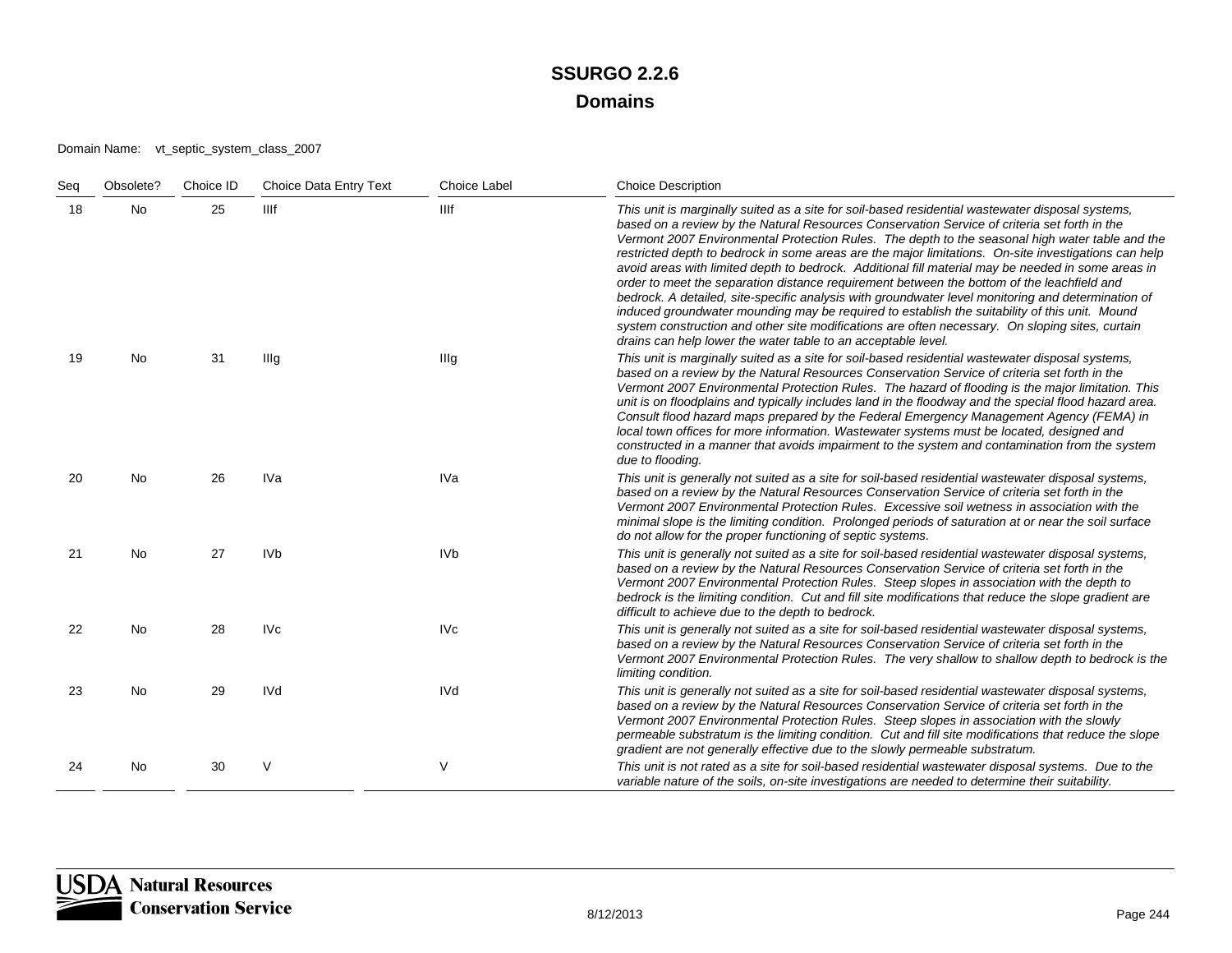Domain Name: wildlife\_rating

| Seq      | Obsolete? | Choice ID     | Choice Data Entry Text | Choice Label | <b>Choice Description</b> |
|----------|-----------|---------------|------------------------|--------------|---------------------------|
|          | No        |               | very poor              | Very poor    |                           |
| <u>_</u> | No        | C<br><u>_</u> | poor                   | Poor         |                           |
|          | No        |               | fair                   | Fair         |                           |
|          | No        | ↵             | good                   | Good         |                           |

#### Domain Name: wind\_erodibility\_group

| Seq | Obsolete? | Choice ID | Choice Data Entry Text | Choice Label | <b>Choice Description</b>                                                                                                                                                                                                                                                                                                                                                                |
|-----|-----------|-----------|------------------------|--------------|------------------------------------------------------------------------------------------------------------------------------------------------------------------------------------------------------------------------------------------------------------------------------------------------------------------------------------------------------------------------------------------|
|     | <b>No</b> |           |                        |              | Surface texture - Very fine sand, fine sand, sand or coarse sand. Percent aggregates - 1 to 7.<br>Wind erodibility index - 160 to 310 t/a/yr, use 220 as average.                                                                                                                                                                                                                        |
|     | No        | 2         |                        |              | Surface texture - Loamy very fine sand, loamy fine sand, loamy sand, loamy coarse sand; very fine<br>sandy loam and silt loam with 5 or less percent clay and 25 or less percent very fine sand; and<br>sapric soil materials (as defined in Soil Taxonomy); except Folists. Percent aggregates - 10. Wind<br>erodibility index - 134 t/a/yr.                                            |
| 3   | <b>No</b> | 3         | 3                      | 3            | Surface texture - Very fine sandy loam, fine sandy loam, sandy loam, coarse sandy loam, and<br>noncalcareous silt loam that has 20 to 50 percent very fine sand and 5 to 12 percent clay. Percent<br>aggregates - 25. Wind Erodibility Index - 86 t/a/yr.                                                                                                                                |
|     | <b>No</b> |           |                        |              | Surface texture - Clay, silty clay, noncalcareous clay loam that has more than 35 percent clay, and<br>noncalcareous silty clay loam that has more than 35 percent clay. All of these do not have sesquic,<br>parasesquic, ferritic, ferruginous, or kaolinitic mineralogy (high iron oxide content). Percent<br>aggregates - 25. Wind erodibility index - 86 t/a/yr.                    |
| 5   | <b>No</b> | 5         | 4L                     | 4L           | Surface texture - Calcareous Ioam, calcareous silt Ioam, calcareous silt, calcareous sandy clay,<br>calcareous sandy clay loam, calcareous clay loam and calcareous silty clay loam. Percent<br>aggregates - 25. Wind Erodibility Index - 86 t/a/yr.                                                                                                                                     |
| 6   | <b>No</b> | 6         | 5                      | 5            | Surface texture - Noncalcareous loam that has less than 20 percent clay; noncalcareous silt loam<br>with 12 to 20 percent clay; noncalcareous sandy clay loam; noncalcareous sandy clay; and hemic<br>materials (as defined in Soil Taxonomy). Percent aggregates - 40. Wind Erodibility Index - 56 t/a/yr.                                                                              |
|     | <b>No</b> |           | 6                      | 6            | Surface texture - Noncalcareous loam and silt loam that have more than 20 percent clay;<br>noncalcareous clay loam and noncalcareous silty clay loam that has less than 35 percent clay; silt<br>loam that has parasesquic, ferritic, or kaolinitic mineralogy (high iron oxide content). Percent<br>aggregates - 45. Wind Erodibility Index - 48 t/a/yr.                                |
|     | <b>No</b> | 8         |                        |              | Surface texture - Noncalcareous silt; noncalcareous silty clay, noncalcareous silty clay loam, and<br>noncalcareous clay that have sesquic, parasesquic, ferritic, ferruginous, or kaolinitic mineralogy<br>(high content of iron oxide) and are Oxisols or Ultisols; and fibric material (as defined in Soil<br>Taxonomy). Percent aggregates - 50. Wind Erodibility Index - 48 t/a/yr. |
|     | <b>No</b> |           |                        | 8            | Soils not susceptible to wind erosion due to rock and pararock fragments at the surface and/or<br>wetness; and Folists                                                                                                                                                                                                                                                                   |

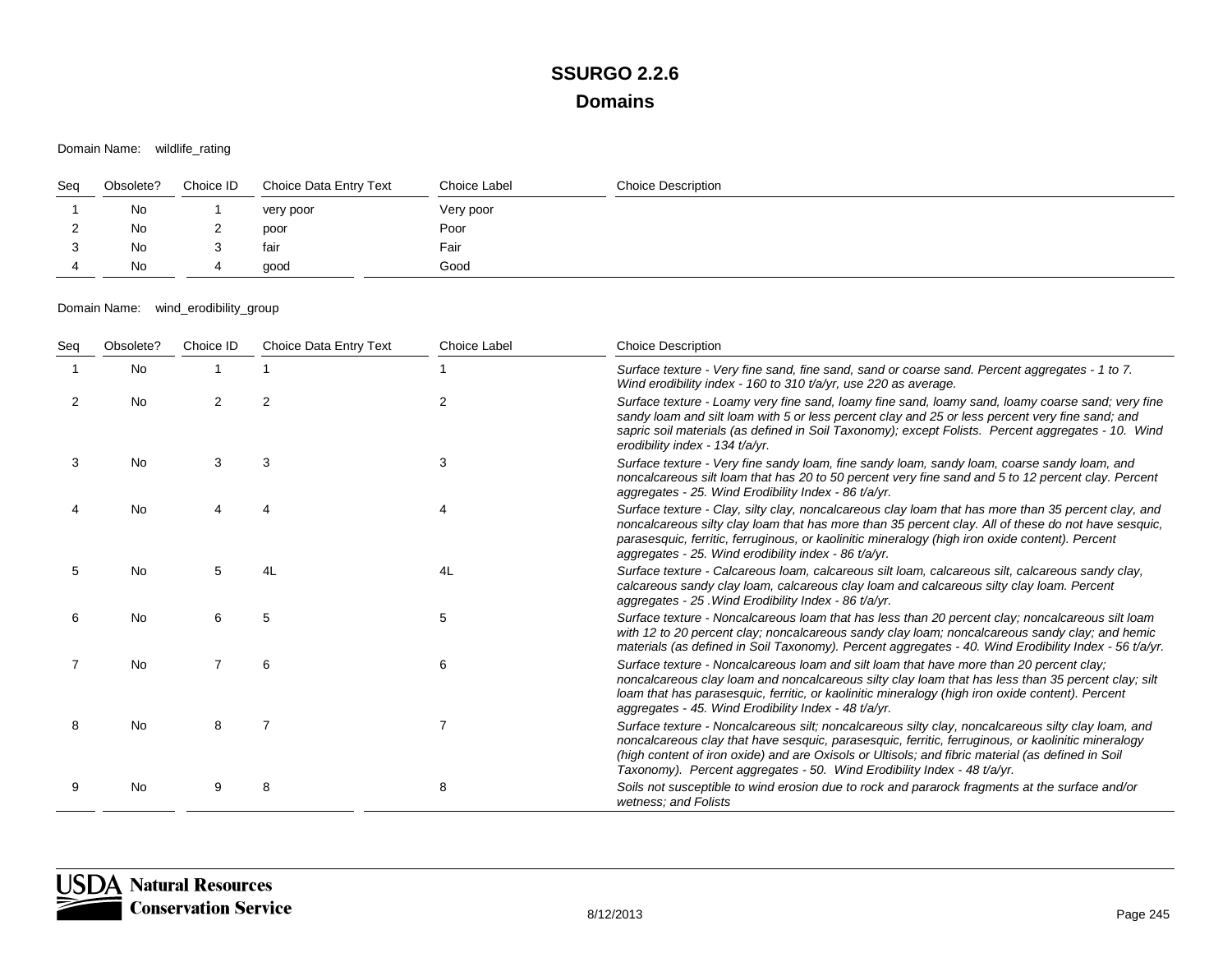Domain Name: wind\_erodibility\_index

| Seq | Obsolete? | Choice ID | Choice Data Entry Text | Choice Label | <b>Choice Description</b>                                                                                                                                                                                                                                                                                                                                               |
|-----|-----------|-----------|------------------------|--------------|-------------------------------------------------------------------------------------------------------------------------------------------------------------------------------------------------------------------------------------------------------------------------------------------------------------------------------------------------------------------------|
|     | <b>No</b> |           | 0                      |              | Soils not susceptible to wind erosion due to coarse fragments on the surface or wetness.                                                                                                                                                                                                                                                                                |
| 2   | <b>No</b> | 2         | 38                     | 38           | Silt, noncalcareous silty clay loam that has less than 35 percent clay content, and fibric organic soil<br>material. Dry soil aggregates more than .84 mm are more than 50 percent by weight.                                                                                                                                                                           |
| 3   | No        | 3         | 48                     | 48           | Noncalcareous loam and silt loam that has more than 20 percent clay content or noncalcareous<br>clay loam that has less than 35 percent clay content. Dry soil aggregates more than .84 mm are 45<br>to 50 percent by weight.                                                                                                                                           |
|     | <b>No</b> | 4         | 56                     | 56           | Noncalcareous loam and silt loam that has less than 20 percent clay content or sandy clay loam,<br>sandy clay, and hemic organic soil materials. Dry soil aggregates more than .84 mm are 40 to 45<br>percent by weight.                                                                                                                                                |
| 5   | <b>No</b> | 5         | 86                     | 86           | Very fine sandy loam, fine sandy loam, sandy loam, coarse sandy loam, or ash material. Clay, silty<br>clay, noncalcareous clay loam, or noncalcareous silty clay loam that has more than 35 percent clay<br>content. Calcareous loam and silt loam or calcareous clay loam and silty clay loam. Dry soil<br>aggregates more than .84 mm are 25 to 40 percent by weight. |
| 6   | <b>No</b> | 6         | 134                    | 134          | Loamy very fine sand, loamy fine sand, loamy sand, loamy coarse sand, or sapric organic soil<br>material. Dry soil aggregates more than .84 mm are 10 to 25 percent by weight.                                                                                                                                                                                          |
|     | <b>No</b> |           | 160                    | 160          | Very fine sand, fine sand, sand, or coarse sand. Dry soil aggregates more than .84 mm are 7 to 10<br>percent by weight.                                                                                                                                                                                                                                                 |
| 8   | <b>No</b> | 8         | 180                    | 180          | Very fine sand, fine sand, sand, or coarse sand. Dry soil aggregates more than .84 mm are 5 to 7<br>percent by weight.                                                                                                                                                                                                                                                  |
| 9   | <b>No</b> | 9         | 220                    | 220          | Very fine sand, fine sand, sand, or coarse sand. Dry soil aggregates more than .84 mm area 3 to 5<br>percent by weight.                                                                                                                                                                                                                                                 |
| 10  | No        | 10        | 250                    | 250          | Very fine sand, fine sand, sand, or coarse sand. Dry soil aggregates more than .84 mm are 1<br>percent by weight.                                                                                                                                                                                                                                                       |
| 11  | No        | 11        | 310                    | 310          | Very fine sand, fine sand, sand, or coarse sand. Dry soil aggregates more than .84 mm are 1<br>percent by weight.                                                                                                                                                                                                                                                       |

Domain Name: windbreak\_suitability\_group

| Seq | Obsolete? | Choice ID | Choice Data Entry Text | Choice Label | <b>Choice Description</b> |
|-----|-----------|-----------|------------------------|--------------|---------------------------|
|     | No        |           |                        |              |                           |
|     | No        | 20        | 1 <sub>h</sub>         | 1H           |                           |
| 3   | No        | 2         | 1k                     | 1K           |                           |
| 4   | Yes       | 21        | 1 <sub>kw</sub>        | 1KW          |                           |
| 5   | No        | 22        | 1kk                    | 1KK          |                           |
| 6   | No        | 3         | 2                      | 2            |                           |
|     | No        | 4         | 2k                     | 2K           |                           |
| 8   | Yes       | 23        | 2kw                    | 2KW          |                           |
|     | No        | 24        | 2kk                    | 2KK          |                           |

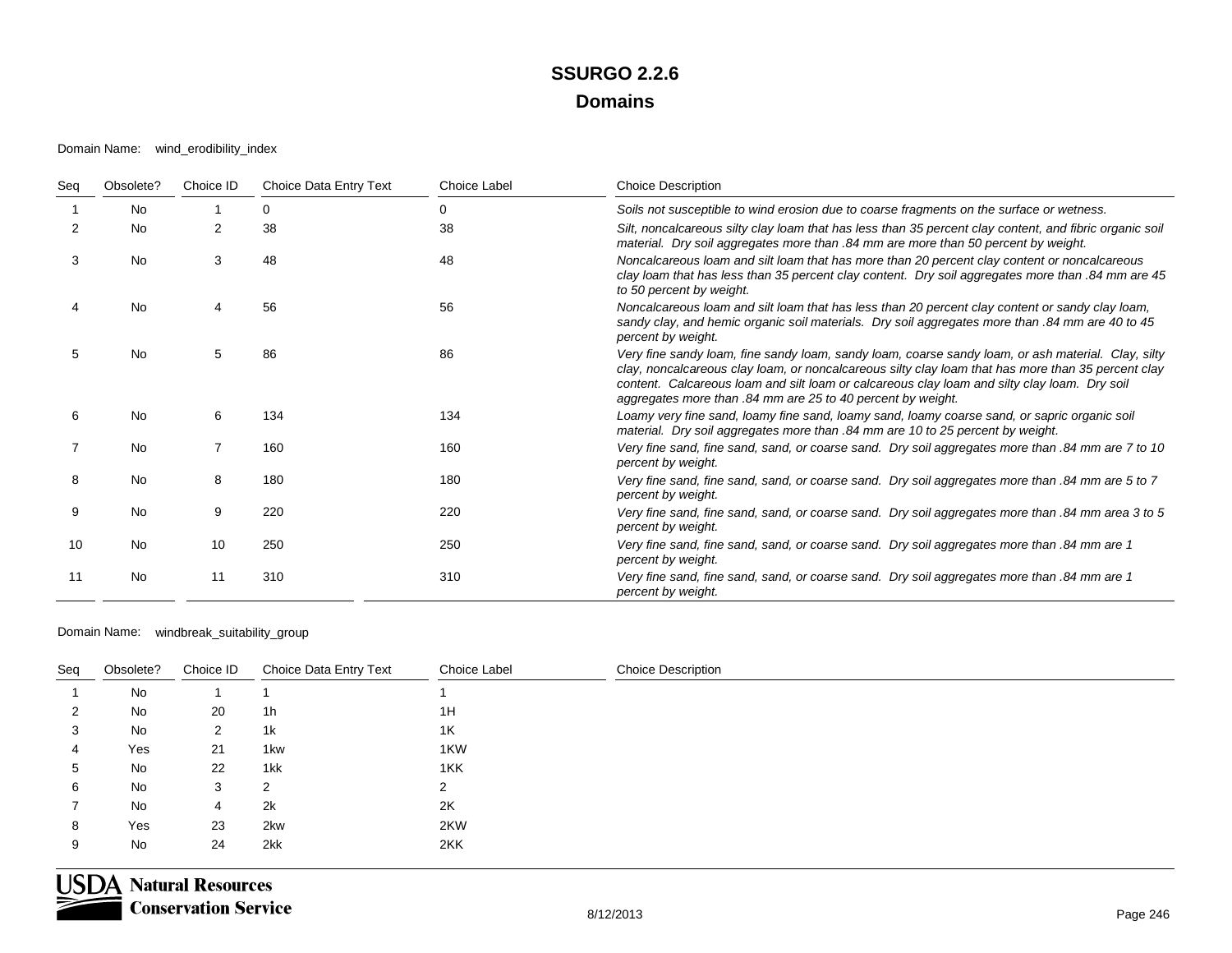Domain Name: windbreak\_suitability\_group

| Seq    | Obsolete?                    | Choice ID        | Choice Data Entry Text | Choice Label            | <b>Choice Description</b> |
|--------|------------------------------|------------------|------------------------|-------------------------|---------------------------|
| 10     | $\mathsf{No}$                | $\,$ 5 $\,$      | 2h                     | 2H                      |                           |
| 11     | No                           | $\,6\,$          | 3                      | $\mathbf{3}$            |                           |
| 12     | No                           | $\boldsymbol{7}$ | 4                      | $\overline{\mathbf{4}}$ |                           |
| 13     | No                           | 25               | $4\mathsf{k}$          | $4\mathsf{K}$           |                           |
| 14     | No                           | $\bf8$           | $4\mathrm{c}$          | $4\mathrm{C}$           |                           |
| 15     | No                           | $26\,$           | 4ck                    | 4CK                     |                           |
| 16     | No                           | $\boldsymbol{9}$ | 5                      | 5                       |                           |
| 17     | No                           | $27\,$           | $5\mathsf{k}$          | $5\mathsf{K}$           |                           |
| 18     | No                           | ${\bf 28}$       | 5kk                    | 5KK                     |                           |
| 19     | No                           | $10$             | 6                      | 6                       |                           |
| 20     | No                           | 29               | 6k                     | 6K                      |                           |
| 21     | No                           | $30\,$           | 6kk                    | 6KK                     |                           |
| 22     | No                           | 11               | 6d                     | 6D                      |                           |
| 23     | No                           | 31               | 6dk                    | 6DK                     |                           |
| 24     | $\operatorname{\mathsf{No}}$ | $12\,$           | 6g                     | 6G                      |                           |
| 25     | ${\sf No}$                   | $32\,$           | 6gk                    | 6GK                     |                           |
| $26\,$ | No                           | 33               | 6gkk                   | 6GKK                    |                           |
| 27     | No                           | $13$             | $\overline{7}$         | $\overline{7}$          |                           |
| 28     | $\operatorname{\mathsf{No}}$ | 14               | $\bf 8$                | 8                       |                           |
| 29     | $\operatorname{\mathsf{No}}$ | 34               | $8\mathsf{k}$          | $8\mathsf{K}$           |                           |
| $30\,$ | Yes                          | $15\,$           | $\boldsymbol{9}$       | 9                       |                           |
| 31     | No                           | $16\,$           | $9\mathrm{c}$          | $9\mathrm{C}$           |                           |
| 32     | No                           | $17$             | 9w                     | 9W                      |                           |
| 33     | No                           | $18\,$           | $9\mathsf{l}$          | $9 \mathsf{L}$          |                           |
| 34     | $\operatorname{\mathsf{No}}$ | $19$             | $10\,$                 | $10$                    |                           |
| 35     | No                           | $35\,$           | 1a                     | $1A$                    |                           |
| 36     | No                           | $36\,$           | 2a                     | $2A$                    |                           |
| 37     | $\operatorname{\mathsf{No}}$ | $37\,$           | $1s$                   | $1S$                    |                           |
| 38     | $\operatorname{\mathsf{No}}$ | $38\,$           | $1$ sk                 | 1SK                     |                           |
| 39     | No                           | $39\,$           | 1skk                   | 1SKK                    |                           |
| 40     | No                           | $40\,$           | 3a                     | $3A$                    |                           |
| 41     | $\operatorname{\mathsf{No}}$ | 41               | 4a                     | $4A$                    |                           |
| 42     | $\operatorname{\mathsf{No}}$ | 42               | 4ca                    | 4CA                     |                           |
| 43     | No                           | 43               | 4cc                    | $4{\rm CC}$             |                           |
| 44     | No                           | 44               | 5a                     | 5A                      |                           |